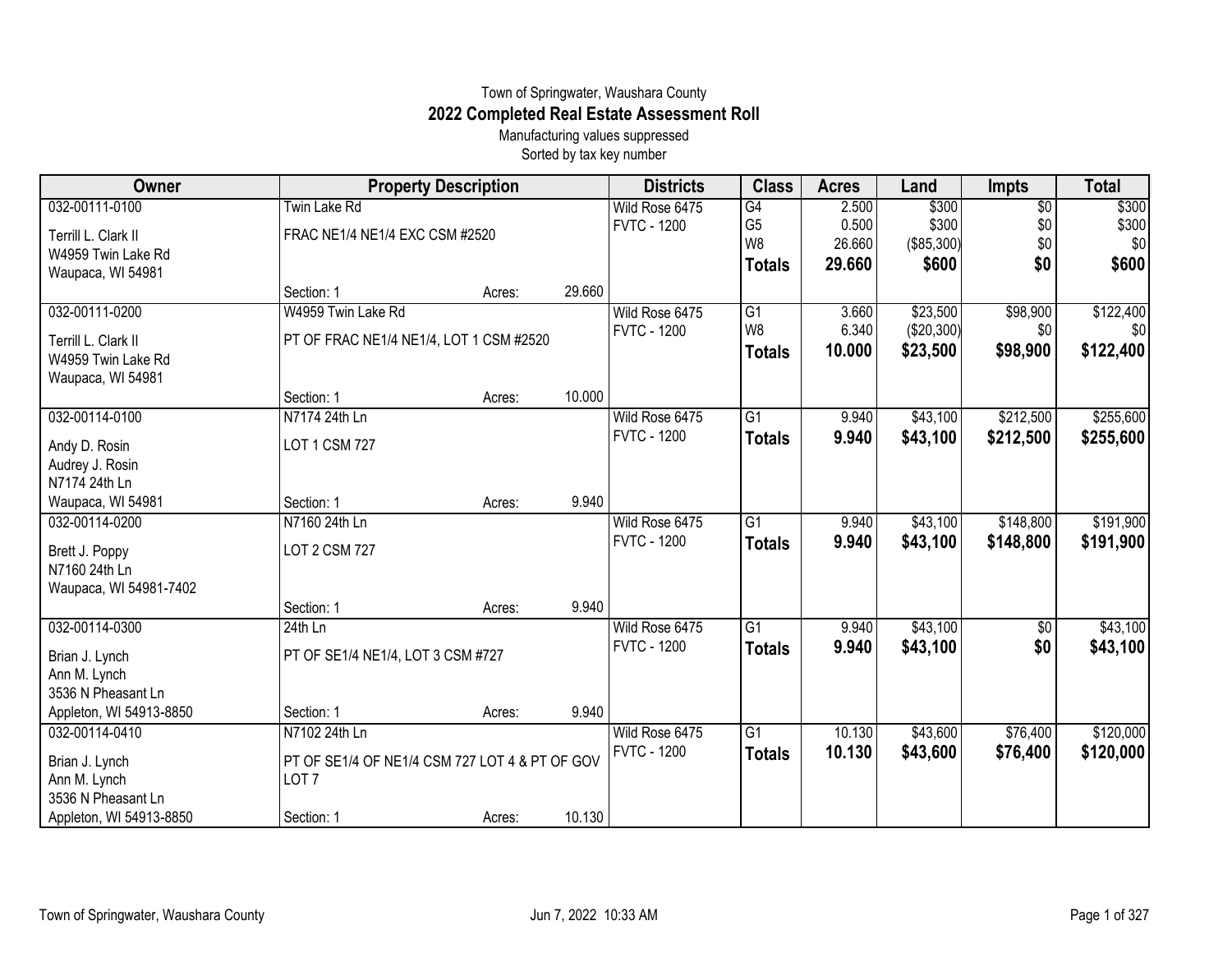| Owner                                               | <b>Property Description</b>                   |        | <b>Districts</b> | <b>Class</b>                         | <b>Acres</b>         | Land             | <b>Impts</b>        | <b>Total</b>    |                     |
|-----------------------------------------------------|-----------------------------------------------|--------|------------------|--------------------------------------|----------------------|------------------|---------------------|-----------------|---------------------|
| 032-00122-0000                                      | <b>Akron Ave</b>                              |        |                  | Wild Rose 6475                       | X4                   | 40.000           | $\overline{50}$     | $\overline{50}$ | $\overline{30}$     |
| Amazing Waters & Woods, LLC                         | <b>NW1/4 OF NW1/4</b>                         |        |                  | <b>FVTC - 1200</b>                   | <b>Totals</b>        | 40.000           | \$0                 | \$0             | \$0                 |
| N88 W16573 Main St                                  |                                               |        |                  |                                      |                      |                  |                     |                 |                     |
| Menomonee Falls, WI 53051                           |                                               |        |                  |                                      |                      |                  |                     |                 |                     |
|                                                     | Section: 1                                    | Acres: | 40.000           |                                      |                      |                  |                     |                 |                     |
| 032-00133-0000                                      | County Rd W                                   |        |                  | Wild Rose 6475                       | X4                   | 40.000           | $\overline{50}$     | $\overline{30}$ | $\overline{30}$     |
| Amazing Waters & Woods, LLC                         | SW1/4 OF SW1/4                                |        |                  | <b>FVTC - 1200</b>                   | <b>Totals</b>        | 40.000           | \$0                 | \$0             | \$0                 |
| N88 W16573 Main St                                  |                                               |        |                  |                                      |                      |                  |                     |                 |                     |
| Menomonee Falls, WI 53051                           |                                               |        |                  |                                      |                      |                  |                     |                 |                     |
|                                                     | Section: 1                                    | Acres: | 40.000           |                                      |                      |                  |                     |                 |                     |
| 032-00144-0100                                      | N7002 24th Ln                                 |        |                  | Wild Rose 6475<br><b>FVTC - 1200</b> | G4<br>G <sub>5</sub> | 136.200<br>3.000 | \$18,800<br>\$3,000 | \$0<br>\$0      | \$18,800<br>\$3,000 |
| Justmann Land Company, LLC                          | THAT PT OF LOT 1 CSM 6589 IN SPRINGWATER; INC |        |                  |                                      | G5M                  | 8.000            | \$13,200            | \$0             | \$13,200            |
| E323 Cobbtown Rd                                    | EASE DOC#520808; SUBJ EASE DOC#520809         |        |                  |                                      | G7                   | 2.000            | \$10,000            | \$10,500        | \$20,500            |
| Waupaca, WI 54981                                   |                                               |        | 149.200          |                                      | <b>Totals</b>        | 149.200          | \$45,000            | \$10,500        | \$55,500            |
| 032-00151-0100                                      | Section: 1<br>N7293 24th Ln                   | Acres: |                  | Wild Rose 6475                       | $\overline{G1}$      | 7.400            | \$34,800            | \$144,200       | \$179,000           |
|                                                     |                                               |        |                  | <b>FVTC - 1200</b>                   | <b>Totals</b>        | 7.400            | \$34,800            | \$144,200       | \$179,000           |
| David N. Trauger                                    | PT OF GOV LOT 1-CSM 726 LOT 1                 |        |                  |                                      |                      |                  |                     |                 |                     |
| Jayne R. Trauger                                    |                                               |        |                  |                                      |                      |                  |                     |                 |                     |
| N7293 24th Ln<br>Waupaca, WI 54981                  | Section: 1                                    | Acres: | 7.400            |                                      |                      |                  |                     |                 |                     |
| 032-00151-0200                                      | N7289 24th Ln                                 |        |                  | Wild Rose 6475                       | $\overline{G1}$      | 7.400            | \$34,800            | \$18,000        | \$52,800            |
|                                                     |                                               |        |                  | <b>FVTC - 1200</b>                   | <b>Totals</b>        | 7.400            | \$34,800            | \$18,000        | \$52,800            |
| Steven N. Anderson                                  | PT OF GOV LOT 1-CSM 726 LOT 2                 |        |                  |                                      |                      |                  |                     |                 |                     |
| W151 N8679 Marshall Dr<br>Menomonee Falls, WI 53051 |                                               |        |                  |                                      |                      |                  |                     |                 |                     |
|                                                     | Section: 1                                    | Acres: | 7.400            |                                      |                      |                  |                     |                 |                     |
| 032-00151-0300                                      | N7255 24th Ln                                 |        |                  | Wild Rose 6475                       | $\overline{G1}$      | 7.400            | \$34,800            | \$97,200        | \$132,000           |
|                                                     | PT OF GOV LOT 1; LOT 3, CSM 726               |        |                  | <b>FVTC - 1200</b>                   | <b>Totals</b>        | 7.400            | \$34,800            | \$97,200        | \$132,000           |
| Gerald Avery Sr<br>N7255 24th Ln                    |                                               |        |                  |                                      |                      |                  |                     |                 |                     |
| Waupaca, WI 54981                                   |                                               |        |                  |                                      |                      |                  |                     |                 |                     |
|                                                     | Section: 1                                    | Acres: | 7.400            |                                      |                      |                  |                     |                 |                     |
| 032-00151-0400                                      | N7229 24th Ln                                 |        |                  | Wild Rose 6475                       | $\overline{G1}$      | 7.400            | \$34,800            | \$59,000        | \$93,800            |
| Mom & Pops Shack, LLC                               | PT OF GOV LOT 1, LOT 4 CSM #726               |        |                  | <b>FVTC - 1200</b>                   | <b>Totals</b>        | 7.400            | \$34,800            | \$59,000        | \$93,800            |
| 1587 S Moorland Rd #105                             |                                               |        |                  |                                      |                      |                  |                     |                 |                     |
| New Berlin, WI 53151                                |                                               |        |                  |                                      |                      |                  |                     |                 |                     |
|                                                     | Section: 1                                    | Acres: | 7.400            |                                      |                      |                  |                     |                 |                     |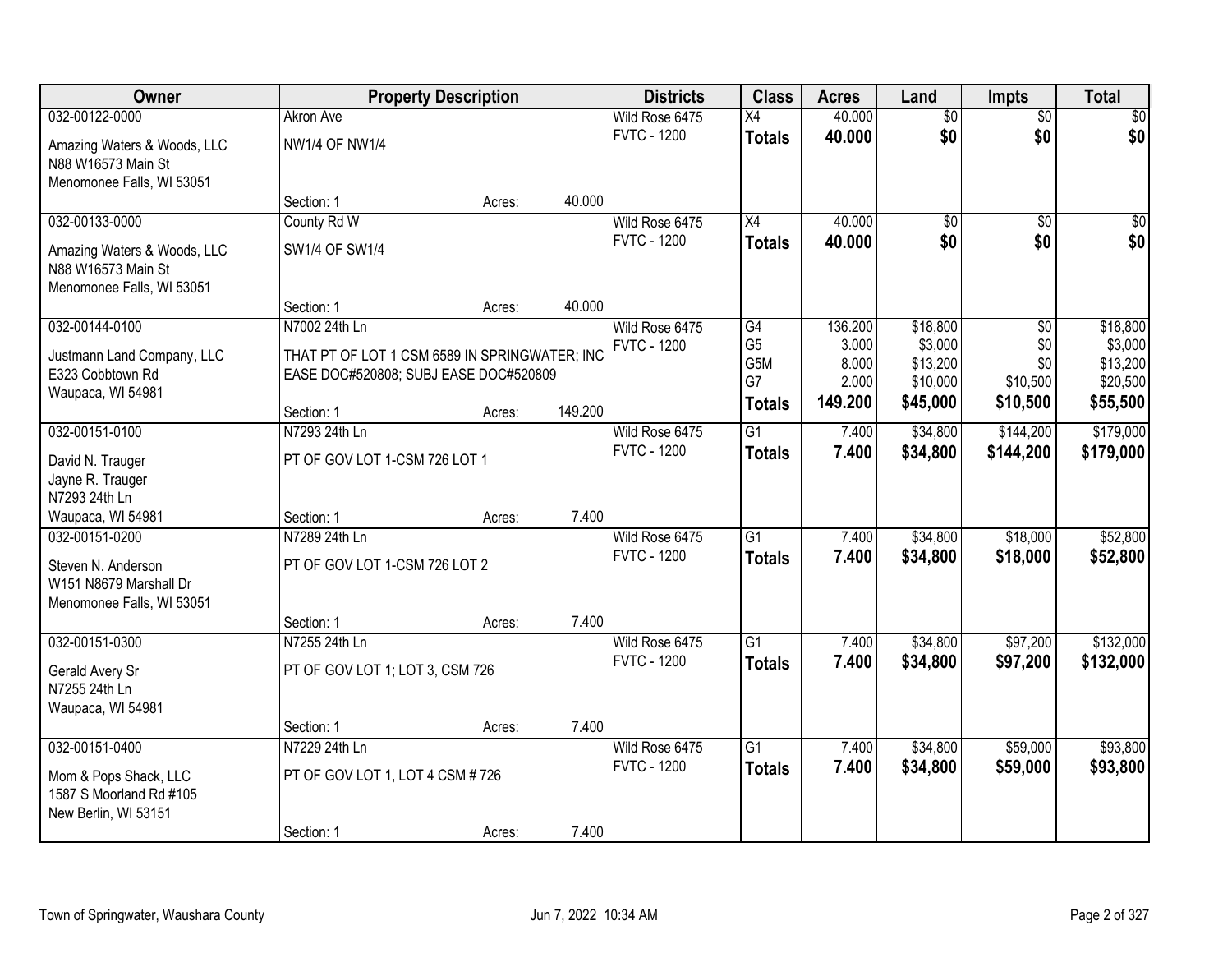| Owner                                               | <b>Property Description</b>      |        | <b>Districts</b> | <b>Class</b>                         | <b>Acres</b>    | Land  | <b>Impts</b> | <b>Total</b>    |           |
|-----------------------------------------------------|----------------------------------|--------|------------------|--------------------------------------|-----------------|-------|--------------|-----------------|-----------|
| 032-00151-0500                                      | W5066 Lakewood Ct                |        |                  | Wild Rose 6475                       | $\overline{G1}$ | 5.610 | \$30,100     | \$13,400        | \$43,500  |
| Daniel Reese                                        | PT OF GOV LOT 1 CSM 732 LOT 1    |        |                  | <b>FVTC - 1200</b>                   | <b>Totals</b>   | 5.610 | \$30,100     | \$13,400        | \$43,500  |
| <b>Catherine Reese</b>                              |                                  |        |                  |                                      |                 |       |              |                 |           |
| 1374 Whippletree Ln                                 |                                  |        |                  |                                      |                 |       |              |                 |           |
| Neenah, WI 54956                                    | Section: 1                       | Acres: | 5.610            |                                      |                 |       |              |                 |           |
| 032-00151-0600                                      | Lakewood Ct                      |        |                  | Wild Rose 6475                       | $\overline{G1}$ | 5.550 | \$31,000     | $\overline{50}$ | \$31,000  |
| David J. Muntner et al                              | LOT 2 CSM 732                    |        |                  | <b>FVTC - 1200</b>                   | <b>Totals</b>   | 5.550 | \$31,000     | \$0             | \$31,000  |
| W5041 Lakewood Ct                                   |                                  |        |                  |                                      |                 |       |              |                 |           |
| Waupaca, WI 54981                                   |                                  |        |                  |                                      |                 |       |              |                 |           |
|                                                     | Section: 1                       | Acres: | 5.550            |                                      |                 |       |              |                 |           |
| 032-00151-0700                                      | N7199 24th Ln                    |        |                  | Wild Rose 6475                       | $\overline{G1}$ | 4.030 | \$24,600     | \$143,900       | \$168,500 |
| James R & Celia L Hegwood Revocable   LOT 3 CSM 732 |                                  |        |                  | <b>FVTC - 1200</b>                   | <b>Totals</b>   | 4.030 | \$24,600     | \$143,900       | \$168,500 |
| Trust                                               |                                  |        |                  |                                      |                 |       |              |                 |           |
| N7199 24th Ln                                       |                                  |        |                  |                                      |                 |       |              |                 |           |
| Waupaca, WI 54981-7401                              | Section: 1                       | Acres: | 4.030            |                                      |                 |       |              |                 |           |
| 032-00151-0810                                      | Lakewood Ct                      |        |                  | Wild Rose 6475                       | $\overline{G1}$ | 1.975 | \$15,400     | \$0             | \$15,400  |
|                                                     |                                  |        |                  | <b>FVTC - 1200</b>                   | <b>Totals</b>   | 1.975 | \$15,400     | \$0             | \$15,400  |
| Carey A. Gouza<br>5279 S 20th St                    | PT OF GOV LOT 1, LOT 1 CSM #1476 |        |                  |                                      |                 |       |              |                 |           |
| Milwaukee, WI 53221                                 |                                  |        |                  |                                      |                 |       |              |                 |           |
|                                                     | Section: 1                       | Acres: | 1.975            |                                      |                 |       |              |                 |           |
| 032-00151-0820                                      | Lakewood Ct                      |        |                  | Wild Rose 6475                       | $\overline{G1}$ | 1.974 | \$15,400     | \$0             | \$15,400  |
|                                                     |                                  |        |                  | <b>FVTC - 1200</b>                   | <b>Totals</b>   | 1.974 | \$15,400     | \$0             | \$15,400  |
| Myron M. Gouza                                      | PT OF GOV LOT 1, LOT 2 CSM #1476 |        |                  |                                      |                 |       |              |                 |           |
| 6909 W Plainfield<br>Greenfield, WI 53220           |                                  |        |                  |                                      |                 |       |              |                 |           |
|                                                     | Section: 1                       | Acres: | 1.974            |                                      |                 |       |              |                 |           |
| 032-00151-0900                                      | N7127 24th Ln                    |        |                  | Wild Rose 6475                       | $\overline{G1}$ | 0.500 | \$103,500    | \$153,800       | \$257,300 |
|                                                     |                                  |        |                  | <b>FVTC - 1200</b>                   | <b>Totals</b>   | 0.500 | \$103,500    | \$153,800       | \$257,300 |
| Bruce E. Tesch                                      | PT OF GOV LOT 1, LOT 1 CSM #729  |        |                  |                                      |                 |       |              |                 |           |
| Pamela L. Tesch                                     |                                  |        |                  |                                      |                 |       |              |                 |           |
| 707 W Shepherds Ln                                  |                                  |        |                  |                                      |                 |       |              |                 |           |
| Santa Claus, IN 47579<br>032-00151-1000             | Section: 1<br>W5081 Lakewood Ct  | Acres: | 0.500            |                                      | $\overline{G1}$ | 1.740 | \$101,700    | \$121,800       | \$223,500 |
|                                                     |                                  |        |                  | Wild Rose 6475<br><b>FVTC - 1200</b> |                 | 1.740 |              |                 |           |
| Gordon D & Rebecca L Korthals Living                | PT OF GOVT LOT 1, LOT 1 CSM #590 |        |                  |                                      | <b>Totals</b>   |       | \$101,700    | \$121,800       | \$223,500 |
| Trust                                               |                                  |        |                  |                                      |                 |       |              |                 |           |
| 3022 Woodridge Dr                                   |                                  |        |                  |                                      |                 |       |              |                 |           |
| Oshkosh, WI 54904                                   | Section: 1                       | Acres: | 1.740            |                                      |                 |       |              |                 |           |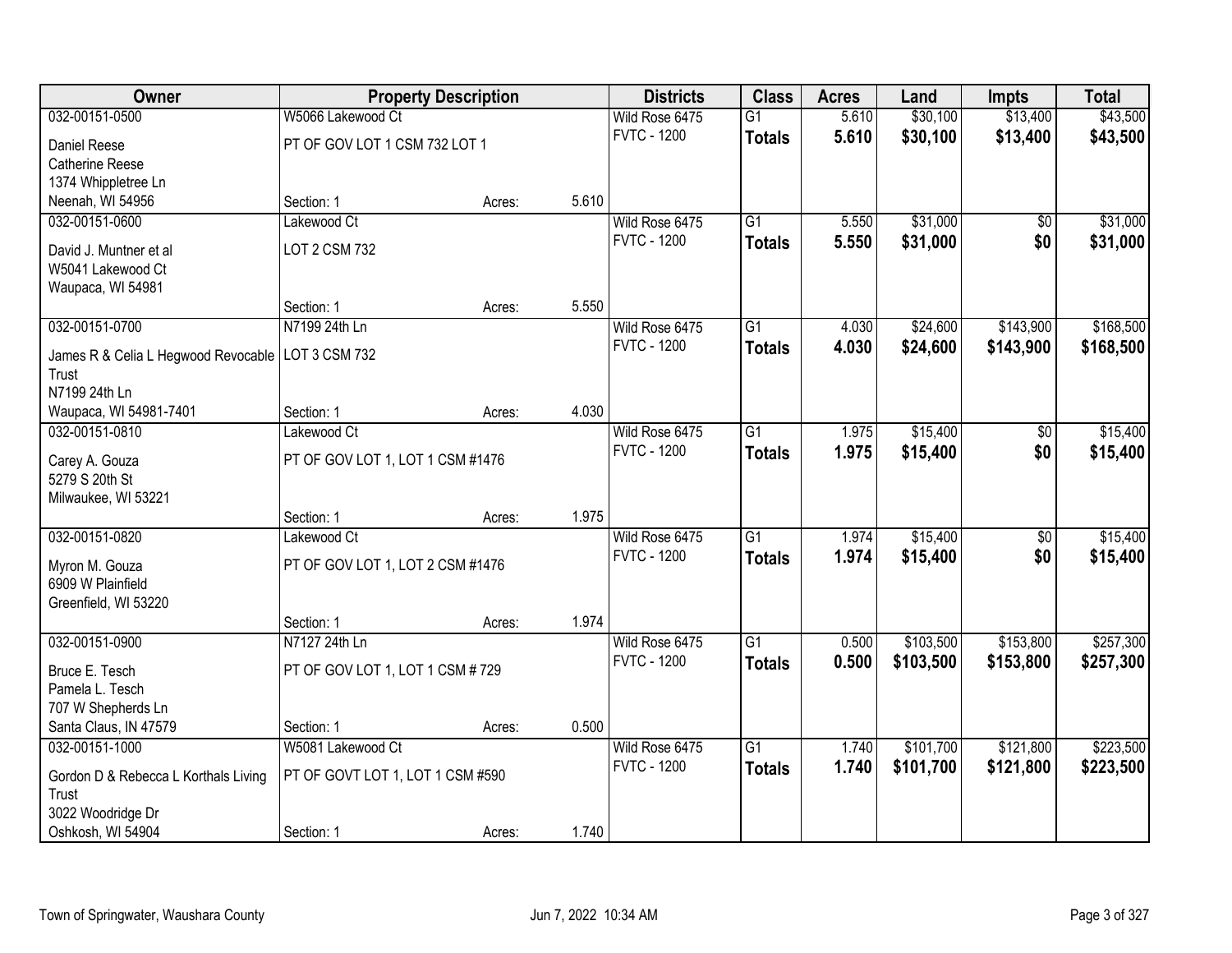| Owner                                                                                                       |                                                                    | <b>Property Description</b> |       | <b>Districts</b>                     | <b>Class</b>                     | <b>Acres</b>   | Land                 | Impts                  | <b>Total</b>           |
|-------------------------------------------------------------------------------------------------------------|--------------------------------------------------------------------|-----------------------------|-------|--------------------------------------|----------------------------------|----------------|----------------------|------------------------|------------------------|
| 032-00151-1100                                                                                              | W5077 Lakewood Ct                                                  |                             |       | Wild Rose 6475                       | $\overline{G1}$                  | 1.170          | \$93,800             | \$126,600              | \$220,400              |
| Sharon K Herrmann Revocable Trust<br>170 W Oak Knoll Dr<br>Hampshire, IL 60140                              | PT OF GOV LOT 1, LOT 2 CSM #590                                    |                             |       | <b>FVTC - 1200</b>                   | <b>Totals</b>                    | 1.170          | \$93,800             | \$126,600              | \$220,400              |
|                                                                                                             | Section: 1                                                         | Acres:                      | 1.170 |                                      |                                  |                |                      |                        |                        |
| 032-00151-1109                                                                                              | Lakewood Ct                                                        |                             |       | Wild Rose 6475                       | $\overline{X4}$                  | 0.520          | $\overline{50}$      | $\overline{30}$        | \$0                    |
| Town of Springwater                                                                                         | PT OF GOV LOT 1, 66' "PUBLIC ACCESS"                               |                             |       | <b>FVTC - 1200</b>                   | <b>Totals</b>                    | 0.520          | \$0                  | \$0                    | \$0                    |
|                                                                                                             | Section: 1                                                         | Acres:                      | 0.000 |                                      |                                  |                |                      |                        |                        |
| 032-00151-1200                                                                                              | N7101 24th Ln                                                      |                             |       | Wild Rose 6475                       | G1                               | 0.000          | \$67,500             | \$106,800              | \$174,300              |
| Daniel J. Balliet<br>Janet M. Carlson<br>3409 N Mcdonald St                                                 | S 3 RODS OF GOVT LOT 1 W OF HWY                                    |                             |       | <b>FVTC - 1200</b>                   | <b>Totals</b>                    | 0.000          | \$67,500             | \$106,800              | \$174,300              |
| Appleton, WI 54911                                                                                          | Section: 1                                                         | Acres:                      | 0.000 |                                      |                                  |                |                      |                        |                        |
| 032-00151-1310                                                                                              | N7119 24th Ln                                                      |                             |       | Wild Rose 6475                       | $\overline{G1}$                  | 0.311          | \$81,100             | \$131,200              | \$212,300              |
| Pruett Properties Limited Liability Co, LL<br>N2266 Reek Rd<br>Weyauwega, WI 54983-9364                     | LOT 1 CSM 3009                                                     |                             |       | <b>FVTC - 1200</b>                   | <b>Totals</b>                    | 0.311          | \$81,100             | \$131,200              | \$212,300              |
|                                                                                                             | Section: 1                                                         | Acres:                      | 0.311 |                                      |                                  |                |                      |                        |                        |
| 032-00151-1320<br>Richard A. Yest<br>Gail M. Yest<br>PO Box 615                                             | N7105 24th Ln<br>PT OF GOVT LOT 1, LOT 2 CSM #3009                 |                             |       | Wild Rose 6475<br><b>FVTC - 1200</b> | $\overline{G1}$<br><b>Totals</b> | 0.361<br>0.361 | \$89,100<br>\$89,100 | \$165,200<br>\$165,200 | \$254,300<br>\$254,300 |
| Waupaca, WI 54981                                                                                           | Section: 1                                                         | Acres:                      | 0.361 |                                      |                                  |                |                      |                        |                        |
| 032-00152-0100                                                                                              | W5183 Hillside Ct                                                  |                             |       | Wild Rose 6475                       | $\overline{G1}$                  | 0.610          | \$101,700            | \$151,800              | \$253,500              |
| Daniel Engel<br>Christal A. Engel<br>W5183 Hillside Ct                                                      | PT OF GOV LOT 2 IN E1/2 NW1/4, NOW LOT 1 CSM<br>#3565 & EASEMENT   |                             |       | <b>FVTC - 1200</b>                   | <b>Totals</b>                    | 0.610          | \$101,700            | \$151,800              | \$253,500              |
| Waupaca, WI 54981                                                                                           | Section: 1                                                         | Acres:                      | 0.610 |                                      | $\overline{G1}$                  |                |                      |                        |                        |
| 032-00152-0200<br>Troy J. Crotts<br>Lori L. Crotts<br>122 Coffee Pot Riviera Ave<br>St Petersburg, FL 33704 | W5199 Hillside Ct<br>PT OF GOVT LOT 2 PT OF PARCEL C<br>Section: 1 |                             | 0.000 | Wild Rose 6475<br><b>FVTC - 1200</b> | <b>Totals</b>                    | 0.000<br>0.000 | \$63,600<br>\$63,600 | \$67,100<br>\$67,100   | \$130,700<br>\$130,700 |
|                                                                                                             |                                                                    | Acres:                      |       |                                      |                                  |                |                      |                        |                        |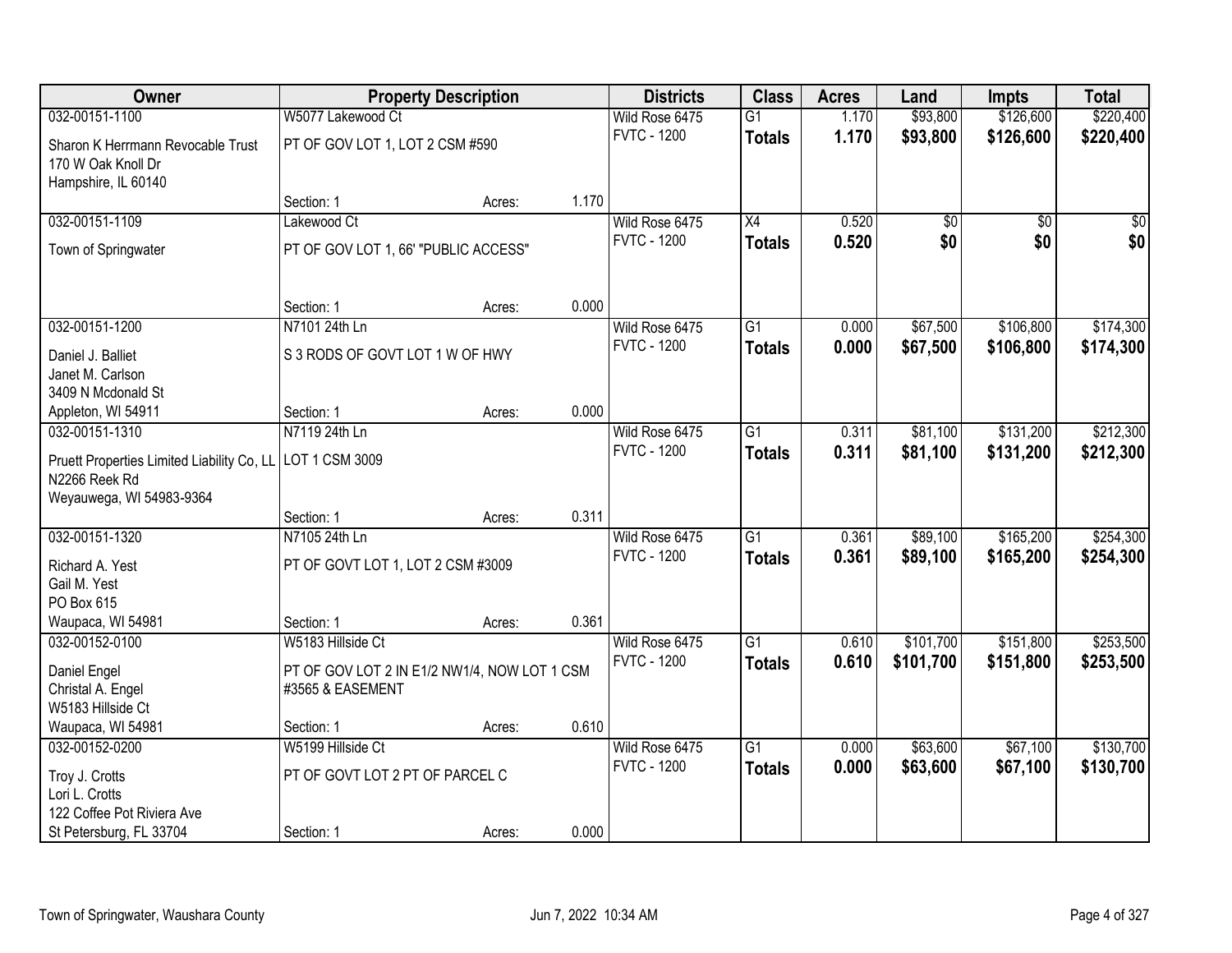| Owner                                     | <b>Property Description</b>           |        |        | <b>Districts</b>   | <b>Class</b>    | <b>Acres</b> | Land     | <b>Impts</b>    | <b>Total</b> |
|-------------------------------------------|---------------------------------------|--------|--------|--------------------|-----------------|--------------|----------|-----------------|--------------|
| 032-00152-0300                            | <b>Hillside Ct</b>                    |        |        | Wild Rose 6475     | $\overline{G1}$ | 0.410        | \$68,000 | \$100           | \$68,100     |
| James Johnson                             | PT OF GOVT LOT 2 PT OF PARCELS B & C  |        |        | <b>FVTC - 1200</b> | <b>Totals</b>   | 0.410        | \$68,000 | \$100           | \$68,100     |
| Gudrun Johnson                            |                                       |        |        |                    |                 |              |          |                 |              |
| 31 Wakawn Ave                             |                                       |        |        |                    |                 |              |          |                 |              |
| Fond Du Lac, WI 54935                     | Section: 1                            | Acres: | 0.410  |                    |                 |              |          |                 |              |
| 032-00152-0400                            | Twin Lake Rd                          |        |        | Wild Rose 6475     | $\overline{G6}$ | 28.800       | \$91,200 | \$0             | \$91,200     |
|                                           | PT OF GOV LOT 2 ALL PARCEL A          |        |        | <b>FVTC - 1200</b> | <b>Totals</b>   | 28.800       | \$91,200 | \$0             | \$91,200     |
| Anthony C. Wagner<br>W5137 N Twin Lake Rd |                                       |        |        |                    |                 |              |          |                 |              |
| Waupaca, WI 54981                         |                                       |        |        |                    |                 |              |          |                 |              |
|                                           | Section: 1                            | Acres: | 28.800 |                    |                 |              |          |                 |              |
| 032-00152-0500                            | N7193 Akron Ave                       |        |        | Wild Rose 6475     | $\overline{G1}$ | 0.813        | \$8,200  | \$58,500        | \$66,700     |
|                                           |                                       |        |        | <b>FVTC - 1200</b> |                 |              |          |                 |              |
| John J. Vanderloop                        | PT OF GOVT LOT 2 PT OF PARCEL C       |        |        |                    | <b>Totals</b>   | 0.813        | \$8,200  | \$58,500        | \$66,700     |
| N7193 Akron Ave                           |                                       |        |        |                    |                 |              |          |                 |              |
| Waupaca, WI 54981                         |                                       |        |        |                    |                 |              |          |                 |              |
|                                           | Section: 1                            | Acres: | 0.813  |                    |                 |              |          |                 |              |
| 032-00152-0600                            | Twin Lake Rd                          |        |        | Wild Rose 6475     | $\overline{G1}$ | 2.045        | \$15,700 | \$0             | \$15,700     |
| Harold J. Fuller                          | PT OF GOVT LOT 2 PT OF PARCEL B       |        |        | <b>FVTC - 1200</b> | <b>Totals</b>   | 2.045        | \$15,700 | \$0             | \$15,700     |
| Lynda L. Fuller                           |                                       |        |        |                    |                 |              |          |                 |              |
| 6424 E River Rd                           |                                       |        |        |                    |                 |              |          |                 |              |
| Racine, WI 53402                          | Section: 1                            | Acres: | 0.000  |                    |                 |              |          |                 |              |
| 032-00152-0700                            | W5196 Hillside Ct                     |        |        | Wild Rose 6475     | $\overline{G1}$ | 0.744        | \$8,000  | \$54,400        | \$62,400     |
|                                           |                                       |        |        | <b>FVTC - 1200</b> | <b>Totals</b>   | 0.744        | \$8,000  | \$54,400        | \$62,400     |
| James Johnson                             | PT OF GOV LOT 2 & ROW                 |        |        |                    |                 |              |          |                 |              |
| Gudrun Johnson                            |                                       |        |        |                    |                 |              |          |                 |              |
| 31 Wakawn Ave                             |                                       |        |        |                    |                 |              |          |                 |              |
| Fond Du Lac, WI 54935                     | Section: 1                            | Acres: | 0.000  |                    |                 |              |          |                 |              |
| 032-00152-0800                            | <b>Akron Ave</b>                      |        |        | Wild Rose 6475     | $\overline{G1}$ | 0.500        | \$9,600  | $\sqrt{$0}$     | \$9,600      |
| John J. Vanderloop                        | PT OF GOV'T LOT 2 & RIGHT TO USE LAKE |        |        | <b>FVTC - 1200</b> | <b>Totals</b>   | 0.500        | \$9,600  | \$0             | \$9,600      |
| N7193 Akron Ave                           | <b>FRONTAGE</b>                       |        |        |                    |                 |              |          |                 |              |
| Waupaca, WI 54981                         |                                       |        |        |                    |                 |              |          |                 |              |
|                                           | Section: 1                            | Acres: | 0.500  |                    |                 |              |          |                 |              |
| 032-00152-0900                            | Akron Ave                             |        |        | Wild Rose 6475     | $\overline{G1}$ | 0.820        | \$8,200  | $\overline{50}$ | \$8,200      |
| Harold J. Fuller                          | PT OF GOVT LOT 2                      |        |        | <b>FVTC - 1200</b> | <b>Totals</b>   | 0.820        | \$8,200  | \$0             | \$8,200      |
| Lynda L. Fuller                           |                                       |        |        |                    |                 |              |          |                 |              |
| 6424 E River Rd                           |                                       |        |        |                    |                 |              |          |                 |              |
| Racine, WI 53402                          | Section: 1                            | Acres: | 0.000  |                    |                 |              |          |                 |              |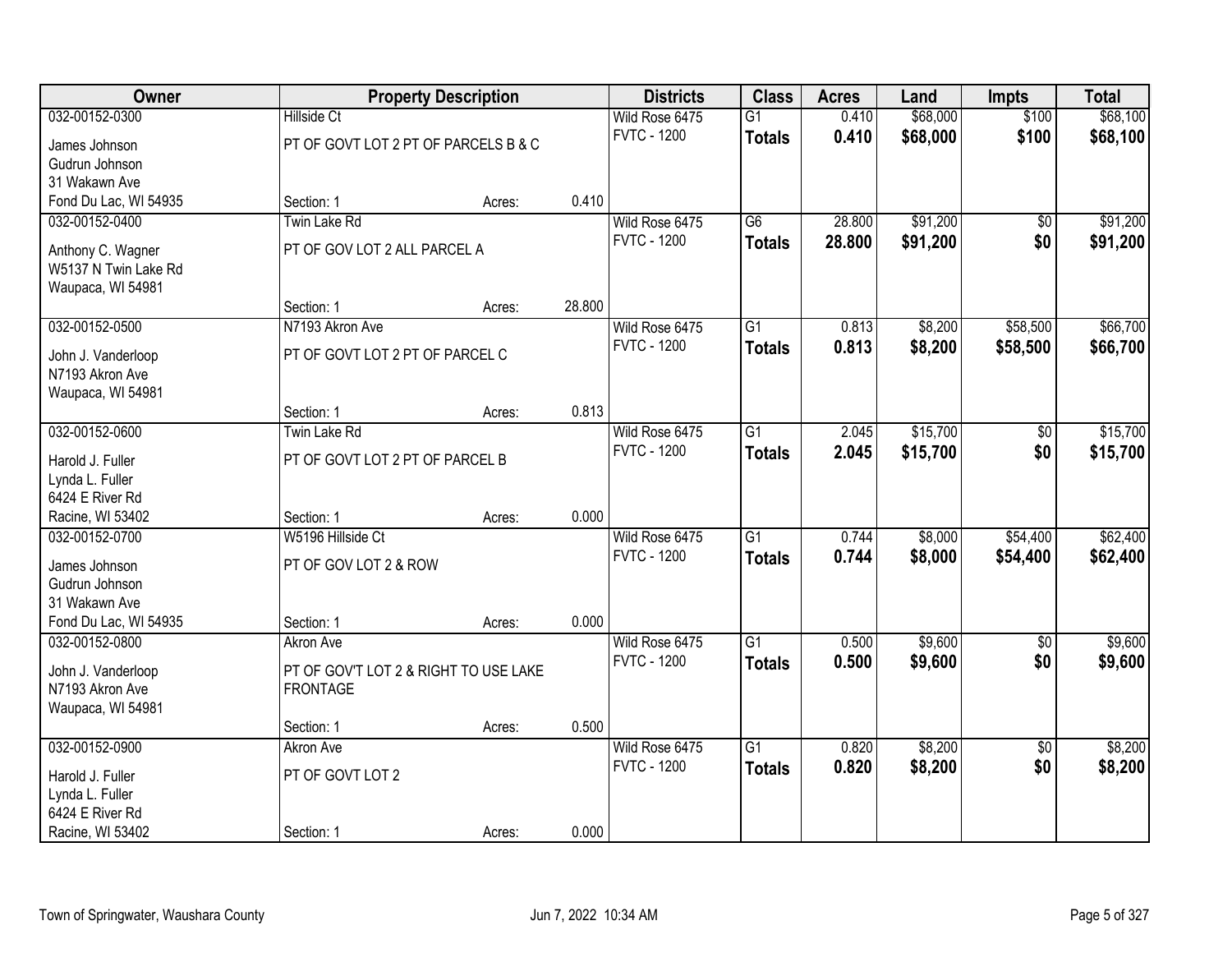| Owner                                             | <b>Property Description</b>                                               |        |        | <b>Districts</b>   | <b>Class</b>    | <b>Acres</b> | Land     | <b>Impts</b>    | <b>Total</b>    |
|---------------------------------------------------|---------------------------------------------------------------------------|--------|--------|--------------------|-----------------|--------------|----------|-----------------|-----------------|
| 032-00152-1000                                    | W5177 N Twin Lake Rd                                                      |        |        | Wild Rose 6475     | $\overline{G1}$ | 2.303        | \$17,000 | \$88,300        | \$105,300       |
| Joseph H. Quick                                   | PT OF GOV LOT 2 PT OF PARCEL B & ROW 30' X 131                            |        |        | <b>FVTC - 1200</b> | <b>Totals</b>   | 2.303        | \$17,000 | \$88,300        | \$105,300       |
| Diane E. Lemke                                    |                                                                           |        |        |                    |                 |              |          |                 |                 |
| 3802 N Sherman Ave                                |                                                                           |        |        |                    |                 |              |          |                 |                 |
| Madison, WI 53704                                 | Section: 1                                                                | Acres: | 0.000  |                    |                 |              |          |                 |                 |
| 032-00152-1110                                    | N7204 Akron Ave                                                           |        |        | Wild Rose 6475     | $\overline{G1}$ | 1.006        | \$10,000 | \$103,100       | \$113,100       |
| Barbara Lyste                                     | *** ILLEGAL PARCEL NEEDS DEEDS TO BE                                      |        |        | <b>FVTC - 1200</b> | <b>Totals</b>   | 1.006        | \$10,000 | \$103,100       | \$113,100       |
| N7204 Akron Ave                                   | COMBINED *** PT OF LOT 2 CSM 6742                                         |        |        |                    |                 |              |          |                 |                 |
| Waupaca, WI 54981                                 |                                                                           |        |        |                    |                 |              |          |                 |                 |
|                                                   | Section: 1                                                                | Acres: | 1.006  |                    |                 |              |          |                 |                 |
| 032-00152-1120                                    | Twin Lake Rd                                                              |        |        | Wild Rose 6475     | G1              | 0.084        | \$800    | \$0             | \$800           |
| Barbara Lyste                                     | *** ILLEGAL PARCEL NEEDS DEEDS TO BE                                      |        |        | <b>FVTC - 1200</b> | <b>Totals</b>   | 0.084        | \$800    | \$0             | \$800           |
| N7204 Akron Ave                                   | COMBINED *** PT OF LOT 1 CSM 6742                                         |        |        |                    |                 |              |          |                 |                 |
| Waupaca, WI 54981                                 |                                                                           |        |        |                    |                 |              |          |                 |                 |
|                                                   | Section: 1                                                                | Acres: | 0.084  |                    |                 |              |          |                 |                 |
| 032-00152-1200                                    | Twin Lake Rd                                                              |        |        | Wild Rose 6475     | $\overline{G1}$ | 1.240        | \$11,300 | \$0             | \$11,300        |
| Diane E. Lemke                                    | PT OF GOV LOT 2, REFERRED TO AS LOT PARCEL B                              |        |        | <b>FVTC - 1200</b> | <b>Totals</b>   | 1.240        | \$11,300 | \$0             | \$11,300        |
| Joseph H. Quick                                   |                                                                           |        |        |                    |                 |              |          |                 |                 |
| 3802 N Sherman Ave                                |                                                                           |        |        |                    |                 |              |          |                 |                 |
| Madison, WI 53704                                 | Section: 1                                                                | Acres: | 0.000  |                    |                 |              |          |                 |                 |
| 032-00152-1310                                    | <b>Akron Ave</b>                                                          |        |        | Wild Rose 6475     | $\overline{G1}$ | 1.443        | \$12,400 | $\overline{50}$ | \$12,400        |
| John A. Konop et al                               | *** ILLEGAL PARCEL NEEDS DEEDS TO BE                                      |        |        | <b>FVTC - 1200</b> | <b>Totals</b>   | 1.443        | \$12,400 | \$0             | \$12,400        |
| 4463 S 72nd St                                    | COMBINED *** PT OF LOT 1 CSM 6742                                         |        |        |                    |                 |              |          |                 |                 |
| Greenfield, WI 53220-3435                         |                                                                           |        |        |                    |                 |              |          |                 |                 |
|                                                   | Section: 1                                                                | Acres: | 1.443  |                    |                 |              |          |                 |                 |
| 032-00152-1320                                    | N7204 Akron Ave                                                           |        |        | Wild Rose 6475     | $\overline{G1}$ | 0.067        | \$700    | \$0             | \$700           |
|                                                   |                                                                           |        |        | <b>FVTC - 1200</b> | <b>Totals</b>   | 0.067        | \$700    | \$0             | \$700           |
| John A. Konop et al<br>4463 S 72nd St             | *** ILLEGAL PARCEL NEEDS DEEDS TO BE<br>COMBINED *** PT OF LOT 2 CSM 6742 |        |        |                    |                 |              |          |                 |                 |
| Greenfield, WI 53220-3435                         |                                                                           |        |        |                    |                 |              |          |                 |                 |
|                                                   | Section: 1                                                                | Acres: | 0.067  |                    |                 |              |          |                 |                 |
| 032-00153-0000                                    | Akron Ave                                                                 |        |        | Wild Rose 6475     | $\overline{X4}$ | 26.700       | \$0      | $\overline{50}$ | $\overline{30}$ |
|                                                   |                                                                           |        |        | <b>FVTC - 1200</b> | <b>Totals</b>   | 26.700       | \$0      | \$0             | \$0             |
| Amazing Waters & Woods, LLC<br>N88 W16573 Main St | GOVT LOT 3                                                                |        |        |                    |                 |              |          |                 |                 |
| Menomonee Falls, WI 53051                         |                                                                           |        |        |                    |                 |              |          |                 |                 |
|                                                   | Section: 1                                                                | Acres: | 26.700 |                    |                 |              |          |                 |                 |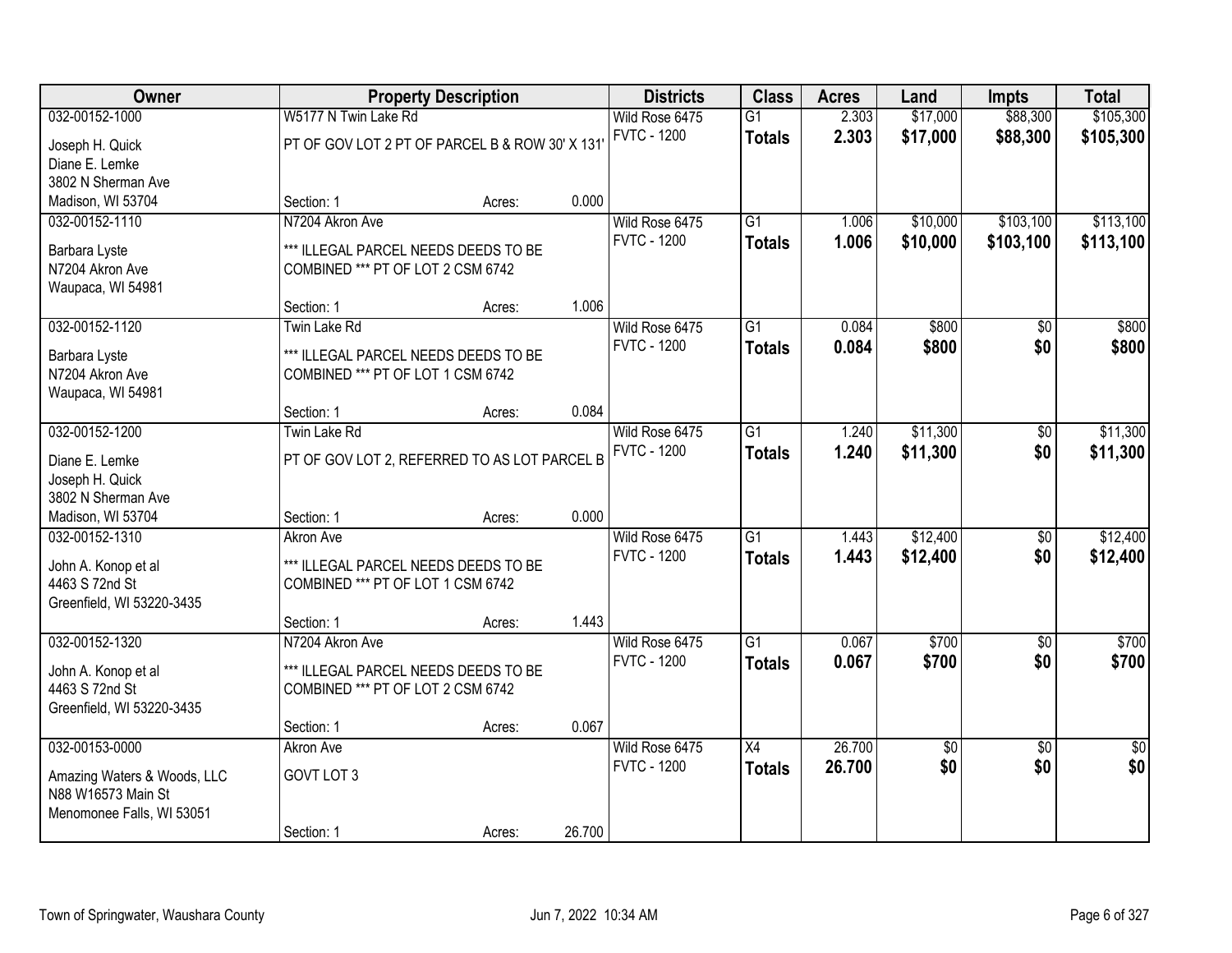| Owner                                | <b>Property Description</b>                   |        | <b>Districts</b> | <b>Class</b>                         | <b>Acres</b>    | Land             | <b>Impts</b>    | <b>Total</b>    |                 |
|--------------------------------------|-----------------------------------------------|--------|------------------|--------------------------------------|-----------------|------------------|-----------------|-----------------|-----------------|
| 032-00154-0000                       | County Rd K                                   |        |                  | Wild Rose 6475                       | $\overline{X4}$ | 33.150           | $\overline{50}$ | $\overline{50}$ | \$0             |
| Amazing Waters & Woods, LLC          | GOVT LOT 4                                    |        |                  | <b>FVTC - 1200</b>                   | <b>Totals</b>   | 33.150           | \$0             | \$0             | \$0             |
| N88 W16573 Main St                   |                                               |        |                  |                                      |                 |                  |                 |                 |                 |
| Menomonee Falls, WI 53051            |                                               |        |                  |                                      |                 |                  |                 |                 |                 |
|                                      | Section: 1                                    | Acres: | 33.150           |                                      |                 |                  |                 |                 |                 |
| 032-00155-0000                       | County Rd K                                   |        |                  | Wild Rose 6475                       | $\overline{X4}$ | 64.440           | $\overline{50}$ | $\overline{50}$ | \$0             |
| Amazing Waters & Woods, LLC          | GOVT LOT 5                                    |        |                  | <b>FVTC - 1200</b>                   | <b>Totals</b>   | 64.440           | \$0             | \$0             | \$0             |
| N88 W16573 Main St                   |                                               |        |                  |                                      |                 |                  |                 |                 |                 |
| Menomonee Falls, WI 53051            |                                               |        |                  |                                      |                 |                  |                 |                 |                 |
|                                      | Section: 1                                    | Acres: | 64.440           |                                      | G6              |                  |                 |                 |                 |
| 032-00156-0100                       | N7015 24th Ln                                 |        |                  | Wild Rose 6475<br><b>FVTC - 1200</b> | X4              | 10.000<br>40.000 | \$31,000<br>\$0 | \$0<br>\$0      | \$31,000<br>\$0 |
| Shin-Go-Beek Foundation, Inc.        | GOV LOT 6 EXC W 250' BETWEEN N & S TWIN LAKES |        |                  |                                      | <b>Totals</b>   | 50.000           | \$31,000        | \$0             | \$31,000        |
| W1423 Fairview Rd                    |                                               |        |                  |                                      |                 |                  |                 |                 |                 |
| Genoa City, WI 53128                 | Section: 1                                    | Acres: | 50.000           |                                      |                 |                  |                 |                 |                 |
| 032-00156-0200                       | $24th$ Ln                                     |        |                  | Wild Rose 6475                       | X4              | 3.070            | \$0             | $\sqrt[6]{3}$   | \$0             |
|                                      |                                               |        |                  | <b>FVTC - 1200</b>                   | <b>Totals</b>   | 3.070            | \$0             | \$0             | \$0             |
| Boy Scout Hut Building Co            | WEST 250' GOV LOT 6 BETWEEN N & S TWIN LAKES  |        |                  |                                      |                 |                  |                 |                 |                 |
|                                      |                                               |        |                  |                                      |                 |                  |                 |                 |                 |
|                                      | Section: 1                                    | Acres: | 3.070            |                                      |                 |                  |                 |                 |                 |
| 032-00157-0110                       | 24th Ln                                       |        |                  | Wild Rose 6475                       | $\overline{G6}$ | 9.000            | \$27,900        | $\overline{50}$ | \$27,900        |
| Steve M & Terri L Strube Irrevocable | THAT PT OF LOT 2 CSM 6589 IN SPRINGWATER; INC |        |                  | <b>FVTC - 1200</b>                   | <b>Totals</b>   | 9.000            | \$27,900        | \$0             | \$27,900        |
| Trust                                | EASE DOC#520809; SUBJ EASE DOC#520808         |        |                  |                                      |                 |                  |                 |                 |                 |
| W4854 S Long Lake Rd                 |                                               |        |                  |                                      |                 |                  |                 |                 |                 |
| Waupaca, WI 54981                    | Section: 1                                    | Acres: | 9.000            |                                      |                 |                  |                 |                 |                 |
| 032-00171-0100                       | N7170 Akron Ave                               |        |                  | Wild Rose 6475                       | $\overline{G1}$ | 0.000            | \$115,500       | \$64,600        | \$180,100       |
| Jerome Fliss et al                   | LOT 1 TWIN LAKE HEIGHTS                       |        |                  | <b>FVTC - 1200</b>                   | <b>Totals</b>   | 0.000            | \$115,500       | \$64,600        | \$180,100       |
| 3800 S Hill PI                       |                                               |        |                  |                                      |                 |                  |                 |                 |                 |
| St Francis, WI 53235                 |                                               |        |                  |                                      |                 |                  |                 |                 |                 |
|                                      | Section: 1                                    | Acres: | 0.000            |                                      |                 |                  |                 |                 |                 |
| 032-00171-0200                       | Twin Lake Rd                                  |        |                  | Wild Rose 6475                       | $\overline{G1}$ | 0.000            | \$43,000        | $\overline{50}$ | \$43,000        |
| Robert Rindfleisch et al             | LOT 2 TWIN LAKE HEIGHTS PLAT                  |        |                  | <b>FVTC - 1200</b>                   | <b>Totals</b>   | 0.000            | \$43,000        | \$0             | \$43,000        |
| 210004 Bridgewater Ave               |                                               |        |                  |                                      |                 |                  |                 |                 |                 |
| Spencer, WI 54479                    |                                               |        |                  |                                      |                 |                  |                 |                 |                 |
|                                      | Section: 1                                    | Acres: | 0.000            |                                      |                 |                  |                 |                 |                 |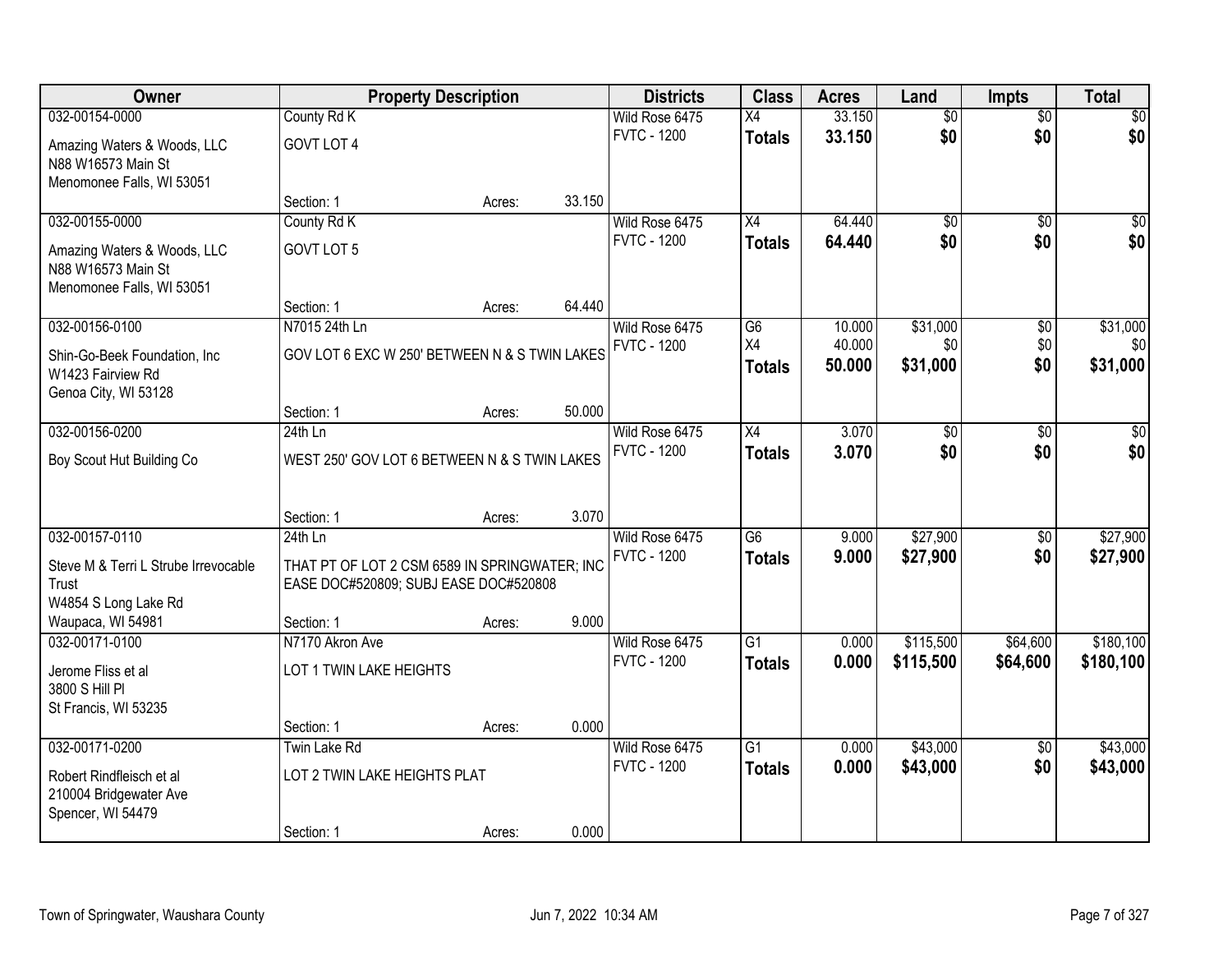| Owner                           |                                               | <b>Property Description</b> |       |                    | <b>Class</b>    | <b>Acres</b> | Land     | <b>Impts</b> | <b>Total</b> |
|---------------------------------|-----------------------------------------------|-----------------------------|-------|--------------------|-----------------|--------------|----------|--------------|--------------|
| 032-00171-0300                  | W5159 N Twin Lake Rd                          |                             |       | Wild Rose 6475     | $\overline{G1}$ | 0.000        | \$86,000 | \$96,200     | \$182,200    |
| Robert Rindfleisch et al        | LOT 3 TWIN LAKE HEIGHTS                       |                             |       | <b>FVTC - 1200</b> | <b>Totals</b>   | 0.000        | \$86,000 | \$96,200     | \$182,200    |
| 210004 Bridgewater Ave          |                                               |                             |       |                    |                 |              |          |              |              |
| Spencer, WI 54479               |                                               |                             |       |                    |                 |              |          |              |              |
|                                 | Section: 1                                    | Acres:                      | 0.000 |                    |                 |              |          |              |              |
| 032-00171-0400                  | W5155 N Twin Lake Rd                          |                             |       | Wild Rose 6475     | $\overline{G1}$ | 0.000        | \$86,000 | \$113,700    | \$199,700    |
| David A. Karbowski              | LOT 4 TWIN LAKE HEIGHTS                       |                             |       | <b>FVTC - 1200</b> | <b>Totals</b>   | 0.000        | \$86,000 | \$113,700    | \$199,700    |
| Karen L. Karbowski              |                                               |                             |       |                    |                 |              |          |              |              |
| W5155 N Twin Lake Rd            |                                               |                             |       |                    |                 |              |          |              |              |
| Waupaca, WI 54981               | Section: 1                                    | Acres:                      | 0.000 |                    |                 |              |          |              |              |
| 032-00171-0500                  | W5151 N Twin Lake Rd                          |                             |       | Wild Rose 6475     | $\overline{G1}$ | 0.000        | \$86,000 | \$158,500    | \$244,500    |
| Paul E. Nelson                  | LOT 5 TWIN LAKE HEIGHTS                       |                             |       | <b>FVTC - 1200</b> | <b>Totals</b>   | 0.000        | \$86,000 | \$158,500    | \$244,500    |
| Karen J. Nelson                 |                                               |                             |       |                    |                 |              |          |              |              |
| W148 N7585 Woodland Dr          |                                               |                             |       |                    |                 |              |          |              |              |
| Menomonee Falls, WI 53051       | Section: 1                                    | Acres:                      | 0.000 |                    |                 |              |          |              |              |
| 032-00171-0610                  | W5147 N Twin Lake Rd                          |                             |       | Wild Rose 6475     | $\overline{G1}$ | 0.710        | \$82,200 | \$116,300    | \$198,500    |
| <b>Brian Rogers</b>             | LOT 1 CSM 6024                                |                             |       | <b>FVTC - 1200</b> | <b>Totals</b>   | 0.710        | \$82,200 | \$116,300    | \$198,500    |
| Laura Rogers                    |                                               |                             |       |                    |                 |              |          |              |              |
| W5147 N Twin Lake Rd            |                                               |                             |       |                    |                 |              |          |              |              |
| Waupaca, WI 54981-7432          | Section: 1                                    | Acres:                      | 0.710 |                    |                 |              |          |              |              |
| 032-00171-0710                  | W5143 N Twin Lake Rd                          |                             |       | Wild Rose 6475     | $\overline{G1}$ | 0.830        | \$86,000 | \$2,900      | \$88,900     |
| KEnneth L. Hansen               | PT OF LOTS 6 & 7 TWIN LAKE HEIGHTS, LOT 2 CSM |                             |       | <b>FVTC - 1200</b> | <b>Totals</b>   | 0.830        | \$86,000 | \$2,900      | \$88,900     |
| Lacinda L. Hansen               | 6024                                          |                             |       |                    |                 |              |          |              |              |
| N6468 County Rd Ae              |                                               |                             |       |                    |                 |              |          |              |              |
| Pine River, WI 54965            | Section: 1                                    | Acres:                      | 0.830 |                    |                 |              |          |              |              |
| 032-00171-0800                  | W5141 N Twin Lake Rd                          |                             |       | Wild Rose 6475     | $\overline{G1}$ | 0.000        | \$86,000 | \$141,600    | \$227,600    |
| Carol M Nichols Revocable Trust | LOT 8 TWIN LAKE HEIGHTS                       |                             |       | <b>FVTC - 1200</b> | <b>Totals</b>   | 0.000        | \$86,000 | \$141,600    | \$227,600    |
| 588 8th St                      |                                               |                             |       |                    |                 |              |          |              |              |
| Fond Du Lac, WI 54935           |                                               |                             |       |                    |                 |              |          |              |              |
|                                 | Section: 1                                    | Acres:                      | 0.000 |                    |                 |              |          |              |              |
| 032-00171-0900                  | W5137 N Twin Lake Rd                          |                             |       | Wild Rose 6475     | $\overline{G1}$ | 0.000        | \$86,000 | \$184,000    | \$270,000    |
| Anthony C. Wagner               | LOT 9 TWIN LAKE HEIGHTS                       |                             |       | <b>FVTC - 1200</b> | <b>Totals</b>   | 0.000        | \$86,000 | \$184,000    | \$270,000    |
| W5137 N Twin Lake Rd            |                                               |                             |       |                    |                 |              |          |              |              |
| Waupaca, WI 54981               |                                               |                             |       |                    |                 |              |          |              |              |
|                                 | Section: 1                                    | Acres:                      | 0.000 |                    |                 |              |          |              |              |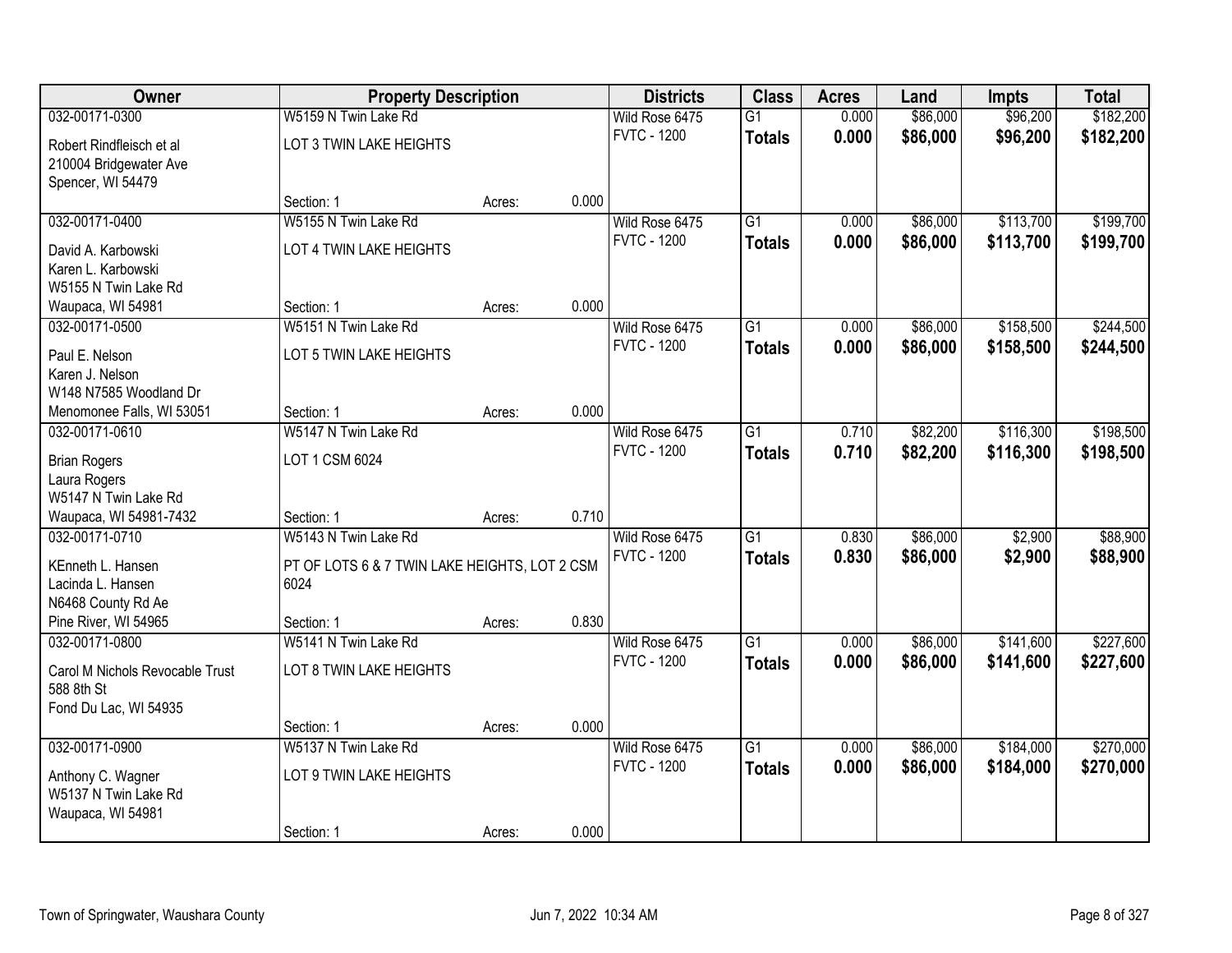| <b>Class</b><br>Owner<br><b>Districts</b><br><b>Acres</b><br><b>Property Description</b><br>Land<br><b>Impts</b>                             |                       |
|----------------------------------------------------------------------------------------------------------------------------------------------|-----------------------|
| 032-00172-0100<br>\$125,900<br>\$172,000<br>W5067 Lakewood Ct<br>Wild Rose 6475<br>$\overline{G1}$<br>0.000                                  | \$297,900             |
| <b>FVTC - 1200</b><br>0.000<br>\$125,900<br>\$172,000<br><b>Totals</b><br>PT OF GOV LOT 1 PLAT OF LAKEWOOD ESTATES<br>Charles L. Webb        | \$297,900             |
| Barbara Webb<br>LOT <sub>1</sub>                                                                                                             |                       |
| W5067 Lakewood Ct                                                                                                                            |                       |
| 0.000<br>Waupaca, WI 54981<br>Section: 1<br>Acres:                                                                                           |                       |
| W5063 Lakewood Ct<br>\$112,100<br>Wild Rose 6475<br>$\overline{G1}$<br>\$128,300<br>032-00172-0200<br>2.000                                  | \$240,400             |
| <b>FVTC - 1200</b><br>2.000<br>\$128,300<br>\$112,100<br><b>Totals</b><br>Thomas A. Parker<br>PT OF GOV LOT 1 PLAT OF LAKEWOOD ESTATES       | \$240,400             |
| Lynn R. Parker<br>LOT <sub>2</sub>                                                                                                           |                       |
| 5789 Seminole Ridge Cir                                                                                                                      |                       |
| 2.000<br>Fitchburg, WI 53711-7423<br>Section: 1<br>Acres:                                                                                    |                       |
| \$123,800<br>032-00172-0300<br>W5053 Lakewood Ct<br>Wild Rose 6475<br>G1<br>2.000<br>\$114,500                                               | \$238,300             |
| <b>FVTC - 1200</b><br>2.000<br>\$123,800<br>\$114,500<br><b>Totals</b><br>PT OF GOV LOT 1, PLAT OF LAKEWOOD ESTATES<br>Spine Properties, LLC | \$238,300             |
| 3180 Omro Rd<br>LOT <sub>3</sub>                                                                                                             |                       |
| Oshkosh, WI 54904                                                                                                                            |                       |
| 2.000<br>Section: 1<br>Acres:                                                                                                                |                       |
| \$31,900<br>032-00172-0410<br>W5045 Lakewood Ct<br>Wild Rose 6475<br>$\overline{G1}$<br>1.865                                                | \$111,900<br>\$80,000 |
| <b>FVTC - 1200</b><br>1.865<br>\$31,900<br>\$80,000<br><b>Totals</b><br>David J. Muntner et al                                               | \$111,900             |
| PT OF GOV LOT 1; PT LOT 4, LAKEWOOD ESTATES<br>W5041 Lakewood Ct<br>PLAT; EXC D481309                                                        |                       |
| Waupaca, WI 54981                                                                                                                            |                       |
| 1.865<br>Section: 1<br>Acres:                                                                                                                |                       |
| \$247,500<br>032-00172-0510<br>W5041 Lakewood Ct<br>$\overline{G1}$<br>\$88,100<br>1.135<br>Wild Rose 6475                                   | \$335,600             |
| <b>FVTC - 1200</b><br>1.135<br>\$88,100<br>\$247,500<br><b>Totals</b><br>David J. Muntner                                                    | \$335,600             |
| PT OF GOV LOT 1; LOT 5 & PT LOT 4, LAKEWOOD<br>Teresa K. Muntner<br><b>ESTATES PLAT</b>                                                      |                       |
| W5041 Lakewood Ct                                                                                                                            |                       |
| 1.135<br>Waupaca, WI 54981<br>Section: 1<br>Acres:                                                                                           |                       |
| $\overline{G1}$<br>\$173,300<br>032-00172-0600<br>W5031 Lakewood Ct<br>Wild Rose 6475<br>1.320<br>\$101,300                                  | \$274,600             |
| <b>FVTC - 1200</b><br>1.320<br>\$101,300<br>\$173,300<br><b>Totals</b><br>LOT 6 LAKEWOOD ESTATES                                             | \$274,600             |
| James J. Wright<br>Sarah K. Wright                                                                                                           |                       |
| W5031 Lakewood Ct                                                                                                                            |                       |
| 1.320<br>Waupaca, WI 54981<br>Section: 1<br>Acres:                                                                                           |                       |
| \$110,000<br>\$149,800<br>032-00172-0700<br>W5019 Lakewood Ct<br>Wild Rose 6475<br>$\overline{G1}$<br>1.000                                  | \$259,800             |
| <b>FVTC - 1200</b><br>1.000<br>\$110,000<br>\$149,800<br><b>Totals</b>                                                                       | \$259,800             |
| Dan Gabrilska<br>PT OF GOV LOT 1 PLAT OF LAKEWOOD ESTATES                                                                                    |                       |
| Cherie-Lynn Gabrilska<br>LOT <sub>7</sub><br>W5019 Lakewood Ct                                                                               |                       |
| 1.000<br>Waupaca, WI 54981<br>Section: 1<br>Acres:                                                                                           |                       |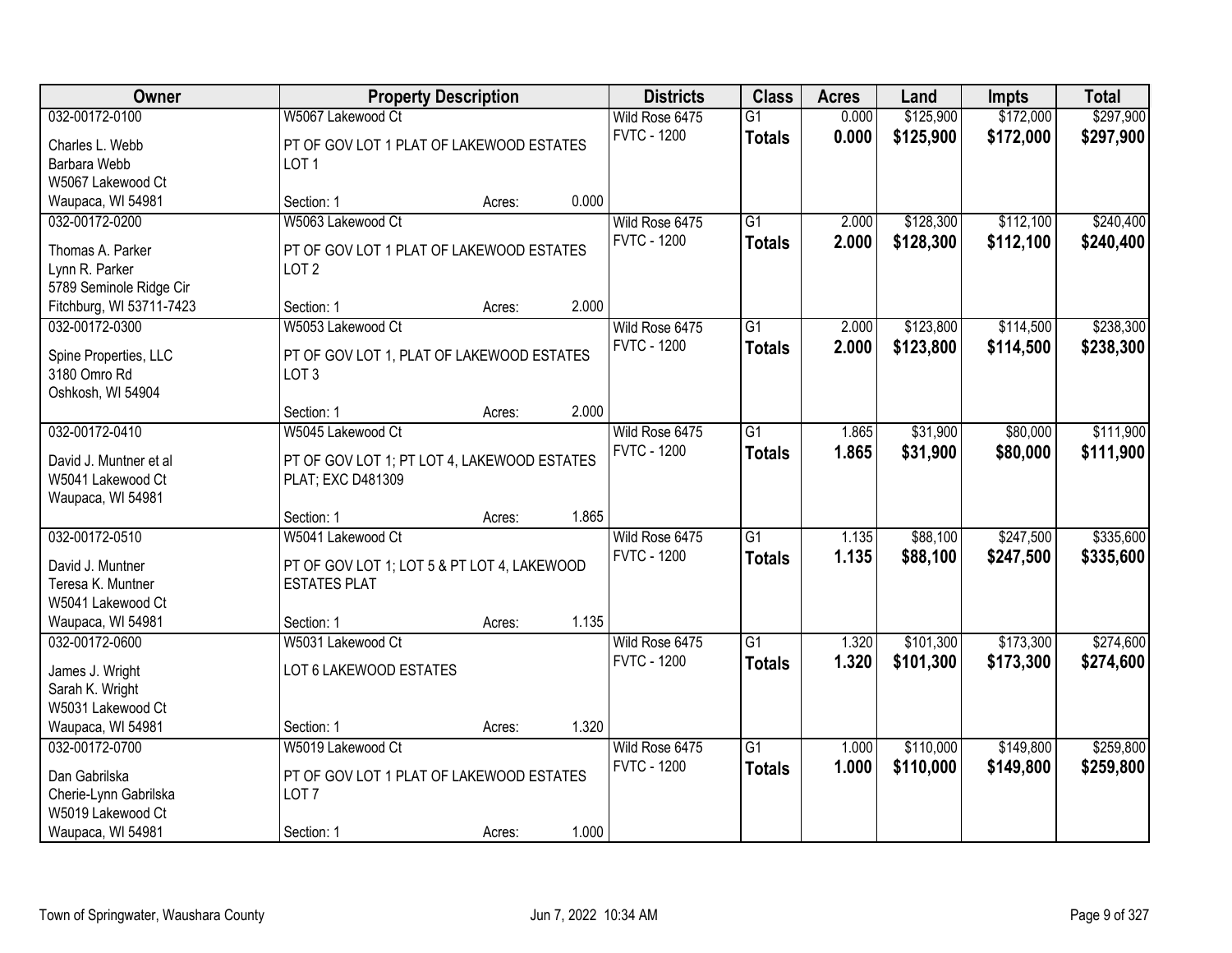| Owner                                             |                                               | <b>Property Description</b> |        | <b>Districts</b>   | <b>Class</b>    | <b>Acres</b> | Land            | <b>Impts</b>    | <b>Total</b>    |
|---------------------------------------------------|-----------------------------------------------|-----------------------------|--------|--------------------|-----------------|--------------|-----------------|-----------------|-----------------|
| 032-00172-0800                                    | W5001 Lakewood Ct                             |                             |        | Wild Rose 6475     | $\overline{G1}$ | 1.094        | \$12,600        | \$2,100         | \$14,700        |
| David Harold Gatzke                               | PT OF GOV LOT 1 (W1/2 NE1/4) PLAT OF LAKEWOOD |                             |        | <b>FVTC - 1200</b> | <b>Totals</b>   | 1.094        | \$12,600        | \$2,100         | \$14,700        |
| 3821 Southwood Dr #107                            | ESTATES LOT 8, NOW KNOWN AS LOT 1 CSM 4100 8  |                             |        |                    |                 |              |                 |                 |                 |
| Racine, WI 53406                                  | EAS ACROSS W 15' LOT 9 LAKEWOOD ESTATES       |                             |        |                    |                 |              |                 |                 |                 |
|                                                   | Section: 1                                    | Acres:                      | 1.094  |                    |                 |              |                 |                 |                 |
| 032-00172-0900                                    | N7135 24th Ln                                 |                             |        | Wild Rose 6475     | $\overline{G1}$ | 0.000        | \$115,000       | \$123,600       | \$238,600       |
| James F. Margalski                                | PT OF GOV LOT 1 PLAT OF LAKEWOOD ESTATES      |                             |        | <b>FVTC - 1200</b> | <b>Totals</b>   | 0.000        | \$115,000       | \$123,600       | \$238,600       |
| Corinne L. Margalski                              | LOT 9, SUBJ TO EASEMENT                       |                             |        |                    |                 |              |                 |                 |                 |
| N7135 24th Ln                                     |                                               |                             |        |                    |                 |              |                 |                 |                 |
| Waupaca, WI 54981                                 | Section: 1                                    | Acres:                      | 0.000  |                    |                 |              |                 |                 |                 |
| 032-00172-1000                                    | Lakewood Ct                                   |                             |        | Wild Rose 6475     | X4              | 2.000        | $\overline{50}$ | $\overline{50}$ | $\overline{30}$ |
|                                                   |                                               |                             |        | <b>FVTC - 1200</b> | <b>Totals</b>   | 2.000        | \$0             | \$0             | \$0             |
| Town of Springwater                               | PT OF GOV LOT 1 ROAD IN PLAT OF LAKEWOOD ES'  |                             |        |                    |                 |              |                 |                 |                 |
|                                                   |                                               |                             |        |                    |                 |              |                 |                 |                 |
|                                                   | Section: 1                                    | Acres:                      | 2.000  |                    |                 |              |                 |                 |                 |
| 032-00211-0100                                    | County Rd K                                   |                             |        | Wild Rose 6475     | $\overline{X4}$ | 34.440       | $\overline{50}$ | \$0             | \$0             |
|                                                   |                                               |                             |        | <b>FVTC - 1200</b> | <b>Totals</b>   | 34.440       | \$0             | \$0             | \$0             |
| Amazing Waters & Woods, LLC<br>N88 W16573 Main St | NE1/4 OF NE1/4 LESS V 162 P 386               |                             |        |                    |                 |              |                 |                 |                 |
| Menomonee Falls, WI 53051                         |                                               |                             |        |                    |                 |              |                 |                 |                 |
|                                                   | Section: 2                                    | Acres:                      | 34.440 |                    |                 |              |                 |                 |                 |
| 032-00211-0200                                    | N7246 County Rd K                             |                             |        | Wild Rose 6475     | $\overline{G1}$ | 5.740        | \$31,500        | \$181,600       | \$213,100       |
|                                                   |                                               |                             |        | <b>FVTC - 1200</b> | <b>Totals</b>   | 5.740        | \$31,500        | \$181,600       | \$213,100       |
| Michael H. Lauritzen                              | PT OF THE NE1/4 NE1/4 PARCEL 400' X 625'      |                             |        |                    |                 |              |                 |                 |                 |
| N7246 Cth K                                       |                                               |                             |        |                    |                 |              |                 |                 |                 |
| Waupaca, WI 54981                                 | Section: 2                                    | Acres:                      | 5.740  |                    |                 |              |                 |                 |                 |
| 032-00212-0000                                    | W5449 Akron Ave                               |                             |        | Wild Rose 6475     | G1              | 1.430        | \$12,400        | \$163,300       | \$175,700       |
|                                                   |                                               |                             |        | <b>FVTC - 1200</b> | G <sub>6</sub>  | 39.000       | \$124,800       | \$0             | \$124,800       |
| James Rawson                                      | <b>NW1/4 OF NE1/4</b>                         |                             |        |                    | <b>Totals</b>   | 40.430       | \$137,200       | \$163,300       | \$300,500       |
| Susan L. Rawson                                   |                                               |                             |        |                    |                 |              |                 |                 |                 |
| W5449 Akron Ave                                   |                                               |                             |        |                    |                 |              |                 |                 |                 |
| Waupaca, WI 54981                                 | Section: 2                                    | Acres:                      | 40.430 |                    |                 |              |                 |                 |                 |
| 032-00214-0100                                    | N7104 County Rd K                             |                             |        | Wild Rose 6475     | $\overline{X4}$ | 38.620       | $\overline{50}$ | $\overline{50}$ | $\overline{50}$ |
| Amazing Waters & Woods, LLC                       | SE1/4 OF NE1/4 LESS V 164 P 275               |                             |        | <b>FVTC - 1200</b> | <b>Totals</b>   | 38.620       | \$0             | \$0             | \$0             |
| N88 W16573 Main St                                |                                               |                             |        |                    |                 |              |                 |                 |                 |
| Menomonee Falls, WI 53051                         |                                               |                             |        |                    |                 |              |                 |                 |                 |
|                                                   | Section: 2                                    | Acres:                      | 38.620 |                    |                 |              |                 |                 |                 |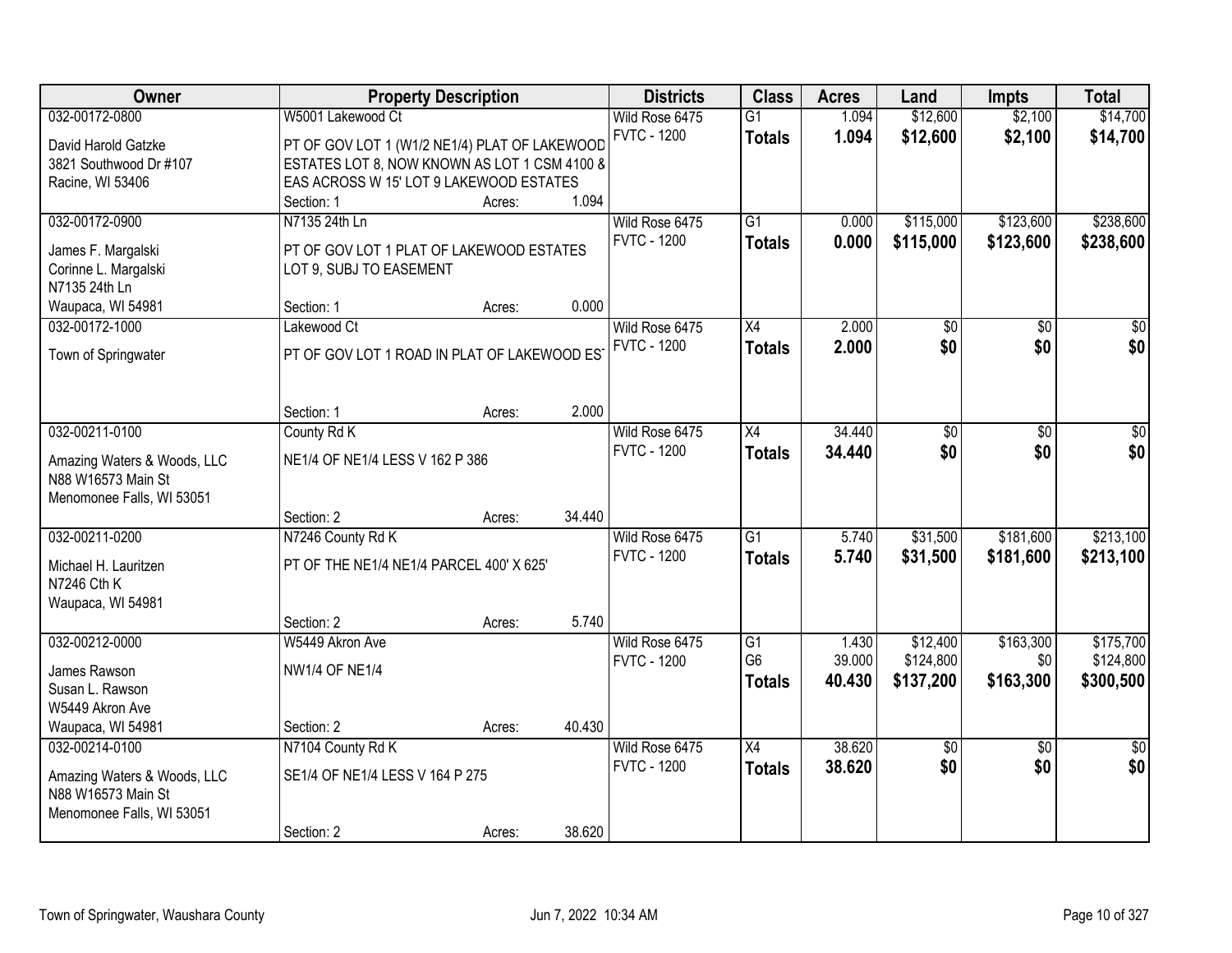| <b>Owner</b>                  |                                             | <b>Property Description</b> |        |                    | <b>Class</b>     | <b>Acres</b> | Land     | <b>Impts</b>    | <b>Total</b> |
|-------------------------------|---------------------------------------------|-----------------------------|--------|--------------------|------------------|--------------|----------|-----------------|--------------|
| 032-00214-0200                | N7138 County Rd K                           |                             |        | Wild Rose 6475     | $\overline{G1}$  | 1.380        | \$12,100 | \$131,600       | \$143,700    |
| <b>Mathew Klatt</b>           | PAR IN SE1/4 OF NE1/4                       |                             |        | <b>FVTC - 1200</b> | <b>Totals</b>    | 1.380        | \$12,100 | \$131,600       | \$143,700    |
| N7138 County Rd K             |                                             |                             |        |                    |                  |              |          |                 |              |
| Waupaca, WI 54981             |                                             |                             |        |                    |                  |              |          |                 |              |
|                               | Section: 2                                  | Acres:                      | 1.380  |                    |                  |              |          |                 |              |
| 032-00221-0110                | W5587 Akron Ave                             |                             |        | Wild Rose 6475     | $\overline{G1}$  | 1.660        | \$13,600 | \$96,600        | \$110,200    |
| Timothy G. Fennell            | PT FRAC NE1/4 OF FRAC NW1/4; LOT 1 CSM 6096 |                             |        | <b>FVTC - 1200</b> | G4               | 2.000        | \$300    | \$0             | \$300        |
| Cara L. Dowsett               |                                             |                             |        |                    | <b>Totals</b>    | 3.660        | \$13,900 | \$96,600        | \$110,500    |
| 10612 Isaccson Rd             |                                             |                             |        |                    |                  |              |          |                 |              |
| Scandinavia, WI 54977         | Section: 2                                  | Acres:                      | 3.660  |                    |                  |              |          |                 |              |
| 032-00221-0120                | W5579 Akron Ave                             |                             |        | Wild Rose 6475     | G2               | 1.404        | \$4,200  | \$10,200        | \$14,400     |
| Ryan J. Rispalje              | PT OF N 19 ACRES OF NE NW LOT 1 CSM 1370    |                             |        | <b>FVTC - 1200</b> | <b>Totals</b>    | 1.404        | \$4,200  | \$10,200        | \$14,400     |
| Dean T. Lemay                 |                                             |                             |        |                    |                  |              |          |                 |              |
| N5601 Esterbrook Rd           |                                             |                             |        |                    |                  |              |          |                 |              |
| Fond Du Lac, WI 54937-9186    | Section: 2                                  | Acres:                      | 1.404  |                    |                  |              |          |                 |              |
| 032-00221-0130                | <b>Akron Ave</b>                            |                             |        | Wild Rose 6475     | $\overline{G4}$  | 8.340        | \$900    | \$0             | \$900        |
| Dean T. Lemay                 | N 19 ACRES OF NE NW LESS CSM 1370 LESS CSM  |                             |        | <b>FVTC - 1200</b> | G <sub>5</sub> M | 3.596        | \$5,600  | \$0             | \$5,600      |
| Ryan J. Rispalje              | 6096                                        |                             |        |                    | <b>Totals</b>    | 11.936       | \$6,500  | \$0             | \$6,500      |
| 1248 Primrose Ln              |                                             |                             |        |                    |                  |              |          |                 |              |
| Fond Du Lac, WI 54935         | Section: 2                                  | Acres:                      | 11.936 |                    |                  |              |          |                 |              |
| 032-00221-0140                | <b>Akron Ave</b>                            |                             |        | Wild Rose 6475     | $\overline{G6}$  | 2.000        | \$6,200  | $\overline{30}$ | \$6,200      |
| Amy J. Strong                 | PT OF N 19 ACRES OF NE NW, LOT 2 CSM 6096   |                             |        | <b>FVTC - 1200</b> | <b>Totals</b>    | 2.000        | \$6,200  | \$0             | \$6,200      |
| PO Box 172                    |                                             |                             |        |                    |                  |              |          |                 |              |
| Fond Du Lac, WI 54936-0172    |                                             |                             |        |                    |                  |              |          |                 |              |
|                               | Section: 2                                  | Acres:                      | 2.000  |                    |                  |              |          |                 |              |
| 032-00221-0200                | Akron Ave                                   |                             |        | Wild Rose 6475     | $\overline{G5}$  | 8.000        | \$4,800  | $\overline{60}$ | \$4,800      |
| Dean T. Lemay                 | S 21.68 A OF NE1/4 OF NW1/4                 |                             |        | <b>FVTC - 1200</b> | G <sub>6</sub>   | 13.680       | \$43,800 | \$0             | \$43,800     |
| Ryan J. Rispalje              |                                             |                             |        |                    | <b>Totals</b>    | 21.680       | \$48,600 | \$0             | \$48,600     |
| 1248 Primrose Ln              |                                             |                             |        |                    |                  |              |          |                 |              |
| Fond Du Lac, WI 54935         | Section: 2                                  | Acres:                      | 21.680 |                    |                  |              |          |                 |              |
| 032-00222-0000                | Akron Ave                                   |                             |        | Wild Rose 6475     | $\overline{G5}$  | 20.930       | \$14,700 | $\overline{50}$ | \$14,700     |
| Pine Lake Lutheran Camp, Inc. | <b>NW1/4 OF NW1/4</b>                       |                             |        | <b>FVTC - 1200</b> | X4               | 20.000       | \$0      | \$0             | \$0          |
| W5606 N Pine Lake Rd          |                                             |                             |        |                    | <b>Totals</b>    | 40.930       | \$14,700 | \$0             | \$14,700     |
| Waupaca, WI 54981             |                                             |                             |        |                    |                  |              |          |                 |              |
|                               | Section: 2                                  | Acres:                      | 40.930 |                    |                  |              |          |                 |              |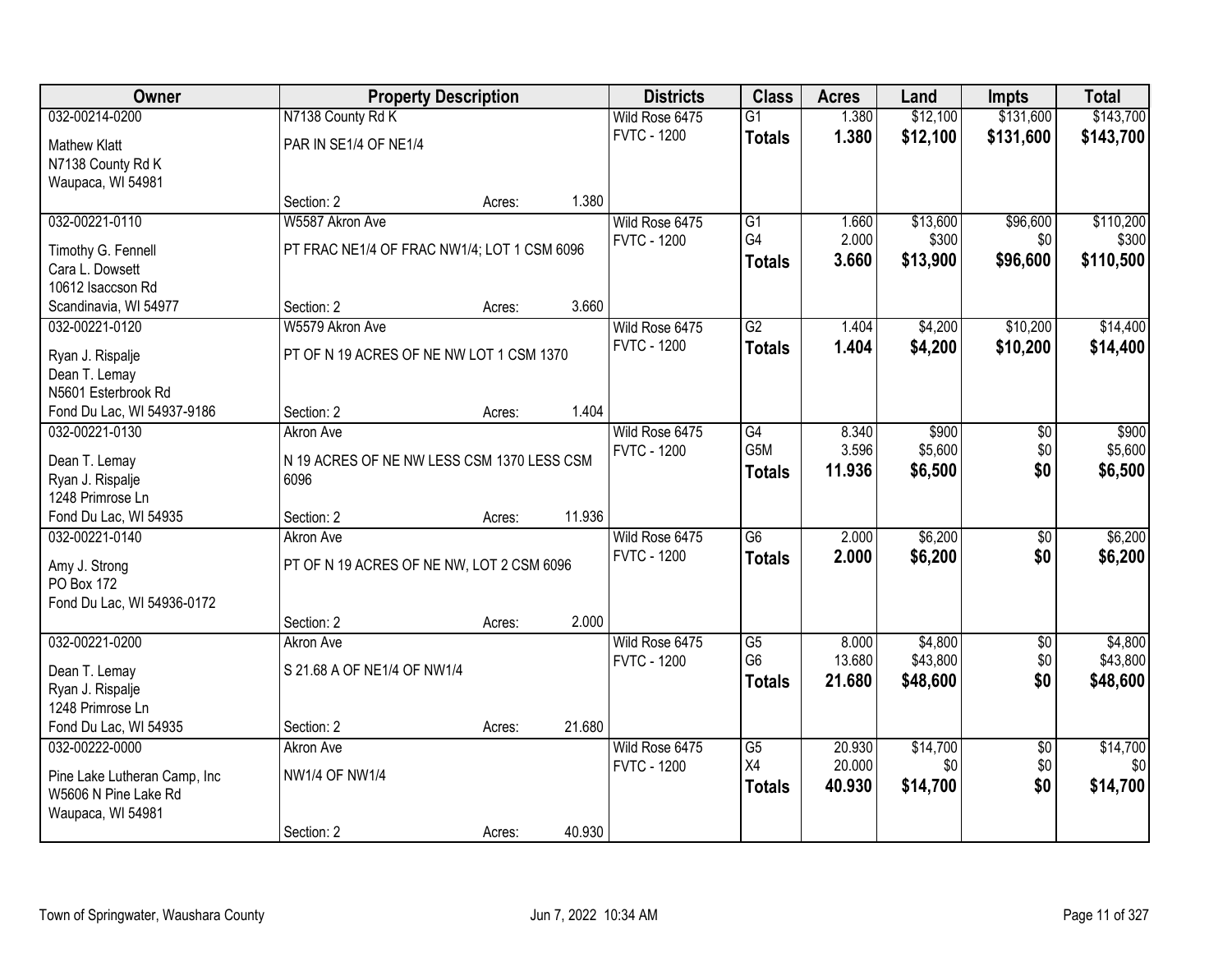| Owner                                             |                                               | <b>Property Description</b> |        | <b>Districts</b>   | <b>Class</b>    | <b>Acres</b> | Land            | <b>Impts</b>    | <b>Total</b>    |
|---------------------------------------------------|-----------------------------------------------|-----------------------------|--------|--------------------|-----------------|--------------|-----------------|-----------------|-----------------|
| 032-00244-0000                                    | County Rd K                                   |                             |        | Wild Rose 6475     | X4              | 40.000       | $\overline{50}$ | $\overline{50}$ | $\overline{30}$ |
| Amazing Waters & Woods, LLC<br>N88 W16573 Main St | SE1/4 OF SE1/4                                |                             |        | <b>FVTC - 1200</b> | <b>Totals</b>   | 40.000       | \$0             | \$0             | \$0             |
| Menomonee Falls, WI 53051                         |                                               |                             |        |                    |                 |              |                 |                 |                 |
|                                                   | Section: 2                                    | Acres:                      | 40.000 |                    |                 |              |                 |                 |                 |
| 032-00251-0100                                    | State Rd 22                                   |                             |        | Wild Rose 6475     | $\overline{G5}$ | 17.000       | \$11,900        | \$0             | \$11,900        |
| Pine Lake Lutheran Camp, Inc                      | N 40 A. OF GOV LOT 1                          |                             |        | <b>FVTC - 1200</b> | W <sub>6</sub>  | 23.000       | (\$73,600)      | \$0             | \$0             |
| W5606 N Pine Lake Rd                              |                                               |                             |        |                    | <b>Totals</b>   | 40.000       | \$11,900        | \$0             | \$11,900        |
| Waupaca, WI 54981                                 |                                               |                             |        |                    |                 |              |                 |                 |                 |
|                                                   | Section: 2                                    | Acres:                      | 40.000 |                    |                 |              |                 |                 |                 |
| 032-00251-0200                                    | W5629 Akron Ave                               |                             |        | Wild Rose 6475     | X4              | 10.000       | \$0             | $\sqrt[6]{3}$   | $\overline{50}$ |
| Pine Lake Lutheran Camp, Inc                      | GOVT LOT 1 EXC SUBDIV & EXC N 40A             |                             |        | <b>FVTC - 1200</b> | <b>Totals</b>   | 10.000       | \$0             | \$0             | \$0             |
| W5606 N Pine Lake Rd                              |                                               |                             |        |                    |                 |              |                 |                 |                 |
| Waupaca, WI 54981                                 |                                               |                             |        |                    |                 |              |                 |                 |                 |
|                                                   | Section: 2                                    | Acres:                      | 10.000 |                    |                 |              |                 |                 |                 |
| 032-00252-0100                                    | State Rd 22                                   |                             |        | Wild Rose 6475     | $\overline{G5}$ | 8.000        | \$5,600         | $\sqrt[6]{3}$   | \$5,600         |
| Richard Dokmo et al                               | N 20 A. OF GOVT LOT 2 OF SE1/4 NW1/4 EXC PLAT |                             |        | <b>FVTC - 1200</b> | G <sub>6</sub>  | 12.000       | \$39,600        | \$0             | \$39,600        |
| 2274 Bird Ln                                      |                                               |                             |        |                    | <b>Totals</b>   | 20.000       | \$45,200        | \$0             | \$45,200        |
| Batavia, IL 60510                                 |                                               |                             |        |                    |                 |              |                 |                 |                 |
|                                                   | Section: 2                                    | Acres:                      | 20.000 |                    |                 |              |                 |                 |                 |
| 032-00252-0200                                    | W5588 N Pine Lake Rd                          |                             |        | Wild Rose 6475     | $\overline{G1}$ | 2.500        | \$18,800        | \$54,500        | \$73,300        |
| Marlys D. Hurst                                   | GOVT LOT 2 EXC SUBDIV & EXC 20 A. N END       |                             |        | <b>FVTC - 1200</b> | <b>Totals</b>   | 2.500        | \$18,800        | \$54,500        | \$73,300        |
| c/o Eric Hurst                                    |                                               |                             |        |                    |                 |              |                 |                 |                 |
| 3201 Emory Dr                                     |                                               |                             |        |                    |                 |              |                 |                 |                 |
| Flower Mound, TX 75022                            | Section: 2                                    | Acres:                      | 2.500  |                    |                 |              |                 |                 |                 |
| 032-00252-0300                                    | State Rd 22                                   |                             |        | Wild Rose 6475     | $\overline{G1}$ | 4.500        | \$13,500        | \$0             | \$13,500        |
| Dale A. Noble                                     | PT OF GOVT LOT 2                              |                             |        | <b>FVTC - 1200</b> | <b>Totals</b>   | 4.500        | \$13,500        | \$0             | \$13,500        |
| Lynn A. Noble                                     |                                               |                             |        |                    |                 |              |                 |                 |                 |
| 1211 S English Settlement Ave                     |                                               |                             |        |                    |                 |              |                 |                 |                 |
| Burlington, WI 53105-9756                         | Section: 2                                    | Acres:                      | 4.500  |                    |                 |              |                 |                 |                 |
| 032-00252-0400                                    | State Rd 22                                   |                             |        | Wild Rose 6475     | $\overline{G1}$ | 4.200        | \$12,600        | $\overline{30}$ | \$12,600        |
| Willard E. Shepard                                | PT OF GOVT LOT 2 LESS V167 P584               |                             |        | <b>FVTC - 1200</b> | <b>Totals</b>   | 4.200        | \$12,600        | \$0             | \$12,600        |
| Virginia Shepard                                  |                                               |                             |        |                    |                 |              |                 |                 |                 |
| 1077 Pendleton Pkwy                               |                                               |                             |        |                    |                 |              |                 |                 |                 |
| Neenah, WI 54956-6438                             | Section: 2                                    | Acres:                      | 4.200  |                    |                 |              |                 |                 |                 |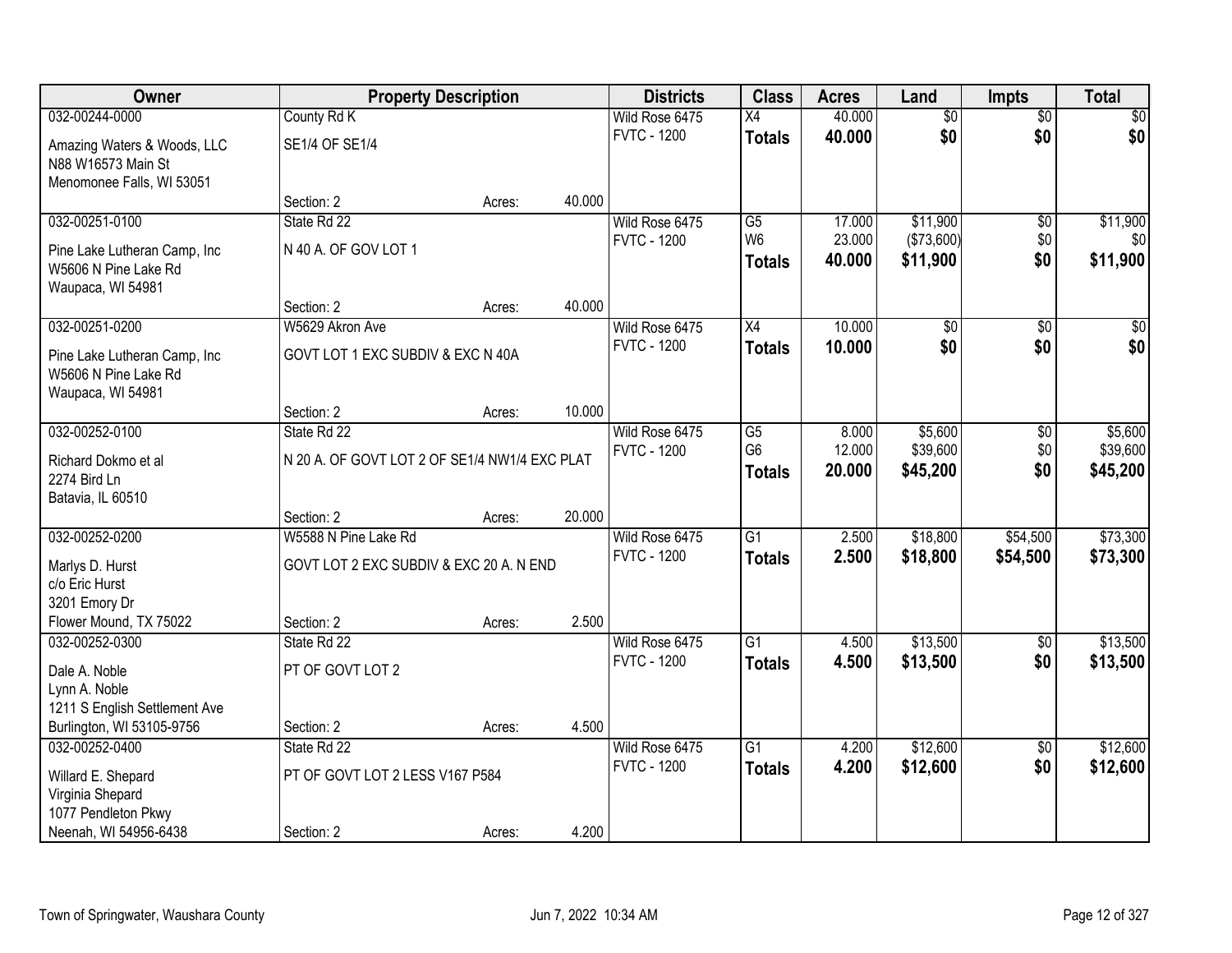| Owner                                   |                                               | <b>Property Description</b> |        | <b>Districts</b>   | <b>Class</b>    | <b>Acres</b> | Land     | <b>Impts</b>    | <b>Total</b> |
|-----------------------------------------|-----------------------------------------------|-----------------------------|--------|--------------------|-----------------|--------------|----------|-----------------|--------------|
| 032-00253-0100                          | W5452 N Pine Lake Rd                          |                             |        | Wild Rose 6475     | $\overline{G1}$ | 1.000        | \$10,000 | \$21,000        | \$31,000     |
| Steve W. Whinnery                       | N PT OF GOV LOT 3                             |                             |        | <b>FVTC - 1200</b> | G <sub>6</sub>  | 19.000       | \$60,800 | \$0             | \$60,800     |
| Amy N. Whinnery                         |                                               |                             |        |                    | <b>Totals</b>   | 20.000       | \$70,800 | \$21,000        | \$91,800     |
| 9651 Wedgewood Draw                     |                                               |                             |        |                    |                 |              |          |                 |              |
| Woodbury, MN 55125                      | Section: 2                                    | Acres:                      | 20.000 |                    |                 |              |          |                 |              |
| 032-00253-0200                          | State Rd 22                                   |                             |        | Wild Rose 6475     | $\overline{G1}$ | 0.820        | \$8,200  | \$8,800         | \$17,000     |
| Nicholas C. Meisner                     | PT OF S1/2 GOV LOT 3 K/A CAMP REVERIE BACKLOT |                             |        | <b>FVTC - 1200</b> | <b>Totals</b>   | 0.820        | \$8,200  | \$8,800         | \$17,000     |
| N7155 E Pine Lake Ln                    |                                               |                             |        |                    |                 |              |          |                 |              |
| Waupaca, WI 54981                       |                                               |                             |        |                    |                 |              |          |                 |              |
|                                         | Section: 2                                    | Acres:                      | 0.000  |                    |                 |              |          |                 |              |
| 032-00253-0300                          | E Pine Lake Ln                                |                             |        | Wild Rose 6475     | $\overline{G1}$ | 1.418        | \$12,300 | \$41,400        | \$53,700     |
|                                         |                                               |                             |        | <b>FVTC - 1200</b> | <b>Totals</b>   | 1.418        | \$12,300 | \$41,400        | \$53,700     |
| Thomas S. Kirchhoff                     | PT OF S1/2 GOV LOT 3 (K/A CAMP REVERIE BACK   |                             |        |                    |                 |              |          |                 |              |
| Sarah R. Kirchhoff                      | LOT)                                          |                             |        |                    |                 |              |          |                 |              |
| N7149 E Pine Lake Ln                    |                                               |                             |        |                    |                 |              |          |                 |              |
| Waupaca, WI 54981-7427                  | Section: 2                                    | Acres:                      | 0.000  |                    |                 |              |          |                 |              |
| 032-00253-0400                          | N7140 E Pine Lake Ln                          |                             |        | Wild Rose 6475     | $\overline{G1}$ | 1.247        | \$11,400 | \$4,000         | \$15,400     |
| Jeffrey Lichner et al                   | PT OF S1/2 GOV LOT 3 K/A CAMP REVERIE BACK    |                             |        | <b>FVTC - 1200</b> | <b>Totals</b>   | 1.247        | \$11,400 | \$4,000         | \$15,400     |
| c/o Jeffrey Lichner                     | <b>LOT</b>                                    |                             |        |                    |                 |              |          |                 |              |
| 4665 N Nagle Ave                        |                                               |                             |        |                    |                 |              |          |                 |              |
| Harwood Heights, IL 60706               | Section: 2                                    | Acres:                      | 0.000  |                    |                 |              |          |                 |              |
| 032-00253-0500                          | State Rd 22                                   |                             |        | Wild Rose 6475     | $\overline{G1}$ | 0.311        | \$6,700  | $\overline{50}$ | \$6,700      |
| Richard W. Deverney                     | PT OF S1/2 GOV LOT 3 K/A CAMP REVERIE BACK    |                             |        | <b>FVTC - 1200</b> | <b>Totals</b>   | 0.311        | \$6,700  | \$0             | \$6,700      |
| Carol S. Deverney                       | <b>LOT</b>                                    |                             |        |                    |                 |              |          |                 |              |
| 4136 Brandywine Ave                     |                                               |                             |        |                    |                 |              |          |                 |              |
| Racine, WI 53404                        | Section: 2                                    | Acres:                      | 0.000  |                    |                 |              |          |                 |              |
| 032-00253-0600                          | State Rd 22                                   |                             |        | Wild Rose 6475     | $\overline{G1}$ | 1.046        | \$10,300 | $\sqrt{$0}$     | \$10,300     |
|                                         |                                               |                             |        | <b>FVTC - 1200</b> | <b>Totals</b>   | 1.046        | \$10,300 | \$0             | \$10,300     |
| Lee M. Gruenwald                        | PT OF S1/2 GOV LOT 3 K/A CAMP REVERIE BACK    |                             |        |                    |                 |              |          |                 |              |
| Michelle M. Linsmeier                   | LOT                                           |                             |        |                    |                 |              |          |                 |              |
| 11019 N Brighton PI<br>Mequon, WI 53097 | Section: 2                                    |                             | 0.000  |                    |                 |              |          |                 |              |
| 032-00253-0700                          | State Rd 22                                   | Acres:                      |        | Wild Rose 6475     | $\overline{G1}$ | 1.446        | \$12,500 |                 | \$12,500     |
|                                         |                                               |                             |        | <b>FVTC - 1200</b> |                 |              |          | $\overline{50}$ |              |
| Houdek Family Vacation Home Trust       | PT GOV LOT 3 (K/A CAMP REVERIE BACK LOT)      |                             |        |                    | <b>Totals</b>   | 1.446        | \$12,500 | \$0             | \$12,500     |
| 3223 Spruce St                          |                                               |                             |        |                    |                 |              |          |                 |              |
| Racine, WI 53403                        |                                               |                             |        |                    |                 |              |          |                 |              |
|                                         | Section: 2                                    | Acres:                      | 0.000  |                    |                 |              |          |                 |              |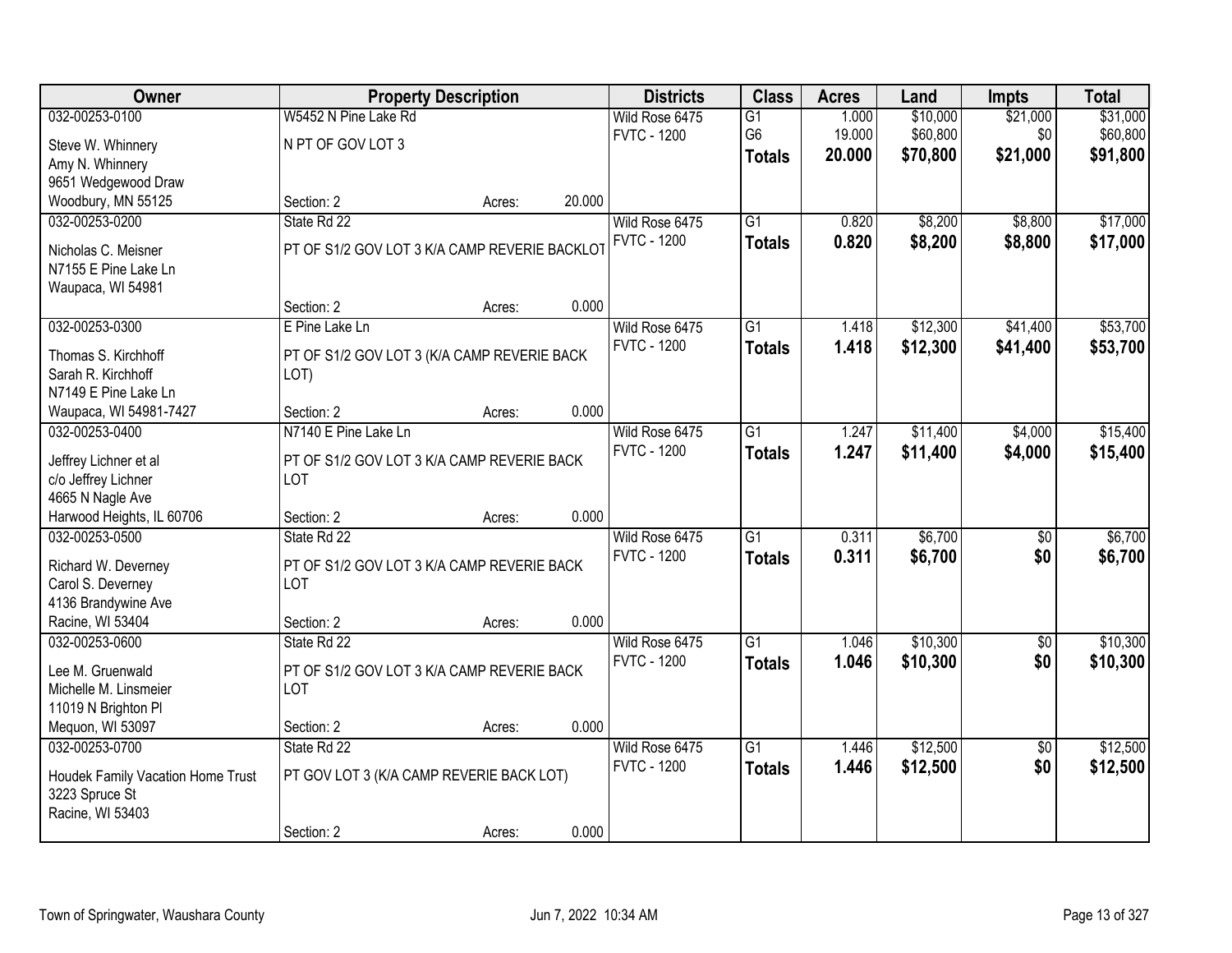| Owner                                                                          |                                                                                                                    | <b>Property Description</b> |        | <b>Districts</b>                     | <b>Class</b>                     | <b>Acres</b>   | Land               | <b>Impts</b>         | <b>Total</b>         |
|--------------------------------------------------------------------------------|--------------------------------------------------------------------------------------------------------------------|-----------------------------|--------|--------------------------------------|----------------------------------|----------------|--------------------|----------------------|----------------------|
| 032-00253-0800                                                                 | County Rd K                                                                                                        |                             |        | Wild Rose 6475                       | $\overline{G1}$                  | 0.935          | \$8,400            | \$14,600             | \$23,000             |
| Whittow's Pine Lake Property, LLC<br>3829 Leslie Ln<br>Madison, WI 53718       | PT OF S1/2 GOV LOT 3 (K/A CAMP REVERIE BACK<br>LOT)                                                                |                             |        | <b>FVTC - 1200</b>                   | <b>Totals</b>                    | 0.935          | \$8,400            | \$14,600             | \$23,000             |
|                                                                                | Section: 2                                                                                                         | Acres:                      | 0.000  |                                      |                                  |                |                    |                      |                      |
| 032-00253-0900                                                                 | N7114 E Pine Lake Ln                                                                                               |                             |        | Wild Rose 6475                       | $\overline{G1}$                  | 0.391          | \$7,000            | \$6,800              | \$13,800             |
| <b>Hedstrom Irrevocable Trust</b><br>8400 W Drexel Ave<br>Franklin, WI 53132   | PT OF GOV LOT 3; K/A CAMP REVERIE BACK LOT                                                                         |                             |        | <b>FVTC - 1200</b>                   | <b>Totals</b>                    | 0.391          | \$7,000            | \$6,800              | \$13,800             |
|                                                                                | Section: 2                                                                                                         | Acres:                      | 0.000  |                                      |                                  |                |                    |                      |                      |
| 032-00253-1000                                                                 | E7111 Pine Lake Rd                                                                                                 |                             |        | Wild Rose 6475                       | G1                               | 0.526          | \$7,600            | \$2,700              | \$10,300             |
| Julie Verhaalen et al<br>14085 Solitaire Ct<br>New Berlin, WI 53151-3878       | PT OF S1/2 GOV LOT 3 K/A CAMP REVERIE BACK<br>LOT LESS V 326 P 250 LIFE ESTATE TO GUY &<br><b>GERALDINE GRAVES</b> |                             |        | <b>FVTC - 1200</b>                   | <b>Totals</b>                    | 0.526          | \$7,600            | \$2,700              | \$10,300             |
|                                                                                | Section: 2                                                                                                         | Acres:                      | 0.000  |                                      |                                  |                |                    |                      |                      |
| 032-00253-1010<br>Jean E. Medway<br>7901 Stickney Ave                          | Pine Lake Ln<br>PT OF S1/2 GOV LOT 3 K/A CAMP REVERIE BACK<br>LOT TO LOT 1                                         |                             |        | Wild Rose 6475<br><b>FVTC - 1200</b> | $\overline{G1}$<br><b>Totals</b> | 0.450<br>0.450 | \$7,300<br>\$7,300 | \$31,300<br>\$31,300 | \$38,600<br>\$38,600 |
| Wauwatosa, WI 53213                                                            |                                                                                                                    |                             |        |                                      |                                  |                |                    |                      |                      |
|                                                                                | Section: 2                                                                                                         | Acres:                      | 0.000  |                                      |                                  |                |                    |                      |                      |
| 032-00253-1100                                                                 | N7106 E Pine Lake Ln                                                                                               |                             |        | Wild Rose 6475                       | $\overline{G1}$                  | 0.533          | \$7,600            | \$7,900              | \$15,500             |
| Dr Merrily Shade Brown Trust<br>1166 S Jackson St<br>Denver, CO 80210          | S1/4 OF GOVT LOT 3 ADJ TO LOT 51, BACK LOT                                                                         |                             |        | <b>FVTC - 1200</b>                   | <b>Totals</b>                    | 0.533          | \$7,600            | \$7,900              | \$15,500             |
|                                                                                | Section: 2                                                                                                         | Acres:                      | 0.000  |                                      |                                  |                |                    |                      |                      |
| 032-00254-0100                                                                 | County Rd K                                                                                                        |                             |        | Wild Rose 6475                       | $\overline{X4}$                  | 41.500         | \$0                | $\overline{50}$      | $\overline{50}$      |
| Amazing Waters & Woods, LLC<br>N88 W16573 Main St<br>Menomonee Falls, WI 53051 | GOV LOT 4 EAST OF HWY K                                                                                            |                             |        | <b>FVTC - 1200</b>                   | <b>Totals</b>                    | 41.500         | \$0                | \$0                  | \$0                  |
|                                                                                | Section: 2                                                                                                         | Acres:                      | 41.500 |                                      |                                  |                |                    |                      |                      |
| 032-00254-0200                                                                 | Pine Lake Ln                                                                                                       |                             |        | Wild Rose 6475                       | $\overline{G1}$                  | 0.340          | \$6,800            | \$27,400             | \$34,200             |
| Susan C. Vandyke<br>Ted J. Vandyke Jr                                          | PT OF GOVT LOT 4 BK LOT 52 TO CT LANE                                                                              |                             |        | <b>FVTC - 1200</b>                   | <b>Totals</b>                    | 0.340          | \$6,800            | \$27,400             | \$34,200             |
| N7099 E Pine Lake Ln<br>Waupaca, WI 54981                                      | Section: 2                                                                                                         | Acres:                      | 0.000  |                                      |                                  |                |                    |                      |                      |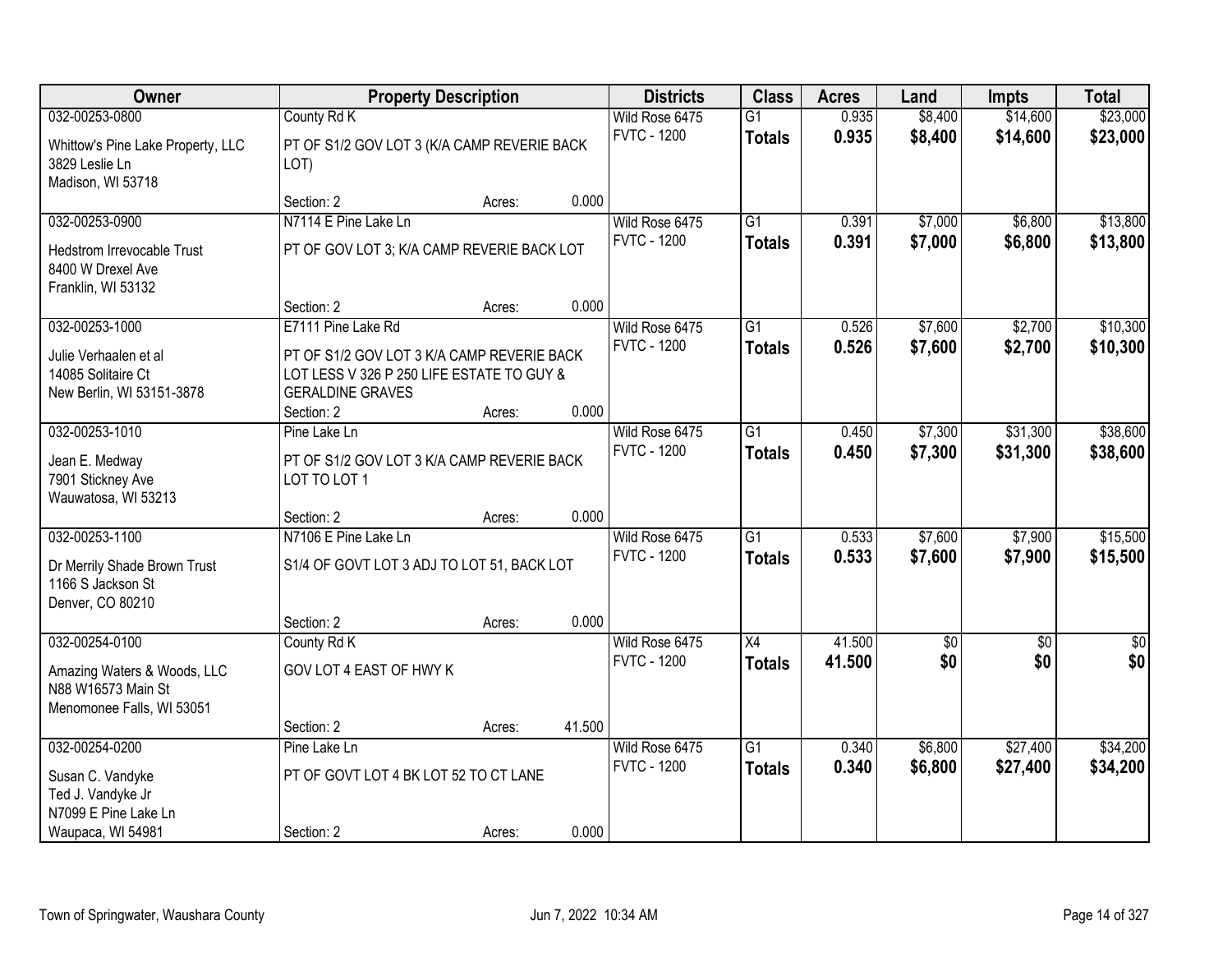| Owner                                                      |                                                 | <b>Property Description</b> |       | <b>Districts</b>   | <b>Class</b>    | <b>Acres</b> | Land     | <b>Impts</b> | <b>Total</b> |
|------------------------------------------------------------|-------------------------------------------------|-----------------------------|-------|--------------------|-----------------|--------------|----------|--------------|--------------|
| 032-00254-0300                                             | State Rd 22                                     |                             |       | Wild Rose 6475     | $\overline{G1}$ | 0.470        | \$7,400  | \$200        | \$7,600      |
| William P & Christin Nagle Joint                           | PT OF GOV LOT 4 (K/A LOT 53)                    |                             |       | <b>FVTC - 1200</b> | <b>Totals</b>   | 0.470        | \$7,400  | \$200        | \$7,600      |
| Revocable Trust                                            |                                                 |                             |       |                    |                 |              |          |              |              |
| James S. Nagle                                             |                                                 |                             |       |                    |                 |              |          |              |              |
| 7360 N Mohawk Rd                                           | Section: 2                                      | Acres:                      | 0.000 |                    |                 |              |          |              |              |
| Fox Point, WI 53217                                        |                                                 |                             |       |                    |                 |              |          |              |              |
| 032-00254-0500                                             | State Rd 22                                     |                             |       | Wild Rose 6475     | $\overline{G1}$ | 2.000        | \$15,500 | \$14,100     | \$29,600     |
| Wlp, LLC                                                   | PT OF GOVT LOT 4 K/A BACKLOTS 54 & 55           |                             |       | <b>FVTC - 1200</b> | <b>Totals</b>   | 2.000        | \$15,500 | \$14,100     | \$29,600     |
| N7083 E Pine Lake Ln                                       |                                                 |                             |       |                    |                 |              |          |              |              |
| Waupaca, WI 54981-7426                                     |                                                 |                             |       |                    |                 |              |          |              |              |
|                                                            | Section: 2                                      | Acres:                      | 0.000 |                    |                 |              |          |              |              |
| 032-00254-0600                                             | Pine Lake Ln                                    |                             |       | Wild Rose 6475     | $\overline{G1}$ | 0.394        | \$7,000  | \$5,300      | \$12,300     |
| Scott J. Lang et al                                        | PT OF GOVT LOT 4; (K/A BACKLOT 56)              |                             |       | <b>FVTC - 1200</b> | <b>Totals</b>   | 0.394        | \$7,000  | \$5,300      | \$12,300     |
| N68 W15885 Kathrn Ave                                      |                                                 |                             |       |                    |                 |              |          |              |              |
| Menomonee Falls, WI 53051                                  |                                                 |                             |       |                    |                 |              |          |              |              |
|                                                            | Section: 2                                      | Acres:                      | 0.000 |                    |                 |              |          |              |              |
| 032-00254-0700                                             | N7074 E Pine Lake Ln                            |                             |       | Wild Rose 6475     | $\overline{G1}$ | 0.369        | \$6,900  | \$25,400     | \$32,300     |
| <b>Pritzlaff Family Trust</b>                              | PT OF GOVT LOT 4 K/A BACKLOT 57                 |                             |       | <b>FVTC - 1200</b> | <b>Totals</b>   | 0.369        | \$6,900  | \$25,400     | \$32,300     |
| N7075 E Pine Lake Ln                                       |                                                 |                             |       |                    |                 |              |          |              |              |
| Waupaca, WI 54981                                          |                                                 |                             |       |                    |                 |              |          |              |              |
|                                                            | Section: 2                                      | Acres:                      | 0.000 |                    |                 |              |          |              |              |
| 032-00254-0810                                             | Pine Lake Ln                                    |                             |       | Wild Rose 6475     | $\overline{G1}$ | 0.320        | \$6,700  | \$100        | \$6,800      |
| Alan L & Judith R Betz Joint Irrevocable                   | PT OF GOV LOT 4 (SE1/4) K/A BACKLOTS 58 & 59    |                             |       | <b>FVTC - 1200</b> | <b>Totals</b>   | 0.320        | \$6,700  | \$100        | \$6,800      |
| Income-Only Tr                                             | <b>EXC SO 20'</b>                               |                             |       |                    |                 |              |          |              |              |
| N7059 County Rd K                                          |                                                 |                             |       |                    |                 |              |          |              |              |
| Waupaca, WI 54981                                          | Section: 2                                      | Acres:                      | 0.000 |                    |                 |              |          |              |              |
| 032-00254-0910                                             | Pine Lake Ln                                    |                             |       | Wild Rose 6475     | $\overline{G1}$ | 0.340        | \$6,800  | \$25,100     | \$31,900     |
| William T. Rieser                                          | PT OF GOVT LOT 4 (SE1/4) K/A BACKLOT 60 & S 20' |                             |       | <b>FVTC - 1200</b> | <b>Totals</b>   | 0.340        | \$6,800  | \$25,100     | \$31,900     |
| Gretchen Rieser                                            | <b>BACKLOT 59</b>                               |                             |       |                    |                 |              |          |              |              |
| N7065 E Pine Lake Ln                                       |                                                 |                             |       |                    |                 |              |          |              |              |
| Waupaca, WI 54981                                          | Section: 2                                      | Acres:                      | 0.000 |                    |                 |              |          |              |              |
| 032-00254-1000                                             | Pine Lake Ln                                    |                             |       | Wild Rose 6475     | $\overline{G1}$ | 0.520        | \$5,300  | \$7,300      | \$12,600     |
|                                                            | PT OF GOV LOT 4 BACK LOTS 61 & 62               |                             |       | <b>FVTC - 1200</b> | <b>Totals</b>   | 0.520        | \$5,300  | \$7,300      | \$12,600     |
| Alan L & Judith R Betz Joint Irrevocable<br>Income-Only Tr |                                                 |                             |       |                    |                 |              |          |              |              |
| N7059 County Rd K                                          |                                                 |                             |       |                    |                 |              |          |              |              |
| Waupaca, WI 54981                                          | Section: 2                                      | Acres:                      | 0.000 |                    |                 |              |          |              |              |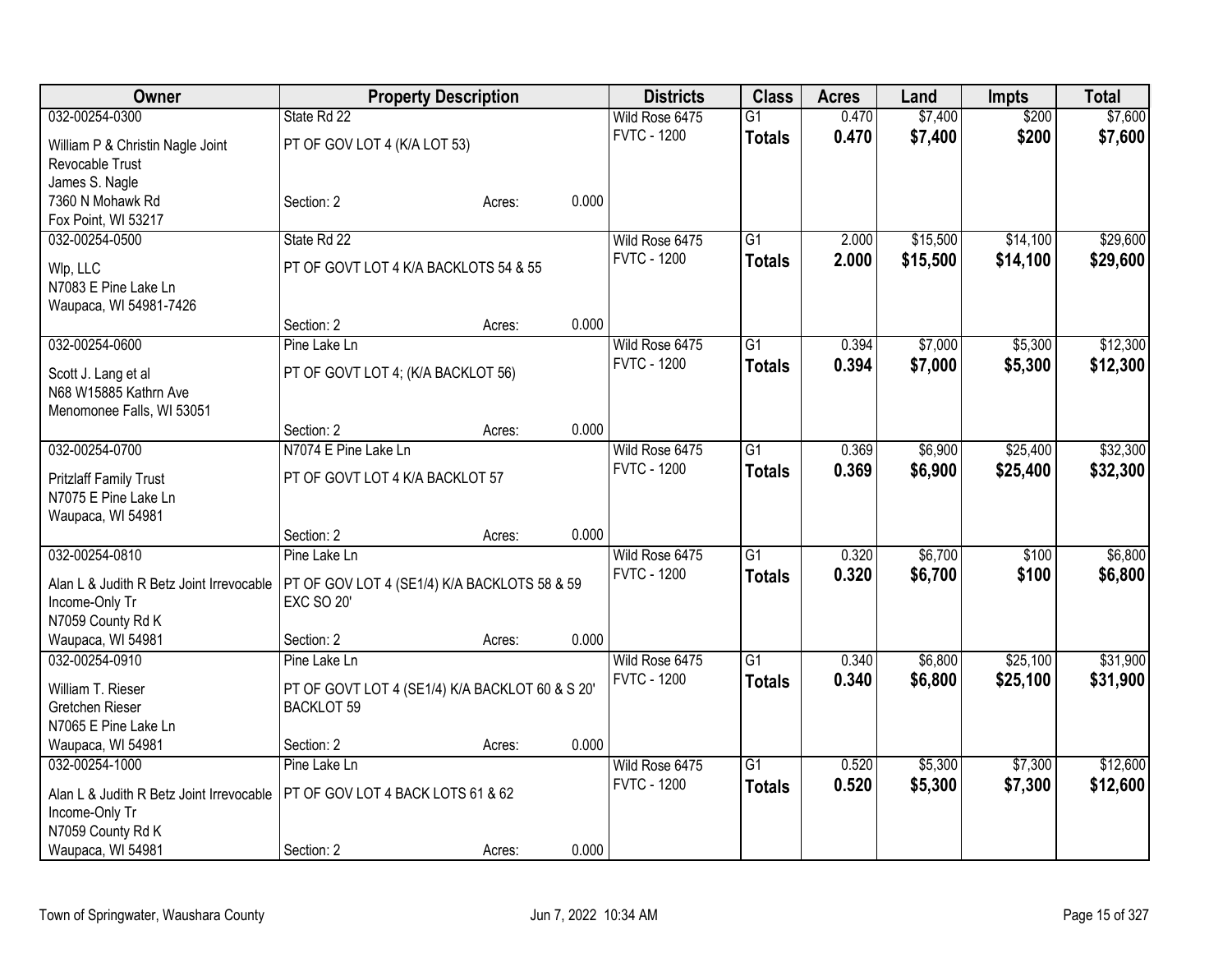| Owner                                 | <b>Property Description</b>                           |        |       | <b>Districts</b>   | <b>Class</b>    | <b>Acres</b> | Land      | <b>Impts</b> | <b>Total</b> |
|---------------------------------------|-------------------------------------------------------|--------|-------|--------------------|-----------------|--------------|-----------|--------------|--------------|
| 032-00254-1100                        | N6999 County Rd K                                     |        |       | Wild Rose 6475     | $\overline{G1}$ | 1.040        | \$207,700 | \$245,000    | \$452,700    |
| Otto F. Struve et al                  | LOT 1 CSM 42; LIFE ESTATE TO OTTO F AND               |        |       | <b>FVTC - 1200</b> | <b>Totals</b>   | 1.040        | \$207,700 | \$245,000    | \$452,700    |
| c/o Struve Trust                      | PATRICIA A STRUVE                                     |        |       |                    |                 |              |           |              |              |
| 9906 W Oakstone Dr                    |                                                       |        |       |                    |                 |              |           |              |              |
| Sun City, AZ 85351                    | Section: 2                                            | Acres: | 0.000 |                    |                 |              |           |              |              |
| 032-00255-0200                        | W5456 Bradley Rd                                      |        |       | Wild Rose 6475     | $\overline{G1}$ | 0.495        | \$157,500 | \$113,700    | \$271,200    |
|                                       |                                                       |        |       | <b>FVTC - 1200</b> | <b>Totals</b>   | 0.495        | \$157,500 | \$113,700    | \$271,200    |
| Edward A. Luczkowiak                  | PT OF GOVT LOT 5 CSM# 350 LOT 7 & PT OF<br>PRIVATE RD |        |       |                    |                 |              |           |              |              |
| W5456 Bradley Rd<br>Waupaca, WI 54981 |                                                       |        |       |                    |                 |              |           |              |              |
|                                       | Section: 2                                            | Acres: | 0.495 |                    |                 |              |           |              |              |
| 032-00255-0300                        | W5452 Bradley Rd                                      |        |       | Wild Rose 6475     | $\overline{G1}$ | 0.510        | \$162,500 | \$176,600    | \$339,100    |
|                                       |                                                       |        |       | <b>FVTC - 1200</b> | <b>Totals</b>   | 0.510        | \$162,500 | \$176,600    | \$339,100    |
| Timothy J. Koll                       | PT OF GOVT LOT 5; CSM #350 LOT 6                      |        |       |                    |                 |              |           |              |              |
| Anne T. Koll                          |                                                       |        |       |                    |                 |              |           |              |              |
| W6265 Firelane 9                      |                                                       |        | 0.510 |                    |                 |              |           |              |              |
| Menasha, WI 54952                     | Section: 2                                            | Acres: |       | Wild Rose 6475     | $\overline{G1}$ | 0.000        | \$191,000 | \$96,600     | \$287,600    |
| 032-00255-0400                        | W5440 Bradley Rd                                      |        |       | <b>FVTC - 1200</b> |                 |              |           |              |              |
| James E. Redig                        | PT OF GOV LOT 5; LOT 5 CSM 236; INC EASE FOR          |        |       |                    | <b>Totals</b>   | 0.000        | \$191,000 | \$96,600     | \$287,600    |
| 8105 Highway 144                      | <b>BRADLEY RD (PRIVATE)</b>                           |        |       |                    |                 |              |           |              |              |
| Kewaskum, WI 53040                    |                                                       |        |       |                    |                 |              |           |              |              |
|                                       | Section: 2                                            | Acres: | 0.000 |                    |                 |              |           |              |              |
| 032-00255-0500                        | W5436 Bradley Rd                                      |        |       | Wild Rose 6475     | $\overline{G1}$ | 0.058        | \$190,300 | \$141,100    | \$331,400    |
| Charles A. Mcdonell                   | PT OF GOVT LOT 5 ROW CSM 42 CSM # 236 LOT 4 &         |        |       | <b>FVTC - 1200</b> | <b>Totals</b>   | 0.058        | \$190,300 | \$141,100    | \$331,400    |
| 20795 Barberry St                     | <b>ROW</b>                                            |        |       |                    |                 |              |           |              |              |
| Brookfield, WI 53045                  |                                                       |        |       |                    |                 |              |           |              |              |
|                                       | Section: 2                                            | Acres: | 0.058 |                    |                 |              |           |              |              |
| 032-00255-0600                        | W5420 Bradley Rd                                      |        |       | Wild Rose 6475     | $\overline{G1}$ | 0.000        | \$191,000 | \$148,700    | \$339,700    |
| Jared B. Button                       | PT GOV LOTS 4 & 5; LOT 3 CSM 42 & ADJ PAR IN          |        |       | <b>FVTC - 1200</b> | <b>Totals</b>   | 0.000        | \$191,000 | \$148,700    | \$339,700    |
| 560 Lemongrass Way                    | GOV LOT 5 & ROW                                       |        |       |                    |                 |              |           |              |              |
| Kaukauna, WI 54130                    |                                                       |        |       |                    |                 |              |           |              |              |
|                                       | Section: 2                                            | Acres: | 0.000 |                    |                 |              |           |              |              |
| 032-00255-0700                        | W5410 Bradley Rd                                      |        |       | Wild Rose 6475     | $\overline{G1}$ | 0.000        | \$188,600 | \$133,700    | \$322,300    |
|                                       |                                                       |        |       | <b>FVTC - 1200</b> | <b>Totals</b>   | 0.000        | \$188,600 | \$133,700    | \$322,300    |
| Steven R Murray Revocable Trust       | GOV LOT 4 & 5 LOT 2 CSM 42                            |        |       |                    |                 |              |           |              |              |
| Sandra K Ogle-Murray Revocable Trust  |                                                       |        |       |                    |                 |              |           |              |              |
| W74 N373 Mulberry Ave                 |                                                       |        |       |                    |                 |              |           |              |              |
| Cedarburg, WI 53012                   | Section: 2                                            | Acres: | 0.000 |                    |                 |              |           |              |              |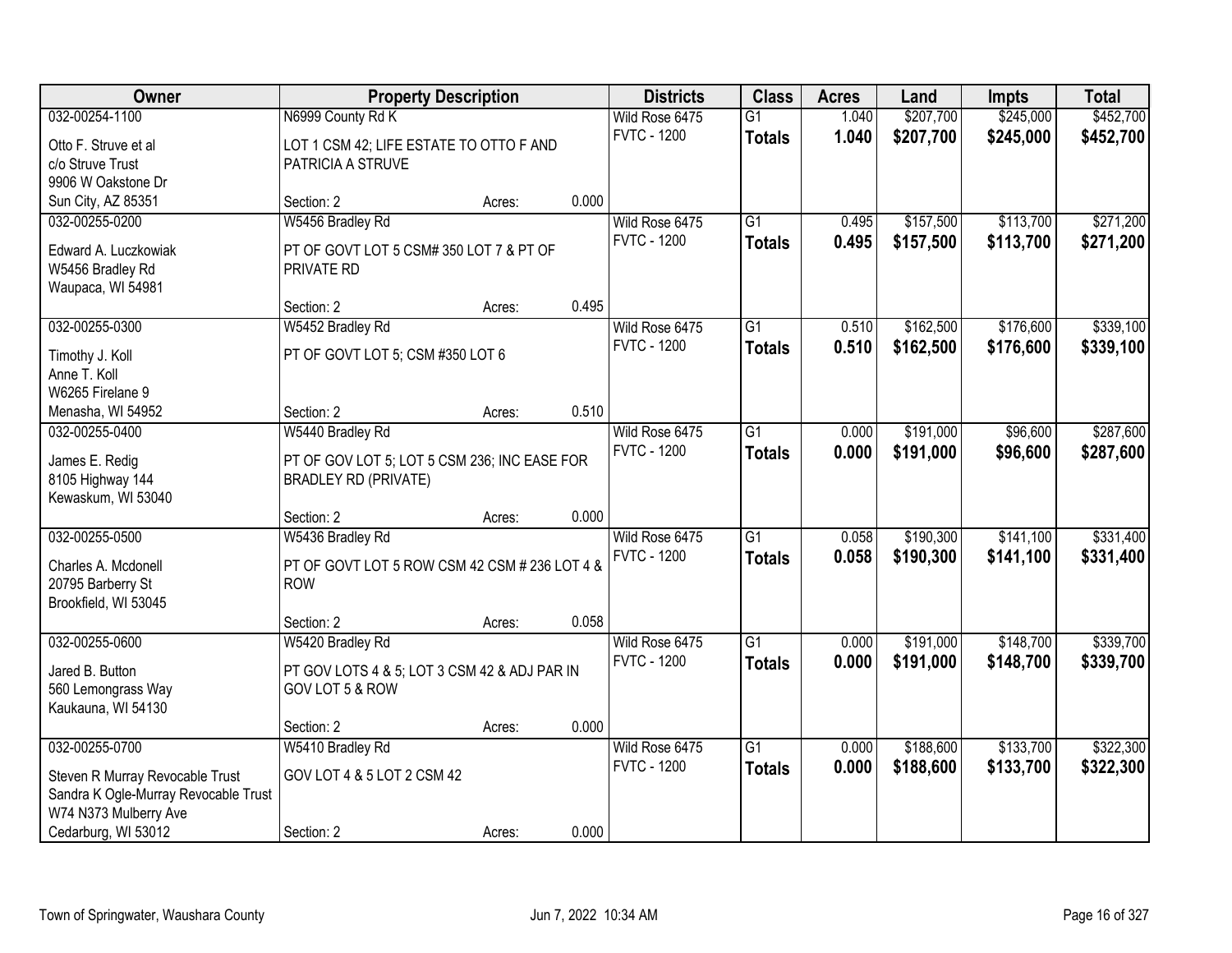| Owner                                | <b>Property Description</b>                    |        |       | <b>Districts</b>   | <b>Class</b>    | <b>Acres</b> | Land      | <b>Impts</b>    | <b>Total</b> |
|--------------------------------------|------------------------------------------------|--------|-------|--------------------|-----------------|--------------|-----------|-----------------|--------------|
| 032-00255-0800                       | County Rd K                                    |        |       | Wild Rose 6475     | $\overline{G5}$ | 2.000        | \$1,200   | $\overline{50}$ | \$1,200      |
| Lauritzen, Inc                       | PT OF GOVT LOT 5 S OF CTH K                    |        |       | <b>FVTC - 1200</b> | <b>Totals</b>   | 2.000        | \$1,200   | \$0             | \$1,200      |
| W5539 County Rd K                    |                                                |        |       |                    |                 |              |           |                 |              |
| Wild Rose, WI 54984                  |                                                |        |       |                    |                 |              |           |                 |              |
|                                      | Section: 2                                     | Acres: | 2.000 |                    |                 |              |           |                 |              |
| 032-00255-0900                       | County Rd K                                    |        |       | Wild Rose 6475     | $\overline{X4}$ | 1.500        | \$0       | $\overline{50}$ | \$0          |
| Amazing Waters & Woods, LLC          | GOVT LOT 5 E OF CTH K                          |        |       | <b>FVTC - 1200</b> | <b>Totals</b>   | 1.500        | \$0       | \$0             | \$0          |
| N88 W16573 Main St                   |                                                |        |       |                    |                 |              |           |                 |              |
| Menomonee Falls, WI 53051            |                                                |        |       |                    |                 |              |           |                 |              |
|                                      | Section: 2                                     | Acres: | 1.500 |                    |                 |              |           |                 |              |
| 032-00255-1010                       | N6940 Kilcare Rd                               |        |       | Wild Rose 6475     | $\overline{G1}$ | 9.318        | \$260,300 | \$364,600       | \$624,900    |
| Michael L. Grota                     | PT OF GOV LOTS 5 & 6, LOT 1 CSM #2923          |        |       | <b>FVTC - 1200</b> | <b>Totals</b>   | 9.318        | \$260,300 | \$364,600       | \$624,900    |
| N88 W16573 Main St                   |                                                |        |       |                    |                 |              |           |                 |              |
| Menomonee Falls, WI 53051            |                                                |        |       |                    |                 |              |           |                 |              |
|                                      | Section: 2                                     | Acres: | 9.318 |                    |                 |              |           |                 |              |
| 032-00255-1020                       | W5480 Bradley Rd                               |        |       | Wild Rose 6475     | G1              | 5.267        | \$213,700 | \$156,800       | \$370,500    |
| William J. Mott                      | PT OF GOV LOT 5, LOT 2 CSM #2923               |        |       | <b>FVTC - 1200</b> | <b>Totals</b>   | 5.267        | \$213,700 | \$156,800       | \$370,500    |
| Julie C. Skinner                     |                                                |        |       |                    |                 |              |           |                 |              |
| 7706 Kenyon Dr                       |                                                |        |       |                    |                 |              |           |                 |              |
| Madison, WI 53562                    | Section: 2                                     | Acres: | 5.267 |                    |                 |              |           |                 |              |
| 032-00255-1030                       | W5474 Bradley Rd                               |        |       | Wild Rose 6475     | $\overline{G1}$ | 5.197        | \$210,000 | \$196,100       | \$406,100    |
| Art & Mary Kucksdorf Revocable Trust | PT OF GOV LOT 5 (SW-SE) LOT 3 CSM 2923 & PT OF |        |       | <b>FVTC - 1200</b> | <b>Totals</b>   | 5.197        | \$210,000 | \$196,100       | \$406,100    |
| W5474 Bradley Rd                     | LOT 4 CSM 2923 SUBJ TO EASE V512 P330          |        |       |                    |                 |              |           |                 |              |
| Waupaca, WI 54981                    |                                                |        |       |                    |                 |              |           |                 |              |
|                                      | Section: 2                                     | Acres: | 5.197 |                    |                 |              |           |                 |              |
| 032-00255-1041                       | W5464 Bradley Rd                               |        |       | Wild Rose 6475     | $\overline{G1}$ | 7.160        | \$246,700 | \$346,300       | \$593,000    |
| Pine Lake Retreat, LLC               | PT OF GOV LOT 5, LOT 1 CSM 5306                |        |       | <b>FVTC - 1200</b> | <b>Totals</b>   | 7.160        | \$246,700 | \$346,300       | \$593,000    |
| 9414 S Clinic Rd                     |                                                |        |       |                    |                 |              |           |                 |              |
| Beloit, WI 53511                     |                                                |        |       |                    |                 |              |           |                 |              |
|                                      | Section: 2                                     | Acres: | 7.160 |                    |                 |              |           |                 |              |
| 032-00255-1042                       | N6927 County Rd K                              |        |       | Wild Rose 6475     | $\overline{G1}$ | 3.670        | \$40,300  | \$14,700        | \$55,000     |
| Pine Lake Retreat, LLC               | PT OF GOV LOT 5, LOT 2 CSM 5306                |        |       | <b>FVTC - 1200</b> | <b>Totals</b>   | 3.670        | \$40,300  | \$14,700        | \$55,000     |
| 9414 S Clinic Rd                     |                                                |        |       |                    |                 |              |           |                 |              |
| Beloit, WI 53511                     |                                                |        |       |                    |                 |              |           |                 |              |
|                                      | Section: 2                                     | Acres: | 3.670 |                    |                 |              |           |                 |              |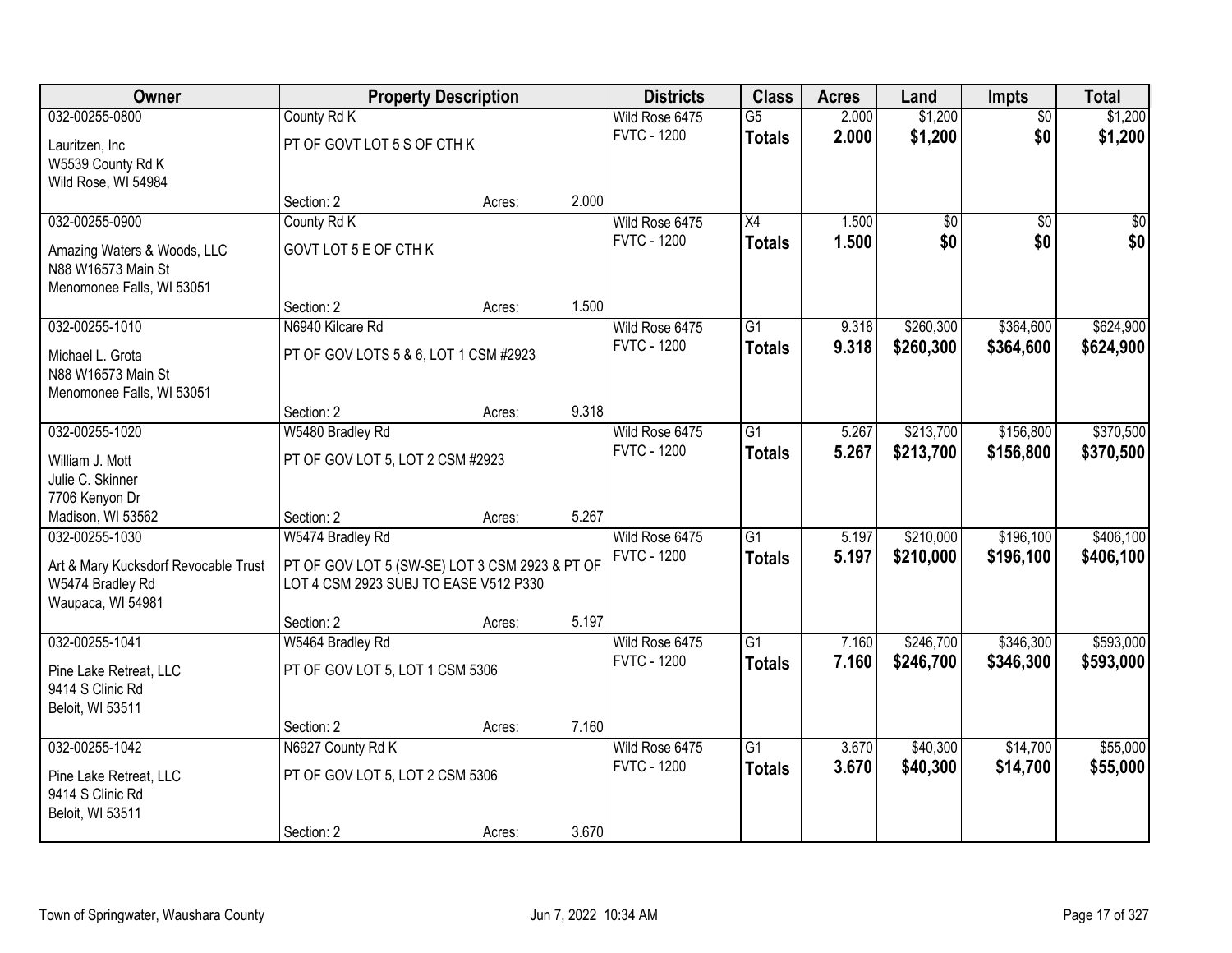| Owner                     |                                                 | <b>Property Description</b> |       | <b>Districts</b>   | <b>Class</b>    | <b>Acres</b> | Land      | <b>Impts</b>    | <b>Total</b> |
|---------------------------|-------------------------------------------------|-----------------------------|-------|--------------------|-----------------|--------------|-----------|-----------------|--------------|
| 032-00256-0100            | W5539 County Rd K                               |                             |       | Wild Rose 6475     | G4              | 0.750        | \$100     | $\overline{50}$ | \$100        |
| Lauritzen, Inc            | PT OF GOV LOT 6 SOUTH OF HWY                    |                             |       | <b>FVTC - 1200</b> | G7              | 3.000        | \$15,000  | \$77,400        | \$92,400     |
| W5539 County Rd K         |                                                 |                             |       |                    | <b>Totals</b>   | 3.750        | \$15,100  | \$77,400        | \$92,500     |
| Wild Rose, WI 54984       |                                                 |                             |       |                    |                 |              |           |                 |              |
|                           | Section: 2                                      | Acres:                      | 3.750 |                    |                 |              |           |                 |              |
| 032-00256-0210            | W5594 County Rd K                               |                             |       | Wild Rose 6475     | $\overline{G1}$ | 0.720        | \$188,600 | \$64,300        | \$252,900    |
| Joseph R. Kultgen         | PT OF GOVT LOT 6 (SW1/4) PT OF LOT 1 CSM 2792   |                             |       | <b>FVTC - 1200</b> | <b>Totals</b>   | 0.720        | \$188,600 | \$64,300        | \$252,900    |
| Beth A. Kultgen           | NOW LOT 1 CSM 3505                              |                             |       |                    |                 |              |           |                 |              |
| 271 W Dekora St           |                                                 |                             |       |                    |                 |              |           |                 |              |
| Saukville, WI 53080       | Section: 2                                      | Acres:                      | 0.720 |                    |                 |              |           |                 |              |
| 032-00256-0220            | W5580 County Rd K                               |                             |       | Wild Rose 6475     | G1              | 0.580        | \$188,600 | \$214,800       | \$403,400    |
| Wilson K. Roane           | PT OF GOVT LOT 6 (SW1/4) PT OF LOT 1 CSM 2792   |                             |       | <b>FVTC - 1200</b> | <b>Totals</b>   | 0.580        | \$188,600 | \$214,800       | \$403,400    |
| Susan M. Roane            | NOW LOT 2 CSM 3505                              |                             |       |                    |                 |              |           |                 |              |
| 39 Shadow Woods Ln        |                                                 |                             |       |                    |                 |              |           |                 |              |
| Waupaca, WI 54981-1980    | Section: 2                                      | Acres:                      | 0.580 |                    |                 |              |           |                 |              |
| 032-00256-0310            | W5574 County Rd K                               |                             |       | Wild Rose 6475     | $\overline{G1}$ | 0.460        | \$177,500 | \$183,700       | \$361,200    |
| Edward J. Hummelt         | PT OF GOVT LOT 6; LOT 1 CSM 2989; LIFE ESTATE   |                             |       | <b>FVTC - 1200</b> | <b>Totals</b>   | 0.460        | \$177,500 | \$183,700       | \$361,200    |
| Esther J. Hummelt         | TO S SONIA KENDZIERSKI                          |                             |       |                    |                 |              |           |                 |              |
| 11831 W Whitaker Ave      |                                                 |                             |       |                    |                 |              |           |                 |              |
| Greenfield, WI 53228-2457 | Section: 2                                      | Acres:                      | 0.460 |                    |                 |              |           |                 |              |
| 032-00256-0320            | State Rd 22                                     |                             |       | Wild Rose 6475     | $\overline{G1}$ | 0.040        | \$10,000  | \$0             | \$10,000     |
| Kindred Duo, LLC          | PT OF GOVT LOT 6, OUTLOT 1 CSM 2989             |                             |       | <b>FVTC - 1200</b> | <b>Totals</b>   | 0.040        | \$10,000  | \$0             | \$10,000     |
| 2025 N Summit Ave Ste 200 |                                                 |                             |       |                    |                 |              |           |                 |              |
| Milwaukee, WI 53202-1362  |                                                 |                             |       |                    |                 |              |           |                 |              |
|                           | Section: 2                                      | Acres:                      | 0.040 |                    |                 |              |           |                 |              |
| 032-00256-0410            | W5570 County Rd K                               |                             |       | Wild Rose 6475     | $\overline{G1}$ | 0.330        | \$156,300 | \$89,300        | \$245,600    |
| Kindred Duo, LLC          | PT OF GOV LOT 6, LOT 2 CSM 2989                 |                             |       | <b>FVTC - 1200</b> | <b>Totals</b>   | 0.330        | \$156,300 | \$89,300        | \$245,600    |
| 2025 N Summit Ave Ste 200 |                                                 |                             |       |                    |                 |              |           |                 |              |
| Milwaukee, WI 53202-1362  |                                                 |                             |       |                    |                 |              |           |                 |              |
|                           | Section: 2                                      | Acres:                      | 0.330 |                    |                 |              |           |                 |              |
| 032-00256-0500            | W5564 County Rd K                               |                             |       | Wild Rose 6475     | $\overline{G1}$ | 0.499        | \$190,300 | \$74,600        | \$264,900    |
| Rostermundt Family Trust  | PT OF E 325' OF W 700' OF GOV LOT 6 CSM #643 LO |                             |       | <b>FVTC - 1200</b> | <b>Totals</b>   | 0.499        | \$190,300 | \$74,600        | \$264,900    |
| W5564 County Rd K         | 1 LESS V898 P316                                |                             |       |                    |                 |              |           |                 |              |
| Wild Rose, WI 54984       |                                                 |                             |       |                    |                 |              |           |                 |              |
|                           | Section: 2                                      | Acres:                      | 0.499 |                    |                 |              |           |                 |              |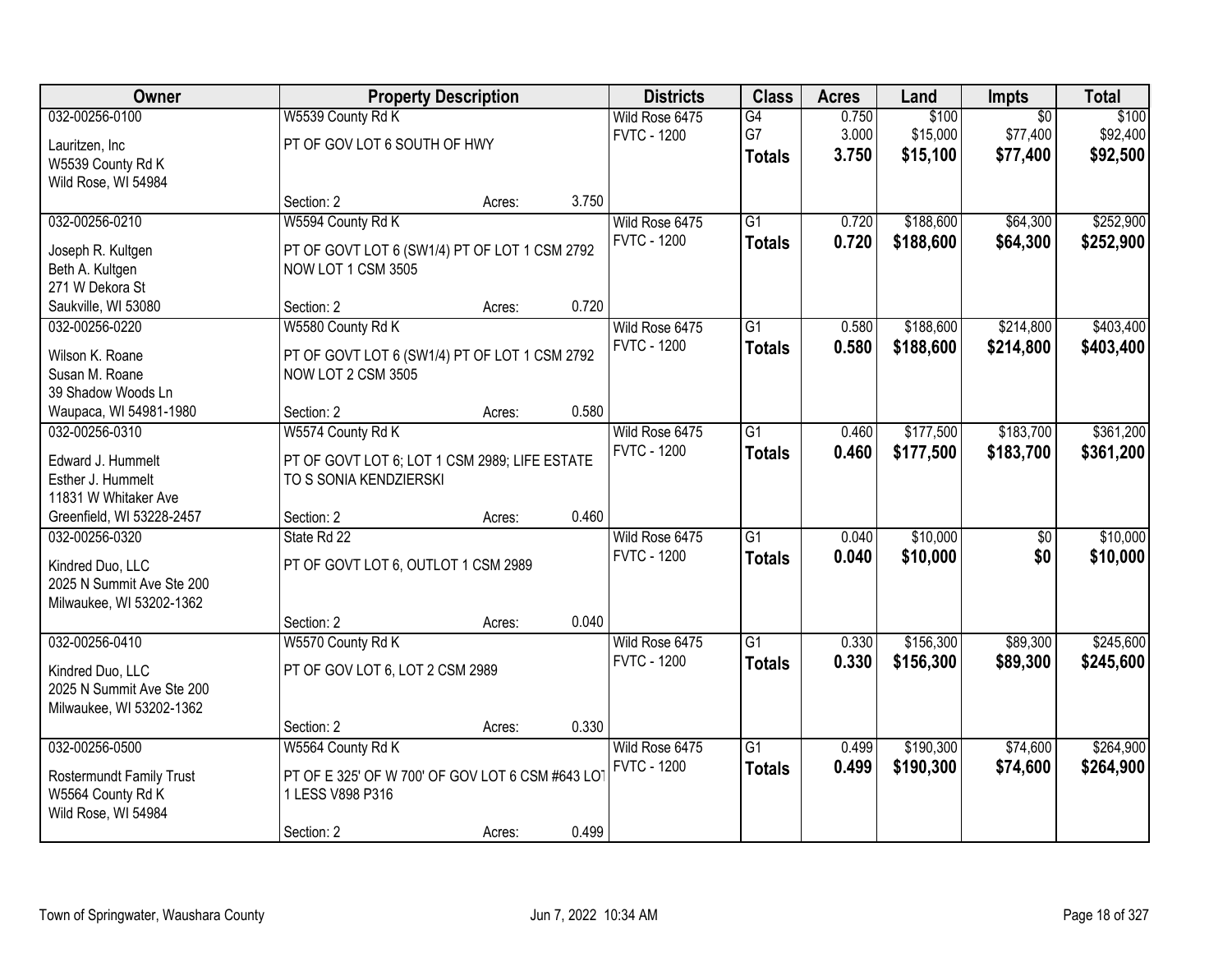| Owner                                          |                                                                   | <b>Property Description</b> |       | <b>Districts</b>   | <b>Class</b>    | <b>Acres</b> | Land      | Impts           | <b>Total</b>    |
|------------------------------------------------|-------------------------------------------------------------------|-----------------------------|-------|--------------------|-----------------|--------------|-----------|-----------------|-----------------|
| 032-00256-0600                                 | W5554 County Rd K                                                 |                             |       | Wild Rose 6475     | $\overline{G1}$ | 0.601        | \$193,500 | \$153,800       | \$347,300       |
| Rossebo Irrevocable Trust<br>W5554 County Rd K | PT OF GOV LOT 6 CSM 758 LOT 1 & PT OF CSM 643<br>LOT <sub>1</sub> |                             |       | <b>FVTC - 1200</b> | <b>Totals</b>   | 0.601        | \$193,500 | \$153,800       | \$347,300       |
| Wild Rose, WI 54984                            |                                                                   |                             |       |                    |                 |              |           |                 |                 |
|                                                | Section: 2                                                        | Acres:                      | 0.601 |                    |                 |              |           |                 |                 |
| 032-00256-0700                                 | W5546 County Rd K                                                 |                             |       | Wild Rose 6475     | $\overline{G1}$ | 0.700        | \$193,500 | \$249,900       | \$443,400       |
| Scott G & Laura K Janssen Family Trust         | PT OF GOV LOT 6 CSM 758 LOT 2                                     |                             |       | <b>FVTC - 1200</b> | <b>Totals</b>   | 0.700        | \$193,500 | \$249,900       | \$443,400       |
| 648 Woodland Cir                               |                                                                   |                             |       |                    |                 |              |           |                 |                 |
| Waupaca, WI 54981-1082                         |                                                                   |                             |       |                    |                 |              |           |                 |                 |
|                                                | Section: 2                                                        | Acres:                      | 0.700 |                    |                 |              |           |                 |                 |
| 032-00256-0811                                 | W5544 County Rd K                                                 |                             |       | Wild Rose 6475     | $\overline{G1}$ | 0.730        | \$178,800 | \$213,800       | \$392,600       |
| Thomas Lauritzen                               | PT GOVT LOT 6; LOT 1 CSM 6358                                     |                             |       | <b>FVTC - 1200</b> | <b>Totals</b>   | 0.730        | \$178,800 | \$213,800       | \$392,600       |
| Mae Lauritzen                                  |                                                                   |                             |       |                    |                 |              |           |                 |                 |
| W5544 County Rd K                              |                                                                   |                             |       |                    |                 |              |           |                 |                 |
| Wild Rose, WI 54984                            | Section: 2                                                        | Acres:                      | 0.730 |                    |                 |              |           |                 |                 |
| 032-00256-0821                                 | W5540 County Rd K                                                 |                             |       | Wild Rose 6475     | $\overline{G1}$ | 0.790        | \$178,800 | \$0             | \$178,800       |
| Perry T. Handziak                              | PT GOVT LOT 6; LOT 2 CSM 6358; SUBJ TO EASE                       |                             |       | <b>FVTC - 1200</b> | <b>Totals</b>   | 0.790        | \$178,800 | \$0             | \$178,800       |
| 5187 Lower Lakeview Ridge Rd                   | D482500                                                           |                             |       |                    |                 |              |           |                 |                 |
| Belgium, WI 53004                              |                                                                   |                             |       |                    |                 |              |           |                 |                 |
|                                                | Section: 2                                                        | Acres:                      | 0.790 |                    |                 |              |           |                 |                 |
| 032-00256-0830                                 | County Rd K                                                       |                             |       | Wild Rose 6475     | $\overline{G1}$ | 0.860        | \$188,600 | $\overline{50}$ | \$188,600       |
| John L. Nelson                                 | PT OF GOVT LOT 6; LOT 3 CSM 5895; INC EASE                        |                             |       | <b>FVTC - 1200</b> | <b>Totals</b>   | 0.860        | \$188,600 | \$0             | \$188,600       |
| Judith A. Nelson                               | D482500                                                           |                             |       |                    |                 |              |           |                 |                 |
| W5725 County Rd K                              |                                                                   |                             |       |                    |                 |              |           |                 |                 |
| Wild Rose, WI 54984                            | Section: 2                                                        | Acres:                      | 0.860 |                    |                 |              |           |                 |                 |
| 032-00256-0840                                 | County Rd K                                                       |                             |       | Wild Rose 6475     | $\overline{G1}$ | 1.020        | \$188,600 | $\overline{50}$ | \$188,600       |
| Judith A. Nelson                               | PT OF GOVT LOT 6; LOT 4, CSM 5895                                 |                             |       | <b>FVTC - 1200</b> | <b>Totals</b>   | 1.020        | \$188,600 | \$0             | \$188,600       |
| W5725 County Rd K                              |                                                                   |                             |       |                    |                 |              |           |                 |                 |
| Wild Rose, WI 54984                            |                                                                   |                             |       |                    |                 |              |           |                 |                 |
|                                                | Section: 2                                                        | Acres:                      | 1.020 |                    |                 |              |           |                 |                 |
| 032-00256-1000                                 | Kilcare Rd                                                        |                             |       | Wild Rose 6475     | X4              | 1.160        | \$0       | $\overline{50}$ | $\overline{50}$ |
| Town of Springwater                            | PT OF GOV LOTS 5 & 6, KILCARE ROAD ON CSM                         |                             |       | <b>FVTC - 1200</b> | <b>Totals</b>   | 1.160        | \$0       | \$0             | \$0             |
|                                                | #1917                                                             |                             |       |                    |                 |              |           |                 |                 |
|                                                |                                                                   |                             |       |                    |                 |              |           |                 |                 |
|                                                | Section: 2                                                        | Acres:                      | 0.000 |                    |                 |              |           |                 |                 |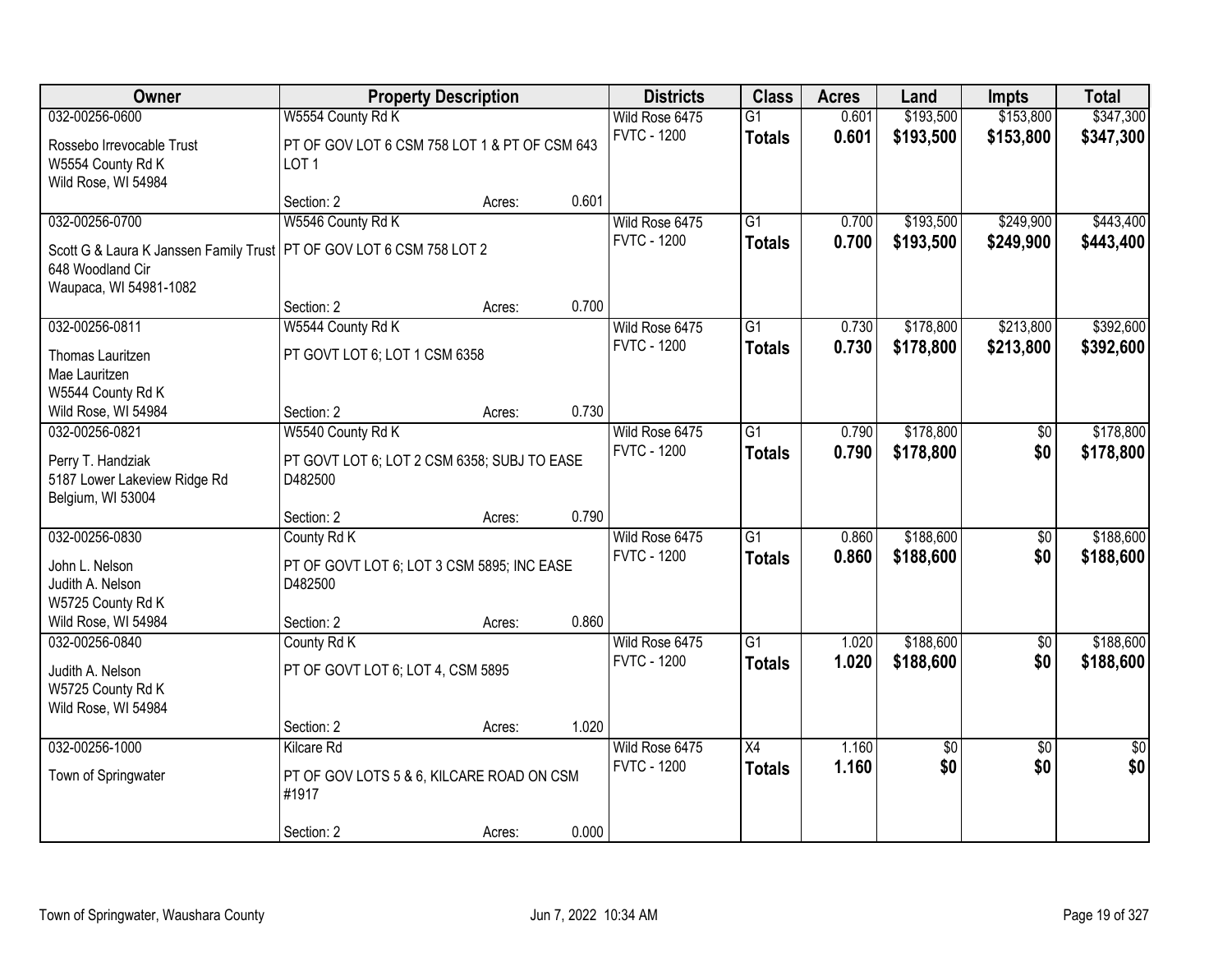| Owner                                                                     | <b>Property Description</b>                  |        |       | <b>Districts</b>   | <b>Class</b>    | <b>Acres</b> | Land      | <b>Impts</b>    | <b>Total</b>    |
|---------------------------------------------------------------------------|----------------------------------------------|--------|-------|--------------------|-----------------|--------------|-----------|-----------------|-----------------|
| 032-00256-1100                                                            | N6915 Kilcare Rd                             |        |       | Wild Rose 6475     | $\overline{G1}$ | 0.941        | \$175,000 | \$187,300       | \$362,300       |
| Fischer's Hidden Landing, LLC<br>6243 S 18th St                           | PT OF GOV LOTS 5 & 6, LOT 1 CSM #1917        |        |       | <b>FVTC - 1200</b> | <b>Totals</b>   | 0.941        | \$175,000 | \$187,300       | \$362,300       |
| Sheboygan, WI 53081                                                       |                                              |        |       |                    |                 |              |           |                 |                 |
|                                                                           | Section: 2                                   | Acres: | 0.941 |                    |                 |              |           |                 |                 |
| 032-00256-1200                                                            | N6929 Kilcare Rd                             |        |       | Wild Rose 6475     | $\overline{G1}$ | 0.546        | \$187,900 | \$207,600       | \$395,500       |
| <b>Bauman Family Trust</b><br>1414 N Clark St                             | LOT 2 CSM 1917                               |        |       | <b>FVTC - 1200</b> | <b>Totals</b>   | 0.546        | \$187,900 | \$207,600       | \$395,500       |
| Appleton, WI 54911-3651                                                   |                                              |        |       |                    |                 |              |           |                 |                 |
|                                                                           | Section: 2                                   | Acres: | 0.546 |                    |                 |              |           |                 |                 |
| 032-00256-1300                                                            | N6939 Kilcare Rd                             |        |       | Wild Rose 6475     | G1              | 0.579        | \$187,900 | \$260,000       | \$447,900       |
| James F Reiskytl Revocable Living Trus<br>Lysbeth L Reiskytl Living Trust | PT OF GOV LOTS 5 & 6, LOT 3 CSM #1917        |        |       | <b>FVTC - 1200</b> | <b>Totals</b>   | 0.579        | \$187,900 | \$260,000       | \$447,900       |
| 12423 N Center Dr                                                         |                                              |        |       |                    |                 |              |           |                 |                 |
| Mequon, WI 53092                                                          | Section: 2                                   | Acres: | 0.579 |                    |                 |              |           |                 |                 |
| 032-00256-1400                                                            | N6945 Kilcare Rd                             |        |       | Wild Rose 6475     | G1              | 0.634        | \$187,900 | \$247,800       | \$435,700       |
| John R. Onder                                                             | LOT 4 CSM 1917                               |        |       | <b>FVTC - 1200</b> | <b>Totals</b>   | 0.634        | \$187,900 | \$247,800       | \$435,700       |
| 7s207 Thornapple Dr                                                       |                                              |        |       |                    |                 |              |           |                 |                 |
| Naperville, IL 60540-6244                                                 |                                              |        |       |                    |                 |              |           |                 |                 |
|                                                                           | Section: 2                                   | Acres: | 0.634 |                    |                 |              |           |                 |                 |
| 032-00257-0100                                                            | W5622 County Rd K                            |        |       | Wild Rose 6475     | $\overline{G1}$ | 3.000        | \$20,500  | \$3,900         | \$24,400        |
| James I. Vanvalkenburg et al                                              | PT OF GOVT LOT 7                             |        |       | <b>FVTC - 1200</b> | <b>Totals</b>   | 3.000        | \$20,500  | \$3,900         | \$24,400        |
| 700 S Newport Ave                                                         |                                              |        |       |                    |                 |              |           |                 |                 |
| Tampa, FL 33606                                                           |                                              |        |       |                    |                 |              |           |                 |                 |
|                                                                           | Section: 2                                   | Acres: | 3.000 |                    |                 |              |           |                 |                 |
| 032-00271-0100                                                            | W5599 N Pine Lake Rd                         |        |       | Wild Rose 6475     | $\overline{G1}$ | 0.000        | \$145,000 | \$43,100        | \$188,100       |
| Marlys D. Hurst                                                           | GOV LOT 1 PLAT OF BRADLEY POINT, PT OF LOT 1 |        |       | <b>FVTC - 1200</b> | <b>Totals</b>   | 0.000        | \$145,000 | \$43,100        | \$188,100       |
| c/o Eric Hurst                                                            | AND PART OF GOV LOT 1 E OF LOT 1 OF BRADLEY  |        |       |                    |                 |              |           |                 |                 |
| 3201 Emory Dr                                                             | PT                                           |        |       |                    |                 |              |           |                 |                 |
| Flower Mound, TX 75022                                                    | Section: 2                                   | Acres: | 0.000 |                    |                 |              |           |                 |                 |
| 032-00271-0200                                                            | W5615 N Pine Lake Rd                         |        |       | Wild Rose 6475     | $\overline{X4}$ | 0.456        | \$0       | $\overline{50}$ | $\overline{50}$ |
| Crossways Lutheran Camping Ministries<br><b>Inc</b>                       | BRADLEY POINT SUBD PT LOT 1 & LOT 2          |        |       | <b>FVTC - 1200</b> | <b>Totals</b>   | 0.456        | \$0       | \$0             | \$0             |
| W5606 N Pine Lake Rd                                                      |                                              |        |       |                    |                 |              |           |                 |                 |
| Waupaca, WI 54981                                                         | Section: 2                                   | Acres: | 0.000 |                    |                 |              |           |                 |                 |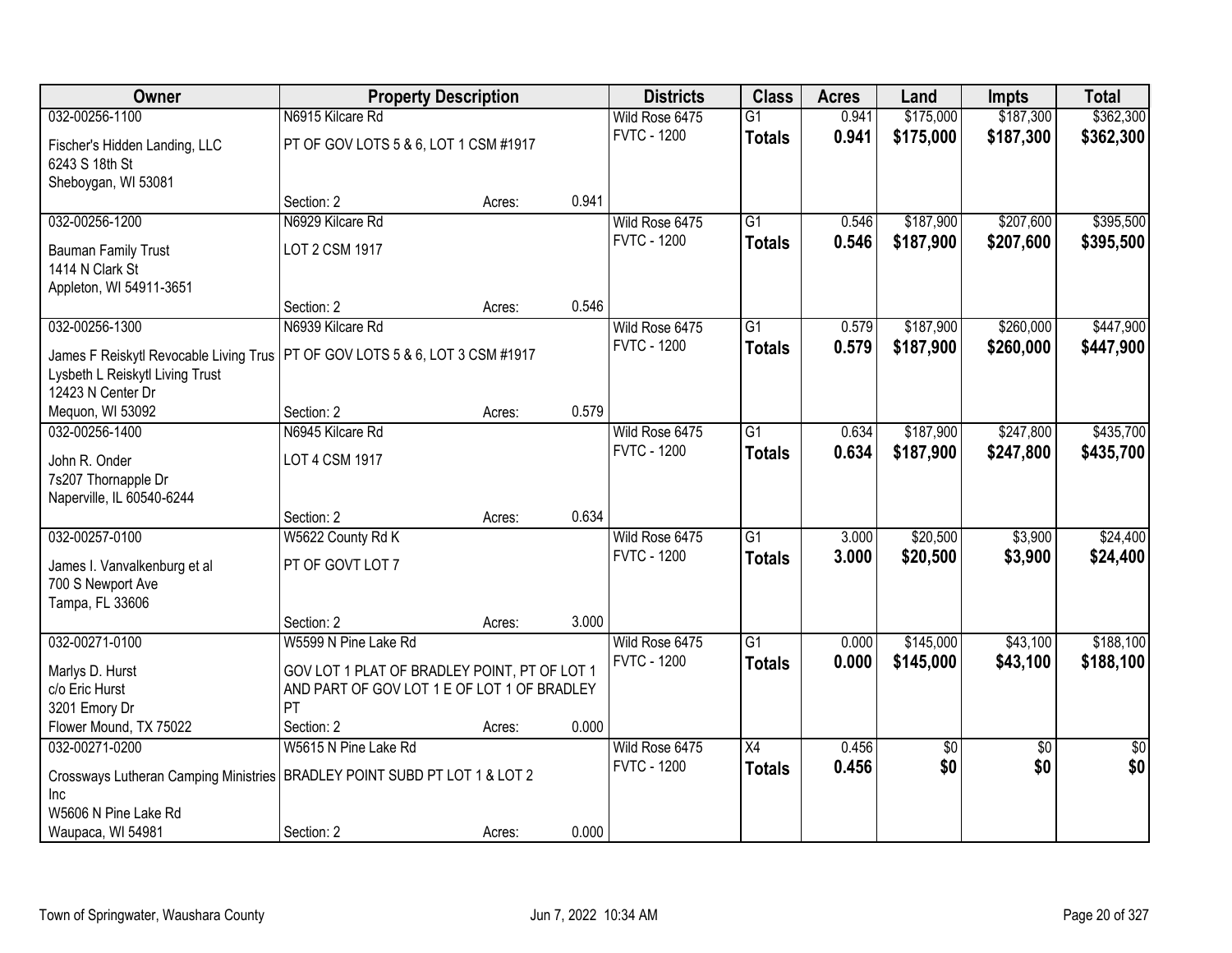| Owner                                                                     | <b>Property Description</b>                                                             |        |       | <b>Districts</b>   | <b>Class</b>    | <b>Acres</b> | Land            | <b>Impts</b>    | <b>Total</b>     |
|---------------------------------------------------------------------------|-----------------------------------------------------------------------------------------|--------|-------|--------------------|-----------------|--------------|-----------------|-----------------|------------------|
| 032-00271-0300                                                            | W5631 N Pine Lake Rd                                                                    |        |       | Wild Rose 6475     | $\overline{X4}$ | 5.030        | $\overline{50}$ | $\overline{50}$ | \$0              |
| Pine Lake Lutheran Camp, Inc<br>W5606 N Pine Lake Rd<br>Waupaca, WI 54981 | BRADLEY POINT SUBD LOTS 3, 6 TO 9, 11, 12, 15 TO<br>25, 32 TO 38 & CHILDRENS PLAYGROUND |        |       | <b>FVTC - 1200</b> | <b>Totals</b>   | 5.030        | \$0             | \$0             | \$0              |
|                                                                           | Section: 2                                                                              | Acres: | 0.000 |                    |                 |              |                 |                 |                  |
| 032-00271-0400                                                            | N Pine Lake Rd                                                                          |        |       | Wild Rose 6475     | $\overline{G1}$ | 0.185        | \$61,200        | $\overline{50}$ | \$61,200         |
| Keith Merryfield et al<br>E7198 County Rd X<br>Weyauwega, WI 54983-8814   | LOT 4, BRADLEY POINT PLAT                                                               |        |       | <b>FVTC - 1200</b> | <b>Totals</b>   | 0.185        | \$61,200        | \$0             | \$61,200         |
|                                                                           | Section: 2                                                                              | Acres: | 0.000 |                    |                 |              |                 |                 |                  |
| 032-00271-0500                                                            | W5619 N Pine Lake Rd                                                                    |        |       | Wild Rose 6475     | G1              | 0.000        | \$128,800       | \$44,400        | \$173,200        |
| Keith Merryfield et al<br>E7198 County Rd X<br>Weyauwega, WI 54983-8814   | LOT 5, BRADLEY POINT PLAT                                                               |        |       | <b>FVTC - 1200</b> | <b>Totals</b>   | 0.000        | \$128,800       | \$44,400        | \$173,200        |
|                                                                           | Section: 2                                                                              | Acres: | 0.000 |                    |                 |              |                 |                 |                  |
| 032-00271-1000                                                            | W5651 N Pine Lake Rd                                                                    |        |       | Wild Rose 6475     | $\overline{G1}$ | 0.000        | \$133,800       | \$59,900        | \$193,700        |
| Laurel L. Pritzlaff<br>3331 S Indiana Ave<br>Milwaukee, WI 53207          | BRADLEY POINT SUBD LOT 10                                                               |        |       | <b>FVTC - 1200</b> | <b>Totals</b>   | 0.000        | \$133,800       | \$59,900        | \$193,700        |
|                                                                           | Section: 2                                                                              | Acres: | 0.000 |                    |                 |              |                 |                 |                  |
| 032-00271-1300                                                            | W5653 N Pine Lake Rd                                                                    |        |       | Wild Rose 6475     | $\overline{X4}$ | 0.269        | \$0             | \$0             | $\sqrt{50}$      |
| Crossways Lutheran Camping Ministries   BRADLEY POINT SUBD LOT 13         |                                                                                         |        |       | <b>FVTC - 1200</b> | <b>Totals</b>   | 0.269        | \$0             | \$0             | \$0              |
| <b>Inc</b>                                                                |                                                                                         |        |       |                    |                 |              |                 |                 |                  |
| W8160 Cloverleaf Lake Rd                                                  |                                                                                         |        |       |                    |                 |              |                 |                 |                  |
| Clintonville, WI 54929<br>032-00271-1400                                  | Section: 2<br>Pine Lake Rd                                                              | Acres: | 0.000 | Wild Rose 6475     | $\overline{X4}$ | 0.189        | $\overline{50}$ |                 | $\overline{\$0}$ |
|                                                                           |                                                                                         |        |       | <b>FVTC - 1200</b> | <b>Totals</b>   | 0.189        | \$0             | \$0<br>\$0      | \$0              |
| Crossways Lutheran Camping Ministries   BRADLEY POINT SUBD LOT 14         |                                                                                         |        |       |                    |                 |              |                 |                 |                  |
| Inc                                                                       |                                                                                         |        |       |                    |                 |              |                 |                 |                  |
| W8160 Cloverleaf Lake Rd<br>Clintonville, WI 54929                        | Section: 2                                                                              | Acres: | 0.000 |                    |                 |              |                 |                 |                  |
| 032-00271-2610                                                            | W5671 N Pine Lake Rd                                                                    |        |       | Wild Rose 6475     | $\overline{G1}$ | 0.515        | \$205,000       | \$188,900       | \$393,900        |
|                                                                           |                                                                                         |        |       | <b>FVTC - 1200</b> | <b>Totals</b>   | 0.515        | \$205,000       | \$188,900       | \$393,900        |
| Jeffrey R. Wiesman<br>Jessica J. Wiesman                                  | LOTS 26, 27 & 28 BRADLEY POINT SUBD                                                     |        |       |                    |                 |              |                 |                 |                  |
| 266 River Rd S                                                            |                                                                                         |        |       |                    |                 |              |                 |                 |                  |
| Amherst Junction, WI 54407                                                | Section: 2                                                                              | Acres: | 0.000 |                    |                 |              |                 |                 |                  |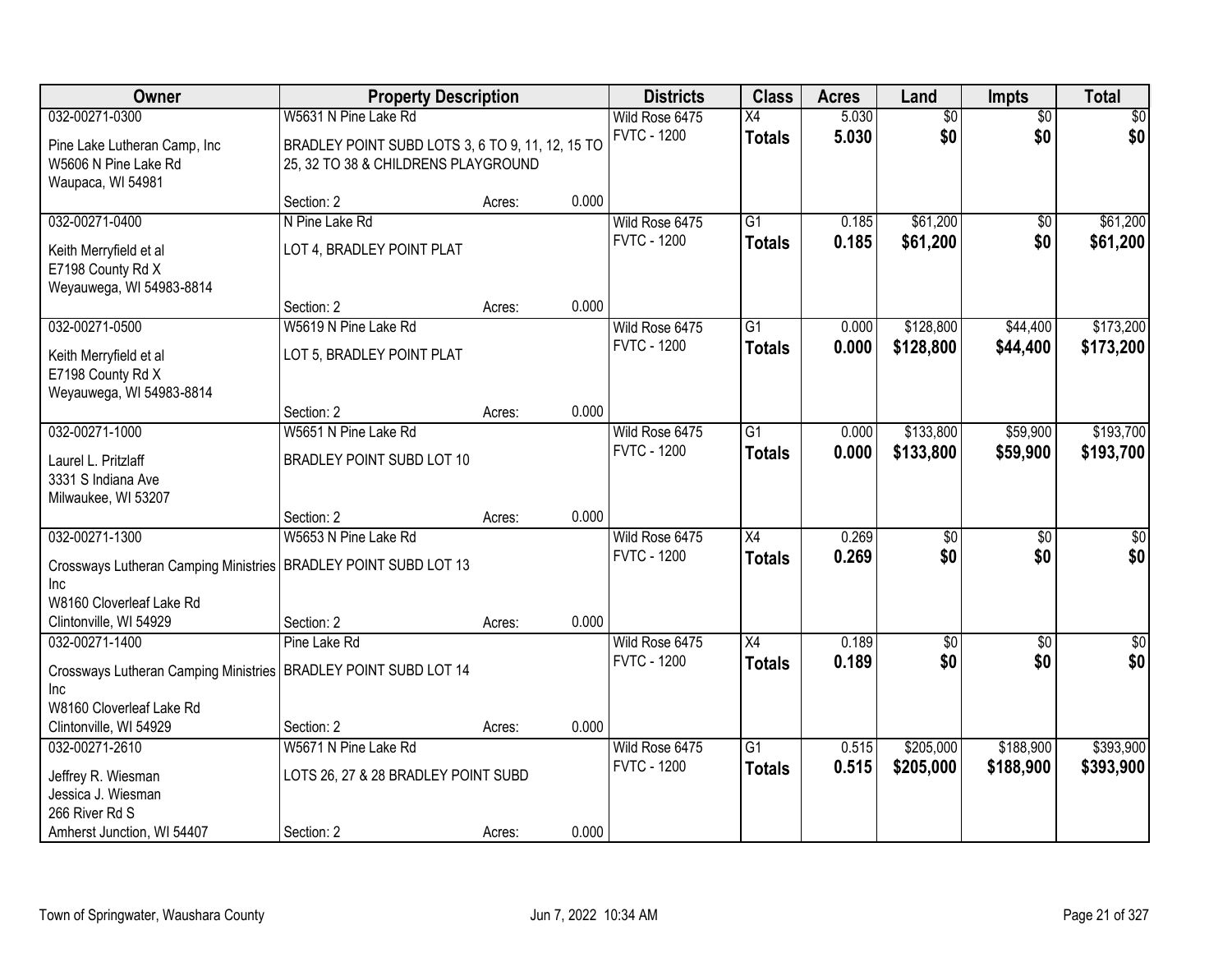| Owner                                       | <b>Property Description</b>                                                    |        |       | <b>Districts</b>                     | <b>Class</b>    | <b>Acres</b> | Land      | <b>Impts</b>    | <b>Total</b> |
|---------------------------------------------|--------------------------------------------------------------------------------|--------|-------|--------------------------------------|-----------------|--------------|-----------|-----------------|--------------|
| 032-00271-2900                              | W5679 N Pine Lake Rd                                                           |        |       | Wild Rose 6475                       | $\overline{G1}$ | 0.000        | \$125,000 | \$109,500       | \$234,500    |
| Richard Fird et al                          | BRADLEY POINT SUBD LOT 29 LIFE ESTATE TO                                       |        |       | <b>FVTC - 1200</b>                   | <b>Totals</b>   | 0.000        | \$125,000 | \$109,500       | \$234,500    |
| 6331 Hollyhock Ct                           | RICHARD F & PATTILYNN FIRD                                                     |        |       |                                      |                 |              |           |                 |              |
| Greendale, WI 53129                         |                                                                                |        |       |                                      |                 |              |           |                 |              |
|                                             | Section: 2                                                                     | Acres: | 0.000 |                                      |                 |              |           |                 |              |
| 032-00271-3000                              | Pine Lake Rd                                                                   |        |       | Wild Rose 6475                       | $\overline{G1}$ | 0.000        | \$37,300  | $\overline{30}$ | \$37,300     |
| Henry O'Neill                               | BRADLEY POINT SUBD LOT 30                                                      |        |       | <b>FVTC - 1200</b>                   | <b>Totals</b>   | 0.000        | \$37,300  | \$0             | \$37,300     |
| Susan M. O'Neill                            |                                                                                |        |       |                                      |                 |              |           |                 |              |
| W5683 N Pine Lake Rd                        |                                                                                |        |       |                                      |                 |              |           |                 |              |
| Waupaca, WI 54981-7429                      | Section: 2                                                                     | Acres: | 0.000 |                                      |                 |              |           |                 |              |
| 032-00271-3100                              | W5683 N Pine Lake Rd                                                           |        |       | Wild Rose 6475<br><b>FVTC - 1200</b> | $\overline{G1}$ | 0.000        | \$160,000 | \$79,900        | \$239,900    |
| Henry O'Neill                               | BRADLEY POINT SUBD LOT 31                                                      |        |       |                                      | <b>Totals</b>   | 0.000        | \$160,000 | \$79,900        | \$239,900    |
| Susan M. O'Neill                            |                                                                                |        |       |                                      |                 |              |           |                 |              |
| W5683 N Pine Lake Rd                        |                                                                                |        | 0.000 |                                      |                 |              |           |                 |              |
| Waupaca, WI 54981-7429<br>032-00272-0100    | Section: 2<br>N7109 E Pine Lake Ln                                             | Acres: |       | Wild Rose 6475                       | $\overline{G1}$ | 0.000        | \$127,500 | \$221,300       | \$348,800    |
|                                             |                                                                                |        |       | <b>FVTC - 1200</b>                   | <b>Totals</b>   | 0.000        | \$127,500 | \$221,300       | \$348,800    |
| Jean E. Medway                              | PLAT OF CAMP REVERIE LOT 1                                                     |        |       |                                      |                 |              |           |                 |              |
| 7901 Stickney Ave<br>Wauwatosa, WI 53213    |                                                                                |        |       |                                      |                 |              |           |                 |              |
|                                             | Section: 2                                                                     | Acres: | 0.000 |                                      |                 |              |           |                 |              |
| 032-00272-0200                              | N7111 E Pine Lake Ln                                                           |        |       | Wild Rose 6475                       | $\overline{G1}$ | 0.000        | \$125,000 | \$52,200        | \$177,200    |
|                                             |                                                                                |        |       | <b>FVTC - 1200</b>                   | <b>Totals</b>   | 0.000        | \$125,000 | \$52,200        | \$177,200    |
| Julie Verhaalen et al<br>14085 Solitaire Ct | PLAT OF CAMP REVERIE LOT 2 LIFE ESTATE TO<br><b>GUY &amp; GERALDINE GRAVES</b> |        |       |                                      |                 |              |           |                 |              |
| New Berlin, WI 53151-3878                   |                                                                                |        |       |                                      |                 |              |           |                 |              |
|                                             | Section: 2                                                                     | Acres: | 0.000 |                                      |                 |              |           |                 |              |
| 032-00272-0300                              | N7113 E Pine Lake Ln                                                           |        |       | Wild Rose 6475                       | $\overline{G1}$ | 0.000        | \$125,000 | \$74,000        | \$199,000    |
| Hedstrom Irrevocable Trust                  | LOT 3, CAMP REVERIE                                                            |        |       | <b>FVTC - 1200</b>                   | <b>Totals</b>   | 0.000        | \$125,000 | \$74,000        | \$199,000    |
| 8400 W Drexel Ave                           |                                                                                |        |       |                                      |                 |              |           |                 |              |
| Franklin, WI 53132                          |                                                                                |        |       |                                      |                 |              |           |                 |              |
|                                             | Section: 2                                                                     | Acres: | 0.000 |                                      |                 |              |           |                 |              |
| 032-00272-0400                              | N7117 E Pine Lake Ln                                                           |        |       | Wild Rose 6475                       | $\overline{G1}$ | 0.000        | \$147,500 | \$118,500       | \$266,000    |
| Whittow's Pine Lake Property, LLC           | LOT 4 CAMP REVERIE                                                             |        |       | <b>FVTC - 1200</b>                   | <b>Totals</b>   | 0.000        | \$147,500 | \$118,500       | \$266,000    |
| 3829 Leslie Ln                              |                                                                                |        |       |                                      |                 |              |           |                 |              |
| Madison, WI 53718                           |                                                                                |        |       |                                      |                 |              |           |                 |              |
|                                             | Section: 2                                                                     | Acres: | 0.000 |                                      |                 |              |           |                 |              |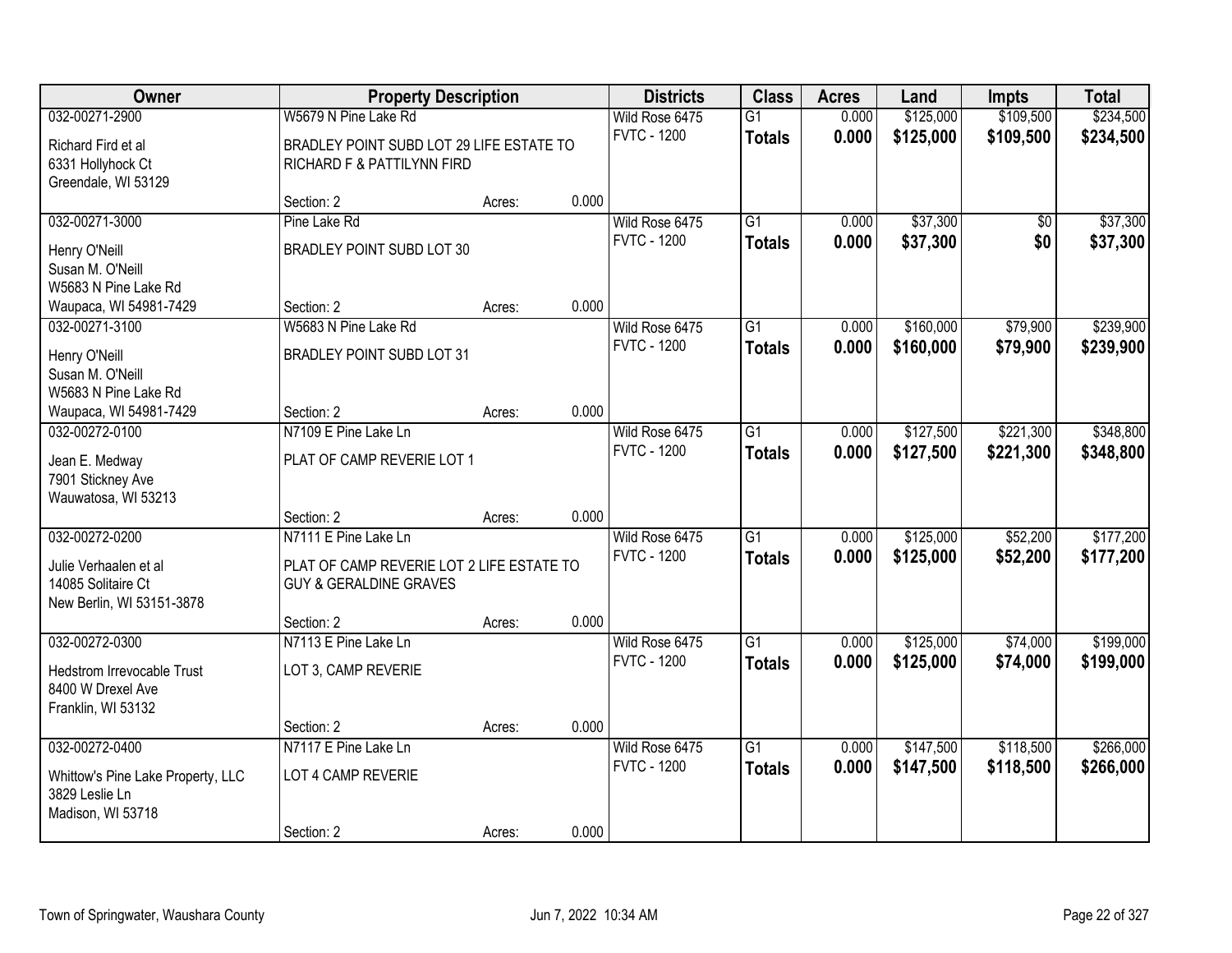| Owner                                   | <b>Property Description</b> |        |       | <b>Districts</b>   | <b>Class</b>    | <b>Acres</b> | Land      | <b>Impts</b>    | <b>Total</b> |
|-----------------------------------------|-----------------------------|--------|-------|--------------------|-----------------|--------------|-----------|-----------------|--------------|
| 032-00272-0510                          | N7121 E Pine Lake Ln        |        |       | Wild Rose 6475     | $\overline{G1}$ | 0.375        | \$182,500 | \$58,500        | \$241,000    |
| Houdek Family Vacation Home Trust       | LOT 5 & 6 CAMP REVERIE      |        |       | <b>FVTC - 1200</b> | <b>Totals</b>   | 0.375        | \$182,500 | \$58,500        | \$241,000    |
| 3223 Spruce St<br>Racine, WI 53403      |                             |        |       |                    |                 |              |           |                 |              |
|                                         | Section: 2                  | Acres: | 0.000 |                    |                 |              |           |                 |              |
| 032-00272-0700                          | N7129 E Pine Lake Ln        |        |       | Wild Rose 6475     | $\overline{G1}$ | 0.000        | \$187,500 | \$166,100       | \$353,600    |
|                                         |                             |        |       | <b>FVTC - 1200</b> | <b>Totals</b>   | 0.000        | \$187,500 | \$166,100       | \$353,600    |
| Lee M. Gruenwald                        | PLAT OF CAMP REVERIE LOT 7  |        |       |                    |                 |              |           |                 |              |
| Michelle M. Linsmeier                   |                             |        |       |                    |                 |              |           |                 |              |
| 11019 N Brighton PI<br>Mequon, WI 53097 | Section: 2                  | Acres: | 0.000 |                    |                 |              |           |                 |              |
| 032-00272-0800                          | N7135 E Pine Lake Ln        |        |       | Wild Rose 6475     | $\overline{G1}$ | 0.000        | \$125,000 | \$155,900       | \$280,900    |
|                                         |                             |        |       | <b>FVTC - 1200</b> | <b>Totals</b>   | 0.000        | \$125,000 | \$155,900       | \$280,900    |
| Richard W. Deverney                     | PLAT OF CAMP REVERIE LOT 8  |        |       |                    |                 |              |           |                 |              |
| Carol S. Deverney                       |                             |        |       |                    |                 |              |           |                 |              |
| 4136 Brandywine Ave                     |                             |        |       |                    |                 |              |           |                 |              |
| Racine, WI 53404                        | Section: 2                  | Acres: | 0.000 |                    |                 |              |           |                 |              |
| 032-00272-0900                          | State Rd 22                 |        |       | Wild Rose 6475     | $\overline{G1}$ | 0.000        | \$53,500  | \$0             | \$53,500     |
| Jeffrey Lichner et al                   | PLAT OF CAMP REVERIE LOT 9  |        |       | <b>FVTC - 1200</b> | <b>Totals</b>   | 0.000        | \$53,500  | \$0             | \$53,500     |
| c/o Jeffrey Lichner                     |                             |        |       |                    |                 |              |           |                 |              |
| 4665 N Nagle Ave                        |                             |        |       |                    |                 |              |           |                 |              |
| Harwood Heights, IL 60706               | Section: 2                  | Acres: | 0.000 |                    |                 |              |           |                 |              |
| 032-00272-1000                          | N7143 E Pine Lake Ln        |        |       | Wild Rose 6475     | $\overline{G1}$ | 0.000        | \$137,500 | \$48,100        | \$185,600    |
| Jeffrey Lichner et al                   | PLAT OF CAMP REVERIE LOT 10 |        |       | <b>FVTC - 1200</b> | <b>Totals</b>   | 0.000        | \$137,500 | \$48,100        | \$185,600    |
| c/o Jeffrey Lichner                     |                             |        |       |                    |                 |              |           |                 |              |
| 4665 N Nagle Ave                        |                             |        |       |                    |                 |              |           |                 |              |
| Harwood Heights, IL 60706               | Section: 2                  | Acres: | 0.000 |                    |                 |              |           |                 |              |
| 032-00272-1110                          | N7149 E Pine Lake Ln        |        |       | Wild Rose 6475     | $\overline{G1}$ | 0.000        | \$187,500 | \$61,300        | \$248,800    |
| Thomas S. Kirchhoff                     | LOTS 11 & 12 CAMP REVERIE   |        |       | <b>FVTC - 1200</b> | <b>Totals</b>   | 0.000        | \$187,500 | \$61,300        | \$248,800    |
| Sarah R. Kirchhoff                      |                             |        |       |                    |                 |              |           |                 |              |
| N7149 E Pine Lake Ln                    |                             |        |       |                    |                 |              |           |                 |              |
| Waupaca, WI 54981-7427                  | Section: 2                  | Acres: | 0.000 |                    |                 |              |           |                 |              |
| 032-00272-1300                          | State Rd 22                 |        |       | Wild Rose 6475     | $\overline{G1}$ | 0.000        | \$53,500  | $\overline{30}$ | \$53,500     |
| Nicholas C. Meisner                     | PLAT OF CAMP REVERIE LOT 13 |        |       | <b>FVTC - 1200</b> | <b>Totals</b>   | 0.000        | \$53,500  | \$0             | \$53,500     |
| N7155 E Pine Lake Ln                    |                             |        |       |                    |                 |              |           |                 |              |
| Waupaca, WI 54981                       |                             |        |       |                    |                 |              |           |                 |              |
|                                         | Section: 2                  | Acres: | 0.000 |                    |                 |              |           |                 |              |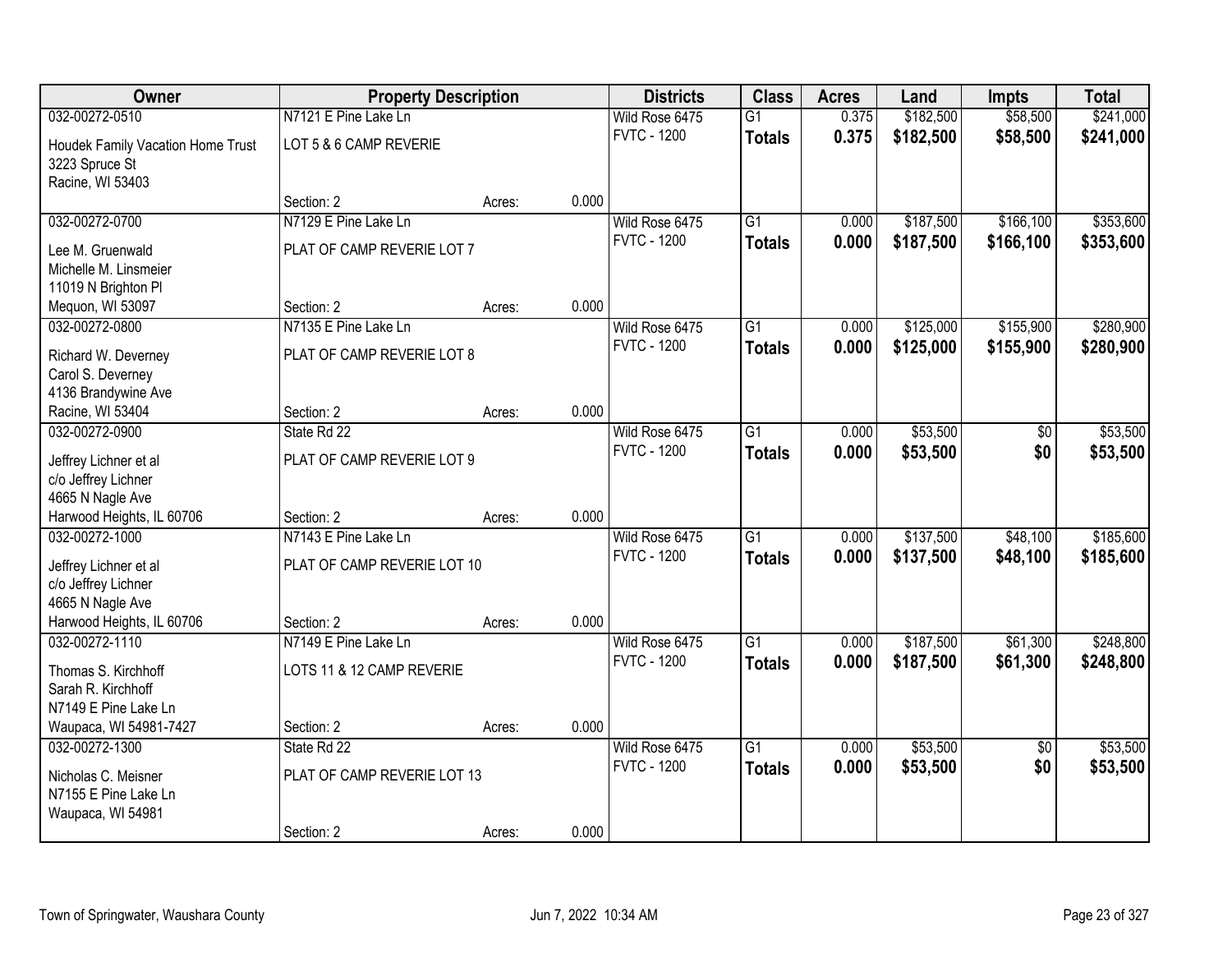| <b>Owner</b>                     |                                                 | <b>Property Description</b> |       | <b>Districts</b>   | <b>Class</b>    | <b>Acres</b> | Land      | <b>Impts</b> | <b>Total</b> |
|----------------------------------|-------------------------------------------------|-----------------------------|-------|--------------------|-----------------|--------------|-----------|--------------|--------------|
| 032-00272-1400                   | N7155 E Pine Lake Ln                            |                             |       | Wild Rose 6475     | $\overline{G1}$ | 0.000        | \$137,500 | \$142,700    | \$280,200    |
| Nicholas C. Meisner              | PLAT OF CAMP REVERIE LOT 14                     |                             |       | <b>FVTC - 1200</b> | <b>Totals</b>   | 0.000        | \$137,500 | \$142,700    | \$280,200    |
| N7155 E Pine Lake Ln             |                                                 |                             |       |                    |                 |              |           |              |              |
| Waupaca, WI 54981                |                                                 |                             |       |                    |                 |              |           |              |              |
|                                  | Section: 2                                      | Acres:                      | 0.000 |                    |                 |              |           |              |              |
| 032-00272-1510                   | W5463 N Pine Lake Rd                            |                             |       | Wild Rose 6475     | $\overline{G1}$ | 0.390        | \$156,300 | \$3,600      | \$159,900    |
| James W. Heller                  | PT OF GOV LOT 3 (NE1/4) PLAT OF CAMP REVERIE    |                             |       | <b>FVTC - 1200</b> | <b>Totals</b>   | 0.390        | \$156,300 | \$3,600      | \$159,900    |
| Hanife Veshi-Heller              | LOT 15 & PT LOT 16, NOW LOT 2 CSM 5867          |                             |       |                    |                 |              |           |              |              |
| 4033 W Stonebridge Ct            |                                                 |                             |       |                    |                 |              |           |              |              |
| Milwaukee, WI 53221              | Section: 2                                      | Acres:                      | 0.390 |                    |                 |              |           |              |              |
| 032-00272-1711                   | W5463 N Pine Lake Rd                            |                             |       | Wild Rose 6475     | $\overline{G1}$ | 0.490        | \$193,500 | \$129,500    | \$323,000    |
| <b>Turk Trust</b>                | PT OF GOV LOT 3 (NE1/4) LOT 1 CSM 5867 (PLAT OF |                             |       | <b>FVTC - 1200</b> | <b>Totals</b>   | 0.490        | \$193,500 | \$129,500    | \$323,000    |
| 201 Palm River Blvd E 101        | CAMP REVERIE LOT 17 & PT LOT 16) AND PT OF      |                             |       |                    |                 |              |           |              |              |
| Naples, FL 34110                 | GOV LOT 2 (NW1/4) OL 1 CSM 5867 NOW LOT 1 CSM   |                             |       |                    |                 |              |           |              |              |
|                                  | Section: 2                                      | Acres:                      | 0.490 |                    |                 |              |           |              |              |
| 032-00272-5100                   | N7105 E Pine Lake Ln                            |                             |       | Wild Rose 6475     | $\overline{G1}$ | 0.000        | \$125,000 | \$172,400    | \$297,400    |
| Dr Merrily Shade Brown Trust     | PLAT OF CAMP REVERIE LOT 51                     |                             |       | <b>FVTC - 1200</b> | <b>Totals</b>   | 0.000        | \$125,000 | \$172,400    | \$297,400    |
| 1166 S Jackson St                |                                                 |                             |       |                    |                 |              |           |              |              |
| Denver, CO 80210                 |                                                 |                             |       |                    |                 |              |           |              |              |
|                                  | Section: 2                                      | Acres:                      | 0.000 |                    |                 |              |           |              |              |
| 032-00272-5200                   | N7099 E Pine Lake Ln                            |                             |       | Wild Rose 6475     | $\overline{G1}$ | 0.000        | \$195,200 | \$273,500    | \$468,700    |
| Susan C. Vandyke                 | PLAT OF CAMP REVERIE LOT 52                     |                             |       | <b>FVTC - 1200</b> | <b>Totals</b>   | 0.000        | \$195,200 | \$273,500    | \$468,700    |
| Ted J. Vandyke Jr                |                                                 |                             |       |                    |                 |              |           |              |              |
| N7099 E Pine Lake Ln             |                                                 |                             |       |                    |                 |              |           |              |              |
| Waupaca, WI 54981                | Section: 2                                      | Acres:                      | 0.000 |                    |                 |              |           |              |              |
| 032-00272-5300                   | N7091 E Pine Lake Ln                            |                             |       | Wild Rose 6475     | $\overline{G1}$ | 0.000        | \$125,000 | \$43,700     | \$168,700    |
| William P & Christin Nagle Joint | LOT 53 CAMP REVERIE                             |                             |       | <b>FVTC - 1200</b> | <b>Totals</b>   | 0.000        | \$125,000 | \$43,700     | \$168,700    |
| Revocable Trust                  |                                                 |                             |       |                    |                 |              |           |              |              |
| James S. Nagle                   |                                                 |                             |       |                    |                 |              |           |              |              |
| 7360 N Mohawk Rd                 | Section: 2                                      | Acres:                      | 0.000 |                    |                 |              |           |              |              |
| Fox Point, WI 53217              |                                                 |                             |       |                    |                 |              |           |              |              |
| 032-00272-5400                   | N7083 E Pine Lake Ln                            |                             |       | Wild Rose 6475     | $\overline{G1}$ | 0.000        | \$187,500 | \$287,800    | \$475,300    |
| Wlp, LLC                         | PLAT OF CAMP REVERIE LOT 54 AND LOT 55          |                             |       | <b>FVTC - 1200</b> | <b>Totals</b>   | 0.000        | \$187,500 | \$287,800    | \$475,300    |
| N7083 E Pine Lake Ln             |                                                 |                             |       |                    |                 |              |           |              |              |
| Waupaca, WI 54981-7426           |                                                 |                             |       |                    |                 |              |           |              |              |
|                                  | Section: 2                                      | Acres:                      | 0.000 |                    |                 |              |           |              |              |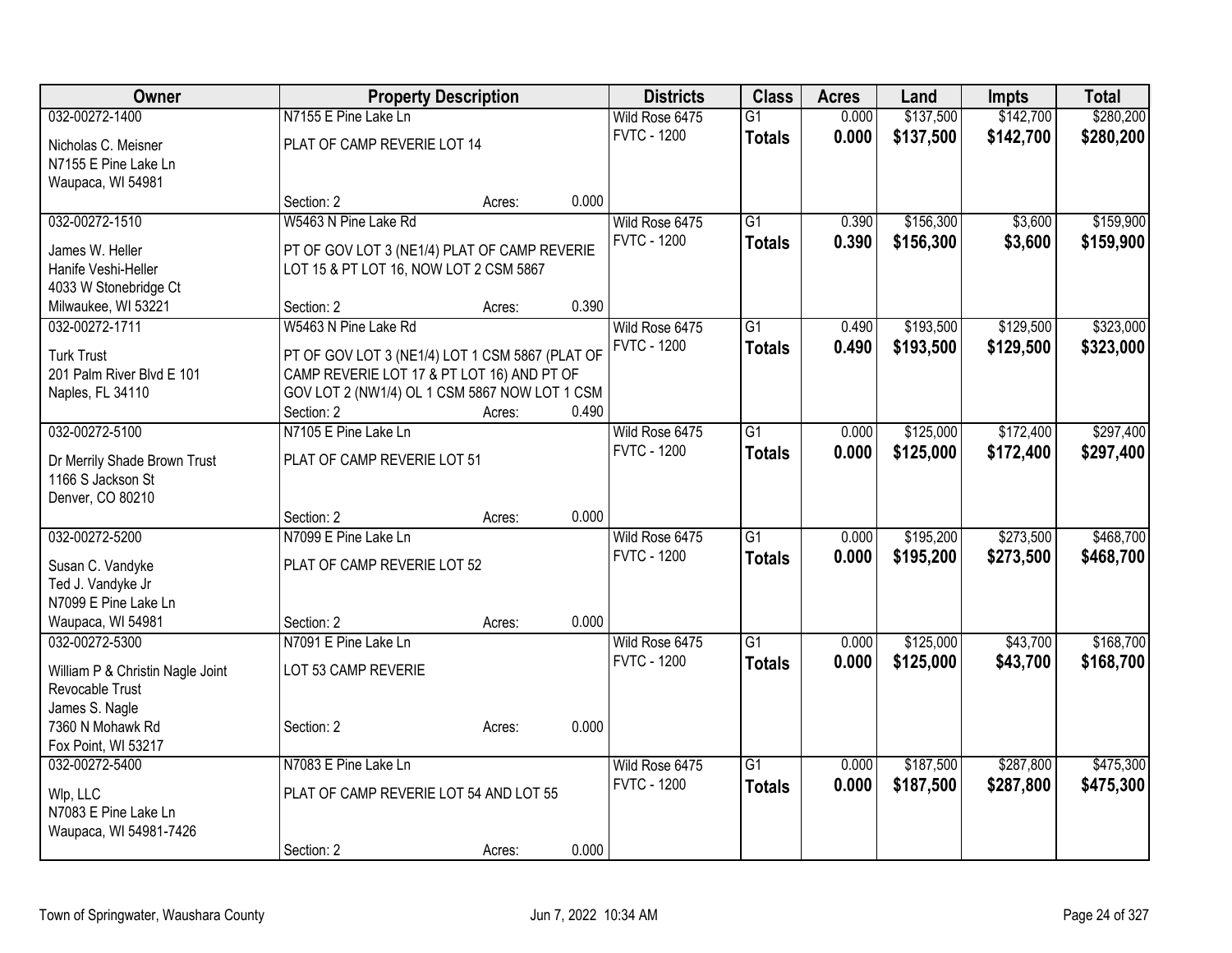| Owner                                              |                                        | <b>Property Description</b> |       | <b>Districts</b>   | <b>Class</b>    | <b>Acres</b> | Land            | <b>Impts</b> | <b>Total</b> |
|----------------------------------------------------|----------------------------------------|-----------------------------|-------|--------------------|-----------------|--------------|-----------------|--------------|--------------|
| 032-00272-5600                                     | N7079 E Pine Lake Ln                   |                             |       | Wild Rose 6475     | $\overline{G1}$ | 0.000        | \$125,000       | \$76,000     | \$201,000    |
| Scott J. Lang et al                                | LOT 56, PLAT OF CAMP REVERIE           |                             |       | <b>FVTC - 1200</b> | <b>Totals</b>   | 0.000        | \$125,000       | \$76,000     | \$201,000    |
| N68 W15885 Kathrn Ave                              |                                        |                             |       |                    |                 |              |                 |              |              |
| Menomonee Falls, WI 53051                          |                                        |                             |       |                    |                 |              |                 |              |              |
|                                                    | Section: 2                             | Acres:                      | 0.000 |                    |                 |              |                 |              |              |
| 032-00272-5700                                     | N7075 E Pine Lake Ln                   |                             |       | Wild Rose 6475     | $\overline{G1}$ | 0.000        | \$125,000       | \$194,200    | \$319,200    |
| <b>Pritzlaff Family Trust</b>                      | PLAT OF CAMP REVERIE LOT 57            |                             |       | <b>FVTC - 1200</b> | <b>Totals</b>   | 0.000        | \$125,000       | \$194,200    | \$319,200    |
| N7075 E Pine Lake Ln                               |                                        |                             |       |                    |                 |              |                 |              |              |
| Waupaca, WI 54981                                  |                                        |                             |       |                    |                 |              |                 |              |              |
|                                                    | Section: 2                             | Acres:                      | 0.000 |                    |                 |              |                 |              |              |
| 032-00272-5810                                     | N7071 E Pine Lake Ln                   |                             |       | Wild Rose 6475     | $\overline{G1}$ | 0.000        | \$162,500       | \$51,500     | \$214,000    |
| Alan L & Judith R Betz Joint Irrevocable           | PART OF GOV LOT 4 (SE1/4) PLAT OF CAMP |                             |       | <b>FVTC - 1200</b> | <b>Totals</b>   | 0.000        | \$162,500       | \$51,500     | \$214,000    |
| Income-Only Tr                                     | REVERIE LOT 58 & LOT 59 EXC S 20'      |                             |       |                    |                 |              |                 |              |              |
| N7059 County Rd K                                  |                                        |                             |       |                    |                 |              |                 |              |              |
| Waupaca, WI 54981                                  | Section: 2                             | Acres:                      | 0.000 |                    |                 |              |                 |              |              |
| 032-00272-6010                                     | N7065 E Pine Lake Ln                   |                             |       | Wild Rose 6475     | $\overline{G1}$ | 0.000        | \$150,000       | \$101,600    | \$251,600    |
|                                                    |                                        |                             |       | <b>FVTC - 1200</b> | <b>Totals</b>   | 0.000        | \$150,000       | \$101,600    | \$251,600    |
| William T. Rieser                                  | PART OF GOV LOT 4 (SE1/4) PLAT OF CAMP |                             |       |                    |                 |              |                 |              |              |
| Gretchen Rieser                                    | REVERIE LOT 60 AND S 20' LOT 59        |                             |       |                    |                 |              |                 |              |              |
| N7065 E Pine Lake Ln Rd                            |                                        |                             |       |                    |                 |              |                 |              |              |
| Waupaca, WI 54981                                  | Section: 2                             | Acres:                      | 0.000 |                    |                 |              |                 |              |              |
| 032-00272-6100                                     | N7059 County Rd K                      |                             |       | Wild Rose 6475     | $\overline{G1}$ | 0.000        | \$187,500       | \$258,600    | \$446,100    |
| Alan L & Judith R Betz Joint Irrevocable           | PLAT OF CAMP REVERIE LOTS 61 AND 62    |                             |       | <b>FVTC - 1200</b> | <b>Totals</b>   | 0.000        | \$187,500       | \$258,600    | \$446,100    |
| Income-Only Tr                                     |                                        |                             |       |                    |                 |              |                 |              |              |
| N7059 County Rd K                                  |                                        |                             |       |                    |                 |              |                 |              |              |
| Waupaca, WI 54981                                  | Section: 2                             | Acres:                      | 0.000 |                    |                 |              |                 |              |              |
| 032-00272-6300                                     | State Rd 22                            |                             |       | Wild Rose 6475     | X4              | 0.323        | $\overline{50}$ | \$0          | $\sqrt{50}$  |
| Crystal Lake Cemetery Assn, Inc                    | PLAT OF CAMP REVERIE LOT 63 & ADJ LAND |                             |       | <b>FVTC - 1200</b> | <b>Totals</b>   | 0.323        | \$0             | \$0          | \$0          |
| c/o Stephen Suhs                                   |                                        |                             |       |                    |                 |              |                 |              |              |
| N629 East Rd                                       |                                        |                             |       |                    |                 |              |                 |              |              |
| Waupaca, WI 54981                                  | Section: 2                             | Acres:                      | 0.000 |                    |                 |              |                 |              |              |
| 032-00272-6400                                     | N7051 County Rd K                      |                             |       | Wild Rose 6475     | $\overline{G1}$ | 0.230        | \$125,000       | \$86,800     | \$211,800    |
|                                                    |                                        |                             |       | <b>FVTC - 1200</b> | <b>Totals</b>   | 0.230        | \$125,000       | \$86,800     | \$211,800    |
| Theresa M. Schiedemeyer<br>N73 W22515 White Ash Ct | LOT 64, CAMP REVERIE                   |                             |       |                    |                 |              |                 |              |              |
|                                                    |                                        |                             |       |                    |                 |              |                 |              |              |
| Sussex, WI 53089-2293                              | Section: 2                             |                             | 0.000 |                    |                 |              |                 |              |              |
|                                                    |                                        | Acres:                      |       |                    |                 |              |                 |              |              |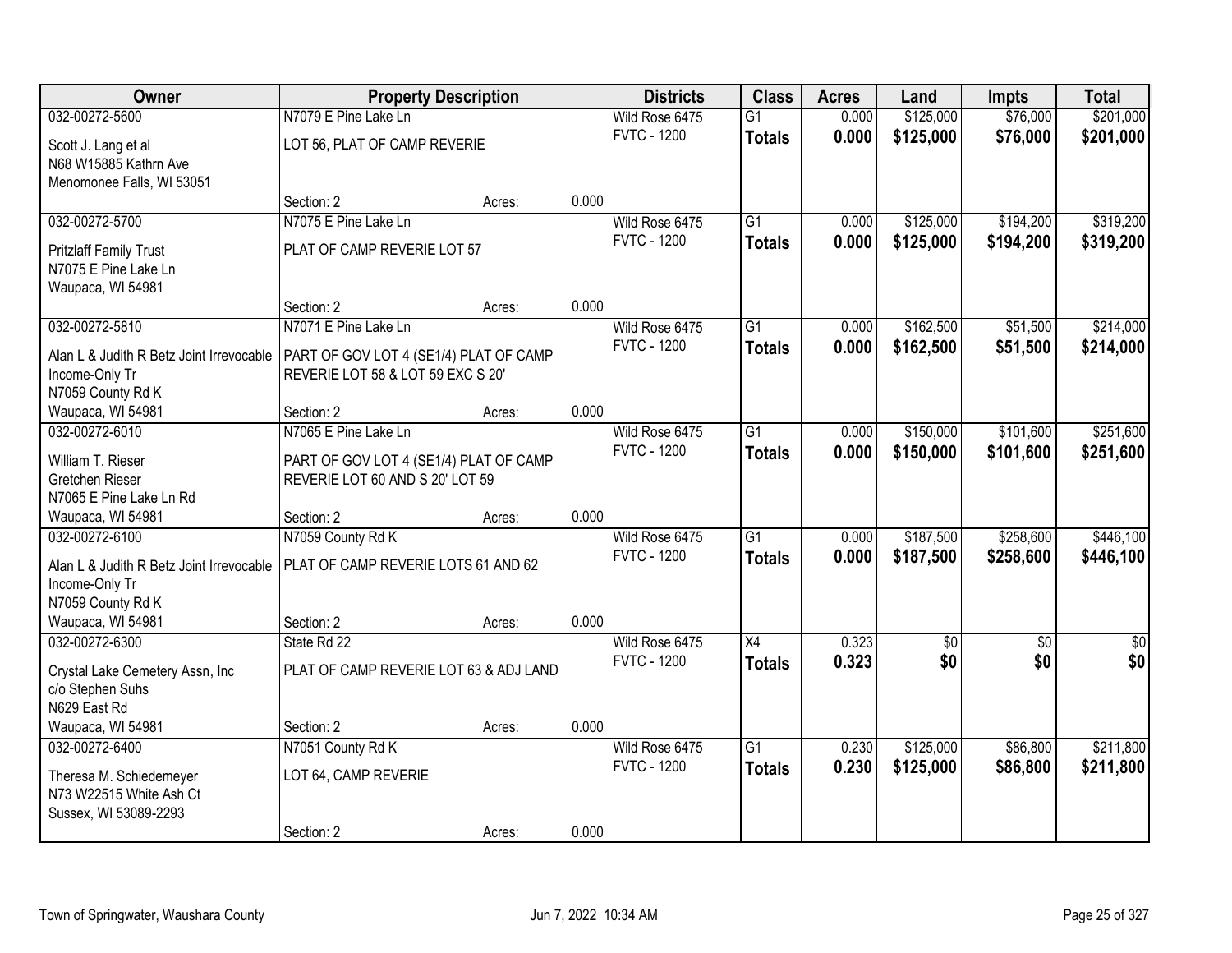| Owner                                 | <b>Property Description</b>                  |        |       | <b>Districts</b>   | <b>Class</b>    | <b>Acres</b> | Land      | <b>Impts</b>    | <b>Total</b> |
|---------------------------------------|----------------------------------------------|--------|-------|--------------------|-----------------|--------------|-----------|-----------------|--------------|
| 032-00272-6610                        | N7047 County Rd K                            |        |       | Wild Rose 6475     | $\overline{G1}$ | 0.000        | \$187,500 | \$190,300       | \$377,800    |
| Pine Lake Rental, LLC                 | LOTS 65 & 66 CAMP REVERIE                    |        |       | <b>FVTC - 1200</b> | <b>Totals</b>   | 0.000        | \$187,500 | \$190,300       | \$377,800    |
| 463 Albert Way                        |                                              |        |       |                    |                 |              |           |                 |              |
| Appleton, WI 54913                    |                                              |        |       |                    |                 |              |           |                 |              |
|                                       | Section: 2                                   | Acres: | 0.000 |                    |                 |              |           |                 |              |
| 032-00272-6700                        | N7035 County Rd K                            |        |       | Wild Rose 6475     | G1              | 0.000        | \$125,000 | \$82,800        | \$207,800    |
| Ann Vandyke et al                     | PT OF GOV LOT 4 (SE1/4) PLAT OF CAMP REVERIE |        |       | <b>FVTC - 1200</b> | <b>Totals</b>   | 0.000        | \$125,000 | \$82,800        | \$207,800    |
| 210 E 14th St                         | <b>LOT 67</b>                                |        |       |                    |                 |              |           |                 |              |
| Kaukauna, WI 54130-3302               |                                              |        |       |                    |                 |              |           |                 |              |
|                                       | Section: 2                                   | Acres: | 0.000 |                    |                 |              |           |                 |              |
| 032-00272-6800                        | N7029 County Rd K                            |        |       | Wild Rose 6475     | $\overline{G1}$ | 0.000        | \$187,500 | \$109,600       | \$297,100    |
| Weltz Revocable Trust (Family Trust)  | PT OF GOV LOT 4 (SE1/4) K/A PLAT OF CAMP     |        |       | <b>FVTC - 1200</b> | <b>Totals</b>   | 0.000        | \$187,500 | \$109,600       | \$297,100    |
| S82 W15980 Bass Bay Ln                | REVERIE UNRECORDED LOTS 68 & 69              |        |       |                    |                 |              |           |                 |              |
| Muskego, WI 53150                     |                                              |        |       |                    |                 |              |           |                 |              |
|                                       | Section: 2                                   | Acres: | 0.000 |                    |                 |              |           |                 |              |
| 032-00272-7010                        | N7017 County Rd K                            |        |       | Wild Rose 6475     | $\overline{G1}$ | 0.000        | \$222,500 | \$187,800       | \$410,300    |
| Joseph M & Virginia Detloff Revocable | PT OF GOV LOT 4 (SE1/4) K/A PLAT OF CAMP     |        |       | <b>FVTC - 1200</b> | <b>Totals</b>   | 0.000        | \$222,500 | \$187,800       | \$410,300    |
| Trust                                 | REVERIE UNRECORDED LOTS 70, 71, 72 AND 73    |        |       |                    |                 |              |           |                 |              |
| N7017 County Rd K                     |                                              |        |       |                    |                 |              |           |                 |              |
| Waupaca, WI 54981                     | Section: 2                                   | Acres: | 0.000 |                    |                 |              |           |                 |              |
| 032-00273-0100                        | W5589 N Pine Lake Rd                         |        |       | Wild Rose 6475     | $\overline{G1}$ | 0.000        | \$160,000 | \$71,800        | \$231,800    |
| Marlys D. Hurst                       | J W BROOKS ADD CAMP REVERIE LOT 1            |        |       | <b>FVTC - 1200</b> | <b>Totals</b>   | 0.000        | \$160,000 | \$71,800        | \$231,800    |
| c/o Eric Hurst                        |                                              |        |       |                    |                 |              |           |                 |              |
| 3201 Emory Dr                         |                                              |        |       |                    |                 |              |           |                 |              |
| Flower Mound, TX 75022                | Section: 2                                   | Acres: | 0.000 |                    |                 |              |           |                 |              |
| 032-00273-0200                        | W5581 N Pine Lake Rd                         |        |       | Wild Rose 6475     | G1              | 0.000        | \$187,500 | \$126,300       | \$313,800    |
| Marilaine S. Blair                    | J W BROOKS ADD CAMP REVERIE LOT 2 AND 3      |        |       | <b>FVTC - 1200</b> | <b>Totals</b>   | 0.000        | \$187,500 | \$126,300       | \$313,800    |
| 4153 Iroquois Dr                      |                                              |        |       |                    |                 |              |           |                 |              |
| Madison, WI 53711                     |                                              |        |       |                    |                 |              |           |                 |              |
|                                       | Section: 2                                   | Acres: | 0.000 |                    |                 |              |           |                 |              |
| 032-00273-0400                        | State Rd 22                                  |        |       | Wild Rose 6475     | $\overline{G1}$ | 0.000        | \$62,500  | $\overline{50}$ | \$62,500     |
| Robert E. Bath et al                  | LOT 4 J W BROOKS ADD CAMP REVERIE            |        |       | <b>FVTC - 1200</b> | <b>Totals</b>   | 0.000        | \$62,500  | \$0             | \$62,500     |
| 222 Park Forest North Dr              |                                              |        |       |                    |                 |              |           |                 |              |
| Whiteland, IN 46184                   |                                              |        |       |                    |                 |              |           |                 |              |
|                                       | Section: 2                                   | Acres: | 0.000 |                    |                 |              |           |                 |              |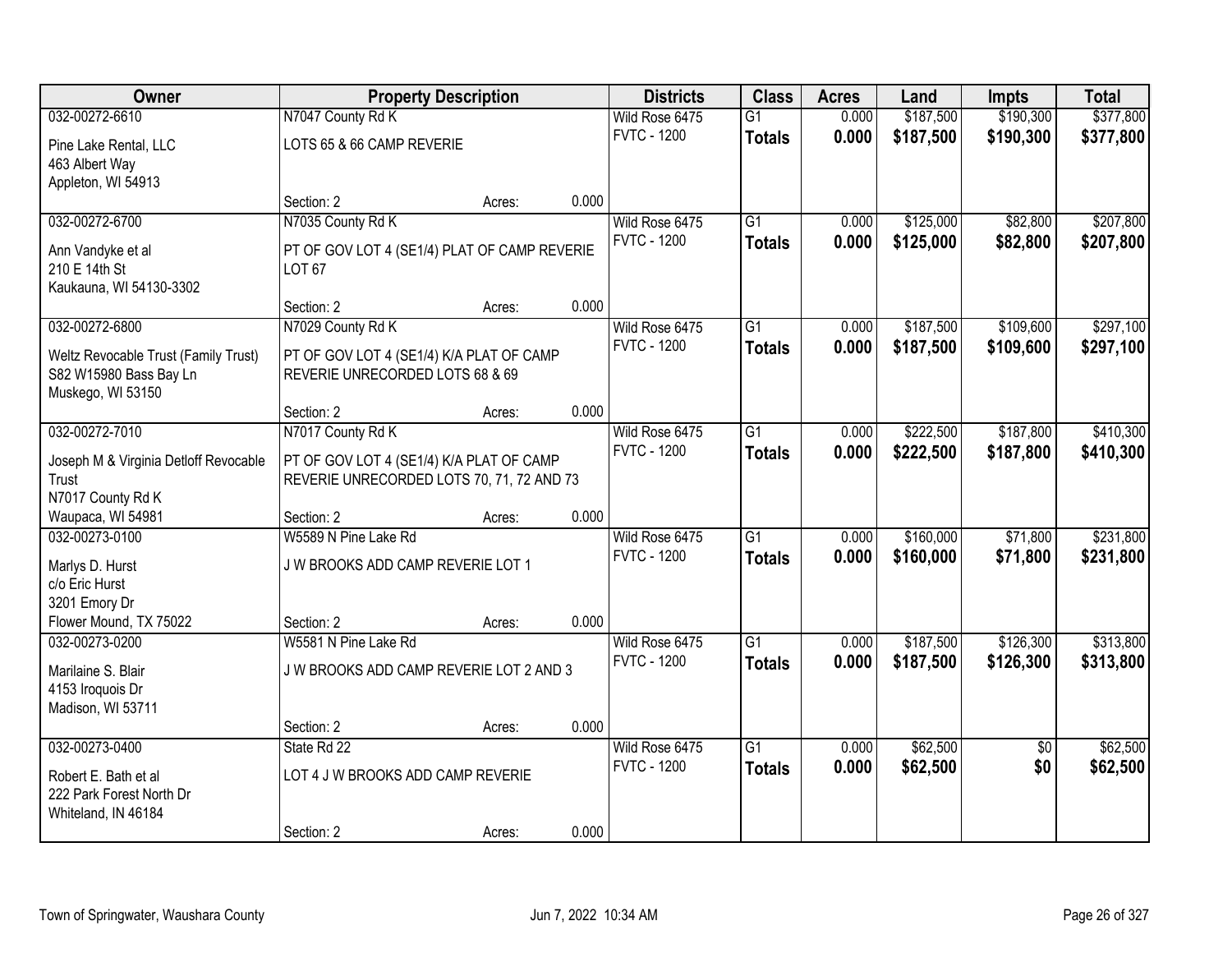| <b>Owner</b>                                                                         |                                                   | <b>Property Description</b> |       | <b>Districts</b>   | <b>Class</b>    | <b>Acres</b> | Land      | <b>Impts</b>    | <b>Total</b> |
|--------------------------------------------------------------------------------------|---------------------------------------------------|-----------------------------|-------|--------------------|-----------------|--------------|-----------|-----------------|--------------|
| 032-00273-0500                                                                       | W5575 N Pine Lake Rd                              |                             |       | Wild Rose 6475     | $\overline{G1}$ | 0.000        | \$125,000 | \$67,000        | \$192,000    |
| Robert E. Bath et al                                                                 | LOT 5 J W BROOKS ADD CAMP REVERIE                 |                             |       | <b>FVTC - 1200</b> | <b>Totals</b>   | 0.000        | \$125,000 | \$67,000        | \$192,000    |
| 222 Park Forest North Dr                                                             |                                                   |                             |       |                    |                 |              |           |                 |              |
| Whiteland, IN 46184                                                                  |                                                   |                             |       |                    |                 |              |           |                 |              |
|                                                                                      | Section: 2                                        | Acres:                      | 0.000 |                    |                 |              |           |                 |              |
| 032-00273-0610                                                                       | W5567 N Pine Lake Rd                              |                             |       | Wild Rose 6475     | $\overline{G1}$ | 0.413        | \$187,500 | \$203,600       | \$391,100    |
| <b>Scott Vallier</b>                                                                 | J W BROOKS ADD CAMP REVERIE LOT 6 AND 7           |                             |       | <b>FVTC - 1200</b> | <b>Totals</b>   | 0.413        | \$187,500 | \$203,600       | \$391,100    |
| Kelly Vallier                                                                        |                                                   |                             |       |                    |                 |              |           |                 |              |
| 4124 Radcliffe Ct                                                                    |                                                   |                             |       |                    |                 |              |           |                 |              |
| Oak Creek, WI 53154-6059                                                             | Section: 2                                        | Acres:                      | 0.000 |                    |                 |              |           |                 |              |
| 032-00273-0810                                                                       | W5563 N Pine Lake Rd                              |                             |       | Wild Rose 6475     | G1              | 0.310        | \$143,800 | \$201,200       | \$345,000    |
| Donald M. Slye                                                                       | LOT 1 CSM 5769                                    |                             |       | <b>FVTC - 1200</b> | <b>Totals</b>   | 0.310        | \$143,800 | \$201,200       | \$345,000    |
| Daryl D. Slye                                                                        |                                                   |                             |       |                    |                 |              |           |                 |              |
| 2315 E Tuscany Way                                                                   |                                                   |                             |       |                    |                 |              |           |                 |              |
| Appleton, WI 54913                                                                   | Section: 2                                        | Acres:                      | 0.310 |                    |                 |              |           |                 |              |
| 032-00273-0910                                                                       | W5561 N Pine Lake Rd                              |                             |       | Wild Rose 6475     | $\overline{G1}$ | 0.410        | \$183,800 | \$66,200        | \$250,000    |
| James D & Geraldine Steger Irrevocable J W BROOKS ADD CAMP REVERIE, LOT 9 & PT LOT 8 |                                                   |                             |       | <b>FVTC - 1200</b> | <b>Totals</b>   | 0.410        | \$183,800 | \$66,200        | \$250,000    |
| <b>Real Estate Trus</b>                                                              | NOW LOT 2 CSM 5769                                |                             |       |                    |                 |              |           |                 |              |
| N274 Mueller Ct                                                                      |                                                   |                             |       |                    |                 |              |           |                 |              |
| Appleton, WI 54915                                                                   | Section: 2                                        | Acres:                      | 0.410 |                    |                 |              |           |                 |              |
| 032-00273-1000                                                                       | W5557 N Pine Lake Rd                              |                             |       | Wild Rose 6475     | $\overline{G1}$ | 0.000        | \$125,000 | \$64,200        | \$189,200    |
| Anthony & Ruth Drazewski Living Trust                                                | J W BROOKS ADD CAMP REVERIE LOT 10                |                             |       | <b>FVTC - 1200</b> | <b>Totals</b>   | 0.000        | \$125,000 | \$64,200        | \$189,200    |
| N75 W22055 Chestnut Hill Rd                                                          |                                                   |                             |       |                    |                 |              |           |                 |              |
| Sussex, WI 53089-2208                                                                |                                                   |                             |       |                    |                 |              |           |                 |              |
|                                                                                      | Section: 2                                        | Acres:                      | 0.000 |                    |                 |              |           |                 |              |
| 032-00273-1100                                                                       | State Rd 22                                       |                             |       | Wild Rose 6475     | $\overline{G1}$ | 0.000        | \$62,500  | \$10,500        | \$73,000     |
| Anthony & Ruth Drazewski Living Trust                                                | J W BROOKS ADD CAMP REVERIE LOT 11                |                             |       | <b>FVTC - 1200</b> | <b>Totals</b>   | 0.000        | \$62,500  | \$10,500        | \$73,000     |
| N75 W22055 Chestnut Hill Rd                                                          |                                                   |                             |       |                    |                 |              |           |                 |              |
| Sussex, WI 53089-2208                                                                |                                                   |                             |       |                    |                 |              |           |                 |              |
|                                                                                      | Section: 2                                        | Acres:                      | 0.000 |                    |                 |              |           |                 |              |
| 032-00273-1210                                                                       | State Rd 22                                       |                             |       | Wild Rose 6475     | $\overline{G1}$ | 0.000        | \$7,000   | $\overline{30}$ | \$7,000      |
|                                                                                      |                                                   |                             |       | <b>FVTC - 1200</b> | <b>Totals</b>   | 0.000        | \$7,000   | \$0             | \$7,000      |
| Anthony & Ruth Drazewski Living Trust<br>N75 W22055 Chestnut Hill Rd                 | J W BROOKS ADD CAMP REVERIE LOT 12 EXC NLY<br>30' |                             |       |                    |                 |              |           |                 |              |
| Sussex, WI 53089-2208                                                                |                                                   |                             |       |                    |                 |              |           |                 |              |
|                                                                                      | Section: 2                                        | Acres:                      | 0.000 |                    |                 |              |           |                 |              |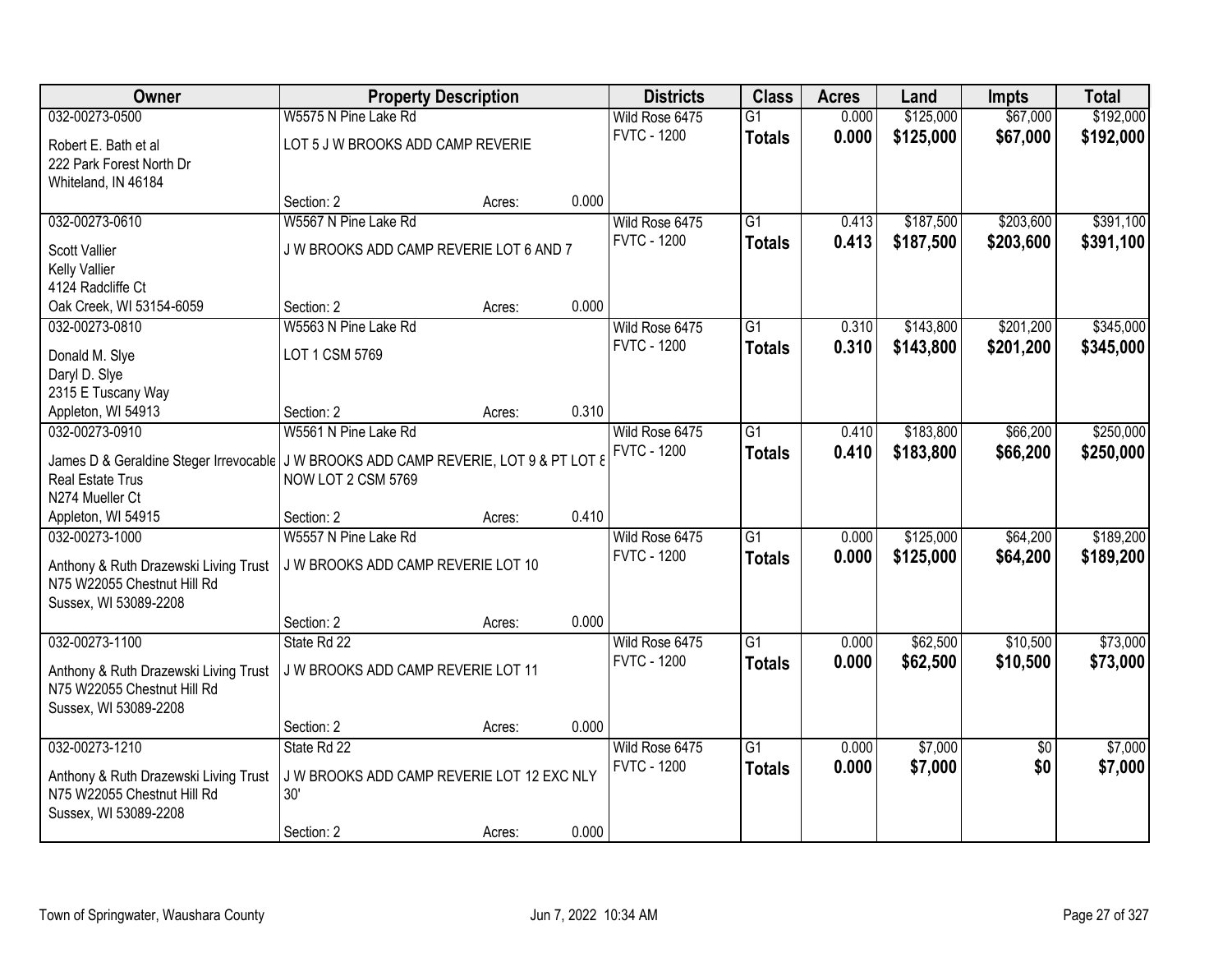| Owner                                                      |                                                   | <b>Property Description</b> |       | <b>Districts</b>   | <b>Class</b>    | <b>Acres</b> | Land      | Impts           | <b>Total</b> |
|------------------------------------------------------------|---------------------------------------------------|-----------------------------|-------|--------------------|-----------------|--------------|-----------|-----------------|--------------|
| 032-00273-1310                                             | W5553 N Pine Lake Rd                              |                             |       | Wild Rose 6475     | $\overline{G1}$ | 0.000        | \$162,500 | $\overline{50}$ | \$162,500    |
| <b>Wendy Noskowiak</b>                                     | J. W. BROOKS ADD TO CAMP REVERIE, LOT 13 &        |                             |       | <b>FVTC - 1200</b> | <b>Totals</b>   | 0.000        | \$162,500 | \$0             | \$162,500    |
| Alex Noskowiak                                             | NLY 30 FT OF LOT 12                               |                             |       |                    |                 |              |           |                 |              |
| 855 Sundial Ln                                             |                                                   |                             |       |                    |                 |              |           |                 |              |
| Neenah, WI 54956-3574                                      | Section: 2                                        | Acres:                      | 0.000 |                    |                 |              |           |                 |              |
| 032-00273-1410                                             | W5549 N Pine Lake Rd                              |                             |       | Wild Rose 6475     | $\overline{G1}$ | 0.000        | \$187,500 | \$99,600        | \$287,100    |
| Willard E. Shepard                                         | J W BROOKS ADD CAMP REVERIE LOTS 14 & 15          |                             |       | <b>FVTC - 1200</b> | <b>Totals</b>   | 0.000        | \$187,500 | \$99,600        | \$287,100    |
| Virginia Shepard                                           |                                                   |                             |       |                    |                 |              |           |                 |              |
| 1077 Pendleton Pkwy                                        |                                                   |                             |       |                    |                 |              |           |                 |              |
| Neenah, WI 54956-6438                                      | Section: 2                                        | Acres:                      | 0.000 |                    |                 |              |           |                 |              |
| 032-00273-1600                                             | State Rd 22                                       |                             |       | Wild Rose 6475     | G1              | 0.000        | \$62,500  | \$0             | \$62,500     |
|                                                            |                                                   |                             |       | <b>FVTC - 1200</b> | <b>Totals</b>   | 0.000        | \$62,500  | \$0             | \$62,500     |
| Dale A. Noble                                              | J W BROOKS ADD CAMP REVERIE LOT 16                |                             |       |                    |                 |              |           |                 |              |
| Lynn A. Noble                                              |                                                   |                             |       |                    |                 |              |           |                 |              |
| 1211 S English Settlement Ave<br>Burlington, WI 53105-9756 | Section: 2                                        | Acres:                      | 0.000 |                    |                 |              |           |                 |              |
| 032-00273-1700                                             | W5545 N Pine Lake Rd                              |                             |       | Wild Rose 6475     | G1              | 0.000        | \$125,000 | \$35,900        | \$160,900    |
|                                                            |                                                   |                             |       | <b>FVTC - 1200</b> | <b>Totals</b>   | 0.000        | \$125,000 | \$35,900        | \$160,900    |
| Dale A. Noble                                              | J W BROOKS ADD CAMP REVERIE LOT 17                |                             |       |                    |                 |              |           |                 |              |
| Lynn A. Noble                                              |                                                   |                             |       |                    |                 |              |           |                 |              |
| 1211 S English Settlement Ave                              |                                                   |                             |       |                    |                 |              |           |                 |              |
| Burlington, WI 53105-9756                                  | Section: 2                                        | Acres:                      | 0.000 |                    |                 |              |           |                 |              |
| 032-00273-1910                                             | State Rd 22                                       |                             |       | Wild Rose 6475     | $\overline{G1}$ | 0.000        | \$156,300 | $\overline{50}$ | \$156,300    |
| Dale A. Noble                                              | J W BROOKS ADD CAMP REVERIE LOT 18 &              |                             |       | <b>FVTC - 1200</b> | <b>Totals</b>   | 0.000        | \$156,300 | \$0             | \$156,300    |
| Lynn A. Noble                                              | SOUTHWESTERLY 1/2 OF LOT 19 N/K/A LOT 2 CSM       |                             |       |                    |                 |              |           |                 |              |
| 1211 S English Settlement Ave                              | #3454                                             |                             |       |                    |                 |              |           |                 |              |
| Burlington, WI 53105-9756                                  | Section: 2                                        | Acres:                      | 0.000 |                    |                 |              |           |                 |              |
| 032-00273-1920                                             | W5533 N Pine Lake Rd                              |                             |       | Wild Rose 6475     | $\overline{G1}$ | 0.000        | \$198,000 | \$166,300       | \$364,300    |
| Judith F Dokmo Trust                                       | J W BROOKS ADD CAMP REVERIE NORTHEASTERLY         |                             |       | <b>FVTC - 1200</b> | <b>Totals</b>   | 0.000        | \$198,000 | \$166,300       | \$364,300    |
| 2274 Bird Ln                                               | 1/2 OF LOT 19, LOTS 20 & 21 N/K/A LOT 1 CSM #3454 |                             |       |                    |                 |              |           |                 |              |
| Batavia, IL 60510                                          |                                                   |                             |       |                    |                 |              |           |                 |              |
|                                                            | Section: 2                                        | Acres:                      | 0.000 |                    |                 |              |           |                 |              |
| 032-00273-2200                                             | W5527 N Pine Lake Rd                              |                             |       | Wild Rose 6475     | $\overline{G1}$ | 1.960        | \$203,000 | \$77,400        | \$280,400    |
| Bruce L. Ellenson                                          | J W BROOKS ADD CAMP REVERIE LOT 22 & PT LOT       |                             |       | <b>FVTC - 1200</b> | <b>Totals</b>   | 1.960        | \$203,000 | \$77,400        | \$280,400    |
| W286 S3512 Snowgoose Trl                                   | 23                                                |                             |       |                    |                 |              |           |                 |              |
| Waukesha, WI 53189                                         |                                                   |                             |       |                    |                 |              |           |                 |              |
|                                                            | Section: 2                                        | Acres:                      | 0.000 |                    |                 |              |           |                 |              |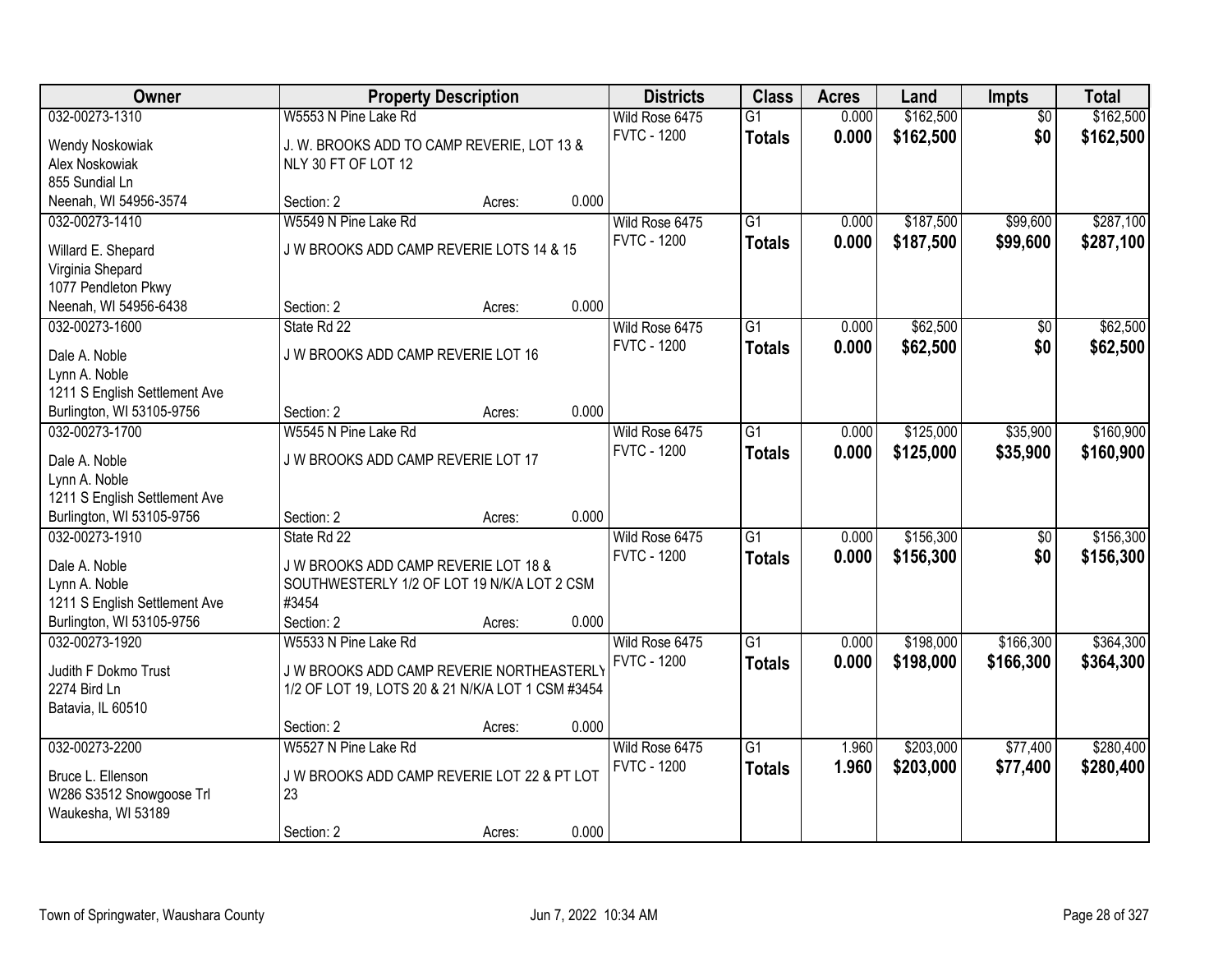| <b>Owner</b>                                  |                                            | <b>Property Description</b> |       | <b>Districts</b>                     | <b>Class</b>    | <b>Acres</b>   | Land      | <b>Impts</b> | <b>Total</b> |
|-----------------------------------------------|--------------------------------------------|-----------------------------|-------|--------------------------------------|-----------------|----------------|-----------|--------------|--------------|
| 032-00273-2400                                | W5483 N Pine Lake Rd                       |                             |       | Wild Rose 6475                       | $\overline{G1}$ | 0.000          | \$209,900 | \$45,100     | \$255,000    |
| James Heller 2005 Trust et al                 | J W BROOKS ADD CAMP REVERIE PT OF LOT 23 & |                             |       | <b>FVTC - 1200</b>                   | <b>Totals</b>   | 0.000          | \$209,900 | \$45,100     | \$255,000    |
| c/o Us Bank As Trustee                        | ALL OF LOTS 24 & 25                        |                             |       |                                      |                 |                |           |              |              |
| PO Box 64142                                  |                                            |                             |       |                                      |                 |                |           |              |              |
| Saint Paul, MN 55164-0142                     | Section: 2                                 | Acres:                      | 0.000 |                                      |                 |                |           |              |              |
| 032-00273-2600                                | State Rd 22                                |                             |       | Wild Rose 6475                       | $\overline{G1}$ | 0.000          | \$62,500  | $\sqrt{6}$   | \$62,500     |
| Gayle A. Turk                                 | J W BROOKS ADD CAMP REVERIE LOT 26         |                             |       | <b>FVTC - 1200</b>                   | <b>Totals</b>   | 0.000          | \$62,500  | \$0          | \$62,500     |
| 201 Palm River Blvd Apt e101                  |                                            |                             |       |                                      |                 |                |           |              |              |
| Naples, FL 34110-1164                         |                                            |                             |       |                                      |                 |                |           |              |              |
|                                               | Section: 2                                 | Acres:                      | 0.000 |                                      |                 |                |           |              |              |
| 032-00273-2700                                | Pine Lake Rd                               |                             |       | Wild Rose 6475                       | $\overline{G1}$ | 0.000          | \$62,500  | \$0          | \$62,500     |
| Gayle A. Turk                                 | J W BROOKS ADD CAMP REVERIE LOT 27         |                             |       | <b>FVTC - 1200</b>                   | <b>Totals</b>   | 0.000          | \$62,500  | \$0          | \$62,500     |
| 201 Palm River Blvd Apt e101                  |                                            |                             |       |                                      |                 |                |           |              |              |
| Naples, FL 34110-1164                         |                                            |                             |       |                                      |                 |                |           |              |              |
|                                               | Section: 2                                 | Acres:                      | 0.000 |                                      |                 |                |           |              |              |
| 032-00273-2800                                | W5471 N Pine Lake Rd                       |                             |       | Wild Rose 6475<br><b>FVTC - 1200</b> | $\overline{G1}$ | 0.000          | \$125,000 | \$280,900    | \$405,900    |
| Gayle A. Turk                                 | J W BROOKS ADD CAMP REVERIE LOT 28         |                             |       |                                      | <b>Totals</b>   | 0.000          | \$125,000 | \$280,900    | \$405,900    |
| 201 Palm River Blvd Apt e101                  |                                            |                             |       |                                      |                 |                |           |              |              |
| Naples, FL 34110-1164                         |                                            |                             |       |                                      |                 |                |           |              |              |
|                                               | Section: 2                                 | Acres:                      | 0.000 |                                      | $\overline{G1}$ |                |           |              |              |
| 032-00274-0011                                | County Rd K                                |                             |       | Wild Rose 6475<br><b>FVTC - 1200</b> |                 | 1.220<br>1.220 | \$145,900 | \$0<br>\$0   | \$145,900    |
| Michael J. Stratman                           | LOT 1 CSM 6364                             |                             |       |                                      | <b>Totals</b>   |                | \$145,900 |              | \$145,900    |
| Michelle M. Stratman                          |                                            |                             |       |                                      |                 |                |           |              |              |
| 3112 Lepak Ln                                 |                                            |                             |       |                                      |                 |                |           |              |              |
| Green Bay, WI 54313<br>032-00274-0012         | Section: 2<br>W5602 County Rd K            | Acres:                      | 1.220 | Wild Rose 6475                       | $\overline{G1}$ | 1.980          | \$219,700 | \$91,000     | \$310,700    |
|                                               |                                            |                             |       | <b>FVTC - 1200</b>                   | <b>Totals</b>   | 1.980          | \$219,700 | \$91,000     | \$310,700    |
| Mark L. Bartelt                               | LOT 2 CSM 6364                             |                             |       |                                      |                 |                |           |              |              |
| 634 Pier Ave                                  |                                            |                             |       |                                      |                 |                |           |              |              |
| Santa Monica, CA 90405                        |                                            |                             | 1.980 |                                      |                 |                |           |              |              |
| 032-00274-0020                                | Section: 2<br>W5616 County Rd K            | Acres:                      |       | Wild Rose 6475                       | $\overline{G1}$ | 0.000          | \$129,600 | \$22,400     | \$152,000    |
|                                               |                                            |                             |       | <b>FVTC - 1200</b>                   | <b>Totals</b>   | 0.000          | \$129,600 | \$22,400     | \$152,000    |
| Galo I. Vargas                                | PINE LAKE ASSESSOR'S PLAT LOT 2            |                             |       |                                      |                 |                |           |              |              |
| Rachel P. Vargas                              |                                            |                             |       |                                      |                 |                |           |              |              |
| 600 Sunnyslope Rd<br>Elm Grove, WI 53122-2462 | Section: 2                                 |                             | 0.000 |                                      |                 |                |           |              |              |
|                                               |                                            | Acres:                      |       |                                      |                 |                |           |              |              |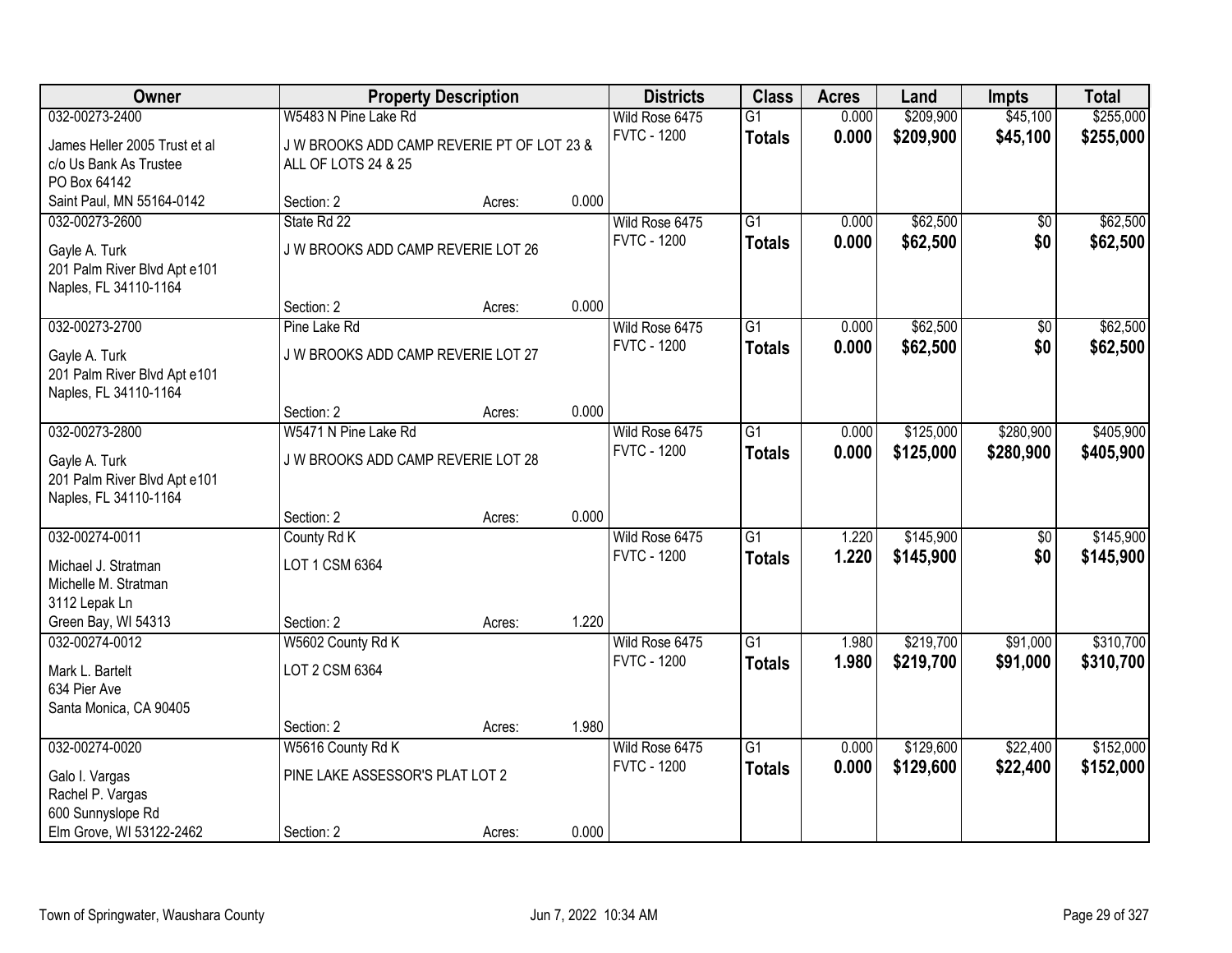| Owner                                |                                                 | <b>Property Description</b> |       | <b>Districts</b>   | <b>Class</b>    | <b>Acres</b> | Land      | Impts           | <b>Total</b> |
|--------------------------------------|-------------------------------------------------|-----------------------------|-------|--------------------|-----------------|--------------|-----------|-----------------|--------------|
| 032-00274-0030                       | W5620 County Rd K                               |                             |       | Wild Rose 6475     | $\overline{G1}$ | 0.000        | \$56,300  | \$110,000       | \$166,300    |
| Dixie J. Wachsmuth                   | PINE LAKE ASSESSOR'S PLAT LOT 3                 |                             |       | <b>FVTC - 1200</b> | <b>Totals</b>   | 0.000        | \$56,300  | \$110,000       | \$166,300    |
| W5620 County Rd K                    |                                                 |                             |       |                    |                 |              |           |                 |              |
| Wild Rose, WI 54984-9109             |                                                 |                             |       |                    |                 |              |           |                 |              |
|                                      | Section: 2                                      | Acres:                      | 0.000 |                    |                 |              |           |                 |              |
| 032-00274-0040                       | W5624 County Rd K                               |                             |       | Wild Rose 6475     | $\overline{G1}$ | 0.000        | \$140,000 | \$89,400        | \$229,400    |
| John & Maureen Siwula Revocable Trus | PINE LAKE ASSESSOR'S PLAT LOT 4                 |                             |       | <b>FVTC - 1200</b> | <b>Totals</b>   | 0.000        | \$140,000 | \$89,400        | \$229,400    |
| 21111 W Windsor Dr                   |                                                 |                             |       |                    |                 |              |           |                 |              |
| New Berlin, WI 53146                 |                                                 |                             |       |                    |                 |              |           |                 |              |
|                                      | Section: 2                                      | Acres:                      | 0.000 |                    |                 |              |           |                 |              |
| 032-00274-0050                       | W5628 County Rd K                               |                             |       | Wild Rose 6475     | G1              | 0.000        | \$140,000 | \$72,100        | \$212,100    |
| Carol Nohr et al                     | PINE LAKE ASSESSOR'S PLAT LOT 5                 |                             |       | <b>FVTC - 1200</b> | <b>Totals</b>   | 0.000        | \$140,000 | \$72,100        | \$212,100    |
| W5632 County Rd K                    |                                                 |                             |       |                    |                 |              |           |                 |              |
| Wild Rose, WI 54984                  |                                                 |                             |       |                    |                 |              |           |                 |              |
|                                      | Section: 2                                      | Acres:                      | 0.000 |                    |                 |              |           |                 |              |
| 032-00274-0060                       | W5632 County Rd K                               |                             |       | Wild Rose 6475     | $\overline{G1}$ | 1.390        | \$208,400 | \$126,600       | \$335,000    |
| Carol Nohr                           | PINE LAKE ASSESSOR'S PLAT LOTS 6 & 7 & OL 1 & 2 |                             |       | <b>FVTC - 1200</b> | <b>Totals</b>   | 1.390        | \$208,400 | \$126,600       | \$335,000    |
| Willard W. Nohr                      |                                                 |                             |       |                    |                 |              |           |                 |              |
| W5632 County Rd K                    |                                                 |                             |       |                    |                 |              |           |                 |              |
| Wild Rose, WI 54984                  | Section: 2                                      | Acres:                      | 0.000 |                    |                 |              |           |                 |              |
| 032-00274-0080                       | State Rd 22                                     |                             |       | Wild Rose 6475     | $\overline{G1}$ | 0.000        | \$17,500  | $\overline{50}$ | \$17,500     |
| Carol Nohr                           | PINE LAKE ASSESSOR'S PLAT LOT 8                 |                             |       | <b>FVTC - 1200</b> | <b>Totals</b>   | 0.000        | \$17,500  | \$0             | \$17,500     |
| Willard W. Nohr                      |                                                 |                             |       |                    |                 |              |           |                 |              |
| W5632 County Rd K                    |                                                 |                             |       |                    |                 |              |           |                 |              |
| Wild Rose, WI 54984                  | Section: 2                                      | Acres:                      | 0.000 |                    |                 |              |           |                 |              |
| 032-00274-0112                       | W5666 County Rd K                               |                             |       | Wild Rose 6475     | G1              | 0.470        | \$145,000 | \$134,200       | \$279,200    |
| Stanley K. Soltis                    | LOT 1 CSM 6683                                  |                             |       | <b>FVTC - 1200</b> | <b>Totals</b>   | 0.470        | \$145,000 | \$134,200       | \$279,200    |
| Joann P. Soltis                      |                                                 |                             |       |                    |                 |              |           |                 |              |
| W5666 County Rd K                    |                                                 |                             |       |                    |                 |              |           |                 |              |
| Wild Rose, WI 54984                  | Section: 2                                      | Acres:                      | 0.470 |                    |                 |              |           |                 |              |
| 032-00274-0113                       | W5644 County Rd K                               |                             |       | Wild Rose 6475     | $\overline{G1}$ | 0.230        | \$100,000 | \$77,500        | \$177,500    |
| Stanley K. Soltis                    | LOT 2 CSM 6683                                  |                             |       | <b>FVTC - 1200</b> | <b>Totals</b>   | 0.230        | \$100,000 | \$77,500        | \$177,500    |
| Joann P. Soltis                      |                                                 |                             |       |                    |                 |              |           |                 |              |
| W5666 County Rd K                    |                                                 |                             |       |                    |                 |              |           |                 |              |
| Wild Rose, WI 54984                  | Section: 2                                      | Acres:                      | 0.230 |                    |                 |              |           |                 |              |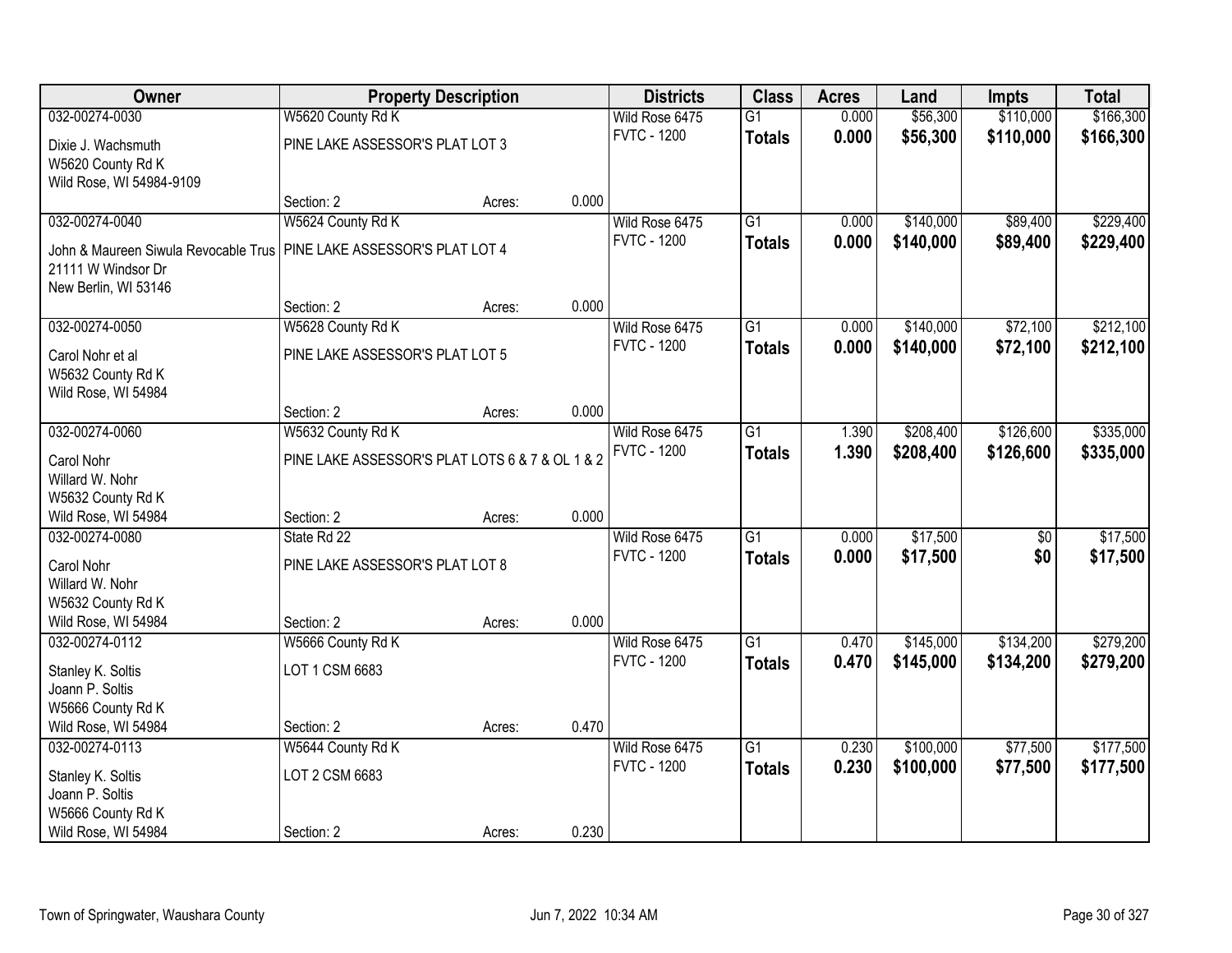| Owner                                |                                                 | <b>Property Description</b> |       | <b>Districts</b>   | <b>Class</b>    | <b>Acres</b> | Land      | <b>Impts</b> | <b>Total</b> |
|--------------------------------------|-------------------------------------------------|-----------------------------|-------|--------------------|-----------------|--------------|-----------|--------------|--------------|
| 032-00274-0130                       | W5676 County Rd K                               |                             |       | Wild Rose 6475     | $\overline{G1}$ | 0.000        | \$125,000 | \$106,400    | \$231,400    |
| Robert Salm et al                    | PINE LAKE ASSESSOR'S PLAT E 50' OF W 295.5' LOT |                             |       | <b>FVTC - 1200</b> | <b>Totals</b>   | 0.000        | \$125,000 | \$106,400    | \$231,400    |
| 221 Lake Pointe Dr                   | 11                                              |                             |       |                    |                 |              |           |              |              |
| Oshkosh, WI 54904-7861               |                                                 |                             |       |                    |                 |              |           |              |              |
|                                      | Section: 2                                      | Acres:                      | 0.000 |                    |                 |              |           |              |              |
| 032-00274-0140                       | W5684 County Rd K                               |                             |       | Wild Rose 6475     | $\overline{G1}$ | 0.000        | \$125,000 | \$63,500     | \$188,500    |
|                                      | PINE LAKE ASSESSOR'S PLAT E 50' OF W 245.5' LOT |                             |       | <b>FVTC - 1200</b> | <b>Totals</b>   | 0.000        | \$125,000 | \$63,500     | \$188,500    |
| Judith A. Keller<br>Daniel G. Keller | 11                                              |                             |       |                    |                 |              |           |              |              |
| W5684 County Rd K                    |                                                 |                             |       |                    |                 |              |           |              |              |
| Wild Rose, WI 54984                  | Section: 2                                      | Acres:                      | 0.000 |                    |                 |              |           |              |              |
| 032-00274-0150                       | N6918 W Pine Lake Rd                            |                             |       | Wild Rose 6475     | G1              | 0.000        | \$183,800 | \$150,600    | \$334,400    |
|                                      |                                                 |                             |       | <b>FVTC - 1200</b> | <b>Totals</b>   | 0.000        | \$183,800 | \$150,600    | \$334,400    |
| Sandra Young                         | N6918 W PINE LAKE RD PINE LAKE ASSESSOR'S       |                             |       |                    |                 |              |           |              |              |
| N6918 W Pine Lake Rd                 | PLAT W 97' LOT 11                               |                             |       |                    |                 |              |           |              |              |
| Wild Rose, WI 54984                  |                                                 |                             |       |                    |                 |              |           |              |              |
|                                      | Section: 2                                      | Acres:                      | 0.000 |                    |                 |              |           |              |              |
| 032-00274-0160                       | W5680 County Rd K                               |                             |       | Wild Rose 6475     | $\overline{G1}$ | 0.000        | \$25,000  | \$64,300     | \$89,300     |
| Kent B. Barlow                       | PINE LAKE ASSESSOR'S PLAT PT OF LOT 11 CSM 72   |                             |       | <b>FVTC - 1200</b> | <b>Totals</b>   | 0.000        | \$25,000  | \$64,300     | \$89,300     |
| Blair A. Craig                       | LOTS 1 & 2, NOW LOT 1 CSM #2001 & AN EASEMENT   |                             |       |                    |                 |              |           |              |              |
| 2641 N 82nd St                       | OVER LOT 2 OF CSM                               |                             |       |                    |                 |              |           |              |              |
| Wauwatosa, WI 53213                  | Section: 2                                      | Acres:                      | 0.000 |                    |                 |              |           |              |              |
| 032-00274-0161                       | W5688 County Rd K                               |                             |       | Wild Rose 6475     | $\overline{G1}$ | 0.667        | \$186,300 | \$136,600    | \$322,900    |
| Barbara L. Burbach                   | LOT 2 CSM 2001; INC EASE E 10 FT OF LOT 1 CSM   |                             |       | <b>FVTC - 1200</b> | <b>Totals</b>   | 0.667        | \$186,300 | \$136,600    | \$322,900    |
| John A. Lapajenko                    | 2001; SUBJ TO EASE E 10 FT                      |                             |       |                    |                 |              |           |              |              |
| 4637 Hamlets Grove Dr                |                                                 |                             |       |                    |                 |              |           |              |              |
| Sarasota, FL 34235-2275              | Section: 2                                      | Acres:                      | 0.667 |                    |                 |              |           |              |              |
| 032-00274-0175                       | W5672 County Rd K                               |                             |       | Wild Rose 6475     | $\overline{G1}$ | 1.830        | \$212,300 | \$304,300    | \$516,600    |
| Ronald C. Kleutgen                   | GOVT LOT 7 PT OF LOT 11 PINE LAKE ASSESSOR'S    |                             |       | <b>FVTC - 1200</b> | <b>Totals</b>   | 1.830        | \$212,300 | \$304,300    | \$516,600    |
| Kathleen Kleutgen                    | PLAT, NOW LOT 1 CSM 5679                        |                             |       |                    |                 |              |           |              |              |
| W5672 County Rd K                    |                                                 |                             |       |                    |                 |              |           |              |              |
| Wild Rose, WI 54984                  | Section: 2                                      | Acres:                      | 1.830 |                    |                 |              |           |              |              |
| 032-00274-0176                       | W5668 County Rd K                               |                             |       | Wild Rose 6475     | $\overline{G1}$ | 0.840        | \$8,200   | \$28,600     | \$36,800     |
|                                      |                                                 |                             |       | <b>FVTC - 1200</b> | <b>Totals</b>   | 0.840        | \$8,200   | \$28,600     | \$36,800     |
| Ronald C. Kleutgen                   | GOVT LOT 7 PT OF LOT 11 PINE LAKE ASSESSOR'S    |                             |       |                    |                 |              |           |              |              |
| Kathleen Kleutgen                    | PLAT, NOW LOT 2 CSM 5679                        |                             |       |                    |                 |              |           |              |              |
| W5672 County Rd K                    |                                                 |                             |       |                    |                 |              |           |              |              |
| Wild Rose, WI 54984                  | Section: 2                                      | Acres:                      | 0.840 |                    |                 |              |           |              |              |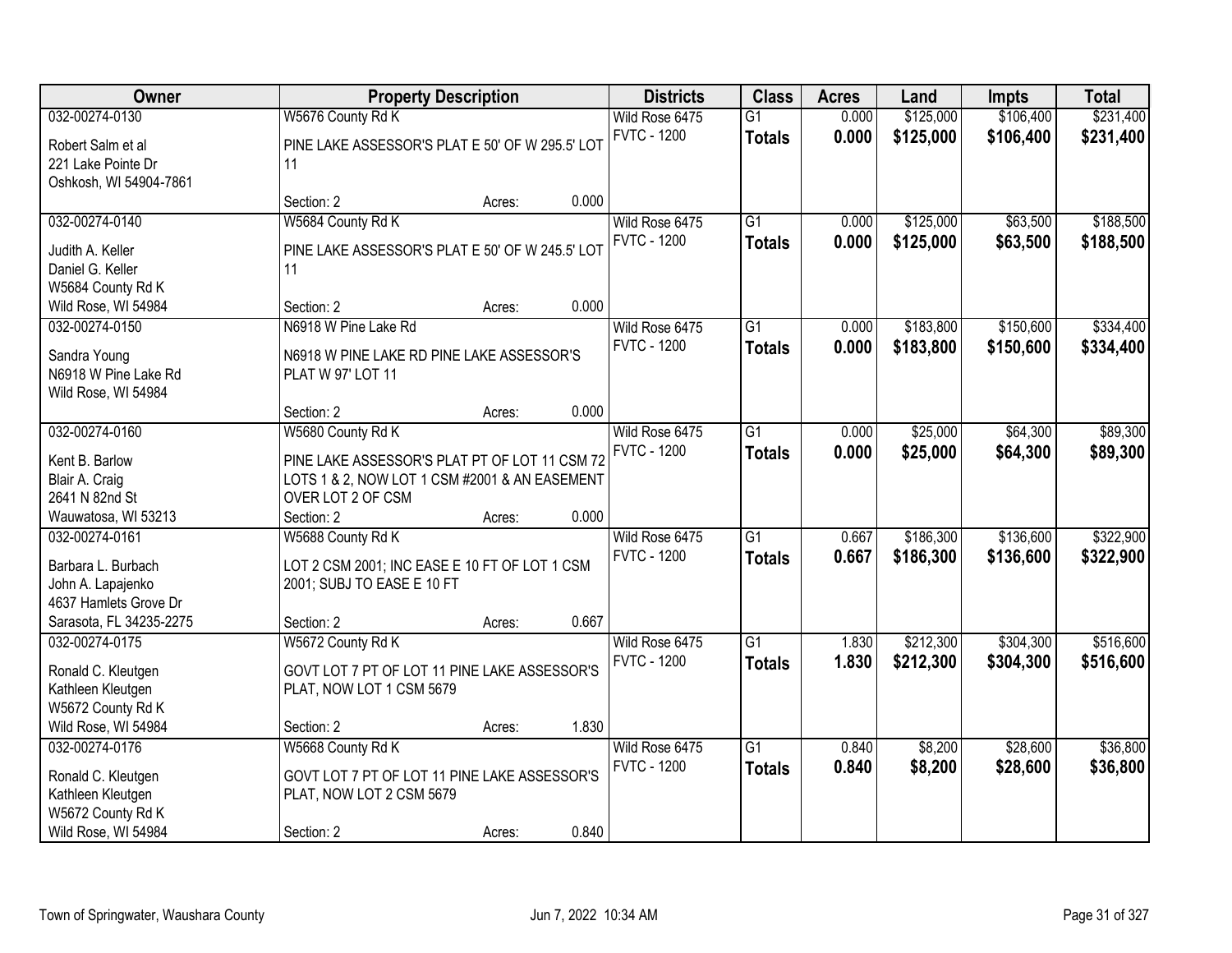| Owner                      |                                                | <b>Property Description</b> |        | <b>Districts</b>   | <b>Class</b>    | <b>Acres</b> | Land     | <b>Impts</b>    | <b>Total</b> |
|----------------------------|------------------------------------------------|-----------------------------|--------|--------------------|-----------------|--------------|----------|-----------------|--------------|
| 032-00288-0100             | W5640 County Rd K                              |                             |        | Wild Rose 6475     | $\overline{G1}$ | 0.000        | \$93,800 | \$88,100        | \$181,900    |
| Paul G. Kruk               | PT OF GOV LOT 7; UNIT 1, PINE LAKE             |                             |        | <b>FVTC - 1200</b> | <b>Totals</b>   | 0.000        | \$93,800 | \$88,100        | \$181,900    |
| Jill M. Kruk               | CONDOMINIUM; CONDO DECLARATION V754 P598;      |                             |        |                    |                 |              |          |                 |              |
| 1400 S Pleasant Hill Dr    | INC EASE V62 P156 & V62 P413                   |                             |        |                    |                 |              |          |                 |              |
| New Berlin, WI 53146       | Section: 2                                     | Acres:                      | 0.000  |                    |                 |              |          |                 |              |
| 032-00288-0200             | W5636 County Rd K                              |                             |        | Wild Rose 6475     | $\overline{G1}$ | 0.000        | \$93,800 | \$73,800        | \$167,600    |
|                            |                                                |                             |        | <b>FVTC - 1200</b> | <b>Totals</b>   | 0.000        | \$93,800 | \$73,800        | \$167,600    |
| Leo C. Bargielski          | PT OF GOV LOT 7, UNIT 2, PINE LAKE             |                             |        |                    |                 |              |          |                 |              |
| Brenda J. Bargielski       | CONDOMINIUM; CONDO DECLARATION V754 P598;      |                             |        |                    |                 |              |          |                 |              |
| 15160 Flagstaff Rd         | INC EASE V62 P156 & V62 P413                   |                             |        |                    |                 |              |          |                 |              |
| Brookfield, WI 53005       | Section: 2                                     | Acres:                      | 0.000  |                    |                 |              |          |                 |              |
| 032-00311-0110             | W5707 Akron Ave                                |                             |        | Wild Rose 6475     | G1              | 5.000        | \$28,500 | \$18,100        | \$46,600     |
| David J. Hanson            | LOT 1 CSM 5110                                 |                             |        | <b>FVTC - 1200</b> | <b>Totals</b>   | 5.000        | \$28,500 | \$18,100        | \$46,600     |
| Margaret S. Hanson         |                                                |                             |        |                    |                 |              |          |                 |              |
| 3810 Heffron Loop          |                                                |                             |        |                    |                 |              |          |                 |              |
| Stevens Point, WI 54481    | Section: 3                                     | Acres:                      | 5.000  |                    |                 |              |          |                 |              |
| 032-00311-0120             | State Rd 22                                    |                             |        | Wild Rose 6475     | $\overline{G6}$ | 10.625       | \$34,000 | $\sqrt[6]{3}$   | \$34,000     |
|                            |                                                |                             |        | <b>FVTC - 1200</b> | <b>Totals</b>   | 10.625       | \$34,000 | \$0             | \$34,000     |
| Thomas A. Hanson           | PT OF NE1/4 NE1/4, LOT 2 CSM 5110              |                             |        |                    |                 |              |          |                 |              |
| Sharon S. Hanson           |                                                |                             |        |                    |                 |              |          |                 |              |
| 4175 W Hilltop Ln          |                                                |                             |        |                    |                 |              |          |                 |              |
| Franklin, WI 53132         | Section: 3                                     | Acres:                      | 10.625 |                    |                 |              |          |                 |              |
| 032-00311-0200             | W5733 Akron Ave                                |                             |        | Wild Rose 6475     | $\overline{G1}$ | 5.000        | \$28,500 | \$30,500        | \$59,000     |
| Thomas A. Hanson           | PT OF NE-NE                                    |                             |        | <b>FVTC - 1200</b> | <b>Totals</b>   | 5.000        | \$28,500 | \$30,500        | \$59,000     |
| Sharon S. Hanson           |                                                |                             |        |                    |                 |              |          |                 |              |
| 4175 W Hilltop Ln          |                                                |                             |        |                    |                 |              |          |                 |              |
| Franklin, WI 53132         | Section: 3                                     | Acres:                      | 5.000  |                    |                 |              |          |                 |              |
| 032-00311-0300             | State Rd 22                                    |                             |        | Wild Rose 6475     | $\overline{G5}$ | 12.000       | \$8,400  | $\sqrt{6}$      | \$8,400      |
|                            |                                                |                             |        | <b>FVTC - 1200</b> | <b>Totals</b>   | 12.000       | \$8,400  | \$0             | \$8,400      |
| John F. Bergstrom          | W1/2 OF NE1/4 NE1/4 N OF C/L OF DRAINAGE DITCH |                             |        |                    |                 |              |          |                 |              |
| <b>PO Box 777</b>          | SUBJ TO ROW                                    |                             |        |                    |                 |              |          |                 |              |
| Neenah, WI 54956           |                                                |                             |        |                    |                 |              |          |                 |              |
|                            | Section: 3                                     | Acres:                      | 12.000 |                    |                 |              |          |                 |              |
| 032-00311-0400             |                                                |                             |        | Wild Rose 6475     | G4              | 6.000        | \$600    | $\overline{30}$ | \$600        |
| Buelow Beach Bungalow, LLC | W1/2 OF NE-NE S OF DITCH & ROW                 |                             |        | <b>FVTC - 1200</b> | G5M             | 2.000        | \$3,300  | \$0             | \$3,300      |
| 5268   Ah Maytah Rd        |                                                |                             |        |                    | <b>Totals</b>   | 8.000        | \$3,900  | \$0             | \$3,900      |
| Oshkosh, WI 54901-1314     |                                                |                             |        |                    |                 |              |          |                 |              |
|                            | Section: 3                                     | Acres:                      | 8.000  |                    |                 |              |          |                 |              |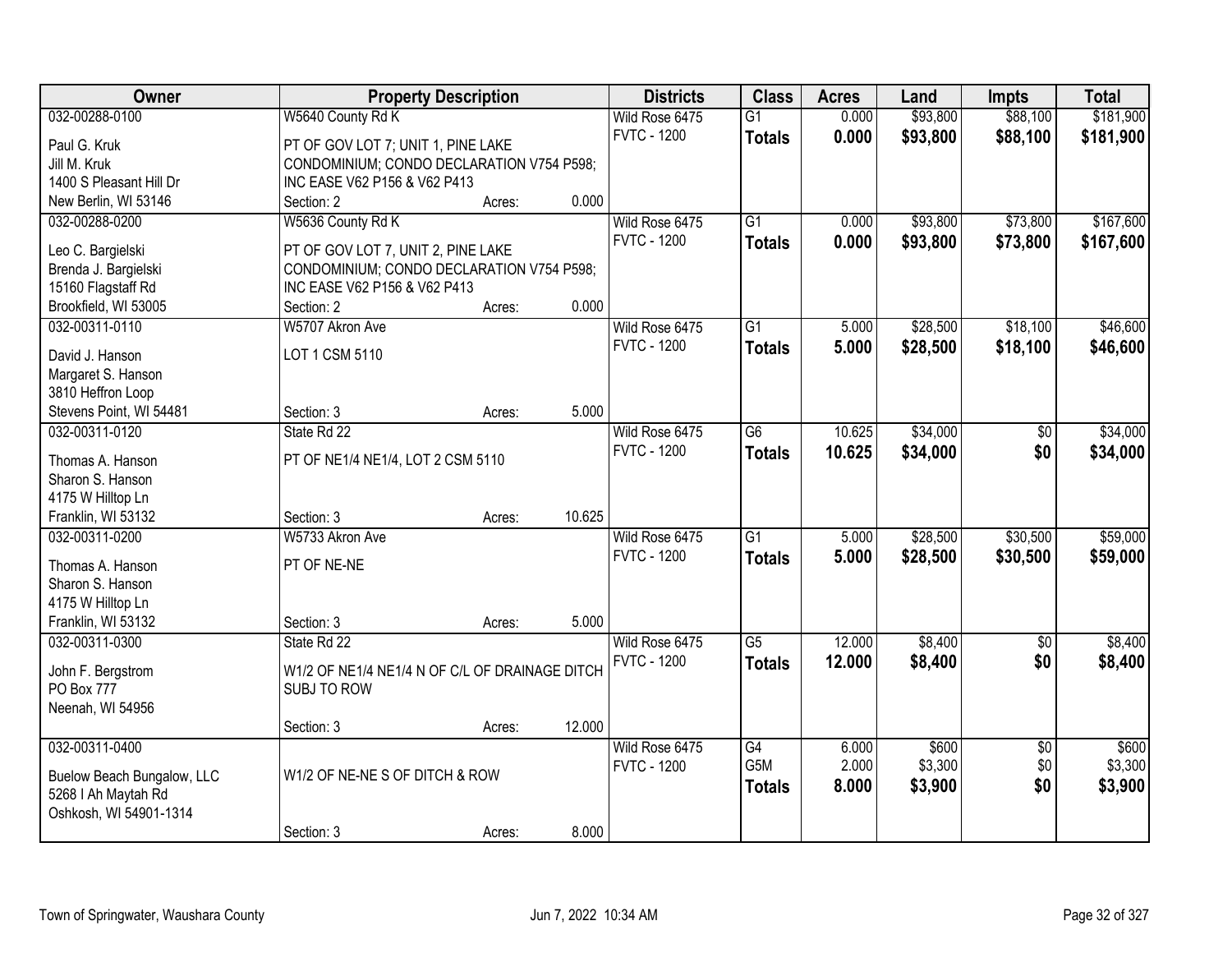| Owner                                         | <b>Property Description</b>          |        |        | <b>Districts</b>                     | <b>Class</b>     | <b>Acres</b>     | Land               | <b>Impts</b>           | <b>Total</b>         |
|-----------------------------------------------|--------------------------------------|--------|--------|--------------------------------------|------------------|------------------|--------------------|------------------------|----------------------|
| 032-00312-0100                                | State Rd 22                          |        |        | Wild Rose 6475                       | $\overline{G5}$  | 24.000           | \$16,800           | $\overline{50}$        | \$16,800             |
| John F. Bergstrom                             | NW1/4 NE1/4 N OF DRAINAGE DITCH      |        |        | <b>FVTC - 1200</b>                   | <b>Totals</b>    | 24.000           | \$16,800           | \$0                    | \$16,800             |
| PO Box 777                                    |                                      |        |        |                                      |                  |                  |                    |                        |                      |
| Neenah, WI 54956                              |                                      |        |        |                                      |                  |                  |                    |                        |                      |
|                                               | Section: 3                           | Acres: | 24.000 |                                      | $\overline{G4}$  |                  |                    |                        | \$1,700              |
| 032-00312-0200                                |                                      |        |        | Wild Rose 6475<br><b>FVTC - 1200</b> | <b>Totals</b>    | 16.000<br>16,000 | \$1,700<br>\$1,700 | $\overline{50}$<br>\$0 | \$1,700              |
| Buelow Beach Bungalow, LLC                    | ALL S OF DITCH OF NW-NE              |        |        |                                      |                  |                  |                    |                        |                      |
| 5268   Ah Maytah Rd<br>Oshkosh, WI 54901-1314 |                                      |        |        |                                      |                  |                  |                    |                        |                      |
|                                               | Section: 3                           | Acres: | 16.000 |                                      |                  |                  |                    |                        |                      |
| 032-00313-0000                                |                                      |        |        | Wild Rose 6475                       | G <sub>5</sub> M | 40.000           | \$62,000           | \$0                    | \$62,000             |
| Buelow Beach Bungalow, LLC                    | <b>SW1/4 OF NE1/4</b>                |        |        | <b>FVTC - 1200</b>                   | <b>Totals</b>    | 40.000           | \$62,000           | \$0                    | \$62,000             |
| 5268   Ah Maytah Rd                           |                                      |        |        |                                      |                  |                  |                    |                        |                      |
| Oshkosh, WI 54901-1314                        |                                      |        |        |                                      |                  |                  |                    |                        |                      |
|                                               | Section: 3                           | Acres: | 40.000 |                                      |                  |                  |                    |                        |                      |
| 032-00314-0000                                |                                      |        |        | Wild Rose 6475                       | $\overline{G6}$  | 40.000           | \$132,000          | \$0                    | \$132,000            |
| Buelow Beach Bungalow, LLC                    | <b>SE1/4 OF NE1/4</b>                |        |        | <b>FVTC - 1200</b>                   | <b>Totals</b>    | 40.000           | \$132,000          | \$0                    | \$132,000            |
| 5268   Ah Maytah Rd                           |                                      |        |        |                                      |                  |                  |                    |                        |                      |
| Oshkosh, WI 54901-1314                        |                                      |        |        |                                      |                  |                  |                    |                        |                      |
| 032-00321-0100                                | Section: 3                           | Acres: | 40.000 |                                      | $\overline{G5}$  | 10.495           | \$15,700           |                        |                      |
|                                               |                                      |        |        | Wild Rose 6475<br><b>FVTC - 1200</b> | <b>Totals</b>    | 10.495           | \$15,700           | \$0<br>\$0             | \$15,700<br>\$15,700 |
| John F. Bergstrom                             | E1/4-NE-NW                           |        |        |                                      |                  |                  |                    |                        |                      |
| 150 N Green Bay Rd<br>Neenah, WI 54956-2243   |                                      |        |        |                                      |                  |                  |                    |                        |                      |
|                                               | Section: 3                           | Acres: | 10.495 |                                      |                  |                  |                    |                        |                      |
| 032-00321-0200                                | 21st Ln                              |        |        | Wild Rose 6475                       | G5               | 31.485           | \$18,900           | $\sqrt{$0}$            | \$18,900             |
| John F. Bergstrom                             | NE1/4 NW1/4 EXC 10.495 A ON EAST END |        |        | <b>FVTC - 1200</b>                   | <b>Totals</b>    | 31.485           | \$18,900           | \$0                    | \$18,900             |
| PO Box 777                                    |                                      |        |        |                                      |                  |                  |                    |                        |                      |
| Neenah, WI 54956                              |                                      |        |        |                                      |                  |                  |                    |                        |                      |
|                                               | Section: 3                           | Acres: | 31.485 |                                      |                  |                  |                    |                        |                      |
| 032-00322-0000                                | 21st Ln                              |        |        | Wild Rose 6475                       | $\overline{G5}$  | 42.460           | \$25,500           | $\overline{30}$        | \$25,500             |
| John F. Bergstrom                             | NW1/4 NW1/4 SUBJ TO EAS. V 353 P 264 |        |        | <b>FVTC - 1200</b>                   | <b>Totals</b>    | 42.460           | \$25,500           | \$0                    | \$25,500             |
| PO Box 777                                    |                                      |        |        |                                      |                  |                  |                    |                        |                      |
| Neenah, WI 54956                              |                                      |        |        |                                      |                  |                  |                    |                        |                      |
|                                               | Section: 3                           | Acres: | 42.460 |                                      |                  |                  |                    |                        |                      |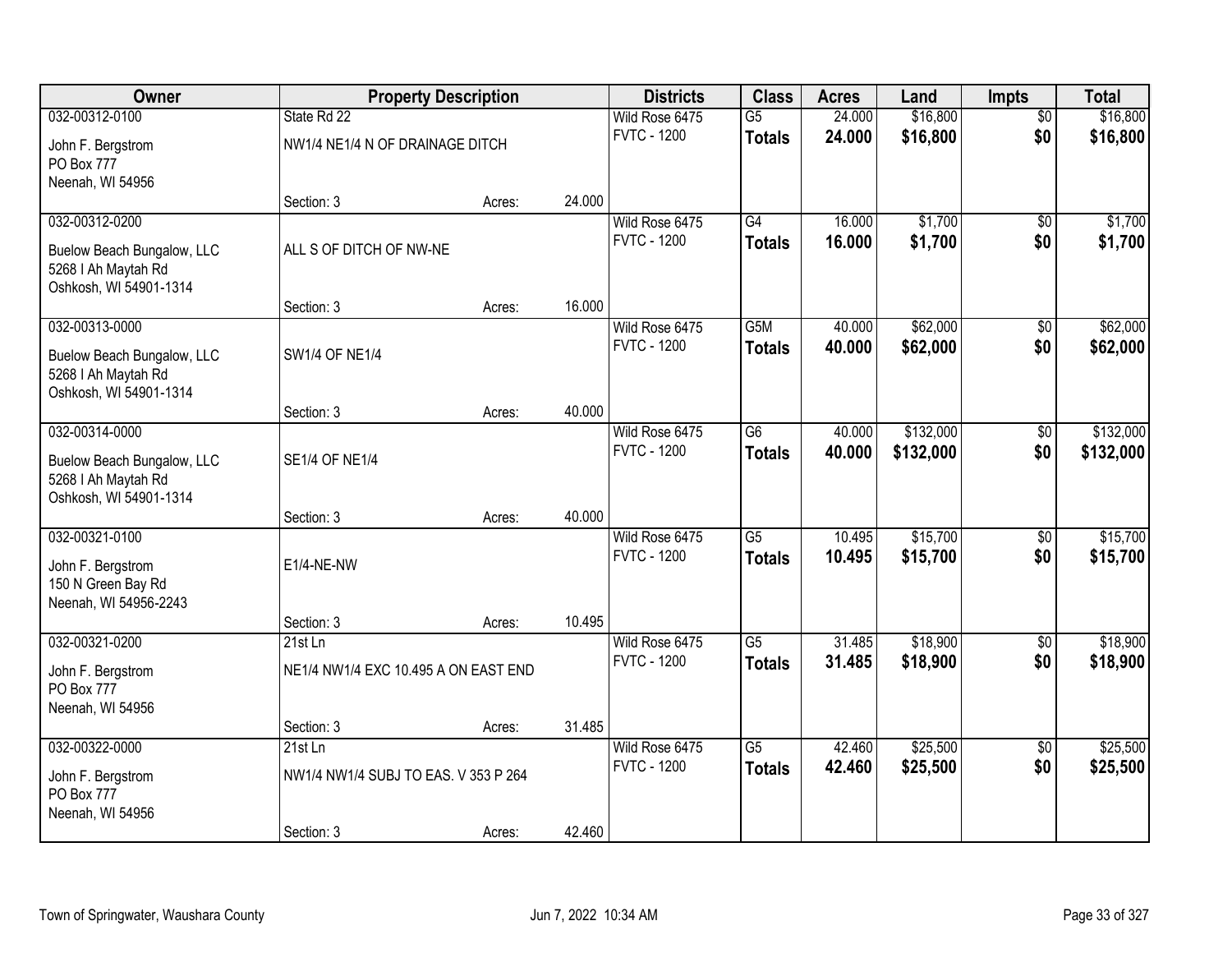| Owner                                         | <b>Property Description</b>     |        |        | <b>Districts</b>   | <b>Class</b>     | <b>Acres</b> | Land     | <b>Impts</b>    | <b>Total</b> |
|-----------------------------------------------|---------------------------------|--------|--------|--------------------|------------------|--------------|----------|-----------------|--------------|
| 032-00323-0100                                | N7192 21st Ln                   |        |        | Wild Rose 6475     | $\overline{G1}$  | 1.000        | \$10,000 | \$24,700        | \$34,700     |
| Stuart L & Angela K Bahling Joint             | PT SW1/4 OF NW1/4, EXC CSM 3969 |        |        | <b>FVTC - 1200</b> | G <sub>5</sub>   | 37.500       | \$26,300 | \$0             | \$26,300     |
| <b>Tenancy Trust</b>                          |                                 |        |        |                    | <b>Totals</b>    | 38.500       | \$36,300 | \$24,700        | \$61,000     |
| 1117 Warren Ave                               |                                 |        |        |                    |                  |              |          |                 |              |
| Belvidere, IL 61008                           | Section: 3                      | Acres: | 0.000  |                    |                  |              |          |                 |              |
| 032-00324-0000                                |                                 |        |        | Wild Rose 6475     | G4               | 20.000       | \$2,100  | \$0             | \$2,100      |
|                                               |                                 |        |        | <b>FVTC - 1200</b> | G <sub>5</sub> M | 20.000       | \$31,000 | \$0             | \$31,000     |
| Buelow Beach Bungalow, LLC                    | <b>SE1/4 OF NW1/4</b>           |        |        |                    | <b>Totals</b>    | 40.000       | \$33,100 | \$0             | \$33,100     |
| 5268   Ah Maytah Rd<br>Oshkosh, WI 54901-1314 |                                 |        |        |                    |                  |              |          |                 |              |
|                                               | Section: 3                      | Acres: | 40.000 |                    |                  |              |          |                 |              |
| 032-00331-0000                                | W5970 Alp Rd                    |        |        | Wild Rose 6475     | G4               | 10.000       | \$1,000  | \$0             | \$1,000      |
|                                               |                                 |        |        | <b>FVTC - 1200</b> | G <sub>5</sub>   | 5.800        | \$4,100  | \$0             | \$4,100      |
| Buelow Beach Bungalow, LLC                    | <b>NE1/4 OF SW1/4</b>           |        |        |                    | G <sub>5</sub> M | 23.200       | \$36,000 | \$0             | \$36,000     |
| 5268   Ah Maytah Rd                           |                                 |        |        |                    | G7               | 1.000        | \$5,000  | \$24,000        | \$29,000     |
| Oshkosh, WI 54901-1314                        |                                 |        |        |                    | <b>Totals</b>    | 40.000       | \$46,100 | \$24,000        | \$70,100     |
|                                               | Section: 3                      | Acres: | 40.000 |                    |                  |              |          |                 |              |
| 032-00332-0110                                |                                 |        |        | Wild Rose 6475     | $\overline{G5}$  | 1.070        | \$700    | \$0             | \$700        |
| Jerome B. Weber                               | LOT 1 CSM 6731                  |        |        | <b>FVTC - 1200</b> | G <sub>6</sub>   | 8.000        | \$24,800 | \$0             | \$24,800     |
| Gayle M. Weber                                |                                 |        |        |                    | <b>Totals</b>    | 9.070        | \$25,500 | \$0             | \$25,500     |
| 4360 Country Club Rd                          |                                 |        |        |                    |                  |              |          |                 |              |
| Oshkosh, WI 54902                             | Section: 3                      | Acres: | 9.070  |                    |                  |              |          |                 |              |
| 032-00332-0120                                |                                 |        |        | Wild Rose 6475     | $\overline{G5}$  | 19.530       | \$13,700 | $\overline{50}$ | \$13,700     |
| Buelow Beach Bungalow, LLC                    | LOT 2 CSM 6731                  |        |        | <b>FVTC - 1200</b> | <b>Totals</b>    | 19.530       | \$13,700 | \$0             | \$13,700     |
| 5268   Ah Maytah Rd                           |                                 |        |        |                    |                  |              |          |                 |              |
| Oshkosh, WI 54901-1314                        |                                 |        |        |                    |                  |              |          |                 |              |
|                                               | Section: 3                      | Acres: | 19.530 |                    |                  |              |          |                 |              |
| 032-00332-0130                                |                                 |        |        | Wild Rose 6475     | $\overline{G5}$  | 4.510        | \$3,200  | $\overline{50}$ | \$3,200      |
|                                               |                                 |        |        | <b>FVTC - 1200</b> | <b>Totals</b>    | 4.510        | \$3,200  | \$0             | \$3,200      |
| Jerome B. Weber                               | LOT 3 CSM 6731                  |        |        |                    |                  |              |          |                 |              |
| Gayle M. Weber<br>4360 Country Club Rd        |                                 |        |        |                    |                  |              |          |                 |              |
| Oshkosh, WI 54902                             | Section: 3                      | Acres: | 4.510  |                    |                  |              |          |                 |              |
| 032-00332-0200                                | W6090 Alp Rd                    |        |        | Wild Rose 6475     | $\overline{G1}$  | 7.000        | \$33,700 | \$95,300        | \$129,000    |
|                                               |                                 |        |        | <b>FVTC - 1200</b> | <b>Totals</b>    | 7.000        | \$33,700 | \$95,300        | \$129,000    |
| Gayle M. Weber                                | 7 A IN SW COR OF NW1/4 SW1/4    |        |        |                    |                  |              |          |                 |              |
| Jerome B. Weber                               |                                 |        |        |                    |                  |              |          |                 |              |
| 4360 Country Club Rd                          |                                 |        |        |                    |                  |              |          |                 |              |
| Oshkosh, WI 54902                             | Section: 3                      | Acres: | 7.000  |                    |                  |              |          |                 |              |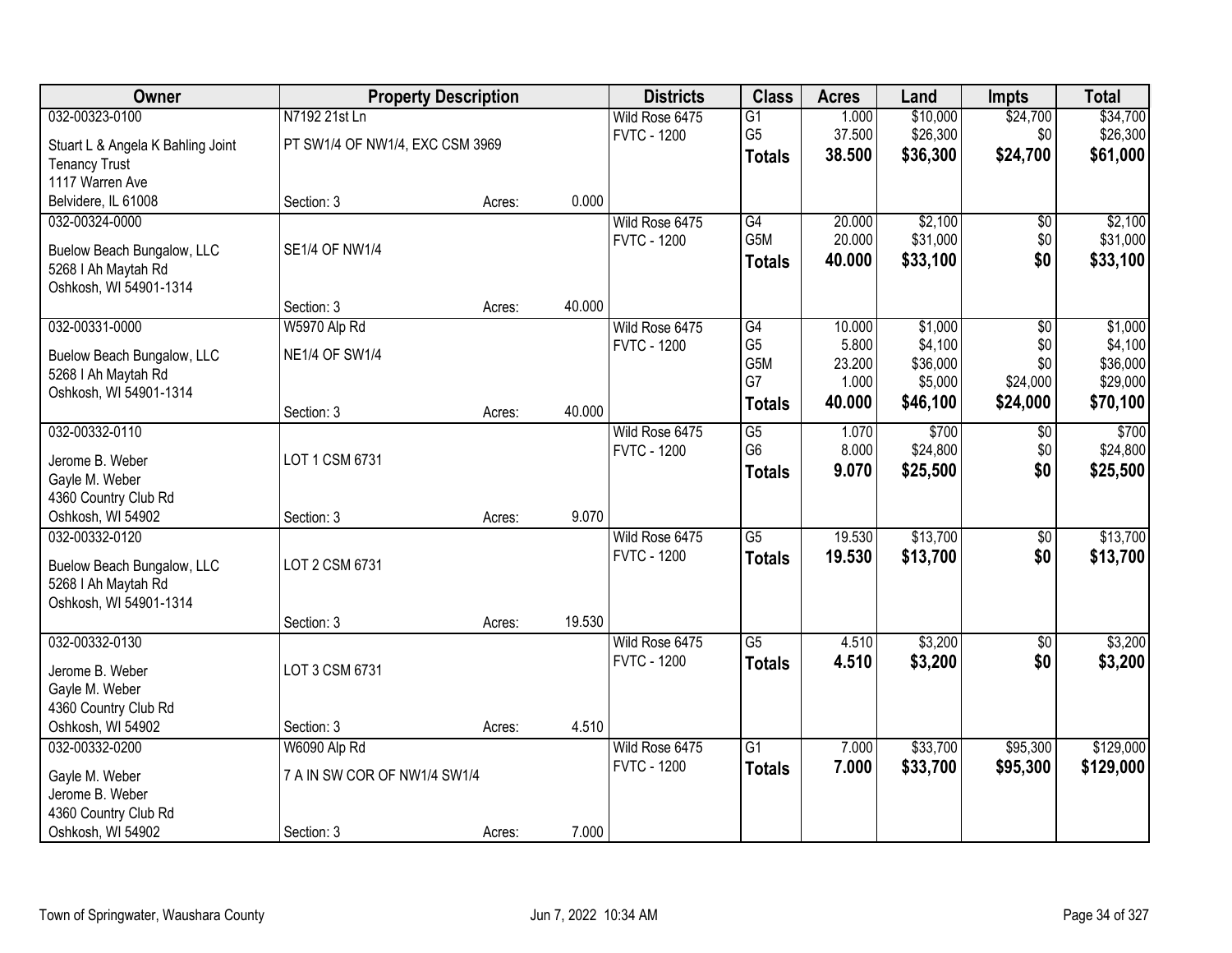| <b>Owner</b>                                  |                                            | <b>Property Description</b> |        | <b>Districts</b>                     | <b>Class</b>    | <b>Acres</b> | Land      | <b>Impts</b>    | <b>Total</b> |
|-----------------------------------------------|--------------------------------------------|-----------------------------|--------|--------------------------------------|-----------------|--------------|-----------|-----------------|--------------|
| 032-00333-0100                                | State Rd 22                                |                             |        | Wild Rose 6475                       | G4              | 7.000        | \$1,000   | $\sqrt{$0}$     | \$1,000      |
| Gayle M. Weber                                | SW1/4 OF SW1/4; EXC 7A IN SE COR           |                             |        | <b>FVTC - 1200</b>                   | G <sub>5</sub>  | 26.000       | \$15,600  | \$0             | \$15,600     |
| Jerome B. Weber                               |                                            |                             |        |                                      | <b>Totals</b>   | 33.000       | \$16,600  | \$0             | \$16,600     |
| 4360 Country Club Rd                          |                                            |                             |        |                                      |                 |              |           |                 |              |
| Oshkosh, WI 54902                             | Section: 3                                 | Acres:                      | 33.000 |                                      |                 |              |           |                 |              |
| 032-00333-0200                                |                                            |                             |        | Wild Rose 6475                       | $\overline{G5}$ | 6.000        | \$3,600   | \$0             | \$3,600      |
|                                               | 7 A IN SE COR OF SW1/4 SW1/4               |                             |        | <b>FVTC - 1200</b>                   | G <sub>6</sub>  | 1.000        | \$3,100   | \$0             | \$3,100      |
| Jerome B. Weber<br>Gayle M. Weber             |                                            |                             |        |                                      | <b>Totals</b>   | 7.000        | \$6,700   | \$0             | \$6,700      |
| 4360 Country Club Rd                          |                                            |                             |        |                                      |                 |              |           |                 |              |
| Oshkosh, WI 54902                             | Section: 3                                 | Acres:                      | 7.000  |                                      |                 |              |           |                 |              |
| 032-00334-0110                                | Alp Rd                                     |                             |        | Wild Rose 6475                       | G4              | 7.400        | \$800     | \$0             | \$800        |
|                                               |                                            |                             |        | <b>FVTC - 1200</b>                   | G <sub>5</sub>  | 5.000        | \$3,500   | \$0             | \$3,500      |
| Buelow Beach Bungalow, LLC                    | SE1/4 SW1/4; EXC CSM #1722; EXC DOC 506777 |                             |        |                                      | G5M             | 25.000       | \$41,300  | \$0             | \$41,300     |
| 5268   Ah Maytah Rd                           |                                            |                             |        |                                      | <b>Totals</b>   | 37.400       | \$45,600  | \$0             | \$45,600     |
| Oshkosh, WI 54901-1314                        |                                            |                             |        |                                      |                 |              |           |                 |              |
|                                               | Section: 3                                 | Acres:                      | 37.400 |                                      | $\overline{G1}$ |              |           |                 |              |
| 032-00334-0210                                | W5964 Alp Rd                               |                             |        | Wild Rose 6475<br><b>FVTC - 1200</b> |                 | 2.600        | \$18,500  | \$140,400       | \$158,900    |
| Stanley J. Ziolek                             | LOT 1 CSM #1722 & PT OF SE1/4 SW1/4        |                             |        |                                      | <b>Totals</b>   | 2.600        | \$18,500  | \$140,400       | \$158,900    |
| Melora J. Ziolek                              |                                            |                             |        |                                      |                 |              |           |                 |              |
| W5954 Alp Rd                                  |                                            |                             |        |                                      |                 |              |           |                 |              |
| Wild Rose, WI 54984                           | Section: 3                                 | Acres:                      | 2.600  |                                      |                 |              |           |                 |              |
| 032-00341-0100                                |                                            |                             |        | Wild Rose 6475                       | $\overline{G6}$ | 23.250       | \$76,700  | $\overline{50}$ | \$76,700     |
| Buelow Beach Bungalow, LLC                    | GOVT LOT 1 EXC SUBD                        |                             |        | <b>FVTC - 1200</b>                   | <b>Totals</b>   | 23.250       | \$76,700  | \$0             | \$76,700     |
| 5268   Ah Maytah Rd                           |                                            |                             |        |                                      |                 |              |           |                 |              |
| Oshkosh, WI 54901-1314                        |                                            |                             |        |                                      |                 |              |           |                 |              |
|                                               | Section: 3                                 | Acres:                      | 23.250 |                                      |                 |              |           |                 |              |
| 032-00341-0200                                |                                            |                             |        | Wild Rose 6475                       | $\overline{G1}$ | 0.500        | \$224,600 | $\sqrt{6}$      | \$224,600    |
| Buelow Beach Bungalow, LLC                    | PT OF GOV LOT 1 APPROX 206' X 100'         |                             |        | <b>FVTC - 1200</b>                   | <b>Totals</b>   | 0.500        | \$224,600 | \$0             | \$224,600    |
| 5268   Ah Maytah Rd                           |                                            |                             |        |                                      |                 |              |           |                 |              |
| Oshkosh, WI 54901-1314                        |                                            |                             |        |                                      |                 |              |           |                 |              |
|                                               | Section: 3                                 | Acres:                      | 0.500  |                                      |                 |              |           |                 |              |
| 032-00342-0000                                |                                            |                             |        | Wild Rose 6475                       | G4              | 12.400       | \$1,300   | $\overline{50}$ | \$1,300      |
|                                               |                                            |                             |        | <b>FVTC - 1200</b>                   | G <sub>5</sub>  | 22.600       | \$15,800  | \$0             | \$15,800     |
| Buelow Beach Bungalow, LLC                    | NW1/4 OF SE1/4                             |                             |        |                                      | G5M             | 5.000        | \$8,300   | \$0             | \$8,300      |
| 5268   Ah Maytah Rd<br>Oshkosh, WI 54901-1314 |                                            |                             |        |                                      | <b>Totals</b>   | 40.000       | \$25,400  | \$0             | \$25,400     |
|                                               | Section: 3                                 | Acres:                      | 40.000 |                                      |                 |              |           |                 |              |
|                                               |                                            |                             |        |                                      |                 |              |           |                 |              |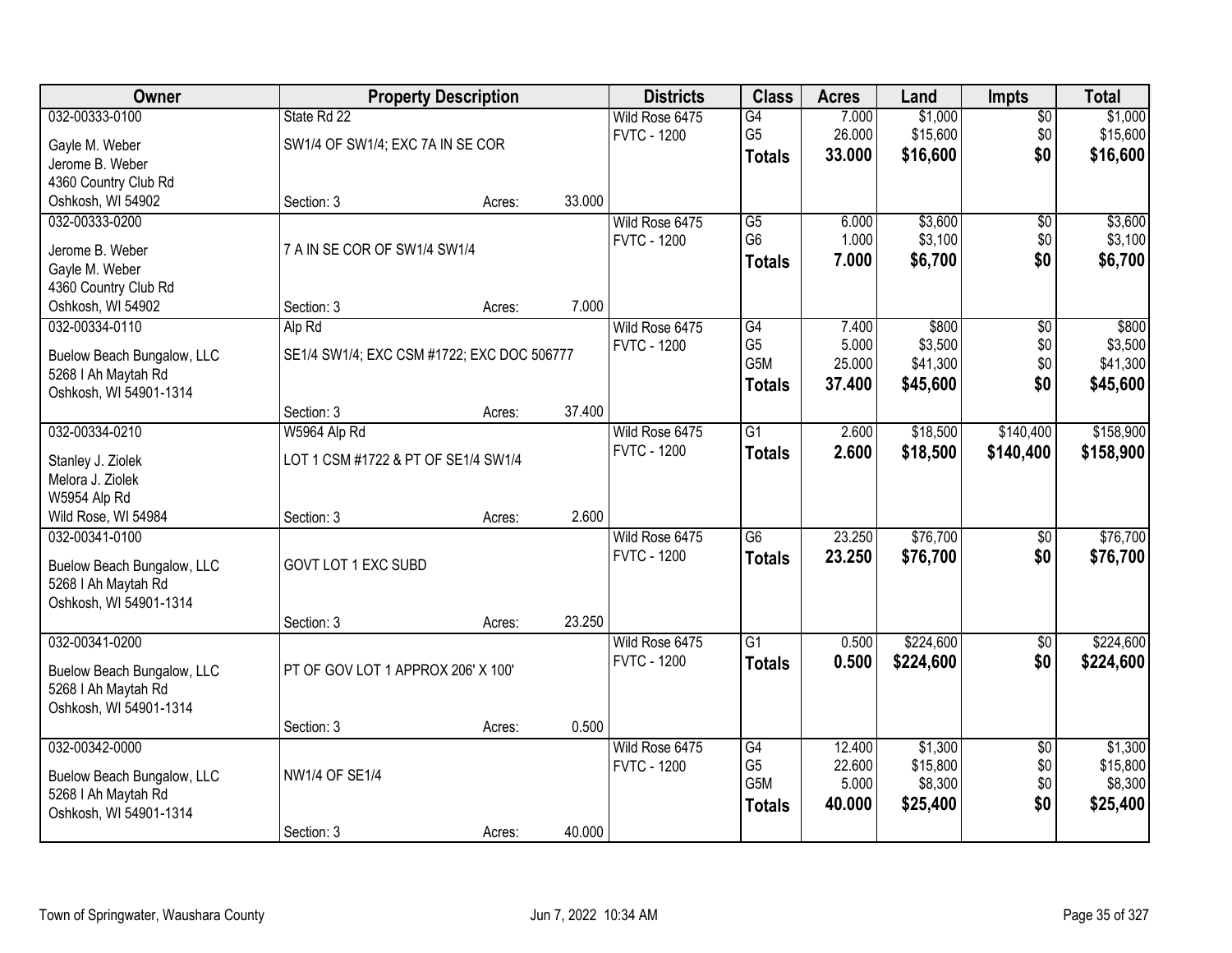| Owner                                         | <b>Property Description</b>                  |        |        | <b>Districts</b>   | <b>Class</b>     | <b>Acres</b> | Land      | <b>Impts</b>    | <b>Total</b> |
|-----------------------------------------------|----------------------------------------------|--------|--------|--------------------|------------------|--------------|-----------|-----------------|--------------|
| 032-00343-0000                                | County Rd K                                  |        |        | Wild Rose 6475     | G4               | 7.600        | \$800     | $\overline{50}$ | \$800        |
| Buelow Beach Bungalow, LLC                    | SW1/4 OF SE1/4                               |        |        | <b>FVTC - 1200</b> | G <sub>5</sub>   | 6.000        | \$2,400   | \$0             | \$2,400      |
| 5268   Ah Maytah Rd                           |                                              |        |        |                    | G <sub>5</sub> M | 26.400       | \$43,600  | \$0             | \$43,600     |
| Oshkosh, WI 54901-1314                        |                                              |        |        |                    | <b>Totals</b>    | 40.000       | \$46,800  | \$0             | \$46,800     |
|                                               | Section: 3                                   | Acres: | 40.000 |                    |                  |              |           |                 |              |
| 032-00344-0100                                |                                              |        |        | Wild Rose 6475     | $\overline{G5}$  | 7.710        | \$4,600   | $\overline{50}$ | \$4,600      |
|                                               |                                              |        |        | <b>FVTC - 1200</b> | G <sub>6</sub>   | 4.000        | \$13,200  | \$0             | \$13,200     |
| Buelow Beach Bungalow, LLC                    | GOVT LOT 2 EXC SUBD                          |        |        |                    | <b>Totals</b>    | 11.710       | \$17,800  | \$0             | \$17,800     |
| 5268   Ah Maytah Rd<br>Oshkosh, WI 54901-1314 |                                              |        |        |                    |                  |              |           |                 |              |
|                                               | Section: 3                                   | Acres: | 11.710 |                    |                  |              |           |                 |              |
| 032-00344-0210                                | N6924 W Pine Lake Rd                         |        |        | Wild Rose 6475     | G1               | 0.310        | \$193,100 | \$175,900       | \$369,000    |
|                                               |                                              |        |        | <b>FVTC - 1200</b> |                  | 0.310        | \$193,100 | \$175,900       | \$369,000    |
| Jeffrey E. Price                              | PART OF GOVT LOT 2                           |        |        |                    | <b>Totals</b>    |              |           |                 |              |
| Anne M. Price                                 |                                              |        |        |                    |                  |              |           |                 |              |
| 115 Pine Tree Ln                              |                                              |        |        |                    |                  |              |           |                 |              |
| River Woods, IL 60015                         | Section: 3                                   | Acres: | 0.000  |                    |                  |              |           |                 |              |
| 032-00371-0200                                | N7030 W Pine Lake Rd                         |        |        | Wild Rose 6475     | $\overline{G1}$  | 0.000        | \$128,800 | \$132,100       | \$260,900    |
| Philip J. Verboomen                           | TWIN LAKES SUBD LOT 1 BLK 2                  |        |        | <b>FVTC - 1200</b> | <b>Totals</b>    | 0.000        | \$128,800 | \$132,100       | \$260,900    |
| Shannon A. Verboomen                          |                                              |        |        |                    |                  |              |           |                 |              |
| N2154 Sleepy Hollow Dr                        |                                              |        |        |                    |                  |              |           |                 |              |
| Kaukauna, WI 54130                            | Section: 3                                   | Acres: | 0.000  |                    |                  |              |           |                 |              |
| 032-00371-0210                                | N7026 W Pine Lake Rd                         |        |        | Wild Rose 6475     | $\overline{G1}$  | 0.000        | \$127,500 | \$45,700        | \$173,200    |
|                                               | GOV LOTS 1 & 2 TWIN LAKES SUB LOT 2 BLK 2    |        |        | <b>FVTC - 1200</b> | <b>Totals</b>    | 0.000        | \$127,500 | \$45,700        | \$173,200    |
| Alan E & Merry C Stern Irrevocable<br>Trust   |                                              |        |        |                    |                  |              |           |                 |              |
| E8080 Wood Way                                |                                              |        |        |                    |                  |              |           |                 |              |
| New London, WI 54961-8062                     | Section: 3                                   | Acres: | 0.000  |                    |                  |              |           |                 |              |
| 032-00371-0220                                | State Rd 22                                  |        |        | Wild Rose 6475     | $\overline{G1}$  | 0.000        | \$31,300  | $\overline{60}$ | \$31,300     |
|                                               |                                              |        |        | <b>FVTC - 1200</b> | <b>Totals</b>    | 0.000        | \$31,300  | \$0             | \$31,300     |
| Alan E & Merry C Stern Irrevocable            | GOV LOTS 1 & 2 TWIN LAKES SUB N 1/2 OF LOT 3 |        |        |                    |                  |              |           |                 |              |
| Trust                                         | BLK <sub>2</sub>                             |        |        |                    |                  |              |           |                 |              |
| E8080 Wood Way                                |                                              |        |        |                    |                  |              |           |                 |              |
| New London, WI 54961-8062                     | Section: 3                                   | Acres: | 0.000  |                    |                  |              |           |                 |              |
| 032-00371-0230                                | N7022 W Pine Lake Rd                         |        |        | Wild Rose 6475     | $\overline{G1}$  | 0.000        | \$62,500  | \$73,700        | \$136,200    |
| Daniel J. Behrs                               | GOV LOTS 1 & 2 TWIN LAKES SUB S 1/2 OF LOT 3 |        |        | <b>FVTC - 1200</b> | <b>Totals</b>    | 0.000        | \$62,500  | \$73,700        | \$136,200    |
| N7022 W Pine Lake Rd                          | BLK <sub>2</sub>                             |        |        |                    |                  |              |           |                 |              |
| Wild Rose, WI 54984-9130                      |                                              |        |        |                    |                  |              |           |                 |              |
|                                               | Section: 3                                   | Acres: | 0.000  |                    |                  |              |           |                 |              |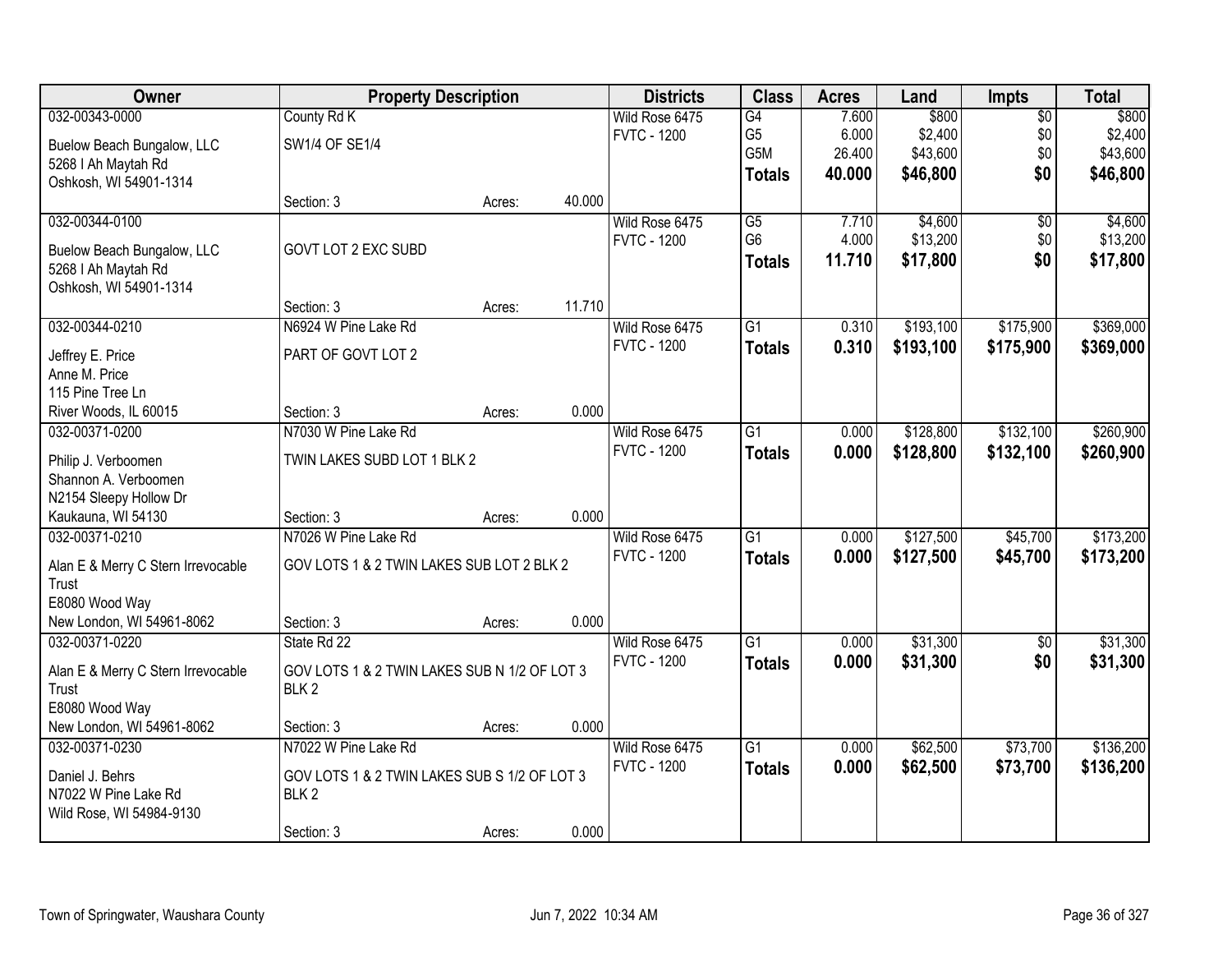| Owner                           |                                               | <b>Property Description</b> |       | <b>Districts</b>   | <b>Class</b>    | <b>Acres</b> | Land            | <b>Impts</b>    | <b>Total</b> |
|---------------------------------|-----------------------------------------------|-----------------------------|-------|--------------------|-----------------|--------------|-----------------|-----------------|--------------|
| 032-00371-0240                  | State Rd 22                                   |                             |       | Wild Rose 6475     | $\overline{G1}$ | 0.000        | \$93,800        | \$0             | \$93,800     |
| Daniel J. Behrs                 | GOV LOTS 1 & 2 TWIN LAKES SUB LOT 4 BLK 2     |                             |       | <b>FVTC - 1200</b> | <b>Totals</b>   | 0.000        | \$93,800        | \$0             | \$93,800     |
| N7022 W Pine Lake Rd            |                                               |                             |       |                    |                 |              |                 |                 |              |
| Wild Rose, WI 54984-9130        |                                               |                             |       |                    |                 |              |                 |                 |              |
|                                 | Section: 3                                    | Acres:                      | 0.000 |                    |                 |              |                 |                 |              |
| 032-00371-0251                  | N7018 W Pine Lake Rd                          |                             |       | Wild Rose 6475     | $\overline{G1}$ | 0.000        | \$187,500       | \$339,200       | \$526,700    |
| Janice E Koch Living Trust      | PT OF SE1/4, TWIN LAKES SUBD LOTS 5 & 6 BLK 2 |                             |       | <b>FVTC - 1200</b> | <b>Totals</b>   | 0.000        | \$187,500       | \$339,200       | \$526,700    |
| N7018 W Pine Lake Rd            |                                               |                             |       |                    |                 |              |                 |                 |              |
| Wild Rose, WI 54984             |                                               |                             |       |                    |                 |              |                 |                 |              |
|                                 | Section: 3                                    | Acres:                      | 0.000 |                    |                 |              |                 |                 |              |
| 032-00371-0270                  | N7010 W Pine Lake Rd                          |                             |       | Wild Rose 6475     | $\overline{G1}$ | 0.000        | \$127,500       | \$140,000       | \$267,500    |
| Jay Pitt                        | LOT 7, BLK 2, TWIN LAKES SUBD TOWN OF         |                             |       | <b>FVTC - 1200</b> | <b>Totals</b>   | 0.000        | \$127,500       | \$140,000       | \$267,500    |
| Sue Pitt                        | <b>SPRINGWATER</b>                            |                             |       |                    |                 |              |                 |                 |              |
| 3701 Forest Dr                  |                                               |                             |       |                    |                 |              |                 |                 |              |
| Amherst Junction, WI 54407-9148 | Section: 3                                    | Acres:                      | 0.000 |                    |                 |              |                 |                 |              |
| 032-00371-0280                  | State Rd 22                                   |                             |       | Wild Rose 6475     | G1              | 0.000        | \$60,700        | \$0             | \$60,700     |
| Jay Pitt                        | LOT 8, BLK 2, TWIN LAKES SUBD TOWN OF         |                             |       | <b>FVTC - 1200</b> | <b>Totals</b>   | 0.000        | \$60,700        | \$0             | \$60,700     |
| Sue Pitt                        | <b>SPRINGWATER</b>                            |                             |       |                    |                 |              |                 |                 |              |
| 3701 Forest Dr                  |                                               |                             |       |                    |                 |              |                 |                 |              |
| Amherst Junction, WI 54407-9148 | Section: 3                                    | Acres:                      | 0.000 |                    |                 |              |                 |                 |              |
| 032-00371-0290                  | N7038 W Pine Lake Rd                          |                             |       | Wild Rose 6475     | $\overline{G1}$ | 0.000        | \$120,000       | \$253,900       | \$373,900    |
| James E. Henderson              | GOV LOTS 1 & 2 TWIN LAKES SUB LOT 1 BLK 3     |                             |       | <b>FVTC - 1200</b> | <b>Totals</b>   | 0.000        | \$120,000       | \$253,900       | \$373,900    |
| Lori L. Henderson               |                                               |                             |       |                    |                 |              |                 |                 |              |
| 10115 3 Mile Rd                 |                                               |                             |       |                    |                 |              |                 |                 |              |
| Franksville, WI 53126-9687      | Section: 3                                    | Acres:                      | 0.000 |                    |                 |              |                 |                 |              |
| 032-00371-0299                  | Pine Lake Rd                                  |                             |       | Wild Rose 6475     | X4              | 0.000        | $\overline{50}$ | $\overline{50}$ | $\sqrt{30}$  |
| Town of Springwater             | TWIN LAKES SUB "COURT" BETWEEN LOT 1 BLK 2    |                             |       | <b>FVTC - 1200</b> | <b>Totals</b>   | 0.000        | \$0             | \$0             | \$0          |
|                                 | AND LOT 1 BLK 3 (WALK IN ACCESS)              |                             |       |                    |                 |              |                 |                 |              |
|                                 |                                               |                             |       |                    |                 |              |                 |                 |              |
|                                 | Section: 3                                    | Acres:                      | 0.000 |                    |                 |              |                 |                 |              |
| 032-00371-0300                  | State Rd 22                                   |                             |       | Wild Rose 6475     | $\overline{G1}$ | 0.000        | \$36,300        | $\overline{50}$ | \$36,300     |
| James E. Henderson              | GOV LOTS 1 & 2 TWIN LAKES SUB S 1/2 OF LOT 2  |                             |       | <b>FVTC - 1200</b> | <b>Totals</b>   | 0.000        | \$36,300        | \$0             | \$36,300     |
| Lori L. Henderson               | BLK <sub>3</sub>                              |                             |       |                    |                 |              |                 |                 |              |
| 10115 3 Mile Rd                 |                                               |                             |       |                    |                 |              |                 |                 |              |
| Franksville, WI 53126-9687      | Section: 3                                    | Acres:                      | 0.000 |                    |                 |              |                 |                 |              |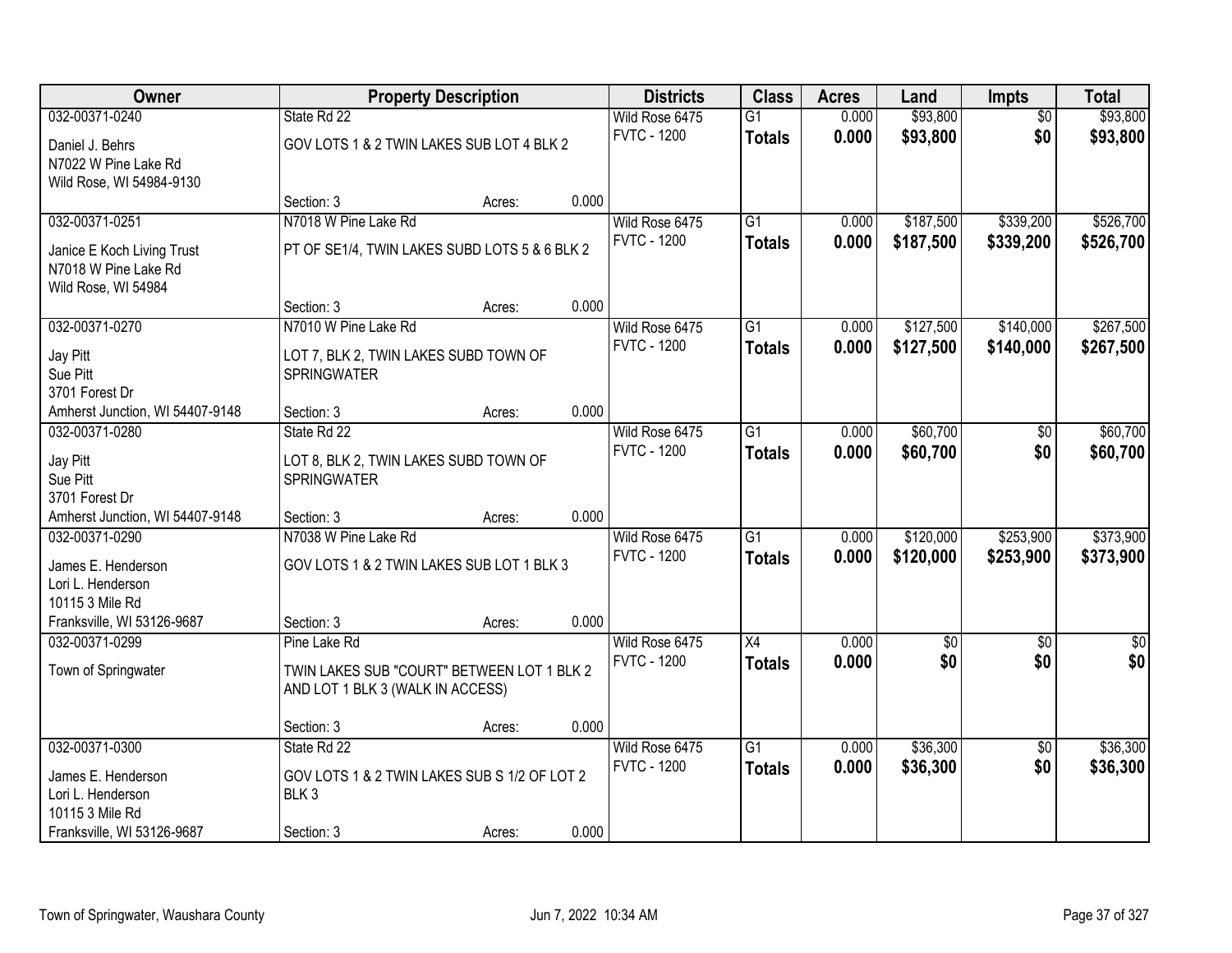| Owner                      |                                                  | <b>Property Description</b> |       | <b>Districts</b>   | <b>Class</b>    | <b>Acres</b> | Land      | <b>Impts</b>    | <b>Total</b> |
|----------------------------|--------------------------------------------------|-----------------------------|-------|--------------------|-----------------|--------------|-----------|-----------------|--------------|
| 032-00371-0310             | Pine Lake Rd                                     |                             |       | Wild Rose 6475     | $\overline{G1}$ | 0.000        | \$31,300  | $\overline{50}$ | \$31,300     |
| John Bianchi et al         | TWIN LAKES SUB N1/2 OF LOT 2 BLK 3               |                             |       | <b>FVTC - 1200</b> | <b>Totals</b>   | 0.000        | \$31,300  | \$0             | \$31,300     |
| 10215 E White Manor Ct     |                                                  |                             |       |                    |                 |              |           |                 |              |
| Franksville, WI 53126-9570 |                                                  |                             |       |                    |                 |              |           |                 |              |
|                            | Section: 3                                       | Acres:                      | 0.000 |                    |                 |              |           |                 |              |
| 032-00371-0320             | N7044 W Pine Lake Rd                             |                             |       | Wild Rose 6475     | $\overline{G1}$ | 0.000        | \$125,000 | \$172,800       | \$297,800    |
| John Bianchi et al         | TWIN LAKES SUBD LOT 3 BLK 3                      |                             |       | <b>FVTC - 1200</b> | <b>Totals</b>   | 0.000        | \$125,000 | \$172,800       | \$297,800    |
| 10215 E White Manor Ct     |                                                  |                             |       |                    |                 |              |           |                 |              |
| Franksville, WI 53126-9570 |                                                  |                             |       |                    |                 |              |           |                 |              |
|                            | Section: 3                                       | Acres:                      | 0.000 |                    |                 |              |           |                 |              |
| 032-00371-0330             | N7048 W Pine Lake Rd                             |                             |       | Wild Rose 6475     | G1              | 0.000        | \$125,000 | \$33,100        | \$158,100    |
| Beach House Rentals, LLC   | TWIN LAKES SUBD, LOT 4 BLK 3                     |                             |       | <b>FVTC - 1200</b> | <b>Totals</b>   | 0.000        | \$125,000 | \$33,100        | \$158,100    |
| 206 W Fulton St            |                                                  |                             |       |                    |                 |              |           |                 |              |
| Waupaca, WI 54981-1541     |                                                  |                             |       |                    |                 |              |           |                 |              |
|                            | Section: 3                                       | Acres:                      | 0.000 |                    |                 |              |           |                 |              |
| 032-00371-0340             | N7052 W Pine Lake Rd                             |                             |       | Wild Rose 6475     | $\overline{G1}$ | 0.000        | \$125,000 | \$76,400        | \$201,400    |
| Philip A. Hrenak           | TWIN LAKES SUBD LOT 5 BLK 3                      |                             |       | <b>FVTC - 1200</b> | <b>Totals</b>   | 0.000        | \$125,000 | \$76,400        | \$201,400    |
| 315 Wisconsin St           |                                                  |                             |       |                    |                 |              |           |                 |              |
| Mayville, WI 53050         |                                                  |                             |       |                    |                 |              |           |                 |              |
|                            | Section: 3                                       | Acres:                      | 0.000 |                    |                 |              |           |                 |              |
| 032-00371-0350             | N7058 W Pine Lake Rd                             |                             |       | Wild Rose 6475     | $\overline{G1}$ | 0.000        | \$125,000 | \$235,800       | \$360,800    |
| Michael C. Bemis           | GOV LOTS 1 & 2 TWIN LAKES SUB LOT 6 BLK 3        |                             |       | <b>FVTC - 1200</b> | <b>Totals</b>   | 0.000        | \$125,000 | \$235,800       | \$360,800    |
| Shauna J. Bemis            |                                                  |                             |       |                    |                 |              |           |                 |              |
| N7058 W Pine Lake Rd       |                                                  |                             |       |                    |                 |              |           |                 |              |
| Wild Rose, WI 54984        | Section: 3                                       | Acres:                      | 0.000 |                    |                 |              |           |                 |              |
| 032-00371-0360             | N7062 W Pine Lake Rd                             |                             |       | Wild Rose 6475     | $\overline{G1}$ | 0.000        | \$125,000 | \$60,100        | \$185,100    |
| Noll Family Cottage, LLC   | GOV LOTS 1 & 2 TWIN LAKES SUB LOT 7 BLK 3        |                             |       | <b>FVTC - 1200</b> | <b>Totals</b>   | 0.000        | \$125,000 | \$60,100        | \$185,100    |
| 30927 Royal Hill Rd        |                                                  |                             |       |                    |                 |              |           |                 |              |
| Burlington, WI 53105       |                                                  |                             |       |                    |                 |              |           |                 |              |
|                            | Section: 3                                       | Acres:                      | 0.000 |                    |                 |              |           |                 |              |
| 032-00371-0370             | N7066 W Pine Lake Rd                             |                             |       | Wild Rose 6475     | $\overline{G1}$ | 0.000        | \$156,300 | \$109,900       | \$266,200    |
| Thomas J. Voss             | LOT 8 & S1/2 LOT 9 BLK 3 & W PT OF LOT 11 & E PT |                             |       | <b>FVTC - 1200</b> | <b>Totals</b>   | 0.000        | \$156,300 | \$109,900       | \$266,200    |
| Katherine A. Voss          | LOT 10 BLK 4 ALL IN TWIN LAKES SUBD INC PART     |                             |       |                    |                 |              |           |                 |              |
| 502 S 8th Ave              | OF COTTAGE GROVE RD ACQUIRED FROM TOWN           |                             |       |                    |                 |              |           |                 |              |
| West Bend, WI 53095-3904   | Section: 3                                       | Acres:                      | 0.000 |                    |                 |              |           |                 |              |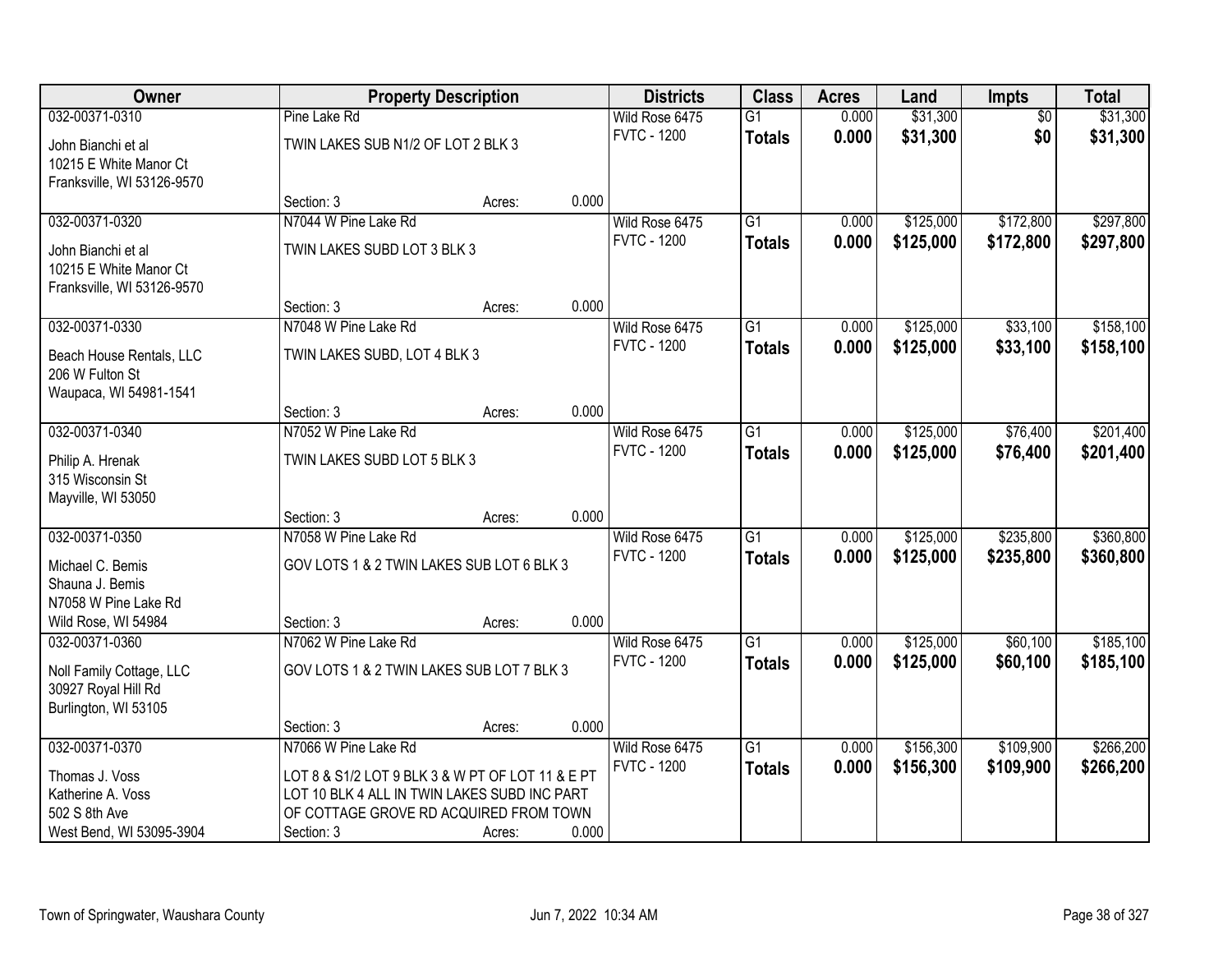| Owner                                                                      |                                                                       | <b>Property Description</b> |       | <b>Districts</b>   | <b>Class</b>    | <b>Acres</b> | Land      | <b>Impts</b>    | <b>Total</b> |
|----------------------------------------------------------------------------|-----------------------------------------------------------------------|-----------------------------|-------|--------------------|-----------------|--------------|-----------|-----------------|--------------|
| 032-00371-0400                                                             | N7074 W Pine Lake Rd                                                  |                             |       | Wild Rose 6475     | $\overline{G1}$ | 0.000        | \$156,300 | \$109,200       | \$265,500    |
| Gertrude M. Hill<br>W180 N9803 Riverbend Cir W #D1<br>Germantown, WI 53022 | TWIN LAKES SUBD, N1/2 LOT 9 & LOT 10 BLK 3 & PT<br>OF LOT 11 BLK 4    |                             |       | <b>FVTC - 1200</b> | <b>Totals</b>   | 0.000        | \$156,300 | \$109,200       | \$265,500    |
|                                                                            | Section: 3                                                            | Acres:                      | 0.000 |                    |                 |              |           |                 |              |
| 032-00371-0410                                                             | N7078 W Pine Lake Rd                                                  |                             |       | Wild Rose 6475     | $\overline{G1}$ | 0.000        | \$125,000 | \$82,800        | \$207,800    |
| Beth A. Bush<br>1891 Harris Rd<br>Ripon, WI 54971                          | LOT 11 BLK 3 TWIN LAKES SUBD                                          |                             |       | <b>FVTC - 1200</b> | <b>Totals</b>   | 0.000        | \$125,000 | \$82,800        | \$207,800    |
|                                                                            | Section: 3                                                            | Acres:                      | 0.000 |                    |                 |              |           |                 |              |
| 032-00371-0419                                                             | Pine Lake Rd                                                          |                             |       | Wild Rose 6475     | X4              | 0.000        | \$0       | \$0             | \$0          |
| Town of Springwater                                                        | TWIN LAKES SUB PUBLIC DR ADJACENT TO LOT 11<br>BLK 3 (WALK IN ACCESS) |                             |       | <b>FVTC - 1200</b> | <b>Totals</b>   | 0.000        | \$0       | \$0             | \$0          |
|                                                                            | Section: 3                                                            | Acres:                      | 0.000 |                    |                 |              |           |                 |              |
| 032-00371-0420                                                             | N7043 W Pine Lake Rd                                                  |                             |       | Wild Rose 6475     | $\overline{G1}$ | 0.068        | \$3,700   | \$36,600        | \$40,300     |
| Veronica J. Dorshorst<br>8692 County Rd A<br>Almond, WI 54909-9572         | LOT 1, BLK 4, TWIN LAKES SUBD                                         |                             |       | <b>FVTC - 1200</b> | <b>Totals</b>   | 0.068        | \$3,700   | \$36,600        | \$40,300     |
|                                                                            | Section: 3                                                            | Acres:                      | 0.068 |                    |                 |              |           |                 |              |
| 032-00371-0430                                                             | State Rd 22                                                           |                             |       | Wild Rose 6475     | $\overline{G1}$ | 0.103        | \$4,700   | \$0             | \$4,700      |
| Veronica J. Dorshorst<br>8692 County Rd A<br>Almond, WI 54909-9572         | LOT 2, BLK 4, TWIN LAKES SUBD                                         |                             |       | <b>FVTC - 1200</b> | <b>Totals</b>   | 0.103        | \$4,700   | \$0             | \$4,700      |
|                                                                            | Section: 3                                                            | Acres:                      | 0.103 |                    |                 |              |           |                 |              |
| 032-00371-0440                                                             |                                                                       |                             |       | Wild Rose 6475     | $\overline{G1}$ | 0.110        | \$4,900   | $\overline{50}$ | \$4,900      |
| Beach House Rentals, LLC<br>206 W Fulton St<br>Waupaca, WI 54981-1541      | TWIN LAKES SUBD, LOT 3 BLK 4                                          |                             |       | <b>FVTC - 1200</b> | <b>Totals</b>   | 0.110        | \$4,900   | \$0             | \$4,900      |
|                                                                            | Section: 3                                                            | Acres:                      | 0.000 |                    |                 |              |           |                 |              |
| 032-00371-0451                                                             | N7055 W Pine Lake Rd                                                  |                             |       | Wild Rose 6475     | $\overline{G1}$ | 0.510        | \$16,200  | \$29,200        | \$45,400     |
| Michael C. Bemis<br>Shauna J. Bemis                                        | TWIN LAKES SUBD LOTS 4-7 & PT LOT 13 BLK 4                            |                             |       | <b>FVTC - 1200</b> | <b>Totals</b>   | 0.510        | \$16,200  | \$29,200        | \$45,400     |
| N7058 W Pine Lake Rd<br>Wild Rose, WI 54984                                | Section: 3                                                            | Acres:                      | 0.510 |                    |                 |              |           |                 |              |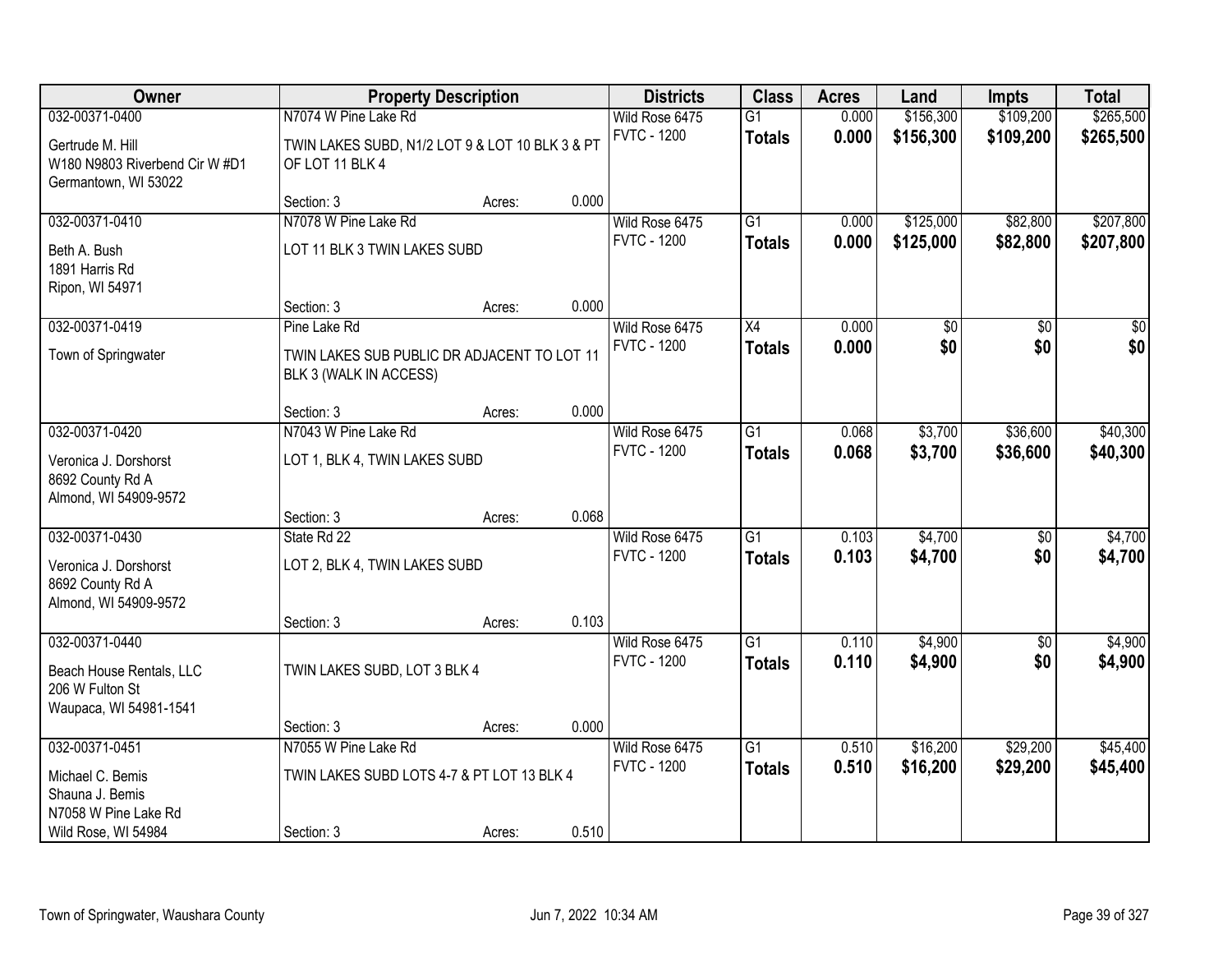| Owner                                                                   |                                                       | <b>Property Description</b> |       | <b>Districts</b>                     | <b>Class</b>    | <b>Acres</b>    | Land               | <b>Impts</b>           | <b>Total</b>       |
|-------------------------------------------------------------------------|-------------------------------------------------------|-----------------------------|-------|--------------------------------------|-----------------|-----------------|--------------------|------------------------|--------------------|
| 032-00371-0490                                                          | State Rd 22                                           |                             |       | Wild Rose 6475<br><b>FVTC - 1200</b> | $\overline{G1}$ | 0.130<br>0.130  | \$5,400<br>\$5,400 | $\overline{50}$<br>\$0 | \$5,400<br>\$5,400 |
| Noll Family Cottage, LLC<br>30927 Royal Hill Rd<br>Burlington, WI 53105 | TWIN LAKES SUBD LOT 8 BLK 4                           |                             |       |                                      | <b>Totals</b>   |                 |                    |                        |                    |
|                                                                         | Section: 3                                            | Acres:                      | 0.000 |                                      |                 |                 |                    |                        |                    |
| 032-00371-0500                                                          | State Rd 22                                           |                             |       | Wild Rose 6475                       | $\overline{G1}$ | 0.130           | \$5,400            | \$0                    | \$5,400            |
| Noll Family Cottage, LLC<br>30927 Royal Hill Rd<br>Burlington, WI 53105 | TWIN LAKES SUBD LOT 9 BLK 4                           |                             |       | <b>FVTC - 1200</b>                   | <b>Totals</b>   | 0.130           | \$5,400            | \$0                    | \$5,400            |
|                                                                         | Section: 3                                            | Acres:                      | 0.000 |                                      |                 |                 |                    |                        |                    |
| 032-00371-0510                                                          | State Rd 22                                           |                             |       | Wild Rose 6475                       | X4              | $\boxed{0.000}$ | $\overline{50}$    | \$0                    | $\overline{50}$    |
| Town of Springwater                                                     | TWIN LAKES SUB PART OF LOT 10 BLK 4, LOT 1 CSN<br>921 |                             |       | <b>FVTC - 1200</b>                   | <b>Totals</b>   | 0.000           | \$0                | \$0                    | \$0                |
|                                                                         | Section: 3                                            | Acres:                      | 0.000 |                                      |                 |                 |                    |                        |                    |
| 032-00371-0540                                                          | State Rd 22                                           |                             |       | Wild Rose 6475                       | $\overline{G1}$ | 0.100           | \$4,600            | \$0                    | \$4,600            |
| Noll Family Cottage, LLC<br>30927 Royal Hill Rd<br>Burlington, WI 53105 | TWIN LAKES SUBD LOT 12 BLK 4                          |                             |       | <b>FVTC - 1200</b>                   | <b>Totals</b>   | 0.100           | \$4,600            | \$0                    | \$4,600            |
|                                                                         | Section: 3                                            | Acres:                      | 0.000 |                                      |                 |                 |                    |                        |                    |
| 032-00371-0550                                                          |                                                       |                             |       | Wild Rose 6475                       | $\overline{G1}$ | 0.030           | \$1,800            | \$0                    | \$1,800            |
| Beach House Rentals, LLC<br>206 W Fulton St<br>Waupaca, WI 54981-1541   | TWIN LAKES SUBD, SLY PT OF LOT 13 BLK 4               |                             |       | <b>FVTC - 1200</b>                   | <b>Totals</b>   | 0.030           | \$1,800            | \$0                    | \$1,800            |
|                                                                         | Section: 3                                            | Acres:                      | 0.000 |                                      |                 |                 |                    |                        |                    |
| 032-00371-0570                                                          | W5753 North St                                        |                             |       | Wild Rose 6475                       | $\overline{G1}$ | 0.120           | \$5,100            | \$0                    | \$5,100            |
| Casper F. Mueller<br>3305 S 14th St<br>Milwaukee, WI 53215              | LOT 1, BLK 5, TWIN LAKES SUBD SPRINGWATER             |                             |       | <b>FVTC - 1200</b>                   | <b>Totals</b>   | 0.120           | \$5,100            | \$0                    | \$5,100            |
|                                                                         | Section: 3                                            | Acres:                      | 0.000 |                                      |                 |                 |                    |                        |                    |
| 032-00371-0580                                                          | State Rd 22                                           |                             |       | Wild Rose 6475                       | $\overline{G1}$ | 0.110           | \$4,900            | $\overline{50}$        | \$4,900            |
| Casper F. Mueller<br>3305 S 14th St<br>Milwaukee, WI 53215              | TWIN LAKES SUBD LOT 2 BLK 5                           |                             |       | <b>FVTC - 1200</b>                   | <b>Totals</b>   | 0.110           | \$4,900            | \$0                    | \$4,900            |
|                                                                         | Section: 3                                            | Acres:                      | 0.000 |                                      |                 |                 |                    |                        |                    |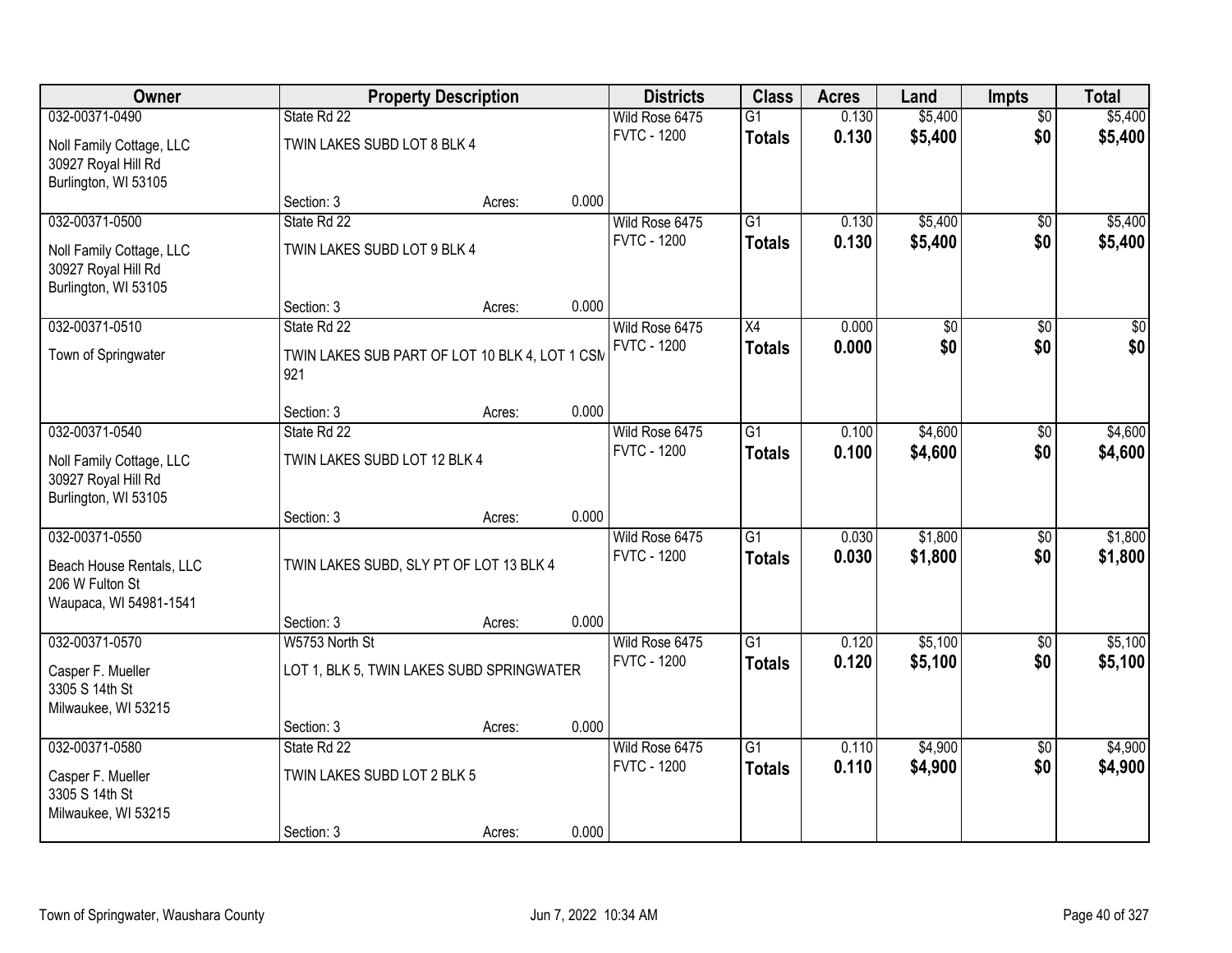| Owner                      | <b>Property Description</b> |        |       | <b>Districts</b>   | <b>Class</b>    | <b>Acres</b> | Land    | <b>Impts</b>    | <b>Total</b> |
|----------------------------|-----------------------------|--------|-------|--------------------|-----------------|--------------|---------|-----------------|--------------|
| 032-00371-0590             | State Rd 22                 |        |       | Wild Rose 6475     | $\overline{G1}$ | 0.110        | \$4,900 | $\overline{50}$ | \$4,900      |
| Pattilynn Fird             | TWIN LAKES SUBD LOT 3 BLK 5 |        |       | <b>FVTC - 1200</b> | <b>Totals</b>   | 0.110        | \$4,900 | \$0             | \$4,900      |
| 6631 Hollyhock Ct          |                             |        |       |                    |                 |              |         |                 |              |
| Greendale, WI 53129        |                             |        |       |                    |                 |              |         |                 |              |
|                            | Section: 3                  | Acres: | 0.000 |                    |                 |              |         |                 |              |
| 032-00371-0600             | State Rd 22                 |        |       | Wild Rose 6475     | $\overline{G1}$ | 0.110        | \$4,900 | \$0             | \$4,900      |
| Richard R. Fird            | TWIN LAKES SUBD LOT 4 BLK 5 |        |       | <b>FVTC - 1200</b> | <b>Totals</b>   | 0.110        | \$4,900 | \$0             | \$4,900      |
| 6631 Hollyhock Ct          |                             |        |       |                    |                 |              |         |                 |              |
| Greendale, WI 53129        |                             |        |       |                    |                 |              |         |                 |              |
|                            | Section: 3                  | Acres: | 0.000 |                    |                 |              |         |                 |              |
| 032-00371-0610             | State Rd 22                 |        |       | Wild Rose 6475     | $\overline{G1}$ | 0.110        | \$4,900 | \$0             | \$4,900      |
| Richard R. Fird            | TWIN LAKES SUBD LOT 5 BLK 5 |        |       | <b>FVTC - 1200</b> | <b>Totals</b>   | 0.110        | \$4,900 | \$0             | \$4,900      |
| 6631 Hollyhock Ct          |                             |        |       |                    |                 |              |         |                 |              |
| Greendale, WI 53129        |                             |        |       |                    |                 |              |         |                 |              |
|                            | Section: 3                  | Acres: | 0.000 |                    |                 |              |         |                 |              |
| 032-00371-0620             | Pine Lake Rd                |        |       | Wild Rose 6475     | G1              | 0.115        | \$5,000 | \$17,600        | \$22,600     |
| James E. Henderson         | TWIN LAKES SUB LOT 6 BLK 5  |        |       | <b>FVTC - 1200</b> | <b>Totals</b>   | 0.115        | \$5,000 | \$17,600        | \$22,600     |
| Lori L. Henderson          |                             |        |       |                    |                 |              |         |                 |              |
| 10115 3 Mile Rd            |                             |        |       |                    |                 |              |         |                 |              |
| Franksville, WI 53126-9687 | Section: 3                  | Acres: | 0.000 |                    |                 |              |         |                 |              |
| 032-00371-0630             | N7044 W Pine Lake Rd        |        |       | Wild Rose 6475     | $\overline{G1}$ | 0.115        | \$5,000 | $\overline{50}$ | \$5,000      |
| James E. Henderson         | TWIN LAKES SUB LOT 7 BLK 5  |        |       | <b>FVTC - 1200</b> | <b>Totals</b>   | 0.115        | \$5,000 | \$0             | \$5,000      |
| Lori L. Henderson          |                             |        |       |                    |                 |              |         |                 |              |
| 10115 3 Mile Rd            |                             |        |       |                    |                 |              |         |                 |              |
| Franksville, WI 53126-9687 | Section: 3                  | Acres: | 0.000 |                    |                 |              |         |                 |              |
| 032-00371-0640             |                             |        |       | Wild Rose 6475     | $\overline{G1}$ | 0.140        | \$5,700 | $\sqrt{6}$      | \$5,700      |
| James E. Henderson         | TWIN LAKES SUBD LOT 8 BLK 5 |        |       | <b>FVTC - 1200</b> | <b>Totals</b>   | 0.140        | \$5,700 | \$0             | \$5,700      |
| Lori L. Henderson          |                             |        |       |                    |                 |              |         |                 |              |
| N7038 W Pine Lake Rd       |                             |        |       |                    |                 |              |         |                 |              |
| Wild Rose, WI 54984        | Section: 3                  | Acres: | 0.000 |                    |                 |              |         |                 |              |
| 032-00371-0650             |                             |        |       | Wild Rose 6475     | $\overline{G1}$ | 0.110        | \$4,900 | $\overline{50}$ | \$4,900      |
| James E. Henderson         | TWIN LAKES SUBD LOT 9 BLK 5 |        |       | <b>FVTC - 1200</b> | <b>Totals</b>   | 0.110        | \$4,900 | \$0             | \$4,900      |
| Lori L. Henderson          |                             |        |       |                    |                 |              |         |                 |              |
| N7038 W Pine Lake Rd       |                             |        |       |                    |                 |              |         |                 |              |
| Wild Rose, WI 54984        | Section: 3                  | Acres: | 0.000 |                    |                 |              |         |                 |              |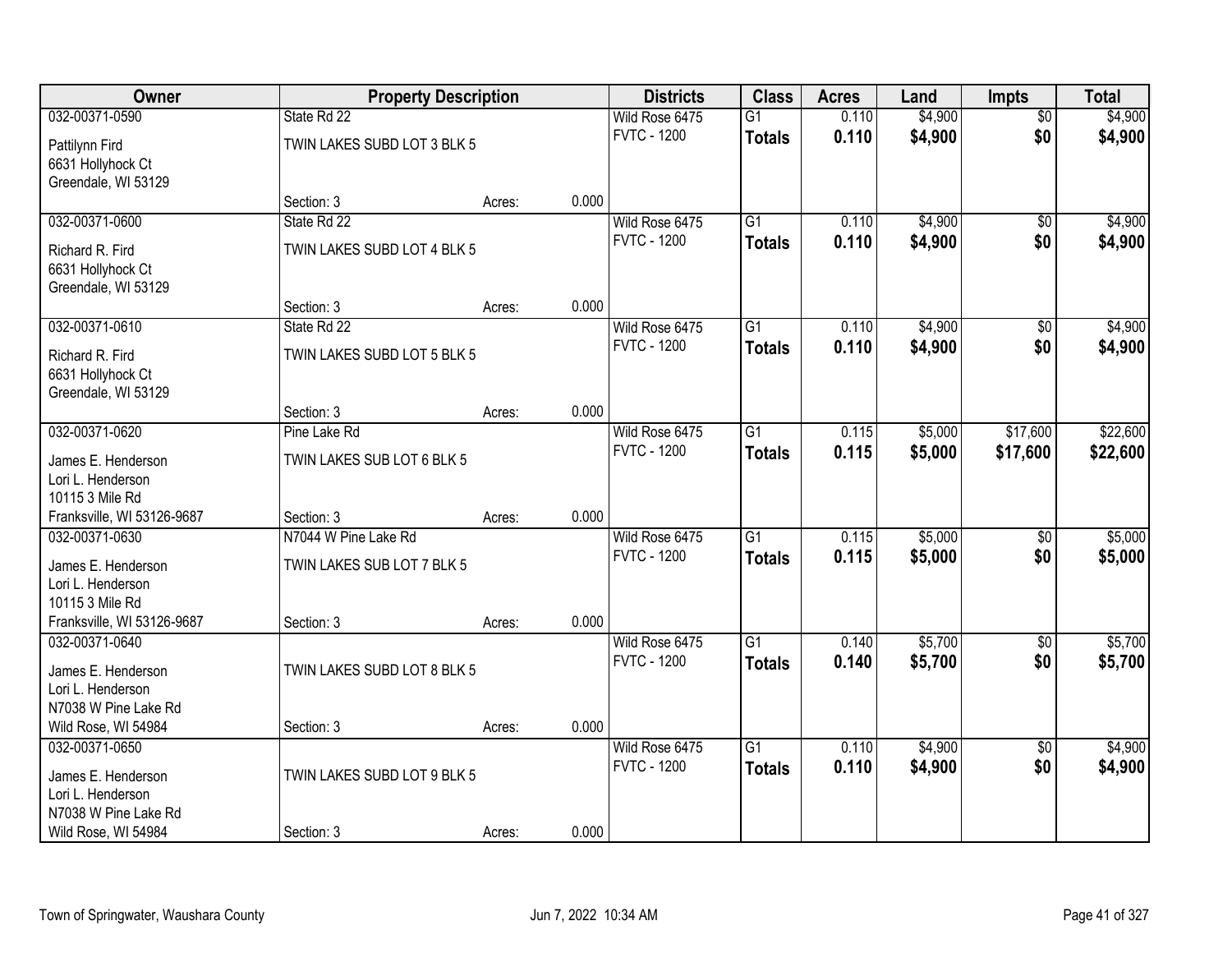| <b>Owner</b>                                                             |                                    | <b>Property Description</b>                      |       | <b>Districts</b>                     | <b>Class</b>                     | <b>Acres</b>   | Land               | <b>Impts</b>           | <b>Total</b>       |
|--------------------------------------------------------------------------|------------------------------------|--------------------------------------------------|-------|--------------------------------------|----------------------------------|----------------|--------------------|------------------------|--------------------|
| 032-00371-0660<br>Cynthia A. Marino                                      | TWIN LAKES SUBD LOT 10 BLK 5 & ROW |                                                  |       | Wild Rose 6475<br><b>FVTC - 1200</b> | $\overline{G1}$<br><b>Totals</b> | 0.110<br>0.110 | \$4,900<br>\$4,900 | $\overline{50}$<br>\$0 | \$4,900<br>\$4,900 |
| 2621 90th St<br>Sturtevant, WI 53177-1933                                |                                    |                                                  |       |                                      |                                  |                |                    |                        |                    |
|                                                                          | Section: 3                         | Acres:                                           | 0.000 |                                      |                                  |                |                    |                        |                    |
| 032-00371-0670                                                           | W5766 Oak St                       |                                                  |       | Wild Rose 6475                       | $\overline{G1}$                  | 0.110          | \$4,900            | \$30,300               | \$35,200           |
| Cynthia A. Marino<br>2621 90th St                                        | TWIN LAKES SUBD LOT 11 BLK 5 & ROW |                                                  |       | <b>FVTC - 1200</b>                   | <b>Totals</b>                    | 0.110          | \$4,900            | \$30,300               | \$35,200           |
| Sturtevant, WI 53177-1933                                                | Section: 3                         | Acres:                                           | 0.000 |                                      |                                  |                |                    |                        |                    |
| 032-00371-0690                                                           |                                    |                                                  |       | Wild Rose 6475                       | $\overline{G1}$                  | 0.030          | \$1,800            | \$100                  | \$1,900            |
| Cynthia A. Marino<br>2621 90th St                                        |                                    | TWIN LAKES SUBD S 16.6' LOT 12 BLK 5 & ROW       |       | <b>FVTC - 1200</b>                   | <b>Totals</b>                    | 0.030          | \$1,800            | \$100                  | \$1,900            |
| Sturtevant, WI 53177-1933                                                |                                    |                                                  |       |                                      |                                  |                |                    |                        |                    |
| 032-00371-0701                                                           | Section: 3<br>N7024 Forest Ave     | Acres:                                           | 0.000 |                                      | $\overline{G1}$                  |                |                    | \$67,600               | \$76,800           |
|                                                                          |                                    |                                                  |       | Wild Rose 6475<br><b>FVTC - 1200</b> | <b>Totals</b>                    | 0.264<br>0.264 | \$9,200<br>\$9,200 | \$67,600               | \$76,800           |
| Ashlee Finnell<br>N16 W27377 Riverland Dr<br>Pewaukee, WI 53072-5393     | 5 LESS V 224 P 3                   | TWIN LAKES SUBD LOTS 12, 13 & S 33.3' LOT 14 BLK |       |                                      |                                  |                |                    |                        |                    |
|                                                                          | Section: 3                         | Acres:                                           | 0.000 |                                      |                                  |                |                    |                        |                    |
| 032-00371-0710                                                           | State Rd 22                        |                                                  |       | Wild Rose 6475                       | $\overline{G1}$                  | 0.040          | \$2,400            | \$300                  | \$2,700            |
| Tracy L. Smukowski                                                       |                                    | TWIN LAKES SUBD LOT 14 BLK 5 & ROW LESS VL 22-   |       | <b>FVTC - 1200</b>                   | <b>Totals</b>                    | 0.040          | \$2,400            | \$300                  | \$2,700            |
| S31 W34964 Holland Ln<br>Oconomowoc, WI 53066-8720                       | P <sub>4</sub>                     |                                                  |       |                                      |                                  |                |                    |                        |                    |
|                                                                          | Section: 3                         | Acres:                                           | 0.000 |                                      |                                  |                |                    |                        |                    |
| 032-00371-0730                                                           | State Rd 22                        |                                                  |       | Wild Rose 6475                       | $\overline{G1}$                  | 0.110          | \$4,900            | \$0                    | \$4,900            |
| Tracy L. Smukowski<br>S31 W34964 Holland Ln<br>Oconomowoc, WI 53066-8720 | TWIN LAKES SUBD LOT 15 BLK 5 & ROW |                                                  |       | <b>FVTC - 1200</b>                   | <b>Totals</b>                    | 0.110          | \$4,900            | \$0                    | \$4,900            |
|                                                                          | Section: 3                         | Acres:                                           | 0.000 |                                      |                                  |                |                    |                        |                    |
| 032-00371-0740                                                           | N7036 Forest Ave                   |                                                  |       | Wild Rose 6475                       | $\overline{G1}$                  | 0.110          | \$4,900            | \$300                  | \$5,200            |
| Tracy L. Smukowski<br>S31 W34964 Holland Ln                              | TWIN LAKES SUBD LOT 16 BLK 5       |                                                  |       | <b>FVTC - 1200</b>                   | <b>Totals</b>                    | 0.110          | \$4,900            | \$300                  | \$5,200            |
| Oconomowoc, WI 53066-8720                                                | Section: 3                         | Acres:                                           | 0.000 |                                      |                                  |                |                    |                        |                    |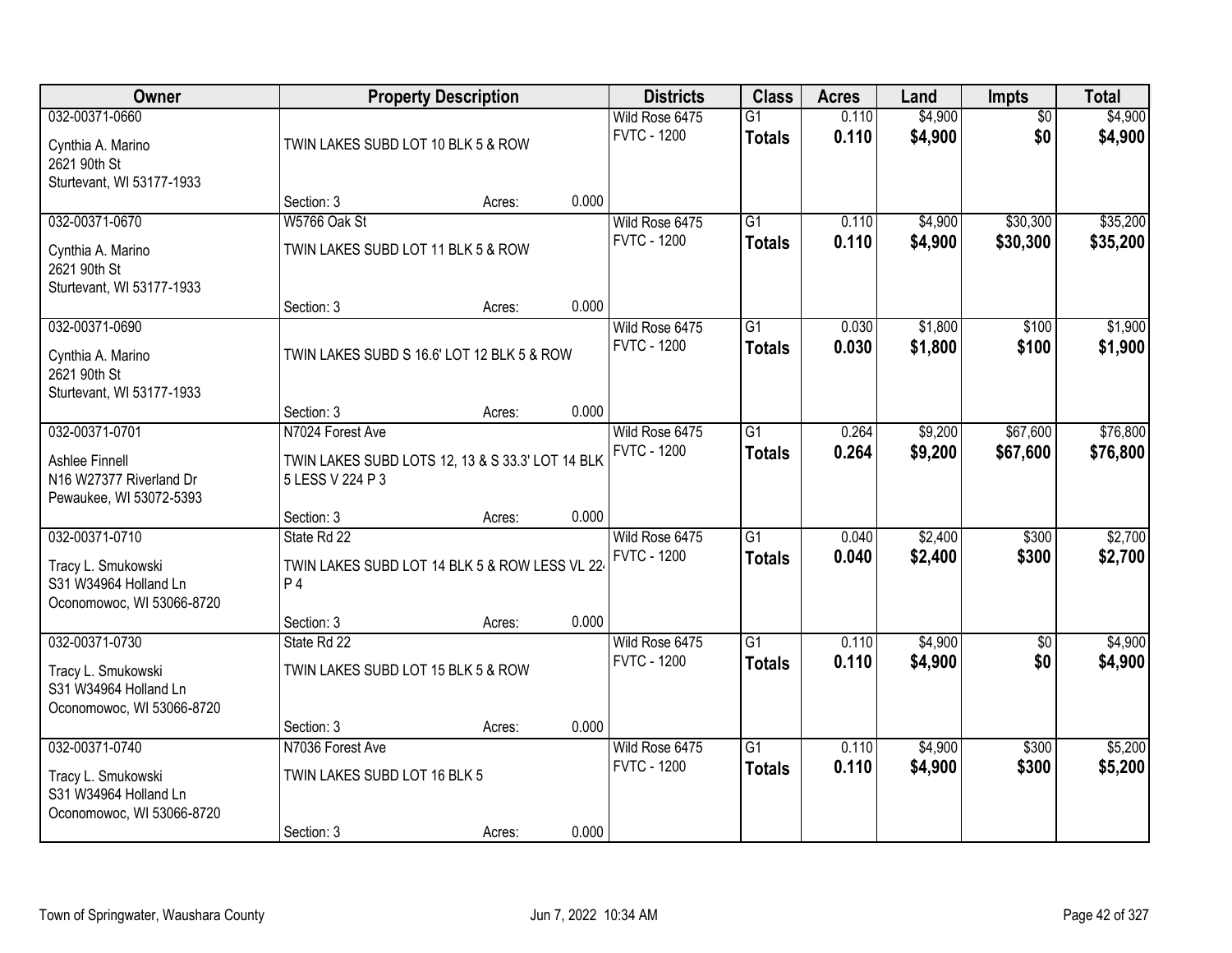| Owner                           |                                           | <b>Property Description</b> |       | <b>Districts</b>   | <b>Class</b>    | <b>Acres</b> | Land    | <b>Impts</b>    | <b>Total</b> |
|---------------------------------|-------------------------------------------|-----------------------------|-------|--------------------|-----------------|--------------|---------|-----------------|--------------|
| 032-00371-0750                  | State Rd 22                               |                             |       | Wild Rose 6475     | $\overline{G1}$ | 0.120        | \$5,100 | $\overline{50}$ | \$5,100      |
| James A. Smukowski              | TWIN LAKES SUBD LOT 17 BLK 5              |                             |       | <b>FVTC - 1200</b> | <b>Totals</b>   | 0.120        | \$5,100 | \$0             | \$5,100      |
| Tracy L. Smukowski              |                                           |                             |       |                    |                 |              |         |                 |              |
| S31 W34964 Holland Ln           |                                           |                             |       |                    |                 |              |         |                 |              |
| Oconomowoc, WI 53066            | Section: 3                                | Acres:                      | 0.000 |                    |                 |              |         |                 |              |
| 032-00371-0760                  | State Rd 22                               |                             |       | Wild Rose 6475     | $\overline{G1}$ | 0.110        | \$4,900 | $\overline{50}$ | \$4,900      |
| James A. Smukowski              | TWIN LAKES SUBD LOT 18 BLK 5              |                             |       | <b>FVTC - 1200</b> | <b>Totals</b>   | 0.110        | \$4,900 | \$0             | \$4,900      |
| Tracy L. Smukowski              |                                           |                             |       |                    |                 |              |         |                 |              |
| S31 W34964 Holland Ln           |                                           |                             |       |                    |                 |              |         |                 |              |
| Oconomowoc, WI 53066            | Section: 3                                | Acres:                      | 0.000 |                    |                 |              |         |                 |              |
| 032-00371-0770                  | Pine Lake Rd                              |                             |       | Wild Rose 6475     | $\overline{G1}$ | 0.100        | \$4,600 | \$0             | \$4,600      |
| Cynthia A. Marino               | TWIN LAKES SUBD LOT 1 BLK 6 AND PT OF     |                             |       | <b>FVTC - 1200</b> | <b>Totals</b>   | 0.100        | \$4,600 | \$0             | \$4,600      |
| 2621 90th St                    | <b>LAKEVIEW AVE</b>                       |                             |       |                    |                 |              |         |                 |              |
| Sturtevant, WI 53177-1933       |                                           |                             |       |                    |                 |              |         |                 |              |
|                                 | Section: 3                                | Acres:                      | 0.000 |                    |                 |              |         |                 |              |
| 032-00371-0780                  | N7029 W Pine Lake Rd                      |                             |       | Wild Rose 6475     | $\overline{G1}$ | 0.100        | \$4,600 | \$74,000        | \$78,600     |
| Cynthia A. Marino               | TWIN LAKES SUBD LOT 2 BLK 6 AND PT OF     |                             |       | <b>FVTC - 1200</b> | <b>Totals</b>   | 0.100        | \$4,600 | \$74,000        | \$78,600     |
| 2621 90th St                    | <b>LAKEVIEW AVE</b>                       |                             |       |                    |                 |              |         |                 |              |
| Sturtevant, WI 53177-1933       |                                           |                             |       |                    |                 |              |         |                 |              |
|                                 | Section: 3                                | Acres:                      | 0.000 |                    |                 |              |         |                 |              |
| 032-00371-0790                  | N7023 W Pine Lake Rd                      |                             |       | Wild Rose 6475     | $\overline{G1}$ | 0.240        | \$8,500 | \$153,600       | \$162,100    |
| Justine Vaughan                 | TWIN LAKES SUB LOTS 3 & 4 BLK 6 AND PT OF |                             |       | <b>FVTC - 1200</b> | <b>Totals</b>   | 0.240        | \$8,500 | \$153,600       | \$162,100    |
| <b>Brandon Conner</b>           | <b>LAKEVIEW AVE</b>                       |                             |       |                    |                 |              |         |                 |              |
| N7023 W Pine Lake Rd            |                                           |                             |       |                    |                 |              |         |                 |              |
| Wild Rose, WI 54984             | Section: 3                                | Acres:                      | 0.240 |                    |                 |              |         |                 |              |
| 032-00371-0810                  | State Rd 22                               |                             |       | Wild Rose 6475     | $\overline{G1}$ | 0.100        | \$4,600 | \$10,000        | \$14,600     |
| Janice E Koch Living Trust      | TWIN LAKES SUBD LOT 5 BLK 6               |                             |       | <b>FVTC - 1200</b> | <b>Totals</b>   | 0.100        | \$4,600 | \$10,000        | \$14,600     |
| N7018 W Pine Lake Rd            |                                           |                             |       |                    |                 |              |         |                 |              |
| Wild Rose, WI 54984             |                                           |                             |       |                    |                 |              |         |                 |              |
|                                 | Section: 3                                | Acres:                      | 0.000 |                    |                 |              |         |                 |              |
| 032-00371-0821                  | Pine Lake Rd                              |                             |       | Wild Rose 6475     | $\overline{G1}$ | 0.205        | \$7,600 | \$34,600        | \$42,200     |
| Jay Pitt                        | PT OF GOV LOT 2; LOT 1 CSM 6070           |                             |       | <b>FVTC - 1200</b> | <b>Totals</b>   | 0.205        | \$7,600 | \$34,600        | \$42,200     |
| Sue Pitt                        |                                           |                             |       |                    |                 |              |         |                 |              |
| 3701 Forest Dr                  |                                           |                             |       |                    |                 |              |         |                 |              |
| Amherst Junction, WI 54407-9148 | Section: 3                                | Acres:                      | 0.205 |                    |                 |              |         |                 |              |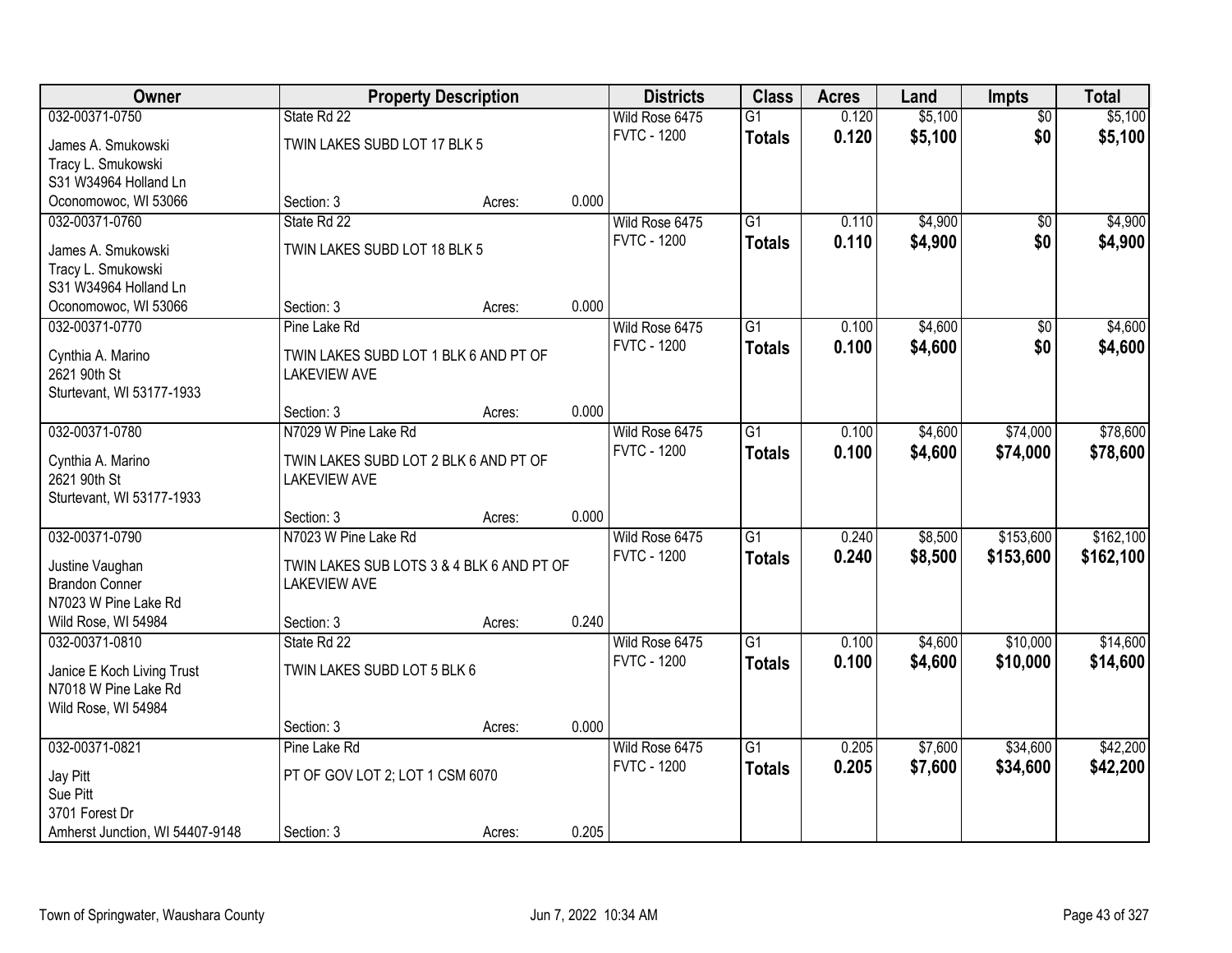| Owner                                 | <b>Property Description</b> |        |       | <b>Districts</b>   | <b>Class</b>    | <b>Acres</b> | Land    | <b>Impts</b>    | <b>Total</b> |
|---------------------------------------|-----------------------------|--------|-------|--------------------|-----------------|--------------|---------|-----------------|--------------|
| 032-00371-0840                        | State Rd 22                 |        |       | Wild Rose 6475     | $\overline{G1}$ | 0.100        | \$4,600 | \$0             | \$4,600      |
| Raynold A. Uecker                     | TWIN LAKES SUBD LOT 1 BLK 7 |        |       | <b>FVTC - 1200</b> | <b>Totals</b>   | 0.100        | \$4,600 | \$0             | \$4,600      |
| Evelyn C. Uecker                      |                             |        |       |                    |                 |              |         |                 |              |
| W160 N9664 Colonial Dr                |                             |        |       |                    |                 |              |         |                 |              |
| Germantown, WI 53022                  | Section: 3                  | Acres: | 0.000 |                    |                 |              |         |                 |              |
| 032-00371-0850                        | State Rd 22                 |        |       | Wild Rose 6475     | $\overline{G1}$ | 0.110        | \$4,900 | \$0             | \$4,900      |
|                                       |                             |        |       | <b>FVTC - 1200</b> | <b>Totals</b>   | 0.110        | \$4,900 | \$0             | \$4,900      |
| Raynold A. Uecker                     | TWIN LAKES SUBD LOT 2 BLK 7 |        |       |                    |                 |              |         |                 |              |
| Evelyn C. Uecker                      |                             |        |       |                    |                 |              |         |                 |              |
| W160 N9664 Colonial Dr                |                             |        | 0.000 |                    |                 |              |         |                 |              |
| Germantown, WI 53022                  | Section: 3                  | Acres: |       |                    |                 |              |         |                 |              |
| 032-00371-0860                        | State Rd 22                 |        |       | Wild Rose 6475     | $\overline{G1}$ | 0.110        | \$4,900 | \$0             | \$4,900      |
| Raynold A. Uecker                     | TWIN LAKES SUBD LOT 3 BLK 7 |        |       | <b>FVTC - 1200</b> | <b>Totals</b>   | 0.110        | \$4,900 | \$0             | \$4,900      |
| Evelyn C. Uecker                      |                             |        |       |                    |                 |              |         |                 |              |
| W160 N9664 Colonial Dr                |                             |        |       |                    |                 |              |         |                 |              |
| Germantown, WI 53022                  | Section: 3                  | Acres: | 0.000 |                    |                 |              |         |                 |              |
| 032-00371-0870                        | N6976 Echo Lake Rd          |        |       | Wild Rose 6475     | G1              | 0.110        | \$4,900 | \$500           | \$5,400      |
|                                       | TWIN LAKES SUBD LOT 4 BLK 7 |        |       | <b>FVTC - 1200</b> | <b>Totals</b>   | 0.110        | \$4,900 | \$500           | \$5,400      |
| Raynold A. Uecker<br>Evelyn C. Uecker |                             |        |       |                    |                 |              |         |                 |              |
| W160 N9664 Colonial Dr                |                             |        |       |                    |                 |              |         |                 |              |
| Germantown, WI 53022                  | Section: 3                  | Acres: | 0.000 |                    |                 |              |         |                 |              |
| 032-00371-0880                        | State Rd 22                 |        |       | Wild Rose 6475     | $\overline{G1}$ | 0.110        | \$4,900 | $\overline{50}$ | \$4,900      |
|                                       |                             |        |       | <b>FVTC - 1200</b> |                 | 0.110        | \$4,900 | \$0             |              |
| Raynold A. Uecker                     | TWIN LAKES SUBD LOT 5 BLK 7 |        |       |                    | <b>Totals</b>   |              |         |                 | \$4,900      |
| Evelyn C. Uecker                      |                             |        |       |                    |                 |              |         |                 |              |
| W160 N9664 Colonial Dr                |                             |        |       |                    |                 |              |         |                 |              |
| Germantown, WI 53022                  | Section: 3                  | Acres: | 0.000 |                    |                 |              |         |                 |              |
| 032-00371-0890                        | State Rd 22                 |        |       | Wild Rose 6475     | $\overline{G1}$ | 0.110        | \$4,900 | $\sqrt{$0}$     | \$4,900      |
| Raynold A. Uecker                     | TWIN LAKES SUBD LOT 6 BLK 7 |        |       | <b>FVTC - 1200</b> | <b>Totals</b>   | 0.110        | \$4,900 | \$0             | \$4,900      |
| Evelyn C. Uecker                      |                             |        |       |                    |                 |              |         |                 |              |
| W160 N9664 Colonial Dr                |                             |        |       |                    |                 |              |         |                 |              |
| Germantown, WI 53022                  | Section: 3                  | Acres: | 0.000 |                    |                 |              |         |                 |              |
| 032-00371-0900                        | State Rd 22                 |        |       | Wild Rose 6475     | $\overline{G1}$ | 0.110        | \$4,900 | \$100           | \$5,000      |
|                                       |                             |        |       | <b>FVTC - 1200</b> | <b>Totals</b>   | 0.110        | \$4,900 | \$100           | \$5,000      |
| Raynold A. Uecker                     | TWIN LAKES SUBD LOT 7 BLK 7 |        |       |                    |                 |              |         |                 |              |
| Evelyn C. Uecker                      |                             |        |       |                    |                 |              |         |                 |              |
| W160 N9664 Colonial Dr                |                             |        |       |                    |                 |              |         |                 |              |
| Germantown, WI 53022                  | Section: 3                  | Acres: | 0.000 |                    |                 |              |         |                 |              |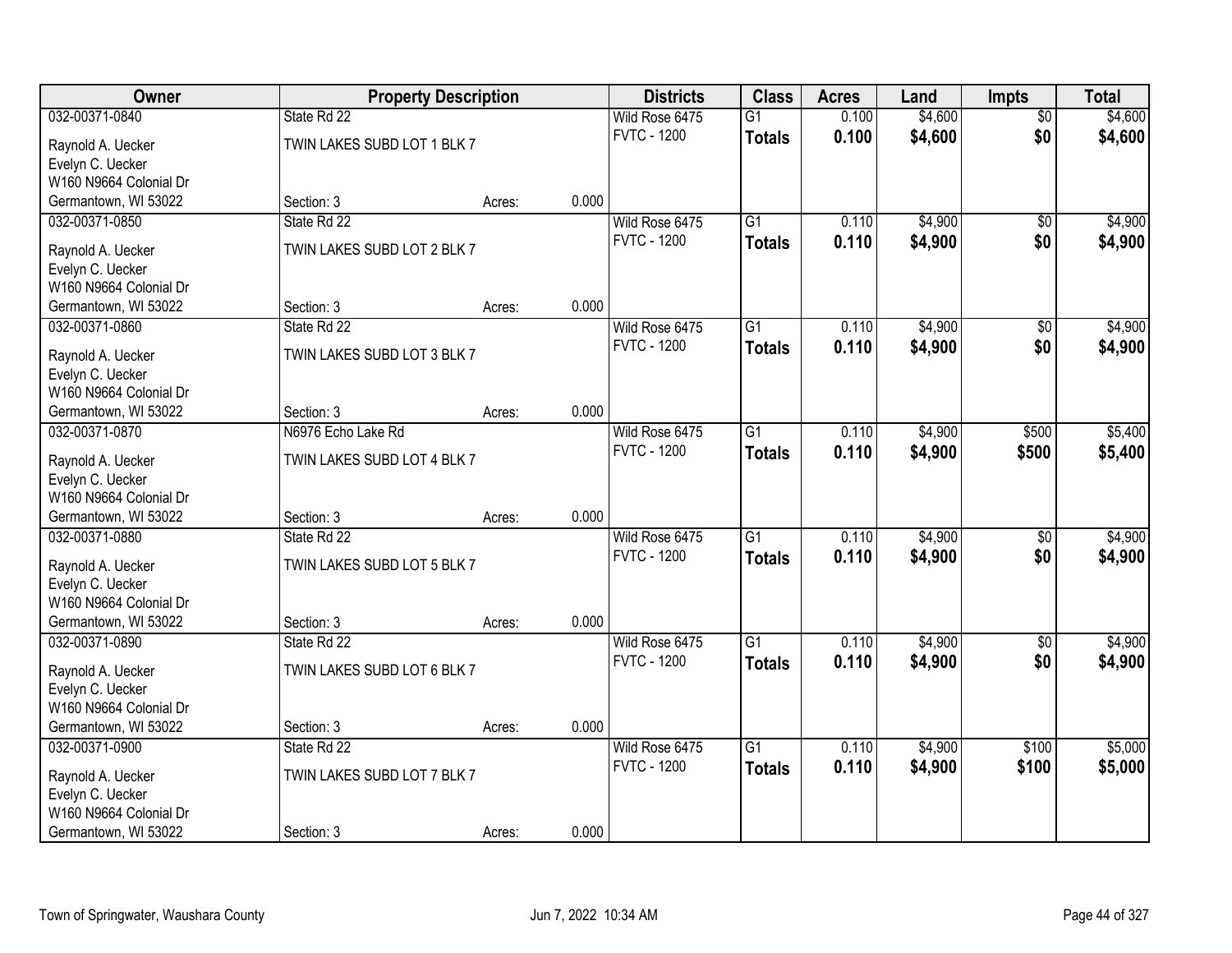| Owner                                |                                            | <b>Property Description</b> |       | <b>Districts</b>   | <b>Class</b>    | <b>Acres</b> | Land    | <b>Impts</b>    | <b>Total</b> |
|--------------------------------------|--------------------------------------------|-----------------------------|-------|--------------------|-----------------|--------------|---------|-----------------|--------------|
| 032-00371-0910                       | State Rd 22                                |                             |       | Wild Rose 6475     | $\overline{G1}$ | 0.110        | \$4,900 | $\overline{50}$ | \$4,900      |
| Raynold A. Uecker                    | TWIN LAKES SUBD LOT 8 BLK 7                |                             |       | <b>FVTC - 1200</b> | <b>Totals</b>   | 0.110        | \$4,900 | \$0             | \$4,900      |
| Evelyn C. Uecker                     |                                            |                             |       |                    |                 |              |         |                 |              |
| W160 N9664 Colonial Dr               |                                            |                             |       |                    |                 |              |         |                 |              |
| Germantown, WI 53022                 | Section: 3                                 | Acres:                      | 0.000 |                    |                 |              |         |                 |              |
| 032-00371-0920                       | N6995 W Pine Lake Rd                       |                             |       | Wild Rose 6475     | $\overline{G1}$ | 0.110        | \$4,900 | \$32,500        | \$37,400     |
| Joseph V. Hutson II                  | LOT 9 BLK 7 TWIN LAKES SUBD                |                             |       | <b>FVTC - 1200</b> | <b>Totals</b>   | 0.110        | \$4,900 | \$32,500        | \$37,400     |
| 9623 343rd Ct                        |                                            |                             |       |                    |                 |              |         |                 |              |
| Twin Lakes, WI 53181                 |                                            |                             |       |                    |                 |              |         |                 |              |
|                                      | Section: 3                                 | Acres:                      | 0.000 |                    |                 |              |         |                 |              |
| 032-00371-0930                       | State Rd 22                                |                             |       | Wild Rose 6475     | $\overline{G1}$ | 0.110        | \$4,900 | \$2,500         | \$7,400      |
|                                      | LOT 10 BLK 7 TWIN LAKES SUBD               |                             |       | <b>FVTC - 1200</b> | <b>Totals</b>   | 0.110        | \$4,900 | \$2,500         | \$7,400      |
| Joseph V. Hutson II<br>9623 343rd Ct |                                            |                             |       |                    |                 |              |         |                 |              |
| Twin Lakes, WI 53181                 |                                            |                             |       |                    |                 |              |         |                 |              |
|                                      | Section: 3                                 | Acres:                      | 0.000 |                    |                 |              |         |                 |              |
| 032-00371-0940                       |                                            |                             |       | Wild Rose 6475     | $\overline{G1}$ | 0.110        | \$4,900 | \$7,500         | \$12,400     |
|                                      |                                            |                             |       | <b>FVTC - 1200</b> | <b>Totals</b>   | 0.110        | \$4,900 | \$7,500         | \$12,400     |
| Franklin Property Holdings, LLC      | TWIN LAKES SUBD LOT 11 BLK 7               |                             |       |                    |                 |              |         |                 |              |
| 4230 E Tone Blvd # 325               |                                            |                             |       |                    |                 |              |         |                 |              |
| Madison, WI 53704-3704               | Section: 3                                 | Acres:                      | 0.000 |                    |                 |              |         |                 |              |
| 032-00371-0950                       | N7005 W Pine Lake Rd                       |                             |       | Wild Rose 6475     | $\overline{G1}$ | 0.110        | \$4,900 | \$82,000        | \$86,900     |
|                                      |                                            |                             |       | <b>FVTC - 1200</b> | <b>Totals</b>   | 0.110        | \$4,900 | \$82,000        | \$86,900     |
| Franklin Property Holdings, LLC      | TWIN LAKES SUBD LOT 12 BLK 7               |                             |       |                    |                 |              |         |                 |              |
| 4230 E Tone Blvd # 325               |                                            |                             |       |                    |                 |              |         |                 |              |
| Madison, WI 53704-3704               |                                            |                             |       |                    |                 |              |         |                 |              |
|                                      | Section: 3                                 | Acres:                      | 0.000 |                    |                 |              |         |                 |              |
| 032-00371-0960                       | N6989 W Pine Lake Rd                       |                             |       | Wild Rose 6475     | $\overline{G1}$ | 0.100        | \$4,600 | \$120,600       | \$125,200    |
| Thomas Affayroux                     | TWIN LAKES SUBD LOT 1 BLK 8 & PT VACATED   |                             |       | <b>FVTC - 1200</b> | <b>Totals</b>   | 0.100        | \$4,600 | \$120,600       | \$125,200    |
| Susan Affayroux                      | <b>WAUSHARA ST</b>                         |                             |       |                    |                 |              |         |                 |              |
| N6989 W Pine Lake Rd                 |                                            |                             |       |                    |                 |              |         |                 |              |
| Wild Rose, WI 54984                  | Section: 3                                 | Acres:                      | 0.000 |                    |                 |              |         |                 |              |
| 032-00371-0970                       | N6981 W Pine Lake Rd                       |                             |       | Wild Rose 6475     | $\overline{G1}$ | 0.260        | \$9,100 | $\overline{30}$ | \$9,100      |
| Patrick M. Hainault                  | TWIN LAKES SUBD LOT 2 BLK 8 & PART VACATED |                             |       | <b>FVTC - 1200</b> | <b>Totals</b>   | 0.260        | \$9,100 | \$0             | \$9,100      |
| Kelly M. Hainault                    | <b>WAUSHARA ST</b>                         |                             |       |                    |                 |              |         |                 |              |
| 1824 N 58th St                       |                                            |                             |       |                    |                 |              |         |                 |              |
| Milwaukee, WI 53208                  | Section: 3                                 | Acres:                      | 0.000 |                    |                 |              |         |                 |              |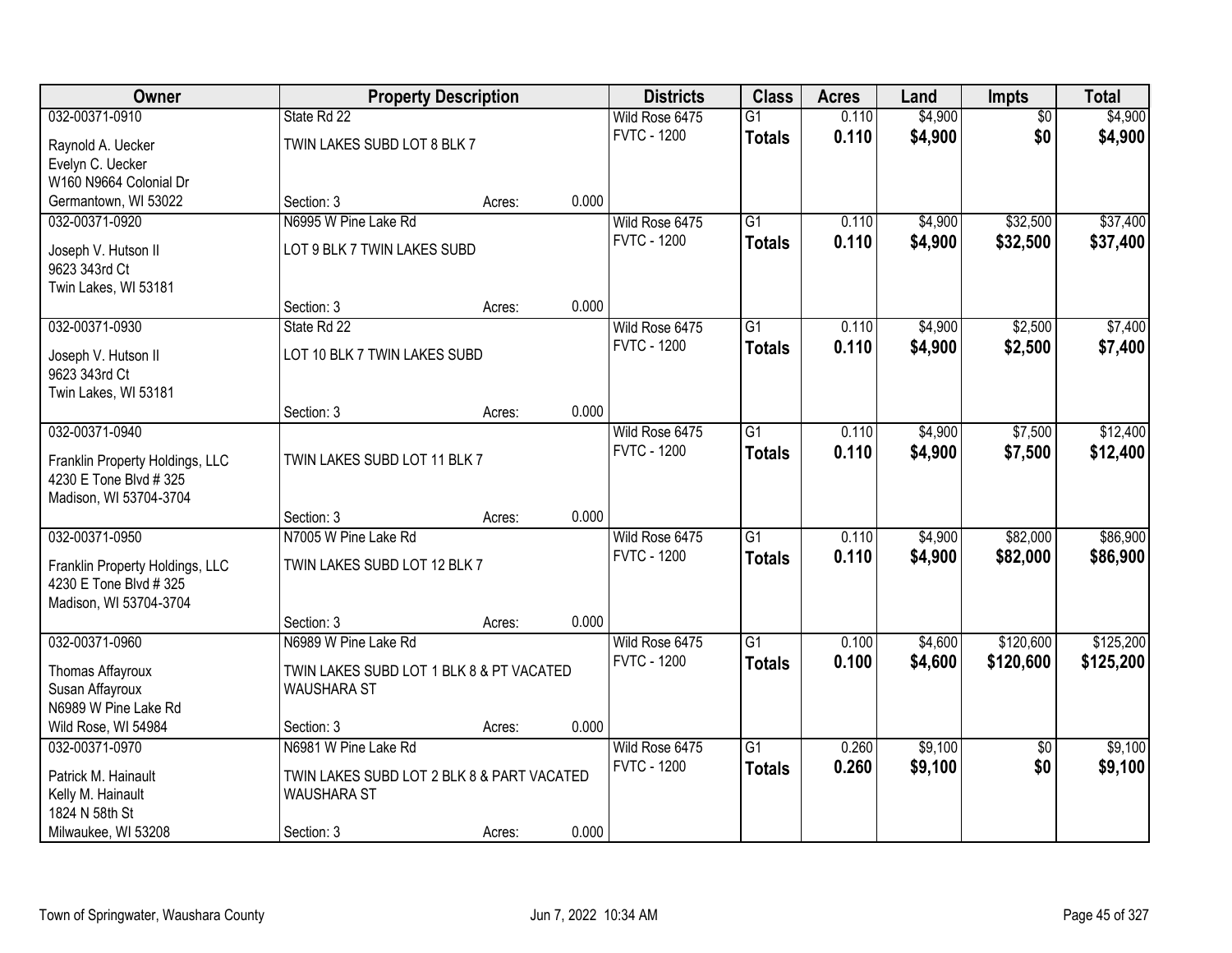| Owner                                     |                                                                  | <b>Property Description</b> |       | <b>Districts</b>   | <b>Class</b>    | <b>Acres</b> | Land    | <b>Impts</b>    | <b>Total</b> |
|-------------------------------------------|------------------------------------------------------------------|-----------------------------|-------|--------------------|-----------------|--------------|---------|-----------------|--------------|
| 032-00371-0980                            | N6981 W Pine Lake Rd                                             |                             |       | Wild Rose 6475     | $\overline{G1}$ | 0.260        | \$9,100 | \$67,700        | \$76,800     |
| Patrick M. Hainault                       | TWIN LAKES SUBD LOT 3 BLK 8 & PART VACATED                       |                             |       | <b>FVTC - 1200</b> | <b>Totals</b>   | 0.260        | \$9,100 | \$67,700        | \$76,800     |
| Kelly M. Hainault                         | <b>WAUSHARA ST</b>                                               |                             |       |                    |                 |              |         |                 |              |
| 1824 N 58th St                            |                                                                  |                             |       |                    |                 |              |         |                 |              |
| Milwaukee, WI 53208                       | Section: 3                                                       | Acres:                      | 0.000 |                    |                 |              |         |                 |              |
| 032-00371-0990                            | W Pine Lake Rd                                                   |                             |       | Wild Rose 6475     | $\overline{G1}$ | 0.132        | \$7,400 | $\overline{50}$ | \$7,400      |
| Laura L. Baehnman                         | TWIN LAKES SUBD LOT 4 BLK 8 & PART VACATED                       |                             |       | <b>FVTC - 1200</b> | <b>Totals</b>   | 0.132        | \$7,400 | \$0             | \$7,400      |
| N6973 W Pine Lake Rd                      | <b>WAUSHARA ST</b>                                               |                             |       |                    |                 |              |         |                 |              |
| Wild Rose, WI 54984                       |                                                                  |                             |       |                    |                 |              |         |                 |              |
|                                           | Section: 3                                                       | Acres:                      | 0.132 |                    |                 |              |         |                 |              |
| 032-00371-1000                            | N6973 W Pine Lake Rd                                             |                             |       | Wild Rose 6475     | G1              | 0.132        | \$4,900 | \$101,700       | \$106,600    |
| Laura L. Baehnman                         | TWIN LAKES SUBD LOT 5 BLK 8 & PART VACATED                       |                             |       | <b>FVTC - 1200</b> | <b>Totals</b>   | 0.132        | \$4,900 | \$101,700       | \$106,600    |
| N6973 W Pine Lake Rd                      | <b>WAUSHARA ST</b>                                               |                             |       |                    |                 |              |         |                 |              |
| Wild Rose, WI 54984                       |                                                                  |                             |       |                    |                 |              |         |                 |              |
|                                           | Section: 3                                                       | Acres:                      | 0.132 |                    |                 |              |         |                 |              |
| 032-00371-1010                            | W Pine Lake Rd                                                   |                             |       | Wild Rose 6475     | $\overline{G1}$ | 0.132        | \$7,400 | \$0             | \$7,400      |
|                                           |                                                                  |                             |       | <b>FVTC - 1200</b> | <b>Totals</b>   | 0.132        | \$7,400 | \$0             | \$7,400      |
| Laura L. Baehnman<br>N6973 W Pine Lake Rd | TWIN LAKES SUBD LOT 6 BLK 8 & PART VACATED<br><b>WAUSHARA ST</b> |                             |       |                    |                 |              |         |                 |              |
| Wild Rose, WI 54984                       |                                                                  |                             |       |                    |                 |              |         |                 |              |
|                                           | Section: 3                                                       | Acres:                      | 0.132 |                    |                 |              |         |                 |              |
| 032-00371-1020                            | State Rd 22                                                      |                             |       | Wild Rose 6475     | $\overline{G1}$ | 0.210        | \$7,700 | $\overline{50}$ | \$7,700      |
|                                           |                                                                  |                             |       | <b>FVTC - 1200</b> | <b>Totals</b>   | 0.210        | \$7,700 | \$0             | \$7,700      |
| David A. Snyder et al                     | LOT 7 BLK 8 TWIN LAKES SUBD & PART VACATED                       |                             |       |                    |                 |              |         |                 |              |
| 806 Indiana St                            | WAUSHARA ST; LIFE ESTATE TO MARY J                               |                             |       |                    |                 |              |         |                 |              |
| Racine, WI 53405                          | PINNECKER & DAVID A SNYDER<br>Section: 3                         |                             | 0.000 |                    |                 |              |         |                 |              |
| 032-00371-1030                            | State Rd 22                                                      | Acres:                      |       | Wild Rose 6475     | $\overline{G1}$ | 0.260        | \$9,100 | $\overline{50}$ | \$9,100      |
|                                           |                                                                  |                             |       | <b>FVTC - 1200</b> | <b>Totals</b>   | 0.260        | \$9,100 | \$0             | \$9,100      |
| Thomas Affayroux                          | TWIN LAKES SUBD LOT 1 BLK 9 & PART VACATED                       |                             |       |                    |                 |              |         |                 |              |
| Susan Affayroux                           | <b>WAUSHARA ST</b>                                               |                             |       |                    |                 |              |         |                 |              |
| N6989 W Pine Lake Rd                      |                                                                  |                             |       |                    |                 |              |         |                 |              |
| Wild Rose, WI 54984                       | Section: 3                                                       | Acres:                      | 0.000 |                    |                 |              |         |                 |              |
| 032-00371-1040                            | Pine Lake Rd                                                     |                             |       | Wild Rose 6475     | $\overline{G1}$ | 0.260        | \$9,100 | \$9,100         | \$18,200     |
| Thomas Affayroux                          | TWIN LAKES SUBD LOT 2 BLK 9 & PT VACATED                         |                             |       | <b>FVTC - 1200</b> | <b>Totals</b>   | 0.260        | \$9,100 | \$9,100         | \$18,200     |
| Susan Affayroux                           | <b>WAUSHARA ST</b>                                               |                             |       |                    |                 |              |         |                 |              |
| N6989 W Pine Lake Rd                      |                                                                  |                             |       |                    |                 |              |         |                 |              |
| Wild Rose, WI 54984                       | Section: 3                                                       | Acres:                      | 0.000 |                    |                 |              |         |                 |              |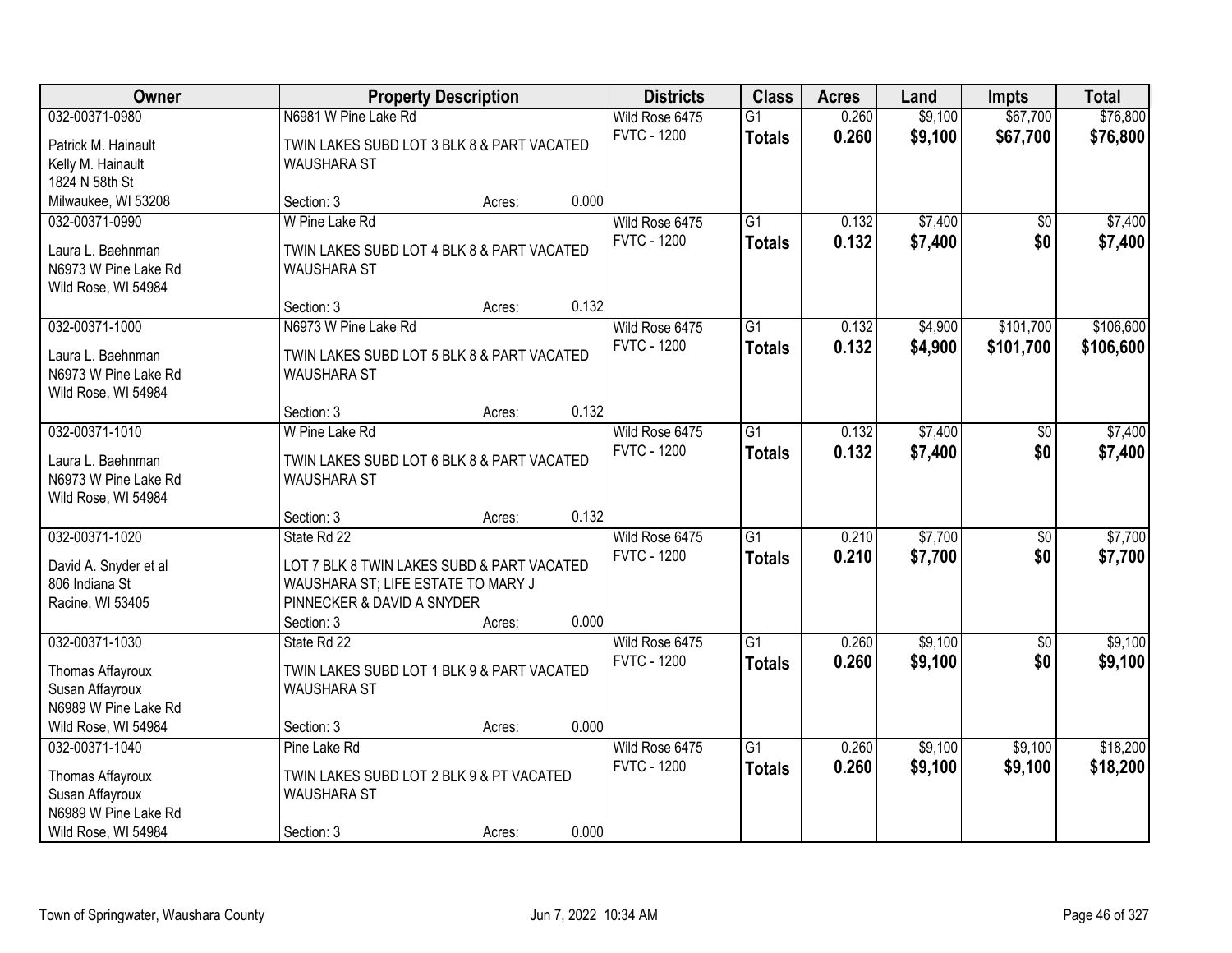| Owner                                                                              |                                                                                 | <b>Property Description</b> |       | <b>Districts</b>                     | <b>Class</b>                     | <b>Acres</b>   | Land               | <b>Impts</b>           | <b>Total</b>       |
|------------------------------------------------------------------------------------|---------------------------------------------------------------------------------|-----------------------------|-------|--------------------------------------|----------------------------------|----------------|--------------------|------------------------|--------------------|
| 032-00371-1050                                                                     | N6981 W Pine Lake Rd                                                            |                             |       | Wild Rose 6475                       | $\overline{G1}$                  | 0.260          | \$9,100            | $\overline{50}$        | \$9,100            |
| Patrick M. Hainault<br>Kelly M. Hainault<br>1824 N 58th St                         | TWIN LAKES SUBD LOT 3 BLK 9 & PART VACATED<br><b>WAUSHARA ST</b>                |                             |       | <b>FVTC - 1200</b>                   | <b>Totals</b>                    | 0.260          | \$9,100            | \$0                    | \$9,100            |
| Milwaukee, WI 53208                                                                | Section: 3                                                                      | Acres:                      | 0.000 |                                      |                                  |                |                    |                        |                    |
| 032-00371-1060<br>Laura L. Baehnman<br>N6973 W Pine Lake Rd<br>Wild Rose, WI 54984 | TWIN LAKES SUBD LOT 4 BLK 9 & PART VACATED<br><b>WAUSHARA ST</b>                |                             |       | Wild Rose 6475<br><b>FVTC - 1200</b> | $\overline{G1}$<br>Totals        | 0.132<br>0.132 | \$3,700<br>\$3,700 | $\overline{50}$<br>\$0 | \$3,700<br>\$3,700 |
| 032-00371-1070                                                                     | Section: 3                                                                      | Acres:                      | 0.132 | Wild Rose 6475                       | $\overline{G1}$                  | 0.132          | \$3,700            | $\sqrt[6]{30}$         | \$3,700            |
| Laura L. Baehnman<br>N6973 W Pine Lake Rd<br>Wild Rose, WI 54984                   | TWIN LAKES SUBD LOT 5 BLK 9 & PART VACATED<br><b>WAUSHARA ST</b>                |                             |       | <b>FVTC - 1200</b>                   | <b>Totals</b>                    | 0.132          | \$3,700            | \$0                    | \$3,700            |
|                                                                                    | Section: 3                                                                      | Acres:                      | 0.132 |                                      |                                  |                |                    |                        |                    |
| 032-00371-1080<br>Laura L. Baehnman<br>N6973 W Pine Lake Rd<br>Wild Rose, WI 54984 | TWIN LAKES SUBD LOT 6 BLK 9 & PART VACATED<br><b>WAUSHARA ST</b>                |                             |       | Wild Rose 6475<br><b>FVTC - 1200</b> | $\overline{G1}$<br><b>Totals</b> | 0.132<br>0.132 | \$3,700<br>\$3,700 | \$0<br>\$0             | \$3,700<br>\$3,700 |
|                                                                                    | Section: 3                                                                      | Acres:                      | 0.132 |                                      |                                  |                |                    |                        |                    |
| 032-00371-1090<br>Michael J. Koel<br>4684 S 38th St<br>Greenfield, WI 53221        | State Rd 22<br>TWIN LAKES SUBD LOT 7 BLK 9 & PART VACATED<br><b>WAUSHARA ST</b> |                             |       | Wild Rose 6475<br><b>FVTC - 1200</b> | $\overline{G1}$<br><b>Totals</b> | 0.210<br>0.210 | \$7,700<br>\$7,700 | \$0<br>\$0             | \$7,700<br>\$7,700 |
| 032-00371-1100                                                                     | Section: 3<br>State Rd 22                                                       | Acres:                      | 0.000 | Wild Rose 6475                       | $\overline{G1}$                  | 0.180          | \$3,000            |                        | \$3,000            |
| Marie A. Claffey<br>N6938 W Pine Lake Rd<br>Wild Rose, WI 54984-9129               | TWIN LAKES SUBD LOT 8 BLK 9                                                     |                             |       | <b>FVTC - 1200</b>                   | <b>Totals</b>                    | 0.180          | \$3,000            | \$0<br>\$0             | \$3,000            |
|                                                                                    | Section: 3                                                                      | Acres:                      | 0.000 |                                      |                                  |                |                    |                        |                    |
| 032-00371-1110<br>Michael J. Koel<br>4684 S 38th St<br>Greenfield, WI 53221        | Echo Lake Rd<br>TWIN LAKES SUBD LOT 9 BLK 9                                     |                             |       | Wild Rose 6475<br><b>FVTC - 1200</b> | $\overline{G1}$<br><b>Totals</b> | 0.160<br>0.160 | \$6,300<br>\$6,300 | $\overline{50}$<br>\$0 | \$6,300<br>\$6,300 |
|                                                                                    | Section: 3                                                                      | Acres:                      | 0.000 |                                      |                                  |                |                    |                        |                    |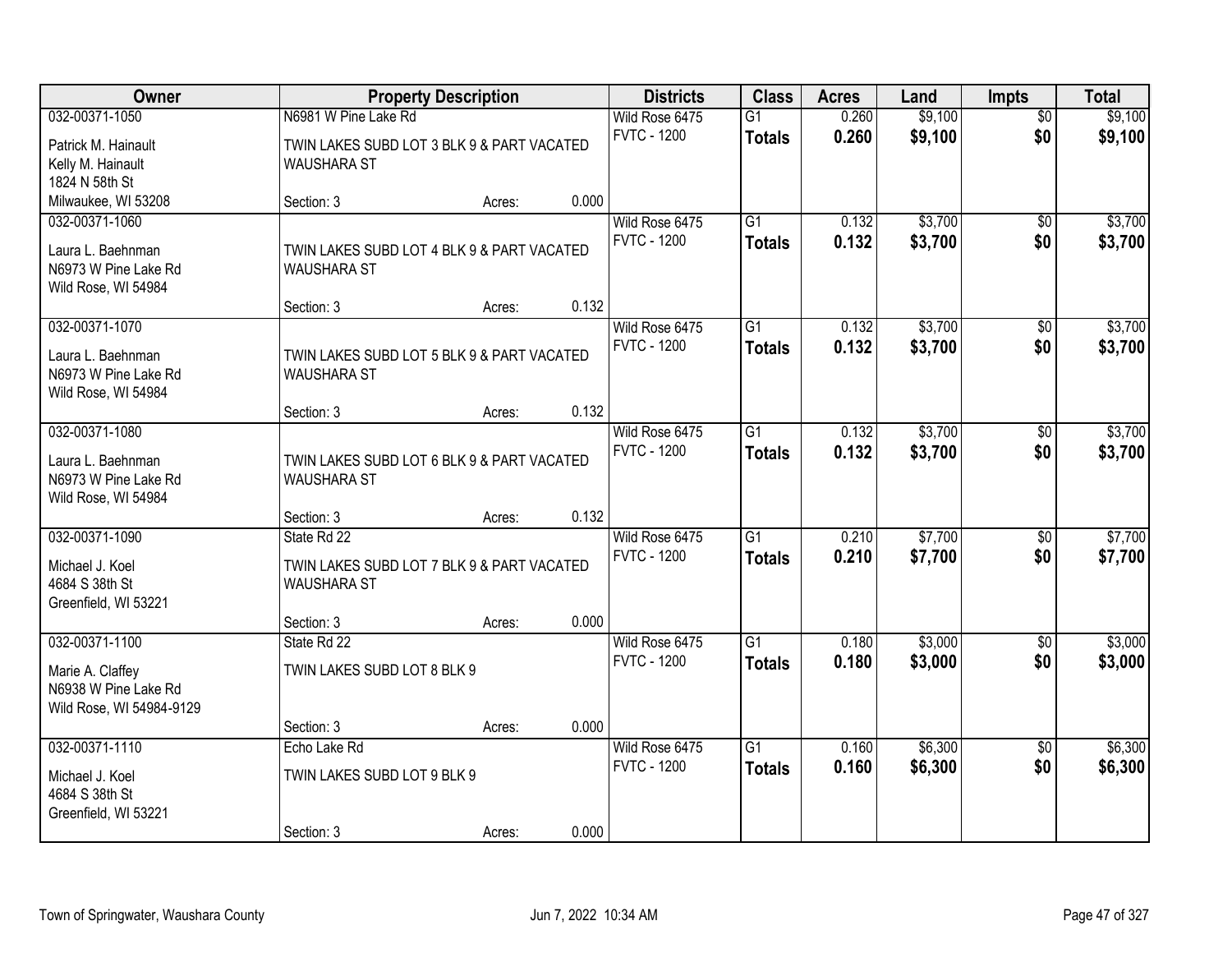| Owner                                     |                              | <b>Property Description</b> |       | <b>Districts</b>   | <b>Class</b>    | <b>Acres</b> | Land    | <b>Impts</b>    | <b>Total</b> |
|-------------------------------------------|------------------------------|-----------------------------|-------|--------------------|-----------------|--------------|---------|-----------------|--------------|
| 032-00371-1120                            | High Rd                      |                             |       | Wild Rose 6475     | G1              | 0.110        | \$4,900 | $\overline{50}$ | \$4,900      |
| Larry E. Radcliff                         | TWIN LAKES SUBD LOT 10 BLK 9 |                             |       | <b>FVTC - 1200</b> | <b>Totals</b>   | 0.110        | \$4,900 | \$0             | \$4,900      |
| Cindy L. Radcliff                         |                              |                             |       |                    |                 |              |         |                 |              |
| 16811 2 Mile Rd                           |                              |                             |       |                    |                 |              |         |                 |              |
| Franksville, WI 53126-9608                | Section: 3                   | Acres:                      | 0.000 |                    |                 |              |         |                 |              |
| 032-00371-1130                            | High Rd                      |                             |       | Wild Rose 6475     | $\overline{G1}$ | 0.110        | \$4,900 | \$0             | \$4,900      |
| Larry E. Radcliff                         | TWIN LAKES SUBD LOT 11 BLK 9 |                             |       | <b>FVTC - 1200</b> | <b>Totals</b>   | 0.110        | \$4,900 | \$0             | \$4,900      |
| Cindy L. Radcliff                         |                              |                             |       |                    |                 |              |         |                 |              |
| 16811 2 Mile Rd                           |                              |                             |       |                    |                 |              |         |                 |              |
| Franksville, WI 53126-9608                | Section: 3                   | Acres:                      | 0.000 |                    |                 |              |         |                 |              |
| 032-00371-1140                            | High Rd                      |                             |       | Wild Rose 6475     | G1              | 0.110        | \$4,900 | \$0             | \$4,900      |
| Larry E. Radcliff                         | TWIN LAKES SUBD LOT 12 BLK 9 |                             |       | <b>FVTC - 1200</b> | <b>Totals</b>   | 0.110        | \$4,900 | \$0             | \$4,900      |
| Cindy L. Radcliff                         |                              |                             |       |                    |                 |              |         |                 |              |
| 16811 2 Mile Rd                           |                              |                             |       |                    |                 |              |         |                 |              |
| Franksville, WI 53126-9608                | Section: 3                   | Acres:                      | 0.000 |                    |                 |              |         |                 |              |
| 032-00371-1150                            | State Rd 22                  |                             |       | Wild Rose 6475     | G1              | 0.110        | \$4,900 | $\sqrt[6]{}$    | \$4,900      |
| Ronald L. Vandekolk                       | TWIN LAKES SUBD LOT 13 BLK 9 |                             |       | <b>FVTC - 1200</b> | <b>Totals</b>   | 0.110        | \$4,900 | \$0             | \$4,900      |
| Donna L. Vandekolk                        |                              |                             |       |                    |                 |              |         |                 |              |
| N6954 Echo Lake Rd                        |                              |                             |       |                    |                 |              |         |                 |              |
| Wild Rose, WI 54984                       | Section: 3                   | Acres:                      | 0.000 |                    |                 |              |         |                 |              |
| 032-00371-1160                            | N6954 Echo Lake Rd           |                             |       | Wild Rose 6475     | $\overline{G1}$ | 0.110        | \$4,900 | \$108,300       | \$113,200    |
|                                           |                              |                             |       | <b>FVTC - 1200</b> | <b>Totals</b>   | 0.110        | \$4,900 | \$108,300       | \$113,200    |
| Ronald L. Vandekolk<br>Donna L. Vandekolk | TWIN LAKES SUBD LOT 14 BLK 9 |                             |       |                    |                 |              |         |                 |              |
| N6954 Echo Lake Rd                        |                              |                             |       |                    |                 |              |         |                 |              |
| Wild Rose, WI 54984                       | Section: 3                   | Acres:                      | 0.000 |                    |                 |              |         |                 |              |
| 032-00371-1170                            | State Rd 22                  |                             |       | Wild Rose 6475     | $\overline{G1}$ | 0.110        | \$4,900 | $\overline{30}$ | \$4,900      |
|                                           |                              |                             |       | <b>FVTC - 1200</b> | <b>Totals</b>   | 0.110        | \$4,900 | \$0             | \$4,900      |
| Ronald L. Vandekolk                       | TWIN LAKES SUBD LOT 15 BLK 9 |                             |       |                    |                 |              |         |                 |              |
| Donna L. Vandekolk<br>N6954 Echo Lake Rd  |                              |                             |       |                    |                 |              |         |                 |              |
| Wild Rose, WI 54984                       | Section: 3                   | Acres:                      | 0.000 |                    |                 |              |         |                 |              |
| 032-00371-1180                            | Pine Lake Rd                 |                             |       | Wild Rose 6475     | $\overline{G1}$ | 0.110        | \$4,900 | $\overline{50}$ | \$4,900      |
|                                           |                              |                             |       | <b>FVTC - 1200</b> | <b>Totals</b>   | 0.110        | \$4,900 | \$0             | \$4,900      |
| Thomas J. Hoffman                         | TWIN LAKES SUBD LOT 1 BLK 10 |                             |       |                    |                 |              |         |                 |              |
| N6927 Echo Lake Rd                        |                              |                             |       |                    |                 |              |         |                 |              |
| Wild Rose, WI 54984                       |                              |                             |       |                    |                 |              |         |                 |              |
|                                           | Section: 3                   | Acres:                      | 0.000 |                    |                 |              |         |                 |              |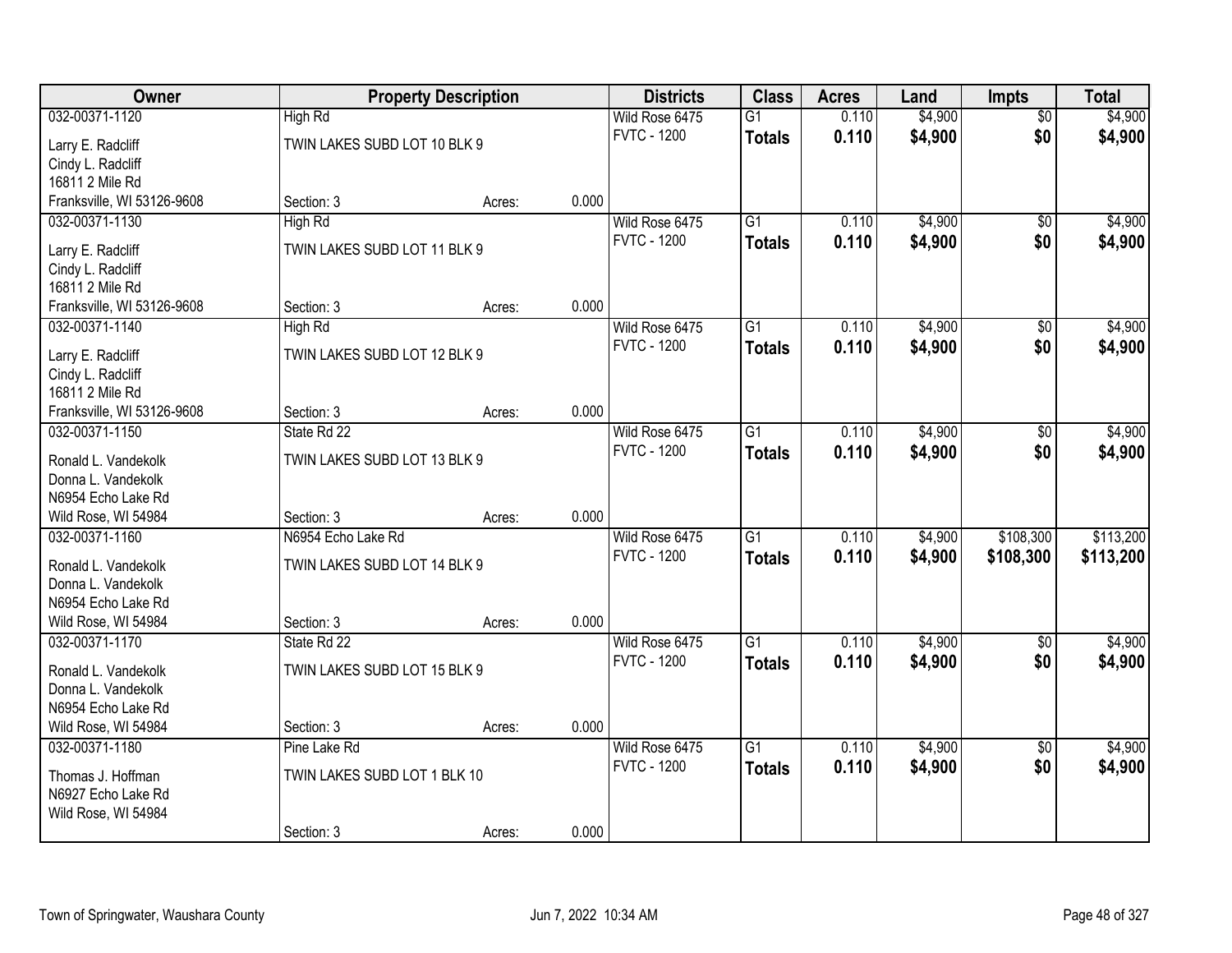| Owner                                                          |                                                                 | <b>Property Description</b> |       | <b>Districts</b>                     | <b>Class</b>                     | <b>Acres</b>   | Land                 | <b>Impts</b>         | <b>Total</b>         |
|----------------------------------------------------------------|-----------------------------------------------------------------|-----------------------------|-------|--------------------------------------|----------------------------------|----------------|----------------------|----------------------|----------------------|
| 032-00371-1190                                                 | Echo Lake Rd                                                    |                             |       | Wild Rose 6475                       | $\overline{G1}$                  | 0.110          | \$4,900              | $\overline{50}$      | \$4,900              |
| Thomas J. Hoffman<br>N6927 Echo Lake Rd<br>Wild Rose, WI 54984 | 1021 111 GOVT LOTS 1 & 2 TWIN LAKES SUBD LOT 2<br><b>BLK 10</b> |                             |       | <b>FVTC - 1200</b>                   | <b>Totals</b>                    | 0.110          | \$4,900              | \$0                  | \$4,900              |
|                                                                | Section: 3                                                      | Acres:                      | 0.000 |                                      |                                  |                |                      |                      |                      |
| 032-00371-1200                                                 | Echo Lake Rd                                                    |                             |       | Wild Rose 6475                       | $\overline{G1}$                  | 0.110          | \$4,900              | $\overline{50}$      | \$4,900              |
| Thomas J. Hoffman<br>N6927 Echo Lake Rd<br>Wild Rose, WI 54984 | TWIN LAKES SUBD LOT 3 BLK 10                                    |                             |       | <b>FVTC - 1200</b>                   | <b>Totals</b>                    | 0.110          | \$4,900              | \$0                  | \$4,900              |
|                                                                | Section: 3                                                      | Acres:                      | 0.000 |                                      |                                  |                |                      |                      |                      |
| 032-00371-1210                                                 | N6927 Echo Lake Rd                                              |                             |       | Wild Rose 6475                       | $\overline{G1}$                  | 0.110          | \$4,900              | \$20,300             | \$25,200             |
| Thomas J. Hoffman<br>N6927 Echo Lake Rd<br>Wild Rose, WI 54984 | TWIN LAKES SUBD LOT 4 BLK 10                                    |                             |       | <b>FVTC - 1200</b>                   | <b>Totals</b>                    | 0.110          | \$4,900              | \$20,300             | \$25,200             |
|                                                                | Section: 3                                                      | Acres:                      | 0.000 |                                      |                                  |                |                      |                      |                      |
| 032-00371-1221                                                 | N6937 Echo Lake Rd                                              |                             |       | Wild Rose 6475                       | $\overline{G1}$                  | 0.459          | \$14,700             | \$200                | \$14,900             |
| Michael J. Koel<br>4684 S 38th St<br>Greenfield, WI 53221      | TWIN LAKES SUBD LOTS 5, 6, 7 & 8 BLK 10                         |                             |       | <b>FVTC - 1200</b>                   | <b>Totals</b>                    | 0.459          | \$14,700             | \$200                | \$14,900             |
|                                                                | Section: 3                                                      | Acres:                      | 0.459 |                                      |                                  |                |                      |                      |                      |
| 032-00371-1271<br>Scott G & Laura K Janssen Family             | N6943 Echo Lake Rd<br>LOT 1 CSM 6733                            |                             |       | Wild Rose 6475<br><b>FVTC - 1200</b> | $\overline{G1}$<br><b>Totals</b> | 0.344<br>0.344 | \$11,500<br>\$11,500 | \$24,200<br>\$24,200 | \$35,700<br>\$35,700 |
| Revocable Trust                                                |                                                                 |                             |       |                                      |                                  |                |                      |                      |                      |
| 648 Woodland Cir<br>Waupaca, WI 54981-1082                     | Section: 3                                                      | Acres:                      | 0.344 |                                      |                                  |                |                      |                      |                      |
| 032-00371-1290                                                 | State Rd 22                                                     |                             |       | Wild Rose 6475                       | $\overline{G1}$                  | 0.110          | \$4,900              | $\sqrt{6}$           | \$4,900              |
| Bryan Herro<br>N2220 County Rd K<br>Waupaca, WI 54981          | TWIN LAKES SUBD LOT 12 BLK 10                                   |                             |       | <b>FVTC - 1200</b>                   | <b>Totals</b>                    | 0.110          | \$4,900              | \$0                  | \$4,900              |
|                                                                | Section: 3                                                      | Acres:                      | 0.000 |                                      |                                  |                |                      |                      |                      |
| 032-00371-1300                                                 | State Rd 22                                                     |                             |       | Wild Rose 6475                       | $\overline{G1}$                  | 0.110          | \$4,900              | $\overline{30}$      | \$4,900              |
| Bryan Herro<br>N2220 County Rd K<br>Waupaca, WI 54981          | TWIN LAKES SUBD LOT 13 BLK 10                                   |                             |       | <b>FVTC - 1200</b>                   | <b>Totals</b>                    | 0.110          | \$4,900              | \$0                  | \$4,900              |
|                                                                | Section: 3                                                      | Acres:                      | 0.000 |                                      |                                  |                |                      |                      |                      |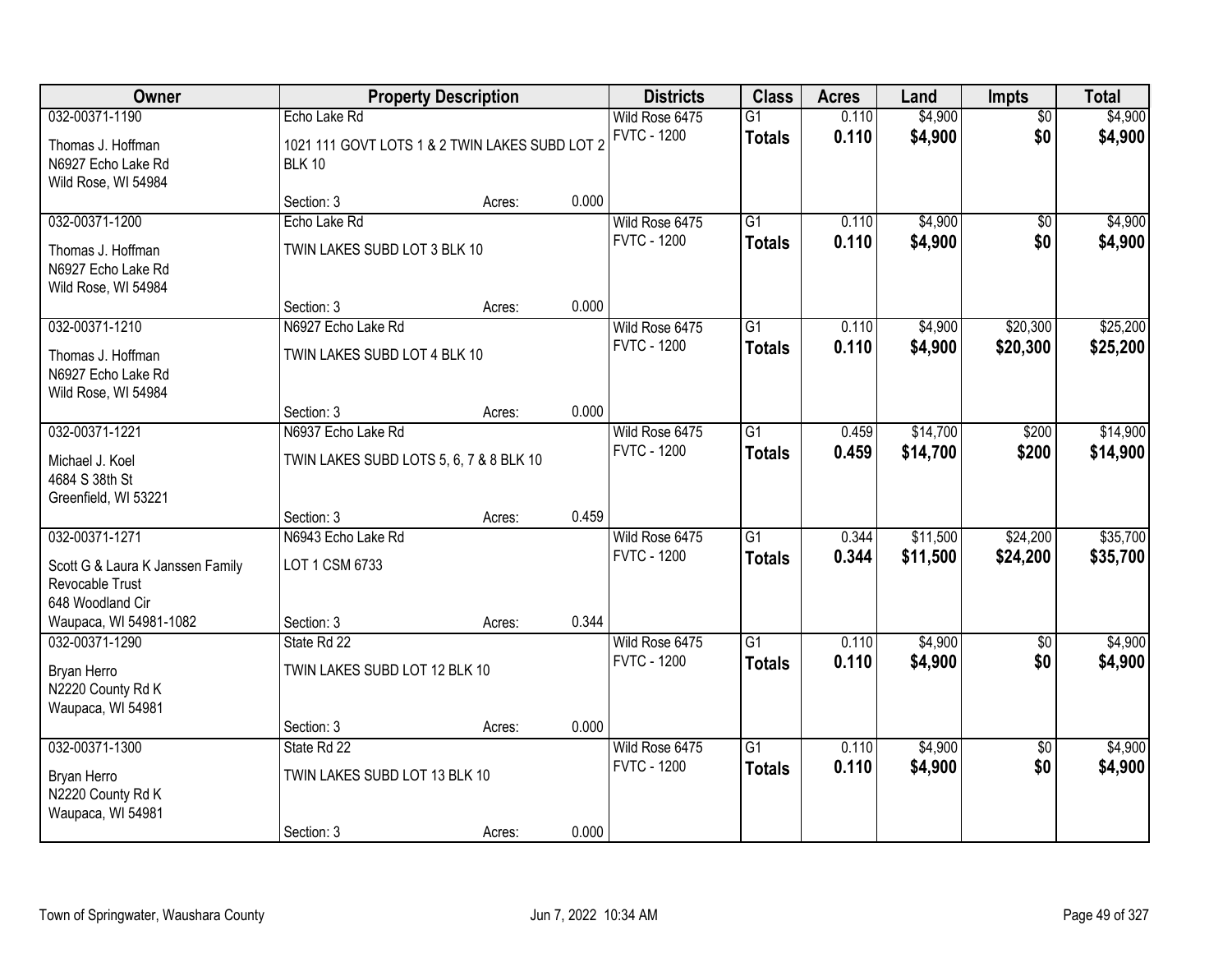| Owner                                     |                                                                    | <b>Property Description</b> |       | <b>Districts</b>                     | <b>Class</b>    | <b>Acres</b> | Land    | <b>Impts</b>    | <b>Total</b> |
|-------------------------------------------|--------------------------------------------------------------------|-----------------------------|-------|--------------------------------------|-----------------|--------------|---------|-----------------|--------------|
| 032-00371-1310                            | State Rd 22                                                        |                             |       | Wild Rose 6475                       | $\overline{G1}$ | 0.110        | \$4,900 | \$0             | \$4,900      |
| Bryan Herro                               | TWIN LAKES SUBD LOT 14 BLK 10                                      |                             |       | <b>FVTC - 1200</b>                   | <b>Totals</b>   | 0.110        | \$4,900 | \$0             | \$4,900      |
| N2220 County Rd K                         |                                                                    |                             |       |                                      |                 |              |         |                 |              |
| Waupaca, WI 54981                         |                                                                    |                             |       |                                      |                 |              |         |                 |              |
|                                           | Section: 3                                                         | Acres:                      | 0.000 |                                      |                 |              |         |                 |              |
| 032-00371-1320                            | State Rd 22                                                        |                             |       | Wild Rose 6475                       | $\overline{G1}$ | 0.110        | \$4,900 | \$0             | \$4,900      |
| Bryan Herro                               | TWIN LAKES SUBD LOT 15 BLK 10                                      |                             |       | <b>FVTC - 1200</b>                   | <b>Totals</b>   | 0.110        | \$4,900 | \$0             | \$4,900      |
| N2220 County Rd K                         |                                                                    |                             |       |                                      |                 |              |         |                 |              |
| Waupaca, WI 54981                         |                                                                    |                             |       |                                      |                 |              |         |                 |              |
|                                           | Section: 3                                                         | Acres:                      | 0.000 |                                      |                 |              |         |                 |              |
| 032-00371-1330                            | State Rd 22                                                        |                             |       | Wild Rose 6475<br><b>FVTC - 1200</b> | $\overline{G1}$ | 0.110        | \$4,900 | \$0             | \$4,900      |
| Bryan Herro                               | TWIN LAKES SUBD LOT 16 BLK 10                                      |                             |       |                                      | <b>Totals</b>   | 0.110        | \$4,900 | \$0             | \$4,900      |
| N2220 County Rd K                         |                                                                    |                             |       |                                      |                 |              |         |                 |              |
| Waupaca, WI 54981                         |                                                                    |                             |       |                                      |                 |              |         |                 |              |
| 032-00371-1340                            | Section: 3<br>State Rd 22                                          | Acres:                      | 0.000 | Wild Rose 6475                       | G1              | 0.110        | \$4,900 |                 | \$4,900      |
|                                           |                                                                    |                             |       | <b>FVTC - 1200</b>                   | <b>Totals</b>   | 0.110        | \$4,900 | \$0<br>\$0      | \$4,900      |
| Frances N. Lein                           | TWIN LAKES SUBD LOT 17 BLK 10                                      |                             |       |                                      |                 |              |         |                 |              |
| 9824 15th Rd                              |                                                                    |                             |       |                                      |                 |              |         |                 |              |
| Almond, WI 54909                          | Section: 3                                                         | Acres:                      | 0.000 |                                      |                 |              |         |                 |              |
| 032-00371-1350                            | State Rd 22                                                        |                             |       | Wild Rose 6475                       | $\overline{G1}$ | 0.110        | \$4,900 | $\overline{50}$ | \$4,900      |
|                                           |                                                                    |                             |       | <b>FVTC - 1200</b>                   | <b>Totals</b>   | 0.110        | \$4,900 | \$0             | \$4,900      |
| Frances N. Lein                           | TWIN LAKES SUBD LOT 18 BLK 10                                      |                             |       |                                      |                 |              |         |                 |              |
| 9824 15th Rd<br>Almond, WI 54909          |                                                                    |                             |       |                                      |                 |              |         |                 |              |
|                                           | Section: 3                                                         | Acres:                      | 0.000 |                                      |                 |              |         |                 |              |
| 032-00371-1360                            | N7003 Echo Lake Rd                                                 |                             |       | Wild Rose 6475                       | $\overline{G1}$ | 0.110        | \$5,300 | \$45,700        | \$51,000     |
|                                           |                                                                    |                             |       | <b>FVTC - 1200</b>                   | <b>Totals</b>   | 0.110        | \$5,300 | \$45,700        | \$51,000     |
| Lynda A. Eicher<br>S60 W24160 Red Wind Dr | PT OF GOV LOT 2 (SE-SE) TWIN LAKES SUBD LOT 1<br>& PT LOT 2 BLK 11 |                             |       |                                      |                 |              |         |                 |              |
| Waukesha, WI 53189                        |                                                                    |                             |       |                                      |                 |              |         |                 |              |
|                                           | Section: 3                                                         | Acres:                      | 0.000 |                                      |                 |              |         |                 |              |
| 032-00371-1370                            | N6997 Echo Lake Rd                                                 |                             |       | Wild Rose 6475                       | $\overline{G1}$ | 0.100        | \$5,000 | \$1,000         | \$6,000      |
| Brian C. Kind                             | PT OF GOV LOT 2 (SE-SE) TWIN LAKES SUBD LOT 2                      |                             |       | <b>FVTC - 1200</b>                   | <b>Totals</b>   | 0.100        | \$5,000 | \$1,000         | \$6,000      |
| N4245 Towne Rd                            | BLK 11 LESS V635 P22                                               |                             |       |                                      |                 |              |         |                 |              |
| Waupun, WI 53963                          |                                                                    |                             |       |                                      |                 |              |         |                 |              |
|                                           | Section: 3                                                         | Acres:                      | 0.000 |                                      |                 |              |         |                 |              |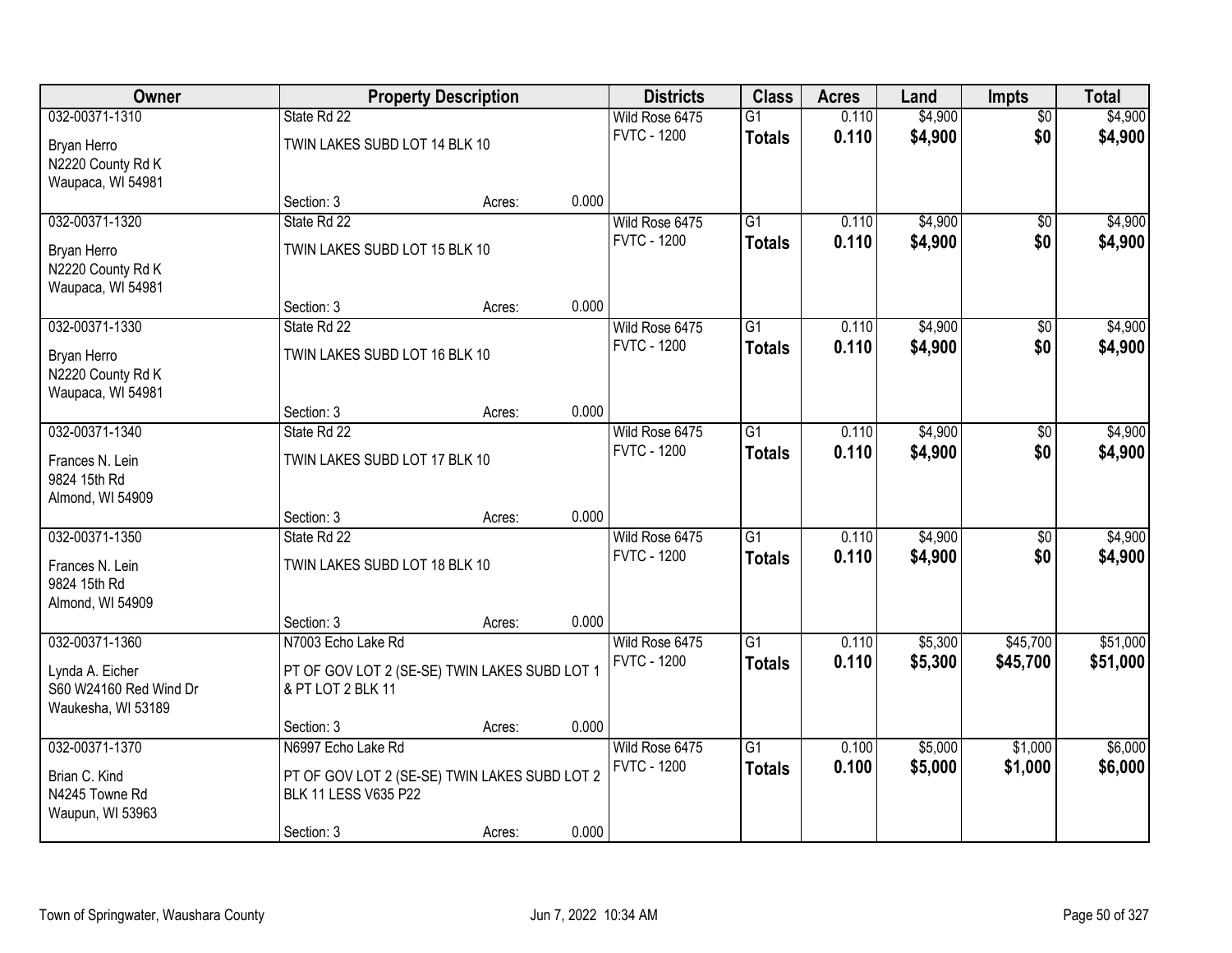| Owner                                     |                                                      | <b>Property Description</b> |       | <b>Districts</b>                     | <b>Class</b>    | <b>Acres</b>   | Land               | <b>Impts</b>         | <b>Total</b> |
|-------------------------------------------|------------------------------------------------------|-----------------------------|-------|--------------------------------------|-----------------|----------------|--------------------|----------------------|--------------|
| 032-00371-1380                            | State Rd 22                                          |                             |       | Wild Rose 6475                       | $\overline{G1}$ | 0.110          | \$4,900            | $\overline{50}$      | \$4,900      |
| Brian C. Kind                             | TWIN LAKES SUBD LOT 3 BLK 11                         |                             |       | <b>FVTC - 1200</b>                   | <b>Totals</b>   | 0.110          | \$4,900            | \$0                  | \$4,900      |
| N4245 Towne Rd                            |                                                      |                             |       |                                      |                 |                |                    |                      |              |
| Waupun, WI 53963                          |                                                      |                             |       |                                      |                 |                |                    |                      |              |
|                                           | Section: 3                                           | Acres:                      | 0.000 |                                      |                 |                |                    |                      |              |
| 032-00371-1390                            | State Rd 22                                          |                             |       | Wild Rose 6475                       | $\overline{G1}$ | 0.200          | \$7,400            | $\overline{30}$      | \$7,400      |
| Daniel L. Blackburn                       | TWIN LAKES SUBD LOT 4 BLK 11                         |                             |       | <b>FVTC - 1200</b>                   | <b>Totals</b>   | 0.200          | \$7,400            | \$0                  | \$7,400      |
| N6991 Echo Lake Rd                        |                                                      |                             |       |                                      |                 |                |                    |                      |              |
| Wild Rose, WI 54984                       |                                                      |                             |       |                                      |                 |                |                    |                      |              |
|                                           | Section: 3                                           | Acres:                      | 0.000 |                                      |                 |                |                    |                      |              |
| 032-00371-1400                            | N6991 Echo Lake Rd                                   |                             |       | Wild Rose 6475<br><b>FVTC - 1200</b> | $\overline{G1}$ | 0.200          | \$6,700            | \$23,000             | \$29,700     |
| Daniel L. Blackburn                       | TWIN LAKES SUBD LOT 5 BLK 11                         |                             |       |                                      | <b>Totals</b>   | 0.200          | \$6,700            | \$23,000             | \$29,700     |
| N6991 Echo Lake Rd                        |                                                      |                             |       |                                      |                 |                |                    |                      |              |
| Wild Rose, WI 54984                       |                                                      |                             |       |                                      |                 |                |                    |                      |              |
| 032-00371-1421                            | Section: 3                                           | Acres:                      | 0.000 |                                      |                 |                |                    |                      |              |
|                                           | N6983 Echo Lake Rd                                   |                             |       | Wild Rose 6475<br><b>FVTC - 1200</b> | $\overline{G1}$ | 0.596<br>0.596 | \$9,000<br>\$9,000 | \$36,400<br>\$36,400 | \$45,400     |
| Rosemarie Bruns                           | TWIN LAKES SUBD LOTS 6, 7, & 8 BLK 11                |                             |       |                                      | <b>Totals</b>   |                |                    |                      | \$45,400     |
| 9120 W Highland Park Ave Apt 3            |                                                      |                             |       |                                      |                 |                |                    |                      |              |
| Franklin, WI 53132                        |                                                      |                             | 0.596 |                                      |                 |                |                    |                      |              |
| 032-00371-1440                            | Section: 3<br>N6975 Echo Lake Rd                     | Acres:                      |       | Wild Rose 6475                       | $\overline{G1}$ | 0.690          | \$9,200            | \$140,900            | \$150,100    |
|                                           |                                                      |                             |       | <b>FVTC - 1200</b>                   | <b>Totals</b>   | 0.690          | \$9,200            | \$140,900            | \$150,100    |
| Jonathon G. Emig                          | TWIN LAKES SUBD LOTS 9, 10, 11 & 12 BLK 11           |                             |       |                                      |                 |                |                    |                      |              |
| Randi A. Emig                             |                                                      |                             |       |                                      |                 |                |                    |                      |              |
| N6975 Echo Lake Rd<br>Wild Rose, WI 54984 | Section: 3                                           | Acres:                      | 0.000 |                                      |                 |                |                    |                      |              |
| 032-00371-1480                            | <b>Forest Ave</b>                                    |                             |       | Wild Rose 6475                       | $\overline{G1}$ | 0.110          | \$4,900            | $\overline{50}$      | \$4,900      |
|                                           |                                                      |                             |       | <b>FVTC - 1200</b>                   | <b>Totals</b>   | 0.110          | \$4,900            | \$0                  | \$4,900      |
| Cynthia A. Marino                         | TWIN LAKES SUB LOT 1 BLK 12 AND PT OF                |                             |       |                                      |                 |                |                    |                      |              |
| 2621 90th St<br>Sturtevant, WI 53177-1933 | <b>LAKEVIEW AVE</b>                                  |                             |       |                                      |                 |                |                    |                      |              |
|                                           | Section: 3                                           | Acres:                      | 0.000 |                                      |                 |                |                    |                      |              |
| 032-00371-1490                            | State Rd 22                                          |                             |       | Wild Rose 6475                       | $\overline{G1}$ | 0.110          | \$4,900            | $\overline{30}$      | \$4,900      |
|                                           |                                                      |                             |       | <b>FVTC - 1200</b>                   | <b>Totals</b>   | 0.110          | \$4,900            | \$0                  | \$4,900      |
| Cynthia A. Marino<br>2621 90th St         | TWIN LAKE SUB LOT 2 BLK 12 AND PT OF LAKEVIEW<br>AVE |                             |       |                                      |                 |                |                    |                      |              |
| Sturtevant, WI 53177-1933                 |                                                      |                             |       |                                      |                 |                |                    |                      |              |
|                                           | Section: 3                                           | Acres:                      | 0.000 |                                      |                 |                |                    |                      |              |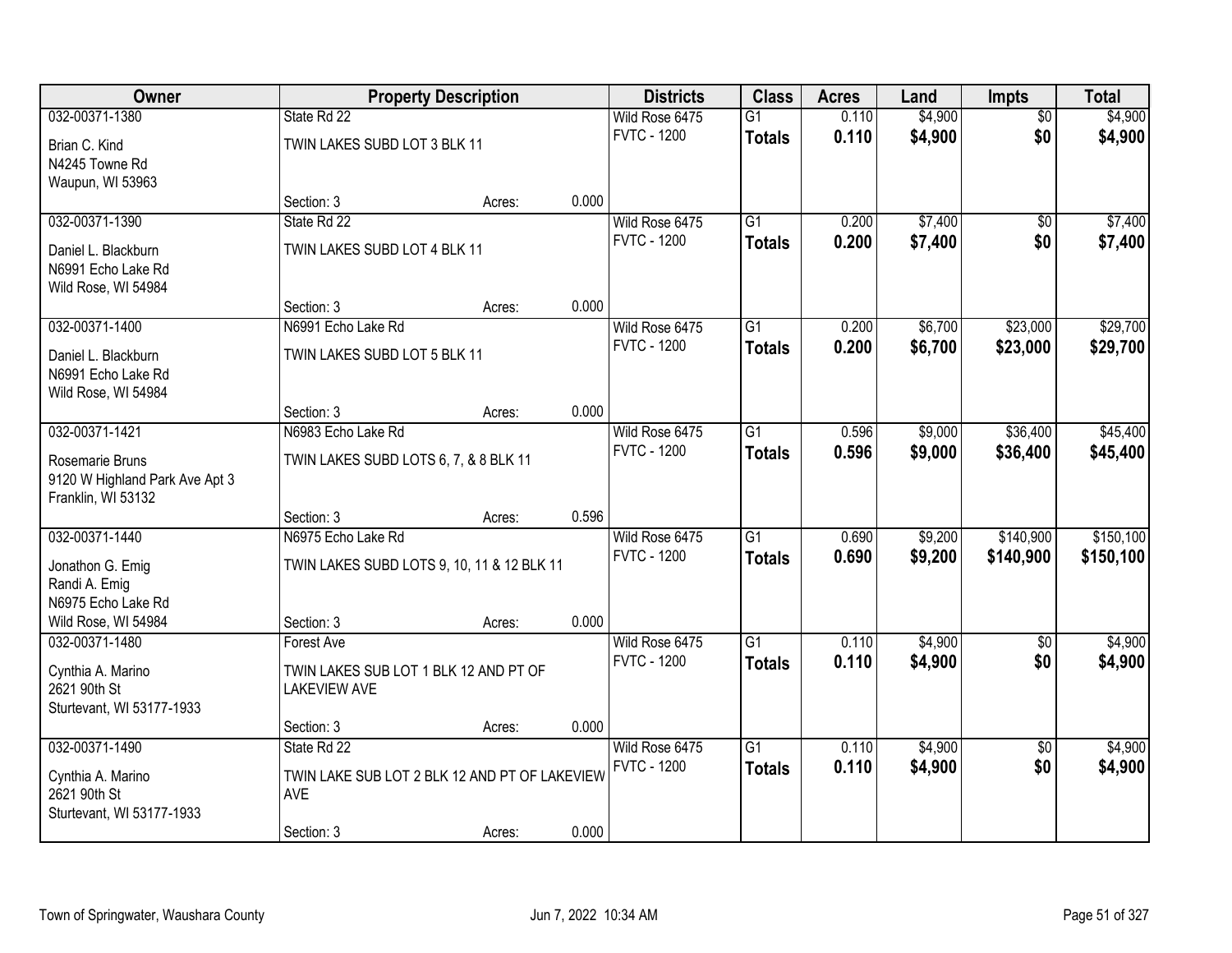| Owner                                    | <b>Property Description</b>                                  |        |       | <b>Districts</b>                     | <b>Class</b>                     | <b>Acres</b>   | Land               | <b>Impts</b>    | <b>Total</b>       |
|------------------------------------------|--------------------------------------------------------------|--------|-------|--------------------------------------|----------------------------------|----------------|--------------------|-----------------|--------------------|
| 032-00371-1500                           |                                                              |        |       | Wild Rose 6475<br><b>FVTC - 1200</b> | $\overline{G1}$<br><b>Totals</b> | 0.130<br>0.130 | \$4,900<br>\$4,900 | \$0<br>\$0      | \$4,900<br>\$4,900 |
| Justine Vaughan<br><b>Brandon Conner</b> | TWIN LAKES SUB LOT 3 BLK 12 AND PT OF<br><b>LAKEVIEW AVE</b> |        |       |                                      |                                  |                |                    |                 |                    |
| N7023 W Pine Lake Rd                     |                                                              |        |       |                                      |                                  |                |                    |                 |                    |
| Wild Rose, WI 54984                      | Section: 3                                                   | Acres: | 0.130 |                                      |                                  |                |                    |                 |                    |
| 032-00371-1510                           | State Rd 22                                                  |        |       | Wild Rose 6475                       | $\overline{G1}$                  | 0.070          | \$3,700            | \$0             | \$3,700            |
|                                          |                                                              |        |       | <b>FVTC - 1200</b>                   | <b>Totals</b>                    | 0.070          | \$3,700            | \$0             | \$3,700            |
| Justine Vaughan                          | TWIN LAKES SUB E 50' LOT 4 BLK 12 AND PT OF                  |        |       |                                      |                                  |                |                    |                 |                    |
| <b>Brandon Conner</b>                    | <b>LAKEVIEW AVE</b>                                          |        |       |                                      |                                  |                |                    |                 |                    |
| N7023 W Pine Lake Rd                     |                                                              |        |       |                                      |                                  |                |                    |                 |                    |
| Wild Rose, WI 54984                      | Section: 3                                                   | Acres: | 0.070 |                                      |                                  |                |                    |                 |                    |
| 032-00371-1520                           | State Rd 22                                                  |        |       | Wild Rose 6475                       | $\overline{G1}$                  | 0.110          | \$4,900            | \$0             | \$4,900            |
| Steven T. Bellaire                       | TWIN LAKES SUBD LOT 4 EXC E 50' BLK 12                       |        |       | <b>FVTC - 1200</b>                   | <b>Totals</b>                    | 0.110          | \$4,900            | \$0             | \$4,900            |
| Katie A. Bellaire                        |                                                              |        |       |                                      |                                  |                |                    |                 |                    |
| 930 Crab Tree Ln                         |                                                              |        |       |                                      |                                  |                |                    |                 |                    |
| Racine, WI 53406-4108                    | Section: 3                                                   | Acres: | 0.000 |                                      |                                  |                |                    |                 |                    |
| 032-00371-1530                           | N7013 Echo Lake Rd                                           |        |       | Wild Rose 6475                       | $\overline{G1}$                  | 0.210          | \$6,900            | \$9,700         | \$16,600           |
|                                          |                                                              |        |       | <b>FVTC - 1200</b>                   | <b>Totals</b>                    | 0.210          | \$6,900            | \$9,700         | \$16,600           |
| Steven T. Bellaire                       | TWIN LAKES SUBD LOT 5 BLK 12                                 |        |       |                                      |                                  |                |                    |                 |                    |
| Katie A. Bellaire                        |                                                              |        |       |                                      |                                  |                |                    |                 |                    |
| 930 Crab Tree Ln                         |                                                              |        |       |                                      |                                  |                |                    |                 |                    |
| Racine, WI 53406-4108                    | Section: 3                                                   | Acres: | 0.000 |                                      |                                  |                |                    |                 |                    |
| 032-00371-1540                           | N7009 Echo Lake Rd                                           |        |       | Wild Rose 6475                       | $\overline{G1}$                  | 0.110          | \$4,900            | \$0             | \$4,900            |
| Oszewski Revocable Living Trust          | TWIN LAKES SUBD LOT 6 BLK 12                                 |        |       | <b>FVTC - 1200</b>                   | <b>Totals</b>                    | 0.110          | \$4,900            | \$0             | \$4,900            |
| 7215 Wellauer Dr                         |                                                              |        |       |                                      |                                  |                |                    |                 |                    |
| Wauwatosa, WI 53213                      |                                                              |        |       |                                      |                                  |                |                    |                 |                    |
|                                          | Section: 3                                                   | Acres: | 0.000 |                                      |                                  |                |                    |                 |                    |
| 032-00371-1550                           | N7009 Echo Lake Rd                                           |        |       | Wild Rose 6475                       | $\overline{G1}$                  | 0.110          | \$4,900            | \$43,500        | \$48,400           |
| Oszewski Revocable Living Trust          | TWIN LAKES SUBD LOT 7 BLK 12                                 |        |       | <b>FVTC - 1200</b>                   | <b>Totals</b>                    | 0.110          | \$4,900            | \$43,500        | \$48,400           |
| 7215 Wellauer Dr                         |                                                              |        |       |                                      |                                  |                |                    |                 |                    |
| Wauwatosa, WI 53213                      |                                                              |        |       |                                      |                                  |                |                    |                 |                    |
|                                          | Section: 3                                                   | Acres: | 0.000 |                                      |                                  |                |                    |                 |                    |
| 032-00371-1560                           | State Rd 22                                                  |        |       | Wild Rose 6475                       | $\overline{G1}$                  | 0.110          | \$4,900            | $\overline{50}$ | \$4,900            |
|                                          |                                                              |        |       | <b>FVTC - 1200</b>                   | <b>Totals</b>                    | 0.110          | \$4,900            | \$0             | \$4,900            |
| Justine Vaughan                          | TWIN LAKES SUB LOT 8 BLK 12                                  |        |       |                                      |                                  |                |                    |                 |                    |
| <b>Brandon Conner</b>                    |                                                              |        |       |                                      |                                  |                |                    |                 |                    |
| N7023 W Pine Lake Rd                     |                                                              |        |       |                                      |                                  |                |                    |                 |                    |
| Wild Rose, WI 54984                      | Section: 3                                                   | Acres: | 0.110 |                                      |                                  |                |                    |                 |                    |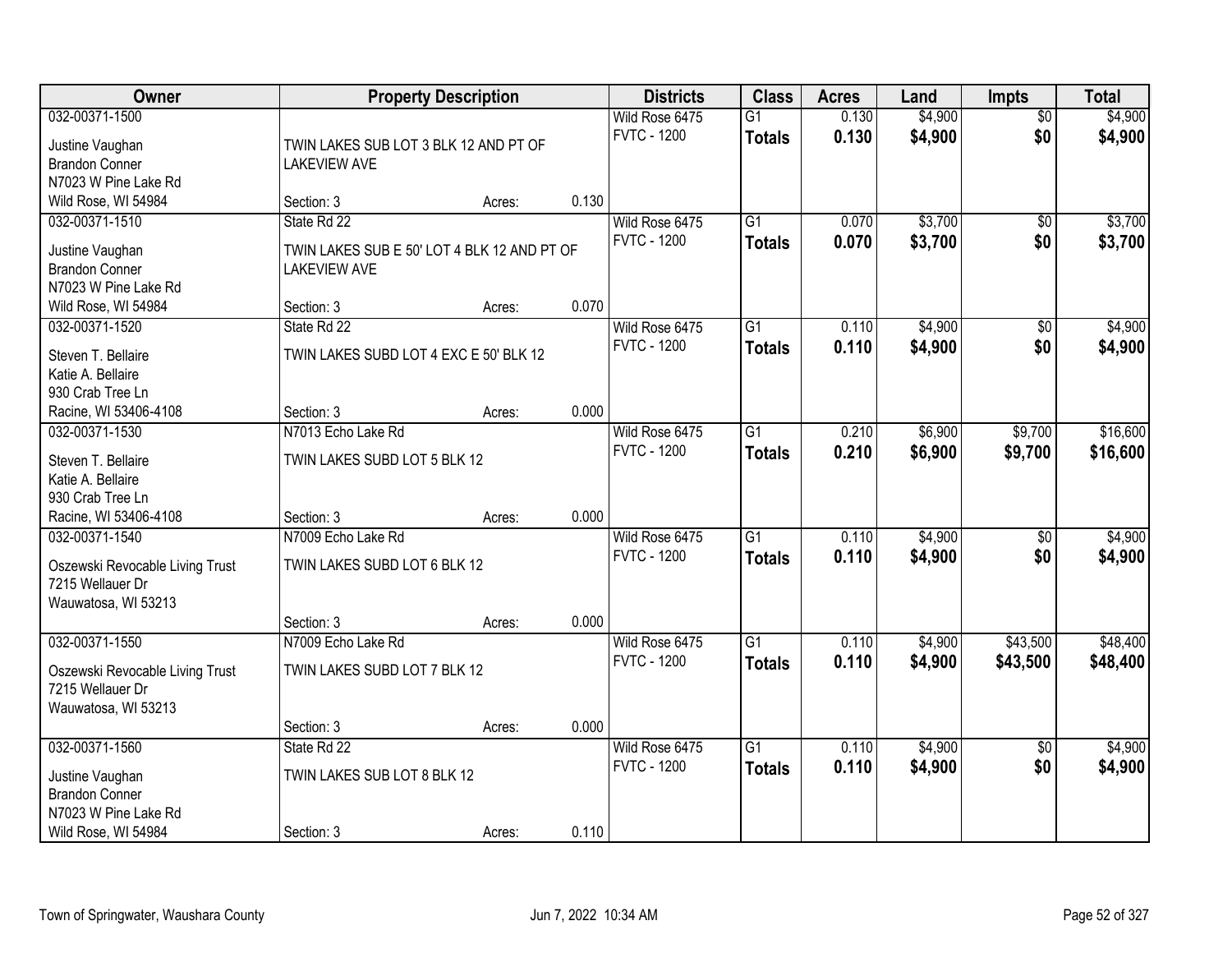| \$4,900<br>032-00371-1570<br>State Rd 22<br>\$4,900<br>Wild Rose 6475<br>$\overline{G1}$<br>0.110<br>$\overline{30}$<br>\$0<br><b>FVTC - 1200</b><br>0.110<br>\$4,900<br>\$4,900<br><b>Totals</b><br>TWIN LAKES SUBD LOT 9 BLK 12 & ROW<br>Robert W. Meredith<br>Rebecca A. Meredith<br>4907 Indian Hills Dr<br>0.000<br>Racine, WI 53406<br>Section: 3<br>Acres:<br>W5781 Oak St<br>$\overline{G1}$<br>\$7,100<br>\$35,500<br>\$42,600<br>032-00371-1580<br>Wild Rose 6475<br>0.230<br><b>FVTC - 1200</b><br>0.230<br>\$7,100<br>\$35,500<br>\$42,600<br><b>Totals</b><br>TWIN LAKES SUBD LOT 10 BLK 12 & ROW<br>Robert W. Meredith<br>Rebecca A. Meredith<br>4907 Indian Hills Dr<br>0.000<br>Section: 3<br>Racine, WI 53406<br>Acres:<br>\$30,500<br>032-00371-1601<br>N7019 Forest Ave<br>$\overline{G1}$<br>\$8,300<br>\$22,200<br>Wild Rose 6475<br>0.920 |
|-----------------------------------------------------------------------------------------------------------------------------------------------------------------------------------------------------------------------------------------------------------------------------------------------------------------------------------------------------------------------------------------------------------------------------------------------------------------------------------------------------------------------------------------------------------------------------------------------------------------------------------------------------------------------------------------------------------------------------------------------------------------------------------------------------------------------------------------------------------------|
|                                                                                                                                                                                                                                                                                                                                                                                                                                                                                                                                                                                                                                                                                                                                                                                                                                                                 |
|                                                                                                                                                                                                                                                                                                                                                                                                                                                                                                                                                                                                                                                                                                                                                                                                                                                                 |
|                                                                                                                                                                                                                                                                                                                                                                                                                                                                                                                                                                                                                                                                                                                                                                                                                                                                 |
|                                                                                                                                                                                                                                                                                                                                                                                                                                                                                                                                                                                                                                                                                                                                                                                                                                                                 |
|                                                                                                                                                                                                                                                                                                                                                                                                                                                                                                                                                                                                                                                                                                                                                                                                                                                                 |
|                                                                                                                                                                                                                                                                                                                                                                                                                                                                                                                                                                                                                                                                                                                                                                                                                                                                 |
|                                                                                                                                                                                                                                                                                                                                                                                                                                                                                                                                                                                                                                                                                                                                                                                                                                                                 |
|                                                                                                                                                                                                                                                                                                                                                                                                                                                                                                                                                                                                                                                                                                                                                                                                                                                                 |
|                                                                                                                                                                                                                                                                                                                                                                                                                                                                                                                                                                                                                                                                                                                                                                                                                                                                 |
|                                                                                                                                                                                                                                                                                                                                                                                                                                                                                                                                                                                                                                                                                                                                                                                                                                                                 |
|                                                                                                                                                                                                                                                                                                                                                                                                                                                                                                                                                                                                                                                                                                                                                                                                                                                                 |
| <b>FVTC - 1200</b><br>0.920<br>\$8,300<br>\$22,200<br>\$30,500<br><b>Totals</b><br>LOT 1 CSM 6593<br>Andrew Tease et al                                                                                                                                                                                                                                                                                                                                                                                                                                                                                                                                                                                                                                                                                                                                         |
| N228 Lavender Ln                                                                                                                                                                                                                                                                                                                                                                                                                                                                                                                                                                                                                                                                                                                                                                                                                                                |
| Appleton, WI 54915                                                                                                                                                                                                                                                                                                                                                                                                                                                                                                                                                                                                                                                                                                                                                                                                                                              |
| 0.920<br>Section: 3<br>Acres:                                                                                                                                                                                                                                                                                                                                                                                                                                                                                                                                                                                                                                                                                                                                                                                                                                   |
| \$4,900<br>032-00371-1690<br>Wild Rose 6475<br>$\overline{G1}$<br>0.110<br>\$4,900<br>State Rd 22<br>\$0                                                                                                                                                                                                                                                                                                                                                                                                                                                                                                                                                                                                                                                                                                                                                        |
| <b>FVTC - 1200</b><br>0.110<br>\$0<br>\$4,900<br>\$4,900<br><b>Totals</b><br>TWIN LAKES SUBD LOT 9 BLK 13<br>Robert W. Meredith                                                                                                                                                                                                                                                                                                                                                                                                                                                                                                                                                                                                                                                                                                                                 |
| 4907 Indian Hills Dr                                                                                                                                                                                                                                                                                                                                                                                                                                                                                                                                                                                                                                                                                                                                                                                                                                            |
| Racine, WI 53406                                                                                                                                                                                                                                                                                                                                                                                                                                                                                                                                                                                                                                                                                                                                                                                                                                                |
| 0.000<br>Section: 3<br>Acres:                                                                                                                                                                                                                                                                                                                                                                                                                                                                                                                                                                                                                                                                                                                                                                                                                                   |
| 032-00371-1700<br>$\overline{G1}$<br>\$4,900<br>State Rd 22<br>0.110<br>\$4,900<br>Wild Rose 6475<br>\$0                                                                                                                                                                                                                                                                                                                                                                                                                                                                                                                                                                                                                                                                                                                                                        |
| <b>FVTC - 1200</b><br>\$4,900<br>\$0<br>0.110<br>\$4,900<br><b>Totals</b>                                                                                                                                                                                                                                                                                                                                                                                                                                                                                                                                                                                                                                                                                                                                                                                       |
| TWIN LAKES SUBD LOT 10 BLK 13<br>Robert W. Meredith<br>4907 Indian Hills Dr                                                                                                                                                                                                                                                                                                                                                                                                                                                                                                                                                                                                                                                                                                                                                                                     |
| Racine, WI 53406                                                                                                                                                                                                                                                                                                                                                                                                                                                                                                                                                                                                                                                                                                                                                                                                                                                |
| 0.000<br>Section: 3<br>Acres:                                                                                                                                                                                                                                                                                                                                                                                                                                                                                                                                                                                                                                                                                                                                                                                                                                   |
| N6994 W Pine Lake Rd<br>$\overline{G1}$<br>\$25,900<br>\$73,200<br>\$99,100<br>032-00372-0100<br>Wild Rose 6475<br>0.178                                                                                                                                                                                                                                                                                                                                                                                                                                                                                                                                                                                                                                                                                                                                        |
| <b>FVTC - 1200</b><br>0.178<br>\$25,900<br>\$73,200<br>\$99,100<br><b>Totals</b>                                                                                                                                                                                                                                                                                                                                                                                                                                                                                                                                                                                                                                                                                                                                                                                |
| PINE LAKE ASSESSORS PLAT #2 LOT 1 BEING PT OF<br>Nicholas P & Nancy A Lauters Living<br>Trust<br>BLK 1 OF TWIN LAKES SUBD                                                                                                                                                                                                                                                                                                                                                                                                                                                                                                                                                                                                                                                                                                                                       |
| N6994 W Pine Lake Rd                                                                                                                                                                                                                                                                                                                                                                                                                                                                                                                                                                                                                                                                                                                                                                                                                                            |
| 0.178<br>Wild Rose, WI 54984<br>Section: 3<br>Acres:                                                                                                                                                                                                                                                                                                                                                                                                                                                                                                                                                                                                                                                                                                                                                                                                            |
| N6982 W Pine Lake Rd<br>$\overline{G1}$<br>\$46,400<br>\$66,300<br>\$112,700<br>032-00372-0200<br>Wild Rose 6475<br>0.356                                                                                                                                                                                                                                                                                                                                                                                                                                                                                                                                                                                                                                                                                                                                       |
| <b>FVTC - 1200</b><br>0.356<br>\$46,400<br>\$66,300<br>\$112,700<br><b>Totals</b>                                                                                                                                                                                                                                                                                                                                                                                                                                                                                                                                                                                                                                                                                                                                                                               |
| LOT 2 PINE LAKE ASSR PLAT #2<br>Marie A. Claffey<br>N6938 W Pine Lake Rd                                                                                                                                                                                                                                                                                                                                                                                                                                                                                                                                                                                                                                                                                                                                                                                        |
| Wild Rose, WI 54984-9129                                                                                                                                                                                                                                                                                                                                                                                                                                                                                                                                                                                                                                                                                                                                                                                                                                        |
| 0.356<br>Section: 3<br>Acres:                                                                                                                                                                                                                                                                                                                                                                                                                                                                                                                                                                                                                                                                                                                                                                                                                                   |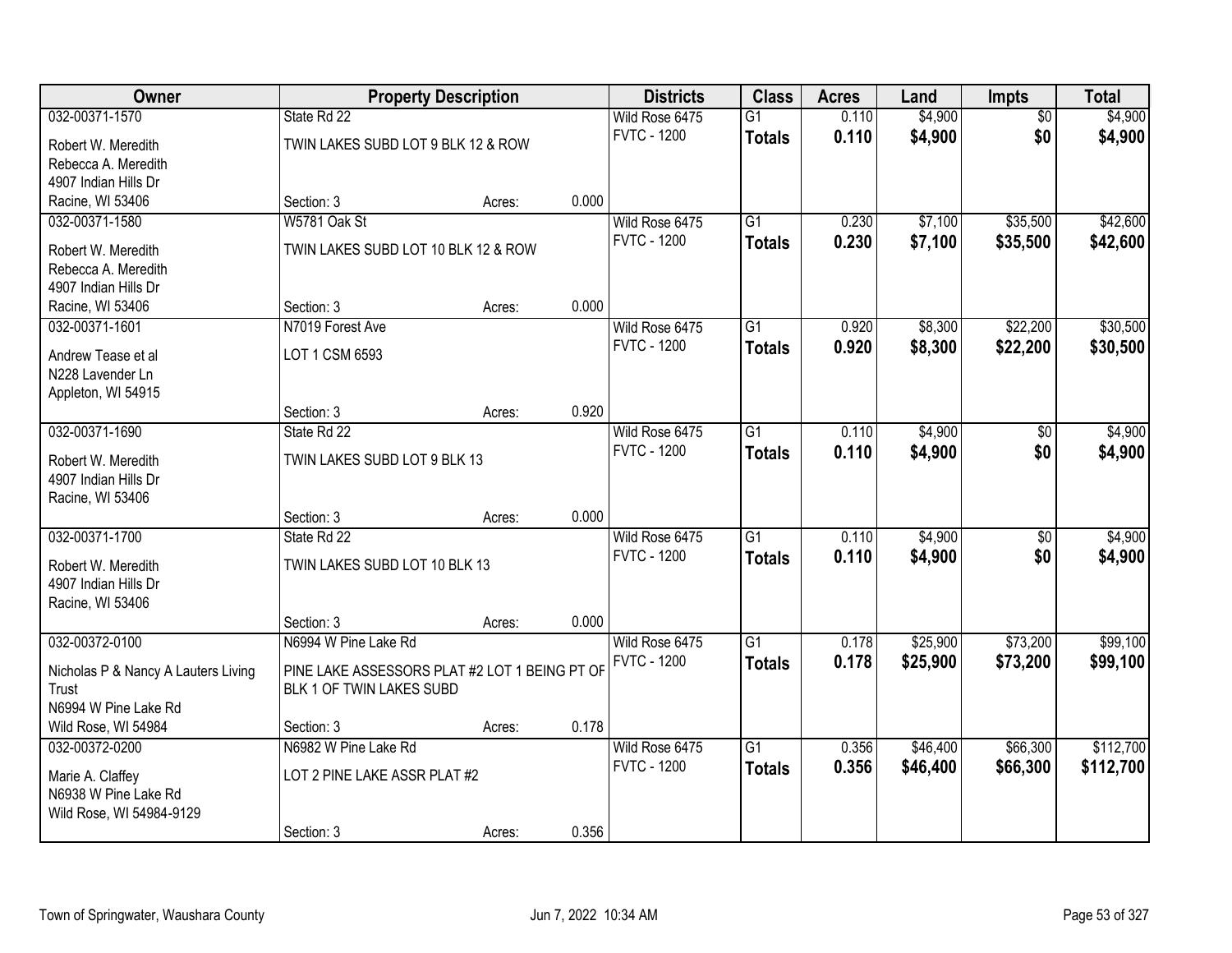| Owner                                 | <b>Property Description</b>                   |        |       | <b>Districts</b>   | <b>Class</b>    | <b>Acres</b> | Land      | Impts     | <b>Total</b> |
|---------------------------------------|-----------------------------------------------|--------|-------|--------------------|-----------------|--------------|-----------|-----------|--------------|
| 032-00372-0300                        | N6978 W Pine Lake Rd                          |        |       | Wild Rose 6475     | $\overline{G1}$ | 0.258        | \$36,800  | \$107,400 | \$144,200    |
| Larry E. Radcliff                     | PINE LAKE ASSESSORS PLAT #2 LOT 3 BEING PT OF |        |       | <b>FVTC - 1200</b> | <b>Totals</b>   | 0.258        | \$36,800  | \$107,400 | \$144,200    |
| Cindy L. Radcliff                     | BLK 1 OF TWIN LAKES SUBD                      |        |       |                    |                 |              |           |           |              |
| 16811 2 Mile Rd                       |                                               |        |       |                    |                 |              |           |           |              |
| Franksville, WI 53126-9608            | Section: 3                                    | Acres: | 0.258 |                    |                 |              |           |           |              |
| 032-00372-0400                        | N6972 W Pine Lake Rd                          |        |       | Wild Rose 6475     | $\overline{G1}$ | 0.275        | \$39,700  | \$86,000  | \$125,700    |
|                                       |                                               |        |       | <b>FVTC - 1200</b> | <b>Totals</b>   | 0.275        | \$39,700  | \$86,000  | \$125,700    |
| Steven E. Owen                        | PINE LAKE ASSESSORS PLAT #2 LOT 4 BEING PT OF |        |       |                    |                 |              |           |           |              |
| Mary R. Owen<br>130 S Braintree Ct    | BLK 1 OF TWIN LAKE SUBD                       |        |       |                    |                 |              |           |           |              |
|                                       | Section: 3                                    |        | 0.275 |                    |                 |              |           |           |              |
| Shaumburg, IL 60193<br>032-00372-0500 | N6968 W Pine Lake Rd                          | Acres: |       |                    | G1              |              |           |           |              |
|                                       |                                               |        |       | Wild Rose 6475     |                 | 0.464        | \$161,500 | \$190,500 | \$352,000    |
| James & Sandra Lawrence Living Trust  | PINE LAKE ASSESSORS PLAT #2 LOT 5 BEING PT OF |        |       | <b>FVTC - 1200</b> | <b>Totals</b>   | 0.464        | \$161,500 | \$190,500 | \$352,000    |
| N6968 W Pine Lake Rd                  | BLK 1 OF TWIN LAKE SUBD                       |        |       |                    |                 |              |           |           |              |
| Wild Rose, WI 54984-9129              |                                               |        |       |                    |                 |              |           |           |              |
|                                       | Section: 3                                    | Acres: | 0.464 |                    |                 |              |           |           |              |
| 032-00372-0600                        | N6964 W Pine Lake Rd                          |        |       | Wild Rose 6475     | $\overline{G1}$ | 0.195        | \$188,200 | \$64,800  | \$253,000    |
| David A. Snyder et al                 | LOT 6 PINE LAKE ASSESSORS PLAT #2; LIFE       |        |       | <b>FVTC - 1200</b> | <b>Totals</b>   | 0.195        | \$188,200 | \$64,800  | \$253,000    |
| 806 Indiana St                        | ESTATE TO MARY J PINNECKER & DAVID A SNYDER   |        |       |                    |                 |              |           |           |              |
| Racine, WI 53405                      |                                               |        |       |                    |                 |              |           |           |              |
|                                       | Section: 3                                    | Acres: | 0.195 |                    |                 |              |           |           |              |
| 032-00372-0700                        | N6956 W Pine Lake Rd                          |        |       | Wild Rose 6475     | $\overline{G1}$ | 0.568        | \$204,000 | \$70,100  | \$274,100    |
|                                       |                                               |        |       | <b>FVTC - 1200</b> | <b>Totals</b>   | 0.568        | \$204,000 | \$70,100  | \$274,100    |
| Brandon L. Stern                      | PINE LAKE ASSESSORS PLAT #2 LOT 7 BEING PT OF |        |       |                    |                 |              |           |           |              |
| Ann K. Stern                          | BLK 1 OF TWIN LAKES SUBD                      |        |       |                    |                 |              |           |           |              |
| E2595 Christmas Tree Ln               |                                               |        |       |                    |                 |              |           |           |              |
| Waupaca, WI 54981-9009                | Section: 3                                    | Acres: | 0.568 |                    |                 |              |           |           |              |
| 032-00372-0800                        | N6938 W Pine Lake Rd                          |        |       | Wild Rose 6475     | $\overline{G1}$ | 0.674        | \$168,000 | \$128,900 | \$296,900    |
| Marie A. Claffey                      | PINE LAKE ASSESSORS PLAT #2 LOT 8 BEING PT OF |        |       | <b>FVTC - 1200</b> | <b>Totals</b>   | 0.674        | \$168,000 | \$128,900 | \$296,900    |
| N6938 W Pine Lake Rd                  | BLK 1 OF TWIN LAKES SUBD                      |        |       |                    |                 |              |           |           |              |
| Wild Rose, WI 54984-9129              |                                               |        |       |                    |                 |              |           |           |              |
|                                       | Section: 3                                    | Acres: | 0.674 |                    |                 |              |           |           |              |
| 032-00372-0900                        | N6930 W Pine Lake Rd                          |        |       | Wild Rose 6475     | $\overline{G1}$ | 0.282        | \$100,800 | \$50,800  | \$151,600    |
|                                       |                                               |        |       | <b>FVTC - 1200</b> | <b>Totals</b>   | 0.282        | \$100,800 | \$50,800  | \$151,600    |
| <b>Eddy Wiener</b>                    | PINE LAKE ASSESSORS PLAT #2 LOT 9 BEING PT OF |        |       |                    |                 |              |           |           |              |
| Doreen Wiener                         | BLK 1 OF TWIN LAKES SUBD                      |        |       |                    |                 |              |           |           |              |
| 3710 Westwood Dr                      |                                               |        |       |                    |                 |              |           |           |              |
| Brookfield, WI 53005-2372             | Section: 3                                    | Acres: | 0.282 |                    |                 |              |           |           |              |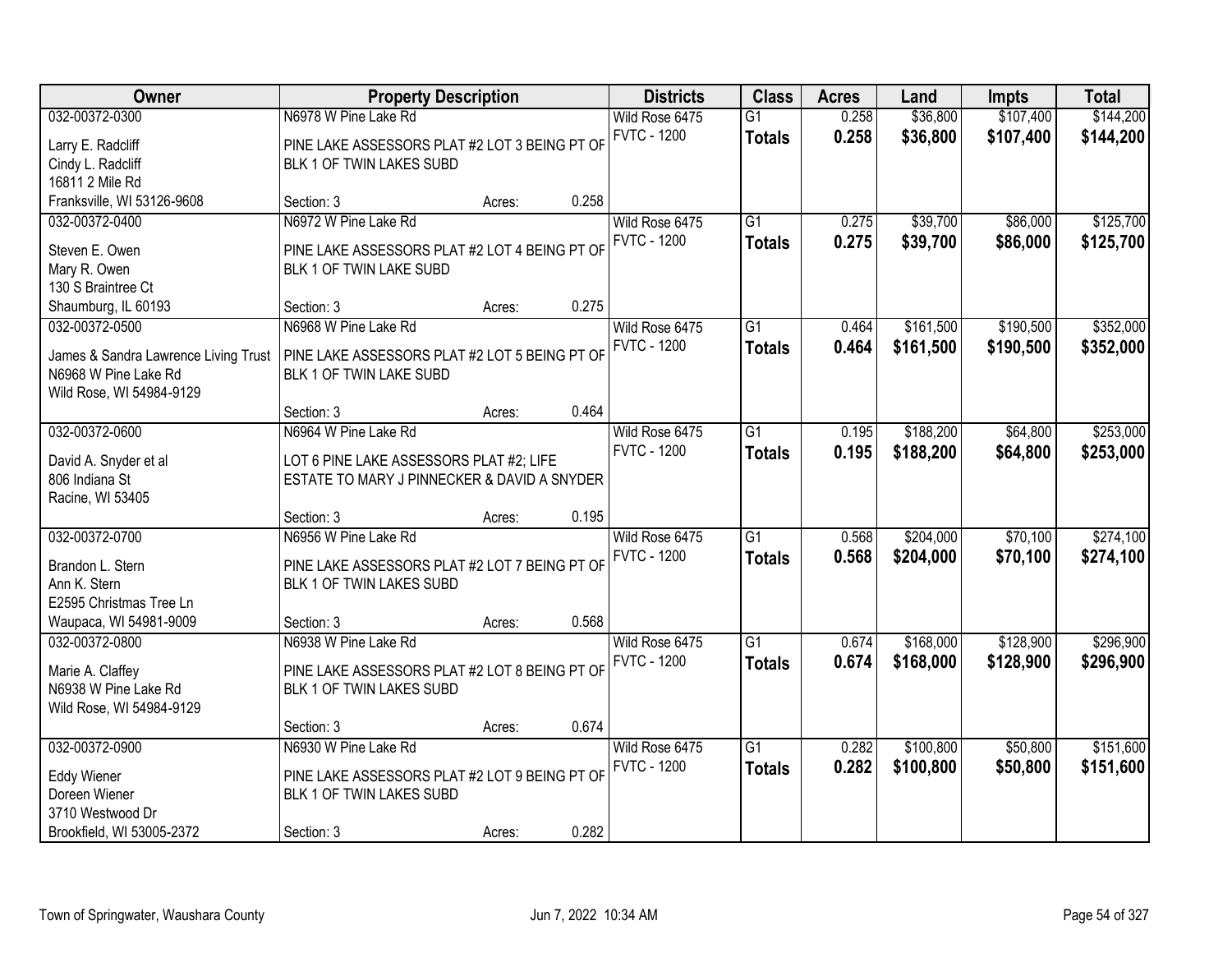| Owner                         |                                              | <b>Property Description</b> |        | <b>Districts</b>   | <b>Class</b>     | <b>Acres</b> | Land            | <b>Impts</b>    | <b>Total</b> |
|-------------------------------|----------------------------------------------|-----------------------------|--------|--------------------|------------------|--------------|-----------------|-----------------|--------------|
| 032-00372-1000                | State Rd 22                                  |                             |        | Wild Rose 6475     | $\overline{X4}$  | 0.000        | $\overline{60}$ | $\overline{50}$ | \$0          |
| Town of Springwater           | PINE LAKE ASSESSORS PLAT #2 PUBLIC PARK      |                             |        | <b>FVTC - 1200</b> | <b>Totals</b>    | 0.000        | \$0             | \$0             | \$0          |
|                               | ADJACENT TO BLK 1 OF TWIN LAKES SUBD         |                             |        |                    |                  |              |                 |                 |              |
|                               |                                              |                             |        |                    |                  |              |                 |                 |              |
|                               | Section: 3                                   | Acres:                      | 0.000  |                    |                  |              |                 |                 |              |
| 032-00411-0100                | $21st$ Ln                                    |                             |        | Wild Rose 6475     | G4               | 40.960       | \$5,700         | \$0             | \$5,700      |
| John F. Bergstrom             | NE1/4 NE1/4 SUBJ TO EAS. V 353 P 264 & SE1/4 |                             |        | <b>FVTC - 1200</b> | G <sub>5</sub>   | 2.000        | \$1,400         | \$0<br>\$0      | \$1,400      |
| PO Box 777                    | NE1/4 NE OF AKRON CT                         |                             |        |                    | <b>Totals</b>    | 42.960       | \$7,100         |                 | \$7,100      |
| Neenah, WI 54956              |                                              |                             |        |                    |                  |              |                 |                 |              |
|                               | Section: 4                                   | Acres:                      | 42.960 |                    |                  |              |                 |                 |              |
| 032-00412-0100                | State Rd 22                                  |                             |        | Wild Rose 6475     | G4               | 36.500       | \$5,000         | \$0             | \$5,000      |
| Hugh C. Jones                 | PT OF NW1/4 NE1/4                            |                             |        | <b>FVTC - 1200</b> | G <sub>5</sub>   | 3.460        | \$2,100         | \$0             | \$2,100      |
| Jane M. Jones                 |                                              |                             |        |                    | <b>Totals</b>    | 39.960       | \$7,100         | \$0             | \$7,100      |
| W6276 Akron Ct                |                                              |                             |        |                    |                  |              |                 |                 |              |
| Wild Rose, WI 54984           | Section: 4                                   | Acres:                      | 39.960 |                    |                  |              |                 |                 |              |
| 032-00412-0200                | W6276 Akron Ct                               |                             |        | Wild Rose 6475     | $\overline{G1}$  | 3.210        | \$21,300        | \$188,700       | \$210,000    |
| Hugh C. Jones                 | PT OF NW NE                                  |                             |        | <b>FVTC - 1200</b> | <b>Totals</b>    | 3.210        | \$21,300        | \$188,700       | \$210,000    |
| Jane M. Jones                 |                                              |                             |        |                    |                  |              |                 |                 |              |
| W6276 Akron Ct                |                                              |                             |        |                    |                  |              |                 |                 |              |
| Wild Rose, WI 54984           | Section: 4                                   | Acres:                      | 3.210  |                    |                  |              |                 |                 |              |
| 032-00413-0110                | W6239 Akron Ct                               |                             |        | Wild Rose 6475     | $\overline{G1}$  | 9.265        | \$39,600        | $\overline{50}$ | \$39,600     |
| J & H Farms et al             | PT OF SE-NW & PT OF SW-NE, LOT 1 CSM 4008    |                             |        | <b>FVTC - 1200</b> | <b>Totals</b>    | 9.265        | \$39,600        | \$0             | \$39,600     |
| W6276 Akron Ct                |                                              |                             |        |                    |                  |              |                 |                 |              |
| Wild Rose, WI 54984           |                                              |                             |        |                    |                  |              |                 |                 |              |
|                               | Section: 4                                   | Acres:                      | 9.265  |                    |                  |              |                 |                 |              |
| 032-00413-0210                | W6235 Akron Ct                               |                             |        | Wild Rose 6475     | $\overline{G1}$  | 1.101        | \$10,600        | \$165,800       | \$176,400    |
| Benjamin R. Gordon            | PART OF SW1/4 NE1/4, LOT 2 CSM 4008          |                             |        | <b>FVTC - 1200</b> | <b>Totals</b>    | 1.101        | \$10,600        | \$165,800       | \$176,400    |
| W6235 Akron Ct                |                                              |                             |        |                    |                  |              |                 |                 |              |
| Wild Rose, WI 54984           |                                              |                             |        |                    |                  |              |                 |                 |              |
|                               | Section: 4                                   | Acres:                      | 1.101  |                    |                  |              |                 |                 |              |
| 032-00413-0310                | W6221 Akron Ct                               |                             |        | Wild Rose 6475     | G1               | 3.510        | \$22,500        | \$1,000         | \$23,500     |
| Buck & Bird Hunting Club, LLC | SW1/4 NE1/4 EXC CSM 4007 & EXC CSM 4008      |                             |        | <b>FVTC - 1200</b> | G4               | 5.000        | \$500           | \$0             | \$500        |
| c/o Aaron Jones               |                                              |                             |        |                    | G <sub>5</sub> M | 21.000       | \$33,600        | \$0             | \$33,600     |
| N1844 William Dr              |                                              |                             |        |                    | <b>Totals</b>    | 29.510       | \$56,600        | \$1,000         | \$57,600     |
| Waupaca, WI 54981             | Section: 4                                   | Acres:                      | 0.000  |                    |                  |              |                 |                 |              |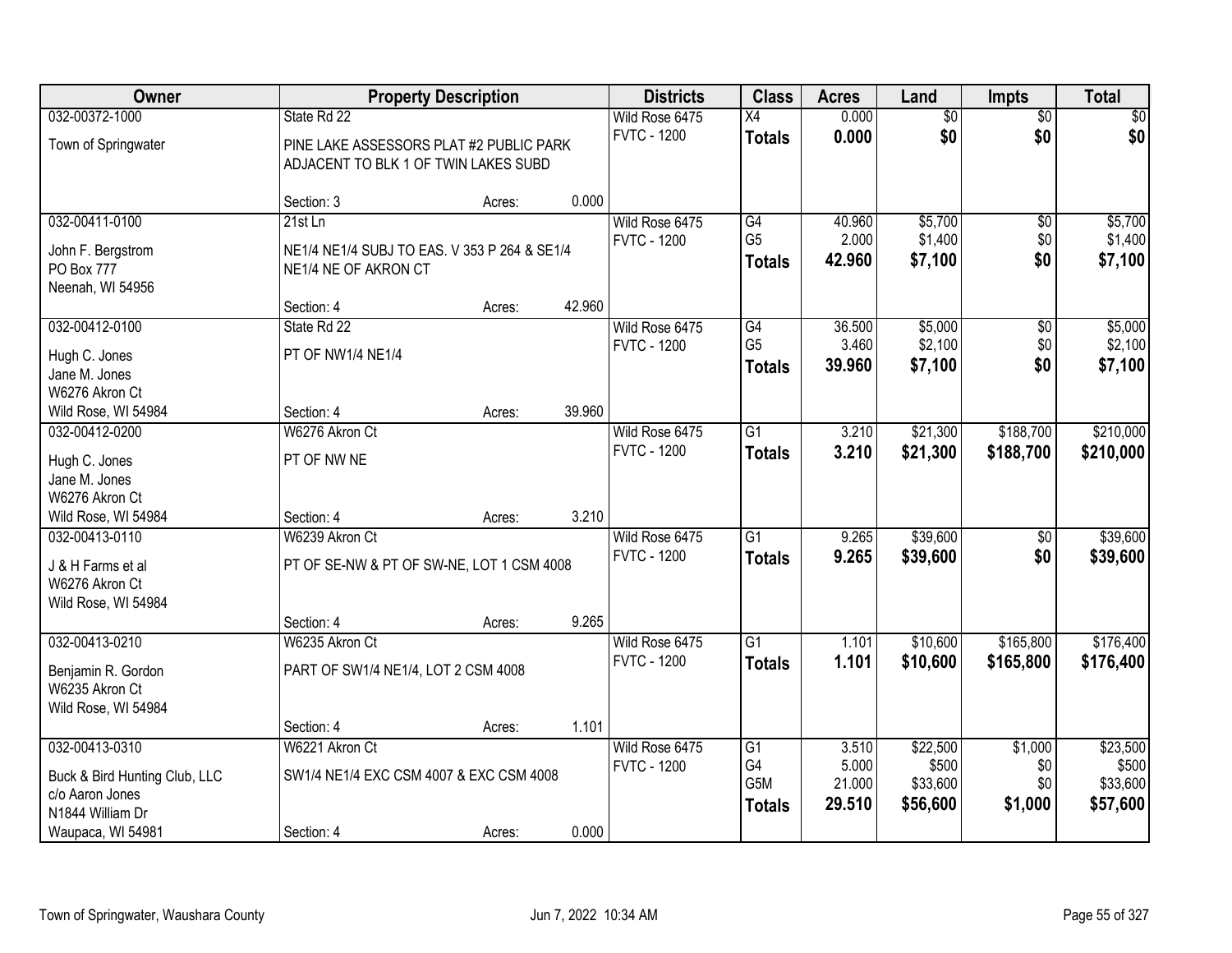| Owner                             |                                                  | <b>Property Description</b> |        | <b>Districts</b>   | <b>Class</b>          | <b>Acres</b>    | Land              | <b>Impts</b>    | <b>Total</b>      |
|-----------------------------------|--------------------------------------------------|-----------------------------|--------|--------------------|-----------------------|-----------------|-------------------|-----------------|-------------------|
| 032-00414-0111                    | N7195 21st Ln                                    |                             |        | Wild Rose 6475     | $\overline{G7}$       | 2.707           | \$13,500          | \$26,900        | \$40,400          |
| Andrew J. Jones                   | PT OF SE1/4 NE1/4, LOT 1 CSM 4006                |                             |        | <b>FVTC - 1200</b> | <b>Totals</b>         | 2.707           | \$13,500          | \$26,900        | \$40,400          |
| Adam J. Jones                     |                                                  |                             |        |                    |                       |                 |                   |                 |                   |
| N3005 24th Rd                     |                                                  |                             |        |                    |                       |                 |                   |                 |                   |
| Wautoma, WI 54982                 | Section: 4                                       | Acres:                      | 2.707  |                    |                       |                 |                   |                 |                   |
| 032-00414-0112                    | State Rd 22                                      |                             |        | Wild Rose 6475     | $\overline{G6}$       | 14.168          | \$45,300          | \$0             | \$45,300          |
|                                   |                                                  |                             |        | <b>FVTC - 1200</b> | <b>Totals</b>         | 14.168          | \$45,300          | \$0             | \$45,300          |
| Buck & Bird Hunting Club, LLC     | SE1/4 NE1/4 EXC NE OF AKRON CT EXC S 400' OF N   |                             |        |                    |                       |                 |                   |                 |                   |
| c/o Aaron Jones                   | 720' OF E 175' & EXC CSM'S 3969, 4006 & 4007     |                             |        |                    |                       |                 |                   |                 |                   |
| N1844 William Dr                  |                                                  |                             |        |                    |                       |                 |                   |                 |                   |
| Waupaca, WI 54981                 | Section: 4                                       | Acres:                      | 14.168 |                    |                       |                 |                   |                 |                   |
| 032-00414-0113                    | W6201 Akron Ct                                   |                             |        | Wild Rose 6475     | G4                    | 3.500           | \$600             | \$0             | \$600             |
| Joseph P. Hamm                    | PT OF S1/2 NE1/4, LOT 1 CSM 4007                 |                             |        | <b>FVTC - 1200</b> | G7                    | 3.649           | \$18,200          | \$50,200        | \$68,400          |
| Christine Hamm                    |                                                  |                             |        |                    | <b>Totals</b>         | 7.149           | \$18,800          | \$50,200        | \$69,000          |
| E2410 Crystal Lake Rd             |                                                  |                             |        |                    |                       |                 |                   |                 |                   |
| Waupaca, WI 54981                 | Section: 4                                       | Acres:                      | 7.149  |                    |                       |                 |                   |                 |                   |
| 032-00414-0121                    | N7155 21st Ln                                    |                             |        | Wild Rose 6475     | $\overline{G1}$       | 1.000           | \$10,000          | \$32,600        | \$42,600          |
|                                   |                                                  |                             |        | <b>FVTC - 1200</b> | G <sub>5</sub>        | 3.300           | \$2,000           | \$0             | \$2,000           |
| Robert J. Whitburn                | PT OF SE-NE SEC 4 & SW-NW SEC 3 W OF 21ST LN,    |                             |        |                    | G <sub>6</sub>        | 16.000          | \$51,200          | \$0             | \$51,200          |
| Donna M. Whitburn                 | NOW LOT 1 CSM 3969 AND S75' OF N720' OF E 175'   |                             |        |                    | <b>Totals</b>         | 20.300          | \$63,200          | \$32,600        | \$95,800          |
| 5174 Briarwood Dr                 | OF SE-NE SEC 4                                   |                             |        |                    |                       |                 |                   |                 |                   |
| Slinger, WI 53086                 | Section: 4                                       | Acres:                      | 20.300 |                    |                       |                 |                   |                 |                   |
| 032-00414-0210                    | N7179 21st Ln                                    |                             |        | Wild Rose 6475     | $\overline{G1}$       | 1.300           | \$11,800          | \$112,200       | \$124,000         |
| Stuart L & Angela K Bahling Joint | S 400' OF N 720' OF E 175' SE1/4 NE1/4 LESS V524 |                             |        | <b>FVTC - 1200</b> | <b>Totals</b>         | 1.300           | \$11,800          | \$112,200       | \$124,000         |
| <b>Tenancy Trust</b>              | P918 (S 75')                                     |                             |        |                    |                       |                 |                   |                 |                   |
| 1117 Warren Ave                   |                                                  |                             |        |                    |                       |                 |                   |                 |                   |
| Belvidere, IL 61008               | Section: 4                                       | Acres:                      | 1.300  |                    |                       |                 |                   |                 |                   |
| 032-00421-0000                    | State Rd 22                                      |                             |        | Wild Rose 6475     | G4                    | 16.000          | \$1,800           | $\sqrt{6}$      | \$1,800           |
|                                   |                                                  |                             |        | <b>FVTC - 1200</b> | G <sub>5</sub>        | 5.000           | \$2,200           | \$0             | \$2,200           |
| Testin Green Century Farm, LLC    | <b>NE1/4 OF NW1/4</b>                            |                             |        |                    | G5M                   | 22.440          | \$37,000          | \$0             | \$37,000          |
| c/o R&D Green Family, LLC         |                                                  |                             |        |                    | <b>Totals</b>         | 43.440          | \$41,000          | \$0             | \$41,000          |
| N234 Testin Rd                    |                                                  |                             | 43.440 |                    |                       |                 |                   |                 |                   |
| Waupaca, WI 54981                 | Section: 4                                       | Acres:                      |        |                    |                       |                 |                   |                 |                   |
| 032-00422-0000                    | State Rd 22                                      |                             |        | Wild Rose 6475     | G4                    | 17.620          | \$2,200           | $\overline{50}$ | \$2,200           |
| John R. Wilda                     | <b>NW1/4 OF NW1/4</b>                            |                             |        | <b>FVTC - 1200</b> | G <sub>5</sub><br>G5M | 0.380<br>25.700 | \$300<br>\$42,400 | \$0<br>\$0      | \$300<br>\$42,400 |
| 3477 Oak Tree Ln                  |                                                  |                             |        |                    |                       |                 |                   |                 |                   |
| Elmwood Park, WI 53405            |                                                  |                             |        |                    | <b>Totals</b>         | 43.700          | \$44,900          | \$0             | \$44,900          |
|                                   | Section: 4                                       | Acres:                      | 43.700 |                    |                       |                 |                   |                 |                   |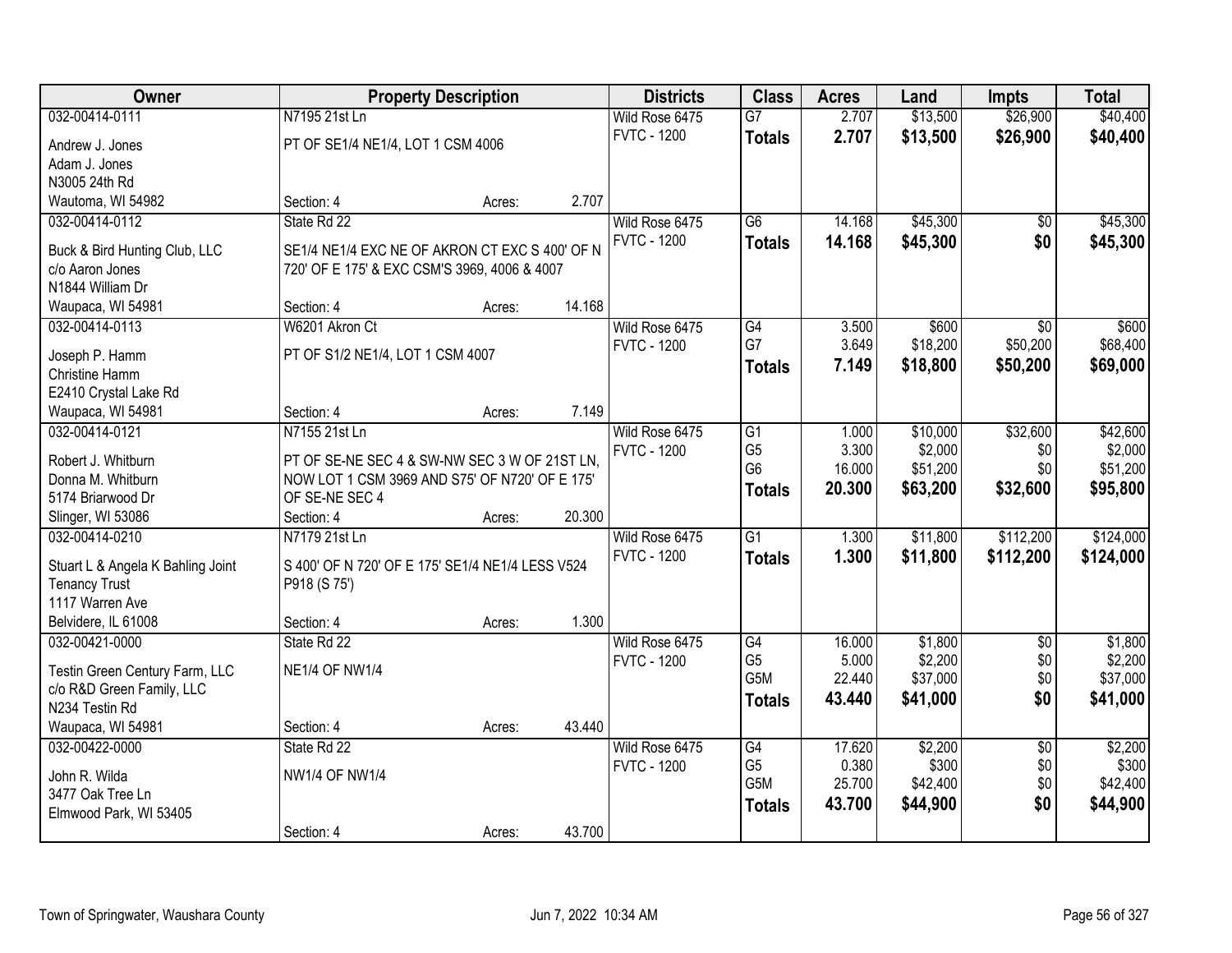| 032-00423-0100<br>\$3,200<br>State Rd 22<br>Wild Rose 6475<br>G4<br>31.000<br>$\sqrt{$0}$<br>\$7,600<br>G5M<br>4.620<br>\$0<br><b>FVTC - 1200</b><br>SW1/4 OF NW1/4 EXC CSM #3104<br>Richard R. Yeska<br>\$10,800<br>\$0<br>35.620<br><b>Totals</b> | \$3,200<br>\$7,600<br>\$10,800 |
|-----------------------------------------------------------------------------------------------------------------------------------------------------------------------------------------------------------------------------------------------------|--------------------------------|
|                                                                                                                                                                                                                                                     |                                |
|                                                                                                                                                                                                                                                     |                                |
| Joann Yeska                                                                                                                                                                                                                                         |                                |
| N6993 21st Ave                                                                                                                                                                                                                                      |                                |
| Wild Rose, WI 54984<br>Section: 4<br>35.620<br>Acres:                                                                                                                                                                                               |                                |
| N7174 21st Ave<br>$\overline{G1}$<br>\$26,000<br>\$104,500<br>032-00423-0200<br>Wild Rose 6475<br>4.380                                                                                                                                             | \$130,500                      |
| <b>FVTC - 1200</b><br>4.380<br>\$26,000<br>\$104,500<br><b>Totals</b><br>PART OF SW1/4 OF NW1/4, LOT 1 CSM #3104                                                                                                                                    | \$130,500                      |
| Andrew L. Dowhen<br>N7174 21st Ave                                                                                                                                                                                                                  |                                |
| Wild Rose, WI 54984                                                                                                                                                                                                                                 |                                |
| 4.380<br>Section: 4<br>Acres:                                                                                                                                                                                                                       |                                |
| 032-00424-0110<br>State Rd 22<br>G4<br>\$1,000<br>Wild Rose 6475<br>7.600<br>\$0                                                                                                                                                                    | \$1,000                        |
| G <sub>5</sub><br>5.000<br>\$3,500<br>\$0<br><b>FVTC - 1200</b>                                                                                                                                                                                     | \$3,500                        |
| David J & Patricia A Williams Revocable   PT OF SE1/4 NW1/4, LOT 1 CSM 3970<br>G5M<br>\$12,900<br>\$0<br>7.800                                                                                                                                      | \$12,900                       |
| Trust<br>20.400<br>\$17,400<br>\$0<br><b>Totals</b>                                                                                                                                                                                                 | \$17,400                       |
| PO Box 236<br>20.400<br>Section: 4<br>Acres:                                                                                                                                                                                                        |                                |
| Wild Rose, WI 54984<br>032-00424-0211<br>State Rd 22<br>Wild Rose 6475<br>G4<br>10.000<br>\$1,400<br>$\sqrt[6]{3}$                                                                                                                                  | \$1,400                        |
| \$1,100<br>G <sub>5</sub><br>1.550<br>\$0<br><b>FVTC - 1200</b>                                                                                                                                                                                     | \$1,100                        |
| SE1/4 NW1/4 EXC CSM 3970 & EXC CSM 4008<br>Buck & Bird Hunting Club, LLC<br>G <sub>6</sub><br>\$16,000<br>5.000<br>\$0                                                                                                                              | \$16,000                       |
| c/o Aaron Jones<br>\$0<br>16.550<br>\$18,500<br><b>Totals</b>                                                                                                                                                                                       | \$18,500                       |
| N1844 William Dr                                                                                                                                                                                                                                    |                                |
| 0.000<br>Waupaca, WI 54981<br>Section: 4<br>Acres:                                                                                                                                                                                                  |                                |
| $\overline{G6}$<br>20.000<br>\$66,000<br>$\overline{50}$<br>032-00431-0100<br>State Rd 22<br>Wild Rose 6475                                                                                                                                         | \$66,000                       |
| <b>FVTC - 1200</b><br>20.000<br>\$66,000<br>\$0<br><b>Totals</b><br>N1/2 NE1/4 SW1/4<br>Buck & Bird Hunting Club, LLC                                                                                                                               | \$66,000                       |
| c/o Aaron Jones                                                                                                                                                                                                                                     |                                |
| N1844 William Dr                                                                                                                                                                                                                                    |                                |
| 20.000<br>Waupaca, WI 54981<br>Section: 4<br>Acres:                                                                                                                                                                                                 |                                |
| 032-00432-0000<br>State Rd 22<br>G4<br>31.250<br>\$3,900<br>$\sqrt{6}$<br>Wild Rose 6475                                                                                                                                                            | \$3,900                        |
| G <sub>5</sub><br>\$5,300<br>8.750<br><b>FVTC - 1200</b><br>\$0<br>Richard R. Yeska<br><b>NW1/4 OF SW1/4</b>                                                                                                                                        | \$5,300                        |
| \$0<br>40.000<br>\$9,200<br><b>Totals</b><br>Joann Yeska                                                                                                                                                                                            | \$9,200                        |
| N6993 21st Ave                                                                                                                                                                                                                                      |                                |
| 40.000<br>Wild Rose, WI 54984<br>Section: 4<br>Acres:                                                                                                                                                                                               |                                |
| 37.000<br>032-00433-0000<br>N6968 21st Ave<br>Wild Rose 6475<br>G4<br>\$3,800<br>$\overline{50}$                                                                                                                                                    | \$3,800                        |
| G <sub>5</sub><br>\$600<br>\$0<br>1.000<br><b>FVTC - 1200</b>                                                                                                                                                                                       | \$600                          |
| Richard R. Yeska<br>SW1/4 OF SW1/4<br>G7<br>2.000<br>\$10,000<br>\$33,400<br>Joann Yeska                                                                                                                                                            | \$43,400                       |
| 40.000<br>\$14,400<br>\$33,400<br><b>Totals</b><br>N6993 21st Ave                                                                                                                                                                                   | \$47,800                       |
| 40.000<br>Wild Rose, WI 54984<br>Section: 4<br>Acres:                                                                                                                                                                                               |                                |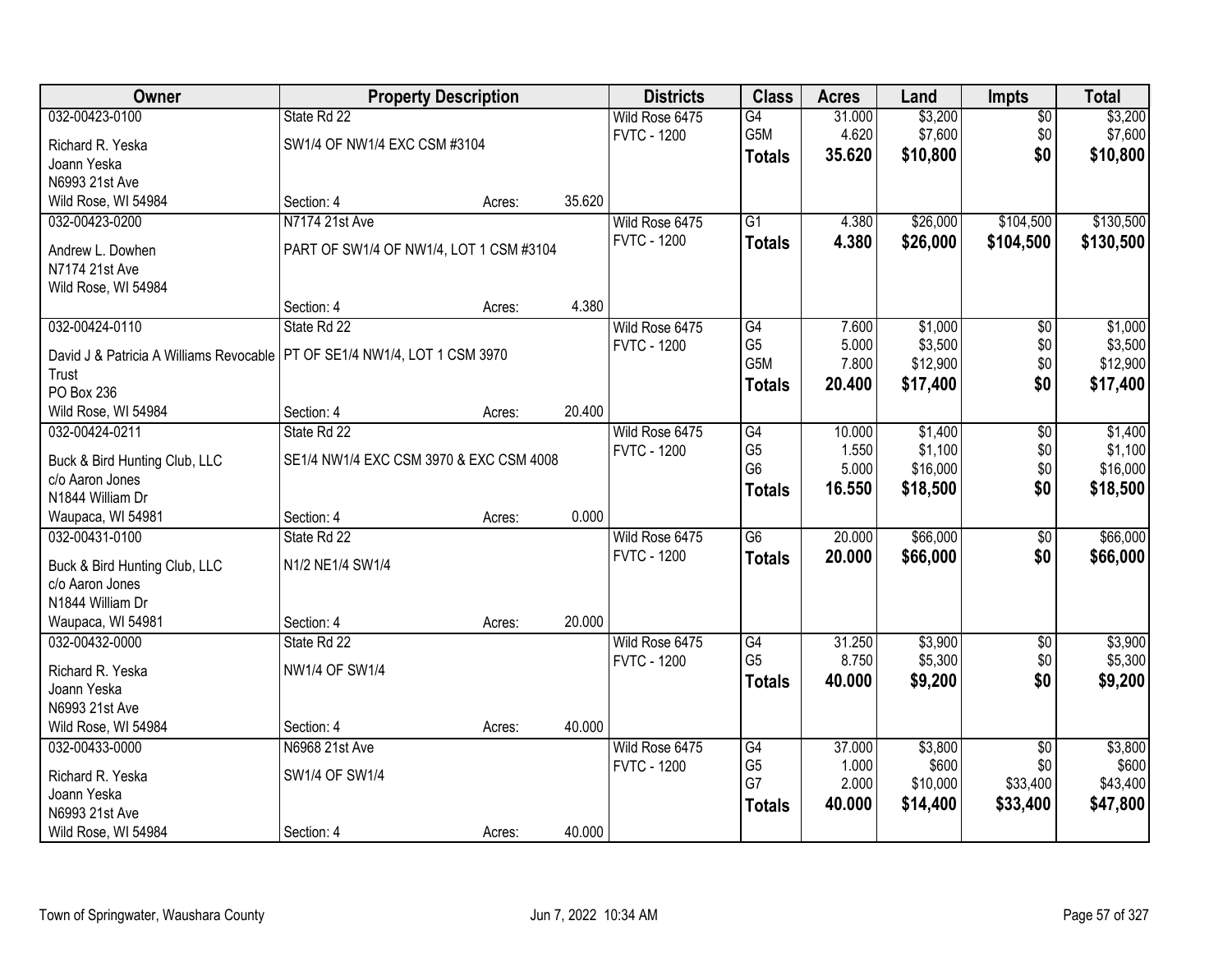| Owner                                            |                                             | <b>Property Description</b> |        | <b>Districts</b>   | <b>Class</b>    | <b>Acres</b>   | Land               | <b>Impts</b>     | <b>Total</b>         |
|--------------------------------------------------|---------------------------------------------|-----------------------------|--------|--------------------|-----------------|----------------|--------------------|------------------|----------------------|
| 032-00434-0100                                   | State Rd 22                                 |                             |        | Wild Rose 6475     | G4              | 59.530         | \$7,600            | $\overline{50}$  | \$7,600              |
| Kevin M. Hudziak                                 | SE-SW, S1/2 NE-SW & PT OF W1/2 SE1/4        |                             |        | <b>FVTC - 1200</b> | G <sub>5</sub>  | 0.750          | \$500              | \$0              | \$500                |
| Mary Ann Hudziak                                 |                                             |                             |        |                    | G5M             | 1.000          | \$1,600            | \$0              | \$1,600              |
| N5311 22nd Ave                                   |                                             |                             |        |                    | <b>Totals</b>   | 61.280         | \$9,700            | \$0              | \$9,700              |
| Wild Rose, WI 54984                              | Section: 4                                  | Acres:                      | 61.280 |                    |                 |                |                    |                  |                      |
| 032-00441-0000                                   | State Rd 22                                 |                             |        | Wild Rose 6475     | $\overline{G6}$ | 40.000         | \$128,000          | $\overline{50}$  | \$128,000            |
| Gayle M. Weber                                   | <b>NE1/4 OF SE1/4</b>                       |                             |        | <b>FVTC - 1200</b> | <b>Totals</b>   | 40.000         | \$128,000          | \$0              | \$128,000            |
| Jerome B. Weber                                  |                                             |                             |        |                    |                 |                |                    |                  |                      |
| 4360 Country Club Rd                             |                                             |                             |        |                    |                 |                |                    |                  |                      |
| Oshkosh, WI 54902                                | Section: 4                                  | Acres:                      | 40.000 |                    |                 |                |                    |                  |                      |
| 032-00442-0100                                   | State Rd 22                                 |                             |        | Wild Rose 6475     | G4              | 6.000          | \$600              | $\overline{50}$  | \$600                |
|                                                  | N1/2 NW1/4 SE1/4                            |                             |        | <b>FVTC - 1200</b> | G <sub>6</sub>  | 14.000         | \$44,800           | \$0              | \$44,800             |
| Buck & Bird Hunting Club, LLC<br>c/o Aaron Jones |                                             |                             |        |                    | <b>Totals</b>   | 20.000         | \$45,400           | \$0              | \$45,400             |
| N1844 William Dr                                 |                                             |                             |        |                    |                 |                |                    |                  |                      |
| Waupaca, WI 54981                                | Section: 4                                  | Acres:                      | 20.000 |                    |                 |                |                    |                  |                      |
| 032-00443-0110                                   | State Rd 22                                 |                             |        | Wild Rose 6475     | G4              | 40.320         | \$4,500            | \$0              | \$4,500              |
|                                                  |                                             |                             |        | <b>FVTC - 1200</b> | G <sub>5</sub>  | 0.900          | \$500              | \$0              | \$500                |
| Carol Nohr                                       | PT OF W1/2 SE1/4 N OF ALP RD                |                             |        |                    | <b>Totals</b>   | 41.220         | \$5,000            | \$0              | \$5,000              |
| W5632 County Rd K                                |                                             |                             |        |                    |                 |                |                    |                  |                      |
| Wild Rose, WI 54984                              |                                             |                             |        |                    |                 |                |                    |                  |                      |
|                                                  | Section: 4                                  | Acres:                      | 41.220 |                    |                 |                |                    |                  |                      |
| 032-00443-0210                                   | W6239 Alp Rd                                |                             |        | Wild Rose 6475     | $\overline{G4}$ | 7.800          | \$1,100            | $\overline{50}$  | \$1,100              |
| Joshua S. Baitinger                              | PT OF SW1/4 OF SE1/4 (S OF ROAD); LESS V775 |                             |        | <b>FVTC - 1200</b> | G <sub>5</sub>  | 1.700          | \$1,200            | \$0              | \$1,200              |
| W6311 Alp Rd                                     | P601                                        |                             |        |                    | G5M<br>G7       | 5.500<br>1.000 | \$9,100<br>\$5,000 | \$0<br>\$116,200 | \$9,100<br>\$121,200 |
| Wild Rose, WI 54984-9308                         |                                             |                             |        |                    |                 | 16.000         | \$16,400           | \$116,200        | \$132,600            |
|                                                  | Section: 4                                  | Acres:                      | 16.000 |                    | <b>Totals</b>   |                |                    |                  |                      |
| 032-00444-0000                                   | State Rd 22                                 |                             |        | Wild Rose 6475     | G4              | 24.400         | \$3,000            | $\sqrt{6}$       | \$3,000              |
| Joshua S. Baitinger                              | SE1/4 OF SE1/4                              |                             |        | <b>FVTC - 1200</b> | G <sub>5</sub>  | 0.600          | \$400              | \$0              | \$400                |
| W6311 Alp Rd                                     |                                             |                             |        |                    | G5M             | 15.000         | \$24,800           | \$0              | \$24,800             |
| Wild Rose, WI 54984-9308                         |                                             |                             |        |                    | <b>Totals</b>   | 40.000         | \$28,200           | \$0              | \$28,200             |
|                                                  | Section: 4                                  | Acres:                      | 40.000 |                    |                 |                |                    |                  |                      |
| 032-00511-0000                                   | State Rd 22                                 |                             |        | Wild Rose 6475     | G4              | 14.620         | \$1,500            | $\overline{50}$  | \$1,500              |
| John R. Wilda                                    | <b>NE1/4 OF NE1/4</b>                       |                             |        | <b>FVTC - 1200</b> | G <sub>5</sub>  | 0.380          | \$300              | \$0              | \$300                |
| 3477 Oak Tree Ln                                 |                                             |                             |        |                    | G5M             | 28.880         | \$47,700           | \$0              | \$47,700             |
| Elmwood Park, WI 53405                           |                                             |                             |        |                    | <b>Totals</b>   | 43.880         | \$49,500           | \$0              | \$49,500             |
|                                                  | Section: 5                                  | Acres:                      | 43.880 |                    |                 |                |                    |                  |                      |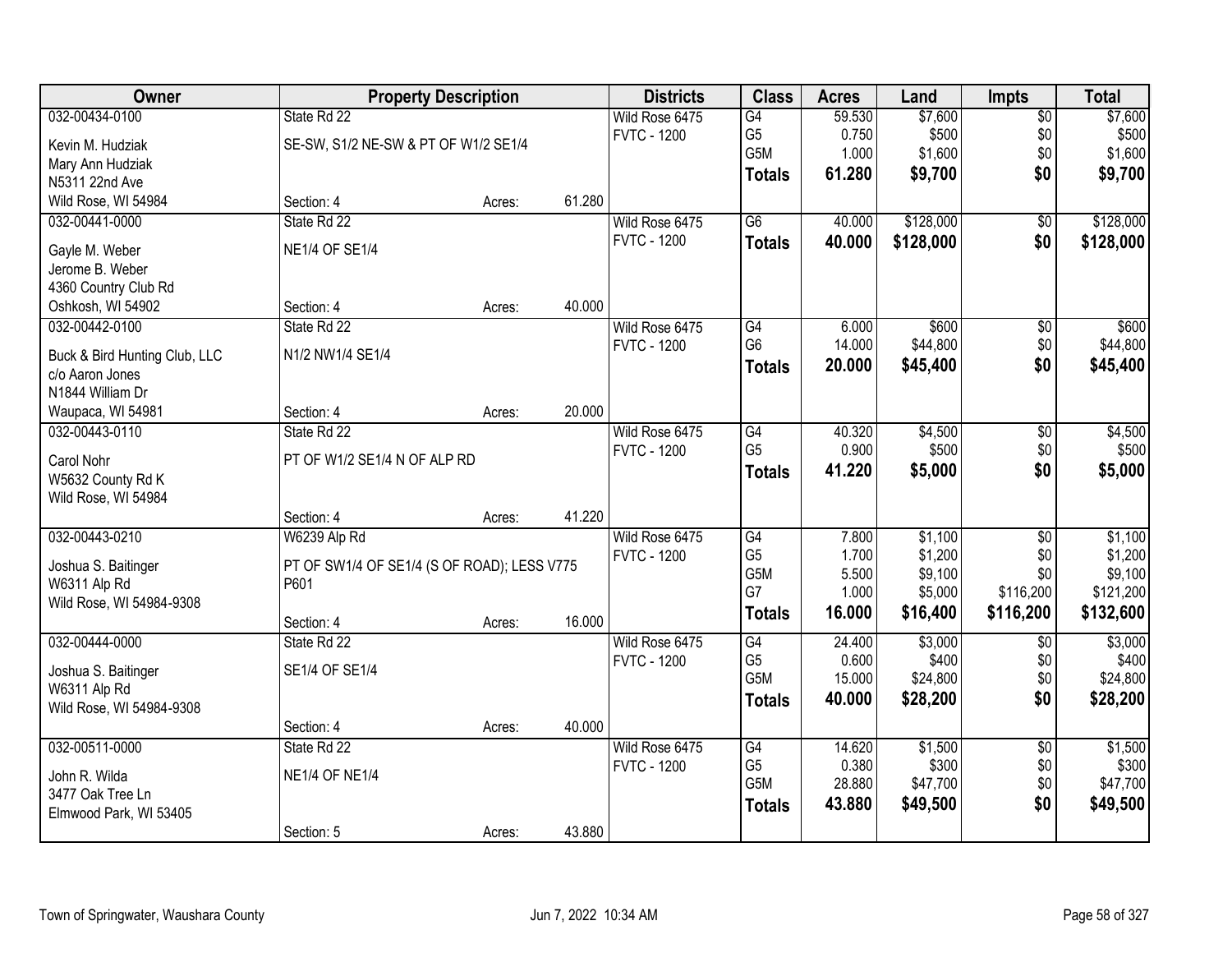| Owner                   |                                                 | <b>Property Description</b> |        | <b>Districts</b>   | <b>Class</b>    | <b>Acres</b> | Land     | <b>Impts</b>    | <b>Total</b> |
|-------------------------|-------------------------------------------------|-----------------------------|--------|--------------------|-----------------|--------------|----------|-----------------|--------------|
| 032-00512-0000          | <b>Akron Ct</b>                                 |                             |        | Wild Rose 6475     | G4              | 28.810       | \$3,000  | $\sqrt{$0}$     | \$3,000      |
| John R. Wilda           | <b>NW1/4 OF NE1/4</b>                           |                             |        | <b>FVTC - 1200</b> | G <sub>5</sub>  | 0.570        | \$400    | \$0             | \$400        |
| 3477 Oak Tree Ln        |                                                 |                             |        |                    | G5M             | 15.000       | \$24,800 | \$0             | \$24,800     |
| Elmwood Park, WI 53405  |                                                 |                             |        |                    | <b>Totals</b>   | 44.380       | \$28,200 | \$0             | \$28,200     |
|                         | Section: 5                                      | Acres:                      | 44.380 |                    |                 |              |          |                 |              |
| 032-00513-0110          | State Rd 22                                     |                             |        | Wild Rose 6475     | G4              | 12.224       | \$1,300  | $\overline{50}$ | \$1,300      |
| John R. Wilda           | SW1/4 OF NE1/4; EXC 10A ON W SIDE & EXC CSM     |                             |        | <b>FVTC - 1200</b> | G <sub>5</sub>  | 1.000        | \$700    | \$0             | \$700        |
| 3477 Oak Tree Ln        | 4319                                            |                             |        |                    | G5M             | 9.000        | \$14,400 | \$0             | \$14,400     |
| Elmwood Park, WI 53405  |                                                 |                             |        |                    | <b>Totals</b>   | 22.224       | \$16,400 | \$0             | \$16,400     |
|                         | Section: 5                                      | Acres:                      | 22.224 |                    |                 |              |          |                 |              |
| 032-00513-0120          | W6657 Akron Ct                                  |                             |        | Wild Rose 6475     | G1              | 7.776        | \$35,800 | \$63,600        | \$99,400     |
| Scott W. Schmitt        | PT OF SW1/4 OF NE1/4, LOT 1 CSM 4319            |                             |        | <b>FVTC - 1200</b> | <b>Totals</b>   | 7.776        | \$35,800 | \$63,600        | \$99,400     |
| N6777 Pierce Rd         |                                                 |                             |        |                    |                 |              |          |                 |              |
| Mayville, WI 53050-2647 |                                                 |                             |        |                    |                 |              |          |                 |              |
|                         | Section: 5                                      | Acres:                      | 7.776  |                    |                 |              |          |                 |              |
| 032-00513-0215          | W6677 Akron Ct                                  |                             |        | Wild Rose 6475     | G1              | 1.502        | \$13,000 | \$102,900       | \$115,900    |
| Barry S. Roseland       | LOT 3 CSM 5537                                  |                             |        | <b>FVTC - 1200</b> | <b>Totals</b>   | 1.502        | \$13,000 | \$102,900       | \$115,900    |
| W6677 Akron Ct          |                                                 |                             |        |                    |                 |              |          |                 |              |
| Wild Rose, WI 54984     |                                                 |                             |        |                    |                 |              |          |                 |              |
|                         | Section: 5                                      | Acres:                      | 1.502  |                    |                 |              |          |                 |              |
| 032-00514-0100          | N7197 21st Ave                                  |                             |        | Wild Rose 6475     | $\overline{G4}$ | 10.000       | \$1,000  | $\overline{50}$ | \$1,000      |
| John R. Wilda           | SE1/4 OF NE1/4; EXC SW1/4 OF SE1/4 OF NE1/4     |                             |        | <b>FVTC - 1200</b> | G5M             | 19.000       | \$31,400 | \$0             | \$31,400     |
| 3477 Oak Tree Ln        |                                                 |                             |        |                    | G7              | 1.000        | \$5,000  | \$11,900        | \$16,900     |
| Elmwood Park, WI 53405  |                                                 |                             |        |                    | <b>Totals</b>   | 30.000       | \$37,400 | \$11,900        | \$49,300     |
|                         | Section: 5                                      | Acres:                      | 30.000 |                    |                 |              |          |                 |              |
| 032-00514-0210          | N7089 21st Ave                                  |                             |        | Wild Rose 6475     | G1              | 10.000       | \$41,600 | \$162,200       | \$203,800    |
| Edward A. Hernandez     | (SW1/4 OF SE1/4 OF NE1/4) AND (PART OF NE1/4 OF |                             |        | <b>FVTC - 1200</b> | G <sub>6</sub>  | 4.310        | \$14,200 | \$0             | \$14,200     |
| Terri L. Hernandez      | SE1/4 IN DOC#517727) AND (EASEMENT IN V449      |                             |        |                    | <b>Totals</b>   | 14.310       | \$55,800 | \$162,200       | \$218,000    |
| N7089 21st Ave          | P748)                                           |                             |        |                    |                 |              |          |                 |              |
| Wild Rose, WI 54984     | Section: 5                                      | Acres:                      | 14.310 |                    |                 |              |          |                 |              |
| 032-00521-0000          | State Rd 22                                     |                             |        | Wild Rose 6475     | G4              | 38.400       | \$6,500  | $\overline{50}$ | \$6,500      |
| Daniel J. Dopp          | FRAC NE1/4 OF NW1/4                             |                             |        | <b>FVTC - 1200</b> | G <sub>5</sub>  | 6.480        | \$3,900  | \$0             | \$3,900      |
| 10003 State Rd 22       |                                                 |                             |        |                    | <b>Totals</b>   | 44.880       | \$10,400 | \$0             | \$10,400     |
| Wild Rose, WI 54984     |                                                 |                             |        |                    |                 |              |          |                 |              |
|                         | Section: 5                                      | Acres:                      | 44.880 |                    |                 |              |          |                 |              |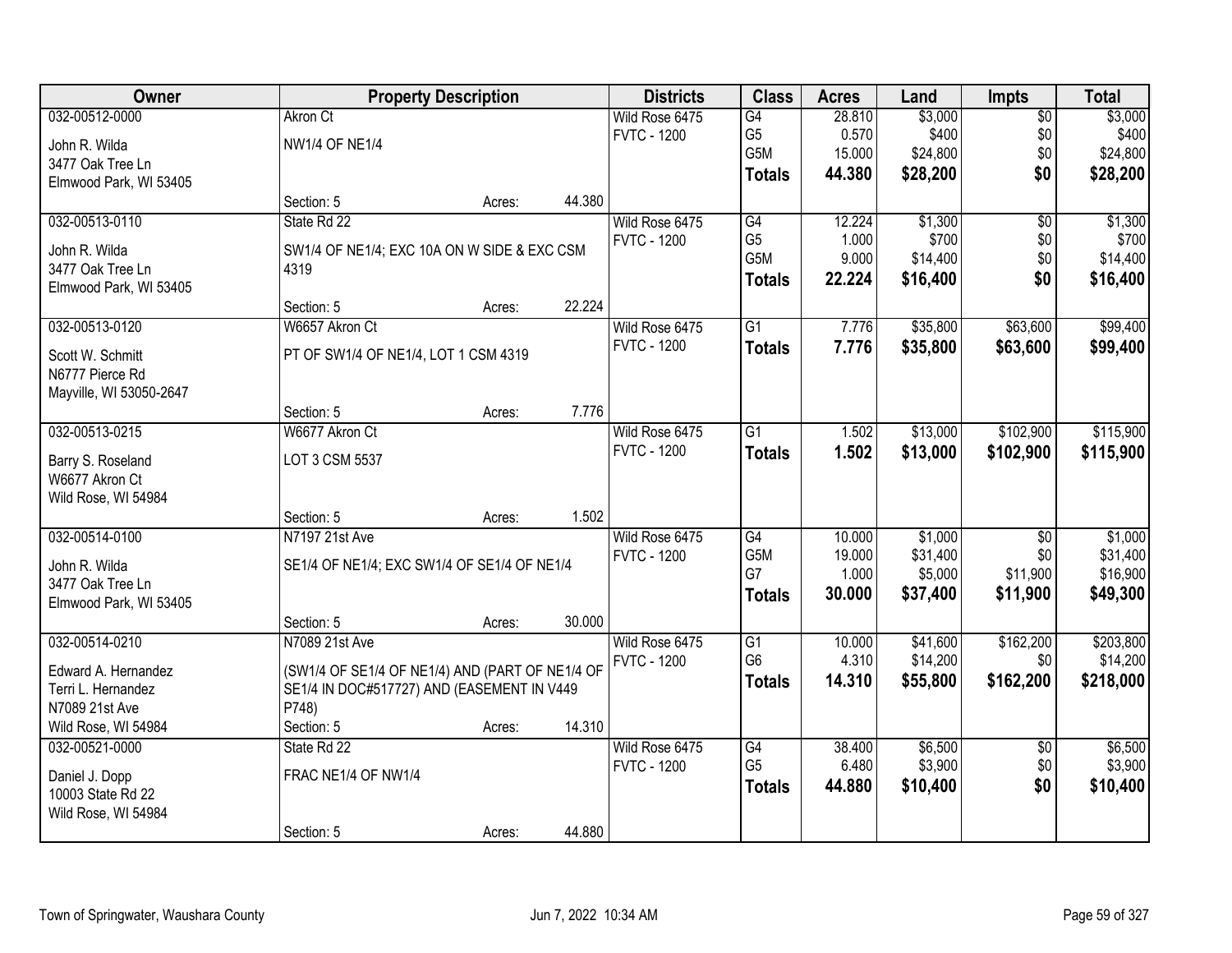| Owner                    |                                                  | <b>Property Description</b> |        | <b>Districts</b>   | <b>Class</b>     | <b>Acres</b>    | Land     | <b>Impts</b>   | <b>Total</b>          |
|--------------------------|--------------------------------------------------|-----------------------------|--------|--------------------|------------------|-----------------|----------|----------------|-----------------------|
| 032-00522-0100           | State Rd 22                                      |                             |        | Wild Rose 6475     | G4               | 36.370          | \$5,800  | $\sqrt{$0}$    | \$5,800               |
| Daniel J. Dopp           | FRAC NW1/4 OF NW1/4 LESS DOC# 509551             |                             |        | <b>FVTC - 1200</b> | G <sub>5</sub>   | 3.380           | \$2,000  | \$0            | \$2,000               |
| 10003 State Rd 22        |                                                  |                             |        |                    | <b>Totals</b>    | 39.750          | \$7,800  | \$0            | \$7,800               |
| Wild Rose, WI 54984      |                                                  |                             |        |                    |                  |                 |          |                |                       |
|                          | Section: 5                                       | Acres:                      | 39.750 |                    |                  |                 |          |                |                       |
| 032-00523-0110           | N7199 20th Ave                                   |                             |        | Wild Rose 6475     | G4               | 14.421          | \$2,000  | \$0            | \$2,000               |
| Patrick Bowen            | PT OF THE SW1/4 OF NW1/4 AND PT OF THE NW1/4     |                             |        | <b>FVTC - 1200</b> | G <sub>5</sub>   | 1.750           | \$1,200  | \$0            | \$1,200               |
| Carrie Bowen             | OF NW1/4                                         |                             |        |                    | G5M<br>G7        | 12.000<br>1.829 | \$19,800 | \$0            | \$19,800<br>\$156,200 |
| N7199 20th Ave           |                                                  |                             |        |                    |                  | 30.000          | \$9,100  | \$147,100      |                       |
| Wild Rose, WI 54984      | Section: 5                                       | Acres:                      | 30.000 |                    | <b>Totals</b>    |                 | \$32,100 | \$147,100      | \$179,200             |
| 032-00523-0120           | State Rd 22                                      |                             |        | Wild Rose 6475     | G4               | 9.600           | \$1,300  | $\sqrt[6]{}$   | \$1,300               |
| Daniel J. Dopp           | THAT PT OF THE SW1/4 OF NW1/4 EAST OF RD         |                             |        | <b>FVTC - 1200</b> | <b>Totals</b>    | 9.600           | \$1,300  | \$0            | \$1,300               |
| 10003 State Rd 22        |                                                  |                             |        |                    |                  |                 |          |                |                       |
| Wild Rose, WI 54984      |                                                  |                             |        |                    |                  |                 |          |                |                       |
|                          | Section: 5                                       | Acres:                      | 9.600  |                    |                  |                 |          |                |                       |
| 032-00523-0130           | State Rd 22                                      |                             |        | Wild Rose 6475     | $\overline{G6}$  | 1.800           | \$5,800  | $\frac{1}{20}$ | \$5,800               |
| Daniel J. Dopp           | PT OF SW1/4 OF NW1/4 WEST OF RD, EXC CSM 2307    |                             |        | <b>FVTC - 1200</b> | <b>Totals</b>    | 1.800           | \$5,800  | \$0            | \$5,800               |
| 10003 State Rd 22        | EXC DOC# 509551                                  |                             |        |                    |                  |                 |          |                |                       |
| Wild Rose, WI 54984      |                                                  |                             |        |                    |                  |                 |          |                |                       |
|                          | Section: 5                                       | Acres:                      | 1.800  |                    |                  |                 |          |                |                       |
| 032-00523-0200           | N7185 20th Ave                                   |                             |        | Wild Rose 6475     | $\overline{G1}$  | 1.171           | \$11,000 | \$24,000       | \$35,000              |
| Scott Muenkel            | PT SW1/4 OF NW1/4, LOT 1 CSM 2307                |                             |        | <b>FVTC - 1200</b> | Totals           | 1.171           | \$11,000 | \$24,000       | \$35,000              |
| N7185 20th Ave           |                                                  |                             |        |                    |                  |                 |          |                |                       |
| Wild Rose, WI 54984-9208 |                                                  |                             |        |                    |                  |                 |          |                |                       |
|                          | Section: 5                                       | Acres:                      | 1.171  |                    |                  |                 |          |                |                       |
| 032-00524-0110           | W6701 Akron Ct                                   |                             |        | Wild Rose 6475     | G1               | 2.161           | \$16,700 | \$157,200      | \$173,900             |
| Steve Jannusch           | PT OF SE-NW & PT OF SW-NE, PT LOT 1 CSM 4160 &   |                             |        | <b>FVTC - 1200</b> | <b>Totals</b>    | 2.161           | \$16,700 | \$157,200      | \$173,900             |
| Angel Jannusch           | PT LOT 1 CSM 4776, NOW LOT 2 CSM 5537            |                             |        |                    |                  |                 |          |                |                       |
| W6701 Akron Ct           |                                                  |                             |        |                    |                  |                 |          |                |                       |
| Wild Rose, WI 54984      | Section: 5                                       | Acres:                      | 2.161  |                    |                  |                 |          |                |                       |
| 032-00524-0211           | W6727 Akron Ct                                   |                             |        | Wild Rose 6475     | $\overline{G1}$  | 1.000           | \$10,000 | \$173,500      | \$183,500             |
| Ronald J. Bork           | PT SE1/4 OF NW1/4 & PT SW1/4 OF NE1/4; LOT 1 CSM |                             |        | <b>FVTC - 1200</b> | G4               | 6.048           | \$800    | \$0            | \$800                 |
| Bonnie J. Bork           | 5537                                             |                             |        |                    | G <sub>5</sub> M | 13.000          | \$21,500 | \$0            | \$21,500              |
| W6727 Akron Ct           |                                                  |                             |        |                    | <b>Totals</b>    | 20.048          | \$32,300 | \$173,500      | \$205,800             |
| Wild Rose, WI 54984      | Section: 5                                       | Acres:                      | 20.048 |                    |                  |                 |          |                |                       |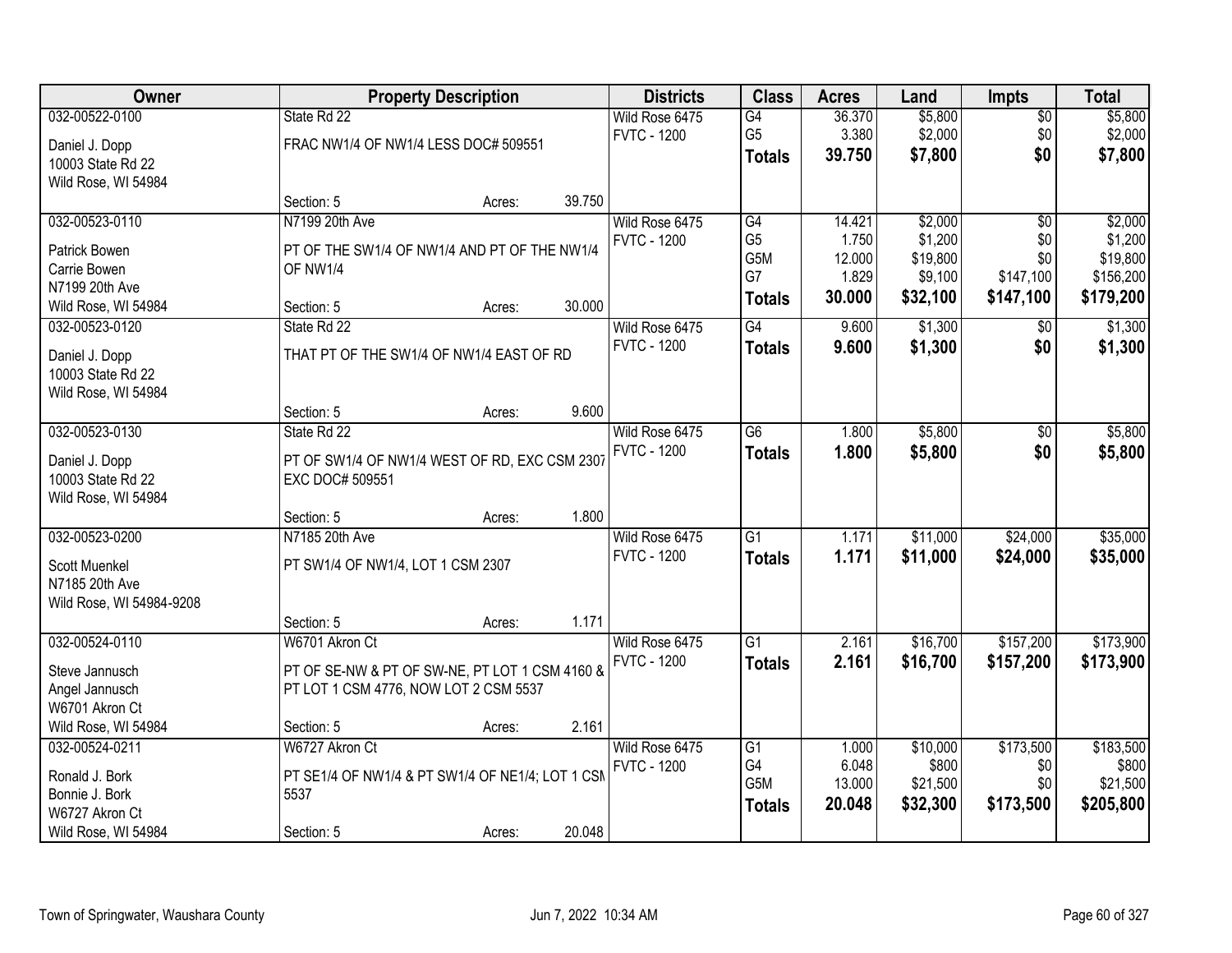| Owner                                 |                                                 | <b>Property Description</b> |        | <b>Districts</b>   | <b>Class</b>     | <b>Acres</b> | Land     | <b>Impts</b>    | <b>Total</b> |
|---------------------------------------|-------------------------------------------------|-----------------------------|--------|--------------------|------------------|--------------|----------|-----------------|--------------|
| 032-00524-0220                        | State Rd 22                                     |                             |        | Wild Rose 6475     | G4               | 20.250       | \$2,300  | $\overline{50}$ | \$2,300      |
| Daniel J. Dopp                        | PT SE1/4 OF NW1/4, EXC CSM 4160 & CSM 4776      |                             |        | <b>FVTC - 1200</b> | G <sub>5</sub>   | 0.124        | \$100    | \$0             | \$100        |
| 10003 State Rd 22                     |                                                 |                             |        |                    | G5M              | 7.000        | \$11,600 | \$0             | \$11,600     |
| Wild Rose, WI 54984                   |                                                 |                             |        |                    | <b>Totals</b>    | 27.374       | \$14,000 | \$0             | \$14,000     |
|                                       | Section: 5                                      | Acres:                      | 27.374 |                    |                  |              |          |                 |              |
| 032-00531-0000                        | State Rd 22                                     |                             |        | Wild Rose 6475     | G4               | 28.000       | \$1,700  | $\overline{50}$ | \$1,700      |
| Larry J. Testin                       | <b>NE1/4 OF SW1/4</b>                           |                             |        | <b>FVTC - 1200</b> | G5M              | 12.000       | \$19,800 | \$0             | \$19,800     |
| Kathleen M. Testin                    |                                                 |                             |        |                    | <b>Totals</b>    | 40.000       | \$21,500 | \$0             | \$21,500     |
| 5269N Goettsche Rd                    |                                                 |                             |        |                    |                  |              |          |                 |              |
| Mercer, WI 54547-9335                 | Section: 5                                      | Acres:                      | 40.000 |                    |                  |              |          |                 |              |
| 032-00532-0000                        | N7082 20th Ave                                  |                             |        | Wild Rose 6475     | G4               | 35.000       | \$3,600  | \$0             | \$3,600      |
|                                       | NW1/4 OF SW1/4                                  |                             |        | <b>FVTC - 1200</b> | G5M              | 4.000        | \$6,600  | \$0             | \$6,600      |
| Larry J. Testin<br>Kathleen M. Testin |                                                 |                             |        |                    | G7               | 1.000        | \$5,000  | \$15,400        | \$20,400     |
| 5269N Goettsche Rd                    |                                                 |                             |        |                    | <b>Totals</b>    | 40.000       | \$15,200 | \$15,400        | \$30,600     |
| Mercer, WI 54547-9335                 | Section: 5                                      | Acres:                      | 40.000 |                    |                  |              |          |                 |              |
| 032-00533-0000                        | State Rd 22                                     |                             |        | Wild Rose 6475     | G4               | 39.000       | \$4,900  | \$0             | \$4,900      |
|                                       |                                                 |                             |        | <b>FVTC - 1200</b> | G <sub>5</sub>   | 1.000        | \$700    | \$0             | \$700        |
| Larry J. Testin                       | SW1/4 OF SW1/4                                  |                             |        |                    | <b>Totals</b>    | 40.000       | \$5,600  | \$0             | \$5,600      |
| Kathleen M. Testin                    |                                                 |                             |        |                    |                  |              |          |                 |              |
| 5269N Goettsche Rd                    |                                                 |                             |        |                    |                  |              |          |                 |              |
| Mercer, WI 54547-9335                 | Section: 5                                      | Acres:                      | 40.000 |                    |                  |              |          |                 |              |
| 032-00534-0000                        | State Rd 22                                     |                             |        | Wild Rose 6475     | G4               | 37.000       | \$5,100  | $\overline{30}$ | \$5,100      |
| Richard P. Yeska                      | SE1/4 OF SW1/4                                  |                             |        | <b>FVTC - 1200</b> | G <sub>5</sub>   | 3.000        | \$1,800  | \$0             | \$1,800      |
| W6818 Alp Ct                          |                                                 |                             |        |                    | <b>Totals</b>    | 40.000       | \$6,900  | \$0             | \$6,900      |
| Wild Rose, WI 54984                   |                                                 |                             |        |                    |                  |              |          |                 |              |
|                                       | Section: 5                                      | Acres:                      | 40.000 |                    |                  |              |          |                 |              |
| 032-00541-0100                        | 21st Ave                                        |                             |        | Wild Rose 6475     | $\overline{G4}$  | 33.500       | \$4,600  | $\overline{60}$ | \$4,600      |
| Richard R. Yeska                      | NE1/4 OF SE1/4 SUBJ TO EASE IN VOL 449 PAGE 748 |                             |        | <b>FVTC - 1200</b> | G <sub>5</sub>   | 0.500        | \$400    | \$0             | \$400        |
| N6993 21st Ave                        | LESS DOC#517727                                 |                             |        |                    | G <sub>5</sub> M | 1.690        | \$2,800  | \$0             | \$2,800      |
| Wild Rose, WI 54984                   |                                                 |                             |        |                    | <b>Totals</b>    | 35.690       | \$7,800  | \$0             | \$7,800      |
|                                       | Section: 5                                      | Acres:                      | 35.690 |                    |                  |              |          |                 |              |
| 032-00542-0000                        | 21st Ave                                        |                             |        | Wild Rose 6475     | $\overline{G4}$  | 40.000       | \$5,500  | $\overline{50}$ | \$5,500      |
| Richard R. Yeska et al                | NW1/4 OF SE1/4                                  |                             |        | <b>FVTC - 1200</b> | <b>Totals</b>    | 40.000       | \$5,500  | \$0             | \$5,500      |
| N6993 21st Ave                        |                                                 |                             |        |                    |                  |              |          |                 |              |
| Wild Rose, WI 54984                   |                                                 |                             |        |                    |                  |              |          |                 |              |
|                                       | Section: 5                                      | Acres:                      | 40.000 |                    |                  |              |          |                 |              |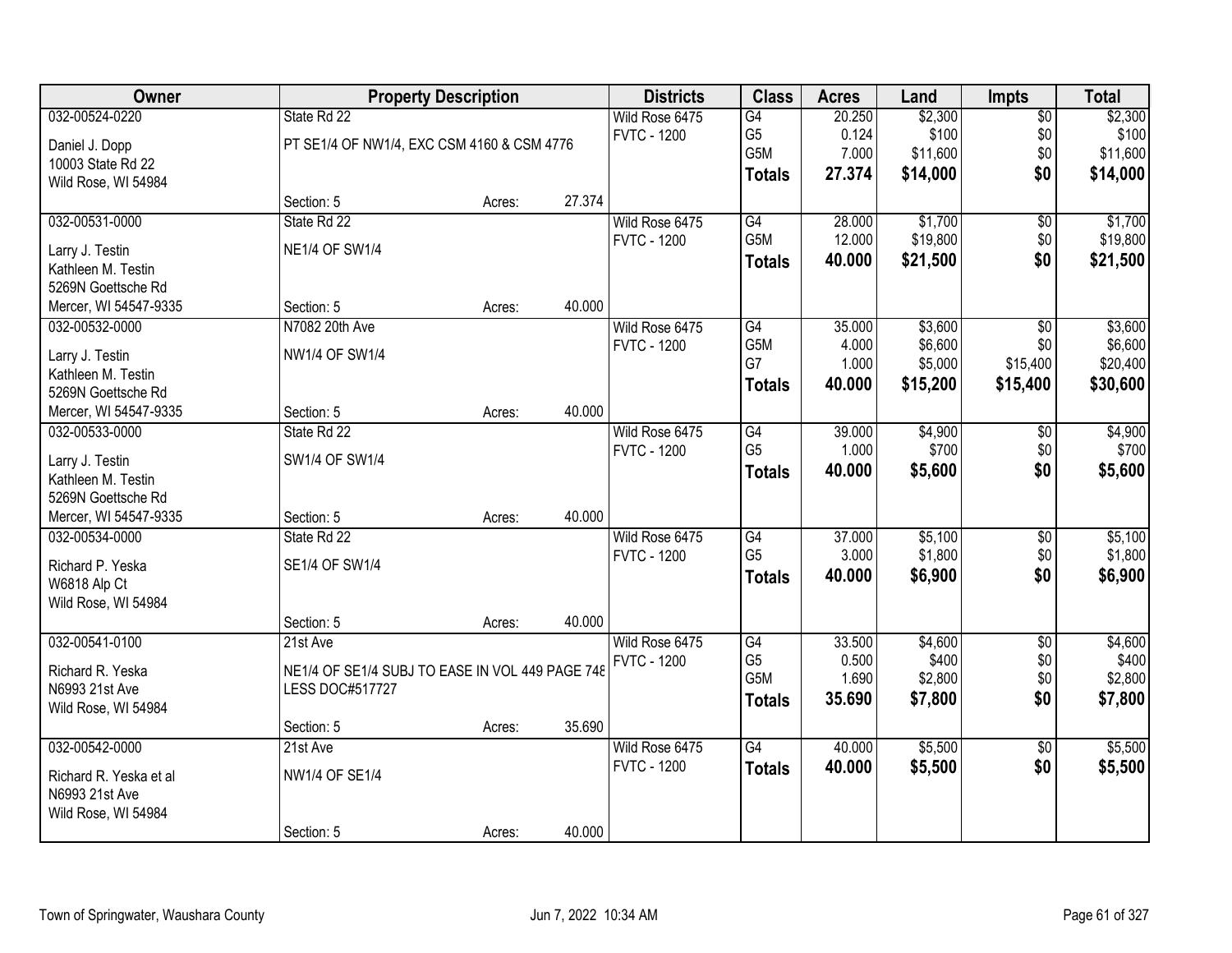| Owner                    | <b>Property Description</b> |        |        | <b>Districts</b>   | <b>Class</b>     | <b>Acres</b> | Land     | <b>Impts</b>    | <b>Total</b> |
|--------------------------|-----------------------------|--------|--------|--------------------|------------------|--------------|----------|-----------------|--------------|
| 032-00543-0000           | State Rd 22                 |        |        | Wild Rose 6475     | $\overline{G4}$  | 38.000       | \$5,200  | \$0             | \$5,200      |
| Richard R. Yeska         | SW1/4 OF SE1/4              |        |        | <b>FVTC - 1200</b> | G <sub>5</sub>   | 2.000        | \$1,200  | \$0             | \$1,200      |
| N6993 21st Ave           |                             |        |        |                    | <b>Totals</b>    | 40.000       | \$6,400  | \$0             | \$6,400      |
| Wild Rose, WI 54984      |                             |        |        |                    |                  |              |          |                 |              |
|                          | Section: 5                  | Acres: | 40.000 |                    |                  |              |          |                 |              |
| 032-00544-0100           | N6993 21st Ave              |        |        | Wild Rose 6475     | G4               | 23.000       | \$2,900  | $\overline{50}$ | \$2,900      |
| Richard R. Yeska         | SE1/4 OF SE1/4 LESS CSM 546 |        |        | <b>FVTC - 1200</b> | G5M              | 12.000       | \$19,800 | \$0             | \$19,800     |
| N6993 21st Ave           |                             |        |        |                    | G7               | 2.000        | \$10,000 | \$195,800       | \$205,800    |
| Wild Rose, WI 54984      |                             |        |        |                    | <b>Totals</b>    | 37.000       | \$32,700 | \$195,800       | \$228,500    |
|                          | Section: 5                  | Acres: | 37.000 |                    |                  |              |          |                 |              |
| 032-00544-0200           | N6929 21st Ave              |        |        | Wild Rose 6475     | $\overline{G1}$  | 3.000        | \$20,500 | \$45,300        | \$65,800     |
| Charles F. Bell          | PT OF SE-SE CSM 546         |        |        | <b>FVTC - 1200</b> | <b>Totals</b>    | 3.000        | \$20,500 | \$45,300        | \$65,800     |
| N6929 21st Ave           |                             |        |        |                    |                  |              |          |                 |              |
| Wild Rose, WI 54984-0282 |                             |        |        |                    |                  |              |          |                 |              |
|                          | Section: 5                  | Acres: | 3.000  |                    |                  |              |          |                 |              |
| 032-00611-0100           | State Rd 22                 |        |        | Wild Rose 6475     | G4               | 23.000       | \$2,400  | $\sqrt[6]{3}$   | \$2,400      |
| Daniel J. Dopp           | PT NE1/4 OF NE1/4, E33 AC   |        |        | <b>FVTC - 1200</b> | G5M              | 10.000       | \$16,500 | \$0             | \$16,500     |
| 10003 State Rd 22        |                             |        |        |                    | <b>Totals</b>    | 33.000       | \$18,900 | \$0             | \$18,900     |
| Wild Rose, WI 54984      |                             |        |        |                    |                  |              |          |                 |              |
|                          | Section: 6                  | Acres: | 33.000 |                    |                  |              |          |                 |              |
| 032-00611-0200           | State Rd 22                 |        |        | Wild Rose 6475     | $\overline{G4}$  | 10.000       | \$1,400  | \$0             | \$1,400      |
| Dopp Dairy Domain, Inc   | W SIDE OF NE1/4 OF NE1/4    |        |        | <b>FVTC - 1200</b> | G <sub>5</sub> M | 2.990        | \$4,900  | \$0             | \$4,900      |
| 10069 State Rd 22        |                             |        |        |                    | <b>Totals</b>    | 12.990       | \$6,300  | \$0             | \$6,300      |
| Wild Rose, WI 54984      |                             |        |        |                    |                  |              |          |                 |              |
|                          | Section: 6                  | Acres: | 12.990 |                    |                  |              |          |                 |              |
| 032-00612-0000           | State Rd 22                 |        |        | Wild Rose 6475     | $\overline{G4}$  | 45.970       | \$6,300  | $\sqrt{6}$      | \$6,300      |
| Dopp Dairy Domain, Inc   | <b>NW1/4 OF NE1/4</b>       |        |        | <b>FVTC - 1200</b> | <b>Totals</b>    | 45.970       | \$6,300  | \$0             | \$6,300      |
| 10069 State Rd 22        |                             |        |        |                    |                  |              |          |                 |              |
| Wild Rose, WI 54984      |                             |        |        |                    |                  |              |          |                 |              |
|                          | Section: 6                  | Acres: | 45.970 |                    |                  |              |          |                 |              |
| 032-00613-0000           | State Rd 22                 |        |        | Wild Rose 6475     | G4               | 38.000       | \$5,200  | $\overline{50}$ | \$5,200      |
| Dopp Dairy Domain, Inc   | SW1/4 OF NE1/4              |        |        | <b>FVTC - 1200</b> | G <sub>5</sub>   | 2.000        | \$1,200  | \$0             | \$1,200      |
| 10069 State Rd 22        |                             |        |        |                    | <b>Totals</b>    | 40.000       | \$6,400  | \$0             | \$6,400      |
| Wild Rose, WI 54984      |                             |        |        |                    |                  |              |          |                 |              |
|                          | Section: 6                  | Acres: | 40.000 |                    |                  |              |          |                 |              |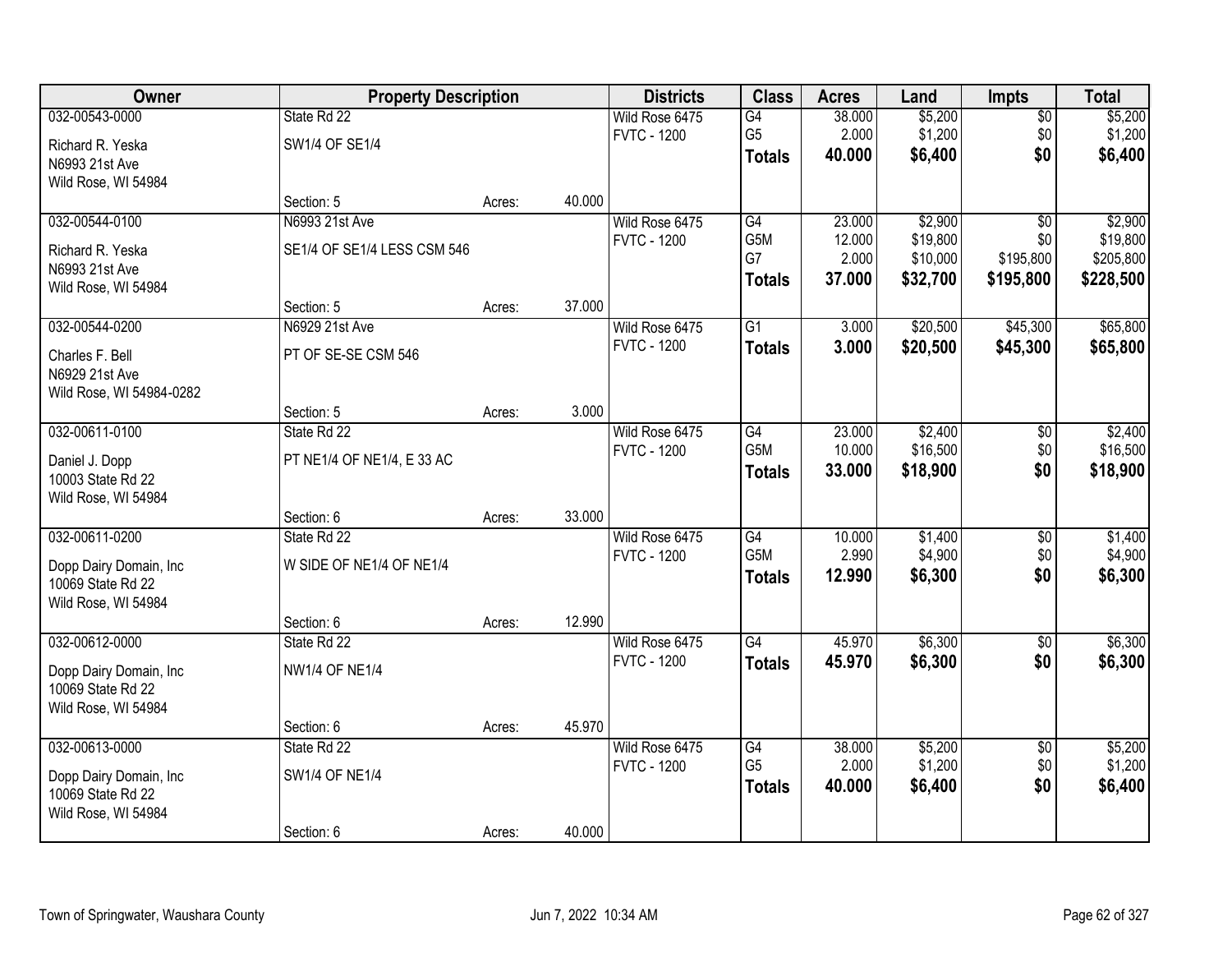| Owner                                                                                        |                                      | <b>Property Description</b> |         | <b>Districts</b>                     | <b>Class</b>                                              | <b>Acres</b>                          | Land                                           | <b>Impts</b>                         | <b>Total</b>                                   |
|----------------------------------------------------------------------------------------------|--------------------------------------|-----------------------------|---------|--------------------------------------|-----------------------------------------------------------|---------------------------------------|------------------------------------------------|--------------------------------------|------------------------------------------------|
| 032-00614-0000<br>Dopp Dairy Domain, Inc                                                     | State Rd 22<br><b>SE1/4 OF NE1/4</b> |                             |         | Wild Rose 6475<br><b>FVTC - 1200</b> | $\overline{G4}$<br>G5M<br><b>Totals</b>                   | 27.000<br>13.000<br>40.000            | \$2,300<br>\$21,500<br>\$23,800                | \$0<br>\$0<br>\$0                    | \$2,300<br>\$21,500<br>\$23,800                |
| 10069 State Rd 22<br>Wild Rose, WI 54984                                                     | Section: 6                           | Acres:                      | 40.000  |                                      |                                                           |                                       |                                                |                                      |                                                |
| 032-00621-0000<br>Dopp Dairy Domain, Inc<br>10069 State Rd 22                                | State Rd 22<br>NW1/4 FRAC            |                             |         | Wild Rose 6475<br><b>FVTC - 1200</b> | G4<br>G <sub>5</sub><br>G5M                               | 122.410<br>2.000<br>10.000            | \$18,700<br>\$1,400<br>\$16,500                | $\overline{50}$<br>\$0<br>\$0        | \$18,700<br>\$1,400<br>\$16,500                |
| Wild Rose, WI 54984                                                                          | Section: 6                           | Acres:                      | 134.410 |                                      | <b>Totals</b>                                             | 134.410                               | \$36,600                                       | \$0                                  | \$36,600                                       |
| 032-00631-0500<br>Dopp Dariy Domain<br>10069 State Rd 22<br>Wild Rose, WI 54984              | State Rd 22<br>LOT 1 CSM 6689        |                             |         | Wild Rose 6475<br><b>FVTC - 1200</b> | G4<br><b>Totals</b>                                       | 19.967<br>19.967                      | \$2,800<br>\$2,800                             | \$0<br>\$0                           | \$2,800<br>\$2,800                             |
|                                                                                              | Section: 6                           | Acres:                      | 19.967  |                                      |                                                           |                                       |                                                |                                      |                                                |
| 032-00634-0500<br>Northeast Asphalt, Inc<br>N3 W23650 Badinger Rd<br>Waukesha, WI 53188-1805 | N7062 State Rd 22<br>LOT 2 CSM 6689  |                             |         | Wild Rose 6475<br><b>FVTC - 1200</b> | G2<br>G <sub>5</sub><br>G <sub>6</sub><br><b>Totals</b>   | 29.390<br>49.200<br>30.206<br>108.796 | \$117,600<br>\$73,800<br>\$99,700<br>\$291,100 | \$0<br>\$0<br>\$0<br>\$0             | \$117,600<br>\$73,800<br>\$99,700<br>\$291,100 |
|                                                                                              | Section: 6                           | Acres:                      | 108.796 |                                      |                                                           |                                       |                                                |                                      |                                                |
| 032-00641-0000<br>Dopp Dairy Domain, Inc<br>10069 State Rd 22<br>Wild Rose, WI 54984         | N7041 20th Ave<br>NE1/4 OF SE 1/4    |                             |         | Wild Rose 6475<br><b>FVTC - 1200</b> | $\overline{G4}$<br>G <sub>5</sub><br>G5M<br><b>Totals</b> | 31.500<br>4.500<br>4.000<br>40.000    | \$3,200<br>\$3,200<br>\$6,600<br>\$13,000      | $\overline{50}$<br>\$0<br>\$0<br>\$0 | \$3,200<br>\$3,200<br>\$6,600<br>\$13,000      |
|                                                                                              | Section: 6                           | Acres:                      | 40.000  |                                      |                                                           |                                       |                                                |                                      |                                                |
| 032-00642-0000<br>Dopp Dairy Domain, Inc<br>10069 State Rd 22<br>Wild Rose, WI 54984         | State Rd 22<br>NW1/4 OF SE1/4        |                             |         | Wild Rose 6475<br><b>FVTC - 1200</b> | G4<br>G <sub>5</sub><br><b>Totals</b>                     | 36.000<br>4.000<br>40,000             | \$3,000<br>\$2,800<br>\$5,800                  | $\overline{$0}$<br>\$0<br>\$0        | \$3,000<br>\$2,800<br>\$5,800                  |
|                                                                                              | Section: 6                           | Acres:                      | 40.000  |                                      |                                                           |                                       |                                                |                                      |                                                |
| 032-00643-0000<br>Yeska Bros Land, LLC<br>N6156 22nd Dr<br>Wild Rose, WI 54984               | Alp Ct<br>SW1/4 OF SE1/4             |                             |         | Wild Rose 6475<br><b>FVTC - 1200</b> | $\overline{G4}$<br><b>Totals</b>                          | 40.000<br>40.000                      | \$5,500<br>\$5,500                             | $\overline{60}$<br>\$0               | \$5,500<br>\$5,500                             |
|                                                                                              | Section: 6                           | Acres:                      | 40.000  |                                      |                                                           |                                       |                                                |                                      |                                                |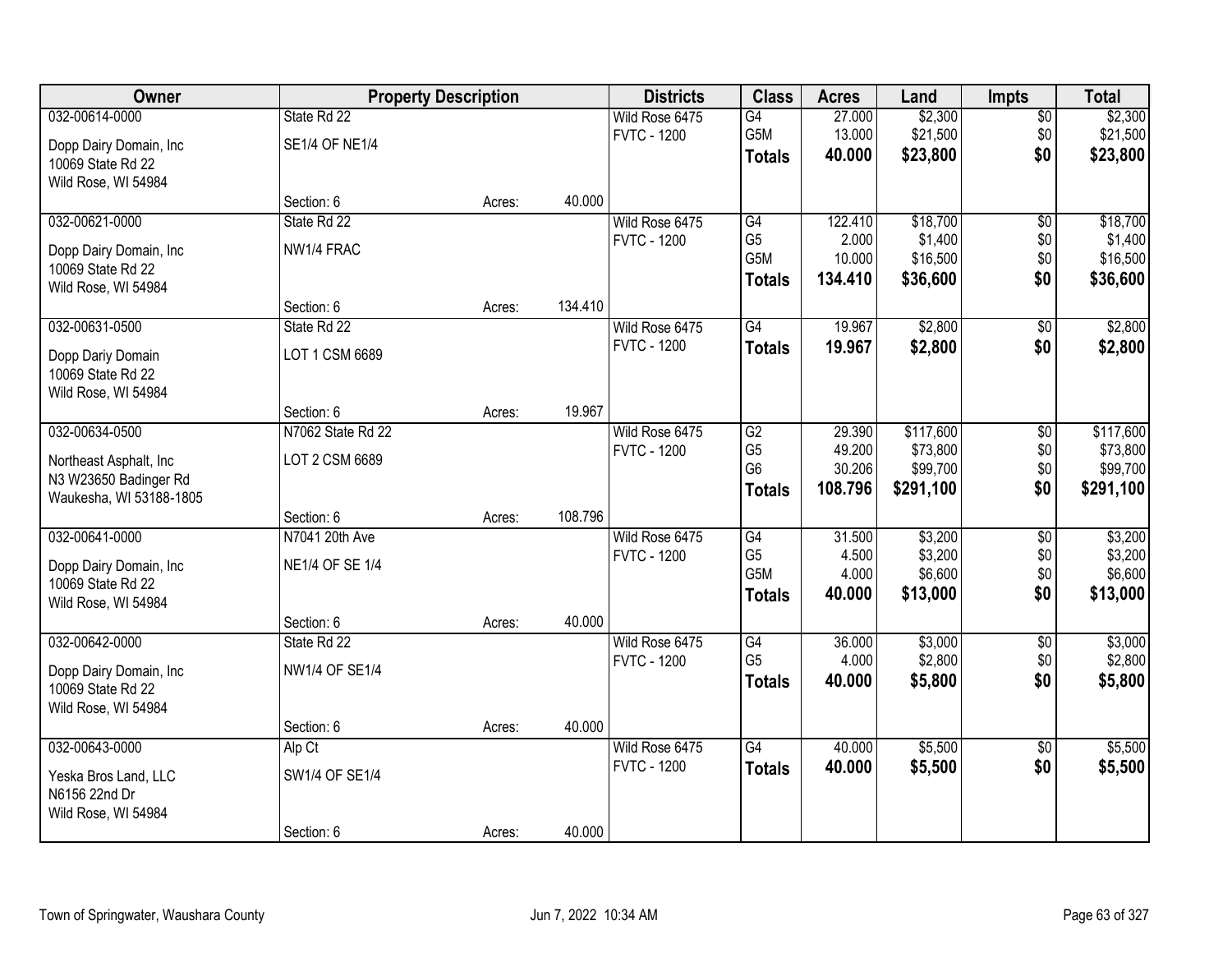| Owner                              |                                      | <b>Property Description</b> |        | <b>Districts</b>   | <b>Class</b>          | <b>Acres</b>    | Land              | <b>Impts</b>     | <b>Total</b>       |
|------------------------------------|--------------------------------------|-----------------------------|--------|--------------------|-----------------------|-----------------|-------------------|------------------|--------------------|
| 032-00644-0000                     | State Rd 22                          |                             |        | Wild Rose 6475     | G4                    | 39.000          | \$5,400           | \$0              | \$5,400            |
| Yeska Bros Land, LLC               | SE1/4 OF SE1/4                       |                             |        | <b>FVTC - 1200</b> | G <sub>5</sub>        | 1.000           | \$600             | \$0              | \$600              |
| N6156 22nd Dr                      |                                      |                             |        |                    | <b>Totals</b>         | 40.000          | \$6,000           | \$0              | \$6,000            |
| Wild Rose, WI 54984                |                                      |                             |        |                    |                       |                 |                   |                  |                    |
|                                    | Section: 6                           | Acres:                      | 40.000 |                    |                       |                 |                   |                  |                    |
| 032-00711-0100                     | State Rd 22                          |                             |        | Wild Rose 6475     | G4                    | 28.095          | \$4,800           | $\overline{50}$  | \$4,800            |
| Yeska Bros Land, LLC               | PT NE1/4 OF NE1/4, EXC CSM 4242      |                             |        | <b>FVTC - 1200</b> | G <sub>5</sub><br>G5M | 1.380<br>4.000  | \$1,000           | \$0              | \$1,000            |
| N6156 22nd Dr                      |                                      |                             |        |                    |                       |                 | \$6,600           | \$0<br>\$0       | \$6,600            |
| Wild Rose, WI 54984                |                                      |                             |        |                    | <b>Totals</b>         | 33.475          | \$12,400          |                  | \$12,400           |
|                                    | Section: 7                           | Acres:                      | 33.475 |                    |                       |                 |                   |                  |                    |
| 032-00711-0200                     | W6932 Alp Ct                         |                             |        | Wild Rose 6475     | G1                    | 6.525           | \$32,500          | \$96,900         | \$129,400          |
| Yeska Bros Land, LLC               | LOT 1 CSM 4242                       |                             |        | <b>FVTC - 1200</b> | <b>Totals</b>         | 6.525           | \$32,500          | \$96,900         | \$129,400          |
| N6156 22nd Dr                      |                                      |                             |        |                    |                       |                 |                   |                  |                    |
| Wild Rose, WI 54984                |                                      |                             |        |                    |                       |                 |                   |                  |                    |
|                                    | Section: 7                           | Acres:                      | 6.525  |                    |                       |                 |                   |                  |                    |
| 032-00712-0100                     | State Rd 22                          |                             |        | Wild Rose 6475     | G4                    | 32.300          | \$5,200           | $\sqrt[6]{3}$    | \$5,200            |
| Yeska Bros Land, LLC               | NW1/4 OF NE1/4 LESS CSM 4641         |                             |        | <b>FVTC - 1200</b> | G <sub>5</sub>        | 0.437           | \$300             | \$0              | \$300              |
| N6156 22nd Dr                      |                                      |                             |        |                    | G5M                   | 2.000<br>34.737 | \$3,300           | \$0<br>\$0       | \$3,300            |
| Wild Rose, WI 54984                |                                      |                             |        |                    | <b>Totals</b>         |                 | \$8,800           |                  | \$8,800            |
|                                    | Section: 7                           | Acres:                      | 34.737 |                    |                       |                 |                   |                  |                    |
| 032-00712-0200                     | W7044 Alp Ct                         |                             |        | Wild Rose 6475     | $\overline{G4}$       | 3.000           | \$400             | $\overline{50}$  | \$400              |
| Kenneth & Carolann Yeska Revocable | PT OF NW1/4 OF NE1/4, LOT 1 CSM 4641 |                             |        | <b>FVTC - 1200</b> | G <sub>5</sub><br>G7  | 0.263<br>2.000  | \$100<br>\$10,000 | \$0<br>\$165,800 | \$100<br>\$175,800 |
| <b>Living Trust</b>                |                                      |                             |        |                    |                       | 5.263           | \$10,500          | \$165,800        | \$176,300          |
| W7044 Alp Ct                       |                                      |                             |        |                    | <b>Totals</b>         |                 |                   |                  |                    |
| Wild Rose, WI 54984                | Section: 7                           | Acres:                      | 5.263  |                    |                       |                 |                   |                  |                    |
| 032-00713-0100                     | State Rd 22                          |                             |        | Wild Rose 6475     | G4                    | 34.510          | \$4,400           | $\overline{50}$  | \$4,400            |
| Elizabeth A. Wandrey               | PT OF SW1/4 NE1/4                    |                             |        | <b>FVTC - 1200</b> | G <sub>5</sub>        | 2.000           | \$800             | \$0              | \$800              |
| 668 Cambridge St                   |                                      |                             |        |                    | <b>Totals</b>         | 36.510          | \$5,200           | \$0              | \$5,200            |
| Wautoma, WI 54982                  |                                      |                             |        |                    |                       |                 |                   |                  |                    |
|                                    | Section: 7                           | Acres:                      | 36.510 |                    |                       |                 |                   |                  |                    |
| 032-00713-0200                     | W7075 Alp Ct                         |                             |        | Wild Rose 6475     | $\overline{G1}$       | 1.860           | \$15,200          | \$123,400        | \$138,600          |
| Ross Sprenkle                      | PT OF SW1/4 OF NE1/4 (225' X 360')   |                             |        | <b>FVTC - 1200</b> | <b>Totals</b>         | 1.860           | \$15,200          | \$123,400        | \$138,600          |
| Lorraine Sprenkle                  |                                      |                             |        |                    |                       |                 |                   |                  |                    |
| W7075 Alp Ct                       |                                      |                             |        |                    |                       |                 |                   |                  |                    |
| Wild Rose, WI 54984-9243           | Section: 7                           | Acres:                      | 1.860  |                    |                       |                 |                   |                  |                    |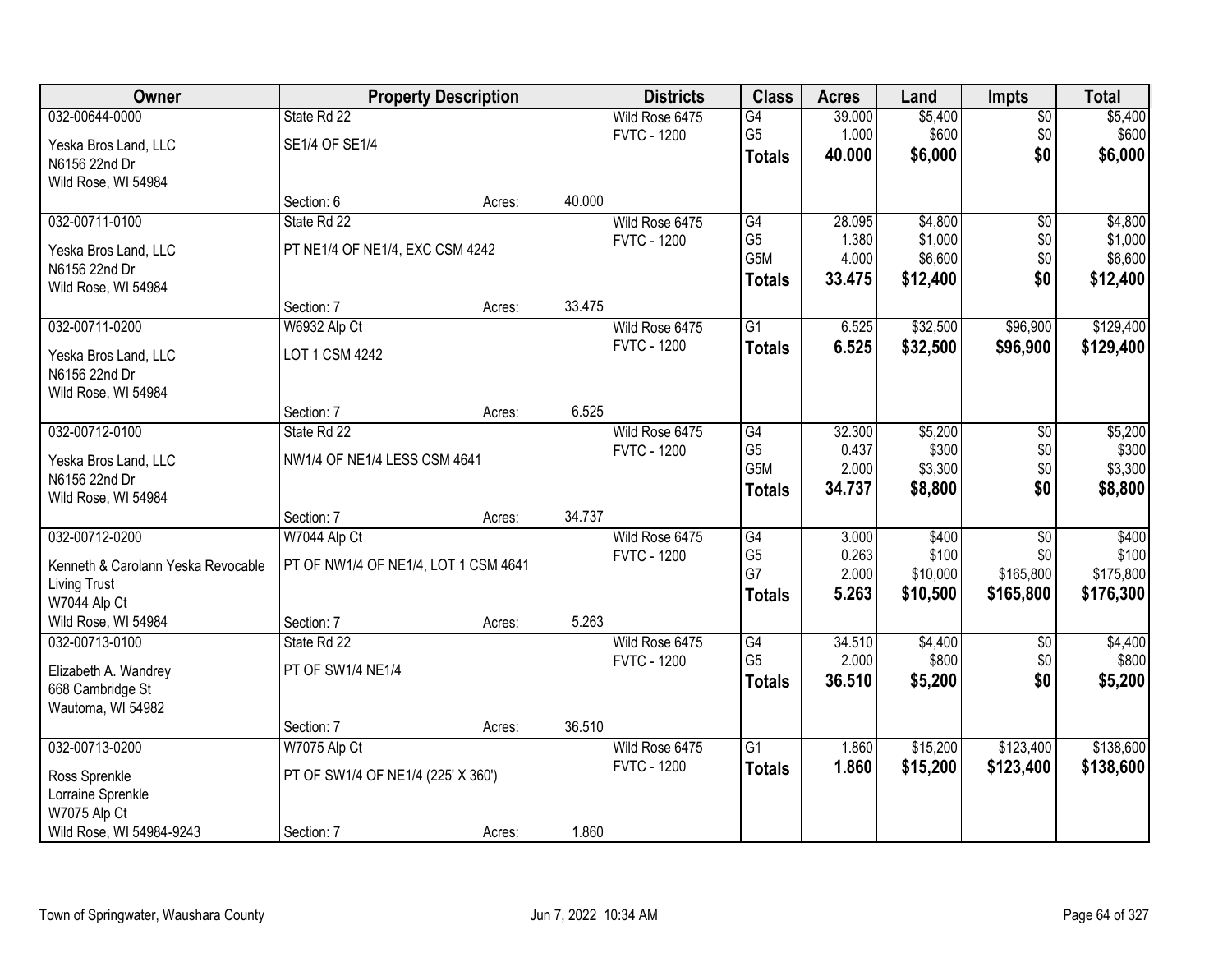| Owner                              |                                                | <b>Property Description</b> |        | <b>Districts</b>   | <b>Class</b>    | <b>Acres</b> | Land            | <b>Impts</b>    | <b>Total</b> |
|------------------------------------|------------------------------------------------|-----------------------------|--------|--------------------|-----------------|--------------|-----------------|-----------------|--------------|
| 032-00713-0300                     | State Rd 22                                    |                             |        | Wild Rose 6475     | $\overline{X4}$ | 1.630        | $\overline{50}$ | $\overline{50}$ | $\sqrt{50}$  |
| Ravine Cemetery Association        | PARCEL IN NW COR OF SW-NE 13 X 20 RD           |                             |        | <b>FVTC - 1200</b> | <b>Totals</b>   | 1.630        | \$0             | \$0             | \$0          |
|                                    |                                                |                             |        |                    |                 |              |                 |                 |              |
|                                    | Section: 7                                     | Acres:                      | 1.630  |                    |                 |              |                 |                 |              |
| 032-00714-0100                     | W6987 Alp Ct                                   |                             |        | Wild Rose 6475     | $\overline{G4}$ | 18.240       | \$1,900         | $\overline{50}$ | \$1,900      |
| Saher Asad                         | W1/2 OF SE1/4 OF NE1/4                         |                             |        | <b>FVTC - 1200</b> | G7              | 2.000        | \$10,000        | \$104,700       | \$114,700    |
| Wanda Asad                         |                                                |                             |        |                    | <b>Totals</b>   | 20.240       | \$11,900        | \$104,700       | \$116,600    |
| 2223 Joyce Ln                      |                                                |                             |        |                    |                 |              |                 |                 |              |
| Naperville, IL 60564               | Section: 7                                     | Acres:                      | 20.240 |                    |                 |              |                 |                 |              |
| 032-00714-0200                     | Alp Ct                                         |                             |        | Wild Rose 6475     | G4              | 17.740       | \$1,800         | $\sqrt{6}$      | \$1,800      |
| Robert S. Jezwinski                | E1/2 OF SE1/4 OF NE1/4                         |                             |        | <b>FVTC - 1200</b> | G <sub>5</sub>  | 2.500        | \$1,800         | \$0             | \$1,800      |
| W6949 Alp Ct                       |                                                |                             |        |                    | <b>Totals</b>   | 20.240       | \$3,600         | \$0             | \$3,600      |
| Wild Rose, WI 54984                |                                                |                             |        |                    |                 |              |                 |                 |              |
|                                    | Section: 7                                     | Acres:                      | 20.240 |                    |                 |              |                 |                 |              |
| 032-00721-0110                     | Alp Ct                                         |                             |        | Wild Rose 6475     | $\overline{G4}$ | 7.850        | \$1,100         | \$0             | \$1,100      |
| Kenneth & Carolann Yeska Revocable | PT S1/2 OF FRAC SW1/4 SEC 6 & PT FRAC NW1/4    |                             |        | <b>FVTC - 1200</b> | W <sub>6</sub>  | 54.000       | (\$89,100)      | \$0             | \$0          |
| <b>Living Trust</b>                | SEC 7; LOT 1 CSM 6357                          |                             |        |                    | <b>Totals</b>   | 61.850       | \$1,100         | \$0             | \$1,100      |
| W7044 Alp Ct                       |                                                |                             |        |                    |                 |              |                 |                 |              |
| Wild Rose, WI 54984                | Section: 7                                     | Acres:                      | 61.850 |                    |                 |              |                 |                 |              |
| 032-00723-0121                     | Alp Ct                                         |                             |        | Wild Rose 6475     | $\overline{G1}$ | 13.000       | \$39,000        | \$0             | \$39,000     |
| Edwards Farms, Inc                 | PT S1/2 OF FRAC NW1/4; S OF TOWN RD; EXC LOT 1 |                             |        | <b>FVTC - 1200</b> | <b>Totals</b>   | 13.000       | \$39,000        | \$0             | \$39,000     |
| N6696 State Rd 22                  | CSM 3345 & LOT 1 CSM 6315                      |                             |        |                    |                 |              |                 |                 |              |
| Wild Rose, WI 54984                |                                                |                             |        |                    |                 |              |                 |                 |              |
|                                    | Section: 7                                     | Acres:                      | 13.000 |                    |                 |              |                 |                 |              |
| 032-00723-0210                     | W7215 Alp Ct                                   |                             |        | Wild Rose 6475     | $\overline{X4}$ | 0.990        | $\overline{60}$ | $\overline{50}$ | $\sqrt{50}$  |
| Adams Columbia Elect Coop          | PT S1/2 OF FRAC NW1/4; LOT 1 CSM 6315          |                             |        | <b>FVTC - 1200</b> | <b>Totals</b>   | 0.990        | \$0             | \$0             | \$0          |
| PO Box 70                          |                                                |                             |        |                    |                 |              |                 |                 |              |
| Friendship, WI 53934               |                                                |                             |        |                    |                 |              |                 |                 |              |
|                                    | Section: 7                                     | Acres:                      | 0.990  |                    |                 |              |                 |                 |              |
| 032-00724-0200                     | State Rd 22                                    |                             |        | Wild Rose 6475     | G4              | 50.000       | \$5,200         | $\overline{50}$ | \$5,200      |
| Roger Carpenter                    | SE1/4 OF NW1/4 S OF ALP CT AND PT OF NE-SE,    |                             |        | <b>FVTC - 1200</b> | G <sub>5</sub>  | 9.390        | \$6,600         | \$0             | \$6,600      |
| N6655 19th Dr                      | LOT 1 CSM #3345                                |                             |        |                    | G5M             | 8.000        | \$13,200        | \$0             | \$13,200     |
| Wild Rose, WI 54984                |                                                |                             |        |                    | <b>Totals</b>   | 67.390       | \$25,000        | \$0             | \$25,000     |
|                                    | Section: 7                                     | Acres:                      | 67.390 |                    |                 |              |                 |                 |              |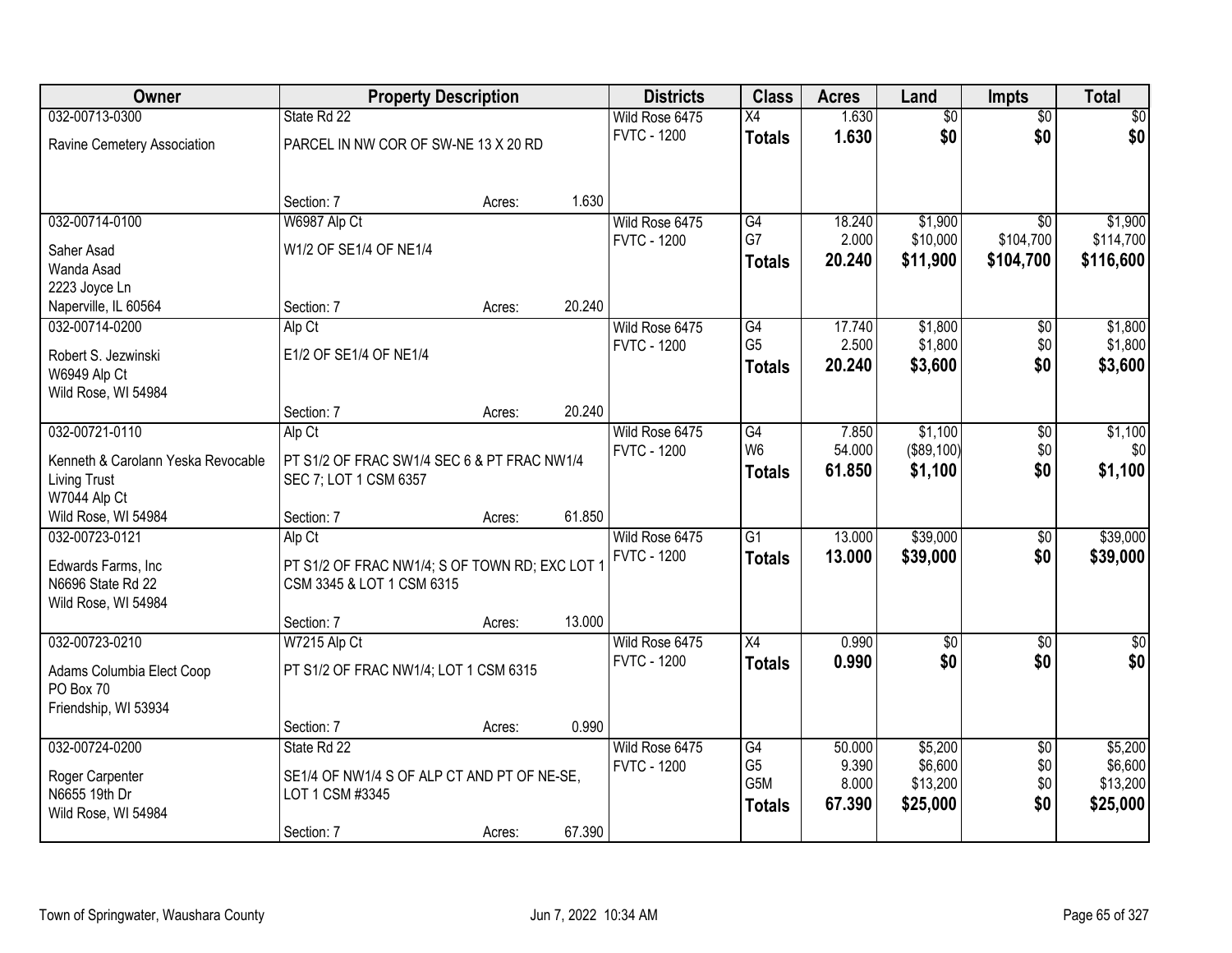| <b>Owner</b>         |                                        | <b>Property Description</b>                     | <b>Districts</b>   | <b>Class</b>    | <b>Acres</b> | Land     | <b>Impts</b> | <b>Total</b> |
|----------------------|----------------------------------------|-------------------------------------------------|--------------------|-----------------|--------------|----------|--------------|--------------|
| 032-00731-0300       | N6655 19th Dr                          |                                                 | Wild Rose 6475     | $\overline{G1}$ | 6.129        | \$31,500 | \$140,300    | \$171,800    |
| Roger Carpenter      | E 330' OF S 809' OF N1/2 OF FRAC SW1/4 |                                                 | <b>FVTC - 1200</b> | <b>Totals</b>   | 6.129        | \$31,500 | \$140,300    | \$171,800    |
| N6655 19th Dr        |                                        |                                                 |                    |                 |              |          |              |              |
| Wild Rose, WI 54984  |                                        |                                                 |                    |                 |              |          |              |              |
|                      | Section: 7                             | 6.129<br>Acres:                                 |                    |                 |              |          |              |              |
| 032-00732-0100       | N6696 State Rd 22                      |                                                 | Wild Rose 6475     | G1              | 2.000        | \$16,000 | \$159,600    | \$175,600    |
| Edwards Farms, Inc   | NW1/4 OF FRAC SW1/4 LESS CSM 5658      |                                                 | <b>FVTC - 1200</b> | G <sub>5</sub>  | 5.000        | \$3,500  | \$0          | \$3,500      |
| N6696 State Rd 22    |                                        |                                                 |                    | G <sub>6</sub>  | 8.400        | \$27,700 | \$0          | \$27,700     |
| Wild Rose, WI 54984  |                                        |                                                 |                    | <b>Totals</b>   | 15.400       | \$47,200 | \$159,600    | \$206,800    |
|                      | Section: 7                             | 15.400<br>Acres:                                |                    |                 |              |          |              |              |
| 032-00732-0200       | N6624 State Rd 22                      |                                                 | Wild Rose 6475     | G1              | 1.000        | \$10,000 | \$133,200    | \$143,200    |
| Jack W. Edwards      |                                        | PT NW1/4 OF FRAC SW1/4, LOT 1 CSM 5658          | <b>FVTC - 1200</b> | G4              | 4.000        | \$600    | \$0          | \$600        |
| N6624 State Rd 22    |                                        |                                                 |                    | <b>Totals</b>   | 5.000        | \$10,600 | \$133,200    | \$143,800    |
| Wild Rose, WI 54984  |                                        |                                                 |                    |                 |              |          |              |              |
|                      | Section: 7                             | Acres:                                          | 5.000              |                 |              |          |              |              |
| 032-00733-0110       | State Rd 22                            |                                                 | Wild Rose 6475     | G4              | 9.000        | \$1,200  | \$0          | \$1,200      |
| Jack W. Edwards      |                                        | PT OF FRAC SW1/4 SW1/4, LOT 1 CSM 6008          | <b>FVTC - 1200</b> | G <sub>5</sub>  | 1.000        | \$700    | \$0          | \$700        |
| N6624 State Rd 22    |                                        |                                                 |                    | <b>Totals</b>   | 10.000       | \$1,900  | \$0          | \$1,900      |
| Wild Rose, WI 54984  |                                        |                                                 |                    |                 |              |          |              |              |
|                      | Section: 7                             | 10.000<br>Acres:                                |                    |                 |              |          |              |              |
| 032-00733-0210       | N6512 State Rd 22                      |                                                 | Wild Rose 6475     | $\overline{G1}$ | 1.740        | \$14,400 | \$190,500    | \$204,900    |
| Matthew D. Havlovitz |                                        | PT OF S1/2 FRAC SW1/4 (INCLUDES LOT 1 CSM       | <b>FVTC - 1200</b> | G <sub>5</sub>  | 5.721        | \$8,600  | \$0          | \$8,600      |
| Andrea L. Havlovitz  | 5495), NOW LOT 2 CSM 6008              |                                                 |                    | <b>Totals</b>   | 7.461        | \$23,000 | \$190,500    | \$213,500    |
| N6512 State Rd 22    |                                        |                                                 |                    |                 |              |          |              |              |
| Wild Rose, WI 54984  | Section: 7                             | 7.461<br>Acres:                                 |                    |                 |              |          |              |              |
| 032-00734-0000       | $19th$ Dr                              |                                                 | Wild Rose 6475     | G4              | 12.000       | \$1,700  | $\sqrt{$0}$  | \$1,700      |
| Roger Carpenter      | SE1/4 SW1/4                            |                                                 | <b>FVTC - 1200</b> | G <sub>5</sub>  | 20.000       | \$14,000 | \$0          | \$14,000     |
| Craig R. Carpenter   |                                        |                                                 |                    | G5M             | 8.000        | \$13,200 | \$0          | \$13,200     |
| N6655 19th Dr        |                                        |                                                 |                    | <b>Totals</b>   | 40.000       | \$28,900 | \$0          | \$28,900     |
| Wild Rose, WI 54984  | Section: 7                             | 40.000<br>Acres:                                |                    |                 |              |          |              |              |
| 032-00741-0000       | W6949 Alp Ct                           |                                                 | Wild Rose 6475     | $\overline{G1}$ | 2.000        | \$18,000 | \$518,300    | \$536,300    |
| Robert S. Jezwinski  |                                        | NE1/4 OF SE1/4; INC 33 FT BY 33 FT EASE D485216 | <b>FVTC - 1200</b> | G4              | 30.000       | \$3,100  | \$0          | \$3,100      |
| W6949 Alp Ct         |                                        |                                                 |                    | G5M             | 8.000        | \$13,200 | \$0          | \$13,200     |
| Wild Rose, WI 54984  |                                        |                                                 |                    | <b>Totals</b>   | 40.000       | \$34,300 | \$518,300    | \$552,600    |
|                      | Section: 7                             | 40.000<br>Acres:                                |                    |                 |              |          |              |              |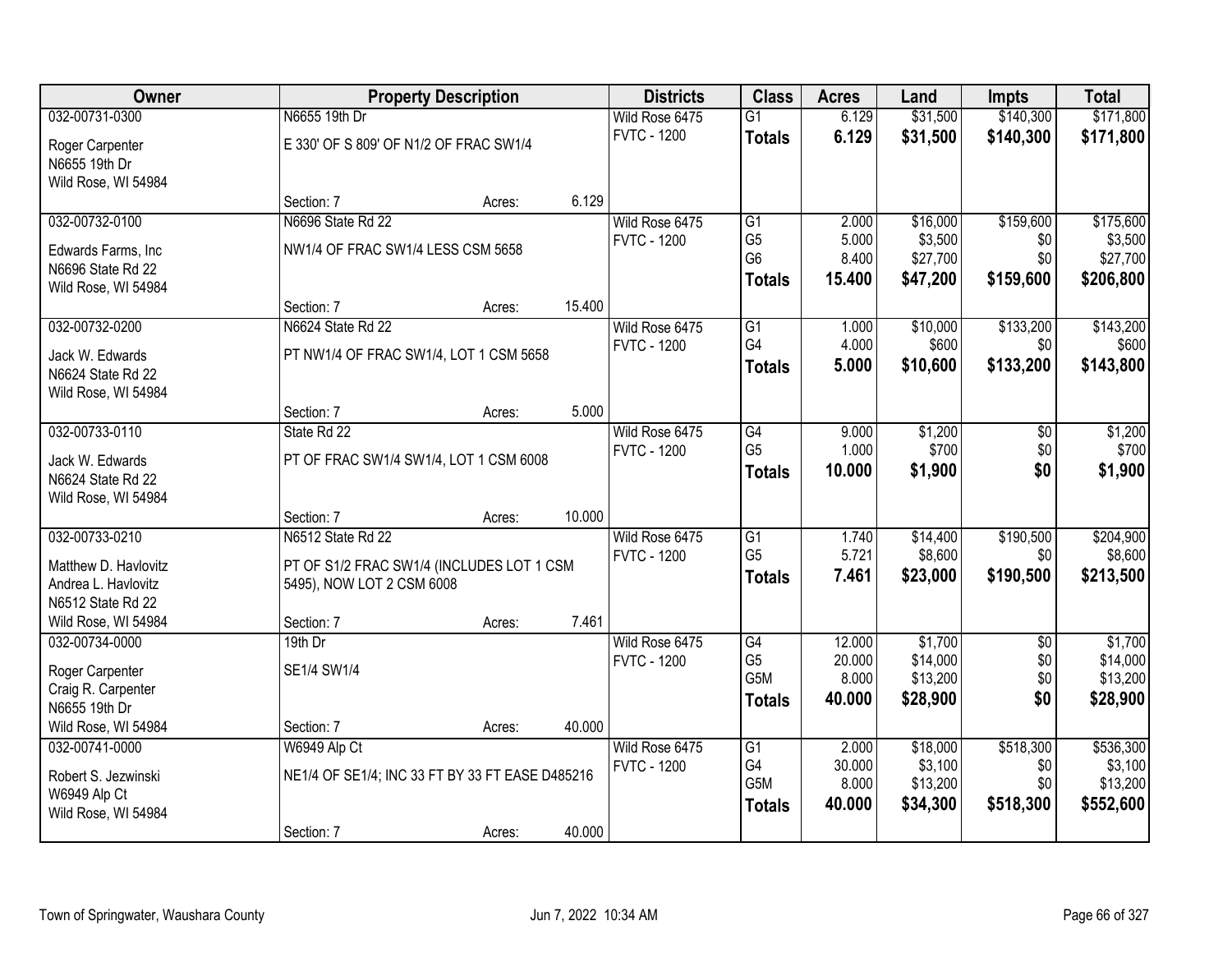| <b>Owner</b>         |                                              | <b>Property Description</b> |        | <b>Districts</b>   | <b>Class</b>    | <b>Acres</b> | Land        | <b>Impts</b>    | <b>Total</b>    |
|----------------------|----------------------------------------------|-----------------------------|--------|--------------------|-----------------|--------------|-------------|-----------------|-----------------|
| 032-00742-0000       | State Rd 22                                  |                             |        | Wild Rose 6475     | $\overline{G4}$ | 25.000       | \$3,400     | \$0             | \$3,400         |
| Elizabeth A. Wandrey | <b>NW1/4 SE1/4</b>                           |                             |        | <b>FVTC - 1200</b> | G <sub>5</sub>  | 1.000        | \$700       | \$0             | \$700           |
| 668 Cambridge St     |                                              |                             |        |                    | G5M             | 14.000       | \$23,100    | \$0             | \$23,100        |
| Wautoma, WI 54982    |                                              |                             |        |                    | <b>Totals</b>   | 40.000       | \$27,200    | \$0             | \$27,200        |
|                      | Section: 7                                   | Acres:                      | 40.000 |                    |                 |              |             |                 |                 |
| 032-00743-0000       | State Rd 22                                  |                             |        | Wild Rose 6475     | G4              | 34.000       | \$3,500     | $\overline{50}$ | \$3,500         |
| Yeska Bros Land, LLC | SW1/4 OF SE1/4                               |                             |        | <b>FVTC - 1200</b> | G <sub>5</sub>  | 1.000        | \$700       | \$0             | \$700           |
| N6156 22nd Dr        |                                              |                             |        |                    | G5M             | 5.000        | \$8,300     | \$0             | \$8,300         |
| Wild Rose, WI 54984  |                                              |                             |        |                    | <b>Totals</b>   | 40.000       | \$12,500    | \$0             | \$12,500        |
|                      | Section: 7                                   | Acres:                      | 40.000 |                    |                 |              |             |                 |                 |
| 032-00744-0000       | State Rd 22                                  |                             |        | Wild Rose 6475     | W6              | 40.513       | (\$133,700) | \$0             | $\overline{50}$ |
| Scott A. Hecker      | SE1/4 SE1/4, LOT 1 CSM #2242 & EASEMENTS     |                             |        | <b>FVTC - 1200</b> | <b>Totals</b>   | 40.513       | \$0         | \$0             | \$0             |
| Bonita K. Kraemer    |                                              |                             |        |                    |                 |              |             |                 |                 |
| W5195 County Rd A    |                                              |                             |        |                    |                 |              |             |                 |                 |
| Wild Rose, WI 54984  | Section: 7                                   | Acres:                      | 40.513 |                    |                 |              |             |                 |                 |
| 032-00811-0100       | State Rd 22                                  |                             |        | Wild Rose 6475     | G4              | 48.116       | \$7,600     | \$0             | \$7,600         |
| Yeska Bros Land, LLC | NE1/4 OF NE1/4 AND PT NW1/4 NE1/4 LOT 1 CSM  |                             |        | <b>FVTC - 1200</b> | G <sub>5</sub>  | 4.000        | \$2,800     | \$0             | \$2,800         |
| N6156 22nd Dr        | 5222                                         |                             |        |                    | G5M             | 2.000        | \$3,300     | \$0             | \$3,300         |
| Wild Rose, WI 54984  |                                              |                             |        |                    | <b>Totals</b>   | 54.116       | \$13,700    | \$0             | \$13,700        |
|                      | Section: 8                                   | Acres:                      | 54.116 |                    |                 |              |             |                 |                 |
| 032-00812-0100       | State Rd 22                                  |                             |        | Wild Rose 6475     | G5M             | 25.884       | \$42,700    | $\overline{50}$ | \$42,700        |
| Richard R. Yeska     | NW1/4 OF NE1/4 LESS LOT 1 CSM 5222           |                             |        | <b>FVTC - 1200</b> | <b>Totals</b>   | 25.884       | \$42,700    | \$0             | \$42,700        |
| N6993 21st Ave       |                                              |                             |        |                    |                 |              |             |                 |                 |
| Wild Rose, WI 54984  |                                              |                             |        |                    |                 |              |             |                 |                 |
|                      | Section: 8                                   | Acres:                      | 25.884 |                    |                 |              |             |                 |                 |
| 032-00813-0110       | State Rd 22                                  |                             |        | Wild Rose 6475     | G4              | 34.920       | \$4,800     | $\overline{50}$ | \$4,800         |
| Yeska Bros Land, LLC | SW1/4 OF NE1/4 LESS CSM 3811 AND PT NW1/4 OF |                             |        | <b>FVTC - 1200</b> | G <sub>5</sub>  | 7.670        | \$5,400     | \$0             | \$5,400         |
| N6156 22nd Dr        | SE1/4 76 RDS X 16 RDS                        |                             |        |                    | G5M             | 1.337        | \$2,200     | \$0             | \$2,200         |
| Wild Rose, WI 54984  |                                              |                             |        |                    | <b>Totals</b>   | 43.927       | \$12,400    | \$0             | \$12,400        |
|                      | Section: 8                                   | Acres:                      | 43.927 |                    |                 |              |             |                 |                 |
| 032-00813-0200       | W6682 Alp Ct                                 |                             |        | Wild Rose 6475     | $\overline{G1}$ | 5.548        | \$29,900    | \$196,200       | \$226,100       |
| Patrick F. Calnin    | PT OF SW-NE & PT OF SE-NW, LOT 1 CSM 3811    |                             |        | <b>FVTC - 1200</b> | <b>Totals</b>   | 5.548        | \$29,900    | \$196,200       | \$226,100       |
| Kelly A. Calnin      |                                              |                             |        |                    |                 |              |             |                 |                 |
| W6682 Alp Ct         |                                              |                             |        |                    |                 |              |             |                 |                 |
| Wild Rose, WI 54984  | Section: 8                                   | Acres:                      | 5.548  |                    |                 |              |             |                 |                 |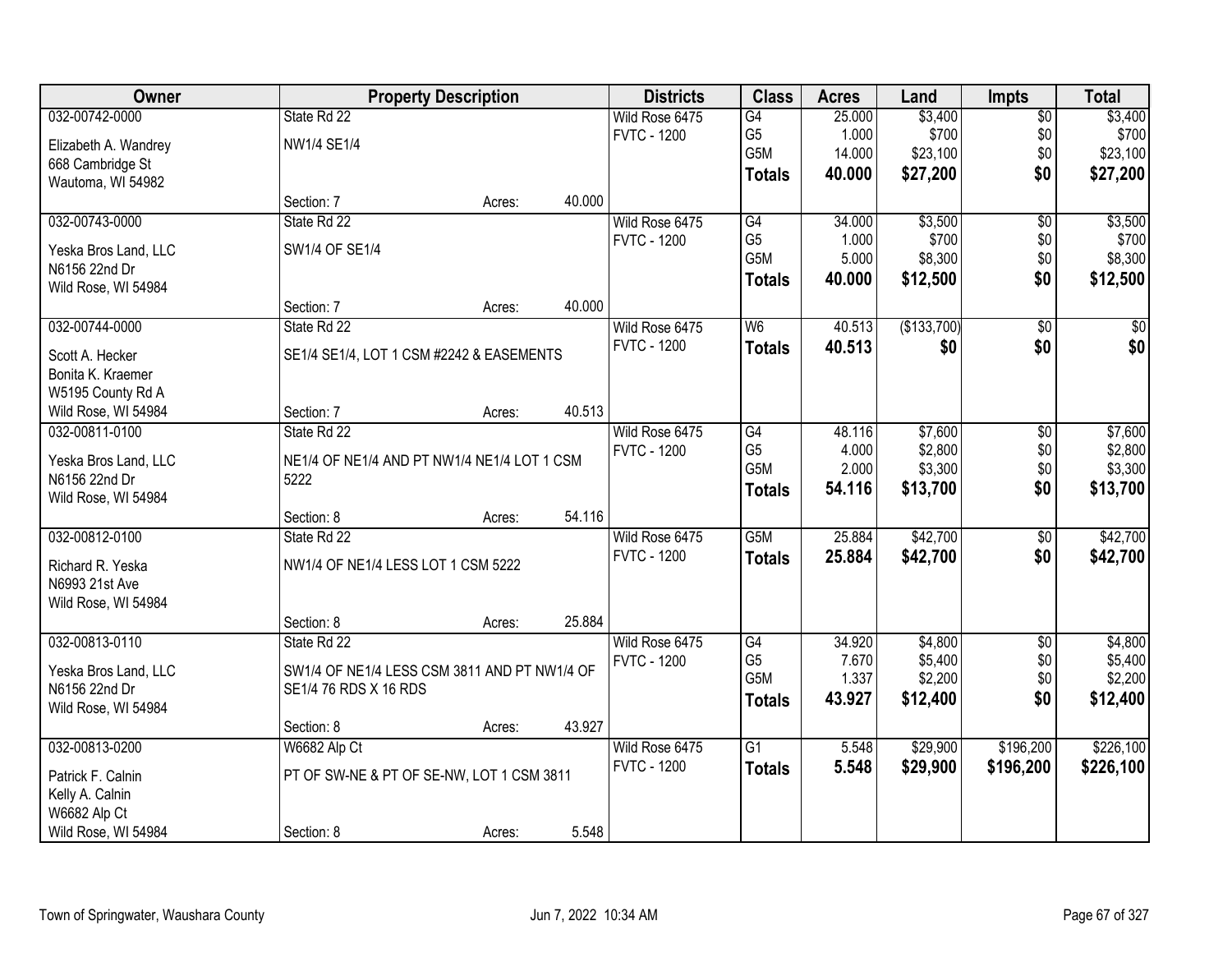| Owner                            |                                               | <b>Property Description</b> |        | <b>Districts</b>                     | <b>Class</b>    | <b>Acres</b> | Land     | <b>Impts</b>    | <b>Total</b> |
|----------------------------------|-----------------------------------------------|-----------------------------|--------|--------------------------------------|-----------------|--------------|----------|-----------------|--------------|
| 032-00814-0100                   | N6711 21st Ave                                |                             |        | Wild Rose 6475                       | G4              | 13.000       | \$2,200  | $\overline{$0}$ | \$2,200      |
| Yeska Bros Land, LLC             | E1/2 SE1/4 OF NE1/4                           |                             |        | <b>FVTC - 1200</b>                   | G <sub>5</sub>  | 1.000        | \$700    | \$0             | \$700        |
| N6156 22nd Dr                    |                                               |                             |        |                                      | G5M             | 2.000        | \$3,300  | \$0             | \$3,300      |
| Wild Rose, WI 54984              |                                               |                             |        |                                      | G7              | 4.000        | \$20,000 | \$357,000       | \$377,000    |
|                                  | Section: 8                                    | Acres:                      | 20.000 |                                      | <b>Totals</b>   | 20.000       | \$26,200 | \$357,000       | \$383,200    |
| 032-00814-0200                   | State Rd 22                                   |                             |        | Wild Rose 6475                       | G4              | 7.000        | \$700    | $\overline{50}$ | \$700        |
| Yeska Bros Land, LLC             | W1/2 SE1/4 OF NE1/4                           |                             |        | <b>FVTC - 1200</b>                   | G <sub>5</sub>  | 1.000        | \$700    | \$0             | \$700        |
| N6156 22nd Dr                    |                                               |                             |        |                                      | G5M             | 12.000       | \$19,800 | \$0             | \$19,800     |
| Wild Rose, WI 54984              |                                               |                             |        |                                      | <b>Totals</b>   | 20.000       | \$21,200 | \$0             | \$21,200     |
|                                  | Section: 8                                    | Acres:                      | 20.000 |                                      |                 |              |          |                 |              |
| 032-00821-0100                   | State Rd 22                                   |                             |        | Wild Rose 6475                       | G4              | 10.000       | \$1,000  | \$0             | \$1,000      |
| Richard P. Yeska                 | PT OF NE1/4 NW1/4, PT OF CSM #1625            |                             |        | <b>FVTC - 1200</b>                   | <b>Totals</b>   | 10.000       | \$1,000  | \$0             | \$1,000      |
| Diane J. Yeska                   |                                               |                             |        |                                      |                 |              |          |                 |              |
| W6818 Alp Ct                     |                                               |                             |        |                                      |                 |              |          |                 |              |
| Wild Rose, WI 54984              | Section: 8                                    | Acres:                      | 10.000 |                                      |                 |              |          |                 |              |
| 032-00821-0200                   | State Rd 22                                   |                             |        | Wild Rose 6475                       | G4              | 30.000       | \$3,100  | $\frac{1}{20}$  | \$3,100      |
|                                  | <b>NE1/4 OF NW1/4</b>                         |                             |        | <b>FVTC - 1200</b>                   | <b>Totals</b>   | 30.000       | \$3,100  | \$0             | \$3,100      |
| Richard P. Yeska<br>W6818 Alp Ct |                                               |                             |        |                                      |                 |              |          |                 |              |
| Wild Rose, WI 54984              |                                               |                             |        |                                      |                 |              |          |                 |              |
|                                  | Section: 8                                    | Acres:                      | 30.000 |                                      |                 |              |          |                 |              |
| 032-00822-0100                   | State Rd 22                                   |                             |        | Wild Rose 6475                       | $\overline{G4}$ | 34.350       | \$3,900  | $\overline{50}$ | \$3,900      |
|                                  |                                               |                             |        | <b>FVTC - 1200</b>                   | G <sub>5</sub>  | 2.650        | \$1,600  | \$0             | \$1,600      |
| Larry J. Testin                  | PT OF NW1/4 OF NW1/4 LESS V 171 P 87          |                             |        |                                      | <b>Totals</b>   | 37.000       | \$5,500  | \$0             | \$5,500      |
| Kathleen M. Testin               |                                               |                             |        |                                      |                 |              |          |                 |              |
| 5269N Goettsche Rd               |                                               |                             |        |                                      |                 |              |          |                 |              |
| Mercer, WI 54547-9335            | Section: 8                                    | Acres:                      | 37.000 |                                      |                 |              |          |                 |              |
| 032-00822-0200                   | W6826 Alp Ct                                  |                             |        | Wild Rose 6475<br><b>FVTC - 1200</b> | $\overline{G1}$ | 1.000        | \$10,000 | \$200           | \$10,200     |
| Richard P. Yeska                 | PT NW1/4 NW1/4                                |                             |        |                                      | <b>Totals</b>   | 1.000        | \$10,000 | \$200           | \$10,200     |
| Diane J. Yeska                   |                                               |                             |        |                                      |                 |              |          |                 |              |
| W6818 Alp Ct                     |                                               |                             |        |                                      |                 |              |          |                 |              |
| Wild Rose, WI 54984              | Section: 8                                    | Acres:                      | 1.000  |                                      |                 |              |          |                 |              |
| 032-00822-0300                   | W6818 Alp Ct                                  |                             |        | Wild Rose 6475                       | G7              | 2.000        | \$16,000 | \$152,200       | \$168,200    |
| Richard P. Yeska                 | E 16 RD OF SO 20 RD OF NW1/4 NW1/4, PT OF CSM |                             |        | <b>FVTC - 1200</b>                   | <b>Totals</b>   | 2.000        | \$16,000 | \$152,200       | \$168,200    |
| Diane J. Yeska                   | #1625                                         |                             |        |                                      |                 |              |          |                 |              |
| W6818 Alp Ct                     |                                               |                             |        |                                      |                 |              |          |                 |              |
| Wild Rose, WI 54984              | Section: 8                                    | Acres:                      | 2.000  |                                      |                 |              |          |                 |              |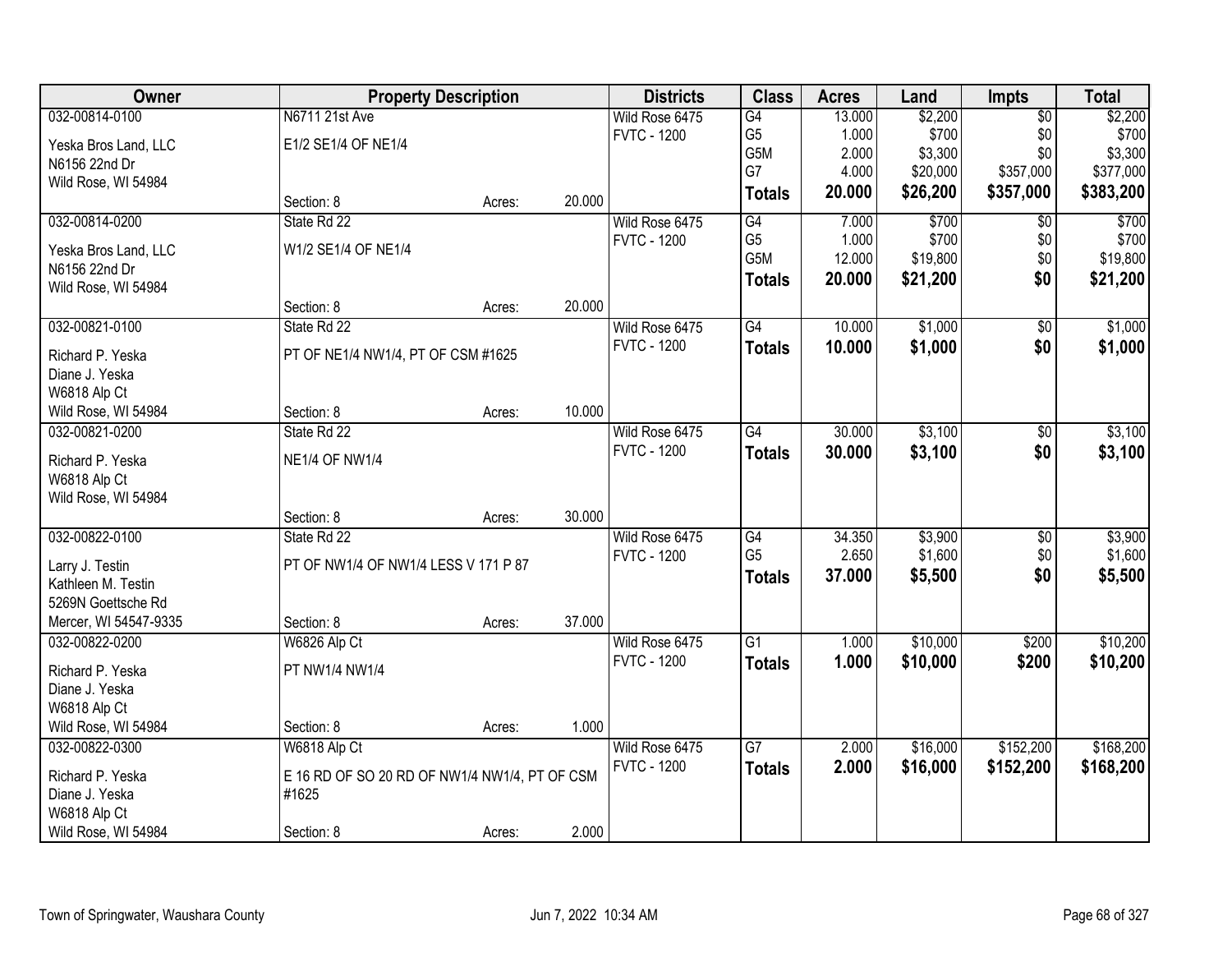| Owner                                 | <b>Property Description</b>                   |        |        | <b>Districts</b>   | <b>Class</b>    | <b>Acres</b> | Land     | <b>Impts</b>    | <b>Total</b> |
|---------------------------------------|-----------------------------------------------|--------|--------|--------------------|-----------------|--------------|----------|-----------------|--------------|
| 032-00823-0100                        | W6877 Alp Ct                                  |        |        | Wild Rose 6475     | G1              | 1.000        | \$10,000 | \$40,700        | \$50,700     |
| Rose Zimmerman                        | SW1/4 OF NW1/4 EXC 267-313 & EXC 337-557 SUBJ |        |        | <b>FVTC - 1200</b> | G4              | 31.449       | \$1,900  | \$0             | \$1,900      |
| Kenneth J. Zimmerman                  | TO ROW LIFE EST MYRTLE LANE                   |        |        |                    | G <sub>5</sub>  | 2.000        | \$1,200  | \$0             | \$1,200      |
| W6883 Alp Ct                          |                                               |        |        |                    | <b>Totals</b>   | 34.449       | \$13,100 | \$40,700        | \$53,800     |
| Wild Rose, WI 54984                   | Section: 8                                    | Acres: | 34.449 |                    |                 |              |          |                 |              |
| 032-00823-0200                        | W6883 Alp Ct                                  |        |        | Wild Rose 6475     | G1              | 1.000        | \$10,000 | \$109,800       | \$119,800    |
| Kenneth J. Zimmerman                  | PT OF SW1/4 NW1/4                             |        |        | <b>FVTC - 1200</b> | G <sub>4</sub>  | 4.000        | \$400    | \$0             | \$400        |
| W6883 Alp Ct                          |                                               |        |        |                    | <b>Totals</b>   | 5.000        | \$10,400 | \$109,800       | \$120,200    |
| Wild Rose, WI 54984                   |                                               |        |        |                    |                 |              |          |                 |              |
|                                       | Section: 8                                    | Acres: | 5.000  |                    |                 |              |          |                 |              |
| 032-00823-0300                        | W6895 Alp Ct                                  |        |        | Wild Rose 6475     | G1              | 0.551        | \$7,600  | $\overline{50}$ | \$7,600      |
|                                       |                                               |        |        | <b>FVTC - 1200</b> | <b>Totals</b>   | 0.551        | \$7,600  | \$0             | \$7,600      |
| Kenneth J. Zimmerman                  | PT OF SW1/4 NW1/4 POB ALP CT & W LINE OF SW   |        |        |                    |                 |              |          |                 |              |
| W6883 Alp Ct                          | NW, E 150' S 160' W 150 N 160' TO POB         |        |        |                    |                 |              |          |                 |              |
| Wild Rose, WI 54984                   | Section: 8                                    |        | 0.551  |                    |                 |              |          |                 |              |
| 032-00824-0200                        | W6730 Alp Ct                                  | Acres: |        | Wild Rose 6475     | $\overline{G1}$ | 1.000        | \$10,000 | \$32,800        | \$42,800     |
|                                       |                                               |        |        | <b>FVTC - 1200</b> | G <sub>6</sub>  | 12.500       | \$40,000 | \$0             | \$40,000     |
| Scott A. Hayes                        | PT OF S1/2 - NW1/4 N OF HWY EXC E 5 RDS       |        |        |                    |                 | 13.500       | \$50,000 | \$32,800        | \$82,800     |
| N2639 County Road Z Lot B3            |                                               |        |        |                    | <b>Totals</b>   |              |          |                 |              |
| Dousman, WI 53118                     |                                               |        |        |                    |                 |              |          |                 |              |
|                                       | Section: 8                                    | Acres: | 13.500 |                    |                 |              |          |                 |              |
| 032-00824-0300                        | W6756 Alp Ct                                  |        |        | Wild Rose 6475     | $\overline{G1}$ | 4.179        | \$25,200 | \$128,000       | \$153,200    |
| Todd B. Reed                          | PT OF SE1/4 NW1/4                             |        |        | <b>FVTC - 1200</b> | <b>Totals</b>   | 4.179        | \$25,200 | \$128,000       | \$153,200    |
| W6756 Alp Ct                          |                                               |        |        |                    |                 |              |          |                 |              |
| Wild Rose, WI 54984                   |                                               |        |        |                    |                 |              |          |                 |              |
|                                       | Section: 8                                    | Acres: | 4.179  |                    |                 |              |          |                 |              |
| 032-00824-0400                        | W6786 Alp Ct                                  |        |        | Wild Rose 6475     | G <sub>1</sub>  | 0.672        | \$7,900  | \$100           | \$8,000      |
| Lawrence C & Marlene Miller Revocable | PT OF SE1/4 NW1/4                             |        |        | <b>FVTC - 1200</b> | <b>Totals</b>   | 0.672        | \$7,900  | \$100           | \$8,000      |
| <b>Living Trust</b>                   |                                               |        |        |                    |                 |              |          |                 |              |
| 5098 Rivermoor Rd                     |                                               |        |        |                    |                 |              |          |                 |              |
| Omro, WI 54963                        | Section: 8                                    | Acres: | 0.672  |                    |                 |              |          |                 |              |
| 032-00824-0500                        | W6771 Alp Ct                                  |        |        | Wild Rose 6475     | G1              | 1.120        | \$10,700 | \$118,600       | \$129,300    |
|                                       |                                               |        |        | <b>FVTC - 1200</b> | G <sub>6</sub>  | 10.000       | \$32,000 | \$0             | \$32,000     |
| <b>Eckstein Trust</b>                 | SE1/4 OF NW1/4 W 11.12A S OF HWY              |        |        |                    | <b>Totals</b>   | 11.120       | \$42,700 | \$118,600       | \$161,300    |
| W6771 Alp Ct                          |                                               |        |        |                    |                 |              |          |                 |              |
| Wild Rose, WI 54984                   | Section: 8                                    |        | 11.120 |                    |                 |              |          |                 |              |
|                                       |                                               | Acres: |        |                    |                 |              |          |                 |              |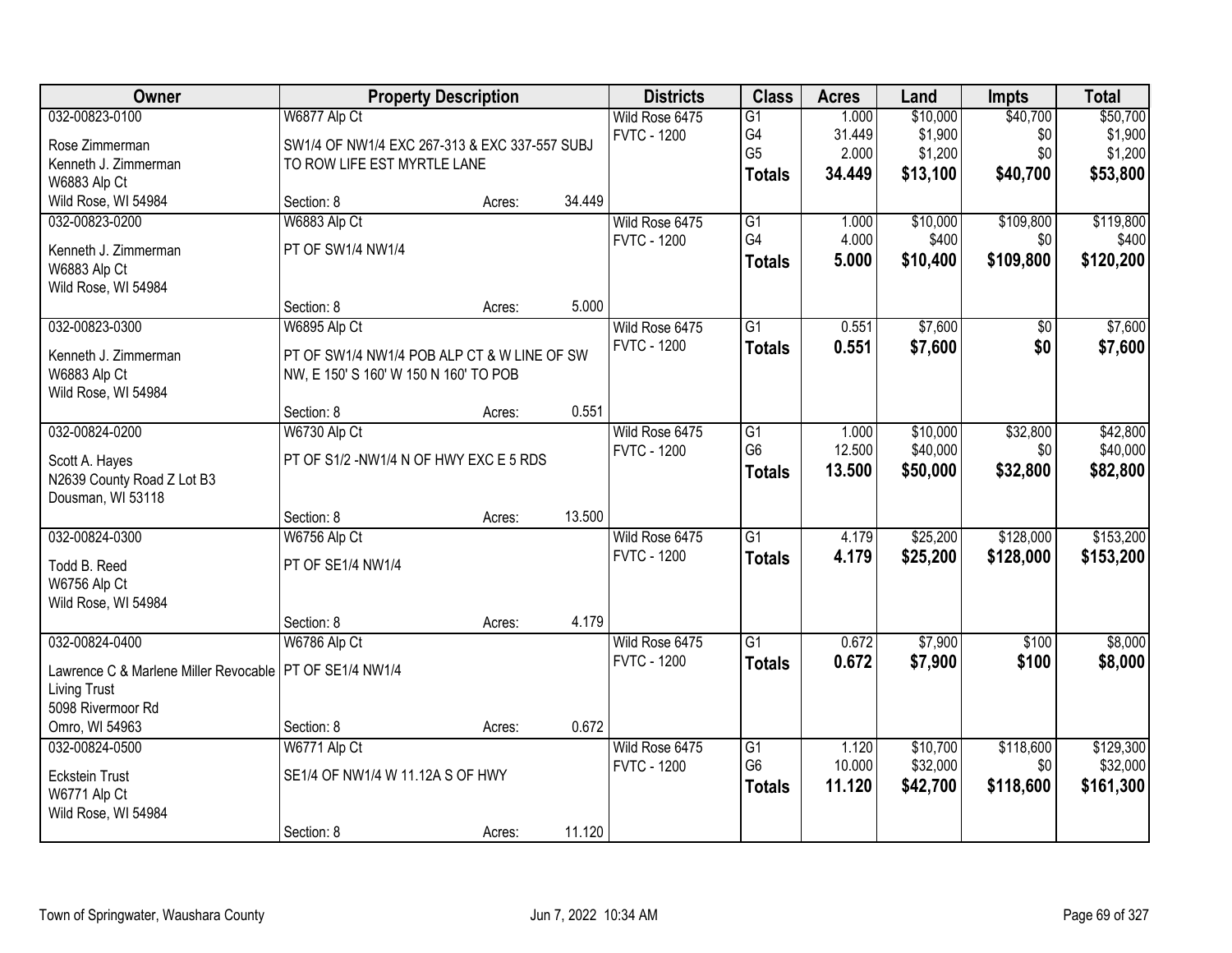| Owner                    |                                             | <b>Property Description</b> |        | <b>Districts</b>   | <b>Class</b>             | <b>Acres</b> | Land        | <b>Impts</b>    | <b>Total</b>  |
|--------------------------|---------------------------------------------|-----------------------------|--------|--------------------|--------------------------|--------------|-------------|-----------------|---------------|
| 032-00824-0600           | W6747 Alp Ct                                |                             |        | Wild Rose 6475     | $\overline{G1}$          | 3.000        | \$20,500    | \$83,100        | \$103,600     |
| Christine Rosin          | PT OF SE1/4 OF NW1/4 LYING S OF ROAD        |                             |        | <b>FVTC - 1200</b> | <b>Totals</b>            | 3.000        | \$20,500    | \$83,100        | \$103,600     |
| W6747 Alp Ct             |                                             |                             |        |                    |                          |              |             |                 |               |
| Wild Rose, WI 54984      |                                             |                             |        |                    |                          |              |             |                 |               |
|                          | Section: 8                                  | Acres:                      | 3.000  |                    |                          |              |             |                 |               |
| 032-00824-0700           | State Rd 22                                 |                             |        | Wild Rose 6475     | $\overline{G1}$          | 0.500        | \$1,900     | $\overline{50}$ | \$1,900       |
| <b>Eckstein Trust</b>    | PT OF SE1/4 OF NW1/4 2 RDS WIDE             |                             |        | <b>FVTC - 1200</b> | <b>Totals</b>            | 0.500        | \$1,900     | \$0             | \$1,900       |
| W6771 Alp Ct             |                                             |                             |        |                    |                          |              |             |                 |               |
| Wild Rose, WI 54984      |                                             |                             |        |                    |                          |              |             |                 |               |
|                          | Section: 8                                  | Acres:                      | 0.500  |                    |                          |              |             |                 |               |
| 032-00824-0800           | W6733 Alp Ct                                |                             |        | Wild Rose 6475     | G1                       | 3.500        | \$22,500    | \$45,200        | \$67,700      |
| Mark S. Scott            | PART OF SE1/4 NW1/4 13R WIDE                |                             |        | <b>FVTC - 1200</b> | <b>Totals</b>            | 3.500        | \$22,500    | \$45,200        | \$67,700      |
| Chris A. Scott           |                                             |                             |        |                    |                          |              |             |                 |               |
| W225 S 8160 Parkwood Trl |                                             |                             |        |                    |                          |              |             |                 |               |
| Big Bend, WI 53103       | Section: 8                                  | Acres:                      | 3.500  |                    |                          |              |             |                 |               |
| 032-00824-0900           | W6689 Alp Ct                                |                             |        | Wild Rose 6475     | $\overline{G1}$          | 3.000        | \$20,500    | \$82,500        | \$103,000     |
| Frank L. Faubel          | PT OF SE1/4 NW1/4 S OF ALP COURT            |                             |        | <b>FVTC - 1200</b> | <b>Totals</b>            | 3.000        | \$20,500    | \$82,500        | \$103,000     |
| 1438 Fatima St           |                                             |                             |        |                    |                          |              |             |                 |               |
| Menasha, WI 54952        |                                             |                             |        |                    |                          |              |             |                 |               |
|                          | Section: 8                                  | Acres:                      | 3.000  |                    |                          |              |             |                 |               |
| 032-00831-0100           | State Rd 22                                 |                             |        | Wild Rose 6475     | $\overline{\mathsf{W}8}$ | 20.000       | ( \$66,000) | $\overline{50}$ | \$0           |
| <b>Eckstein Trust</b>    | N1/2 OF NE1/4 OF SW1/4                      |                             |        | <b>FVTC - 1200</b> | <b>Totals</b>            | 20.000       | \$0         | \$0             | \$0           |
| W6771 Alp Ct             |                                             |                             |        |                    |                          |              |             |                 |               |
| Wild Rose, WI 54984      |                                             |                             |        |                    |                          |              |             |                 |               |
|                          | Section: 8                                  | Acres:                      | 20.000 |                    |                          |              |             |                 |               |
| 032-00831-0200           | State Rd 22                                 |                             |        | Wild Rose 6475     | $\overline{G4}$          | 14.000       | \$1,900     | $\overline{60}$ | \$1,900       |
| Pamela K. Zinda et al    | S1/2 OF NE1/4 OF SW1/4                      |                             |        | <b>FVTC - 1200</b> | G5M                      | 6.000        | \$9,900     | \$0             | \$9,900       |
| 8515 County Rd N         |                                             |                             |        |                    | <b>Totals</b>            | 20.000       | \$11,800    | \$0             | \$11,800      |
| Almond, WI 54909         |                                             |                             |        |                    |                          |              |             |                 |               |
|                          | Section: 8                                  | Acres:                      | 20.000 |                    |                          |              |             |                 |               |
| 032-00832-0000           | State Rd 22                                 |                             |        | Wild Rose 6475     | W8                       | 40.000       | (\$132,000) | $\overline{50}$ | $\frac{1}{6}$ |
| <b>Eckstein Trust</b>    | NW1/4 OF SW1/4; SUBJ TO 33 FT BY 33 FT EASE |                             |        | <b>FVTC - 1200</b> | <b>Totals</b>            | 40.000       | \$0         | \$0             | \$0           |
| W6771 Alp Ct             | D485216                                     |                             |        |                    |                          |              |             |                 |               |
| Wild Rose, WI 54984      |                                             |                             |        |                    |                          |              |             |                 |               |
|                          | Section: 8                                  | Acres:                      | 40.000 |                    |                          |              |             |                 |               |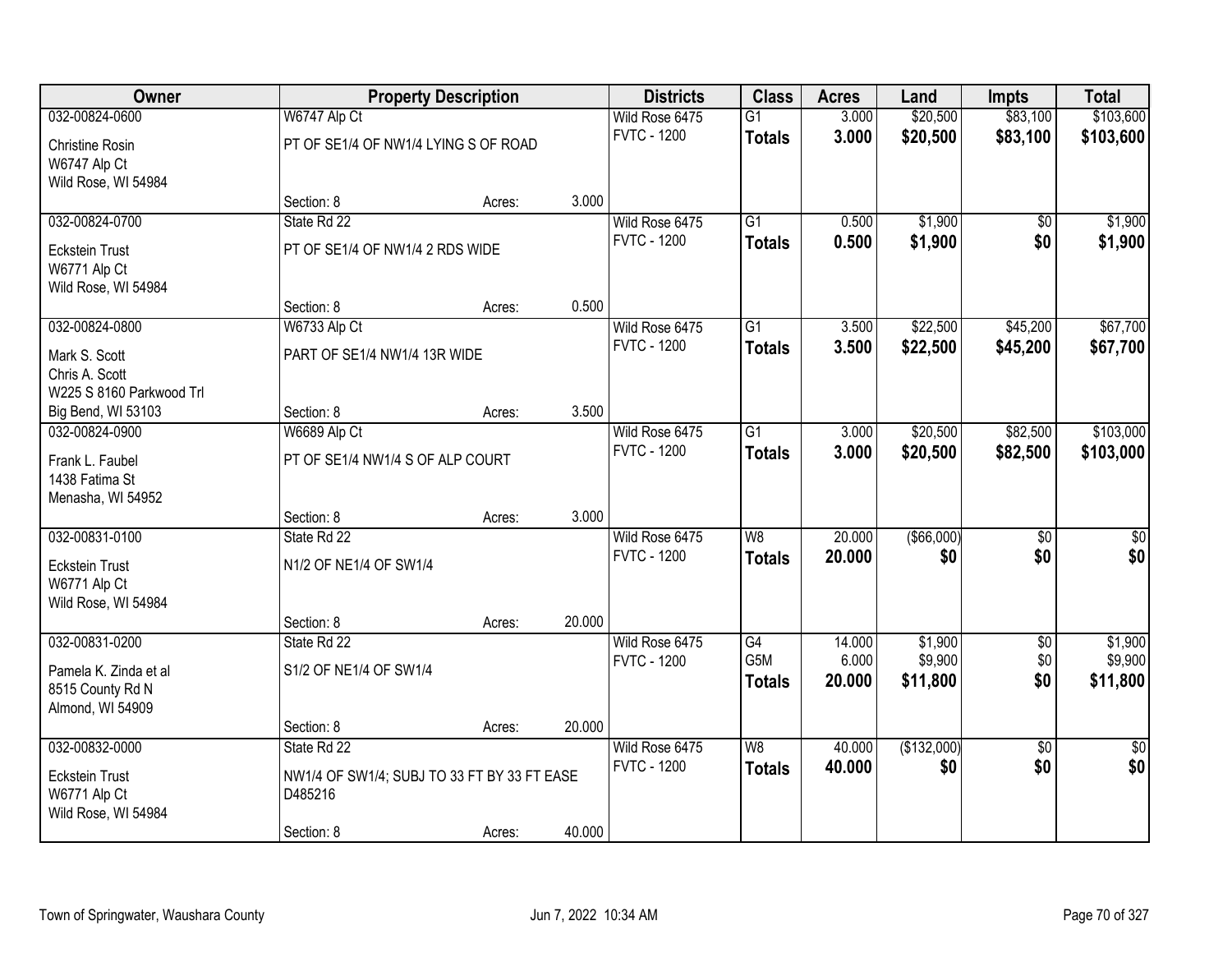| <b>Owner</b>                                                                    |                                                                                                          | <b>Property Description</b> |        | <b>Districts</b>                     | <b>Class</b>                            | <b>Acres</b>                       | Land                                      | <b>Impts</b>                       | <b>Total</b>                                |
|---------------------------------------------------------------------------------|----------------------------------------------------------------------------------------------------------|-----------------------------|--------|--------------------------------------|-----------------------------------------|------------------------------------|-------------------------------------------|------------------------------------|---------------------------------------------|
| 032-00833-0000<br>Robert S. Jezwinski<br>W6949 Alp Ct<br>Wild Rose, WI 54984    | State Rd 22<br>SW1/4 OF SW1/4; INC 33 FT BY 33 FT EASE D485216                                           |                             |        | Wild Rose 6475<br><b>FVTC - 1200</b> | G4<br>G5M<br><b>Totals</b>              | 12.000<br>28.000<br>40.000         | \$1,200<br>\$46,200<br>\$47,400           | $\overline{50}$<br>\$0<br>\$0      | \$1,200<br>\$46,200<br>\$47,400             |
|                                                                                 | Section: 8                                                                                               | Acres:                      | 40.000 |                                      |                                         |                                    |                                           |                                    |                                             |
| 032-00834-0000<br>Pamela K. Zinda et al<br>8515 County Rd N<br>Almond, WI 54909 | State Rd 22<br>SE1/4 OF SW1/4                                                                            |                             |        | Wild Rose 6475<br><b>FVTC - 1200</b> | G4<br>G5M<br><b>Totals</b>              | 32.000<br>8.000<br>40.000          | \$3,900<br>\$13,200<br>\$17,100           | \$0<br>\$0<br>\$0                  | \$3,900<br>\$13,200<br>\$17,100             |
|                                                                                 | Section: 8                                                                                               | Acres:                      | 40.000 |                                      |                                         |                                    |                                           |                                    |                                             |
| 032-00841-0110<br>Yeska Bros Land, LLC<br>N6156 22nd Dr<br>Wild Rose, WI 54984  | W6527 Alp Ct<br>E1/2 OF NE1/4 OF SE1/4 & S 1 RD W1/2 NE-SE SUBJ<br>TO EASE IN V395 P522 LESS DOC #510938 |                             |        | Wild Rose 6475<br><b>FVTC - 1200</b> | G4<br>G5M<br>G7<br><b>Totals</b>        | 10.500<br>5.970<br>1.500<br>17.970 | \$1,400<br>\$9,900<br>\$7,500<br>\$18,800 | \$0<br>\$0<br>\$89,100<br>\$89,100 | \$1,400<br>\$9,900<br>\$96,600<br>\$107,900 |
|                                                                                 | Section: 8                                                                                               | Acres:                      | 17.970 |                                      |                                         |                                    |                                           |                                    |                                             |
| 032-00841-0200<br><b>DNR</b><br>101 S Webster St<br>Madison, WI 53703           | State Rd 22<br>W1/2 NE1/4 SE1/4 N OF CREEK                                                               |                             |        | Wild Rose 6475<br><b>FVTC - 1200</b> | $\overline{\text{X2}}$<br><b>Totals</b> | 13.500<br>13.500                   | \$0<br>\$0                                | $\sqrt{6}$<br>\$0                  | \$0<br>\$0                                  |
|                                                                                 | Section: 8                                                                                               | Acres:                      | 13.500 |                                      |                                         |                                    |                                           |                                    |                                             |
| 032-00841-0300<br>Pamela K. Zinda et al<br>8515 County Rd N<br>Almond, WI 54909 | State Rd 22<br>W1/2 NE1/4 SE1/4 LYING SOUTH OF CREEK EXC S 1<br>ROD, AND EASEMENT IN V395 P522           |                             |        | Wild Rose 6475<br><b>FVTC - 1200</b> | $\overline{G1}$<br><b>Totals</b>        | 6.000<br>6.000                     | \$18,000<br>\$18,000                      | $\overline{50}$<br>\$0             | \$18,000<br>\$18,000                        |
|                                                                                 | Section: 8                                                                                               | Acres:                      | 6.000  |                                      |                                         |                                    |                                           |                                    |                                             |
| 032-00841-0400<br>Yeska Bros Land, LLC<br>N6156 22nd Dr<br>Wild Rose, WI 54984  | N6601 21st Ave<br>PT OF NE1/4 OF SE1/4                                                                   |                             |        | Wild Rose 6475<br><b>FVTC - 1200</b> | $\overline{G1}$<br><b>Totals</b>        | 0.940<br>0.940                     | \$8,500<br>\$8,500                        | \$13,200<br>\$13,200               | \$21,700<br>\$21,700                        |
|                                                                                 | Section: 8                                                                                               | Acres:                      | 0.940  |                                      |                                         |                                    |                                           |                                    |                                             |
| 032-00841-0500<br>Yeska Bros Land, LLC<br>N6156 22nd Dr<br>Wild Rose, WI 54984  | State Rd 22<br>PT OF NE1/4 SE1/4 S OF CREEK<br>Section: 8                                                |                             | 0.760  | Wild Rose 6475<br><b>FVTC - 1200</b> | $\overline{G1}$<br><b>Totals</b>        | 0.760<br>0.760                     | \$2,300<br>\$2,300                        | $\overline{50}$<br>\$0             | \$2,300<br>\$2,300                          |
|                                                                                 |                                                                                                          | Acres:                      |        |                                      |                                         |                                    |                                           |                                    |                                             |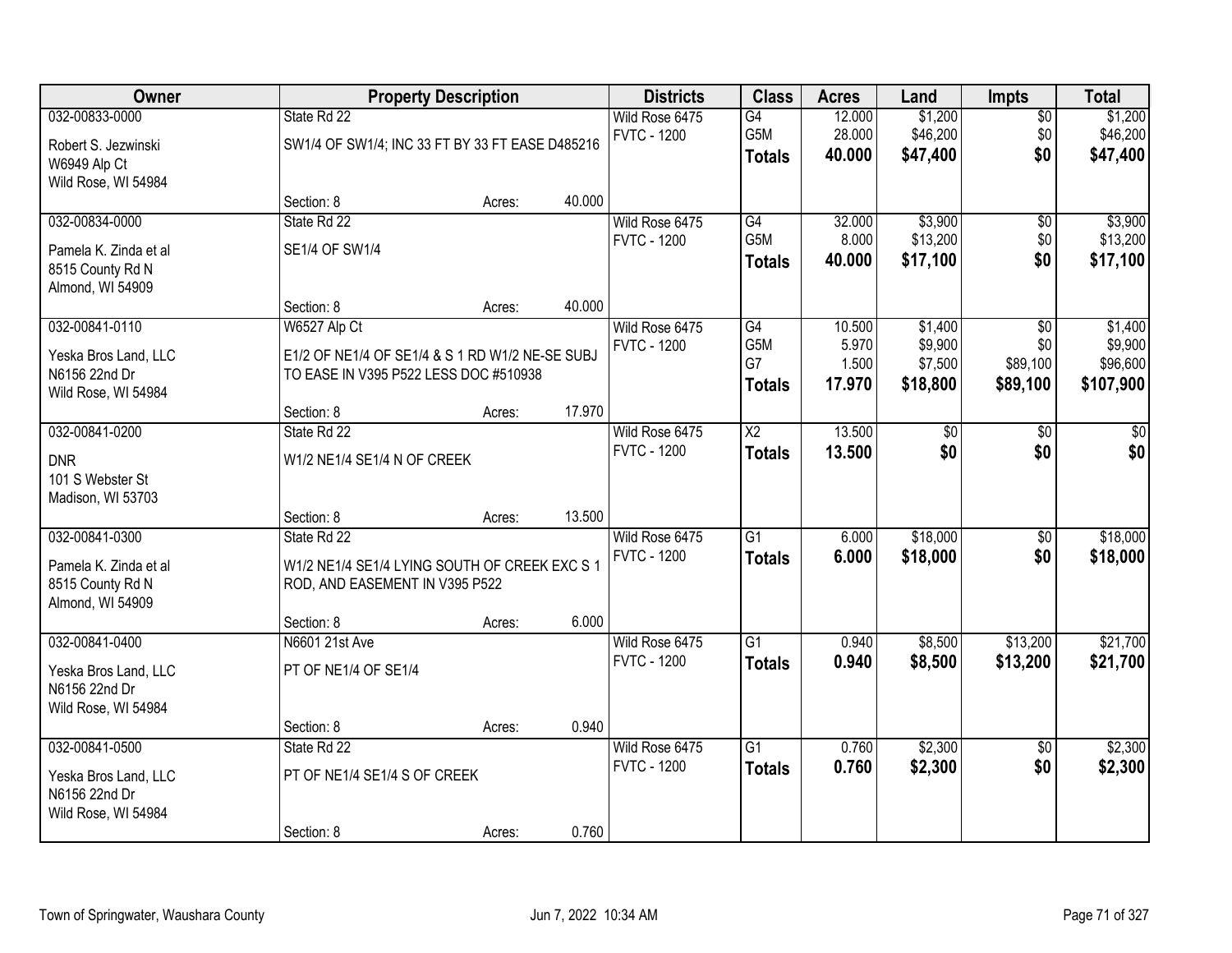| <b>Owner</b>                              |                                                 | <b>Property Description</b> |        | <b>Districts</b>   | <b>Class</b>           | <b>Acres</b>    | Land               | <b>Impts</b>                | <b>Total</b>        |
|-------------------------------------------|-------------------------------------------------|-----------------------------|--------|--------------------|------------------------|-----------------|--------------------|-----------------------------|---------------------|
| 032-00841-0610                            | N6629 21st Ave                                  |                             |        | Wild Rose 6475     | $\overline{G1}$        | 0.570           | \$7,700            | \$51,400                    | \$59,100            |
| Yeska Bros Land, LLC                      | PT OF NE1/4 SE1/4 THAT PART OF 160' X 275'      |                             |        | <b>FVTC - 1200</b> | <b>Totals</b>          | 0.570           | \$7,700            | \$51,400                    | \$59,100            |
| N6156 22nd Dr                             | PARCEL NORTH OF STREAM AND 160' X 90' PARCEL    |                             |        |                    |                        |                 |                    |                             |                     |
| Wild Rose, WI 54984                       | TO THE NORTH                                    |                             |        |                    |                        |                 |                    |                             |                     |
|                                           | Section: 8                                      | Acres:                      | 0.570  |                    |                        |                 |                    |                             |                     |
| 032-00842-0200                            | State Rd 22                                     |                             |        | Wild Rose 6475     | $\overline{\text{X2}}$ | 22.800          | \$0                | $\overline{50}$             | $\overline{50}$     |
| <b>DNR</b>                                | PT OF NW1/4 SE1/4, N40 RDS S 64 RDS W 56 RDS, N |                             |        | <b>FVTC - 1200</b> | <b>Totals</b>          | 22.800          | \$0                | \$0                         | \$0                 |
| 101 S Webster St                          | 56 RDS S 64 RDS E 24RDS & E 4RDS N 16 RDS       |                             |        |                    |                        |                 |                    |                             |                     |
| Madison, WI 53703                         |                                                 |                             |        |                    |                        |                 |                    |                             |                     |
|                                           | Section: 8                                      | Acres:                      | 22.800 |                    |                        |                 |                    |                             |                     |
| 032-00843-0100                            | State Rd 22                                     |                             |        | Wild Rose 6475     | G4                     | 27.591          | \$3,800            | $\overline{50}$             | \$3,800             |
|                                           |                                                 |                             |        | <b>FVTC - 1200</b> | G5M                    | 22.000          | \$36,300           | \$0                         | \$36,300            |
| Pamela K. Zinda et al<br>8515 County Rd N | SW1/4 OF SE1/4 AND LOT 1 CSM 5223 (PT OF NW SE  |                             |        |                    | <b>Totals</b>          | 49.591          | \$40,100           | \$0                         | \$40,100            |
| Almond, WI 54909                          |                                                 |                             |        |                    |                        |                 |                    |                             |                     |
|                                           | Section: 8                                      | Acres:                      | 49.591 |                    |                        |                 |                    |                             |                     |
| 032-00844-0110                            | N6589 21st Ave                                  |                             |        | Wild Rose 6475     | $\overline{G1}$        | 1.154           | \$10,900           | \$76,500                    | \$87,400            |
|                                           |                                                 |                             |        | <b>FVTC - 1200</b> | <b>Totals</b>          | 1.154           | \$10,900           | \$76,500                    | \$87,400            |
| Scott Thompson                            | PT OF N1/2 OF SE1/4 OF SE1/4, LOT 1 CSM 5210    |                             |        |                    |                        |                 |                    |                             |                     |
| Jacqueline Thompson                       |                                                 |                             |        |                    |                        |                 |                    |                             |                     |
| N6589 21st Ave                            |                                                 |                             |        |                    |                        |                 |                    |                             |                     |
| Wild Rose, WI 54984                       | Section: 8                                      | Acres:                      | 1.154  |                    |                        |                 |                    |                             |                     |
| 032-00844-0120                            | N6589 21st Ave                                  |                             |        | Wild Rose 6475     | G4<br>G7               | 18.000<br>0.846 | \$2,300<br>\$4,200 | $\overline{50}$<br>\$17,900 | \$2,300<br>\$22,100 |
| Pamela K. Zinda et al                     | N1/2 OF SE1/4 OF SE1/4 LESS CSM 5210            |                             |        | <b>FVTC - 1200</b> |                        |                 |                    |                             |                     |
| 8515 County Rd N                          |                                                 |                             |        |                    | <b>Totals</b>          | 18.846          | \$6,500            | \$17,900                    | \$24,400            |
| Almond, WI 54909                          |                                                 |                             |        |                    |                        |                 |                    |                             |                     |
|                                           | Section: 8                                      | Acres:                      | 18.846 |                    |                        |                 |                    |                             |                     |
| 032-00844-0200                            | State Rd 22                                     |                             |        | Wild Rose 6475     | $\overline{X2}$        | 20.000          | $\sqrt{30}$        | $\overline{60}$             | $\sqrt{60}$         |
| <b>DNR</b>                                | S1/2 OF SE1/4 OF SE1/4                          |                             |        | <b>FVTC - 1200</b> | <b>Totals</b>          | 20.000          | \$0                | \$0                         | \$0                 |
| 101 S Webster St                          |                                                 |                             |        |                    |                        |                 |                    |                             |                     |
| Madison, WI 53703                         |                                                 |                             |        |                    |                        |                 |                    |                             |                     |
|                                           | Section: 8                                      | Acres:                      | 20.000 |                    |                        |                 |                    |                             |                     |
| 032-00911-0000                            | State Rd 22                                     |                             |        | Wild Rose 6475     | $\overline{G4}$        | 23.000          | \$3,200            | $\overline{50}$             | \$3,200             |
| Joshua S. Baitinger                       | <b>NE1/4 OF NE1/4</b>                           |                             |        | <b>FVTC - 1200</b> | G5M                    | 17.000          | \$28,100           | \$0                         | \$28,100            |
| W6311 Alp Rd                              |                                                 |                             |        |                    | <b>Totals</b>          | 40.000          | \$31,300           | \$0                         | \$31,300            |
| Wild Rose, WI 54984-9308                  |                                                 |                             |        |                    |                        |                 |                    |                             |                     |
|                                           | Section: 9                                      | Acres:                      | 40.000 |                    |                        |                 |                    |                             |                     |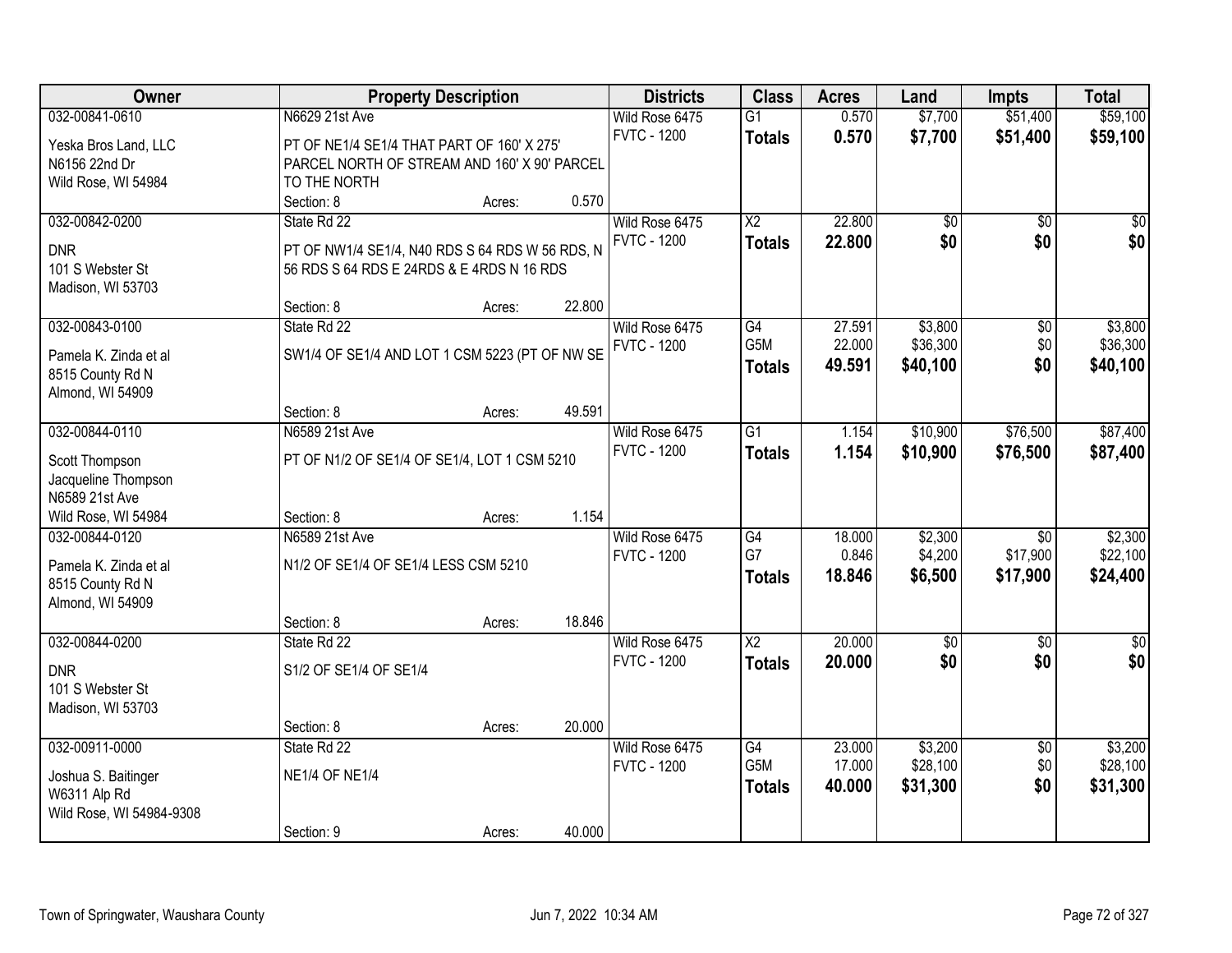| <b>Owner</b>                            |                                             | <b>Property Description</b> |        | <b>Districts</b>   | <b>Class</b>    | <b>Acres</b> | Land     | <b>Impts</b>    | <b>Total</b> |
|-----------------------------------------|---------------------------------------------|-----------------------------|--------|--------------------|-----------------|--------------|----------|-----------------|--------------|
| 032-00912-0100                          | State Rd 22                                 |                             |        | Wild Rose 6475     | G4              | 13.500       | \$1,900  | \$0             | \$1,900      |
| Joshua S. Baitinger                     | NW1/4 OF NE1/4; LESS V 775 P601             |                             |        | <b>FVTC - 1200</b> | G5M             | 13.000       | \$21,500 | \$0             | \$21,500     |
| W6311 Alp Rd                            |                                             |                             |        |                    | <b>Totals</b>   | 26.500       | \$23,400 | \$0             | \$23,400     |
| Wild Rose, WI 54984-9308                |                                             |                             |        |                    |                 |              |          |                 |              |
|                                         | Section: 9                                  | Acres:                      | 26.500 |                    |                 |              |          |                 |              |
| 032-00912-0200                          | W6311 Alp Rd                                |                             |        | Wild Rose 6475     | $\overline{G1}$ | 1.000        | \$10,000 | \$250,200       | \$260,200    |
| Joshua S. Baitinger                     | PT OF NW1/4 NE1/4 & PT OF SW1/4 SE1/4 SEC 4 |                             |        | <b>FVTC - 1200</b> | G4              | 14.000       | \$2,400  | \$0             | \$2,400      |
| Christon M. Baitinger                   |                                             |                             |        |                    | <b>Totals</b>   | 15.000       | \$12,400 | \$250,200       | \$262,600    |
| W6311 Alp Rd                            |                                             |                             |        |                    |                 |              |          |                 |              |
| Wild Rose, WI 54984-9308                | Section: 9                                  | Acres:                      | 15.000 |                    |                 |              |          |                 |              |
| 032-00913-0000                          | County Rd K                                 |                             |        | Wild Rose 6475     | $\overline{G5}$ | 22.000       | \$15,400 | \$0             | \$15,400     |
| Joshua S. Baitinger                     | SW1/4 OF NE1/4 AND EASEMENT                 |                             |        | <b>FVTC - 1200</b> | G <sub>6</sub>  | 18.000       | \$57,600 | \$0             | \$57,600     |
| Christon M. Baitinger                   |                                             |                             |        |                    | <b>Totals</b>   | 40.000       | \$73,000 | \$0             | \$73,000     |
| W6311 Alp Rd                            |                                             |                             |        |                    |                 |              |          |                 |              |
| Wild Rose, WI 54984-9308                | Section: 9                                  | Acres:                      | 40.000 |                    |                 |              |          |                 |              |
| 032-00914-0000                          | State Rd 22                                 |                             |        | Wild Rose 6475     | $\overline{G1}$ | 0.250        | \$6,400  | \$13,200        | \$19,600     |
|                                         |                                             |                             |        | <b>FVTC - 1200</b> | G <sub>5</sub>  | 20.750       | \$23,500 | \$0             | \$23,500     |
| Michael D. Fenrich<br>John C. Farmer Jr | SE1/4 OF NE1/4 & EASEMENT                   |                             |        |                    | G <sub>6</sub>  | 19.000       | \$62,700 | \$0             | \$62,700     |
| 1685 Covington Dr                       |                                             |                             |        |                    | Totals          | 40.000       | \$92,600 | \$13,200        | \$105,800    |
| Oshkosh, WI 54904                       | Section: 9                                  | Acres:                      | 40.000 |                    |                 |              |          |                 |              |
| 032-00921-0000                          | State Rd 22                                 |                             |        | Wild Rose 6475     | G4              | 39.250       | \$4,100  | \$0             | \$4,100      |
|                                         |                                             |                             |        | <b>FVTC - 1200</b> | G <sub>5</sub>  | 0.750        | \$500    | \$0             | \$500        |
| Edward J & Marlene A Hughes Living      | <b>NE1/4 OF NW1/4</b>                       |                             |        |                    | <b>Totals</b>   | 40.000       | \$4,600  | \$0             | \$4,600      |
| Trust<br>16455 E Ave of the Fountains A |                                             |                             |        |                    |                 |              |          |                 |              |
| Fountain Hills, AZ 85268                | Section: 9                                  | Acres:                      | 40.000 |                    |                 |              |          |                 |              |
| 032-00922-0110                          | W6470 Alp Rd                                |                             |        | Wild Rose 6475     | $\overline{G1}$ | 3.650        | \$23,100 | $\overline{50}$ | \$23,100     |
|                                         |                                             |                             |        | <b>FVTC - 1200</b> | <b>Totals</b>   | 3.650        | \$23,100 | \$0             | \$23,100     |
| Trenton O. Towne                        | PT OF NW1/4 NW1/4, LOT 1 CSM 6106           |                             |        |                    |                 |              |          |                 |              |
| Rebecca J. Towne                        |                                             |                             |        |                    |                 |              |          |                 |              |
| 11032 Pipe Rd<br>Waupaca, WI 54981      | Section: 9                                  |                             | 3.650  |                    |                 |              |          |                 |              |
| 032-00922-0120                          | W6414 Alp Rd                                | Acres:                      |        | Wild Rose 6475     | G4              | 25.280       | \$3,300  | $\overline{50}$ | \$3,300      |
|                                         |                                             |                             |        | <b>FVTC - 1200</b> | G <sub>5</sub>  | 0.720        | \$500    | \$0             | \$500        |
| Trenton O. Towne                        | NW1/4 OF NW1/4; EXC 1A IN NW COR & EXC CSM  |                             |        |                    | G5M             | 7.350        | \$12,100 | \$0             | \$12,100     |
| Rebecca J. Towne                        | 6106                                        |                             |        |                    | G7              | 2.000        | \$10,000 | \$100,900       | \$110,900    |
| 11032 Pipe Rd                           |                                             |                             |        |                    | <b>Totals</b>   | 35.350       | \$25,900 | \$100,900       | \$126,800    |
| Waupaca, WI 54981                       | Section: 9                                  | Acres:                      | 35.350 |                    |                 |              |          |                 |              |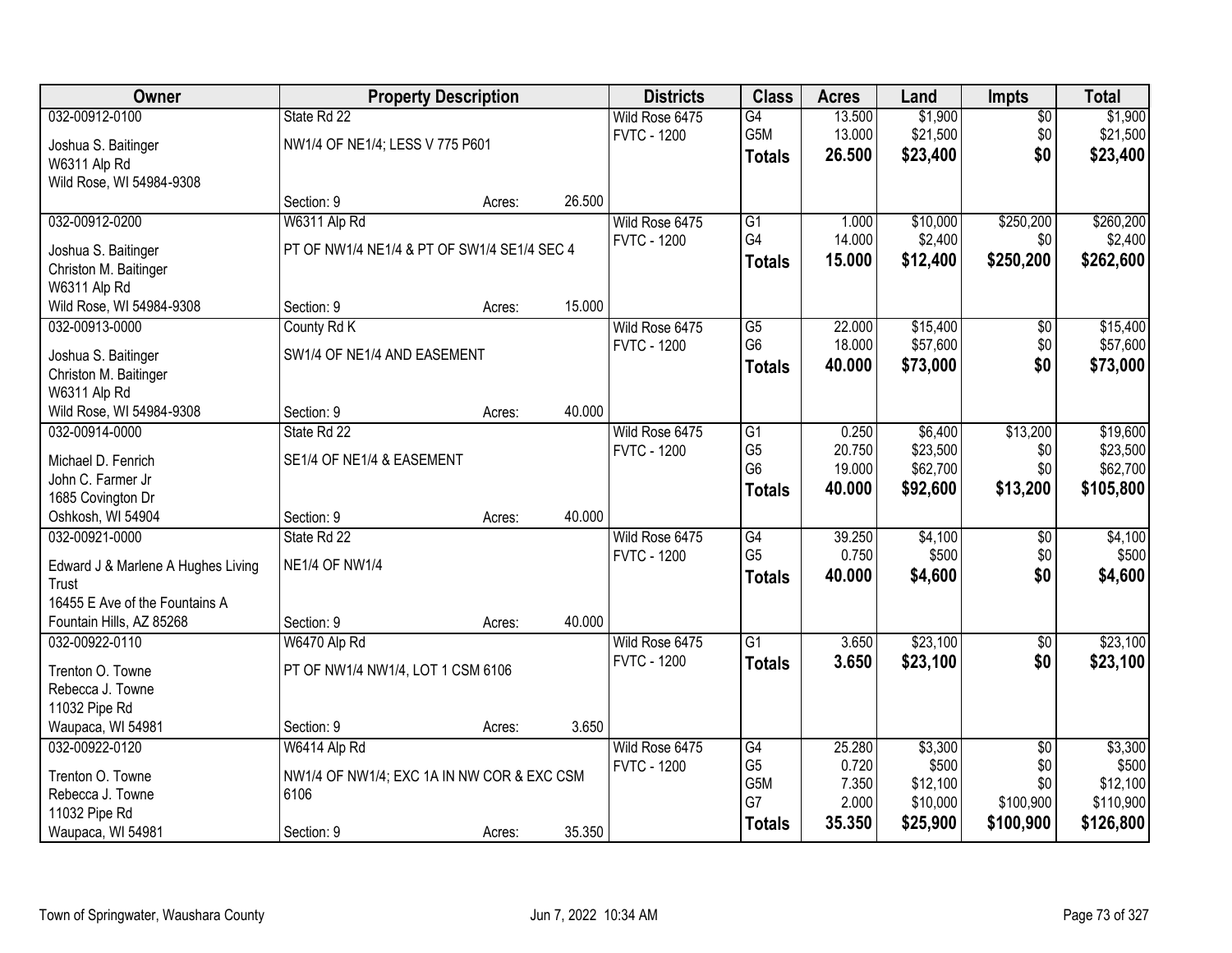| Owner                              | <b>Property Description</b> |        |        | <b>Districts</b>   | <b>Class</b>                      | <b>Acres</b>    | Land                | <b>Impts</b>    | <b>Total</b>       |
|------------------------------------|-----------------------------|--------|--------|--------------------|-----------------------------------|-----------------|---------------------|-----------------|--------------------|
| 032-00922-0200                     | State Rd 22                 |        |        | Wild Rose 6475     | X4                                | 1.000           | $\overline{50}$     | $\overline{50}$ | $\sqrt{30}$        |
| Regular Baptist Soci Cemetery      | 1 A. IN NW COR OF NW-NW     |        |        | <b>FVTC - 1200</b> | <b>Totals</b>                     | 1.000           | \$0                 | \$0             | \$0                |
|                                    | Section: 9                  | Acres: | 1.000  |                    |                                   |                 |                     |                 |                    |
| 032-00923-0000                     | State Rd 22                 |        |        | Wild Rose 6475     | G4                                | 39.000          | \$5,400             | $\overline{50}$ | \$5,400            |
|                                    |                             |        |        | <b>FVTC - 1200</b> | G <sub>5</sub>                    | 1.000           | \$700               | \$0             | \$700              |
| Trenton O. Towne                   | <b>SW1/4 OF NW1/4</b>       |        |        |                    | <b>Totals</b>                     | 40.000          | \$6,100             | \$0             | \$6,100            |
| Rebecca J. Towne                   |                             |        |        |                    |                                   |                 |                     |                 |                    |
| 11032 Pipe Rd                      |                             |        |        |                    |                                   |                 |                     |                 |                    |
| Waupaca, WI 54981                  | Section: 9                  | Acres: | 40.000 |                    |                                   |                 |                     |                 |                    |
| 032-00924-0000                     | State Rd 22                 |        |        | Wild Rose 6475     | G4                                | 31.000          | \$4,500             | \$0             | \$4,500            |
| Edward J & Marlene A Hughes Living | <b>SE1/4 OF NW1/4</b>       |        |        | <b>FVTC - 1200</b> | G <sub>5</sub>                    | 2.000           | \$1,400             | \$0             | \$1,400            |
| Trust                              |                             |        |        |                    | G5M                               | 7.000           | \$11,600            | \$0             | \$11,600           |
| 16455 E Ave of the Fountains A     |                             |        |        |                    | <b>Totals</b>                     | 40.000          | \$17,500            | \$0             | \$17,500           |
| Fountain Hills, AZ 85268           | Section: 9                  | Acres: | 40.000 |                    |                                   |                 |                     |                 |                    |
| 032-00931-0000                     | State Rd 22                 |        |        | Wild Rose 6475     | G5                                | 2.000           | \$1,200             | \$0             | \$1,200            |
|                                    |                             |        |        | <b>FVTC - 1200</b> | G <sub>6</sub>                    | 38.000          | \$121,600           | \$0             | \$121,600          |
| Edward J & Marlene A Hughes Living | <b>NE1/4 OF SW1/4</b>       |        |        |                    | <b>Totals</b>                     | 40.000          | \$122,800           | \$0             | \$122,800          |
| Trust                              |                             |        |        |                    |                                   |                 |                     |                 |                    |
| 16455 E Ave of the Fountains A     |                             |        | 40.000 |                    |                                   |                 |                     |                 |                    |
| Fountain Hills, AZ 85268           | Section: 9<br>State Rd 22   | Acres: |        |                    |                                   |                 |                     |                 |                    |
| 032-00932-0000                     |                             |        |        | Wild Rose 6475     | $\overline{G4}$<br>G <sub>5</sub> | 24.250<br>2.750 | \$3,100             | $\overline{30}$ | \$3,100<br>\$1,900 |
| Trenton O. Towne                   | NW1/4 OF SW1/4              |        |        | <b>FVTC - 1200</b> | G5M                               | 13.000          | \$1,900<br>\$21,500 | \$0<br>\$0      | \$21,500           |
| Rebecca J. Towne                   |                             |        |        |                    |                                   | 40.000          | \$26,500            | \$0             | \$26,500           |
| 11032 Pipe Rd                      |                             |        |        |                    | <b>Totals</b>                     |                 |                     |                 |                    |
| Waupaca, WI 54981                  | Section: 9                  | Acres: | 40.000 |                    |                                   |                 |                     |                 |                    |
| 032-00933-0100                     | State Rd 22                 |        |        | Wild Rose 6475     | $\overline{\text{X2}}$            | 20.000          | $\overline{50}$     | $\overline{50}$ | $\sqrt{50}$        |
| <b>DNR</b>                         | W1/2 SW1/4 SW1/4            |        |        | <b>FVTC - 1200</b> | <b>Totals</b>                     | 20.000          | \$0                 | \$0             | \$0                |
| 101 S Webster St                   |                             |        |        |                    |                                   |                 |                     |                 |                    |
| Madison, WI 53703                  |                             |        |        |                    |                                   |                 |                     |                 |                    |
|                                    | Section: 9                  | Acres: | 20.000 |                    |                                   |                 |                     |                 |                    |
| 032-00933-0200                     | State Rd 22                 |        |        | Wild Rose 6475     | $\overline{\text{X2}}$            | 20.000          | $\overline{50}$     | $\overline{50}$ | $\frac{1}{2}$      |
|                                    |                             |        |        | <b>FVTC - 1200</b> | <b>Totals</b>                     | 20.000          | \$0                 | \$0             | \$0                |
| <b>DNR</b>                         | E1/2 OF SW1/4 OF SW1/4      |        |        |                    |                                   |                 |                     |                 |                    |
| 101 S Webster St                   |                             |        |        |                    |                                   |                 |                     |                 |                    |
| Madison, WI 53703                  |                             |        |        |                    |                                   |                 |                     |                 |                    |
|                                    | Section: 9                  | Acres: | 20.000 |                    |                                   |                 |                     |                 |                    |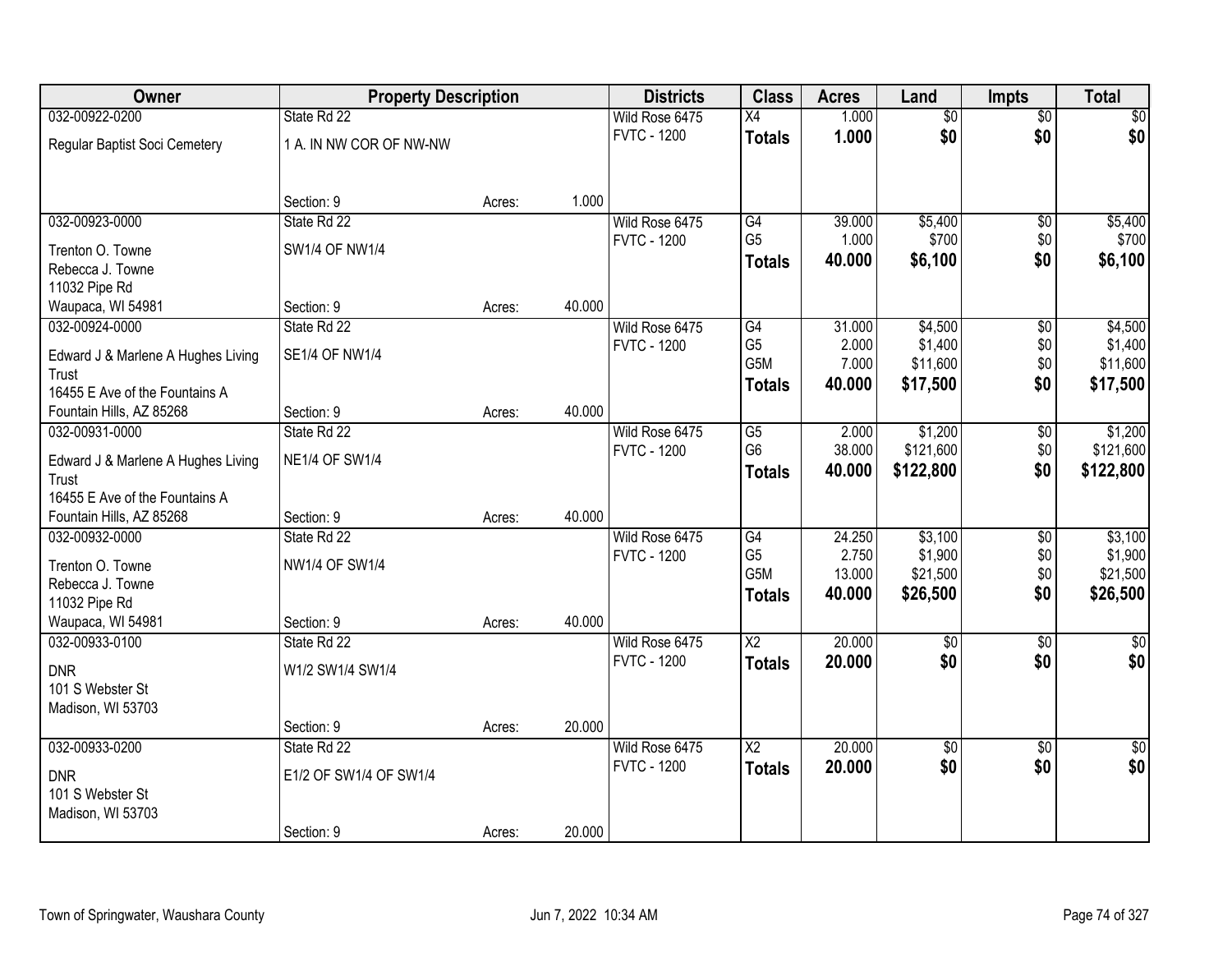| Owner                |                                                 | <b>Property Description</b> |        | <b>Districts</b>   | <b>Class</b>                     | <b>Acres</b>     | Land                | <b>Impts</b>    | <b>Total</b>        |
|----------------------|-------------------------------------------------|-----------------------------|--------|--------------------|----------------------------------|------------------|---------------------|-----------------|---------------------|
| 032-00934-0100       | State Rd 22                                     |                             |        | Wild Rose 6475     | $\overline{X2}$                  | 20.000           | $\overline{60}$     | $\overline{60}$ | \$0                 |
| <b>DNR</b>           | W1/2 SE1/4 SW1/4                                |                             |        | <b>FVTC - 1200</b> | <b>Totals</b>                    | 20.000           | \$0                 | \$0             | \$0                 |
| 101 S Webster St     |                                                 |                             |        |                    |                                  |                  |                     |                 |                     |
| Madison, WI 53703    |                                                 |                             |        |                    |                                  |                  |                     |                 |                     |
|                      | Section: 9                                      | Acres:                      | 20.000 |                    |                                  |                  |                     |                 |                     |
| 032-00934-0200       | State Rd 22                                     |                             |        | Wild Rose 6475     | $\overline{X2}$                  | 20.000           | $\overline{50}$     | $\overline{50}$ | \$0                 |
| <b>DNR</b>           | E1/2 OF SE1/4 SW1/4 & EAS                       |                             |        | <b>FVTC - 1200</b> | <b>Totals</b>                    | 20.000           | \$0                 | \$0             | \$0                 |
| 101 S Webster St     |                                                 |                             |        |                    |                                  |                  |                     |                 |                     |
| Madison, WI 53703    |                                                 |                             |        |                    |                                  |                  |                     |                 |                     |
|                      | Section: 9                                      | Acres:                      | 20.000 |                    |                                  |                  |                     |                 |                     |
| 032-00941-0111       | County Rd K                                     |                             |        | Wild Rose 6475     | G4                               | 54.260           | \$7,500             | \$0             | \$7,500             |
| Yeska Bros Land, LLC | PT OF SE1/4 LESS LOT 1 CSM 5736 (INCLUDES LOT   |                             |        | <b>FVTC - 1200</b> | G <sub>5</sub> M                 | 7.915            | \$13,100            | \$0             | \$13,100            |
| N6156 22nd Dr        | 2 CSM 5736) INC DOC#520028 AND EXC DOC          |                             |        |                    | <b>Totals</b>                    | 62.175           | \$20,600            | \$0             | \$20,600            |
| Wild Rose, WI 54984  | #520027; EAS AGREE DOC 447635                   |                             |        |                    |                                  |                  |                     |                 |                     |
|                      | Section: 9                                      | Acres:                      | 62.175 |                    |                                  |                  |                     |                 |                     |
| 032-00942-0210       | State Rd 22                                     |                             |        | Wild Rose 6475     | $\overline{G4}$                  | 3.956            | \$500               | $\sqrt[6]{3}$   | \$500               |
| David J. Hillsberg   | PT OF N1/2 SE1/4 (INCLUDES LOT 1 CSM 5736) LESS |                             |        | <b>FVTC - 1200</b> | G <sub>6</sub>                   | 33.020           | \$102,400           | \$0             | \$102,400           |
| W6224 County Rd K    | LOT 2 CSM 5736 EAS AGREE V820 P156              |                             |        |                    | <b>Totals</b>                    | 36.976           | \$102,900           | \$0             | \$102,900           |
| Wild Rose, WI 54984  |                                                 |                             |        |                    |                                  |                  |                     |                 |                     |
|                      | Section: 9                                      | Acres:                      | 0.000  |                    |                                  |                  |                     |                 |                     |
| 032-00943-0210       | W6224 County Rd K                               |                             |        | Wild Rose 6475     | G1                               | 1.000            | \$10,000            | \$132,200       | \$142,200           |
| David J. Hillsberg   | W3/4 SW1/4 SE1/4 EXC 10 A IN SW CORNER LESS     |                             |        | <b>FVTC - 1200</b> | G <sub>6</sub>                   | 18.480           | \$57,900            | \$0             | \$57,900            |
| W6224 County Rd K    | LOT 2 CSM 5736 EAS AGREE V820 P156              |                             |        |                    | <b>Totals</b>                    | 19.480           | \$67,900            | \$132,200       | \$200,100           |
| Wild Rose, WI 54984  |                                                 |                             |        |                    |                                  |                  |                     |                 |                     |
|                      | Section: 9                                      | Acres:                      | 0.000  |                    |                                  |                  |                     |                 |                     |
| 032-00943-0300       | State Rd 22                                     |                             |        | Wild Rose 6475     | $\overline{X2}$                  | 10.000           | $\overline{50}$     | $\overline{50}$ | $\overline{\$0}$    |
| <b>DNR</b>           | SW1/4 SW1/4 SE1/4                               |                             |        | <b>FVTC - 1200</b> | <b>Totals</b>                    | 10.000           | \$0                 | \$0             | \$0                 |
| 101 S Webster St     |                                                 |                             |        |                    |                                  |                  |                     |                 |                     |
| Madison, WI 53703    |                                                 |                             |        |                    |                                  |                  |                     |                 |                     |
|                      | Section: 9                                      | Acres:                      | 10.000 |                    |                                  |                  |                     |                 |                     |
| 032-00944-0110       | W6144 County Rd K                               |                             |        | Wild Rose 6475     | G1                               | 1.000            | \$10,000            | \$136,100       | \$146,100           |
| Jeff Weber           | SE1/4 OF SE1/4 AND PT OF NE1/4 OF SE1/4 LESS V  |                             |        | <b>FVTC - 1200</b> | G <sub>5</sub><br>G <sub>6</sub> | 10.000<br>17.866 | \$7,000<br>\$58,200 | \$0<br>\$0      | \$7,000<br>\$58,200 |
| Carmen Weber         | 287 P 406 LESS V 307 P 93; INC DOC# 520027 AND  |                             |        |                    |                                  | 28.866           | \$75,200            | \$136,100       | \$211,300           |
| W6144 County Rd K    | EXC DOC# 520028                                 |                             |        |                    | <b>Totals</b>                    |                  |                     |                 |                     |
| Wild Rose, WI 54984  | Section: 9                                      | Acres:                      | 28.866 |                    |                                  |                  |                     |                 |                     |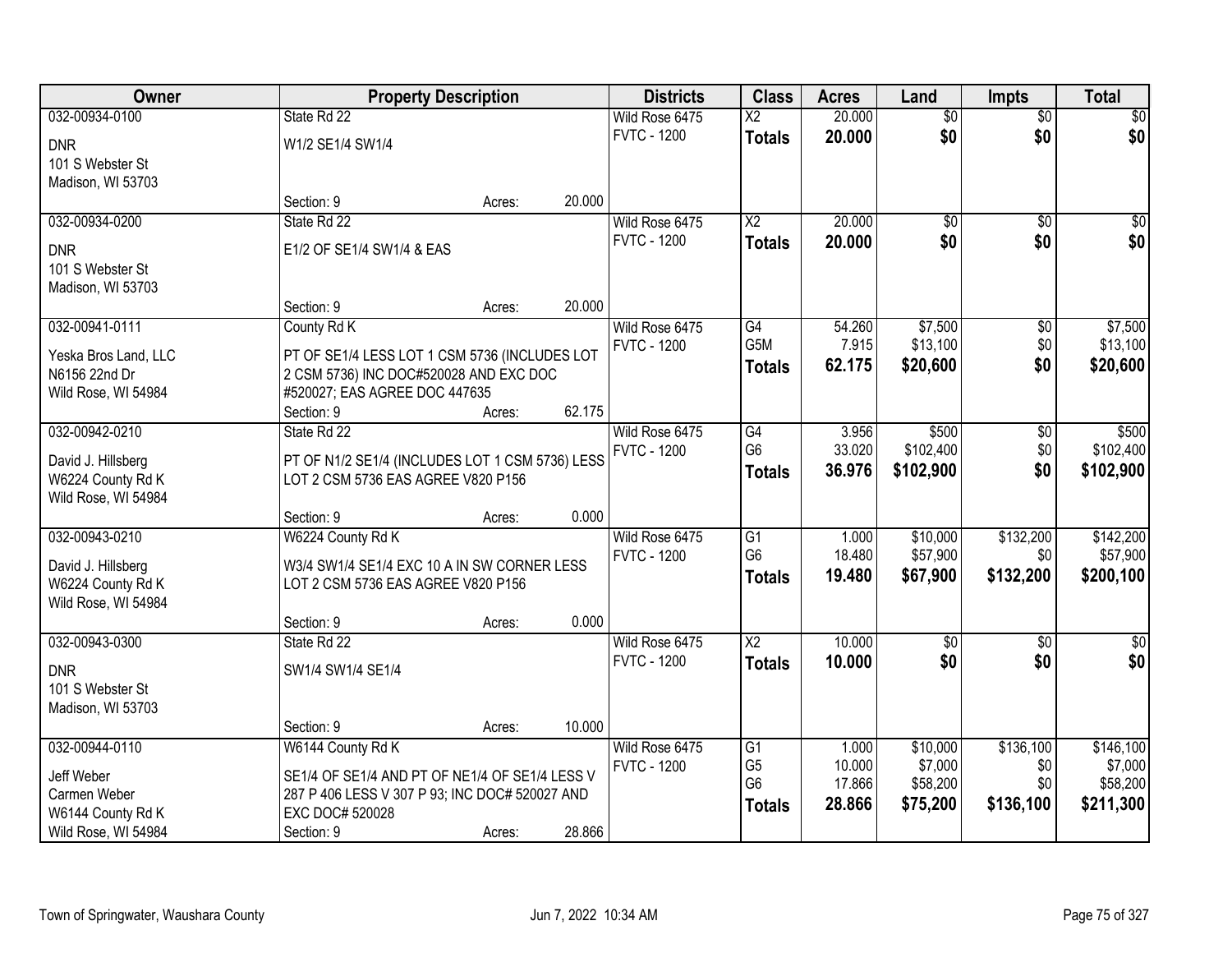| Owner                   | <b>Property Description</b>              |        |        | <b>Districts</b>   | <b>Class</b>    | <b>Acres</b> | Land      | <b>Impts</b>    | <b>Total</b> |
|-------------------------|------------------------------------------|--------|--------|--------------------|-----------------|--------------|-----------|-----------------|--------------|
| 032-01011-0100          | State Rd 22                              |        |        | Wild Rose 6475     | $\overline{G5}$ | 19.000       | \$13,300  | $\sqrt{$0}$     | \$13,300     |
| Judith A. Jensen Nelson | S1/2 NE1/4 OF NE1/4                      |        |        | <b>FVTC - 1200</b> | G <sub>6</sub>  | 1.000        | \$3,200   | \$0             | \$3,200      |
| W5725 County Rd K       |                                          |        |        |                    | <b>Totals</b>   | 20.000       | \$16,500  | \$0             | \$16,500     |
| Wild Rose, WI 54984     |                                          |        |        |                    |                 |              |           |                 |              |
|                         | Section: 10                              | Acres: | 20.000 |                    |                 |              |           |                 |              |
| 032-01011-0200          | W5725 County Rd K                        |        |        | Wild Rose 6475     | $\overline{G1}$ | 2.000        | \$16,000  | \$116,200       | \$132,200    |
| Judith A. Jensen Nelson | N1/2-NE-NE                               |        |        | <b>FVTC - 1200</b> | G <sub>5</sub>  | 18.000       | \$12,600  | \$0             | \$12,600     |
| W5725 County Rd K       |                                          |        |        |                    | <b>Totals</b>   | 20.000       | \$28,600  | \$116,200       | \$144,800    |
| Wild Rose, WI 54984     |                                          |        |        |                    |                 |              |           |                 |              |
|                         | Section: 10                              | Acres: | 20.000 |                    |                 |              |           |                 |              |
| 032-01012-0000          | State Rd 22                              |        |        | Wild Rose 6475     | G4              | 30.000       | \$3,400   | \$0             | \$3,400      |
| Bp Dickinson, LLC       | <b>NW1/4 OF NE1/4</b>                    |        |        | <b>FVTC - 1200</b> | G <sub>5</sub>  | 1.000        | \$700     | \$0             | \$700        |
| 5819 Blue Heron Dr      |                                          |        |        |                    | G5M             | 9.000        | \$14,900  | \$0             | \$14,900     |
| Long Grove, IL 60047    |                                          |        |        |                    | <b>Totals</b>   | 40.000       | \$19,000  | \$0             | \$19,000     |
|                         | Section: 10                              | Acres: | 40.000 |                    |                 |              |           |                 |              |
| 032-01013-0000          | State Rd 22                              |        |        | Wild Rose 6475     | $\overline{G6}$ | 40.000       | \$105,600 | $\frac{1}{20}$  | \$105,600    |
| Annette Rehbein         | SW1/4 NE1/4 & EASEMENT ON N SIDE OF SENW |        |        | <b>FVTC - 1200</b> | <b>Totals</b>   | 40.000       | \$105,600 | \$0             | \$105,600    |
| PO Box 159              |                                          |        |        |                    |                 |              |           |                 |              |
| Wild Rose, WI 54984     |                                          |        |        |                    |                 |              |           |                 |              |
|                         | Section: 10                              | Acres: | 40.000 |                    |                 |              |           |                 |              |
| 032-01014-0100          | State Rd 22                              |        |        | Wild Rose 6475     | $\overline{G4}$ | 38.940       | \$4,000   | $\overline{50}$ | \$4,000      |
| Judith A. Jensen Nelson | SE1/4 NE1/4, LOTS 1 & 2 CSM #3131        |        |        | <b>FVTC - 1200</b> | G <sub>5</sub>  | 1.000        | \$700     | \$0             | \$700        |
| W5725 County Rd K       |                                          |        |        |                    | <b>Totals</b>   | 39.940       | \$4,700   | \$0             | \$4,700      |
| Wild Rose, WI 54984     |                                          |        |        |                    |                 |              |           |                 |              |
|                         | Section: 10                              | Acres: | 39.940 |                    |                 |              |           |                 |              |
| 032-01021-0100          | W5935 County Rd K                        |        |        | Wild Rose 6475     | $\overline{G1}$ | 0.720        | \$8,000   | \$82,000        | \$90,000     |
| Joseph J. Chibe         | PT OF NE1/4 OF NW1/4                     |        |        | <b>FVTC - 1200</b> | <b>Totals</b>   | 0.720        | \$8,000   | \$82,000        | \$90,000     |
| Dennis Dirindin         |                                          |        |        |                    |                 |              |           |                 |              |
| N1399 S Whiteriver Rd   |                                          |        |        |                    |                 |              |           |                 |              |
| Wautoma, WI 54982       | Section: 10                              | Acres: | 0.720  |                    |                 |              |           |                 |              |
| 032-01021-0200          | W5907 County Rd K                        |        |        | Wild Rose 6475     | $\overline{G1}$ | 1.000        | \$10,000  | \$124,500       | \$134,500    |
| Barbara J. Bakken       | PARCEL IN NE COR OF NE-NW                |        |        | <b>FVTC - 1200</b> | <b>Totals</b>   | 1.000        | \$10,000  | \$124,500       | \$134,500    |
| W5907 County Rd K       |                                          |        |        |                    |                 |              |           |                 |              |
| Wild Rose, WI 54984     |                                          |        |        |                    |                 |              |           |                 |              |
|                         | Section: 10                              | Acres: | 1.000  |                    |                 |              |           |                 |              |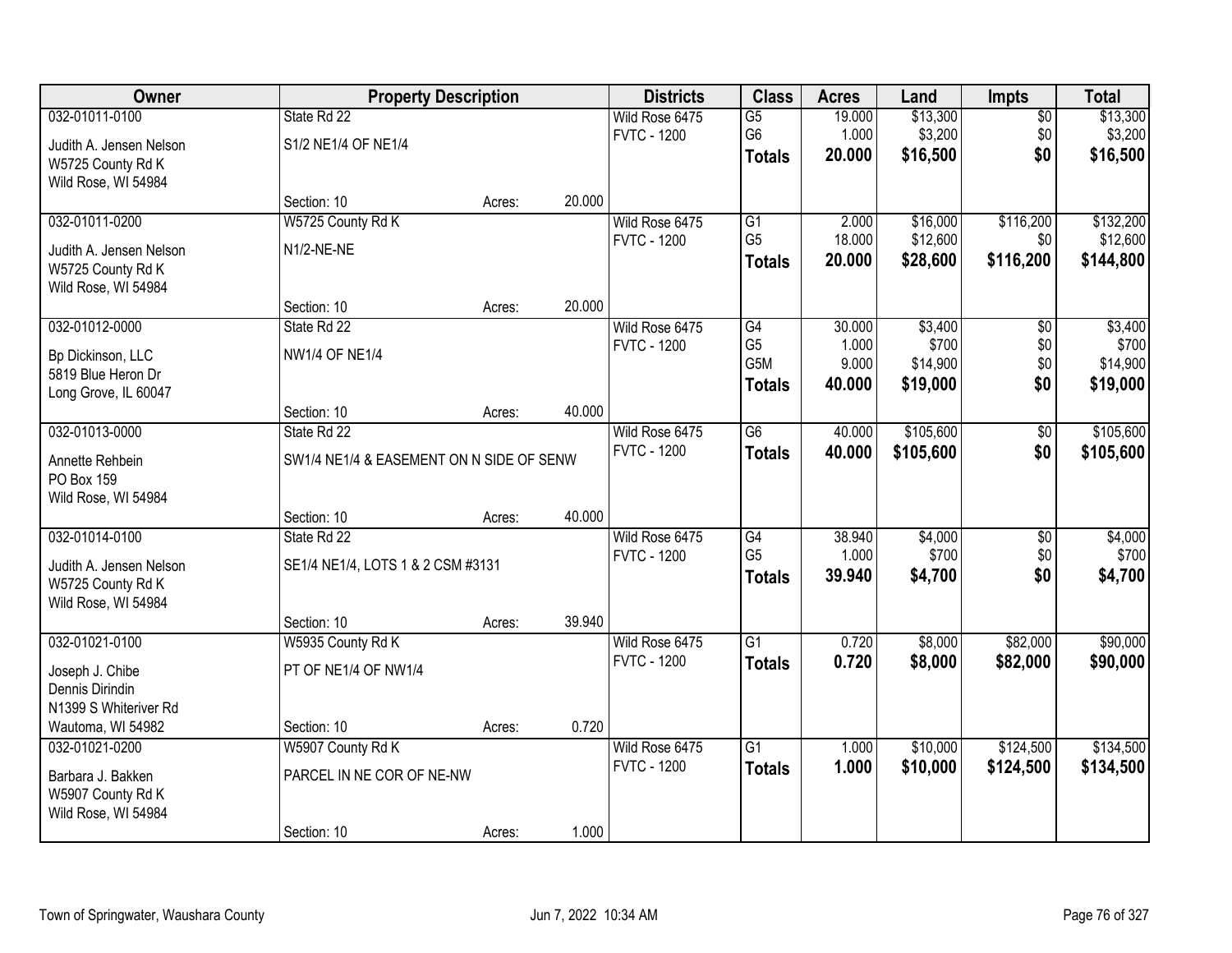| Owner                |                                           | <b>Property Description</b> |        | <b>Districts</b>   | <b>Class</b>    | <b>Acres</b> | Land                | <b>Impts</b>    | <b>Total</b> |
|----------------------|-------------------------------------------|-----------------------------|--------|--------------------|-----------------|--------------|---------------------|-----------------|--------------|
| 032-01021-0300       | N6824 County Rd K                         |                             |        | Wild Rose 6475     | $\overline{G1}$ | 1.000        | \$10,000            | \$45,900        | \$55,900     |
| Robert E. Mitchell   | NE1/4 OF NW1/4 E OF "K" EXC N 235'        |                             |        | <b>FVTC - 1200</b> | G <sub>5</sub>  | 14.000       | \$8,400             | \$0             | \$8,400      |
| David A. Mitchell    |                                           |                             |        |                    | G <sub>6</sub>  | 3.000        | \$9,600             | \$0             | \$9,600      |
| 5800 Hacker Dr       |                                           |                             |        |                    | <b>Totals</b>   | 18.000       | \$28,000            | \$45,900        | \$73,900     |
| West Bend, WI 53095  | Section: 10                               | Acres:                      | 18.000 |                    |                 |              |                     |                 |              |
| 032-01021-0400       | State Rd 22                               |                             |        | Wild Rose 6475     | $\overline{G5}$ | 15.250       | \$10,700            | $\overline{50}$ | \$10,700     |
|                      |                                           |                             |        | <b>FVTC - 1200</b> | G <sub>6</sub>  | 4.750        | \$15,200            | \$0             | \$15,200     |
| Robert E. Mitchell   | PT OF NE-NW-W OF CTH "K"                  |                             |        |                    | <b>Totals</b>   | 20.000       | \$25,900            | \$0             | \$25,900     |
| David A. Mitchell    |                                           |                             |        |                    |                 |              |                     |                 |              |
| 5800 Hacker Dr       | Section: 10                               |                             | 20.000 |                    |                 |              |                     |                 |              |
| West Bend, WI 53095  |                                           | Acres:                      |        |                    |                 |              |                     |                 |              |
| 032-01022-0000       | State Rd 22                               |                             |        | Wild Rose 6475     | G4<br>G5M       | 30.000       | \$4,100<br>\$16,500 | \$0             | \$4,100      |
| Gayle M. Weber       | <b>NW1/4 OF NW1/4</b>                     |                             |        | <b>FVTC - 1200</b> |                 | 10.000       |                     | $$0$$           | \$16,500     |
| Jerome B. Weber      |                                           |                             |        |                    | <b>Totals</b>   | 40.000       | \$20,600            | \$0             | \$20,600     |
| 4360 Country Club Rd |                                           |                             |        |                    |                 |              |                     |                 |              |
| Oshkosh, WI 54902    | Section: 10                               | Acres:                      | 40.000 |                    |                 |              |                     |                 |              |
| 032-01023-0100       | State Rd 22                               |                             |        | Wild Rose 6475     | G4              | 10.000       | \$1,000             | \$0             | \$1,000      |
| Gayle M. Weber       | N1/2 OF SW1/4 OF NW1/4                    |                             |        | <b>FVTC - 1200</b> | G <sub>5</sub>  | 10.000       | \$7,000             | \$0             | \$7,000      |
| Jerome B. Weber      |                                           |                             |        |                    | <b>Totals</b>   | 20.000       | \$8,000             | \$0             | \$8,000      |
| 4360 Country Club Rd |                                           |                             |        |                    |                 |              |                     |                 |              |
| Oshkosh, WI 54902    | Section: 10                               | Acres:                      | 20.000 |                    |                 |              |                     |                 |              |
| 032-01023-0200       | State Rd 22                               |                             |        | Wild Rose 6475     | $\overline{G6}$ | 20.000       | \$64,000            | $\overline{50}$ | \$64,000     |
|                      |                                           |                             |        | <b>FVTC - 1200</b> |                 | 20,000       | \$64,000            | \$0             | \$64,000     |
| Gayle M. Weber       | S1/2 OF SW1/4 OF NW1/4                    |                             |        |                    | <b>Totals</b>   |              |                     |                 |              |
| Jerome B. Weber      |                                           |                             |        |                    |                 |              |                     |                 |              |
| 4360 Country Club Rd |                                           |                             |        |                    |                 |              |                     |                 |              |
| Oshkosh, WI 54902    | Section: 10                               | Acres:                      | 20.000 |                    |                 |              |                     |                 |              |
| 032-01024-0000       | State Rd 22                               |                             |        | Wild Rose 6475     | $\overline{G5}$ | 18.000       | \$10,800            | $\sqrt{6}$      | \$10,800     |
| Annette Rehbein      | SE1/4 NW1/4 SUBJ TO EASEMENT IN V352 P229 |                             |        | <b>FVTC - 1200</b> | G <sub>6</sub>  | 22.000       | \$72,600            | \$0             | \$72,600     |
| PO Box 159           |                                           |                             |        |                    | <b>Totals</b>   | 40.000       | \$83,400            | \$0             | \$83,400     |
| Wild Rose, WI 54984  |                                           |                             |        |                    |                 |              |                     |                 |              |
|                      | Section: 10                               | Acres:                      | 40.000 |                    |                 |              |                     |                 |              |
| 032-01031-0000       | State Rd 22                               |                             |        | Wild Rose 6475     | $\overline{G5}$ | 16.000       | \$11,200            | $\overline{50}$ | \$11,200     |
|                      |                                           |                             |        | <b>FVTC - 1200</b> | G <sub>6</sub>  | 4.000        | \$12,800            | \$0             | \$12,800     |
| Annette Rehbein      | <b>NE1/4 OF SW1/4</b>                     |                             |        |                    | W <sub>6</sub>  | 20.000       | (\$66,000)          | \$0             | \$0          |
| PO Box 159           |                                           |                             |        |                    | <b>Totals</b>   | 40.000       | \$24,000            | \$0             | \$24,000     |
| Wild Rose, WI 54984  |                                           |                             |        |                    |                 |              |                     |                 |              |
|                      | Section: 10                               | Acres:                      | 40.000 |                    |                 |              |                     |                 |              |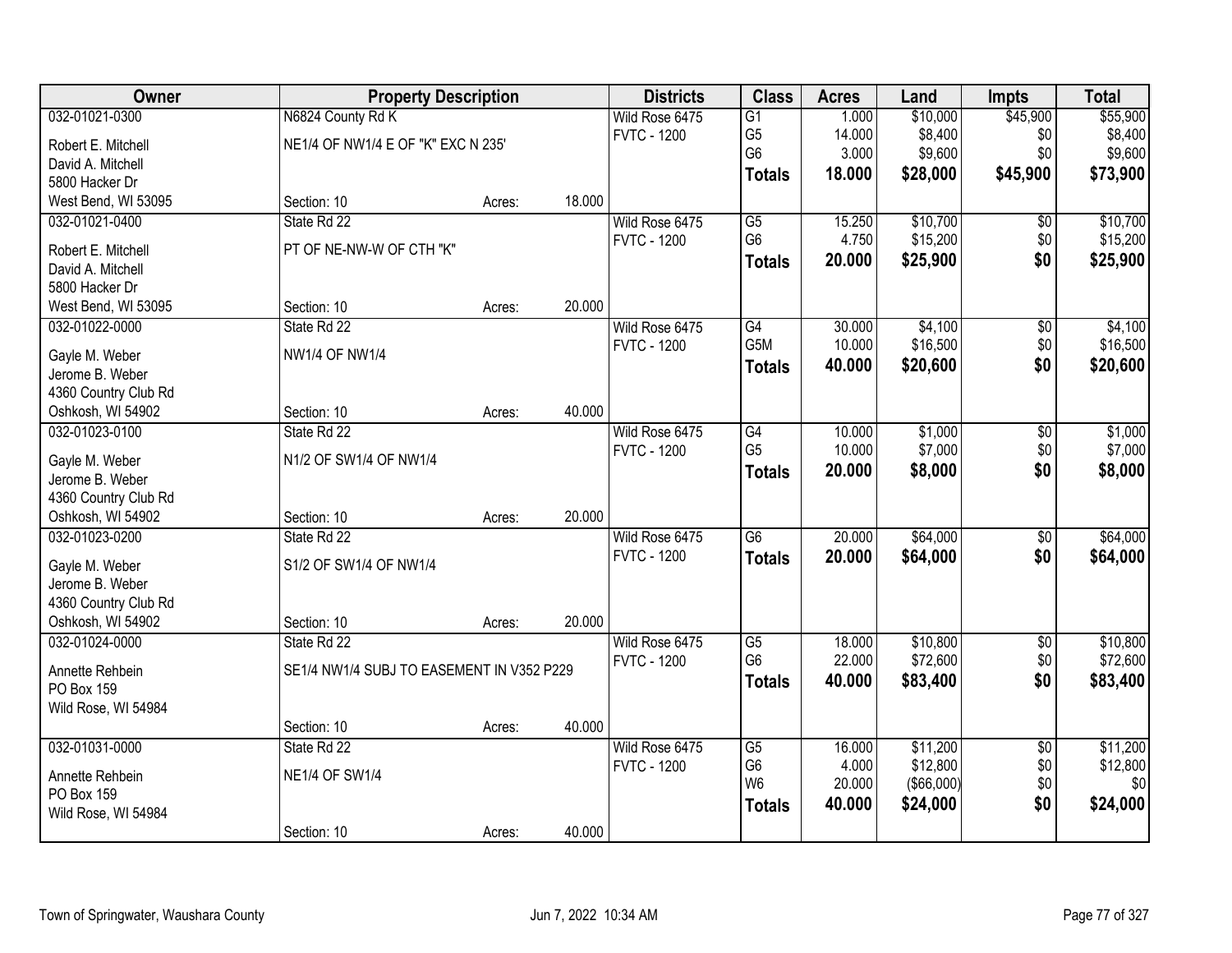| Owner                                     |                                                | <b>Property Description</b> |        | <b>Districts</b>   | <b>Class</b>    | <b>Acres</b> | Land                         | <b>Impts</b>    | <b>Total</b> |
|-------------------------------------------|------------------------------------------------|-----------------------------|--------|--------------------|-----------------|--------------|------------------------------|-----------------|--------------|
| 032-01032-0000                            | State Rd 22                                    |                             |        | Wild Rose 6475     | $\overline{X2}$ | 40.000       | $\overline{50}$              | $\overline{50}$ | \$0          |
| <b>DNR</b>                                | NW1/4 SW1/4                                    |                             |        | <b>FVTC - 1200</b> | <b>Totals</b>   | 40.000       | \$0                          | \$0             | \$0          |
| 101 S Webster St                          |                                                |                             |        |                    |                 |              |                              |                 |              |
| Madison, WI 53703                         |                                                |                             |        |                    |                 |              |                              |                 |              |
|                                           | Section: 10                                    | Acres:                      | 40.000 |                    |                 |              |                              |                 |              |
| 032-01033-0000                            | State Rd 22                                    |                             |        | Wild Rose 6475     | $\overline{X2}$ | 40.000       | $\overline{50}$              | $\overline{50}$ | \$0          |
| <b>DNR</b>                                | SW1/4 SW1/4                                    |                             |        | <b>FVTC - 1200</b> | <b>Totals</b>   | 40.000       | \$0                          | \$0             | \$0          |
| 101 S Webster St                          |                                                |                             |        |                    |                 |              |                              |                 |              |
| Madison, WI 53703                         |                                                |                             |        |                    |                 |              |                              |                 |              |
|                                           | Section: 10                                    | Acres:                      | 40.000 |                    |                 |              |                              |                 |              |
| 032-01034-0110                            | N6598 County Rd K                              |                             |        | Wild Rose 6475     | G5              | 10.252       | \$7,200                      | \$0             | \$7,200      |
| Annette Rehbein                           | SE1/4 SW1/4 LESS V345 P38 LESS CSM 5144        |                             |        | <b>FVTC - 1200</b> | G <sub>6</sub>  | 8.220        | \$26,300                     | \$0             | \$26,300     |
| PO Box 159                                |                                                |                             |        |                    | W <sub>6</sub>  | 20.000       | (\$62,000)                   | \$0             | \$0          |
| Wild Rose, WI 54984                       |                                                |                             |        |                    | <b>Totals</b>   | 38.472       | \$33,500                     | \$0             | \$33,500     |
|                                           | Section: 10                                    | Acres:                      | 38.472 |                    |                 |              |                              |                 |              |
| 032-01071-0100                            | N6532 23rd Ave                                 |                             |        | Wild Rose 6475     | $\overline{G1}$ | 0.000        | \$270,000                    | \$50,200        | \$320,200    |
| Heritage Investment Trust #1260           | ASSESSOR'S PLAT #3 LOT 1                       |                             |        | <b>FVTC - 1200</b> | <b>Totals</b>   | 0.000        | \$270,000                    | \$50,200        | \$320,200    |
| c/o Thomas A & Brigette Trustees          |                                                |                             |        |                    |                 |              |                              |                 |              |
| 2136 Grand Prix Dr                        |                                                |                             |        |                    |                 |              |                              |                 |              |
| Mount Pleasant, WI 53406-2219             | Section: 10                                    | Acres:                      | 0.000  |                    |                 |              |                              |                 |              |
| 032-01071-0200                            | State Rd 22                                    |                             |        | Wild Rose 6475     |                 |              | Assessed with 032-01071-0100 |                 |              |
| Heritage Investment Trust #1260           | ASSESSOR'S PLAT #3 E 28' LOT 2, ASSESSED WITH  |                             |        | <b>FVTC - 1200</b> |                 |              |                              |                 |              |
| c/o Thomas A & Brigette Trustees          | 32-1071-0100                                   |                             |        |                    |                 |              |                              |                 |              |
| 2136 Grand Prix Dr                        |                                                |                             |        |                    |                 |              |                              |                 |              |
| Mount Pleasant, WI 53406-2219             | Section: 10                                    | Acres:                      | 0.000  |                    |                 |              |                              |                 |              |
| 032-01071-0300                            | N6528 23rd Ave                                 |                             |        | Wild Rose 6475     | $\overline{G1}$ | 0.000        | \$270,000                    | \$150,100       | \$420,100    |
| Philip D. Zubella                         | ASSESSOR'S PLAT #3 W 30' LOT 2 & ALL LOT 3 CSM |                             |        | <b>FVTC - 1200</b> | <b>Totals</b>   | 0.000        | \$270,000                    | \$150,100       | \$420,100    |
| Patricia Zubella                          | 1623 LOT 2                                     |                             |        |                    |                 |              |                              |                 |              |
| 4169 N Birchbark Ct                       |                                                |                             |        |                    |                 |              |                              |                 |              |
| Appleton, WI 54913                        | Section: 10                                    | Acres:                      | 0.000  |                    |                 |              |                              |                 |              |
| 032-01071-0400                            | N6522 23rd Ave                                 |                             |        | Wild Rose 6475     | $\overline{G1}$ | 0.000        | \$219,000                    | \$168,300       | \$387,300    |
|                                           | ASSESSOR'S PLAT #3 LOT 4 CSM 1623 LOT 1        |                             |        | <b>FVTC - 1200</b> | <b>Totals</b>   | 0.000        | \$219,000                    | \$168,300       | \$387,300    |
| Albert J. Kosterman<br>Victoria Kosterman |                                                |                             |        |                    |                 |              |                              |                 |              |
| 41 E Campus Ct                            |                                                |                             |        |                    |                 |              |                              |                 |              |
| Racine, WI 53402-5341                     | Section: 10                                    | Acres:                      | 0.000  |                    |                 |              |                              |                 |              |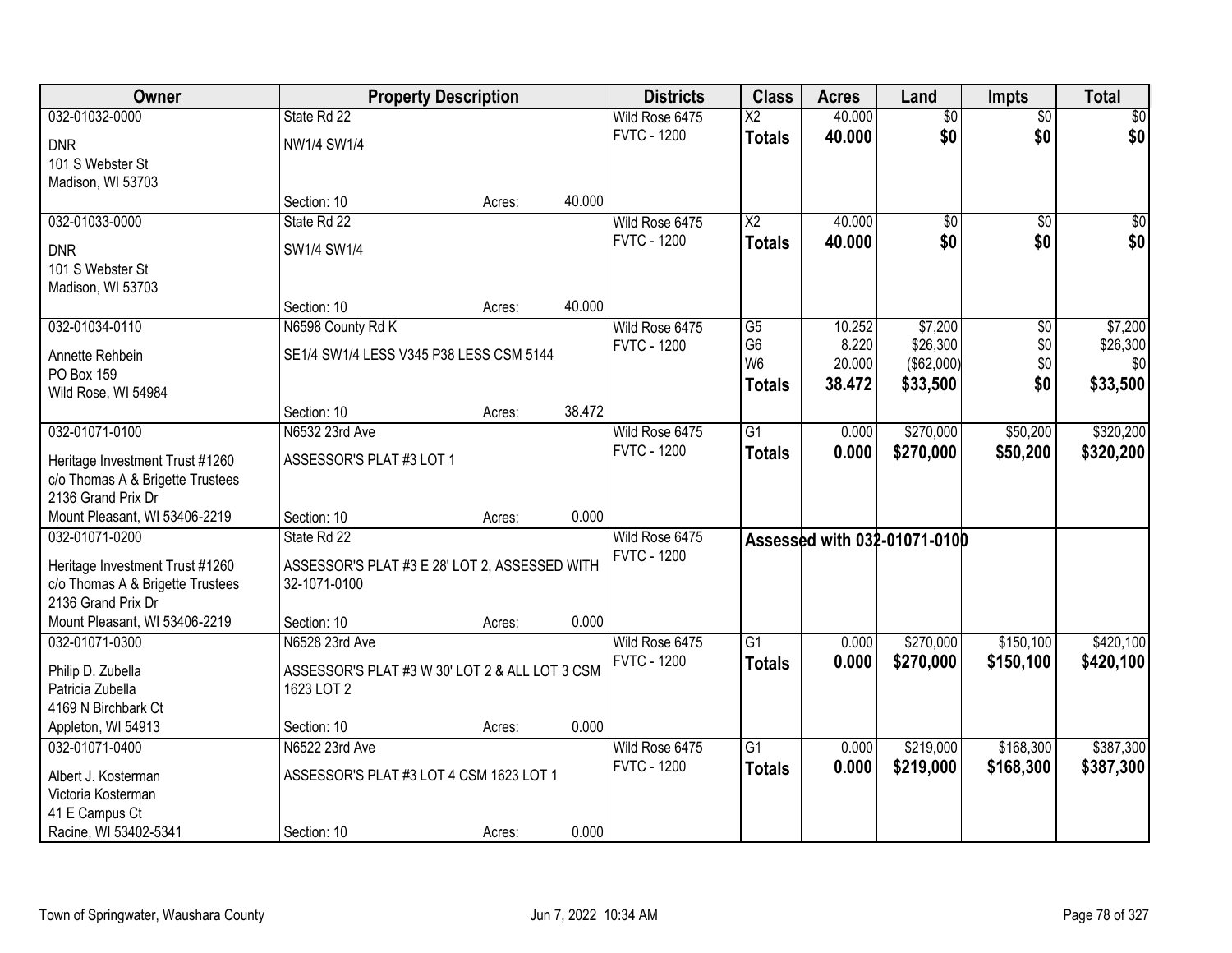| Owner                                    | <b>Property Description</b>                   |        |       | <b>Districts</b>   | <b>Class</b>    | <b>Acres</b> | Land                         | <b>Impts</b>    | <b>Total</b> |
|------------------------------------------|-----------------------------------------------|--------|-------|--------------------|-----------------|--------------|------------------------------|-----------------|--------------|
| 032-01071-0500                           | N6518 23rd Ave                                |        |       | Wild Rose 6475     | $\overline{G1}$ | 0.000        | \$285,000                    | \$64,600        | \$349,600    |
| Duane A. Youngsteadt                     | LOT 5 SPRINGWATER ASSR PLAT #3                |        |       | <b>FVTC - 1200</b> | <b>Totals</b>   | 0.000        | \$285,000                    | \$64,600        | \$349,600    |
| Leslie L. Youngsteadt                    |                                               |        |       |                    |                 |              |                              |                 |              |
| 3811 Sherwood Forest Dr                  |                                               |        |       |                    |                 |              |                              |                 |              |
| Sturgeon Bay, WI 54235-9500              | Section: 10                                   | Acres: | 0.000 |                    |                 |              |                              |                 |              |
| 032-01071-0600                           | N6510 23rd Ave                                |        |       | Wild Rose 6475     | $\overline{G1}$ | 0.000        | \$300,000                    | \$81,400        | \$381,400    |
| Steve B and Jana L Niemi Revocable       | ASSESSOR'S PLAT #3 LOT 6                      |        |       | <b>FVTC - 1200</b> | <b>Totals</b>   | 0.000        | \$300,000                    | \$81,400        | \$381,400    |
| Trust                                    |                                               |        |       |                    |                 |              |                              |                 |              |
| N249 Whitetail Ridge                     |                                               |        |       |                    |                 |              |                              |                 |              |
| Appleton, WI 54915                       | Section: 10                                   | Acres: | 0.000 |                    |                 |              |                              |                 |              |
| 032-01071-0700                           | N6504 23rd Ave                                |        |       | Wild Rose 6475     | $\overline{G1}$ | 0.000        | \$312,800                    | \$97,300        | \$410,100    |
|                                          |                                               |        |       | <b>FVTC - 1200</b> | <b>Totals</b>   | 0.000        | \$312,800                    | \$97,300        | \$410,100    |
| David J. Winkel et al                    | ASSESSOR'S PLAT #3 LOT 7, LIFE ESTATE RESEVED |        |       |                    |                 |              |                              |                 |              |
| 1319 Indigo Dr                           | FOR NANCY K WINKEL                            |        |       |                    |                 |              |                              |                 |              |
| Neenah, WI 54956                         | Section: 10                                   | Acres: | 0.000 |                    |                 |              |                              |                 |              |
| 032-01071-0800                           | N6577 23rd Ave                                |        |       | Wild Rose 6475     | $\overline{G1}$ | 0.000        | \$300,800                    | \$219,400       | \$520,200    |
|                                          |                                               |        |       | <b>FVTC - 1200</b> | <b>Totals</b>   | 0.000        | \$300,800                    | \$219,400       | \$520,200    |
| Fredricks Family Irrevocable Trust       | ASSESSOR'S PLAT #3 LOT 8                      |        |       |                    |                 |              |                              |                 |              |
| c/o Elizabeth A. Fredricks               |                                               |        |       |                    |                 |              |                              |                 |              |
| 2601 Touchmark Dr Unit 223               |                                               |        |       |                    |                 |              |                              |                 |              |
| Appleton, WI 54914                       | Section: 10                                   | Acres: | 0.000 |                    |                 |              |                              |                 |              |
| 032-01071-0900                           | N6573 23rd Ave                                |        |       | Wild Rose 6475     | $\overline{G1}$ | 0.000        | \$300,000                    | \$120,000       | \$420,000    |
| Steven J. Winkel                         | ASSESSOR'S PLAT #3 LOT 9 AND EASEMENT OVER    |        |       | <b>FVTC - 1200</b> | <b>Totals</b>   | 0.000        | \$300,000                    | \$120,000       | \$420,000    |
| Jean E. Winkel                           | E1/2 SEC 10                                   |        |       |                    |                 |              |                              |                 |              |
| N73 W26973 Kettle Cove Ln                |                                               |        |       |                    |                 |              |                              |                 |              |
| Sussex, WI 53089-1853                    | Section: 10                                   | Acres: | 0.000 |                    |                 |              |                              |                 |              |
| 032-01071-1000                           | State Rd 22                                   |        |       | Wild Rose 6475     | $\overline{G6}$ | 13.000       | \$42,900                     | $\overline{50}$ | \$42,900     |
| Fredricks Family Irrevocable Trust et al | ASSESSOR'S PLAT #3 LOT 10                     |        |       | <b>FVTC - 1200</b> | <b>Totals</b>   | 13.000       | \$42,900                     | \$0             | \$42,900     |
| c/o Elizabeth A. Fredricks               |                                               |        |       |                    |                 |              |                              |                 |              |
| 2601 Touchmark Dr Unit 223               |                                               |        |       |                    |                 |              |                              |                 |              |
| Appleton, WI 54914                       | Section: 10                                   | Acres: | 0.000 |                    |                 |              |                              |                 |              |
| 032-01071-1200                           | State Rd 22                                   |        |       | Wild Rose 6475     |                 |              | Assessed with 032-01071-0100 |                 |              |
| Heritage Investment Trust #1260          | ASSESSOR'S PLAT #3 LOT 12 ASSESSED WITH       |        |       | <b>FVTC - 1200</b> |                 |              |                              |                 |              |
| c/o Thomas A & Brigette Trustees         | 32-1071-0100                                  |        |       |                    |                 |              |                              |                 |              |
| 2136 Grand Prix Dr                       |                                               |        |       |                    |                 |              |                              |                 |              |
| Mount Pleasant, WI 53406-2219            | Section: 10                                   | Acres: | 0.000 |                    |                 |              |                              |                 |              |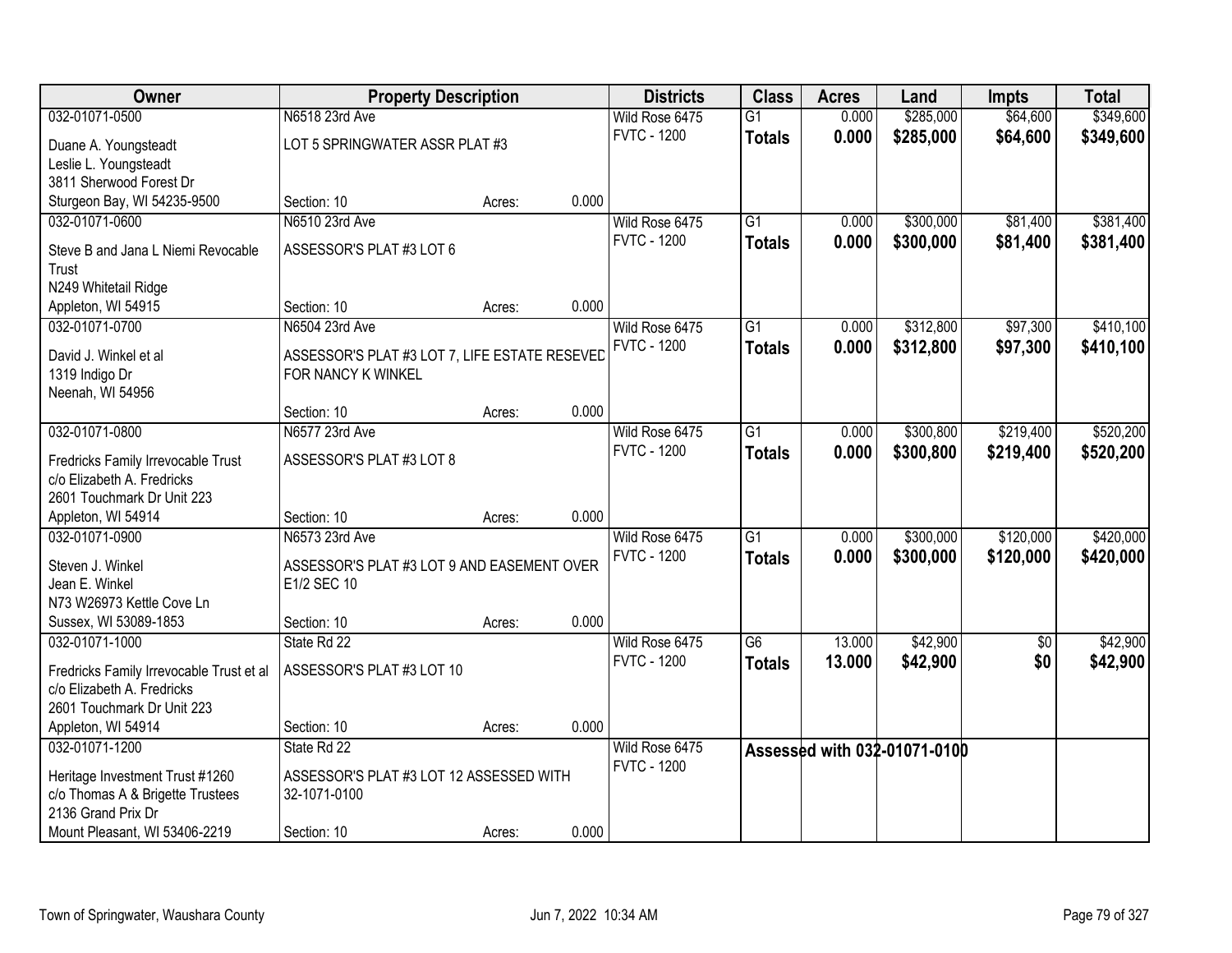| Owner                                   | <b>Property Description</b>                                         | <b>Districts</b>   | <b>Class</b>                      | <b>Acres</b> | Land      | <b>Impts</b> | <b>Total</b> |
|-----------------------------------------|---------------------------------------------------------------------|--------------------|-----------------------------------|--------------|-----------|--------------|--------------|
| 032-01091-0100                          | W5850 Timberloft Trl                                                | Wild Rose 6475     | $\overline{G1}$                   | 1.000        | \$329,300 | \$356,000    | \$685,300    |
| Koehler Cottage Trust                   | PT OF GOV LOT 1 K/A LOT 1 OF UNREC PLAT OF                          | <b>FVTC - 1200</b> | G <sub>6</sub>                    | 15.162       | \$50,000  | \$0          | \$50,000     |
| N5987 Falling Leaf Trl                  | TIMBERLOFT & EASE & 1/8 INT IN ROADWAY IN V345                      |                    | <b>Totals</b>                     | 16.162       | \$379,300 | \$356,000    | \$735,300    |
| Appleton, WI 54913                      | P38 LESS V 367 P 358                                                |                    |                                   |              |           |              |              |
|                                         | 16.162<br>Section: 10<br>Acres:                                     |                    |                                   |              |           |              |              |
| 032-01091-0200                          | W5851 Timberloft Trl                                                | Wild Rose 6475     | $\overline{G1}$                   | 1.772        | \$319,500 | \$144,900    | \$464,400    |
|                                         |                                                                     | <b>FVTC - 1200</b> | G <sub>6</sub>                    | 15.000       | \$49,500  | \$0          | \$49,500     |
| Rasmussen Cottage Property Trust        | PT OF GOV LOT 1 & PT OF NWSE K/A PT OF LOT 1 &                      |                    | <b>Totals</b>                     | 16.772       | \$369,000 | \$144,900    | \$513,900    |
| c/o Jim Rasmussen                       | ALL LOT 2 UNREC PLAT OF TIMBERLOFT & EAS &                          |                    |                                   |              |           |              |              |
| 1511 Fernando Dr                        | 1/8 INT IN RDWY 345-38<br>16.772                                    |                    |                                   |              |           |              |              |
| Depere, WI 54115                        | Section: 10<br>Acres:                                               |                    |                                   |              |           |              |              |
| 032-01091-0300                          | W5819 Timberloft Trl                                                | Wild Rose 6475     | $\overline{G1}$<br>G <sub>6</sub> | 1.415        | \$323,300 | \$114,300    | \$437,600    |
| William T. Miland                       | PT OF GOV LOT 1 & PT OF NWSE K/A LOT 3 UNREC                        | <b>FVTC - 1200</b> |                                   | 15.000       | \$49,500  | \$0          | \$49,500     |
| Bonnie J. Miland                        | PLAT OF TIMBERLOFT & EASE & 1/8 INT IN                              |                    | <b>Totals</b>                     | 16.415       | \$372,800 | \$114,300    | \$487,100    |
| 3001 N Mcdonald St                      | ROADWAY IN V345 P38                                                 |                    |                                   |              |           |              |              |
| Appleton, WI 54911                      | 16.415<br>Section: 10<br>Acres:                                     |                    |                                   |              |           |              |              |
| 032-01091-0400                          | W5809 Timberloft Trl                                                | Wild Rose 6475     | G1                                | 1.369        | \$322,900 | \$170,000    | \$492,900    |
|                                         |                                                                     | <b>FVTC - 1200</b> | G <sub>6</sub>                    | 15.000       | \$49,500  | \$0          | \$49,500     |
| Brian L. Loken                          | PT OF GOV LOT 1 & PT NW1/4 OF SE1/4; 1/8 INT IN<br>ROADWAY V345 P38 |                    | <b>Totals</b>                     | 16.369       | \$372,400 | \$170,000    | \$542,400    |
| Darlene L. Loken<br>3734 Robin Hood Way |                                                                     |                    |                                   |              |           |              |              |
| Madison, WI 53718                       | 16.369<br>Section: 10<br>Acres:                                     |                    |                                   |              |           |              |              |
| 032-01091-0500                          | W5805 Timberloft Trl                                                | Wild Rose 6475     | $\overline{G1}$                   | 1.310        | \$338,900 | \$359,100    | \$698,000    |
|                                         |                                                                     | <b>FVTC - 1200</b> | G <sub>6</sub>                    | 15.000       | \$49,500  | \$0          | \$49,500     |
| Jeffrey B. Loken                        | PT OF GOV LOT 1 SEC 15 & PT OF GOV LOTS 1 & 2 &                     |                    |                                   | 16.310       | \$388,400 | \$359,100    | \$747,500    |
| Jill R. Loken                           | PT OF N1/2 SE1/4 SEC 10 K/A LOT 5 UNREC PLAT OF                     |                    | <b>Totals</b>                     |              |           |              |              |
| W5805 Timberloft Trl                    | TIMBERLOFT & EASE & 1/8 INT IN RD IN V345 P38                       |                    |                                   |              |           |              |              |
| Wild Rose, WI 54984                     | 16.310<br>Section: 10<br>Acres:                                     |                    |                                   |              |           |              |              |
| 032-01091-0600                          | W5801 Timberloft Trl                                                | Wild Rose 6475     | G1                                | 0.921        | \$339,600 | \$356,000    | \$695,600    |
| Michael N & Kimberly Russo Revocable    | PT OF GOV LOT 1 SEC 15 & PT OF GOV LOTS 1 & 2                       | <b>FVTC - 1200</b> | G <sub>6</sub>                    | 16.000       | \$52,800  | \$0          | \$52,800     |
| Trust                                   | SEC 10 & PT OF N1/2 SE1/4 K/A LOT 6 UNREC PLAT                      |                    | <b>Totals</b>                     | 16.921       | \$392,400 | \$356,000    | \$748,400    |
| W73 N411 Mulberry Ave                   | OF TIMBERLOFT & EASE & 1/8 INT IN ROADWAY IN                        |                    |                                   |              |           |              |              |
| Cedarburg, WI 53012                     | Section: 10<br>16.921<br>Acres:                                     |                    |                                   |              |           |              |              |
| 032-01091-0700                          | W5744 Timberloft Trl                                                | Wild Rose 6475     | $\overline{G1}$                   | 1.999        | \$339,600 | \$112,200    | \$451,800    |
|                                         |                                                                     | <b>FVTC - 1200</b> | G <sub>6</sub>                    | 15.000       | \$49,500  | \$0          | \$49,500     |
| New Moon Properties                     | PT OF GOV LOT 1 SEC 15 & PT OF GOV LOT 2 SEC                        |                    | <b>Totals</b>                     | 16.999       | \$389,100 | \$112,200    | \$501,300    |
| N10896 Maple Pt                         | 10 & PT OF NESE SEC 10 K/A LOT 7 UNREC PLAT OF                      |                    |                                   |              |           |              |              |
| Fox Lake, WI 53933                      | TIMBERLOFT & EASE & 2/8 INT IN ROADWAY V345                         |                    |                                   |              |           |              |              |
|                                         | 16.999<br>Section: 10<br>Acres:                                     |                    |                                   |              |           |              |              |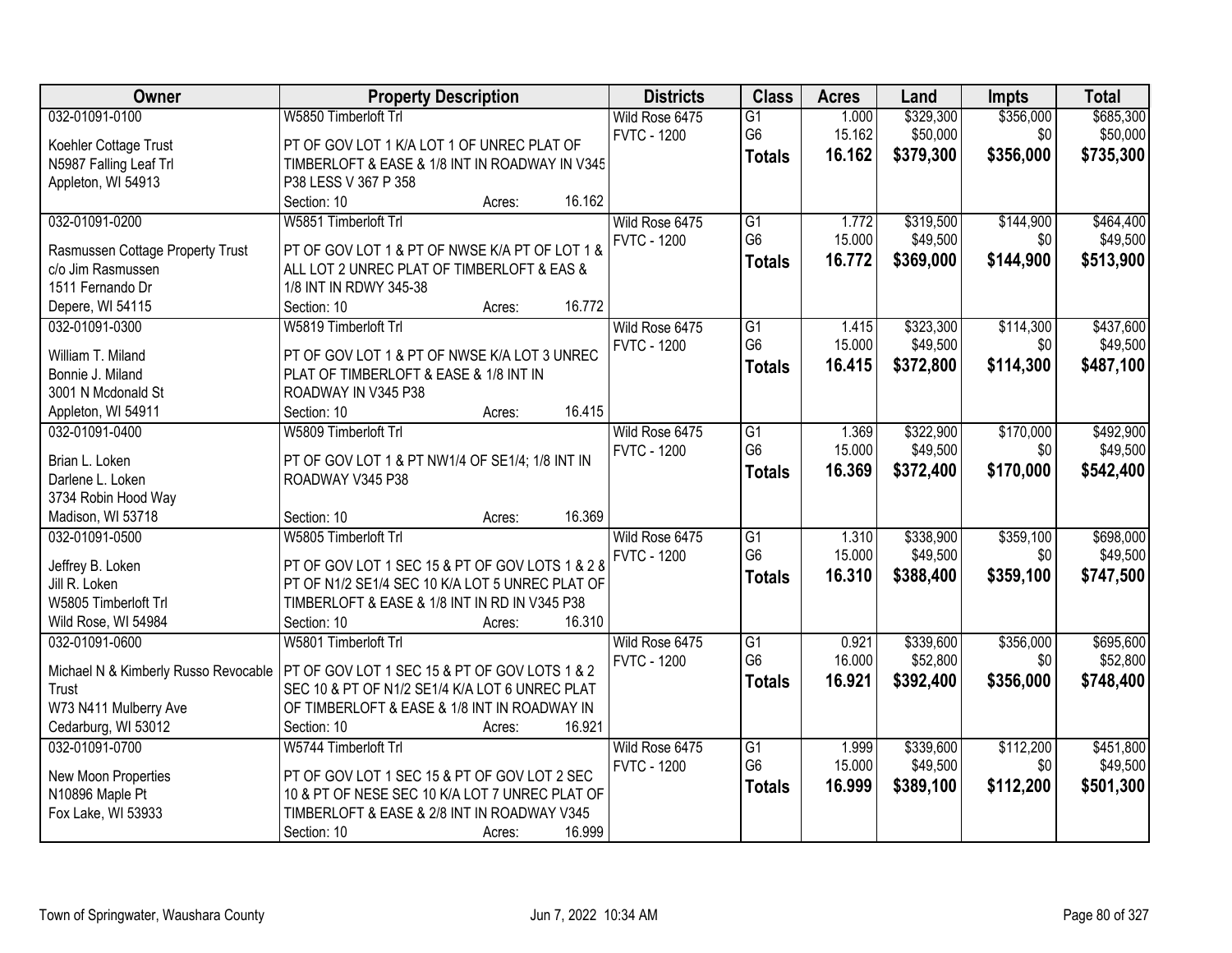| Owner                                    | <b>Property Description</b>                                       |        |        | <b>Districts</b>   | <b>Class</b>          | <b>Acres</b>   | Land                | Impts           | <b>Total</b>        |
|------------------------------------------|-------------------------------------------------------------------|--------|--------|--------------------|-----------------------|----------------|---------------------|-----------------|---------------------|
| 032-01091-0800                           | W5750 Timberloft Trl                                              |        |        | Wild Rose 6475     | G1                    | 1.002          | \$325,300           | \$114,600       | \$439,900           |
| Carl T & Susan M Benck Family Trust      | PT OF GOV LOT 1 SEC 15 & PT OF GOV LOT 2 &                        |        |        | <b>FVTC - 1200</b> | G <sub>6</sub>        | 15.280         | \$45,400            | \$0             | \$45,400            |
| W1250 County Rd Z                        | NESE SEC 10 K/A LOT 8 UNREC PLAT OF                               |        |        |                    | <b>Totals</b>         | 16.282         | \$370,700           | \$114,600       | \$485,300           |
| Fall River, WI 53932                     | TIMBERLOFT & EASE & 1/8 INT IN ROADWAY IN V345                    |        |        |                    |                       |                |                     |                 |                     |
|                                          | Section: 10                                                       | Acres: | 16.282 |                    |                       |                |                     |                 |                     |
| 032-01111-0000                           | 23rd Rd                                                           |        |        | Wild Rose 6475     | $\overline{G5}$       | 17.500         | \$12,300            | $\overline{50}$ | \$12,300            |
|                                          | <b>NE1/4 OF NE1/4</b>                                             |        |        | <b>FVTC - 1200</b> | G <sub>6</sub>        | 1.500          | \$4,800             | \$0             | \$4,800             |
| I Legacy, LLC<br>3753 Patton St          |                                                                   |        |        |                    | W <sub>6</sub>        | 21.000         | (\$67,200)          | \$0             | \$0                 |
| Eau Claire, WI 54701                     |                                                                   |        |        |                    | <b>Totals</b>         | 40.000         | \$17,100            | \$0             | \$17,100            |
|                                          | Section: 11                                                       | Acres: | 40.000 |                    |                       |                |                     |                 |                     |
| 032-01112-0100                           | W5417 County Rd K                                                 |        |        | Wild Rose 6475     | G4                    | 17.500         | \$2,400             | $\overline{50}$ | \$2,400             |
|                                          | NORTH 20 A OF NW1/4 NE1/4                                         |        |        | <b>FVTC - 1200</b> | G <sub>5</sub>        | 0.500          | \$400               | \$0             | \$400               |
| Lauritzen, Inc<br>W5539 County Rd K      |                                                                   |        |        |                    | G7                    | 2.000          | \$10,000            | \$50,700        | \$60,700            |
| Wild Rose, WI 54984                      |                                                                   |        |        |                    | <b>Totals</b>         | 20.000         | \$12,800            | \$50,700        | \$63,500            |
|                                          | Section: 11                                                       | Acres: | 20.000 |                    |                       |                |                     |                 |                     |
| 032-01113-0100                           | 23rd Rd                                                           |        |        | Wild Rose 6475     | G4                    | 5.000          | \$500               | \$0             | \$500               |
|                                          |                                                                   |        |        | <b>FVTC - 1200</b> | G5M                   | 15.000         | \$24,000            | \$0             | \$24,000            |
| Lauritzen, Inc                           | PT OF SW1/4 NE1/4 AND PT OF SE1/4 NW1/4, LOT 2<br><b>CSM 5896</b> |        |        |                    | <b>Totals</b>         | 20.000         | \$24,500            | \$0             | \$24,500            |
| W5539 County Rd K<br>Wild Rose, WI 54984 |                                                                   |        |        |                    |                       |                |                     |                 |                     |
|                                          | Section: 11                                                       | Acres: | 20.000 |                    |                       |                |                     |                 |                     |
| 032-01113-0200                           | 23rd Rd                                                           |        |        | Wild Rose 6475     | $\overline{G4}$       | 7.000          | \$700               | \$0             | \$700               |
|                                          |                                                                   |        |        | <b>FVTC - 1200</b> | G <sub>5</sub> M      | 13.000         | \$20,800            | \$0             | \$20,800            |
| Lauritzen, Inc                           | PT OF SW1/4 NE1/4 AND PT OF SE1/4 NW1/4, LOT 3                    |        |        |                    | <b>Totals</b>         | 20.000         | \$21,500            | \$0             | \$21,500            |
| Lauritzen Farms (Dba)                    | <b>CSM 5896</b>                                                   |        |        |                    |                       |                |                     |                 |                     |
| W5539 County Rd K<br>Wild Rose, WI 54984 | Section: 11                                                       |        | 20.000 |                    |                       |                |                     |                 |                     |
| 032-01114-0000                           | 23rd Rd                                                           | Acres: |        | Wild Rose 6475     | G5                    | 11.000         | \$7,700             | $\overline{60}$ | \$7,700             |
|                                          |                                                                   |        |        | <b>FVTC - 1200</b> | W <sub>6</sub>        | 29.000         | (\$90,300)          | \$0             | \$0                 |
| I Legacy, LLC                            | <b>SE1/4 OF NE1/4</b>                                             |        |        |                    | <b>Totals</b>         | 40.000         | \$7,700             | \$0             | \$7,700             |
| 3753 Patton St                           |                                                                   |        |        |                    |                       |                |                     |                 |                     |
| Eau Claire, WI 54701                     |                                                                   |        |        |                    |                       |                |                     |                 |                     |
|                                          | Section: 11                                                       | Acres: | 40.000 |                    |                       |                |                     |                 |                     |
| 032-01121-0110                           | 23rd Rd                                                           |        |        | Wild Rose 6475     | G4                    | 80.000         | \$9,500             | $\overline{50}$ | \$9,500             |
| Lauritzen, Inc                           | PT OF E1/2 NW1/4 AND PT OF W1/2 NE1/4, LOT 1                      |        |        | <b>FVTC - 1200</b> | G <sub>5</sub><br>G5M | 2.340<br>7.000 | \$1,000<br>\$11,200 | \$0<br>\$0      | \$1,000<br>\$11,200 |
| W5539 County Rd K                        | <b>CSM 5896</b>                                                   |        |        |                    | G7                    | 2.000          | \$10,000            | \$143,300       | \$153,300           |
| Wild Rose, WI 54984                      |                                                                   |        |        |                    | <b>Totals</b>         | 91.340         | \$31,700            | \$143,300       | \$175,000           |
|                                          | Section: 11                                                       | Acres: | 91.340 |                    |                       |                |                     |                 |                     |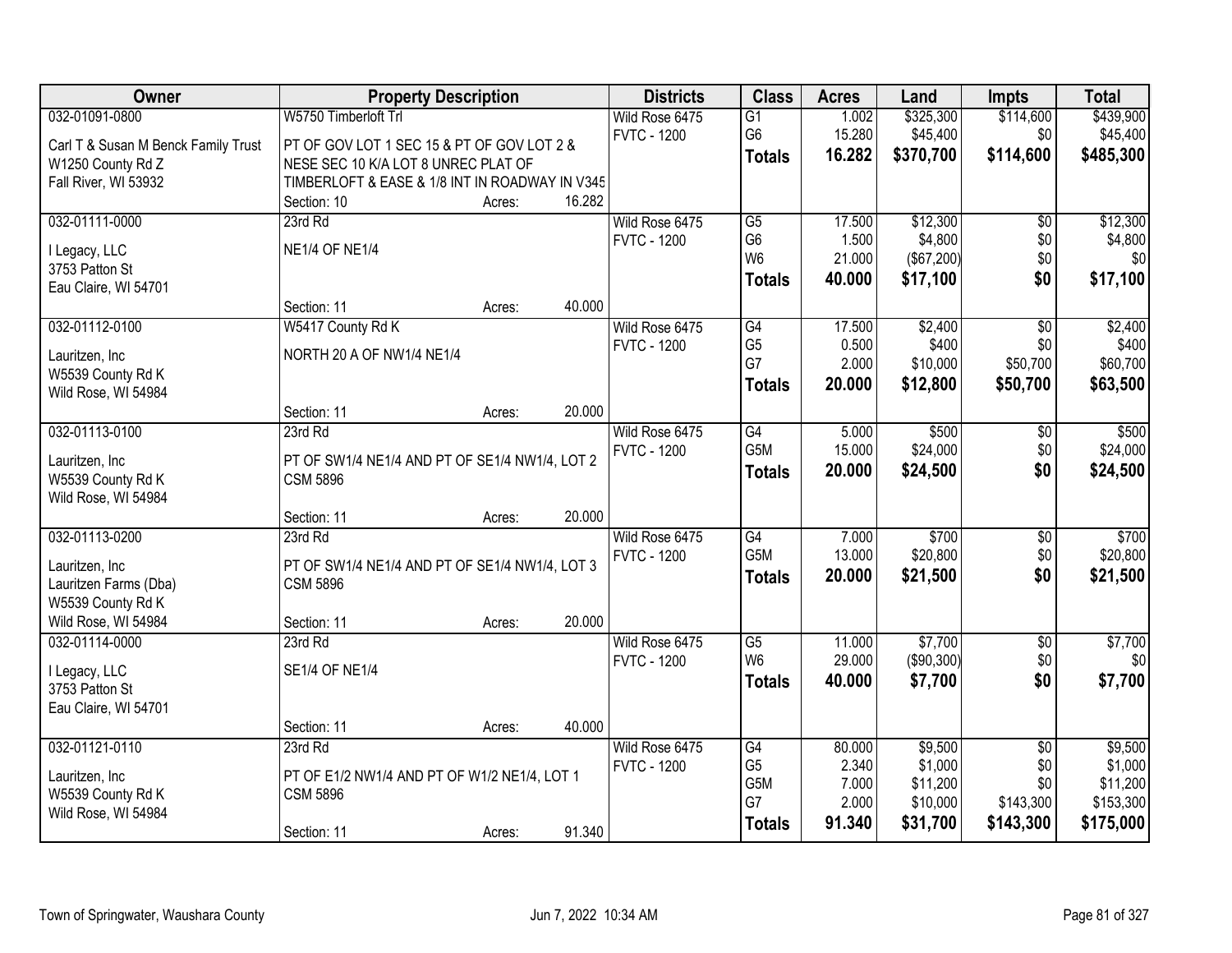| <b>Owner</b>                    |                                                | <b>Property Description</b> |        | <b>Districts</b>   | <b>Class</b>    | <b>Acres</b> | Land     | <b>Impts</b>    | <b>Total</b> |
|---------------------------------|------------------------------------------------|-----------------------------|--------|--------------------|-----------------|--------------|----------|-----------------|--------------|
| 032-01121-0200                  | W5539 County Rd K                              |                             |        | Wild Rose 6475     | G4              | 5.000        | \$700    | $\overline{50}$ | \$700        |
| Lauritzen, Inc                  | N 10A OF NE1/4 NW1/4                           |                             |        | <b>FVTC - 1200</b> | G7              | 5.000        | \$25,000 | \$33,800        | \$58,800     |
| W5539 County Rd K               |                                                |                             |        |                    | <b>Totals</b>   | 10.000       | \$25,700 | \$33,800        | \$59,500     |
| Wild Rose, WI 54984             |                                                |                             |        |                    |                 |              |          |                 |              |
|                                 | Section: 11                                    | Acres:                      | 10.000 |                    |                 |              |          |                 |              |
| 032-01122-0110                  | State Rd 22                                    |                             |        | Wild Rose 6475     | $\overline{G6}$ | 15.990       | \$51,200 | \$0             | \$51,200     |
| Thomas N. Landgraf              | PT OF NW1/4 NW1/4, LOT 11 CSM #1893, NOW LOT 1 |                             |        | <b>FVTC - 1200</b> | <b>Totals</b>   | 15.990       | \$51,200 | \$0             | \$51,200     |
| Laura L. Landgraf               | CSM #3296                                      |                             |        |                    |                 |              |          |                 |              |
| 14105 W Fieldpointe Dr          |                                                |                             |        |                    |                 |              |          |                 |              |
| New Berlin, WI 53151            | Section: 11                                    | Acres:                      | 15.990 |                    |                 |              |          |                 |              |
| 032-01122-0120                  | State Rd 22                                    |                             |        | Wild Rose 6475     | $\overline{G6}$ | 16.000       | \$52,800 | $\overline{50}$ | \$52,800     |
| <b>Morris L Earnest Trust</b>   | PT OF NW1/4 NW1/4, LOT 12 CSM #1893            |                             |        | <b>FVTC - 1200</b> | <b>Totals</b>   | 16.000       | \$52,800 | \$0             | \$52,800     |
| 5671 Dorchester Dr              |                                                |                             |        |                    |                 |              |          |                 |              |
| Rockford, IL 61108              |                                                |                             |        |                    |                 |              |          |                 |              |
|                                 | Section: 11                                    | Acres:                      | 16.000 |                    |                 |              |          |                 |              |
| 032-01122-0200                  | W5629 County Rd K                              |                             |        | Wild Rose 6475     | $\overline{G1}$ | 1.000        | \$10,000 | \$83,600        | \$93,600     |
| Joseph J. Chibe                 | 1 A. N SIDE OF NW1/4 NW1/4                     |                             |        | <b>FVTC - 1200</b> | <b>Totals</b>   | 1.000        | \$10,000 | \$83,600        | \$93,600     |
| 5755 S Parkside Ave             |                                                |                             |        |                    |                 |              |          |                 |              |
| Chicago, IL 60638               |                                                |                             |        |                    |                 |              |          |                 |              |
|                                 | Section: 11                                    | Acres:                      | 1.000  |                    |                 |              |          |                 |              |
| 032-01123-0130                  | State Rd 22                                    |                             |        | Wild Rose 6475     | $\overline{G6}$ | 16.000       | \$52,800 | \$0             | \$52,800     |
| Rotolo Summer Cottage Trust     | PT OF W1/2 NW1/4, LOT 13 CSM #1893             |                             |        | <b>FVTC - 1200</b> | <b>Totals</b>   | 16,000       | \$52,800 | \$0             | \$52,800     |
| c/o Donna Martino               |                                                |                             |        |                    |                 |              |          |                 |              |
| 580 Westchester PI SW           |                                                |                             |        |                    |                 |              |          |                 |              |
| Ocean Isle Beach, NC 28469-5679 | Section: 11                                    | Acres:                      | 16.000 |                    |                 |              |          |                 |              |
| 032-01123-0140                  | W5681 Talaki Trl                               |                             |        | Wild Rose 6475     | $\overline{G6}$ | 16.000       | \$52,800 | $\sqrt{$0}$     | \$52,800     |
| Philip A. Vogt                  | PT OF W1/2 NW1/4, LOT 14 CSM #1893             |                             |        | <b>FVTC - 1200</b> | <b>Totals</b>   | 16.000       | \$52,800 | \$0             | \$52,800     |
| Dorothy E. Vogt                 |                                                |                             |        |                    |                 |              |          |                 |              |
| W5681 Talaki Trl                |                                                |                             |        |                    |                 |              |          |                 |              |
| Wild Rose, WI 54984             | Section: 11                                    | Acres:                      | 16.000 |                    |                 |              |          |                 |              |
| 032-01123-0150                  | State Rd 22                                    |                             |        | Wild Rose 6475     | $\overline{G6}$ | 16.000       | \$51,200 | $\overline{50}$ | \$51,200     |
| Joshua J. Spiegl                | PT SW1/4 OF NW1/4 & PT OF GOV LOT 1; LOT 15,   |                             |        | <b>FVTC - 1200</b> | <b>Totals</b>   | 16.000       | \$51,200 | \$0             | \$51,200     |
| W5677 Talaki Trl                | <b>CSM 1894</b>                                |                             |        |                    |                 |              |          |                 |              |
| Wild Rose, WI 54984             |                                                |                             |        |                    |                 |              |          |                 |              |
|                                 | Section: 11                                    | Acres:                      | 16.000 |                    |                 |              |          |                 |              |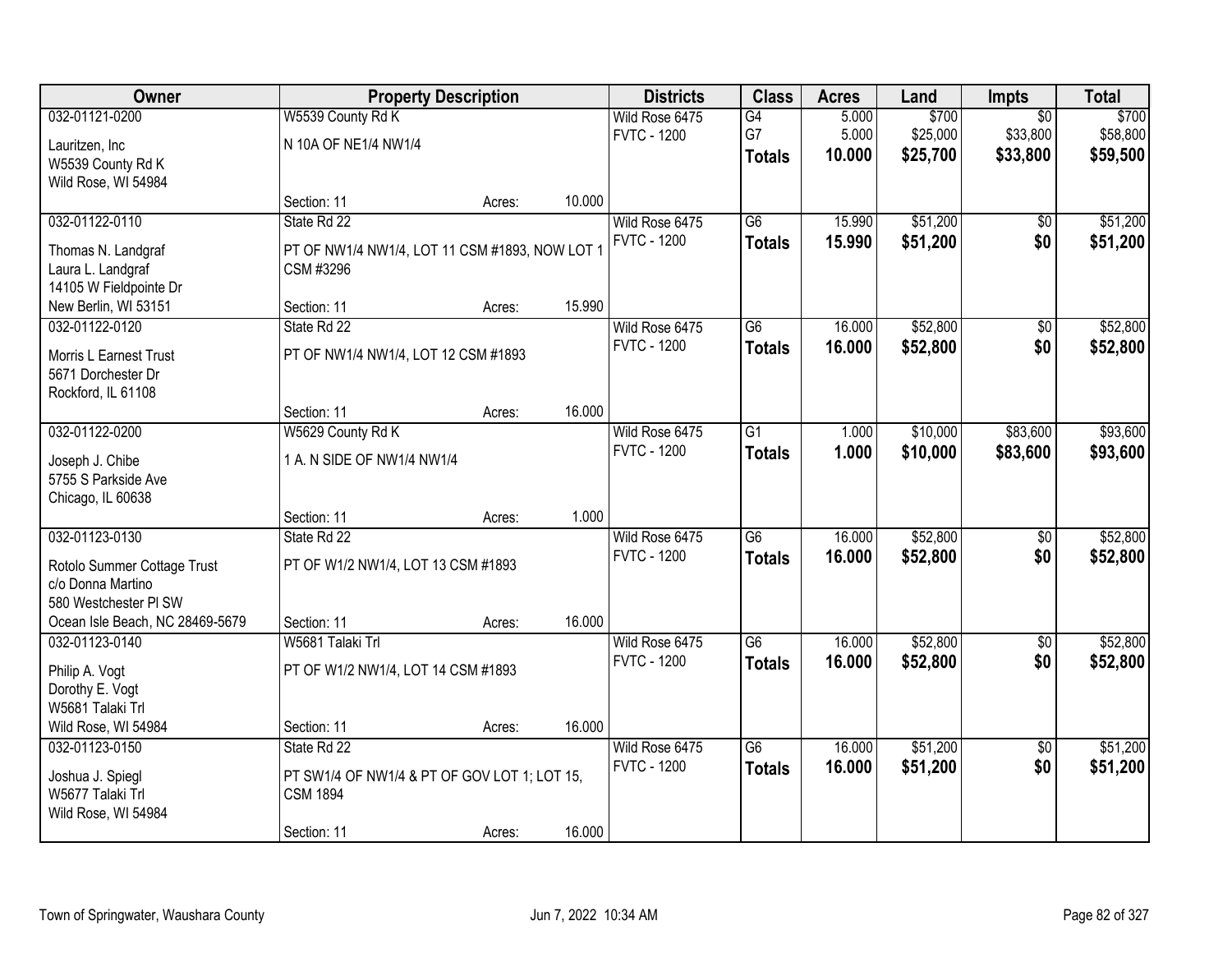| Owner                               |                                                 | <b>Property Description</b> |        | <b>Districts</b>   | <b>Class</b>     | <b>Acres</b>    | Land                 | <b>Impts</b>     | <b>Total</b>          |
|-------------------------------------|-------------------------------------------------|-----------------------------|--------|--------------------|------------------|-----------------|----------------------|------------------|-----------------------|
| 032-01141-0100                      | 23rd Rd                                         |                             |        | Wild Rose 6475     | W <sub>6</sub>   | 15.000          | (\$49,500)           | $\overline{50}$  | $\sqrt{30}$           |
| I Legacy, LLC                       | 15 A. N SIDE OF NE1/4 SE1/4                     |                             |        | <b>FVTC - 1200</b> | <b>Totals</b>    | 15.000          | \$0                  | \$0              | \$0                   |
| 3753 Patton St                      |                                                 |                             |        |                    |                  |                 |                      |                  |                       |
| Eau Claire, WI 54701                |                                                 |                             |        |                    |                  |                 |                      |                  |                       |
|                                     | Section: 11                                     | Acres:                      | 15.000 |                    |                  |                 |                      |                  |                       |
| 032-01141-0200                      | State Rd 22                                     |                             |        | Wild Rose 6475     | $\overline{G5}$  | 0.500           | \$400                | \$0              | \$400                 |
| Christian D. Milne                  | PT NE1/4 OF SE1/4; EXC N 15 AC & LOT 1 CSM 1386 |                             |        | <b>FVTC - 1200</b> | G <sub>5</sub> M | 19.500          | \$32,200             | \$0              | \$32,200              |
| N6580 23rd Rd                       |                                                 |                             |        |                    | <b>Totals</b>    | 20.000          | \$32,600             | \$0              | \$32,600              |
| Wild Rose, WI 54984                 |                                                 |                             |        |                    |                  |                 |                      |                  |                       |
|                                     | Section: 11                                     | Acres:                      | 20.000 |                    |                  |                 |                      |                  |                       |
| 032-01141-0300                      | N6640 23rd Rd                                   |                             |        | Wild Rose 6475     | $\overline{G1}$  | 5.000           | \$28,500             | \$123,000        | \$151,500             |
| Justin D. Christian                 | PT OF NE SE, LOT 1 CSM 1386                     |                             |        | <b>FVTC - 1200</b> | <b>Totals</b>    | 5.000           | \$28,500             | \$123,000        | \$151,500             |
| N6640 23rd Rd                       |                                                 |                             |        |                    |                  |                 |                      |                  |                       |
| Wild Rose, WI 54984                 |                                                 |                             |        |                    |                  |                 |                      |                  |                       |
|                                     | Section: 11                                     | Acres:                      | 5.000  |                    |                  |                 |                      |                  |                       |
| 032-01142-0100                      | <b>Gilbert Lake Rd</b>                          |                             |        | Wild Rose 6475     | G4               | 26.000          | \$2,700              | \$0              | \$2,700               |
| Gilbert Lake Land Perservation, LLC | LOT 1 CSM 6373                                  |                             |        | <b>FVTC - 1200</b> | G <sub>5</sub>   | 1.000           | \$700                | \$0              | \$700                 |
| W5724 S Gilbert Lake Rd             |                                                 |                             |        |                    | G <sub>5</sub> M | 13.214          | \$21,800             | \$0              | \$21,800              |
| Wild Rose, WI 54984                 |                                                 |                             |        |                    | <b>Totals</b>    | 40.214          | \$25,200             | \$0              | \$25,200              |
|                                     | Section: 11                                     | Acres:                      | 40.214 |                    |                  |                 |                      |                  |                       |
| 032-01144-0000                      | N6580 23rd Rd                                   |                             |        | Wild Rose 6475     | G4               | 20.000          | \$2,100              | $\overline{30}$  | \$2,100               |
| Christian D. Milne                  | SE1/4 OF SE1/4                                  |                             |        | <b>FVTC - 1200</b> | G <sub>5</sub>   | 0.750           | \$500                | \$0              | \$500                 |
| N6580 23rd Rd                       |                                                 |                             |        |                    | G5M<br>G7        | 17.250<br>2.000 | \$28,500<br>\$10,000 | \$0<br>\$102,200 | \$28,500<br>\$112,200 |
| Wild Rose, WI 54984                 |                                                 |                             |        |                    | <b>Totals</b>    | 40.000          | \$41,100             | \$102,200        | \$143,300             |
|                                     | Section: 11                                     | Acres:                      | 40.000 |                    |                  |                 |                      |                  |                       |
| 032-01151-0010                      | W5603 Talaki Trl                                |                             |        | Wild Rose 6475     | $\overline{G1}$  | 1.680           | \$330,000            | \$226,800        | \$556,800             |
| Keith E. Kirchhoff                  | PT OF GOV LOT 1, LOT 1 CSM #1890 EXC .01 ACRE   |                             |        | <b>FVTC - 1200</b> | <b>Totals</b>    | 1.680           | \$330,000            | \$226,800        | \$556,800             |
| Carol A. Peck                       |                                                 |                             |        |                    |                  |                 |                      |                  |                       |
| 921 Eddington Dr                    |                                                 |                             |        |                    |                  |                 |                      |                  |                       |
| Sun Prairie, WI 53590-3537          | Section: 11                                     | Acres:                      | 1.680  |                    |                  |                 |                      |                  |                       |
| 032-01151-0020                      | W5607 Talaki Trl                                |                             |        | Wild Rose 6475     | $\overline{G1}$  | 1.630           | \$330,800            | \$260,100        | \$590,900             |
| Koltermann Farms Revocable Trust    | PT OF GOV LOT 1, LOT 2 CSM #1890 & .01 ACRE OF  |                             |        | <b>FVTC - 1200</b> | <b>Totals</b>    | 1.630           | \$330,800            | \$260,100        | \$590,900             |
| W300 S6965 State Rd 83              | LOT <sub>1</sub>                                |                             |        |                    |                  |                 |                      |                  |                       |
| Mukwonago, WI 53149                 |                                                 |                             |        |                    |                  |                 |                      |                  |                       |
|                                     | Section: 11                                     | Acres:                      | 1.630  |                    |                  |                 |                      |                  |                       |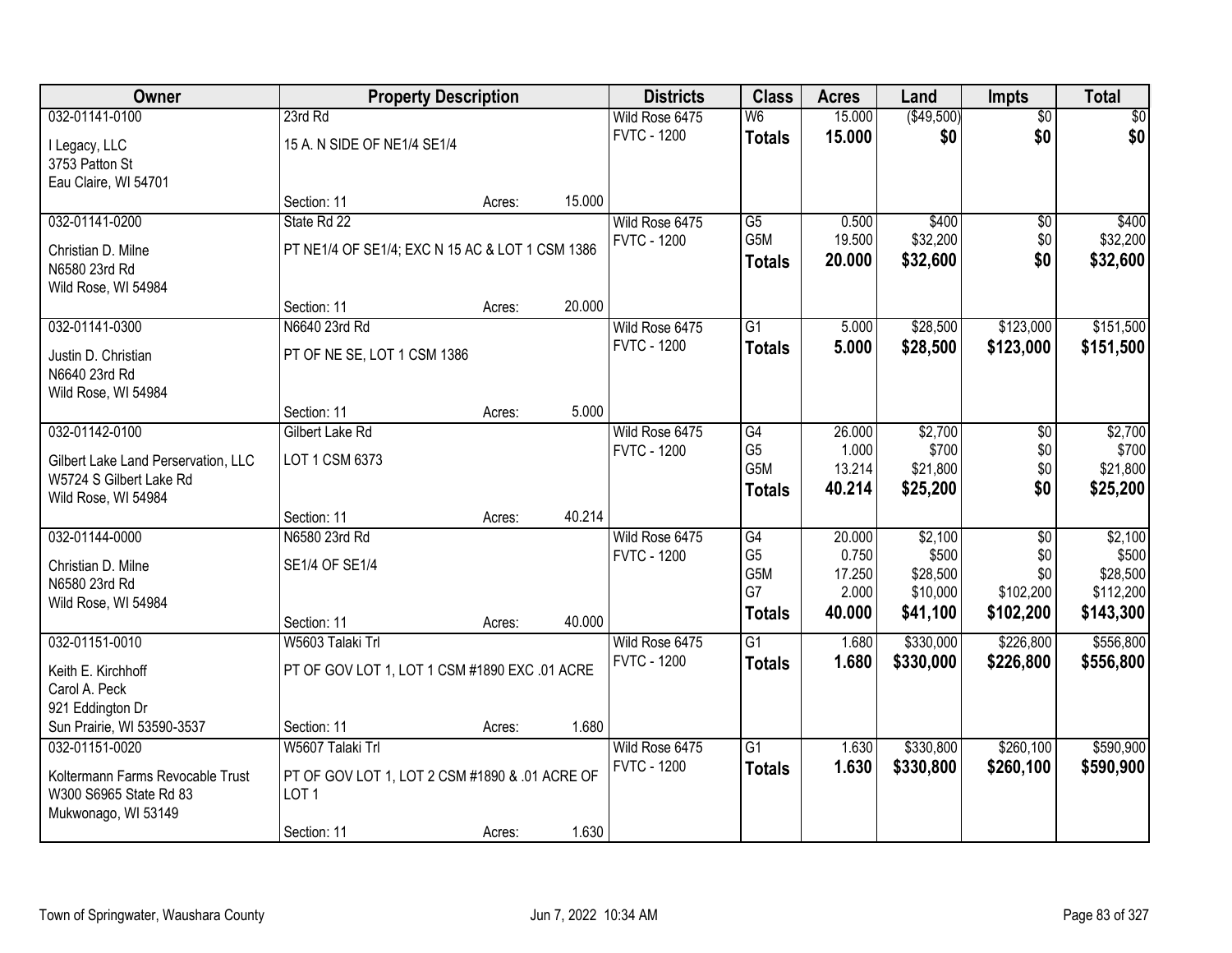| Owner                           |                                                | <b>Property Description</b> |       | <b>Districts</b>   | <b>Class</b>    | <b>Acres</b> | Land      | <b>Impts</b> | <b>Total</b> |
|---------------------------------|------------------------------------------------|-----------------------------|-------|--------------------|-----------------|--------------|-----------|--------------|--------------|
| 032-01151-0031                  | W5619 Talaki Trl                               |                             |       | Wild Rose 6475     | $\overline{G1}$ | 3.900        | \$340,700 | \$203,300    | \$544,000    |
| Monica M. Lopez Anzivino et al  | PT GOV LOT 1 (W1/2 SW1/4), LOT 3 CSM 1890 & PT |                             |       | <b>FVTC - 1200</b> | <b>Totals</b>   | 3.900        | \$340,700 | \$203,300    | \$544,000    |
| 4237 Teakwood Ct                | LOT 18 CSM 1894, NOW LOT 1 CSM 4105 LIFE       |                             |       |                    |                 |              |           |              |              |
| Greendale, WI 53129             | ESTATE JUDITH A LOPEZ                          |                             |       |                    |                 |              |           |              |              |
|                                 | Section: 11                                    | Acres:                      | 3.900 |                    |                 |              |           |              |              |
| 032-01151-0040                  | W5629 Talaki Trl                               |                             |       | Wild Rose 6475     | $\overline{G1}$ | 2.350        | \$347,500 | \$224,800    | \$572,300    |
|                                 |                                                |                             |       | <b>FVTC - 1200</b> | Totals          | 2.350        | \$347,500 | \$224,800    | \$572,300    |
| Rotolo Summer Cottage Trust     | PT OF GOV LOT 1, LOT 4 CSM #1890               |                             |       |                    |                 |              |           |              |              |
| c/o Donna Martino               |                                                |                             |       |                    |                 |              |           |              |              |
| 580 Westchester PI SW           |                                                |                             |       |                    |                 |              |           |              |              |
| Ocean Isle Beach, NC 28469-5679 | Section: 11                                    | Acres:                      | 2.350 |                    |                 |              |           |              |              |
| 032-01151-0050                  | W5651 Talaki Trl                               |                             |       | Wild Rose 6475     | G1              | 2.250        | \$351,500 | \$172,300    | \$523,800    |
| <b>Morris L Earnest Trust</b>   | PT OF GOV LOT 1, LOT 5 CSM #1891               |                             |       | <b>FVTC - 1200</b> | <b>Totals</b>   | 2.250        | \$351,500 | \$172,300    | \$523,800    |
| 5671 Dorchester Dr              |                                                |                             |       |                    |                 |              |           |              |              |
| Rockford, IL 61108              |                                                |                             |       |                    |                 |              |           |              |              |
|                                 | Section: 11                                    | Acres:                      | 2.250 |                    |                 |              |           |              |              |
| 032-01151-0060                  | W5661 Talaki Trl                               |                             |       | Wild Rose 6475     | G1              | 2.400        | \$326,300 | \$335,300    | \$661,600    |
| <b>Collins Land Trust</b>       | PT OF GOV LOT 1, LOT 6 CSM 1891                |                             |       | <b>FVTC - 1200</b> | <b>Totals</b>   | 2.400        | \$326,300 | \$335,300    | \$661,600    |
| c/o William J. Collins          |                                                |                             |       |                    |                 |              |           |              |              |
| W5661 Talaki Trl                |                                                |                             |       |                    |                 |              |           |              |              |
| Wild Rose, WI 54984-9143        | Section: 11                                    | Acres:                      | 2.400 |                    |                 |              |           |              |              |
| 032-01151-0070                  | W5665 Talaki Trl                               |                             |       | Wild Rose 6475     | $\overline{G1}$ | 2.600        | \$326,300 | \$199,100    | \$525,400    |
|                                 |                                                |                             |       | <b>FVTC - 1200</b> | Totals          | 2.600        | \$326,300 | \$199,100    | \$525,400    |
| Thomas N. Landgraf              | PT OF GOV LOT 1, LOT 1 CSM #3295               |                             |       |                    |                 |              |           |              |              |
| Laura L. Landgraf               |                                                |                             |       |                    |                 |              |           |              |              |
| 14105 W Fieldpointe Dr          |                                                |                             |       |                    |                 |              |           |              |              |
| New Berlin, WI 53151            | Section: 11                                    | Acres:                      | 2.600 |                    |                 |              |           |              |              |
| 032-01151-0080                  | W5671 Talaki Trl                               |                             |       | Wild Rose 6475     | $\overline{G1}$ | 2.162        | \$330,000 | \$139,300    | \$469,300    |
| Sleyko Land Trust               | PT OF GOV LOT 1, LOT 8 CSM 1891 & .002 ACRE OF |                             |       | <b>FVTC - 1200</b> | <b>Totals</b>   | 2.162        | \$330,000 | \$139,300    | \$469,300    |
| 316 S Home Ave                  | LOT <sub>7</sub>                               |                             |       |                    |                 |              |           |              |              |
| Park Ridge, IL 60068            |                                                |                             |       |                    |                 |              |           |              |              |
|                                 | Section: 11                                    | Acres:                      | 2.162 |                    |                 |              |           |              |              |
| 032-01151-0090                  | W5677 Talaki Trl                               |                             |       | Wild Rose 6475     | $\overline{G1}$ | 2.450        | \$344,700 | \$186,200    | \$530,900    |
|                                 |                                                |                             |       | <b>FVTC - 1200</b> | <b>Totals</b>   | 2.450        | \$344,700 | \$186,200    | \$530,900    |
| Joshua J. Spiegl                | PT OF GOV LOT 1; LOT 9, CSM 1892               |                             |       |                    |                 |              |           |              |              |
| W5677 Talaki Trl                |                                                |                             |       |                    |                 |              |           |              |              |
| Wild Rose, WI 54984             |                                                |                             |       |                    |                 |              |           |              |              |
|                                 | Section: 11                                    | Acres:                      | 2.450 |                    |                 |              |           |              |              |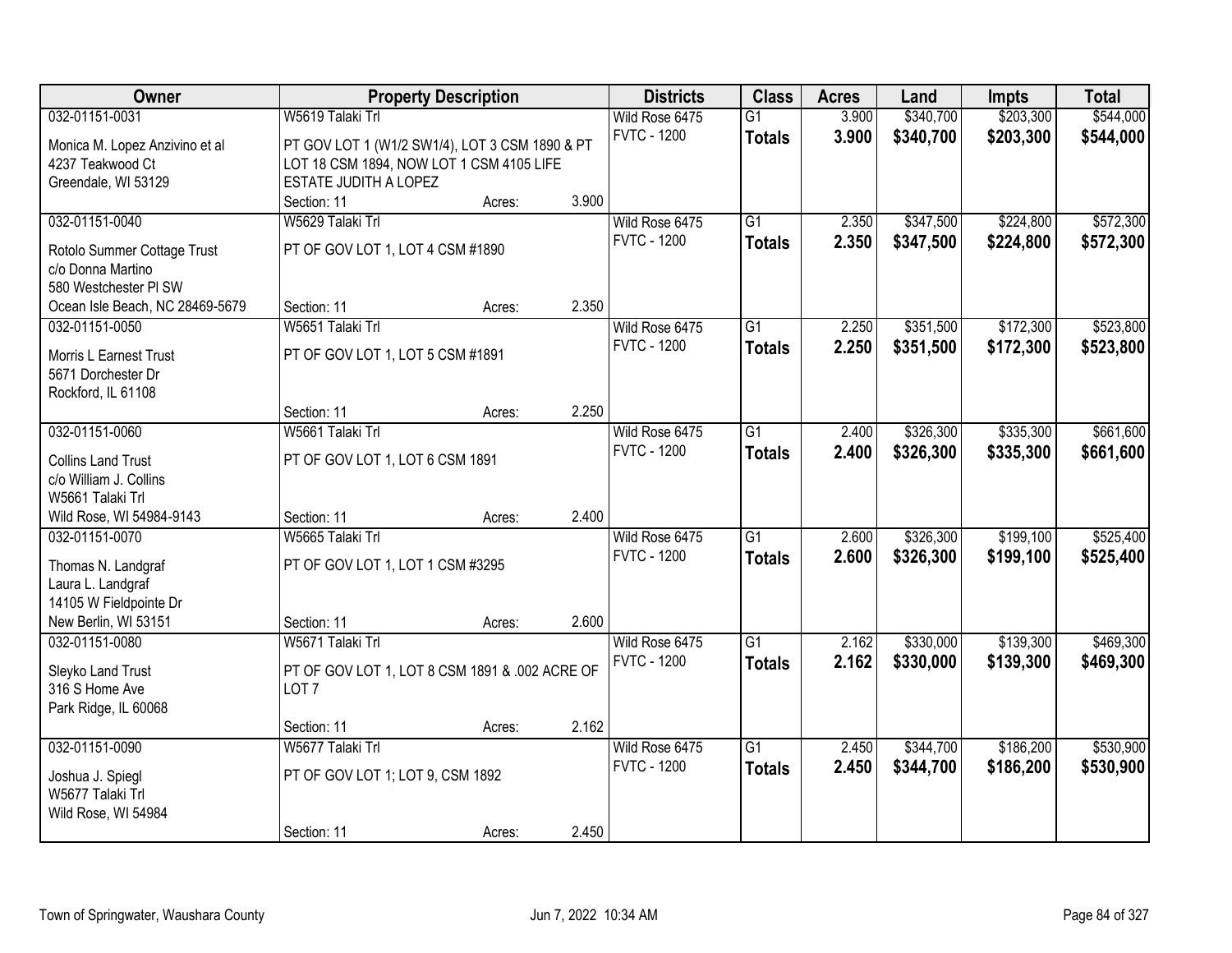| Owner                              |                                              | <b>Property Description</b> |        | <b>Districts</b>   | <b>Class</b>                        | <b>Acres</b> | Land         | <b>Impts</b>    | <b>Total</b>    |
|------------------------------------|----------------------------------------------|-----------------------------|--------|--------------------|-------------------------------------|--------------|--------------|-----------------|-----------------|
| 032-01151-0101                     | W5681 Talaki Trl                             |                             |        | Wild Rose 6475     | $\overline{G1}$                     | 3.000        | \$357,500    | \$531,300       | \$888,800       |
| Philip A. Vogt                     | PT OF GOV LOT 1, LOT 10 CSM #1892            |                             |        | <b>FVTC - 1200</b> | <b>Totals</b>                       | 3.000        | \$357,500    | \$531,300       | \$888,800       |
| Dorothy E. Vogt                    |                                              |                             |        |                    |                                     |              |              |                 |                 |
| W5681 Talaki Trl                   |                                              |                             |        |                    |                                     |              |              |                 |                 |
| Wild Rose, WI 54984                | Section: 11                                  | Acres:                      | 3.000  |                    |                                     |              |              |                 |                 |
| 032-01151-0160                     | State Rd 22                                  |                             |        | Wild Rose 6475     | W <sub>6</sub>                      | 16.000       | ( \$52, 800) | $\overline{50}$ | $\overline{30}$ |
| Keith E. Kirchhoff                 | PT OF GOV LOTS 1 & 2, LOT 16 CSM #1894       |                             |        | <b>FVTC - 1200</b> | <b>Totals</b>                       | 16,000       | \$0          | \$0             | \$0             |
| Carol A. Peck                      |                                              |                             |        |                    |                                     |              |              |                 |                 |
| 921 Eddington Dr                   |                                              |                             |        |                    |                                     |              |              |                 |                 |
| Sun Prairie, WI 53590-3537         | Section: 11                                  | Acres:                      | 16.000 |                    |                                     |              |              |                 |                 |
| 032-01151-0170                     |                                              |                             |        | Wild Rose 6475     | W <sub>6</sub>                      | 16.000       | ( \$52, 800) | \$0             | $\overline{50}$ |
| Koltermann Farms Revocable Trust   | PT OF GOV LOTS 1 & 2, LOT 17 CSM #1894       |                             |        | <b>FVTC - 1200</b> | <b>Totals</b>                       | 16.000       | \$0          | \$0             | \$0             |
| W300 S6965 State Rd 83             |                                              |                             |        |                    |                                     |              |              |                 |                 |
| Mukwonago, WI 53149                |                                              |                             |        |                    |                                     |              |              |                 |                 |
|                                    | Section: 11                                  | Acres:                      | 16.000 |                    |                                     |              |              |                 |                 |
| 032-01151-0181                     | W5626 Talaki Trl                             |                             |        | Wild Rose 6475     | G6                                  | 0.790        | \$2,500      | \$0             | \$2,500         |
| Judith A. Lopez et al              | PT OF GOV LOTS 1 & 2 (SW1/4) LOT 18 CSM 1894 |                             |        | <b>FVTC - 1200</b> | W <sub>6</sub>                      | 13.000       | (\$37,400)   | \$0             | \$0             |
| 4237 Teakwood Ct                   | LESS CSM 4105 LIFE ESTATE FOR JUDITH LOPEZ   |                             |        |                    | <b>Totals</b>                       | 13.790       | \$2,500      | \$0             | \$2,500         |
| Greendale, WI 53129                |                                              |                             |        |                    |                                     |              |              |                 |                 |
|                                    | Section: 11                                  | Acres:                      | 13.790 |                    |                                     |              |              |                 |                 |
| 032-01152-0190                     | State Rd 22                                  |                             |        | Wild Rose 6475     | $\overline{G6}$                     | 16.000       | \$51,200     | \$0             | \$51,200        |
| <b>Collins Land Trust</b>          | PT OF GOV LOT 2, LOT 19 CSM 1895             |                             |        | <b>FVTC - 1200</b> | <b>Totals</b>                       | 16.000       | \$51,200     | \$0             | \$51,200        |
| c/o William J. Collins             |                                              |                             |        |                    |                                     |              |              |                 |                 |
| W5661 Talaki Trl                   |                                              |                             |        |                    |                                     |              |              |                 |                 |
| Wild Rose, WI 54984-9143           | Section: 11                                  | Acres:                      | 16.000 |                    |                                     |              |              |                 |                 |
| 032-01152-0200                     | State Rd 22                                  |                             |        | Wild Rose 6475     | $\overline{\overline{\mathsf{G6}}}$ | 16.000       | \$51,200     | \$0             | \$51,200        |
| Sleyko Land Trust                  | PT OF GOV LOT 2, LOT 20 CSM #1895            |                             |        | <b>FVTC - 1200</b> | <b>Totals</b>                       | 16.000       | \$51,200     | \$0             | \$51,200        |
| 316 S Home Ave                     |                                              |                             |        |                    |                                     |              |              |                 |                 |
| Park Ridge, IL 60068               |                                              |                             |        |                    |                                     |              |              |                 |                 |
|                                    | Section: 11                                  | Acres:                      | 16.000 |                    |                                     |              |              |                 |                 |
| 032-01152-0211                     | W5572 N Gilbert Lake Rd                      |                             |        | Wild Rose 6475     | G1                                  | 2.000        | \$38,400     | \$135,500       | \$173,900       |
| Cynthia B Sleyko Irrevocable Trust | LOT 1 CSM 6488                               |                             |        | <b>FVTC - 1200</b> | G <sub>6</sub>                      | 8.130        | \$22,700     | \$0             | \$22,700        |
| 316 S Home Ave                     |                                              |                             |        |                    | <b>Totals</b>                       | 10.130       | \$61,100     | \$135,500       | \$196,600       |
| Park Ridge, IL 60068-3845          |                                              |                             |        |                    |                                     |              |              |                 |                 |
|                                    | Section: 11                                  | Acres:                      | 10.130 |                    |                                     |              |              |                 |                 |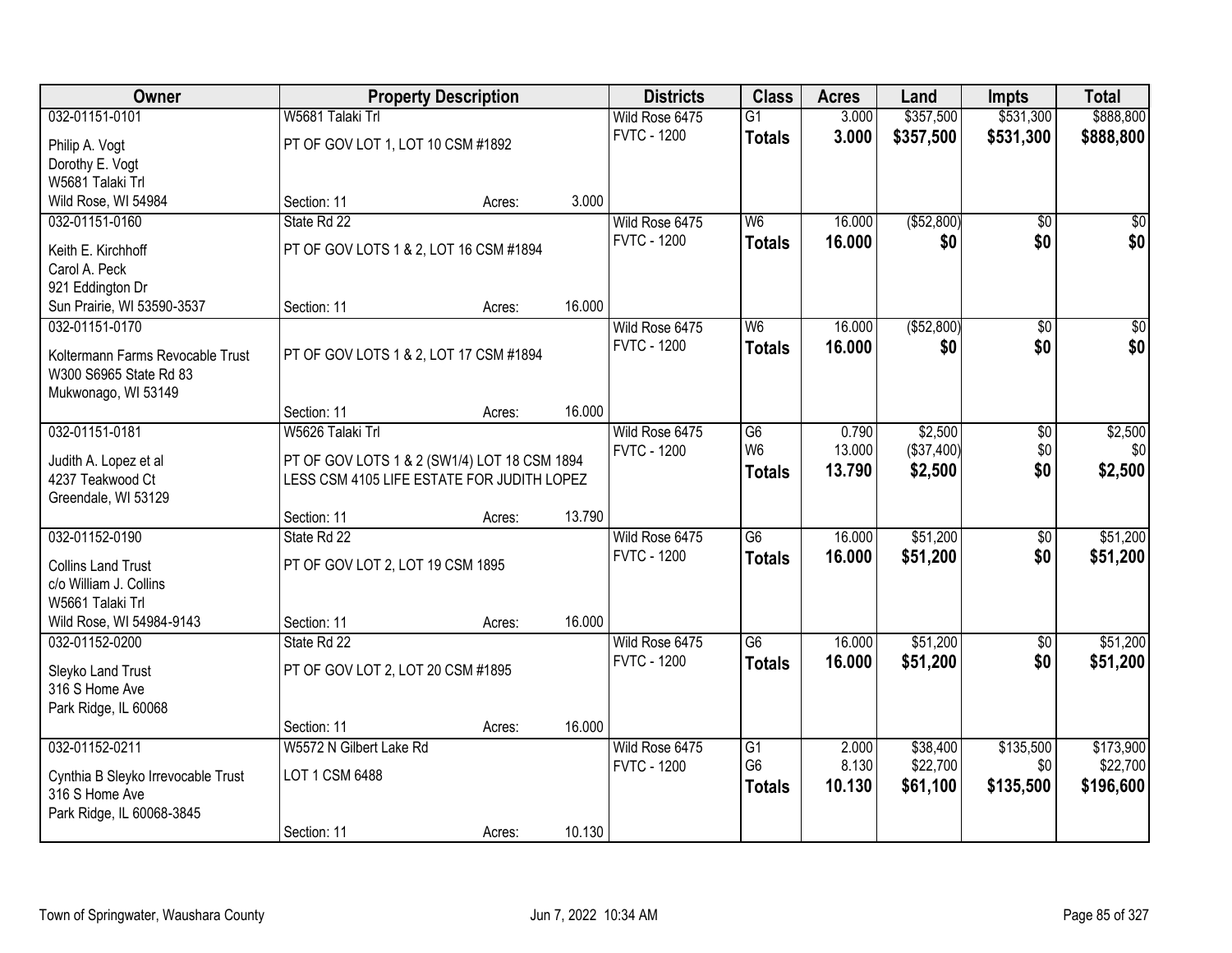| W5560 N Gilbert Lake Rd<br>\$184,800<br>032-01152-0221<br>Wild Rose 6475<br>4.880<br>\$46,200<br>\$138,600<br>$\overline{G1}$<br><b>FVTC - 1200</b><br>4.880<br>\$46,200<br>\$138,600<br>\$184,800<br><b>Totals</b><br>LOT 2 CSM 6488<br>Henry P. Bell<br>Kathleen A. Bell<br>14483 Burgundy Way<br>4.880<br>Huntley, IL 60142<br>Section: 11<br>Acres:<br>032-01152-0310<br>W5599 N Gilbert Lake Rd<br>$\overline{G1}$<br>\$118,800<br>\$54,300<br>\$173,100<br>Wild Rose 6475<br>0.430<br><b>FVTC - 1200</b><br>0.430<br>\$118,800<br>\$54,300<br>\$173,100<br><b>Totals</b><br>Lawrence G. Pennewell et al<br>PARCEL IN SW COR GOV LOT 2 & PT OF LOT 12<br>GILBERT LAKE SUMMER RESORT & ADJ PARCEL<br>c/o Robert Pennewell<br>817 E Franklin St<br>LIFE ESTATE TO LAWRENCE G AND MARY A |
|--------------------------------------------------------------------------------------------------------------------------------------------------------------------------------------------------------------------------------------------------------------------------------------------------------------------------------------------------------------------------------------------------------------------------------------------------------------------------------------------------------------------------------------------------------------------------------------------------------------------------------------------------------------------------------------------------------------------------------------------------------------------------------------------|
|                                                                                                                                                                                                                                                                                                                                                                                                                                                                                                                                                                                                                                                                                                                                                                                            |
|                                                                                                                                                                                                                                                                                                                                                                                                                                                                                                                                                                                                                                                                                                                                                                                            |
|                                                                                                                                                                                                                                                                                                                                                                                                                                                                                                                                                                                                                                                                                                                                                                                            |
|                                                                                                                                                                                                                                                                                                                                                                                                                                                                                                                                                                                                                                                                                                                                                                                            |
|                                                                                                                                                                                                                                                                                                                                                                                                                                                                                                                                                                                                                                                                                                                                                                                            |
|                                                                                                                                                                                                                                                                                                                                                                                                                                                                                                                                                                                                                                                                                                                                                                                            |
|                                                                                                                                                                                                                                                                                                                                                                                                                                                                                                                                                                                                                                                                                                                                                                                            |
|                                                                                                                                                                                                                                                                                                                                                                                                                                                                                                                                                                                                                                                                                                                                                                                            |
|                                                                                                                                                                                                                                                                                                                                                                                                                                                                                                                                                                                                                                                                                                                                                                                            |
|                                                                                                                                                                                                                                                                                                                                                                                                                                                                                                                                                                                                                                                                                                                                                                                            |
| 0.430<br>Appleton, WI 54911<br>Section: 11<br>Acres:                                                                                                                                                                                                                                                                                                                                                                                                                                                                                                                                                                                                                                                                                                                                       |
| 032-01153-0111<br>Gilbert Lake Rd<br>Wild Rose 6475<br>G4<br>\$600<br>\$600<br>4.647<br>$\sqrt[6]{30}$<br>G5M<br>0.610                                                                                                                                                                                                                                                                                                                                                                                                                                                                                                                                                                                                                                                                     |
| \$1,000<br>\$0<br>\$1,000<br><b>FVTC - 1200</b><br>PT GOVT LOT 3; LOT 2 CSM 6373<br>Gilbert Lake Land Perservation, LLC                                                                                                                                                                                                                                                                                                                                                                                                                                                                                                                                                                                                                                                                    |
| \$1,600<br>\$0<br>5.257<br>\$1,600<br><b>Totals</b><br>W5724 S Gilbert Lake Rd                                                                                                                                                                                                                                                                                                                                                                                                                                                                                                                                                                                                                                                                                                             |
| Wild Rose, WI 54984                                                                                                                                                                                                                                                                                                                                                                                                                                                                                                                                                                                                                                                                                                                                                                        |
| 5.257<br>Section: 11<br>Acres:                                                                                                                                                                                                                                                                                                                                                                                                                                                                                                                                                                                                                                                                                                                                                             |
| 032-01153-0112<br>Gilbert Lake Rd<br>13.264<br>\$1,800<br>\$1,800<br>Wild Rose 6475<br>G4<br>\$0                                                                                                                                                                                                                                                                                                                                                                                                                                                                                                                                                                                                                                                                                           |
| G <sub>5</sub><br>2.550<br>\$1,800<br>\$1,800<br><b>FVTC - 1200</b><br>\$0<br>PT OF GOV LOT 3; LOT 3 CSM 6373<br>Gilbert Lake Land Perservation, LLC                                                                                                                                                                                                                                                                                                                                                                                                                                                                                                                                                                                                                                       |
| \$0<br>15.814<br>\$3,600<br>\$3,600<br><b>Totals</b><br>W5724 S Gilbert Lake Rd                                                                                                                                                                                                                                                                                                                                                                                                                                                                                                                                                                                                                                                                                                            |
| Wild Rose, WI 54984                                                                                                                                                                                                                                                                                                                                                                                                                                                                                                                                                                                                                                                                                                                                                                        |
| 15.814<br>Section: 11<br>Acres:                                                                                                                                                                                                                                                                                                                                                                                                                                                                                                                                                                                                                                                                                                                                                            |
| 0.283<br>\$400<br>032-01153-0113<br>Gilbert Lake Rd<br>$\overline{G1}$<br>$\overline{30}$<br>\$400<br>Wild Rose 6475                                                                                                                                                                                                                                                                                                                                                                                                                                                                                                                                                                                                                                                                       |
| <b>FVTC - 1200</b><br>0.283<br>\$400<br>\$0<br>\$400<br><b>Totals</b>                                                                                                                                                                                                                                                                                                                                                                                                                                                                                                                                                                                                                                                                                                                      |
| PT OF GOV LOT 3; LOT 4 CSM 6373<br>Donna J. Bailey                                                                                                                                                                                                                                                                                                                                                                                                                                                                                                                                                                                                                                                                                                                                         |
| Marianne G. Hardwicke Paxson                                                                                                                                                                                                                                                                                                                                                                                                                                                                                                                                                                                                                                                                                                                                                               |
| 613 Park Plaine Ave                                                                                                                                                                                                                                                                                                                                                                                                                                                                                                                                                                                                                                                                                                                                                                        |
| Park Ridge, IL 60068<br>Section: 11<br>0.283<br>Acres:                                                                                                                                                                                                                                                                                                                                                                                                                                                                                                                                                                                                                                                                                                                                     |
| 032-01153-0216<br>$\overline{G1}$<br>\$121,900<br>\$141,700<br>N6523 23rd Rd<br>Wild Rose 6475<br>2.850<br>\$19,800                                                                                                                                                                                                                                                                                                                                                                                                                                                                                                                                                                                                                                                                        |
| <b>FVTC - 1200</b><br>2.850<br>\$19,800<br>\$121,900<br>\$141,700<br><b>Totals</b><br>Jeffrey G. Zaremba<br>PT GOVT LOT 3; LOT 1 CSM 3962 AND D499321; EXC                                                                                                                                                                                                                                                                                                                                                                                                                                                                                                                                                                                                                                 |
| Bonnie K. Zaremba<br>V922 P979                                                                                                                                                                                                                                                                                                                                                                                                                                                                                                                                                                                                                                                                                                                                                             |
| N6523 23rd Rd                                                                                                                                                                                                                                                                                                                                                                                                                                                                                                                                                                                                                                                                                                                                                                              |
| 2.850<br>Wild Rose, WI 54984<br>Section: 11<br>Acres:                                                                                                                                                                                                                                                                                                                                                                                                                                                                                                                                                                                                                                                                                                                                      |
| N6520 23rd Rd<br>$\overline{G1}$<br>\$33,700<br>\$9,500<br>\$43,200<br>032-01153-0300<br>Wild Rose 6475<br>7.000                                                                                                                                                                                                                                                                                                                                                                                                                                                                                                                                                                                                                                                                           |
| <b>FVTC - 1200</b><br>7.000<br>\$33,700<br>\$9,500<br>\$43,200<br><b>Totals</b><br>7 A. SE COR OF GOV LOT 3                                                                                                                                                                                                                                                                                                                                                                                                                                                                                                                                                                                                                                                                                |
| Mark D. Janke<br>Laurie A. Janke                                                                                                                                                                                                                                                                                                                                                                                                                                                                                                                                                                                                                                                                                                                                                           |
| 6202 Crooked Rd                                                                                                                                                                                                                                                                                                                                                                                                                                                                                                                                                                                                                                                                                                                                                                            |
| 7.000<br>Allenton, WI 53002<br>Section: 11<br>Acres:                                                                                                                                                                                                                                                                                                                                                                                                                                                                                                                                                                                                                                                                                                                                       |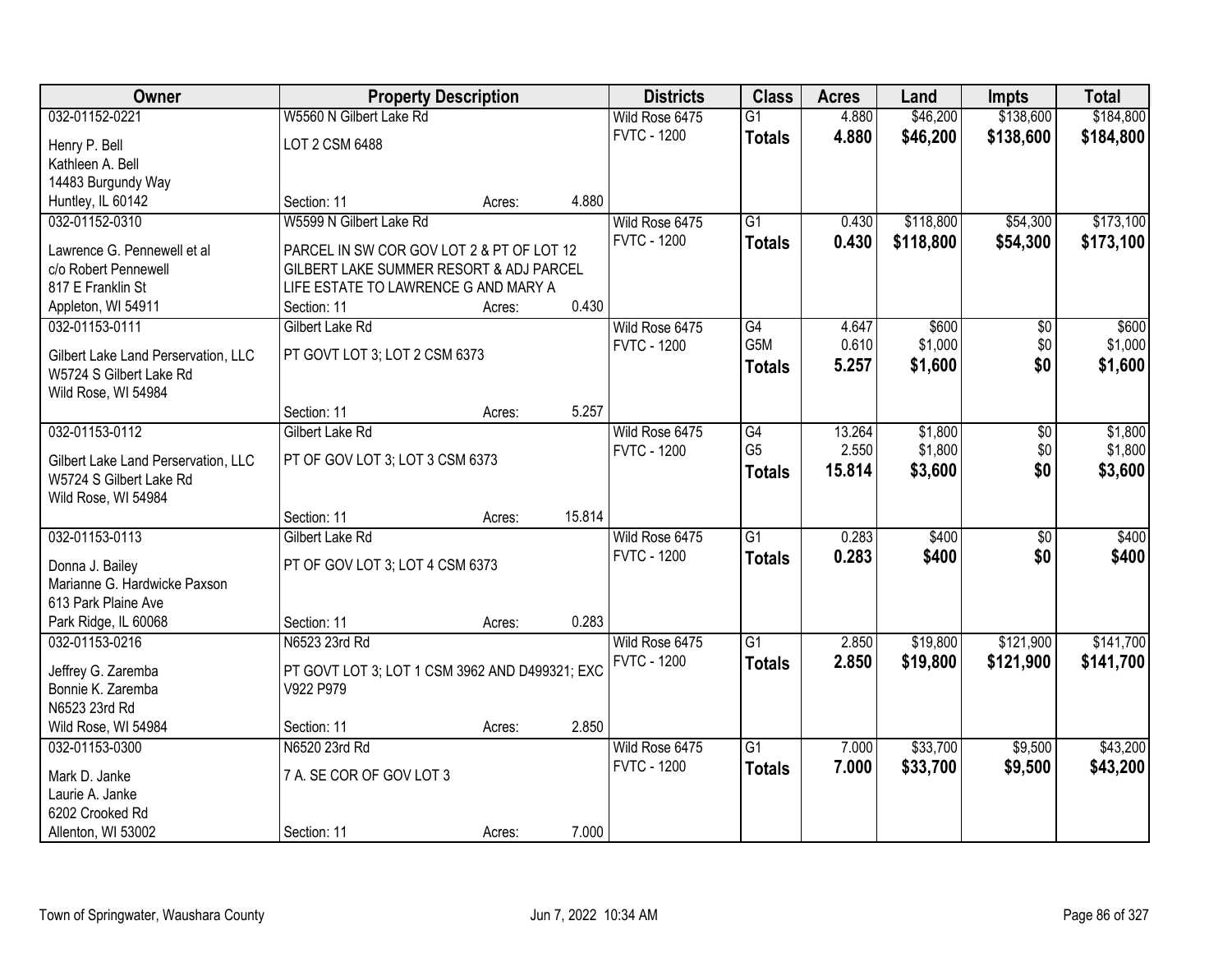| Owner                            | <b>Property Description</b>                    |        |       | <b>Districts</b>   | <b>Class</b>    | <b>Acres</b> | Land      | <b>Impts</b> | <b>Total</b> |
|----------------------------------|------------------------------------------------|--------|-------|--------------------|-----------------|--------------|-----------|--------------|--------------|
| 032-01171-0100                   | W5523 N Gilbert Lake Rd                        |        |       | Wild Rose 6475     | $\overline{G1}$ | 0.000        | \$339,600 | \$101,200    | \$440,800    |
| John A Copp Wisconsin Personal   | GILBERT LAKE SUMMER RESORT LOT 1 &             |        |       | <b>FVTC - 1200</b> | <b>Totals</b>   | 0.000        | \$339,600 | \$101,200    | \$440,800    |
| Residence Trust                  | ADJACENT PARCEL                                |        |       |                    |                 |              |           |              |              |
| 466 Lincoln Ave                  |                                                |        |       |                    |                 |              |           |              |              |
| Lake Bluff, IL 60044             | Section: 11                                    | Acres: | 0.000 |                    |                 |              |           |              |              |
| 032-01171-0210                   | W5517 N Gilbert Lake Rd                        |        |       | Wild Rose 6475     | $\overline{G1}$ | 1.050        | \$319,200 | \$183,600    | \$502,800    |
|                                  |                                                |        |       | <b>FVTC - 1200</b> | <b>Totals</b>   | 1.050        | \$319,200 | \$183,600    | \$502,800    |
| Miles P. Murphy                  | GILBERT LAKE SUMMER RESORT LOT 2 & ADJ         |        |       |                    |                 |              |           |              |              |
| W5517 N Gilbert Lake Rd          | <b>PARCELS</b>                                 |        |       |                    |                 |              |           |              |              |
| Wild Rose, WI 54984              |                                                |        | 1.050 |                    |                 |              |           |              |              |
| 032-01171-0310                   | Section: 11<br>W5507 N Gilbert Lake Rd         | Acres: |       |                    | $\overline{G1}$ |              |           | \$286,800    | \$595,900    |
|                                  |                                                |        |       | Wild Rose 6475     |                 | 1.190        | \$309,100 |              |              |
| Florence A Dittle Trust          | GILBERT LAKE SUMMER RESORT LOT 3 & ADJ         |        |       | <b>FVTC - 1200</b> | <b>Totals</b>   | 1.190        | \$309,100 | \$286,800    | \$595,900    |
| W5507 N Gilbert Lake Rd          | <b>PARCELS</b>                                 |        |       |                    |                 |              |           |              |              |
| Wild Rose, WI 54984              |                                                |        |       |                    |                 |              |           |              |              |
|                                  | Section: 11                                    | Acres: | 1.190 |                    |                 |              |           |              |              |
| 032-01171-0410                   | W5495 N Gilbert Lake Rd                        |        |       | Wild Rose 6475     | $\overline{G1}$ | 1.190        | \$326,300 | \$20,800     | \$347,100    |
| Marianne G. Hardwicke et al      | GILBERT LAKE SUMMER RESORT LOT 4 & ADJ         |        |       | <b>FVTC - 1200</b> | <b>Totals</b>   | 1.190        | \$326,300 | \$20,800     | \$347,100    |
| 613 Park Plaine                  | <b>PARCELS</b>                                 |        |       |                    |                 |              |           |              |              |
| Park Ridge, IL 60068             |                                                |        |       |                    |                 |              |           |              |              |
|                                  | Section: 11                                    | Acres: | 1.190 |                    |                 |              |           |              |              |
| 032-01171-0510                   | W5483 N Gilbert Lake Rd                        |        |       | Wild Rose 6475     | $\overline{G1}$ | 1.443        | \$343,500 | \$270,200    | \$613,700    |
|                                  |                                                |        |       | <b>FVTC - 1200</b> | <b>Totals</b>   | 1.443        | \$343,500 | \$270,200    | \$613,700    |
| Tony S. Say                      | LOTS 1 & 2 CSM 3195                            |        |       |                    |                 |              |           |              |              |
| Katherine M. Say                 |                                                |        |       |                    |                 |              |           |              |              |
| 5637 N Classen Blvd              |                                                |        |       |                    |                 |              |           |              |              |
| Oklahoma City, OK 73118          | Section: 11                                    | Acres: | 1.443 |                    |                 |              |           |              |              |
| 032-01171-0715                   | N6505 23rd Rd                                  |        |       | Wild Rose 6475     | $\overline{G1}$ | 1.830        | \$332,300 | \$517,700    | \$850,000    |
| Tony S. Say                      | PT OF GOV LOT 3 (SW-SE) GILBERT LAKE SUMMER    |        |       | <b>FVTC - 1200</b> | <b>Totals</b>   | 1.830        | \$332,300 | \$517,700    | \$850,000    |
| Katherine M. Say                 | RESORT PT OF LOT 7, & PT GOV LOT 3, NOW LOTS 2 |        |       |                    |                 |              |           |              |              |
| 5637 N Classen Blvd              | & 3 CSM 3962 AND OL 1 & PT LOT 1 CSM 3962      |        |       |                    |                 |              |           |              |              |
| Oklahoma City, OK 73118          | Section: 11                                    | Acres: | 1.830 |                    |                 |              |           |              |              |
| 032-01171-0811                   | W5537 N Gilbert Lake Rd                        |        |       | Wild Rose 6475     | $\overline{G1}$ | 0.830        | \$298,500 | \$57,700     | \$356,200    |
| Nancy Glover Mccartney Revocable | GILBERT LAKE SUMMER RESORT LOT 8 EXC W 80',    |        |       | <b>FVTC - 1200</b> | <b>Totals</b>   | 0.830        | \$298,500 | \$57,700     | \$356,200    |
| Trust                            | SEE AFF. IN V412 P195 FOR SURVEY & ADJ PARCEL  |        |       |                    |                 |              |           |              |              |
| 1638 W Maple                     |                                                |        |       |                    |                 |              |           |              |              |
| Fayetteville, AR 72701           | Section: 11                                    | Acres: | 0.830 |                    |                 |              |           |              |              |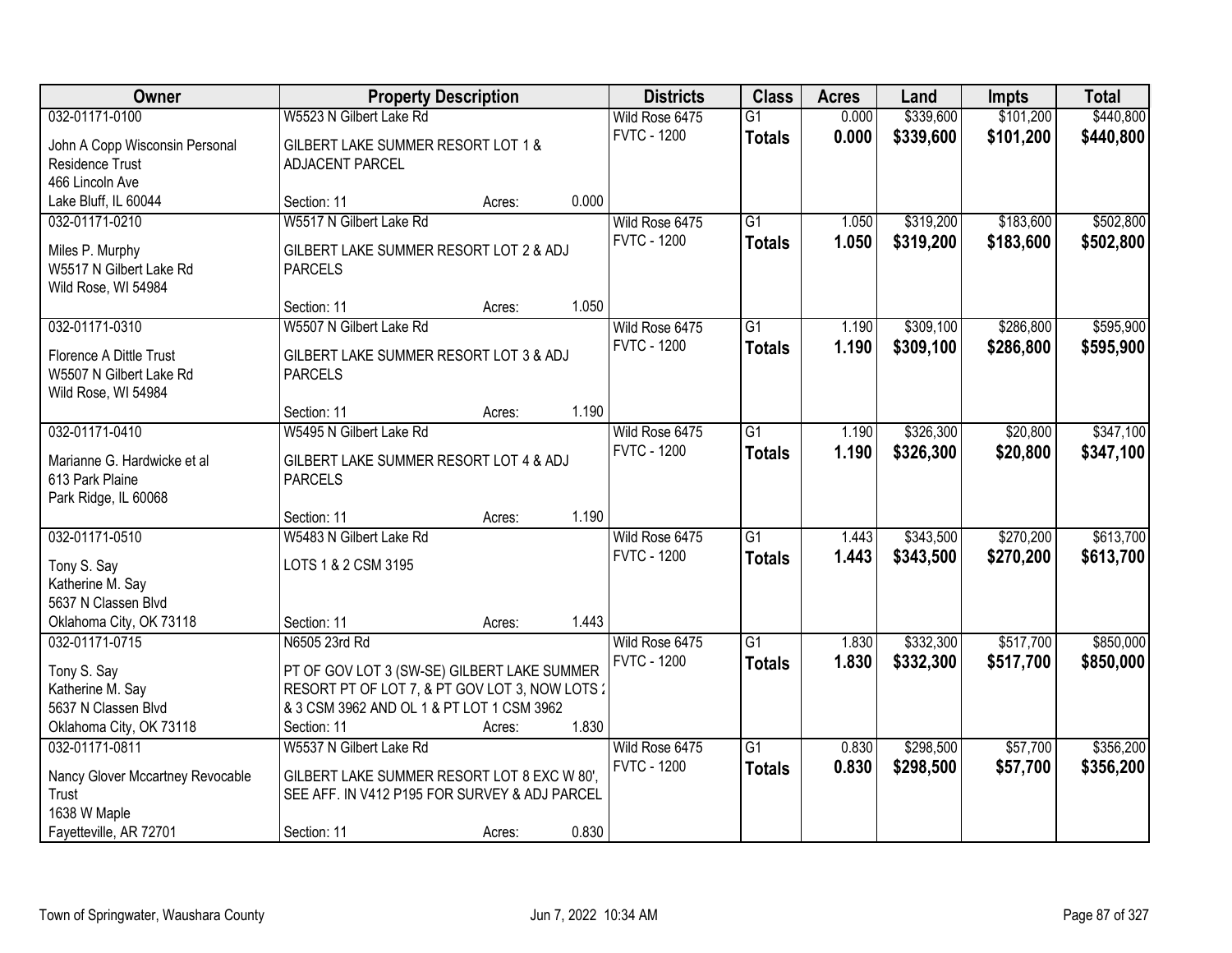| <b>Owner</b>                       | <b>Property Description</b>                   |        |        | <b>Districts</b>   | <b>Class</b>    | <b>Acres</b> | Land      | <b>Impts</b>    | <b>Total</b> |
|------------------------------------|-----------------------------------------------|--------|--------|--------------------|-----------------|--------------|-----------|-----------------|--------------|
| 032-01171-0821                     | W5541 N Gilbert Lake Rd                       |        |        | Wild Rose 6475     | $\overline{G1}$ | 0.560        | \$228,000 | \$120,100       | \$348,100    |
| Kraus Revocable Trust              | GILBERT LAKE SUMMER RESORT W 80' OF LOT 8,    |        |        | <b>FVTC - 1200</b> | <b>Totals</b>   | 0.560        | \$228,000 | \$120,100       | \$348,100    |
| 823 Estate Dr                      | SEE AFF. IN V412 P195 FOR SURVEY & EASEMENT & |        |        |                    |                 |              |           |                 |              |
| Fond Du Lac, WI 54935              | <b>ADJ PARCEL</b>                             |        |        |                    |                 |              |           |                 |              |
|                                    | Section: 11                                   | Acres: | 0.560  |                    |                 |              |           |                 |              |
| 032-01171-0910                     | W5545 N Gilbert Lake Rd                       |        |        | Wild Rose 6475     | $\overline{G1}$ | 0.670        | \$306,400 | \$99,000        | \$405,400    |
|                                    |                                               |        |        | <b>FVTC - 1200</b> | <b>Totals</b>   | 0.670        | \$306,400 | \$99,000        | \$405,400    |
| Log Lodge, LLC                     | GILBERT LAKE SUMMER RESORT LOT 9 &            |        |        |                    |                 |              |           |                 |              |
| c/o Barb Kolich                    | ADJACENT PARCEL, NOW LOT 1 & OUTLOT 1 CSM     |        |        |                    |                 |              |           |                 |              |
| 2754 Forest Ridge Dr               | 5091                                          |        |        |                    |                 |              |           |                 |              |
| Fernandina Beach, FL 32034-0411    | Section: 11                                   | Acres: | 0.670  |                    |                 |              |           |                 |              |
| 032-01171-1011                     | W5571 N Gilbert Lake Rd                       |        |        | Wild Rose 6475     | G1              | 0.740        | \$285,000 | \$134,100       | \$419,100    |
| <b>Cotner-Collins Family Trust</b> | LOT 10 GILBERT LAKE SUMMER RESORT; EXC W 32   |        |        | <b>FVTC - 1200</b> | <b>Totals</b>   | 0.740        | \$285,000 | \$134,100       | \$419,100    |
| 346 S Burton Pl                    | & ADJ PARCEL                                  |        |        |                    |                 |              |           |                 |              |
| Arlington Heights, IL 60005        |                                               |        |        |                    |                 |              |           |                 |              |
|                                    | Section: 11                                   | Acres: | 0.740  |                    |                 |              |           |                 |              |
| 032-01171-1025                     | Gilbert Lake Rd                               |        |        | Wild Rose 6475     | G1              | 0.410        | \$193,800 | \$5,800         | \$199,600    |
|                                    |                                               |        |        | <b>FVTC - 1200</b> | <b>Totals</b>   | 0.410        | \$193,800 | \$5,800         | \$199,600    |
| Henry P. Bell et al                | PT OF SE1/4 SW1/4, GILBERT LAKE SUMMER        |        |        |                    |                 |              |           |                 |              |
| 14483 Burgundy Way                 | RESORT PT OF LOTS 10 & 11 & PT OF PARCEL      |        |        |                    |                 |              |           |                 |              |
| Huntley, IL 60142                  | BETWEEN LOTS & TOWN RD, NOW LOT 2 CSM 5833    |        |        |                    |                 |              |           |                 |              |
|                                    | Section: 11                                   | Acres: | 0.410  |                    |                 |              |           |                 |              |
| 032-01171-1111                     | W5585 N Gilbert Lake Rd                       |        |        | Wild Rose 6475     | $\overline{G1}$ | 0.610        | \$282,200 | \$262,300       | \$544,500    |
| Laura Tagle                        | LOT 1 CSM 5833                                |        |        | <b>FVTC - 1200</b> | <b>Totals</b>   | 0.610        | \$282,200 | \$262,300       | \$544,500    |
| Ryan Tagle                         |                                               |        |        |                    |                 |              |           |                 |              |
| 478 Stagecoach run                 |                                               |        |        |                    |                 |              |           |                 |              |
| Glen Ellyn, IL 60137-3739          | Section: 11                                   | Acres: | 0.610  |                    |                 |              |           |                 |              |
| 032-01171-1210                     | W5591 N Gilbert Lake Rd                       |        |        | Wild Rose 6475     | $\overline{G1}$ | 0.760        | \$234,600 | \$32,800        | \$267,400    |
|                                    |                                               |        |        | <b>FVTC - 1200</b> | <b>Totals</b>   | 0.760        | \$234,600 | \$32,800        | \$267,400    |
| Hardwicke Family Irrevocable Trust | GILBERT LAKE SUMMER RESORT PT OF LOT 12 &     |        |        |                    |                 |              |           |                 |              |
| 339 W Union St                     | ADJACENT PARCEL                               |        |        |                    |                 |              |           |                 |              |
| Waupaca, WI 54981                  |                                               |        |        |                    |                 |              |           |                 |              |
|                                    | Section: 11                                   | Acres: | 0.760  |                    |                 |              |           |                 |              |
| 032-01213-0000                     | State Rd 22                                   |        |        | Wild Rose 6475     | G4              | 5.000        | \$700     | $\overline{50}$ | \$700        |
| Helmut W. Sakschek                 | <b>SW1/4 OF NE1/4</b>                         |        |        | <b>FVTC - 1200</b> | G <sub>5</sub>  | 2.000        | \$1,400   | \$0             | \$1,400      |
| 618 Fairview Ave                   |                                               |        |        |                    | G5M             | 33.000       | \$51,200  | \$0             | \$51,200     |
| Neenah, WI 54956-3411              |                                               |        |        |                    | <b>Totals</b>   | 40.000       | \$53,300  | \$0             | \$53,300     |
|                                    | Section: 12                                   | Acres: | 40.000 |                    |                 |              |           |                 |              |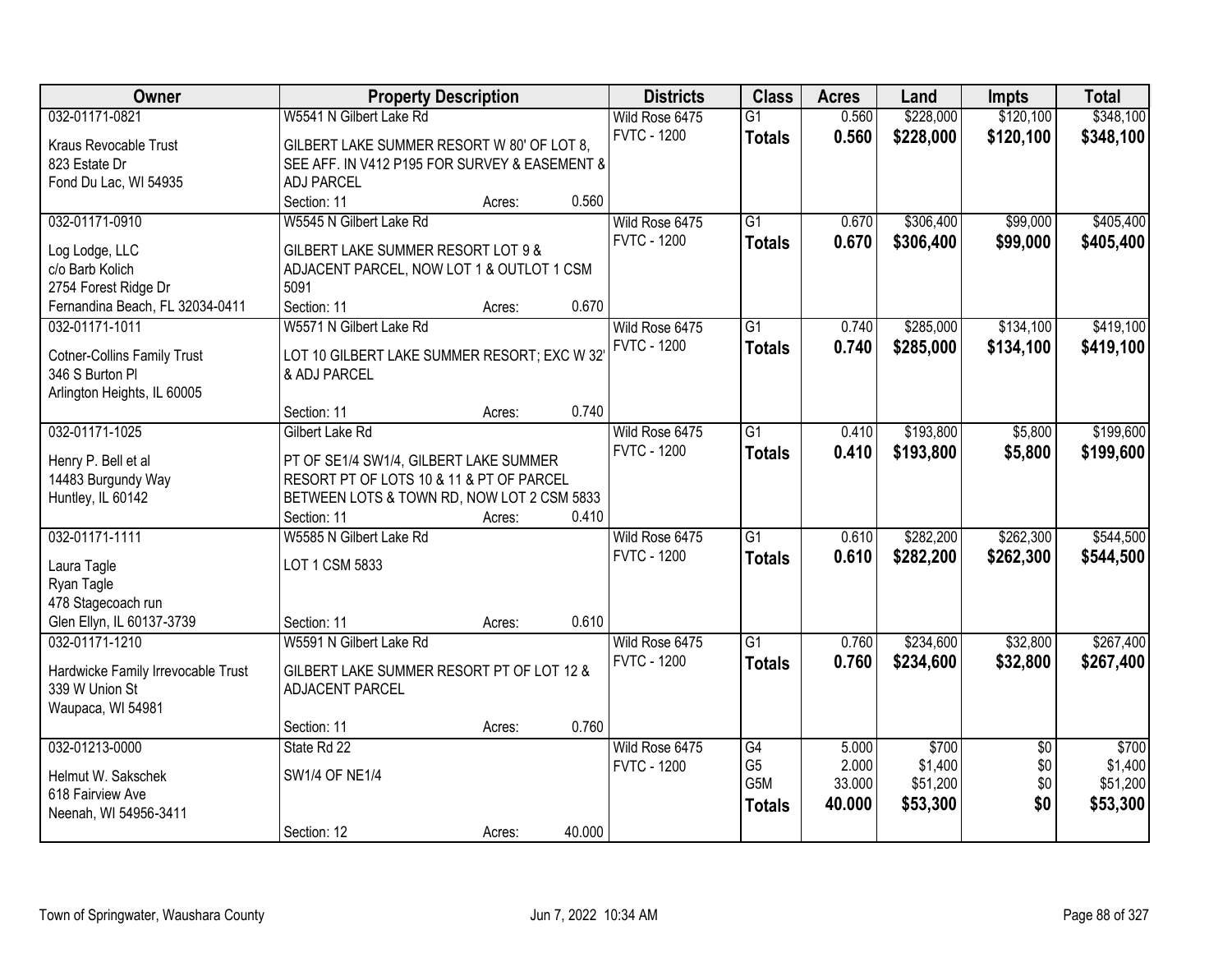| Owner                                  |                                      | <b>Property Description</b> |        | <b>Districts</b>                     | <b>Class</b>    | <b>Acres</b> | Land        | <b>Impts</b>    | <b>Total</b>    |
|----------------------------------------|--------------------------------------|-----------------------------|--------|--------------------------------------|-----------------|--------------|-------------|-----------------|-----------------|
| 032-01214-0100                         | Long Lake Rd                         |                             |        | Wild Rose 6475                       | $\overline{G5}$ | 2.000        | \$1,200     | $\overline{50}$ | \$1,200         |
| James & Sandra Lawrence Living Trust   | SE1/4 OF NE1/4 LYING N OF TOWN ROAD  |                             |        | <b>FVTC - 1200</b>                   | G <sub>6</sub>  | 35.590       | \$110,300   | \$0             | \$110,300       |
| N6968 W Pine Lake Rd                   |                                      |                             |        |                                      | <b>Totals</b>   | 37.590       | \$111,500   | \$0             | \$111,500       |
| Wild Rose, WI 54984-9129               |                                      |                             |        |                                      |                 |              |             |                 |                 |
|                                        | Section: 12                          | Acres:                      | 37.590 |                                      |                 |              |             |                 |                 |
| 032-01214-0200                         | Long Lake Rd                         |                             |        | Wild Rose 6475                       | $\overline{G6}$ | 2.410        | \$7,500     | $\overline{50}$ | \$7,500         |
| Herrmann Family Land Trust             | SE1/4 OF NE1/4 LYING S OF TOWN ROAD  |                             |        | <b>FVTC - 1200</b>                   | <b>Totals</b>   | 2.410        | \$7,500     | \$0             | \$7,500         |
| N1746 County Rd Hh                     |                                      |                             |        |                                      |                 |              |             |                 |                 |
| New London, WI 54961                   |                                      |                             |        |                                      |                 |              |             |                 |                 |
|                                        | Section: 12                          | Acres:                      | 2.410  |                                      |                 |              |             |                 |                 |
| 032-01221-0000                         | County Rd W                          |                             |        | Wild Rose 6475<br><b>FVTC - 1200</b> | W <sub>6</sub>  | 40.000       | (\$132,000) | \$0             | $\overline{30}$ |
| I Legacy, LLC                          | <b>NE1/4 OF NW1/4</b>                |                             |        |                                      | <b>Totals</b>   | 40.000       | \$0         | \$0             | \$0             |
| 3753 Patton St                         |                                      |                             |        |                                      |                 |              |             |                 |                 |
| Eau Claire, WI 54701                   |                                      |                             |        |                                      |                 |              |             |                 |                 |
| 032-01222-0000                         | Section: 12<br>W5231 County Rd W     | Acres:                      | 40.000 | Wild Rose 6475                       | $\overline{G1}$ | 1.000        | \$3,000     |                 | \$3,000         |
|                                        |                                      |                             |        | <b>FVTC - 1200</b>                   | W <sub>6</sub>  | 39.000       | (\$128,700) | \$0<br>\$0      | \$0             |
| I Legacy, LLC                          | <b>NW1/4 OF NW1/4</b>                |                             |        |                                      | <b>Totals</b>   | 40.000       | \$3,000     | \$0             | \$3,000         |
| 3753 Patton St                         |                                      |                             |        |                                      |                 |              |             |                 |                 |
| Eau Claire, WI 54701                   | Section: 12                          | Acres:                      | 40.000 |                                      |                 |              |             |                 |                 |
| 032-01223-0000                         | State Rd 22                          |                             |        | Wild Rose 6475                       | W <sub>6</sub>  | 40.000       | (\$132,000) | $\overline{50}$ | $\sqrt{30}$     |
|                                        |                                      |                             |        | <b>FVTC - 1200</b>                   | <b>Totals</b>   | 40.000       | \$0         | \$0             | \$0             |
| I Legacy, LLC                          | <b>SW1/4 OF NW1/4</b>                |                             |        |                                      |                 |              |             |                 |                 |
| 3753 Patton St<br>Eau Claire, WI 54701 |                                      |                             |        |                                      |                 |              |             |                 |                 |
|                                        | Section: 12                          | Acres:                      | 40.000 |                                      |                 |              |             |                 |                 |
| 032-01224-0000                         | County Rd W                          |                             |        | Wild Rose 6475                       | W <sub>6</sub>  | 40.000       | (\$128,000) | $\overline{50}$ | $\sqrt{50}$     |
|                                        |                                      |                             |        | <b>FVTC - 1200</b>                   | <b>Totals</b>   | 40.000       | \$0         | \$0             | \$0             |
| I Legacy, LLC<br>3753 Patton St        | <b>SE1/4 OF NW1/4</b>                |                             |        |                                      |                 |              |             |                 |                 |
| Eau Claire, WI 54701                   |                                      |                             |        |                                      |                 |              |             |                 |                 |
|                                        | Section: 12                          | Acres:                      | 40.000 |                                      |                 |              |             |                 |                 |
| 032-01231-0110                         | County Rd W                          |                             |        | Wild Rose 6475                       | $\overline{G6}$ | 17.250       | \$49,300    | $\overline{50}$ | \$49,300        |
| Ronald E. Wohlt                        | PT NE1/4 OF SW1/4, EXCLUDES CSM 6410 |                             |        | <b>FVTC - 1200</b>                   | <b>Totals</b>   | 17.250       | \$49,300    | \$0             | \$49,300        |
| 6730 Lee Harbor Ln                     |                                      |                             |        |                                      |                 |              |             |                 |                 |
| Oshkosh, WI 54902                      |                                      |                             |        |                                      |                 |              |             |                 |                 |
|                                        | Section: 12                          | Acres:                      | 17.250 |                                      |                 |              |             |                 |                 |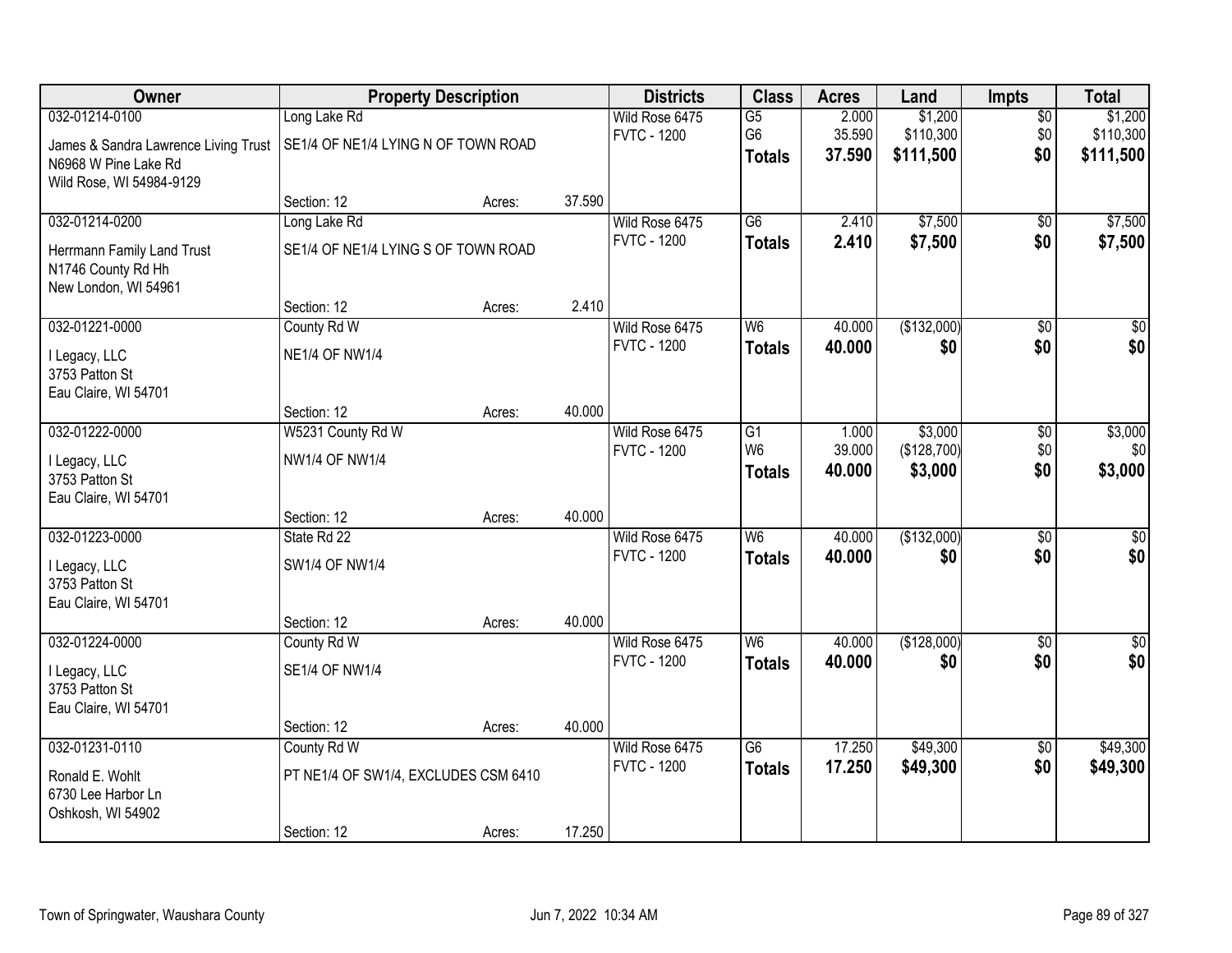| Owner              |                       | <b>Property Description</b> |        | <b>Districts</b>   | <b>Class</b>    | <b>Acres</b> | Land        | <b>Impts</b>    | <b>Total</b>    |
|--------------------|-----------------------|-----------------------------|--------|--------------------|-----------------|--------------|-------------|-----------------|-----------------|
| 032-01231-0120     | N6695 County Rd W     |                             |        | Wild Rose 6475     | $\overline{G1}$ | 4.000        | \$24,500    | \$121,600       | \$146,100       |
| Ronald E. Wohlt    | LOT 1 CSM 6410        |                             |        | <b>FVTC - 1200</b> | <b>Totals</b>   | 4.000        | \$24,500    | \$121,600       | \$146,100       |
| 6730 Lee Harbor Ln |                       |                             |        |                    |                 |              |             |                 |                 |
| Oshkosh, WI 54902  |                       |                             |        |                    |                 |              |             |                 |                 |
|                    | Section: 12           | Acres:                      | 4.000  |                    |                 |              |             |                 |                 |
| 032-01231-0200     |                       |                             |        | Wild Rose 6475     | $\overline{G6}$ | 18.750       | \$53,900    | $\overline{50}$ | \$53,900        |
| Ronald E. Wohlt    | PT OF NE1/4 SW1/4     |                             |        | <b>FVTC - 1200</b> | <b>Totals</b>   | 18.750       | \$53,900    | \$0             | \$53,900        |
| 6730 Lee Harbor Ln |                       |                             |        |                    |                 |              |             |                 |                 |
| Oshkosh, WI 54902  |                       |                             |        |                    |                 |              |             |                 |                 |
|                    | Section: 12           | Acres:                      | 18.750 |                    |                 |              |             |                 |                 |
| 032-01232-0100     |                       |                             |        | Wild Rose 6475     | G6              | 39.500       | \$114,000   | \$0             | \$114,000       |
| Ronald E. Wohlt    | <b>NW1/4 OF SW1/4</b> |                             |        | <b>FVTC - 1200</b> | <b>Totals</b>   | 39.500       | \$114,000   | \$0             | \$114,000       |
| 6730 Lee Harbor Ln |                       |                             |        |                    |                 |              |             |                 |                 |
| Oshkosh, WI 54902  |                       |                             |        |                    |                 |              |             |                 |                 |
|                    | Section: 12           | Acres:                      | 39.500 |                    |                 |              |             |                 |                 |
| 032-01232-0200     |                       |                             |        | Wild Rose 6475     | $\overline{G6}$ | 0.500        | \$1,700     | \$0             | \$1,700         |
| Ronald E. Wohlt    | PT OF NW1/4 SW1/4     |                             |        | <b>FVTC - 1200</b> | <b>Totals</b>   | 0.500        | \$1,700     | \$0             | \$1,700         |
| 6730 Lee Harbor Ln |                       |                             |        |                    |                 |              |             |                 |                 |
| Oshkosh, WI 54902  |                       |                             |        |                    |                 |              |             |                 |                 |
|                    | Section: 12           | Acres:                      | 0.500  |                    |                 |              |             |                 |                 |
| 032-01233-0100     |                       |                             |        | Wild Rose 6475     | W <sub>6</sub>  | 38.750       | (\$127,900) | \$0             | \$0             |
| Ronald E. Wohlt    | SW1/4 OF SW1/4        |                             |        | <b>FVTC - 1200</b> | <b>Totals</b>   | 38,750       | \$0         | \$0             | \$0             |
| Barry J. Wohlt     |                       |                             |        |                    |                 |              |             |                 |                 |
| 6730 Lee Harbor Ln |                       |                             |        |                    |                 |              |             |                 |                 |
| Oshkosh, WI 54902  | Section: 12           | Acres:                      | 38.750 |                    |                 |              |             |                 |                 |
| 032-01233-0200     |                       |                             |        | Wild Rose 6475     | W6              | 1.250        | (\$4,100)   | $\overline{50}$ | $\overline{50}$ |
| Ronald E. Wohlt    | PT OF SW1/4 SW1/4     |                             |        | <b>FVTC - 1200</b> | <b>Totals</b>   | 1.250        | \$0         | \$0             | \$0             |
| Barry J. Wohlt     |                       |                             |        |                    |                 |              |             |                 |                 |
| 6730 Lee Harbor Ln |                       |                             |        |                    |                 |              |             |                 |                 |
| Oshkosh, WI 54902  | Section: 12           | Acres:                      | 1.250  |                    |                 |              |             |                 |                 |
| 032-01234-0100     |                       |                             |        | Wild Rose 6475     | W6              | 32.500       | (\$107,300) | $\overline{50}$ | $\sqrt{30}$     |
| Ronald E. Wohlt    | PT OF SE1/4 SW1/4     |                             |        | <b>FVTC - 1200</b> | <b>Totals</b>   | 32.500       | \$0         | \$0             | \$0             |
| Barry J. Wohlt     |                       |                             |        |                    |                 |              |             |                 |                 |
| 6730 Lee Harbor Ln |                       |                             |        |                    |                 |              |             |                 |                 |
| Oshkosh, WI 54902  | Section: 12           | Acres:                      | 32.500 |                    |                 |              |             |                 |                 |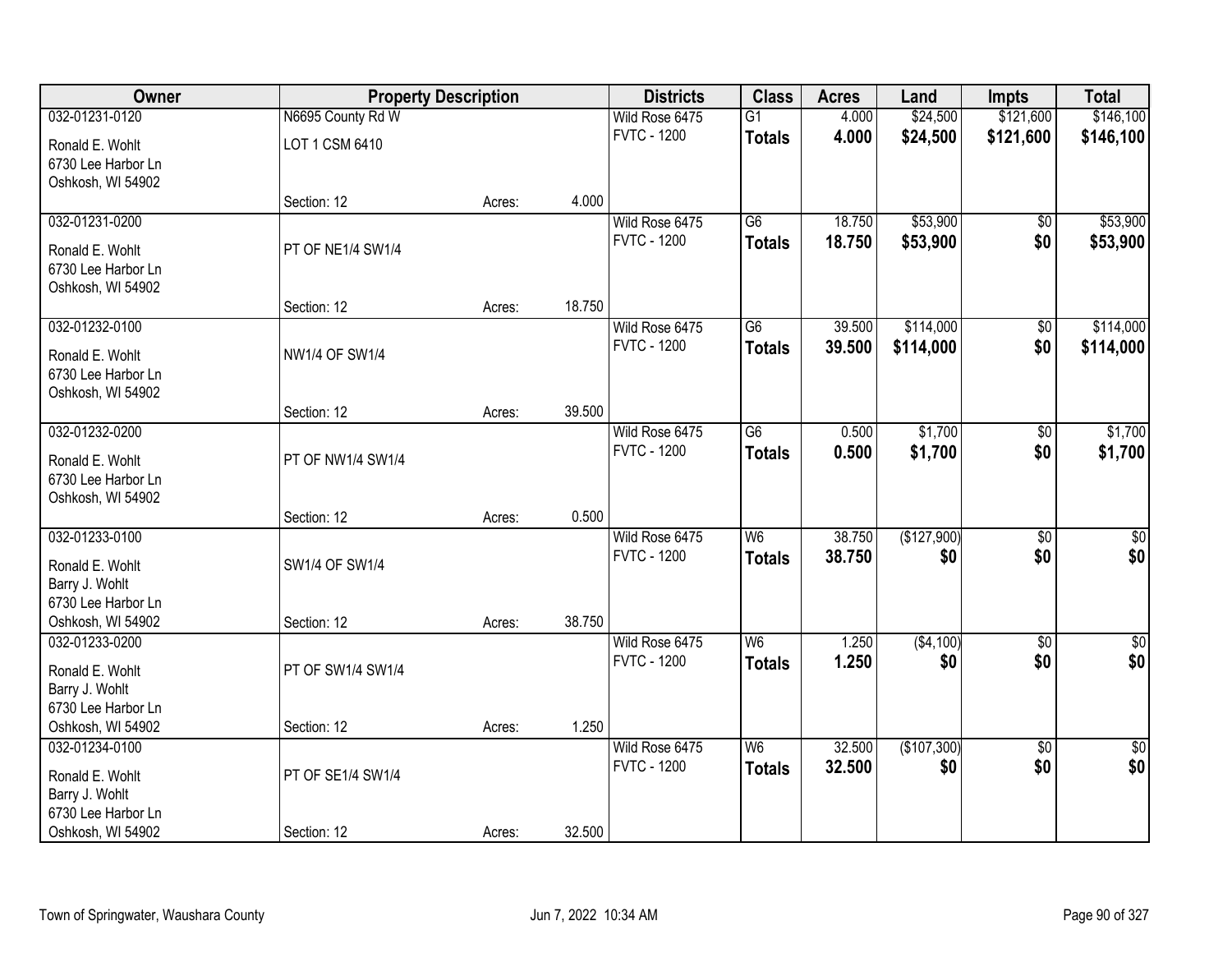| Owner                               |                                             | <b>Property Description</b> |        | <b>Districts</b>   | <b>Class</b>    | <b>Acres</b> | Land         | Impts           | <b>Total</b> |
|-------------------------------------|---------------------------------------------|-----------------------------|--------|--------------------|-----------------|--------------|--------------|-----------------|--------------|
| 032-01234-0200                      | State Rd 22                                 |                             |        | Wild Rose 6475     | W6              | 7.500        | ( \$24, 800) | $\overline{50}$ | \$0          |
| Ronald E. Wohlt                     | SE1/4 OF SW1/4                              |                             |        | <b>FVTC - 1200</b> | <b>Totals</b>   | 7.500        | \$0          | \$0             | \$0          |
| Barry J. Wohlt                      |                                             |                             |        |                    |                 |              |              |                 |              |
| 6730 Lee Harbor Ln                  |                                             |                             |        |                    |                 |              |              |                 |              |
| Oshkosh, WI 54902                   | Section: 12                                 | Acres:                      | 7.500  |                    |                 |              |              |                 |              |
| 032-01251-0100                      | State Rd 22                                 |                             |        | Wild Rose 6475     | $\overline{G6}$ | 19.600       | \$64,700     | $\overline{50}$ | \$64,700     |
| Herrmann Family Land Trust          | GOV LOT 1; EXC SUB                          |                             |        | <b>FVTC - 1200</b> | <b>Totals</b>   | 19.600       | \$64,700     | \$0             | \$64,700     |
| N1746 County Rd Hh                  |                                             |                             |        |                    |                 |              |              |                 |              |
| New London, WI 54961                |                                             |                             |        |                    |                 |              |              |                 |              |
|                                     | Section: 12                                 | Acres:                      | 19.600 |                    |                 |              |              |                 |              |
| 032-01252-0110                      | State Rd 22                                 |                             |        | Wild Rose 6475     | G5              | 4.000        | \$6,000      | \$0             | \$6,000      |
| Herrmann Family Land Trust          | GOV LOT 2; EXC SUB & EXC CSM 1481 & EXC CSM |                             |        | <b>FVTC - 1200</b> | G <sub>6</sub>  | 11.140       | \$36,800     | \$0             | \$36,800     |
| N1746 County Rd Hh                  | 6590                                        |                             |        |                    | <b>Totals</b>   | 15.140       | \$42,800     | \$0             | \$42,800     |
| New London, WI 54961                |                                             |                             |        |                    |                 |              |              |                 |              |
|                                     | Section: 12                                 | Acres:                      | 15.140 |                    |                 |              |              |                 |              |
| 032-01252-0120                      | N6618 County Rd W                           |                             |        | Wild Rose 6475     | $\overline{G1}$ | 1.030        | \$10,200     | \$76,100        | \$86,300     |
| Herrmann Family Land Trust          | LOT 2 CSM 6590                              |                             |        | <b>FVTC - 1200</b> | <b>Totals</b>   | 1.030        | \$10,200     | \$76,100        | \$86,300     |
| N1746 County Rd Hh                  |                                             |                             |        |                    |                 |              |              |                 |              |
| New London, WI 54961                |                                             |                             |        |                    |                 |              |              |                 |              |
|                                     | Section: 12                                 | Acres:                      | 1.030  |                    |                 |              |              |                 |              |
| 032-01252-0130                      |                                             |                             |        | Wild Rose 6475     | $\overline{G1}$ | 4.450        | \$118,200    | $\overline{50}$ | \$118,200    |
| James M. Serwe                      | LOT 3 CSM 6590                              |                             |        | <b>FVTC - 1200</b> | <b>Totals</b>   | 4.450        | \$118,200    | \$0             | \$118,200    |
| Kristine L. Serwe                   |                                             |                             |        |                    |                 |              |              |                 |              |
| W1152 Pelican Ln                    |                                             |                             |        |                    |                 |              |              |                 |              |
| Kaukauna, WI 54130-3700             | Section: 12                                 | Acres:                      | 4.450  |                    |                 |              |              |                 |              |
| 032-01252-0140                      | W5053 Wilson Rd                             |                             |        | Wild Rose 6475     | $\overline{G1}$ | 3.400        | \$239,200    | $\overline{50}$ | \$239,200    |
| Patrick Patton II                   | LOT 4 CSM 6590                              |                             |        | <b>FVTC - 1200</b> | <b>Totals</b>   | 3.400        | \$239,200    | \$0             | \$239,200    |
| Mark G. Patton                      |                                             |                             |        |                    |                 |              |              |                 |              |
| 315 Pine Ridge Ct                   |                                             |                             |        |                    |                 |              |              |                 |              |
| Slinger, WI 53086-9146              | Section: 12                                 | Acres:                      | 3.400  |                    |                 |              |              |                 |              |
| 032-01252-0151                      | N6602 County Rd W                           |                             |        | Wild Rose 6475     | $\overline{G1}$ | 1.480        | \$100,700    | \$113,100       | \$213,800    |
|                                     | LOT 1 CSM 6590                              |                             |        | <b>FVTC - 1200</b> | <b>Totals</b>   | 1.480        | \$100,700    | \$113,100       | \$213,800    |
| James M. Serwe<br>Kristine L. Serwe |                                             |                             |        |                    |                 |              |              |                 |              |
| W1152 Pelican Ln                    |                                             |                             |        |                    |                 |              |              |                 |              |
| Kaukauna, WI 54130-3700             | Section: 12                                 | Acres:                      | 1.480  |                    |                 |              |              |                 |              |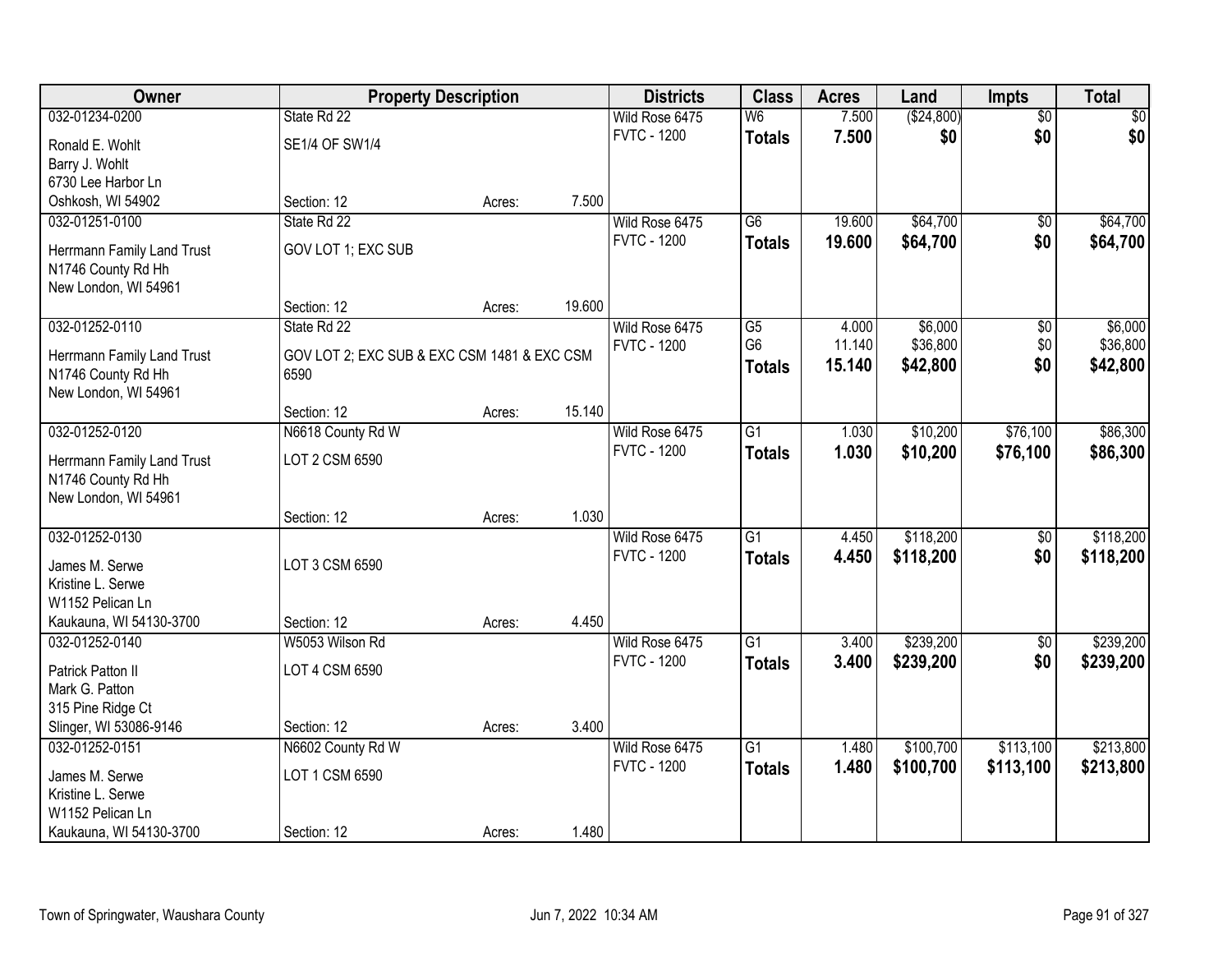| \$240,200<br>$\overline{G1}$                                                                                                                  | \$333,900 |
|-----------------------------------------------------------------------------------------------------------------------------------------------|-----------|
| \$93,700<br>032-01252-0200<br>N6598 County Rd W<br>Wild Rose 6475<br>1.005                                                                    |           |
| 1.005<br><b>FVTC - 1200</b><br>\$93,700<br>\$240,200<br><b>Totals</b><br>LOT 1 CSM 1481<br><b>Brian Waldhart</b>                              | \$333,900 |
| Jill Waldhart                                                                                                                                 |           |
| N6598 County Rd W                                                                                                                             |           |
| Waupaca, WI 54981<br>1.005<br>Section: 12<br>Acres:                                                                                           |           |
| N6596 County Rd W<br>\$159,900<br>032-01253-0100<br>Wild Rose 6475<br>$\overline{G1}$<br>\$143,900<br>1.000                                   | \$303,800 |
| <b>FVTC - 1200</b><br>1.000<br>\$143,900<br>\$159,900<br><b>Totals</b><br>PT OF GOVT LOT 3 2A N SIDE<br>Alvin T & Beverly J Vandenberg Family | \$303,800 |
| Revocable Trust                                                                                                                               |           |
| 819 S Buchanan St                                                                                                                             |           |
| 1.000<br>Section: 12<br>Appleton, WI 54915-3651<br>Acres:                                                                                     |           |
| \$33,600<br>032-01253-0200<br>State Rd 22<br>Wild Rose 6475<br>G1<br>0.500<br>$\sqrt[6]{30}$                                                  | \$33,600  |
| <b>FVTC - 1200</b><br>\$33,600<br>\$0<br>0.500<br><b>Totals</b><br>PT OF GOVT LOT 3<br>Alvin T & Beverly J Vandenberg Family                  | \$33,600  |
| Revocable Trust                                                                                                                               |           |
| 819 S Buchanan St                                                                                                                             |           |
| 0.500<br>Section: 12<br>Appleton, WI 54915-3651<br>Acres:                                                                                     |           |
| \$35,300<br>N6566 County Rd W<br>Wild Rose 6475<br>$\overline{G1}$<br>\$217,000<br>032-01253-0310<br>0.896                                    | \$252,300 |
| <b>FVTC - 1200</b><br>0.896<br>\$35,300<br>\$217,000<br><b>Totals</b>                                                                         | \$252,300 |
| PT OF GOV LOT 3, LOT 1 CSM #2993<br>Pamela M. Chapel<br>N6566 County Rd W                                                                     |           |
| Waupaca, WI 54981                                                                                                                             |           |
| 0.896<br>Section: 12<br>Acres:                                                                                                                |           |
| \$148,300<br>032-01253-0320<br>N6562 County Rd W<br>$\overline{G1}$<br>1.547<br>\$31,600<br>Wild Rose 6475                                    | \$179,900 |
| <b>FVTC - 1200</b><br>1.547<br>\$31,600<br><b>Totals</b><br>\$148,300                                                                         | \$179,900 |
| PT OF GOV LOT 3; LOT 2 CSM 2993<br>Sharon M West Living Trust<br>4324 E Millbrook Cr                                                          |           |
| Yorkville, IL 60560                                                                                                                           |           |
| 1.547<br>Section: 12<br>Acres:                                                                                                                |           |
| $\overline{G1}$<br>\$8,800<br>032-01253-0410<br>N6503 County Rd W<br>Wild Rose 6475<br>1.092<br>\$0                                           | \$8,800   |
| <b>FVTC - 1200</b><br>1.092<br>\$8,800<br>\$0<br><b>Totals</b>                                                                                | \$8,800   |
| LOT 1 CSM 6747 & EASE DOC 535456<br>Michael F & Emily A Nikolai Joint<br>Revocable Trust                                                      |           |
| E2358 Rocky Hill Ln                                                                                                                           |           |
| 1.092<br>Waupaca, WI 54981<br>Section: 12<br>Acres:                                                                                           |           |
| \$36,700<br>N6503 County Rd W<br>Wild Rose 6475<br>$\overline{G1}$<br>\$9,200<br>032-01253-0420<br>1.299                                      | \$45,900  |
| <b>FVTC - 1200</b><br>1.299<br>\$9,200<br>\$36,700<br><b>Totals</b>                                                                           | \$45,900  |
| LOT 2 CSM 6747 & EASE DOC 535456<br>Victoria A & Michael Harvat Revocable                                                                     |           |
| Trust<br>W288 N8933 Antler Cir                                                                                                                |           |
| 1.299<br>Hartland, WI 53029-8032<br>Section: 12<br>Acres:                                                                                     |           |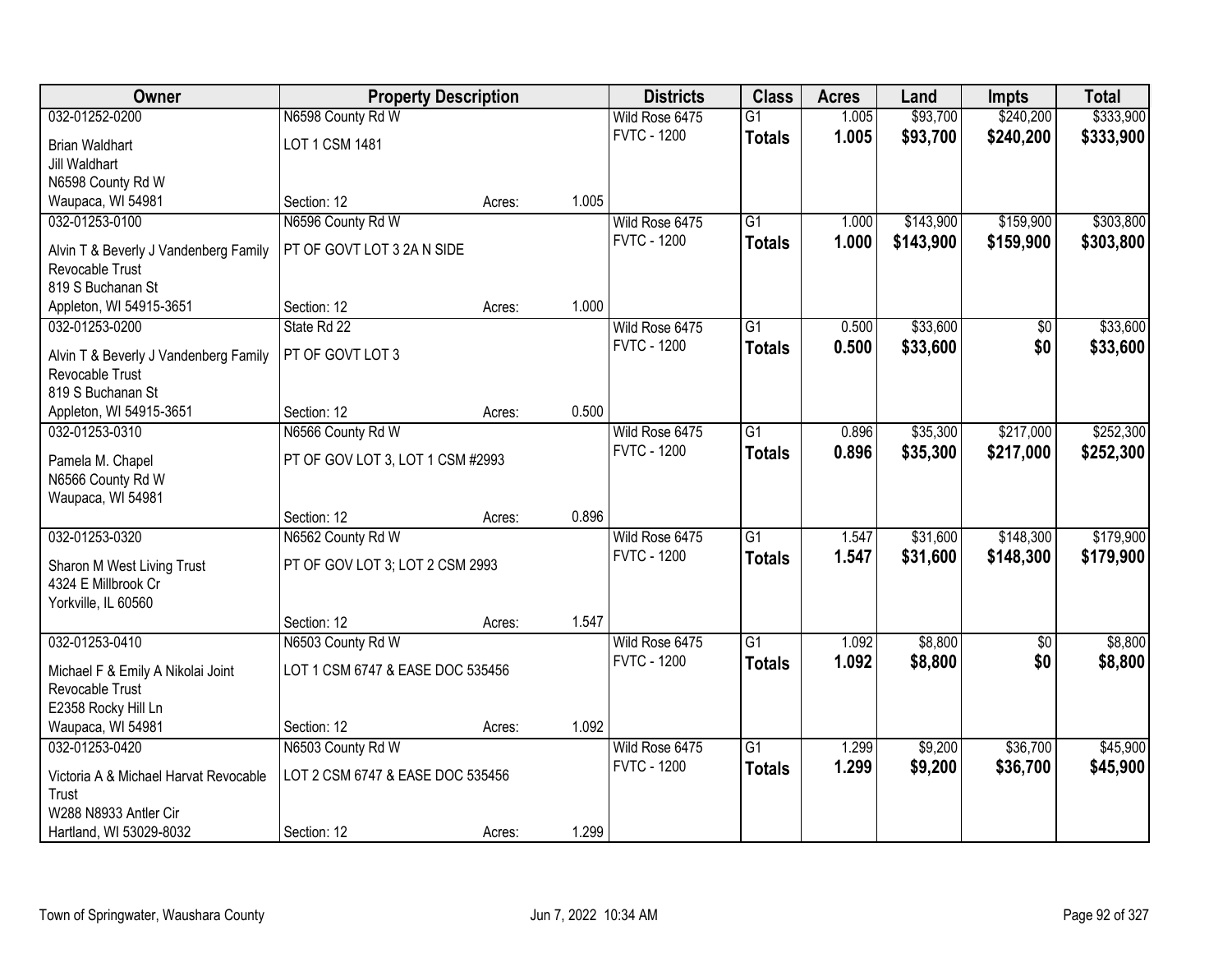| Owner                     |                                              | <b>Property Description</b> |       | <b>Districts</b>   | <b>Class</b>    | <b>Acres</b> | Land            | <b>Impts</b>    | <b>Total</b> |
|---------------------------|----------------------------------------------|-----------------------------|-------|--------------------|-----------------|--------------|-----------------|-----------------|--------------|
| 032-01253-0500            | W5011 W Long Lake Rd                         |                             |       | Wild Rose 6475     | $\overline{G1}$ | 4.090        | \$26,900        | \$219,900       | \$246,800    |
| Steven H. Kosnick         | PT OF GOV LOT 3 PT OF PRIVATE PARK N OF LINE |                             |       | <b>FVTC - 1200</b> | <b>Totals</b>   | 4.090        | \$26,900        | \$219,900       | \$246,800    |
| Denise A. Kosnick         | 370' N OF S LINE OF GOV LOT 3 IN SPRINGWATER |                             |       |                    |                 |              |                 |                 |              |
| W5011 W Long Lake Rd      | CREST, NOW LOT 2 CSM 5530                    |                             |       |                    |                 |              |                 |                 |              |
| Waupaca, WI 54981-7443    | Section: 12                                  | Acres:                      | 4.090 |                    |                 |              |                 |                 |              |
| 032-01253-0610            | State Rd 22                                  |                             |       | Wild Rose 6475     | X4              | 0.650        | $\overline{50}$ | $\overline{30}$ | $\sqrt{50}$  |
|                           |                                              |                             |       | <b>FVTC - 1200</b> | <b>Totals</b>   | 0.650        | \$0             | \$0             | \$0          |
| Town of Springwater       | PT OF GOVT LOT 3 FOR HWY                     |                             |       |                    |                 |              |                 |                 |              |
|                           |                                              |                             |       |                    |                 |              |                 |                 |              |
|                           | Section: 12                                  | Acres:                      | 0.000 |                    |                 |              |                 |                 |              |
| 032-01253-0710            | State Rd 22                                  |                             |       | Wild Rose 6475     | G1              | 0.680        | \$6,800         | \$0             | \$6,800      |
| Elizabeth A. Heal         | PT OF GOV LOT 3, PT OF PRIVATE PARK IN       |                             |       | <b>FVTC - 1200</b> | <b>Totals</b>   | 0.680        | \$6,800         | \$0             | \$6,800      |
| Julie M. Harvat           | SPRINGWATER CREST SUB LESS V908 P22 AND      |                             |       |                    |                 |              |                 |                 |              |
| 2801 S 83rd St            | VACATED W LONG LAKE RD                       |                             |       |                    |                 |              |                 |                 |              |
| West Allis, WI 53219-2406 | Section: 12                                  | Acres:                      | 0.000 |                    |                 |              |                 |                 |              |
| 032-01271-0100            | W4901 Wilson Rd                              |                             |       | Wild Rose 6475     | $\overline{G1}$ | 0.000        | \$195,000       | \$182,000       | \$377,000    |
|                           |                                              |                             |       | <b>FVTC - 1200</b> |                 |              |                 |                 |              |
| Zachary L. Juadis         | WILSON PARK SUBD LOT 1 & E 25 FEET OF LOT 2  |                             |       |                    | <b>Totals</b>   | 0.000        | \$195,000       | \$182,000       | \$377,000    |
| Kari K. Juadis            |                                              |                             |       |                    |                 |              |                 |                 |              |
| W7028 Rockdale Ln         |                                              |                             |       |                    |                 |              |                 |                 |              |
| Greenville, WI 54942      | Section: 12                                  | Acres:                      | 0.000 |                    |                 |              |                 |                 |              |
| 032-01271-0200            | W4905 Wilson Rd                              |                             |       | Wild Rose 6475     | $\overline{G1}$ | 0.500        | \$195,000       | \$222,200       | \$417,200    |
|                           |                                              |                             |       | <b>FVTC - 1200</b> | <b>Totals</b>   | 0.500        | \$195,000       | \$222,200       | \$417,200    |
| <b>Teteak Trust</b>       | WILSON PARK SUBD LOT 3 & W1/2 LOT 2          |                             |       |                    |                 |              |                 |                 |              |
| W4905 Wilson Rd           |                                              |                             |       |                    |                 |              |                 |                 |              |
| Waupaca, WI 54981         |                                              |                             |       |                    |                 |              |                 |                 |              |
|                           | Section: 12                                  | Acres:                      | 0.000 |                    |                 |              |                 |                 |              |
| 032-01271-0410            | W4909 Wilson Rd                              |                             |       | Wild Rose 6475     | $\overline{G1}$ | 0.620        | \$240,600       | \$156,900       | \$397,500    |
| Laura C. Robillard et al  | PT OF GOV LOT 1; LOT 1 CSM 5799              |                             |       | <b>FVTC - 1200</b> | <b>Totals</b>   | 0.620        | \$240,600       | \$156,900       | \$397,500    |
| c/o Roydon Hart           |                                              |                             |       |                    |                 |              |                 |                 |              |
| 341 W Florida Ave         |                                              |                             |       |                    |                 |              |                 |                 |              |
| Appleton, WI 54911        | Section: 12                                  | Acres:                      | 0.620 |                    |                 |              |                 |                 |              |
| 032-01271-0600            | W4921 Wilson Rd                              |                             |       | Wild Rose 6475     | $\overline{G1}$ | 0.000        | \$242,500       | \$173,600       | \$416,100    |
|                           |                                              |                             |       | <b>FVTC - 1200</b> | <b>Totals</b>   | 0.000        | \$242,500       | \$173,600       | \$416,100    |
| Gary Wisbrocker           | WILSON PARK SUBD LOTS 6 & 7                  |                             |       |                    |                 |              |                 |                 |              |
| Leann Wisbrocker          |                                              |                             |       |                    |                 |              |                 |                 |              |
| W4921 Wilson Rd           |                                              |                             |       |                    |                 |              |                 |                 |              |
| Waupaca, WI 54981         | Section: 12                                  | Acres:                      | 0.000 |                    |                 |              |                 |                 |              |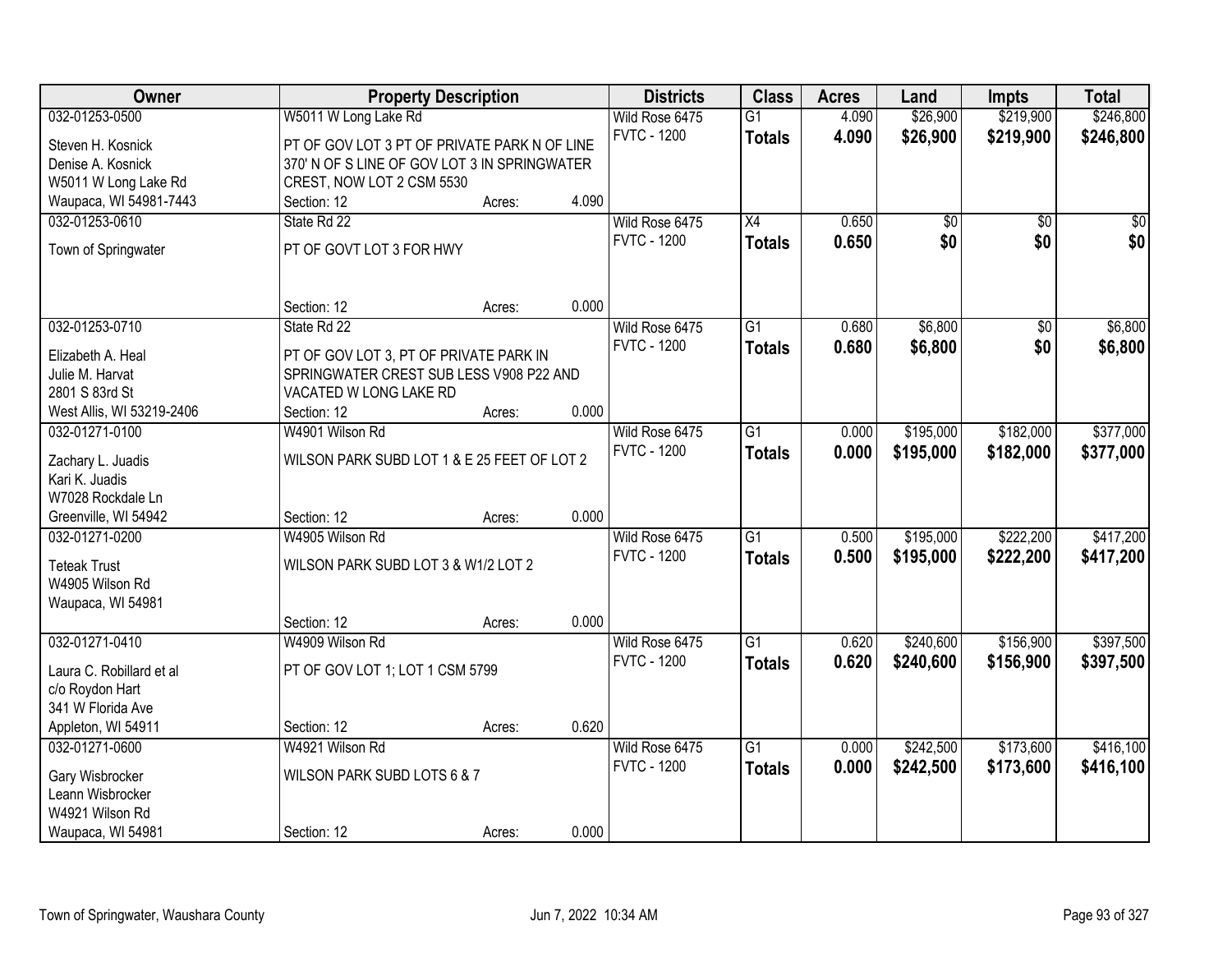| Owner                               | <b>Property Description</b>                 |        |       | <b>Districts</b>   | <b>Class</b>    | <b>Acres</b> | Land      | <b>Impts</b> | <b>Total</b> |
|-------------------------------------|---------------------------------------------|--------|-------|--------------------|-----------------|--------------|-----------|--------------|--------------|
| 032-01271-0800                      | W4925 Wilson Rd                             |        |       | Wild Rose 6475     | $\overline{G1}$ | 0.000        | \$242,500 | \$77,600     | \$320,100    |
| Herrmann Family Land Trust          | LOTS 8 & 9 WILSON PARK SUBD                 |        |       | <b>FVTC - 1200</b> | <b>Totals</b>   | 0.000        | \$242,500 | \$77,600     | \$320,100    |
| N1746 County Rd Hh                  |                                             |        |       |                    |                 |              |           |              |              |
| New London, WI 54961                |                                             |        |       |                    |                 |              |           |              |              |
|                                     | Section: 12                                 | Acres: | 0.000 |                    |                 |              |           |              |              |
| 032-01271-1000                      | W4935 Wilson Rd                             |        |       | Wild Rose 6475     | $\overline{G1}$ | 0.000        | \$242,500 | \$312,400    | \$554,900    |
| Montoure 1998 Joint Revocable Trust | WILSON PARK SUBD LOTS 10 & 11               |        |       | <b>FVTC - 1200</b> | <b>Totals</b>   | 0.000        | \$242,500 | \$312,400    | \$554,900    |
| S25 W35350 Stillmeadow Ct           |                                             |        |       |                    |                 |              |           |              |              |
| Oconomowoc, WI 53067-8487           |                                             |        |       |                    |                 |              |           |              |              |
|                                     | Section: 12                                 | Acres: | 0.000 |                    |                 |              |           |              |              |
| 032-01271-1200                      | W4941 Wilson Rd                             |        |       | Wild Rose 6475     | G1              | 0.000        | \$177,900 | \$175,600    | \$353,500    |
| Lund J. Cooley                      | WILSON PARK SUBD LOT 12 & E 16' OF LOT 13   |        |       | <b>FVTC - 1200</b> | <b>Totals</b>   | 0.000        | \$177,900 | \$175,600    | \$353,500    |
| Denise A. Cooley                    |                                             |        |       |                    |                 |              |           |              |              |
| 1513 Katie Ct                       |                                             |        |       |                    |                 |              |           |              |              |
| New London, WI 54961                | Section: 12                                 | Acres: | 0.000 |                    |                 |              |           |              |              |
| 032-01271-1400                      | W4945 Wilson Rd                             |        |       | Wild Rose 6475     | $\overline{G1}$ | 0.000        | \$212,100 | \$211,100    | \$423,200    |
| Michael G. Barry                    | WILSON PARK SUBD LOTS 14 & LOT 13 EXC E 16' |        |       | <b>FVTC - 1200</b> | <b>Totals</b>   | 0.000        | \$212,100 | \$211,100    | \$423,200    |
| Karen A. Barry                      | <b>LOT 13</b>                               |        |       |                    |                 |              |           |              |              |
| 519 W Labelle Ave                   |                                             |        |       |                    |                 |              |           |              |              |
| Oconomowoc, WI 53066-2713           | Section: 12                                 | Acres: | 0.000 |                    |                 |              |           |              |              |
| 032-01271-1500                      | W4951 Wilson Rd                             |        |       | Wild Rose 6475     | $\overline{G1}$ | 0.000        | \$242,500 | \$29,500     | \$272,000    |
| Kelly J. Nettekoven                 | WILSON PARK SUBD LOTS 15 & 16               |        |       | <b>FVTC - 1200</b> | <b>Totals</b>   | 0.000        | \$242,500 | \$29,500     | \$272,000    |
| Brian J. Nettekoven                 |                                             |        |       |                    |                 |              |           |              |              |
| W2371 Block Rd                      |                                             |        |       |                    |                 |              |           |              |              |
| Appleton, WI 54915                  | Section: 12                                 | Acres: | 0.000 |                    |                 |              |           |              |              |
| 032-01271-1700                      | W4957 Wilson Rd                             |        |       | Wild Rose 6475     | $\overline{G1}$ | 0.000        | \$147,500 | \$41,100     | \$188,600    |
| Lee T. Hellenbrand                  | WILSON PARK SUBD LOT 17                     |        |       | <b>FVTC - 1200</b> | <b>Totals</b>   | 0.000        | \$147,500 | \$41,100     | \$188,600    |
| Justine M. Hellenbrand              |                                             |        |       |                    |                 |              |           |              |              |
| PO Box 561                          |                                             |        |       |                    |                 |              |           |              |              |
| Marshall, WI 53559                  | Section: 12                                 | Acres: | 0.000 |                    |                 |              |           |              |              |
| 032-01271-1800                      | W4961 Wilson Rd                             |        |       | Wild Rose 6475     | $\overline{G1}$ | 0.000        | \$147,500 | \$71,300     | \$218,800    |
| Tom V. Gustafson                    | WILSON PARK SUBD LOT 18                     |        |       | <b>FVTC - 1200</b> | <b>Totals</b>   | 0.000        | \$147,500 | \$71,300     | \$218,800    |
| Janet Baruch Revocable Trust        |                                             |        |       |                    |                 |              |           |              |              |
| 1440 Westbourne Pkwy                |                                             |        |       |                    |                 |              |           |              |              |
| Algonquin, IL 60102                 | Section: 12                                 | Acres: | 0.000 |                    |                 |              |           |              |              |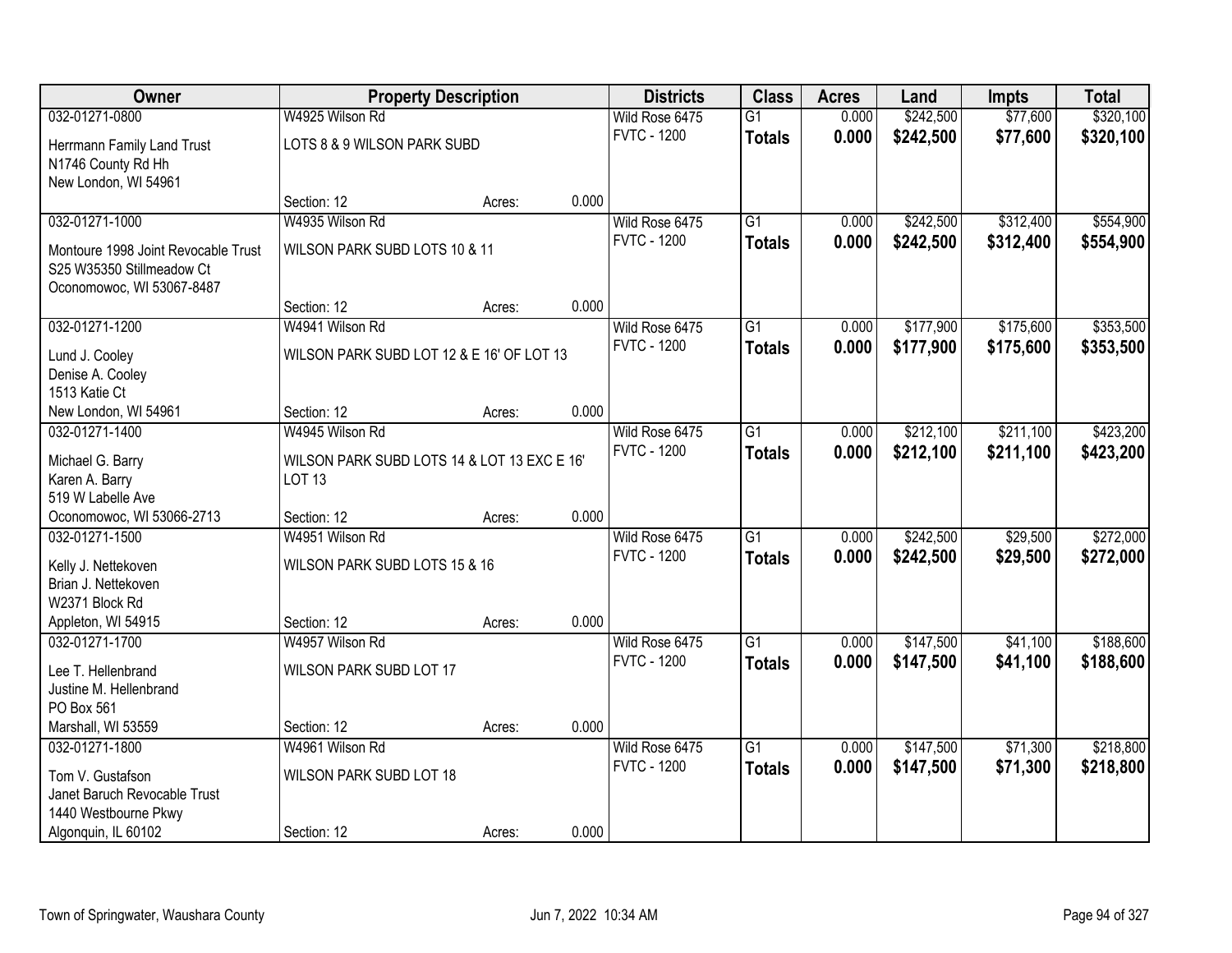| Owner                          |                                              | <b>Property Description</b> |       | <b>Districts</b>   | <b>Class</b>    | <b>Acres</b> | Land      | <b>Impts</b> | <b>Total</b> |
|--------------------------------|----------------------------------------------|-----------------------------|-------|--------------------|-----------------|--------------|-----------|--------------|--------------|
| 032-01271-1900                 | W4967 Wilson Rd                              |                             |       | Wild Rose 6475     | $\overline{G1}$ | 0.000        | \$147,500 | \$66,700     | \$214,200    |
| Palm Family Joint Trust        | WILSON PARK SUBD LOT 19                      |                             |       | <b>FVTC - 1200</b> | <b>Totals</b>   | 0.000        | \$147,500 | \$66,700     | \$214,200    |
| 700 W Fabyan Pkwy Apt 136c     |                                              |                             |       |                    |                 |              |           |              |              |
| Batavia, IL 60510-1283         |                                              |                             |       |                    |                 |              |           |              |              |
|                                | Section: 12                                  | Acres:                      | 0.000 |                    |                 |              |           |              |              |
| 032-01271-2000                 | W4971 Wilson Rd                              |                             |       | Wild Rose 6475     | $\overline{G1}$ | 0.000        | \$147,500 | \$100,900    | \$248,400    |
| Russell L. Erickson            | WILSON PARK SUBD LOT 20                      |                             |       | <b>FVTC - 1200</b> | <b>Totals</b>   | 0.000        | \$147,500 | \$100,900    | \$248,400    |
| Diane Q. Erickson              |                                              |                             |       |                    |                 |              |           |              |              |
| 530 S Julian St                |                                              |                             |       |                    |                 |              |           |              |              |
| Naperville, IL 60540-5546      | Section: 12                                  | Acres:                      | 0.000 |                    |                 |              |           |              |              |
| 032-01271-2100                 | W4979 Wilson Rd                              |                             |       | Wild Rose 6475     | $\overline{G1}$ | 0.000        | \$147,500 | \$84,700     | \$232,200    |
| Paul A. Zwirchitz              | WILSON PARK SUBD LOT 21                      |                             |       | <b>FVTC - 1200</b> | <b>Totals</b>   | 0.000        | \$147,500 | \$84,700     | \$232,200    |
| W4979 Wilson Rd                |                                              |                             |       |                    |                 |              |           |              |              |
| Waupaca, WI 54981              |                                              |                             |       |                    |                 |              |           |              |              |
|                                | Section: 12                                  | Acres:                      | 0.000 |                    |                 |              |           |              |              |
| 032-01271-2109                 | <b>Wilson Rd</b>                             |                             |       | Wild Rose 6475     | X4              | 0.000        | \$0       | \$0          | \$0          |
| Town of Springwater            | WILSON PARK SUBD, 50' PUBLIC RD BETWEEN LOTS |                             |       | <b>FVTC - 1200</b> | <b>Totals</b>   | 0.000        | \$0       | \$0          | \$0          |
|                                | 21 & 22 (WALK IN ACCESS)                     |                             |       |                    |                 |              |           |              |              |
|                                |                                              |                             |       |                    |                 |              |           |              |              |
|                                | Section: 12                                  | Acres:                      | 0.000 |                    |                 |              |           |              |              |
| 032-01271-2200                 | W4983 Wilson Rd                              |                             |       | Wild Rose 6475     | $\overline{G1}$ | 0.000        | \$195,000 | \$146,700    | \$341,700    |
| Lois J. Wingert                | WILSON PARK SUBD LOT 22 & E1/2 OF LOT 23     |                             |       | <b>FVTC - 1200</b> | <b>Totals</b>   | 0.000        | \$195,000 | \$146,700    | \$341,700    |
| W4036 Linden Dr                |                                              |                             |       |                    |                 |              |           |              |              |
| Malone, WI 53049               |                                              |                             |       |                    |                 |              |           |              |              |
|                                | Section: 12                                  | Acres:                      | 0.000 |                    |                 |              |           |              |              |
| 032-01271-2310                 | W4987 Wilson Rd                              |                             |       | Wild Rose 6475     | $\overline{G1}$ | 0.410        | \$176,000 | \$196,000    | \$372,000    |
| David A. Kircher               | PT OF GOV LOT 1 WILSON PARK SUBD W1/2 LOT 23 |                             |       | <b>FVTC - 1200</b> | <b>Totals</b>   | 0.410        | \$176,000 | \$196,000    | \$372,000    |
| Lisa C. Kircher                | & PT LOT 24, NOW LOT 2 CSM 6072              |                             |       |                    |                 |              |           |              |              |
| 2023 Big Bend Dr               |                                              |                             |       |                    |                 |              |           |              |              |
| Neenah, WI 54956               | Section: 12                                  | Acres:                      | 0.410 |                    |                 |              |           |              |              |
| 032-01271-2410                 | W4991 Wilson Rd                              |                             |       | Wild Rose 6475     | $\overline{G1}$ | 0.710        | \$252,500 | \$33,200     | \$285,700    |
| Kevin Kline et al              | LOT 1 CSM 6072                               |                             |       | <b>FVTC - 1200</b> | <b>Totals</b>   | 0.710        | \$252,500 | \$33,200     | \$285,700    |
| N86 W14894 Menomonee River Pkw |                                              |                             |       |                    |                 |              |           |              |              |
| Menomonee Falls, WI 53051-3207 |                                              |                             |       |                    |                 |              |           |              |              |
|                                | Section: 12                                  | Acres:                      | 0.710 |                    |                 |              |           |              |              |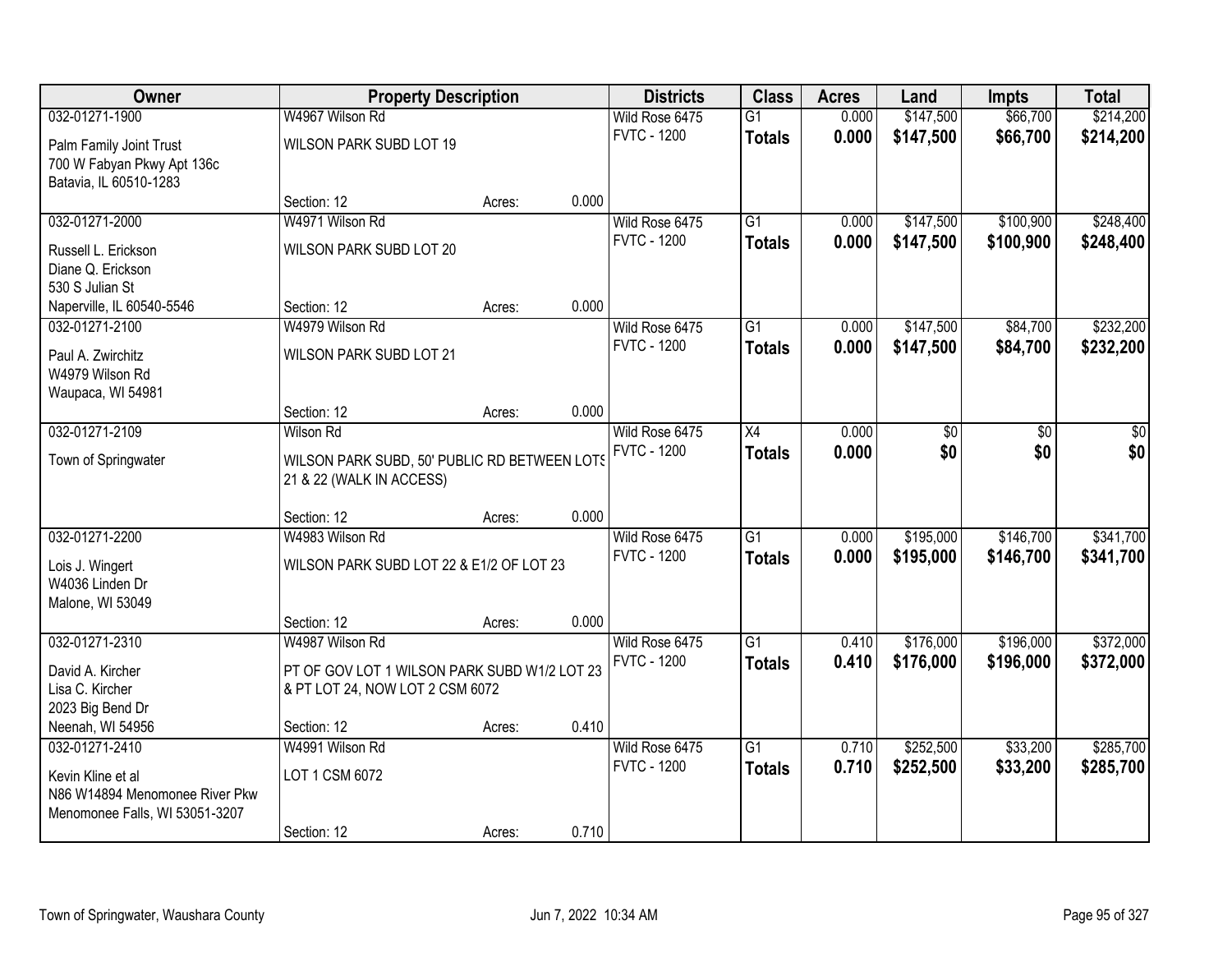| Owner                      |                                                | <b>Property Description</b> |       | <b>Districts</b>   | <b>Class</b>    | <b>Acres</b> | Land      | <b>Impts</b> | <b>Total</b> |
|----------------------------|------------------------------------------------|-----------------------------|-------|--------------------|-----------------|--------------|-----------|--------------|--------------|
| 032-01271-2700             | W5003 Wilson Rd                                |                             |       | Wild Rose 6475     | $\overline{G1}$ | 0.000        | \$242,500 | \$159,300    | \$401,800    |
| Perl on Long Lake, LLC     | WILSON PARK SUBD LOTS 27 & 28                  |                             |       | <b>FVTC - 1200</b> | <b>Totals</b>   | 0.000        | \$242,500 | \$159,300    | \$401,800    |
| W5003 Willow Ln            |                                                |                             |       |                    |                 |              |           |              |              |
| Waupaca, WI 54981-7435     |                                                |                             |       |                    |                 |              |           |              |              |
|                            | Section: 12                                    | Acres:                      | 0.000 |                    |                 |              |           |              |              |
| 032-01271-2900             | W5007 Wilson Rd                                |                             |       | Wild Rose 6475     | $\overline{G1}$ | 0.000        | \$242,500 | \$62,100     | \$304,600    |
| Nicholas T. Gretzinger     | WILSON PARK SUBD LOTS 29 & 30                  |                             |       | <b>FVTC - 1200</b> | <b>Totals</b>   | 0.000        | \$242,500 | \$62,100     | \$304,600    |
| Julie A. Gretzinger        |                                                |                             |       |                    |                 |              |           |              |              |
| 6456 Nature Valley Dr      |                                                |                             |       |                    |                 |              |           |              |              |
| Waunakee, WI 53597-9068    | Section: 12                                    | Acres:                      | 0.000 |                    |                 |              |           |              |              |
| 032-01271-3100             | W5019 Wilson Rd                                |                             |       | Wild Rose 6475     | $\overline{G1}$ | 0.540        | \$242,500 | \$428,200    | \$670,700    |
| Robert L. Schnese          | LOTS 31 & 32 WILSON PARK SUBD                  |                             |       | <b>FVTC - 1200</b> | <b>Totals</b>   | 0.540        | \$242,500 | \$428,200    | \$670,700    |
| Lori A. Schnese            |                                                |                             |       |                    |                 |              |           |              |              |
| W5019 Wilson Rd            |                                                |                             |       |                    |                 |              |           |              |              |
| Waupaca, WI 54981          | Section: 12                                    | Acres:                      | 0.540 |                    |                 |              |           |              |              |
| 032-01271-3300             | W5025 Wilson Rd                                |                             |       | Wild Rose 6475     | $\overline{G1}$ | 0.000        | \$185,500 | \$191,600    | \$377,100    |
| Gerald F. Voigt            | WILSON PARK SUBD LOT 33 & ELY 20' OF LOT 34    |                             |       | <b>FVTC - 1200</b> | <b>Totals</b>   | 0.000        | \$185,500 | \$191,600    | \$377,100    |
| Sandra L. Voigt            | BEING LOT 1 CSM #2240                          |                             |       |                    |                 |              |           |              |              |
| 17360 Bluff Dr             |                                                |                             |       |                    |                 |              |           |              |              |
| Grays Lake, IL 60030       | Section: 12                                    | Acres:                      | 0.000 |                    |                 |              |           |              |              |
| 032-01271-3510             | W5031 Wilson Rd                                |                             |       | Wild Rose 6475     | $\overline{G1}$ | 0.000        | \$247,500 | \$69,500     | \$317,000    |
| Wayne R. Kalbow            | WILSON PARK SUBD LOT 35, E1/2 LOT 36 & WLY 30' |                             |       | <b>FVTC - 1200</b> | <b>Totals</b>   | 0.000        | \$247,500 | \$69,500     | \$317,000    |
| Deborah Kalbow             | OF LOT 34 BEING LOT 1 CSM #2241                |                             |       |                    |                 |              |           |              |              |
| 23 W 234 Westchester       |                                                |                             |       |                    |                 |              |           |              |              |
| Glen Ellyn, IL 60137       | Section: 12                                    | Acres:                      | 0.000 |                    |                 |              |           |              |              |
| 032-01271-3600             | W5037 Wilson Rd                                |                             |       | Wild Rose 6475     | $\overline{G1}$ | 0.000        | \$195,000 | \$37,200     | \$232,200    |
| The B's Nest, LLC          | WILSON PARK SUBD W1/2 LOT 36 & LOT 37          |                             |       | <b>FVTC - 1200</b> | <b>Totals</b>   | 0.000        | \$195,000 | \$37,200     | \$232,200    |
| 1444 Liberty St            |                                                |                             |       |                    |                 |              |           |              |              |
| Green Bay, WI 54304        |                                                |                             |       |                    |                 |              |           |              |              |
|                            | Section: 12                                    | Acres:                      | 0.000 |                    |                 |              |           |              |              |
| 032-01271-3800             | W5043 Wilson Rd                                |                             |       | Wild Rose 6475     | $\overline{G1}$ | 0.000        | \$195,000 | \$202,400    | \$397,400    |
| Bradley G. Rowe            | WILSON PARK SUBD LOT 38 & E1/2 LOT 39          |                             |       | <b>FVTC - 1200</b> | <b>Totals</b>   | 0.000        | \$195,000 | \$202,400    | \$397,400    |
| Aimee Rowe                 |                                                |                             |       |                    |                 |              |           |              |              |
| 3174 Harmony St            |                                                |                             |       |                    |                 |              |           |              |              |
| Sun Prairie, WI 53590-7029 | Section: 12                                    | Acres:                      | 0.000 |                    |                 |              |           |              |              |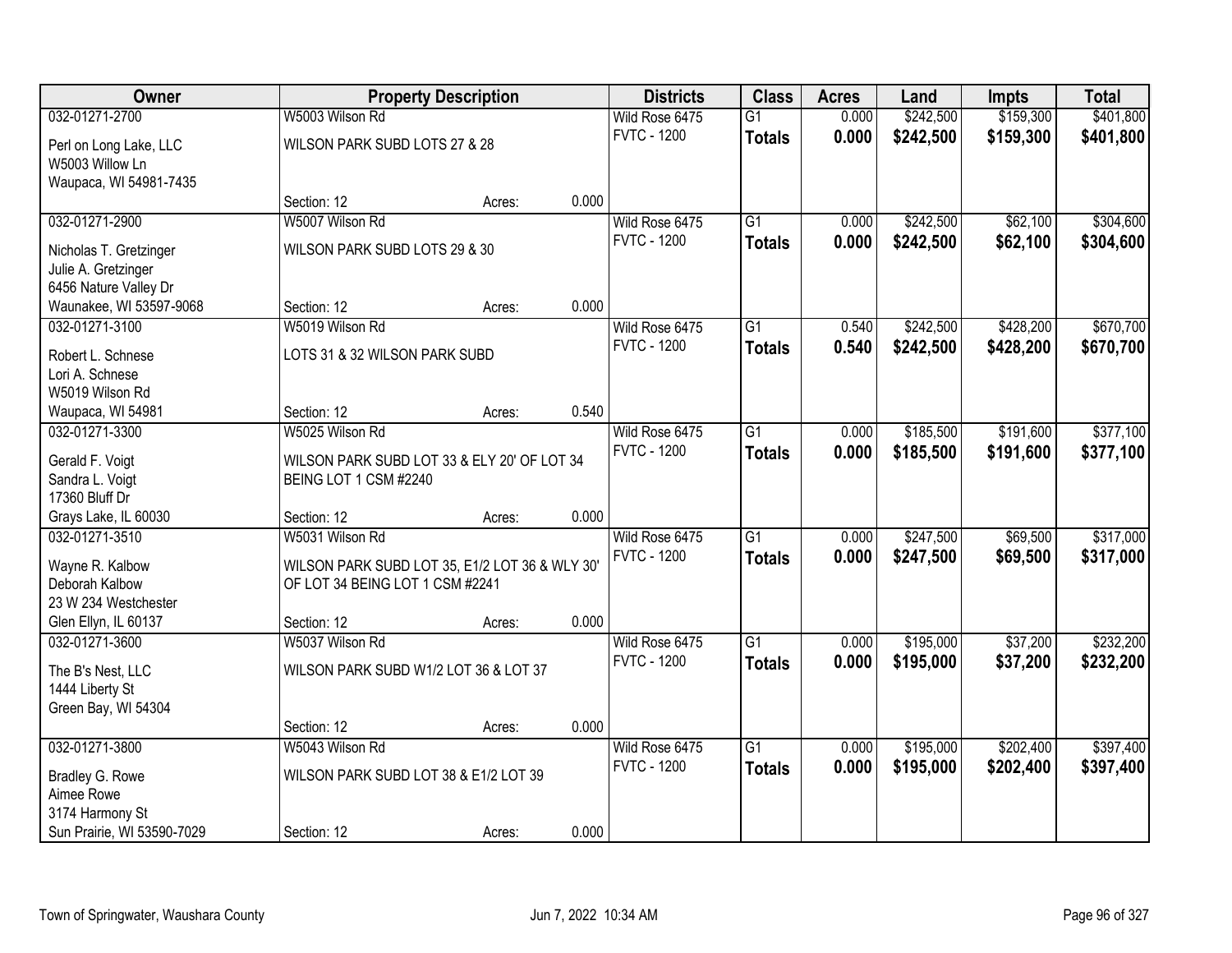| Owner                                   |                                       | <b>Property Description</b> |       | <b>Districts</b>   | <b>Class</b>    | <b>Acres</b> | Land     | <b>Impts</b>    | <b>Total</b> |
|-----------------------------------------|---------------------------------------|-----------------------------|-------|--------------------|-----------------|--------------|----------|-----------------|--------------|
| 032-01271-3900                          | W5049 Wilson Rd                       |                             |       | Wild Rose 6475     | G1              | 0.000        | \$87,800 | \$2,500         | \$90,300     |
| Keith D & Jennifer A Block Living Trust | WILSON PARK SUBD W1/2 LOT 39 & LOT 40 |                             |       | <b>FVTC - 1200</b> | <b>Totals</b>   | 0.000        | \$87,800 | \$2,500         | \$90,300     |
| 2895 Sweetfern Dr                       |                                       |                             |       |                    |                 |              |          |                 |              |
| Green Bay, WI 54313                     |                                       |                             |       |                    |                 |              |          |                 |              |
|                                         | Section: 12                           | Acres:                      | 0.000 |                    |                 |              |          |                 |              |
| 032-01272-0100                          | W5084 W Long Lake Rd                  |                             |       | Wild Rose 6475     | $\overline{G1}$ | 0.585        | \$34,000 | \$60,000        | \$94,000     |
| Horn Revocable Living Trust             | SPRING WATER CREST LOTS 1, 2 & 3      |                             |       | <b>FVTC - 1200</b> | <b>Totals</b>   | 0.585        | \$34,000 | \$60,000        | \$94,000     |
| Steven A. Horn                          |                                       |                             |       |                    |                 |              |          |                 |              |
| 9623 W Harding Pl                       |                                       |                             |       |                    |                 |              |          |                 |              |
| West Allis, WI 53227                    | Section: 12                           | Acres:                      | 0.000 |                    |                 |              |          |                 |              |
| 032-01272-0400                          | State Rd 22                           |                             |       | Wild Rose 6475     | G1              | 0.196        | \$27,300 | $\overline{50}$ | \$27,300     |
| Kenneth I. Shoemaker                    | SPRING WATER CREST LOT 4              |                             |       | <b>FVTC - 1200</b> | <b>Totals</b>   | 0.196        | \$27,300 | \$0             | \$27,300     |
| W Long Lake Rd #A                       |                                       |                             |       |                    |                 |              |          |                 |              |
| Waupaca, WI 54981                       |                                       |                             |       |                    |                 |              |          |                 |              |
|                                         | Section: 12                           | Acres:                      | 0.000 |                    |                 |              |          |                 |              |
| 032-01272-0500                          | W5066 W Long Lake Rd                  |                             |       | Wild Rose 6475     | $\overline{G1}$ | 0.409        | \$32,600 | \$48,600        | \$81,200     |
| Kenneth I. Shoemaker                    | SPRING WATER CREST LOTS 5 & 6         |                             |       | <b>FVTC - 1200</b> | <b>Totals</b>   | 0.409        | \$32,600 | \$48,600        | \$81,200     |
| W Long Lake Rd #A                       |                                       |                             |       |                    |                 |              |          |                 |              |
| Waupaca, WI 54981                       |                                       |                             |       |                    |                 |              |          |                 |              |
|                                         | Section: 12                           | Acres:                      | 0.000 |                    |                 |              |          |                 |              |
| 032-01272-0700                          | W5058 W Long Lake Rd                  |                             |       | Wild Rose 6475     | $\overline{G1}$ | 0.000        | \$97,000 | \$54,400        | \$151,400    |
| Susan Jones                             | LOTS 7 & 8 SPRING WATER CREST         |                             |       | <b>FVTC - 1200</b> | <b>Totals</b>   | 0.000        | \$97,000 | \$54,400        | \$151,400    |
| Devon E. Jones                          |                                       |                             |       |                    |                 |              |          |                 |              |
| PO Box 166                              |                                       |                             |       |                    |                 |              |          |                 |              |
| Oshkosh, WI 54903                       | Section: 12                           | Acres:                      | 0.000 |                    |                 |              |          |                 |              |
| 032-01272-0900                          | W5052 W Long Lake Rd                  |                             |       | Wild Rose 6475     | $\overline{G1}$ | 0.000        | \$59,000 | \$56,900        | \$115,900    |
| Jact, LLC                               | LOT 9 SPRINGWATER CREST               |                             |       | <b>FVTC - 1200</b> | <b>Totals</b>   | 0.000        | \$59,000 | \$56,900        | \$115,900    |
| W3470 Badger Rd                         |                                       |                             |       |                    |                 |              |          |                 |              |
| Pine River, WI 54965                    |                                       |                             |       |                    |                 |              |          |                 |              |
|                                         | Section: 12                           | Acres:                      | 0.000 |                    |                 |              |          |                 |              |
| 032-01272-1000                          | W5046 W Long Lake Rd                  |                             |       | Wild Rose 6475     | $\overline{G1}$ | 0.000        | \$64,300 | \$91,800        | \$156,100    |
|                                         |                                       |                             |       | <b>FVTC - 1200</b> | <b>Totals</b>   | 0.000        | \$64,300 | \$91,800        | \$156,100    |
| Steven J. Winters<br>Jean D. Winters    | LOTS 10 & 11, SPRINGWATER CREST SUBD  |                             |       |                    |                 |              |          |                 |              |
| W304 S3030 Brookhill Rd                 |                                       |                             |       |                    |                 |              |          |                 |              |
| Waukesha, WI 53188                      | Section: 12                           | Acres:                      | 0.000 |                    |                 |              |          |                 |              |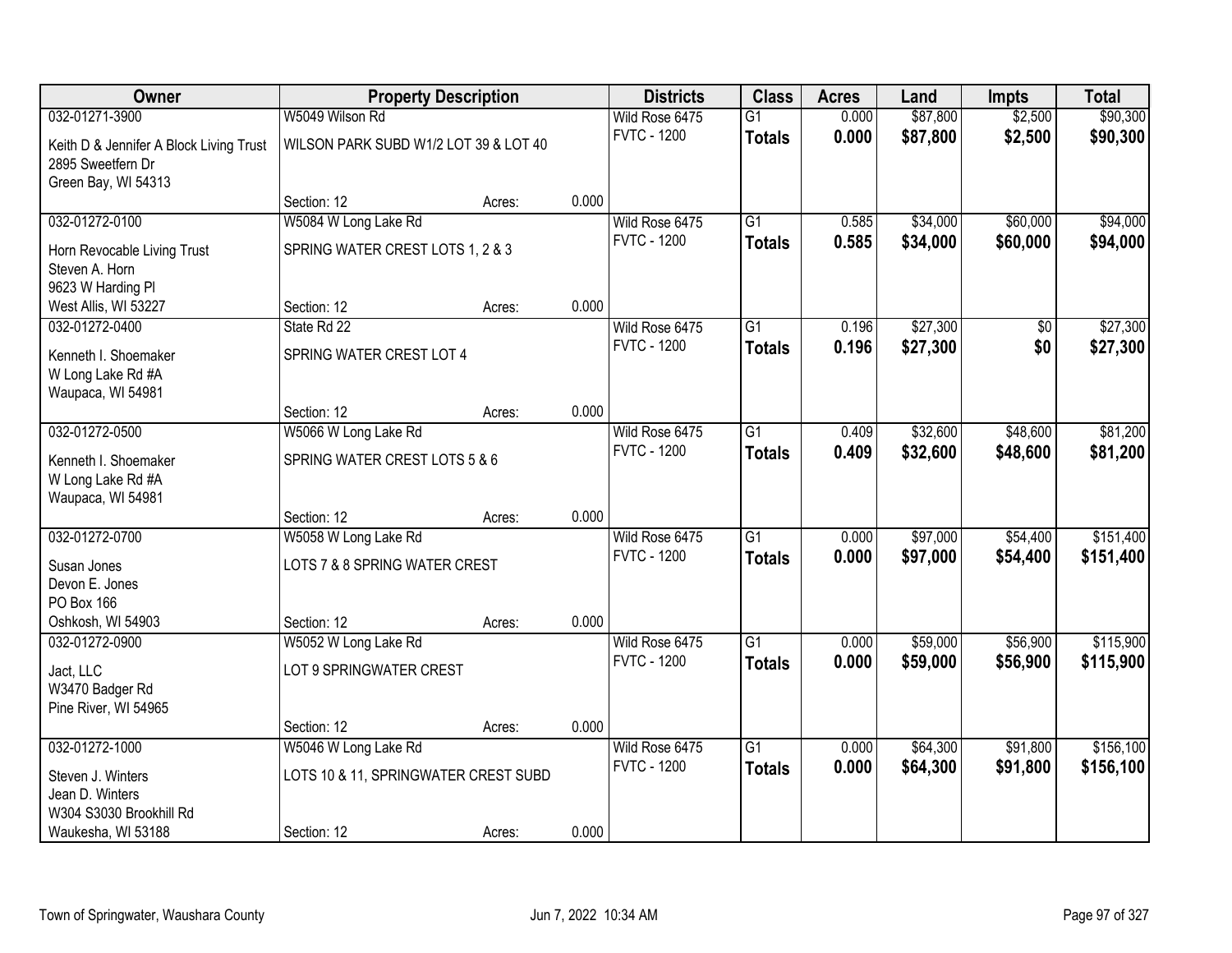| <b>Owner</b>                                                                                          |                                                                                                                                                                                      | <b>Property Description</b> | <b>Districts</b>                              | <b>Class</b>                     | <b>Acres</b>   | Land                   | Impts                  | <b>Total</b>           |
|-------------------------------------------------------------------------------------------------------|--------------------------------------------------------------------------------------------------------------------------------------------------------------------------------------|-----------------------------|-----------------------------------------------|----------------------------------|----------------|------------------------|------------------------|------------------------|
| 032-01272-1210<br>Town of Springwater                                                                 | State Rd 22<br>PT OF GOV LOT 3 (NW-SE) SPRINGWATER CREST W<br>30' LOT 12 NOW OUTLOT 1 CSM 3840                                                                                       |                             | Wild Rose 6475<br><b>FVTC - 1200</b>          | X4<br><b>Totals</b>              | 0.170<br>0.170 | $\overline{50}$<br>\$0 | $\overline{50}$<br>\$0 | \$0<br>\$0             |
|                                                                                                       | Section: 12                                                                                                                                                                          | 0.170<br>Acres:             |                                               |                                  |                |                        |                        |                        |
| 032-01272-1220<br>Richard R. Bertrand<br>W1890 Washington Rd<br>Oconomowoc, WI 53066                  | Long Lake Rd<br>PT OF GOV LOT 3 (SW-SE) SPRINGWATER CREST<br>LOT 13 & E 20' LOT 12 & PT PUBLIC ROAD, NOW LOT<br>1 CSM 4791<br>Section: 12                                            | Acres:                      | Wild Rose 6475<br><b>FVTC - 1200</b><br>0.538 | $\overline{G1}$<br><b>Totals</b> | 0.538<br>0.538 | \$103,600<br>\$103,600 | $\overline{50}$<br>\$0 | \$103,600<br>\$103,600 |
| 032-01272-1310<br>Richard R. Bertrand<br>W1890 Washington Rd<br>Oconomowoc, WI 53066                  | W5038 W Long Lake Rd<br>PT OF GOV LOT 3 (SW-SE) SPRINGWATER CREST<br>N1/2 LOT 14 & PT OF PUBLIC ROAD NOW LOT 2 CSM<br>4791 (THAT PART THAT WAS SW'LY 30' OF LOT 14 IS<br>Section: 12 | 0.474<br>Acres:             | Wild Rose 6475<br><b>FVTC - 1200</b>          | G1<br><b>Totals</b>              | 0.474<br>0.474 | \$296,500<br>\$296,500 | \$196,100<br>\$196,100 | \$492,600<br>\$492,600 |
| 032-01272-1400<br>Devon E. Jones<br>Susan K. Jones<br>PO Box 166<br>Oshkosh, WI 54903                 | W5034 W Long Lake Rd<br>LOT 3 CSM 3840 & EAS V684 P863 (THAT PART THAT<br>WAS SW'LY 30' OF LOT 14 SPRINGWATER CREST IS<br>CO-OWNED WITH RICHARD BERTRAND)<br>Section: 12             | Acres:                      | Wild Rose 6475<br><b>FVTC - 1200</b><br>0.250 | $\overline{G1}$<br><b>Totals</b> | 0.250<br>0.250 | \$245,300<br>\$245,300 | \$99,100<br>\$99,100   | \$344,400<br>\$344,400 |
| 032-01272-1500<br>Michael J. Harvat<br>Victoria Harvat<br>W288 N8933 Antler Cir<br>Hartland, WI 53029 | W5030 W Long Lake Rd<br>SPRING WATER CREST LOT 15<br>Section: 12                                                                                                                     | 0.000<br>Acres:             | Wild Rose 6475<br><b>FVTC - 1200</b>          | $\overline{G1}$<br><b>Totals</b> | 0.000<br>0.000 | \$147,500<br>\$147,500 | \$113,300<br>\$113,300 | \$260,800<br>\$260,800 |
| 032-01272-1600<br>Gary C. Bahr<br>W5026 W Long Lake Rd<br>Waupaca, WI 54981                           | W5026 W Long Lake Rd<br>SPRING WATER CREST LOTS 16 & 17<br>Section: 12                                                                                                               | Acres:                      | Wild Rose 6475<br><b>FVTC - 1200</b><br>0.000 | $\overline{G1}$<br><b>Totals</b> | 0.000<br>0.000 | \$242,500<br>\$242,500 | \$86,800<br>\$86,800   | \$329,300<br>\$329,300 |
| 032-01272-1800<br>Lawrence E. Annen<br>Patrici Annen<br>4597 Windsor Rd<br>Windsor, WI 53598          | W5022 W Long Lake Rd<br>SPRING WATER CREST LOTS 18 & 19<br>Section: 12                                                                                                               | Acres:                      | Wild Rose 6475<br><b>FVTC - 1200</b><br>0.000 | $\overline{G1}$<br><b>Totals</b> | 0.000<br>0.000 | \$231,100<br>\$231,100 | \$142,600<br>\$142,600 | \$373,700<br>\$373,700 |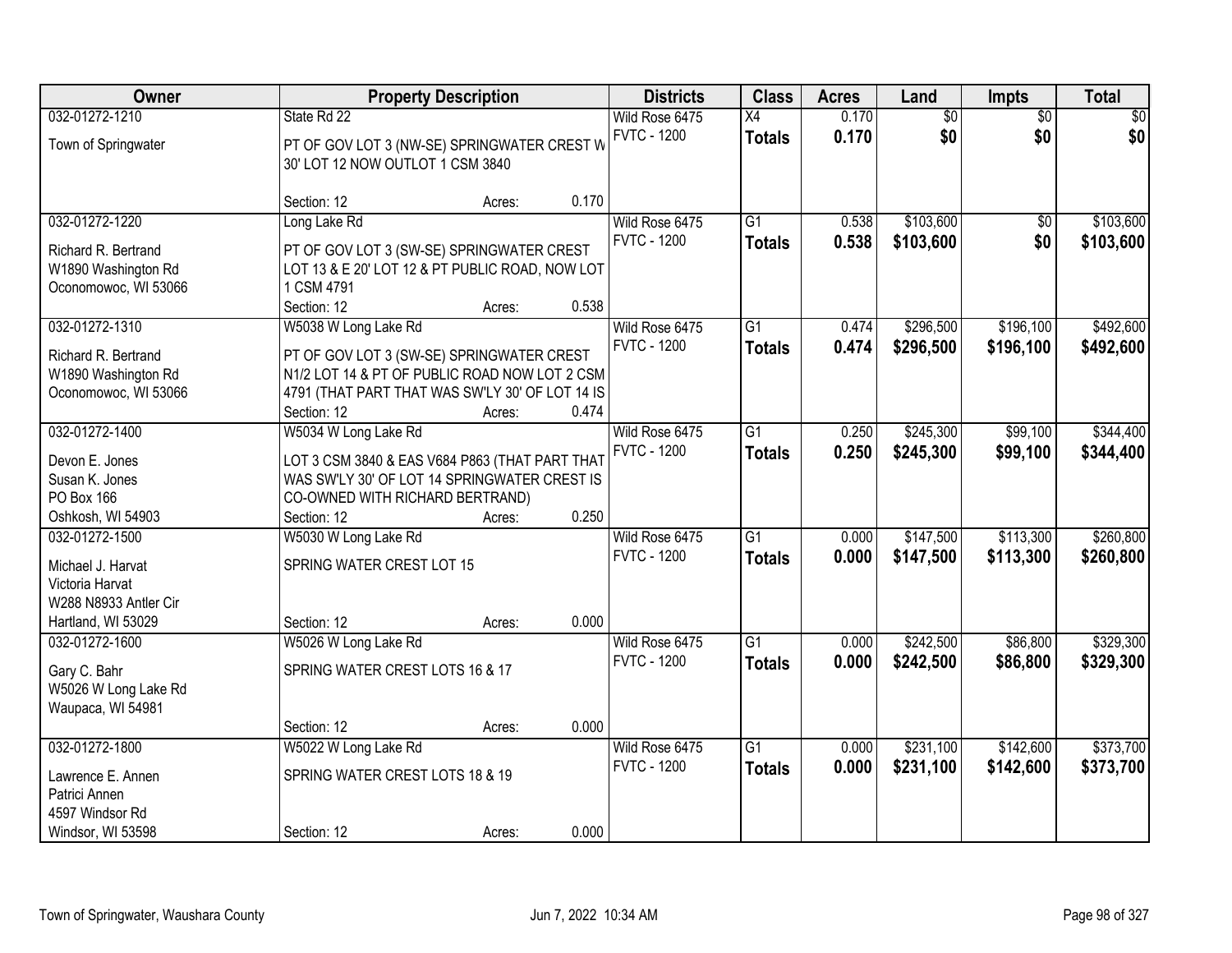| Owner                             |                                              | <b>Property Description</b> |       | <b>Districts</b>   | <b>Class</b>    | <b>Acres</b> | Land      | <b>Impts</b> | <b>Total</b> |
|-----------------------------------|----------------------------------------------|-----------------------------|-------|--------------------|-----------------|--------------|-----------|--------------|--------------|
| 032-01272-2010                    | W5020 W Long Lake Rd                         |                             |       | Wild Rose 6475     | $\overline{G1}$ | 0.460        | \$310,500 | \$223,400    | \$533,900    |
| Steven H. Kosnick                 | PT OF GOV LOT 3 (SW-SE) SPRINGWATER CREST    |                             |       | <b>FVTC - 1200</b> | <b>Totals</b>   | 0.460        | \$310,500 | \$223,400    | \$533,900    |
| Denise A. Kosnick                 | PT OF LOT 20, NOW LOT 1 CSM 3796             |                             |       |                    |                 |              |           |              |              |
| W5011 W Long Lake Rd              |                                              |                             |       |                    |                 |              |           |              |              |
| Waupaca, WI 54981-7443            | Section: 12                                  | Acres:                      | 0.460 |                    |                 |              |           |              |              |
| 032-01272-2100                    | W5018 W Long Lake Rd                         |                             |       | Wild Rose 6475     | $\overline{G1}$ | 1.050        | \$331,500 | \$51,200     | \$382,700    |
|                                   |                                              |                             |       | <b>FVTC - 1200</b> | <b>Totals</b>   | 1.050        | \$331,500 | \$51,200     | \$382,700    |
| Michael F & Emily A Nikolai Joint | PT OF GOV LOT 3 (SW-SE) SPRINGWATER CREST    |                             |       |                    |                 |              |           |              |              |
| Revocable Trust                   | LOT 21 & PT OF LOT 20, NOW LOT 2 CSM #3796   |                             |       |                    |                 |              |           |              |              |
| E2358 Rocky Hill Ln               |                                              |                             |       |                    |                 |              |           |              |              |
| Waupaca, WI 54981                 | Section: 12                                  | Acres:                      | 1.050 |                    |                 |              |           |              |              |
| 032-01272-2200                    | W5014 W Long Lake Rd                         |                             |       | Wild Rose 6475     | G1              | 0.000        | \$147,500 | \$170,100    | \$317,600    |
| Trust Agreement of Stuart & Joan  | SPRING WATER CREST LOT 22                    |                             |       | <b>FVTC - 1200</b> | <b>Totals</b>   | 0.000        | \$147,500 | \$170,100    | \$317,600    |
| Mcintyre                          |                                              |                             |       |                    |                 |              |           |              |              |
| W5014 W Long Lake Rd              |                                              |                             |       |                    |                 |              |           |              |              |
| Waupaca, WI 54981                 | Section: 12                                  | Acres:                      | 0.000 |                    |                 |              |           |              |              |
| 032-01272-2300                    | State Rd 22                                  |                             |       | Wild Rose 6475     | G1              | 0.000        | \$98,000  | \$0          | \$98,000     |
|                                   |                                              |                             |       | <b>FVTC - 1200</b> | <b>Totals</b>   | 0.000        | \$98,000  | \$0          | \$98,000     |
| Trust Agreement of Stuart & Joan  | SPRING WATER CREST LOT 23 & E 3' OF LOT 24   |                             |       |                    |                 |              |           |              |              |
| Mcintyre                          |                                              |                             |       |                    |                 |              |           |              |              |
| W5014 W Long Lake Rd              |                                              |                             |       |                    |                 |              |           |              |              |
| Waupaca, WI 54981                 | Section: 12                                  | Acres:                      | 0.000 |                    |                 |              |           |              |              |
| 032-01272-2510                    | W5010 W Long Lake Rd                         |                             |       | Wild Rose 6475     | $\overline{G1}$ | 0.520        | \$238,700 | \$169,800    | \$408,500    |
| Brian J. Norman                   | SPRING WATER CREST LOT 24 EXC E 3', LOT 25 & |                             |       | <b>FVTC - 1200</b> | Totals          | 0.520        | \$238,700 | \$169,800    | \$408,500    |
| Amy C. Norman                     | PT LOT 26, NOW LOT 1 CSM 5530                |                             |       |                    |                 |              |           |              |              |
| 5332 W River Trail Rd             |                                              |                             |       |                    |                 |              |           |              |              |
| Mequon, WI 53092-4874             | Section: 12                                  | Acres:                      | 0.520 |                    |                 |              |           |              |              |
| 032-01272-2610                    | Long Lake Rd                                 |                             |       | Wild Rose 6475     | $\overline{G1}$ | 0.000        | \$79,700  | \$8,700      | \$88,400     |
|                                   |                                              |                             |       | <b>FVTC - 1200</b> | <b>Totals</b>   | 0.000        | \$79,700  | \$8,700      | \$88,400     |
| Alan R. Greene                    | SPRING WATER CREST PT OF LOT 26              |                             |       |                    |                 |              |           |              |              |
| Diana Kay Greene                  |                                              |                             |       |                    |                 |              |           |              |              |
| 3917 Finch Trl                    |                                              |                             |       |                    |                 |              |           |              |              |
| Deforest, WI 53532                | Section: 12                                  | Acres:                      | 0.000 |                    |                 |              |           |              |              |
| 032-01272-2700                    | W5006 W Long Lake Rd                         |                             |       | Wild Rose 6475     | $\overline{G1}$ | 0.000        | \$147,500 | \$134,200    | \$281,700    |
| Alan R. Greene                    | SPRING WATER CREST LOT 27                    |                             |       | <b>FVTC - 1200</b> | <b>Totals</b>   | 0.000        | \$147,500 | \$134,200    | \$281,700    |
| Diana Kay Greene                  |                                              |                             |       |                    |                 |              |           |              |              |
| 3917 Finch Trl                    |                                              |                             |       |                    |                 |              |           |              |              |
| Deforest, WI 53532                | Section: 12                                  | Acres:                      | 0.000 |                    |                 |              |           |              |              |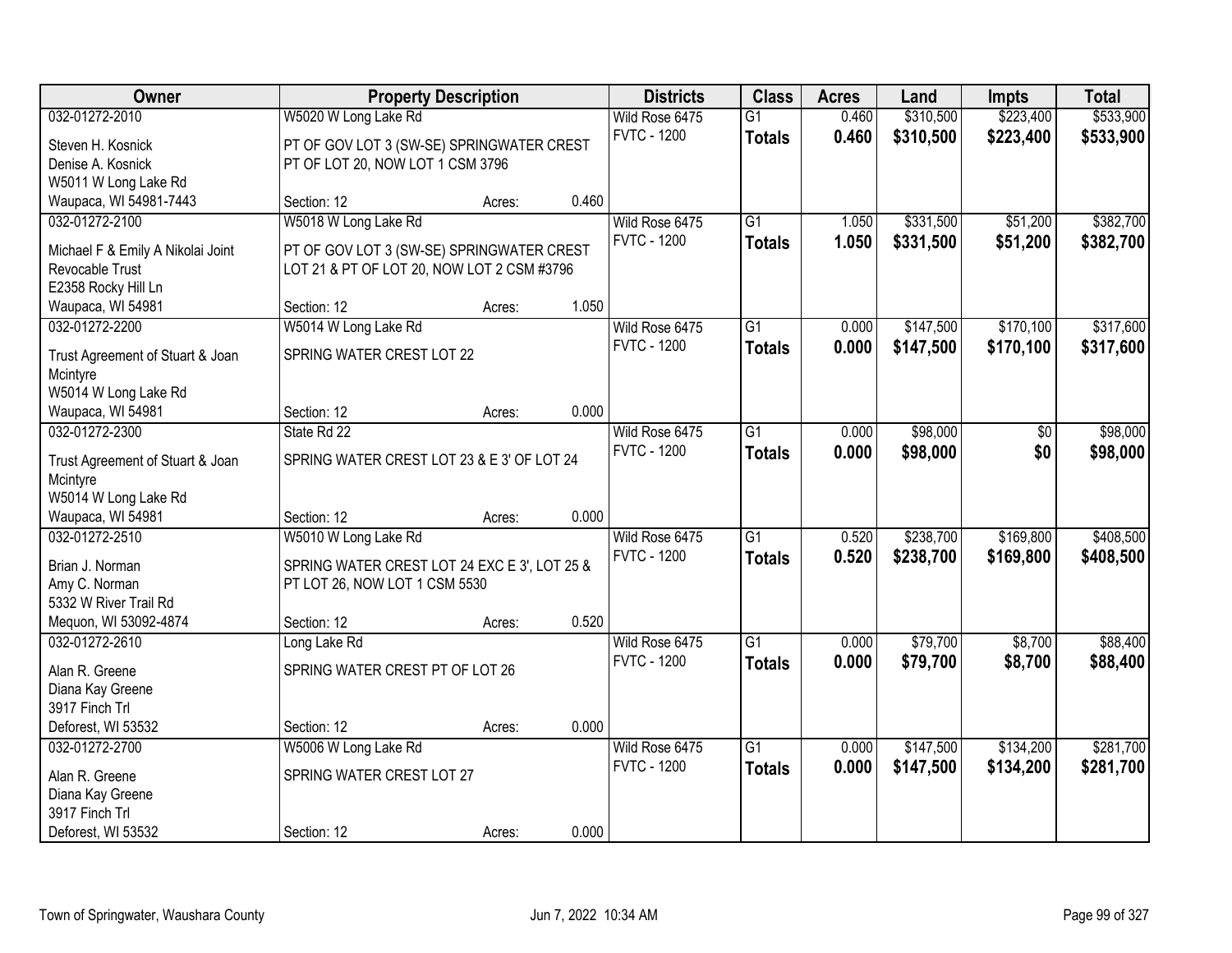| Owner                                       |                                                | <b>Property Description</b> |        | <b>Districts</b>   | <b>Class</b>    | <b>Acres</b> | Land      | <b>Impts</b>    | <b>Total</b> |
|---------------------------------------------|------------------------------------------------|-----------------------------|--------|--------------------|-----------------|--------------|-----------|-----------------|--------------|
| 032-01272-2800                              | W5004 W Long Lake Rd                           |                             |        | Wild Rose 6475     | $\overline{G1}$ | 0.000        | \$292,500 | \$304,900       | \$597,400    |
| Thomas G. Tellefson et al                   | SPRING WATER CREST LOTS 28, 29 & 30 &          |                             |        | <b>FVTC - 1200</b> | <b>Totals</b>   | 0.000        | \$292,500 | \$304,900       | \$597,400    |
| 5049 S Desoto Ct                            | EASEMENT IN V 287 P 93 LIFE ESTATE TO PATRICIA |                             |        |                    |                 |              |           |                 |              |
| New Berlin, WI 53151                        | <b>TELLEFSON</b>                               |                             |        |                    |                 |              |           |                 |              |
|                                             | Section: 12                                    | Acres:                      | 0.000  |                    |                 |              |           |                 |              |
| 032-01272-3100                              | W5000 W Long Lake Rd                           |                             |        | Wild Rose 6475     | $\overline{G1}$ | 0.000        | \$172,200 | \$57,500        | \$229,700    |
| Gabes Top It or Drop It Tree Service,       | SPRING WATER CREST LOT 31 & PT OF LOTS 32 &    |                             |        | <b>FVTC - 1200</b> | <b>Totals</b>   | 0.000        | \$172,200 | \$57,500        | \$229,700    |
| <b>LLC</b>                                  | 33 & RDWY EASEMENT                             |                             |        |                    |                 |              |           |                 |              |
| 1018 Roberts Rd                             |                                                |                             |        |                    |                 |              |           |                 |              |
| Wild Rose, WI 54984-6301                    | Section: 12                                    | Acres:                      | 0.000  |                    |                 |              |           |                 |              |
| 032-01272-3200                              | State Rd 22                                    |                             |        | Wild Rose 6475     | $\overline{G1}$ | 0.000        | \$32,500  | \$200           | \$32,700     |
|                                             |                                                |                             |        | <b>FVTC - 1200</b> | <b>Totals</b>   | 0.000        | \$32,500  | \$200           | \$32,700     |
| Elizabeth A. Heal                           | SPRING WATER CREST PT OF LOT 32                |                             |        |                    |                 |              |           |                 |              |
| Julie M. Harvat                             |                                                |                             |        |                    |                 |              |           |                 |              |
| 2801 S 83rd St                              | Section: 12                                    |                             | 0.000  |                    |                 |              |           |                 |              |
| West Allis, WI 53219-2406<br>032-01272-3300 | N6506 County Rd W                              | Acres:                      |        | Wild Rose 6475     | $\overline{G1}$ | 0.000        | \$195,000 | \$288,900       | \$483,900    |
|                                             |                                                |                             |        | <b>FVTC - 1200</b> |                 | 0.000        |           |                 |              |
| Elizabeth A. Heal                           | SPRING WATER CREST LOT 33 & PT N1/2 LOT 34 &   |                             |        |                    | <b>Totals</b>   |              | \$195,000 | \$288,900       | \$483,900    |
| Julie M. Harvat                             | PT OF PRIVATE PARK                             |                             |        |                    |                 |              |           |                 |              |
| 2801 S 83rd St                              |                                                |                             |        |                    |                 |              |           |                 |              |
| West Allis, WI 53219-2406                   | Section: 12                                    | Acres:                      | 0.000  |                    |                 |              |           |                 |              |
| 032-01272-3400                              | N6498 County Rd W                              |                             |        | Wild Rose 6475     | $\overline{G1}$ | 0.000        | \$195,000 | \$112,600       | \$307,600    |
| Owen O Brummet Trust                        | SPRING WATER CREST S1/2 LOT 34 & LOT 35 & ADJ  |                             |        | <b>FVTC - 1200</b> | <b>Totals</b>   | 0.000        | \$195,000 | \$112,600       | \$307,600    |
| c/o Kathy J. Smalley                        | <b>PARCEL</b>                                  |                             |        |                    |                 |              |           |                 |              |
| 2842 Saint Andrews Ct                       |                                                |                             |        |                    |                 |              |           |                 |              |
| El Paso, IL 61738                           | Section: 12                                    | Acres:                      | 0.000  |                    |                 |              |           |                 |              |
| 032-01313-0000                              | State Rd 22                                    |                             |        | Wild Rose 6475     | $\overline{G6}$ | 40.000       | \$132,000 | $\sqrt{6}$      | \$132,000    |
| Michael J. Cervinka et al                   | <b>SW1/4 OF NE1/4</b>                          |                             |        | <b>FVTC - 1200</b> | <b>Totals</b>   | 40.000       | \$132,000 | \$0             | \$132,000    |
| 1380 Middleberg Rd                          |                                                |                             |        |                    |                 |              |           |                 |              |
| Naperville, IL 60540                        |                                                |                             |        |                    |                 |              |           |                 |              |
|                                             | Section: 13                                    | Acres:                      | 40.000 |                    |                 |              |           |                 |              |
| 032-01321-0110                              | County Rd W                                    |                             |        | Wild Rose 6475     | $\overline{G5}$ | 2.500        | \$1,500   | $\overline{50}$ | \$1,500      |
|                                             |                                                |                             |        | <b>FVTC - 1200</b> | G <sub>6</sub>  | 4.858        | \$16,000  | \$0             | \$16,000     |
| Jeffrey B. Schlaak                          | LOT 1 CSM 6400                                 |                             |        |                    | <b>Totals</b>   | 7.358        | \$17,500  | \$0             | \$17,500     |
| Denise L. Schlaak<br>2920 Pheasant Ct       |                                                |                             |        |                    |                 |              |           |                 |              |
|                                             | Section: 13                                    |                             | 7.358  |                    |                 |              |           |                 |              |
| Oshkosh, WI 54904                           |                                                | Acres:                      |        |                    |                 |              |           |                 |              |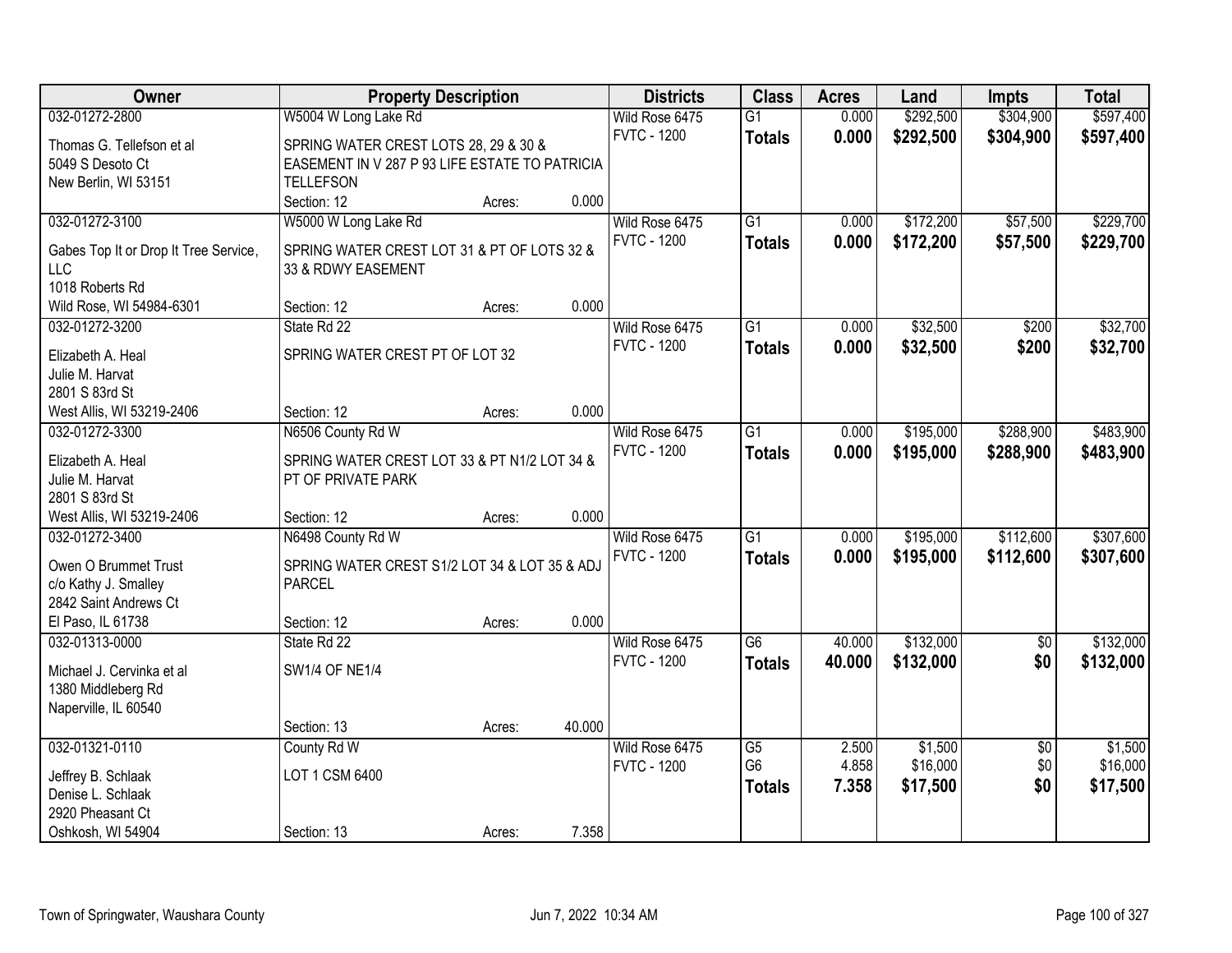| Owner                 |                                                 | <b>Property Description</b> |        | <b>Districts</b>   | <b>Class</b>    | <b>Acres</b> | Land        | Impts           | <b>Total</b> |
|-----------------------|-------------------------------------------------|-----------------------------|--------|--------------------|-----------------|--------------|-------------|-----------------|--------------|
| 032-01321-0120        | County Rd W                                     |                             |        | Wild Rose 6475     | $\overline{G5}$ | 7.260        | \$4,400     | $\overline{50}$ | \$4,400      |
| Dawn M. Huffman et al | N1/2 NE1/4 NW1/4 EXC LOT 1 CSM 6400             |                             |        | <b>FVTC - 1200</b> | G <sub>6</sub>  | 8.097        | \$26,700    | \$0             | \$26,700     |
| 129 Courtney Ct       |                                                 |                             |        |                    | <b>Totals</b>   | 15.357       | \$31,100    | \$0             | \$31,100     |
| Neenah, WI 54956-2372 |                                                 |                             |        |                    |                 |              |             |                 |              |
|                       | Section: 13                                     | Acres:                      | 15.357 |                    |                 |              |             |                 |              |
| 032-01321-0210        | N6399 County Rd W                               |                             |        | Wild Rose 6475     | $\overline{G6}$ | 15.350       | \$49,100    | $\overline{50}$ | \$49,100     |
| Dawn M. Huffman et al | S1/2 NE1/4 NW1/4 EXC LOT 2 CSM 6400 SUBJ TO EAS |                             |        | <b>FVTC - 1200</b> | <b>Totals</b>   | 15.350       | \$49,100    | \$0             | \$49,100     |
| 129 Courtney Ct       | V 99 P557 & V798 P895                           |                             |        |                    |                 |              |             |                 |              |
| Neenah, WI 54956-2372 |                                                 |                             |        |                    |                 |              |             |                 |              |
|                       | Section: 13                                     | Acres:                      | 15.350 |                    |                 |              |             |                 |              |
| 032-01321-0220        | N6425 County Rd W                               |                             |        | Wild Rose 6475     | G <sub>1</sub>  | 2.000        | \$16,000    | \$72,800        | \$88,800     |
| Joseph W. Melcher     | LOT 2 CSM 6400 SUBJ TO EAS V 99 P557 & V798     |                             |        | <b>FVTC - 1200</b> | G <sub>6</sub>  | 3.000        | \$9,900     | \$0             | \$9,900      |
| N6425 County Rd W     | P895                                            |                             |        |                    | <b>Totals</b>   | 5.000        | \$25,900    | \$72,800        | \$98,700     |
| Waupaca, WI 54981     |                                                 |                             |        |                    |                 |              |             |                 |              |
|                       | Section: 13                                     | Acres:                      | 5.000  |                    |                 |              |             |                 |              |
| 032-01322-0000        | County Rd W                                     |                             |        | Wild Rose 6475     | W6              | 40.000       | (\$132,000) | \$0             | \$0          |
| Dawn M. Huffman et al | NW1/4 OF NW1/4 SUBJ TO EAS V 99 P 557 & V798    |                             |        | <b>FVTC - 1200</b> | <b>Totals</b>   | 40.000       | \$0         | \$0             | \$0          |
| 129 Courtney Ct       | P895                                            |                             |        |                    |                 |              |             |                 |              |
| Neenah, WI 54956-2372 |                                                 |                             |        |                    |                 |              |             |                 |              |
|                       | Section: 13                                     | Acres:                      | 40.000 |                    |                 |              |             |                 |              |
| 032-01323-0000        | N6397 County Rd W                               |                             |        | Wild Rose 6475     | $\overline{G1}$ | 2.000        | \$16,000    | \$456,700       | \$472,700    |
| Kevin B. Mulry        | SW1/4 NW1/4 & EASEMENT V798 P895                |                             |        | <b>FVTC - 1200</b> | W <sub>6</sub>  | 38.000       | (\$121,600) | \$0             | \$0          |
| Tammy J. Schmid-Mulry |                                                 |                             |        |                    | <b>Totals</b>   | 40.000       | \$16,000    | \$456,700       | \$472,700    |
| N6397 County Rd W     |                                                 |                             |        |                    |                 |              |             |                 |              |
| Waupaca, WI 54981     | Section: 13                                     | Acres:                      | 40.000 |                    |                 |              |             |                 |              |
| 032-01324-0110        | County Rd W                                     |                             |        | Wild Rose 6475     | $\overline{G6}$ | 17.450       | \$55,800    | $\overline{50}$ | \$55,800     |
| Gerald N. Hanson      | N1/2 OF SE1/4 OF NW1/4; LESS CSM 5924           |                             |        | <b>FVTC - 1200</b> | <b>Totals</b>   | 17.450       | \$55,800    | \$0             | \$55,800     |
| Linda A. Hanson       |                                                 |                             |        |                    |                 |              |             |                 |              |
| N6353 County Rd W     |                                                 |                             |        |                    |                 |              |             |                 |              |
| Waupaca, WI 54981     | Section: 13                                     | Acres:                      | 17.450 |                    |                 |              |             |                 |              |
| 032-01324-0120        | N6353 County Rd W                               |                             |        | Wild Rose 6475     | $\overline{G1}$ | 2.892        | \$20,000    | \$337,400       | \$357,400    |
| Gerald N. Hanson      | PT OF N1/2 SE1/4 NW1/4, LOT 1 CSM 5924          |                             |        | <b>FVTC - 1200</b> | <b>Totals</b>   | 2.892        | \$20,000    | \$337,400       | \$357,400    |
| Linda A. Hanson       |                                                 |                             |        |                    |                 |              |             |                 |              |
| N6353 County Rd W     |                                                 |                             |        |                    |                 |              |             |                 |              |
| Waupaca, WI 54981     | Section: 13                                     | Acres:                      | 2.892  |                    |                 |              |             |                 |              |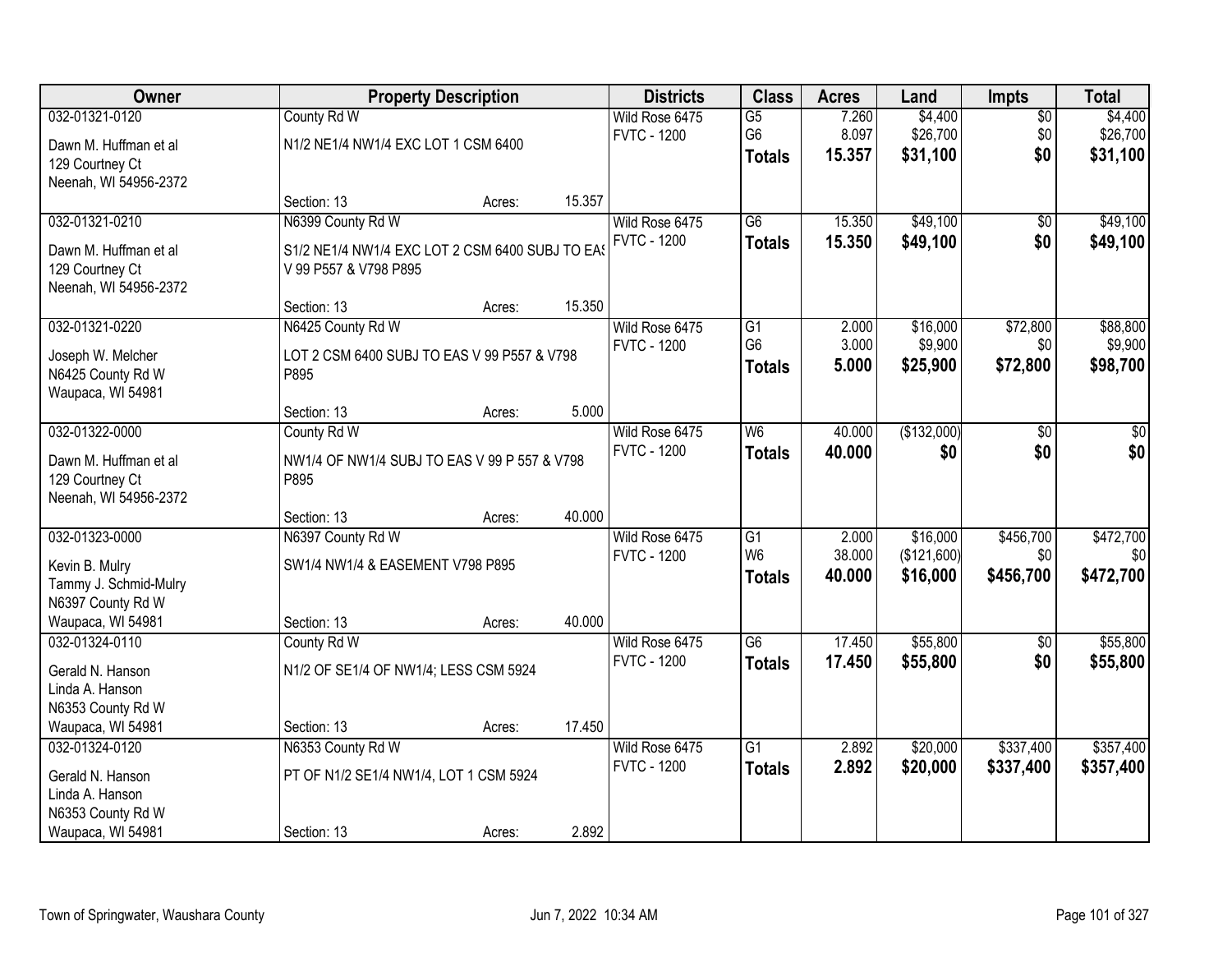| Owner                                  |                                                   | <b>Property Description</b> |        | <b>Districts</b>   | <b>Class</b>    | <b>Acres</b> | Land        | <b>Impts</b>         | <b>Total</b> |
|----------------------------------------|---------------------------------------------------|-----------------------------|--------|--------------------|-----------------|--------------|-------------|----------------------|--------------|
| 032-01324-0200                         | State Rd 22                                       |                             |        | Wild Rose 6475     | $\overline{G6}$ | 20.000       | \$64,000    | $\overline{50}$      | \$64,000     |
| Todd & Donna Allen Revocable Living    | S1/2 SE1/4 OF NW1/4                               |                             |        | <b>FVTC - 1200</b> | <b>Totals</b>   | 20.000       | \$64,000    | \$0                  | \$64,000     |
| Trust et al                            |                                                   |                             |        |                    |                 |              |             |                      |              |
| 4740 County Rd G                       |                                                   |                             |        |                    |                 |              |             |                      |              |
| Oshkosh, WI 54904                      | Section: 13                                       | Acres:                      | 20.000 |                    |                 |              |             |                      |              |
| 032-01331-0000                         | N6241 County Rd W                                 |                             |        | Wild Rose 6475     | $\overline{G1}$ | 1.000        | \$10,000    | \$215,500            | \$225,500    |
|                                        | <b>NE1/4 OF SW1/4</b>                             |                             |        | <b>FVTC - 1200</b> | G4              | 14.000       | \$1,900     | \$0                  | \$1,900      |
| Rosalie J Borowski Irrevocable Income  |                                                   |                             |        |                    | G <sub>5</sub>  | 5.000        | \$7,500     | \$0                  | \$7,500      |
| Only Trust                             |                                                   |                             |        |                    | G5M             | 20.000       | \$33,000    | \$0                  | \$33,000     |
| W6241 County Rd W<br>Waupaca, WI 54981 | Section: 13                                       | Acres:                      | 40.000 |                    | <b>Totals</b>   | 40.000       | \$52,400    | \$215,500            | \$267,900    |
| 032-01332-0100                         |                                                   |                             |        | Wild Rose 6475     | W <sub>6</sub>  | 51.169       | (\$168,900) |                      | $\sqrt{50}$  |
|                                        | Apache Ave                                        |                             |        | <b>FVTC - 1200</b> |                 |              |             | $\sqrt[6]{3}$<br>\$0 |              |
| Kevin B. Mulry                         | NW1/4 OF SW1/4 AND PT OF SW1/4 SW1/4 & EAS        |                             |        |                    | <b>Totals</b>   | 51.169       | \$0         |                      | \$0          |
| Tammy J. Schmid-Mulry                  | V921 P502                                         |                             |        |                    |                 |              |             |                      |              |
| N6397 County Rd W                      |                                                   |                             |        |                    |                 |              |             |                      |              |
| Waupaca, WI 54981                      | Section: 13                                       | Acres:                      | 51.169 |                    |                 |              |             |                      |              |
| 032-01333-0120                         | W5248 Apache Ave                                  |                             |        | Wild Rose 6475     | $\overline{G1}$ | 2.009        | \$16,000    | \$49,800             | \$65,800     |
| Kisti M. Douglas                       | LOT 1 CSM 5070; SUBJ TO EAS V921 P502             |                             |        | <b>FVTC - 1200</b> | <b>Totals</b>   | 2.009        | \$16,000    | \$49,800             | \$65,800     |
| Avery N. Thunderheart Jones            |                                                   |                             |        |                    |                 |              |             |                      |              |
| W5248 Apache Ave                       |                                                   |                             |        |                    |                 |              |             |                      |              |
| Wild Rose, WI 54984-9268               | Section: 13                                       | Acres:                      | 2.009  |                    |                 |              |             |                      |              |
| 032-01333-0131                         | W5230 Apache Ave                                  |                             |        | Wild Rose 6475     | $\overline{G1}$ | 3.214        | \$21,400    | \$77,100             | \$98,500     |
|                                        |                                                   |                             |        | <b>FVTC - 1200</b> | <b>Totals</b>   | 3.214        | \$21,400    | \$77,100             | \$98,500     |
| <b>Mark Kalmerton</b>                  | PT OF SW1/4 OF SW1/4, LOT 2 CSM 5070 & 150' X 350 |                             |        |                    |                 |              |             |                      |              |
| W5230 Apache Ave                       | PARCEL E OF CSM 5070                              |                             |        |                    |                 |              |             |                      |              |
| Wild Rose, WI 54984-9268               |                                                   |                             |        |                    |                 |              |             |                      |              |
|                                        | Section: 13                                       | Acres:                      | 3.214  |                    |                 |              |             |                      |              |
| 032-01333-0210                         | W5278 Apache Ave                                  |                             |        | Wild Rose 6475     | $\overline{G1}$ | 9.000        | \$39,000    | \$110,300            | \$149,300    |
| Frank A. Gutbrod                       | 9 A IN SW COR OF SW1/4 SW1/4                      |                             |        | <b>FVTC - 1200</b> | <b>Totals</b>   | 9.000        | \$39,000    | \$110,300            | \$149,300    |
| Nancy C. Gutbrod                       |                                                   |                             |        |                    |                 |              |             |                      |              |
| W5278 Apache Ave                       |                                                   |                             |        |                    |                 |              |             |                      |              |
| Wild Rose, WI 54984                    | Section: 13                                       | Acres:                      | 9.000  |                    |                 |              |             |                      |              |
| 032-01333-0300                         | W5206 Apache Ave                                  |                             |        | Wild Rose 6475     | G1              | 1.000        | \$10,000    | \$148,600            | \$158,600    |
| Sherman L. Potts                       | PT SW1/4 OF SW1/4; EXC 5 AC SW COR, V683 P810,    |                             |        | <b>FVTC - 1200</b> | G <sub>5</sub>  | 1.777        | \$1,200     | \$0                  | \$1,200      |
| W5206 Apache Ave                       | CSM 5070, V745 P304 & V921 P997                   |                             |        |                    | G <sub>6</sub>  | 12.618       | \$41,600    | \$0                  | \$41,600     |
| Wild Rose, WI 54984                    |                                                   |                             |        |                    | <b>Totals</b>   | 15.395       | \$52,800    | \$148,600            | \$201,400    |
|                                        | Section: 13                                       | Acres:                      | 15.395 |                    |                 |              |             |                      |              |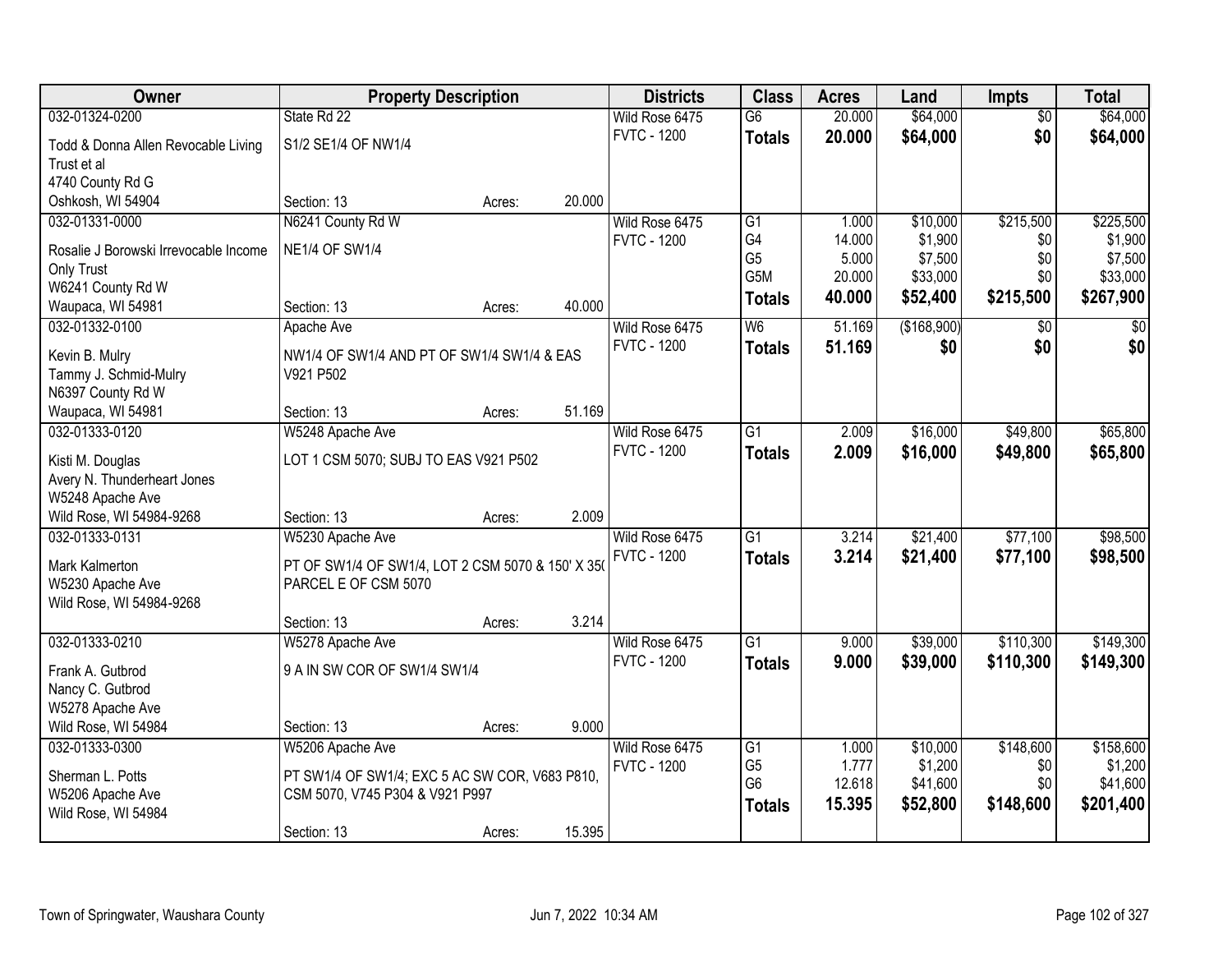| <b>Owner</b>                               |                                                        | <b>Property Description</b> |        | <b>Districts</b>   | <b>Class</b>    | <b>Acres</b> | Land        | <b>Impts</b> | <b>Total</b> |
|--------------------------------------------|--------------------------------------------------------|-----------------------------|--------|--------------------|-----------------|--------------|-------------|--------------|--------------|
| 032-01334-0110                             | N6191 County Rd W                                      |                             |        | Wild Rose 6475     | $\overline{G1}$ | 2.000        | \$16,000    | \$273,000    | \$289,000    |
| Marcia J. Riendeau                         | LOT 1 CSM 5394                                         |                             |        | <b>FVTC - 1200</b> | G <sub>6</sub>  | 17.214       | \$56,800    | \$0          | \$56,800     |
| Bruce J. Riendeau                          |                                                        |                             |        |                    | <b>Totals</b>   | 19.214       | \$72,800    | \$273,000    | \$345,800    |
| N6191 County Rd W                          |                                                        |                             |        |                    |                 |              |             |              |              |
| Waupaca, WI 54981-7418                     | Section: 13                                            | Acres:                      | 19.214 |                    |                 |              |             |              |              |
| 032-01334-0120                             | N6155 County Rd W                                      |                             |        | Wild Rose 6475     | $\overline{G1}$ | 1.161        | \$11,000    | \$148,900    | \$159,900    |
|                                            |                                                        |                             |        | <b>FVTC - 1200</b> | <b>Totals</b>   | 1.161        | \$11,000    | \$148,900    | \$159,900    |
| John P. Lafollette<br>Jeanna R. Lafollette | PT OF N1/2 SE-SW, LOT 1 CSM 2897 NOW LOT 1 CSM<br>3442 |                             |        |                    |                 |              |             |              |              |
| N6155 Cth W                                |                                                        |                             |        |                    |                 |              |             |              |              |
| Waupaca, WI 54981                          | Section: 13                                            | Acres:                      | 1.161  |                    |                 |              |             |              |              |
| 032-01334-0200                             | N6111 County Rd W                                      |                             |        | Wild Rose 6475     | G1              | 1.000        | \$10,000    | \$136,000    | \$146,000    |
|                                            |                                                        |                             |        | <b>FVTC - 1200</b> | G <sub>6</sub>  | 16.250       | \$53,600    | \$0          | \$53,600     |
| Susan Olson                                | PT OF S1/2 SE1/4 SW1/4                                 |                             |        |                    | <b>Totals</b>   | 17.250       | \$63,600    | \$136,000    | \$199,600    |
| Gregory N. Olson                           |                                                        |                             |        |                    |                 |              |             |              |              |
| N6111 County Rd W                          |                                                        |                             |        |                    |                 |              |             |              |              |
| Waupaca, WI 54981                          | Section: 13                                            | Acres:                      | 17.250 |                    |                 |              |             |              |              |
| 032-01334-0300                             | State Rd 22                                            |                             |        | Wild Rose 6475     | $\overline{G1}$ | 0.500        | \$9,600     | \$0          | \$9,600      |
| Gregory N. Olson                           | PT OF SE1/4 SW1/4 147.58' X 147.58'                    |                             |        | <b>FVTC - 1200</b> | <b>Totals</b>   | 0.500        | \$9,600     | \$0          | \$9,600      |
| Susan J. Olson                             |                                                        |                             |        |                    |                 |              |             |              |              |
| N6111 County Rd W                          |                                                        |                             |        |                    |                 |              |             |              |              |
| Waupaca, WI 54981                          | Section: 13                                            | Acres:                      | 0.500  |                    |                 |              |             |              |              |
| 032-01334-0400                             | N6133 County Rd W                                      |                             |        | Wild Rose 6475     | $\overline{G1}$ | 2.250        | \$17,100    | \$94,700     | \$111,800    |
| Shirley A. Stevens                         | PT OF S1/2 OF SE1/4 SW1/4                              |                             |        | <b>FVTC - 1200</b> | <b>Totals</b>   | 2.250        | \$17,100    | \$94,700     | \$111,800    |
| N6133 County Rd W                          |                                                        |                             |        |                    |                 |              |             |              |              |
| Waupaca, WI 54981-7418                     |                                                        |                             |        |                    |                 |              |             |              |              |
|                                            | Section: 13                                            | Acres:                      | 2.250  |                    |                 |              |             |              |              |
| 032-01342-0110                             | N6282 County Rd W                                      |                             |        | Wild Rose 6475     | G1              | 2.884        | \$13,000    | \$55,000     | \$68,000     |
|                                            |                                                        |                             |        | <b>FVTC - 1200</b> | W <sub>8</sub>  | 76.875       | (\$253,700) | \$0          | \$0          |
| Steven H. Kosnick                          | PT OF LOT 1 AND PT OF LOT 2 CSM 6187; LESS CSM         |                             |        |                    | <b>Totals</b>   | 79.759       | \$13,000    | \$55,000     | \$68,000     |
| W5011 W Long Lake Rd                       | 6538                                                   |                             |        |                    |                 |              |             |              |              |
| Waupaca, WI 54981-7443                     | Section: 13                                            | Acres:                      | 79.759 |                    |                 |              |             |              |              |
| 032-01342-0210                             | N6280 County Rd W                                      |                             |        | Wild Rose 6475     | $\overline{G1}$ | 1.116        | \$10,700    | \$139,400    | \$150,100    |
|                                            |                                                        |                             |        | <b>FVTC - 1200</b> |                 | 1.116        | \$10,700    | \$139,400    | \$150,100    |
| James R. Paulsen                           | LOT 1 CSM 6538                                         |                             |        |                    | <b>Totals</b>   |              |             |              |              |
| Kris A. Paulsen                            |                                                        |                             |        |                    |                 |              |             |              |              |
| N6280 County Rd W                          |                                                        |                             |        |                    |                 |              |             |              |              |
| Waupaca, WI 54981                          | Section: 13                                            | Acres:                      | 1.116  |                    |                 |              |             |              |              |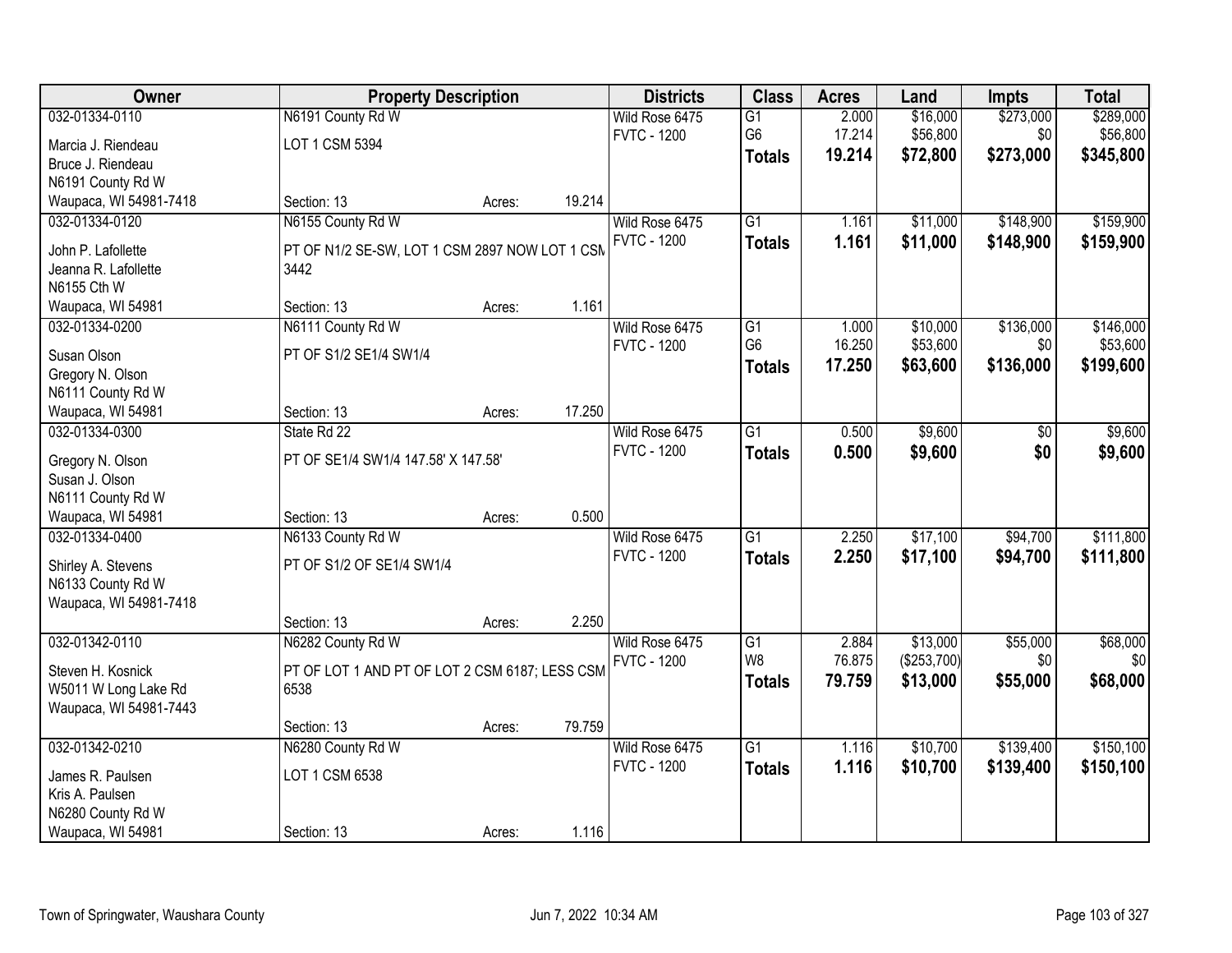| <b>Owner</b>             |                                      | <b>Property Description</b> |        | <b>Districts</b>   | <b>Class</b>    | <b>Acres</b> | Land        | <b>Impts</b>    | <b>Total</b> |
|--------------------------|--------------------------------------|-----------------------------|--------|--------------------|-----------------|--------------|-------------|-----------------|--------------|
| 032-01343-0000           | County Rd W                          |                             |        | Wild Rose 6475     | W <sub>6</sub>  | 40.000       | (\$119,000) | $\overline{50}$ | $\sqrt{50}$  |
| Randal C. Johnson        | SW1/4 OF SE1/4                       |                             |        | <b>FVTC - 1200</b> | <b>Totals</b>   | 40.000       | \$0         | \$0             | \$0          |
| Ronald J. Johnson        |                                      |                             |        |                    |                 |              |             |                 |              |
| 611 Elm St               |                                      |                             |        |                    |                 |              |             |                 |              |
| Waupaca, WI 54981-1105   | Section: 13                          | Acres:                      | 40.000 |                    |                 |              |             |                 |              |
| 032-01344-0100           | W4980 County Rd W                    |                             |        | Wild Rose 6475     | G2              | 10.100       | \$42,600    | \$312,900       | \$355,500    |
| James L. Malchow         | PART OF SE1/4 SE1/4, LOT 1 CSM #3420 |                             |        | <b>FVTC - 1200</b> | <b>Totals</b>   | 10.100       | \$42,600    | \$312,900       | \$355,500    |
| Kristine A. Malchow      |                                      |                             |        |                    |                 |              |             |                 |              |
| PO Box 227               |                                      |                             |        |                    |                 |              |             |                 |              |
| Wild Rose, WI 54984      | Section: 13                          | Acres:                      | 10.100 |                    |                 |              |             |                 |              |
| 032-01344-0200           | State Rd 22                          |                             |        | Wild Rose 6475     | G4              | 10.099       | \$1,400     | \$0             | \$1,400      |
| James L. Malchow         | PART OF SE1/4 SE1/4, LOT 2 CSM #3420 |                             |        | <b>FVTC - 1200</b> | <b>Totals</b>   | 10.099       | \$1,400     | \$0             | \$1,400      |
| Kristine A. Malchow      |                                      |                             |        |                    |                 |              |             |                 |              |
| PO Box 227               |                                      |                             |        |                    |                 |              |             |                 |              |
| Wild Rose, WI 54984      | Section: 13                          | Acres:                      | 10.099 |                    |                 |              |             |                 |              |
| 032-01344-0300           | W4942 County Rd W                    |                             |        | Wild Rose 6475     | $\overline{G1}$ | 10.098       | \$41,800    | \$162,100       | \$203,900    |
| Steven A. Manske         | PART OF SE1/4 SE1/4, LOT 3 CSM #3420 |                             |        | <b>FVTC - 1200</b> | <b>Totals</b>   | 10.098       | \$41,800    | \$162,100       | \$203,900    |
| W4942 County Rd W        |                                      |                             |        |                    |                 |              |             |                 |              |
| Wild Rose, WI 54984      |                                      |                             |        |                    |                 |              |             |                 |              |
|                          | Section: 13                          | Acres:                      | 10.098 |                    |                 |              |             |                 |              |
| 032-01344-0400           | W4906 County Rd W                    |                             |        | Wild Rose 6475     | $\overline{G1}$ | 10.097       | \$41,800    | \$139,600       | \$181,400    |
| Gary H. Hopfensperger    | PART OF SE1/4 SE1/4, LOT 4 CSM #3420 |                             |        | <b>FVTC - 1200</b> | <b>Totals</b>   | 10.097       | \$41,800    | \$139,600       | \$181,400    |
| Barbara A. Hopfensperger |                                      |                             |        |                    |                 |              |             |                 |              |
| W4906 County Rd W        |                                      |                             |        |                    |                 |              |             |                 |              |
| Wild Rose, WI 54984      | Section: 13                          | Acres:                      | 10.097 |                    |                 |              |             |                 |              |
| 032-01351-0100           | N6492 County Rd W                    |                             |        | Wild Rose 6475     | $\overline{G1}$ | 1.000        | \$269,500   | \$261,000       | \$530,500    |
| Claudette M. Pittl       | PT OF GOVT LOT 1 CSM 568 LOT 1       |                             |        | <b>FVTC - 1200</b> | <b>Totals</b>   | 1.000        | \$269,500   | \$261,000       | \$530,500    |
| c/o Mary Groeschel       |                                      |                             |        |                    |                 |              |             |                 |              |
| W3656 Hillside Cir       |                                      |                             |        |                    |                 |              |             |                 |              |
| Malone, WI 53049-1607    | Section: 13                          | Acres:                      | 0.000  |                    |                 |              |             |                 |              |
| 032-01351-0200           | N6488 County Rd W                    |                             |        | Wild Rose 6475     | $\overline{G1}$ | 0.840        | \$103,300   | \$101,200       | \$204,500    |
| Rita M. Beck             | <b>LOT 2 CSM 568</b>                 |                             |        | <b>FVTC - 1200</b> | <b>Totals</b>   | 0.840        | \$103,300   | \$101,200       | \$204,500    |
| Ronald E. Beck           |                                      |                             |        |                    |                 |              |             |                 |              |
| N6488 County Rd W        |                                      |                             |        |                    |                 |              |             |                 |              |
| Waupaca, WI 54981-7415   | Section: 13                          | Acres:                      | 0.000  |                    |                 |              |             |                 |              |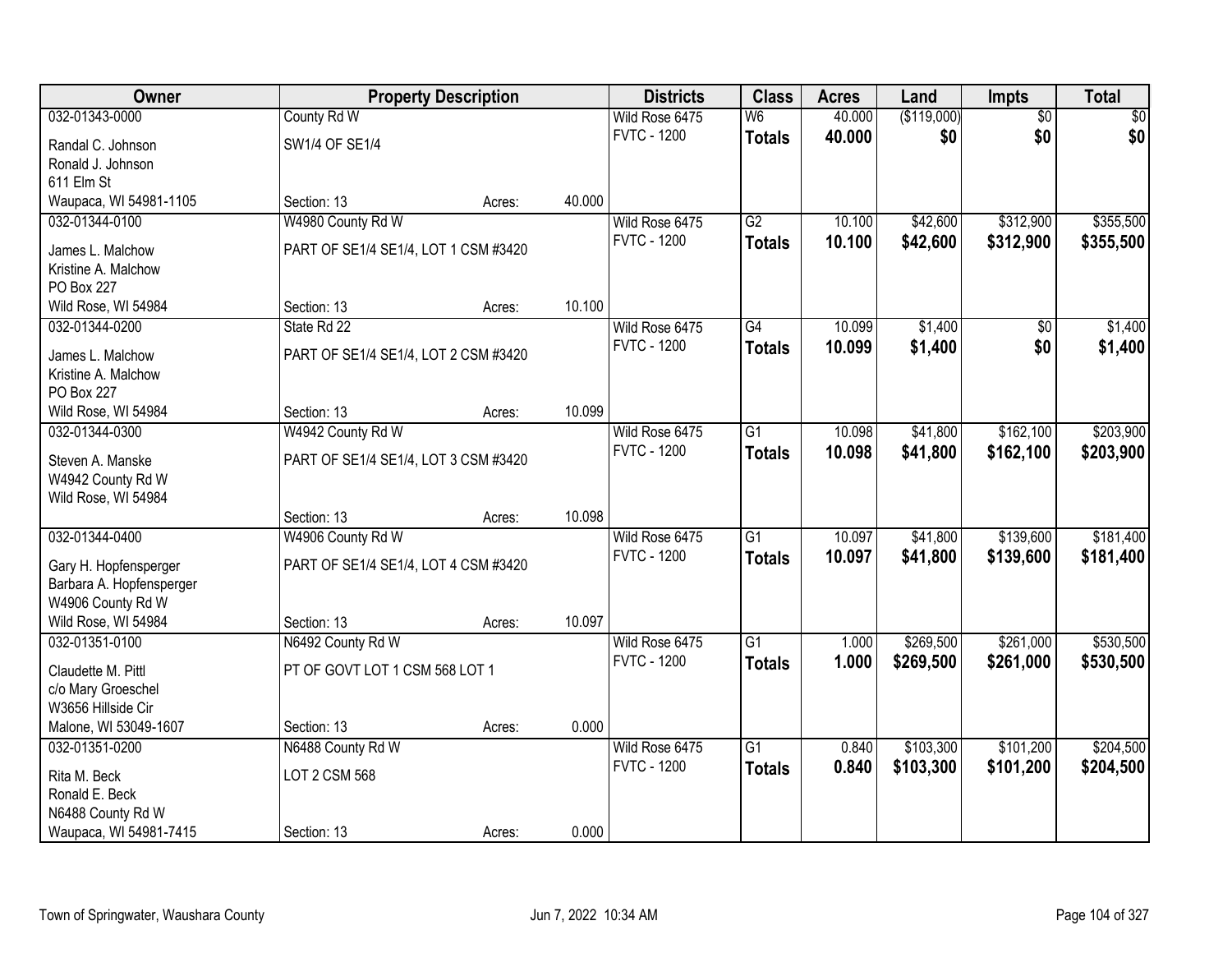| Owner                                                                               |                                                                                                                                                                           | <b>Property Description</b> |        | <b>Districts</b>                     | <b>Class</b>                          | <b>Acres</b>              | Land                             | <b>Impts</b>                | <b>Total</b>                       |
|-------------------------------------------------------------------------------------|---------------------------------------------------------------------------------------------------------------------------------------------------------------------------|-----------------------------|--------|--------------------------------------|---------------------------------------|---------------------------|----------------------------------|-----------------------------|------------------------------------|
| 032-01351-0310                                                                      | N6453 County Rd W                                                                                                                                                         |                             |        | Wild Rose 6475                       | $\overline{G1}$                       | 0.570                     | \$7,700                          | \$103,800                   | \$111,500                          |
| Jeffrey B. Schlaak<br>2920 E Pheasant Ct<br>Oshkosh, WI 54904                       | PT OF GOVT LOT 1 APP 1/2 A IN NW COR                                                                                                                                      |                             |        | <b>FVTC - 1200</b>                   | <b>Totals</b>                         | 0.570                     | \$7,700                          | \$103,800                   | \$111,500                          |
|                                                                                     | Section: 13                                                                                                                                                               | Acres:                      | 0.570  |                                      |                                       |                           |                                  |                             |                                    |
| 032-01351-0320                                                                      | W5090 S Long Lake Rd                                                                                                                                                      |                             |        | Wild Rose 6475                       | $\overline{G2}$                       | 3.150                     | \$343,500                        | \$12,000                    | \$355,500                          |
| Dawn M. Huffman et al<br>129 Courtney Ct<br>Neenah, WI 54956-2372                   | PT OF GOVT LOT 1 LESS V 200 P 391 LESS CSM 6400                                                                                                                           |                             |        | <b>FVTC - 1200</b>                   | <b>Totals</b>                         | 3.150                     | \$343,500                        | \$12,000                    | \$355,500                          |
|                                                                                     | Section: 13                                                                                                                                                               | Acres:                      | 3.150  |                                      |                                       |                           |                                  |                             |                                    |
| 032-01351-0410<br>Dawn M. Huffman et al<br>129 Courtney Ct<br>Neenah, WI 54956-2372 | N6424 County Rd W<br>PT OF GOVT LOT 1 EXC 10.5A N SIDE & EXC SUBD &<br><b>EXC CSM #2032</b>                                                                               |                             |        | Wild Rose 6475<br><b>FVTC - 1200</b> | G1<br>G <sub>6</sub><br><b>Totals</b> | 3.000<br>13.940<br>16.940 | \$20,500<br>\$46,000<br>\$66,500 | \$99,300<br>\$0<br>\$99,300 | \$119,800<br>\$46,000<br>\$165,800 |
|                                                                                     | Section: 13                                                                                                                                                               | Acres:                      | 16.940 |                                      |                                       |                           |                                  |                             |                                    |
| 032-01351-0420                                                                      | W5059 S Long Lake Rd                                                                                                                                                      |                             |        | Wild Rose 6475                       | $\overline{G1}$                       | 2.010                     | \$16,000                         | \$121,900                   | \$137,900                          |
| Ronald A. Huffman<br>Heidi Huffman<br>W5059 S Long Lake Rd                          | PT OF GOVT LOT 1, LOT 1 CSM #2032                                                                                                                                         |                             |        | <b>FVTC - 1200</b>                   | <b>Totals</b>                         | 2.010                     | \$16,000                         | \$121,900                   | \$137,900                          |
| Waupaca, WI 54981                                                                   | Section: 13                                                                                                                                                               | Acres:                      | 2.010  |                                      |                                       |                           |                                  |                             |                                    |
| 032-01351-0500<br>Owners Lots 38-45<br>Sandy Beach Subdivision                      | State Rd 22<br>PART OF GOV LOT 1 1/6 INT EACH TO OWNERS OF<br>LOTS 38 TO 42 SANDY BEACH SUBD & 1/6 INT TO<br>LOTS 43, 44 & 45 SANDY BEACH SUBD V 212 P 553<br>Section: 13 | Acres:                      | 0.000  | Wild Rose 6475<br><b>FVTC - 1200</b> |                                       |                           | Assessed with 032-01371-3800     |                             |                                    |
| 032-01352-0100                                                                      | State Rd 22                                                                                                                                                               |                             |        | Wild Rose 6475                       | $\overline{G6}$                       | 49.600                    | \$158,700                        | \$0                         | \$158,700                          |
| Michael J. Cervinka et al<br>1380 Middleberg Rd<br>Naperville, IL 60540             | GOVT LOT 2; EXC SUBD                                                                                                                                                      |                             |        | <b>FVTC - 1200</b>                   | <b>Totals</b>                         | 49.600                    | \$158,700                        | \$0                         | \$158,700                          |
|                                                                                     | Section: 13                                                                                                                                                               | Acres:                      | 49.600 |                                      |                                       |                           |                                  |                             |                                    |
| 032-01371-0100                                                                      | W4920 S Long Lake Rd                                                                                                                                                      |                             |        | Wild Rose 6475                       | $\overline{G1}$                       | 0.000                     | \$242,500                        | \$390,500                   | \$633,000                          |
| <b>Haley Hamilton</b><br>555 Kenilworth Ave<br>Kenilworth, IL 60043                 | SANDY BEACH LONG LAKE LOTS 1 & 2                                                                                                                                          |                             |        | <b>FVTC - 1200</b>                   | <b>Totals</b>                         | 0.000                     | \$242,500                        | \$390,500                   | \$633,000                          |
|                                                                                     | Section: 13                                                                                                                                                               | Acres:                      | 0.000  |                                      |                                       |                           |                                  |                             |                                    |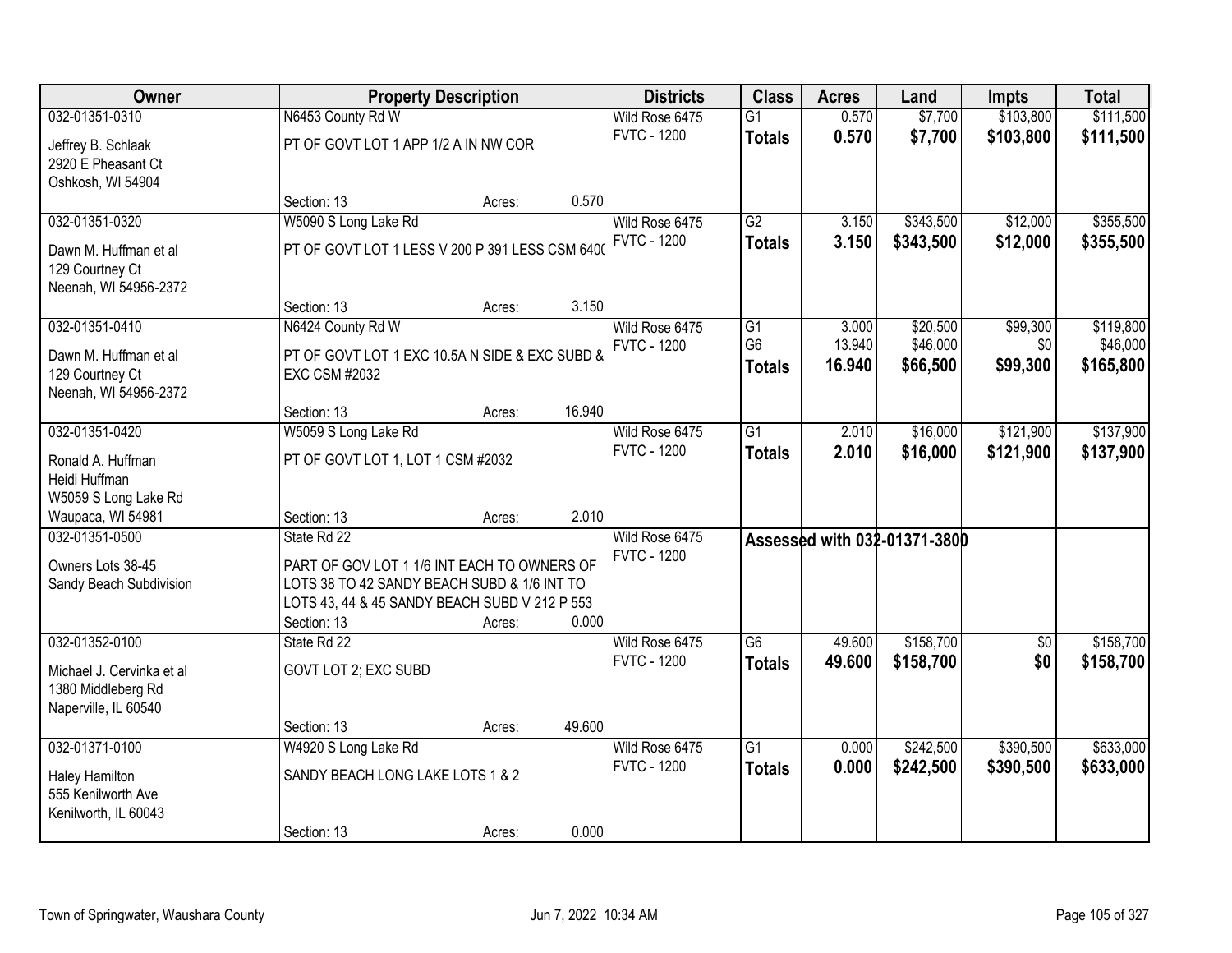| Owner                        |                                              | <b>Property Description</b> |       | <b>Districts</b>   | <b>Class</b>    | <b>Acres</b> | Land      | <b>Impts</b>    | <b>Total</b> |
|------------------------------|----------------------------------------------|-----------------------------|-------|--------------------|-----------------|--------------|-----------|-----------------|--------------|
| 032-01371-0300               | W4924 S Long Lake Rd                         |                             |       | Wild Rose 6475     | $\overline{G1}$ | 0.000        | \$242,500 | \$108,200       | \$350,700    |
| Boehlkes Bunkhouse, LLC      | SANDY BEACH LONG LAKE LOT 3 & 4              |                             |       | <b>FVTC - 1200</b> | <b>Totals</b>   | 0.000        | \$242,500 | \$108,200       | \$350,700    |
| c/o Steve Boehlke            |                                              |                             |       |                    |                 |              |           |                 |              |
| W4924 S Long Lake Rd         |                                              |                             |       |                    |                 |              |           |                 |              |
| Waupaca, WI 54981            | Section: 13                                  | Acres:                      | 0.000 |                    |                 |              |           |                 |              |
| 032-01371-0500               | W4928 S Long Lake Rd                         |                             |       | Wild Rose 6475     | $\overline{G1}$ | 0.000        | \$242,500 | \$342,300       | \$584,800    |
| Berg Revocable Trust         | LOTS 5 & 6 SANDY BEACH LONG LAKE             |                             |       | <b>FVTC - 1200</b> | <b>Totals</b>   | 0.000        | \$242,500 | \$342,300       | \$584,800    |
| 38 Trails End Ct             |                                              |                             |       |                    |                 |              |           |                 |              |
| Fond Du Lac, WI 54937-6801   |                                              |                             |       |                    |                 |              |           |                 |              |
|                              | Section: 13                                  | Acres:                      | 0.000 |                    |                 |              |           |                 |              |
| 032-01371-0700               | W4936 S Long Lake Rd                         |                             |       | Wild Rose 6475     | $\overline{G1}$ | 0.000        | \$147,500 | \$67,800        | \$215,300    |
| Michael Zimmerman            | LOT 7 SANDY BEACH (LONG LAKE)                |                             |       | <b>FVTC - 1200</b> | <b>Totals</b>   | 0.000        | \$147,500 | \$67,800        | \$215,300    |
| Shauna Zimmerman             |                                              |                             |       |                    |                 |              |           |                 |              |
| N8157 Ashberry Ave           |                                              |                             |       |                    |                 |              |           |                 |              |
| Fond Du Lac, WI 54937        | Section: 13                                  | Acres:                      | 0.000 |                    |                 |              |           |                 |              |
| 032-01371-0800               | W4942 S Long Lake Rd                         |                             |       | Wild Rose 6475     | $\overline{G1}$ | 0.000        | \$242,500 | \$136,900       | \$379,400    |
| E Munroe Hjerstedt et al     | SANDY BEACH LONG LAKE LOTS 8 & 9 LIFE ESTATE |                             |       | <b>FVTC - 1200</b> | <b>Totals</b>   | 0.000        | \$242,500 | \$136,900       | \$379,400    |
| 2017 Melaas Cir              | TO E MUNROE & SARA JEAN HJERSTEDT            |                             |       |                    |                 |              |           |                 |              |
| Stoughton, WI 53589-5141     |                                              |                             |       |                    |                 |              |           |                 |              |
|                              | Section: 13                                  | Acres:                      | 0.000 |                    |                 |              |           |                 |              |
| 032-01371-1000               | W4948 S Long Lake Rd                         |                             |       | Wild Rose 6475     | $\overline{G1}$ | 0.000        | \$147,500 | \$136,800       | \$284,300    |
| Robert P. Jossart            | SANDY BEACH LONG LAKE LOT 10                 |                             |       | <b>FVTC - 1200</b> | <b>Totals</b>   | 0.000        | \$147,500 | \$136,800       | \$284,300    |
| Nicole L. Jossart            |                                              |                             |       |                    |                 |              |           |                 |              |
| 14341 Marina Dr              |                                              |                             |       |                    |                 |              |           |                 |              |
| Sturtevant, WI 53177         | Section: 13                                  | Acres:                      | 0.000 |                    |                 |              |           |                 |              |
| 032-01371-1110               | W4952 S Long Lake Rd                         |                             |       | Wild Rose 6475     | $\overline{G1}$ | 0.480        | \$195,000 | \$74,700        | \$269,700    |
| Heniff-Maschek Cottage, LLC  | SANDY BEACH LONG LAKE LOT 11 & PART OF LOT   |                             |       | <b>FVTC - 1200</b> | <b>Totals</b>   | 0.480        | \$195,000 | \$74,700        | \$269,700    |
| 836 E Main St                | 12                                           |                             |       |                    |                 |              |           |                 |              |
| Whitewater, WI 53190         |                                              |                             |       |                    |                 |              |           |                 |              |
|                              | Section: 13                                  | Acres:                      | 0.480 |                    |                 |              |           |                 |              |
| 032-01371-1300               | State Rd 22                                  |                             |       | Wild Rose 6475     | $\overline{G1}$ | 0.000        | \$210,200 | $\overline{50}$ | \$210,200    |
| Jean N. Heniff               | SANDY BEACH LONG LAKE LOT 13 & PT OF LOT 12  |                             |       | <b>FVTC - 1200</b> | <b>Totals</b>   | 0.000        | \$210,200 | \$0             | \$210,200    |
| c/o Del Lottman              |                                              |                             |       |                    |                 |              |           |                 |              |
| 6314 98th Ln N               |                                              |                             |       |                    |                 |              |           |                 |              |
| Brooklyn Park, MN 55445-6732 | Section: 13                                  | Acres:                      | 0.000 |                    |                 |              |           |                 |              |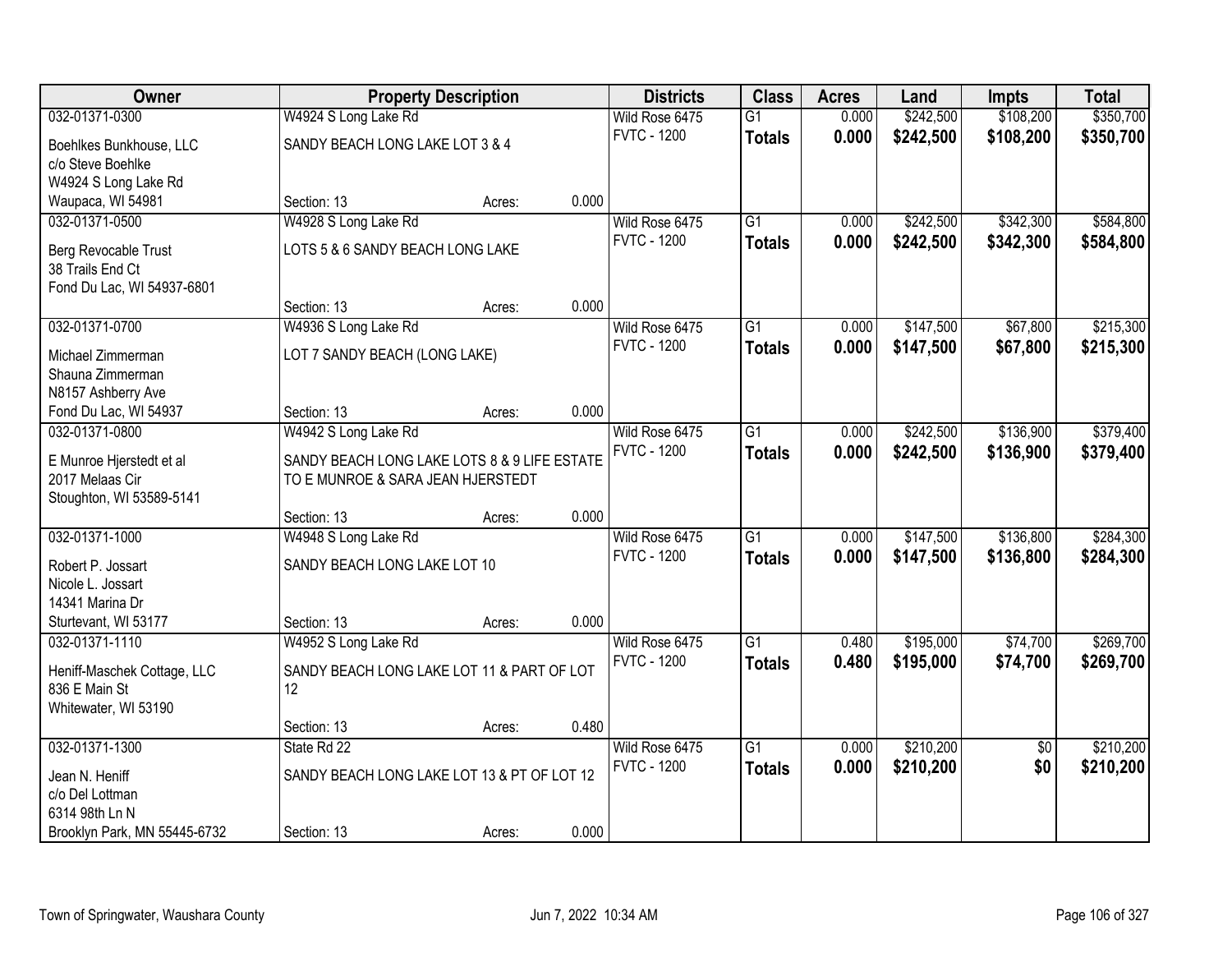| Owner                                       | <b>Property Description</b>                                                                     |        |       | <b>Districts</b>   | <b>Class</b>    | <b>Acres</b> | Land      | <b>Impts</b> | <b>Total</b> |
|---------------------------------------------|-------------------------------------------------------------------------------------------------|--------|-------|--------------------|-----------------|--------------|-----------|--------------|--------------|
| 032-01371-1400                              | W4956 S Long Lake Rd                                                                            |        |       | Wild Rose 6475     | $\overline{G1}$ | 0.000        | \$109,200 | \$183,000    | \$292,200    |
| Richard J. Lechusz                          | LOT 1 CSM 2084                                                                                  |        |       | <b>FVTC - 1200</b> | <b>Totals</b>   | 0.000        | \$109,200 | \$183,000    | \$292,200    |
| Carol A. Lechusz                            |                                                                                                 |        |       |                    |                 |              |           |              |              |
| W4956 S Long Lake Rd                        |                                                                                                 |        |       |                    |                 |              |           |              |              |
| Waupaca, WI 54981-7423                      | Section: 13                                                                                     | Acres: | 0.000 |                    |                 |              |           |              |              |
| 032-01371-1510                              | W4960 S Long Lake Rd                                                                            |        |       | Wild Rose 6475     | $\overline{G1}$ | 0.000        | \$138,700 | \$106,000    | \$244,700    |
| Janet E O'Connell Revocable Trust           |                                                                                                 |        |       | <b>FVTC - 1200</b> | <b>Totals</b>   | 0.000        | \$138,700 | \$106,000    | \$244,700    |
| 745 Sorrento Inlt                           | PT OF GOV LOT 2 (E1/2 NE1/4) SANDY BEACH W 12<br>1/2' OF LOT 14 & E1/2 OF LOT 15 N/K/A LOT 1 OF |        |       |                    |                 |              |           |              |              |
| Nokomis, FL 34275-1431                      | CSM 2399 & 10' W OF & ADJ TO CSM 2399                                                           |        |       |                    |                 |              |           |              |              |
|                                             | Section: 13                                                                                     | Acres: | 0.000 |                    |                 |              |           |              |              |
| 032-01371-1610                              | W4964 S Long Lake Rd                                                                            |        |       | Wild Rose 6475     | G1              | 0.000        | \$138,700 | \$40,500     | \$179,200    |
|                                             |                                                                                                 |        |       | <b>FVTC - 1200</b> | <b>Totals</b>   | 0.000        | \$138,700 | \$40,500     | \$179,200    |
| Janet E O'Connell Revocable Trust           | PT OF GOV LOT 2 (E1/2 NE1/4) SANDY BEACH LONG                                                   |        |       |                    |                 |              |           |              |              |
| 745 Sorrento Inlt<br>Nokomis, FL 34275-1431 | LAKE W1/2 OF LOT 15 EXC E 10' & E 35' OF LOT 16                                                 |        |       |                    |                 |              |           |              |              |
|                                             | Section: 13                                                                                     | Acres: | 0.000 |                    |                 |              |           |              |              |
| 032-01371-1700                              | W4974 S Long Lake Rd                                                                            |        |       | Wild Rose 6475     | G1              | 0.000        | \$223,500 | \$250,900    | \$474,400    |
|                                             |                                                                                                 |        |       | <b>FVTC - 1200</b> | <b>Totals</b>   | 0.000        | \$223,500 | \$250,900    | \$474,400    |
| Richard J. Krummel                          | SANDY BEACH LONG LAKE W 15' LOT 16, LOT 17 &                                                    |        |       |                    |                 |              |           |              |              |
| Kim M. Krummel                              | E1/2 LOT 18                                                                                     |        |       |                    |                 |              |           |              |              |
| 4528 Knollwood Dr                           |                                                                                                 |        |       |                    |                 |              |           |              |              |
| Mount Pleasant, WI 53405<br>032-01371-1800  | Section: 13                                                                                     | Acres: | 0.000 |                    | $\overline{G1}$ | 0.000        | \$267,500 | \$127,800    | \$395,300    |
|                                             | W4978 S Long Lake Rd                                                                            |        |       | Wild Rose 6475     |                 |              |           |              |              |
| Joel C & Frances M Whitburn Joint Trus      | SANDY BEACH LONG LAKE W1/2 OF LOT 18 & LOTS                                                     |        |       | <b>FVTC - 1200</b> | <b>Totals</b>   | 0.000        | \$267,500 | \$127,800    | \$395,300    |
| W160 N8293 Old Orchard Ct                   | 19 & 20                                                                                         |        |       |                    |                 |              |           |              |              |
| Menomonee Falls, WI 53051                   |                                                                                                 |        |       |                    |                 |              |           |              |              |
|                                             | Section: 13                                                                                     | Acres: | 0.000 |                    |                 |              |           |              |              |
| 032-01371-2100                              | W4986 S Long Lake Rd                                                                            |        |       | Wild Rose 6475     | $\overline{G1}$ | 0.000        | \$147,500 | \$292,500    | \$440,000    |
| Suzanne S Ziemer Revocable Living           | SANDY BEACH LONG LAKE LOT 21                                                                    |        |       | <b>FVTC - 1200</b> | <b>Totals</b>   | 0.000        | \$147,500 | \$292,500    | \$440,000    |
| Trust                                       |                                                                                                 |        |       |                    |                 |              |           |              |              |
| W4986 S Long Lake Rd                        |                                                                                                 |        |       |                    |                 |              |           |              |              |
| Waupaca, WI 54981                           | Section: 13                                                                                     | Acres: | 0.000 |                    |                 |              |           |              |              |
| 032-01371-2200                              | W4990 S Long Lake Rd                                                                            |        |       | Wild Rose 6475     | $\overline{G1}$ | 0.000        | \$292,500 | \$171,500    | \$464,000    |
| Michael J. Cervinka et al                   | LOTS 22, 23 & 24 SANDY BEACH                                                                    |        |       | <b>FVTC - 1200</b> | <b>Totals</b>   | 0.000        | \$292,500 | \$171,500    | \$464,000    |
| 1380 Middleberg Rd                          |                                                                                                 |        |       |                    |                 |              |           |              |              |
| Naperville, IL 60540                        |                                                                                                 |        |       |                    |                 |              |           |              |              |
|                                             | Section: 13                                                                                     | Acres: | 0.000 |                    |                 |              |           |              |              |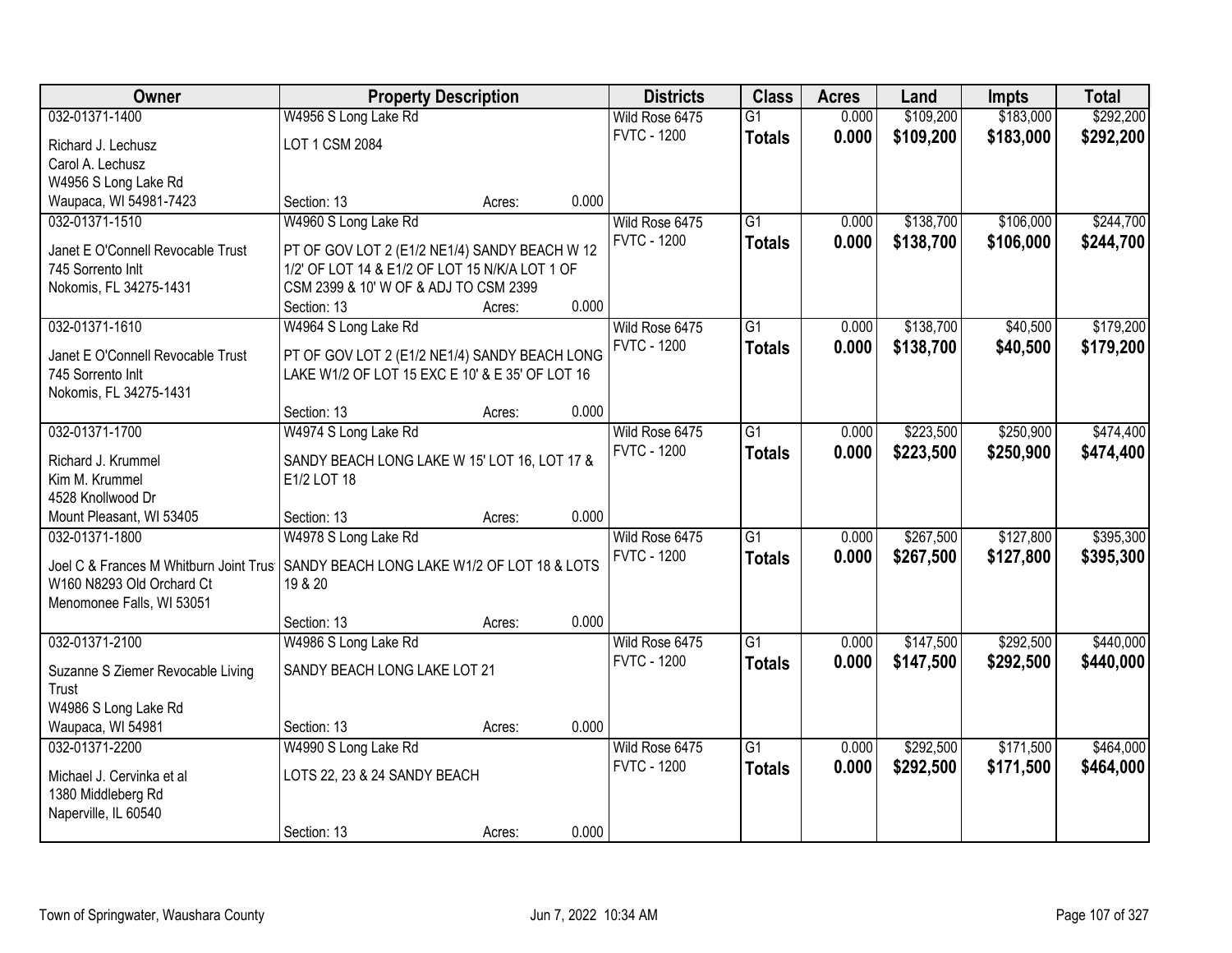| Owner                                                              | <b>Property Description</b>                                                               |        |       | <b>Districts</b>                     | <b>Class</b>                     | <b>Acres</b>   | Land                   | <b>Impts</b>           | <b>Total</b>           |
|--------------------------------------------------------------------|-------------------------------------------------------------------------------------------|--------|-------|--------------------------------------|----------------------------------|----------------|------------------------|------------------------|------------------------|
| 032-01371-2500                                                     | W4994 S Long Lake Rd                                                                      |        |       | Wild Rose 6475                       | $\overline{G1}$                  | 0.000          | \$176,000              | \$141,600              | \$317,600              |
| Christensen Family Revocable Trust<br>27 Meadowbrook Ct            | SANDY BEACH LONG LAKE LOT 25 & E'LY 15' LOT 26                                            |        |       | <b>FVTC - 1200</b>                   | <b>Totals</b>                    | 0.000          | \$176,000              | \$141,600              | \$317,600              |
| Appleton, WI 54914                                                 | Section: 13                                                                               | Acres: | 0.000 |                                      |                                  |                |                        |                        |                        |
| 032-01371-2600<br>Douglas D. Herwig                                | W5012 S Long Lake Rd<br>SANDY BEACH LONG LAKE PT LOT 26, LOT 27, 28 &                     |        |       | Wild Rose 6475<br><b>FVTC - 1200</b> | $\overline{G1}$<br><b>Totals</b> | 0.000<br>0.000 | \$327,500<br>\$327,500 | \$245,300<br>\$245,300 | \$572,800<br>\$572,800 |
| Audrey L. Herwig<br>PO Box 323                                     | 29                                                                                        |        |       |                                      |                                  |                |                        |                        |                        |
| Waupaca, WI 54981-0323                                             | Section: 13                                                                               | Acres: | 0.000 |                                      |                                  |                |                        |                        |                        |
| 032-01371-3000                                                     | W5020 S Long Lake Rd                                                                      |        |       | Wild Rose 6475                       | $\overline{G1}$                  | 0.000          | \$342,500              | \$301,200              | \$643,700              |
| William P. Rosenthal<br>W5020 S Long Lake Rd<br>Waupaca, WI 54981  | SANDY BEACH LONG LAKE LOTS 30, 31, 32, 33                                                 |        |       | <b>FVTC - 1200</b>                   | <b>Totals</b>                    | 0.000          | \$342,500              | \$301,200              | \$643,700              |
|                                                                    | Section: 13                                                                               | Acres: | 0.000 |                                      |                                  |                |                        |                        |                        |
| 032-01371-3400                                                     | W5030 S Long Lake Rd                                                                      |        |       | Wild Rose 6475                       | $\overline{G1}$                  | 0.000          | \$147,500              | \$163,000              | \$310,500              |
| Carole J. Pitcel<br>W5030 S Long Lake Rd<br>Waupaca, WI 54981-7424 | SANDY BEACH LONG LAKE LOT 34 AND EASEMENT<br>IN V462 P31 NOW LOT 1 CSM #3235              |        |       | <b>FVTC - 1200</b>                   | <b>Totals</b>                    | 0.000          | \$147,500              | \$163,000              | \$310,500              |
|                                                                    | Section: 13                                                                               | Acres: | 0.000 |                                      |                                  |                |                        |                        |                        |
| 032-01371-3500                                                     | W5036 S Long Lake Rd                                                                      |        |       | Wild Rose 6475<br><b>FVTC - 1200</b> | $\overline{G1}$<br><b>Totals</b> | 0.000<br>0.000 | \$147,500<br>\$147,500 | \$36,100<br>\$36,100   | \$183,600<br>\$183,600 |
| Jeffrey D. Bartelt<br>Linda L. Bartelt<br>W5044 S Long Lake Rd     | SANDY BEACH LONG LAKE LOT 35 NOW LOT 1 CSM<br>#3288 SUBJ TO EASEMENT IN V462 P31          |        |       |                                      |                                  |                |                        |                        |                        |
| Waupaca, WI 54981-7424                                             | Section: 13                                                                               | Acres: | 0.000 |                                      |                                  |                |                        |                        |                        |
| 032-01371-3600                                                     | W5044 S Long Lake Rd                                                                      |        |       | Wild Rose 6475                       | $\overline{G1}$                  | 0.000          | \$242,500              | \$304,100              | \$546,600              |
| Jeffrey D. Bartelt<br>Linda L. Bartelt<br>W5044 S Long Lake Rd     | SANDY BEACH LONG LAKE LOTS 36 & 37                                                        |        |       | <b>FVTC - 1200</b>                   | <b>Totals</b>                    | 0.000          | \$242,500              | \$304,100              | \$546,600              |
| Waupaca, WI 54981-7424                                             | Section: 13                                                                               | Acres: | 0.000 |                                      |                                  |                |                        |                        |                        |
| 032-01371-3609<br>Town of Springwater                              | State Rd 22<br>SANDY BEACH LONG LAKE, 30' STREET BETWEEN<br>LOTS 37 & 38 (WALK IN ACCESS) |        |       | Wild Rose 6475<br><b>FVTC - 1200</b> | X4<br><b>Totals</b>              | 0.000<br>0.000 | $\overline{60}$<br>\$0 | $\overline{50}$<br>\$0 | $\overline{30}$<br>\$0 |
|                                                                    | Section: 13                                                                               | Acres: | 0.000 |                                      |                                  |                |                        |                        |                        |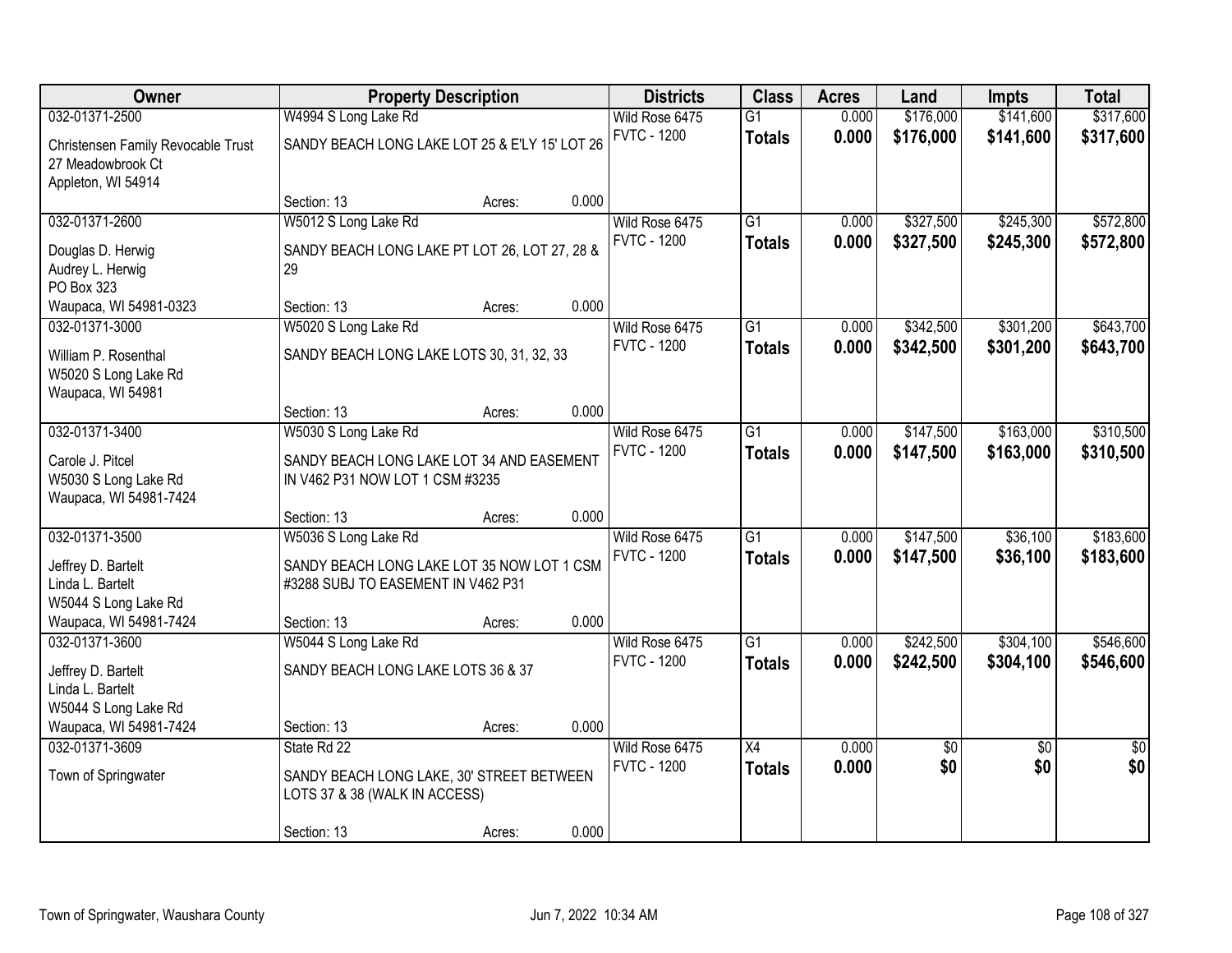| Owner                               | <b>Property Description</b>                   |        |       | <b>Districts</b>   | <b>Class</b>    | <b>Acres</b> | Land     | <b>Impts</b>    | <b>Total</b> |
|-------------------------------------|-----------------------------------------------|--------|-------|--------------------|-----------------|--------------|----------|-----------------|--------------|
| 032-01371-3800                      | W5048 S Long Lake Rd                          |        |       | Wild Rose 6475     | $\overline{G1}$ | 0.333        | \$50,200 | \$28,600        | \$78,800     |
| Dawn M. Huffman et al               | SANDY BEACH LONG LAKE LOT 38 & 1/6 INT IN PT  |        |       | <b>FVTC - 1200</b> | <b>Totals</b>   | 0.333        | \$50,200 | \$28,600        | \$78,800     |
| c/o Joan C. Jackelen                | OF GOV LOT 1 (32-1351-0500) SUBJECT TO LIFE   |        |       |                    |                 |              |          |                 |              |
| 1902 Fenwick Ave                    | ESTATE FOR JOAN JACKELEN                      |        |       |                    |                 |              |          |                 |              |
| Eau Claire, WI 54701                | Section: 13                                   | Acres: | 0.000 |                    |                 |              |          |                 |              |
| 032-01371-3900                      | W5052 S Long Lake Rd                          |        |       | Wild Rose 6475     | $\overline{G1}$ | 0.304        | \$50,000 | \$85,900        | \$135,900    |
|                                     |                                               |        |       | <b>FVTC - 1200</b> | <b>Totals</b>   | 0.304        | \$50,000 | \$85,900        | \$135,900    |
| Sally A. Stevens et al              | SANDY BEACH LONG LAKE LOT 39 & 1/6 INT IN PT  |        |       |                    |                 |              |          |                 |              |
| 35 Shadow Woods Ln                  | OF GOV LOT 1 (32-1351-0500) LIFE ESTATE TO    |        |       |                    |                 |              |          |                 |              |
| Waupaca, WI 54981                   | BRUCE W & SHIRLEY A STEVENS                   |        | 0.000 |                    |                 |              |          |                 |              |
|                                     | Section: 13                                   | Acres: |       |                    |                 |              |          |                 |              |
| 032-01371-4000                      | W5056 S Long Lake Rd                          |        |       | Wild Rose 6475     | $\overline{G1}$ | 0.295        | \$49,800 | \$26,600        | \$76,400     |
| Baehr Family Revocable Living Trust | SANDY BEACH LONG LAKE LOT 40 & 1/6 INT IN PT  |        |       | <b>FVTC - 1200</b> | <b>Totals</b>   | 0.295        | \$49,800 | \$26,600        | \$76,400     |
| 2201 Welhouse Dr                    | OF GOV LOT 1 (32-1351-0500)                   |        |       |                    |                 |              |          |                 |              |
| Kaukauna, WI 54130                  |                                               |        |       |                    |                 |              |          |                 |              |
|                                     | Section: 13                                   | Acres: | 0.000 |                    |                 |              |          |                 |              |
| 032-01371-4100                      | W5060 S Long Lake Rd                          |        |       | Wild Rose 6475     | $\overline{G1}$ | 0.266        | \$49,300 | \$34,100        | \$83,400     |
| Scott R. Stelmacher                 | SANDY BEACH LONG LAKE LOT 41 & 1/6 INT IN PT  |        |       | <b>FVTC - 1200</b> | <b>Totals</b>   | 0.266        | \$49,300 | \$34,100        | \$83,400     |
| Christine M. Stelmacher             | OF GOV LOT 1 (32-1351-0500)                   |        |       |                    |                 |              |          |                 |              |
| W6741 Rogersville Rd                |                                               |        |       |                    |                 |              |          |                 |              |
| Fond Du Lac, WI 54937               | Section: 13                                   | Acres: | 0.000 |                    |                 |              |          |                 |              |
| 032-01371-4200                      | W5064 S Long Lake Rd                          |        |       | Wild Rose 6475     | $\overline{G1}$ | 0.256        | \$49,200 | \$43,800        | \$93,000     |
|                                     |                                               |        |       | <b>FVTC - 1200</b> | <b>Totals</b>   | 0.256        | \$49,200 | \$43,800        | \$93,000     |
| Scott R. Stelmacher                 | SANDY BEACH LONG LAKE LOT 42 & 1/6 INT IN PT  |        |       |                    |                 |              |          |                 |              |
| Christine M. Stelmacher             | OF GOV LOT 1 (32-1351-0500)                   |        |       |                    |                 |              |          |                 |              |
| W6741 Rogersville Rd                |                                               |        |       |                    |                 |              |          |                 |              |
| Fond Du Lac, WI 54937               | Section: 13                                   | Acres: | 0.000 |                    |                 |              |          |                 |              |
| 032-01371-4310                      | State Rd 22                                   |        |       | Wild Rose 6475     | $\overline{G1}$ | 0.251        | \$49,400 | \$1,300         | \$50,700     |
| Scott R. Stelmacher                 | SANDY BEACH LONG LAKE LOT 43 & 1/3 OF 1/6 INT |        |       | <b>FVTC - 1200</b> | <b>Totals</b>   | 0.251        | \$49,400 | \$1,300         | \$50,700     |
| Christine M. Stelmacher             | IN PT OF GOV LOT 1 (32-1351-0500)             |        |       |                    |                 |              |          |                 |              |
| W6741 Rogersville Rd                |                                               |        |       |                    |                 |              |          |                 |              |
| Fond Du Lac, WI 54937               | Section: 13                                   | Acres: | 0.000 |                    |                 |              |          |                 |              |
| 032-01371-4410                      | Long Lake Rd                                  |        |       | Wild Rose 6475     | $\overline{G1}$ | 0.473        | \$50,300 | $\overline{30}$ | \$50,300     |
|                                     |                                               |        |       | <b>FVTC - 1200</b> | <b>Totals</b>   | 0.473        | \$50,300 | \$0             | \$50,300     |
| Scott R. Stelmacher                 | SANDY BEACH LONG LAKE LOTS 44 & 45 & 2/3 OF   |        |       |                    |                 |              |          |                 |              |
| Christine M. Stelmacher             | 1/6 INT IN PT OF GOV LOT 1 (32-1351-0500)     |        |       |                    |                 |              |          |                 |              |
| W6741 Rogersville Rd                |                                               |        | 0.000 |                    |                 |              |          |                 |              |
| Fond Du Lac, WI 54937               | Section: 13                                   | Acres: |       |                    |                 |              |          |                 |              |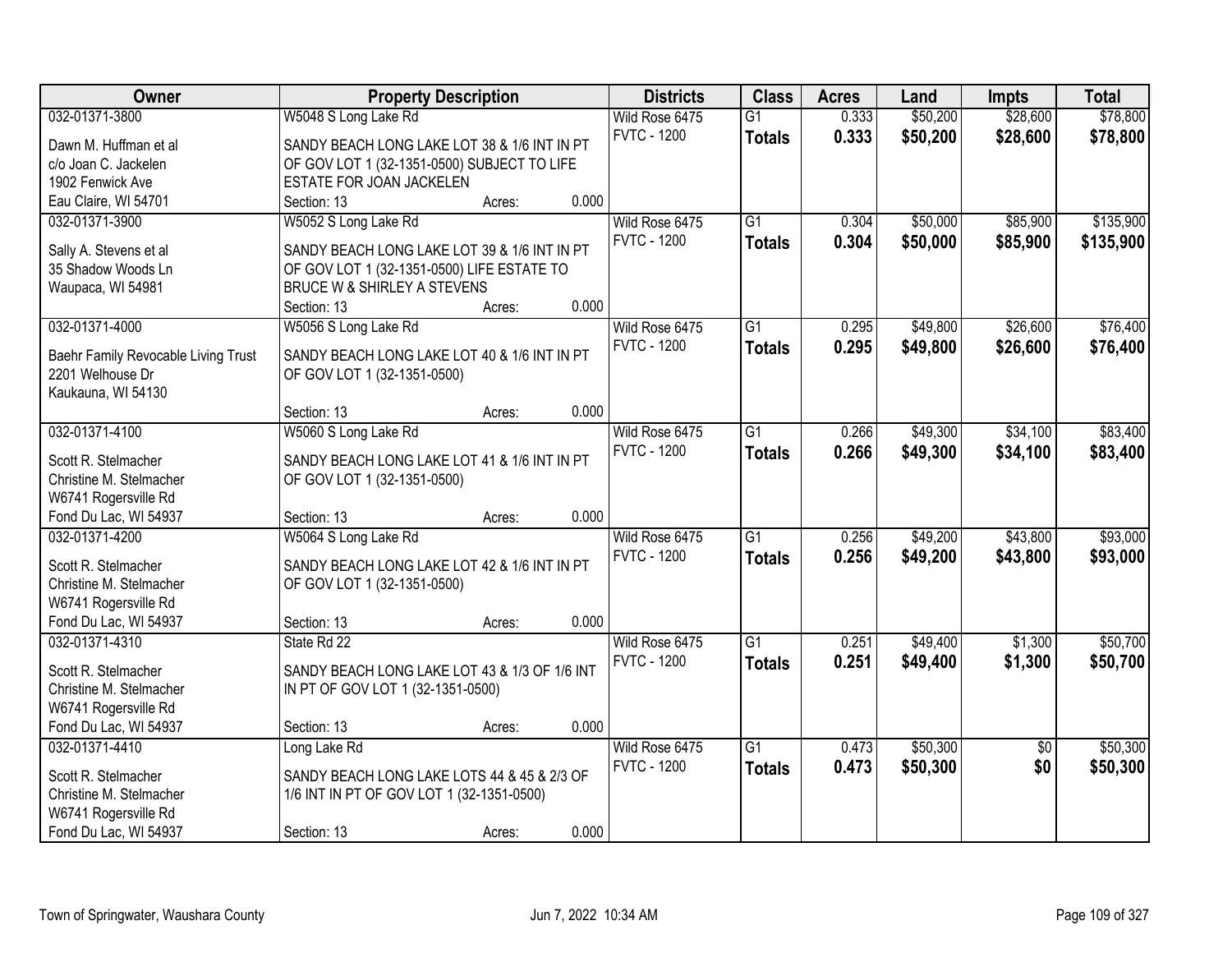| Owner                                      |                                                                 | <b>Property Description</b> |        | <b>Districts</b>                     | <b>Class</b>    | <b>Acres</b>    | Land             | <b>Impts</b>           | <b>Total</b>     |
|--------------------------------------------|-----------------------------------------------------------------|-----------------------------|--------|--------------------------------------|-----------------|-----------------|------------------|------------------------|------------------|
| 032-01411-0000                             | State Rd 22                                                     |                             |        | Wild Rose 6475                       | W <sub>6</sub>  | 40.000          | (\$132,000)      | $\overline{50}$        | \$0              |
| Dawn M. Huffman et al                      | <b>NE1/4 OF NE1/4</b>                                           |                             |        | <b>FVTC - 1200</b>                   | <b>Totals</b>   | 40.000          | \$0              | \$0                    | \$0              |
| 129 Courtney Ct                            |                                                                 |                             |        |                                      |                 |                 |                  |                        |                  |
| Neenah, WI 54956-2372                      |                                                                 |                             |        |                                      |                 |                 |                  |                        |                  |
|                                            | Section: 14                                                     | Acres:                      | 40.000 |                                      |                 |                 |                  |                        |                  |
| 032-01413-0150                             | 23rd Rd                                                         |                             |        | Wild Rose 6475                       | $\overline{G6}$ | 3.000           | \$9,900          | $\overline{50}$        | \$9,900          |
| Raymond G. Wachsmuth                       | SW1/4 OF NE1/4; EXC CSM 4991 (INCLUDES PT LOTS                  |                             |        | <b>FVTC - 1200</b>                   | W8              | 34.870          | (\$111,600)      | \$0                    | \$0              |
| Cheryl J. Wachsmuth                        | 1 & 2 CSM 4768)                                                 |                             |        |                                      | <b>Totals</b>   | 37.870          | \$9,900          | \$0                    | \$9,900          |
| W4809 N Shore Dr                           |                                                                 |                             |        |                                      |                 |                 |                  |                        |                  |
| Waupaca, WI 54981                          | Section: 14                                                     | Acres:                      | 37.870 |                                      |                 |                 |                  |                        |                  |
| 032-01413-0351                             | N6386 23rd Rd                                                   |                             |        | Wild Rose 6475                       | G1              | 2.810           | \$12,400         | \$214,700              | \$227,100        |
|                                            |                                                                 |                             |        | <b>FVTC - 1200</b>                   | <b>Totals</b>   | 2.810           | \$12,400         | \$214,700              | \$227,100        |
| Eric J. Tuchscherer<br>A Lyn Tuchscherer   | LOT 1 & 2 CSM 4991 (BEING PT OF SW1/4 NE1/4, PT<br>OF LOT 4768) |                             |        |                                      |                 |                 |                  |                        |                  |
| N6386 23rd Rd                              |                                                                 |                             |        |                                      |                 |                 |                  |                        |                  |
| Wild Rose, WI 54984                        | Section: 14                                                     | Acres:                      | 2.810  |                                      |                 |                 |                  |                        |                  |
| 032-01414-0000                             | State Rd 22                                                     |                             |        | Wild Rose 6475                       | W <sub>6</sub>  | 40.000          | (\$132,000)      | $\frac{1}{20}$         | $\sqrt{50}$      |
|                                            |                                                                 |                             |        | <b>FVTC - 1200</b>                   | <b>Totals</b>   | 40.000          | \$0              | \$0                    | \$0              |
| Kevin B. Mulry                             | SE1/4 NE1/4                                                     |                             |        |                                      |                 |                 |                  |                        |                  |
| Tammy J. Schmid-Mulry<br>N6397 County Rd W |                                                                 |                             |        |                                      |                 |                 |                  |                        |                  |
| Waupaca, WI 54981                          | Section: 14                                                     | Acres:                      | 40.000 |                                      |                 |                 |                  |                        |                  |
| 032-01424-0110                             | N6325 23rd Rd                                                   |                             |        | Wild Rose 6475                       | $\overline{G1}$ | 1.000           | \$10,000         | \$133,200              | \$143,200        |
|                                            |                                                                 |                             |        | <b>FVTC - 1200</b>                   | G <sub>4</sub>  | 10.000          | \$1,000          | \$0                    | \$1,000          |
| Patrick J. Rait                            | SE1/4 OF NW1/4; INCLUDES LOT 1 CSM 6340                         |                             |        |                                      | G5M             | 29.000          | \$47,900         | \$0                    | \$47,900         |
| Diane J. Rait                              |                                                                 |                             |        |                                      | <b>Totals</b>   | 40.000          | \$58,900         | \$133,200              | \$192,100        |
| N6325 23rd Rd                              |                                                                 |                             |        |                                      |                 |                 |                  |                        |                  |
| Wild Rose, WI 54984                        | Section: 14                                                     | Acres:                      | 40.000 |                                      |                 |                 |                  |                        |                  |
| 032-01431-0000                             | State Rd 22                                                     |                             |        | Wild Rose 6475<br><b>FVTC - 1200</b> | G4<br>G5        | 33.000<br>1.000 | \$3,400<br>\$700 | $\overline{50}$<br>\$0 | \$3,400<br>\$700 |
| Patrick J. Rait                            | <b>NE1/4 OF SW1/4</b>                                           |                             |        |                                      | G5M             | 6.000           | \$9,900          | \$0                    | \$9,900          |
| N6325 23rd Rd                              |                                                                 |                             |        |                                      | <b>Totals</b>   | 40.000          | \$14,000         | \$0                    | \$14,000         |
| Wild Rose, WI 54984                        |                                                                 |                             |        |                                      |                 |                 |                  |                        |                  |
|                                            | Section: 14                                                     | Acres:                      | 40.000 |                                      |                 |                 |                  |                        |                  |
| 032-01432-0100                             | Apache Ave                                                      |                             |        | Wild Rose 6475                       | G4              | 28.000          | \$2,900          | $\overline{50}$        | \$2,900          |
| Lauritzen Properties, LLC                  | NW1/4 OF SW1/4 EXC DOC#522004                                   |                             |        | <b>FVTC - 1200</b>                   | G5M             | 5.000           | \$8,300          | \$0                    | \$8,300          |
| N7246 County Rd K                          |                                                                 |                             |        |                                      | <b>Totals</b>   | 33.000          | \$11,200         | \$0                    | \$11,200         |
| Waupaca, WI 54981                          |                                                                 |                             |        |                                      |                 |                 |                  |                        |                  |
|                                            | Section: 14                                                     | Acres:                      | 33.000 |                                      |                 |                 |                  |                        |                  |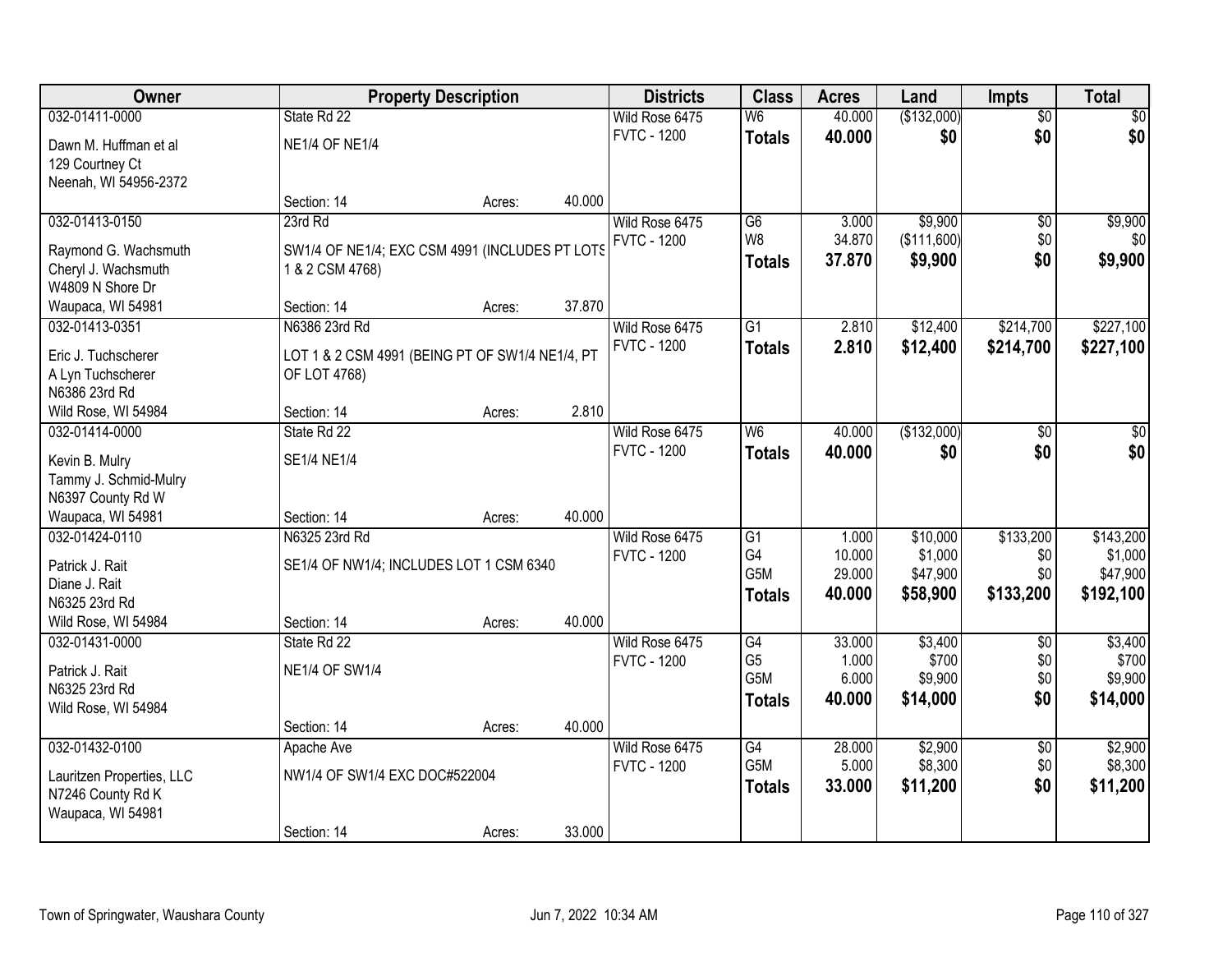| Owner                                |                                             | <b>Property Description</b> |        | <b>Districts</b>                     | <b>Class</b>    | <b>Acres</b> | Land              | <b>Impts</b>           | <b>Total</b>       |
|--------------------------------------|---------------------------------------------|-----------------------------|--------|--------------------------------------|-----------------|--------------|-------------------|------------------------|--------------------|
| 032-01433-0110                       | Apache Ave                                  |                             |        | Wild Rose 6475                       | G4              | 20.970       | \$2,200           | $\sqrt{$0}$            | \$2,200            |
| Lauritzen Properties, LLC            | W 710' OF SW1/4 SW1/4 INC DOC#522005        |                             |        | <b>FVTC - 1200</b>                   | G <sub>5</sub>  | 3.900        | \$2,400           | \$0                    | \$2,400            |
| N7246 County Rd K                    |                                             |                             |        |                                      | <b>Totals</b>   | 24.870       | \$4,600           | \$0                    | \$4,600            |
| Waupaca, WI 54981                    |                                             |                             |        |                                      |                 |              |                   |                        |                    |
|                                      | Section: 14                                 | Acres:                      | 24.870 |                                      |                 |              |                   |                        |                    |
| 032-01433-0220                       | W5630 Apache Ave                            |                             |        | Wild Rose 6475                       | $\overline{G1}$ | 2.000        | \$16,000          | \$41,100               | \$57,100           |
| James M. Rannie                      | PT OF E 610' OF SW1/4 SW1/4, LOT 1 CSM 5043 |                             |        | <b>FVTC - 1200</b>                   | <b>Totals</b>   | 2.000        | \$16,000          | \$41,100               | \$57,100           |
| W5630 Apache Ave                     |                                             |                             |        |                                      |                 |              |                   |                        |                    |
| Wild Rose, WI 54984                  |                                             |                             |        |                                      |                 |              |                   |                        |                    |
|                                      | Section: 14                                 | Acres:                      | 2.000  |                                      |                 |              |                   |                        |                    |
| 032-01433-0230                       | State Rd 22                                 |                             |        | Wild Rose 6475                       | $\overline{G5}$ | 16.130       | \$12,400          | \$0                    | \$12,400           |
| Daniel W. Button                     | E 610' OF SW1/4 SW1/4; INC DOC#522004 & EXC |                             |        | <b>FVTC - 1200</b>                   | G <sub>6</sub>  | 4.000        | \$13,200          | \$0                    | \$13,200           |
| Judith A. Button                     | DOC#522005 & EXC CSM 5043                   |                             |        |                                      | <b>Totals</b>   | 20.130       | \$25,600          | \$0                    | \$25,600           |
| N6143 23rd Rd                        |                                             |                             |        |                                      |                 |              |                   |                        |                    |
| Wild Rose, WI 54984                  | Section: 14                                 | Acres:                      | 20.130 |                                      |                 |              |                   |                        |                    |
| 032-01434-0100                       | N6143 23rd Rd                               |                             |        | Wild Rose 6475                       | $\overline{G1}$ | 2.000        | \$16,000          | \$199,000              | \$215,000          |
|                                      |                                             |                             |        | <b>FVTC - 1200</b>                   | G <sub>5</sub>  | 19.500       | \$13,700          | \$0                    | \$13,700           |
| Daniel W. Button<br>Judith A. Button | SE1/4 OF SW1/4 LESS CSM 5044                |                             |        |                                      | G <sub>6</sub>  | 17.000       | \$54,400          | \$0                    | \$54,400           |
| N6143 23rd Rd                        |                                             |                             |        |                                      | <b>Totals</b>   | 38.500       | \$84,100          | \$199,000              | \$283,100          |
| Wild Rose, WI 54984                  | Section: 14                                 | Acres:                      | 38.500 |                                      |                 |              |                   |                        |                    |
| 032-01434-0200                       | W5560 Apache Ave                            |                             |        | Wild Rose 6475                       | $\overline{G1}$ | 1.500        | \$13,000          | \$130,300              | \$143,300          |
|                                      |                                             |                             |        | <b>FVTC - 1200</b>                   | Totals          | 1.500        | \$13,000          | \$130,300              | \$143,300          |
| Donald J. Kusserow                   | PT OF SE1/4 OF SW1/4, LOT 1 CSM 5044        |                             |        |                                      |                 |              |                   |                        |                    |
| Betty J. Kusserow<br>N6402 26th Rd   |                                             |                             |        |                                      |                 |              |                   |                        |                    |
| Wild Rose, WI 54984                  | Section: 14                                 | Acres:                      | 1.500  |                                      |                 |              |                   |                        |                    |
| 032-01441-0100                       |                                             |                             |        | Wild Rose 6475                       | W <sub>8</sub>  | 20.420       | $($ \$65,300) $ $ | \$0                    | \$0                |
|                                      |                                             |                             |        | <b>FVTC - 1200</b>                   | <b>Totals</b>   | 20.420       | \$0               | \$0                    | \$0                |
| Raymond G. Wachsmuth                 | E1/2 OF NE1/4 OF SE1/4                      |                             |        |                                      |                 |              |                   |                        |                    |
| Cheryl J. Wachsmuth                  |                                             |                             |        |                                      |                 |              |                   |                        |                    |
| W4809 N Shore Dr                     |                                             |                             |        |                                      |                 |              |                   |                        |                    |
| Waupaca, WI 54981<br>032-01441-0200  | Section: 14                                 | Acres:                      | 20.420 |                                      | W8              |              | (\$67,400)        |                        |                    |
|                                      | 23rd Rd                                     |                             |        | Wild Rose 6475<br><b>FVTC - 1200</b> |                 | 20.430       |                   | $\overline{30}$<br>\$0 | $\sqrt{50}$<br>\$0 |
| Raymond G. Wachsmuth                 | W1/2 OF NE1/4 OF SE1/4                      |                             |        |                                      | <b>Totals</b>   | 20.430       | \$0               |                        |                    |
| Cheryl J. Wachsmuth                  |                                             |                             |        |                                      |                 |              |                   |                        |                    |
| W4809 N Shore Dr                     |                                             |                             |        |                                      |                 |              |                   |                        |                    |
| Waupaca, WI 54981                    | Section: 14                                 | Acres:                      | 20.430 |                                      |                 |              |                   |                        |                    |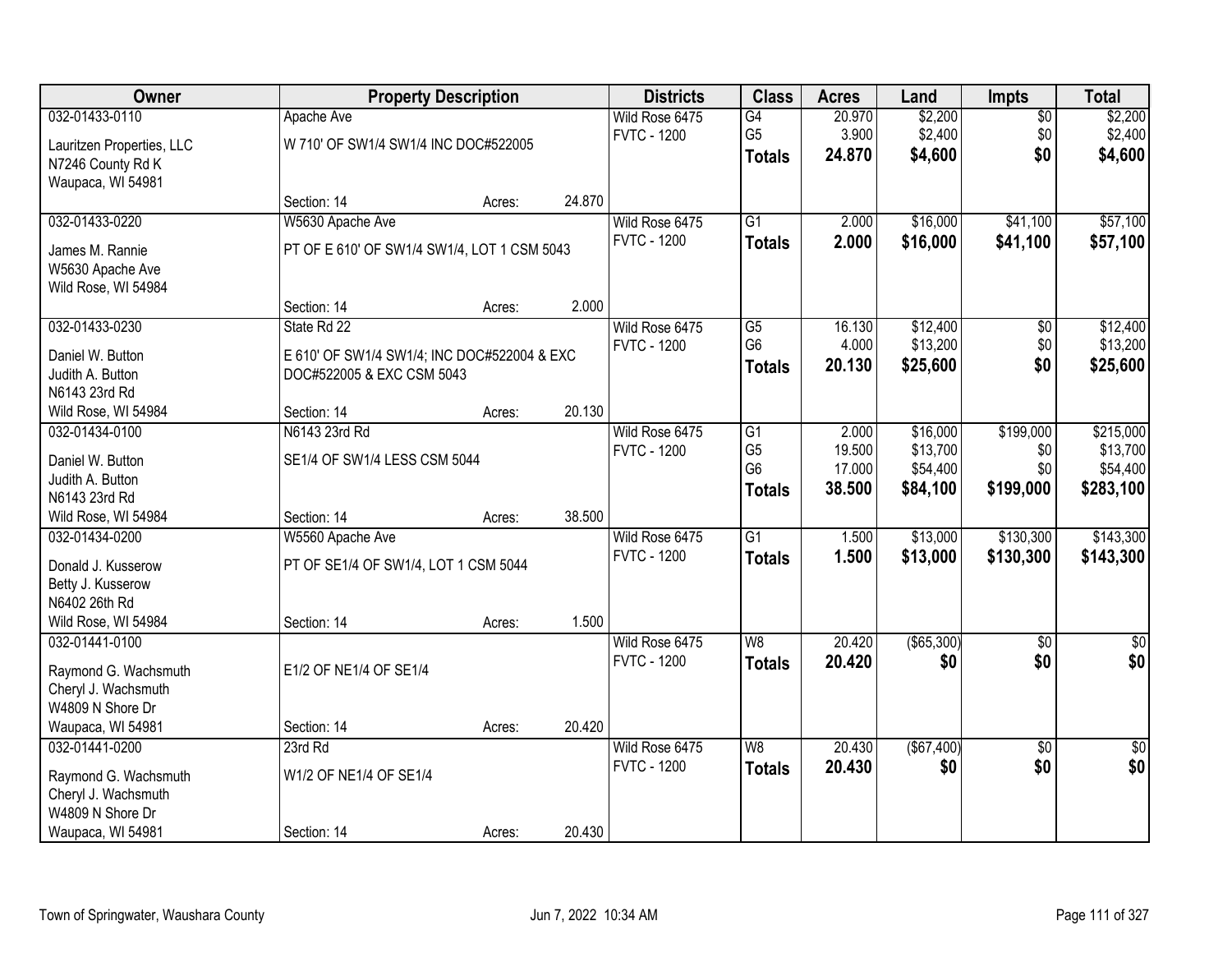| Owner                     |                                                | <b>Property Description</b> |        | <b>Districts</b>   | <b>Class</b>    | <b>Acres</b> | Land        | <b>Impts</b>    | <b>Total</b>    |
|---------------------------|------------------------------------------------|-----------------------------|--------|--------------------|-----------------|--------------|-------------|-----------------|-----------------|
| 032-01442-0100            | 23rd Rd                                        |                             |        | Wild Rose 6475     | W8              | 40.540       | (\$129,700) | $\overline{50}$ | \$0             |
| Raymond G. Wachsmuth      | NW1/4 OF SE1/4; LESS V151 P319                 |                             |        | <b>FVTC - 1200</b> | <b>Totals</b>   | 40.540       | \$0         | \$0             | \$0             |
| Cheryl J. Wachsmuth       |                                                |                             |        |                    |                 |              |             |                 |                 |
| W4809 N Shore Dr          |                                                |                             |        |                    |                 |              |             |                 |                 |
| Waupaca, WI 54981         | Section: 14                                    | Acres:                      | 40.540 |                    |                 |              |             |                 |                 |
| 032-01442-0200            | N6226 23rd Rd                                  |                             |        | Wild Rose 6475     | $\overline{G1}$ | 0.500        | \$7,500     | \$0             | \$7,500         |
|                           |                                                |                             |        | <b>FVTC - 1200</b> | <b>Totals</b>   | 0.500        | \$7,500     | \$0             | \$7,500         |
| Patrick J. Rait           | PT OF NW1/4 OF SE1/4, BEG 17 RDS N OF SW COR N |                             |        |                    |                 |              |             |                 |                 |
| N6325 23rd Rd             | 8 RDS E 10 RDS S 8 RDS W 10RDS                 |                             |        |                    |                 |              |             |                 |                 |
| Wild Rose, WI 54984       |                                                |                             | 0.500  |                    |                 |              |             |                 |                 |
|                           | Section: 14                                    | Acres:                      |        |                    |                 |              |             |                 |                 |
| 032-01443-0100            | 23rd Rd                                        |                             |        | Wild Rose 6475     | W8              | 38.010       | (\$121,600) | \$0             | $\overline{50}$ |
| Raymond G. Wachsmuth      | SW1/4 OF SE1/4; LESS V298 P314                 |                             |        | <b>FVTC - 1200</b> | <b>Totals</b>   | 38.010       | \$0         | \$0             | \$0             |
| Cheryl J. Wachsmuth       |                                                |                             |        |                    |                 |              |             |                 |                 |
| W4809 N Shore Dr          |                                                |                             |        |                    |                 |              |             |                 |                 |
| Waupaca, WI 54981         | Section: 14                                    | Acres:                      | 38.010 |                    |                 |              |             |                 |                 |
| 032-01443-0200            | State Rd 22                                    |                             |        | Wild Rose 6475     | $\overline{G1}$ | 2.500        | \$18,000    | \$0             | \$18,000        |
| Jonelle Wachsmuth         | E 20 RDS OF S 20 RDS SW-SE CSM 1079 LOT 1      |                             |        | <b>FVTC - 1200</b> | <b>Totals</b>   | 2.500        | \$18,000    | \$0             | \$18,000        |
| Raymond G. Wachsmuth      |                                                |                             |        |                    |                 |              |             |                 |                 |
| W4809 N Shore Dr          |                                                |                             |        |                    |                 |              |             |                 |                 |
| Waupaca, WI 54981         | Section: 14                                    | Acres:                      | 2.500  |                    |                 |              |             |                 |                 |
| 032-01444-0100            | Apache Ave                                     |                             |        | Wild Rose 6475     | G1              | 3.390        | \$10,200    | \$0             | \$10,200        |
|                           |                                                |                             |        | <b>FVTC - 1200</b> | W <sub>8</sub>  | 35.000       | (\$112,000) | \$0             | \$0             |
| Raymond G. Wachsmuth      | SE1/4 OF SE1/4; EXC 2A                         |                             |        |                    | <b>Totals</b>   | 38.390       | \$10,200    | \$0             | \$10,200        |
| Cheryl J. Wachsmuth       |                                                |                             |        |                    |                 |              |             |                 |                 |
| W4809 N Shore Dr          |                                                |                             |        |                    |                 |              |             |                 |                 |
| Waupaca, WI 54981         | Section: 14                                    | Acres:                      | 38.390 |                    |                 |              |             |                 |                 |
| 032-01444-0200            | W5336 Apache Ave                               |                             |        | Wild Rose 6475     | $\overline{G1}$ | 2.000        | \$16,000    | \$35,000        | \$51,000        |
| Annmarie L. Nytes         | PT SE1/4 OF SE1/4; W 280 FT OF E 636.3 FT OF S |                             |        | <b>FVTC - 1200</b> | <b>Totals</b>   | 2.000        | \$16,000    | \$35,000        | \$51,000        |
| Shane A. Nytes            | 311.15 FT                                      |                             |        |                    |                 |              |             |                 |                 |
| W5336 Apache Ave          |                                                |                             |        |                    |                 |              |             |                 |                 |
| Wild Rose, WI 54984-9172  | Section: 14                                    | Acres:                      | 2.000  |                    |                 |              |             |                 |                 |
| 032-01451-0100            | State Rd 22                                    |                             |        | Wild Rose 6475     | $\overline{G6}$ | 13.360       | \$44,100    | $\overline{50}$ | \$44,100        |
|                           |                                                |                             |        | <b>FVTC - 1200</b> | <b>Totals</b>   | 13.360       | \$44,100    | \$0             | \$44,100        |
| Robert L. Clark Jr        | 299 5 PT OF GOV LOT 1                          |                             |        |                    |                 |              |             |                 |                 |
| Nancy D. Mclaughlin-Clark |                                                |                             |        |                    |                 |              |             |                 |                 |
| 612 Lake Dr               |                                                |                             |        |                    |                 |              |             |                 |                 |
| South Milwaukee, WI 53172 | Section: 14                                    | Acres:                      | 13.360 |                    |                 |              |             |                 |                 |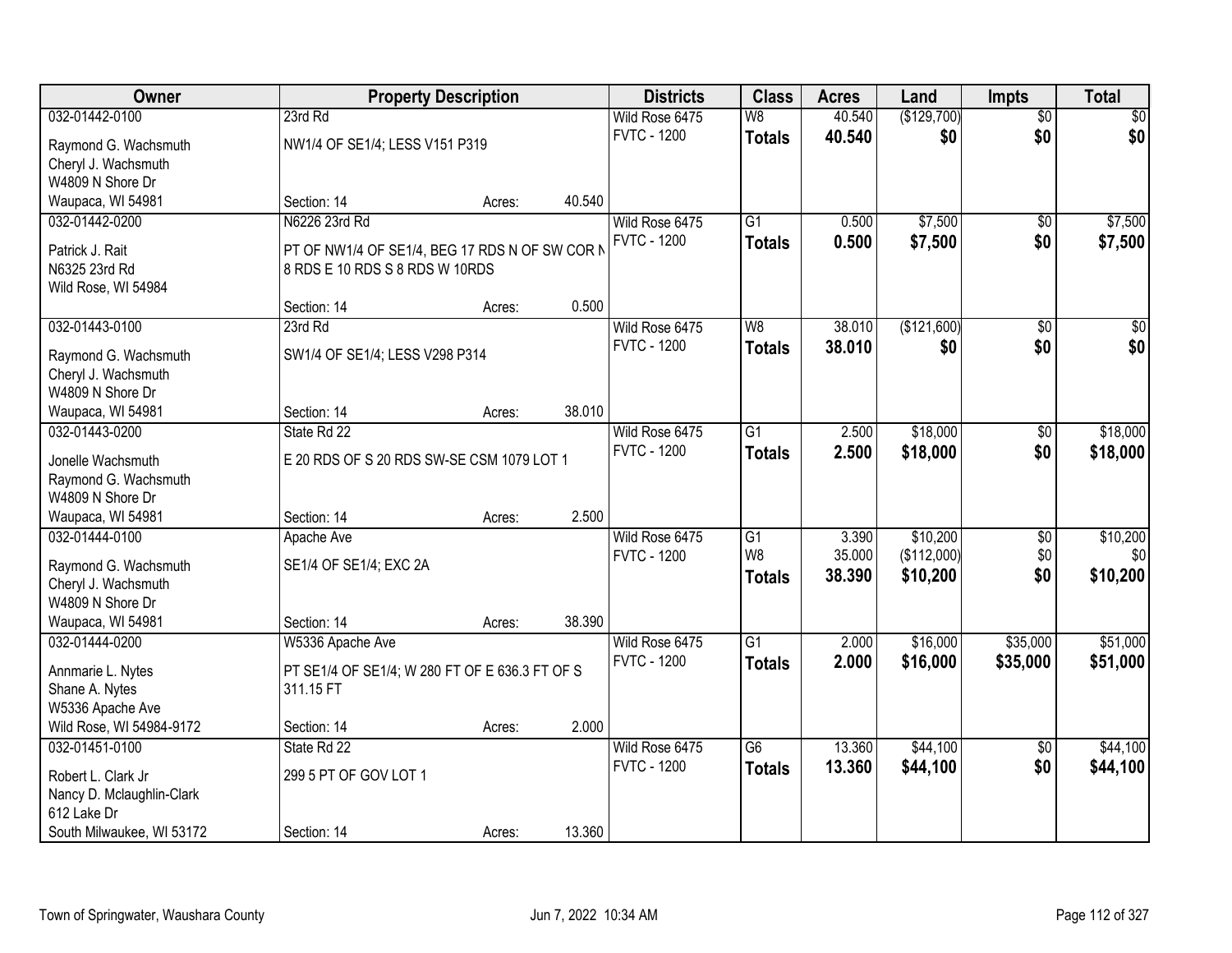| Owner                                     | <b>Property Description</b>                        |        |       | <b>Districts</b>   | <b>Class</b>    | <b>Acres</b> | Land     | Impts           | <b>Total</b> |
|-------------------------------------------|----------------------------------------------------|--------|-------|--------------------|-----------------|--------------|----------|-----------------|--------------|
| 032-01451-0200                            | W5617 S Gilbert Lake Rd                            |        |       | Wild Rose 6475     | G1              | 1.500        | \$9,300  | $\overline{50}$ | \$9,300      |
| John A. Hand                              | PT OF GOV LOT 1 & GOV LOT 2                        |        |       | <b>FVTC - 1200</b> | <b>Totals</b>   | 1.500        | \$9,300  | \$0             | \$9,300      |
| Susan M. Hand                             |                                                    |        |       |                    |                 |              |          |                 |              |
| 1027 Daniel Dr                            |                                                    |        |       |                    |                 |              |          |                 |              |
| Bensenville, IL 60106                     | Section: 14                                        | Acres: | 0.000 |                    |                 |              |          |                 |              |
| 032-01451-0300                            | W5621 S Gilbert Lake Rd                            |        |       | Wild Rose 6475     | $\overline{G1}$ | 0.630        | \$34,100 | \$74,700        | \$108,800    |
| John A. Hand                              | PT OF GOVT LOT 1                                   |        |       | <b>FVTC - 1200</b> | <b>Totals</b>   | 0.630        | \$34,100 | \$74,700        | \$108,800    |
| Susan M. Hand                             |                                                    |        |       |                    |                 |              |          |                 |              |
| 1027 Daniel Dr                            |                                                    |        |       |                    |                 |              |          |                 |              |
| Bensenville, IL 60106                     | Section: 14                                        | Acres: | 0.630 |                    |                 |              |          |                 |              |
| 032-01451-0400                            | W5625 S Gilbert Lake Rd                            |        |       | Wild Rose 6475     | $\overline{G1}$ | 0.630        | \$34,100 | \$73,500        | \$107,600    |
| Paul R. Wisniewski                        | PT OF GOV LOT 1 (W1/2 NW1/4) NOW LOT 2 CSM         |        |       | <b>FVTC - 1200</b> | <b>Totals</b>   | 0.630        | \$34,100 | \$73,500        | \$107,600    |
| 1520 W Oklahoma Ave                       | 3720                                               |        |       |                    |                 |              |          |                 |              |
| Milwaukee, WI 53215-4604                  |                                                    |        |       |                    |                 |              |          |                 |              |
|                                           | Section: 14                                        | Acres: | 0.630 |                    |                 |              |          |                 |              |
| 032-01451-0500                            | State Rd 22                                        |        |       | Wild Rose 6475     | $\overline{G1}$ | 0.630        | \$34,100 | \$0             | \$34,100     |
|                                           |                                                    |        |       | <b>FVTC - 1200</b> | <b>Totals</b>   | 0.630        | \$34,100 | \$0             | \$34,100     |
| Paul R. Wisniewski<br>1520 W Oklahoma Ave | PT OF GOV LOT 1 (W1/2 NW1/4) NOW LOT 1 CSM<br>3720 |        |       |                    |                 |              |          |                 |              |
| Milwaukee, WI 53215-4604                  |                                                    |        |       |                    |                 |              |          |                 |              |
|                                           | Section: 14                                        | Acres: | 0.630 |                    |                 |              |          |                 |              |
| 032-01451-0600                            | W5639 S Gilbert Lake Rd                            |        |       | Wild Rose 6475     | $\overline{G1}$ | 0.630        | \$34,100 | \$169,900       | \$204,000    |
| Todd M. Proveaux                          | PT GOVT LOT 1                                      |        |       | <b>FVTC - 1200</b> | <b>Totals</b>   | 0.630        | \$34,100 | \$169,900       | \$204,000    |
| W5639 S Gilbert Lake Rd                   |                                                    |        |       |                    |                 |              |          |                 |              |
| Wild Rose, WI 54984                       |                                                    |        |       |                    |                 |              |          |                 |              |
|                                           | Section: 14                                        | Acres: | 0.630 |                    |                 |              |          |                 |              |
| 032-01451-0700                            | W5647 S Gilbert Lake Rd                            |        |       | Wild Rose 6475     | G1              | 0.630        | \$34,100 | \$49,900        | \$84,000     |
| Sandra A. Haessler                        | PT GOVT LOT 1                                      |        |       | <b>FVTC - 1200</b> | <b>Totals</b>   | 0.630        | \$34,100 | \$49,900        | \$84,000     |
| W5639 S Gilbert Lake Rd                   |                                                    |        |       |                    |                 |              |          |                 |              |
| Wild Rose, WI 54984                       |                                                    |        |       |                    |                 |              |          |                 |              |
|                                           | Section: 14                                        | Acres: | 0.630 |                    |                 |              |          |                 |              |
| 032-01451-0800                            | State Rd 22                                        |        |       | Wild Rose 6475     | G1              | 0.320        | \$3,100  | $\overline{50}$ | \$3,100      |
|                                           |                                                    |        |       | <b>FVTC - 1200</b> | <b>Totals</b>   | 0.320        | \$3,100  | \$0             | \$3,100      |
| Thomas L. Porte<br>Michele D. Porte       | PT OF GOV LOT 1                                    |        |       |                    |                 |              |          |                 |              |
| N3097 Woodland Dr                         |                                                    |        |       |                    |                 |              |          |                 |              |
| Campbellsport, WI 53010                   | Section: 14                                        | Acres: | 0.320 |                    |                 |              |          |                 |              |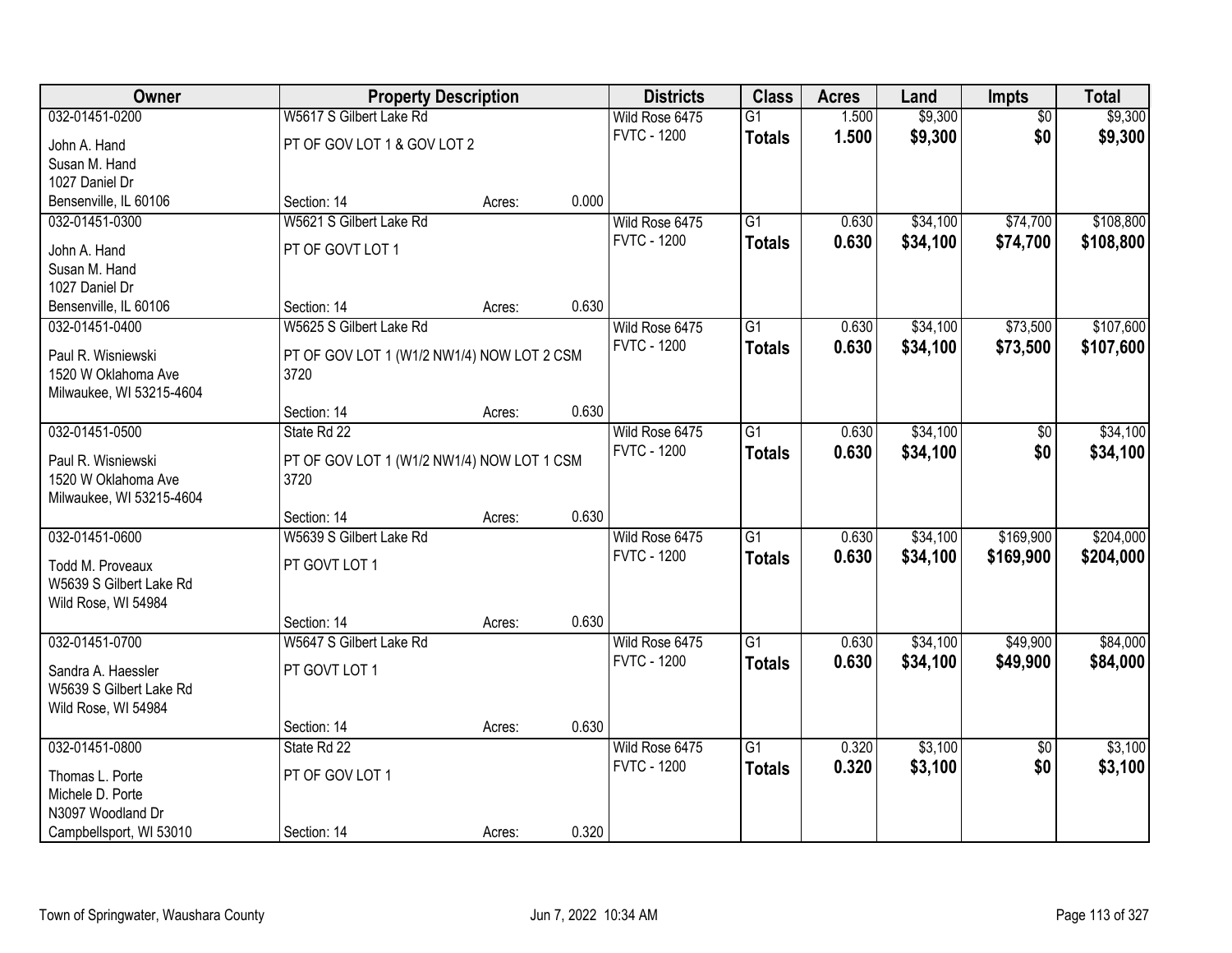| <b>Owner</b>                         |                                       | <b>Property Description</b> |       | <b>Districts</b>   | <b>Class</b>    | <b>Acres</b> | Land     | <b>Impts</b> | <b>Total</b> |
|--------------------------------------|---------------------------------------|-----------------------------|-------|--------------------|-----------------|--------------|----------|--------------|--------------|
| 032-01451-0900                       | W5655 S Gilbert Lake Rd               |                             |       | Wild Rose 6475     | $\overline{G1}$ | 1.310        | \$36,500 | \$82,100     | \$118,600    |
| Thomas L. Porte                      | PT OF GOV LOT 1; INC PT LOT 1 CSM 242 |                             |       | <b>FVTC - 1200</b> | <b>Totals</b>   | 1.310        | \$36,500 | \$82,100     | \$118,600    |
| Michele D. Porte                     |                                       |                             |       |                    |                 |              |          |              |              |
| N3097 Woodland Dr                    |                                       |                             |       |                    |                 |              |          |              |              |
| Campbellsport, WI 53010              | Section: 14                           | Acres:                      | 0.000 |                    |                 |              |          |              |              |
| 032-01451-1110                       |                                       |                             |       | Wild Rose 6475     | $\overline{G1}$ | 1.558        | \$22,300 | \$0          | \$22,300     |
| Kurt Cole                            | LOT 1 CSM 6749                        |                             |       | <b>FVTC - 1200</b> | <b>Totals</b>   | 1.558        | \$22,300 | \$0          | \$22,300     |
| <b>Tina Cole</b>                     |                                       |                             |       |                    |                 |              |          |              |              |
| E3655A Highway K                     |                                       |                             |       |                    |                 |              |          |              |              |
| Reedsburg, WI 53959                  | Section: 14                           | Acres:                      | 1.558 |                    |                 |              |          |              |              |
| 032-01451-1120                       | W5665 S Gilbert Lake Rd               |                             |       | Wild Rose 6475     | G1              | 0.833        | \$35,000 | \$105,800    | \$140,800    |
|                                      | LOT 2 CSM 6749                        |                             |       | <b>FVTC - 1200</b> | <b>Totals</b>   | 0.833        | \$35,000 | \$105,800    | \$140,800    |
| Ryan D. Slane<br>Candy M. Slane      |                                       |                             |       |                    |                 |              |          |              |              |
| 4955 State Rd 144                    |                                       |                             |       |                    |                 |              |          |              |              |
| Hartford, WI 53027-9557              | Section: 14                           | Acres:                      | 0.833 |                    |                 |              |          |              |              |
| 032-01451-1200                       | W5699 S Gilbert Lake Rd               |                             |       | Wild Rose 6475     | $\overline{G1}$ | 1.000        | \$35,700 | \$77,800     | \$113,500    |
|                                      |                                       |                             |       | <b>FVTC - 1200</b> | <b>Totals</b>   | 1.000        | \$35,700 | \$77,800     | \$113,500    |
| Richard P. Kosterman                 | PT OF GOVT LOT 1 230' X 190'          |                             |       |                    |                 |              |          |              |              |
| Cathy L. Kosterman<br>1120 60th St   |                                       |                             |       |                    |                 |              |          |              |              |
| Caledonia, WI 53108                  | Section: 14                           | Acres:                      | 1.000 |                    |                 |              |          |              |              |
| 032-01451-1300                       | N6321 Lola Ct                         |                             |       | Wild Rose 6475     | $\overline{G1}$ | 1.513        | \$15,100 | \$49,400     | \$64,500     |
|                                      |                                       |                             |       | <b>FVTC - 1200</b> | <b>Totals</b>   | 1.513        | \$15,100 | \$49,400     | \$64,500     |
| Richard P. Kosterman                 | PT OF GOV LOT 1 CSM 238 LOT 9         |                             |       |                    |                 |              |          |              |              |
| Cathy L. Kosterman<br>1120 60th St   |                                       |                             |       |                    |                 |              |          |              |              |
| Caledonia, WI 53108                  | Section: 14                           | Acres:                      | 1.513 |                    |                 |              |          |              |              |
| 032-01451-1400                       | N6311 Lola Ct                         |                             |       | Wild Rose 6475     | G1              | 1.618        | \$15,700 | \$58,100     | \$73,800     |
|                                      |                                       |                             |       | <b>FVTC - 1200</b> | <b>Totals</b>   | 1.618        | \$15,700 | \$58,100     | \$73,800     |
| Douglas L. Karlson                   | PT OF GOV'T LOT 1, LOT 8 CSM #243     |                             |       |                    |                 |              |          |              |              |
| Barbara Karlson                      |                                       |                             |       |                    |                 |              |          |              |              |
| 6509 S 123rd St                      | Section: 14                           |                             | 1.618 |                    |                 |              |          |              |              |
| Franklin, WI 53132<br>032-01451-1500 | N6306 Lola Ct                         | Acres:                      |       | Wild Rose 6475     | $\overline{G1}$ | 2.454        | \$20,000 | \$59,300     | \$79,300     |
|                                      |                                       |                             |       | <b>FVTC - 1200</b> | <b>Totals</b>   | 2.454        | \$20,000 | \$59,300     | \$79,300     |
| Peter Terranova                      | PT OF GOVT LOT 1 CSM 243 LOT 7        |                             |       |                    |                 |              |          |              |              |
| 5370 S Merrill Ave                   |                                       |                             |       |                    |                 |              |          |              |              |
| Cudahy, WI 53110-2112                |                                       |                             |       |                    |                 |              |          |              |              |
|                                      | Section: 14                           | Acres:                      | 2.454 |                    |                 |              |          |              |              |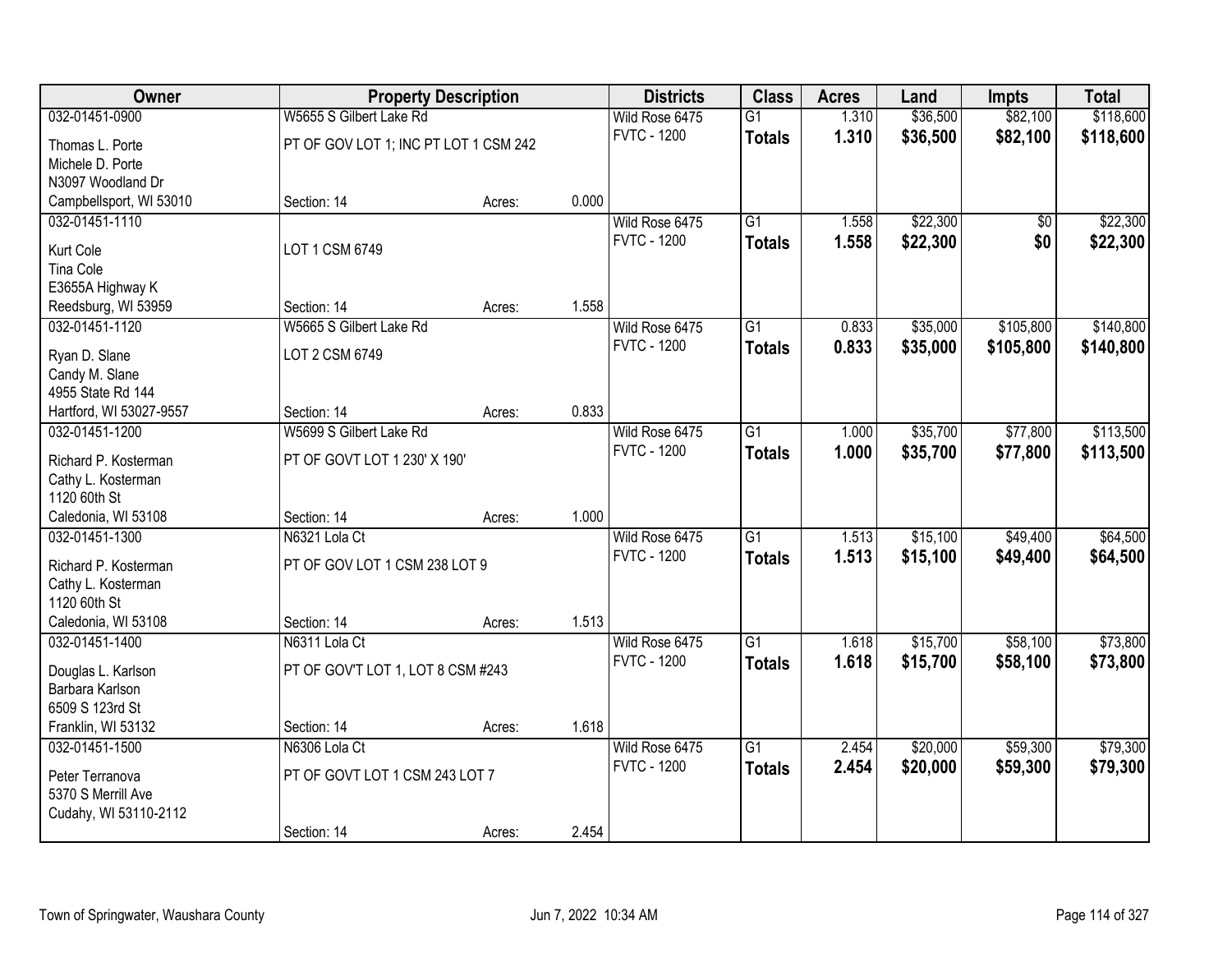| Owner                     |                                          | <b>Property Description</b> |       | <b>Districts</b>   | <b>Class</b>    | <b>Acres</b> | Land     | <b>Impts</b>    | <b>Total</b> |
|---------------------------|------------------------------------------|-----------------------------|-------|--------------------|-----------------|--------------|----------|-----------------|--------------|
| 032-01451-1600            | N6310 Lola Ct                            |                             |       | Wild Rose 6475     | $\overline{G1}$ | 2.426        | \$19,900 | \$107,700       | \$127,600    |
| Robert L. Clark Jr        | PT OF GOVT LOT 1- CSM 243 LOT 6          |                             |       | <b>FVTC - 1200</b> | <b>Totals</b>   | 2.426        | \$19,900 | \$107,700       | \$127,600    |
| Nancy D. Mclaughlin-Clark |                                          |                             |       |                    |                 |              |          |                 |              |
| 612 Lake Dr               |                                          |                             |       |                    |                 |              |          |                 |              |
| South Milwaukee, WI 53172 | Section: 14                              | Acres:                      | 2.426 |                    |                 |              |          |                 |              |
| 032-01451-1700            | Lola Ct Pr                               |                             |       | Wild Rose 6475     | $\overline{G1}$ | 2.140        | \$18,600 | $\overline{50}$ | \$18,600     |
| Robert L. Clark Jr        | PT OF GOVT LOT 1 CSM 243 LOT 5           |                             |       | <b>FVTC - 1200</b> | <b>Totals</b>   | 2.140        | \$18,600 | \$0             | \$18,600     |
| Nancy D. Mclaughlin-Clark |                                          |                             |       |                    |                 |              |          |                 |              |
| 612 Lake Dr               |                                          |                             |       |                    |                 |              |          |                 |              |
| South Milwaukee, WI 53172 | Section: 14                              | Acres:                      | 2.140 |                    |                 |              |          |                 |              |
| 032-01451-1800            | N6314 Lola Ct                            |                             |       | Wild Rose 6475     | G1              | 1.519        | \$15,100 | \$137,400       | \$152,500    |
| Lawrence F. Kraus         | PT OF GOV LOT 1 CSM 242 LOT 4            |                             |       | <b>FVTC - 1200</b> | <b>Totals</b>   | 1.519        | \$15,100 | \$137,400       | \$152,500    |
| Donna J. Kraus            |                                          |                             |       |                    |                 |              |          |                 |              |
| N6314 Lola Ct             |                                          |                             |       |                    |                 |              |          |                 |              |
| Wild Rose, WI 54984-9127  | Section: 14                              | Acres:                      | 1.519 |                    |                 |              |          |                 |              |
| 032-01451-1900            | N6322 Lola Ct                            |                             |       | Wild Rose 6475     | $\overline{G1}$ | 1.579        | \$15,500 | \$100,900       | \$116,400    |
| Kurt Cole                 | PT OF GOV LOT 1 CSM #242 LOT 3           |                             |       | <b>FVTC - 1200</b> | <b>Totals</b>   | 1.579        | \$15,500 | \$100,900       | \$116,400    |
| Tina Cole                 |                                          |                             |       |                    |                 |              |          |                 |              |
| E3655A Highway K          |                                          |                             |       |                    |                 |              |          |                 |              |
| Reedsburg, WI 53959       | Section: 14                              | Acres:                      | 1.579 |                    |                 |              |          |                 |              |
| 032-01452-0100            | N6403 23rd Rd                            |                             |       | Wild Rose 6475     | $\overline{G1}$ | 3.830        | \$43,300 | \$113,400       | \$156,700    |
| Dennis Testin             | 250' OF S 668' GOV LOT 2                 |                             |       | <b>FVTC - 1200</b> | <b>Totals</b>   | 3.830        | \$43,300 | \$113,400       | \$156,700    |
| N6403 23rd Rd             |                                          |                             |       |                    |                 |              |          |                 |              |
| Wild Rose, WI 54984       |                                          |                             |       |                    |                 |              |          |                 |              |
|                           | Section: 14                              | Acres:                      | 3.830 |                    |                 |              |          |                 |              |
| 032-01452-0200            | Gilbert Lake Rd                          |                             |       | Wild Rose 6475     | $\overline{G1}$ | 7.200        | \$52,400 | \$0             | \$52,400     |
| Richard Downing et al     | PT OF GOV LOT 2 LIFE ESTATE TO RICHARD & |                             |       | <b>FVTC - 1200</b> | <b>Totals</b>   | 7.200        | \$52,400 | \$0             | \$52,400     |
| c/o Janet Downing         | <b>SUSAN DOWNING</b>                     |                             |       |                    |                 |              |          |                 |              |
| N1450 Spencer Lake Ct     |                                          |                             |       |                    |                 |              |          |                 |              |
| Waupaca, WI 54981         | Section: 14                              | Acres:                      | 7.200 |                    |                 |              |          |                 |              |
| 032-01452-0300            | W5553 S Gilbert Lake Rd                  |                             |       | Wild Rose 6475     | $\overline{G1}$ | 3.523        | \$42,500 | $\overline{50}$ | \$42,500     |
| George W Ernst Trust      | PT GOVT LOT 1, LOT 2 CSM #1882           |                             |       | <b>FVTC - 1200</b> | <b>Totals</b>   | 3.523        | \$42,500 | \$0             | \$42,500     |
| 1001 Woodbine Ln          |                                          |                             |       |                    |                 |              |          |                 |              |
| Northbrook, IL 60062      |                                          |                             |       |                    |                 |              |          |                 |              |
|                           | Section: 14                              | Acres:                      | 3.523 |                    |                 |              |          |                 |              |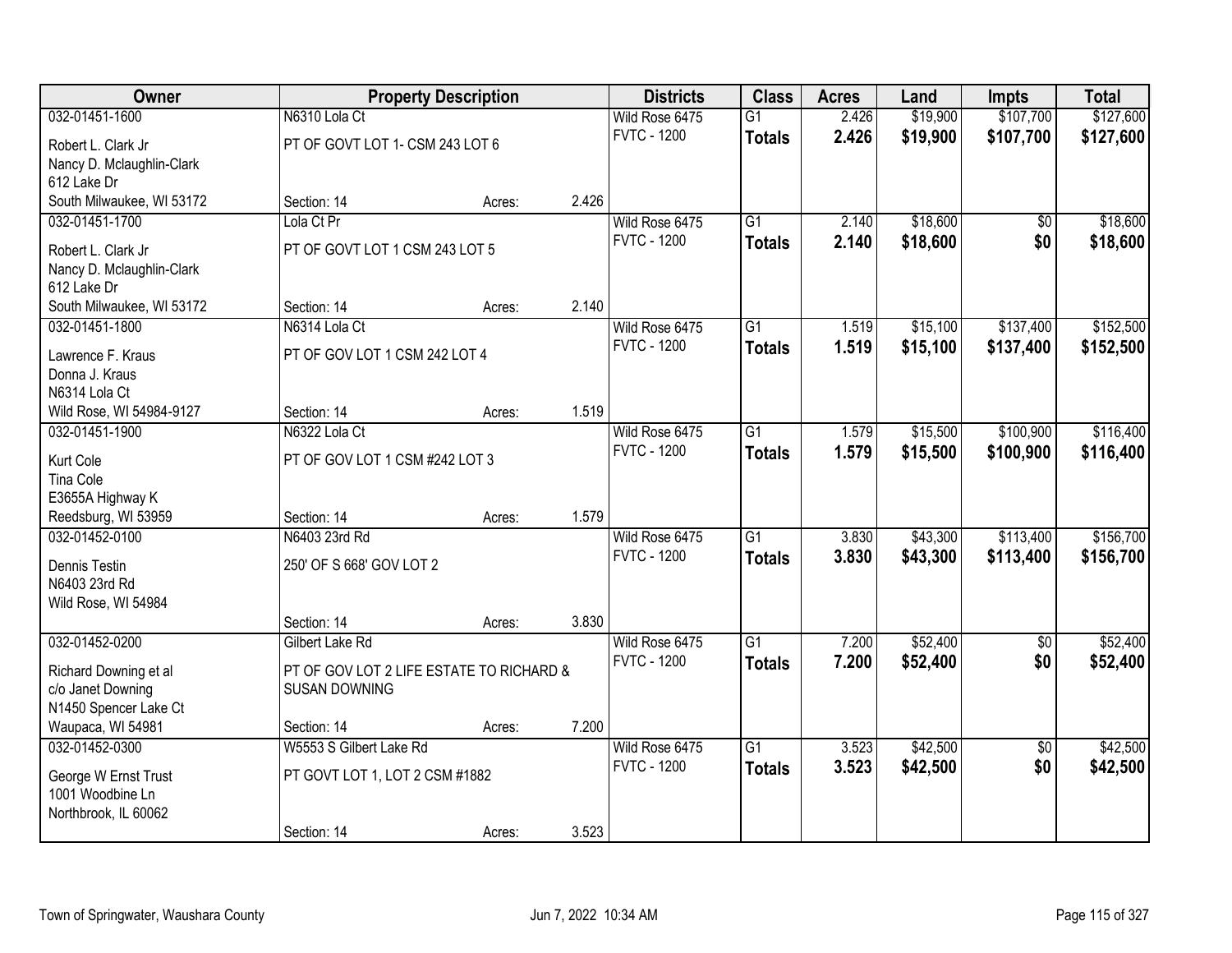| Owner                               |                                           | <b>Property Description</b> |        | <b>Districts</b>                     | <b>Class</b>    | <b>Acres</b> | Land      | <b>Impts</b> | <b>Total</b> |
|-------------------------------------|-------------------------------------------|-----------------------------|--------|--------------------------------------|-----------------|--------------|-----------|--------------|--------------|
| 032-01452-0400                      | W5605 S Gilbert Lake Rd                   |                             |        | Wild Rose 6475                       | $\overline{G1}$ | 4.200        | \$27,300  | \$156,500    | \$183,800    |
| Kevin P. Dorsey                     | PT OF GOVT LOTS 1 & 2                     |                             |        | <b>FVTC - 1200</b>                   | <b>Totals</b>   | 4.200        | \$27,300  | \$156,500    | \$183,800    |
| Cathy A. Dorsey                     |                                           |                             |        |                                      |                 |              |           |              |              |
| 204 E Scott St                      |                                           |                             |        |                                      |                 |              |           |              |              |
| Omro, WI 54963                      | Section: 14                               | Acres:                      | 4.200  |                                      |                 |              |           |              |              |
| 032-01453-0100                      | State Rd 22                               |                             |        | Wild Rose 6475                       | $\overline{G6}$ | 28.000       | \$92,400  | \$0          | \$92,400     |
| Gerald B Leklin Revocable Trust     | PT OF GOV LOT 3                           |                             |        | <b>FVTC - 1200</b>                   | <b>Totals</b>   | 28.000       | \$92,400  | \$0          | \$92,400     |
| N6470 23rd Rd                       |                                           |                             |        |                                      |                 |              |           |              |              |
| Wild Rose, WI 54984                 |                                           |                             |        |                                      |                 |              |           |              |              |
|                                     | Section: 14                               | Acres:                      | 28.000 |                                      |                 |              |           |              |              |
| 032-01453-0200                      | N6463 23rd Rd                             |                             |        | Wild Rose 6475                       | G1              | 0.000        | \$135,000 | \$100,300    | \$235,300    |
|                                     | PT OF GOVT LOT 3 S 161.33' LOT 1 CSM 1028 |                             |        | <b>FVTC - 1200</b>                   | <b>Totals</b>   | 0.000        | \$135,000 | \$100,300    | \$235,300    |
| Gail M. Ehardt<br>Thomas E. Zuleger |                                           |                             |        |                                      |                 |              |           |              |              |
| 1329 N 70th St                      |                                           |                             |        |                                      |                 |              |           |              |              |
| Wauwatosa, WI 53213                 | Section: 14                               | Acres:                      | 0.000  |                                      |                 |              |           |              |              |
| 032-01453-0300                      | N6484 23rd Rd                             |                             |        | Wild Rose 6475                       | G1              | 0.500        | \$33,600  | \$65,600     | \$99,200     |
|                                     |                                           |                             |        | <b>FVTC - 1200</b>                   | <b>Totals</b>   | 0.500        | \$33,600  | \$65,600     | \$99,200     |
| Joel M & Linda L Living Trust       | PT OF GOV LOT 3 110' FTG ON RD            |                             |        |                                      |                 |              |           |              |              |
| 1867 Martingale Ln                  |                                           |                             |        |                                      |                 |              |           |              |              |
| Neenah, WI 54956                    |                                           |                             | 0.500  |                                      |                 |              |           |              |              |
| 032-01453-0400                      | Section: 14<br>N6474 23rd Rd              | Acres:                      |        |                                      | $\overline{G1}$ | 0.500        | \$33,600  | \$124,200    | \$157,800    |
|                                     |                                           |                             |        | Wild Rose 6475<br><b>FVTC - 1200</b> |                 |              |           |              |              |
| William H. Ehr                      | PT OF GOVT LOT 3 (110' FRTG ON RD)        |                             |        |                                      | <b>Totals</b>   | 0.500        | \$33,600  | \$124,200    | \$157,800    |
| Sharon A. Ehr                       |                                           |                             |        |                                      |                 |              |           |              |              |
| N6474 23rd Rd                       |                                           |                             |        |                                      |                 |              |           |              |              |
| Wild Rose, WI 54984-9230            | Section: 14                               | Acres:                      | 0.500  |                                      |                 |              |           |              |              |
| 032-01453-0500                      | N6470 23rd Rd                             |                             |        | Wild Rose 6475                       | $\overline{G1}$ | 0.230        | \$29,500  | \$95,100     | \$124,600    |
| Gerald B Leklin Revocable Trust     | PT OF GOV LOT 3 (50' FRTG ON RD)          |                             |        | <b>FVTC - 1200</b>                   | <b>Totals</b>   | 0.230        | \$29,500  | \$95,100     | \$124,600    |
| N6470 23rd Rd                       |                                           |                             |        |                                      |                 |              |           |              |              |
| Wild Rose, WI 54984                 |                                           |                             |        |                                      |                 |              |           |              |              |
|                                     | Section: 14                               | Acres:                      | 0.230  |                                      |                 |              |           |              |              |
| 032-01453-0600                      | N6460 23rd Rd                             |                             |        | Wild Rose 6475                       | $\overline{G1}$ | 2.000        | \$38,400  | \$82,700     | \$121,100    |
| David J. Urbaniak                   | PT OF GOVT LOT 3 200' FRTG ON RD          |                             |        | <b>FVTC - 1200</b>                   | <b>Totals</b>   | 2.000        | \$38,400  | \$82,700     | \$121,100    |
| Susan J. Urbaniak                   |                                           |                             |        |                                      |                 |              |           |              |              |
| 965 Beta Dr                         |                                           |                             |        |                                      |                 |              |           |              |              |
| Neenah, WI 54956                    | Section: 14                               | Acres:                      | 2.000  |                                      |                 |              |           |              |              |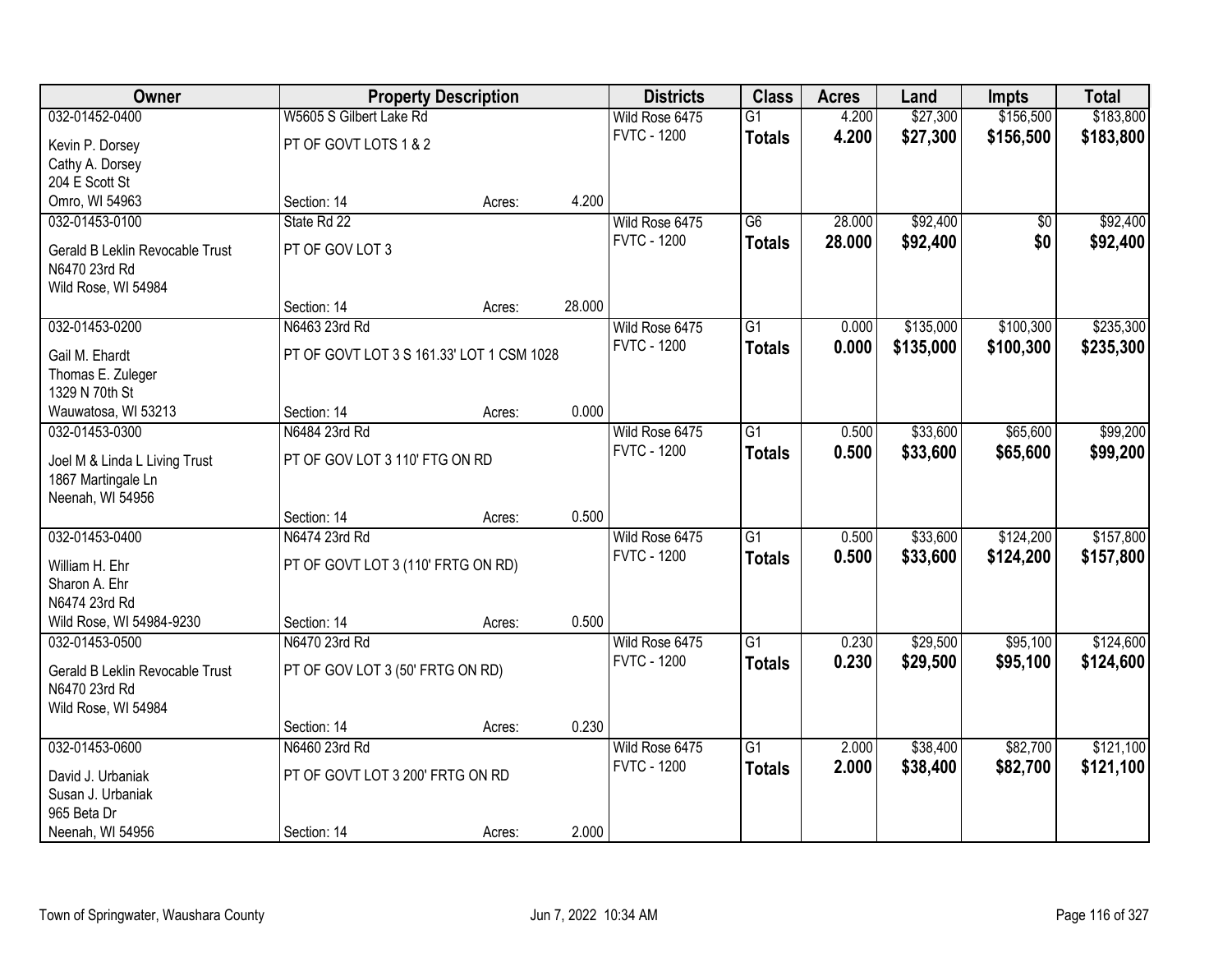| Owner                                |                                            | <b>Property Description</b> |       | <b>Districts</b>                     | <b>Class</b>    | <b>Acres</b> | Land            | Impts           | <b>Total</b> |
|--------------------------------------|--------------------------------------------|-----------------------------|-------|--------------------------------------|-----------------|--------------|-----------------|-----------------|--------------|
| 032-01453-0700                       | State Rd 22                                |                             |       | Wild Rose 6475                       | $\overline{X4}$ | 0.000        | $\overline{60}$ | $\overline{50}$ | \$0          |
| Town of Springwater                  | CSM 1028; EXC S 161.33 FT                  |                             |       | <b>FVTC - 1200</b>                   | <b>Totals</b>   | 0.000        | \$0             | \$0             | \$0          |
|                                      | Section: 14                                | Acres:                      | 0.000 |                                      |                 |              |                 |                 |              |
| 032-01453-0800                       |                                            |                             |       | Wild Rose 6475                       | $\overline{G1}$ | 0.230        | \$38,200        | $\overline{50}$ | \$38,200     |
| David J. Urbaniak                    | PT OF GOVT LOT 3 67' FRTG ON LAKE          |                             |       | <b>FVTC - 1200</b>                   | <b>Totals</b>   | 0.230        | \$38,200        | \$0             | \$38,200     |
| Susan J. Urbaniak                    |                                            |                             |       |                                      |                 |              |                 |                 |              |
| 965 Beta Dr                          |                                            |                             |       |                                      |                 |              |                 |                 |              |
| Neenah, WI 54956                     | Section: 14                                | Acres:                      | 0.230 |                                      |                 |              |                 |                 |              |
| 032-01453-0910                       | N6445 23rd Rd                              |                             |       | Wild Rose 6475                       | $\overline{G1}$ | 0.414        | \$114,000       | \$101,400       | \$215,400    |
| <b>Michael Meronk</b>                | PT OF GOV LOT 3, LOT 2 CSM #2946           |                             |       | <b>FVTC - 1200</b>                   | <b>Totals</b>   | 0.414        | \$114,000       | \$101,400       | \$215,400    |
| Jeannie Meronk                       |                                            |                             |       |                                      |                 |              |                 |                 |              |
| 800 Eastmoor Dr                      |                                            |                             |       |                                      |                 |              |                 |                 |              |
| Metamora, IL 61548                   | Section: 14                                | Acres:                      | 0.414 |                                      |                 |              |                 |                 |              |
| 032-01453-1010                       | N6441 23rd Rd                              |                             |       | Wild Rose 6475                       | G1              | 1.258        | \$111,600       | \$182,800       | \$294,400    |
|                                      |                                            |                             |       | <b>FVTC - 1200</b>                   | <b>Totals</b>   | 1.258        | \$111,600       | \$182,800       | \$294,400    |
| Paul Rudolphi<br>Patricia Rudolphi   | LOT 1 CSM 2946                             |                             |       |                                      |                 |              |                 |                 |              |
| 1008 Woodhill Cir                    |                                            |                             |       |                                      |                 |              |                 |                 |              |
| Dixon, IL 61021-3265                 | Section: 14                                | Acres:                      | 1.258 |                                      |                 |              |                 |                 |              |
| 032-01453-1100                       | W5502 S Gilbert Lake Rd                    |                             |       | Wild Rose 6475                       | $\overline{G1}$ | 1.400        | \$218,600       | \$180,800       | \$399,400    |
|                                      |                                            |                             |       | <b>FVTC - 1200</b>                   | <b>Totals</b>   | 1.400        | \$218,600       | \$180,800       | \$399,400    |
| Thomas R. Olson                      | PT OF GOV LOT 3, CSM #274                  |                             |       |                                      |                 |              |                 |                 |              |
| Karen J. Olson                       |                                            |                             |       |                                      |                 |              |                 |                 |              |
| 1216 S Monroe St                     |                                            |                             | 1.400 |                                      |                 |              |                 |                 |              |
| Appleton, WI 54915<br>032-01453-1200 | Section: 14<br>N6455 23rd Rd               | Acres:                      |       |                                      | $\overline{G1}$ | 0.000        | \$110,000       | \$63,700        | \$173,700    |
|                                      |                                            |                             |       | Wild Rose 6475<br><b>FVTC - 1200</b> |                 | 0.000        | \$110,000       | \$63,700        | \$173,700    |
| Robert Saeger                        | PT OF GOV LOT 3, LOT 1 CSM #1839           |                             |       |                                      | <b>Totals</b>   |              |                 |                 |              |
| Vicki Saeger                         |                                            |                             |       |                                      |                 |              |                 |                 |              |
| 4444 S Eighth St                     |                                            |                             |       |                                      |                 |              |                 |                 |              |
| Sheboygan, WI 53081                  | Section: 14                                | Acres:                      | 0.000 |                                      |                 |              |                 |                 |              |
| 032-01471-0100                       | W5696 S Gilbert Lake Rd                    |                             |       | Wild Rose 6475                       | $\overline{G1}$ | 0.000        | \$300,000       | \$52,500        | \$352,500    |
| Michael L. Allan                     | PT OF GOV LOT 1 (NW1/4) GILBERT PARK MANOR |                             |       | <b>FVTC - 1200</b>                   | <b>Totals</b>   | 0.000        | \$300,000       | \$52,500        | \$352,500    |
| Melissa Allan                        | LOTS 1 & 2                                 |                             |       |                                      |                 |              |                 |                 |              |
| 2237 Eton Ridge                      |                                            |                             |       |                                      |                 |              |                 |                 |              |
| Madison, WI 53726                    | Section: 14                                | Acres:                      | 0.000 |                                      |                 |              |                 |                 |              |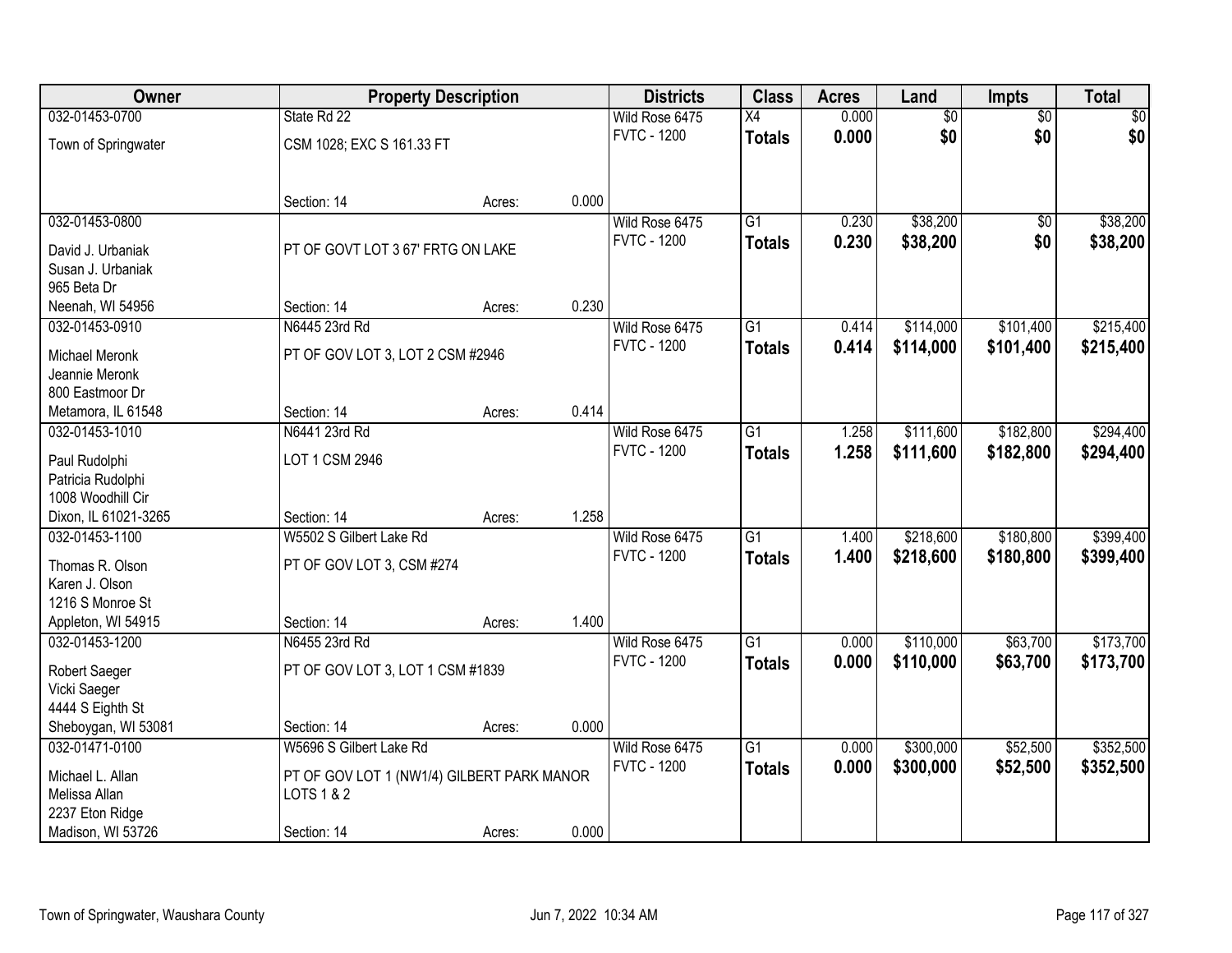| Owner                                                                        | <b>Property Description</b>                                                                                |        |       | <b>Districts</b>                     | <b>Class</b>                     | <b>Acres</b>   | Land                   | <b>Impts</b>           | <b>Total</b>           |
|------------------------------------------------------------------------------|------------------------------------------------------------------------------------------------------------|--------|-------|--------------------------------------|----------------------------------|----------------|------------------------|------------------------|------------------------|
| 032-01471-0300                                                               | W5692 S Gilbert Lake Rd                                                                                    |        |       | Wild Rose 6475                       | $\overline{G1}$                  | 0.000          | \$150,000              | \$73,400               | \$223,400              |
| Charles & Rosemarie Dressander Trust<br>600 Parkside Ave                     | PT GOV LOT 1, LOT 3, GILBERT PARK MANOR                                                                    |        |       | <b>FVTC - 1200</b>                   | <b>Totals</b>                    | 0.000          | \$150,000              | \$73,400               | \$223,400              |
| Elmhurst, IL 60126                                                           |                                                                                                            |        |       |                                      |                                  |                |                        |                        |                        |
|                                                                              | Section: 14                                                                                                | Acres: | 0.000 |                                      |                                  |                |                        |                        |                        |
| 032-01471-0400                                                               | W5688 S Gilbert Lake Rd                                                                                    |        |       | Wild Rose 6475                       | $\overline{G1}$                  | 0.000          | \$225,000              | \$93,500               | \$318,500              |
| Fred C. Fleck<br>James W. Fleck<br>W5688 S Gilbert Lake Rd                   | PT OF GOV LOT 1 (NW1/4) GILBERT PARK MANOR<br>LOT 4 & W1/2 LOT 5                                           |        |       | <b>FVTC - 1200</b>                   | <b>Totals</b>                    | 0.000          | \$225,000              | \$93,500               | \$318,500              |
| Wild Rose, WI 54984                                                          | Section: 14                                                                                                | Acres: | 0.000 |                                      |                                  |                |                        |                        |                        |
| 032-01471-0500                                                               | W5684 S Gilbert Lake Rd                                                                                    |        |       | Wild Rose 6475                       | G1                               | 0.000          | \$225,000              | \$81,000               | \$306,000              |
| Lynn D. Mcgrew et al<br>1341 Elliott St<br>Park Ridge, IL 60068              | PT OF GOV LOT 1 (NW1/4) GILBERT PARK MANOR<br>E1/2 LOT 5 & LOT 6                                           |        |       | <b>FVTC - 1200</b>                   | <b>Totals</b>                    | 0.000          | \$225,000              | \$81,000               | \$306,000              |
|                                                                              | Section: 14                                                                                                | Acres: | 0.000 |                                      |                                  |                |                        |                        |                        |
| 032-01471-0700                                                               | W5678 S Gilbert Lake Rd                                                                                    |        |       | Wild Rose 6475                       | $\overline{G1}$                  | 0.250          | \$150,000              | \$173,100              | \$323,100              |
| Jeffrey F. Mcgrew<br>Lynn D. Mcgrew<br>1341 Elliott St                       | PT OF GOV LOT 1 (NW1/4) GILBERT PARK MANOR<br>LOT 7 & SW COR OF LOT 8, NOW LOT 1 CSM #3431                 |        |       | <b>FVTC - 1200</b>                   | <b>Totals</b>                    | 0.250          | \$150,000              | \$173,100              | \$323,100              |
| Park Ridge, IL 60068                                                         | Section: 14                                                                                                | Acres: | 0.250 |                                      |                                  |                |                        |                        |                        |
| 032-01471-0800<br>Mary E. Lauer<br>6409 N Lake Dr<br>Fox Point, WI 53217     | W5674 S Gilbert Lake Rd<br>PT OF GOV LOT 1 (NW1/4) GILBERT PARK MANOR<br>LOT 8 EXC SW COR & W 30' OF LOT 9 |        |       | Wild Rose 6475<br><b>FVTC - 1200</b> | $\overline{G1}$<br><b>Totals</b> | 0.000<br>0.000 | \$240,000<br>\$240,000 | \$310,800<br>\$310,800 | \$550,800<br>\$550,800 |
|                                                                              | Section: 14                                                                                                | Acres: | 0.000 |                                      |                                  |                |                        |                        |                        |
| 032-01471-0900                                                               | W5666 S Gilbert Lake Rd                                                                                    |        |       | Wild Rose 6475                       | $\overline{G1}$                  | 0.000          | \$210,000              | \$31,200               | \$241,200              |
| <b>Cremer Family Trust</b><br>800 S Holiday Dr Apt 309<br>Waunakee, WI 53597 | PT OF GOV LOT 1 (NW1/4) GILBERT PARK MANOR<br>LOT 10 & E 20' OF LOT 9                                      |        |       | <b>FVTC - 1200</b>                   | <b>Totals</b>                    | 0.000          | \$210,000              | \$31,200               | \$241,200              |
|                                                                              | Section: 14                                                                                                | Acres: | 0.000 |                                      |                                  |                |                        |                        |                        |
| 032-01471-1100                                                               | W5654 S Gilbert Lake Rd                                                                                    |        |       | Wild Rose 6475                       | $\overline{G1}$                  | 0.000          | \$246,000              | \$118,200              | \$364,200              |
| Portschy Declaration of Trust<br>1544 Summerhill Ln<br>Cary, IL 60013        | PT GOV LOT 1, LOTS 11 & 12, GILBERT PARK MANOF                                                             |        |       | <b>FVTC - 1200</b>                   | <b>Totals</b>                    | 0.000          | \$246,000              | \$118,200              | \$364,200              |
|                                                                              | Section: 14                                                                                                | Acres: | 0.000 |                                      |                                  |                |                        |                        |                        |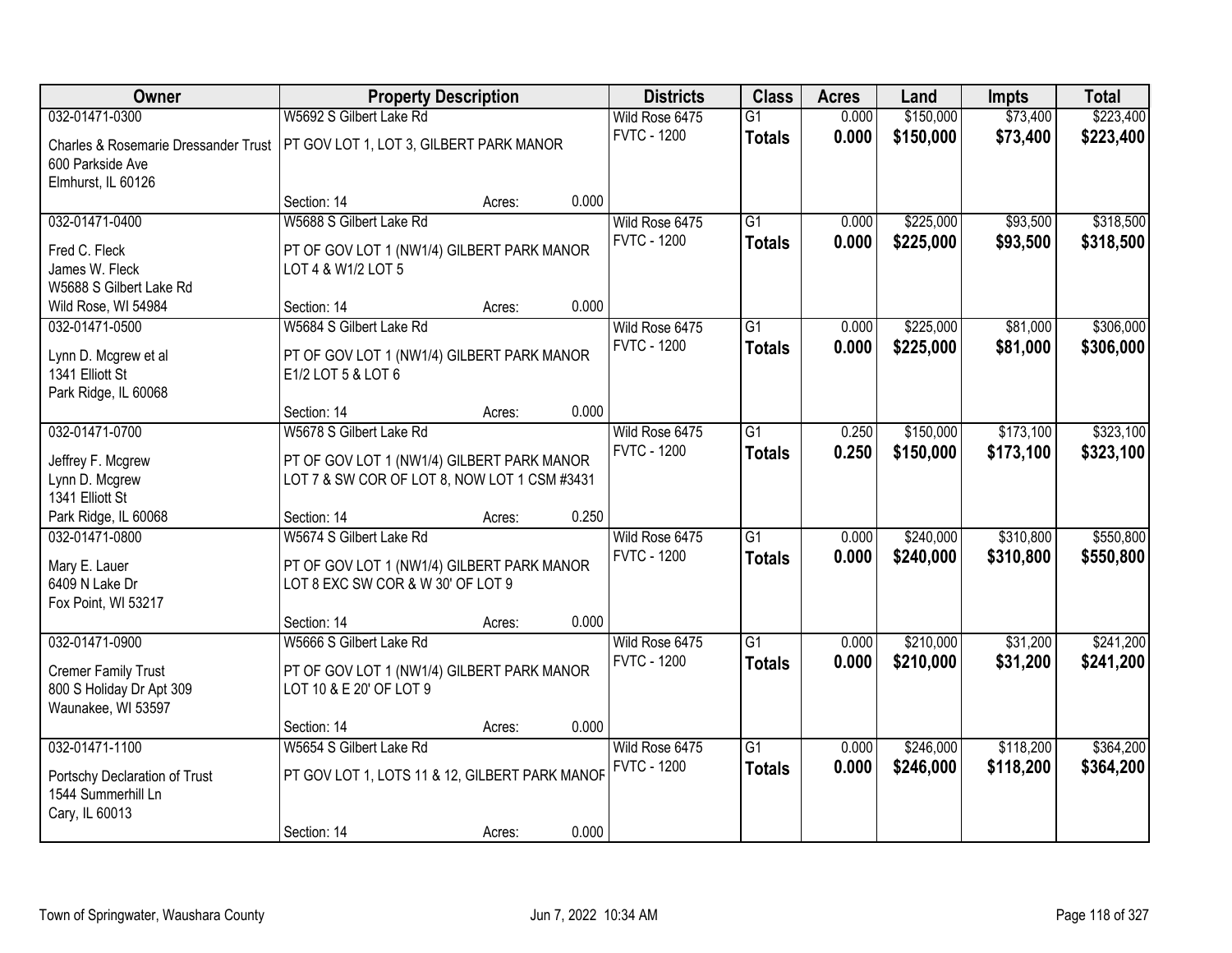| <b>Owner</b>                    |                                            | <b>Property Description</b> |       | <b>Districts</b>   | <b>Class</b>    | <b>Acres</b> | Land      | <b>Impts</b>    | <b>Total</b> |
|---------------------------------|--------------------------------------------|-----------------------------|-------|--------------------|-----------------|--------------|-----------|-----------------|--------------|
| 032-01471-1300                  | W5646 S Gilbert Lake Rd                    |                             |       | Wild Rose 6475     | $\overline{G1}$ | 0.000        | \$337,500 | \$82,500        | \$420,000    |
| Jean K Richards Revocable Trust | PT OF GOV LOT 1 (NW1/4) GILBERT PARK MANOR |                             |       | <b>FVTC - 1200</b> | <b>Totals</b>   | 0.000        | \$337,500 | \$82,500        | \$420,000    |
| 1140 Forest Ave                 | LOTS 13, 14 & 15                           |                             |       |                    |                 |              |           |                 |              |
| Wilmette, IL 60091              |                                            |                             |       |                    |                 |              |           |                 |              |
|                                 | Section: 14                                | Acres:                      | 0.000 |                    |                 |              |           |                 |              |
| 032-01471-1510                  | State Rd 22                                |                             |       | Wild Rose 6475     | X4              | 0.000        | \$0       | $\overline{50}$ | \$0          |
| Town of Springwater             | PT OF GOV LOT 1 (NW1/4) GILBERT PARK MANOR |                             |       | <b>FVTC - 1200</b> | <b>Totals</b>   | 0.000        | \$0       | \$0             | \$0          |
|                                 | PUBLIC ROAD BETWEEN LOTS 15 & 16 (WALK-IN  |                             |       |                    |                 |              |           |                 |              |
|                                 | ACCESS)                                    |                             |       |                    |                 |              |           |                 |              |
|                                 | Section: 14                                | Acres:                      | 0.000 |                    |                 |              |           |                 |              |
| 032-01471-1600                  | W5636 S Gilbert Lake Rd                    |                             |       | Wild Rose 6475     | G1              | 0.000        | \$150,000 | \$57,600        | \$207,600    |
| Loren G. Swakow                 | PT OF GOV LOT 1 (NW1/4) GILBERT PARK MANOR |                             |       | <b>FVTC - 1200</b> | <b>Totals</b>   | 0.000        | \$150,000 | \$57,600        | \$207,600    |
| Scott A. Swakow                 | <b>LOT 16</b>                              |                             |       |                    |                 |              |           |                 |              |
| 1531 E Crabtree Dr              |                                            |                             |       |                    |                 |              |           |                 |              |
| Arlington Heights, IL 60004     | Section: 14                                | Acres:                      | 0.000 |                    |                 |              |           |                 |              |
| 032-01471-1700                  | W5630 S Gilbert Lake Rd                    |                             |       | Wild Rose 6475     | $\overline{G1}$ | 0.000        | \$300,000 | \$100,100       | \$400,100    |
| Mark Wine Revocable Trust et al | LOTS 17 & 18 GILBERT PARK MANOR            |                             |       | <b>FVTC - 1200</b> | <b>Totals</b>   | 0.000        | \$300,000 | \$100,100       | \$400,100    |
| 1577 Clyde Dr                   |                                            |                             |       |                    |                 |              |           |                 |              |
| Naperville, IL 60565            |                                            |                             |       |                    |                 |              |           |                 |              |
|                                 | Section: 14                                | Acres:                      | 0.000 |                    |                 |              |           |                 |              |
| 032-01471-1900                  | W5620 S Gilbert Lake Rd                    |                             |       | Wild Rose 6475     | $\overline{G1}$ | 0.000        | \$337,500 | \$178,600       | \$516,100    |
| Cate Family Trust               | PT OF GOV LOT 1 (NW1/4) GILBERT PARK MANOR |                             |       | <b>FVTC - 1200</b> | <b>Totals</b>   | 0.000        | \$337,500 | \$178,600       | \$516,100    |
| c/o Ronald B & Donna J Cate     | LOTS 19, 20, 21                            |                             |       |                    |                 |              |           |                 |              |
| 13500 N Rancho Vistoso Blvd     |                                            |                             |       |                    |                 |              |           |                 |              |
| Oro Valley, AZ 85755            | Section: 14                                | Acres:                      | 0.000 |                    |                 |              |           |                 |              |
| 032-01471-2200                  | W5614 S Gilbert Lake Rd                    |                             |       | Wild Rose 6475     | $\overline{G1}$ | 0.000        | \$150,000 | \$120,800       | \$270,800    |
| <b>Clifford Hartmann Trust</b>  | PT OF GOV LOT 1 (NW1/4) GILBERT PARK MANOR |                             |       | <b>FVTC - 1200</b> | <b>Totals</b>   | 0.000        | \$150,000 | \$120,800       | \$270,800    |
| 12960 W Hawthorne Ln            | <b>LOT 22</b>                              |                             |       |                    |                 |              |           |                 |              |
| New Berlin, WI 53151            |                                            |                             |       |                    |                 |              |           |                 |              |
|                                 | Section: 14                                | Acres:                      | 0.000 |                    |                 |              |           |                 |              |
| 032-01471-2300                  | W5610 S Gilbert Lake Rd                    |                             |       | Wild Rose 6475     | $\overline{G1}$ | 0.000        | \$150,000 | \$39,500        | \$189,500    |
| Gary John Diebel                | PT OF GOV LOT 1 (NW1/4) GILBERT PARK MANOR |                             |       | <b>FVTC - 1200</b> | <b>Totals</b>   | 0.000        | \$150,000 | \$39,500        | \$189,500    |
| 6366 Lesourdsville W Chester R  | <b>LOT 23</b>                              |                             |       |                    |                 |              |           |                 |              |
| Hamilton, OH 45011              |                                            |                             |       |                    |                 |              |           |                 |              |
|                                 | Section: 14                                | Acres:                      | 0.000 |                    |                 |              |           |                 |              |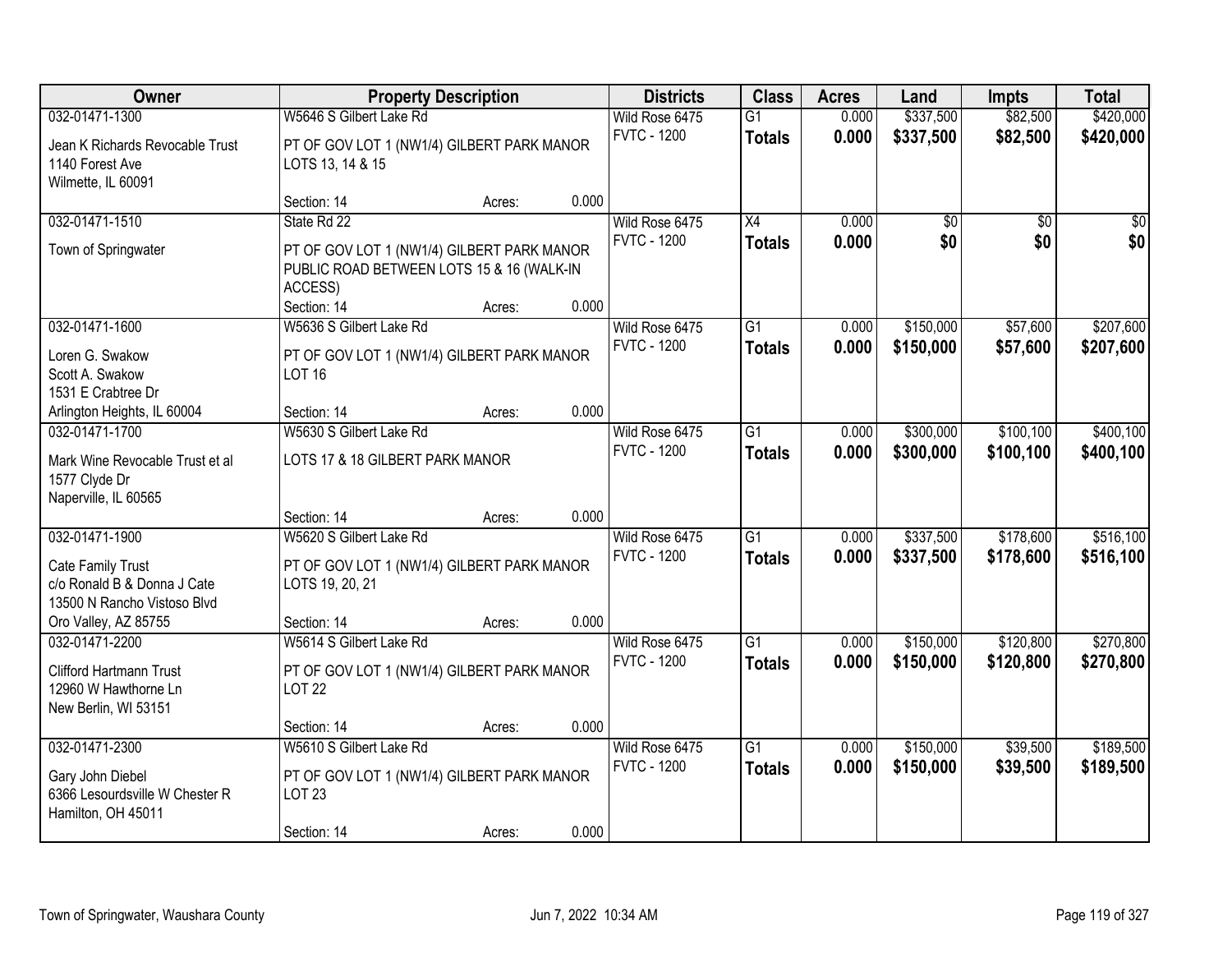| Owner                                                            | <b>Property Description</b>                                                                  |        |       | <b>Districts</b>   | <b>Class</b>    | <b>Acres</b> | Land      | <b>Impts</b> | <b>Total</b> |
|------------------------------------------------------------------|----------------------------------------------------------------------------------------------|--------|-------|--------------------|-----------------|--------------|-----------|--------------|--------------|
| 032-01471-2400                                                   | W5606 S Gilbert Lake Rd                                                                      |        |       | Wild Rose 6475     | $\overline{G1}$ | 0.000        | \$300,000 | \$41,900     | \$341,900    |
| The Ball Cottage, LLC                                            | LOTS 24 & 25 GILBERT PARK MANOR                                                              |        |       | <b>FVTC - 1200</b> | <b>Totals</b>   | 0.000        | \$300,000 | \$41,900     | \$341,900    |
| 502 N Winnebago St                                               |                                                                                              |        |       |                    |                 |              |           |              |              |
| De Pere, WI 54115-3057                                           |                                                                                              |        |       |                    |                 |              |           |              |              |
|                                                                  | Section: 14                                                                                  | Acres: | 0.000 |                    |                 |              |           |              |              |
| 032-01471-2600                                                   | W5602 S Gilbert Lake Rd                                                                      |        |       | Wild Rose 6475     | $\overline{G1}$ | 0.000        | \$300,000 | \$81,000     | \$381,000    |
| Richard C. Schultz                                               | <b>CSM 2088</b>                                                                              |        |       | <b>FVTC - 1200</b> | <b>Totals</b>   | 0.000        | \$300,000 | \$81,000     | \$381,000    |
| 2814 Blackhawk PI                                                |                                                                                              |        |       |                    |                 |              |           |              |              |
| La Crosse, WI 54601-6015                                         |                                                                                              |        |       |                    |                 |              |           |              |              |
|                                                                  | Section: 14                                                                                  | Acres: | 0.000 |                    |                 |              |           |              |              |
| 032-01471-2800                                                   | W5596 S Gilbert Lake Rd                                                                      |        |       | Wild Rose 6475     | $\overline{G1}$ | 0.000        | \$150,000 | \$111,300    | \$261,300    |
| Campbell Living Trust et al                                      | PT OF GOV LOTS 1 & 2 (NW1/4) GILBERT PARK                                                    |        |       | <b>FVTC - 1200</b> | <b>Totals</b>   | 0.000        | \$150,000 | \$111,300    | \$261,300    |
| 1402 Harlem Blvd                                                 | MANOR, LOT 28 LIFE ESTATE TO CRAIG W & RUTH                                                  |        |       |                    |                 |              |           |              |              |
| Rockford, IL 61103                                               | W CAMPBELL                                                                                   |        |       |                    |                 |              |           |              |              |
|                                                                  | Section: 14                                                                                  | Acres: | 0.000 |                    |                 |              |           |              |              |
| 032-01471-2900                                                   | W5592 S Gilbert Lake Rd                                                                      |        |       | Wild Rose 6475     | $\overline{G1}$ | 0.000        | \$150,000 | \$135,600    | \$285,600    |
|                                                                  |                                                                                              |        |       | <b>FVTC - 1200</b> | <b>Totals</b>   | 0.000        | \$150,000 | \$135,600    | \$285,600    |
| Daniel B & Joan D Minter Living Trust<br>W5592 S Gilbert Lake Rd | PT OF GOV LOTS 1 & 2 (NW1/4) GILBERT PARK<br><b>MANOR LOT 29</b>                             |        |       |                    |                 |              |           |              |              |
| Wild Rose, WI 54984                                              |                                                                                              |        |       |                    |                 |              |           |              |              |
|                                                                  | Section: 14                                                                                  | Acres: | 0.000 |                    |                 |              |           |              |              |
| 032-01471-3000                                                   | W5588 S Gilbert Lake Rd                                                                      |        |       | Wild Rose 6475     | $\overline{G1}$ | 0.000        | \$150,000 | \$110,300    | \$260,300    |
| Nelson Family Trust                                              |                                                                                              |        |       | <b>FVTC - 1200</b> | Totals          | 0.000        | \$150,000 | \$110,300    | \$260,300    |
| 200 Harbor Walk Dr Unit 345                                      | PT OF GOV LOTS 1 & 2 (NW1/4) GILBERT PARK<br><b>MANOR LOT 30</b>                             |        |       |                    |                 |              |           |              |              |
| Punta Gorda, FL 33950                                            |                                                                                              |        |       |                    |                 |              |           |              |              |
|                                                                  | Section: 14                                                                                  | Acres: | 0.000 |                    |                 |              |           |              |              |
| 032-01471-3100                                                   | W5582 S Gilbert Lake Rd                                                                      |        |       | Wild Rose 6475     | $\overline{G1}$ | 0.000        | \$337,500 | \$243,100    | \$580,600    |
|                                                                  |                                                                                              |        |       | <b>FVTC - 1200</b> | <b>Totals</b>   | 0.000        | \$337,500 | \$243,100    | \$580,600    |
| George W Ernst Trust<br>1001 Woodbine Ln                         | PT OF GOV LOTS 1 & 2 (NW1/4) GILBERT PARK<br>MANOR LOTS 31, 32, & 33                         |        |       |                    |                 |              |           |              |              |
| Northbrook, IL 60062                                             |                                                                                              |        |       |                    |                 |              |           |              |              |
|                                                                  | Section: 14                                                                                  | Acres: | 0.000 |                    |                 |              |           |              |              |
| 032-01471-3400                                                   | W5576 S Gilbert Lake Rd                                                                      |        |       | Wild Rose 6475     | $\overline{G1}$ | 0.000        | \$337,500 | \$102,900    | \$440,400    |
|                                                                  |                                                                                              |        |       | <b>FVTC - 1200</b> | <b>Totals</b>   | 0.000        | \$337,500 | \$102,900    | \$440,400    |
| Ernst Cottage, LLC<br>c/o Barb Kolich                            | PT OF GOV LOTS 1 & 2 (NW1/4) GILBERT PARK<br>MANOR LOTS 34, 35, & 36 (LOT 36 BEING PT OF LOT |        |       |                    |                 |              |           |              |              |
| 2754 Forest Ridge Dr                                             | 1 CSM #1882)                                                                                 |        |       |                    |                 |              |           |              |              |
| Fernandina Beach, FL 32034-0411                                  | Section: 14                                                                                  | Acres: | 0.000 |                    |                 |              |           |              |              |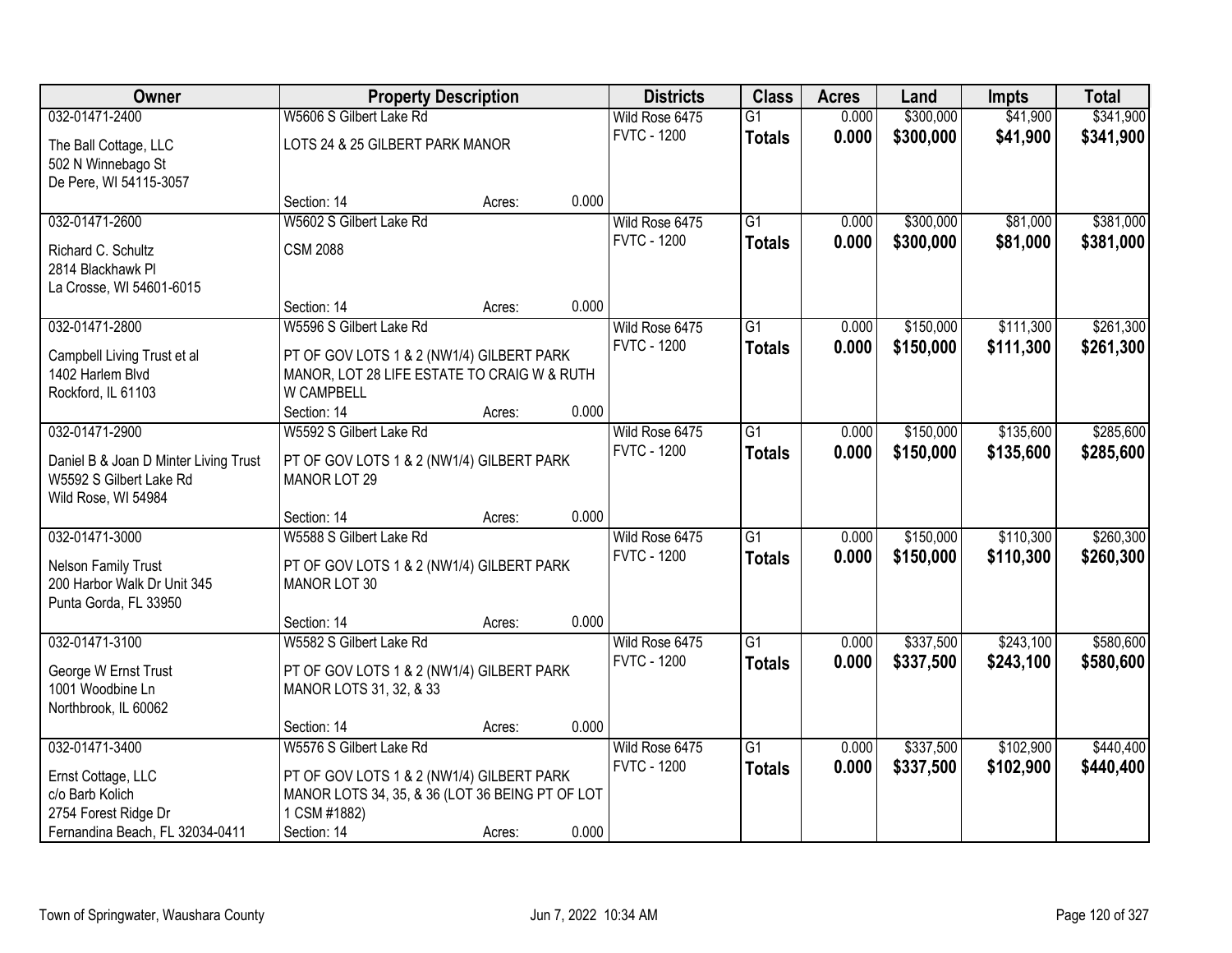| Owner                                         |                                                                | <b>Property Description</b> |       | <b>Districts</b>   | <b>Class</b>    | <b>Acres</b> | Land      | <b>Impts</b> | <b>Total</b> |
|-----------------------------------------------|----------------------------------------------------------------|-----------------------------|-------|--------------------|-----------------|--------------|-----------|--------------|--------------|
| 032-01471-3600                                | W5566 S Gilbert Lake Rd                                        |                             |       | Wild Rose 6475     | $\overline{G1}$ | 0.000        | \$300,000 | \$12,600     | \$312,600    |
| Patrick & Susan Corser Trust                  | GILBERT PARK MANOR, LOTS 37 & 38, NOW K/A LOT                  |                             |       | <b>FVTC - 1200</b> | <b>Totals</b>   | 0.000        | \$300,000 | \$12,600     | \$312,600    |
| 2365 Albion St                                | 1 CSM #1882 EXC W 49.88'                                       |                             |       |                    |                 |              |           |              |              |
| Denver, CO 80207-3109                         |                                                                |                             |       |                    |                 |              |           |              |              |
|                                               | Section: 14                                                    | Acres:                      | 0.000 |                    |                 |              |           |              |              |
| 032-01471-3900                                | W5558 S Gilbert Lake Rd                                        |                             |       | Wild Rose 6475     | $\overline{G1}$ | 0.000        | \$300,000 | \$23,000     | \$323,000    |
| Alexander J & Diana Kunz Revocable            | PT OF GOV LOT 2 (NW1/4) GILBERT PARK MANOR                     |                             |       | <b>FVTC - 1200</b> | <b>Totals</b>   | 0.000        | \$300,000 | \$23,000     | \$323,000    |
| Trust                                         | LOTS 39 & 40                                                   |                             |       |                    |                 |              |           |              |              |
| W379 N5858 Farmwood hts                       |                                                                |                             |       |                    |                 |              |           |              |              |
| Oconomowoc, WI 53066                          | Section: 14                                                    | Acres:                      | 0.000 |                    |                 |              |           |              |              |
| 032-01471-4210                                | W5542 S Gilbert Lake Rd                                        |                             |       | Wild Rose 6475     | $\overline{G1}$ | 1.000        | \$337,500 | \$69,400     | \$406,900    |
|                                               |                                                                |                             |       | <b>FVTC - 1200</b> | <b>Totals</b>   | 1.000        | \$337,500 | \$69,400     | \$406,900    |
| Sandra S Mortimer Irrevocable Living<br>Trust | PT OF GOV LOT 2 (NW1/4) GILBERT PARK MANOR<br>LOTS 41, 42 & 43 |                             |       |                    |                 |              |           |              |              |
| John K & Joan E Mortimer Revocable            |                                                                |                             |       |                    |                 |              |           |              |              |
| Trust                                         | Section: 14                                                    | Acres:                      | 0.000 |                    |                 |              |           |              |              |
| 18450 Emerald Dr Unit b                       |                                                                |                             |       |                    |                 |              |           |              |              |
| Brookfield, WI 53045-0610                     |                                                                |                             |       |                    |                 |              |           |              |              |
| 032-01471-4400                                | W5538 S Gilbert Lake Rd                                        |                             |       | Wild Rose 6475     | $\overline{G1}$ | 0.000        | \$300,000 | \$81,800     | \$381,800    |
|                                               |                                                                |                             |       | <b>FVTC - 1200</b> | <b>Totals</b>   | 0.000        | \$300,000 | \$81,800     | \$381,800    |
| Marcus R. Granado                             | LOTS 44 & 45 GILBERT PARK MANOR                                |                             |       |                    |                 |              |           |              |              |
| Barbara A Granado Trust                       |                                                                |                             |       |                    |                 |              |           |              |              |
| 1844 Hackberry Ln<br>Lake Forest, IL 60045    | Section: 14                                                    |                             | 0.000 |                    |                 |              |           |              |              |
| 032-01471-4600                                | W5532 S Gilbert Lake Rd                                        | Acres:                      |       | Wild Rose 6475     | $\overline{G1}$ | 0.000        | \$150,000 | \$100,000    | \$250,000    |
|                                               |                                                                |                             |       | <b>FVTC - 1200</b> | <b>Totals</b>   | 0.000        | \$150,000 | \$100,000    | \$250,000    |
| Richard Downing et al                         | PT OF GOV LOT 2 (NW1/4) GILBERT PARK MANOR                     |                             |       |                    |                 |              |           |              |              |
| c/o Janet Downing                             | LOT 46 SUBJECT TO LIFE ESTATE FOR RICHARD &                    |                             |       |                    |                 |              |           |              |              |
| N1450 Spencer Lake Ct                         | SUSAN DOWNING, SUBJECT TO SHARED DRIVEWAY                      |                             |       |                    |                 |              |           |              |              |
| Waupaca, WI 54981                             | Section: 14                                                    | Acres:                      | 0.000 |                    |                 |              |           |              |              |
| 032-01471-4700                                | W5530 S Gilbert Lake Rd                                        |                             |       | Wild Rose 6475     | G1              | 0.000        | \$300,000 | \$146,800    | \$446,800    |
| James C. Adamson                              | PT OF GOV LOT 2 (NW1/4) LOTS 47 & 48 IN GILBERT                |                             |       | <b>FVTC - 1200</b> | <b>Totals</b>   | 0.000        | \$300,000 | \$146,800    | \$446,800    |
| Cynthia H. Adamson-Kotlicky                   | PARK MANOR SUB, SUBJECT TO SHARED                              |                             |       |                    |                 |              |           |              |              |
| 707 Shabbona Trl                              | DRIVEWAY EASE D483384                                          |                             |       |                    |                 |              |           |              |              |
| Batavia, IL 60510-1236                        | Section: 14                                                    | Acres:                      | 0.000 |                    |                 |              |           |              |              |
| 032-01471-5000                                | State Rd 22                                                    |                             |       | Wild Rose 6475     | $\overline{G1}$ | 0.710        | \$46,900  | \$2,500      | \$49,400     |
| Charles R & Joyce An Wage                     | PT OF GOV LOT 2 (NW1/4); LOT 1 CSM 2892                        |                             |       | <b>FVTC - 1200</b> | <b>Totals</b>   | 0.710        | \$46,900  | \$2,500      | \$49,400     |
| W5518 S Gilbert Lake Rd                       |                                                                |                             |       |                    |                 |              |           |              |              |
| Wild Rose, WI 54984                           |                                                                |                             |       |                    |                 |              |           |              |              |
|                                               | Section: 14                                                    | Acres:                      | 0.710 |                    |                 |              |           |              |              |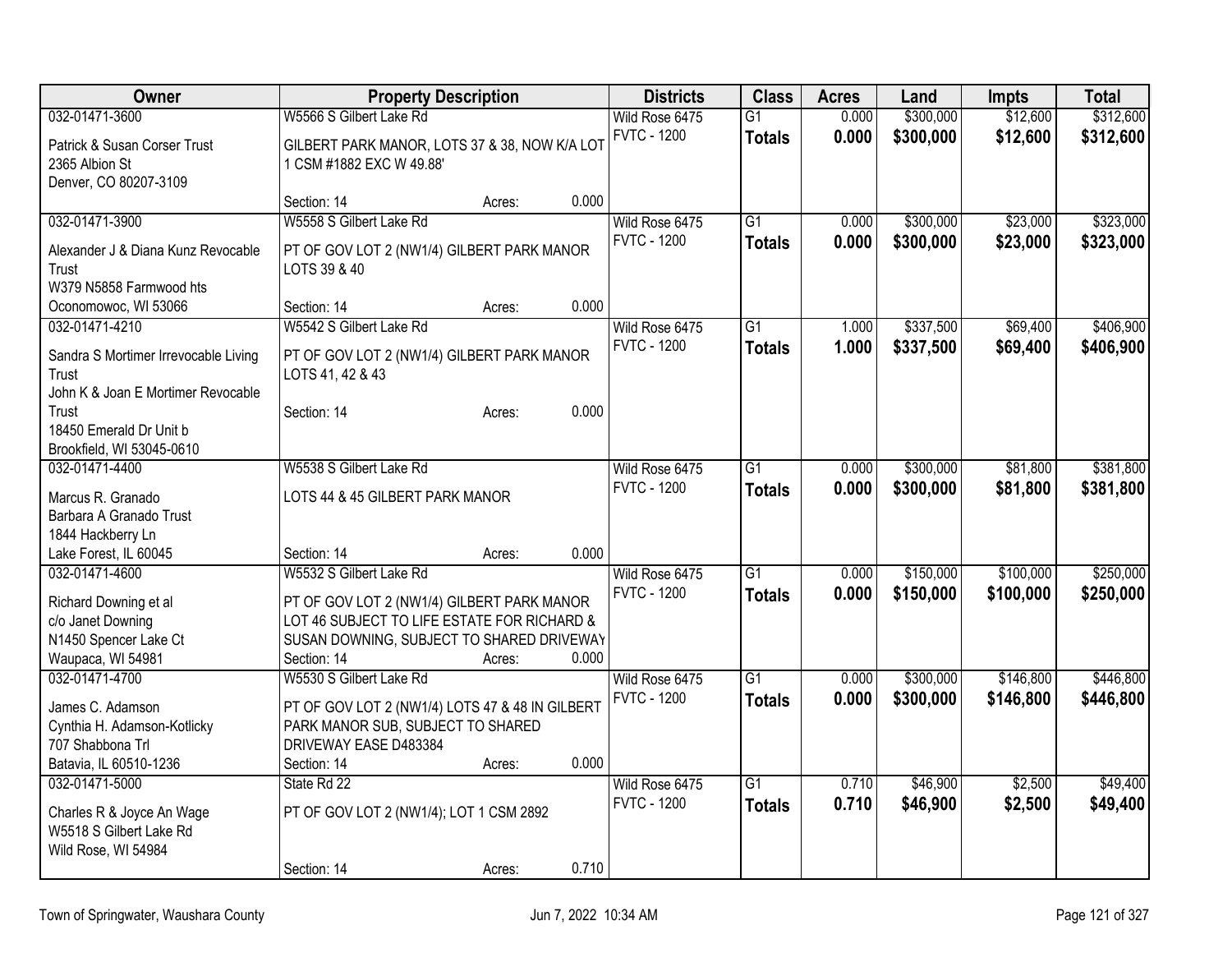| Owner                                                                                 |                                                                                                            | <b>Property Description</b> |        | <b>Districts</b>                     | <b>Class</b>                     | <b>Acres</b>   | Land                   | <b>Impts</b>           | <b>Total</b>           |
|---------------------------------------------------------------------------------------|------------------------------------------------------------------------------------------------------------|-----------------------------|--------|--------------------------------------|----------------------------------|----------------|------------------------|------------------------|------------------------|
| 032-01471-5100                                                                        | W5518 S Gilbert Lake Rd                                                                                    |                             |        | Wild Rose 6475                       | $\overline{G1}$                  | 0.790          | \$297,000              | \$70,700               | \$367,700              |
| Charles R & Joyce An Wage<br>W5518 S Gilbert Lake Rd<br>Wild Rose, WI 54984           | PT OF GOV LOT 2 (NW1/4); LOT 2 CSM 2892; SUBJ<br>TO EASE V443 P263                                         |                             |        | <b>FVTC - 1200</b>                   | <b>Totals</b>                    | 0.790          | \$297,000              | \$70,700               | \$367,700              |
|                                                                                       | Section: 14                                                                                                | Acres:                      | 0.790  |                                      |                                  |                |                        |                        |                        |
| 032-01471-5310<br>Lac Gilbert Estate, LLC<br>7809 Wildlife Trl<br>Middleton, WI 53562 | W5516 S Gilbert Lake Rd<br>PT OF GOV LOT 2; LOT 1 CSM 5098; INC DRIVEWAY<br>EASE V443 P263                 |                             |        | Wild Rose 6475<br><b>FVTC - 1200</b> | $\overline{G1}$<br><b>Totals</b> | 0.910<br>0.910 | \$300,000<br>\$300,000 | \$276,400<br>\$276,400 | \$576,400<br>\$576,400 |
|                                                                                       | Section: 14                                                                                                | Acres:                      | 0.910  |                                      |                                  |                |                        |                        |                        |
| 032-01471-5400<br>Lac Gilbert Estate, LLC<br>7809 Wildlife Trl<br>Middleton, WI 53562 | State Rd 22<br>PT OF GOV LOT 2; LOT 2 CSM 5098; INC DRIVEWAY<br>EASE V443 P263                             |                             |        | Wild Rose 6475<br><b>FVTC - 1200</b> | G1<br><b>Totals</b>              | 0.450<br>0.450 | \$37,500<br>\$37,500   | \$17,400<br>\$17,400   | \$54,900<br>\$54,900   |
|                                                                                       | Section: 14                                                                                                | Acres:                      | 0.450  |                                      |                                  |                |                        |                        |                        |
| 032-01471-5510<br>Gary Clair<br>Carol Clair<br>2067 Parkville Rd                      | W5506 S Gilbert Lake Rd<br>PT OF GOV LOT 2 (NW1/4) GILBERT PARK MANOR<br>LOTS 55 & 56                      |                             |        | Wild Rose 6475<br><b>FVTC - 1200</b> | $\overline{G1}$<br><b>Totals</b> | 0.000<br>0.000 | \$240,000<br>\$240,000 | \$87,000<br>\$87,000   | \$327,000<br>\$327,000 |
| Schaumburg, IL 60194                                                                  | Section: 14                                                                                                | Acres:                      | 0.000  |                                      |                                  |                |                        |                        |                        |
| 032-01471-5700<br>Town of Springwater                                                 | State Rd 22<br>PT OF GOV LOT 2 (NW1/4) GILBERT PARK MANOR<br>30' PUBLIC ROAD EAST OF LOT 56<br>Section: 14 | Acres:                      | 0.000  | Wild Rose 6475<br><b>FVTC - 1200</b> | $\overline{X4}$<br><b>Totals</b> | 0.000<br>0.000 | \$0<br>\$0             | $\overline{50}$<br>\$0 | \$0<br>\$0             |
| 032-01522-0000                                                                        | State Rd 22                                                                                                |                             |        | Wild Rose 6475                       | $\overline{\text{X2}}$           | 40.000         | $\sqrt{30}$            | $\overline{60}$        | $\sqrt{50}$            |
| <b>DNR</b><br>101 S Webster St<br>Madison, WI 53703                                   | NW1/4 NW1/4<br>Section: 15                                                                                 | Acres:                      | 40.000 | <b>FVTC - 1200</b>                   | <b>Totals</b>                    | 40.000         | \$0                    | \$0                    | \$0                    |
| 032-01523-0000                                                                        | State Rd 22                                                                                                |                             |        | Wild Rose 6475                       | $\overline{\mathsf{X2}}$         | 49.000         | $\sqrt{6}$             | $\overline{50}$        | $\overline{50}$        |
| <b>DNR</b><br>101 S Webster St<br>Madison, WI 53703                                   | S 1/2 NW1/4 EXC S 76 RD OF E 64RD SE-NW W OF<br><b>HWY</b><br>Section: 15                                  | Acres:                      | 49.000 | <b>FVTC - 1200</b>                   | <b>Totals</b>                    | 49.000         | \$0                    | \$0                    | \$0                    |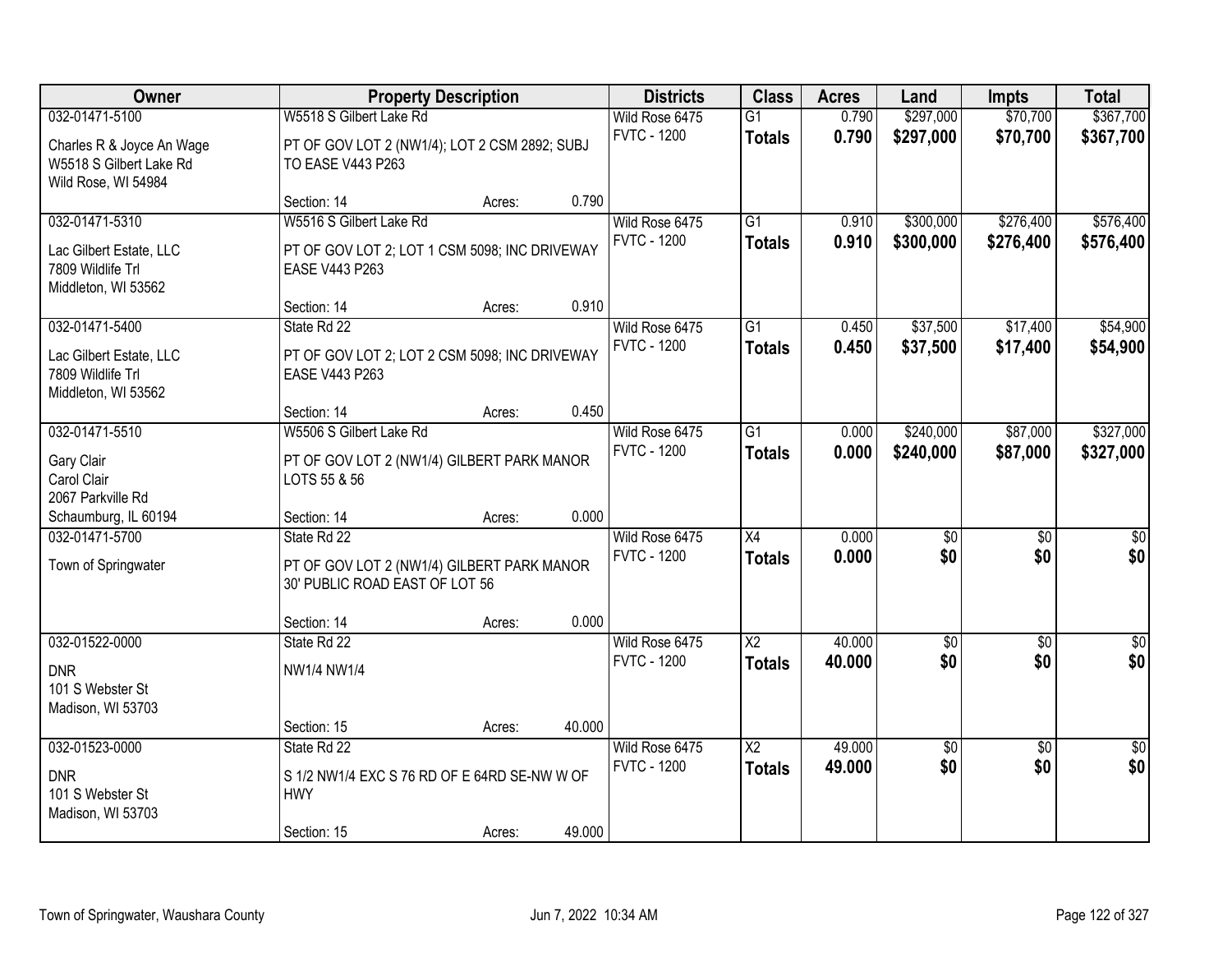| Owner                                                                                    |                                                        | <b>Property Description</b> |        | <b>Districts</b>                     | <b>Class</b>                     | <b>Acres</b>   | Land                 | <b>Impts</b>           | <b>Total</b>            |
|------------------------------------------------------------------------------------------|--------------------------------------------------------|-----------------------------|--------|--------------------------------------|----------------------------------|----------------|----------------------|------------------------|-------------------------|
| 032-01524-0110                                                                           | 22nd Ave                                               |                             |        | Wild Rose 6475                       | W <sub>6</sub>                   | 2.720          | ( \$8,400)           | $\overline{50}$        | \$0                     |
| Richard J Dittle Trust<br>W5507 Gilbert Lake Rd<br>Wild Rose, WI 54984                   | PT OF SE1/4 NW1/4, LOT 1 CSM 4867                      |                             |        | <b>FVTC - 1200</b>                   | <b>Totals</b>                    | 2.720          | \$0                  | \$0                    | \$0                     |
|                                                                                          | Section: 15                                            | Acres:                      | 2.720  |                                      |                                  |                |                      |                        |                         |
| 032-01524-0120                                                                           | 22nd Dr                                                |                             |        | Wild Rose 6475                       | W6                               | 2.720          | ( \$8,400)           | $\overline{50}$        | \$0                     |
| <b>Richard J Dittle Trust</b><br>W5507 Gilbert Lake Rd<br>Wild Rose, WI 54984            | PT OF SE1/4 NW1/4, LOT 2 CSM 4867                      |                             |        | <b>FVTC - 1200</b>                   | <b>Totals</b>                    | 2.720          | \$0                  | \$0                    | \$0                     |
|                                                                                          | Section: 15                                            | Acres:                      | 2.720  |                                      |                                  |                |                      |                        |                         |
| 032-01524-0130                                                                           | 22nd Dr                                                |                             |        | Wild Rose 6475                       | W <sub>6</sub>                   | 16.240         | ( \$50, 300)         | \$0                    | $\overline{50}$         |
| <b>Richard J Dittle Trust</b><br>W5507 Gilbert Lake Rd<br>Wild Rose, WI 54984            | PT OF SE1/4 NW1/4, LOT 3 CSM 4867                      |                             |        | <b>FVTC - 1200</b>                   | <b>Totals</b>                    | 16.240         | \$0                  | \$0                    | \$0                     |
|                                                                                          | Section: 15                                            | Acres:                      | 16.240 |                                      |                                  |                |                      |                        |                         |
| 032-01524-0200                                                                           | N6319 22nd Dr                                          |                             |        | Wild Rose 6475                       | G1                               | 2.497          | \$20,200             | \$82,300               | \$102,500               |
| Paul T. Gunderson<br>Shelia A. Trochinski<br>N6319 22nd Dr                               | LOT 2 CSM 679                                          |                             |        | <b>FVTC - 1200</b>                   | <b>Totals</b>                    | 2.497          | \$20,200             | \$82,300               | \$102,500               |
| Wild Rose, WI 54984                                                                      | Section: 15                                            | Acres:                      | 2.497  |                                      |                                  |                |                      |                        |                         |
| 032-01531-0100<br>Wayne R. Lehmann<br>Patricia N. Lehmann<br>N6271 22nd Dr               | N6271 22nd Dr<br>PT OF NE1/4 SW1/4, LOT 1 CSM #679     |                             |        | Wild Rose 6475<br><b>FVTC - 1200</b> | $\overline{G1}$<br><b>Totals</b> | 3.603<br>3.603 | \$24,900<br>\$24,900 | \$90,500<br>\$90,500   | \$115,400<br>\$115,400  |
| Wild Rose, WI 54984                                                                      | Section: 15                                            | Acres:                      | 3.603  |                                      |                                  |                |                      |                        |                         |
| 032-01531-0210<br>Richard J Dittle Trust<br>W5507 Gilbert Lake Rd<br>Wild Rose, WI 54984 | 22nd Dr<br>PT OF E1/2 OF NE1/4 SW1/4, LOT 4 CSM 4868   |                             |        | Wild Rose 6475<br><b>FVTC - 1200</b> | W <sub>6</sub><br><b>Totals</b>  | 8.200<br>8.200 | (\$25,400)<br>\$0    | $\overline{50}$<br>\$0 | $\overline{\$0}$<br>\$0 |
|                                                                                          | Section: 15                                            | Acres:                      | 8.200  |                                      |                                  |                |                      |                        |                         |
| 032-01531-0220<br>Richard J Dittle Trust<br>W5507 Gilbert Lake Rd<br>Wild Rose, WI 54984 | $22nd$ Dr<br>PT OF E1/2 OF NE1/4 SW1/4, LOT 5 CSM 4868 |                             |        | Wild Rose 6475<br><b>FVTC - 1200</b> | W6<br><b>Totals</b>              | 8.200<br>8.200 | ( \$25,400)<br>\$0   | $\overline{50}$<br>\$0 | $\overline{30}$<br>\$0  |
|                                                                                          | Section: 15                                            | Acres:                      | 8.200  |                                      |                                  |                |                      |                        |                         |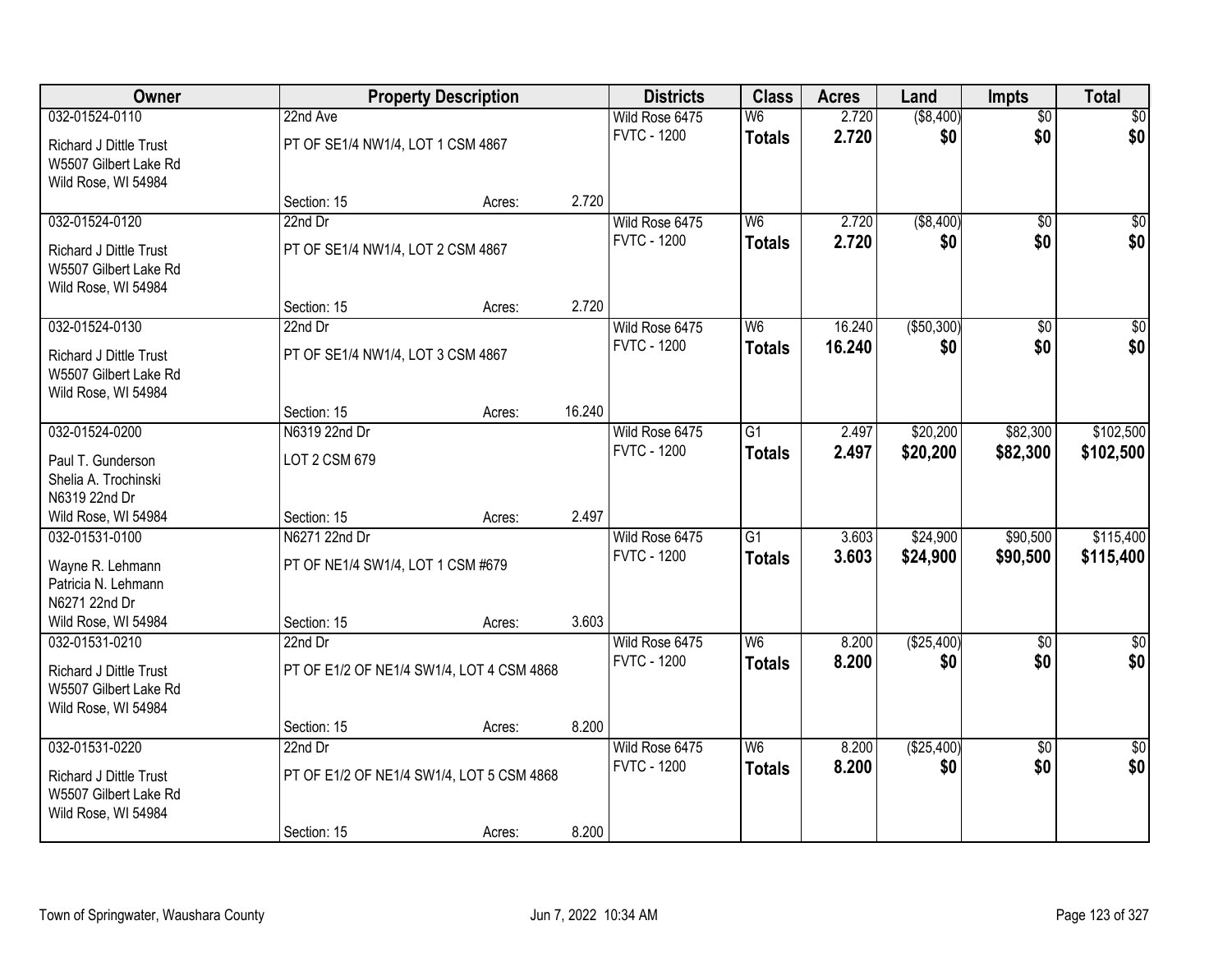| Owner                                                                                     | <b>Property Description</b>                                   |        |        | <b>Districts</b>   | <b>Class</b>    | <b>Acres</b> | Land            | <b>Impts</b>    | <b>Total</b> |
|-------------------------------------------------------------------------------------------|---------------------------------------------------------------|--------|--------|--------------------|-----------------|--------------|-----------------|-----------------|--------------|
| 032-01531-0300                                                                            | State Rd 22                                                   |        |        | Wild Rose 6475     | $\overline{X2}$ | 20.000       | $\overline{50}$ | $\overline{50}$ | \$0          |
| <b>DNR</b>                                                                                | W1/2 NE1/4 SW1/4                                              |        |        | <b>FVTC - 1200</b> | <b>Totals</b>   | 20.000       | \$0             | \$0             | \$0          |
| 101 S Webster St                                                                          |                                                               |        |        |                    |                 |              |                 |                 |              |
| Madison, WI 53703                                                                         |                                                               |        |        |                    |                 |              |                 |                 |              |
|                                                                                           | Section: 15                                                   | Acres: | 20.000 |                    |                 |              |                 |                 |              |
| 032-01532-0100                                                                            | State Rd 22                                                   |        |        | Wild Rose 6475     | $\overline{X2}$ | 23.420       | $\overline{50}$ | $\overline{50}$ | \$0          |
| <b>DNR</b>                                                                                | PT OF NW1/4 SW1/4                                             |        |        | <b>FVTC - 1200</b> | <b>Totals</b>   | 23.420       | \$0             | \$0             | \$0          |
| 101 S Webster St                                                                          |                                                               |        |        |                    |                 |              |                 |                 |              |
| Madison, WI 53703                                                                         |                                                               |        |        |                    |                 |              |                 |                 |              |
|                                                                                           | Section: 15                                                   | Acres: | 23.420 |                    |                 |              |                 |                 |              |
| 032-01532-0200                                                                            | W6092 Aniwa Rd                                                |        |        | Wild Rose 6475     | G1              | 2.060        | \$18,300        | \$118,000       | \$136,300    |
| Jeffery S. Clark                                                                          | W 132' OF NW1/4 SW1/4                                         |        |        | <b>FVTC - 1200</b> | <b>Totals</b>   | 2.060        | \$18,300        | \$118,000       | \$136,300    |
| Carol I. Kiar-Clark                                                                       |                                                               |        |        |                    |                 |              |                 |                 |              |
| W6092 Aniwa Rd                                                                            |                                                               |        |        |                    |                 |              |                 |                 |              |
| Wild Rose, WI 54984                                                                       | Section: 15                                                   | Acres: | 2.060  |                    |                 |              |                 |                 |              |
| 032-01532-0300                                                                            | State Rd 22                                                   |        |        | Wild Rose 6475     | $\overline{G1}$ | 4.190        | \$27,300        | $\sqrt[6]{}$    | \$27,300     |
| Scott K Dickmann Revocable Living Trus   E 264' OF W 396' NW-SW S OF PINE RIVER & N OF TN |                                                               |        |        | <b>FVTC - 1200</b> | <b>Totals</b>   | 4.190        | \$27,300        | \$0             | \$27,300     |
| S69 W17945 Muskego Dr                                                                     | <b>RD</b>                                                     |        |        |                    |                 |              |                 |                 |              |
| Muskego, WI 53150                                                                         |                                                               |        |        |                    |                 |              |                 |                 |              |
|                                                                                           | Section: 15                                                   | Acres: | 0.000  |                    |                 |              |                 |                 |              |
| 032-01532-0400                                                                            | W6066 Aniwa Rd                                                |        |        | Wild Rose 6475     | $\overline{G1}$ | 1.600        | \$15,600        | \$82,100        | \$97,700     |
|                                                                                           |                                                               |        |        | <b>FVTC - 1200</b> | <b>Totals</b>   | 1.600        | \$15,600        | \$82,100        | \$97,700     |
| William Keuler<br>Jacquelyn Keuler                                                        | PT OF E 132' OF W 528' S OF PINE RIVER & N OF TN<br><b>RD</b> |        |        |                    |                 |              |                 |                 |              |
| 5207 Kitty Crest Dr                                                                       |                                                               |        |        |                    |                 |              |                 |                 |              |
| Madison, WI 53711                                                                         | Section: 15                                                   | Acres: | 0.000  |                    |                 |              |                 |                 |              |
| 032-01532-0500                                                                            | W6058 Aniwa Rd                                                |        |        | Wild Rose 6475     | $\overline{G1}$ | 2.000        | \$18,000        | \$43,000        | \$61,000     |
|                                                                                           |                                                               |        |        | <b>FVTC - 1200</b> | <b>Totals</b>   | 2.000        | \$18,000        | \$43,000        | \$61,000     |
| Janet L Plantz Trust                                                                      | PT OF E 132' OF W 660' OF NW-SW S OF PINE RIVER               |        |        |                    |                 |              |                 |                 |              |
| 922 Lawrence St<br>Madison, WI 53715-2039                                                 | & N OF TN RD                                                  |        |        |                    |                 |              |                 |                 |              |
|                                                                                           | Section: 15                                                   | Acres: | 0.000  |                    |                 |              |                 |                 |              |
| 032-01532-0600                                                                            | W6038 Aniwa Rd                                                |        |        | Wild Rose 6475     | $\overline{G1}$ | 5.700        | \$32,300        | $\overline{60}$ | \$32,300     |
|                                                                                           |                                                               |        |        | <b>FVTC - 1200</b> | <b>Totals</b>   | 5.700        | \$32,300        | \$0             | \$32,300     |
| Gregory N. Olson                                                                          | PT OF NW1/4 OF SW1/4 LESS PARCELS SOLD                        |        |        |                    |                 |              |                 |                 |              |
| Susan J. Olson                                                                            |                                                               |        |        |                    |                 |              |                 |                 |              |
| N6111 County Rd W                                                                         |                                                               |        |        |                    |                 |              |                 |                 |              |
| Waupaca, WI 54981                                                                         | Section: 15                                                   | Acres: | 0.000  |                    |                 |              |                 |                 |              |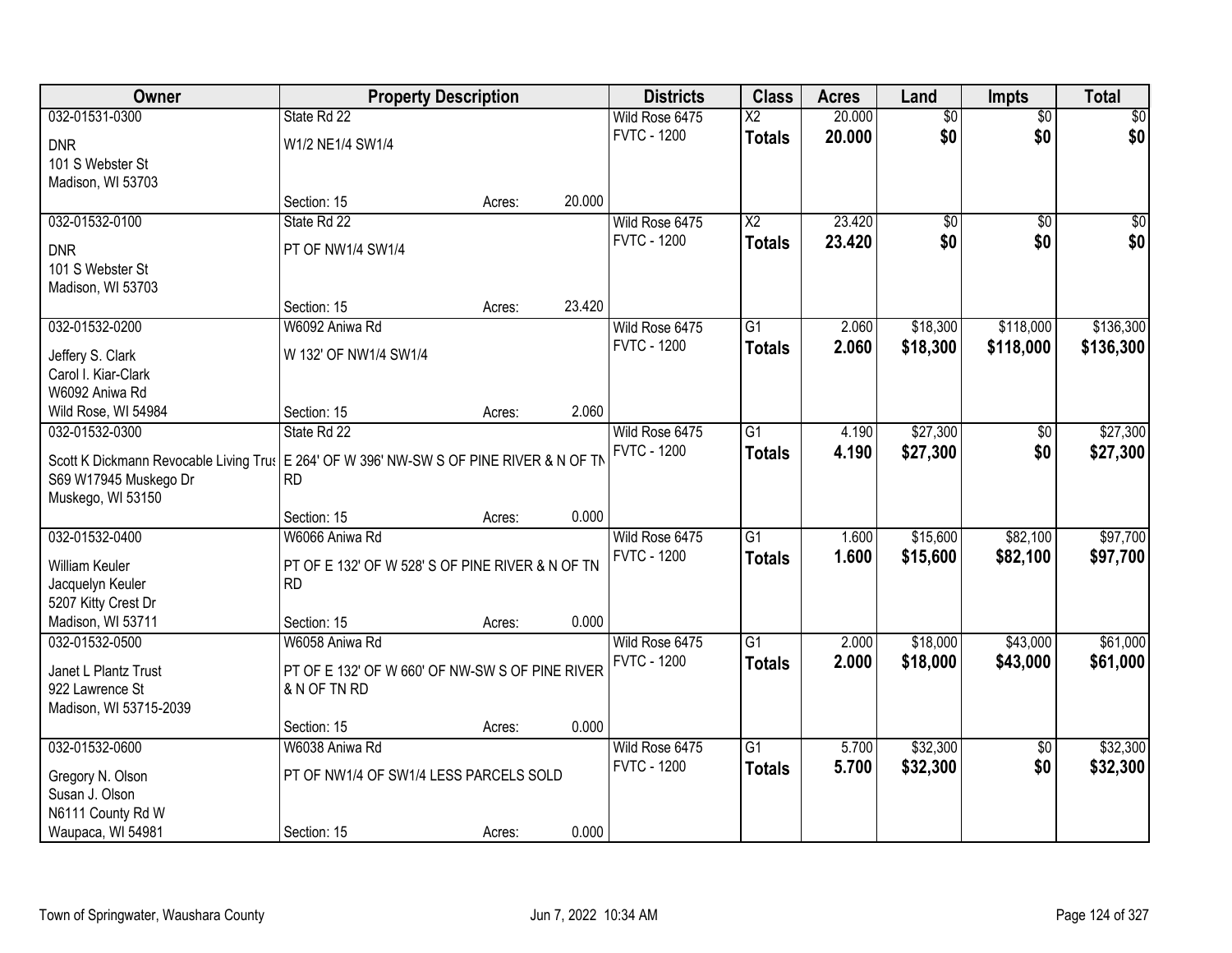| Owner                                 | <b>Property Description</b>               |        |        | <b>Districts</b>   | <b>Class</b>    | <b>Acres</b> | Land     | <b>Impts</b>    | <b>Total</b> |
|---------------------------------------|-------------------------------------------|--------|--------|--------------------|-----------------|--------------|----------|-----------------|--------------|
| 032-01532-0700                        | W6014 Aniwa Rd                            |        |        | Wild Rose 6475     | G1              | 1.000        | \$12,000 | \$35,600        | \$47,600     |
| William C. Huebner                    | PT NW1/4 OF SW1/4; S 264 FT OF E 165 FT   |        |        | <b>FVTC - 1200</b> | <b>Totals</b>   | 1.000        | \$12,000 | \$35,600        | \$47,600     |
| Judy A. Huebner                       |                                           |        |        |                    |                 |              |          |                 |              |
| W2885 Hess Ln                         |                                           |        |        |                    |                 |              |          |                 |              |
| Jefferson, WI 53549                   | Section: 15                               | Acres: | 1.000  |                    |                 |              |          |                 |              |
| 032-01533-0000                        | State Rd 22                               |        |        | Wild Rose 6475     | G4              | 12.250       | \$1,300  | $\overline{50}$ | \$1,300      |
| Vernon Protheroe                      | SW1/4 OF SW1/4                            |        |        | <b>FVTC - 1200</b> | G <sub>5</sub>  | 2.750        | \$1,900  | \$0             | \$1,900      |
| N6131 22nd Dr                         |                                           |        |        |                    | G5M             | 25.000       | \$41,300 | \$0             | \$41,300     |
| Wild Rose, WI 54984                   |                                           |        |        |                    | <b>Totals</b>   | 40.000       | \$44,500 | \$0             | \$44,500     |
|                                       | Section: 15                               | Acres: | 40.000 |                    |                 |              |          |                 |              |
| 032-01534-0000                        | N6131 22nd Dr                             |        |        | Wild Rose 6475     | G4              | 11.500       | \$1,200  | \$0             | \$1,200      |
| Vernon Protheroe                      | SE1/4 OF SW1/4                            |        |        | <b>FVTC - 1200</b> | G <sub>5</sub>  | 1.500        | \$1,100  | \$0             | \$1,100      |
| N6131 22nd Dr                         |                                           |        |        |                    | G5M             | 25.000       | \$41,300 | \$0             | \$41,300     |
| Wild Rose, WI 54984                   |                                           |        |        |                    | G7              | 2.000        | \$10,000 | \$141,400       | \$151,400    |
|                                       | Section: 15                               | Acres: | 40.000 |                    | <b>Totals</b>   | 40.000       | \$53,600 | \$141,400       | \$195,000    |
| 032-01541-0000                        | State Rd 22                               |        |        | Wild Rose 6475     | G4              | 40.000       | \$4,100  | $\frac{1}{20}$  | \$4,100      |
| Lauritzen Properties, LLC             | <b>NE1/4 OF SE1/4</b>                     |        |        | <b>FVTC - 1200</b> | <b>Totals</b>   | 40,000       | \$4,100  | \$0             | \$4,100      |
| N7246 County Rd K                     |                                           |        |        |                    |                 |              |          |                 |              |
| Waupaca, WI 54981                     |                                           |        |        |                    |                 |              |          |                 |              |
|                                       | Section: 15                               | Acres: | 40.000 |                    |                 |              |          |                 |              |
| 032-01542-0100                        | State Rd 22                               |        |        | Wild Rose 6475     | $\overline{G4}$ | 29.500       | \$3,100  | $\overline{50}$ | \$3,100      |
| Lauritzen Properties, LLC             | NW1/4 OF SE1/4 EXC 8A IN NW1/4            |        |        | <b>FVTC - 1200</b> | G <sub>5</sub>  | 2.500        | \$1,800  | \$0             | \$1,800      |
| N7246 County Rd K                     |                                           |        |        |                    | <b>Totals</b>   | 32.000       | \$4,900  | \$0             | \$4,900      |
| Waupaca, WI 54981                     |                                           |        |        |                    |                 |              |          |                 |              |
|                                       | Section: 15                               | Acres: | 32.000 |                    |                 |              |          |                 |              |
| 032-01542-0200                        | N6264 22nd Dr                             |        |        | Wild Rose 6475     | G1              | 2.000        | \$18,000 | \$103,500       | \$121,500    |
| Linda M Potts Irrevocable Income-Only | PT NW1/4 OF SE1/4; PCL 792.4 FT BY 440 FT |        |        | <b>FVTC - 1200</b> | G <sub>5</sub>  | 6.000        | \$4,200  | \$0             | \$4,200      |
| Trust                                 |                                           |        |        |                    | <b>Totals</b>   | 8.000        | \$22,200 | \$103,500       | \$125,700    |
| N6264 22nd Dr                         |                                           |        |        |                    |                 |              |          |                 |              |
| Wild Rose, WI 54984                   | Section: 15                               | Acres: | 8.000  |                    |                 |              |          |                 |              |
| 032-01543-0100                        | Apache Ave                                |        |        | Wild Rose 6475     | G4              | 36.200       | \$5,000  | $\overline{50}$ | \$5,000      |
| Lauritzen Properties, LLC             | SW1/4 OF SE1/4 EXC 2A                     |        |        | <b>FVTC - 1200</b> | G <sub>5</sub>  | 1.800        | \$1,300  | \$0             | \$1,300      |
| N7246 County Rd K                     |                                           |        |        |                    | <b>Totals</b>   | 38.000       | \$6,300  | \$0             | \$6,300      |
| Waupaca, WI 54981                     |                                           |        |        |                    |                 |              |          |                 |              |
|                                       | Section: 15                               | Acres: | 38.000 |                    |                 |              |          |                 |              |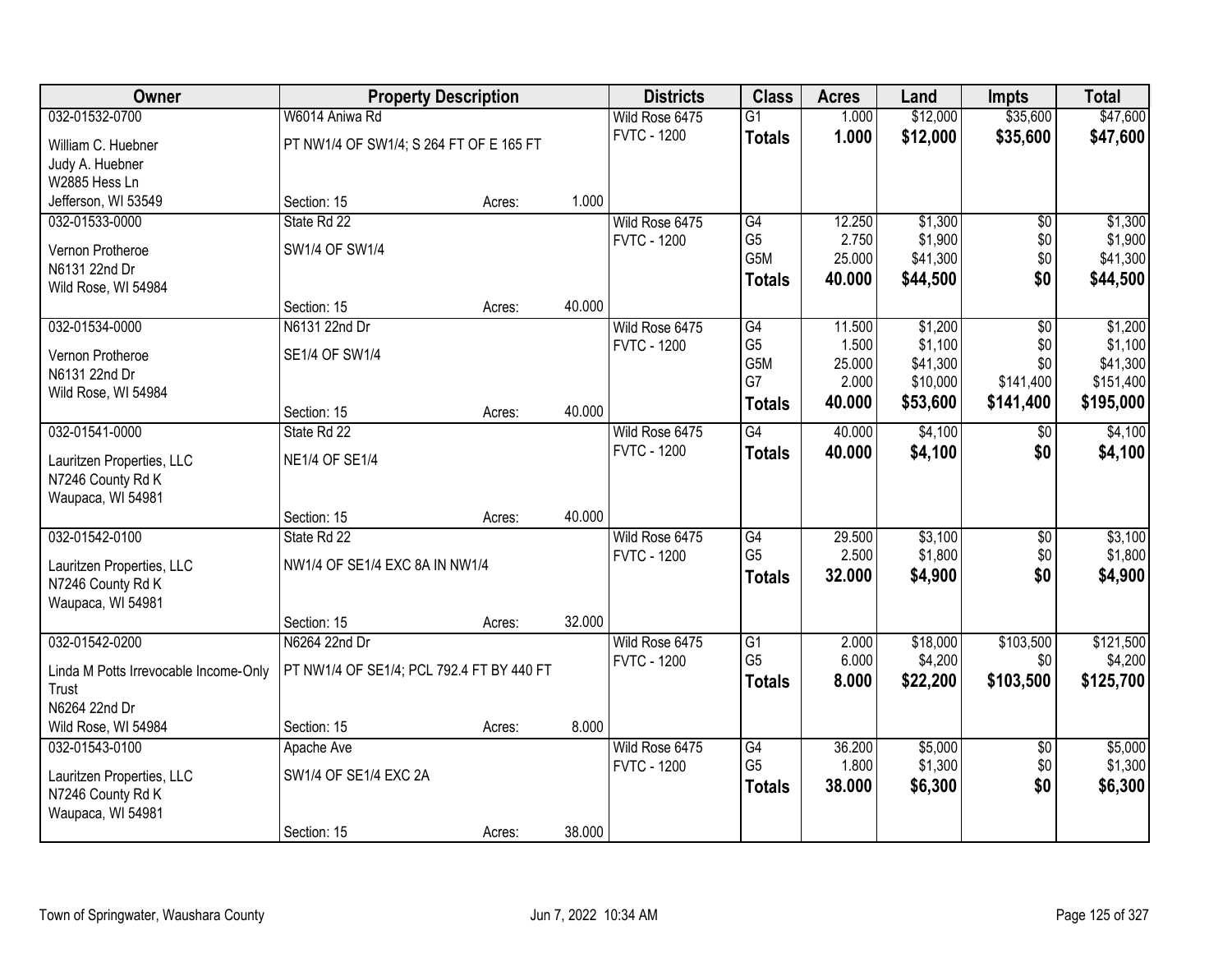| Owner                                                                 | <b>Property Description</b>               |        |        | <b>Districts</b>   | <b>Class</b>    | <b>Acres</b> | Land      | <b>Impts</b> | <b>Total</b> |
|-----------------------------------------------------------------------|-------------------------------------------|--------|--------|--------------------|-----------------|--------------|-----------|--------------|--------------|
| 032-01543-0200                                                        | N6156 22nd Dr                             |        |        | Wild Rose 6475     | $\overline{G1}$ | 2.000        | \$18,000  | \$215,000    | \$233,000    |
| Daniel & Sharon Yeska Revocable                                       | N 264' OF S 724' OF W 330' OF SW1/4 SE1/4 |        |        | <b>FVTC - 1200</b> | <b>Totals</b>   | 2.000        | \$18,000  | \$215,000    | \$233,000    |
| <b>Living Trust</b>                                                   |                                           |        |        |                    |                 |              |           |              |              |
| N6156 22nd Dr                                                         |                                           |        |        |                    |                 |              |           |              |              |
| Wild Rose, WI 54984                                                   | Section: 15                               | Acres: | 2.000  |                    |                 |              |           |              |              |
| 032-01544-0000                                                        | Apache Ave                                |        |        | Wild Rose 6475     | G4              | 39.000       | \$5,400   | \$0          | \$5,400      |
| Lauritzen Properties, LLC                                             | SE1/4 OF SE1/4                            |        |        | <b>FVTC - 1200</b> | G <sub>5</sub>  | 1.000        | \$700     | \$0          | \$700        |
| N7246 County Rd K                                                     |                                           |        |        |                    | <b>Totals</b>   | 40.000       | \$6,100   | \$0          | \$6,100      |
| Waupaca, WI 54981                                                     |                                           |        |        |                    |                 |              |           |              |              |
|                                                                       | Section: 15                               | Acres: | 40.000 |                    |                 |              |           |              |              |
| 032-01552-0100                                                        | W5836 S Gilbert Lake Rd                   |        |        | Wild Rose 6475     | $\overline{G1}$ | 0.000        | \$348,700 | \$289,500    | \$638,200    |
| Todd M & Andrea K Van Ye Living Trust   GOV LOT 2 CSM 9 LOT 1         |                                           |        |        | <b>FVTC - 1200</b> | <b>Totals</b>   | 0.000        | \$348,700 | \$289,500    | \$638,200    |
| 2417 Woodland Ter                                                     |                                           |        |        |                    |                 |              |           |              |              |
| Neenah, WI 54956                                                      |                                           |        |        |                    |                 |              |           |              |              |
|                                                                       | Section: 15                               | Acres: | 0.000  |                    |                 |              |           |              |              |
| 032-01552-0210                                                        | W5838 S Gilbert Lake Rd                   |        |        | Wild Rose 6475     | $\overline{G1}$ | 0.460        | \$195,000 | \$200,000    | \$395,000    |
| James C. Wagner                                                       | PT OF GOV LOT 2, LOT 2 CSM #1726          |        |        | <b>FVTC - 1200</b> | <b>Totals</b>   | 0.460        | \$195,000 | \$200,000    | \$395,000    |
| Judith A. Wagner                                                      |                                           |        |        |                    |                 |              |           |              |              |
| W143 N10685 Magnolia Dr                                               |                                           |        |        |                    |                 |              |           |              |              |
| Germantown, WI 53022                                                  | Section: 15                               | Acres: | 0.460  |                    |                 |              |           |              |              |
| 032-01552-0310                                                        | W5842 S Gilbert Lake Rd                   |        |        | Wild Rose 6475     | $\overline{G1}$ | 0.960        | \$327,800 | \$119,300    | \$447,100    |
|                                                                       | PT OF GOV LOT 2, LOT 1 CSM #1726          |        |        | <b>FVTC - 1200</b> | <b>Totals</b>   | 0.960        | \$327,800 | \$119,300    | \$447,100    |
| Virginia H. Coburn<br>2 Colburn Ln                                    |                                           |        |        |                    |                 |              |           |              |              |
| Whitewater, WI 53190                                                  |                                           |        |        |                    |                 |              |           |              |              |
|                                                                       | Section: 15                               | Acres: | 0.960  |                    |                 |              |           |              |              |
| 032-01552-0400                                                        | W5846 S Gilbert Lake Rd                   |        |        | Wild Rose 6475     | $\overline{G1}$ | 0.000        | \$312,800 | \$91,700     | \$404,500    |
|                                                                       | GOVT LOT 2 CSM #9 LOT 4                   |        |        | <b>FVTC - 1200</b> | <b>Totals</b>   | 0.000        | \$312,800 | \$91,700     | \$404,500    |
| James F Cochrane Revocable Trust<br>Joanne E Cochrane Revocable Trust |                                           |        |        |                    |                 |              |           |              |              |
| 2035 320th St                                                         |                                           |        |        |                    |                 |              |           |              |              |
| Decorah, IA 52101                                                     | Section: 15                               | Acres: | 0.000  |                    |                 |              |           |              |              |
| 032-01552-0500                                                        | W5852 S Gilbert Lake Rd                   |        |        | Wild Rose 6475     | $\overline{G1}$ | 0.000        | \$359,500 | \$201,500    | \$561,000    |
|                                                                       |                                           |        |        | <b>FVTC - 1200</b> | <b>Totals</b>   | 0.000        | \$359,500 | \$201,500    | \$561,000    |
| Wesley W. Klages                                                      | PT OF GOV LOT 2, LOT 1 CSM #1874          |        |        |                    |                 |              |           |              |              |
| Joyanne M. Klages<br>W5852 S Gilbert Lake Rd                          |                                           |        |        |                    |                 |              |           |              |              |
| Wild Rose, WI 54984                                                   | Section: 15                               | Acres: | 0.000  |                    |                 |              |           |              |              |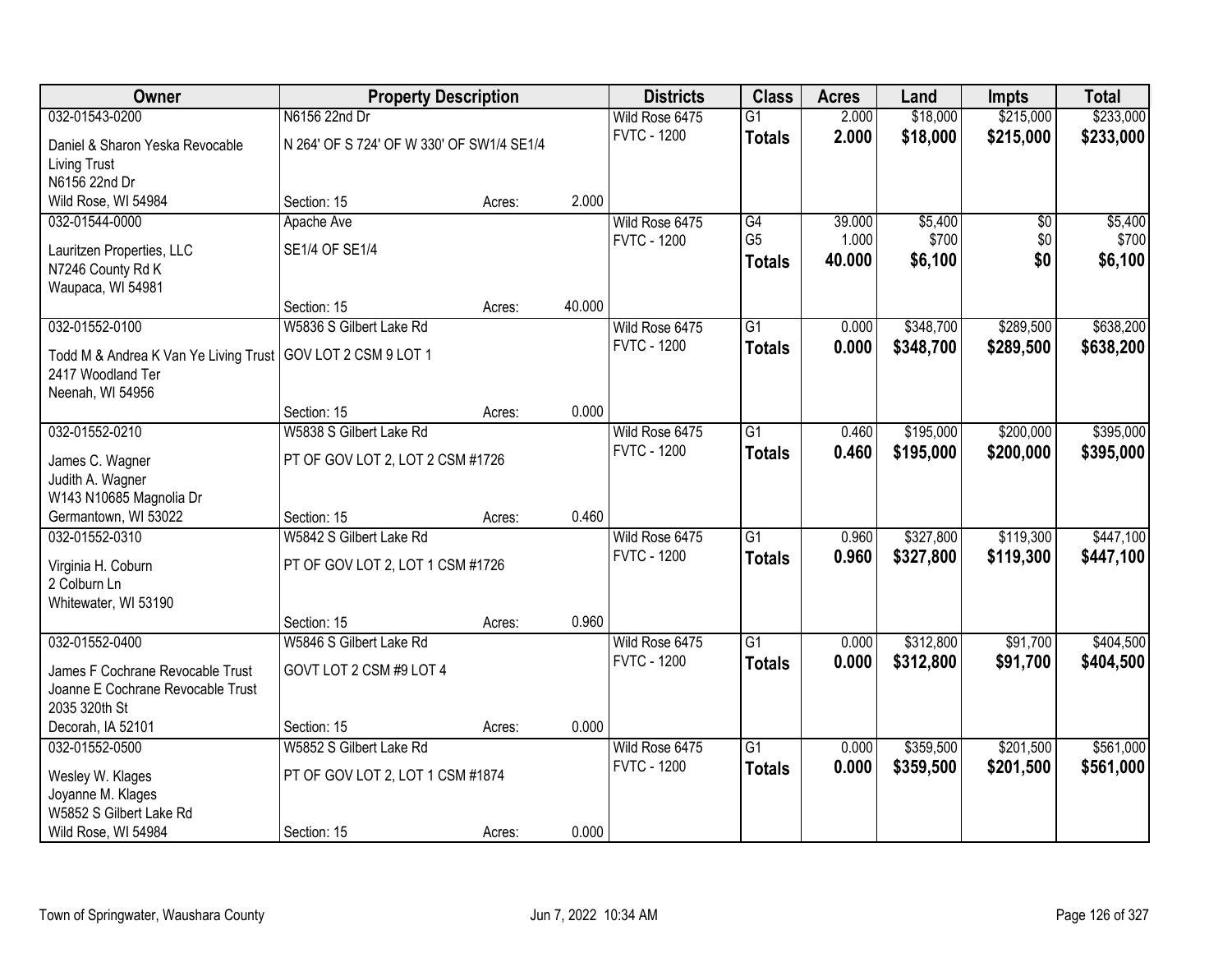| Owner                                   | <b>Property Description</b>                    |        |        | <b>Districts</b>                     | <b>Class</b>    | <b>Acres</b>   | Land        | <b>Impts</b>           | <b>Total</b> |
|-----------------------------------------|------------------------------------------------|--------|--------|--------------------------------------|-----------------|----------------|-------------|------------------------|--------------|
| 032-01552-0611                          | <b>Gilbert Lake Rd</b>                         |        |        | Wild Rose 6475                       | $\overline{G1}$ | 1.850          | \$104,600   | $\overline{50}$        | \$104,600    |
| Annette Rehbein                         | PT OF GOV LOT 2 & PT OF NE1/4 NW1/4, LOT 1 CSM |        |        | <b>FVTC - 1200</b>                   | <b>Totals</b>   | 1.850          | \$104,600   | \$0                    | \$104,600    |
| PO Box 159                              | 5144                                           |        |        |                                      |                 |                |             |                        |              |
| Wild Rose, WI 54984                     |                                                |        |        |                                      |                 |                |             |                        |              |
|                                         | Section: 15                                    | Acres: | 1.850  |                                      |                 |                |             |                        |              |
| 032-01552-0612                          | N6498 22nd Dr                                  |        |        | Wild Rose 6475                       | $\overline{G1}$ | 1.690          | \$222,600   | \$233,700              | \$456,300    |
| Andrew C & Jessica L Mueller Joint Trus | LOT 2 CSM 5144                                 |        |        | <b>FVTC - 1200</b>                   | <b>Totals</b>   | 1.690          | \$222,600   | \$233,700              | \$456,300    |
| N73 W23249 Blakestone Ct                |                                                |        |        |                                      |                 |                |             |                        |              |
| Sussex, WI 53089-5716                   |                                                |        |        |                                      |                 |                |             |                        |              |
|                                         | Section: 15                                    | Acres: | 1.690  |                                      |                 |                |             |                        |              |
| 032-01552-0620                          | State Rd 22                                    |        |        | Wild Rose 6475                       | W6              | 23.099         | ( \$76,200) | \$0                    | \$0          |
| Annette Rehbein                         | THAT PT OF GOV LOT 2 LYING W OF 22ND DR        |        |        | <b>FVTC - 1200</b>                   | <b>Totals</b>   | 23.099         | \$0         | \$0                    | \$0          |
| PO Box 159                              |                                                |        |        |                                      |                 |                |             |                        |              |
| Wild Rose, WI 54984                     |                                                |        |        |                                      |                 |                |             |                        |              |
|                                         | Section: 15                                    | Acres: | 23.099 |                                      |                 |                |             |                        |              |
| 032-01552-0700                          | Gilbert Lake Rd                                |        |        | Wild Rose 6475                       | $\overline{G1}$ | 1.072          | \$57,900    | \$0                    | \$57,900     |
| Annette Rehbein                         | PT OF GOV LOT 2 CSM 782 LOT 1                  |        |        | <b>FVTC - 1200</b>                   | <b>Totals</b>   | 1.072          | \$57,900    | \$0                    | \$57,900     |
| PO Box 159                              |                                                |        |        |                                      |                 |                |             |                        |              |
| Wild Rose, WI 54984                     |                                                |        |        |                                      |                 |                |             |                        |              |
|                                         | Section: 15                                    | Acres: | 1.072  |                                      |                 |                |             |                        |              |
| 032-01552-0800                          | W5874 S Gilbert Lake Rd                        |        |        | Wild Rose 6475                       | $\overline{G1}$ | 1.160          | \$240,000   | \$135,700              | \$375,700    |
| Annette Rehbein                         | PT OF GOV LOT 2 CSM 782 LOT 2 & 30' ON WEST    |        |        | <b>FVTC - 1200</b>                   | <b>Totals</b>   | 1.160          | \$240,000   | \$135,700              | \$375,700    |
| PO Box 159                              | SIDE OF CSM                                    |        |        |                                      |                 |                |             |                        |              |
| Wild Rose, WI 54984                     |                                                |        |        |                                      |                 |                |             |                        |              |
|                                         | Section: 15                                    | Acres: | 1.160  |                                      |                 |                |             |                        |              |
| 032-01552-0900                          | Gilbert Lake Rd                                |        |        | Wild Rose 6475<br><b>FVTC - 1200</b> | $\overline{G1}$ | 4.725          | \$41,500    | $\sqrt{6}$             | \$41,500     |
| Annette Rehbein                         | PT OF GOV LOT 2 LESS V438 P922 SUBJ TO EASE V  |        |        |                                      | <b>Totals</b>   | 4.725          | \$41,500    | \$0                    | \$41,500     |
| PO Box 159                              | 489 P 2                                        |        |        |                                      |                 |                |             |                        |              |
| Wild Rose, WI 54984                     |                                                |        |        |                                      |                 |                |             |                        |              |
|                                         | Section: 15                                    | Acres: | 4.725  |                                      |                 |                |             |                        |              |
| 032-01553-0100                          | State Rd 22                                    |        |        | Wild Rose 6475<br><b>FVTC - 1200</b> | $\overline{G1}$ | 5.400<br>5.400 | \$30,600    | $\overline{50}$<br>\$0 | \$30,600     |
| Bp Dickinson, LLC                       | LOT 1 CSM 1002                                 |        |        |                                      | <b>Totals</b>   |                | \$30,600    |                        | \$30,600     |
| 5819 Blue Heron Dr                      |                                                |        |        |                                      |                 |                |             |                        |              |
| Long Grove, IL 60047                    |                                                |        |        |                                      |                 |                |             |                        |              |
|                                         | Section: 15                                    | Acres: | 5.400  |                                      |                 |                |             |                        |              |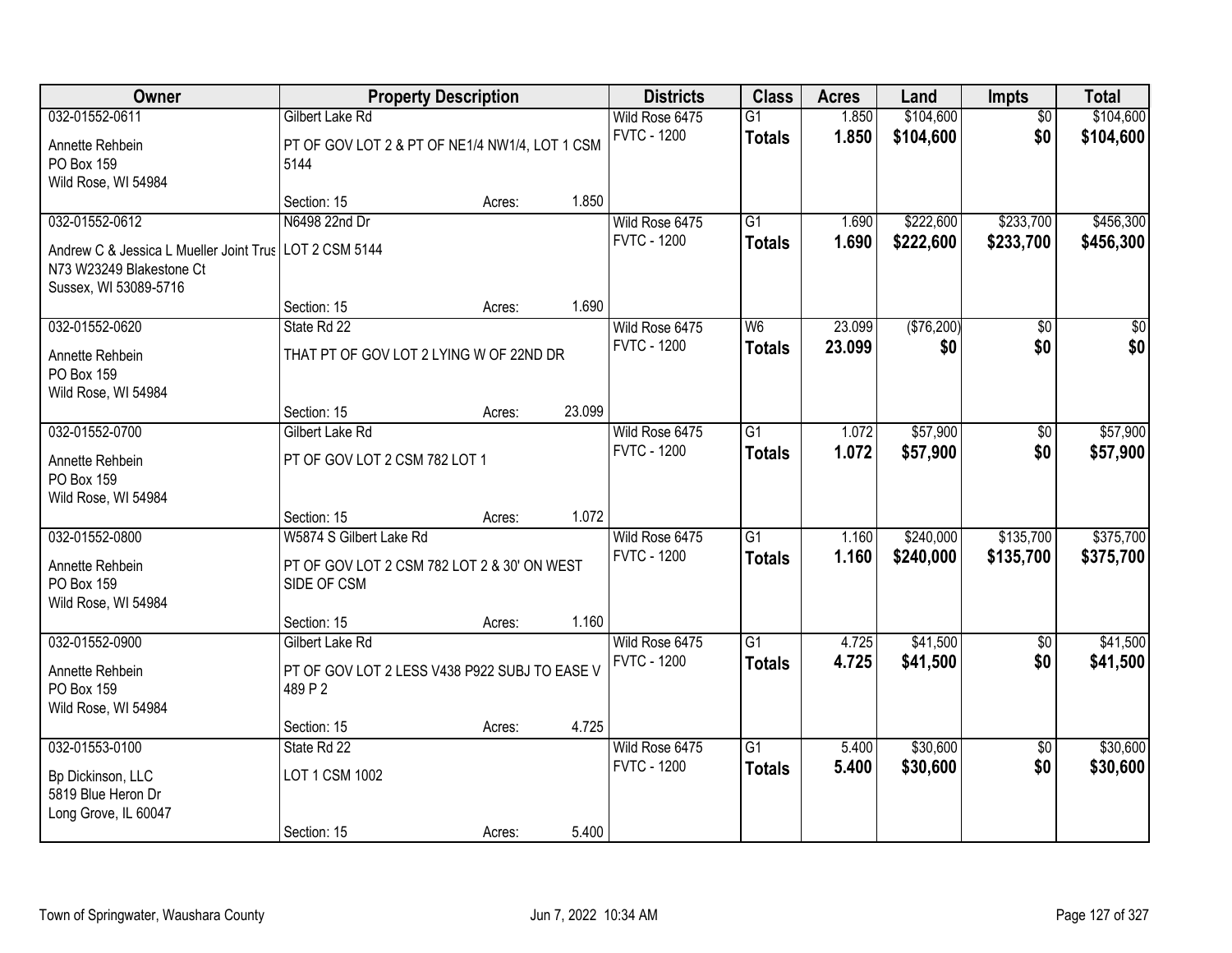| Owner                 | <b>Property Description</b>  |        |       | <b>Districts</b>   | <b>Class</b>    | <b>Acres</b> | Land     | <b>Impts</b>    | <b>Total</b> |
|-----------------------|------------------------------|--------|-------|--------------------|-----------------|--------------|----------|-----------------|--------------|
| 032-01553-0200        | State Rd 22                  |        |       | Wild Rose 6475     | G1              | 5.400        | \$30,600 | $\overline{50}$ | \$30,600     |
| Bp Dickinson, LLC     | LOT 2 CSM 1002               |        |       | <b>FVTC - 1200</b> | <b>Totals</b>   | 5.400        | \$30,600 | \$0             | \$30,600     |
| 5819 Blue Heron Dr    |                              |        |       |                    |                 |              |          |                 |              |
| Long Grove, IL 60047  |                              |        |       |                    |                 |              |          |                 |              |
|                       | Section: 15                  | Acres: | 5.400 |                    |                 |              |          |                 |              |
| 032-01553-0300        | State Rd 22                  |        |       | Wild Rose 6475     | $\overline{G1}$ | 5.700        | \$31,400 | \$0             | \$31,400     |
| Bp Dickinson, LLC     | LOT 3 CSM 1002               |        |       | <b>FVTC - 1200</b> | <b>Totals</b>   | 5.700        | \$31,400 | \$0             | \$31,400     |
| 5819 Blue Heron Dr    |                              |        |       |                    |                 |              |          |                 |              |
| Long Grove, IL 60047  |                              |        |       |                    |                 |              |          |                 |              |
|                       | Section: 15                  | Acres: | 5.700 |                    |                 |              |          |                 |              |
| 032-01553-0400        | N6358 22nd Dr                |        |       | Wild Rose 6475     | G1              | 7.500        | \$36,300 | \$11,700        | \$48,000     |
| Bp Dickenson, LLC     | LOT 4 CSM 1002               |        |       | <b>FVTC - 1200</b> | <b>Totals</b>   | 7.500        | \$36,300 | \$11,700        | \$48,000     |
| 5819 Blue Heron Dr    |                              |        |       |                    |                 |              |          |                 |              |
| Long Grove, IL 60047  |                              |        |       |                    |                 |              |          |                 |              |
|                       | Section: 15                  | Acres: | 7.500 |                    |                 |              |          |                 |              |
| 032-01553-0500        | Gilbert Lake Rd              |        |       | Wild Rose 6475     | $\overline{G1}$ | 5.680        | \$25,100 | $\sqrt[6]{}$    | \$25,100     |
| Bp Dickinson, LLC     | LOT 2 CSM 1000               |        |       | <b>FVTC - 1200</b> | <b>Totals</b>   | 5.680        | \$25,100 | \$0             | \$25,100     |
| 5819 Blue Heron Dr    |                              |        |       |                    |                 |              |          |                 |              |
| Long Grove, IL 60047  |                              |        |       |                    |                 |              |          |                 |              |
|                       | Section: 15                  | Acres: | 5.680 |                    |                 |              |          |                 |              |
| 032-01553-0600        | Gilbert Lake Rd              |        |       | Wild Rose 6475     | $\overline{G1}$ | 6.200        | \$24,600 | $\overline{50}$ | \$24,600     |
| Bp Dickinson, LLC     | LOT 1 CSM 1000               |        |       | <b>FVTC - 1200</b> | <b>Totals</b>   | 6.200        | \$24,600 | \$0             | \$24,600     |
| 5819 Blue Heron Dr    |                              |        |       |                    |                 |              |          |                 |              |
| Long Grove, IL 60047  |                              |        |       |                    |                 |              |          |                 |              |
|                       | Section: 15                  | Acres: | 6.200 |                    |                 |              |          |                 |              |
| 032-01553-0700        | Gilbert Lake Rd              |        |       | Wild Rose 6475     | $\overline{G1}$ | 5.200        | \$24,000 | $\sqrt{6}$      | \$24,000     |
| Bp Dickinson, LLC     | LOT 4 CSM 997                |        |       | <b>FVTC - 1200</b> | <b>Totals</b>   | 5.200        | \$24,000 | \$0             | \$24,000     |
| 5819 Blue Heron Dr    |                              |        |       |                    |                 |              |          |                 |              |
| Long Grove, IL 60047  |                              |        |       |                    |                 |              |          |                 |              |
|                       | Section: 15                  | Acres: | 5.200 |                    |                 |              |          |                 |              |
| 032-01554-0100        | W5725 S Gilbert Lake Rd      |        |       | Wild Rose 6475     | $\overline{G1}$ | 2.141        | \$18,600 | \$9,000         | \$27,600     |
| Jeffrey A. Lucksted   | PT GOVT LOT 4; LOT 1 CSM 938 |        |       | <b>FVTC - 1200</b> | <b>Totals</b>   | 2.141        | \$18,600 | \$9,000         | \$27,600     |
| Candi L. Lucksted     |                              |        |       |                    |                 |              |          |                 |              |
| 14619 2 Mile Rd       |                              |        |       |                    |                 |              |          |                 |              |
| Franksville, WI 53126 | Section: 15                  | Acres: | 2.141 |                    |                 |              |          |                 |              |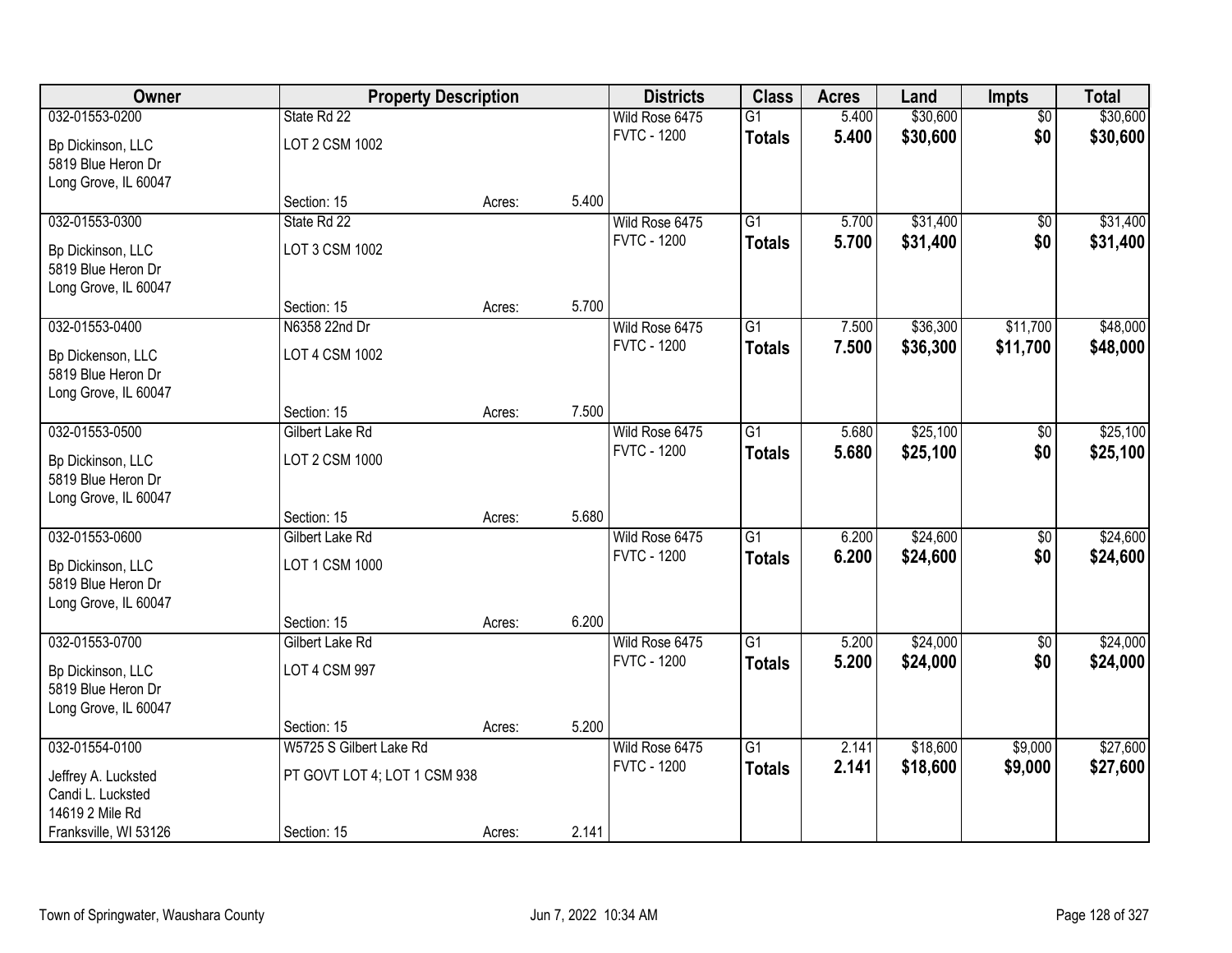| Owner                               |                                 | <b>Property Description</b> |       | <b>Districts</b>   | <b>Class</b>    | <b>Acres</b> | Land     | <b>Impts</b> | <b>Total</b> |
|-------------------------------------|---------------------------------|-----------------------------|-------|--------------------|-----------------|--------------|----------|--------------|--------------|
| 032-01554-0200                      | W5733 S Gilbert Lake Rd         |                             |       | Wild Rose 6475     | $\overline{G1}$ | 0.470        | \$9,300  | \$54,000     | \$63,300     |
| Thomas R. Reynolds                  | PT GOVT LOT 4 110' X 185'       |                             |       | <b>FVTC - 1200</b> | <b>Totals</b>   | 0.470        | \$9,300  | \$54,000     | \$63,300     |
| Karen S. Reynolds                   |                                 |                             |       |                    |                 |              |          |              |              |
| W5724 S Gilbert Lake Rd             |                                 |                             |       |                    |                 |              |          |              |              |
| Wild Rose, WI 54984-9125            | Section: 15                     | Acres:                      | 0.470 |                    |                 |              |          |              |              |
| 032-01554-0300                      | Gilbert Lake Rd                 |                             |       | Wild Rose 6475     | G1              | 1.165        | \$13,000 | \$0          | \$13,000     |
| Katherine R. Chandler               | PT OF GOV LOT 4 CSM 938 LOT 2   |                             |       | <b>FVTC - 1200</b> | <b>Totals</b>   | 1.165        | \$13,000 | \$0          | \$13,000     |
| 408 E Lowes Creek Rd                |                                 |                             |       |                    |                 |              |          |              |              |
| Eau Claire, WI 54701                |                                 |                             |       |                    |                 |              |          |              |              |
|                                     | Section: 15                     | Acres:                      | 1.165 |                    |                 |              |          |              |              |
| 032-01554-0400                      | Gilbert Lake Rd                 |                             |       | Wild Rose 6475     | G1              | 1.165        | \$13,000 | \$0          | \$13,000     |
| Lynne T. Darner                     | PT OF GOV LOT 4 CSM 938 LOT 3   |                             |       | <b>FVTC - 1200</b> | <b>Totals</b>   | 1.165        | \$13,000 | \$0          | \$13,000     |
| Roger L & Marjorie T Gast Revocable |                                 |                             |       |                    |                 |              |          |              |              |
| Trust                               |                                 |                             |       |                    |                 |              |          |              |              |
| <b>PO Box 403</b>                   | Section: 15                     | Acres:                      | 1.165 |                    |                 |              |          |              |              |
| Wild Rose, WI 54984-0403            |                                 |                             |       |                    |                 |              |          |              |              |
| 032-01554-0500                      | Gilbert Lake Rd                 |                             |       | Wild Rose 6475     | $\overline{G1}$ | 1.165        | \$13,000 | \$0          | \$13,000     |
| Lynne T. Darner                     | PT OF GOV LOT 4 CSM 938 LOT 4   |                             |       | <b>FVTC - 1200</b> | <b>Totals</b>   | 1.165        | \$13,000 | \$0          | \$13,000     |
| Roger L & Marjorie T Gast Revocable |                                 |                             |       |                    |                 |              |          |              |              |
| Trust                               |                                 |                             |       |                    |                 |              |          |              |              |
| PO Box 403                          | Section: 15                     | Acres:                      | 1.165 |                    |                 |              |          |              |              |
| Wild Rose, WI 54984-0403            |                                 |                             |       |                    |                 |              |          |              |              |
| 032-01554-0600                      | W5775 S Gilbert Lake Rd         |                             |       | Wild Rose 6475     | $\overline{G1}$ | 5.500        | \$31,800 | \$24,500     | \$56,300     |
| Jeffrey A. Lucksted                 | PT GOVT LOT 4; LOT 2 CSM 997    |                             |       | <b>FVTC - 1200</b> | <b>Totals</b>   | 5.500        | \$31,800 | \$24,500     | \$56,300     |
| Candi L. Lucksted                   |                                 |                             |       |                    |                 |              |          |              |              |
| 14619 2 Mile Rd                     |                                 |                             |       |                    |                 |              |          |              |              |
| Franksville, WI 53126               | Section: 15                     | Acres:                      | 5.500 |                    |                 |              |          |              |              |
| 032-01554-0700                      | Gilbert Lake Rd                 |                             |       | Wild Rose 6475     | G1              | 6.300        | \$29,700 | \$0          | \$29,700     |
| Marc Kosterman                      | LOT 3 CSM 997                   |                             |       | <b>FVTC - 1200</b> | <b>Totals</b>   | 6.300        | \$29,700 | \$0          | \$29,700     |
| Heather Kosterman                   |                                 |                             |       |                    |                 |              |          |              |              |
| 8919 Marie Ct                       |                                 |                             |       |                    |                 |              |          |              |              |
| Mount Pleasant, WI 53406            | Section: 15                     | Acres:                      | 6.300 |                    |                 |              |          |              |              |
| 032-01554-0800                      | Gilbert Lake Rd                 |                             |       | Wild Rose 6475     | G1              | 6.000        | \$33,100 | $\sqrt{$0}$  | \$33,100     |
| Richard P. Kosterman                | PT OF GOV LOT 4, LOT 1 CSM #997 |                             |       | <b>FVTC - 1200</b> | <b>Totals</b>   | 6.000        | \$33,100 | \$0          | \$33,100     |
| Cathy L. Kosterman                  |                                 |                             |       |                    |                 |              |          |              |              |
| 1120 60th St                        |                                 |                             |       |                    |                 |              |          |              |              |
| Caledonia, WI 53108                 | Section: 15                     | Acres:                      | 6.000 |                    |                 |              |          |              |              |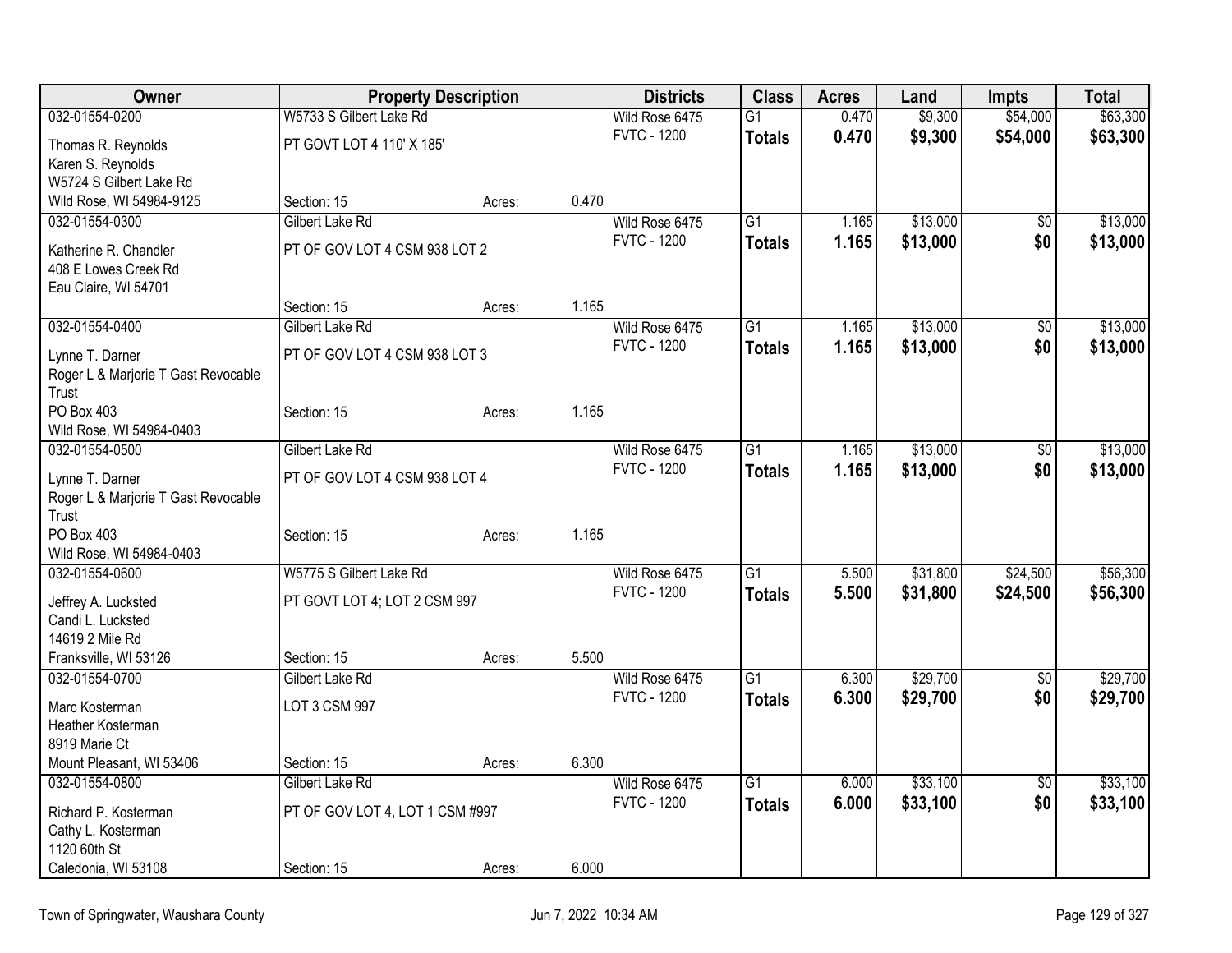| 032-01554-0900<br>0.000<br>$\overline{50}$<br>$\sqrt{30}$<br>Wild Rose 6475<br>$\overline{X4}$<br>$\overline{50}$<br>\$0<br>\$0<br>\$0<br><b>FVTC - 1200</b><br>0.000<br><b>Totals</b><br>Town of Springwater<br>W 50' OF ROAD ADJ TO LOT 1 GILBERT PARK<br>MANOR ADD IN GOV LOT 4<br>0.000<br>Section: 15<br>Acres:<br>\$487,700<br>032-01571-0100<br>W5706 S Gilbert Lake Rd<br>$\overline{G1}$<br>\$300,000<br>\$187,700<br>Wild Rose 6475<br>0.000<br><b>FVTC - 1200</b><br>0.000<br>\$300,000<br>\$187,700<br>\$487,700<br><b>Totals</b><br>GILBERT PARK MANOR FIRST ADD, LOTS 1 & 2<br>James G. Philbin<br>Diane M. Philbin<br>2224 Crabtree Ln<br>0.000<br>Northbrook, IL 60062<br>Section: 15<br>Acres:<br>\$140,200<br>\$440,200<br>032-01571-0300<br>W5714 S Gilbert Lake Rd<br>Wild Rose 6475<br>$\overline{G1}$<br>\$300,000<br>0.000<br><b>FVTC - 1200</b><br>0.000<br>\$300,000<br>\$140,200<br><b>Totals</b><br>GILBERT PARK MANOR FIRST ADD LOTS 3 & 4<br>Gene C. Ransom<br>Jeanne Ransom<br>319 Anderson St NE<br>0.000<br>Lake Placid, FL 33852-6039<br>Section: 15<br>Acres:<br>032-01571-0712<br>W5724 S Gilbert Lake Rd<br>$\overline{G1}$<br>\$337,500<br>\$292,100<br>Wild Rose 6475<br>0.890<br><b>FVTC - 1200</b><br>0.890<br>\$337,500<br>\$292,100<br>\$629,600<br><b>Totals</b><br>LOT 1 CSM 6551<br>Karen S. Reynolds<br>Thomas R. Reynolds<br>W5724 S Gilbert Lake Rd<br>0.890<br>Wild Rose, WI 54984<br>Section: 15<br>Acres:<br>$\overline{G1}$<br>\$150,000<br>\$75,500<br>032-01571-0800<br>W5730 S Gilbert Lake Rd<br>0.000<br>Wild Rose 6475<br><b>FVTC - 1200</b><br>0.000<br>\$150,000<br>\$75,500<br>\$225,500<br><b>Totals</b><br>LOT 8 GILBERT PARK MANOR 1ST ADDN<br>Gregory Economou<br>Jill Economou<br>W206 N6946 Wilderness Way<br>0.000<br>Sussex, WI 53089<br>Section: 15<br>Acres:<br>032-01571-0900<br>$\overline{G1}$<br>\$150,000<br>\$202,200<br>W5734 S Gilbert Lake Rd<br>Wild Rose 6475<br>0.000<br><b>FVTC - 1200</b><br>0.000<br>\$150,000<br>\$202,200<br><b>Totals</b><br>LOT 9 GILBERT PARK MANOR FIRST ADD<br>Donald J Jr and Holl Keenan Revocable<br>Trust<br>1240 Honey Bunch Ct<br>0.000<br>Appleton, WI 54915-4697<br>Section: 15<br>Acres:<br>\$133,900<br>032-01571-1000<br>W5738 S Gilbert Lake Rd<br>Wild Rose 6475<br>$\overline{G1}$<br>\$154,500<br>0.440<br><b>FVTC - 1200</b><br>0.440<br>\$288,400<br>\$154,500<br>\$133,900<br><b>Totals</b><br>Chad D. Rohloff<br>PT OF GOV LOT 4, GILBERT PARK MANOR FIRST<br>Melanie J. Rohloff<br>ADD LOT 10, LOT 1 CSM 6015<br>N258 Whitetail Ridge Ct | Owner              | <b>Property Description</b> |        |       | <b>Districts</b> | <b>Class</b> | <b>Acres</b> | Land | <b>Impts</b> | <b>Total</b> |
|---------------------------------------------------------------------------------------------------------------------------------------------------------------------------------------------------------------------------------------------------------------------------------------------------------------------------------------------------------------------------------------------------------------------------------------------------------------------------------------------------------------------------------------------------------------------------------------------------------------------------------------------------------------------------------------------------------------------------------------------------------------------------------------------------------------------------------------------------------------------------------------------------------------------------------------------------------------------------------------------------------------------------------------------------------------------------------------------------------------------------------------------------------------------------------------------------------------------------------------------------------------------------------------------------------------------------------------------------------------------------------------------------------------------------------------------------------------------------------------------------------------------------------------------------------------------------------------------------------------------------------------------------------------------------------------------------------------------------------------------------------------------------------------------------------------------------------------------------------------------------------------------------------------------------------------------------------------------------------------------------------------------------------------------------------------------------------------------------------------------------------------------------------------------------------------------------------------------------------------------------------------------------------------------------------------------------------------------------------------------------------------------------------------------------------------------------------------------------------------------------------------------------------------------------------------------------|--------------------|-----------------------------|--------|-------|------------------|--------------|--------------|------|--------------|--------------|
|                                                                                                                                                                                                                                                                                                                                                                                                                                                                                                                                                                                                                                                                                                                                                                                                                                                                                                                                                                                                                                                                                                                                                                                                                                                                                                                                                                                                                                                                                                                                                                                                                                                                                                                                                                                                                                                                                                                                                                                                                                                                                                                                                                                                                                                                                                                                                                                                                                                                                                                                                                           |                    | State Rd 22                 |        |       |                  |              |              |      |              |              |
|                                                                                                                                                                                                                                                                                                                                                                                                                                                                                                                                                                                                                                                                                                                                                                                                                                                                                                                                                                                                                                                                                                                                                                                                                                                                                                                                                                                                                                                                                                                                                                                                                                                                                                                                                                                                                                                                                                                                                                                                                                                                                                                                                                                                                                                                                                                                                                                                                                                                                                                                                                           |                    |                             |        |       |                  |              |              |      |              |              |
|                                                                                                                                                                                                                                                                                                                                                                                                                                                                                                                                                                                                                                                                                                                                                                                                                                                                                                                                                                                                                                                                                                                                                                                                                                                                                                                                                                                                                                                                                                                                                                                                                                                                                                                                                                                                                                                                                                                                                                                                                                                                                                                                                                                                                                                                                                                                                                                                                                                                                                                                                                           |                    |                             |        |       |                  |              |              |      |              |              |
|                                                                                                                                                                                                                                                                                                                                                                                                                                                                                                                                                                                                                                                                                                                                                                                                                                                                                                                                                                                                                                                                                                                                                                                                                                                                                                                                                                                                                                                                                                                                                                                                                                                                                                                                                                                                                                                                                                                                                                                                                                                                                                                                                                                                                                                                                                                                                                                                                                                                                                                                                                           |                    |                             |        |       |                  |              |              |      |              |              |
|                                                                                                                                                                                                                                                                                                                                                                                                                                                                                                                                                                                                                                                                                                                                                                                                                                                                                                                                                                                                                                                                                                                                                                                                                                                                                                                                                                                                                                                                                                                                                                                                                                                                                                                                                                                                                                                                                                                                                                                                                                                                                                                                                                                                                                                                                                                                                                                                                                                                                                                                                                           |                    |                             |        |       |                  |              |              |      |              |              |
|                                                                                                                                                                                                                                                                                                                                                                                                                                                                                                                                                                                                                                                                                                                                                                                                                                                                                                                                                                                                                                                                                                                                                                                                                                                                                                                                                                                                                                                                                                                                                                                                                                                                                                                                                                                                                                                                                                                                                                                                                                                                                                                                                                                                                                                                                                                                                                                                                                                                                                                                                                           |                    |                             |        |       |                  |              |              |      |              |              |
|                                                                                                                                                                                                                                                                                                                                                                                                                                                                                                                                                                                                                                                                                                                                                                                                                                                                                                                                                                                                                                                                                                                                                                                                                                                                                                                                                                                                                                                                                                                                                                                                                                                                                                                                                                                                                                                                                                                                                                                                                                                                                                                                                                                                                                                                                                                                                                                                                                                                                                                                                                           |                    |                             |        |       |                  |              |              |      |              |              |
|                                                                                                                                                                                                                                                                                                                                                                                                                                                                                                                                                                                                                                                                                                                                                                                                                                                                                                                                                                                                                                                                                                                                                                                                                                                                                                                                                                                                                                                                                                                                                                                                                                                                                                                                                                                                                                                                                                                                                                                                                                                                                                                                                                                                                                                                                                                                                                                                                                                                                                                                                                           |                    |                             |        |       |                  |              |              |      |              |              |
| \$440,200<br>\$629,600<br>\$225,500<br>\$352,200<br>\$288,400                                                                                                                                                                                                                                                                                                                                                                                                                                                                                                                                                                                                                                                                                                                                                                                                                                                                                                                                                                                                                                                                                                                                                                                                                                                                                                                                                                                                                                                                                                                                                                                                                                                                                                                                                                                                                                                                                                                                                                                                                                                                                                                                                                                                                                                                                                                                                                                                                                                                                                             |                    |                             |        |       |                  |              |              |      |              |              |
|                                                                                                                                                                                                                                                                                                                                                                                                                                                                                                                                                                                                                                                                                                                                                                                                                                                                                                                                                                                                                                                                                                                                                                                                                                                                                                                                                                                                                                                                                                                                                                                                                                                                                                                                                                                                                                                                                                                                                                                                                                                                                                                                                                                                                                                                                                                                                                                                                                                                                                                                                                           |                    |                             |        |       |                  |              |              |      |              |              |
|                                                                                                                                                                                                                                                                                                                                                                                                                                                                                                                                                                                                                                                                                                                                                                                                                                                                                                                                                                                                                                                                                                                                                                                                                                                                                                                                                                                                                                                                                                                                                                                                                                                                                                                                                                                                                                                                                                                                                                                                                                                                                                                                                                                                                                                                                                                                                                                                                                                                                                                                                                           |                    |                             |        |       |                  |              |              |      |              |              |
|                                                                                                                                                                                                                                                                                                                                                                                                                                                                                                                                                                                                                                                                                                                                                                                                                                                                                                                                                                                                                                                                                                                                                                                                                                                                                                                                                                                                                                                                                                                                                                                                                                                                                                                                                                                                                                                                                                                                                                                                                                                                                                                                                                                                                                                                                                                                                                                                                                                                                                                                                                           |                    |                             |        |       |                  |              |              |      |              |              |
|                                                                                                                                                                                                                                                                                                                                                                                                                                                                                                                                                                                                                                                                                                                                                                                                                                                                                                                                                                                                                                                                                                                                                                                                                                                                                                                                                                                                                                                                                                                                                                                                                                                                                                                                                                                                                                                                                                                                                                                                                                                                                                                                                                                                                                                                                                                                                                                                                                                                                                                                                                           |                    |                             |        |       |                  |              |              |      |              |              |
| \$352,200                                                                                                                                                                                                                                                                                                                                                                                                                                                                                                                                                                                                                                                                                                                                                                                                                                                                                                                                                                                                                                                                                                                                                                                                                                                                                                                                                                                                                                                                                                                                                                                                                                                                                                                                                                                                                                                                                                                                                                                                                                                                                                                                                                                                                                                                                                                                                                                                                                                                                                                                                                 |                    |                             |        |       |                  |              |              |      |              |              |
|                                                                                                                                                                                                                                                                                                                                                                                                                                                                                                                                                                                                                                                                                                                                                                                                                                                                                                                                                                                                                                                                                                                                                                                                                                                                                                                                                                                                                                                                                                                                                                                                                                                                                                                                                                                                                                                                                                                                                                                                                                                                                                                                                                                                                                                                                                                                                                                                                                                                                                                                                                           |                    |                             |        |       |                  |              |              |      |              |              |
|                                                                                                                                                                                                                                                                                                                                                                                                                                                                                                                                                                                                                                                                                                                                                                                                                                                                                                                                                                                                                                                                                                                                                                                                                                                                                                                                                                                                                                                                                                                                                                                                                                                                                                                                                                                                                                                                                                                                                                                                                                                                                                                                                                                                                                                                                                                                                                                                                                                                                                                                                                           |                    |                             |        |       |                  |              |              |      |              |              |
|                                                                                                                                                                                                                                                                                                                                                                                                                                                                                                                                                                                                                                                                                                                                                                                                                                                                                                                                                                                                                                                                                                                                                                                                                                                                                                                                                                                                                                                                                                                                                                                                                                                                                                                                                                                                                                                                                                                                                                                                                                                                                                                                                                                                                                                                                                                                                                                                                                                                                                                                                                           |                    |                             |        |       |                  |              |              |      |              |              |
|                                                                                                                                                                                                                                                                                                                                                                                                                                                                                                                                                                                                                                                                                                                                                                                                                                                                                                                                                                                                                                                                                                                                                                                                                                                                                                                                                                                                                                                                                                                                                                                                                                                                                                                                                                                                                                                                                                                                                                                                                                                                                                                                                                                                                                                                                                                                                                                                                                                                                                                                                                           |                    |                             |        |       |                  |              |              |      |              |              |
|                                                                                                                                                                                                                                                                                                                                                                                                                                                                                                                                                                                                                                                                                                                                                                                                                                                                                                                                                                                                                                                                                                                                                                                                                                                                                                                                                                                                                                                                                                                                                                                                                                                                                                                                                                                                                                                                                                                                                                                                                                                                                                                                                                                                                                                                                                                                                                                                                                                                                                                                                                           |                    |                             |        |       |                  |              |              |      |              |              |
|                                                                                                                                                                                                                                                                                                                                                                                                                                                                                                                                                                                                                                                                                                                                                                                                                                                                                                                                                                                                                                                                                                                                                                                                                                                                                                                                                                                                                                                                                                                                                                                                                                                                                                                                                                                                                                                                                                                                                                                                                                                                                                                                                                                                                                                                                                                                                                                                                                                                                                                                                                           |                    |                             |        |       |                  |              |              |      |              |              |
|                                                                                                                                                                                                                                                                                                                                                                                                                                                                                                                                                                                                                                                                                                                                                                                                                                                                                                                                                                                                                                                                                                                                                                                                                                                                                                                                                                                                                                                                                                                                                                                                                                                                                                                                                                                                                                                                                                                                                                                                                                                                                                                                                                                                                                                                                                                                                                                                                                                                                                                                                                           |                    |                             |        |       |                  |              |              |      |              |              |
|                                                                                                                                                                                                                                                                                                                                                                                                                                                                                                                                                                                                                                                                                                                                                                                                                                                                                                                                                                                                                                                                                                                                                                                                                                                                                                                                                                                                                                                                                                                                                                                                                                                                                                                                                                                                                                                                                                                                                                                                                                                                                                                                                                                                                                                                                                                                                                                                                                                                                                                                                                           |                    |                             |        |       |                  |              |              |      |              |              |
|                                                                                                                                                                                                                                                                                                                                                                                                                                                                                                                                                                                                                                                                                                                                                                                                                                                                                                                                                                                                                                                                                                                                                                                                                                                                                                                                                                                                                                                                                                                                                                                                                                                                                                                                                                                                                                                                                                                                                                                                                                                                                                                                                                                                                                                                                                                                                                                                                                                                                                                                                                           |                    |                             |        |       |                  |              |              |      |              |              |
|                                                                                                                                                                                                                                                                                                                                                                                                                                                                                                                                                                                                                                                                                                                                                                                                                                                                                                                                                                                                                                                                                                                                                                                                                                                                                                                                                                                                                                                                                                                                                                                                                                                                                                                                                                                                                                                                                                                                                                                                                                                                                                                                                                                                                                                                                                                                                                                                                                                                                                                                                                           |                    |                             |        |       |                  |              |              |      |              |              |
|                                                                                                                                                                                                                                                                                                                                                                                                                                                                                                                                                                                                                                                                                                                                                                                                                                                                                                                                                                                                                                                                                                                                                                                                                                                                                                                                                                                                                                                                                                                                                                                                                                                                                                                                                                                                                                                                                                                                                                                                                                                                                                                                                                                                                                                                                                                                                                                                                                                                                                                                                                           |                    |                             |        |       |                  |              |              |      |              |              |
|                                                                                                                                                                                                                                                                                                                                                                                                                                                                                                                                                                                                                                                                                                                                                                                                                                                                                                                                                                                                                                                                                                                                                                                                                                                                                                                                                                                                                                                                                                                                                                                                                                                                                                                                                                                                                                                                                                                                                                                                                                                                                                                                                                                                                                                                                                                                                                                                                                                                                                                                                                           |                    |                             |        |       |                  |              |              |      |              |              |
|                                                                                                                                                                                                                                                                                                                                                                                                                                                                                                                                                                                                                                                                                                                                                                                                                                                                                                                                                                                                                                                                                                                                                                                                                                                                                                                                                                                                                                                                                                                                                                                                                                                                                                                                                                                                                                                                                                                                                                                                                                                                                                                                                                                                                                                                                                                                                                                                                                                                                                                                                                           |                    |                             |        |       |                  |              |              |      |              |              |
|                                                                                                                                                                                                                                                                                                                                                                                                                                                                                                                                                                                                                                                                                                                                                                                                                                                                                                                                                                                                                                                                                                                                                                                                                                                                                                                                                                                                                                                                                                                                                                                                                                                                                                                                                                                                                                                                                                                                                                                                                                                                                                                                                                                                                                                                                                                                                                                                                                                                                                                                                                           |                    |                             |        |       |                  |              |              |      |              |              |
|                                                                                                                                                                                                                                                                                                                                                                                                                                                                                                                                                                                                                                                                                                                                                                                                                                                                                                                                                                                                                                                                                                                                                                                                                                                                                                                                                                                                                                                                                                                                                                                                                                                                                                                                                                                                                                                                                                                                                                                                                                                                                                                                                                                                                                                                                                                                                                                                                                                                                                                                                                           |                    |                             |        |       |                  |              |              |      |              |              |
|                                                                                                                                                                                                                                                                                                                                                                                                                                                                                                                                                                                                                                                                                                                                                                                                                                                                                                                                                                                                                                                                                                                                                                                                                                                                                                                                                                                                                                                                                                                                                                                                                                                                                                                                                                                                                                                                                                                                                                                                                                                                                                                                                                                                                                                                                                                                                                                                                                                                                                                                                                           |                    |                             |        |       |                  |              |              |      |              |              |
|                                                                                                                                                                                                                                                                                                                                                                                                                                                                                                                                                                                                                                                                                                                                                                                                                                                                                                                                                                                                                                                                                                                                                                                                                                                                                                                                                                                                                                                                                                                                                                                                                                                                                                                                                                                                                                                                                                                                                                                                                                                                                                                                                                                                                                                                                                                                                                                                                                                                                                                                                                           |                    |                             |        |       |                  |              |              |      |              |              |
|                                                                                                                                                                                                                                                                                                                                                                                                                                                                                                                                                                                                                                                                                                                                                                                                                                                                                                                                                                                                                                                                                                                                                                                                                                                                                                                                                                                                                                                                                                                                                                                                                                                                                                                                                                                                                                                                                                                                                                                                                                                                                                                                                                                                                                                                                                                                                                                                                                                                                                                                                                           |                    |                             |        |       |                  |              |              |      |              |              |
|                                                                                                                                                                                                                                                                                                                                                                                                                                                                                                                                                                                                                                                                                                                                                                                                                                                                                                                                                                                                                                                                                                                                                                                                                                                                                                                                                                                                                                                                                                                                                                                                                                                                                                                                                                                                                                                                                                                                                                                                                                                                                                                                                                                                                                                                                                                                                                                                                                                                                                                                                                           | Appleton, WI 54915 | Section: 15                 | Acres: | 0.440 |                  |              |              |      |              |              |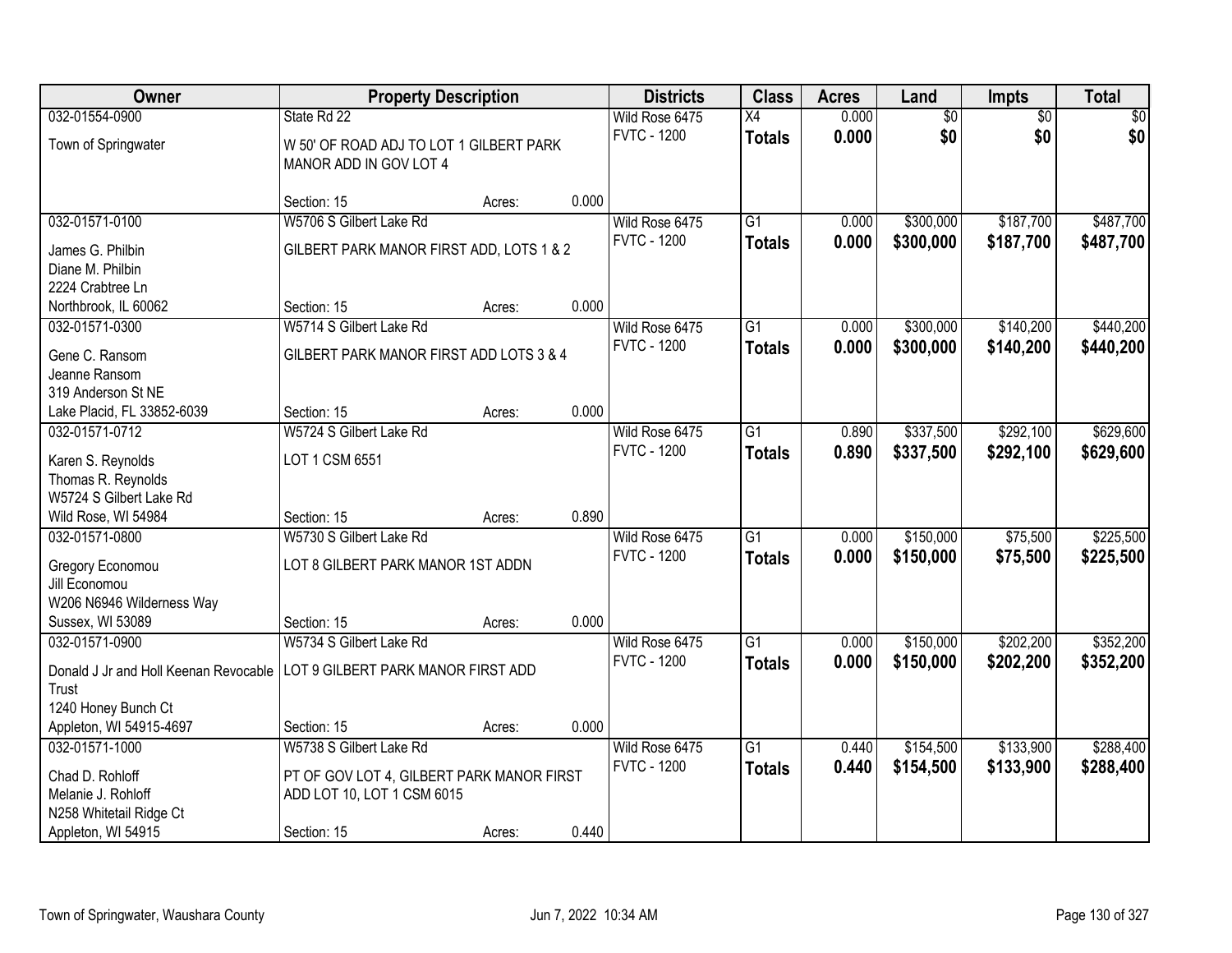| Owner                                                                                               |                                                                      | <b>Property Description</b> |       | <b>Districts</b>                     | <b>Class</b>                     | <b>Acres</b>   | Land                   | <b>Impts</b>           | <b>Total</b>           |
|-----------------------------------------------------------------------------------------------------|----------------------------------------------------------------------|-----------------------------|-------|--------------------------------------|----------------------------------|----------------|------------------------|------------------------|------------------------|
| 032-01571-1100                                                                                      | W5742 S Gilbert Lake Rd                                              |                             |       | Wild Rose 6475                       | $\overline{G1}$                  | 0.000          | \$337,500              | \$191,000              | \$528,500              |
| Peter C. Lundberg et al<br>5927 Schumann Dr<br>Fitchburg, WI 53711                                  | GILBERT PARK MANOR FIRST ADD LOT 11, 12 & 13                         |                             |       | <b>FVTC - 1200</b>                   | <b>Totals</b>                    | 0.000          | \$337,500              | \$191,000              | \$528,500              |
|                                                                                                     | Section: 15                                                          | Acres:                      | 0.000 |                                      |                                  |                |                        |                        |                        |
| 032-01571-1400<br>Lynne T. Darner et al<br>PO Box 403                                               | W5752 S Gilbert Lake Rd<br>GILBERT PARK MANOR FIRST ADD LOTS 14 & 15 |                             |       | Wild Rose 6475<br><b>FVTC - 1200</b> | G1<br><b>Totals</b>              | 0.000<br>0.000 | \$300,000<br>\$300,000 | \$55,700<br>\$55,700   | \$355,700<br>\$355,700 |
| Wild Rose, WI 54984-0403                                                                            | Section: 15                                                          | Acres:                      | 0.000 |                                      |                                  |                |                        |                        |                        |
| 032-01571-1610                                                                                      | W5758 S Gilbert Lake Rd                                              |                             |       | Wild Rose 6475                       | $\overline{G1}$                  | 0.000          | \$357,500              | \$258,200              | \$615,700              |
| Lynne T. Darner<br>PO Box 403<br>Wild Rose, WI 54984-0403                                           | LOTS 16, 17, 18 & 19 GILBERT PARK MANOR 1ST<br><b>ADDN</b>           |                             |       | <b>FVTC - 1200</b>                   | <b>Totals</b>                    | 0.000          | \$357,500              | \$258,200              | \$615,700              |
|                                                                                                     | Section: 15                                                          | Acres:                      | 0.000 |                                      |                                  |                |                        |                        |                        |
| 032-01571-2000                                                                                      | W5772 S Gilbert Lake Rd                                              |                             |       | Wild Rose 6475                       | $\overline{G1}$                  | 0.000          | \$300,000              | \$114,400              | \$414,400              |
| Peter Belsky<br>Rose Mary F Belsky<br>6059 S New York Ave                                           | GILBERT PARK MANOR FIRST ADD LOTS 20 & 21                            |                             |       | <b>FVTC - 1200</b>                   | <b>Totals</b>                    | 0.000          | \$300,000              | \$114,400              | \$414,400              |
| Cudahy, WI 53110                                                                                    | Section: 15                                                          | Acres:                      | 0.000 |                                      |                                  |                |                        |                        |                        |
| 032-01571-2100<br>Hoeppner Cottage Property Trust<br>W5780 S Gilbert Lake Rd<br>Wild Rose, WI 54984 | W5780 S Gilbert Lake Rd<br>GILBERT PARK MANOR FIRST ADD E1/2 LOT 22  |                             |       | Wild Rose 6475<br><b>FVTC - 1200</b> | $\overline{G1}$<br><b>Totals</b> | 0.000<br>0.000 | \$337,500<br>\$337,500 | \$273,100<br>\$273,100 | \$610,600<br>\$610,600 |
|                                                                                                     | Section: 15                                                          | Acres:                      | 0.000 |                                      |                                  |                |                        |                        |                        |
| 032-01571-2200                                                                                      | W5790 S Gilbert Lake Rd                                              |                             |       | Wild Rose 6475                       | $\overline{G1}$                  | 0.000          | \$337,500              | \$72,600               | \$410,100              |
| Russell T. Kittleson<br>1455 W Spruce Ct<br>Milwaukee, WI 53217                                     | FIRST ADD TO GILBERT PARK MANOR W 150' LOT 22                        |                             |       | <b>FVTC - 1200</b>                   | <b>Totals</b>                    | 0.000          | \$337,500              | \$72,600               | \$410,100              |
|                                                                                                     | Section: 15                                                          | Acres:                      | 0.000 |                                      |                                  |                |                        |                        |                        |
| 032-01571-2300                                                                                      | W5812 S Gilbert Lake Rd                                              |                             |       | Wild Rose 6475                       | $\overline{G1}$                  | 0.900          | \$201,000              | \$200,000              | \$401,000              |
| James N & Donna J Conard Joint<br><b>Tenancy Trust</b><br>420 Cory St                               | LOT 23 FIRST ADD TO GILBERT PARK MANOR                               |                             |       | <b>FVTC - 1200</b>                   | <b>Totals</b>                    | 0.900          | \$201,000              | \$200,000              | \$401,000              |
| Port Charlotte, FL 33953                                                                            | Section: 15                                                          | Acres:                      | 0.900 |                                      |                                  |                |                        |                        |                        |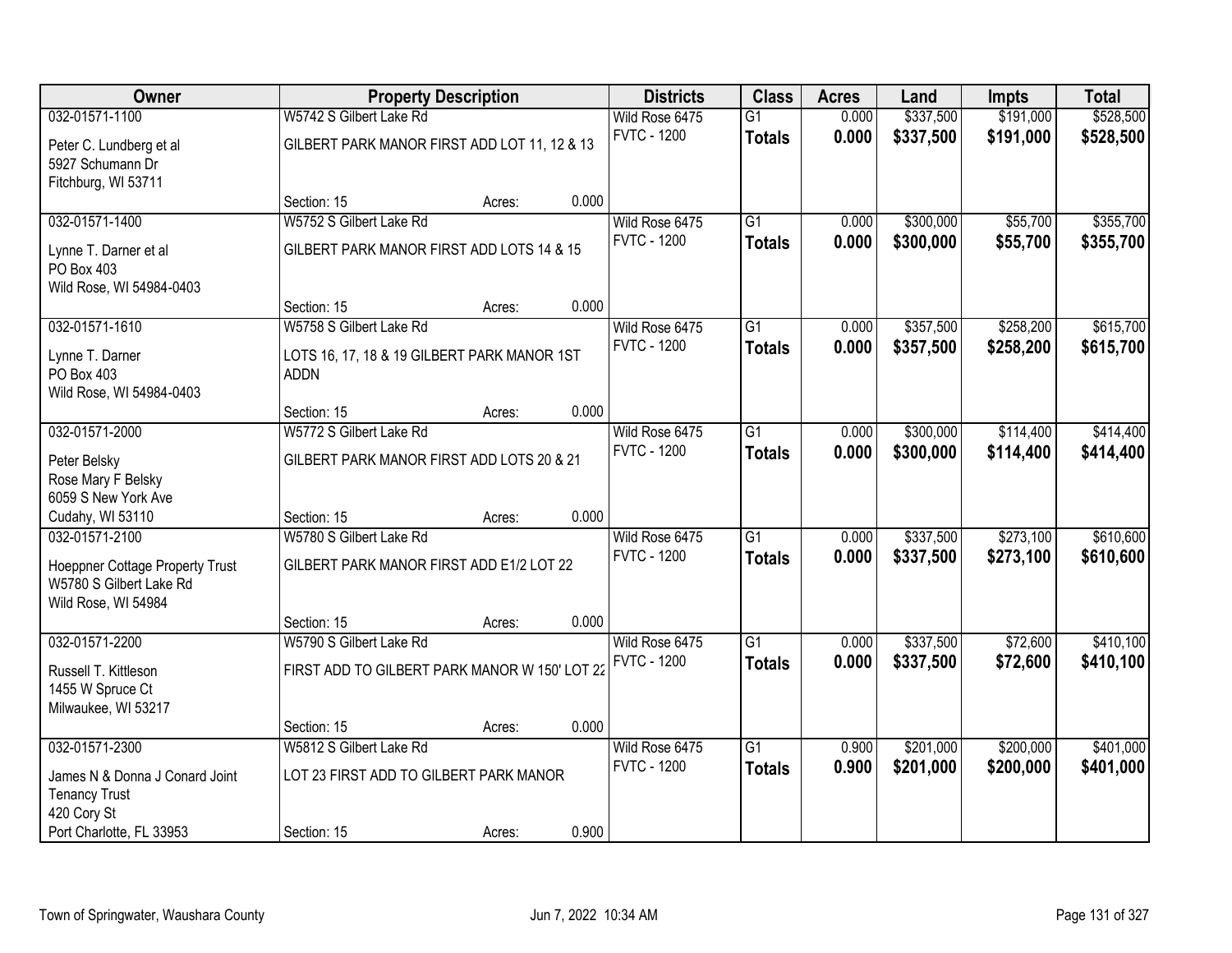| Owner                                        |                                               | <b>Property Description</b> |       | <b>Districts</b>   | <b>Class</b>    | <b>Acres</b> | Land            | <b>Impts</b>    | <b>Total</b> |
|----------------------------------------------|-----------------------------------------------|-----------------------------|-------|--------------------|-----------------|--------------|-----------------|-----------------|--------------|
| 032-01571-2400                               | W5816 S Gilbert Lake Rd                       |                             |       | Wild Rose 6475     | $\overline{G1}$ | 0.000        | \$150,000       | \$94,000        | \$244,000    |
| Kristina E. Harvat                           | FIRST ADD TO GILBERT PARK MANOR LOT 24        |                             |       | <b>FVTC - 1200</b> | <b>Totals</b>   | 0.000        | \$150,000       | \$94,000        | \$244,000    |
| Kimberly M. Meyer                            |                                               |                             |       |                    |                 |              |                 |                 |              |
| 10171 Compton Dr                             |                                               |                             |       |                    |                 |              |                 |                 |              |
| Huntley, IL 60142                            | Section: 15                                   | Acres:                      | 0.000 |                    |                 |              |                 |                 |              |
| 032-01571-2500                               | W5820 S Gilbert Lake Rd                       |                             |       | Wild Rose 6475     | $\overline{G1}$ | 0.000        | \$150,000       | \$71,600        | \$221,600    |
|                                              |                                               |                             |       | <b>FVTC - 1200</b> | <b>Totals</b>   | 0.000        | \$150,000       | \$71,600        | \$221,600    |
| Jeffrey L & Judith K Kindermann Joint        | FIRST ADD TO GILBERT PARK MANOR LOT 25        |                             |       |                    |                 |              |                 |                 |              |
| <b>Trust</b>                                 |                                               |                             |       |                    |                 |              |                 |                 |              |
| 5555 Middaugh Ave<br>Downers Grove, IL 60516 | Section: 15                                   |                             | 0.000 |                    |                 |              |                 |                 |              |
|                                              |                                               | Acres:                      |       |                    |                 |              |                 |                 |              |
| 032-01571-2600                               | W5824 S Gilbert Lake Rd                       |                             |       | Wild Rose 6475     | G1              | 0.000        | \$300,000       | \$89,200        | \$389,200    |
| James F. Kolka                               | FIRST ADD TO GILBERT PARK MANOR LOTS 26 & 27  |                             |       | <b>FVTC - 1200</b> | <b>Totals</b>   | 0.000        | \$300,000       | \$89,200        | \$389,200    |
| Patricia K. Kolka                            |                                               |                             |       |                    |                 |              |                 |                 |              |
| W5824 S Gilbert Lake Rd                      |                                               |                             |       |                    |                 |              |                 |                 |              |
| Wild Rose, WI 54984                          | Section: 15                                   | Acres:                      | 0.000 |                    |                 |              |                 |                 |              |
| 032-01571-2800                               | W5830 S Gilbert Lake Rd                       |                             |       | Wild Rose 6475     | $\overline{G1}$ | 0.000        | \$105,000       | \$404,800       | \$509,800    |
| Edward F. Peck                               | GILBERT PARK MANOR FIRST ADD LOT 28           |                             |       | <b>FVTC - 1200</b> | <b>Totals</b>   | 0.000        | \$105,000       | \$404,800       | \$509,800    |
| 215 Maple Bluff Rd                           |                                               |                             |       |                    |                 |              |                 |                 |              |
| Stevens Point, WI 54482                      |                                               |                             |       |                    |                 |              |                 |                 |              |
|                                              | Section: 15                                   | Acres:                      | 0.000 |                    |                 |              |                 |                 |              |
| 032-01571-2900                               | State Rd 22                                   |                             |       | Wild Rose 6475     | $\overline{X4}$ | 0.000        | $\overline{30}$ | $\overline{50}$ | \$0          |
|                                              |                                               |                             |       | <b>FVTC - 1200</b> | <b>Totals</b>   | 0.000        | \$0             | \$0             | \$0          |
| Town of Springwater                          | GILBERT PARK MANOR FIRST ADD, PUBLIC ROAD N   |                             |       |                    |                 |              |                 |                 |              |
|                                              | OF LOT 28                                     |                             |       |                    |                 |              |                 |                 |              |
|                                              |                                               |                             |       |                    |                 |              |                 |                 |              |
|                                              | Section: 15                                   | Acres:                      | 0.000 |                    |                 |              |                 |                 |              |
| 032-01572-0100                               | N6496 22nd Dr                                 |                             |       | Wild Rose 6475     | $\overline{G1}$ | 1.603        | \$315,000       | \$178,700       | \$493,700    |
| Bruce J & Dianne M Cochrane                  | HUMPHREY HILLS PLAT, LOT 1 PT OF GOV LOT 2 &  |                             |       | <b>FVTC - 1200</b> | <b>Totals</b>   | 1.603        | \$315,000       | \$178,700       | \$493,700    |
| Revocable Trust                              | NE NW & ADJ PARCEL                            |                             |       |                    |                 |              |                 |                 |              |
| N6496 22nd Dr                                |                                               |                             |       |                    |                 |              |                 |                 |              |
| Wild Rose, WI 54984-9218                     | Section: 15                                   | Acres:                      | 1.603 |                    |                 |              |                 |                 |              |
| 032-01572-0211                               | N6470 22nd Dr                                 |                             |       | Wild Rose 6475     | $\overline{G1}$ | 4.000        | \$340,300       | \$150,500       | \$490,800    |
| David N. Lenz                                | HUMPHREY HILLS PLAT, PT OF LOT 2 IN GOV LOT 2 |                             |       | <b>FVTC - 1200</b> | <b>Totals</b>   | 4.000        | \$340,300       | \$150,500       | \$490,800    |
| Stephanie M. Lenz                            | (NENW), NOW LOT 1 & PT LOT 2 CSM 1943         |                             |       |                    |                 |              |                 |                 |              |
| N6012 Joseph Rd                              |                                               |                             |       |                    |                 |              |                 |                 |              |
| Fond Du Lac, WI 54937                        | Section: 15                                   | Acres:                      | 4.000 |                    |                 |              |                 |                 |              |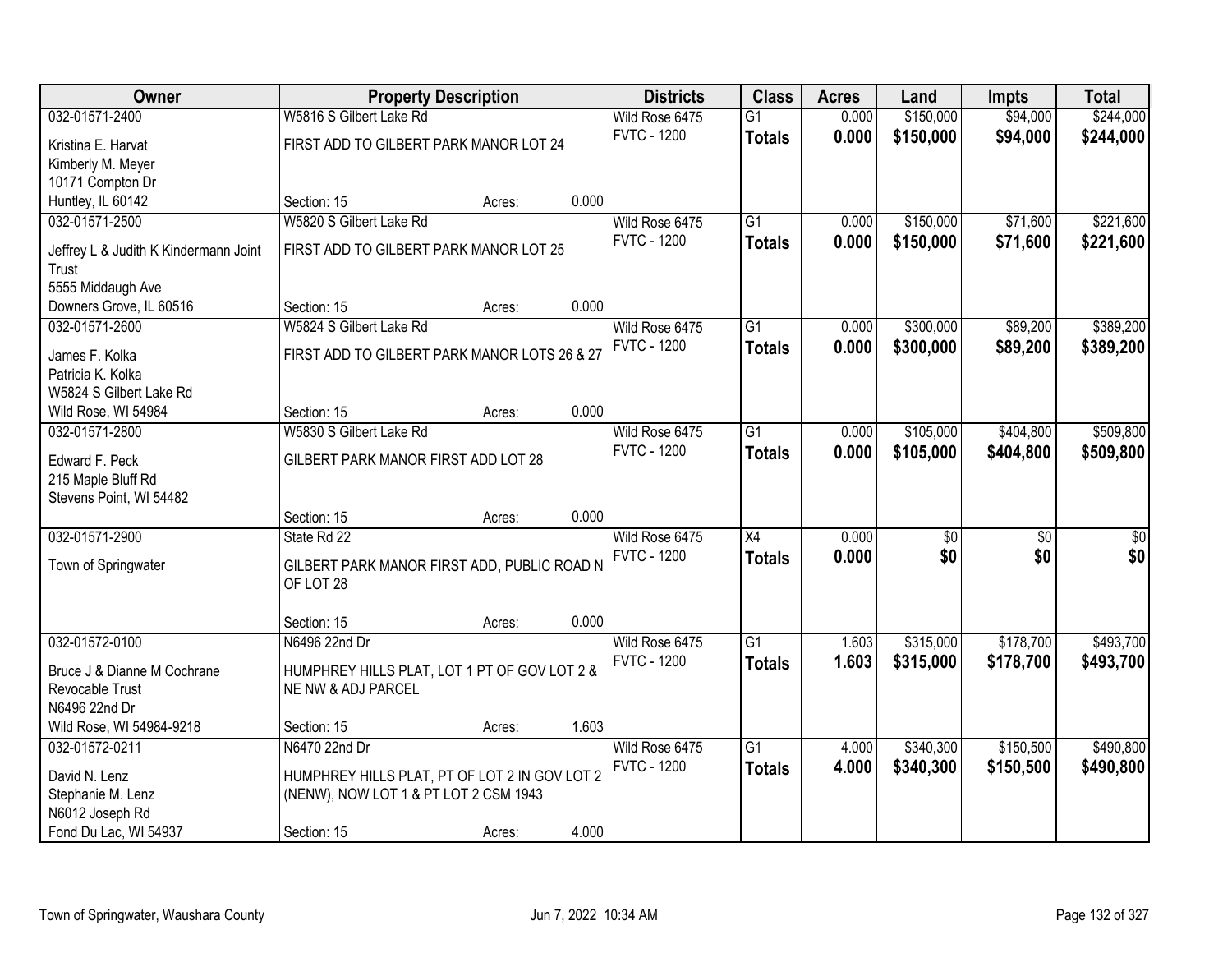| Owner                                   |                                                             | <b>Property Description</b> |        | <b>Districts</b>   | <b>Class</b>    | <b>Acres</b> | Land            | <b>Impts</b>    | <b>Total</b> |
|-----------------------------------------|-------------------------------------------------------------|-----------------------------|--------|--------------------|-----------------|--------------|-----------------|-----------------|--------------|
| 032-01572-0311                          | N6466 22nd Dr                                               |                             |        | Wild Rose 6475     | $\overline{G1}$ | 2.800        | \$338,300       | \$222,600       | \$560,900    |
| Zuege Family Trust                      | HUMPHREY HILLS PLAT, LOT 3 & PT OF LOT 2 IN                 |                             |        | <b>FVTC - 1200</b> | <b>Totals</b>   | 2.800        | \$338,300       | \$222,600       | \$560,900    |
| N6466 22nd Dr                           | GOV LOT 2 (NENW), NOW LOT 2 CSM #1943 LESS V                |                             |        |                    |                 |              |                 |                 |              |
| Wild Rose, WI 54984                     | 540 P822                                                    |                             |        |                    |                 |              |                 |                 |              |
|                                         | Section: 15                                                 | Acres:                      | 2.800  |                    |                 |              |                 |                 |              |
| 032-01572-0400                          | N6450 22nd Dr                                               |                             |        | Wild Rose 6475     | $\overline{G1}$ | 1.505        | \$300,000       | \$202,500       | \$502,500    |
|                                         |                                                             |                             |        | <b>FVTC - 1200</b> | <b>Totals</b>   | 1.505        | \$300,000       | \$202,500       | \$502,500    |
| David G. Cochrane<br>Carole D. Cochrane | HUMPHREY HILLS PLAT, LOT 4 PT OF GOV LOT 2 &<br><b>NENW</b> |                             |        |                    |                 |              |                 |                 |              |
| N6450 22nd Dr                           |                                                             |                             |        |                    |                 |              |                 |                 |              |
| Wild Rose, WI 54984                     | Section: 15                                                 | Acres:                      | 1.505  |                    |                 |              |                 |                 |              |
| 032-01572-0500                          | N6422 22nd Dr                                               |                             |        | Wild Rose 6475     | $\overline{G1}$ | 3.068        | \$315,000       | \$309,900       | \$624,900    |
|                                         |                                                             |                             |        | <b>FVTC - 1200</b> |                 | 3.068        | \$315,000       | \$309,900       | \$624,900    |
| Laura Jean Dickinson Living Trust       | HUMPHREY HILLS PLAT, LOT 5 PT OF GOV LOT 2 &                |                             |        |                    | <b>Totals</b>   |              |                 |                 |              |
| 5819 Blue Heron Dr                      | NENW AND EASEMENT V 489 P 2                                 |                             |        |                    |                 |              |                 |                 |              |
| Long Grove, IL 60047                    |                                                             |                             |        |                    |                 |              |                 |                 |              |
|                                         | Section: 15                                                 | Acres:                      | 3.068  |                    |                 |              |                 |                 |              |
| 032-01611-0100                          | State Rd 22                                                 |                             |        | Wild Rose 6475     | $\overline{G4}$ | 36.250       | \$5,000         | \$0             | \$5,000      |
| Yeska Bros Land, LLC                    | NE1/4 OF NE1/4 EXC S 12R W 12R                              |                             |        | <b>FVTC - 1200</b> | G <sub>5</sub>  | 0.750        | \$500           | \$0             | \$500        |
| N6156 22nd Dr                           |                                                             |                             |        |                    | G5M             | 2.100        | \$3,500         | \$0             | \$3,500      |
| Wild Rose, WI 54984                     |                                                             |                             |        |                    | <b>Totals</b>   | 39.100       | \$9,000         | \$0             | \$9,000      |
|                                         | Section: 16                                                 | Acres:                      | 39.100 |                    |                 |              |                 |                 |              |
| 032-01611-0200                          | State Rd 22                                                 |                             |        | Wild Rose 6475     | $\overline{X2}$ | 0.900        | $\overline{50}$ | $\overline{50}$ | $\sqrt{50}$  |
|                                         |                                                             |                             |        | <b>FVTC - 1200</b> | <b>Totals</b>   | 0.900        | \$0             | \$0             | \$0          |
| <b>DNR</b>                              | PAR IN NE1/4 NE1/4                                          |                             |        |                    |                 |              |                 |                 |              |
| 101 S Webster St                        |                                                             |                             |        |                    |                 |              |                 |                 |              |
| Madison, WI 53703                       | Section: 16                                                 |                             | 0.900  |                    |                 |              |                 |                 |              |
| 032-01612-0100                          | State Rd 22                                                 | Acres:                      |        | Wild Rose 6475     | $\overline{X2}$ | 35.500       | $\overline{60}$ | $\overline{50}$ | $\sqrt{50}$  |
|                                         |                                                             |                             |        | <b>FVTC - 1200</b> |                 |              | \$0             |                 |              |
| <b>DNR</b>                              | NW1/4 NE1/4 EXC 1/2 A ON HWY "K" EXC E 16 RDS               |                             |        |                    | <b>Totals</b>   | 35.500       |                 | \$0             | \$0          |
| 101 S Webster St                        | OF N 40 RDS                                                 |                             |        |                    |                 |              |                 |                 |              |
| Madison, WI 53703                       |                                                             |                             |        |                    |                 |              |                 |                 |              |
|                                         | Section: 16                                                 | Acres:                      | 35.500 |                    |                 |              |                 |                 |              |
| 032-01612-0200                          | W6258 County Rd K                                           |                             |        | Wild Rose 6475     | $\overline{G1}$ | 0.550        | \$6,100         | \$12,100        | \$18,200     |
| Robert Wheeler                          | PT NW1/4 OF NE1/4; POB W 456.5 FT & S29?15'W 130            |                             |        | <b>FVTC - 1200</b> | <b>Totals</b>   | 0.550        | \$6,100         | \$12,100        | \$18,200     |
| Barbara Henke                           | FT OF NE COR, TH S33?52'W 240 FT, TH N56?8'W                |                             |        |                    |                 |              |                 |                 |              |
| 231130 Shenandoah Ridge Rd              | 100 FT, TH N33?52'E 240 FT, TH S56?8'E 100 FT TO            |                             |        |                    |                 |              |                 |                 |              |
| Wausau, WI 54403-5691                   | Section: 16                                                 | Acres:                      | 0.550  |                    |                 |              |                 |                 |              |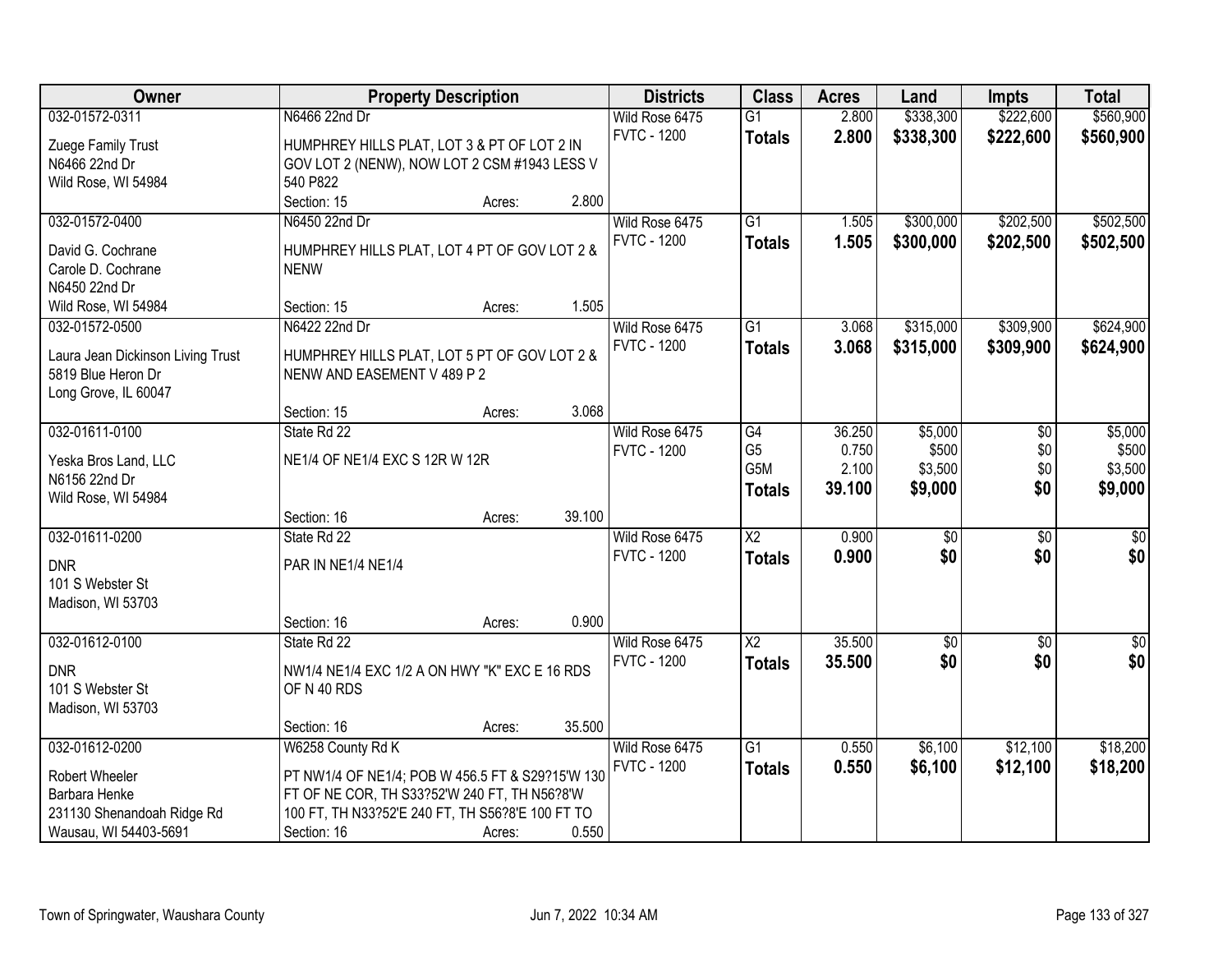| <b>Owner</b>              |                                               | <b>Property Description</b> |        | <b>Districts</b>   | <b>Class</b>                      | <b>Acres</b>     | Land                 | <b>Impts</b>    | <b>Total</b>          |
|---------------------------|-----------------------------------------------|-----------------------------|--------|--------------------|-----------------------------------|------------------|----------------------|-----------------|-----------------------|
| 032-01612-0300            | State Rd 22                                   |                             |        | Wild Rose 6475     | G4                                | 3.800            | \$500                | $\sqrt{$0}$     | \$500                 |
| Yeska Bros Land, LLC      | E 16R OF N 40R OF NW-NE                       |                             |        | <b>FVTC - 1200</b> | G <sub>5</sub>                    | 0.200            | \$100                | \$0             | \$100                 |
| N6156 22nd Dr             |                                               |                             |        |                    | <b>Totals</b>                     | 4.000            | \$600                | \$0             | \$600                 |
| Wild Rose, WI 54984       |                                               |                             |        |                    |                                   |                  |                      |                 |                       |
|                           | Section: 16                                   | Acres:                      | 4.000  |                    |                                   |                  |                      |                 |                       |
| 032-01613-0000            | State Rd 22                                   |                             |        | Wild Rose 6475     | $\overline{X2}$                   | 40.000           | $\overline{50}$      | $\overline{50}$ | $\overline{50}$       |
| <b>DNR</b>                | SW1/4 NE1/4                                   |                             |        | <b>FVTC - 1200</b> | <b>Totals</b>                     | 40.000           | \$0                  | \$0             | \$0                   |
| 101 S Webster St          |                                               |                             |        |                    |                                   |                  |                      |                 |                       |
| Madison, WI 53703         |                                               |                             |        |                    |                                   |                  |                      |                 |                       |
|                           | Section: 16                                   | Acres:                      | 40.000 |                    |                                   |                  |                      |                 |                       |
| 032-01614-0100            | State Rd 22                                   |                             |        | Wild Rose 6475     | X <sub>2</sub>                    | 34.000           | \$0                  | \$0             | $\overline{50}$       |
| <b>DNR</b>                | SE1/4 NE1/4 EXC N 24 RDS OF E 40 RDS          |                             |        | <b>FVTC - 1200</b> | <b>Totals</b>                     | 34.000           | \$0                  | \$0             | \$0                   |
| 101 S Webster St          |                                               |                             |        |                    |                                   |                  |                      |                 |                       |
| Madison, WI 53703         |                                               |                             |        |                    |                                   |                  |                      |                 |                       |
|                           | Section: 16                                   | Acres:                      | 34.000 |                    |                                   |                  |                      |                 |                       |
| 032-01614-0200            | State Rd 22                                   |                             |        | Wild Rose 6475     | $\overline{G4}$                   | 6.000            | \$800                | $\sqrt[6]{}$    | \$800                 |
| Yeska Bros Land, LLC      | N 24R OF E 4OR OF SE-NE                       |                             |        | <b>FVTC - 1200</b> | <b>Totals</b>                     | 6.000            | \$800                | \$0             | \$800                 |
| N6156 22nd Dr             |                                               |                             |        |                    |                                   |                  |                      |                 |                       |
| Wild Rose, WI 54984       |                                               |                             |        |                    |                                   |                  |                      |                 |                       |
|                           | Section: 16                                   | Acres:                      | 6.000  |                    |                                   |                  |                      |                 |                       |
| 032-01621-0100            | W6352 County Rd K                             |                             |        | Wild Rose 6475     | $\overline{G1}$<br>G <sub>6</sub> | 1.000            | \$12,000             | \$38,100        | \$50,100              |
| James E. Nowland          | NE1/4 OF NW1/4 N OF HWY K SUBJ TO EAS         |                             |        | <b>FVTC - 1200</b> |                                   | 20.500<br>21.500 | \$67,700<br>\$79,700 | \$0<br>\$38,100 | \$67,700<br>\$117,800 |
| W6352 County Rd K         |                                               |                             |        |                    | <b>Totals</b>                     |                  |                      |                 |                       |
| Wild Rose, WI 54984       |                                               |                             |        |                    |                                   |                  |                      |                 |                       |
|                           | Section: 16                                   | Acres:                      | 21.500 |                    |                                   |                  |                      |                 |                       |
| 032-01621-0200            | W6399 County Rd K                             |                             |        | Wild Rose 6475     | $\overline{G1}$                   | 3.000            | \$20,500             | $\overline{50}$ | \$20,500              |
| James W. Rohs             | WEST 300' LYING SOUTH OF CTH K IN NE1/4 NW1/4 |                             |        | <b>FVTC - 1200</b> | <b>Totals</b>                     | 3.000            | \$20,500             | \$0             | \$20,500              |
| Beverly Je Rohs           |                                               |                             |        |                    |                                   |                  |                      |                 |                       |
| N88 W18489 Duke St        |                                               |                             |        |                    |                                   |                  |                      |                 |                       |
| Menomonee Falls, WI 53051 | Section: 16                                   | Acres:                      | 3.000  |                    |                                   |                  |                      |                 |                       |
| 032-01621-0300            | W6345 County Rd K                             |                             |        | Wild Rose 6475     | $\overline{\text{X3}}$            | 9.500            | $\overline{50}$      | $\overline{50}$ | $\overline{30}$       |
| Waushara County           | PT OF NE-NW S OF CTH K                        |                             |        | <b>FVTC - 1200</b> | <b>Totals</b>                     | 9.500            | \$0                  | \$0             | \$0                   |
| PO Box 489                |                                               |                             |        |                    |                                   |                  |                      |                 |                       |
| Wautoma, WI 54982         |                                               |                             |        |                    |                                   |                  |                      |                 |                       |
|                           | Section: 16                                   | Acres:                      | 9.500  |                    |                                   |                  |                      |                 |                       |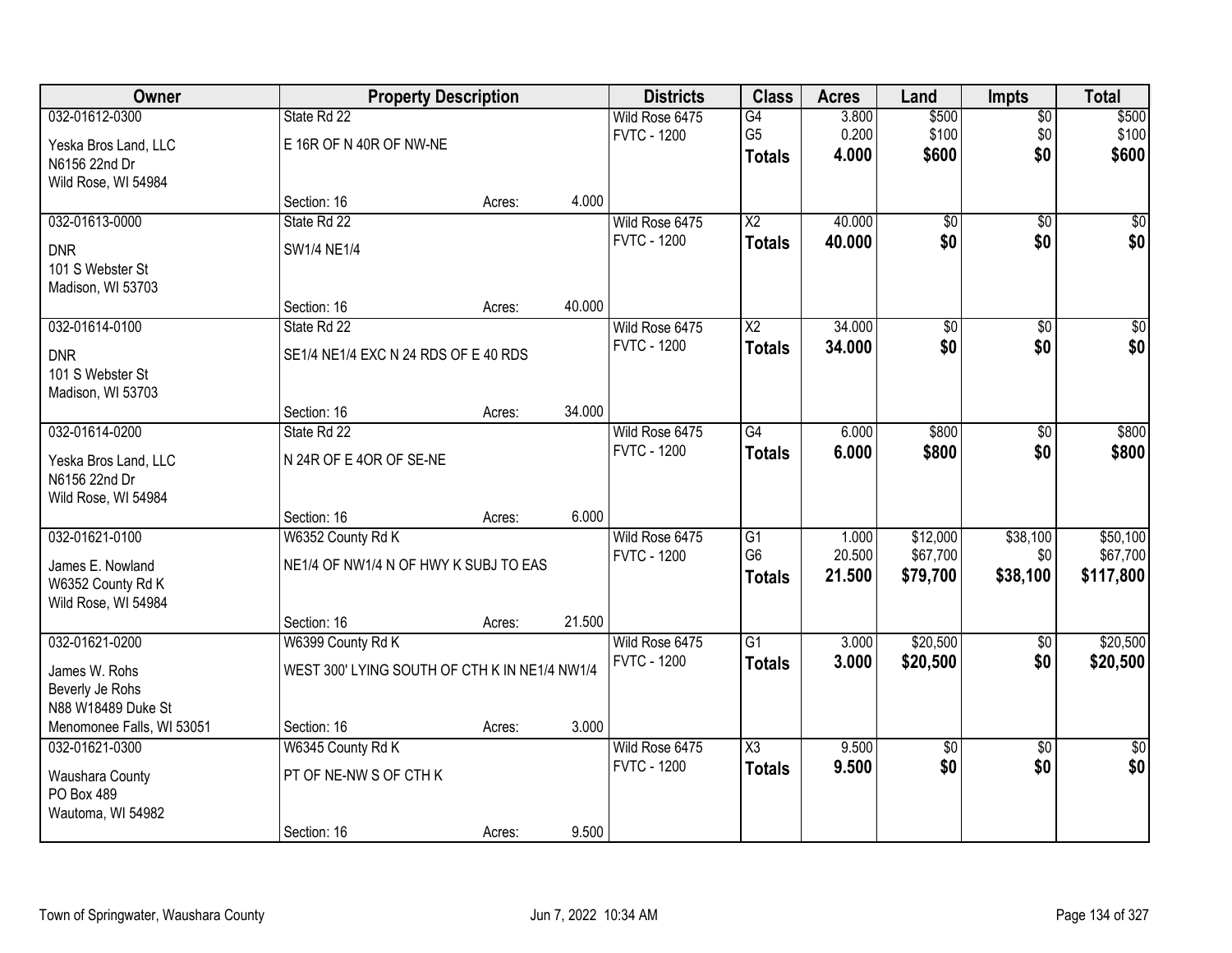| Owner                               |                                                           | <b>Property Description</b> |        | <b>Districts</b>   | <b>Class</b>    | <b>Acres</b> | Land      | <b>Impts</b>    | <b>Total</b> |
|-------------------------------------|-----------------------------------------------------------|-----------------------------|--------|--------------------|-----------------|--------------|-----------|-----------------|--------------|
| 032-01621-0400                      | W6307 County Rd K                                         |                             |        | Wild Rose 6475     | $\overline{G1}$ | 6.000        | \$33,100  | \$43,400        | \$76,500     |
| Kelly J. Motto et al                | 6 A IN SE COR OF NE-NW                                    |                             |        | <b>FVTC - 1200</b> | <b>Totals</b>   | 6.000        | \$33,100  | \$43,400        | \$76,500     |
| 2950 Glassgo Dr                     |                                                           |                             |        |                    |                 |              |           |                 |              |
| Hartford, WI 53027                  |                                                           |                             |        |                    |                 |              |           |                 |              |
|                                     | Section: 16                                               | Acres:                      | 6.000  |                    |                 |              |           |                 |              |
| 032-01622-0100                      | N6454 21st Ave                                            |                             |        | Wild Rose 6475     | $\overline{G1}$ | 2.000        | \$15,500  | \$291,100       | \$306,600    |
| Justin K. Kapp                      | NW1/4 OF NW1/4 LYING N OF HWY K                           |                             |        | <b>FVTC - 1200</b> | G <sub>6</sub>  | 36.500       | \$120,500 | \$0             | \$120,500    |
| Megan Michelle Kapp                 |                                                           |                             |        |                    | <b>Totals</b>   | 38.500       | \$136,000 | \$291,100       | \$427,100    |
| N6454 21st Ave                      |                                                           |                             |        |                    |                 |              |           |                 |              |
| Wild Rose, WI 54984                 | Section: 16                                               | Acres:                      | 38.500 |                    |                 |              |           |                 |              |
| 032-01622-0200                      | County Rd K                                               |                             |        | Wild Rose 6475     | G1              | 1.500        | \$2,600   | \$0             | \$2,600      |
|                                     |                                                           |                             |        | <b>FVTC - 1200</b> | <b>Totals</b>   | 1.500        | \$2,600   | \$0             | \$2,600      |
| David E. Helm                       | NW1/4 OF NW1/4 LYING S OF HWY K                           |                             |        |                    |                 |              |           |                 |              |
| Carmen R. Helm                      |                                                           |                             |        |                    |                 |              |           |                 |              |
| W151 S8010 Mystic Dr                | Section: 16                                               |                             | 0.000  |                    |                 |              |           |                 |              |
| Muskego, WI 53150<br>032-01623-0110 | N6364 County Rd K                                         | Acres:                      |        | Wild Rose 6475     | G1              | 1.000        | \$10,000  | \$30,200        | \$40,200     |
|                                     |                                                           |                             |        | <b>FVTC - 1200</b> | G <sub>5</sub>  | 14.810       | \$10,400  | \$0             | \$10,400     |
| Donald L. Nowland                   | PT OF SW1/4 NW1/4 S & E OF CTH K, NOW LOT 1               |                             |        |                    | <b>Totals</b>   | 15.810       | \$20,400  | \$30,200        | \$50,600     |
| N6364 County Rd K                   | <b>CSM 5270</b>                                           |                             |        |                    |                 |              |           |                 |              |
| Wild Rose, WI 54984                 |                                                           |                             |        |                    |                 |              |           |                 |              |
|                                     | Section: 16                                               | Acres:                      | 15.810 |                    |                 |              |           |                 |              |
| 032-01623-0120                      | N6354 County Rd K                                         |                             |        | Wild Rose 6475     | $\overline{G1}$ | 1.000        | \$10,000  | \$86,600        | \$96,600     |
| Debra J. Stevens                    | PT OF SW1/4 NW1/4 E OF CTH K, NOW LOT 2 CSM               |                             |        | <b>FVTC - 1200</b> | G <sub>5</sub>  | 9.570        | \$5,700   | \$0             | \$5,700      |
| N6354 County Rd K                   | 5270                                                      |                             |        |                    | <b>Totals</b>   | 10.570       | \$15,700  | \$86,600        | \$102,300    |
| Wild Rose, WI 54984                 |                                                           |                             |        |                    |                 |              |           |                 |              |
|                                     | Section: 16                                               | Acres:                      | 10.570 |                    |                 |              |           |                 |              |
| 032-01623-0200                      | State Rd 22                                               |                             |        | Wild Rose 6475     | $\overline{G1}$ | 1.300        | \$11,700  | $\overline{50}$ | \$11,700     |
| Daniel G. Schilling                 | PT OF SW-NW                                               |                             |        | <b>FVTC - 1200</b> | <b>Totals</b>   | 1.300        | \$11,700  | \$0             | \$11,700     |
| 6418 W Wright St                    |                                                           |                             |        |                    |                 |              |           |                 |              |
| Wauwatosa, WI 53213                 |                                                           |                             |        |                    |                 |              |           |                 |              |
|                                     | Section: 16                                               | Acres:                      | 0.000  |                    |                 |              |           |                 |              |
| 032-01623-0300                      | N6361 County Rd K                                         |                             |        | Wild Rose 6475     | $\overline{G1}$ | 7.520        | \$36,400  | \$69,400        | \$105,800    |
|                                     |                                                           |                             |        | <b>FVTC - 1200</b> | <b>Totals</b>   | 7.520        | \$36,400  | \$69,400        | \$105,800    |
| Esther I. Backes                    | PT OF SW-NW EXC S 3 RDS, EXC LOT 11 RDS N&S X             |                             |        |                    |                 |              |           |                 |              |
| N6361 County Rd K                   | 18 RDS E&W IN NW COR & EXC LAND S OF PINE<br><b>RIVER</b> |                             |        |                    |                 |              |           |                 |              |
| Wild Rose, WI 54984-9100            | Section: 16                                               |                             | 7.520  |                    |                 |              |           |                 |              |
|                                     |                                                           | Acres:                      |        |                    |                 |              |           |                 |              |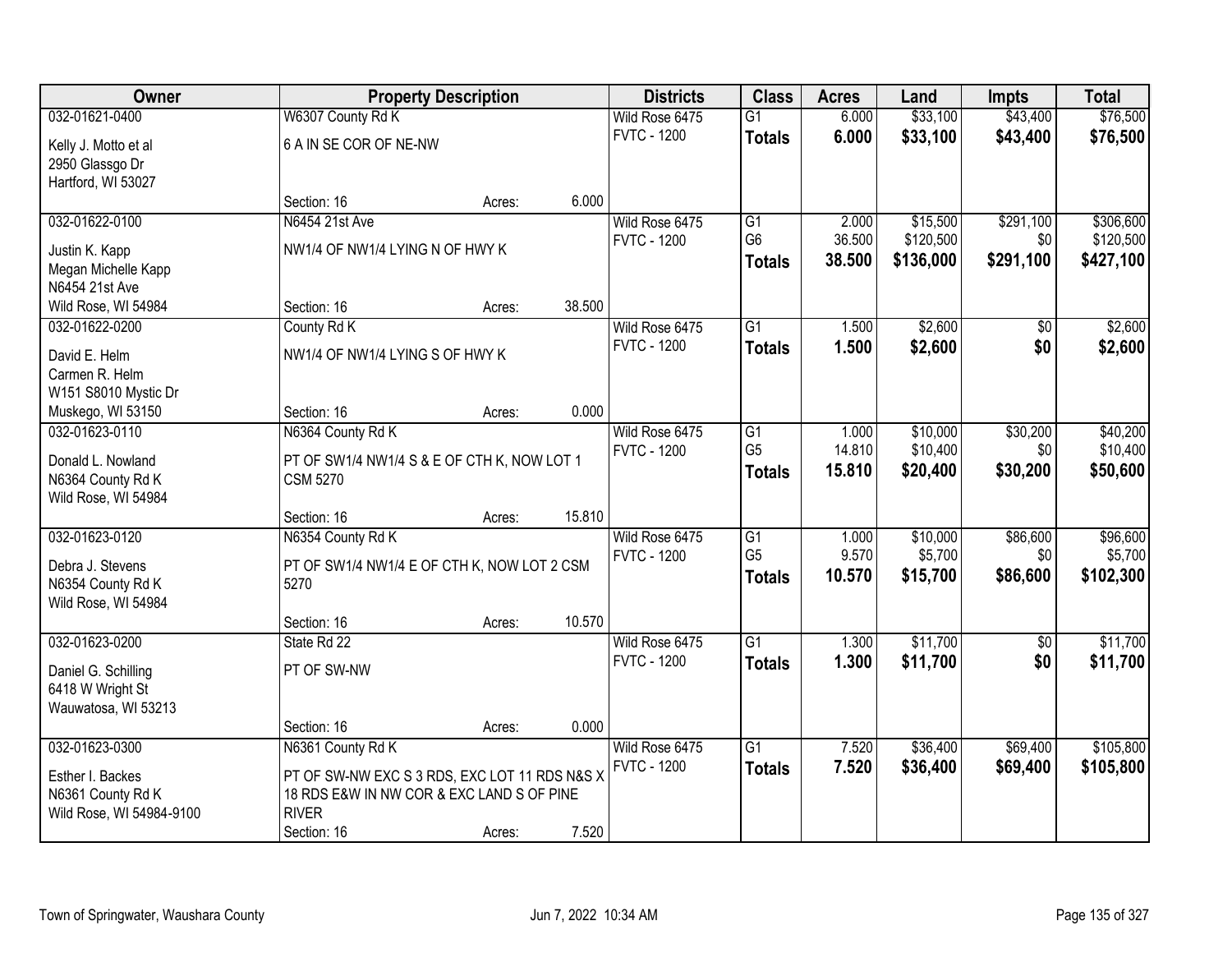| Owner                                  | <b>Property Description</b>                     |        |        | <b>Districts</b>   | <b>Class</b>           | <b>Acres</b> | Land      | <b>Impts</b>    | <b>Total</b> |
|----------------------------------------|-------------------------------------------------|--------|--------|--------------------|------------------------|--------------|-----------|-----------------|--------------|
| 032-01623-0400                         | N6304 County Rd K                               |        |        | Wild Rose 6475     | $\overline{G1}$        | 1.200        | \$11,200  | \$37,800        | \$49,000     |
| Gerald A & Patricia Korleski Revocable | PAR IN SW1/4 OF NW1/4 INCLUDES LOT 3 CSM 5270   |        |        | <b>FVTC - 1200</b> | <b>Totals</b>          | 1.200        | \$11,200  | \$37,800        | \$49,000     |
| Trust                                  |                                                 |        |        |                    |                        |              |           |                 |              |
| N6296 County Rd K                      |                                                 |        |        |                    |                        |              |           |                 |              |
| Wild Rose, WI 54984                    | Section: 16                                     | Acres: | 1.200  |                    |                        |              |           |                 |              |
| 032-01623-0500                         | State Rd 22                                     |        |        | Wild Rose 6475     | G1                     | 0.689        | \$7,900   | \$0             | \$7,900      |
| Gerald A & Patricia Korleski Revocable | PT OF SW-NW                                     |        |        | <b>FVTC - 1200</b> | <b>Totals</b>          | 0.689        | \$7,900   | \$0             | \$7,900      |
| Trust                                  |                                                 |        |        |                    |                        |              |           |                 |              |
| N6296 County Rd K                      |                                                 |        |        |                    |                        |              |           |                 |              |
| Wild Rose, WI 54984                    | Section: 16                                     | Acres: | 0.689  |                    |                        |              |           |                 |              |
| 032-01624-0000                         | State Rd 22                                     |        |        | Wild Rose 6475     | $\overline{\text{X2}}$ | 40.000       | \$0       | $\overline{50}$ | \$0          |
| <b>DNR</b>                             | SE1/4 NW1/4                                     |        |        | <b>FVTC - 1200</b> | <b>Totals</b>          | 40.000       | \$0       | \$0             | \$0          |
| 101 S Webster St                       |                                                 |        |        |                    |                        |              |           |                 |              |
| Madison, WI 53703                      |                                                 |        |        |                    |                        |              |           |                 |              |
|                                        | Section: 16                                     | Acres: | 40.000 |                    |                        |              |           |                 |              |
| 032-01631-0110                         | W6312 Aniwa Rd                                  |        |        | Wild Rose 6475     | G1                     | 3.000        | \$22,500  | \$46,600        | \$69,100     |
|                                        |                                                 |        |        | <b>FVTC - 1200</b> | <b>Totals</b>          | 3.000        | \$22,500  | \$46,600        | \$69,100     |
| Joshua Hoffland                        | E 350' N OF ANIWA RD & S OF PINE RIVER IN NE1/4 |        |        |                    |                        |              |           |                 |              |
| W6312 Aniwa Rd                         | SW1/4                                           |        |        |                    |                        |              |           |                 |              |
| Wild Rose, WI 54984                    |                                                 |        |        |                    |                        |              |           |                 |              |
|                                        | Section: 16                                     | Acres: | 0.000  |                    |                        |              |           |                 |              |
| 032-01631-0120                         | W6344 Aniwa Rd                                  |        |        | Wild Rose 6475     | $\overline{G1}$        | 2.000        | \$18,000  | \$26,000        | \$44,000     |
| Clifford C. Korleski                   | PT OF NE1/4 SW1/4 N OF ANIWA RD EXC EAST 350'   |        |        | <b>FVTC - 1200</b> | G <sub>5</sub>         | 5.550        | \$3,900   | \$0             | \$3,900      |
| Janice J. Korleski                     |                                                 |        |        |                    | <b>Totals</b>          | 7.550        | \$21,900  | \$26,000        | \$47,900     |
| W6344 Aniwa                            |                                                 |        |        |                    |                        |              |           |                 |              |
| Wild Rose, WI 54984                    | Section: 16                                     | Acres: | 0.000  |                    |                        |              |           |                 |              |
| 032-01631-0210                         | W6397 Aniwa Rd                                  |        |        | Wild Rose 6475     | $\overline{G1}$        | 5.980        | \$124,000 | \$49,200        | \$173,200    |
| Mary Beth Starch Revocable Trust       | PT OF N1/2 SW1/4, LOT 3 CSM 5308                |        |        | <b>FVTC - 1200</b> | <b>Totals</b>          | 5.980        | \$124,000 | \$49,200        | \$173,200    |
| W4602 S Shore Dr                       |                                                 |        |        |                    |                        |              |           |                 |              |
| Wild Rose, WI 54984                    |                                                 |        |        |                    |                        |              |           |                 |              |
|                                        | Section: 16                                     | Acres: | 5.980  |                    |                        |              |           |                 |              |
| 032-01631-0300                         | W6359 Aniwa Rd                                  |        |        | Wild Rose 6475     | $\overline{G1}$        | 2.380        | \$66,900  | \$38,400        | \$105,300    |
|                                        |                                                 |        |        | <b>FVTC - 1200</b> | <b>Totals</b>          | 2.380        | \$66,900  | \$38,400        | \$105,300    |
| Pretty Lake Investments, LLC           | PT OF N1/2 SW1/4 K/A PAR 2                      |        |        |                    |                        |              |           |                 |              |
| 1313 Nicolet Blvd                      |                                                 |        |        |                    |                        |              |           |                 |              |
| Neenah, WI 54956                       |                                                 |        |        |                    |                        |              |           |                 |              |
|                                        | Section: 16                                     | Acres: | 0.000  |                    |                        |              |           |                 |              |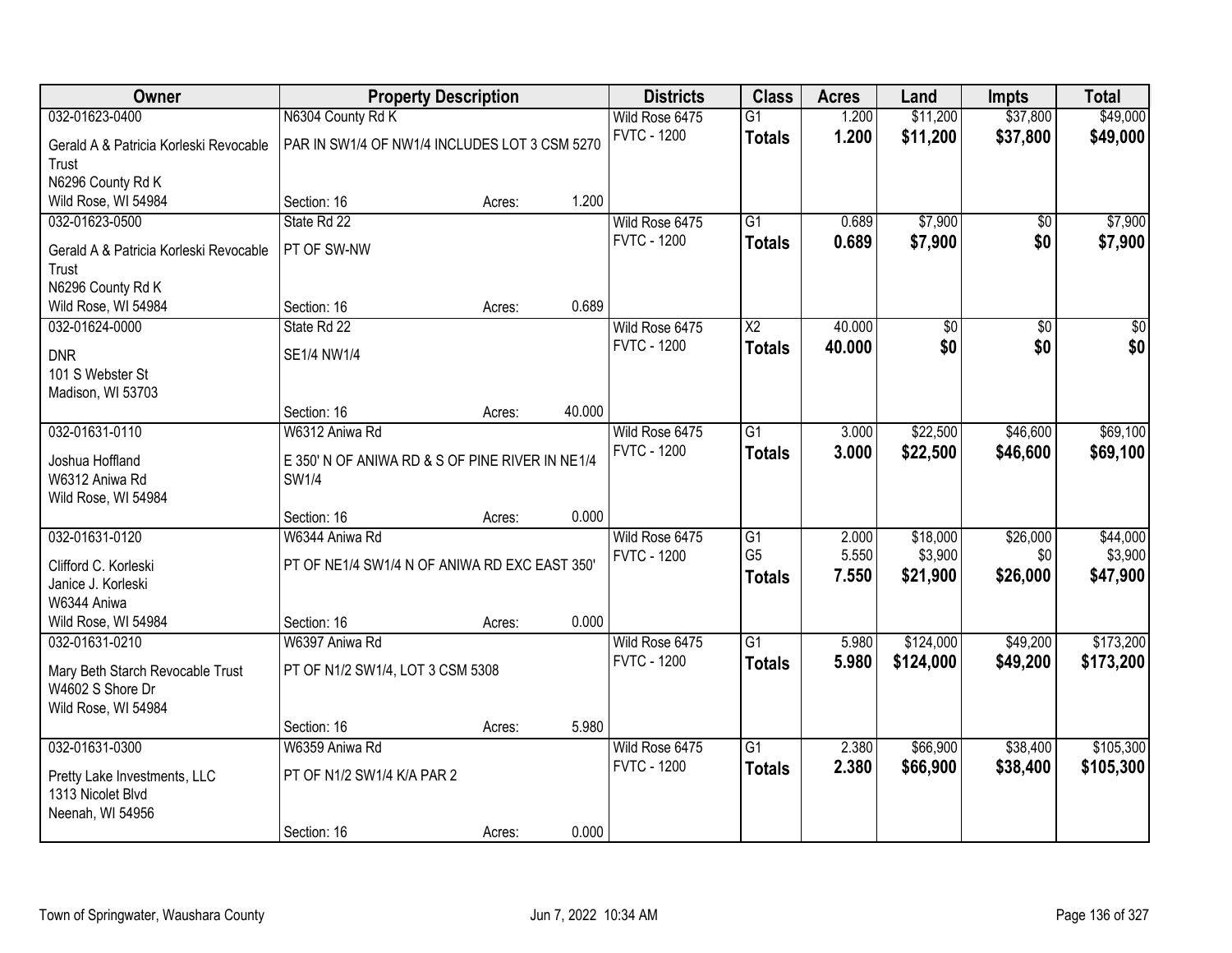| Owner                                  | <b>Property Description</b>                      |        |       | <b>Districts</b>   | <b>Class</b>           | <b>Acres</b> | Land      | <b>Impts</b>    | <b>Total</b> |
|----------------------------------------|--------------------------------------------------|--------|-------|--------------------|------------------------|--------------|-----------|-----------------|--------------|
| 032-01631-0400                         | Aniwa Rd                                         |        |       | Wild Rose 6475     | $\overline{G1}$        | 20.060       | \$102,200 | $\overline{50}$ | \$102,200    |
| John L & Christine A Lauritzen Joint   | PT OF N1/2-SW LESS 150' PARCEL TO O RATH         |        |       | <b>FVTC - 1200</b> | <b>Totals</b>          | 20.060       | \$102,200 | \$0             | \$102,200    |
| Revocable Trust                        |                                                  |        |       |                    |                        |              |           |                 |              |
| PO Box 190                             |                                                  |        |       |                    |                        |              |           |                 |              |
| Wild Rose, WI 54984                    | Section: 16                                      | Acres: | 0.000 |                    |                        |              |           |                 |              |
| 032-01632-0110                         | W6422 Aniwa Rd                                   |        |       | Wild Rose 6475     | $\overline{G1}$        | 3.419        | \$22,200  | \$47,300        | \$69,500     |
| Arthur Korleski                        | PT OF NW1/4 OF SW1/4 (COM NE COR S 19RDS W       |        |       | <b>FVTC - 1200</b> | <b>Totals</b>          | 3.419        | \$22,200  | \$47,300        | \$69,500     |
| PO Box 260                             | 475'N 19RDS E 475' TO POB)                       |        |       |                    |                        |              |           |                 |              |
| Wild Rose, WI 54984                    |                                                  |        |       |                    |                        |              |           |                 |              |
|                                        | Section: 16                                      | Acres: | 3.419 |                    |                        |              |           |                 |              |
| 032-01632-0210                         | N6296 County Rd K                                |        |       | Wild Rose 6475     | $\overline{G1}$        | 7.550        | \$36,500  | \$128,400       | \$164,900    |
| Gerald A & Patricia Korleski Revocable | PT OF N1/2 SW1/4 & PT OF S1/2 NW1/4 LESS V 195 P |        |       | <b>FVTC - 1200</b> | <b>Totals</b>          | 7.550        | \$36,500  | \$128,400       | \$164,900    |
| Trust                                  | 618 LESS V 470 P 223                             |        |       |                    |                        |              |           |                 |              |
| N6296 County Rd K                      |                                                  |        |       |                    |                        |              |           |                 |              |
| Wild Rose, WI 54984                    | Section: 16                                      | Acres: | 7.550 |                    |                        |              |           |                 |              |
| 032-01632-0300                         | State Rd 22                                      |        |       | Wild Rose 6475     | $\overline{G1}$        | 2.520        | \$18,300  | \$0             | \$18,300     |
| Gerald A & Patricia Korleski Revocable | MFG. PLANT IN NW1/4 SW1/4                        |        |       | <b>FVTC - 1200</b> | <b>Totals</b>          | 2.520        | \$18,300  | \$0             | \$18,300     |
| Trust                                  |                                                  |        |       |                    |                        |              |           |                 |              |
| N6296 County Rd K                      |                                                  |        |       |                    |                        |              |           |                 |              |
| Wild Rose, WI 54984                    | Section: 16                                      | Acres: | 2.520 |                    |                        |              |           |                 |              |
| 032-01632-0400                         | State Rd 22                                      |        |       | Wild Rose 6475     | $\overline{\text{X2}}$ | 2.300        | \$0       | $\overline{50}$ | $\sqrt{50}$  |
| <b>DNR</b>                             | PT OF NW1/4 SW1/4 N OF RD                        |        |       | <b>FVTC - 1200</b> | <b>Totals</b>          | 2.300        | \$0       | \$0             | \$0          |
| 101 S Webster St                       |                                                  |        |       |                    |                        |              |           |                 |              |
| Madison, WI 53703                      |                                                  |        |       |                    |                        |              |           |                 |              |
|                                        | Section: 16                                      | Acres: | 2.300 |                    |                        |              |           |                 |              |
| 032-01632-0600                         | N6210 County Rd K                                |        |       | Wild Rose 6475     | $\overline{G1}$        | 0.300        | \$87,500  | \$125,400       | \$212,900    |
| Glen V. Helmbrecht                     | PT OF NW1/4 OF SW1/4 (K/A PARCEL 4 SURVEYOR'S    |        |       | <b>FVTC - 1200</b> | <b>Totals</b>          | 0.300        | \$87,500  | \$125,400       | \$212,900    |
| Debra L. Helmbrecht                    | PLAT)                                            |        |       |                    |                        |              |           |                 |              |
| 440 Janssen Ave                        |                                                  |        |       |                    |                        |              |           |                 |              |
| Mayville, WI 53050-1525                | Section: 16                                      | Acres: | 0.300 |                    |                        |              |           |                 |              |
| 032-01632-0700                         | W6461 Aniwa Rd                                   |        |       | Wild Rose 6475     | $\overline{G1}$        | 6.730        | \$89,100  | \$1,300         | \$90,400     |
| Korleski Park, LLC                     | PT OF NW1/4 SW1/4                                |        |       | <b>FVTC - 1200</b> | <b>Totals</b>          | 6.730        | \$89,100  | \$1,300         | \$90,400     |
| N6296 County Rd K                      |                                                  |        |       |                    |                        |              |           |                 |              |
| Wild Rose, WI 54984                    |                                                  |        |       |                    |                        |              |           |                 |              |
|                                        | Section: 16                                      | Acres: | 0.000 |                    |                        |              |           |                 |              |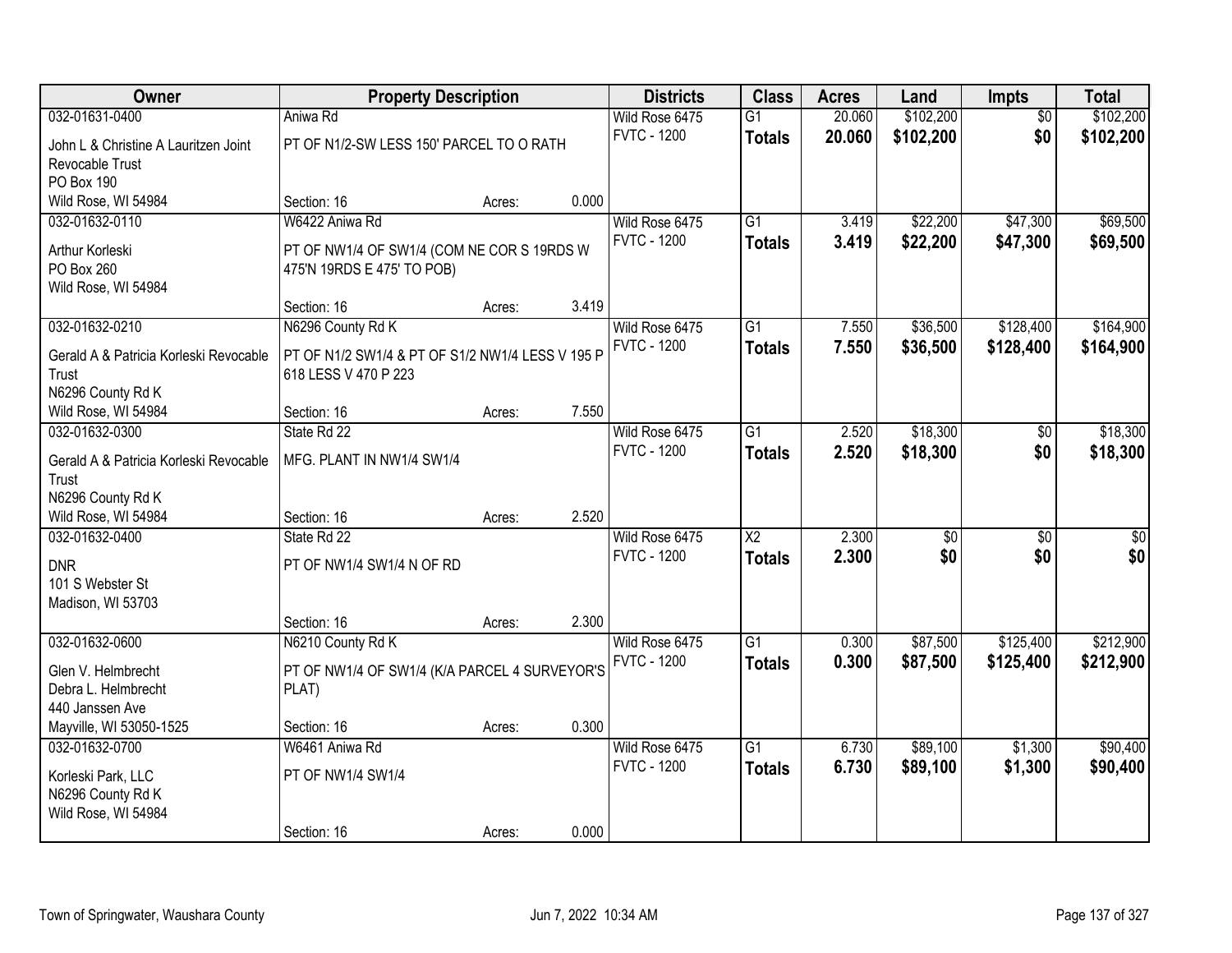| Owner                                    |                                              | <b>Property Description</b> |        | <b>Districts</b>   | <b>Class</b>    | <b>Acres</b> | Land     | <b>Impts</b>    | <b>Total</b> |
|------------------------------------------|----------------------------------------------|-----------------------------|--------|--------------------|-----------------|--------------|----------|-----------------|--------------|
| 032-01632-0800                           | W6441 Aniwa Rd                               |                             |        | Wild Rose 6475     | $\overline{G1}$ | 1.229        | \$49,100 | \$107,300       | \$156,400    |
| Rodney J. Meronek                        | PT OF N1/2-SW1/4                             |                             |        | <b>FVTC - 1200</b> | <b>Totals</b>   | 1.229        | \$49,100 | \$107,300       | \$156,400    |
| Kathleen Meronek                         |                                              |                             |        |                    |                 |              |          |                 |              |
| 935 Dona Vista Dr                        |                                              |                             |        |                    |                 |              |          |                 |              |
| Waukesha, WI 53186                       | Section: 16                                  | Acres:                      | 0.000  |                    |                 |              |          |                 |              |
| 032-01632-0910                           | Aniwa Rd                                     |                             |        | Wild Rose 6475     | $\overline{G1}$ | 1.460        | \$49,100 | \$0             | \$49,100     |
| Mary Beth Starch Revocable Trust         | PT OF N1/2 SW1/4, LOT 1 CSM 5308             |                             |        | <b>FVTC - 1200</b> | <b>Totals</b>   | 1.460        | \$49,100 | \$0             | \$49,100     |
| W4602 S Shore Dr                         |                                              |                             |        |                    |                 |              |          |                 |              |
| Wild Rose, WI 54984                      |                                              |                             |        |                    |                 |              |          |                 |              |
|                                          | Section: 16                                  | Acres:                      | 1.460  |                    |                 |              |          |                 |              |
| 032-01632-0920                           | W6401 Aniwa Rd                               |                             |        | Wild Rose 6475     | $\overline{G1}$ | 1.440        | \$54,000 | \$186,700       | \$240,700    |
| Eugene Trieglaff                         | PT OF N1/2 SW1/4, LOT 2 CSM 5308             |                             |        | <b>FVTC - 1200</b> | <b>Totals</b>   | 1.440        | \$54,000 | \$186,700       | \$240,700    |
| Marcia Trieglaff                         |                                              |                             |        |                    |                 |              |          |                 |              |
| W6401 Aniwa Rd                           |                                              |                             |        |                    |                 |              |          |                 |              |
| Wild Rose, WI 54984                      | Section: 16                                  | Acres:                      | 1.440  |                    |                 |              |          |                 |              |
| 032-01633-0111                           | W6494 Pretty Ln                              |                             |        | Wild Rose 6475     | $\overline{G1}$ | 4.350        | \$72,600 | \$13,600        | \$86,200     |
|                                          | LOT 1 CSM 5283                               |                             |        | <b>FVTC - 1200</b> | <b>Totals</b>   | 4.350        | \$72,600 | \$13,600        | \$86,200     |
| Douglas L. Boettcher<br>218 Mound St     |                                              |                             |        |                    |                 |              |          |                 |              |
| Berlin, WI 54923-1937                    |                                              |                             |        |                    |                 |              |          |                 |              |
|                                          | Section: 16                                  | Acres:                      | 4.350  |                    |                 |              |          |                 |              |
| 032-01633-0112                           | W6460 Pretty Ln                              |                             |        | Wild Rose 6475     | $\overline{G1}$ | 1.539        | \$60,600 | \$130,100       | \$190,700    |
|                                          |                                              |                             |        | <b>FVTC - 1200</b> | <b>Totals</b>   | 1.539        | \$60,600 | \$130,100       | \$190,700    |
| Susan M. Strey et al<br>5532 Pinewood Dr | LOT 2 CSM 5283                               |                             |        |                    |                 |              |          |                 |              |
| Stevens Point, WI 54482                  |                                              |                             |        |                    |                 |              |          |                 |              |
|                                          | Section: 16                                  | Acres:                      | 1.539  |                    |                 |              |          |                 |              |
| 032-01633-0120                           | W6448 Pretty Ln                              |                             |        | Wild Rose 6475     | $\overline{G1}$ | 0.400        | \$50,200 | \$7,700         | \$57,900     |
|                                          |                                              |                             |        | <b>FVTC - 1200</b> | <b>Totals</b>   | 0.400        | \$50,200 | \$7,700         | \$57,900     |
| Michael B. Schneider                     | PT OF SW SW LOT 2 CSM 1344                   |                             |        |                    |                 |              |          |                 |              |
| Nancy Schneider<br>263 E Merrill Ave     |                                              |                             |        |                    |                 |              |          |                 |              |
| Fond Du Lac, WI 54935                    | Section: 16                                  | Acres:                      | 0.400  |                    |                 |              |          |                 |              |
| 032-01633-0200                           | County Rd K                                  |                             |        | Wild Rose 6475     | G4              | 29.250       | \$4,000  | $\overline{50}$ | \$4,000      |
|                                          |                                              |                             |        | <b>FVTC - 1200</b> | G <sub>5</sub>  | 0.750        | \$500    | \$0             | \$500        |
| John L & Christine A Lauritzen Joint     | PART OF SW1/4 SW1/4 (INCLUDES OL 1 CSM 1528) |                             |        |                    | <b>Totals</b>   | 30.000       | \$4,500  | \$0             | \$4,500      |
| Revocable Trust                          |                                              |                             |        |                    |                 |              |          |                 |              |
| PO Box 190                               |                                              |                             |        |                    |                 |              |          |                 |              |
| Wild Rose, WI 54984                      | Section: 16                                  | Acres:                      | 30.000 |                    |                 |              |          |                 |              |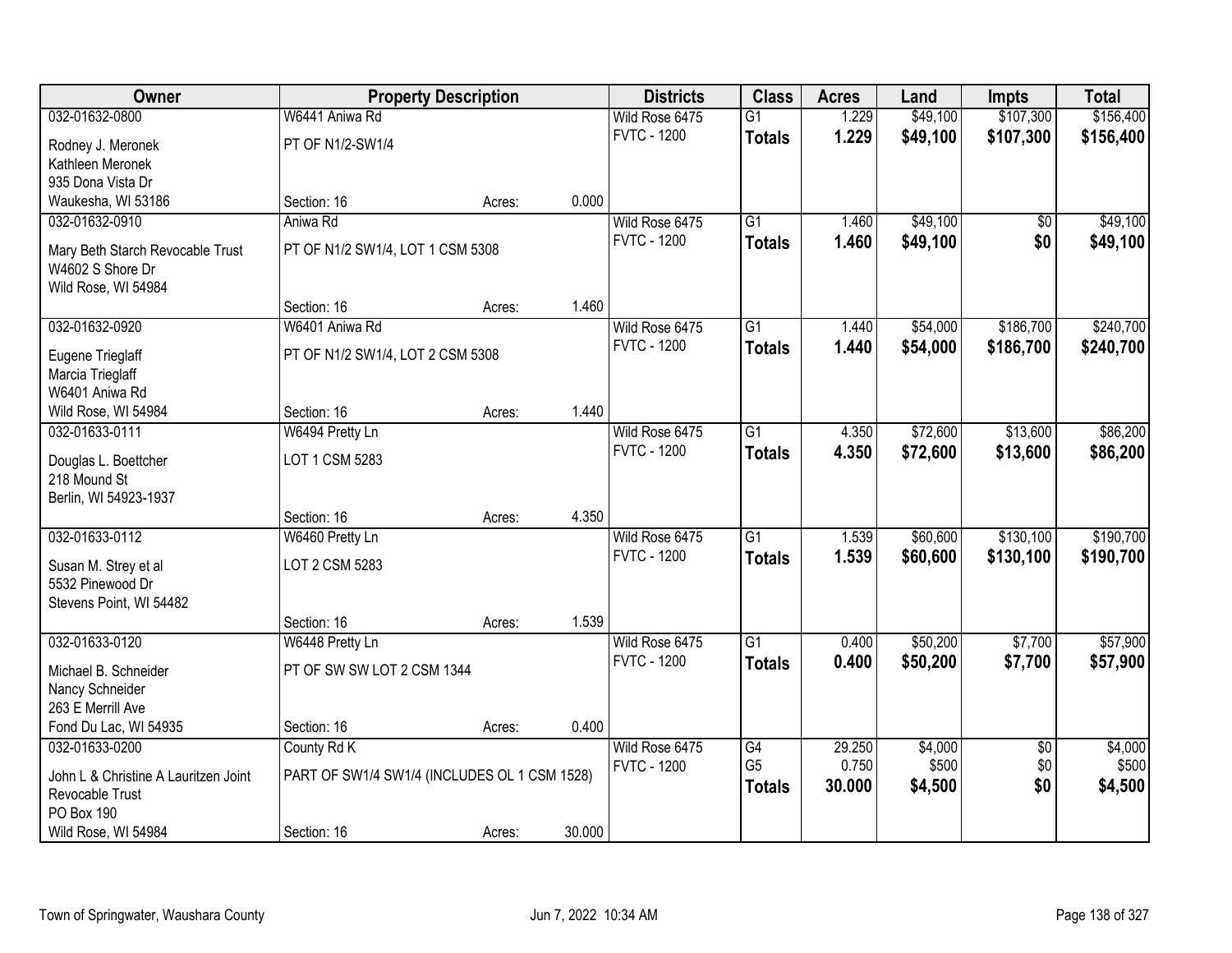| Owner                                   |                                                        | <b>Property Description</b> |        | <b>Districts</b>   | <b>Class</b>    | <b>Acres</b> | Land     | <b>Impts</b>    | <b>Total</b> |
|-----------------------------------------|--------------------------------------------------------|-----------------------------|--------|--------------------|-----------------|--------------|----------|-----------------|--------------|
| 032-01633-0310                          | W6440 Pretty Ln                                        |                             |        | Wild Rose 6475     | $\overline{G1}$ | 0.477        | \$56,200 | \$82,700        | \$138,900    |
| Steven F. Lund                          | PT OF SW1/4 SW1/4 LOT 1 CSM#1528 & 1 ROD ROW           |                             |        | <b>FVTC - 1200</b> | <b>Totals</b>   | 0.477        | \$56,200 | \$82,700        | \$138,900    |
| Amy E. Lund                             |                                                        |                             |        |                    |                 |              |          |                 |              |
| 603 N Allegheny                         |                                                        |                             |        |                    |                 |              |          |                 |              |
| Grayslake, IL 60030                     | Section: 16                                            | Acres:                      | 0.000  |                    |                 |              |          |                 |              |
| 032-01633-0400                          | W6428 Pretty Ln                                        |                             |        | Wild Rose 6475     | $\overline{G1}$ | 0.350        | \$67,200 | \$87,700        | \$154,900    |
| Randy D Hahn Family Trust               | PT OF SW1/4 SW1/4 K/A LOTS 4 & 5 & E 35' LOT 3         |                             |        | <b>FVTC - 1200</b> | <b>Totals</b>   | 0.350        | \$67,200 | \$87,700        | \$154,900    |
| Corinne M Poth-Hahn Family Trust        | <b>UNREC PLAT</b>                                      |                             |        |                    |                 |              |          |                 |              |
| N94 W25523 Norwauk Rd                   |                                                        |                             |        |                    |                 |              |          |                 |              |
| Colgate, WI 53017-9675                  | Section: 16                                            | Acres:                      | 0.000  |                    |                 |              |          |                 |              |
| 032-01633-0500                          | W6416 Pretty Ln                                        |                             |        | Wild Rose 6475     | $\overline{G1}$ | 0.540        | \$40,100 | \$77,500        | \$117,600    |
|                                         |                                                        |                             |        | <b>FVTC - 1200</b> | <b>Totals</b>   | 0.540        | \$40,100 | \$77,500        | \$117,600    |
| Marjorie Baxter<br>PO Box 12            | PT OF SW1/4 SW1/4 K/A LOTS 6 & 7 UNREC SURVEY<br>& ROW |                             |        |                    |                 |              |          |                 |              |
| Wild Rose, WI 54984-0012                |                                                        |                             |        |                    |                 |              |          |                 |              |
|                                         | Section: 16                                            | Acres:                      | 0.000  |                    |                 |              |          |                 |              |
| 032-01633-0600                          | W6408 Pretty Ln                                        |                             |        | Wild Rose 6475     | $\overline{G1}$ | 1.239        | \$79,400 | \$131,300       | \$210,700    |
|                                         |                                                        |                             |        | <b>FVTC - 1200</b> | <b>Totals</b>   | 1.239        | \$79,400 | \$131,300       | \$210,700    |
| David P & Marcia M Hoppman              | PT OF SW1/4 K/A LOTS 8, 9 & 10 UNREC PLAT & 1          |                             |        |                    |                 |              |          |                 |              |
| Revocable Trust                         | <b>ROD ROW</b>                                         |                             |        |                    |                 |              |          |                 |              |
| W4943 Mariearl Ln                       |                                                        |                             | 0.000  |                    |                 |              |          |                 |              |
| Fond Du Lac, WI 54935<br>032-01634-0100 | Section: 16<br><b>Pretty Lake Rd</b>                   | Acres:                      |        | Wild Rose 6475     | $\overline{G1}$ | 1.038        | \$53,500 | $\overline{50}$ | \$53,500     |
|                                         |                                                        |                             |        | <b>FVTC - 1200</b> |                 | 1.038        |          | \$0             |              |
| John L & Christine A Lauritzen Joint    | PT OF SE1/4 SW1/4 K/A LOTS 11 & 12 UNREC PLAT &        |                             |        |                    | <b>Totals</b>   |              | \$53,500 |                 | \$53,500     |
| Revocable Trust                         | 1 ROD ROW                                              |                             |        |                    |                 |              |          |                 |              |
| PO Box 190                              |                                                        |                             |        |                    |                 |              |          |                 |              |
| Wild Rose, WI 54984                     | Section: 16                                            | Acres:                      | 0.000  |                    |                 |              |          |                 |              |
| 032-01634-0200                          | Pretty Lake Rd                                         |                             |        | Wild Rose 6475     | $\overline{G1}$ | 0.887        | \$31,700 | $\sqrt{6}$      | \$31,700     |
| John L & Christine A Lauritzen Joint    | PT OF LOTS SE-SW K/A LOTS 13 & 14 UNREC PLAT 8         |                             |        | <b>FVTC - 1200</b> | <b>Totals</b>   | 0.887        | \$31,700 | \$0             | \$31,700     |
| Revocable Trust                         | 1 ROD ROW                                              |                             |        |                    |                 |              |          |                 |              |
| PO Box 190                              |                                                        |                             |        |                    |                 |              |          |                 |              |
| Wild Rose, WI 54984                     | Section: 16                                            | Acres:                      | 0.000  |                    |                 |              |          |                 |              |
| 032-01634-0300                          | State Rd 22                                            |                             |        | Wild Rose 6475     | G4              | 10.000       | \$1,400  | $\overline{50}$ | \$1,400      |
| John L & Christine A Lauritzen Joint    | PT OF SE1/4 SW1/4                                      |                             |        | <b>FVTC - 1200</b> | G5M             | 20.000       | \$33,000 | \$0             | \$33,000     |
| Revocable Trust                         |                                                        |                             |        |                    | <b>Totals</b>   | 30.000       | \$34,400 | \$0             | \$34,400     |
| <b>PO Box 190</b>                       |                                                        |                             |        |                    |                 |              |          |                 |              |
| Wild Rose, WI 54984                     | Section: 16                                            | Acres:                      | 30.000 |                    |                 |              |          |                 |              |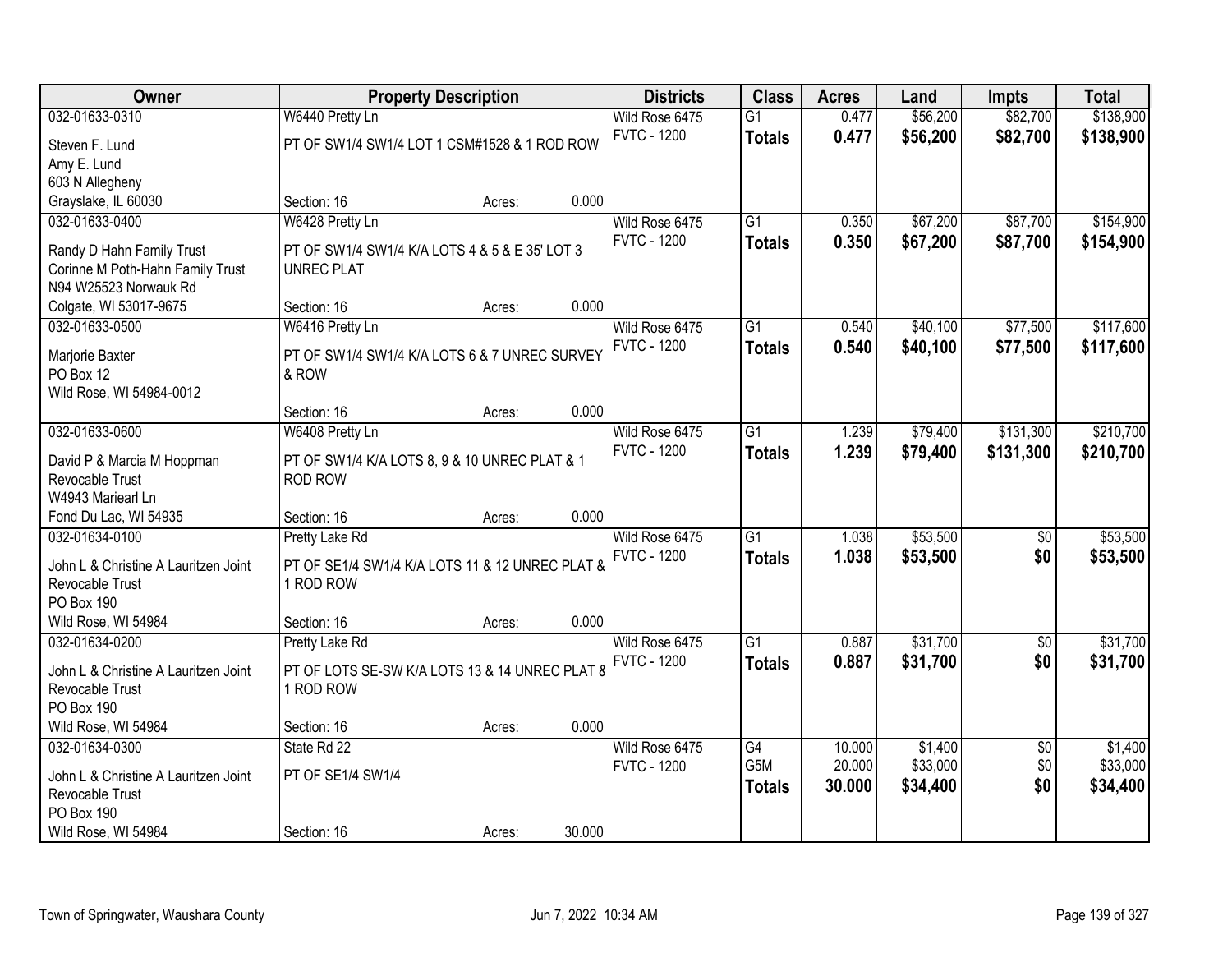| 032-01641-0100<br>36.220<br>$\overline{50}$<br>\$0<br>State Rd 22<br>Wild Rose 6475<br>$\overline{\text{X2}}$<br>$\overline{50}$<br>\$0<br>\$0<br>\$0<br><b>FVTC - 1200</b><br>36.220<br><b>Totals</b><br><b>DNR</b><br>PT OF NE1/4 SE1/4<br>101 S Webster St<br>Madison, WI 53703<br>36.220<br>Section: 16<br>Acres:<br>W6196 Aniwa Rd<br>$\overline{G1}$<br>\$113,200<br>\$178,800<br>032-01641-0200<br>Wild Rose 6475<br>3.780<br>\$65,600<br><b>FVTC - 1200</b><br>3.780<br>\$65,600<br>\$113,200<br>\$178,800<br><b>Totals</b><br>PT OF NE1/4 SE1/4, LOT 1 CSM 1508<br>Donna Mae Wachtendonk<br>W6196 Aniwa Rd<br>Wild Rose, WI 54984<br>3.780<br>Section: 16<br>Acres:<br>032-01642-0000<br>$\overline{X2}$<br>40.000<br>$\overline{50}$<br>$\overline{50}$<br>State Rd 22<br>Wild Rose 6475<br>\$0<br>\$0<br>\$0<br>\$0 <br><b>FVTC - 1200</b><br>40.000<br><b>Totals</b><br><b>DNR</b><br>NW1/4 SE1/4<br>101 S Webster St<br>Madison, WI 53703<br>40.000<br>Section: 16<br>Acres:<br>032-01643-0000<br>40.000<br>Wild Rose 6475<br>$\overline{\text{X2}}$<br>$\overline{50}$<br>$\sqrt{50}$<br>State Rd 22<br>\$0<br>\$0<br>\$0<br>\$0<br><b>FVTC - 1200</b><br>40.000<br><b>Totals</b><br><b>DNR</b><br>SW1/4 SE1/4<br>101 S Webster St<br>Madison, WI 53703<br>40.000<br>Section: 16<br>Acres:<br>032-01644-0000<br>$\overline{X2}$<br>40.000<br>$\sqrt{50}$<br>State Rd 22<br>\$0<br>$\overline{50}$<br>Wild Rose 6475<br>\$0<br>\$0<br><b>FVTC - 1200</b><br>40.000<br>\$0 <br><b>Totals</b><br><b>DNR</b><br>SE1/4 SE1/4<br>101 S Webster St<br>Madison, WI 53703<br>40.000<br>Section: 16<br>Acres:<br>$\sqrt{50}$<br>032-01711-0100<br>$\overline{X2}$<br>30.000<br>Wild Rose 6475<br>$\sqrt{$0}$<br>State Rd 22<br>\$0<br>\$0<br>\$0<br><b>FVTC - 1200</b><br>\$0<br>30.000<br><b>Totals</b><br><b>DNR</b><br>NE1/4 NE1/4 EXC SE 10 A<br>101 S Webster St<br>Madison, WI 53703<br>30.000<br>Section: 17<br>Acres:<br>032-01711-0200<br>$\overline{G1}$<br>\$205,400<br>\$247,000<br>W6536 Aniwa Dr<br>Wild Rose 6475<br>10.000<br>\$41,600<br><b>FVTC - 1200</b><br>10.000<br>\$41,600<br>\$205,400<br>\$247,000<br><b>Totals</b><br>SE1/4 OF NE1/4 NE1/4<br>Frank Post-Sciuga<br>W6536 Aniwa Dr | Owner | <b>Property Description</b> | <b>Districts</b> | <b>Class</b> | <b>Acres</b> | Land | <b>Impts</b> | <b>Total</b> |
|------------------------------------------------------------------------------------------------------------------------------------------------------------------------------------------------------------------------------------------------------------------------------------------------------------------------------------------------------------------------------------------------------------------------------------------------------------------------------------------------------------------------------------------------------------------------------------------------------------------------------------------------------------------------------------------------------------------------------------------------------------------------------------------------------------------------------------------------------------------------------------------------------------------------------------------------------------------------------------------------------------------------------------------------------------------------------------------------------------------------------------------------------------------------------------------------------------------------------------------------------------------------------------------------------------------------------------------------------------------------------------------------------------------------------------------------------------------------------------------------------------------------------------------------------------------------------------------------------------------------------------------------------------------------------------------------------------------------------------------------------------------------------------------------------------------------------------------------------------------------------------------------------------------------------------------------------------------------------------------------------------------------------------------------------------------------------------------------------------------------------------------------------------------------------------------------------------------|-------|-----------------------------|------------------|--------------|--------------|------|--------------|--------------|
|                                                                                                                                                                                                                                                                                                                                                                                                                                                                                                                                                                                                                                                                                                                                                                                                                                                                                                                                                                                                                                                                                                                                                                                                                                                                                                                                                                                                                                                                                                                                                                                                                                                                                                                                                                                                                                                                                                                                                                                                                                                                                                                                                                                                                  |       |                             |                  |              |              |      |              |              |
|                                                                                                                                                                                                                                                                                                                                                                                                                                                                                                                                                                                                                                                                                                                                                                                                                                                                                                                                                                                                                                                                                                                                                                                                                                                                                                                                                                                                                                                                                                                                                                                                                                                                                                                                                                                                                                                                                                                                                                                                                                                                                                                                                                                                                  |       |                             |                  |              |              |      |              |              |
|                                                                                                                                                                                                                                                                                                                                                                                                                                                                                                                                                                                                                                                                                                                                                                                                                                                                                                                                                                                                                                                                                                                                                                                                                                                                                                                                                                                                                                                                                                                                                                                                                                                                                                                                                                                                                                                                                                                                                                                                                                                                                                                                                                                                                  |       |                             |                  |              |              |      |              |              |
|                                                                                                                                                                                                                                                                                                                                                                                                                                                                                                                                                                                                                                                                                                                                                                                                                                                                                                                                                                                                                                                                                                                                                                                                                                                                                                                                                                                                                                                                                                                                                                                                                                                                                                                                                                                                                                                                                                                                                                                                                                                                                                                                                                                                                  |       |                             |                  |              |              |      |              |              |
|                                                                                                                                                                                                                                                                                                                                                                                                                                                                                                                                                                                                                                                                                                                                                                                                                                                                                                                                                                                                                                                                                                                                                                                                                                                                                                                                                                                                                                                                                                                                                                                                                                                                                                                                                                                                                                                                                                                                                                                                                                                                                                                                                                                                                  |       |                             |                  |              |              |      |              |              |
|                                                                                                                                                                                                                                                                                                                                                                                                                                                                                                                                                                                                                                                                                                                                                                                                                                                                                                                                                                                                                                                                                                                                                                                                                                                                                                                                                                                                                                                                                                                                                                                                                                                                                                                                                                                                                                                                                                                                                                                                                                                                                                                                                                                                                  |       |                             |                  |              |              |      |              |              |
|                                                                                                                                                                                                                                                                                                                                                                                                                                                                                                                                                                                                                                                                                                                                                                                                                                                                                                                                                                                                                                                                                                                                                                                                                                                                                                                                                                                                                                                                                                                                                                                                                                                                                                                                                                                                                                                                                                                                                                                                                                                                                                                                                                                                                  |       |                             |                  |              |              |      |              |              |
|                                                                                                                                                                                                                                                                                                                                                                                                                                                                                                                                                                                                                                                                                                                                                                                                                                                                                                                                                                                                                                                                                                                                                                                                                                                                                                                                                                                                                                                                                                                                                                                                                                                                                                                                                                                                                                                                                                                                                                                                                                                                                                                                                                                                                  |       |                             |                  |              |              |      |              |              |
|                                                                                                                                                                                                                                                                                                                                                                                                                                                                                                                                                                                                                                                                                                                                                                                                                                                                                                                                                                                                                                                                                                                                                                                                                                                                                                                                                                                                                                                                                                                                                                                                                                                                                                                                                                                                                                                                                                                                                                                                                                                                                                                                                                                                                  |       |                             |                  |              |              |      |              |              |
|                                                                                                                                                                                                                                                                                                                                                                                                                                                                                                                                                                                                                                                                                                                                                                                                                                                                                                                                                                                                                                                                                                                                                                                                                                                                                                                                                                                                                                                                                                                                                                                                                                                                                                                                                                                                                                                                                                                                                                                                                                                                                                                                                                                                                  |       |                             |                  |              |              |      |              |              |
|                                                                                                                                                                                                                                                                                                                                                                                                                                                                                                                                                                                                                                                                                                                                                                                                                                                                                                                                                                                                                                                                                                                                                                                                                                                                                                                                                                                                                                                                                                                                                                                                                                                                                                                                                                                                                                                                                                                                                                                                                                                                                                                                                                                                                  |       |                             |                  |              |              |      |              |              |
|                                                                                                                                                                                                                                                                                                                                                                                                                                                                                                                                                                                                                                                                                                                                                                                                                                                                                                                                                                                                                                                                                                                                                                                                                                                                                                                                                                                                                                                                                                                                                                                                                                                                                                                                                                                                                                                                                                                                                                                                                                                                                                                                                                                                                  |       |                             |                  |              |              |      |              |              |
|                                                                                                                                                                                                                                                                                                                                                                                                                                                                                                                                                                                                                                                                                                                                                                                                                                                                                                                                                                                                                                                                                                                                                                                                                                                                                                                                                                                                                                                                                                                                                                                                                                                                                                                                                                                                                                                                                                                                                                                                                                                                                                                                                                                                                  |       |                             |                  |              |              |      |              |              |
|                                                                                                                                                                                                                                                                                                                                                                                                                                                                                                                                                                                                                                                                                                                                                                                                                                                                                                                                                                                                                                                                                                                                                                                                                                                                                                                                                                                                                                                                                                                                                                                                                                                                                                                                                                                                                                                                                                                                                                                                                                                                                                                                                                                                                  |       |                             |                  |              |              |      |              |              |
|                                                                                                                                                                                                                                                                                                                                                                                                                                                                                                                                                                                                                                                                                                                                                                                                                                                                                                                                                                                                                                                                                                                                                                                                                                                                                                                                                                                                                                                                                                                                                                                                                                                                                                                                                                                                                                                                                                                                                                                                                                                                                                                                                                                                                  |       |                             |                  |              |              |      |              |              |
|                                                                                                                                                                                                                                                                                                                                                                                                                                                                                                                                                                                                                                                                                                                                                                                                                                                                                                                                                                                                                                                                                                                                                                                                                                                                                                                                                                                                                                                                                                                                                                                                                                                                                                                                                                                                                                                                                                                                                                                                                                                                                                                                                                                                                  |       |                             |                  |              |              |      |              |              |
|                                                                                                                                                                                                                                                                                                                                                                                                                                                                                                                                                                                                                                                                                                                                                                                                                                                                                                                                                                                                                                                                                                                                                                                                                                                                                                                                                                                                                                                                                                                                                                                                                                                                                                                                                                                                                                                                                                                                                                                                                                                                                                                                                                                                                  |       |                             |                  |              |              |      |              |              |
|                                                                                                                                                                                                                                                                                                                                                                                                                                                                                                                                                                                                                                                                                                                                                                                                                                                                                                                                                                                                                                                                                                                                                                                                                                                                                                                                                                                                                                                                                                                                                                                                                                                                                                                                                                                                                                                                                                                                                                                                                                                                                                                                                                                                                  |       |                             |                  |              |              |      |              |              |
|                                                                                                                                                                                                                                                                                                                                                                                                                                                                                                                                                                                                                                                                                                                                                                                                                                                                                                                                                                                                                                                                                                                                                                                                                                                                                                                                                                                                                                                                                                                                                                                                                                                                                                                                                                                                                                                                                                                                                                                                                                                                                                                                                                                                                  |       |                             |                  |              |              |      |              |              |
|                                                                                                                                                                                                                                                                                                                                                                                                                                                                                                                                                                                                                                                                                                                                                                                                                                                                                                                                                                                                                                                                                                                                                                                                                                                                                                                                                                                                                                                                                                                                                                                                                                                                                                                                                                                                                                                                                                                                                                                                                                                                                                                                                                                                                  |       |                             |                  |              |              |      |              |              |
|                                                                                                                                                                                                                                                                                                                                                                                                                                                                                                                                                                                                                                                                                                                                                                                                                                                                                                                                                                                                                                                                                                                                                                                                                                                                                                                                                                                                                                                                                                                                                                                                                                                                                                                                                                                                                                                                                                                                                                                                                                                                                                                                                                                                                  |       |                             |                  |              |              |      |              |              |
|                                                                                                                                                                                                                                                                                                                                                                                                                                                                                                                                                                                                                                                                                                                                                                                                                                                                                                                                                                                                                                                                                                                                                                                                                                                                                                                                                                                                                                                                                                                                                                                                                                                                                                                                                                                                                                                                                                                                                                                                                                                                                                                                                                                                                  |       |                             |                  |              |              |      |              |              |
|                                                                                                                                                                                                                                                                                                                                                                                                                                                                                                                                                                                                                                                                                                                                                                                                                                                                                                                                                                                                                                                                                                                                                                                                                                                                                                                                                                                                                                                                                                                                                                                                                                                                                                                                                                                                                                                                                                                                                                                                                                                                                                                                                                                                                  |       |                             |                  |              |              |      |              |              |
|                                                                                                                                                                                                                                                                                                                                                                                                                                                                                                                                                                                                                                                                                                                                                                                                                                                                                                                                                                                                                                                                                                                                                                                                                                                                                                                                                                                                                                                                                                                                                                                                                                                                                                                                                                                                                                                                                                                                                                                                                                                                                                                                                                                                                  |       |                             |                  |              |              |      |              |              |
|                                                                                                                                                                                                                                                                                                                                                                                                                                                                                                                                                                                                                                                                                                                                                                                                                                                                                                                                                                                                                                                                                                                                                                                                                                                                                                                                                                                                                                                                                                                                                                                                                                                                                                                                                                                                                                                                                                                                                                                                                                                                                                                                                                                                                  |       |                             |                  |              |              |      |              |              |
|                                                                                                                                                                                                                                                                                                                                                                                                                                                                                                                                                                                                                                                                                                                                                                                                                                                                                                                                                                                                                                                                                                                                                                                                                                                                                                                                                                                                                                                                                                                                                                                                                                                                                                                                                                                                                                                                                                                                                                                                                                                                                                                                                                                                                  |       |                             |                  |              |              |      |              |              |
|                                                                                                                                                                                                                                                                                                                                                                                                                                                                                                                                                                                                                                                                                                                                                                                                                                                                                                                                                                                                                                                                                                                                                                                                                                                                                                                                                                                                                                                                                                                                                                                                                                                                                                                                                                                                                                                                                                                                                                                                                                                                                                                                                                                                                  |       |                             |                  |              |              |      |              |              |
|                                                                                                                                                                                                                                                                                                                                                                                                                                                                                                                                                                                                                                                                                                                                                                                                                                                                                                                                                                                                                                                                                                                                                                                                                                                                                                                                                                                                                                                                                                                                                                                                                                                                                                                                                                                                                                                                                                                                                                                                                                                                                                                                                                                                                  |       |                             |                  |              |              |      |              |              |
|                                                                                                                                                                                                                                                                                                                                                                                                                                                                                                                                                                                                                                                                                                                                                                                                                                                                                                                                                                                                                                                                                                                                                                                                                                                                                                                                                                                                                                                                                                                                                                                                                                                                                                                                                                                                                                                                                                                                                                                                                                                                                                                                                                                                                  |       |                             |                  |              |              |      |              |              |
|                                                                                                                                                                                                                                                                                                                                                                                                                                                                                                                                                                                                                                                                                                                                                                                                                                                                                                                                                                                                                                                                                                                                                                                                                                                                                                                                                                                                                                                                                                                                                                                                                                                                                                                                                                                                                                                                                                                                                                                                                                                                                                                                                                                                                  |       |                             |                  |              |              |      |              |              |
|                                                                                                                                                                                                                                                                                                                                                                                                                                                                                                                                                                                                                                                                                                                                                                                                                                                                                                                                                                                                                                                                                                                                                                                                                                                                                                                                                                                                                                                                                                                                                                                                                                                                                                                                                                                                                                                                                                                                                                                                                                                                                                                                                                                                                  |       |                             |                  |              |              |      |              |              |
|                                                                                                                                                                                                                                                                                                                                                                                                                                                                                                                                                                                                                                                                                                                                                                                                                                                                                                                                                                                                                                                                                                                                                                                                                                                                                                                                                                                                                                                                                                                                                                                                                                                                                                                                                                                                                                                                                                                                                                                                                                                                                                                                                                                                                  |       |                             |                  |              |              |      |              |              |
| Wild Rose, WI 54984-9258<br>10.000<br>Section: 17<br>Acres:                                                                                                                                                                                                                                                                                                                                                                                                                                                                                                                                                                                                                                                                                                                                                                                                                                                                                                                                                                                                                                                                                                                                                                                                                                                                                                                                                                                                                                                                                                                                                                                                                                                                                                                                                                                                                                                                                                                                                                                                                                                                                                                                                      |       |                             |                  |              |              |      |              |              |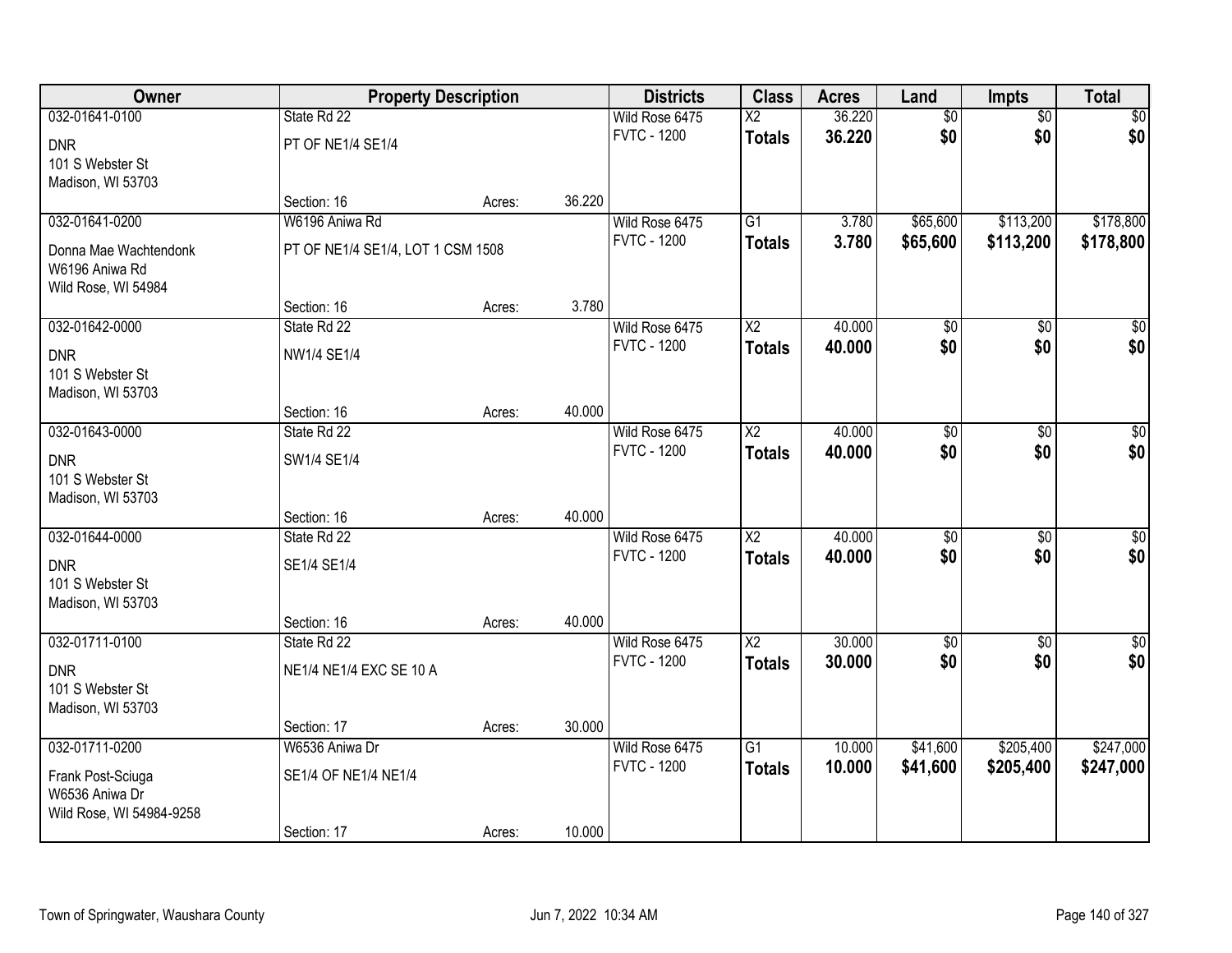| Owner                                 |                                               | <b>Property Description</b> |        | <b>Districts</b>                     | <b>Class</b>           | <b>Acres</b> | Land            | <b>Impts</b>    | <b>Total</b>  |
|---------------------------------------|-----------------------------------------------|-----------------------------|--------|--------------------------------------|------------------------|--------------|-----------------|-----------------|---------------|
| 032-01712-0000                        | State Rd 22                                   |                             |        | Wild Rose 6475                       | $\overline{X2}$        | 40.000       | $\overline{50}$ | $\overline{50}$ | $\sqrt{30}$   |
| <b>DNR</b>                            | <b>NW1/4 NE1/4</b>                            |                             |        | <b>FVTC - 1200</b>                   | <b>Totals</b>          | 40.000       | \$0             | \$0             | \$0           |
| 101 S Webster St                      |                                               |                             |        |                                      |                        |              |                 |                 |               |
| Madison, WI 53703                     |                                               |                             |        |                                      |                        |              |                 |                 |               |
|                                       | Section: 17                                   | Acres:                      | 40.000 |                                      |                        |              |                 |                 |               |
| 032-01713-0000                        | State Rd 22                                   |                             |        | Wild Rose 6475                       | $\overline{\text{X2}}$ | 40.000       | $\overline{50}$ | $\overline{50}$ | $\sqrt{50}$   |
| <b>DNR</b>                            | SW1/4 NE1/4                                   |                             |        | <b>FVTC - 1200</b>                   | <b>Totals</b>          | 40.000       | \$0             | \$0             | \$0           |
| 101 S Webster St                      |                                               |                             |        |                                      |                        |              |                 |                 |               |
| Madison, WI 53703                     |                                               |                             |        |                                      |                        |              |                 |                 |               |
|                                       | Section: 17                                   | Acres:                      | 40.000 |                                      |                        |              |                 |                 |               |
| 032-01714-0100                        | N6361 County Rd K                             |                             |        | Wild Rose 6475<br><b>FVTC - 1200</b> | $\overline{G1}$        | 5.000        | \$28,500        | \$0             | \$28,500      |
| Esther I. Backes                      | SE1/4 OF NE1/4 E 165' S OF ANIWA DR           |                             |        |                                      | <b>Totals</b>          | 5.000        | \$28,500        | \$0             | \$28,500      |
| N6361 County Rd K                     |                                               |                             |        |                                      |                        |              |                 |                 |               |
| Wild Rose, WI 54984-9100              |                                               |                             |        |                                      |                        |              |                 |                 |               |
| 032-01714-0200                        | Section: 17<br>State Rd 22                    | Acres:                      | 5.000  | Wild Rose 6475                       | $\overline{\text{X2}}$ | 3.000        | $\overline{50}$ | \$0             | \$0           |
|                                       |                                               |                             |        | <b>FVTC - 1200</b>                   | <b>Totals</b>          | 3.000        | \$0             | \$0             | \$0           |
| <b>DNR</b>                            | 3 A LYING N OF ANIWA DR IN SE1/4 NE1/4        |                             |        |                                      |                        |              |                 |                 |               |
| 101 S Webster St                      |                                               |                             |        |                                      |                        |              |                 |                 |               |
| Madison, WI 53703                     | Section: 17                                   | Acres:                      | 0.000  |                                      |                        |              |                 |                 |               |
| 032-01714-0300                        | W6599 Aniwa Dr                                |                             |        | Wild Rose 6475                       | $\overline{G1}$        | 2.000        | \$16,000        | \$9,200         | \$25,200      |
|                                       |                                               |                             |        | <b>FVTC - 1200</b>                   | <b>Totals</b>          | 2.000        | \$16,000        | \$9,200         | \$25,200      |
| Christopher T. Vitense                | W 100' OF SE1/4 OF NE1/4 S OF HWY & N OF PINE |                             |        |                                      |                        |              |                 |                 |               |
| W6614 County Rd W<br>Juneau, WI 53039 | <b>RIVER</b>                                  |                             |        |                                      |                        |              |                 |                 |               |
|                                       | Section: 17                                   | Acres:                      | 2.000  |                                      |                        |              |                 |                 |               |
| 032-01714-0400                        | W6533 Aniwa Dr                                |                             |        | Wild Rose 6475                       | G1                     | 1.000        | \$10,000        | \$15,700        | \$25,700      |
| David F. Chandler                     | PT OF SE-NE LYING SLY & ELY OF ANIWA DR       |                             |        | <b>FVTC - 1200</b>                   | W <sub>8</sub>         | 32.000       | (\$102,400)     | \$0             | \$0           |
| Renee L. Chandler                     |                                               |                             |        |                                      | <b>Totals</b>          | 33.000       | \$10,000        | \$15,700        | \$25,700      |
| 408 E Lowes Creek Rd                  |                                               |                             |        |                                      |                        |              |                 |                 |               |
| Eau Claire, WI 54701-7254             | Section: 17                                   | Acres:                      | 33.000 |                                      |                        |              |                 |                 |               |
| 032-01721-0000                        | State Rd 22                                   |                             |        | Wild Rose 6475                       | $\overline{\text{X2}}$ | 40.000       | $\overline{60}$ | $\overline{30}$ | $\frac{1}{2}$ |
| <b>DNR</b>                            | NE1/4 NW1/4                                   |                             |        | <b>FVTC - 1200</b>                   | <b>Totals</b>          | 40.000       | \$0             | \$0             | \$0           |
| 101 S Webster St                      |                                               |                             |        |                                      |                        |              |                 |                 |               |
| Madison, WI 53703                     |                                               |                             |        |                                      |                        |              |                 |                 |               |
|                                       | Section: 17                                   | Acres:                      | 40.000 |                                      |                        |              |                 |                 |               |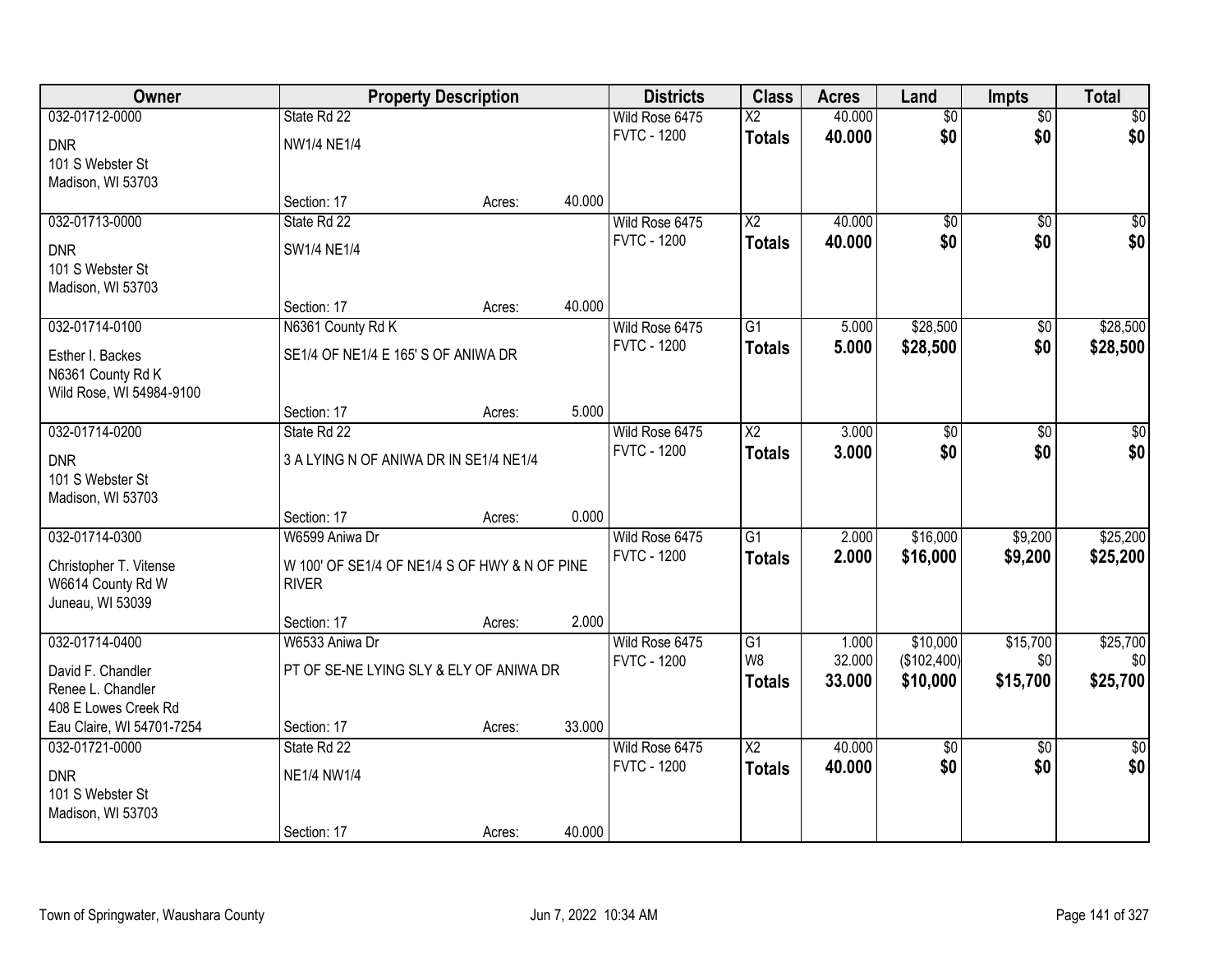| Owner                                | <b>Property Description</b>         |        |        | <b>Districts</b>   | <b>Class</b>                      | <b>Acres</b>    | Land                 | <b>Impts</b>    | <b>Total</b>         |
|--------------------------------------|-------------------------------------|--------|--------|--------------------|-----------------------------------|-----------------|----------------------|-----------------|----------------------|
| 032-01722-0000                       | 20th Ct                             |        |        | Wild Rose 6475     | W <sub>6</sub>                    | 40.250          | (\$128,800)          | $\overline{50}$ | $\sqrt{30}$          |
| Scott A. Hecker                      | <b>NW1/4 OF NW1/4</b>               |        |        | <b>FVTC - 1200</b> | <b>Totals</b>                     | 40.250          | \$0                  | \$0             | \$0                  |
| Bonita K. Kraemer                    |                                     |        |        |                    |                                   |                 |                      |                 |                      |
| W5195 County Rd A                    |                                     |        |        |                    |                                   |                 |                      |                 |                      |
| Wild Rose, WI 54984                  | Section: 17                         | Acres: | 40.250 |                    |                                   |                 |                      |                 |                      |
| 032-01723-0100                       | State Rd 22                         |        |        | Wild Rose 6475     | W8                                | 24.000          | ( \$79,200)          | $\overline{50}$ | $\overline{50}$      |
|                                      |                                     |        |        | <b>FVTC - 1200</b> | <b>Totals</b>                     | 24.000          | \$0                  | \$0             | \$0                  |
| Robert R & Lois A Hoffmann Revocable | E 24A M/L OF SW1/4 NW1/4            |        |        |                    |                                   |                 |                      |                 |                      |
| Trust                                |                                     |        |        |                    |                                   |                 |                      |                 |                      |
| 6358 W River Pointe Dr               |                                     |        |        |                    |                                   |                 |                      |                 |                      |
| Franklin, WI 53132-8024              | Section: 17                         | Acres: | 24.000 |                    |                                   |                 |                      |                 |                      |
| 032-01723-0200                       | State Rd 22                         |        |        | Wild Rose 6475     | W <sub>8</sub>                    | 16.000          | ( \$52, 800)         | $\overline{50}$ | $\overline{\$0}$     |
| Robert R & Lois A Hoffmann Revocable | W 16A M/L IN SW1/4 NW1/4            |        |        | <b>FVTC - 1200</b> | <b>Totals</b>                     | 16.000          | \$0                  | \$0             | \$0                  |
| Trust                                |                                     |        |        |                    |                                   |                 |                      |                 |                      |
| 6358 W River Pointe Dr               |                                     |        |        |                    |                                   |                 |                      |                 |                      |
| Franklin, WI 53132-8024              | Section: 17                         | Acres: | 16.000 |                    |                                   |                 |                      |                 |                      |
| 032-01724-0100                       | W6790 Aniwa Dr                      |        |        | Wild Rose 6475     | G1                                | 1.000           | \$10,000             | \$101,900       | \$111,900            |
|                                      |                                     |        |        | <b>FVTC - 1200</b> | G <sub>6</sub>                    | 19.000          | \$62,700             | \$0             | \$62,700             |
| Frank J. Paoletti                    | W1/2 OF SE1/4 OF NW1/4              |        |        |                    | <b>Totals</b>                     | 20.000          | \$72,700             | \$101,900       | \$174,600            |
| Lisa A. Van Hierden                  |                                     |        |        |                    |                                   |                 |                      |                 |                      |
| 295 Catskill Rd                      |                                     |        | 20.000 |                    |                                   |                 |                      |                 |                      |
| Waukesha, WI 53186                   | Section: 17<br>W6702 Aniwa Dr       | Acres: |        |                    |                                   |                 |                      |                 |                      |
| 032-01724-0200                       |                                     |        |        | Wild Rose 6475     | $\overline{G1}$<br>G <sub>6</sub> | 1.000<br>19.000 | \$10,000<br>\$62,700 | \$78,500        | \$88,500<br>\$62,700 |
| Catherine A. Gue                     | E1/2 OF SE1/4 OF NW1/4              |        |        | <b>FVTC - 1200</b> |                                   |                 |                      | \$0             |                      |
| W6702 Aniwa Dr                       |                                     |        |        |                    | <b>Totals</b>                     | 20.000          | \$72,700             | \$78,500        | \$151,200            |
| Wild Rose, WI 54984-9259             |                                     |        |        |                    |                                   |                 |                      |                 |                      |
|                                      | Section: 17                         | Acres: | 20.000 |                    |                                   |                 |                      |                 |                      |
| 032-01731-0000                       | State Rd 22                         |        |        | Wild Rose 6475     | $\overline{\text{X2}}$            | 40.000          | $\sqrt{$0}$          | $\sqrt{6}$      | $\sqrt{50}$          |
| <b>DNR</b>                           | <b>NE1/4 SW1/4</b>                  |        |        | <b>FVTC - 1200</b> | <b>Totals</b>                     | 40.000          | \$0                  | \$0             | \$0                  |
| 101 S Webster St                     |                                     |        |        |                    |                                   |                 |                      |                 |                      |
| Madison, WI 53703                    |                                     |        |        |                    |                                   |                 |                      |                 |                      |
|                                      | Section: 17                         | Acres: | 40.000 |                    |                                   |                 |                      |                 |                      |
| 032-01732-0100                       | State Rd 22                         |        |        | Wild Rose 6475     | $\overline{X2}$                   | 39.000          | $\overline{50}$      | $\overline{30}$ | $\frac{1}{2}$        |
|                                      |                                     |        |        | <b>FVTC - 1200</b> |                                   | 39.000          | \$0                  | \$0             | \$0                  |
| <b>DNR</b>                           | NW1/4 SW1/4 EXC W 8 RDS OF S 20 RDS |        |        |                    | <b>Totals</b>                     |                 |                      |                 |                      |
| 101 S Webster St                     |                                     |        |        |                    |                                   |                 |                      |                 |                      |
| Madison, WI 53703                    |                                     |        |        |                    |                                   |                 |                      |                 |                      |
|                                      | Section: 17                         | Acres: | 39.000 |                    |                                   |                 |                      |                 |                      |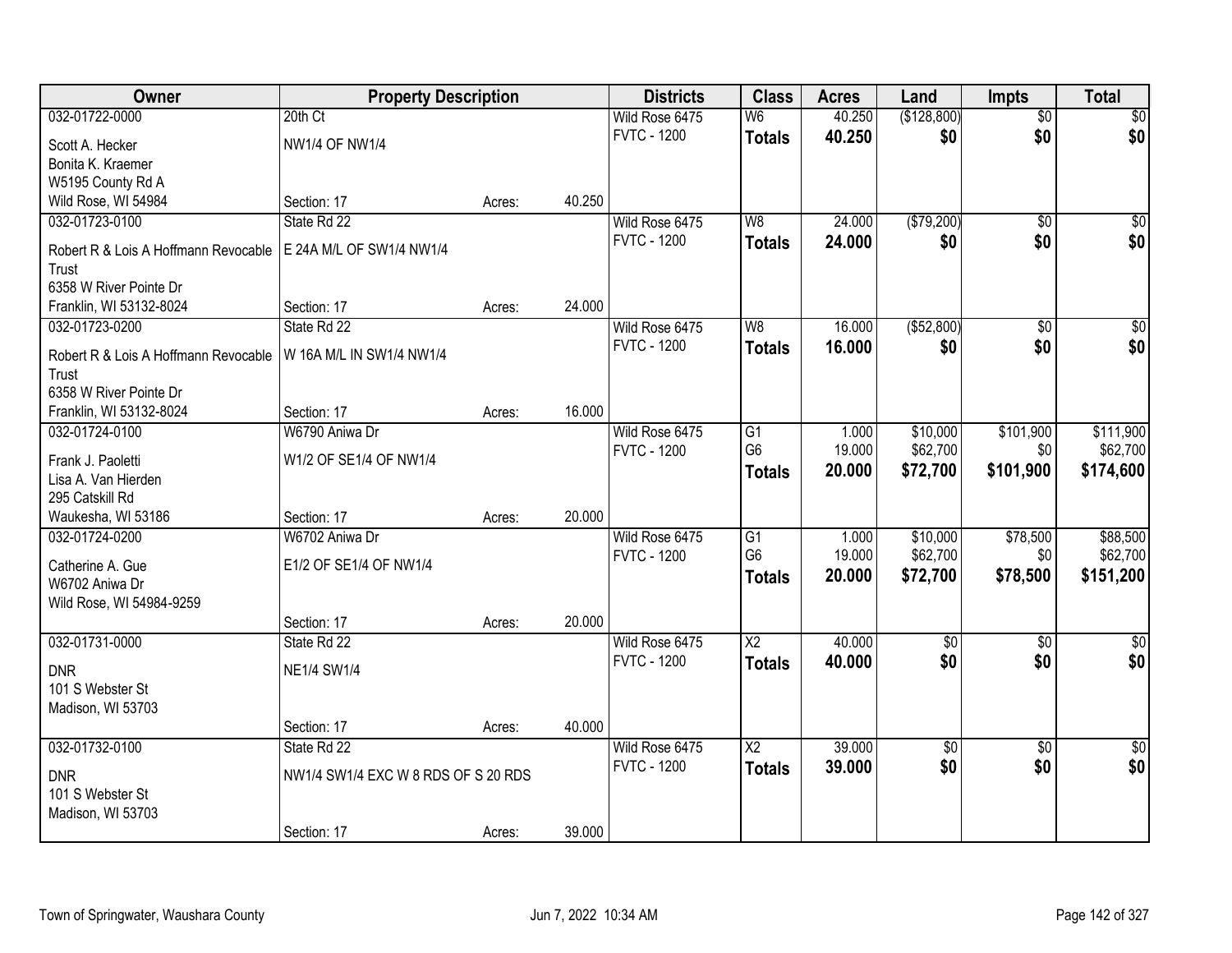| Owner                                |                                                 | <b>Property Description</b> |        | <b>Districts</b>   | <b>Class</b>           | <b>Acres</b> | Land            | <b>Impts</b>    | <b>Total</b>    |
|--------------------------------------|-------------------------------------------------|-----------------------------|--------|--------------------|------------------------|--------------|-----------------|-----------------|-----------------|
| 032-01732-0200                       | N6218 19th Rd                                   |                             |        | Wild Rose 6475     | $\overline{G1}$        | 1.000        | \$10,000        | \$75,200        | \$85,200        |
| Colleen K. Rewey                     | W 8R OF S 20R OF N1/2 SW1/4                     |                             |        | <b>FVTC - 1200</b> | <b>Totals</b>          | 1.000        | \$10,000        | \$75,200        | \$85,200        |
| N6218 19th Rd                        |                                                 |                             |        |                    |                        |              |                 |                 |                 |
| Wild Rose, WI 54984                  |                                                 |                             |        |                    |                        |              |                 |                 |                 |
|                                      | Section: 17                                     | Acres:                      | 1.000  |                    |                        |              |                 |                 |                 |
| 032-01733-0110                       | N6156 19th Rd                                   |                             |        | Wild Rose 6475     | G1                     | 1.000        | \$12,000        | \$175,000       | \$187,000       |
| Edson L. Blumer                      | SW1/4 OF SW1/4 LYING EAST OF TOWN ROAD K/A      |                             |        | <b>FVTC - 1200</b> | G <sub>6</sub>         | 24.000       | \$76,800        | \$0             | \$76,800        |
| N6156 19th Rd                        | 20TH AVE                                        |                             |        |                    | <b>Totals</b>          | 25.000       | \$88,800        | \$175,000       | \$263,800       |
| Wild Rose, WI 54984                  |                                                 |                             |        |                    |                        |              |                 |                 |                 |
|                                      | Section: 17                                     | Acres:                      | 25.000 |                    |                        |              |                 |                 |                 |
| 032-01733-0210                       | State Rd 22                                     |                             |        | Wild Rose 6475     | $\overline{\text{X2}}$ | 15.000       | $\overline{50}$ | $\overline{50}$ | $\overline{30}$ |
| <b>DNR</b>                           | SW1/4 OF SW1/4 LYING WEST OF TOWN ROAD K/A      |                             |        | <b>FVTC - 1200</b> | <b>Totals</b>          | 15.000       | \$0             | \$0             | \$0             |
| 101 S Webster St                     | 20TH AVE                                        |                             |        |                    |                        |              |                 |                 |                 |
| Madison, WI 53703                    |                                                 |                             |        |                    |                        |              |                 |                 |                 |
|                                      | Section: 17                                     | Acres:                      | 15.000 |                    |                        |              |                 |                 |                 |
| 032-01734-0000                       | State Rd 22                                     |                             |        | Wild Rose 6475     | G <sub>6</sub>         | 40.000       | \$132,000       | $\sqrt[6]{3}$   | \$132,000       |
| Edson L. Blumer                      | SE1/4 OF SW1/4                                  |                             |        | <b>FVTC - 1200</b> | <b>Totals</b>          | 40.000       | \$132,000       | \$0             | \$132,000       |
| N6156 19th Rd                        |                                                 |                             |        |                    |                        |              |                 |                 |                 |
| Wild Rose, WI 54984                  |                                                 |                             |        |                    |                        |              |                 |                 |                 |
|                                      | Section: 17                                     | Acres:                      | 40.000 |                    |                        |              |                 |                 |                 |
| 032-01741-0110                       | N6279 County Rd K                               |                             |        | Wild Rose 6475     | $\overline{G1}$        | 2.550        | \$18,500        | \$58,100        | \$76,600        |
| Bruce R. Johansson                   | PT OF NW1/4 SW1/4 OF SEC 16 & PT OF NE1/4 SE1/4 |                             |        | <b>FVTC - 1200</b> | <b>Totals</b>          | 2.550        | \$18,500        | \$58,100        | \$76,600        |
| 6711 Mohawk Dr                       | SEC 17, LOT 1 CSM #2425                         |                             |        |                    |                        |              |                 |                 |                 |
| Chanhassen, MN 55317                 |                                                 |                             |        |                    |                        |              |                 |                 |                 |
|                                      | Section: 17                                     | Acres:                      | 2.550  |                    |                        |              |                 |                 |                 |
| 032-01741-0200                       | State Rd 22                                     |                             |        | Wild Rose 6475     | $\overline{X2}$        | 17.750       | $\sqrt{6}$      | $\sqrt{6}$      | $\frac{1}{6}$   |
| <b>DNR</b>                           | N1/2 NE1/4 SE1/4 EXC 2.25 A IN NE CORNER        |                             |        | <b>FVTC - 1200</b> | <b>Totals</b>          | 17.750       | \$0             | \$0             | \$0             |
| 101 S Webster St                     |                                                 |                             |        |                    |                        |              |                 |                 |                 |
| Madison, WI 53703                    |                                                 |                             |        |                    |                        |              |                 |                 |                 |
|                                      | Section: 17                                     | Acres:                      | 17.750 |                    |                        |              |                 |                 |                 |
| 032-01741-0310                       | County Rd K                                     |                             |        | Wild Rose 6475     | G4                     | 8.000        | \$800           | $\overline{50}$ | \$800           |
| John L & Christine A Lauritzen Joint | S1/2 NE1/4 SE1/4 LESS CSM 6011                  |                             |        | <b>FVTC - 1200</b> | G <sub>5</sub>         | 5.000        | \$3,500         | \$0             | \$3,500         |
| Revocable Trust                      |                                                 |                             |        |                    | G5M                    | 2.000        | \$3,300         | \$0             | \$3,300         |
| PO Box 190                           |                                                 |                             |        |                    | <b>Totals</b>          | 15.000       | \$7,600         | \$0             | \$7,600         |
| Wild Rose, WI 54984                  | Section: 17                                     | Acres:                      | 15.000 |                    |                        |              |                 |                 |                 |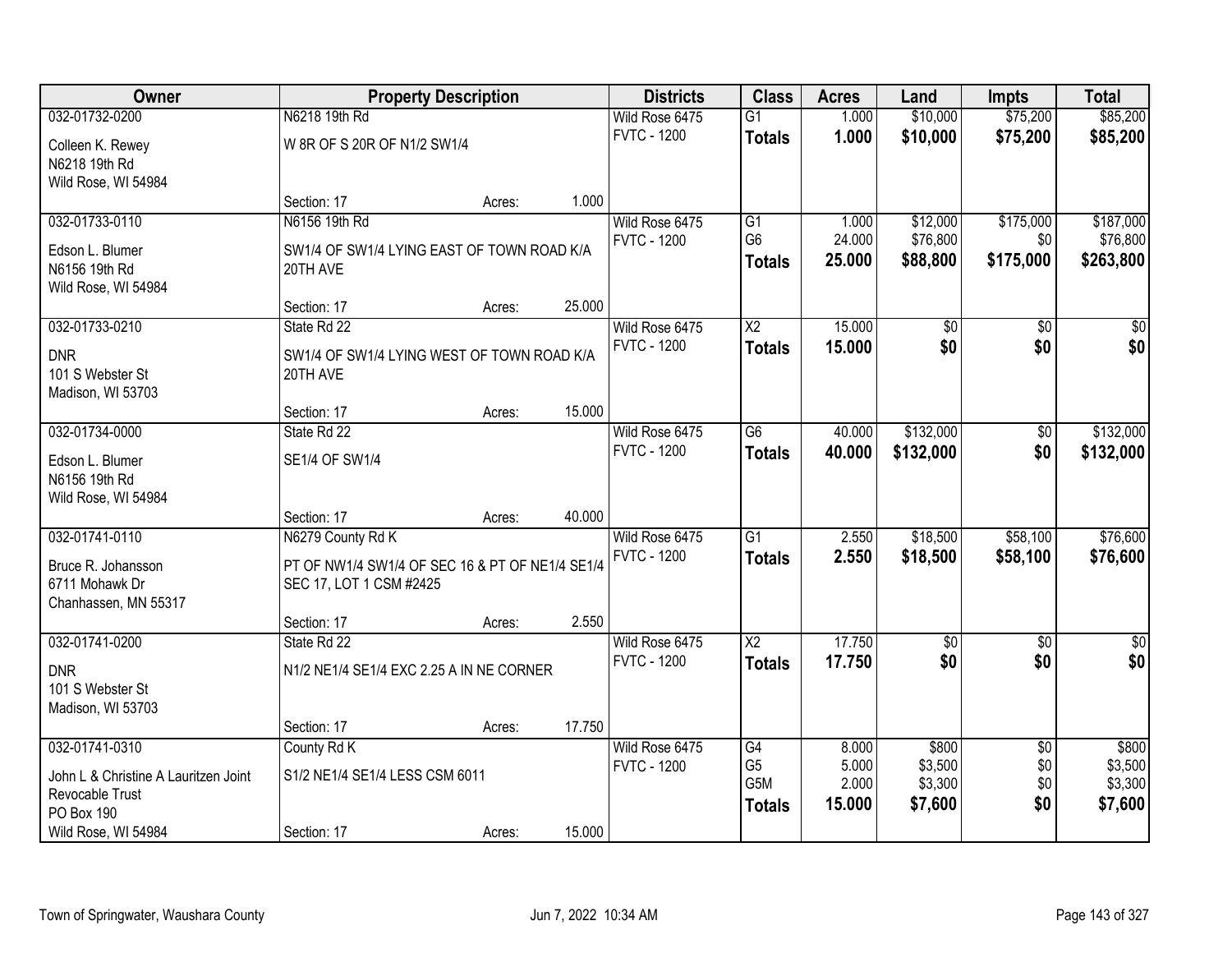| Owner                                 |                                              | <b>Property Description</b> |        | <b>Districts</b>   | <b>Class</b>           | <b>Acres</b> | Land            | <b>Impts</b>    | <b>Total</b> |
|---------------------------------------|----------------------------------------------|-----------------------------|--------|--------------------|------------------------|--------------|-----------------|-----------------|--------------|
| 032-01741-0320                        | N6227 County Rd K                            |                             |        | Wild Rose 6475     | G1                     | 2.000        | \$16,000        | \$132,700       | \$148,700    |
| John L & Christine A Lauritzen Joint  | PT OF S1/2 NE1/4 SE1/4, LOT 1 CSM 6011       |                             |        | <b>FVTC - 1200</b> | G <sub>5</sub>         | 3.000        | \$2,100         | \$0             | \$2,100      |
| Revocable Trust                       |                                              |                             |        |                    | <b>Totals</b>          | 5.000        | \$18,100        | \$132,700       | \$150,800    |
| <b>PO Box 190</b>                     |                                              |                             |        |                    |                        |              |                 |                 |              |
| Wild Rose, WI 54984                   | Section: 17                                  | Acres:                      | 5.000  |                    |                        |              |                 |                 |              |
| 032-01742-0100                        | State Rd 22                                  |                             |        | Wild Rose 6475     | $\overline{\text{X2}}$ | 32.000       | $\overline{50}$ | $\overline{50}$ | $\sqrt{50}$  |
| <b>DNR</b>                            | NW1/4 SE1/4 EXC E 32 RDS OF S1/2 NW1/4 SE1/4 |                             |        | <b>FVTC - 1200</b> | <b>Totals</b>          | 32.000       | \$0             | \$0             | \$0          |
| 101 S Webster St                      |                                              |                             |        |                    |                        |              |                 |                 |              |
| Madison, WI 53703                     |                                              |                             |        |                    |                        |              |                 |                 |              |
|                                       | Section: 17                                  | Acres:                      | 32.000 |                    |                        |              |                 |                 |              |
| 032-01742-0200                        | State Rd 22                                  |                             |        | Wild Rose 6475     | G4                     | 8.000        | \$800           | \$0             | \$800        |
| John L & Christine A Lauritzen Joint  | S1/2 OF E 32RDS NW1/4 SE1/4                  |                             |        | <b>FVTC - 1200</b> | <b>Totals</b>          | 8.000        | \$800           | \$0             | \$800        |
| Revocable Trust                       |                                              |                             |        |                    |                        |              |                 |                 |              |
| PO Box 190                            |                                              |                             |        |                    |                        |              |                 |                 |              |
| Wild Rose, WI 54984                   | Section: 17                                  | Acres:                      | 8.000  |                    |                        |              |                 |                 |              |
| 032-01743-0200                        | State Rd 22                                  |                             |        | Wild Rose 6475     | G4                     | 9.660        | \$1,000         | \$0             | \$1,000      |
| John L & Christine A Lauritzen Joint  | PT OF SW1/4 SE1/4                            |                             |        | <b>FVTC - 1200</b> | <b>Totals</b>          | 9.660        | \$1,000         | \$0             | \$1,000      |
| Revocable Trust                       |                                              |                             |        |                    |                        |              |                 |                 |              |
| PO Box 190                            |                                              |                             |        |                    |                        |              |                 |                 |              |
| Wild Rose, WI 54984                   | Section: 17                                  | Acres:                      | 9.660  |                    |                        |              |                 |                 |              |
| 032-01744-0000                        | State Rd 22                                  |                             |        | Wild Rose 6475     | $\overline{G4}$        | 35.000       | \$3,600         | $\overline{30}$ | \$3,600      |
| John L & Christine A Lauritzen Joint  | SE1/4 SE1/4                                  |                             |        | <b>FVTC - 1200</b> | G <sub>5</sub>         | 5.000        | \$3,500         | \$0             | \$3,500      |
| Revocable Trust                       |                                              |                             |        |                    | <b>Totals</b>          | 40.000       | \$7,100         | \$0             | \$7,100      |
| <b>PO Box 190</b>                     |                                              |                             |        |                    |                        |              |                 |                 |              |
| Wild Rose, WI 54984                   | Section: 17                                  | Acres:                      | 40.000 |                    |                        |              |                 |                 |              |
| 032-01811-0000                        | State Rd 22                                  |                             |        | Wild Rose 6475     | G4                     | 18.000       | \$1,900         | $\overline{60}$ | \$1,900      |
|                                       | NE1/4 NE1/4 SUBJ TO EASEMENT IN V400 P648    |                             |        | <b>FVTC - 1200</b> | G5M                    | 22.000       | \$36,300        | \$0             | \$36,300     |
| Justin Obgartel<br>668 S Cambridge St |                                              |                             |        |                    | <b>Totals</b>          | 40.000       | \$38,200        | \$0             | \$38,200     |
| Wautoma, WI 54982                     |                                              |                             |        |                    |                        |              |                 |                 |              |
|                                       | Section: 18                                  | Acres:                      | 40.000 |                    |                        |              |                 |                 |              |
| 032-01812-0100                        | State Rd 22                                  |                             |        | Wild Rose 6475     | G4                     | 33.641       | \$5,700         | $\overline{50}$ | \$5,700      |
|                                       |                                              |                             |        | <b>FVTC - 1200</b> | G <sub>5</sub>         | 0.800        | \$600           | \$0             | \$600        |
| Justin Obgartel<br>668 S Cambridge St | NW1/4 NE1/4 & ROW LESS CSM 2614              |                             |        |                    | G5M                    | 2.000        | \$3,300         | \$0             | \$3,300      |
| Wautoma, WI 54982                     |                                              |                             |        |                    | <b>Totals</b>          | 36.441       | \$9,600         | \$0             | \$9,600      |
|                                       | Section: 18                                  | Acres:                      | 36.441 |                    |                        |              |                 |                 |              |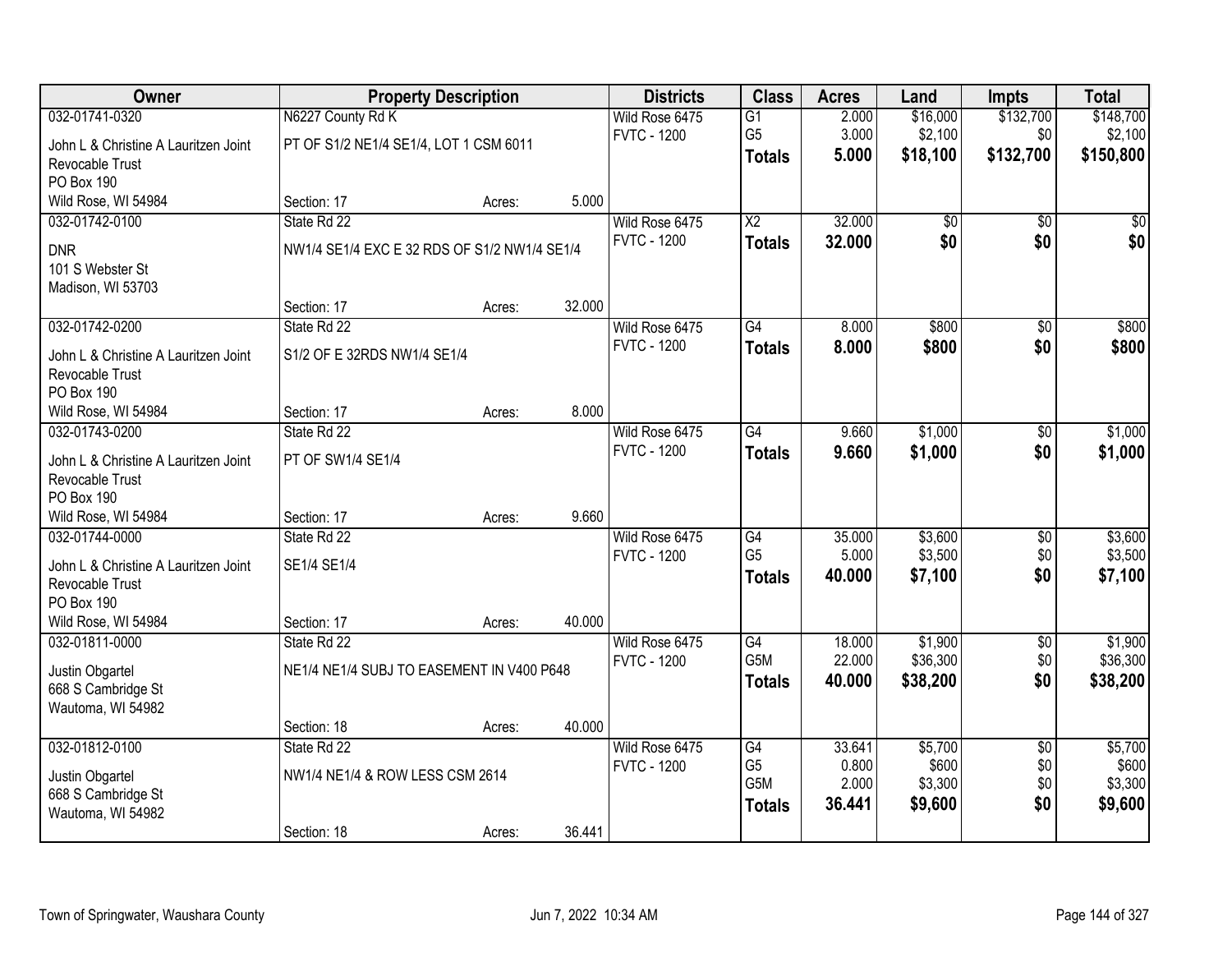| Owner                                | <b>Property Description</b>             |        |        | <b>Districts</b>   | <b>Class</b>    | <b>Acres</b> | Land        | <b>Impts</b> | <b>Total</b> |
|--------------------------------------|-----------------------------------------|--------|--------|--------------------|-----------------|--------------|-------------|--------------|--------------|
| 032-01812-0200                       | N6402 19th Dr                           |        |        | Wild Rose 6475     | $\overline{G1}$ | 3.559        | \$22,700    | \$132,600    | \$155,300    |
| Shawn P. Sullivan                    | PT OF NW1/4 NE1/4, LOT 1 CSM 2614       |        |        | <b>FVTC - 1200</b> | <b>Totals</b>   | 3.559        | \$22,700    | \$132,600    | \$155,300    |
| Toni J. Sullivan                     |                                         |        |        |                    |                 |              |             |              |              |
| N6402 19th Dr                        |                                         |        |        |                    |                 |              |             |              |              |
| Wild Rose, WI 54984                  | Section: 18                             | Acres: | 3.559  |                    |                 |              |             |              |              |
| 032-01813-0120                       | N6356 19th Dr                           |        |        | Wild Rose 6475     | $\overline{G1}$ | 5.050        | \$28,600    | \$171,500    | \$200,100    |
|                                      |                                         |        |        | <b>FVTC - 1200</b> | <b>Totals</b>   | 5.050        | \$28,600    | \$171,500    | \$200,100    |
| Jean M. Hughes                       | PT OF W1/2 SW NE LOT 2 CSM 1213         |        |        |                    |                 |              |             |              |              |
| N6356 19th Dr                        |                                         |        |        |                    |                 |              |             |              |              |
| Wild Rose, WI 54984-9147             |                                         |        |        |                    |                 |              |             |              |              |
|                                      | Section: 18                             | Acres: | 5.050  |                    |                 |              |             |              |              |
| 032-01813-0130                       | N6330 19th Dr                           |        |        | Wild Rose 6475     | G1              | 5.050        | \$28,600    | \$258,300    | \$286,900    |
| Jesse R. Marnocha                    | LOT 3 CSM 1213                          |        |        | <b>FVTC - 1200</b> | <b>Totals</b>   | 5.050        | \$28,600    | \$258,300    | \$286,900    |
| Courtney L. Marnocha                 |                                         |        |        |                    |                 |              |             |              |              |
| 1462 Amendment Dr                    |                                         |        |        |                    |                 |              |             |              |              |
| Neenah, WI 54956                     | Section: 18                             | Acres: | 5.050  |                    |                 |              |             |              |              |
| 032-01813-0200                       | State Rd 22                             |        |        | Wild Rose 6475     | W <sub>6</sub>  | 20.000       | ( \$66,000) | \$0          | \$0          |
|                                      |                                         |        |        | <b>FVTC - 1200</b> | <b>Totals</b>   | 20.000       | \$0         | \$0          | \$0          |
| Robert R & Lois A Hoffmann Revocable | E1/2-SW-NE                              |        |        |                    |                 |              |             |              |              |
| Trust                                |                                         |        |        |                    |                 |              |             |              |              |
| 6358 W River Pointe Dr               |                                         |        |        |                    |                 |              |             |              |              |
| Franklin, WI 53132-8024              | Section: 18                             | Acres: | 20.000 |                    |                 |              |             |              |              |
| 032-01813-0300                       | N6382 19th Dr                           |        |        | Wild Rose 6475     | $\overline{G1}$ | 5.040        | \$28,600    | \$96,700     | \$125,300    |
| Jason M. St James                    | N 5 A OF W1/2 SW-NE CSM 1213 LOT 1      |        |        | <b>FVTC - 1200</b> | <b>Totals</b>   | 5.040        | \$28,600    | \$96,700     | \$125,300    |
| N6382 19th Dr                        |                                         |        |        |                    |                 |              |             |              |              |
| Wild Rose, WI 54984                  |                                         |        |        |                    |                 |              |             |              |              |
|                                      | Section: 18                             | Acres: | 5.040  |                    |                 |              |             |              |              |
| 032-01813-0400                       | W7050 Aniwa Dr                          |        |        | Wild Rose 6475     | G1              | 4.060        | \$24,800    | \$237,500    | \$262,300    |
|                                      |                                         |        |        | <b>FVTC - 1200</b> | G <sub>2</sub>  | 1.000        | \$10,000    | \$70,200     | \$80,200     |
| Jeffrey G. Rivers                    | S1/2 SW1/4 SW1/4 NE1/4, LOT 4 CSM #1213 |        |        |                    | <b>Totals</b>   | 5.060        | \$34,800    | \$307,700    | \$342,500    |
| Karen A. Rivers                      |                                         |        |        |                    |                 |              |             |              |              |
| W7050 Aniwa Dr                       |                                         |        |        |                    |                 |              |             |              |              |
| Wild Rose, WI 54984                  | Section: 18                             | Acres: | 5.060  |                    |                 |              |             |              |              |
| 032-01814-0000                       | W6910 Aniwa Dr                          |        |        | Wild Rose 6475     | $\overline{G1}$ | 5.000        | \$28,500    | \$215,300    | \$243,800    |
| Robert R & Lois A Hoffmann Revocable | <b>SE1/4 NE1/4</b>                      |        |        | <b>FVTC - 1200</b> | W <sub>6</sub>  | 35.000       | (\$115,500) | \$0          | \$0          |
| Trust                                |                                         |        |        |                    | <b>Totals</b>   | 40.000       | \$28,500    | \$215,300    | \$243,800    |
| 6358 W River Pointe Dr               |                                         |        |        |                    |                 |              |             |              |              |
| Franklin, WI 53132-8024              | Section: 18                             | Acres: | 40.000 |                    |                 |              |             |              |              |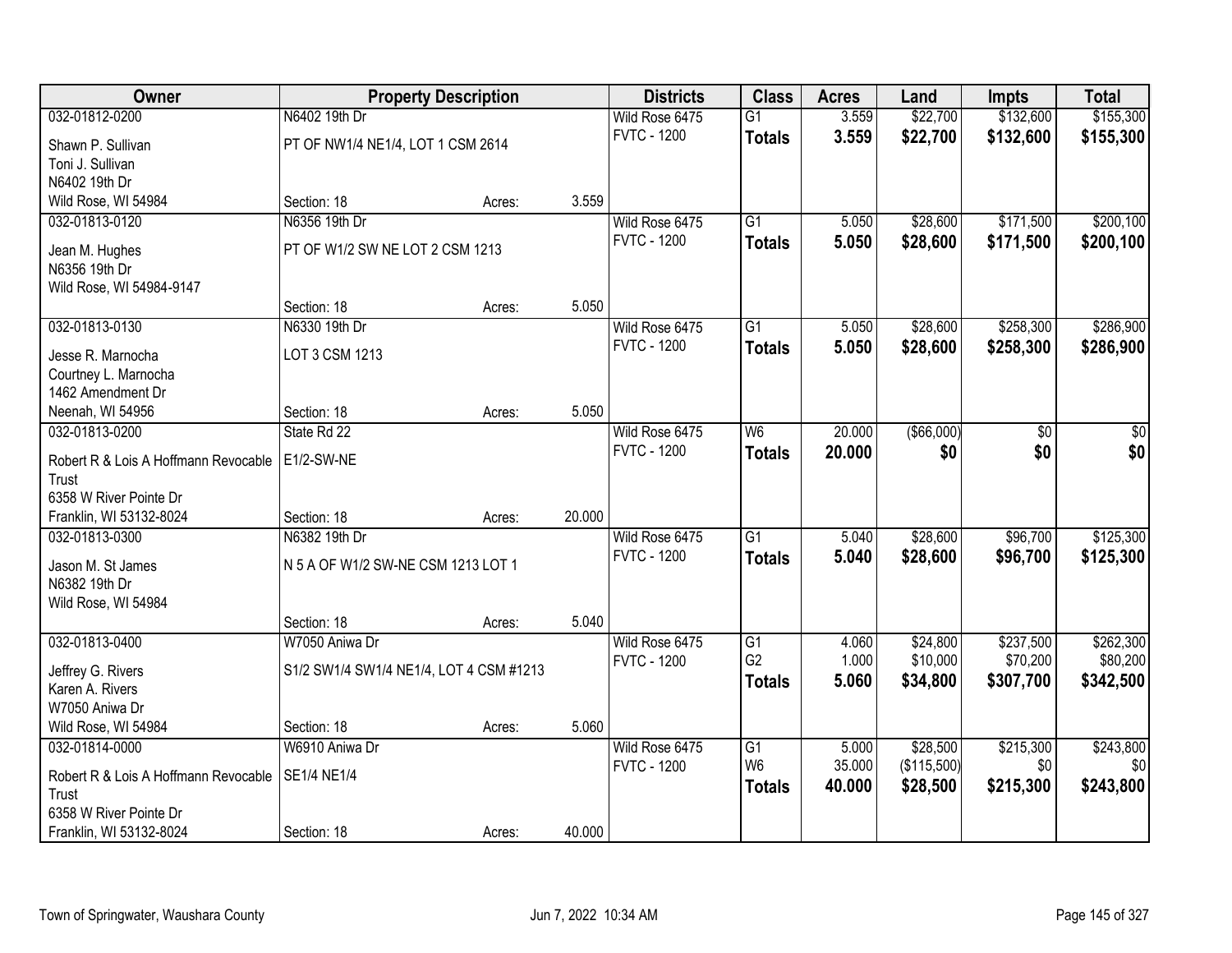| <b>Owner</b>                           |                                                  | <b>Property Description</b> |        | <b>Districts</b>   | <b>Class</b>    | <b>Acres</b> | Land         | <b>Impts</b>  | <b>Total</b> |
|----------------------------------------|--------------------------------------------------|-----------------------------|--------|--------------------|-----------------|--------------|--------------|---------------|--------------|
| 032-01821-0000                         | N6433 19th Dr                                    |                             |        | Wild Rose 6475     | $\overline{G4}$ | 6.000        | \$600        | \$0           | \$600        |
| Roger Carpenter                        | <b>NE1/4 OF NW1/4</b>                            |                             |        | <b>FVTC - 1200</b> | G <sub>5</sub>  | 6.000        | \$8,200      | \$0           | \$8,200      |
| N6655 19th Dr                          |                                                  |                             |        |                    | G5M             | 27.000       | \$43,000     | \$0           | \$43,000     |
| Wild Rose, WI 54984                    |                                                  |                             |        |                    | G7              | 1.000        | \$5,000      | \$1,100       | \$6,100      |
|                                        | Section: 18                                      | Acres:                      | 40.000 |                    | <b>Totals</b>   | 40.000       | \$56,800     | \$1,100       | \$57,900     |
| 032-01822-0000                         | State Rd 22                                      |                             |        | Wild Rose 6475     | $\overline{G5}$ | 1.000        | \$400        | \$0           | \$400        |
|                                        | NW1/4 OF NW1/4 FRAC                              |                             |        | <b>FVTC - 1200</b> | G <sub>6</sub>  | 18.700       | \$58,000     | \$0           | \$58,000     |
| Roger Carpenter<br>N6655 19th Dr       |                                                  |                             |        |                    | <b>Totals</b>   | 19.700       | \$58,400     | \$0           | \$58,400     |
| Wild Rose, WI 54984                    |                                                  |                             |        |                    |                 |              |              |               |              |
|                                        | Section: 18                                      | Acres:                      | 19.700 |                    |                 |              |              |               |              |
| 032-01823-0100                         | State Rd 22                                      |                             |        | Wild Rose 6475     | W <sub>6</sub>  | 16.160       | ( \$50, 100) | $\sqrt[6]{3}$ | \$0          |
|                                        |                                                  |                             |        | <b>FVTC - 1200</b> | <b>Totals</b>   | 16.160       | \$0          | \$0           | \$0          |
| Dead End Rd, LLC<br>N88 W16573 Main St | SW1/4 OF NW1/4 LESS V 192 P 60                   |                             |        |                    |                 |              |              |               |              |
|                                        |                                                  |                             |        |                    |                 |              |              |               |              |
| Menomonee Falls, WI 53051              | Section: 18                                      | Acres:                      | 16.160 |                    |                 |              |              |               |              |
| 032-01823-0200                         | N6304 State Rd 22                                |                             |        | Wild Rose 6475     | $\overline{G1}$ | 3.570        | \$20,500     | \$39,100      | \$59,600     |
|                                        |                                                  |                             |        | <b>FVTC - 1200</b> | <b>Totals</b>   | 3.570        | \$20,500     | \$39,100      | \$59,600     |
| Timothy G. Fredette                    | PT FRAC S1/2 OF NW1/4; S 361.5 FT OF W 430.5 FT; |                             |        |                    |                 |              |              |               |              |
| N6304 State Rd 22                      | EXC D161293 (HWY)                                |                             |        |                    |                 |              |              |               |              |
| Wild Rose, WI 54984                    |                                                  |                             |        |                    |                 |              |              |               |              |
|                                        | Section: 18                                      | Acres:                      | 3.570  |                    |                 |              |              |               |              |
| 032-01824-0000                         | Aniwa Dr                                         |                             |        | Wild Rose 6475     | $\overline{G1}$ | 3.000        | \$9,000      | \$0           | \$9,000      |
| Dead End Rd, LLC                       | <b>SE1/4 OF NW1/4</b>                            |                             |        | <b>FVTC - 1200</b> | G <sub>5</sub>  | 2.000        | \$800        | \$0           | \$800        |
| N88 W16573 Main St                     |                                                  |                             |        |                    | W <sub>6</sub>  | 35.000       | (\$108,500)  | \$0           | \$0          |
| Menomonee Falls, WI 53051              |                                                  |                             |        |                    | <b>Totals</b>   | 40.000       | \$9,800      | \$0           | \$9,800      |
|                                        | Section: 18                                      | Acres:                      | 40.000 |                    |                 |              |              |               |              |
| 032-01831-0200                         | W7117 Aniwa Dr                                   |                             |        | Wild Rose 6475     | $\overline{G1}$ | 2.000        | \$16,000     | \$81,900      | \$97,900     |
| Susan K. Nowland                       | PT OF NE-SW                                      |                             |        | <b>FVTC - 1200</b> | <b>Totals</b>   | 2.000        | \$16,000     | \$81,900      | \$97,900     |
| Leland Nowland                         |                                                  |                             |        |                    |                 |              |              |               |              |
| W7117 Aniwa Dr                         |                                                  |                             |        |                    |                 |              |              |               |              |
| Wild Rose, WI 54984-9256               | Section: 18                                      | Acres:                      | 2.000  |                    |                 |              |              |               |              |
| 032-01831-0310                         | W7167 Aniwa Dr                                   |                             |        | Wild Rose 6475     | $\overline{G1}$ | 2.156        | \$16,700     | \$47,100      | \$63,800     |
| Patti A. Christie                      | PT FRAC N1/2 OF SW1/4; LOT 1 CSM 3080            |                             |        | <b>FVTC - 1200</b> | <b>Totals</b>   | 2.156        | \$16,700     | \$47,100      | \$63,800     |
| Larry L. Christie                      |                                                  |                             |        |                    |                 |              |              |               |              |
| W7167 Aniwa Dr                         |                                                  |                             |        |                    |                 |              |              |               |              |
| Wild Rose, WI 54984                    | Section: 18                                      | Acres:                      | 2.156  |                    |                 |              |              |               |              |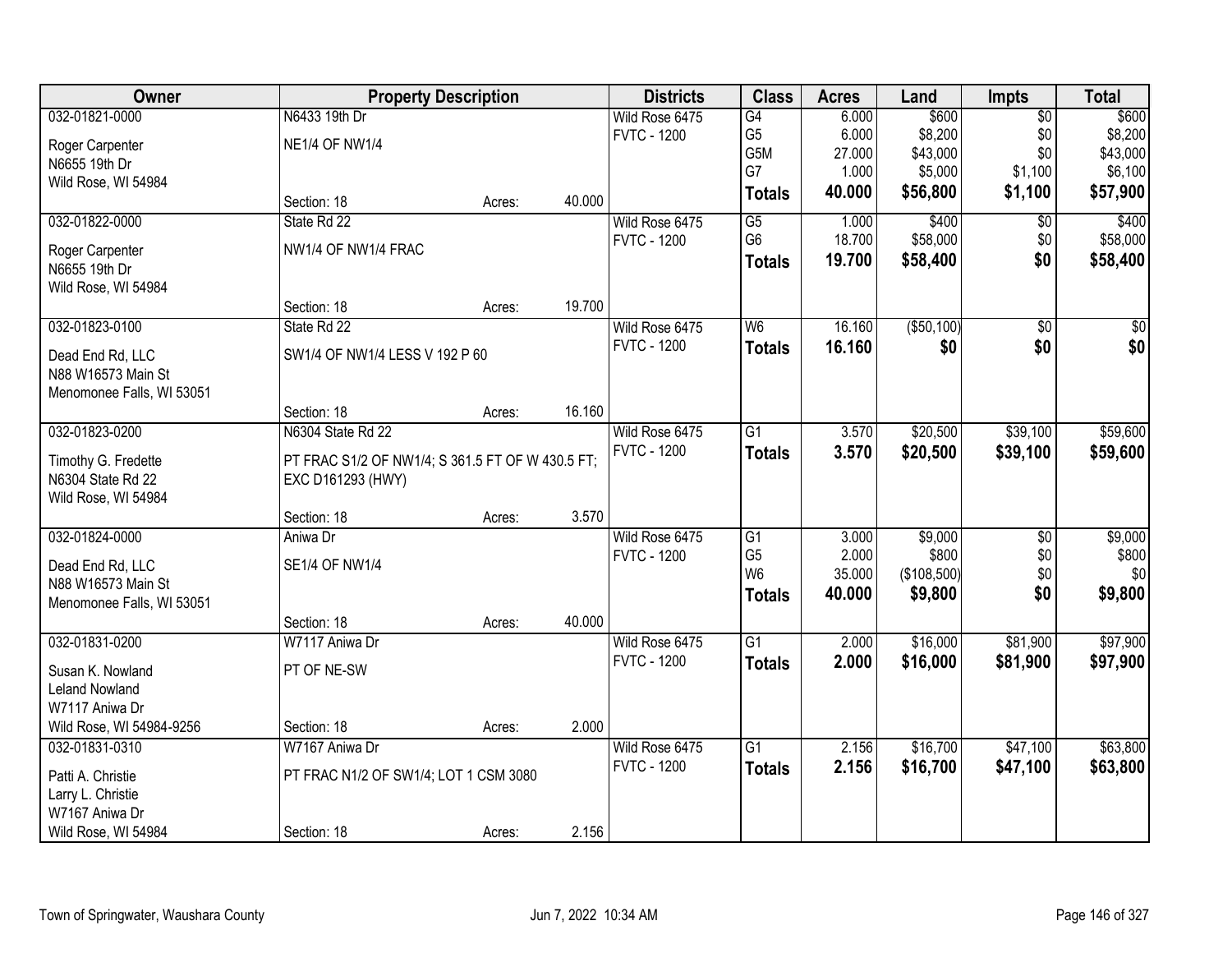| Owner                    |                                               | <b>Property Description</b> |        | <b>Districts</b>   | <b>Class</b>           | <b>Acres</b> | Land            | <b>Impts</b>    | <b>Total</b> |
|--------------------------|-----------------------------------------------|-----------------------------|--------|--------------------|------------------------|--------------|-----------------|-----------------|--------------|
| 032-01831-0400           | State Rd 22                                   |                             |        | Wild Rose 6475     | $\overline{\text{X2}}$ | 4.800        | $\overline{50}$ | $\overline{50}$ | $\sqrt{30}$  |
| <b>DNR</b>               | PT OF NE1/4 SW1/4                             |                             |        | <b>FVTC - 1200</b> | <b>Totals</b>          | 4.800        | \$0             | \$0             | \$0          |
| 101 S Webster St         |                                               |                             |        |                    |                        |              |                 |                 |              |
| Madison, WI 53703        |                                               |                             |        |                    |                        |              |                 |                 |              |
|                          | Section: 18                                   | Acres:                      | 4.800  |                    |                        |              |                 |                 |              |
| 032-01831-0600           | State Rd 22                                   |                             |        | Wild Rose 6475     | $\overline{G1}$        | 5.470        | \$29,700        | \$0             | \$29,700     |
| Susan K. Nowland         | PT OF NE-SW POB 1789.9' E OF NW CORE TO NE    |                             |        | <b>FVTC - 1200</b> | <b>Totals</b>          | 5.470        | \$29,700        | \$0             | \$29,700     |
| <b>Leland Nowland</b>    | CORS TO SE CORW TO PT S OF POBN TO POB        |                             |        |                    |                        |              |                 |                 |              |
| W7117 Aniwa Dr           |                                               |                             |        |                    |                        |              |                 |                 |              |
| Wild Rose, WI 54984-9256 | Section: 18                                   | Acres:                      | 5.470  |                    |                        |              |                 |                 |              |
| 032-01831-0700           | State Rd 22                                   |                             |        | Wild Rose 6475     | X <sub>2</sub>         | 9.200        | \$0             | \$0             | \$0          |
| <b>DNR</b>               | PT OF W 32 RODS OF EAST 80 RODS OF N1/2 SW1/4 |                             |        | <b>FVTC - 1200</b> | <b>Totals</b>          | 9.200        | \$0             | \$0             | \$0          |
| 101 S Webster St         |                                               |                             |        |                    |                        |              |                 |                 |              |
| Madison, WI 53703        |                                               |                             |        |                    |                        |              |                 |                 |              |
|                          | Section: 18                                   | Acres:                      | 9.200  |                    |                        |              |                 |                 |              |
| 032-01831-0800           | W7151 Aniwa Dr                                |                             |        | Wild Rose 6475     | G1                     | 1.000        | \$10,000        | \$6,100         | \$16,100     |
| Leland E. Nowland        | PT OF N1/2 SW1/4, LOT 1 CSM #3017             |                             |        | <b>FVTC - 1200</b> | G <sub>5</sub>         | 15.543       | \$23,300        | \$0             | \$23,300     |
| Susan K. Nowland         |                                               |                             |        |                    | <b>Totals</b>          | 16.543       | \$33,300        | \$6,100         | \$39,400     |
| W7117 Aniwa Dr           |                                               |                             |        |                    |                        |              |                 |                 |              |
| Wild Rose, WI 54984-9256 | Section: 18                                   | Acres:                      | 16.543 |                    |                        |              |                 |                 |              |
| 032-01832-0100           | W7199 Aniwa Dr                                |                             |        | Wild Rose 6475     | $\overline{G1}$        | 2.000        | \$16,000        | \$2,500         | \$18,500     |
| Richard A. Gurno et al   | PT OF NW1/4 OF SW1/4                          |                             |        | <b>FVTC - 1200</b> | <b>Totals</b>          | 2.000        | \$16,000        | \$2,500         | \$18,500     |
| 529 Thomas St            |                                               |                             |        |                    |                        |              |                 |                 |              |
| Fond Du Lac, WI 54935    |                                               |                             |        |                    |                        |              |                 |                 |              |
|                          | Section: 18                                   | Acres:                      | 0.000  |                    |                        |              |                 |                 |              |
| 032-01832-0211           | W7225 Aniwa Dr                                |                             |        | Wild Rose 6475     | $\overline{G1}$        | 1.040        | \$10,200        | \$112,700       | \$122,900    |
| Jesse J. Everson         | PT N1/2 OF FRAC SW1/4                         |                             |        | <b>FVTC - 1200</b> | <b>Totals</b>          | 1.040        | \$10,200        | \$112,700       | \$122,900    |
| W7225 Aniwa Dr           |                                               |                             |        |                    |                        |              |                 |                 |              |
| Wild Rose, WI 54984      |                                               |                             |        |                    |                        |              |                 |                 |              |
|                          | Section: 18                                   | Acres:                      | 0.000  |                    |                        |              |                 |                 |              |
| 032-01832-0212           | State Rd 22                                   |                             |        | Wild Rose 6475     | G1                     | 0.230        | \$700           | $\overline{50}$ | \$700        |
| Jesse J. Everson         | PT N1/2 OF FRAC SW1/4                         |                             |        | <b>FVTC - 1200</b> | <b>Totals</b>          | 0.230        | \$700           | \$0             | \$700        |
| W7225 Aniwa Dr           |                                               |                             |        |                    |                        |              |                 |                 |              |
| Wild Rose, WI 54984      |                                               |                             |        |                    |                        |              |                 |                 |              |
|                          | Section: 18                                   | Acres:                      | 0.000  |                    |                        |              |                 |                 |              |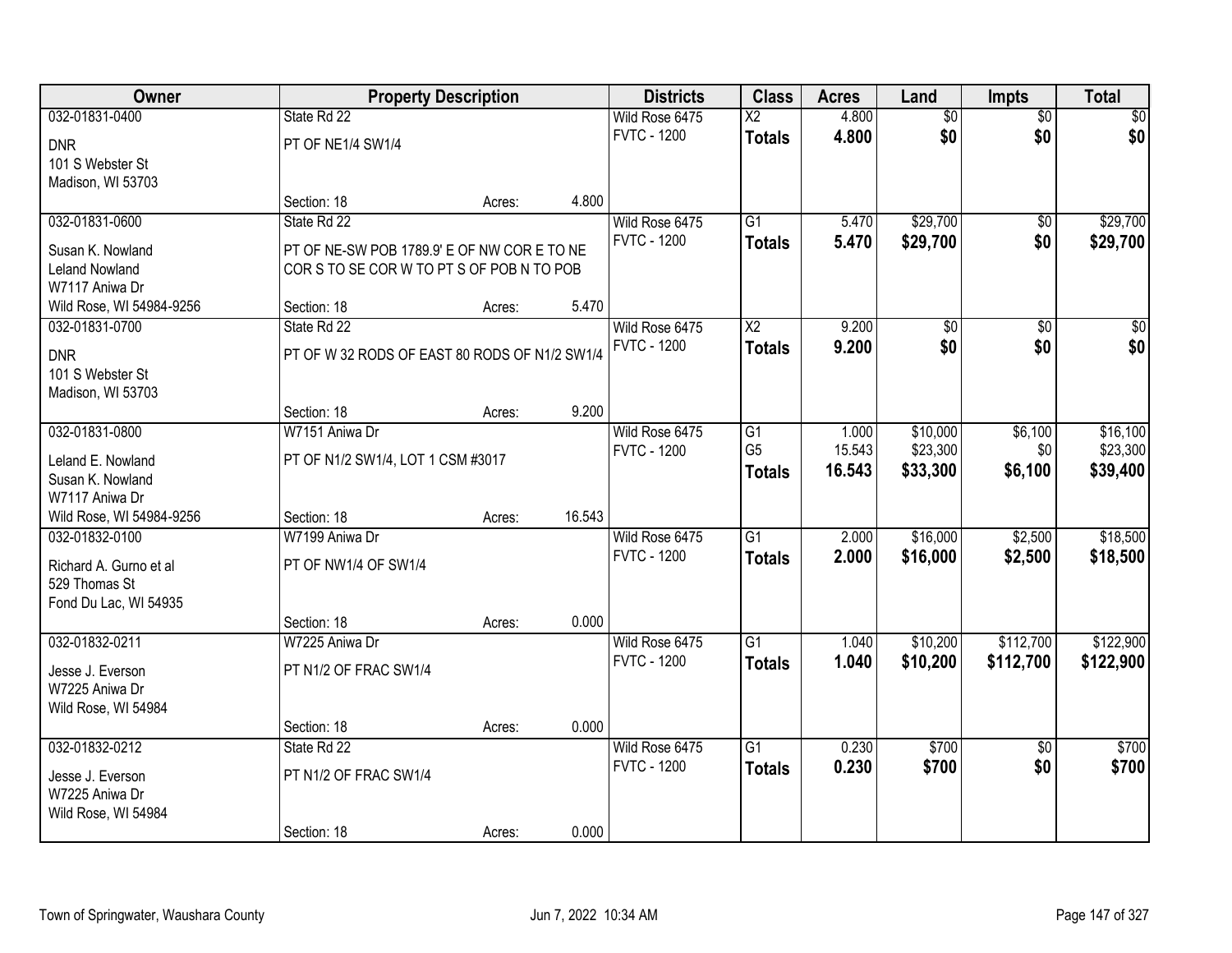| Owner                                                           | <b>Property Description</b>             |        | <b>Districts</b> | <b>Class</b>       | <b>Acres</b>             | Land   | <b>Impts</b>    | <b>Total</b>    |                 |
|-----------------------------------------------------------------|-----------------------------------------|--------|------------------|--------------------|--------------------------|--------|-----------------|-----------------|-----------------|
| 032-01832-0300                                                  | N6290 State Rd 22                       |        |                  | Wild Rose 6475     | $\overline{G1}$          | 0.912  | \$8,400         | \$79,100        | \$87,500        |
| <b>Tracy Cole</b>                                               | NW COR OF NW1/4 OF SW1/4                |        |                  | <b>FVTC - 1200</b> | <b>Totals</b>            | 0.912  | \$8,400         | \$79,100        | \$87,500        |
| N6290 State Rd 22                                               |                                         |        |                  |                    |                          |        |                 |                 |                 |
| Wild Rose, WI 54984-9139                                        |                                         |        |                  |                    |                          |        |                 |                 |                 |
|                                                                 | Section: 18                             | Acres: | 0.912            |                    |                          |        |                 |                 |                 |
| 032-01832-0410                                                  | N6266 State Rd 22                       |        |                  | Wild Rose 6475     | $\overline{G1}$          | 2.500  | \$18,000        | \$93,900        | \$111,900       |
| Erin Young                                                      | PT FRAC N1/2 OF SW1/4                   |        |                  | <b>FVTC - 1200</b> | <b>Totals</b>            | 2.500  | \$18,000        | \$93,900        | \$111,900       |
| N6266 State Rd 22                                               |                                         |        |                  |                    |                          |        |                 |                 |                 |
| Wild Rose, WI 54984-9139                                        |                                         |        |                  |                    |                          |        |                 |                 |                 |
|                                                                 | Section: 18                             | Acres: | 2.500            |                    |                          |        |                 |                 |                 |
| 032-01832-0510                                                  | N6256 State Rd 22                       |        |                  | Wild Rose 6475     | G1                       | 3.540  | \$22,700        | \$89,800        | \$112,500       |
| James M. Flegner                                                | PT OF FRAC NW1/4 OF SW1/4 LESS V791 P78 |        |                  | <b>FVTC - 1200</b> | <b>Totals</b>            | 3.540  | \$22,700        | \$89,800        | \$112,500       |
| Linda Flegner                                                   |                                         |        |                  |                    |                          |        |                 |                 |                 |
| W8020 County Rd O                                               |                                         |        |                  |                    |                          |        |                 |                 |                 |
| Wild Rose, WI 54984                                             | Section: 18                             | Acres: | 3.540            |                    |                          |        |                 |                 |                 |
| 032-01832-0600                                                  | N6222 State Rd 22                       |        |                  | Wild Rose 6475     | G1                       | 5.000  | \$28,500        | \$92,200        | \$120,700       |
| Paul W. Tieaskie                                                | PT OF NW1/4 OF SW1/4                    |        |                  | <b>FVTC - 1200</b> | <b>Totals</b>            | 5.000  | \$28,500        | \$92,200        | \$120,700       |
| Sheila R. Tieaskie                                              |                                         |        |                  |                    |                          |        |                 |                 |                 |
| N6222 State Rd 22                                               |                                         |        |                  |                    |                          |        |                 |                 |                 |
| Wild Rose, WI 54984                                             | Section: 18                             | Acres: | 5.000            |                    |                          |        |                 |                 |                 |
| 032-01832-0700                                                  | State Rd 22                             |        |                  | Wild Rose 6475     | $\overline{G1}$          | 3.000  | \$20,500        | $\overline{50}$ | \$20,500        |
| William O & Judith L Jochem Living Trus   PAR IN NW1/4 OF SW1/4 |                                         |        |                  | <b>FVTC - 1200</b> | <b>Totals</b>            | 3.000  | \$20,500        | \$0             | \$20,500        |
| 10818 Casa Dr                                                   |                                         |        |                  |                    |                          |        |                 |                 |                 |
| Riverview, FL 33569-7250                                        |                                         |        |                  |                    |                          |        |                 |                 |                 |
|                                                                 | Section: 18                             | Acres: | 3.000            |                    |                          |        |                 |                 |                 |
| 032-01833-0000                                                  | N6154 State Rd 22                       |        |                  | Wild Rose 6475     | $\overline{\text{X2}}$   | 19.790 | $\overline{50}$ | $\overline{50}$ | $\overline{50}$ |
| <b>DNR</b>                                                      | SW1/4 FRAC SW1/4                        |        |                  | <b>FVTC - 1200</b> | <b>Totals</b>            | 19.790 | \$0             | \$0             | \$0             |
| 101 S Webster St                                                |                                         |        |                  |                    |                          |        |                 |                 |                 |
| Madison, WI 53703                                               |                                         |        |                  |                    |                          |        |                 |                 |                 |
|                                                                 | Section: 18                             | Acres: | 19.790           |                    |                          |        |                 |                 |                 |
| 032-01834-0000                                                  | State Rd 22                             |        |                  | Wild Rose 6475     | $\overline{\mathsf{X2}}$ | 40.000 | \$0             | $\overline{50}$ | $\overline{50}$ |
| <b>DNR</b>                                                      | SE1/4 SW1/4                             |        |                  | <b>FVTC - 1200</b> | <b>Totals</b>            | 40.000 | \$0             | \$0             | \$0             |
| 101 S Webster St                                                |                                         |        |                  |                    |                          |        |                 |                 |                 |
| Madison, WI 53703                                               |                                         |        |                  |                    |                          |        |                 |                 |                 |
|                                                                 | Section: 18                             | Acres: | 40.000           |                    |                          |        |                 |                 |                 |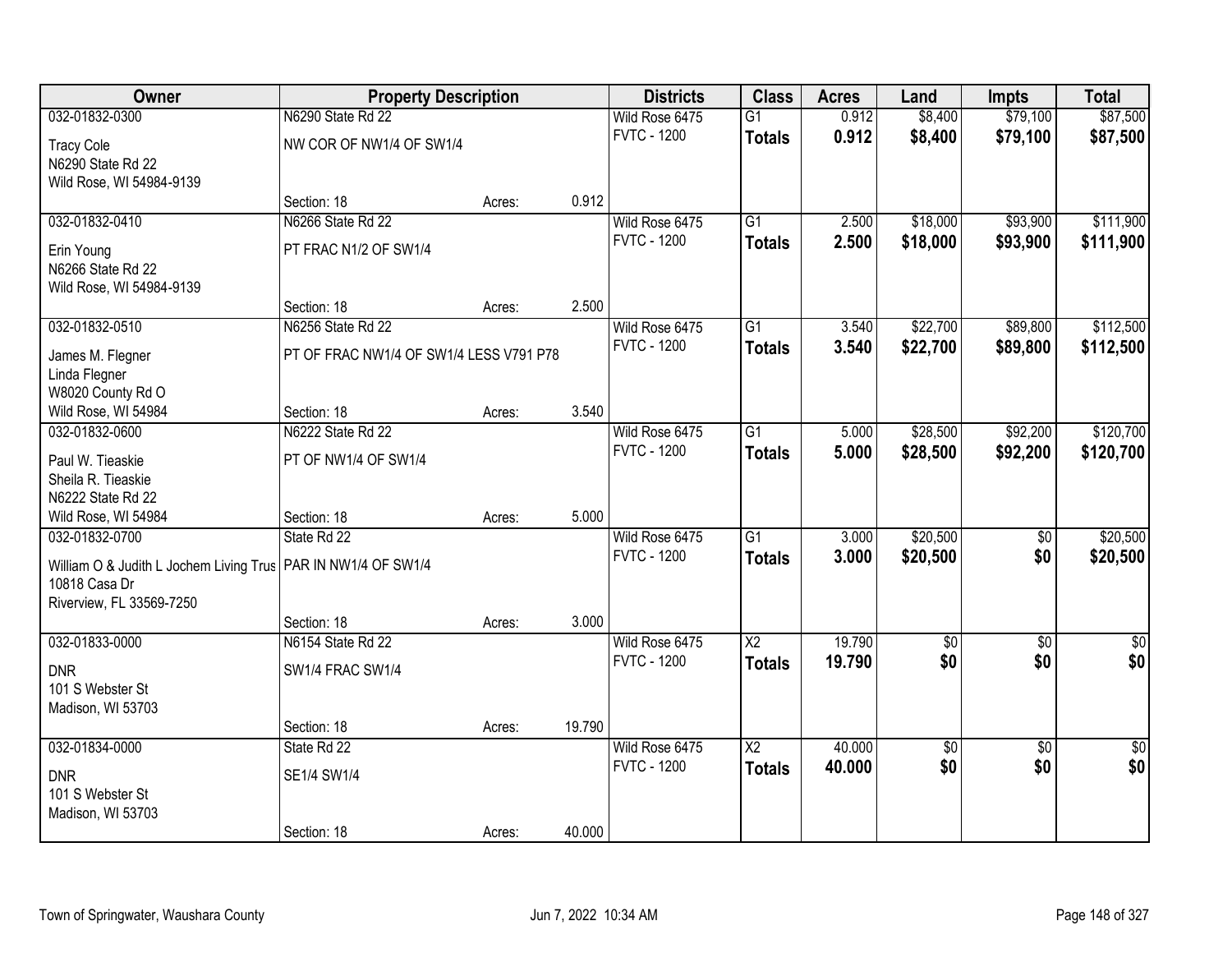| Owner                                        | <b>Property Description</b>                    |        |        | <b>Districts</b>   | <b>Class</b>           | <b>Acres</b> | Land            | <b>Impts</b>    | <b>Total</b>   |
|----------------------------------------------|------------------------------------------------|--------|--------|--------------------|------------------------|--------------|-----------------|-----------------|----------------|
| 032-01841-0100                               | N6295 19th Rd                                  |        |        | Wild Rose 6475     | $\overline{G1}$        | 3.920        | \$24,200        | \$143,400       | \$167,600      |
| Alan W. Christie                             | PT OF E1/4 SE1/4 CSM 793 LOT 1                 |        |        | <b>FVTC - 1200</b> | <b>Totals</b>          | 3.920        | \$24,200        | \$143,400       | \$167,600      |
| Barbara B. Christie                          |                                                |        |        |                    |                        |              |                 |                 |                |
| N6295 19th Rd                                |                                                |        |        |                    |                        |              |                 |                 |                |
| Wild Rose, WI 54984                          | Section: 18                                    | Acres: | 3.920  |                    |                        |              |                 |                 |                |
| 032-01841-0200                               | State Rd 22                                    |        |        | Wild Rose 6475     | G4                     | 29.000       | \$3,000         | $\overline{50}$ | \$3,000        |
| Alan W. Christie et al                       | NE1/4 OF SE1/4 LESS CSM 793 SUBJ TO EASEMENT   |        |        | <b>FVTC - 1200</b> | G <sub>5</sub>         | 6.880        | \$4,800         | \$0             | \$4,800        |
| N6295 19th Rd                                | V 299 P 38                                     |        |        |                    | <b>Totals</b>          | 35.880       | \$7,800         | \$0             | \$7,800        |
| Wild Rose, WI 54984                          |                                                |        |        |                    |                        |              |                 |                 |                |
|                                              | Section: 18                                    | Acres: | 35.880 |                    |                        |              |                 |                 |                |
| 032-01842-0000                               | State Rd 22                                    |        |        | Wild Rose 6475     | G4                     | 35.000       | \$3,600         | \$0             | \$3,600        |
| Yeska Bros Land, LLC                         | <b>NW1/4 OF SE1/4</b>                          |        |        | <b>FVTC - 1200</b> | G <sub>5</sub>         | 3.000        | \$2,100         | \$0             | \$2,100        |
| N6156 22nd Dr                                |                                                |        |        |                    | G5M                    | 2.000        | \$3,300         | \$0             | \$3,300        |
| Wild Rose, WI 54984                          |                                                |        |        |                    | <b>Totals</b>          | 40.000       | \$9,000         | \$0             | \$9,000        |
|                                              | Section: 18                                    | Acres: | 40.000 |                    |                        |              |                 |                 |                |
| 032-01843-0100                               | State Rd 22                                    |        |        | Wild Rose 6475     | $\overline{X2}$        | 21.000       | $\overline{50}$ | \$0             | \$0            |
|                                              |                                                |        |        | <b>FVTC - 1200</b> | <b>Totals</b>          | 21.000       | \$0             | \$0             | \$0            |
| <b>DNR</b><br>101 S Webster St               | W1/2 SW1/4 SE1/4 & S 4 RDS E1/2 SW1/4 SE1/4    |        |        |                    |                        |              |                 |                 |                |
| Madison, WI 53703                            |                                                |        |        |                    |                        |              |                 |                 |                |
|                                              | Section: 18                                    | Acres: | 21.000 |                    |                        |              |                 |                 |                |
| 032-01843-0200                               | State Rd 22                                    |        |        | Wild Rose 6475     | $\overline{\text{G5}}$ | 9.000        | \$5,400         | \$0             | \$5,400        |
|                                              |                                                |        |        | <b>FVTC - 1200</b> | G <sub>6</sub>         | 10.000       | \$31,000        | \$0             | \$31,000       |
| W&M Findlay Joint Revocable Trust            | E1/2 OF SW1/4 OF SE1/4                         |        |        |                    | <b>Totals</b>          | 19.000       | \$36,400        | \$0             | \$36,400       |
| N2362 County Rd D<br>Fort Atkinson, WI 53538 |                                                |        |        |                    |                        |              |                 |                 |                |
|                                              | Section: 18                                    | Acres: | 19.000 |                    |                        |              |                 |                 |                |
| 032-01844-0100                               | N6205 19th Rd                                  |        |        | Wild Rose 6475     | $\overline{G5}$        | 30.270       | \$21,200        | $\overline{50}$ | \$21,200       |
|                                              |                                                |        |        | <b>FVTC - 1200</b> | G7                     | 1.000        | \$5,000         | \$6,500         | \$11,500       |
| W&M Findlay Joint Revocable Trust            | PT OF SE1/4 OF SE1/4 & EASEMENT V 299 P 38     |        |        |                    | Totals                 | 31.270       | \$26,200        | \$6,500         | \$32,700       |
| N2362 County Rd D                            |                                                |        |        |                    |                        |              |                 |                 |                |
| Fort Atkinson, WI 53538                      |                                                |        |        |                    |                        |              |                 |                 |                |
| 032-01844-0200                               | Section: 18<br>State Rd 22                     | Acres: | 31.270 | Wild Rose 6475     | $\overline{X2}$        | 7.000        | $\overline{50}$ | $\overline{50}$ | $\frac{1}{30}$ |
|                                              |                                                |        |        | <b>FVTC - 1200</b> | <b>Totals</b>          | 7.000        | \$0             | \$0             | \$0            |
| <b>DNR</b>                                   | S 24 RDS E1/2 SE1/4 SE1/4 & S 4 RDS W1/2 SE1/4 |        |        |                    |                        |              |                 |                 |                |
| 101 S Webster St                             | <b>SE1/4</b>                                   |        |        |                    |                        |              |                 |                 |                |
| Madison, WI 53703                            |                                                |        |        |                    |                        |              |                 |                 |                |
|                                              | Section: 18                                    | Acres: | 7.000  |                    |                        |              |                 |                 |                |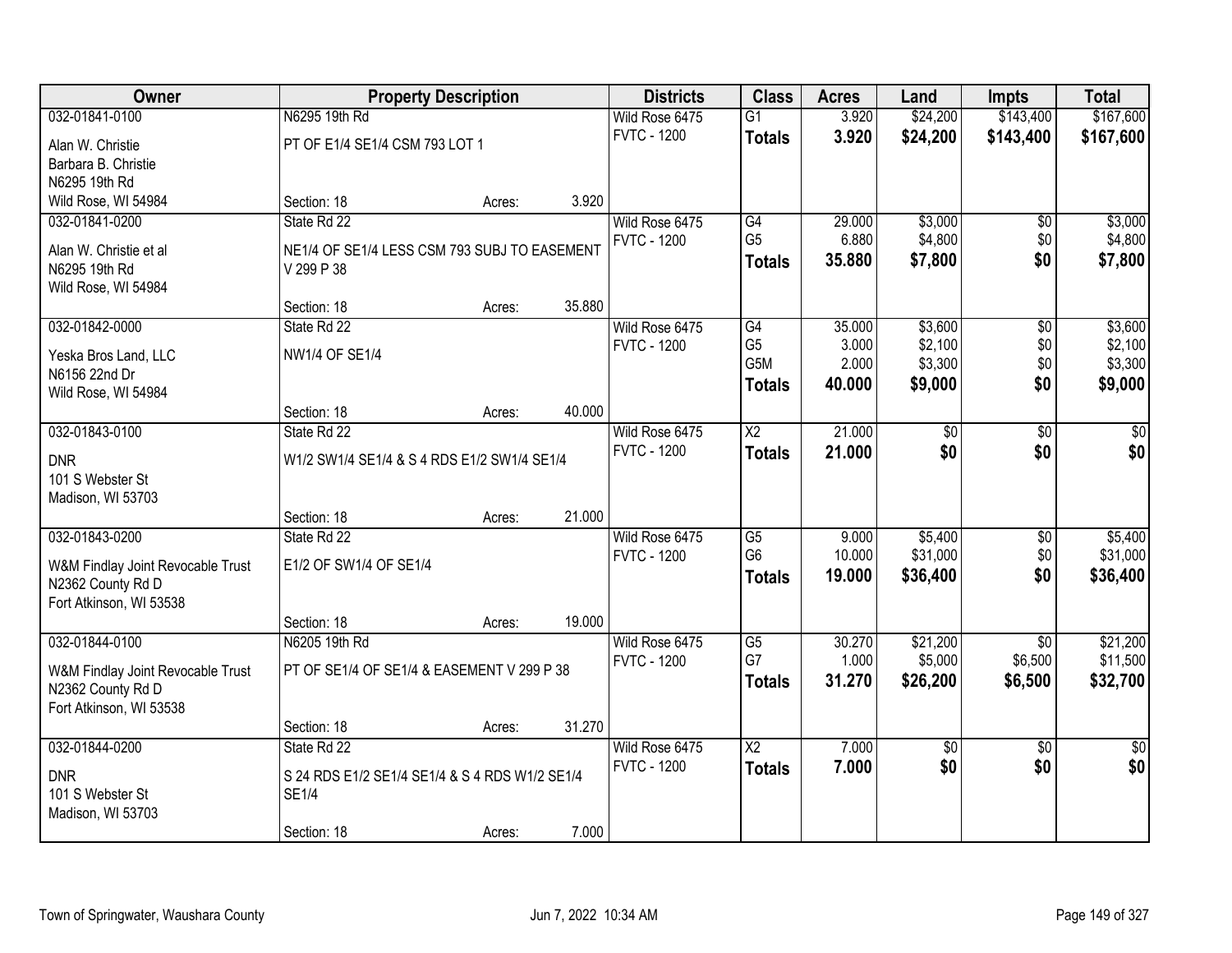| \$48,500<br>032-01844-0300<br>N6197 19th Rd<br>\$14,000<br>Wild Rose 6475<br>$\overline{G1}$<br>1.726<br><b>FVTC - 1200</b><br>1.726<br>\$14,000<br>\$48,500<br><b>Totals</b><br>PT SE1/4 OF SE1/4<br>Guy D. Klintworth et al<br>N7250 County Rd K<br>Fond Du Lac, WI 54935<br>1.726<br>Section: 18<br>Acres:<br>N6079 19th Rd<br>$\overline{G1}$<br>\$145,900<br>032-01911-0111<br>Wild Rose 6475<br>2.380<br>\$17,700<br><b>FVTC - 1200</b><br>2.380<br>\$17,700<br>\$145,900<br><b>Totals</b><br>PT NE1/4 OF NE1/4; LOT 1 CSM 6261<br>Marianne H. Sewell<br>N6079 19th Rd<br>Wild Rose, WI 54984-9204<br>2.380<br>Section: 19<br>Acres:<br>032-01911-0112<br>$\overline{G5}$<br>\$7,700<br>19th Rd<br>Wild Rose 6475<br>11.050<br>\$0 | Owner | <b>Property Description</b> | <b>Districts</b>   | <b>Class</b> | <b>Acres</b> | Land       | <b>Impts</b> | <b>Total</b> |
|------------------------------------------------------------------------------------------------------------------------------------------------------------------------------------------------------------------------------------------------------------------------------------------------------------------------------------------------------------------------------------------------------------------------------------------------------------------------------------------------------------------------------------------------------------------------------------------------------------------------------------------------------------------------------------------------------------------------------------------|-------|-----------------------------|--------------------|--------------|--------------|------------|--------------|--------------|
|                                                                                                                                                                                                                                                                                                                                                                                                                                                                                                                                                                                                                                                                                                                                          |       |                             |                    |              |              |            |              | \$62,500     |
|                                                                                                                                                                                                                                                                                                                                                                                                                                                                                                                                                                                                                                                                                                                                          |       |                             |                    |              |              |            |              | \$62,500     |
|                                                                                                                                                                                                                                                                                                                                                                                                                                                                                                                                                                                                                                                                                                                                          |       |                             |                    |              |              |            |              |              |
|                                                                                                                                                                                                                                                                                                                                                                                                                                                                                                                                                                                                                                                                                                                                          |       |                             |                    |              |              |            |              |              |
|                                                                                                                                                                                                                                                                                                                                                                                                                                                                                                                                                                                                                                                                                                                                          |       |                             |                    |              |              |            |              |              |
|                                                                                                                                                                                                                                                                                                                                                                                                                                                                                                                                                                                                                                                                                                                                          |       |                             |                    |              |              |            |              | \$163,600    |
|                                                                                                                                                                                                                                                                                                                                                                                                                                                                                                                                                                                                                                                                                                                                          |       |                             |                    |              |              |            |              | \$163,600    |
|                                                                                                                                                                                                                                                                                                                                                                                                                                                                                                                                                                                                                                                                                                                                          |       |                             |                    |              |              |            |              |              |
|                                                                                                                                                                                                                                                                                                                                                                                                                                                                                                                                                                                                                                                                                                                                          |       |                             |                    |              |              |            |              |              |
|                                                                                                                                                                                                                                                                                                                                                                                                                                                                                                                                                                                                                                                                                                                                          |       |                             |                    |              |              |            |              |              |
|                                                                                                                                                                                                                                                                                                                                                                                                                                                                                                                                                                                                                                                                                                                                          |       |                             |                    |              |              |            |              | \$7,700      |
| <b>Barbara Meerdink</b><br>PT NE1/4 OF NE1/4; EXC V449 P465, V529 P94 & EXC                                                                                                                                                                                                                                                                                                                                                                                                                                                                                                                                                                                                                                                              |       |                             | <b>FVTC - 1200</b> | W8           | 26.000       | (\$85,800) | \$0          | \$0          |
| \$7,700<br>\$0<br>37.050<br><b>Totals</b><br>N108 W17118 Ava Cir<br><b>CSM 6261</b>                                                                                                                                                                                                                                                                                                                                                                                                                                                                                                                                                                                                                                                      |       |                             |                    |              |              |            |              | \$7,700      |
| Germantown, WI 53022                                                                                                                                                                                                                                                                                                                                                                                                                                                                                                                                                                                                                                                                                                                     |       |                             |                    |              |              |            |              |              |
| 37.050<br>Section: 19<br>Acres:                                                                                                                                                                                                                                                                                                                                                                                                                                                                                                                                                                                                                                                                                                          |       |                             |                    |              |              |            |              |              |
| 20.000<br>032-01912-0100<br>State Rd 22<br>Wild Rose 6475<br>$\overline{\text{X2}}$<br>$\overline{30}$<br>\$0                                                                                                                                                                                                                                                                                                                                                                                                                                                                                                                                                                                                                            |       |                             |                    |              |              |            |              | \$0          |
| \$0<br><b>FVTC - 1200</b><br>\$0<br>20.000<br><b>Totals</b><br><b>DNR</b><br>N1/2 NW1/4 NE1/4                                                                                                                                                                                                                                                                                                                                                                                                                                                                                                                                                                                                                                            |       |                             |                    |              |              |            |              | \$0          |
| 101 S Webster St                                                                                                                                                                                                                                                                                                                                                                                                                                                                                                                                                                                                                                                                                                                         |       |                             |                    |              |              |            |              |              |
| Madison, WI 53703                                                                                                                                                                                                                                                                                                                                                                                                                                                                                                                                                                                                                                                                                                                        |       |                             |                    |              |              |            |              |              |
| 20.000<br>Section: 19<br>Acres:                                                                                                                                                                                                                                                                                                                                                                                                                                                                                                                                                                                                                                                                                                          |       |                             |                    |              |              |            |              |              |
| 032-01912-0200<br>\$5,600<br>19th Rd<br>G5<br>8.000<br>$\overline{50}$<br>Wild Rose 6475                                                                                                                                                                                                                                                                                                                                                                                                                                                                                                                                                                                                                                                 |       |                             |                    |              |              |            |              | \$5,600      |
| G <sub>6</sub><br>2.000<br>\$6,400<br>\$0<br><b>FVTC - 1200</b><br>Mark Olsen<br>N1/2 OF S1/2 OF NW1/4 NE1/4                                                                                                                                                                                                                                                                                                                                                                                                                                                                                                                                                                                                                             |       |                             |                    |              |              |            |              | \$6,400      |
| \$0<br>10.000<br>\$12,000<br>Totals<br>Debra Olsen                                                                                                                                                                                                                                                                                                                                                                                                                                                                                                                                                                                                                                                                                       |       |                             |                    |              |              |            |              | \$12,000     |
| N5999 19th Rd                                                                                                                                                                                                                                                                                                                                                                                                                                                                                                                                                                                                                                                                                                                            |       |                             |                    |              |              |            |              |              |
| 10.000<br>Wild Rose, WI 54984<br>Section: 19<br>Acres:                                                                                                                                                                                                                                                                                                                                                                                                                                                                                                                                                                                                                                                                                   |       |                             |                    |              |              |            |              |              |
| $\overline{G1}$<br>\$117,300<br>032-01912-0311<br>N5999 19th Rd<br>Wild Rose 6475<br>2.000<br>\$18,000                                                                                                                                                                                                                                                                                                                                                                                                                                                                                                                                                                                                                                   |       |                             |                    |              |              |            |              | \$135,300    |
| G <sub>5</sub><br>8.570<br>\$3,400<br><b>FVTC - 1200</b><br>\$0                                                                                                                                                                                                                                                                                                                                                                                                                                                                                                                                                                                                                                                                          |       |                             |                    |              |              |            |              | \$3,400      |
| Mark Olsen<br>S1/2 S1/2 NW1/4 NE1/4 & W 55.66' S OF PINE RIVER<br>10.570<br>\$21,400<br>\$117,300<br><b>Totals</b><br>Debra Olsen<br>IN NE-NE & .24A PARCEL S OF PINE RIVER IN E1/2                                                                                                                                                                                                                                                                                                                                                                                                                                                                                                                                                      |       |                             |                    |              |              |            |              | \$138,700    |
| N5999 19th Rd<br><b>NE1/4</b>                                                                                                                                                                                                                                                                                                                                                                                                                                                                                                                                                                                                                                                                                                            |       |                             |                    |              |              |            |              |              |
| 10.570<br>Wild Rose, WI 54984<br>Section: 19<br>Acres:                                                                                                                                                                                                                                                                                                                                                                                                                                                                                                                                                                                                                                                                                   |       |                             |                    |              |              |            |              |              |
| \$4,200<br>032-01913-0000<br>19th Rd<br>Wild Rose 6475<br>G5<br>6.000<br>$\overline{30}$                                                                                                                                                                                                                                                                                                                                                                                                                                                                                                                                                                                                                                                 |       |                             |                    |              |              |            |              | \$4,200      |
| G <sub>6</sub><br>\$0<br>34.000<br>\$108,800<br><b>FVTC - 1200</b>                                                                                                                                                                                                                                                                                                                                                                                                                                                                                                                                                                                                                                                                       |       |                             |                    |              |              |            |              | \$108,800    |
| <b>SW1/4 OF NE1/4</b><br>Kevin F. Milliken et al<br>\$0<br>\$113,000<br>40.000<br><b>Totals</b>                                                                                                                                                                                                                                                                                                                                                                                                                                                                                                                                                                                                                                          |       |                             |                    |              |              |            |              | \$113,000    |
| 1801 Camelot Dr<br>Madison, WI 53705-1007                                                                                                                                                                                                                                                                                                                                                                                                                                                                                                                                                                                                                                                                                                |       |                             |                    |              |              |            |              |              |
| 40.000<br>Section: 19<br>Acres:                                                                                                                                                                                                                                                                                                                                                                                                                                                                                                                                                                                                                                                                                                          |       |                             |                    |              |              |            |              |              |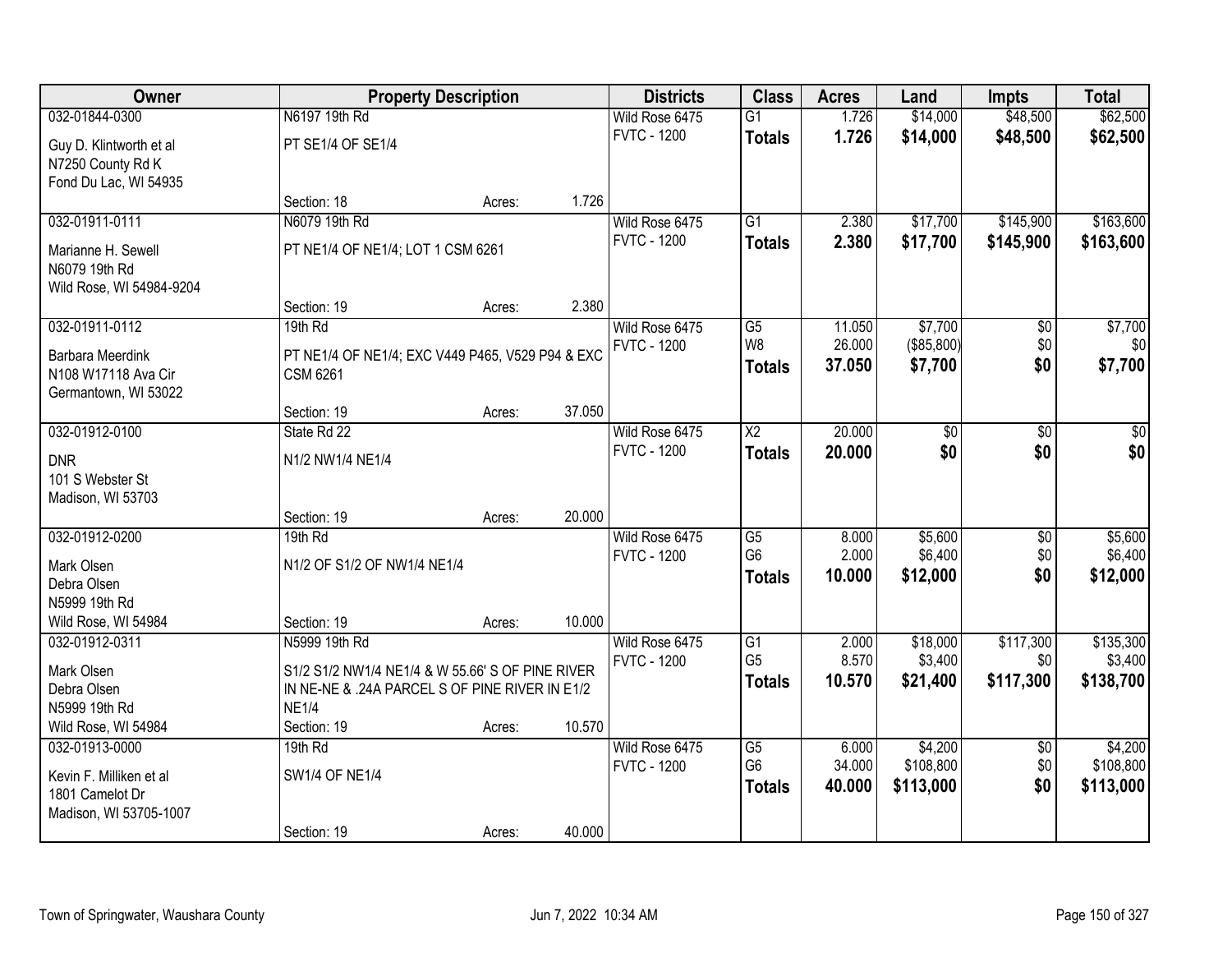| Owner                                   | <b>Property Description</b>                               |        |        | <b>Districts</b>                     | <b>Class</b>           | <b>Acres</b> | Land                   | <b>Impts</b>           | <b>Total</b>       |
|-----------------------------------------|-----------------------------------------------------------|--------|--------|--------------------------------------|------------------------|--------------|------------------------|------------------------|--------------------|
| 032-01914-0100                          | 19th Rd                                                   |        |        | Wild Rose 6475                       | W8                     | 39.940       | (\$131,800)            | $\overline{50}$        | \$0                |
| Barbara Meerdink<br>N108 W17118 Ava Cir | PT SE1/4 OF NE1/4; EXC V529 P94; SUBJ TO EASE<br>V868 P82 |        |        | <b>FVTC - 1200</b>                   | <b>Totals</b>          | 39.940       | \$0                    | \$0                    | \$0                |
| Germantown, WI 53022                    |                                                           |        |        |                                      |                        |              |                        |                        |                    |
|                                         | Section: 19                                               | Acres: | 0.000  |                                      |                        |              |                        |                        |                    |
| 032-01921-0000                          | State Rd 22                                               |        |        | Wild Rose 6475                       | $\overline{X2}$        | 40.000       | \$0                    | \$0                    | $\overline{\$0}$   |
| <b>DNR</b>                              | <b>NE1/4 NW1/4</b>                                        |        |        | <b>FVTC - 1200</b>                   | <b>Totals</b>          | 40.000       | \$0                    | \$0                    | \$0                |
| 101 S Webster St                        |                                                           |        |        |                                      |                        |              |                        |                        |                    |
| Madison, WI 53703                       |                                                           |        |        |                                      |                        |              |                        |                        |                    |
|                                         | Section: 19                                               | Acres: | 40.000 |                                      |                        |              |                        |                        |                    |
| 032-01922-0000                          | State Rd 22                                               |        |        | Wild Rose 6475                       | $\overline{X2}$        | 20.140       | $\overline{60}$        | \$0                    | $\overline{\$0}$   |
| <b>DNR</b>                              | NW1/4 FRAC NW1/4                                          |        |        | <b>FVTC - 1200</b>                   | <b>Totals</b>          | 20.140       | \$0                    | \$0                    | \$0                |
| 101 S Webster St                        |                                                           |        |        |                                      |                        |              |                        |                        |                    |
| Madison, WI 53703                       |                                                           |        |        |                                      |                        |              |                        |                        |                    |
|                                         | Section: 19                                               | Acres: | 20.140 |                                      |                        |              |                        |                        |                    |
| 032-01923-0200                          | N5936 State Rd 22                                         |        |        | Wild Rose 6475<br><b>FVTC - 1200</b> | $\overline{X2}$        | 2.183        | $\overline{50}$        | \$0                    | $\sqrt{50}$        |
| <b>DNR</b>                              | PT OF FRAC SW1/4 NW1/4, LOT 1 CSM #1679                   |        |        |                                      | <b>Totals</b>          | 2.183        | \$0                    | \$0                    | \$0                |
| 101 S Webster St                        |                                                           |        |        |                                      |                        |              |                        |                        |                    |
| Madison, WI 53703                       |                                                           |        |        |                                      |                        |              |                        |                        |                    |
| 032-01923-0300                          | Section: 19<br>N6012 State Rd 22                          | Acres: | 2.183  |                                      | $\overline{\text{X2}}$ | 8.260        |                        |                        |                    |
|                                         |                                                           |        |        | Wild Rose 6475<br><b>FVTC - 1200</b> | <b>Totals</b>          | 8.260        | $\overline{50}$<br>\$0 | $\overline{50}$<br>\$0 | $\sqrt{50}$<br>\$0 |
| <b>DNR</b>                              | PT OF FRAC SW1/4 NW1/4, LOT 1 CSM #1712 &                 |        |        |                                      |                        |              |                        |                        |                    |
| 101 S Webster St                        | EASEMENT OVER WLY 25' OF CSM #1679                        |        |        |                                      |                        |              |                        |                        |                    |
| Madison, WI 53703                       |                                                           |        | 8.260  |                                      |                        |              |                        |                        |                    |
| 032-01923-0410                          | Section: 19<br>N5904 State Rd 22                          | Acres: |        | Wild Rose 6475                       | $\overline{\text{X2}}$ | 1.393        | $\overline{60}$        | $\sqrt{6}$             | $\overline{30}$    |
|                                         |                                                           |        |        | <b>FVTC - 1200</b>                   | <b>Totals</b>          | 1.393        | \$0                    | \$0                    | \$0                |
| Dnr                                     | PT OF FRAC SW1/4 NW1/4, LOT 1 CSM #2276 &                 |        |        |                                      |                        |              |                        |                        |                    |
| 101 S Webster St Lf/6                   | <b>EASEMENT</b>                                           |        |        |                                      |                        |              |                        |                        |                    |
| Madison, WI 53703                       | Section: 19                                               |        | 1.393  |                                      |                        |              |                        |                        |                    |
| 032-01923-0510                          | N5928 State Rd 22                                         | Acres: |        | Wild Rose 6475                       | $\overline{X2}$        | 1.065        | $\overline{50}$        | $\overline{30}$        | $\overline{50}$    |
|                                         |                                                           |        |        | <b>FVTC - 1200</b>                   | <b>Totals</b>          | 1.065        | \$0                    | \$0                    | \$0                |
| <b>DNR</b>                              | PT OF FRAC SW1/4 NW1/4, LOT 1 CSM #3216 &                 |        |        |                                      |                        |              |                        |                        |                    |
| 101 S Webster St                        | <b>EASEMENT</b>                                           |        |        |                                      |                        |              |                        |                        |                    |
| Madison, WI 53703                       | Section: 19                                               | Acres: | 1.065  |                                      |                        |              |                        |                        |                    |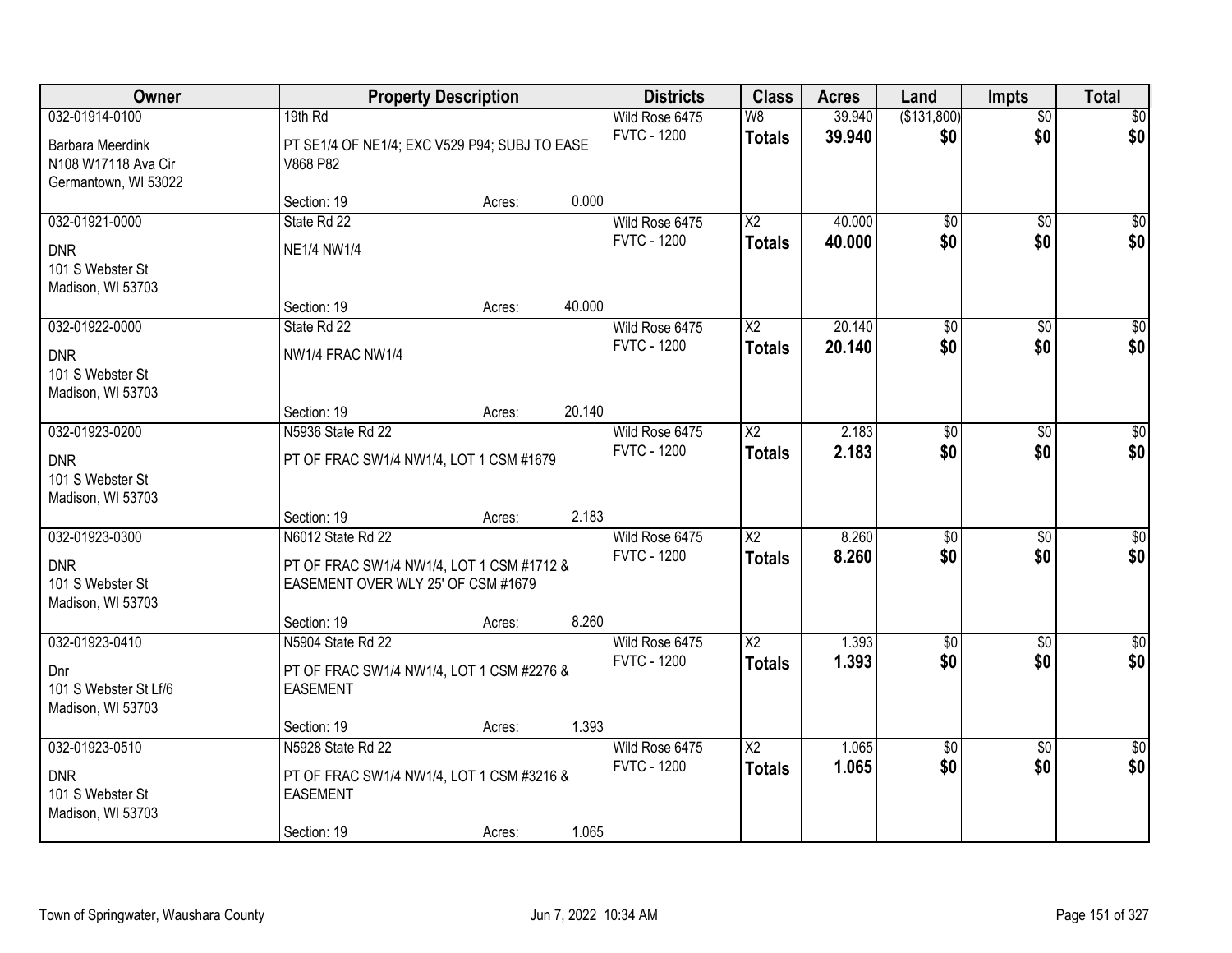| Owner                                                                |                                                          | <b>Property Description</b> |        |                                      | <b>Class</b>                              | <b>Acres</b>   | Land                   | <b>Impts</b>           | <b>Total</b>     |
|----------------------------------------------------------------------|----------------------------------------------------------|-----------------------------|--------|--------------------------------------|-------------------------------------------|----------------|------------------------|------------------------|------------------|
| 032-01923-0520<br><b>DNR</b>                                         | State Rd 22<br>PT OF FRAC SW1/4 NW1/4, LOT 2 CSM #3216 & |                             |        | Wild Rose 6475<br><b>FVTC - 1200</b> | $\overline{\mathsf{X2}}$<br><b>Totals</b> | 7.357<br>7.357 | $\overline{50}$<br>\$0 | $\overline{50}$<br>\$0 | \$0<br>\$0       |
| 101 S Webster St<br>Madison, WI 53703                                | <b>EASEMENT</b>                                          |                             |        |                                      |                                           |                |                        |                        |                  |
|                                                                      | Section: 19                                              | Acres:                      | 7.357  |                                      |                                           |                |                        |                        |                  |
| 032-01924-0000                                                       | State Rd 22                                              |                             |        | Wild Rose 6475                       | $\overline{X2}$                           | 40.000         | $\overline{50}$        | $\overline{50}$        | $\overline{50}$  |
| <b>DNR</b><br>101 S Webster St<br>Madison, WI 53703                  | SE1/4 NW1/4                                              |                             |        | <b>FVTC - 1200</b>                   | <b>Totals</b>                             | 40.000         | \$0                    | \$0                    | \$0              |
|                                                                      | Section: 19                                              | Acres:                      | 40.000 |                                      |                                           |                |                        |                        |                  |
| 032-01931-0100                                                       | State Rd 22                                              |                             |        | Wild Rose 6475                       | X <sub>2</sub>                            | 15.000         | \$0                    | \$0                    | $\overline{50}$  |
| <b>DNR</b><br>101 S Webster St<br>Madison, WI 53703                  | W1/2 NE1/4 SW1/4                                         |                             |        | <b>FVTC - 1200</b>                   | <b>Totals</b>                             | 15.000         | \$0                    | \$0                    | \$0              |
|                                                                      | Section: 19                                              | Acres:                      | 15.000 |                                      |                                           |                |                        |                        |                  |
| 032-01931-0210                                                       | State Rd 22                                              |                             |        | Wild Rose 6475                       | G1                                        | 4.038          | \$24,700               | \$0                    | \$24,700         |
| Zuege Family Trust<br>N6466 22nd Dr<br>Wild Rose, WI 54984           | PT OF N1/2 SW1/4, LOT 1 CSM 1521                         |                             |        | <b>FVTC - 1200</b>                   | <b>Totals</b>                             | 4.038          | \$24,700               | \$0                    | \$24,700         |
|                                                                      | Section: 19                                              | Acres:                      | 4.038  |                                      |                                           |                |                        |                        |                  |
| 032-01931-0220                                                       | N5821 19th Rd                                            |                             |        | Wild Rose 6475                       | $\overline{X4}$                           | 17.794         | $\overline{50}$        | $\overline{50}$        | $\overline{50}$  |
| Wild Rose School District<br>PO Box 276<br>Wild Rose, WI 54984       | PT OF N1/2 SW1/4, LOT 2 CSM 1521                         |                             |        | <b>FVTC - 1200</b>                   | <b>Totals</b>                             | 17.794         | \$0                    | \$0                    | \$0              |
|                                                                      | Section: 19                                              | Acres:                      | 17.794 |                                      |                                           |                |                        |                        |                  |
| 032-01932-0100                                                       | N5876 State Rd 22                                        |                             |        | Wild Rose 6475                       | $\overline{\text{X2}}$                    | 16.000         | $\overline{50}$        | $\overline{50}$        | $\overline{\$0}$ |
| <b>DNR</b><br>101 S Webster St<br>Madison, WI 53703                  | PT OF NW1/4 SW1/4                                        |                             |        | <b>FVTC - 1200</b>                   | <b>Totals</b>                             | 16.000         | \$0                    | \$0                    | \$0              |
|                                                                      | Section: 19                                              | Acres:                      | 16.000 |                                      |                                           |                |                        |                        |                  |
| 032-01932-0210                                                       | N5820 State Rd 22                                        |                             |        | Wild Rose 6475                       | $\overline{G2}$                           | 7.119          | \$34,800               | \$122,800              | \$157,600        |
| Jenks Well Drilling, Inc<br>N5822 State Rd 22<br>Wild Rose, WI 54984 | PT FRAC N1/2 OF SW1/4, LOT 1 CSM 2526                    |                             |        | <b>FVTC - 1200</b>                   | <b>Totals</b>                             | 7.119          | \$34,800               | \$122,800              | \$157,600        |
|                                                                      | Section: 19                                              | Acres:                      | 7.119  |                                      |                                           |                |                        |                        |                  |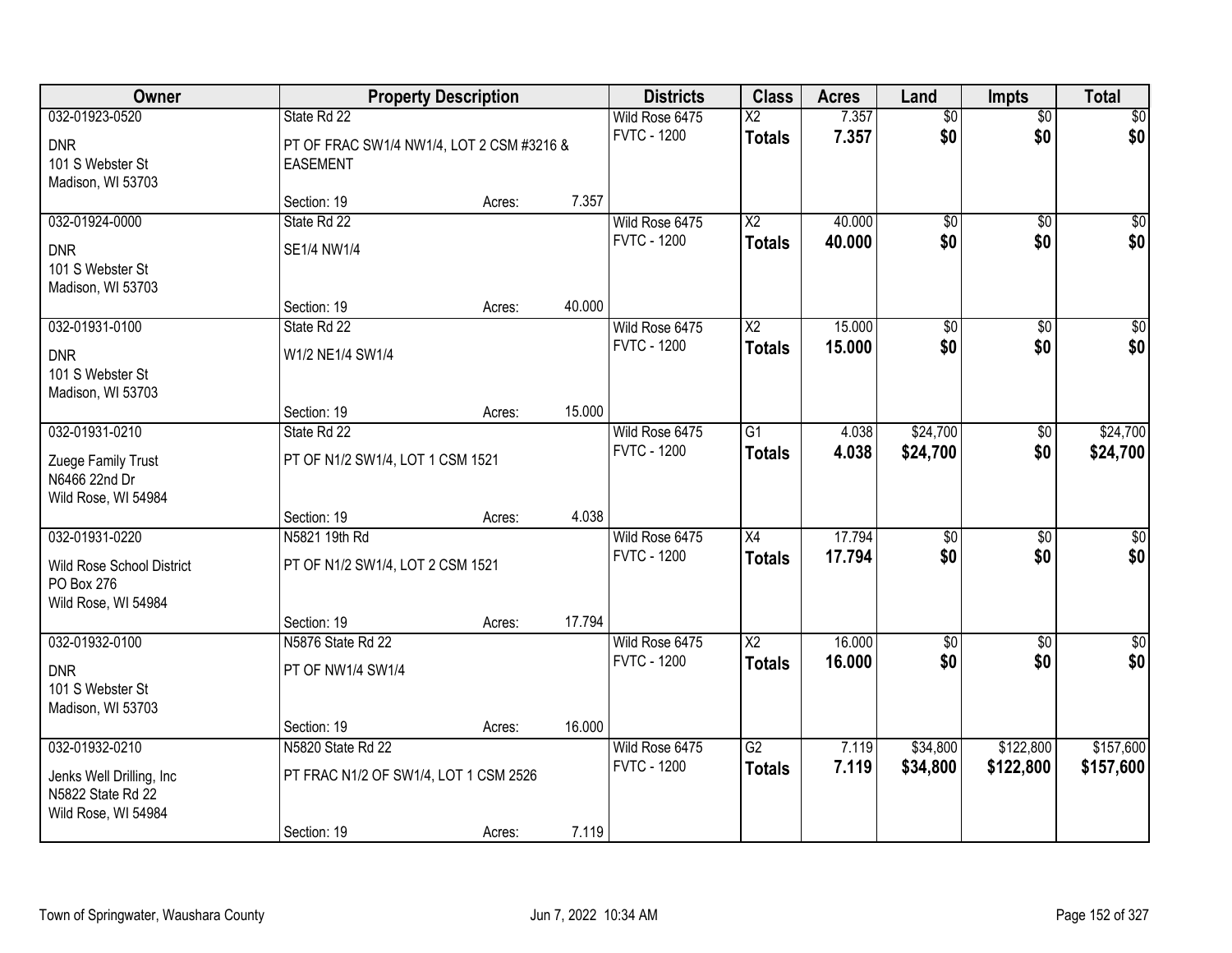| N5796 State Rd 22<br>032-01933-0111<br>Wild Rose 6475<br>$\overline{G1}$<br>3.309<br>\$21,700<br>\$128,500                                          | \$150,200 |
|-----------------------------------------------------------------------------------------------------------------------------------------------------|-----------|
|                                                                                                                                                     |           |
| 3.309<br><b>FVTC - 1200</b><br>\$21,700<br>\$128,500<br><b>Totals</b><br>PT OF W1/2 SW1/4 LOT 2 CSM 2526 LESS V801 P300<br>Matthew J. Vanden Heuvel | \$150,200 |
| N5796 State Rd 22                                                                                                                                   |           |
| Wild Rose, WI 54984-9135                                                                                                                            |           |
| 3.309<br>Section: 19<br>Acres:                                                                                                                      |           |
| N5758 State Rd 22<br>\$168,200<br>032-01933-0211<br>Wild Rose 6475<br>$\overline{G1}$<br>\$36,400<br>8.025                                          | \$204,600 |
| <b>FVTC - 1200</b><br>8.025<br>\$36,400<br>\$168,200<br><b>Totals</b><br>PT OF W1/2 SW1/4, LOT 3 & PT LOT 2 CSM 2526<br>Larry Caves                 | \$204,600 |
| <b>Ruth Caves</b>                                                                                                                                   |           |
| N5758 State Rd 22                                                                                                                                   |           |
| 8.025<br>Section: 19<br>Wild Rose, WI 54984<br>Acres:                                                                                               |           |
| \$152,900<br>032-01933-0310<br>W7224 S County Rd A<br>Wild Rose 6475<br>G1<br>\$24,200<br>3.413                                                     | \$177,100 |
| <b>FVTC - 1200</b><br>\$24,200<br>\$152,900<br>3.413<br><b>Totals</b><br>Judith C Wilson Irrevocable Income Only LOT 1 CSM 3153                     | \$177,100 |
| Trust                                                                                                                                               |           |
| PO Box 45                                                                                                                                           |           |
| 3.413<br>Wild Rose, WI 54984-0045<br>Section: 19<br>Acres:                                                                                          |           |
| \$157,100<br>W7248 S County Rd A<br>Wild Rose 6475<br>\$18,000<br>032-01933-0320<br>G1<br>2.000                                                     | \$175,100 |
| G <sub>5</sub><br>9.871<br>\$5,900<br><b>FVTC - 1200</b><br>\$0<br>PT FRAC SW1/4 OF SW1/4; LOT 2 CSM 3153<br>Daniel J. Gosenheimer                  | \$5,900   |
| \$157,100<br>11.871<br>\$23,900<br><b>Totals</b><br>Pamela A. Gosenheimer                                                                           | \$181,000 |
| PO Box 102                                                                                                                                          |           |
| 11.871<br>Wild Rose, WI 54984<br>Section: 19<br>Acres:                                                                                              |           |
| \$19,000<br>$\overline{G1}$<br>2.674<br>$\overline{50}$<br>032-01934-0200<br>State Rd 22<br>Wild Rose 6475                                          | \$19,000  |
| <b>FVTC - 1200</b><br>2.674<br>\$19,000<br>\$0<br><b>Totals</b><br>PT OF S1/2 FRAC SW1/4 LOT 1 CSM 1797                                             | \$19,000  |
| Weston & Susan Zuege Family Trust<br>N6466 22nd Dr                                                                                                  |           |
| Wild Rose, WI 54984                                                                                                                                 |           |
| 2.674<br>Section: 19<br>Acres:                                                                                                                      |           |
| $\overline{G1}$<br>\$27,700<br>\$141,100<br>032-01934-0300<br>W7202 S County Rd A<br>Wild Rose 6475<br>4.311                                        | \$168,800 |
| <b>FVTC - 1200</b><br>4.311<br>\$27,700<br>\$141,100<br><b>Totals</b><br>PT OF S1/2 FRAC SW1/4 LOT 2 CSM 1797                                       | \$168,800 |
| Cordell Zuege Affeldt Trust<br>109 Cumberland St                                                                                                    |           |
| Harrisburg, PA 17102                                                                                                                                |           |
| 4.311<br>Section: 19<br>Acres:                                                                                                                      |           |
| 032-01934-0400<br>W7198 S County Rd A<br>\$10,000<br>\$14,500<br>Wild Rose 6475<br>$\overline{G1}$<br>1.000                                         | \$24,500  |
| G <sub>6</sub><br>28.662<br>\$91,700<br>\$0<br><b>FVTC - 1200</b>                                                                                   | \$91,700  |
| PT OF S1/2 FRAC SW1/4 LOT 3 CSM 1797<br>Weston & Susan Zuege Family Trust<br>29.662<br>\$101,700<br>\$14,500<br><b>Totals</b><br>N6466 22nd Dr      | \$116,200 |
| Wild Rose, WI 54984                                                                                                                                 |           |
| 29.662<br>Section: 19<br>Acres:                                                                                                                     |           |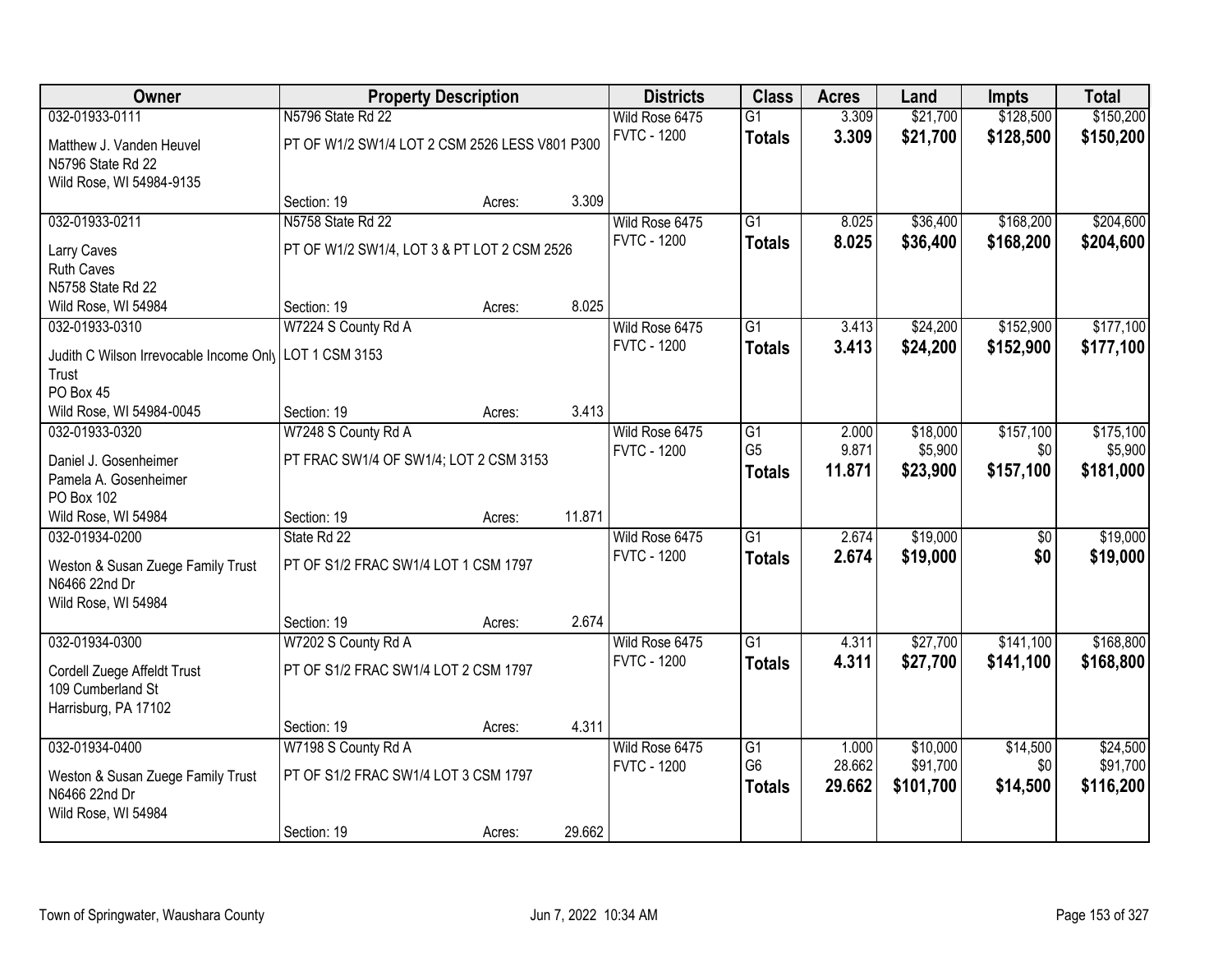| Owner                                 |                                              | <b>Property Description</b> |        | <b>Districts</b>                     | <b>Class</b>                      | <b>Acres</b>    | Land                | <b>Impts</b>           | <b>Total</b>        |
|---------------------------------------|----------------------------------------------|-----------------------------|--------|--------------------------------------|-----------------------------------|-----------------|---------------------|------------------------|---------------------|
| 032-01941-0311                        | N5950 19th Rd                                |                             |        | Wild Rose 6475                       | $\overline{G1}$                   | 1.700           | \$14,200            | \$32,400               | \$46,600            |
| Patricia A. Chelmo                    | LOT 1 CSM 6412                               |                             |        | <b>FVTC - 1200</b>                   | <b>Totals</b>                     | 1.700           | \$14,200            | \$32,400               | \$46,600            |
| N5950 19th Rd                         |                                              |                             |        |                                      |                                   |                 |                     |                        |                     |
| Wild Rose, WI 54984                   |                                              |                             |        |                                      |                                   |                 |                     |                        |                     |
|                                       | Section: 19                                  | Acres:                      | 1.700  |                                      |                                   |                 |                     |                        |                     |
| 032-01941-0410                        | 19th Rd                                      |                             |        | Wild Rose 6475                       | G6                                | 1.660           | \$5,300             | \$0                    | \$5,300             |
| Patricia A. Chelmo                    | LOT 2 CSM 5733 & PART OF LOT 1 CSM 5733      |                             |        | <b>FVTC - 1200</b>                   | W <sub>6</sub>                    | 17.210          | (\$55,100)          | \$0                    | \$0                 |
| N5950 19th Rd                         |                                              |                             |        |                                      | <b>Totals</b>                     | 18.870          | \$5,300             | \$0                    | \$5,300             |
| Wild Rose, WI 54984                   |                                              |                             |        |                                      |                                   |                 |                     |                        |                     |
|                                       | Section: 19                                  | Acres:                      | 18.870 |                                      |                                   |                 |                     |                        |                     |
| 032-01942-0110                        | State Rd 22                                  |                             |        | Wild Rose 6475                       | G4                                | 9.870           | \$1,000             | \$0                    | \$1,000             |
| Patricia A. Chelmo                    | PT OF N1/2 OF NW1/4 OF SE1/4, LOT 1 CSM 5711 |                             |        | <b>FVTC - 1200</b>                   | <b>Totals</b>                     | 9.870           | \$1,000             | \$0                    | \$1,000             |
| N5950 19th Rd                         |                                              |                             |        |                                      |                                   |                 |                     |                        |                     |
| Wild Rose, WI 54984                   |                                              |                             |        |                                      |                                   |                 |                     |                        |                     |
|                                       | Section: 19                                  | Acres:                      | 9.870  |                                      |                                   |                 |                     |                        |                     |
| 032-01942-0120                        | 19th Rd                                      |                             |        | Wild Rose 6475                       | G4                                | 5.000           | \$500               | \$0                    | \$500               |
| Patricia A. Chelmo                    | PT OF N1/2 OF NW1/4 OF SE1/4, LOT 2 CSM 5711 |                             |        | <b>FVTC - 1200</b>                   | G <sub>5</sub>                    | 4.880           | \$3,400<br>\$3,900  | \$0<br>\$0             | \$3,400             |
| N5950 19th Rd                         |                                              |                             |        |                                      | <b>Totals</b>                     | 9.880           |                     |                        | \$3,900             |
| Wild Rose, WI 54984                   |                                              |                             |        |                                      |                                   |                 |                     |                        |                     |
|                                       | Section: 19                                  | Acres:                      | 9.880  |                                      |                                   |                 |                     |                        |                     |
| 032-01942-0130                        | 19th Rd                                      |                             |        | Wild Rose 6475                       | $\overline{G5}$                   | 0.270           | \$200               | $\overline{50}$        | \$200               |
| Patricia A. Chelmo                    | NW1/4 OF SE1/4 NW OF C/L 19TH RD, NOW OUTLOT |                             |        | <b>FVTC - 1200</b>                   | <b>Totals</b>                     | 0.270           | \$200               | \$0                    | \$200               |
| N5950 19th Rd                         | 1 CSM 5711                                   |                             |        |                                      |                                   |                 |                     |                        |                     |
| Wild Rose, WI 54984                   |                                              |                             |        |                                      |                                   |                 |                     |                        |                     |
|                                       | Section: 19                                  | Acres:                      | 0.270  |                                      |                                   |                 |                     |                        |                     |
| 032-01942-0200                        | 19th Rd                                      |                             |        | Wild Rose 6475<br><b>FVTC - 1200</b> | $\overline{G5}$<br>G <sub>6</sub> | 2.000<br>18.000 | \$1,400<br>\$59,400 | $\sqrt{6}$<br>\$0      | \$1,400<br>\$59,400 |
| Joseph D. Merryfield et al            | S1/2 OF NW1/4 OF SE1/4                       |                             |        |                                      | <b>Totals</b>                     | 20.000          | \$60,800            | \$0                    | \$60,800            |
| c/o Darin & Tracie Stein              |                                              |                             |        |                                      |                                   |                 |                     |                        |                     |
| S74 W31066 Florence Ct                |                                              |                             |        |                                      |                                   |                 |                     |                        |                     |
| Mukwonago, WI 53149<br>032-01943-0100 | Section: 19                                  | Acres:                      | 20.000 |                                      | $\overline{G5}$                   | 13.000          | \$9,100             |                        | \$9,100             |
|                                       | County Rd A                                  |                             |        | Wild Rose 6475<br><b>FVTC - 1200</b> | G <sub>6</sub>                    | 17.000          | \$54,400            | $\overline{50}$<br>\$0 | \$54,400            |
| Patrick J. Osowski                    | SW1/4 OF SE1/4 EXC E1/4                      |                             |        |                                      | <b>Totals</b>                     | 30.000          | \$63,500            | \$0                    | \$63,500            |
| Laura A. Osowski                      |                                              |                             |        |                                      |                                   |                 |                     |                        |                     |
| N76 W7725 Top View Trl                |                                              |                             |        |                                      |                                   |                 |                     |                        |                     |
| Cedarburg, WI 53012-1700              | Section: 19                                  | Acres:                      | 30.000 |                                      |                                   |                 |                     |                        |                     |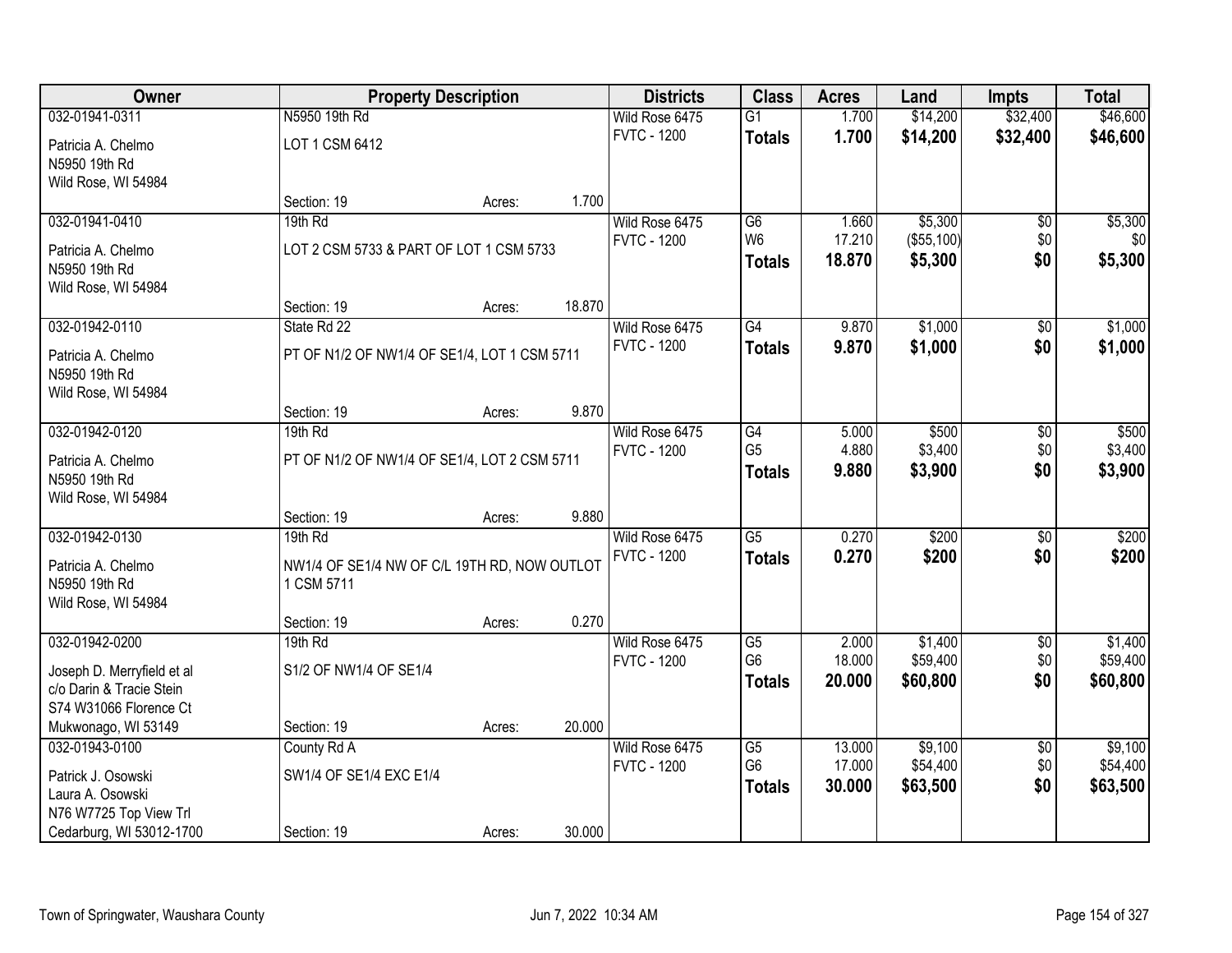| Owner                                |                                            | <b>Property Description</b> |        | <b>Districts</b>   | <b>Class</b>    | <b>Acres</b> | Land        | <b>Impts</b>    | <b>Total</b> |
|--------------------------------------|--------------------------------------------|-----------------------------|--------|--------------------|-----------------|--------------|-------------|-----------------|--------------|
| 032-01944-0100                       | W7000 S County Rd A                        |                             |        | Wild Rose 6475     | $\overline{G1}$ | 1.000        | \$10,000    | \$16,700        | \$26,700     |
| Vernon Lembke                        | SE1/4 SE1/4 AND E1/4 SW1/4 SE1/4           |                             |        | <b>FVTC - 1200</b> | G <sub>6</sub>  | 49.000       | \$151,900   | \$0             | \$151,900    |
| Phyllis Lembke                       |                                            |                             |        |                    | <b>Totals</b>   | 50.000       | \$161,900   | \$16,700        | \$178,600    |
| S105 W37223 Estates Dr               |                                            |                             |        |                    |                 |              |             |                 |              |
| Eagle, WI 53119                      | Section: 19                                | Acres:                      | 50.000 |                    |                 |              |             |                 |              |
| 032-02011-0100                       | State Rd 22                                |                             |        | Wild Rose 6475     | G4              | 21.720       | \$3,000     | $\overline{50}$ | \$3,000      |
|                                      |                                            |                             |        | <b>FVTC - 1200</b> | G <sub>5</sub>  | 0.500        | \$400       | \$0             | \$400        |
| John L & Christine A Lauritzen Joint | PT OF NE1/4 NE1/4                          |                             |        |                    | <b>Totals</b>   | 22.220       | \$3,400     | \$0             | \$3,400      |
| Revocable Trust                      |                                            |                             |        |                    |                 |              |             |                 |              |
| PO Box 190                           |                                            |                             | 22.220 |                    |                 |              |             |                 |              |
| Wild Rose, WI 54984                  | Section: 20                                | Acres:                      |        |                    | $\overline{G1}$ |              |             |                 |              |
| 032-02011-0110                       | W6522 Apache Rd                            |                             |        | Wild Rose 6475     |                 | 9.000        | \$39,000    | \$95,400        | \$134,400    |
| Duane D. Johnson                     | PT OF SO 10 A OF NE NE NORTH OF APACHE RD  |                             |        | <b>FVTC - 1200</b> | <b>Totals</b>   | 9.000        | \$39,000    | \$95,400        | \$134,400    |
| Mary E. Johnson                      |                                            |                             |        |                    |                 |              |             |                 |              |
| W6522 Apache Rd                      |                                            |                             |        |                    |                 |              |             |                 |              |
| Wild Rose, WI 54984                  | Section: 20                                | Acres:                      | 9.000  |                    |                 |              |             |                 |              |
| 032-02012-0200                       | State Rd 22                                |                             |        | Wild Rose 6475     | G4              | 2.000        | \$200       | \$0             | \$200        |
| TJAJ, Inc                            | S SIDE OF NW1/4 OF NE1/4                   |                             |        | <b>FVTC - 1200</b> | W <sub>6</sub>  | 3.000        | ( \$9,900)  | \$0             | \$0          |
| PO Box 210                           |                                            |                             |        |                    | <b>Totals</b>   | 5.000        | \$200       | \$0             | \$200        |
| Wild Rose, WI 54984                  |                                            |                             |        |                    |                 |              |             |                 |              |
|                                      | Section: 20                                | Acres:                      | 5.000  |                    |                 |              |             |                 |              |
| 032-02013-0100                       | State Rd 22                                |                             |        | Wild Rose 6475     | $\overline{G4}$ | 31.000       | \$4,300     | $\overline{50}$ | \$4,300      |
|                                      |                                            |                             |        | <b>FVTC - 1200</b> | W <sub>6</sub>  | 8.000        | (\$26,400)  | \$0             | \$0          |
| TJAJ, Inc                            | SW1/4 OF NE1/4 EXC CEMETERY                |                             |        |                    | <b>Totals</b>   | 39.000       | \$4,300     | \$0             | \$4,300      |
| PO Box 210                           |                                            |                             |        |                    |                 |              |             |                 |              |
| Wild Rose, WI 54984                  |                                            |                             |        |                    |                 |              |             |                 |              |
|                                      | Section: 20                                | Acres:                      | 39.000 |                    |                 |              |             |                 |              |
| 032-02013-0200                       | State Rd 22                                |                             |        | Wild Rose 6475     | $\overline{X4}$ | 3.000        | $\sqrt{50}$ | $\overline{50}$ | $\sqrt{30}$  |
| Caersalem Cemetery Assn              | PT OF NE1/4 V "T" P 9                      |                             |        | <b>FVTC - 1200</b> | <b>Totals</b>   | 3.000        | \$0         | \$0             | \$0          |
|                                      |                                            |                             |        |                    |                 |              |             |                 |              |
|                                      |                                            |                             |        |                    |                 |              |             |                 |              |
|                                      | Section: 20                                | Acres:                      | 3.000  |                    |                 |              |             |                 |              |
| 032-02014-0210                       | W6517 Apache Rd                            |                             |        | Wild Rose 6475     | $\overline{G1}$ | 4.180        | \$25,200    | \$68,000        | \$93,200     |
| Kathleen Mary Moser                  | PT OF E1/2 NE1/4 LYING SOUTH OF APACHE RD. |                             |        | <b>FVTC - 1200</b> | <b>Totals</b>   | 4.180        | \$25,200    | \$68,000        | \$93,200     |
| W6517 Apache Rd                      | LOT 1 CSM 5923                             |                             |        |                    |                 |              |             |                 |              |
| Wild Rose, WI 54984                  |                                            |                             |        |                    |                 |              |             |                 |              |
|                                      | Section: 20                                | Acres:                      | 4.180  |                    |                 |              |             |                 |              |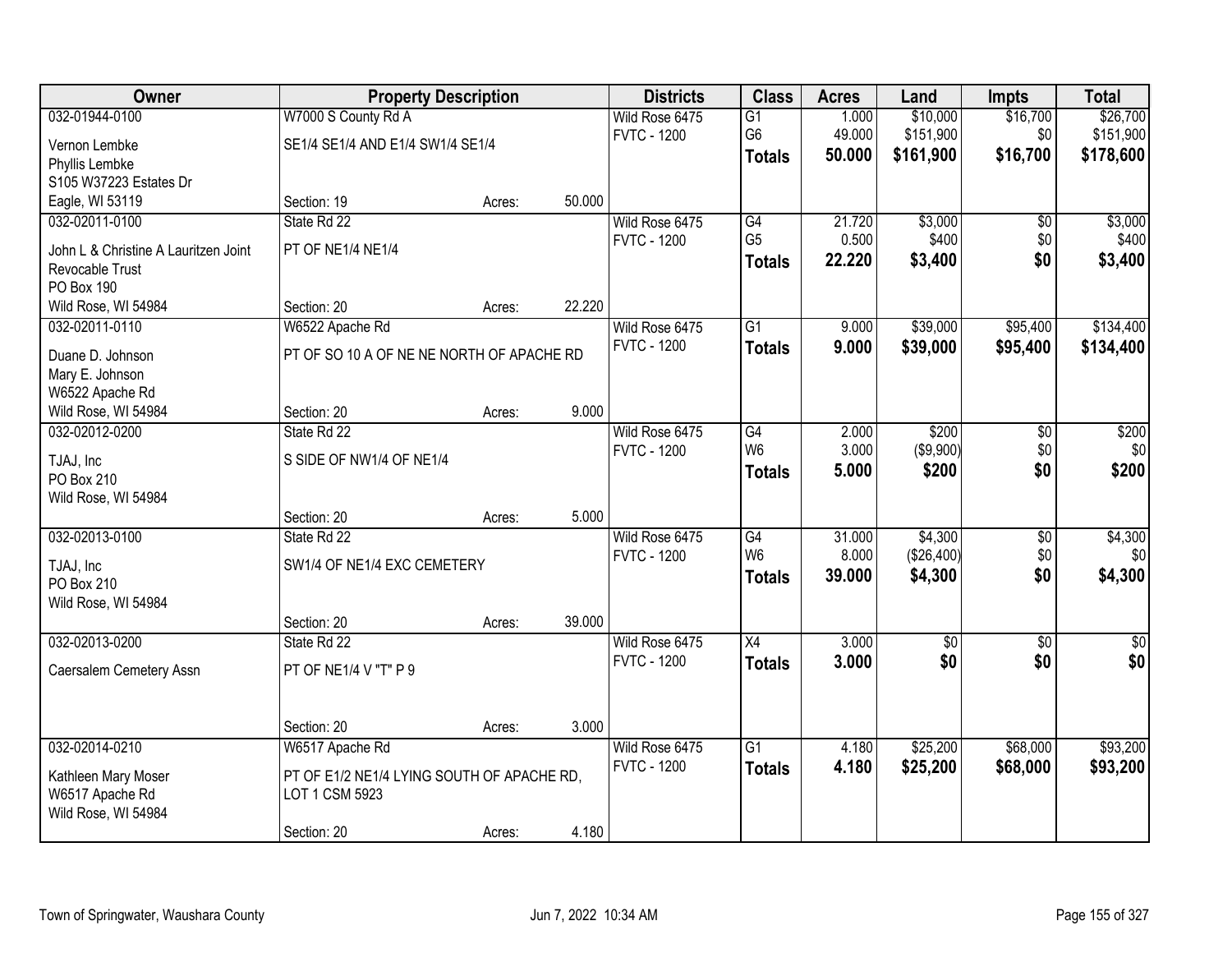| Owner                              |                                             | <b>Property Description</b> |        | <b>Districts</b>                     | <b>Class</b>           | <b>Acres</b> | Land     | <b>Impts</b> | <b>Total</b> |
|------------------------------------|---------------------------------------------|-----------------------------|--------|--------------------------------------|------------------------|--------------|----------|--------------|--------------|
| 032-02014-0315                     | N5943 County Rd K                           |                             |        | Wild Rose 6475                       | $\overline{G1}$        | 1.860        | \$15,200 | \$139,600    | \$154,800    |
| Daniel T. Zink                     | PT LOT 1 CSM 4764; EXC LOT 1 CSM 6368       |                             |        | <b>FVTC - 1200</b>                   | <b>Totals</b>          | 1.860        | \$15,200 | \$139,600    | \$154,800    |
| Melody L. Zink                     |                                             |                             |        |                                      |                        |              |          |              |              |
| N5943 County Rd K                  |                                             |                             |        |                                      |                        |              |          |              |              |
| Wild Rose, WI 54984                | Section: 20                                 | Acres:                      | 1.860  |                                      |                        |              |          |              |              |
| 032-02014-0325                     | N5921 County Rd K                           |                             |        | Wild Rose 6475                       | $\overline{G1}$        | 3.130        | \$21,000 | \$6,200      | \$27,200     |
| Daniel T. Zink                     | LOT 1 CSM 6368                              |                             |        | <b>FVTC - 1200</b>                   | <b>Totals</b>          | 3.130        | \$21,000 | \$6,200      | \$27,200     |
| Melody L. Zink                     |                                             |                             |        |                                      |                        |              |          |              |              |
| N5943 County Rd K                  |                                             |                             |        |                                      |                        |              |          |              |              |
| Wild Rose, WI 54984                | Section: 20                                 | Acres:                      | 3.130  |                                      |                        |              |          |              |              |
| 032-02014-0400                     | W6575 Apache Rd                             |                             |        | Wild Rose 6475                       | $\overline{G1}$        | 1.136        | \$10,800 | \$4,000      | \$14,800     |
|                                    |                                             |                             |        | <b>FVTC - 1200</b>                   | <b>Totals</b>          | 1.136        | \$10,800 | \$4,000      | \$14,800     |
| Larry Djurich                      | PT OF SE1/4 NE1/4, LOT 1 CSM #1961          |                             |        |                                      |                        |              |          |              |              |
| Joyce Djurich                      |                                             |                             |        |                                      |                        |              |          |              |              |
| 2814 Fleetwood Dr                  | Section: 20                                 |                             | 1.136  |                                      |                        |              |          |              |              |
| Racine, WI 53403<br>032-02014-0500 |                                             | Acres:                      |        |                                      | $\overline{G1}$        | 3.276        | \$21,600 | \$47,000     | \$68,600     |
|                                    | W6549 Apache Rd                             |                             |        | Wild Rose 6475<br><b>FVTC - 1200</b> |                        | 3.276        |          |              |              |
| Mary Bonk                          | PT OF SE1/4 NE1/4, LOT 2 CSM #1961          |                             |        |                                      | <b>Totals</b>          |              | \$21,600 | \$47,000     | \$68,600     |
| 6711 Mohawk Dr                     |                                             |                             |        |                                      |                        |              |          |              |              |
| Chanhassen, MN 55317               |                                             |                             |        |                                      |                        |              |          |              |              |
|                                    | Section: 20                                 | Acres:                      | 3.276  |                                      |                        |              |          |              |              |
| 032-02014-0610                     | County Rd K                                 |                             |        | Wild Rose 6475                       | $\overline{\text{G5}}$ | 8.000        | \$4,800  | \$0          | \$4,800      |
| Fredrick P. Moser Jr               | PT SE1/4 OF NE1/4; LOT 2 CSM 5923           |                             |        | <b>FVTC - 1200</b>                   | G <sub>6</sub>         | 17.340       | \$55,500 | \$0          | \$55,500     |
| 2392 W Minor Dr                    |                                             |                             |        |                                      | <b>Totals</b>          | 25.340       | \$60,300 | \$0          | \$60,300     |
| Waupaca, WI 54981                  |                                             |                             |        |                                      |                        |              |          |              |              |
|                                    | Section: 20                                 | Acres:                      | 25.340 |                                      |                        |              |          |              |              |
| 032-02021-0200                     | State Rd 22                                 |                             |        | Wild Rose 6475                       | G4                     | 9.000        | \$900    | $\sqrt{6}$   | \$900        |
| TJAJ, Inc                          | 15 A S SIDE OF NE1/4 NW1/4                  |                             |        | <b>FVTC - 1200</b>                   | G <sub>5</sub>         | 5.000        | \$3,500  | \$0          | \$3,500      |
| PO Box 210                         |                                             |                             |        |                                      | G5M                    | 1.000        | \$1,700  | \$0          | \$1,700      |
| Wild Rose, WI 54984                |                                             |                             |        |                                      | <b>Totals</b>          | 15.000       | \$6,100  | \$0          | \$6,100      |
|                                    | Section: 20                                 | Acres:                      | 15.000 |                                      |                        |              |          |              |              |
| 032-02022-0100                     | N6098 19th Rd                               |                             |        | Wild Rose 6475                       | $\overline{G1}$        | 1.306        | \$11,800 | \$7,500      | \$19,300     |
|                                    |                                             |                             |        | <b>FVTC - 1200</b>                   | <b>Totals</b>          | 1.306        | \$11,800 | \$7,500      | \$19,300     |
| Mark R. Monroe                     | NORTH 65' OF NW1/4 NW1/4 LYING EAST OF 19TH |                             |        |                                      |                        |              |          |              |              |
| Diane K. Monroe                    | <b>ROAD</b>                                 |                             |        |                                      |                        |              |          |              |              |
| N6090 19th Rd                      |                                             |                             | 1.306  |                                      |                        |              |          |              |              |
| Wild Rose, WI 54984                | Section: 20                                 | Acres:                      |        |                                      |                        |              |          |              |              |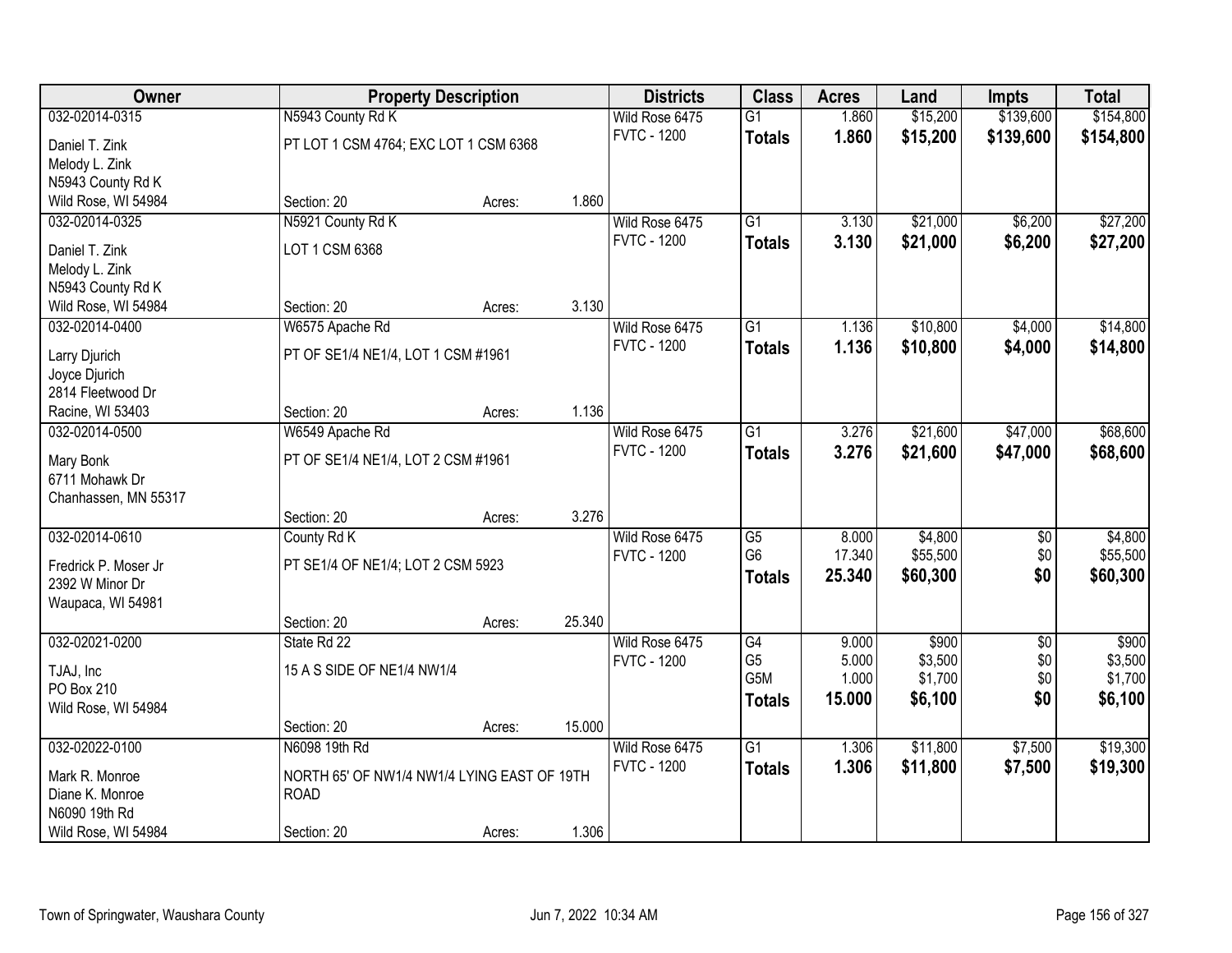| Owner                                          |                                                 | <b>Property Description</b> |        | <b>Districts</b>   | <b>Class</b>          | <b>Acres</b> | Land       | <b>Impts</b>    | <b>Total</b> |
|------------------------------------------------|-------------------------------------------------|-----------------------------|--------|--------------------|-----------------------|--------------|------------|-----------------|--------------|
| 032-02022-0200                                 | N6090 19th Rd                                   |                             |        | Wild Rose 6475     | $\overline{G1}$       | 12.694       | \$48,600   | \$229,700       | \$278,300    |
| Mark R. Monroe                                 | PT OF NW1/4 NW1/4                               |                             |        | <b>FVTC - 1200</b> | <b>Totals</b>         | 12.694       | \$48,600   | \$229,700       | \$278,300    |
| Diane K. Monroe                                |                                                 |                             |        |                    |                       |              |            |                 |              |
| N6090 19th Rd                                  |                                                 |                             |        |                    |                       |              |            |                 |              |
| Wild Rose, WI 54984                            | Section: 20                                     | Acres:                      | 12.694 |                    |                       |              |            |                 |              |
| 032-02022-0300                                 | 19th Rd                                         |                             |        | Wild Rose 6475     | G4                    | 16.250       | \$1,700    | \$0             | \$1,700      |
| <b>Barbara Meerdink</b>                        | PT NW1/4 OF NW1/4 S OF APACHE DR                |                             |        | <b>FVTC - 1200</b> | G <sub>5</sub>        | 9.750        | \$6,800    | \$0             | \$6,800      |
| N108 W17118 Ava Cir                            |                                                 |                             |        |                    | <b>Totals</b>         | 26.000       | \$8,500    | \$0             | \$8,500      |
| Germantown, WI 53022                           |                                                 |                             |        |                    |                       |              |            |                 |              |
|                                                | Section: 20                                     | Acres:                      | 26.000 |                    |                       |              |            |                 |              |
| 032-02023-0000                                 | 19th Rd                                         |                             |        | Wild Rose 6475     | G4                    | 24.000       | \$2,500    | \$0             | \$2,500      |
|                                                | SW1/4 OF NW1/4                                  |                             |        | <b>FVTC - 1200</b> | G <sub>5</sub>        | 16.000       | \$11,200   | \$0             | \$11,200     |
| <b>Barbara Meerdink</b><br>N108 W17118 Ava Cir |                                                 |                             |        |                    | <b>Totals</b>         | 40.000       | \$13,700   | \$0             | \$13,700     |
| Germantown, WI 53022                           |                                                 |                             |        |                    |                       |              |            |                 |              |
|                                                | Section: 20                                     | Acres:                      | 40.000 |                    |                       |              |            |                 |              |
| 032-02024-0000                                 | State Rd 22                                     |                             |        | Wild Rose 6475     | G4                    | 1.500        | \$200      | \$0             | \$200        |
|                                                |                                                 |                             |        | <b>FVTC - 1200</b> | G <sub>5</sub>        | 12.000       | \$8,400    | \$0             | \$8,400      |
| TJAJ, Inc                                      | SE1/4 OF NW1/4                                  |                             |        |                    | G5M                   | 4.500        | \$7,400    | \$0             | \$7,400      |
| PO Box 210                                     |                                                 |                             |        |                    | W <sub>6</sub>        | 22.000       | (\$36,300) | \$0             | \$0          |
| Wild Rose, WI 54984                            | Section: 20                                     | Acres:                      | 40.000 |                    | <b>Totals</b>         | 40.000       | \$16,000   | \$0             | \$16,000     |
| 032-02031-0000                                 | State Rd 22                                     |                             |        | Wild Rose 6475     | $\overline{G4}$       | 39.000       | \$5,100    | $\overline{50}$ | \$5,100      |
|                                                |                                                 |                             |        | <b>FVTC - 1200</b> | W <sub>6</sub>        | 1.000        | (\$1,700)  | \$0             | \$0          |
| TJAJ, Inc                                      | <b>NE1/4 OF SW1/4</b>                           |                             |        |                    | <b>Totals</b>         | 40.000       | \$5,100    | \$0             | \$5,100      |
| PO Box 210                                     |                                                 |                             |        |                    |                       |              |            |                 |              |
| Wild Rose, WI 54984                            |                                                 |                             |        |                    |                       |              |            |                 |              |
|                                                | Section: 20                                     | Acres:                      | 40.000 |                    |                       |              |            |                 |              |
| 032-02032-0100                                 | County Rd A                                     |                             |        | Wild Rose 6475     | G4                    | 4.000        | \$600      | $\sqrt{6}$      | \$600        |
| Joseph T. Dubinski Jr                          | LOT 1 CSM 6557 (PT OF NE SE SEC 19 & PT W1/2 SW |                             |        | <b>FVTC - 1200</b> | G5M<br>W <sub>6</sub> | 10.000       | \$15,500   | \$0             | \$15,500     |
| Kali L. Dubinski                               | <b>SEC 20)</b>                                  |                             |        |                    |                       | 36.350       | (\$57,800) | \$0             | \$0          |
| 1159 Barbary Ln                                |                                                 |                             |        |                    | <b>Totals</b>         | 50.350       | \$16,100   | \$0             | \$16,100     |
| Winneconne, WI 54986                           | Section: 19                                     | Acres:                      | 50.350 |                    |                       |              |            |                 |              |
| 032-02033-0100                                 | S County Rd A                                   |                             |        | Wild Rose 6475     | G4                    | 15.000       | \$1,700    | $\overline{50}$ | \$1,700      |
| Ryan M. Puhl                                   | LOT 2 CSM 6557 (PT W1/2 OF SW SEC 20)           |                             |        | <b>FVTC - 1200</b> | G <sub>5</sub>        | 22.000       | \$15,400   | \$0             | \$15,400     |
| Molly M. Puhl                                  |                                                 |                             |        |                    | G5M                   | 8.700        | \$13,900   | \$0             | \$13,900     |
| 2759 Hamilton St                               |                                                 |                             |        |                    | W <sub>6</sub>        | 4.650        | (\$7,700)  | \$0             | \$0          |
| Oshkosh, WI 54901                              | Section: 20                                     | Acres:                      | 50.350 |                    | <b>Totals</b>         | 50.350       | \$31,000   | \$0             | \$31,000     |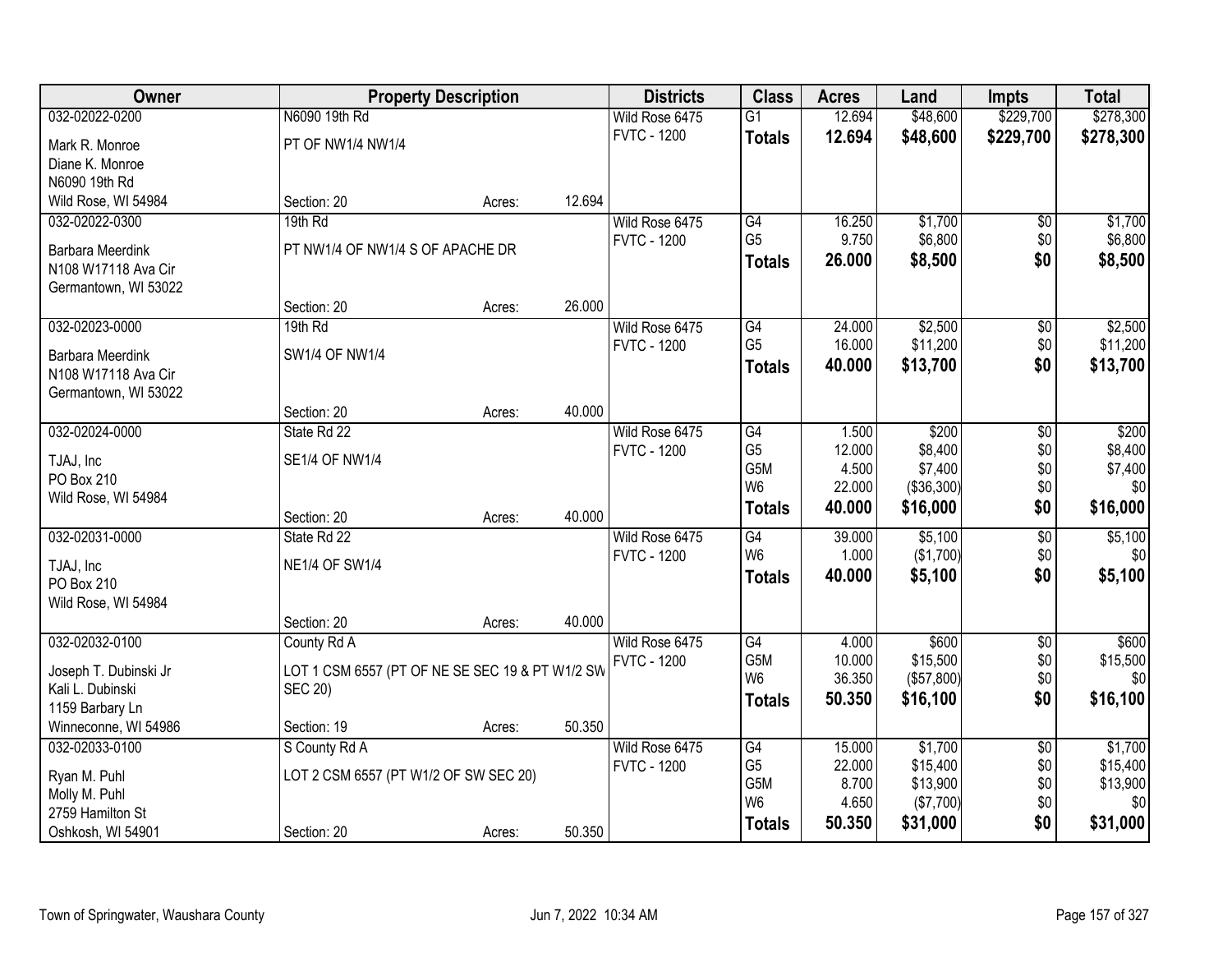| Owner                            | <b>Property Description</b>                        |        |        | <b>Districts</b>   | <b>Class</b>    | <b>Acres</b> | Land            | <b>Impts</b>    | <b>Total</b>    |
|----------------------------------|----------------------------------------------------|--------|--------|--------------------|-----------------|--------------|-----------------|-----------------|-----------------|
| 032-02034-0000                   | State Rd 22                                        |        |        | Wild Rose 6475     | $\overline{G4}$ | 24.250       | \$3,200         | $\sqrt{$0}$     | \$3,200         |
| TJAJ, Inc                        | SE1/4 OF SW1/4                                     |        |        | <b>FVTC - 1200</b> | G <sub>5</sub>  | 5.750        | \$4,000         | \$0             | \$4,000         |
| PO Box 210                       |                                                    |        |        |                    | G5M             | 10.000       | \$16,500        | \$0             | \$16,500        |
| Wild Rose, WI 54984              |                                                    |        |        |                    | <b>Totals</b>   | 40.000       | \$23,700        | \$0             | \$23,700        |
|                                  | Section: 20                                        | Acres: | 40.000 |                    |                 |              |                 |                 |                 |
| 032-02041-0000                   | N5809 County Rd K                                  |        |        | Wild Rose 6475     | G4              | 28.000       | \$2,900         | $\overline{50}$ | \$2,900         |
| Kenneth D. Lewallen et al        | <b>NE1/4 OF SE1/4</b>                              |        |        | <b>FVTC - 1200</b> | G <sub>5</sub>  | 10.000       | \$6,000         | \$0             | \$6,000         |
| c/o Howard D. Lewallen           |                                                    |        |        |                    | G7              | 2.000        | \$10,000        | \$34,100        | \$44,100        |
| N5809 County Rd K                |                                                    |        |        |                    | <b>Totals</b>   | 40.000       | \$18,900        | \$34,100        | \$53,000        |
| Wild Rose, WI 54984              | Section: 20                                        | Acres: | 40.000 |                    |                 |              |                 |                 |                 |
| 032-02042-0000                   | State Rd 22                                        |        |        | Wild Rose 6475     | G4              | 37.000       | \$5,100         | \$0             | \$5,100         |
|                                  |                                                    |        |        | <b>FVTC - 1200</b> | G <sub>5</sub>  | 3.000        | \$1,200         | \$0             | \$1,200         |
| TJAJ, Inc                        | NW1/4 OF SE1/4                                     |        |        |                    | <b>Totals</b>   | 40.000       | \$6,300         | \$0             | \$6,300         |
| PO Box 210                       |                                                    |        |        |                    |                 |              |                 |                 |                 |
| Wild Rose, WI 54984              |                                                    |        |        |                    |                 |              |                 |                 |                 |
|                                  | Section: 20                                        | Acres: | 40.000 |                    |                 |              |                 |                 |                 |
| 032-02043-0000                   | W6670 S County Rd A                                |        |        | Wild Rose 6475     | G4              | 35.500       | \$3,700         | \$0             | \$3,700         |
| TJAJ, Inc                        | SW1/4 OF SE1/4                                     |        |        | <b>FVTC - 1200</b> | G <sub>5</sub>  | 4.500        | \$1,800         | \$0             | \$1,800         |
| PO Box 210                       |                                                    |        |        |                    | <b>Totals</b>   | 40.000       | \$5,500         | \$0             | \$5,500         |
| Wild Rose, WI 54984              |                                                    |        |        |                    |                 |              |                 |                 |                 |
|                                  | Section: 20                                        | Acres: | 40.000 |                    |                 |              |                 |                 |                 |
| 032-02044-0100                   | N5791 County Rd K                                  |        |        | Wild Rose 6475     | $\overline{G1}$ | 1.170        | \$11,000        | \$44,600        | \$55,600        |
|                                  |                                                    |        |        | <b>FVTC - 1200</b> | <b>Totals</b>   | 1.170        | \$11,000        | \$44,600        | \$55,600        |
| James Palmer                     | N 221.12' OF E 230' SE-SE                          |        |        |                    |                 |              |                 |                 |                 |
| N5791 County Rd K                |                                                    |        |        |                    |                 |              |                 |                 |                 |
| Wild Rose, WI 54984-9112         |                                                    |        |        |                    |                 |              |                 |                 |                 |
|                                  | Section: 20                                        | Acres: | 1.170  |                    |                 |              |                 |                 |                 |
| 032-02044-0210                   | W6598 S County Rd A                                |        |        | Wild Rose 6475     | $\overline{G1}$ | 2.960        | \$20,300        | \$131,400       | \$151,700       |
| Randel L. Jenks                  | PT SE1/4 OF SE1/4; EXC CSM 6378, CSM 1507, W 12    |        |        | <b>FVTC - 1200</b> | W <sub>6</sub>  | 27.000       | (\$86,400)      | \$0             | \$0             |
| W6598 S County Rd A              | FT OF E 422 FT OF S 440 FT, N 700 FT OF E 230 FT & |        |        |                    | <b>Totals</b>   | 29.960       | \$20,300        | \$131,400       | \$151,700       |
| Wild Rose, WI 54984              | S 400 FT OF E 200 FT                               |        |        |                    |                 |              |                 |                 |                 |
|                                  | Section: 20                                        | Acres: | 29.960 |                    |                 |              |                 |                 |                 |
| 032-02044-0220                   | W6554 S County Rd A                                |        |        | Wild Rose 6475     | $\overline{X4}$ | 2.250        | $\overline{50}$ | $\overline{50}$ | $\overline{30}$ |
|                                  |                                                    |        |        | <b>FVTC - 1200</b> | <b>Totals</b>   | 2.250        | \$0             | \$0             | \$0             |
| Adams Columbia Elect Cooperative | PT LOT 1 CSM 6378; EXC E 12 FT                     |        |        |                    |                 |              |                 |                 |                 |
| PO Box 70                        |                                                    |        |        |                    |                 |              |                 |                 |                 |
| Friendship, WI 53934             |                                                    |        | 2.250  |                    |                 |              |                 |                 |                 |
|                                  | Section: 20                                        | Acres: |        |                    |                 |              |                 |                 |                 |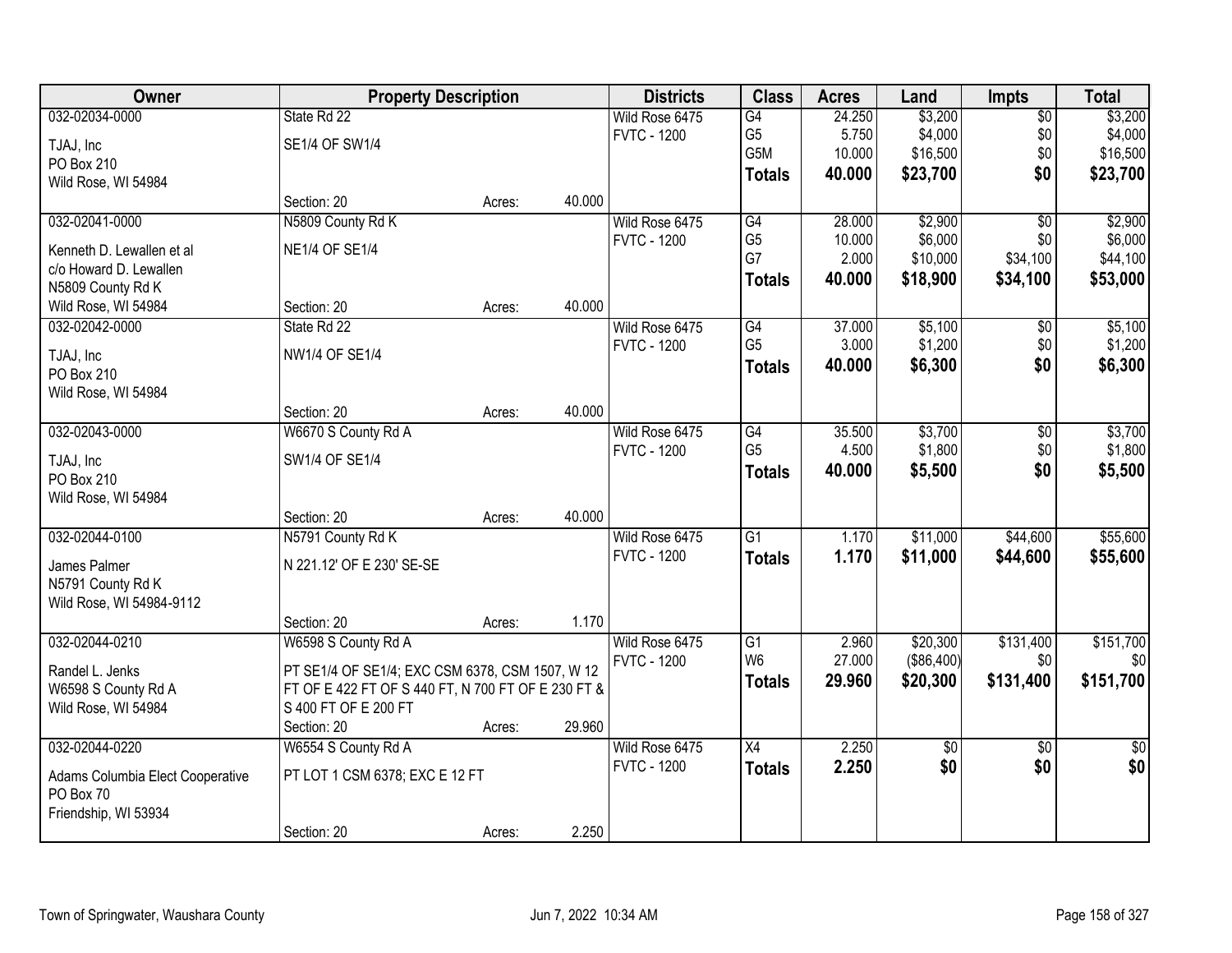| Owner                        |                                                 | <b>Property Description</b> |        | <b>Districts</b>   | <b>Class</b>    | <b>Acres</b> | Land        | <b>Impts</b>    | <b>Total</b>    |
|------------------------------|-------------------------------------------------|-----------------------------|--------|--------------------|-----------------|--------------|-------------|-----------------|-----------------|
| 032-02044-0300               | N5769 County Rd K                               |                             |        | Wild Rose 6475     | G1              | 2.530        | \$18,400    | \$80,500        | \$98,900        |
| <b>William Ziolek</b>        | PT OF SE1/4 SE1/4 PARCEL 230' X 478.88'         |                             |        | <b>FVTC - 1200</b> | <b>Totals</b>   | 2.530        | \$18,400    | \$80,500        | \$98,900        |
| Tina L. Ziolek               |                                                 |                             |        |                    |                 |              |             |                 |                 |
| PO Box 364                   |                                                 |                             |        |                    |                 |              |             |                 |                 |
| Wild Rose, WI 54984          | Section: 20                                     | Acres:                      | 2.530  |                    |                 |              |             |                 |                 |
| 032-02044-0400               | N5723 County Rd K                               |                             |        | Wild Rose 6475     | $\overline{G1}$ | 1.840        | \$15,000    | \$213,300       | \$228,300       |
| <b>Daniel Steffens</b>       | PT OF SE1/4 OF SE1/4 (200' X 400')              |                             |        | <b>FVTC - 1200</b> | <b>Totals</b>   | 1.840        | \$15,000    | \$213,300       | \$228,300       |
| Laurie Steffens              |                                                 |                             |        |                    |                 |              |             |                 |                 |
| PO Box 298                   |                                                 |                             |        |                    |                 |              |             |                 |                 |
| Wild Rose, WI 54984          | Section: 20                                     | Acres:                      | 1.840  |                    |                 |              |             |                 |                 |
| 032-02044-0500               | W6532 S County Rd A                             |                             |        | Wild Rose 6475     | G1              | 2.250        | \$17,100    | \$122,000       | \$139,100       |
| Evergreen Resort, LLC        | LOT 1 CSM 1507 AND PT OF SE1/4 OF SE1/4 (ADJ 12 |                             |        | <b>FVTC - 1200</b> | <b>Totals</b>   | 2.250        | \$17,100    | \$122,000       | \$139,100       |
| W5449 Archer Ln              | FTW OF LOT 1 CSM 1507)                          |                             |        |                    |                 |              |             |                 |                 |
| Wild Rose, WI 54984-9309     |                                                 |                             |        |                    |                 |              |             |                 |                 |
|                              | Section: 20                                     | Acres:                      | 2.250  |                    |                 |              |             |                 |                 |
| 032-02111-0100               | <b>Bunea</b>                                    |                             |        | Wild Rose 6475     | W6              | 19.570       | (\$26,300)  | \$0             | \$0             |
| Robert H & Gretchen Hanneman | E1/2 OF NE1/4 OF NE1/4                          |                             |        | <b>FVTC - 1200</b> | <b>Totals</b>   | 19.570       | \$0         | \$0             | \$0             |
| Revocable Living Trust       |                                                 |                             |        |                    |                 |              |             |                 |                 |
| 4037 S Fohr Dr               |                                                 |                             |        |                    |                 |              |             |                 |                 |
| New Berlin, WI 53151         | Section: 21                                     | Acres:                      | 19.570 |                    |                 |              |             |                 |                 |
| 032-02111-0200               | State Rd 22                                     |                             |        | Wild Rose 6475     | $\overline{X2}$ | 19.020       | \$0         | $\overline{50}$ | $\overline{50}$ |
| <b>DNR</b>                   | W1/2 NE1/4 NE1/4 EXC 4 X 39 RDS                 |                             |        | <b>FVTC - 1200</b> | <b>Totals</b>   | 19.020       | \$0         | \$0             | \$0             |
| 101 S Webster St             |                                                 |                             |        |                    |                 |              |             |                 |                 |
| Madison, WI 53703            |                                                 |                             |        |                    |                 |              |             |                 |                 |
|                              | Section: 21                                     | Acres:                      | 19.020 |                    |                 |              |             |                 |                 |
| 032-02112-0100               | State Rd 22                                     |                             |        | Wild Rose 6475     | $\overline{X2}$ | 20.000       | $\sqrt{$0}$ | $\sqrt{6}$      | \$0             |
| <b>DNR</b>                   | E 10 A & S 10 A NW1/4 NE1/4                     |                             |        | <b>FVTC - 1200</b> | <b>Totals</b>   | 20.000       | \$0         | \$0             | \$0             |
| 101 S Webster St             |                                                 |                             |        |                    |                 |              |             |                 |                 |
| Madison, WI 53703            |                                                 |                             |        |                    |                 |              |             |                 |                 |
|                              | Section: 21                                     | Acres:                      | 20.000 |                    |                 |              |             |                 |                 |
| 032-02112-0200               | State Rd 22                                     |                             |        | Wild Rose 6475     | $\overline{G5}$ | 16.000       | \$9,600     | $\overline{50}$ | \$9,600         |
| John F. Embs                 | 16A IN NW COR OF NW1/4 NE1/4                    |                             |        | <b>FVTC - 1200</b> | <b>Totals</b>   | 16.000       | \$9,600     | \$0             | \$9,600         |
| W4664 S County Rd A          |                                                 |                             |        |                    |                 |              |             |                 |                 |
| Wild Rose, WI 54984-6711     |                                                 |                             |        |                    |                 |              |             |                 |                 |
|                              | Section: 21                                     | Acres:                      | 16.000 |                    |                 |              |             |                 |                 |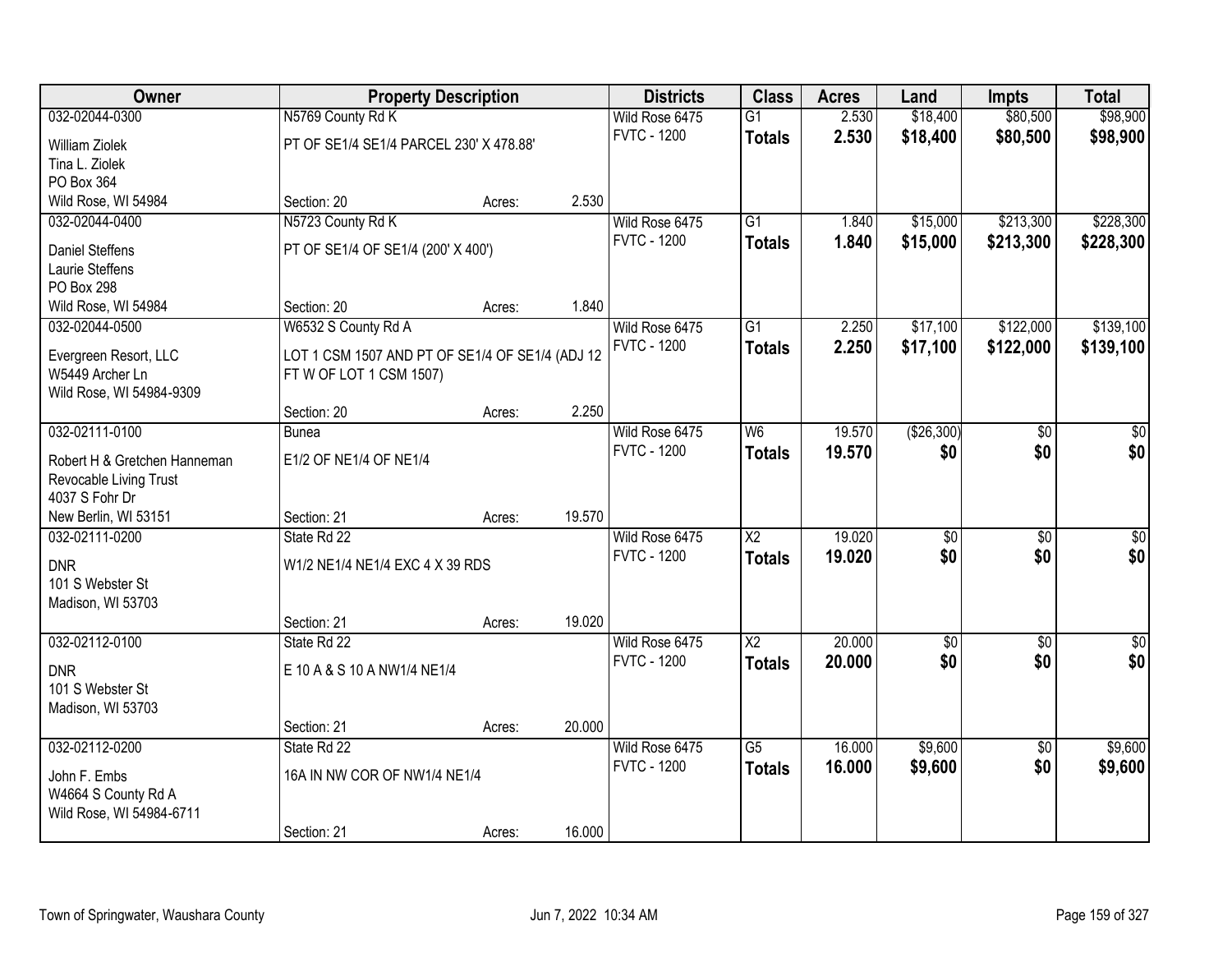| Owner                                    |                                               | <b>Property Description</b> |        | <b>Districts</b>   | <b>Class</b>    | <b>Acres</b> | Land     | <b>Impts</b>    | <b>Total</b> |
|------------------------------------------|-----------------------------------------------|-----------------------------|--------|--------------------|-----------------|--------------|----------|-----------------|--------------|
| 032-02112-0300                           | State Rd 22                                   |                             |        | Wild Rose 6475     | $\overline{G5}$ | 4.000        | \$2,400  | $\overline{50}$ | \$2,400      |
| John F. Embs                             | 4 A. IN NW1/4 OF NE1/4                        |                             |        | <b>FVTC - 1200</b> | <b>Totals</b>   | 4.000        | \$2,400  | \$0             | \$2,400      |
| W4664 S County Rd A                      |                                               |                             |        |                    |                 |              |          |                 |              |
| Wild Rose, WI 54984-6711                 |                                               |                             |        |                    |                 |              |          |                 |              |
|                                          | Section: 21                                   | Acres:                      | 4.000  |                    |                 |              |          |                 |              |
| 032-02113-0110                           | Apache Rd                                     |                             |        | Wild Rose 6475     | G4              | 6.000        | \$800    | \$0             | \$800        |
| Kenneth D. Lewallen et al                | PT OF SW-NE & SE-NW LESS PARCELS SOLD         |                             |        | <b>FVTC - 1200</b> | G5M             | 5.330        | \$8,500  | \$0             | \$8,500      |
| c/o Howard D. Lewallen                   |                                               |                             |        |                    | <b>Totals</b>   | 11.330       | \$9,300  | \$0             | \$9,300      |
| N5809 County Rd K                        |                                               |                             |        |                    |                 |              |          |                 |              |
| Wild Rose, WI 54984                      | Section: 21                                   | Acres:                      | 11.330 |                    |                 |              |          |                 |              |
| 032-02113-0200                           | W6201 Apache Rd                               |                             |        | Wild Rose 6475     | G1              | 2.080        | \$12,300 | \$21,400        | \$33,700     |
| Ted R. Zaremba                           | PT OF SW-NE                                   |                             |        | <b>FVTC - 1200</b> | <b>Totals</b>   | 2.080        | \$12,300 | \$21,400        | \$33,700     |
| c/o Jeff Zaremba                         |                                               |                             |        |                    |                 |              |          |                 |              |
| N6523 23rd Rd                            |                                               |                             |        |                    |                 |              |          |                 |              |
| Wild Rose, WI 54984                      | Section: 21                                   | Acres:                      | 2.080  |                    |                 |              |          |                 |              |
| 032-02113-0300                           | Apache Rd                                     |                             |        | Wild Rose 6475     | $\overline{G1}$ | 3.760        | \$5,000  | $\sqrt[6]{3}$   | \$5,000      |
| Ted R. Zaremba                           | PT OF SW-NE                                   |                             |        | <b>FVTC - 1200</b> | <b>Totals</b>   | 3.760        | \$5,000  | \$0             | \$5,000      |
| c/o Jeff Zaremba                         |                                               |                             |        |                    |                 |              |          |                 |              |
| N6523 23rd Rd                            |                                               |                             |        |                    |                 |              |          |                 |              |
| Wild Rose, WI 54984                      | Section: 21                                   | Acres:                      | 3.760  |                    |                 |              |          |                 |              |
| 032-02113-0410                           | W6243 Apache Rd                               |                             |        | Wild Rose 6475     | $\overline{G1}$ | 5.730        | \$30,400 | \$18,300        | \$48,700     |
|                                          |                                               |                             |        | <b>FVTC - 1200</b> | <b>Totals</b>   | 5.730        | \$30,400 | \$18,300        | \$48,700     |
| David N. Hawley<br>Cynthia M. Hawley     | PT OF SW1/4 NE1/4, LESS CSM #1698             |                             |        |                    |                 |              |          |                 |              |
| 4945 W Broadway Dr                       |                                               |                             |        |                    |                 |              |          |                 |              |
| Appleton, WI 54915                       | Section: 21                                   | Acres:                      | 5.730  |                    |                 |              |          |                 |              |
| 032-02113-0420                           | W6291 Apache Rd                               |                             |        | Wild Rose 6475     | $\overline{G1}$ | 5.200        | \$30,000 | \$62,500        | \$92,500     |
|                                          |                                               |                             |        | <b>FVTC - 1200</b> | <b>Totals</b>   | 5.200        | \$30,000 | \$62,500        | \$92,500     |
| Daniel G. Arndt                          | PT OF SW1/4 NE1/4, LOT 1 CSM #1698 & 25' S OF |                             |        |                    |                 |              |          |                 |              |
| W6291 Apache Rd<br>Wild Rose, WI 54984   | <b>CSM 1698</b>                               |                             |        |                    |                 |              |          |                 |              |
|                                          | Section: 21                                   | Acres:                      | 5.200  |                    |                 |              |          |                 |              |
| 032-02113-0510                           | Apache Rd                                     |                             |        | Wild Rose 6475     | $\overline{G5}$ | 5.000        | \$3,500  | $\overline{60}$ | \$3,500      |
|                                          |                                               |                             |        | <b>FVTC - 1200</b> | G <sub>6</sub>  | 6.470        | \$21,400 | \$0             | \$21,400     |
| David N. Hawley                          | PT OF SW NE LESS V512 P600 LESS V832 P225     |                             |        |                    | <b>Totals</b>   | 11.470       | \$24,900 | \$0             | \$24,900     |
| Cynthia M. Hawley                        |                                               |                             |        |                    |                 |              |          |                 |              |
| 4945 W Broadway Dr<br>Appleton, WI 54915 | Section: 21                                   |                             | 11.470 |                    |                 |              |          |                 |              |
|                                          |                                               | Acres:                      |        |                    |                 |              |          |                 |              |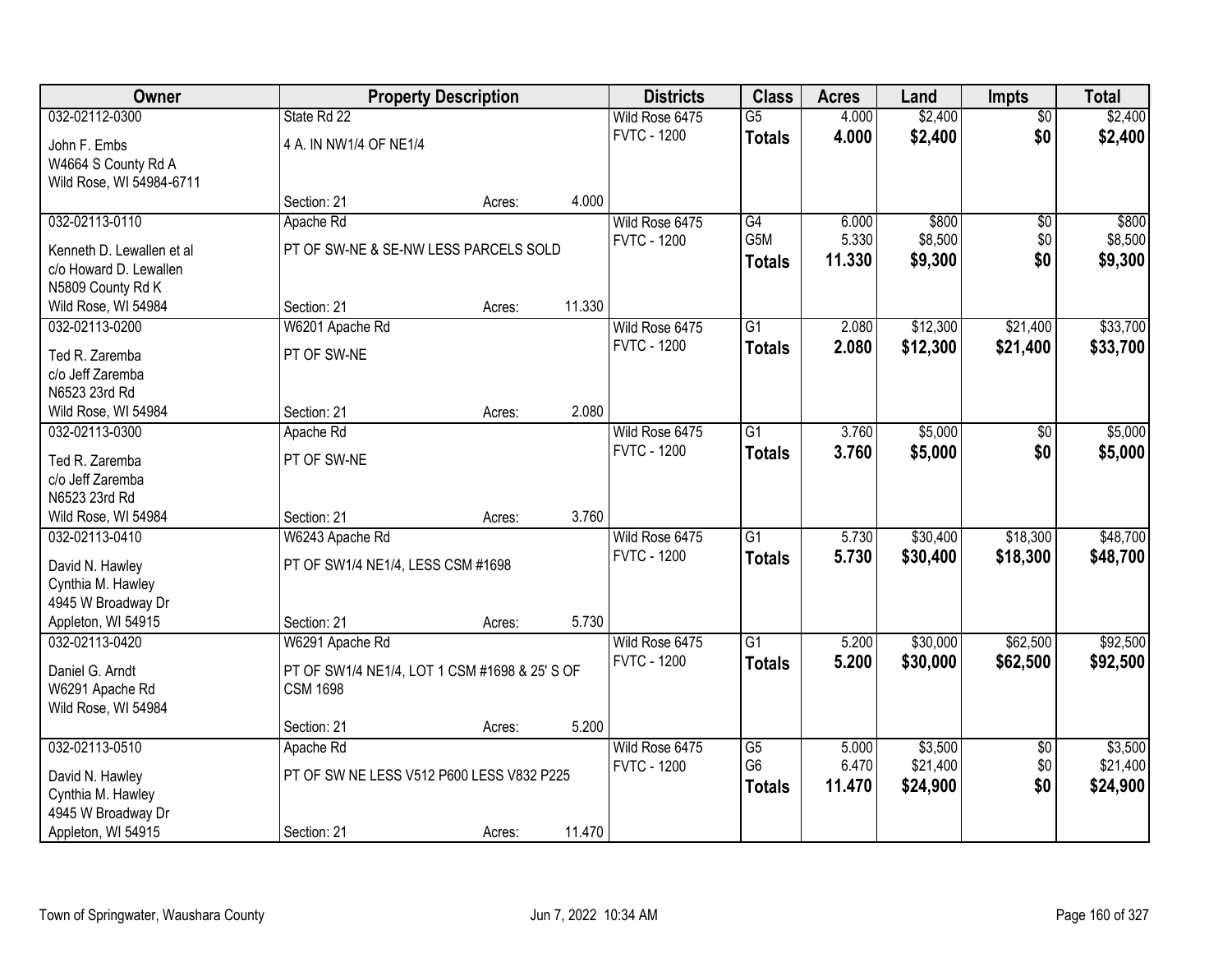| Owner                                  |                                               | <b>Property Description</b> |        | <b>Districts</b>   | <b>Class</b>    | <b>Acres</b> | Land     | <b>Impts</b>    | <b>Total</b> |
|----------------------------------------|-----------------------------------------------|-----------------------------|--------|--------------------|-----------------|--------------|----------|-----------------|--------------|
| 032-02114-0110                         | W6190 Apache Rd                               |                             |        | Wild Rose 6475     | $\overline{G1}$ | 1.697        | \$13,800 | \$17,700        | \$31,500     |
| Keith Pettit                           | PART OF E1/2 NE1/4, LOT 1 CSM #3094           |                             |        | <b>FVTC - 1200</b> | <b>Totals</b>   | 1.697        | \$13,800 | \$17,700        | \$31,500     |
| Lori Pettit                            |                                               |                             |        |                    |                 |              |          |                 |              |
| W6158 Apache Rd                        |                                               |                             |        |                    |                 |              |          |                 |              |
| Wild Rose, WI 54984                    | Section: 21                                   | Acres:                      | 1.697  |                    |                 |              |          |                 |              |
| 032-02114-0131                         | State Rd 22                                   |                             |        | Wild Rose 6475     | G4              | 9.350        | \$1,300  | $\overline{50}$ | \$1,300      |
| Gerald A & Patricia Korleski Revocable | LOT 1 CSM 6577                                |                             |        | <b>FVTC - 1200</b> | G <sub>5</sub>  | 2.000        | \$1,200  | \$0             | \$1,200      |
| Trust                                  |                                               |                             |        |                    | G <sub>6</sub>  | 4.000        | \$12,800 | \$0             | \$12,800     |
| N6296 County Rd K                      |                                               |                             |        |                    | <b>Totals</b>   | 15.350       | \$15,300 | \$0             | \$15,300     |
| Wild Rose, WI 54984                    | Section: 21                                   | Acres:                      | 15.350 |                    |                 |              |          |                 |              |
| 032-02114-0132                         | State Rd 22                                   |                             |        | Wild Rose 6475     | G4              | 6.060        | \$800    | \$0             | \$800        |
| George D. Korleski                     | LOT 2 CSM 6577                                |                             |        | <b>FVTC - 1200</b> | G5M             | 4.000        | \$6,400  | \$0             | \$6,400      |
| Mary Korleski                          |                                               |                             |        |                    | <b>Totals</b>   | 10.060       | \$7,200  | \$0             | \$7,200      |
| W6414 Apache Rd                        |                                               |                             |        |                    |                 |              |          |                 |              |
| Wild Rose, WI 54984                    | Section: 21                                   | Acres:                      | 10.060 |                    |                 |              |          |                 |              |
| 032-02114-0133                         | State Rd 22                                   |                             |        | Wild Rose 6475     | G4              | 3.810        | \$500    | \$0             | \$500        |
| Jesse E. Lallier                       | LOT 3 CSM 6577                                |                             |        | <b>FVTC - 1200</b> | G5M             | 4.000        | \$6,400  | \$0             | \$6,400      |
| N4867 County Rd V                      |                                               |                             |        |                    | <b>Totals</b>   | 7.810        | \$6,900  | \$0             | \$6,900      |
| Fond Du Lac, WI 54937                  |                                               |                             |        |                    |                 |              |          |                 |              |
|                                        | Section: 21                                   | Acres:                      | 7.810  |                    |                 |              |          |                 |              |
| 032-02114-0134                         | State Rd 22                                   |                             |        | Wild Rose 6475     | $\overline{G5}$ | 1.650        | \$1,200  | $\overline{50}$ | \$1,200      |
| Jesse E. Lallier                       | OUTLOT 4 CSM 6577                             |                             |        | <b>FVTC - 1200</b> | <b>Totals</b>   | 1.650        | \$1,200  | \$0             | \$1,200      |
| N4867 County Rd V                      |                                               |                             |        |                    |                 |              |          |                 |              |
| Fond Du Lac, WI 54937                  |                                               |                             |        |                    |                 |              |          |                 |              |
|                                        | Section: 21                                   | Acres:                      | 1.650  |                    |                 |              |          |                 |              |
| 032-02114-0140                         | W6158 Apache Rd                               |                             |        | Wild Rose 6475     | $\overline{G1}$ | 2.345        | \$17,600 | \$148,900       | \$166,500    |
| Keith Pettit                           | PART OF E1/2 NE1/4, LOT 2 CSM #3094 EXC E 83' |                             |        | <b>FVTC - 1200</b> | <b>Totals</b>   | 2.345        | \$17,600 | \$148,900       | \$166,500    |
| Lori Pettit                            |                                               |                             |        |                    |                 |              |          |                 |              |
| W6158 Apache Rd                        |                                               |                             |        |                    |                 |              |          |                 |              |
| Wild Rose, WI 54984                    | Section: 21                                   | Acres:                      | 2.345  |                    |                 |              |          |                 |              |
| 032-02114-0150                         | W6158 Apache Rd                               |                             |        | Wild Rose 6475     | $\overline{G1}$ | 0.498        | \$3,000  | $\overline{60}$ | \$3,000      |
| Keith Pettit                           | PART OF E1/2 NE1/4, E 83' LOT 2 CSM #3094     |                             |        | <b>FVTC - 1200</b> | <b>Totals</b>   | 0.498        | \$3,000  | \$0             | \$3,000      |
| Lori Pettit                            |                                               |                             |        |                    |                 |              |          |                 |              |
| W6158 Apache Rd                        |                                               |                             |        |                    |                 |              |          |                 |              |
| Wild Rose, WI 54984                    | Section: 21                                   | Acres:                      | 0.498  |                    |                 |              |          |                 |              |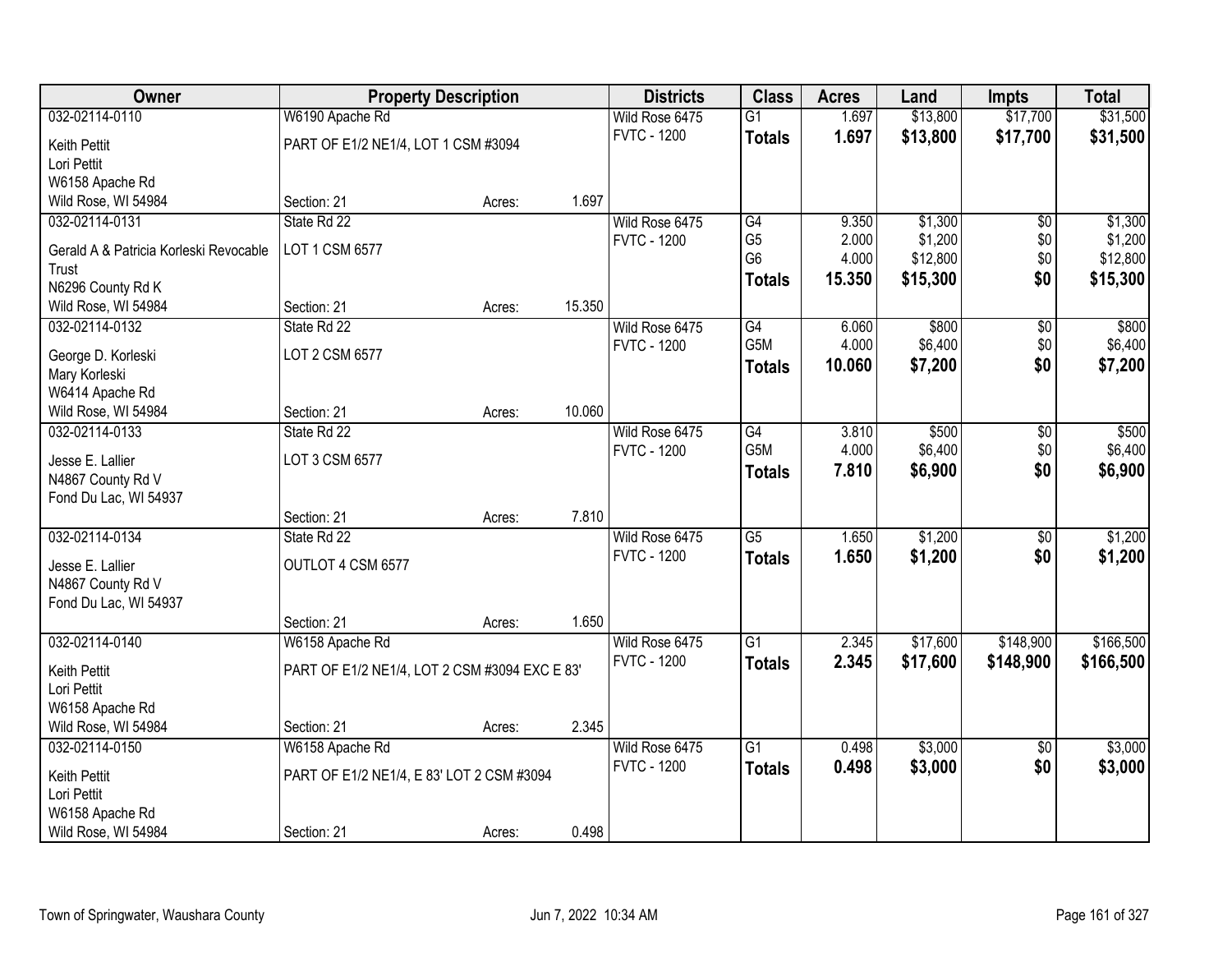| Owner                                       |                                       | <b>Property Description</b> |        | <b>Districts</b>                     | <b>Class</b>         | <b>Acres</b>   | Land                | <b>Impts</b>    | <b>Total</b>        |
|---------------------------------------------|---------------------------------------|-----------------------------|--------|--------------------------------------|----------------------|----------------|---------------------|-----------------|---------------------|
| 032-02114-0200                              | W6136 Apache Rd                       |                             |        | Wild Rose 6475                       | $\overline{G1}$      | 1.370          | \$12,200            | \$38,900        | \$51,100            |
| lan H. Wilson                               | PT OF SE1/4 NE1/4, NOW LOT 1 CSM 4711 |                             |        | <b>FVTC - 1200</b>                   | <b>Totals</b>        | 1.370          | \$12,200            | \$38,900        | \$51,100            |
| Bonnie I. Wilson                            |                                       |                             |        |                                      |                      |                |                     |                 |                     |
| W4890 Happersett Ln                         |                                       |                             |        |                                      |                      |                |                     |                 |                     |
| Redgranite, WI 54970                        | Section: 21                           | Acres:                      | 1.370  |                                      |                      |                |                     |                 |                     |
| 032-02121-0100                              | State Rd 22                           |                             |        | Wild Rose 6475                       | $\overline{G5}$      | 5.000          | \$2,000             | \$0             | \$2,000             |
| John L & Christine A Lauritzen Joint        | N 5A OF E1/2 NE1/4 NW1/4              |                             |        | <b>FVTC - 1200</b>                   | <b>Totals</b>        | 5.000          | \$2,000             | \$0             | \$2,000             |
| Revocable Trust                             |                                       |                             |        |                                      |                      |                |                     |                 |                     |
| <b>PO Box 190</b>                           |                                       |                             |        |                                      |                      |                |                     |                 |                     |
| Wild Rose, WI 54984                         | Section: 21                           | Acres:                      | 5.000  |                                      |                      |                |                     |                 |                     |
| 032-02121-0200                              | State Rd 22                           |                             |        | Wild Rose 6475                       | $\overline{G5}$      | 15.000         | \$10,500            | \$0             | \$10,500            |
|                                             |                                       |                             |        | <b>FVTC - 1200</b>                   | <b>Totals</b>        | 15.000         | \$10,500            | \$0             | \$10,500            |
| Kenneth D. Lewallen et al                   | PT OF E1/2 OF NE-NW N OF APACHE RD    |                             |        |                                      |                      |                |                     |                 |                     |
| c/o Howard D. Lewallen<br>N5809 County Rd K |                                       |                             |        |                                      |                      |                |                     |                 |                     |
| Wild Rose, WI 54984                         | Section: 21                           | Acres:                      | 0.000  |                                      |                      |                |                     |                 |                     |
| 032-02121-0300                              | State Rd 22                           |                             |        | Wild Rose 6475                       | $\overline{G5}$      | 8.000          | \$4,800             | \$0             | \$4,800             |
|                                             |                                       |                             |        | <b>FVTC - 1200</b>                   | G <sub>6</sub>       | 8.000          | \$24,800            | \$0             | \$24,800            |
| Louis Taylor                                | W1/2 OF NE1/4 OF NW1/4 EXC PT S OF RD |                             |        |                                      | <b>Totals</b>        | 16.000         | \$29,600            | \$0             | \$29,600            |
| Annette Taylor                              |                                       |                             |        |                                      |                      |                |                     |                 |                     |
| 532 Jackson St                              |                                       |                             |        |                                      |                      |                |                     |                 |                     |
| Wild Rose, WI 54984-6853                    | Section: 21                           | Acres:                      | 16.000 |                                      |                      |                |                     |                 |                     |
| 032-02121-0500                              | W6411 Apache Rd                       |                             |        | Wild Rose 6475<br><b>FVTC - 1200</b> | G1<br>G <sub>5</sub> | 1.000<br>9.284 | \$10,000<br>\$6,500 | \$69,800<br>\$0 | \$79,800<br>\$6,500 |
| Celeste L. Overesch                         | LOT 1 CSM 2093                        |                             |        |                                      | G <sub>6</sub>       | 14.500         | \$46,400            | \$0             | \$46,400            |
| W6411 Apache Rd                             |                                       |                             |        |                                      | <b>Totals</b>        | 24.784         | \$62,900            | \$69,800        | \$132,700           |
| Wild Rose, WI 54984-9326                    |                                       |                             |        |                                      |                      |                |                     |                 |                     |
|                                             | Section: 21                           | Acres:                      | 24.784 |                                      |                      |                |                     |                 |                     |
| 032-02122-0100                              | W6414 Apache Rd                       |                             |        | Wild Rose 6475                       | $\overline{G5}$      | 33.000         | \$23,100            | $\overline{50}$ | \$23,100            |
| George D. Korleski                          | NW1/4 OF NW1/4 N OF RD                |                             |        | <b>FVTC - 1200</b>                   | G7                   | 2.000          | \$10,000            | \$127,600       | \$137,600           |
| W6414 Apache Rd                             |                                       |                             |        |                                      | <b>Totals</b>        | 35.000         | \$33,100            | \$127,600       | \$160,700           |
| Wild Rose, WI 54984                         |                                       |                             |        |                                      |                      |                |                     |                 |                     |
|                                             | Section: 21                           | Acres:                      | 35.000 |                                      |                      |                |                     |                 |                     |
| 032-02122-0200                              | State Rd 22                           |                             |        | Wild Rose 6475                       | $\overline{G5}$      | 4.000          | \$2,400             | $\overline{50}$ | \$2,400             |
| Jarod J. Overesch                           | W 72R OF NW1/4 OF NW1/4 S OF RD       |                             |        | <b>FVTC - 1200</b>                   | <b>Totals</b>        | 4.000          | \$2,400             | \$0             | \$2,400             |
| N5236 County Rd I                           |                                       |                             |        |                                      |                      |                |                     |                 |                     |
| Fremont, WI 54940                           |                                       |                             |        |                                      |                      |                |                     |                 |                     |
|                                             | Section: 21                           | Acres:                      | 4.000  |                                      |                      |                |                     |                 |                     |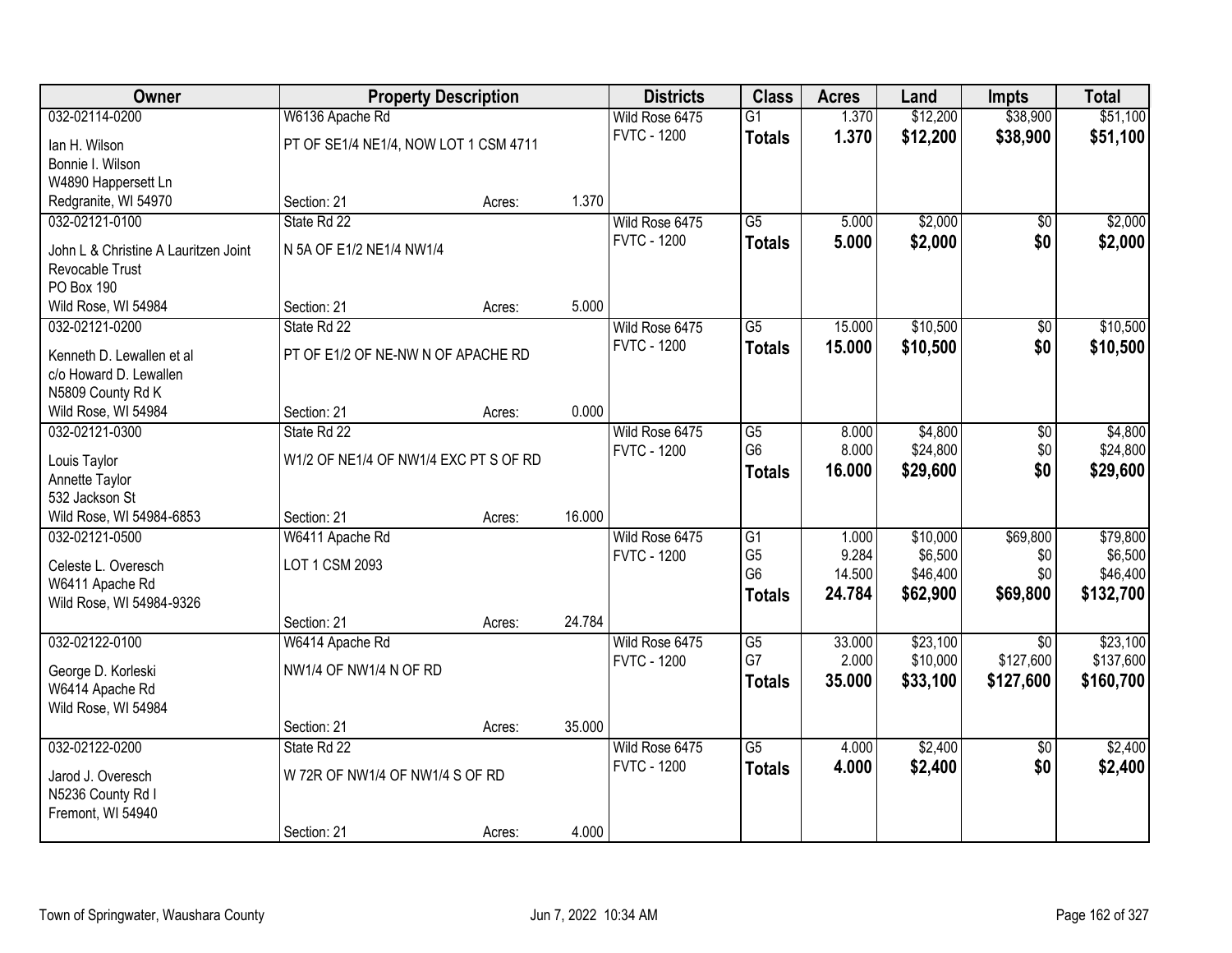| <b>Owner</b>                |                                               | <b>Property Description</b> |        | <b>Districts</b>   | <b>Class</b>          | <b>Acres</b>    | Land                | <b>Impts</b>    | <b>Total</b>        |
|-----------------------------|-----------------------------------------------|-----------------------------|--------|--------------------|-----------------------|-----------------|---------------------|-----------------|---------------------|
| 032-02123-0100              | N5990 County Rd K                             |                             |        | Wild Rose 6475     | $\overline{G1}$       | 10.000          | \$41,600            | \$91,800        | \$133,400           |
| Arthur C. Robinson          | N1/4 OF SW-NW                                 |                             |        | <b>FVTC - 1200</b> | <b>Totals</b>         | 10.000          | \$41,600            | \$91,800        | \$133,400           |
| N5990 County Rd K           |                                               |                             |        |                    |                       |                 |                     |                 |                     |
| Wild Rose, WI 54984         |                                               |                             |        |                    |                       |                 |                     |                 |                     |
|                             | Section: 21                                   | Acres:                      | 10.000 |                    |                       |                 |                     |                 |                     |
| 032-02123-0200              | State Rd 22                                   |                             |        | Wild Rose 6475     | $\overline{G5}$       | 2.000           | \$1,200             | \$0             | \$1,200             |
| Jarod J. Overesch           | S 30 A SW-NW                                  |                             |        | <b>FVTC - 1200</b> | G <sub>6</sub>        | 28.000          | \$89,600            | \$0             | \$89,600            |
| N5236 County Rd I           |                                               |                             |        |                    | <b>Totals</b>         | 30.000          | \$90,800            | \$0             | \$90,800            |
| Fremont, WI 54940           |                                               |                             |        |                    |                       |                 |                     |                 |                     |
|                             | Section: 21                                   | Acres:                      | 30.000 |                    |                       |                 |                     |                 |                     |
| 032-02124-0100              | W6339 Apache Rd                               |                             |        | Wild Rose 6475     | $\overline{G1}$       | 4.000           | \$24,500            | \$133,300       | \$157,800           |
| Kenneth D. Lewallen         | PT OF E1/2 SE-NW, PARCEL 280 FEET X 622 FEET  |                             |        | <b>FVTC - 1200</b> | <b>Totals</b>         | 4.000           | \$24,500            | \$133,300       | \$157,800           |
| Deborah Lewallen            |                                               |                             |        |                    |                       |                 |                     |                 |                     |
| W6339 Apache Rd             |                                               |                             |        |                    |                       |                 |                     |                 |                     |
| Wild Rose, WI 54984         | Section: 21                                   | Acres:                      | 4.000  |                    |                       |                 |                     |                 |                     |
| 032-02124-0200              | W6297 Apache Rd                               |                             |        | Wild Rose 6475     | G1                    | 1.000           | \$10,000            | \$5,300         | \$15,300            |
| Jacob M. Sandberg           | PT OF E1/2 OF SE1/4 OF NW1/4 & PT OF SW1/4 OF |                             |        | <b>FVTC - 1200</b> | G4                    | 7.000           | \$700               | \$0             | \$700               |
| Julie A. Sandberg           | NE1/4 (S OF APACHE RD)                        |                             |        |                    | G <sub>5</sub>        | 7.000<br>15.000 | \$4,200<br>\$14,900 | \$0<br>\$5,300  | \$4,200<br>\$20,200 |
| W6297 Apache Rd             |                                               |                             |        |                    | <b>Totals</b>         |                 |                     |                 |                     |
| Wild Rose, WI 54984-9279    | Section: 21                                   | Acres:                      | 15.000 |                    |                       |                 |                     |                 |                     |
| 032-02131-0100              | State Rd 22                                   |                             |        | Wild Rose 6475     | W8                    | 20.000          | ( \$66,000)         | \$0             | $\sqrt{50}$         |
| Michael Scott Siewert et al | EAST 20 ACRES OF NE1/4 SW1/4 AND EASEMENT IN  |                             |        | <b>FVTC - 1200</b> | <b>Totals</b>         | 20.000          | \$0                 | \$0             | \$0                 |
| W9418 Oakwood Dr            | VOL 474 PAGE 325 AND SUBJ TO EASEMENT IN VOL  |                             |        |                    |                       |                 |                     |                 |                     |
| Hortonville, WI 54944       | 474 P 327                                     |                             |        |                    |                       |                 |                     |                 |                     |
|                             | Section: 21                                   | Acres:                      | 20.000 |                    |                       |                 |                     |                 |                     |
| 032-02131-0200              | State Rd 22                                   |                             |        | Wild Rose 6475     | G4                    | 11.700          | \$1,600             | $\overline{50}$ | \$1,600             |
| Kenneth D. Lewallen et al   | W1/2 NE1/4 SW1/4 AND EASEMENT IN VOL 474 PAGE |                             |        | <b>FVTC - 1200</b> | G <sub>5</sub><br>G5M | 0.300<br>8.000  | \$200<br>\$13,200   | \$0<br>\$0      | \$200<br>\$13,200   |
| c/o Howard D. Lewallen      | 327, SUBJ TO EASEMENT IN VOL 474 PAGE 325     |                             |        |                    | <b>Totals</b>         | 20.000          | \$15,000            | \$0             | \$15,000            |
| N5809 County Rd K           |                                               |                             |        |                    |                       |                 |                     |                 |                     |
| Wild Rose, WI 54984         | Section: 21                                   | Acres:                      | 20.000 |                    |                       |                 |                     |                 |                     |
| 032-02132-0100              | N5886 County Rd K                             |                             |        | Wild Rose 6475     | $\overline{G1}$       | 5.000           | \$28,500            | \$124,100       | \$152,600           |
| Carl D. Lewallen            | PT OF NW1/4 OF SW1/4, LOT 1 CSM 3875          |                             |        | <b>FVTC - 1200</b> | <b>Totals</b>         | 5.000           | \$28,500            | \$124,100       | \$152,600           |
| N5886 County Rd K           |                                               |                             |        |                    |                       |                 |                     |                 |                     |
| Wild Rose, WI 54984         |                                               |                             |        |                    |                       |                 |                     |                 |                     |
|                             | Section: 21                                   | Acres:                      | 5.000  |                    |                       |                 |                     |                 |                     |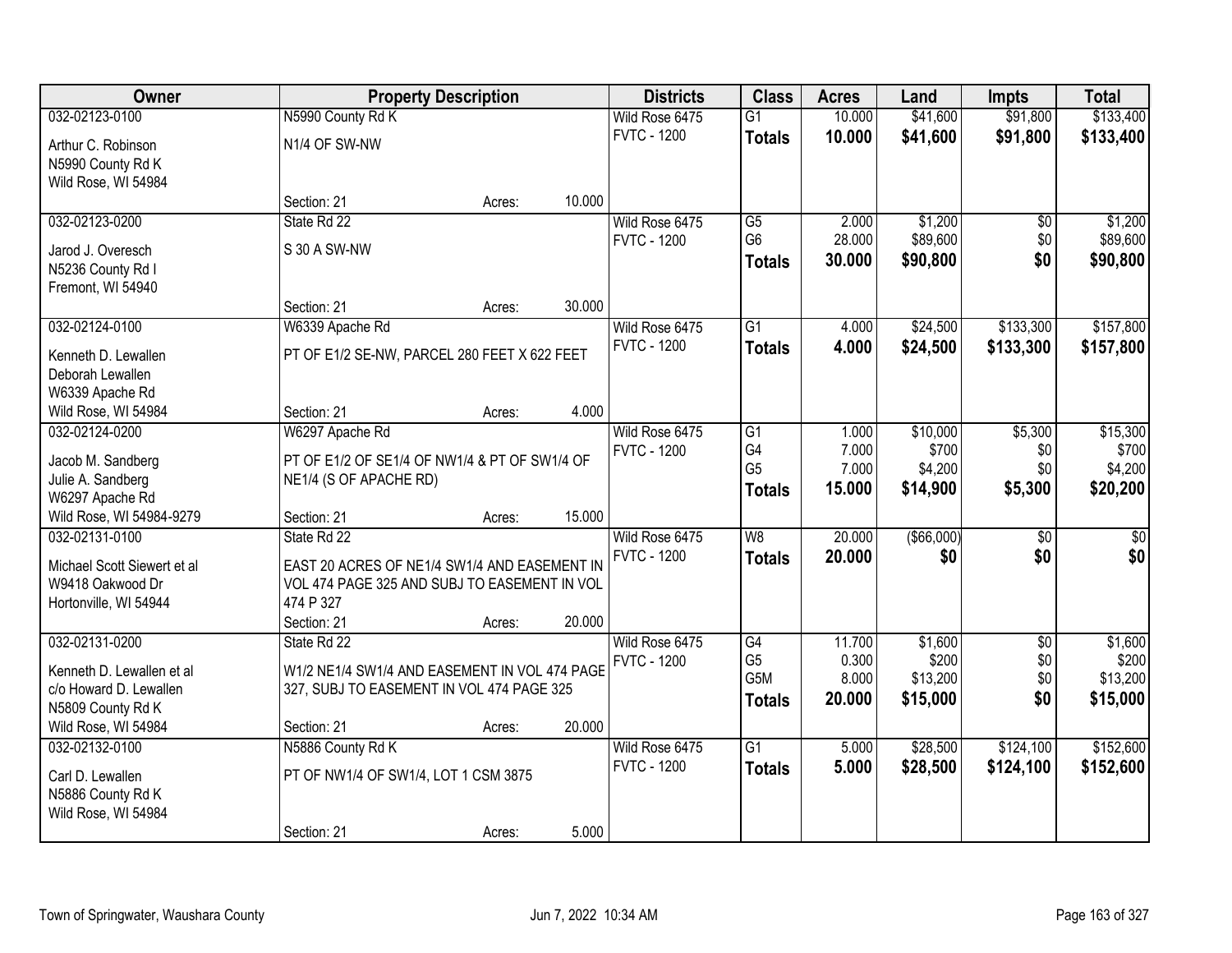| 032-02132-0200<br>State Rd 22<br>NW1/4 OF SW1/4 SUBJ TO ROW V265 P309 LESS CSI<br>Kenneth D. Lewallen et al<br>c/o Howard D. Lewallen<br>3875<br>N5809 County Rd K<br>Wild Rose, WI 54984<br>Section: 21<br>032-02133-0200<br>State Rd 22<br>Town of Springwater<br>PINELAND DR IN SW1/4 SW1/4 PER CSM #1819<br>Section: 21 | Acres:<br>Acres:<br>Acres: | 35.000<br>0.000 | Wild Rose 6475<br><b>FVTC - 1200</b><br>Wild Rose 6475<br><b>FVTC - 1200</b><br>Wild Rose 6475<br><b>FVTC - 1200</b> | G4<br>G <sub>5</sub><br><b>Totals</b><br>X4<br><b>Totals</b><br>G1<br><b>Totals</b> | 32.000<br>3.000<br>35.000<br>0.000<br>0.000<br>1.924<br>1.924 | \$3,500<br>\$2,100<br>\$5,600<br>$\overline{50}$<br>\$0<br>\$17,500<br>\$17,500 | $\sqrt{$0}$<br>\$0<br>\$0<br>$\overline{50}$<br>\$0<br>\$193,400 | \$3,500<br>\$2,100<br>\$5,600<br>\$0<br>\$0<br>\$210,900 |
|-----------------------------------------------------------------------------------------------------------------------------------------------------------------------------------------------------------------------------------------------------------------------------------------------------------------------------|----------------------------|-----------------|----------------------------------------------------------------------------------------------------------------------|-------------------------------------------------------------------------------------|---------------------------------------------------------------|---------------------------------------------------------------------------------|------------------------------------------------------------------|----------------------------------------------------------|
|                                                                                                                                                                                                                                                                                                                             |                            |                 |                                                                                                                      |                                                                                     |                                                               |                                                                                 |                                                                  |                                                          |
|                                                                                                                                                                                                                                                                                                                             |                            |                 |                                                                                                                      |                                                                                     |                                                               |                                                                                 |                                                                  |                                                          |
|                                                                                                                                                                                                                                                                                                                             |                            |                 |                                                                                                                      |                                                                                     |                                                               |                                                                                 |                                                                  |                                                          |
|                                                                                                                                                                                                                                                                                                                             |                            |                 |                                                                                                                      |                                                                                     |                                                               |                                                                                 |                                                                  |                                                          |
| 032-02133-0310<br>W6481 Pineland Dr<br>LOT 1 CSM #1819 & OL 1 CSM 6317<br>Warren M. Jones<br>Lori A. Jones<br>W6481 Pineland Dr                                                                                                                                                                                             |                            |                 |                                                                                                                      |                                                                                     |                                                               |                                                                                 | \$193,400                                                        | \$210,900                                                |
| Section: 21<br>Wild Rose, WI 54984                                                                                                                                                                                                                                                                                          |                            | 1.924           |                                                                                                                      |                                                                                     |                                                               |                                                                                 |                                                                  |                                                          |
| 032-02133-0400<br>State Rd 22<br>PT OF SW1/4 SW1/4, LOT 2 CSM #1819<br>Lindsay M. Madsen<br>Daniel L. Madsen<br>5687 County Rd C                                                                                                                                                                                            |                            |                 | Wild Rose 6475<br><b>FVTC - 1200</b>                                                                                 | G1<br><b>Totals</b>                                                                 | 1.542<br>1.542                                                | \$15,300<br>\$15,300                                                            | \$0<br>\$0                                                       | \$15,300<br>\$15,300                                     |
| Vesper, WI 54489<br>Section: 21                                                                                                                                                                                                                                                                                             | Acres:                     | 1.542           |                                                                                                                      |                                                                                     |                                                               |                                                                                 |                                                                  |                                                          |
| 032-02133-0510<br>W6445 Pineland Dr<br>LOT 2 CSM 6317<br>Michael F. Jones<br>Janet D. Jones<br>W6445 Pineland Dr<br>Wild Rose, WI 54984<br>Section: 21                                                                                                                                                                      | Acres:                     | 5.450           | Wild Rose 6475<br><b>FVTC - 1200</b>                                                                                 | $\overline{G1}$<br><b>Totals</b>                                                    | 5.450<br>5.450                                                | \$31,700<br>\$31,700                                                            | \$330,300<br>\$330,300                                           | \$362,000<br>\$362,000                                   |
| 032-02133-0710<br>Pineland Dr                                                                                                                                                                                                                                                                                               |                            |                 | Wild Rose 6475                                                                                                       | $\overline{G2}$                                                                     | 7.200                                                         | \$19,600                                                                        | $\overline{50}$                                                  | \$19,600                                                 |
| PT SW1/4 OF SW1/4; EXC W 974.97 FT & HWY ROW 8<br>Janet Jones<br>ALSO EXC CSM6317<br>Michael Jones<br>W6445 Pineland Dr<br>Wild Rose, WI 54984<br>Section: 21                                                                                                                                                               | Acres:                     | 7.200           | <b>FVTC - 1200</b>                                                                                                   | <b>Totals</b>                                                                       | 7.200                                                         | \$19,600                                                                        | \$0                                                              | \$19,600                                                 |
| W6496 Pineland Dr<br>032-02133-0810<br>PT OF SW1/4 OF SW1/4, LOT 1 CSM 3074<br>Warren M. Jones<br>Lori A. Jones<br>W6481 Pineland Dr<br>Wild Rose, WI 54984<br>Section: 21                                                                                                                                                  | Acres:                     | 2.424           | Wild Rose 6475<br><b>FVTC - 1200</b>                                                                                 | $\overline{G1}$<br><b>Totals</b>                                                    | 2.424<br>2.424                                                | \$19,900<br>\$19,900                                                            | \$568,500<br>\$568,500                                           | \$588,400<br>\$588,400                                   |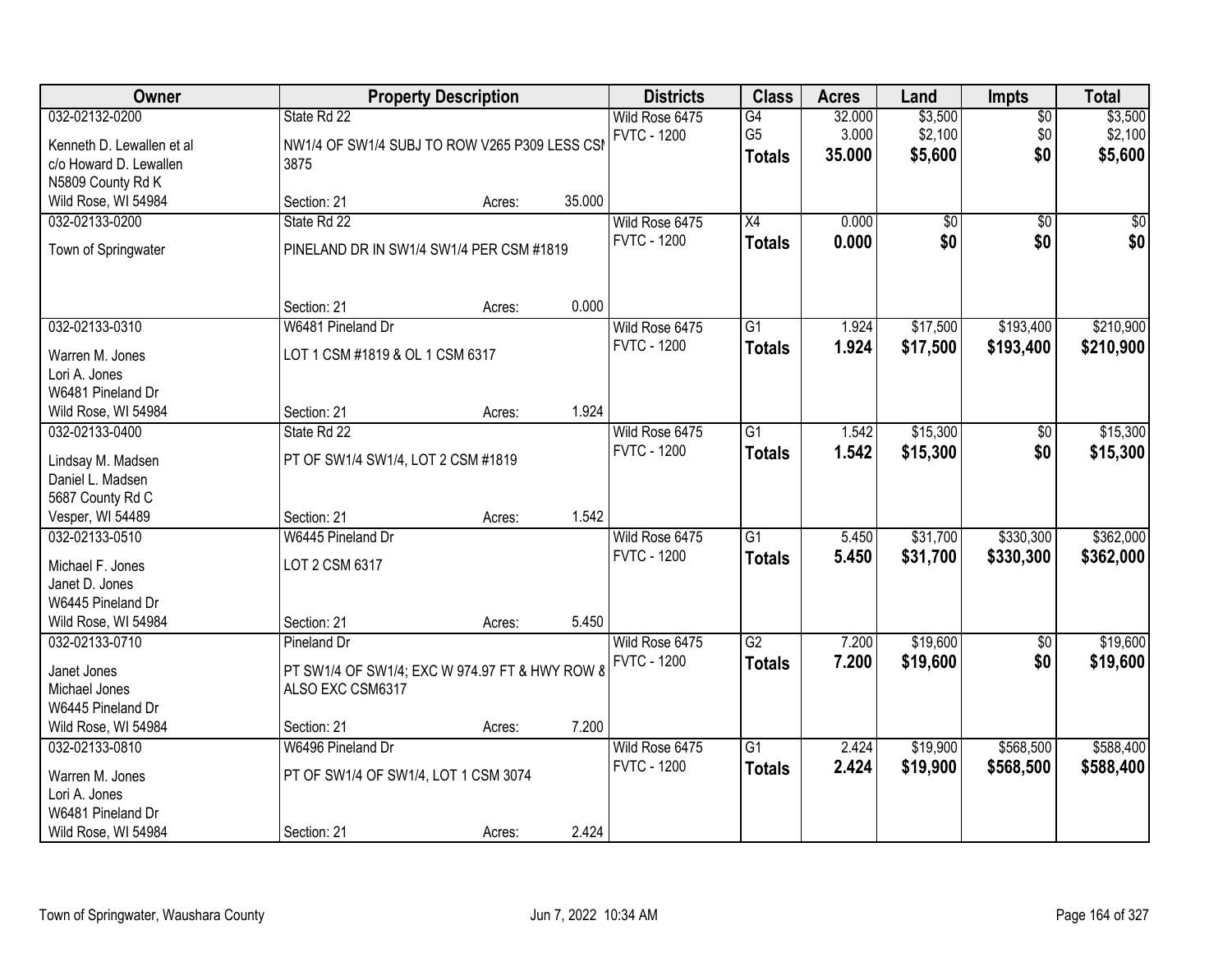| Owner                                    |                                                                                    | <b>Property Description</b> |        | <b>Districts</b>   | <b>Class</b>    | <b>Acres</b> | Land        | Impts           | <b>Total</b>    |
|------------------------------------------|------------------------------------------------------------------------------------|-----------------------------|--------|--------------------|-----------------|--------------|-------------|-----------------|-----------------|
| 032-02133-0820                           | State Rd 22                                                                        |                             |        | Wild Rose 6475     | G1              | 4.625        | \$27,000    | $\overline{50}$ | \$27,000        |
| JJI, LLC                                 | PT OF SW1/4 OF SW1/4, LOT 2 CSM #3074                                              |                             |        | <b>FVTC - 1200</b> | <b>Totals</b>   | 4.625        | \$27,000    | \$0             | \$27,000        |
| W6461 Pineland Dr                        |                                                                                    |                             |        |                    |                 |              |             |                 |                 |
| Wild Rose, WI 54984                      |                                                                                    |                             |        |                    |                 |              |             |                 |                 |
|                                          | Section: 21                                                                        | Acres:                      | 4.625  |                    |                 |              |             |                 |                 |
| 032-02133-0830                           | State Rd 22                                                                        |                             |        | Wild Rose 6475     | $\overline{G1}$ | 0.869        | \$8,300     | $\overline{50}$ | \$8,300         |
| J J I, LLC                               | PT OF SW1/4 OF SW1/4, OUTLOT 1 CSM #3074                                           |                             |        | <b>FVTC - 1200</b> | <b>Totals</b>   | 0.869        | \$8,300     | \$0             | \$8,300         |
| W6461 Pineland Dr                        |                                                                                    |                             |        |                    |                 |              |             |                 |                 |
| Wild Rose, WI 54984                      |                                                                                    |                             |        |                    |                 |              |             |                 |                 |
|                                          | Section: 21                                                                        | Acres:                      | 0.869  |                    |                 |              |             |                 |                 |
| 032-02133-0841                           | W6461 Pineland Dr                                                                  |                             |        | Wild Rose 6475     | G <sub>1</sub>  | 1.950        | \$16,500    | \$135,400       | \$151,900       |
| Willard D. Frater                        | LOT 1 CSM 6317                                                                     |                             |        | <b>FVTC - 1200</b> | <b>Totals</b>   | 1.950        | \$16,500    | \$135,400       | \$151,900       |
| Kathleen M. Frater                       |                                                                                    |                             |        |                    |                 |              |             |                 |                 |
| W6461 Pineland Dr                        |                                                                                    |                             |        |                    |                 |              |             |                 |                 |
| Wild Rose, WI 54984                      | Section: 21                                                                        | Acres:                      | 1.950  |                    |                 |              |             |                 |                 |
| 032-02133-0842                           | W6461 Pineland Dr                                                                  |                             |        | Wild Rose 6475     | G2              | 8.830        | \$24,100    | \$0             | \$24,100        |
|                                          |                                                                                    |                             |        | <b>FVTC - 1200</b> | <b>Totals</b>   | 8.830        | \$24,100    | \$0             | \$24,100        |
| J J I, LLC et al<br>W6461 Pineland Dr    | LOT 3 CSM 6317; MICHAEL & JANET JONES STILL<br>OWN A PART OF LOT THAT WAS FORMERLY |                             |        |                    |                 |              |             |                 |                 |
| Wild Rose, WI 54984                      | 032-02133-0700                                                                     |                             |        |                    |                 |              |             |                 |                 |
|                                          | Section: 21                                                                        | Acres:                      | 8.830  |                    |                 |              |             |                 |                 |
| 032-02134-0000                           | W6400 Pineland Dr                                                                  |                             |        | Wild Rose 6475     | $\overline{G2}$ | 20.000       | \$69,900    | \$612,500       | \$682,400       |
|                                          |                                                                                    |                             |        | <b>FVTC - 1200</b> | G <sub>5</sub>  | 20.000       | \$14,000    | \$0             | \$14,000        |
| Janet Jones                              | SE1/4 OF SW1/4 (PINELAND PARK)                                                     |                             |        |                    | <b>Totals</b>   | 40.000       | \$83,900    | \$612,500       | \$696,400       |
| Michael Jones                            |                                                                                    |                             |        |                    |                 |              |             |                 |                 |
| W6445 Pineland Dr<br>Wild Rose, WI 54984 | Section: 21                                                                        |                             | 40.000 |                    |                 |              |             |                 |                 |
| 032-02141-0000                           | State Rd 22                                                                        | Acres:                      |        | Wild Rose 6475     | G4              | 32.000       | \$5,400     | $\overline{50}$ | \$5,400         |
|                                          |                                                                                    |                             |        | <b>FVTC - 1200</b> | G <sub>5</sub>  | 3.000        | \$2,100     | \$0             | \$2,100         |
| Gerald A & Patricia Korleski Revocable   | <b>NE1/4 OF SE1/4</b>                                                              |                             |        |                    | G5M             | 5.000        | \$7,800     | \$0             | \$7,800         |
| Trust                                    |                                                                                    |                             |        |                    | <b>Totals</b>   | 40.000       | \$15,300    | \$0             | \$15,300        |
| N6296 County Rd K                        |                                                                                    |                             |        |                    |                 |              |             |                 |                 |
| Wild Rose, WI 54984                      | Section: 21                                                                        | Acres:                      | 40.000 |                    |                 |              |             |                 |                 |
| 032-02142-0000                           | N5798 County Rd K                                                                  |                             |        | Wild Rose 6475     | W8              | 40.000       | (\$132,000) | $\overline{50}$ | $\overline{50}$ |
| Michael Scott Siewert et al              | NW1/4 SE1/4                                                                        |                             |        | <b>FVTC - 1200</b> | <b>Totals</b>   | 40.000       | \$0         | \$0             | \$0             |
| W9418 Oakwood Dr                         |                                                                                    |                             |        |                    |                 |              |             |                 |                 |
| Hortonville, WI 54944                    |                                                                                    |                             |        |                    |                 |              |             |                 |                 |
|                                          | Section: 21                                                                        | Acres:                      | 40.000 |                    |                 |              |             |                 |                 |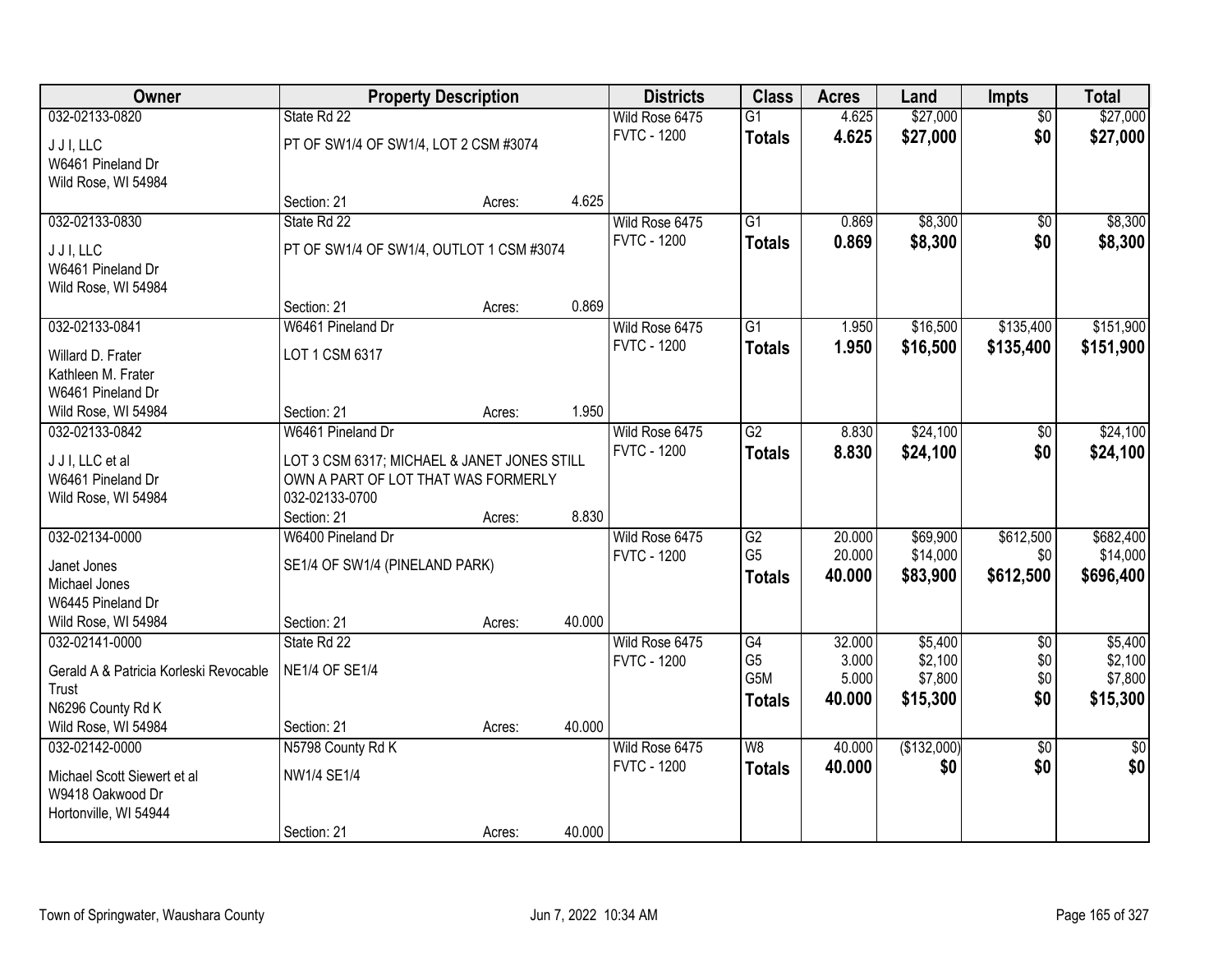| Owner                                  | <b>Property Description</b>           |        |        | <b>Districts</b>                     | <b>Class</b>     | <b>Acres</b> | Land       | <b>Impts</b>    | <b>Total</b> |
|----------------------------------------|---------------------------------------|--------|--------|--------------------------------------|------------------|--------------|------------|-----------------|--------------|
| 032-02143-0000                         | W6400 Pineland Dr                     |        |        | Wild Rose 6475                       | G2               | 20.000       | \$69,900   | $\overline{50}$ | \$69,900     |
| Janet Jones                            | SW1/4 OF SE1/4                        |        |        | <b>FVTC - 1200</b>                   | G <sub>5</sub>   | 20.000       | \$14,000   | \$0             | \$14,000     |
| Michael Jones                          |                                       |        |        |                                      | <b>Totals</b>    | 40.000       | \$83,900   | \$0             | \$83,900     |
| W6445 Pineland Dr                      |                                       |        |        |                                      |                  |              |            |                 |              |
| Wild Rose, WI 54984                    | Section: 21                           | Acres: | 40.000 |                                      |                  |              |            |                 |              |
| 032-02144-0000                         | State Rd 22                           |        |        | Wild Rose 6475                       | G4               | 18.000       | \$3,000    | \$0             | \$3,000      |
| Gerald A & Patricia Korleski Revocable | SE1/4 OF SE1/4                        |        |        | <b>FVTC - 1200</b>                   | G <sub>5</sub> M | 22.000       | \$36,300   | \$0             | \$36,300     |
| Trust                                  |                                       |        |        |                                      | <b>Totals</b>    | 40.000       | \$39,300   | \$0             | \$39,300     |
| N6296 County Rd K                      |                                       |        |        |                                      |                  |              |            |                 |              |
| Wild Rose, WI 54984                    | Section: 21                           | Acres: | 40.000 |                                      |                  |              |            |                 |              |
| 032-02211-0100                         | W5703 Apache Ave                      |        |        | Wild Rose 6475                       | G1               | 2.013        | \$16,100   | \$67,300        | \$83,400     |
|                                        |                                       |        |        | <b>FVTC - 1200</b>                   | <b>Totals</b>    | 2.013        | \$16,100   | \$67,300        | \$83,400     |
| Thomas N. Brey                         | LOT 1 CSM 646                         |        |        |                                      |                  |              |            |                 |              |
| 3149 Woodland Reserve Ln               |                                       |        |        |                                      |                  |              |            |                 |              |
| Green Bay, WI 54313                    |                                       |        |        |                                      |                  |              |            |                 |              |
|                                        | Section: 22                           | Acres: | 2.013  |                                      |                  |              |            |                 |              |
| 032-02211-0200                         | State Rd 22                           |        |        | Wild Rose 6475<br><b>FVTC - 1200</b> | W <sub>6</sub>   | 2.014        | ( \$6,600) | \$0             | \$0          |
| Thomas N. Brey                         | PT OF NE-NE CSM 646 LOT 2             |        |        |                                      | <b>Totals</b>    | 2.014        | \$0        | \$0             | \$0          |
| 3149 Woodland Reserve Ln               |                                       |        |        |                                      |                  |              |            |                 |              |
| Green Bay, WI 54313                    |                                       |        |        |                                      |                  |              |            |                 |              |
|                                        | Section: 22                           | Acres: | 2.014  |                                      |                  |              |            |                 |              |
| 032-02211-0300                         | W5749 Apache Ave                      |        |        | Wild Rose 6475                       | $\overline{G1}$  | 2.014        | \$16,100   | \$59,300        | \$75,400     |
| Patrick N. Craney                      | PT OF NE1/4 NE1/4 CSM #646 LOT 3      |        |        | <b>FVTC - 1200</b>                   | <b>Totals</b>    | 2.014        | \$16,100   | \$59,300        | \$75,400     |
| Dorothy M. Craney                      |                                       |        |        |                                      |                  |              |            |                 |              |
| W5749 Apache Ave                       |                                       |        |        |                                      |                  |              |            |                 |              |
| Wild Rose, WI 54984                    | Section: 22                           | Acres: | 2.014  |                                      |                  |              |            |                 |              |
| 032-02211-0400                         | W5769 Apache Ave                      |        |        | Wild Rose 6475                       | $\overline{G1}$  | 2.014        | \$16,100   | \$57,100        | \$73,200     |
| Alanna M. Barbieri                     | PT OF NE-NE CSM 646 LOT 4             |        |        | <b>FVTC - 1200</b>                   | <b>Totals</b>    | 2.014        | \$16,100   | \$57,100        | \$73,200     |
| 425 Taylor St Apt 2                    |                                       |        |        |                                      |                  |              |            |                 |              |
| Kimberly, WI 54136                     |                                       |        |        |                                      |                  |              |            |                 |              |
|                                        | Section: 22                           | Acres: | 2.014  |                                      |                  |              |            |                 |              |
| 032-02211-0500                         | State Rd 22                           |        |        | Wild Rose 6475                       | $\overline{G4}$  | 11.720       | \$1,600    | $\overline{50}$ | \$1,600      |
|                                        |                                       |        |        | <b>FVTC - 1200</b>                   | G <sub>5</sub>   | 0.280        | \$200      | \$0             | \$200        |
| Vernon Protheroe                       | PT OF NE1/4 OF NE1/4 LESS V 268 P 488 |        |        |                                      | <b>Totals</b>    | 12.000       | \$1,800    | \$0             | \$1,800      |
| Marcelline Protheroe<br>N6131 22nd Dr  |                                       |        |        |                                      |                  |              |            |                 |              |
| Wild Rose, WI 54984                    | Section: 22                           |        | 12.000 |                                      |                  |              |            |                 |              |
|                                        |                                       | Acres: |        |                                      |                  |              |            |                 |              |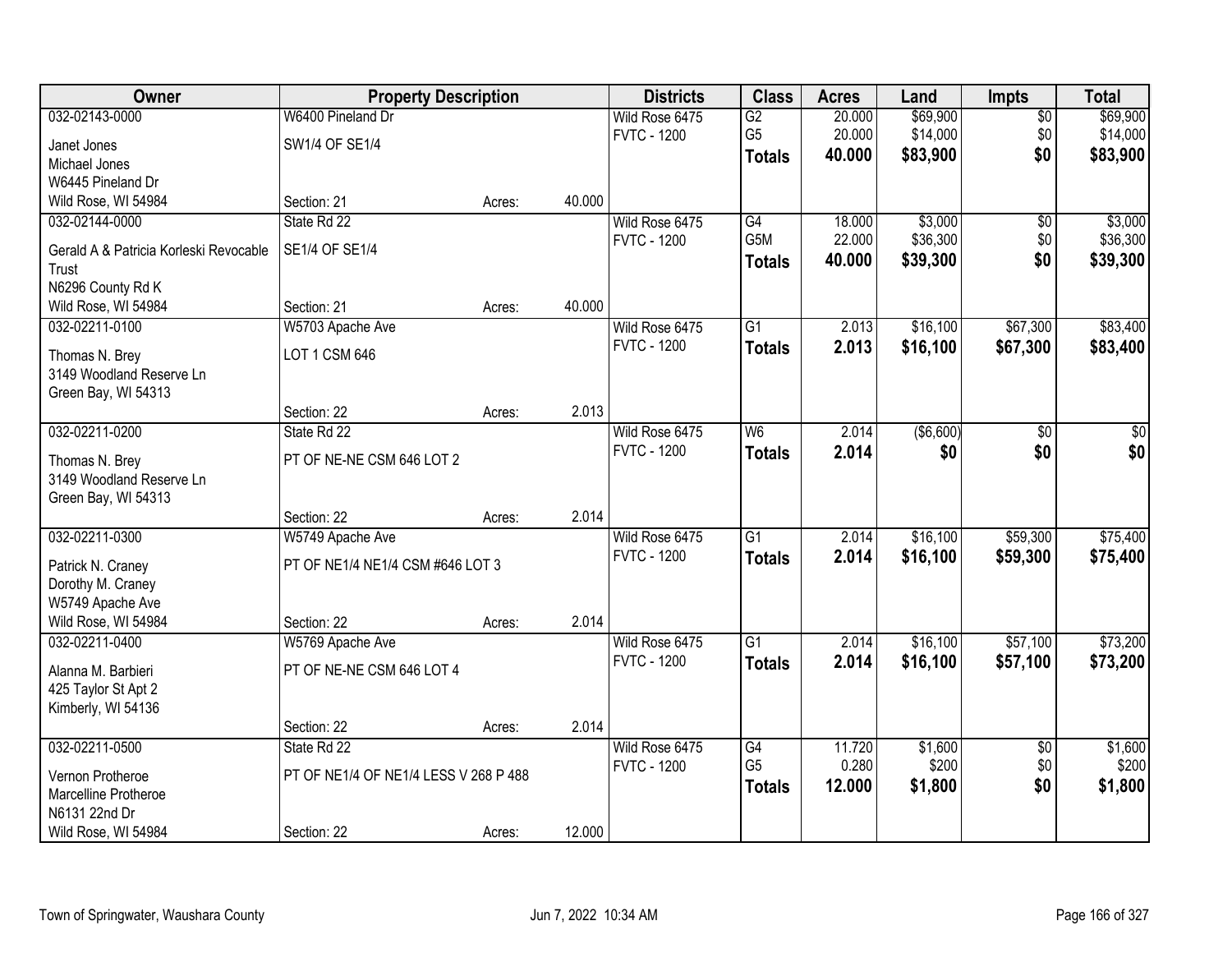| Owner                    |                                               | <b>Property Description</b> |        | <b>Districts</b>   | <b>Class</b>    | <b>Acres</b> | Land       | <b>Impts</b>    | <b>Total</b> |
|--------------------------|-----------------------------------------------|-----------------------------|--------|--------------------|-----------------|--------------|------------|-----------------|--------------|
| 032-02211-0600           | W5773 Apache Ave                              |                             |        | Wild Rose 6475     | G1              | 1.000        | \$10,000   | \$1,500         | \$11,500     |
| Thomas N. Brey           | PT NE1/4 OF NE1/4; EXC CSM 646                |                             |        | <b>FVTC - 1200</b> | G <sub>5</sub>  | 0.945        | \$600      | \$0             | \$600        |
| 3149 Woodland Reserve Ln |                                               |                             |        |                    | W <sub>6</sub>  | 18.000       | (\$56,400) | \$0             | \$0          |
| Green Bay, WI 54313      |                                               |                             |        |                    | <b>Totals</b>   | 19.945       | \$10,600   | \$1,500         | \$12,100     |
|                          | Section: 22                                   | Acres:                      | 19.945 |                    |                 |              |            |                 |              |
| 032-02212-0112           | State Rd 22                                   |                             |        | Wild Rose 6475     | G4              | 8.750        | \$800      | \$0             | \$800        |
| Mike Jakubowski          | NW-NE EXC CEMETERY LESS V324 P259 & E 100' OF |                             |        | <b>FVTC - 1200</b> | G <sub>5</sub>  | 4.000        | \$2,800    | \$0             | \$2,800      |
| W5930 Apache Rd          | NE-NW LESS CSM 3877 LESS CSM 4114             |                             |        |                    | <b>Totals</b>   | 12.750       | \$3,600    | \$0             | \$3,600      |
| Wild Rose, WI 54984      |                                               |                             |        |                    |                 |              |            |                 |              |
|                          | Section: 22                                   | Acres:                      | 12.750 |                    |                 |              |            |                 |              |
| 032-02212-0115           | W5877 Apache Ave                              |                             |        | Wild Rose 6475     | $\overline{G1}$ | 1.880        | \$14,800   | \$64,400        | \$79,200     |
| Jeffery E. Wright        | LOT 1 CSM 6533                                |                             |        | <b>FVTC - 1200</b> | <b>Totals</b>   | 1.880        | \$14,800   | \$64,400        | \$79,200     |
| Dawn M. Wright           |                                               |                             |        |                    |                 |              |            |                 |              |
| W5854 Apache Rd          |                                               |                             |        |                    |                 |              |            |                 |              |
| Wild Rose, WI 54984      | Section: 22                                   | Acres:                      | 1.880  |                    |                 |              |            |                 |              |
| 032-02212-0116           | W5854 Apache Rd                               |                             |        | Wild Rose 6475     | $\overline{G1}$ | 1.000        | \$10,000   | \$149,000       | \$159,000    |
| Jeffery E. Wright        | LOT 2 CSM 6533                                |                             |        | <b>FVTC - 1200</b> | G4              | 7.120        | \$700      | \$0             | \$700        |
| Dawn M. Wright           |                                               |                             |        |                    | <b>Totals</b>   | 8.120        | \$10,700   | \$149,000       | \$159,700    |
| W5854 Apache Rd          |                                               |                             |        |                    |                 |              |            |                 |              |
| Wild Rose, WI 54984      | Section: 22                                   | Acres:                      | 8.120  |                    |                 |              |            |                 |              |
| 032-02212-0120           | W5930 Apache Rd                               |                             |        | Wild Rose 6475     | $\overline{G1}$ | 1.250        | \$11,400   | \$161,200       | \$172,600    |
| Mike Jakubowski          | PT OF NW-NE & PT OF NE-NW, LOT 1 CSM 3877     |                             |        | <b>FVTC - 1200</b> | <b>Totals</b>   | 1.250        | \$11,400   | \$161,200       | \$172,600    |
| W5930 Apache Rd          |                                               |                             |        |                    |                 |              |            |                 |              |
| Wild Rose, WI 54984      |                                               |                             |        |                    |                 |              |            |                 |              |
|                          | Section: 22                                   | Acres:                      | 1.250  |                    |                 |              |            |                 |              |
| 032-02212-0200           | State Rd 22                                   |                             |        | Wild Rose 6475     | X4              | 1.000        | $\sqrt{6}$ | \$0             | \$0          |
| Cemetery                 | 1 A. S SIDE OF NW1/4 NE1/4                    |                             |        | <b>FVTC - 1200</b> | <b>Totals</b>   | 1.000        | \$0        | \$0             | \$0          |
|                          |                                               |                             |        |                    |                 |              |            |                 |              |
|                          |                                               |                             |        |                    |                 |              |            |                 |              |
|                          | Section: 22                                   | Acres:                      | 1.000  |                    |                 |              |            |                 |              |
| 032-02212-0300           | State Rd 22                                   |                             |        | Wild Rose 6475     | G4              | 16.750       | \$2,300    | $\overline{50}$ | \$2,300      |
| Vernon Protheroe         | PT OF NW NE E OF TN RD EXC CEMETERY & EXC     |                             |        | <b>FVTC - 1200</b> | G <sub>5</sub>  | 1.250        | \$900      | \$0             | \$900        |
| Marcelline Protheroe     | LAND WEST OF CEMETERY                         |                             |        |                    | <b>Totals</b>   | 18.000       | \$3,200    | \$0             | \$3,200      |
| N6131 22nd Dr            |                                               |                             |        |                    |                 |              |            |                 |              |
| Wild Rose, WI 54984      | Section: 22                                   | Acres:                      | 18.000 |                    |                 |              |            |                 |              |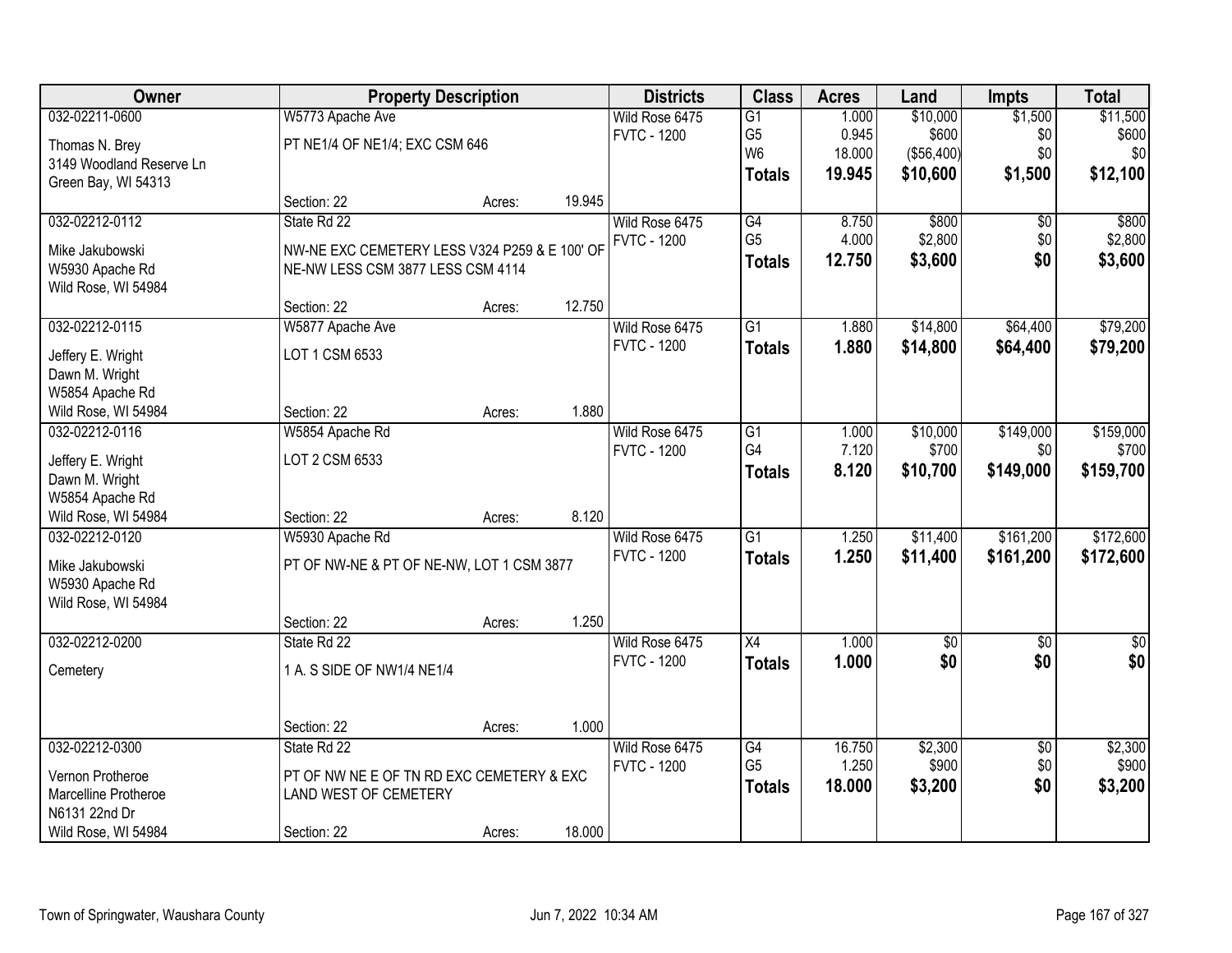| Owner                                                                                                              |                                                                                                                                                         | <b>Property Description</b> |        | <b>Districts</b>                     | <b>Class</b>                                                         | <b>Acres</b>                        | Land                                          | <b>Impts</b>                         | <b>Total</b>                           |
|--------------------------------------------------------------------------------------------------------------------|---------------------------------------------------------------------------------------------------------------------------------------------------------|-----------------------------|--------|--------------------------------------|----------------------------------------------------------------------|-------------------------------------|-----------------------------------------------|--------------------------------------|----------------------------------------|
| 032-02213-0100<br>Joseph S. Leroy<br>Joan T. Leroy<br>1900 Cliffview Ct                                            | State Rd 22<br>PT SW1/4 OF NE1/4 & PT NW1/4 OF NE1/4; W OF LOT<br>1 CSM 1765 & S OF APACHE RD                                                           |                             |        | Wild Rose 6475<br><b>FVTC - 1200</b> | W <sub>6</sub><br><b>Totals</b>                                      | 13.000<br>13.000                    | (\$41,600)<br>\$0                             | $\overline{50}$<br>\$0               | $\sqrt{30}$<br>\$0                     |
| Oshkosh, WI 54901                                                                                                  | Section: 22                                                                                                                                             | Acres:                      | 13.000 |                                      |                                                                      |                                     |                                               |                                      |                                        |
| 032-02213-0200<br>Robert Z. Jansen<br>N5936 24th Ave<br>Wild Rose, WI 54984-9235                                   | State Rd 22<br>PT OF NW-NE S OF CEMETERY & E OF ROW & PT OF<br>SW-NE E OF ROW                                                                           |                             |        | Wild Rose 6475<br><b>FVTC - 1200</b> | $\overline{G5}$<br>G <sub>6</sub><br><b>Totals</b>                   | 4.000<br>23.000<br>27.000           | \$2,800<br>\$73,600<br>\$76,400               | \$0<br>\$0<br>\$0                    | \$2,800<br>\$73,600<br>\$76,400        |
|                                                                                                                    | Section: 22                                                                                                                                             | Acres:                      | 0.000  |                                      |                                                                      |                                     |                                               |                                      |                                        |
| 032-02214-0000<br>Robert Z. Jansen<br>N5936 24th Ave<br>Wild Rose, WI 54984-9235                                   | State Rd 22<br><b>SE1/4 NE1/4</b>                                                                                                                       |                             |        | Wild Rose 6475<br><b>FVTC - 1200</b> | $\overline{G6}$<br><b>Totals</b>                                     | 40.000<br>40.000                    | \$112,500<br>\$112,500                        | $\overline{50}$<br>\$0               | \$112,500<br>\$112,500                 |
|                                                                                                                    | Section: 22                                                                                                                                             | Acres:                      | 40.000 |                                      |                                                                      |                                     |                                               |                                      |                                        |
| 032-02221-0200<br>Vernon Protheroe<br>N6131 22nd Dr<br>Wild Rose, WI 54984                                         | N6131 22nd Dr<br>PAR IN NE1/4 OF NW1/4                                                                                                                  |                             |        | Wild Rose 6475<br><b>FVTC - 1200</b> | $\overline{G1}$<br><b>Totals</b>                                     | 1.000<br>1.000                      | \$10,000<br>\$10,000                          | \$15,400<br>\$15,400                 | \$25,400<br>\$25,400                   |
|                                                                                                                    | Section: 22                                                                                                                                             | Acres:                      | 1.000  |                                      |                                                                      |                                     |                                               |                                      |                                        |
| 032-02221-0300<br>Renato Bargaehr<br>Sara Bargaehr<br>W5960 Apache Rd<br>Wild Rose, WI 54984                       | W5960 Apache Rd<br>PT NE1/4 OF NW1/4 & PT SE1/4 OF NW1/4; N OF<br>TOWN RD; EXC E 100 FT & W 435.6 FT OF E 535.6 FT<br><b>OF N 100 FT</b><br>Section: 22 | Acres:                      | 36.000 | Wild Rose 6475<br><b>FVTC - 1200</b> | $\overline{G1}$<br>W <sub>8</sub><br><b>Totals</b>                   | 2.000<br>34.000<br>36.000           | \$18,000<br>(\$112,200)<br>\$18,000           | \$280,100<br>\$0<br>\$280,100        | \$298,100<br>\$0<br>\$298,100          |
| 032-02222-0100<br>Robert H & Gretchen Hanneman<br>Revocable Living Trust<br>4037 S Fohr Dr<br>New Berlin, WI 53151 | W6062 Apache Rd<br>NW1/4 OF NW1/4 AND SW1/4 OF NW1/4 (N OF<br>APACHE RD)<br>Section: 22                                                                 | Acres:                      | 45.426 | Wild Rose 6475<br><b>FVTC - 1200</b> | $\overline{W6}$<br><b>Totals</b>                                     | 45.426<br>45.426                    | ( \$82,900)<br>\$0                            | $\overline{50}$<br>\$0               | $\sqrt{50}$<br>\$0                     |
| 032-02223-0110<br>Joseph S. Leroy<br>Joan T. Leroy<br>1900 Cliffview Ct<br>Oshkosh, WI 54901                       | State Rd 22<br>SW1/4 OF NW1/4 S OF APACHE RD EXC W 20'S OF<br><b>RD</b><br>Section: 22                                                                  | Acres:                      | 0.000  | Wild Rose 6475<br><b>FVTC - 1200</b> | $\overline{G5}$<br>G <sub>6</sub><br>W <sub>6</sub><br><b>Totals</b> | 11.000<br>2.000<br>19.000<br>32.000 | \$10,500<br>\$6,600<br>(\$62,700)<br>\$17,100 | $\overline{50}$<br>\$0<br>\$0<br>\$0 | \$10,500<br>\$6,600<br>\$0<br>\$17,100 |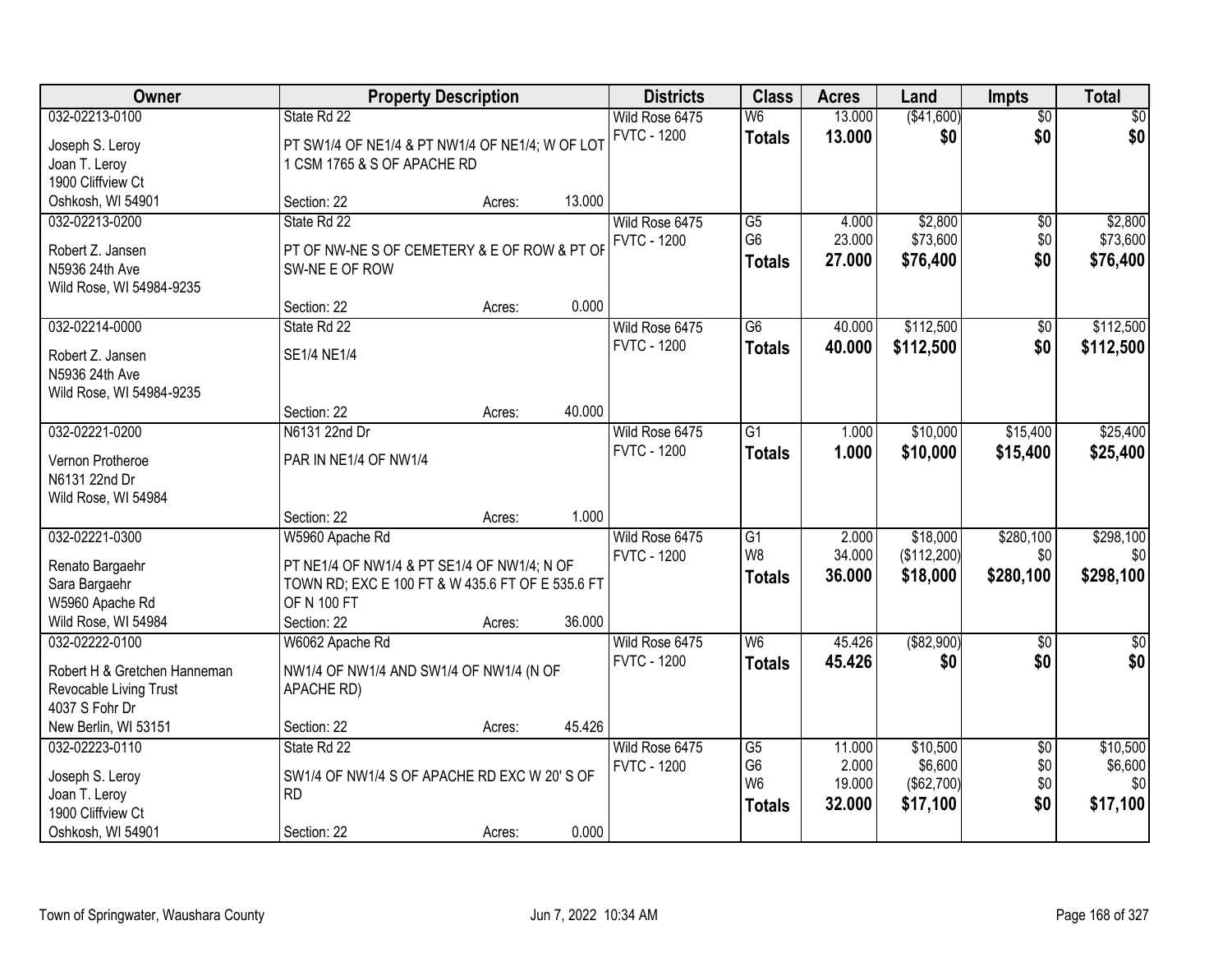| Owner                                                                                                             | <b>Property Description</b>                                                                                                              |                  |                 | <b>Districts</b>                     | <b>Class</b>                                       | <b>Acres</b>               | Land                              | <b>Impts</b>                  | <b>Total</b>                    |
|-------------------------------------------------------------------------------------------------------------------|------------------------------------------------------------------------------------------------------------------------------------------|------------------|-----------------|--------------------------------------|----------------------------------------------------|----------------------------|-----------------------------------|-------------------------------|---------------------------------|
| 032-02224-0100<br>Joseph S. Leroy                                                                                 | Apache Rd<br>PT SE1/4 OF NW1/4; N 11 AC; EXC N OF APACHE RD                                                                              |                  |                 | Wild Rose 6475<br><b>FVTC - 1200</b> | $\overline{G1}$<br>W <sub>6</sub><br><b>Totals</b> | 0.800<br>8.000<br>8.800    | \$2,400<br>(\$25,600)<br>\$2,400  | $\overline{50}$<br>\$0<br>\$0 | \$2,400<br>\$0<br>\$2,400       |
| Joan T. Leroy<br>1900 Cliffview Ct<br>Oshkosh, WI 54901                                                           | Section: 22                                                                                                                              | Acres:           | 8.800           |                                      |                                                    |                            |                                   |                               |                                 |
| 032-02224-0200<br>Joseph S. Leroy<br>Joan T. Leroy<br>1900 Cliffview Ct                                           | Apache Rd<br>PT SE1/4 OF NW1/4; EXC V147 P586, V162 P603 &<br>V350 P203                                                                  |                  |                 | Wild Rose 6475<br><b>FVTC - 1200</b> | W <sub>6</sub><br><b>Totals</b>                    | 26.000<br>26.000           | ( \$83,200)<br>\$0                | $\overline{50}$<br>\$0        | $\sqrt{50}$<br>\$0              |
| Oshkosh, WI 54901<br>032-02224-0300<br>Joseph S. Leroy<br>Joan T. Leroy<br>1900 Cliffview Ct<br>Oshkosh, WI 54901 | Section: 22<br>W5941 Apache Rd<br>PT SE1/4 OF NW1/4, PCL 100 FT X 1310.68 FT<br>Section: 22                                              | Acres:<br>Acres: | 26.000<br>3.000 | Wild Rose 6475<br><b>FVTC - 1200</b> | $\overline{G1}$<br>W <sub>6</sub><br><b>Totals</b> | 1.000<br>2.000<br>3.000    | \$12,000<br>(\$6,400)<br>\$12,000 | \$184,400<br>\$0<br>\$184,400 | \$196,400<br>\$0<br>\$196,400   |
| 032-02231-0110<br>Joseph S. Leroy<br>Joan T. Leroy<br>1900 Cliffview Ct                                           | State Rd 22<br>PT NE1/4 OF SW1/4; N OF PINE RIVER & W OF LOT 1<br><b>CSM 1765</b>                                                        |                  |                 | Wild Rose 6475<br><b>FVTC - 1200</b> | W6<br><b>Totals</b>                                | 7.000<br>7.000             | (\$22,400)<br>\$0                 | \$0<br>\$0                    | \$0<br>\$0                      |
| Oshkosh, WI 54901<br>032-02231-0120<br>Jamestown 22 Trust<br>550 Bilstad Rd<br>Cambridge, WI 53523-9643           | Section: 22<br>Apache Rd<br>NE1/4 SW1/4 S OF PINE RIVER<br>Section: 22                                                                   | Acres:<br>Acres: | 7.000<br>25.000 | Wild Rose 6475<br><b>FVTC - 1200</b> | G5<br>G <sub>6</sub><br><b>Totals</b>              | 23.000<br>2.000<br>25.000  | \$16,100<br>\$6,200<br>\$22,300   | \$0<br>\$0<br>\$0             | \$16,100<br>\$6,200<br>\$22,300 |
| 032-02232-0000<br>Gerald A & Patricia Korleski Revocable<br>Trust<br>N6296 County Rd K<br>Wild Rose, WI 54984     | State Rd 22<br>NW1/4 OF SW1/4<br>Section: 22                                                                                             | Acres:           | 40.000          | Wild Rose 6475<br><b>FVTC - 1200</b> | $\overline{G4}$<br>G5M<br><b>Totals</b>            | 27.000<br>13.000<br>40.000 | \$3,600<br>\$21,500<br>\$25,100   | $\overline{60}$<br>\$0<br>\$0 | \$3,600<br>\$21,500<br>\$25,100 |
| 032-02233-0110<br>Gerald A & Patricia Korleski Revocable<br>Trust<br>N6296 County Rd K<br>Wild Rose, WI 54984     | State Rd 22<br>SW1/4 OF SW1/4 EXC 10 A IN SE CORNER AND W<br>660' OF S 990' OF SE1/4 SW1/4 EXC 3 A IN SW<br><b>CORNER</b><br>Section: 22 | Acres:           | 42.000          | Wild Rose 6475<br><b>FVTC - 1200</b> | $\overline{G6}$<br><b>Totals</b>                   | 42.000<br>42.000           | \$130,200<br>\$130,200            | $\sqrt{6}$<br>\$0             | \$130,200<br>\$130,200          |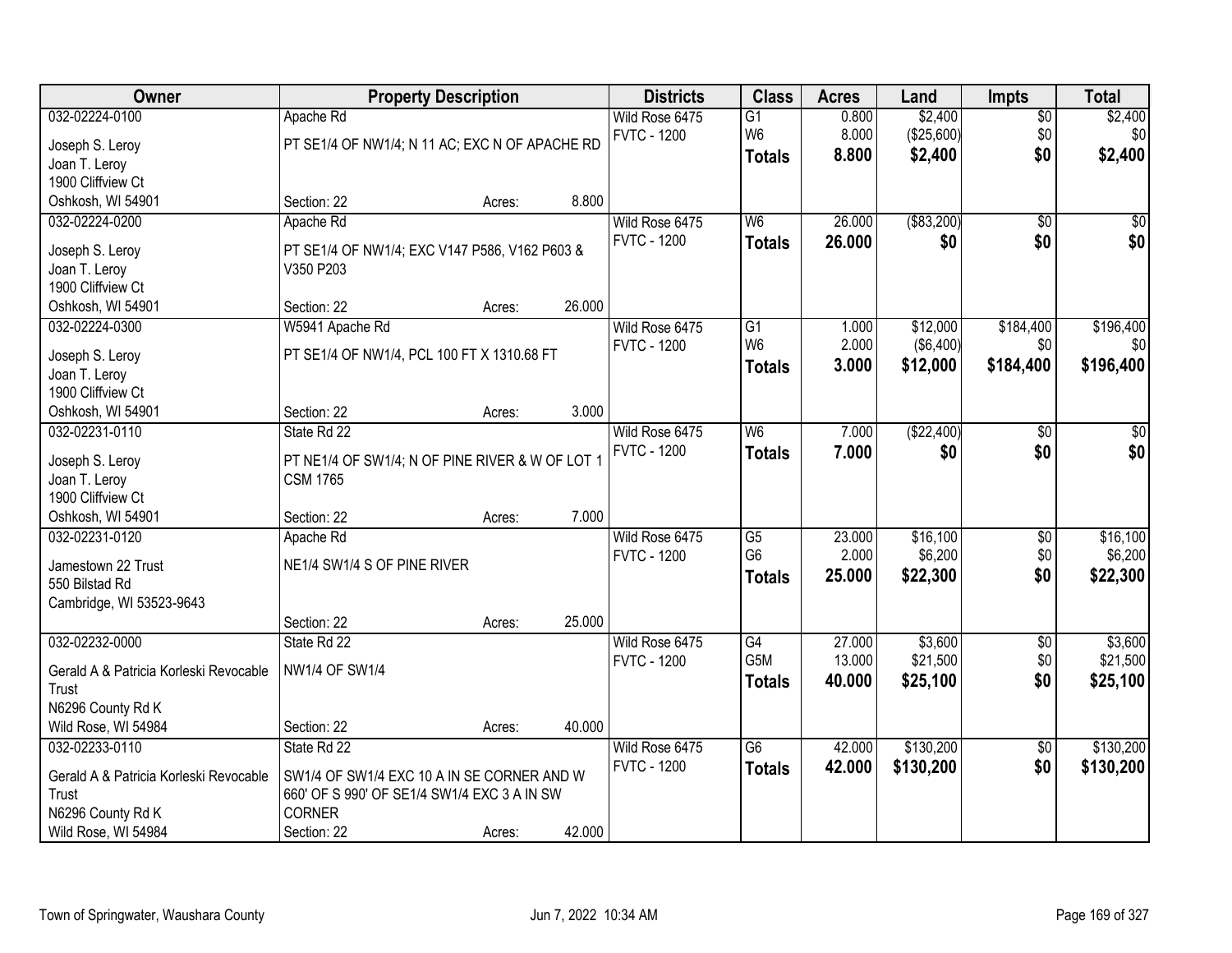| Owner                                      |                                             | <b>Property Description</b> |        | <b>Districts</b>                     | <b>Class</b>    | <b>Acres</b> | Land      | <b>Impts</b>    | <b>Total</b> |
|--------------------------------------------|---------------------------------------------|-----------------------------|--------|--------------------------------------|-----------------|--------------|-----------|-----------------|--------------|
| 032-02233-0200                             | State Rd 22                                 |                             |        | Wild Rose 6475                       | G4              | 10.000       | \$1,400   | $\overline{30}$ | \$1,400      |
| Yeska Bros Land, LLC                       | 10 A IN SE CORNER OF SW1/4 SW1/4            |                             |        | <b>FVTC - 1200</b>                   | <b>Totals</b>   | 10.000       | \$1,400   | \$0             | \$1,400      |
| N6156 22nd Dr                              |                                             |                             |        |                                      |                 |              |           |                 |              |
| Wild Rose, WI 54984                        |                                             |                             |        |                                      |                 |              |           |                 |              |
|                                            | Section: 22                                 | Acres:                      | 10.000 |                                      |                 |              |           |                 |              |
| 032-02234-0110                             | Apache Rd                                   |                             |        | Wild Rose 6475                       | $\overline{G5}$ | 25.000       | \$17,500  | \$0             | \$17,500     |
| Jamestown 22 Trust                         | SE1/4 OF SW1/4 LESS V246 P83 LESS V 763 P57 |                             |        | <b>FVTC - 1200</b>                   | <b>Totals</b>   | 25.000       | \$17,500  | \$0             | \$17,500     |
| 550 Bilstad Rd                             |                                             |                             |        |                                      |                 |              |           |                 |              |
| Cambridge, WI 53523-9643                   |                                             |                             |        |                                      |                 |              |           |                 |              |
| 032-02234-0200                             | Section: 22<br>State Rd 22                  | Acres:                      | 25.000 |                                      | $\overline{G1}$ |              | \$9,000   |                 | \$9,000      |
|                                            |                                             |                             |        | Wild Rose 6475<br><b>FVTC - 1200</b> |                 | 3.000        |           | \$0<br>\$0      |              |
| Yeska Bros Land, LLC                       | PT OF SE-SW                                 |                             |        |                                      | <b>Totals</b>   | 3.000        | \$9,000   |                 | \$9,000      |
| N6156 22nd Dr                              |                                             |                             |        |                                      |                 |              |           |                 |              |
| Wild Rose, WI 54984                        |                                             |                             | 3.000  |                                      |                 |              |           |                 |              |
| 032-02241-0000                             | Section: 22<br>W5881 Apache Rd              | Acres:                      |        | Wild Rose 6475                       | $\overline{G1}$ | 2.000        | \$18,000  | \$247,200       | \$265,200    |
|                                            |                                             |                             |        | <b>FVTC - 1200</b>                   | G <sub>5</sub>  | 12.000       | \$8,400   | \$0             | \$8,400      |
| Jamestown 22 Trust                         | <b>NE1/4 OF SE1/4</b>                       |                             |        |                                      | G <sub>6</sub>  | 26.000       | \$85,800  | \$0             | \$85,800     |
| 550 Bilstad Rd                             |                                             |                             |        |                                      | <b>Totals</b>   | 40.000       | \$112,200 | \$247,200       | \$359,400    |
| Cambridge, WI 53523-9643                   | Section: 22                                 | Acres:                      | 40.000 |                                      |                 |              |           |                 |              |
| 032-02242-0100                             | Apache Rd                                   |                             |        | Wild Rose 6475                       | $\overline{G1}$ | 6.000        | \$18,000  | $\sqrt{6}$      | \$18,000     |
|                                            |                                             |                             |        | <b>FVTC - 1200</b>                   | <b>Totals</b>   | 6.000        | \$18,000  | \$0             | \$18,000     |
| Jamestown 22 Trust                         | 6 A E END OF NW1/4 SE1/4                    |                             |        |                                      |                 |              |           |                 |              |
| 550 Bilstad Rd<br>Cambridge, WI 53523-9643 |                                             |                             |        |                                      |                 |              |           |                 |              |
|                                            | Section: 22                                 | Acres:                      | 6.000  |                                      |                 |              |           |                 |              |
| 032-02242-0200                             | State Rd 22                                 |                             |        | Wild Rose 6475                       | $\overline{G5}$ | 2.500        | \$1,800   | \$0             | \$1,800      |
|                                            |                                             |                             |        | <b>FVTC - 1200</b>                   | G <sub>6</sub>  | 4.420        | \$12,300  | \$0             | \$12,300     |
| Robert Z. Jansen<br>N5936 24th Ave         | PT OF NW-SE SUBJ TO & INC ROW               |                             |        |                                      | <b>Totals</b>   | 6.920        | \$14,100  | \$0             | \$14,100     |
| Wild Rose, WI 54984-9235                   |                                             |                             |        |                                      |                 |              |           |                 |              |
|                                            | Section: 22                                 | Acres:                      | 6.920  |                                      |                 |              |           |                 |              |
| 032-02242-0500                             | Apache Rd                                   |                             |        | Wild Rose 6475                       | $\overline{G1}$ | 7.500        | \$22,500  | $\overline{50}$ | \$22,500     |
| Jamestown 22 Trust                         | PT OF NW1/4 SE1/4                           |                             |        | <b>FVTC - 1200</b>                   | <b>Totals</b>   | 7.500        | \$22,500  | \$0             | \$22,500     |
| 550 Bilstad Rd                             |                                             |                             |        |                                      |                 |              |           |                 |              |
| Cambridge, WI 53523-9643                   |                                             |                             |        |                                      |                 |              |           |                 |              |
|                                            | Section: 22                                 | Acres:                      | 7.500  |                                      |                 |              |           |                 |              |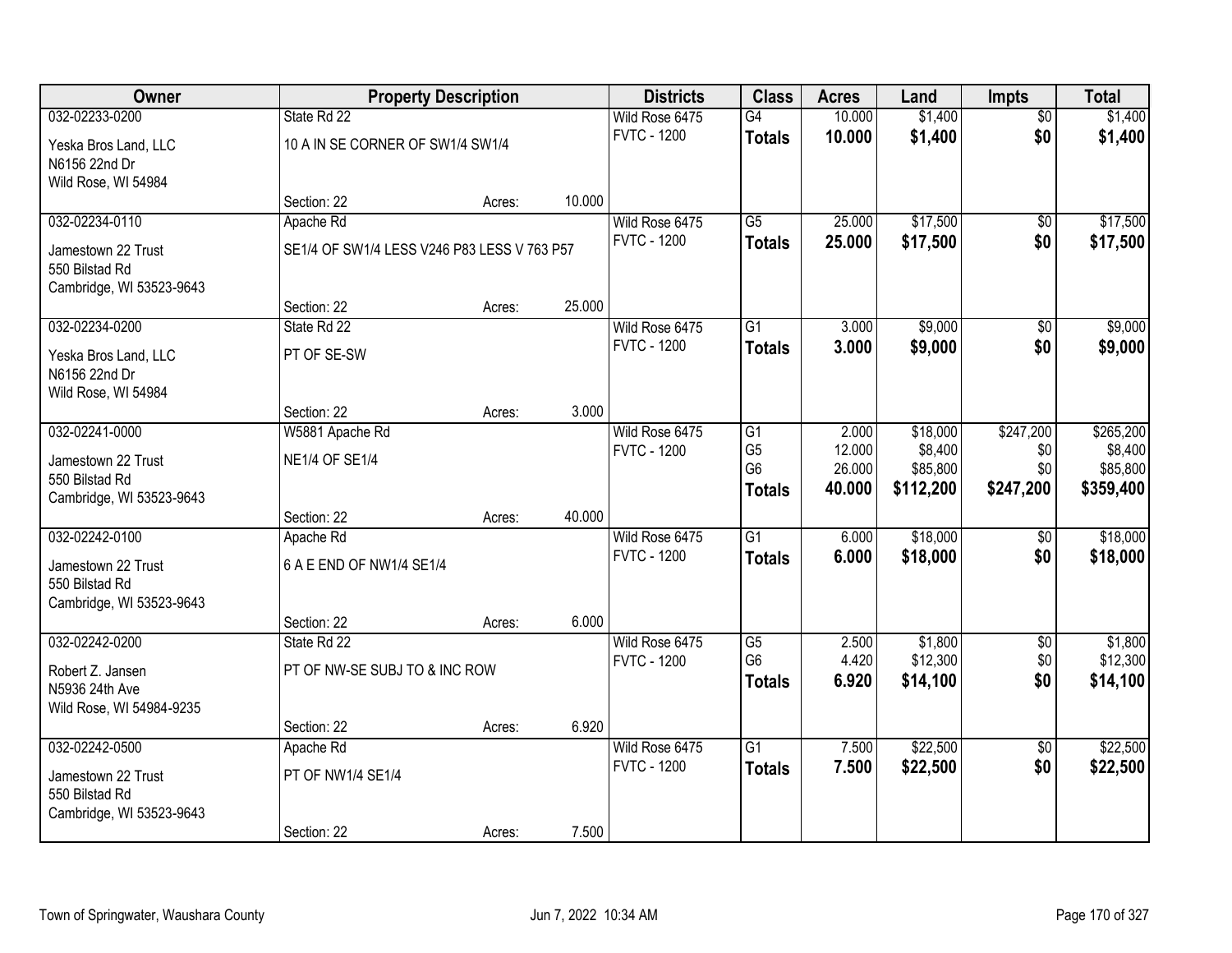| Owner                                  | <b>Property Description</b>                       |        |        | <b>Districts</b>   | <b>Class</b>    | <b>Acres</b> | Land              | <b>Impts</b> | <b>Total</b> |
|----------------------------------------|---------------------------------------------------|--------|--------|--------------------|-----------------|--------------|-------------------|--------------|--------------|
| 032-02242-0600                         | W5889 Apache Rd                                   |        |        | Wild Rose 6475     | G1              | 2.540        | \$20,400          | \$271,600    | \$292,000    |
| Pinerose, LLC                          | <b>CSM 1765</b>                                   |        |        | <b>FVTC - 1200</b> | W <sub>6</sub>  | 21.100       | $($ \$69,600) $ $ | \$0          | \$0          |
| 712 Juniper Rd                         |                                                   |        |        |                    | <b>Totals</b>   | 23.640       | \$20,400          | \$271,600    | \$292,000    |
| Glenview, IL 60025                     |                                                   |        |        |                    |                 |              |                   |              |              |
|                                        | Section: 22                                       | Acres: | 23.640 |                    |                 |              |                   |              |              |
| 032-02243-0000                         | Apache Rd                                         |        |        | Wild Rose 6475     | G5              | 36.000       | \$25,200          | \$0          | \$25,200     |
| Jamestown 22 Trust                     | SW1/4 OF SE1/4                                    |        |        | <b>FVTC - 1200</b> | G <sub>6</sub>  | 4.000        | \$12,400          | \$0          | \$12,400     |
| 550 Bilstad Rd                         |                                                   |        |        |                    | <b>Totals</b>   | 40.000       | \$37,600          | \$0          | \$37,600     |
| Cambridge, WI 53523-9643               |                                                   |        |        |                    |                 |              |                   |              |              |
|                                        | Section: 22                                       | Acres: | 40.000 |                    |                 |              |                   |              |              |
| 032-02244-0000                         | W5802 S County Rd A                               |        |        | Wild Rose 6475     | $\overline{G1}$ | 1.000        | \$700             | \$1,400      | \$2,100      |
| Jamestown 22 Trust                     | SE1/4 OF SE1/4                                    |        |        | <b>FVTC - 1200</b> | G <sub>5</sub>  | 30.000       | \$21,000          | \$0          | \$21,000     |
| 550 Bilstad Rd                         |                                                   |        |        |                    | G <sub>6</sub>  | 9.000        | \$27,900          | \$0          | \$27,900     |
| Cambridge, WI 53523-9643               |                                                   |        |        |                    | <b>Totals</b>   | 40.000       | \$49,600          | \$1,400      | \$51,000     |
|                                        | Section: 22                                       | Acres: | 40.000 |                    |                 |              |                   |              |              |
| 032-02311-0100                         | W5309 Apache Ave                                  |        |        | Wild Rose 6475     | $\overline{G1}$ | 2.500        | \$18,300          | \$82,700     | \$101,000    |
| Frederick W. Stamm                     | NE1/4 OF NE1/4 OF NE1/4 OF NE1/4                  |        |        | <b>FVTC - 1200</b> | <b>Totals</b>   | 2.500        | \$18,300          | \$82,700     | \$101,000    |
| Mary J. Stamm                          |                                                   |        |        |                    |                 |              |                   |              |              |
| 16320 W Melody Dr                      |                                                   |        |        |                    |                 |              |                   |              |              |
| New Berlin, WI 53151                   | Section: 23                                       | Acres: | 2.500  |                    |                 |              |                   |              |              |
| 032-02311-0200                         | N6059 24th Ave                                    |        |        | Wild Rose 6475     | $\overline{G1}$ | 2.500        | \$18,300          | \$30,600     | \$48,900     |
| Kim S & Mary I Parrott Trust Agreement | SE-NE-NE-NE                                       |        |        | <b>FVTC - 1200</b> | <b>Totals</b>   | 2.500        | \$18,300          | \$30,600     | \$48,900     |
| 5985 Valley Haven Ct                   |                                                   |        |        |                    |                 |              |                   |              |              |
| Little Suamico, WI 54141               |                                                   |        |        |                    |                 |              |                   |              |              |
|                                        | Section: 23                                       | Acres: | 2.500  |                    |                 |              |                   |              |              |
| 032-02311-0310                         | W5335 Apache Ave                                  |        |        | Wild Rose 6475     | G1              | 1.120        | \$10,700          | \$76,300     | \$87,000     |
| Nicholas Bavinck                       | PT NE1/4 OF NE1/4, LOT 1 CSM 1998                 |        |        | <b>FVTC - 1200</b> | <b>Totals</b>   | 1.120        | \$10,700          | \$76,300     | \$87,000     |
| <b>Taylor Scott</b>                    |                                                   |        |        |                    |                 |              |                   |              |              |
| W5335 Apache Ave                       |                                                   |        |        |                    |                 |              |                   |              |              |
| Wild Rose, WI 54984                    | Section: 23                                       | Acres: | 1.120  |                    |                 |              |                   |              |              |
| 032-02311-0320                         | N6001 24th Ave                                    |        |        | Wild Rose 6475     | G1              | 2.910        | \$20,100          | \$73,200     | \$93,300     |
| Ronald H. Hills et al                  | PT NE1/4 OF NE1/4; LOT 2, CSM 1998; INC EASE S 20 |        |        | <b>FVTC - 1200</b> | W <sub>6</sub>  | 16.000       | (\$52,800)        | \$0          | \$0          |
| N6001 24th Ave                         | FT SE1/4 OF NE1/4 OF NE1/4                        |        |        |                    | <b>Totals</b>   | 18.910       | \$20,100          | \$73,200     | \$93,300     |
| Wild Rose, WI 54984                    |                                                   |        |        |                    |                 |              |                   |              |              |
|                                        | Section: 23                                       | Acres: | 18.910 |                    |                 |              |                   |              |              |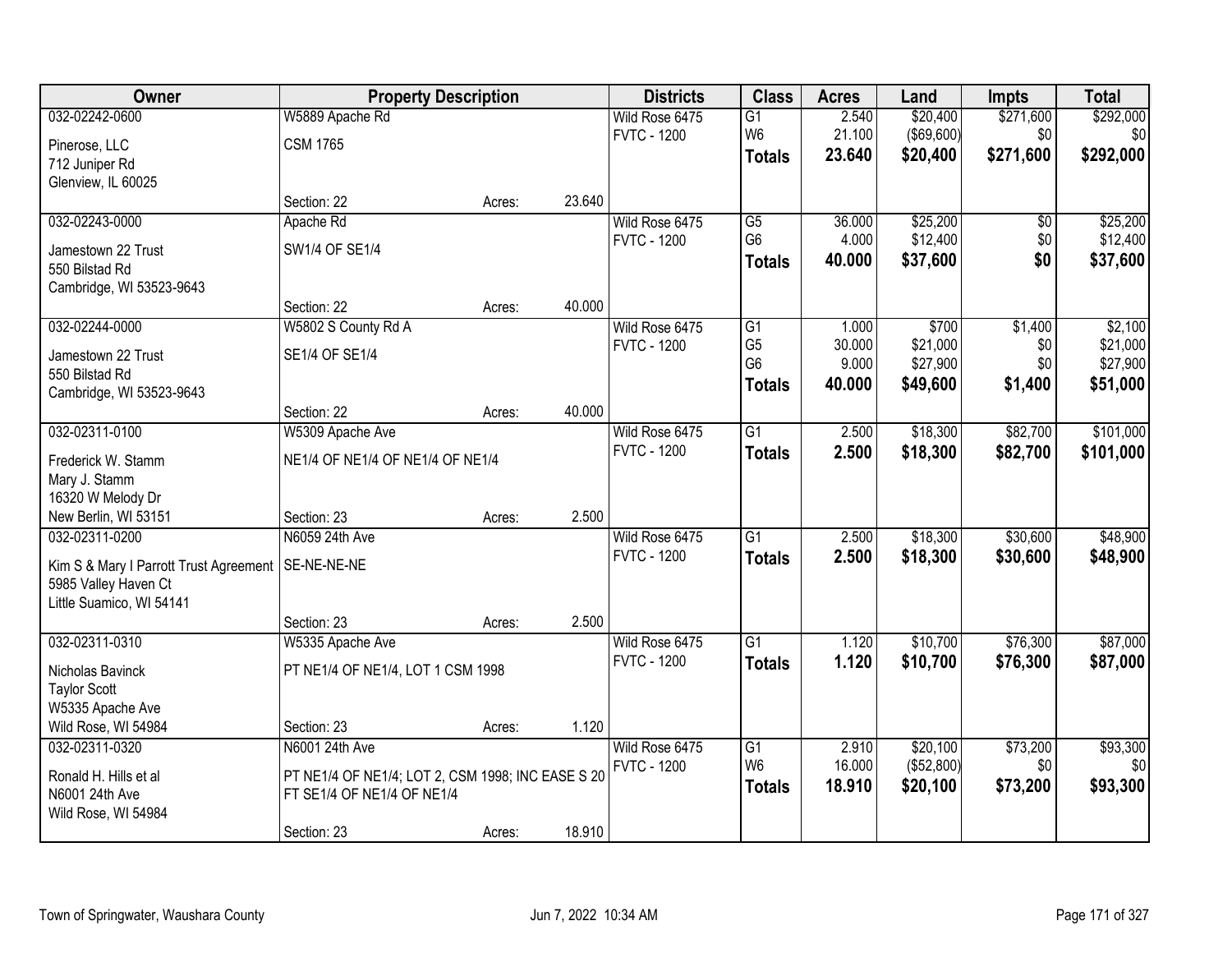| Owner                               |                                             | <b>Property Description</b> |        | <b>Districts</b>                     | <b>Class</b>    | <b>Acres</b>   | Land                 | <b>Impts</b>         | <b>Total</b> |
|-------------------------------------|---------------------------------------------|-----------------------------|--------|--------------------------------------|-----------------|----------------|----------------------|----------------------|--------------|
| 032-02311-0400                      | W5367 Apache Ave                            |                             |        | Wild Rose 6475                       | $\overline{G1}$ | 5.000          | \$28,500             | \$18,200             | \$46,700     |
| Michael Geldon                      | E1/2-NW-NE-NE                               |                             |        | <b>FVTC - 1200</b>                   | <b>Totals</b>   | 5.000          | \$28,500             | \$18,200             | \$46,700     |
| PO Box 506                          |                                             |                             |        |                                      |                 |                |                      |                      |              |
| Merton, WI 53056                    |                                             |                             |        |                                      |                 |                |                      |                      |              |
|                                     | Section: 23                                 | Acres:                      | 5.000  |                                      |                 |                |                      |                      |              |
| 032-02311-0500                      | W5381 Apache Ave                            |                             |        | Wild Rose 6475                       | $\overline{G1}$ | 2.500          | \$18,300             | \$39,200             | \$57,500     |
| Brett W. Fossell                    | E1/2 W1/2 NW1/4 NE1/4 NE1/4                 |                             |        | <b>FVTC - 1200</b>                   | <b>Totals</b>   | 2.500          | \$18,300             | \$39,200             | \$57,500     |
| Patti K. Fossell                    |                                             |                             |        |                                      |                 |                |                      |                      |              |
| 1610 N Briarcliff Dr                |                                             |                             |        |                                      |                 |                |                      |                      |              |
| Appleton, WI 54915-2837             | Section: 23                                 | Acres:                      | 2.500  |                                      |                 |                |                      |                      |              |
| 032-02311-0600                      | W5391 Apache Ave                            |                             |        | Wild Rose 6475                       | $\overline{G1}$ | 2.500          | \$18,300             | \$24,800             | \$43,100     |
| Greg A. Holz                        | W1/2 W1/2 NW1/4 NE1/4 NE1/4                 |                             |        | <b>FVTC - 1200</b>                   | <b>Totals</b>   | 2.500          | \$18,300             | \$24,800             | \$43,100     |
| Lori A. Holz                        |                                             |                             |        |                                      |                 |                |                      |                      |              |
| 8226 N 67th St                      |                                             |                             |        |                                      |                 |                |                      |                      |              |
| Brown Deer, WI 53223-3305           | Section: 23                                 | Acres:                      | 2.500  |                                      |                 |                |                      |                      |              |
| 032-02311-0900                      | N6037 24th Ave                              |                             |        | Wild Rose 6475                       | $\overline{G1}$ | 2.500          | \$18,300             | \$30,900             | \$49,200     |
|                                     |                                             |                             |        | <b>FVTC - 1200</b>                   | <b>Totals</b>   | 2.500          | \$18,300             | \$30,900             | \$49,200     |
| Logan R. Loeffler<br>N6037 24th Ave | NE-SE-NE-NE                                 |                             |        |                                      |                 |                |                      |                      |              |
| Wild Rose, WI 54984                 |                                             |                             |        |                                      |                 |                |                      |                      |              |
|                                     | Section: 23                                 | Acres:                      | 2.500  |                                      |                 |                |                      |                      |              |
| 032-02311-1000                      | N6023 24th Ave                              |                             |        | Wild Rose 6475                       | $\overline{G1}$ | 2.500          | \$18,000             | $\sqrt{6}$           | \$18,000     |
|                                     |                                             |                             |        | <b>FVTC - 1200</b>                   | <b>Totals</b>   | 2.500          | \$18,000             | \$0                  | \$18,000     |
| Logan R. Loeffler                   | SE-SE-NE-NE                                 |                             |        |                                      |                 |                |                      |                      |              |
| N6037 24th Ave                      |                                             |                             |        |                                      |                 |                |                      |                      |              |
| Wild Rose, WI 54984                 | Section: 23                                 | Acres:                      | 2.500  |                                      |                 |                |                      |                      |              |
| 032-02312-0100                      | W5425 Apache Ave                            |                             |        | Wild Rose 6475                       | G1              | 2.000          | \$15,500             | \$177,100            | \$192,600    |
|                                     |                                             |                             |        | <b>FVTC - 1200</b>                   | G4              | 13.500         | \$1,400              | \$0                  | \$1,400      |
| Thomas R. Meyer et al               | NW1/4 NE1/4 EXC 1A IN NE COR                |                             |        |                                      | G <sub>5</sub>  | 0.500          | \$200                | \$0                  | \$200        |
| W5425 Apache Ave                    |                                             |                             |        |                                      | W <sub>6</sub>  | 23.000         | (\$73,600)           | \$0                  | \$0          |
| Wild Rose, WI 54984                 |                                             |                             |        |                                      | <b>Totals</b>   | 39.000         | \$17,100             | \$177,100            | \$194,200    |
|                                     | Section: 23                                 | Acres:                      | 39.000 |                                      | $\overline{G1}$ |                |                      |                      |              |
| 032-02312-0200                      | W5403 Apache Ave                            |                             |        | Wild Rose 6475<br><b>FVTC - 1200</b> |                 | 1.000<br>1.000 | \$10,000<br>\$10,000 | \$80,200<br>\$80,200 | \$90,200     |
| Mark D. Hanson                      | PT OF NW-NE COMM NE COR 198' E&W X 202' N&S |                             |        |                                      | <b>Totals</b>   |                |                      |                      | \$90,200     |
| W5403 Apache Ave                    |                                             |                             |        |                                      |                 |                |                      |                      |              |
| Wild Rose, WI 54984                 |                                             |                             |        |                                      |                 |                |                      |                      |              |
|                                     | Section: 23                                 | Acres:                      | 1.000  |                                      |                 |                |                      |                      |              |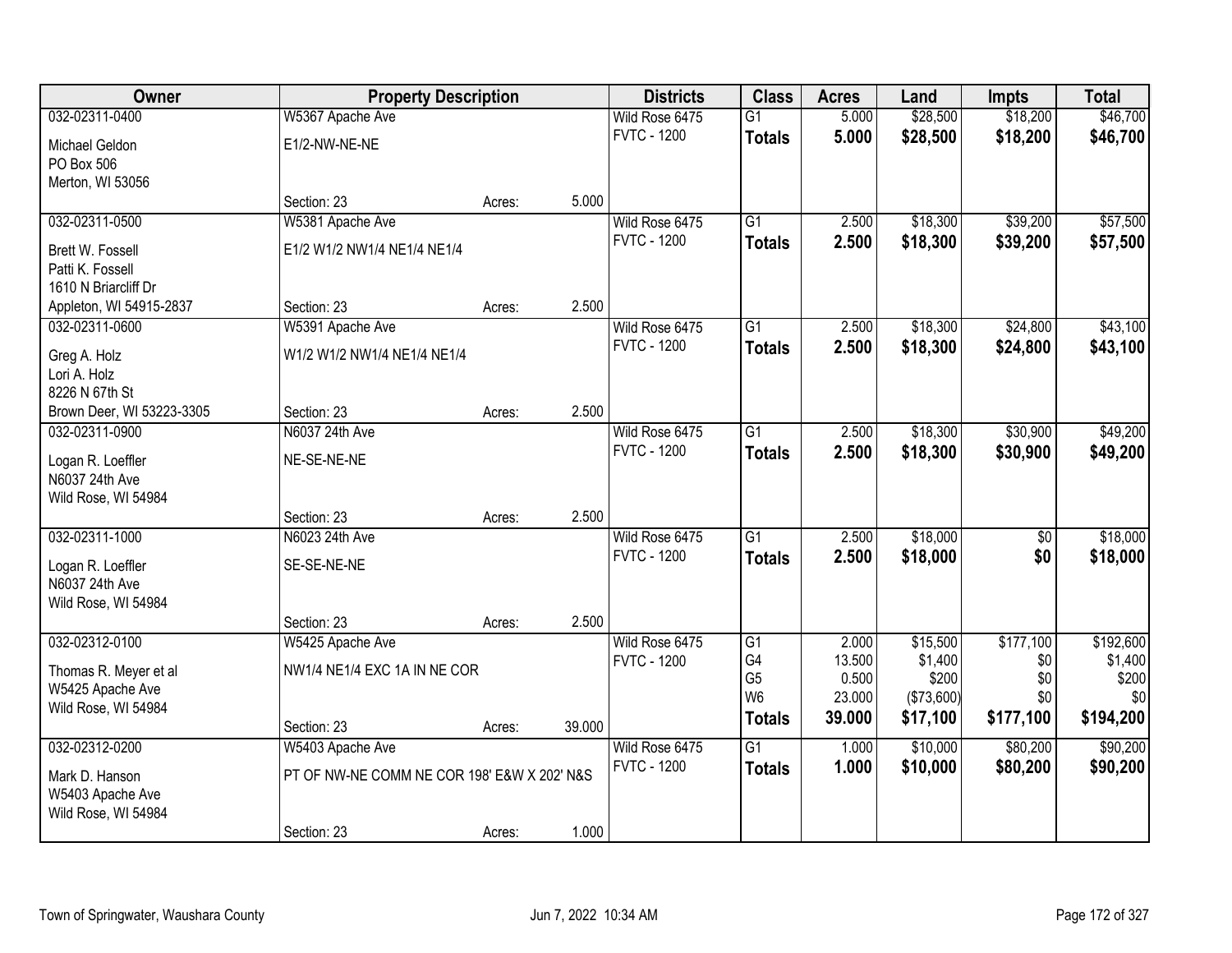| <b>Owner</b>              |                                             | <b>Property Description</b> |        | <b>Districts</b>   | <b>Class</b>    | <b>Acres</b> | Land         | <b>Impts</b>    | <b>Total</b>    |
|---------------------------|---------------------------------------------|-----------------------------|--------|--------------------|-----------------|--------------|--------------|-----------------|-----------------|
| 032-02313-0100            | State Rd 22                                 |                             |        | Wild Rose 6475     | W6              | 20.000       | ( \$66,000)  | $\overline{50}$ | $\sqrt{30}$     |
| Ronald H. Hills et al     | N1/2 OF SW1/4 OF NE1/4                      |                             |        | <b>FVTC - 1200</b> | <b>Totals</b>   | 20.000       | \$0          | \$0             | \$0             |
| N6001 24th Ave            |                                             |                             |        |                    |                 |              |              |                 |                 |
| Wild Rose, WI 54984       |                                             |                             |        |                    |                 |              |              |                 |                 |
|                           | Section: 23                                 | Acres:                      | 20.000 |                    |                 |              |              |                 |                 |
| 032-02313-0200            | N5943 24th Ave                              |                             |        | Wild Rose 6475     | W <sub>6</sub>  | 20.000       | ( \$66,000)  | $\overline{30}$ | $\sqrt{50}$     |
| Randall W. Apps           | S1/2 SW1/4 NE1/4                            |                             |        | <b>FVTC - 1200</b> | <b>Totals</b>   | 20.000       | \$0          | \$0             | \$0             |
| Jayne A. Apps             |                                             |                             |        |                    |                 |              |              |                 |                 |
| 16520 W Coffee Rd         |                                             |                             |        |                    |                 |              |              |                 |                 |
| New Berlin, WI 53151-4108 | Section: 23                                 | Acres:                      | 20.000 |                    |                 |              |              |                 |                 |
| 032-02314-0200            | N5943 24th Ave                              |                             |        | Wild Rose 6475     | G1              | 2.000        | \$16,000     | \$158,500       | \$174,500       |
| Randall W. Apps           | S1/2 SE1/4 NE1/4                            |                             |        | <b>FVTC - 1200</b> | W <sub>6</sub>  | 18.000       | (\$57,600)   | \$0             | \$0             |
| Jayne A. Apps             |                                             |                             |        |                    | <b>Totals</b>   | 20.000       | \$16,000     | \$158,500       | \$174,500       |
| 16520 W Coffee Rd         |                                             |                             |        |                    |                 |              |              |                 |                 |
| New Berlin, WI 53151-4108 | Section: 23                                 | Acres:                      | 20.000 |                    |                 |              |              |                 |                 |
| 032-02314-0300            | N5991 24th Ave                              |                             |        | Wild Rose 6475     | $\overline{G1}$ | 2.070        | \$16,300     | \$93,400        | \$109,700       |
| James G. Evans            | PT OF SE1/4 NE1/4, LOT 1 CSM #1909          |                             |        | <b>FVTC - 1200</b> | <b>Totals</b>   | 2.070        | \$16,300     | \$93,400        | \$109,700       |
| W5991 24th Ave            |                                             |                             |        |                    |                 |              |              |                 |                 |
| Wild Rose, WI 54984       |                                             |                             |        |                    |                 |              |              |                 |                 |
|                           | Section: 23                                 | Acres:                      | 2.070  |                    |                 |              |              |                 |                 |
| 032-02314-0400            | State Rd 22                                 |                             |        | Wild Rose 6475     | $\overline{W6}$ | 17.930       | ( \$59,200)  | $\overline{30}$ | $\overline{30}$ |
| Ronald H. Hills et al     | N1/2 OF SE1/4 OF NE1/4; EXC LOT 1, CSM 1909 |                             |        | <b>FVTC - 1200</b> | <b>Totals</b>   | 17.930       | \$0          | \$0             | \$0             |
| N6001 24th Ave            |                                             |                             |        |                    |                 |              |              |                 |                 |
| Wild Rose, WI 54984       |                                             |                             |        |                    |                 |              |              |                 |                 |
|                           | Section: 23                                 | Acres:                      | 17.930 |                    |                 |              |              |                 |                 |
| 032-02321-0100            | W5541 Apache Ave                            |                             |        | Wild Rose 6475     | $\overline{G1}$ | 5.000        | \$28,500     | \$72,300        | \$100,800       |
| Evergreen Resort, LLC     | LOT 1 CSM 1655                              |                             |        | <b>FVTC - 1200</b> | <b>Totals</b>   | 5.000        | \$28,500     | \$72,300        | \$100,800       |
| W5449 Archer Ln           |                                             |                             |        |                    |                 |              |              |                 |                 |
| Wild Rose, WI 54984-9309  |                                             |                             |        |                    |                 |              |              |                 |                 |
|                           | Section: 23                                 | Acres:                      | 5.000  |                    |                 |              |              |                 |                 |
| 032-02321-0300            | W5541 Apache Ave                            |                             |        | Wild Rose 6475     | W6              | 18.770       | ( \$61, 900) | $\overline{30}$ | $\overline{50}$ |
| Thomas R. Meyer et al     | PT OF E1/2 NW1/4, LOT 1 CSM #1667           |                             |        | <b>FVTC - 1200</b> | <b>Totals</b>   | 18.770       | \$0          | \$0             | \$0             |
| W5425 Apache Ave          |                                             |                             |        |                    |                 |              |              |                 |                 |
| Wild Rose, WI 54984       |                                             |                             |        |                    |                 |              |              |                 |                 |
|                           | Section: 23                                 | Acres:                      | 18.770 |                    |                 |              |              |                 |                 |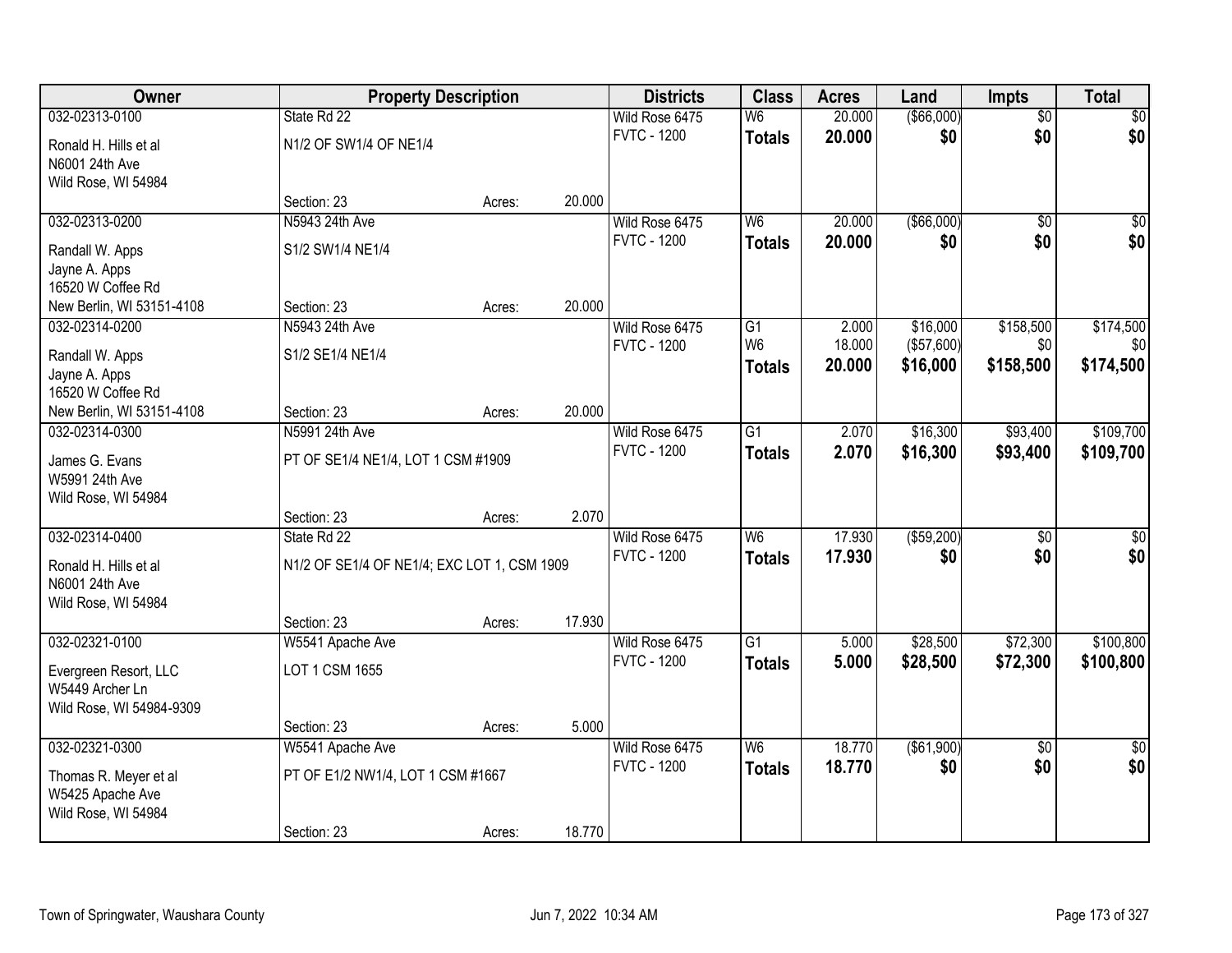| Owner                  | <b>Property Description</b> |        |        | <b>Districts</b>   | <b>Class</b>    | <b>Acres</b> | Land            | <b>Impts</b>    | <b>Total</b>    |
|------------------------|-----------------------------|--------|--------|--------------------|-----------------|--------------|-----------------|-----------------|-----------------|
| 032-02321-0400         | W5597 Apache Ave            |        |        | Wild Rose 6475     | $\overline{G1}$ | 2.000        | \$16,000        | \$211,200       | \$227,200       |
| Robert C. Budjac       | LOT 1 CSM 1668              |        |        | <b>FVTC - 1200</b> | W <sub>6</sub>  | 54.773       | (\$180, 800)    | \$0             | \$0             |
| Susan C. Budjac        |                             |        |        |                    | <b>Totals</b>   | 56.773       | \$16,000        | \$211,200       | \$227,200       |
| 354 Abington Ct        |                             |        |        |                    |                 |              |                 |                 |                 |
| Nekoosa, WI 54457-9106 | Section: 23                 | Acres: | 56.773 |                    |                 |              |                 |                 |                 |
| 032-02322-0100         | W5601 Apache Ave            |        |        | Wild Rose 6475     | $\overline{G1}$ | 2.000        | \$16,000        | \$141,200       | \$157,200       |
| Christine Gutzman      | E1/2 NW1/4 OF NW1/4         |        |        | <b>FVTC - 1200</b> | W <sub>6</sub>  | 18.000       | (\$57,600)      | \$0             | \$0             |
| Ronald A. Gutzman      |                             |        |        |                    | <b>Totals</b>   | 20.000       | \$16,000        | \$141,200       | \$157,200       |
| W5601 Apache Ave       |                             |        |        |                    |                 |              |                 |                 |                 |
| Wild Rose, WI 54984    | Section: 23                 | Acres: | 20.000 |                    |                 |              |                 |                 |                 |
| 032-02322-0200         | W5699 Apache Ave            |        |        | Wild Rose 6475     | G1              | 2.000        | \$16,000        | \$32,900        | \$48,900        |
| Donna J. Leroy         | W1/2 NW1/4 OF NW1/4         |        |        | <b>FVTC - 1200</b> | G <sub>6</sub>  | 18.000       | \$57,600        | \$0             | \$57,600        |
| 248 W South Park Ave   |                             |        |        |                    | <b>Totals</b>   | 20.000       | \$73,600        | \$32,900        | \$106,500       |
| Oshkosh, WI 54901      |                             |        |        |                    |                 |              |                 |                 |                 |
|                        | Section: 23                 | Acres: | 20.000 |                    |                 |              |                 |                 |                 |
| 032-02323-0100         | Apache Ave                  |        |        | Wild Rose 6475     | $\overline{G6}$ | 20.000       | \$66,000        | \$0             | \$66,000        |
| Donna J. Leroy         | W1/2 OF SW1/4 OF NW1/4      |        |        | <b>FVTC - 1200</b> | <b>Totals</b>   | 20.000       | \$66,000        | \$0             | \$66,000        |
| 248 W South Park Ave   |                             |        |        |                    |                 |              |                 |                 |                 |
| Oshkosh, WI 54901      |                             |        |        |                    |                 |              |                 |                 |                 |
|                        | Section: 23                 | Acres: | 20.000 |                    |                 |              |                 |                 |                 |
| 032-02323-0200         | State Rd 22                 |        |        | Wild Rose 6475     | $\overline{W6}$ | 20.000       | $($ \$66,000)   | $\overline{30}$ | $\overline{30}$ |
| Ronald A. Gutzman      | E1/2 OF SW1/4 OF NW1/4      |        |        | <b>FVTC - 1200</b> | <b>Totals</b>   | 20.000       | \$0             | \$0             | \$0             |
| Christine Gutzman      |                             |        |        |                    |                 |              |                 |                 |                 |
| W5601 Apache Ave       |                             |        |        |                    |                 |              |                 |                 |                 |
| Wild Rose, WI 54984    | Section: 23                 | Acres: | 20.000 |                    |                 |              |                 |                 |                 |
| 032-02331-0100         | State Rd 22                 |        |        | Wild Rose 6475     | $\overline{X2}$ | 39.000       | $\overline{60}$ | $\overline{50}$ | $\overline{50}$ |
| <b>DNR</b>             | NE1/4 SW1/4 EXC W 2 RODS    |        |        | <b>FVTC - 1200</b> | <b>Totals</b>   | 39.000       | \$0             | \$0             | \$0             |
| 101 S Webster St       |                             |        |        |                    |                 |              |                 |                 |                 |
| Madison, WI 53703      |                             |        |        |                    |                 |              |                 |                 |                 |
|                        | Section: 23                 | Acres: | 39.000 |                    |                 |              |                 |                 |                 |
| 032-02331-0200         |                             |        |        | Wild Rose 6475     | $\overline{G6}$ | 0.500        | \$1,700         | $\overline{50}$ | \$1,700         |
| Robert C. Budjac       | W 2R OF NE1/4 OF SW1/4      |        |        | <b>FVTC - 1200</b> | W <sub>6</sub>  | 0.500        | (\$1,700)       | \$0             | \$0             |
| Susan C. Budjac        |                             |        |        |                    | <b>Totals</b>   | 1.000        | \$1,700         | \$0             | \$1,700         |
| 354 Abington Ct        |                             |        |        |                    |                 |              |                 |                 |                 |
| Nekoosa, WI 54457-9106 | Section: 23                 | Acres: | 1.000  |                    |                 |              |                 |                 |                 |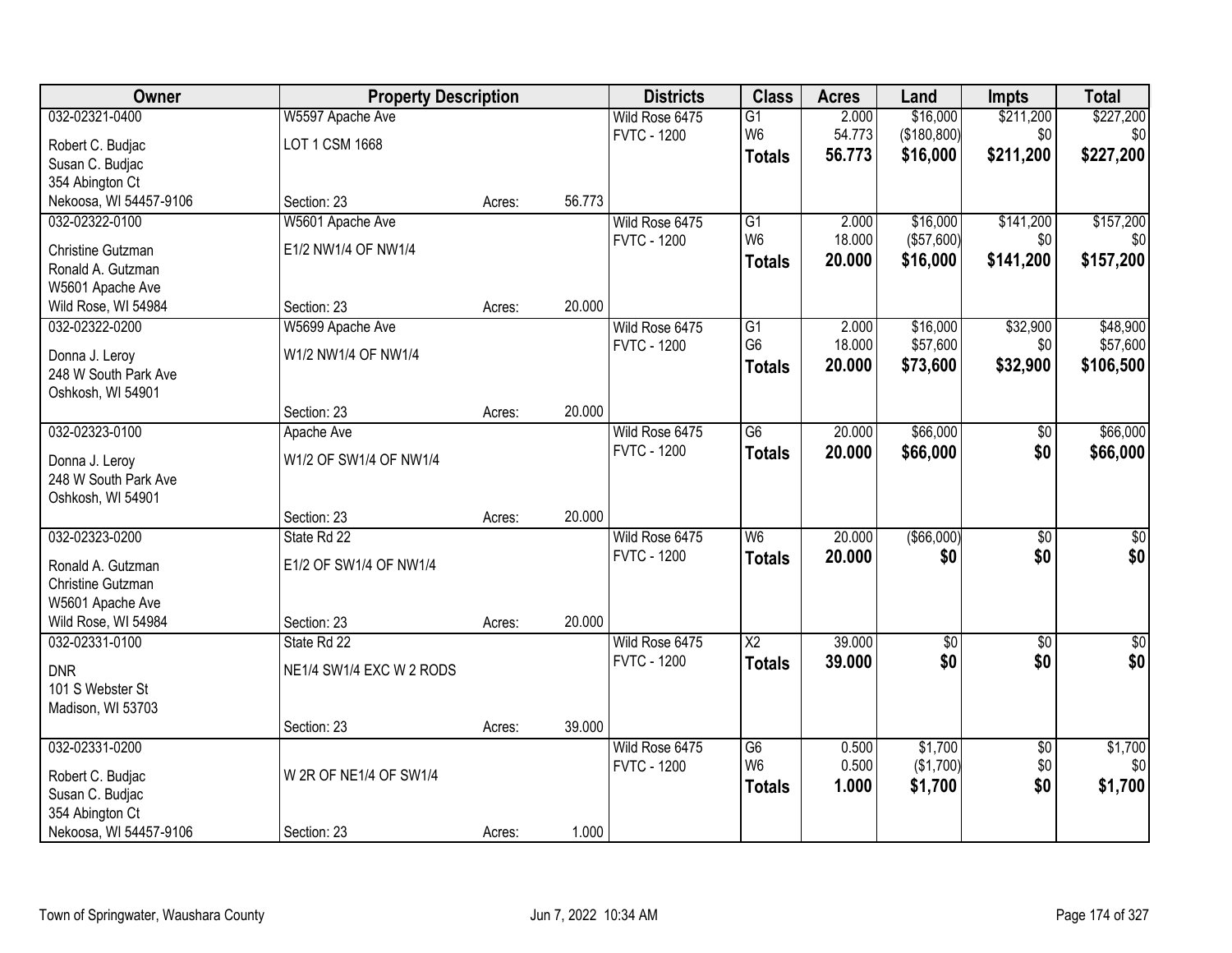| Owner                                      | <b>Property Description</b>                      |        |        | <b>Districts</b>   | <b>Class</b>    | <b>Acres</b> | Land        | <b>Impts</b>    | <b>Total</b> |
|--------------------------------------------|--------------------------------------------------|--------|--------|--------------------|-----------------|--------------|-------------|-----------------|--------------|
| 032-02332-0100                             |                                                  |        |        | Wild Rose 6475     | G6              | 10.000       | \$33,000    | $\sqrt{$0}$     | \$33,000     |
| Robert C. Budjac                           | NW1/4 OF SW1/4 LESS V 289 P 120                  |        |        | <b>FVTC - 1200</b> | W <sub>6</sub>  | 15.000       | (\$49,500)  | \$0             | \$0          |
| Susan C. Budjac                            |                                                  |        |        |                    | <b>Totals</b>   | 25.000       | \$33,000    | \$0             | \$33,000     |
| 354 Abington Ct                            |                                                  |        |        |                    |                 |              |             |                 |              |
| Nekoosa, WI 54457-9106                     | Section: 23                                      | Acres: | 25.000 |                    |                 |              |             |                 |              |
| 032-02332-0200                             |                                                  |        |        | Wild Rose 6475     | W <sub>6</sub>  | 15.000       | (\$49,500)  | $\overline{50}$ | \$0          |
| Robert C. Budjac                           | W 15 A OF NW1/4 OF SW1/4 & EASEMENT              |        |        | <b>FVTC - 1200</b> | <b>Totals</b>   | 15.000       | \$0         | \$0             | \$0          |
| Susan C. Budjac                            |                                                  |        |        |                    |                 |              |             |                 |              |
| 354 Abington Ct                            |                                                  |        |        |                    |                 |              |             |                 |              |
| Nekoosa, WI 54457-9106                     | Section: 23                                      | Acres: | 15.000 |                    |                 |              |             |                 |              |
| 032-02333-0100                             | W5678 S County Rd A                              |        |        | Wild Rose 6475     | $\overline{G1}$ | 2.000        | \$18,000    | \$44,900        | \$62,900     |
|                                            |                                                  |        |        | <b>FVTC - 1200</b> | G <sub>6</sub>  | 23.000       | \$75,900    | \$0             | \$75,900     |
| David W & Mary L Kusche Revocable          | SW1/4 OF SW1/4 W 25 ACRES                        |        |        |                    | <b>Totals</b>   | 25.000       | \$93,900    | \$44,900        | \$138,800    |
| Trust                                      |                                                  |        |        |                    |                 |              |             |                 |              |
| W5678 S County Rd A<br>Wild Rose, WI 54984 | Section: 23                                      | Acres: | 25.000 |                    |                 |              |             |                 |              |
| 032-02333-0200                             |                                                  |        |        | Wild Rose 6475     | W6              | 15.000       | (\$49,500)  | $\sqrt[6]{3}$   | $\sqrt{50}$  |
|                                            |                                                  |        |        | <b>FVTC - 1200</b> |                 | 15.000       | \$0         | \$0             | \$0          |
| Richard W & Pamela C Groeschl Living       | PT OF SW1/4 OF SW1/4                             |        |        |                    | <b>Totals</b>   |              |             |                 |              |
| Trust                                      |                                                  |        |        |                    |                 |              |             |                 |              |
| N554 Moraine Dr                            |                                                  |        |        |                    |                 |              |             |                 |              |
| Campbellsport, WI 53010-3141               | Section: 23                                      | Acres: | 15.000 |                    |                 |              |             |                 |              |
| 032-02334-0100                             | State Rd 22                                      |        |        | Wild Rose 6475     | W <sub>6</sub>  | 20.000       | (\$66,000)  | $\overline{50}$ | $\sqrt{50}$  |
| Richard W & Pamela C Groeschl Living       | W 20 A OF SE1/4 SW1/4                            |        |        | <b>FVTC - 1200</b> | <b>Totals</b>   | 20,000       | \$0         | \$0             | \$0          |
| Trust                                      |                                                  |        |        |                    |                 |              |             |                 |              |
| N554 Moraine Dr                            |                                                  |        |        |                    |                 |              |             |                 |              |
| Campbellsport, WI 53010-3141               | Section: 23                                      | Acres: | 20.000 |                    |                 |              |             |                 |              |
| 032-02334-0200                             | State Rd 22                                      |        |        | Wild Rose 6475     | $\overline{X2}$ | 87.750       | $\sqrt{$0}$ | $\overline{50}$ | \$0          |
| <b>DNR</b>                                 | PT OF S1/2 SE1/4 & PT OF E1/2 SE1/4 SW1/4 NLY OF |        |        | <b>FVTC - 1200</b> | <b>Totals</b>   | 87.750       | \$0         | \$0             | \$0          |
| 101 S Webster St                           | C/L OF PINE RIVER & ROW                          |        |        |                    |                 |              |             |                 |              |
| Madison, WI 53703                          |                                                  |        |        |                    |                 |              |             |                 |              |
|                                            | Section: 23                                      | Acres: | 87.750 |                    |                 |              |             |                 |              |
| 032-02341-0100                             | State Rd 22                                      |        |        | Wild Rose 6475     | G5              | 1.000        | \$600       | $\overline{50}$ | \$600        |
|                                            |                                                  |        |        | <b>FVTC - 1200</b> | G <sub>6</sub>  | 14.000       | \$34,700    | \$0             | \$34,700     |
| Thomas D. Erickson                         | N 20A M/L OF NE1/4 SE1/4                         |        |        |                    | W <sub>6</sub>  | 5.000        | (\$15,500)  | \$0             | \$0          |
| Nancy J. Erickson<br>W5687 County Rd H     |                                                  |        |        |                    | <b>Totals</b>   | 20.000       | \$35,300    | \$0             | \$35,300     |
| Wild Rose, WI 54984                        | Section: 23                                      | Acres: | 20.000 |                    |                 |              |             |                 |              |
|                                            |                                                  |        |        |                    |                 |              |             |                 |              |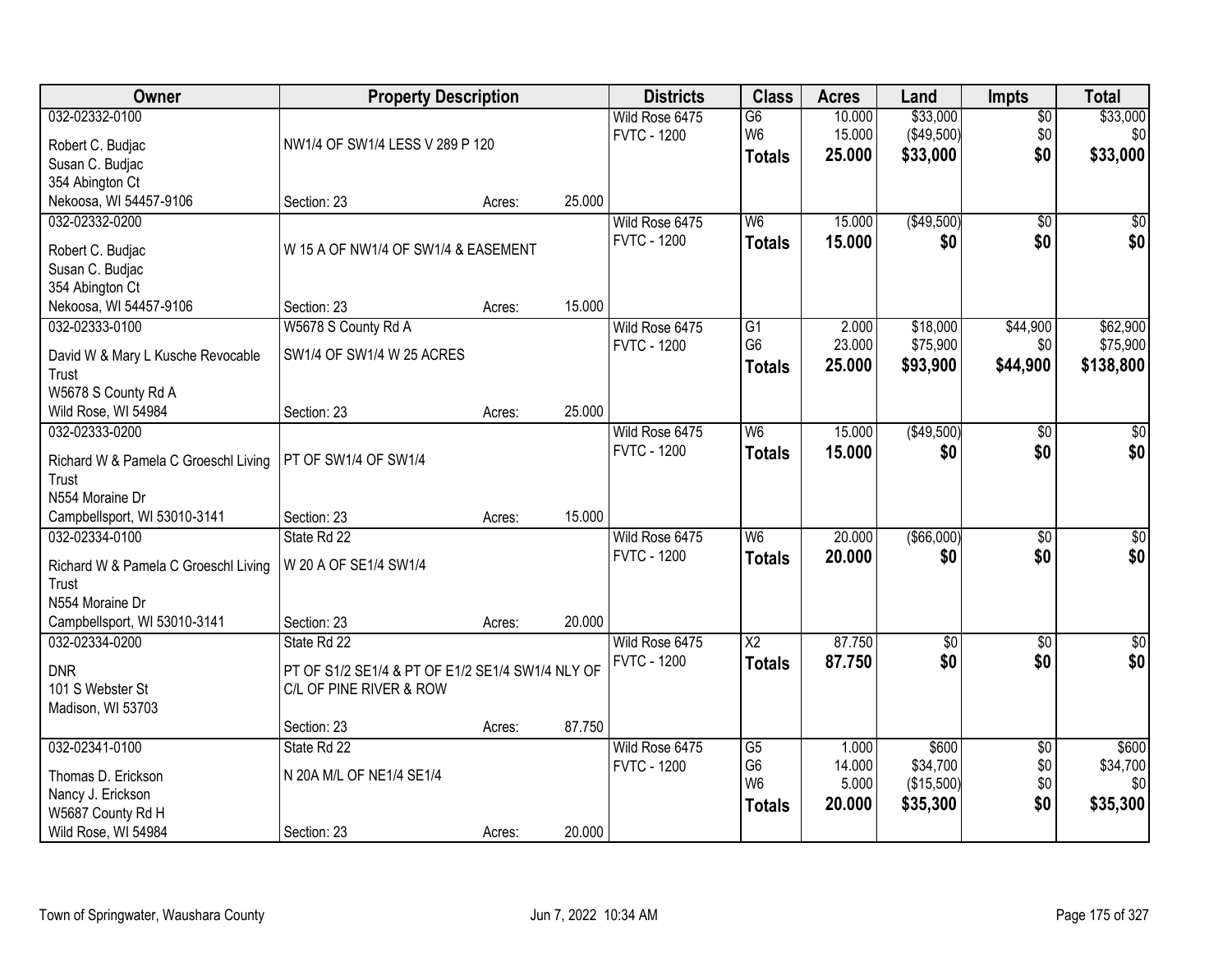| Owner                                   |                                                    | <b>Property Description</b> |        | <b>Districts</b>   | <b>Class</b>    | <b>Acres</b> | Land            | <b>Impts</b>    | <b>Total</b>     |
|-----------------------------------------|----------------------------------------------------|-----------------------------|--------|--------------------|-----------------|--------------|-----------------|-----------------|------------------|
| 032-02341-0200                          | State Rd 22                                        |                             |        | Wild Rose 6475     | $\overline{G5}$ | 12.500       | \$7,500         | $\sqrt{$0}$     | \$7,500          |
| Thomas D. Erickson                      | S 20A M/L OF NE1/4 SE1/4 EXC S 4' OF E 12 1/4 RODS |                             |        | <b>FVTC - 1200</b> | G <sub>6</sub>  | 4.500        | \$14,900        | \$0             | \$14,900         |
| Nancy J. Erickson                       |                                                    |                             |        |                    | W <sub>6</sub>  | 3.000        | (\$9,900)       | \$0             | \$0              |
| W5687 County Rd H                       |                                                    |                             |        |                    | <b>Totals</b>   | 20.000       | \$22,400        | \$0             | \$22,400         |
| Wild Rose, WI 54984                     | Section: 23                                        | Acres:                      | 20.000 |                    |                 |              |                 |                 |                  |
| 032-02342-0100                          | State Rd 22                                        |                             |        | Wild Rose 6475     | W6              | 5.000        | (\$16,500)      | $\overline{50}$ | \$0              |
|                                         |                                                    |                             |        | <b>FVTC - 1200</b> | <b>Totals</b>   | 5.000        | \$0             | \$0             | \$0              |
| Thomas D. Erickson                      | E 5 A OF N 25 A NW1/4 SE1/4                        |                             |        |                    |                 |              |                 |                 |                  |
| Nancy J. Erickson                       |                                                    |                             |        |                    |                 |              |                 |                 |                  |
| W5687 County Rd H                       |                                                    |                             | 5.000  |                    |                 |              |                 |                 |                  |
| Wild Rose, WI 54984                     | Section: 23                                        | Acres:                      |        |                    |                 |              |                 |                 |                  |
| 032-02342-0200                          | State Rd 22                                        |                             |        | Wild Rose 6475     | W <sub>6</sub>  | 20.000       | ( \$66,000)     | \$0             | $\overline{\$0}$ |
| Randall W. Apps                         | W 20 A. OF N 25 A OF NW1/4 OF SE1/4                |                             |        | <b>FVTC - 1200</b> | <b>Totals</b>   | 20.000       | \$0             | \$0             | \$0              |
| Jayne A. Apps                           |                                                    |                             |        |                    |                 |              |                 |                 |                  |
| 16520 W Coffee Rd                       |                                                    |                             |        |                    |                 |              |                 |                 |                  |
| New Berlin, WI 53151-4108               | Section: 23                                        | Acres:                      | 20.000 |                    |                 |              |                 |                 |                  |
| 032-02342-0300                          | State Rd 22                                        |                             |        | Wild Rose 6475     | G5              | 5.000        | \$3,000         | \$0             | \$3,000          |
|                                         | S 15A OF NW1/4 SE1/4                               |                             |        | <b>FVTC - 1200</b> | G <sub>6</sub>  | 10.000       | \$33,000        | \$0             | \$33,000         |
| Thomas D. Erickson<br>Nancy J. Erickson |                                                    |                             |        |                    | <b>Totals</b>   | 15.000       | \$36,000        | \$0             | \$36,000         |
| W5687 County Rd H                       |                                                    |                             |        |                    |                 |              |                 |                 |                  |
| Wild Rose, WI 54984                     | Section: 23                                        | Acres:                      | 15.000 |                    |                 |              |                 |                 |                  |
| 032-02343-0100                          | State Rd 22                                        |                             |        | Wild Rose 6475     | $\overline{X2}$ | 11.800       | $\overline{50}$ | $\overline{50}$ | $\sqrt{50}$      |
|                                         |                                                    |                             |        | <b>FVTC - 1200</b> |                 | 11.800       | \$0             | \$0             | \$0              |
| <b>DNR</b>                              | PT OF S1/2 SE1/4 & E1/2 SE1/4 SW1/4 S'LY OF C/L OF |                             |        |                    | <b>Totals</b>   |              |                 |                 |                  |
| 101 S Webster St                        | PINE RIVER; INCL PT LOTS 8-9 (IN SE1/4 SE1/4) AND  |                             |        |                    |                 |              |                 |                 |                  |
| Madison, WI 53703                       | INCL PT LOT 38 (IN SW1/4 SE1/4) PINE RIVER         |                             |        |                    |                 |              |                 |                 |                  |
|                                         | Section: 23                                        | Acres:                      | 11.800 |                    |                 |              |                 |                 |                  |
| 032-02411-0000                          | W4995 County Rd W                                  |                             |        | Wild Rose 6475     | G4              | 5.000        | \$500           | $\sqrt{$0}$     | \$500            |
| Hansen Family Revocable Trust           | <b>NE1/4 OF NE1/4</b>                              |                             |        | <b>FVTC - 1200</b> | G7              | 1.000        | \$5,000         | \$10,300        | \$15,300         |
| c/o Harold O Sr & Judith Hansen         |                                                    |                             |        |                    | W <sub>6</sub>  | 34.000       | (\$108,800)     | \$0             | \$0              |
| N5574 Covered Bridge Rd                 |                                                    |                             |        |                    | <b>Totals</b>   | 40,000       | \$5,500         | \$10,300        | \$15,800         |
| Wild Rose, WI 54984                     | Section: 24                                        | Acres:                      | 40.000 |                    |                 |              |                 |                 |                  |
| 032-02412-0100                          | W5011 County Rd W                                  |                             |        | Wild Rose 6475     | $\overline{G1}$ | 10.420       | \$44,300        | \$133,500       | \$177,800        |
|                                         |                                                    |                             |        | <b>FVTC - 1200</b> | <b>Totals</b>   | 10.420       | \$44,300        | \$133,500       | \$177,800        |
| Gary J. Kohel                           | PT N1/2 OF NE1/4, LOT 1 CSM 1265                   |                             |        |                    |                 |              |                 |                 |                  |
| N5486 22nd Ave                          |                                                    |                             |        |                    |                 |              |                 |                 |                  |
| Wild Rose, WI 54984-9219                |                                                    |                             |        |                    |                 |              |                 |                 |                  |
|                                         | Section: 24                                        | Acres:                      | 10.420 |                    |                 |              |                 |                 |                  |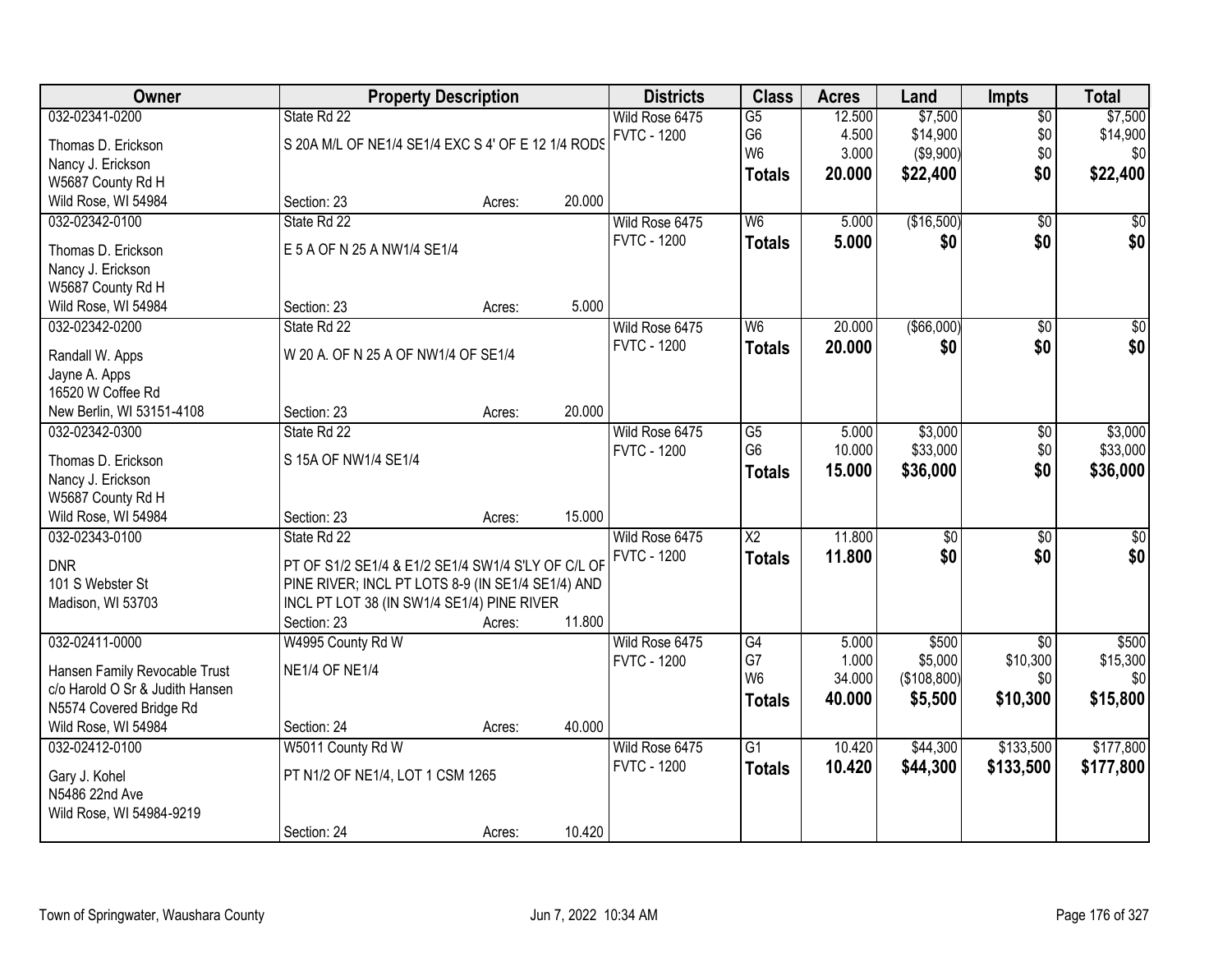| Owner                    |                                                  | <b>Property Description</b> |        | <b>Districts</b>   | <b>Class</b>    | <b>Acres</b> | Land        | <b>Impts</b>    | <b>Total</b>    |
|--------------------------|--------------------------------------------------|-----------------------------|--------|--------------------|-----------------|--------------|-------------|-----------------|-----------------|
| 032-02412-0210           | W5027 County Rd W                                |                             |        | Wild Rose 6475     | $\overline{G1}$ | 1.110        | \$10,700    | \$129,200       | \$139,900       |
| <b>Brian Lund</b>        | PT OF NW1/4 NE1/4, LOT 1 CSM 5309                |                             |        | <b>FVTC - 1200</b> | <b>Totals</b>   | 1.110        | \$10,700    | \$129,200       | \$139,900       |
| W5027 County Rd W        |                                                  |                             |        |                    |                 |              |             |                 |                 |
| Wild Rose, WI 54984      |                                                  |                             |        |                    |                 |              |             |                 |                 |
|                          | Section: 24                                      | Acres:                      | 1.110  |                    |                 |              |             |                 |                 |
| 032-02412-0221           | State Rd 22                                      |                             |        | Wild Rose 6475     | G4              | 27.630       | \$3,800     | \$0             | \$3,800         |
| Lorin F. Stewart         | NW1/4 NE1/4 EXC CSM 1265 LESS CSM 5309 LESS W    |                             |        | <b>FVTC - 1200</b> | G <sub>5</sub>  | 0.640        | \$300       | \$0             | \$300           |
| Patricia A. Stewart      | 22' OF N 399.67'                                 |                             |        |                    | <b>Totals</b>   | 28.270       | \$4,100     | \$0             | \$4,100         |
| N5652 24th Ln            |                                                  |                             |        |                    |                 |              |             |                 |                 |
| Wild Rose, WI 54984-6776 | Section: 24                                      | Acres:                      | 28.270 |                    |                 |              |             |                 |                 |
| 032-02413-0211           | N5987 24th Ln                                    |                             |        | Wild Rose 6475     | G1              | 2.000        | \$16,000    | \$150,700       | \$166,700       |
| Allen L. Royer           | PT OF SE1/4 NW1/4 & SW1/4 NE1/4, PT OF LOT 1 CSM |                             |        | <b>FVTC - 1200</b> | G <sub>6</sub>  | 13.352       | \$44,100    | \$0             | \$44,100        |
| N5987 24th Ln            | 2937 NOW LOT 3 CSM 4449                          |                             |        |                    | <b>Totals</b>   | 15.352       | \$60,100    | \$150,700       | \$210,800       |
| Wild Rose, WI 54984      |                                                  |                             |        |                    |                 |              |             |                 |                 |
|                          | Section: 24                                      | Acres:                      | 15.352 |                    |                 |              |             |                 |                 |
| 032-02413-0220           | N5963 24th Ln                                    |                             |        | Wild Rose 6475     | $\overline{G1}$ | 9.976        | \$41,500    | \$228,400       | \$269,900       |
| Joseph F. Kapral         | PT OF SW1/4 NE1/4 W OF HWY, LOT 1 CSM 3810       |                             |        | <b>FVTC - 1200</b> | <b>Totals</b>   | 9.976        | \$41,500    | \$228,400       | \$269,900       |
| N5963 24th Ln            |                                                  |                             |        |                    |                 |              |             |                 |                 |
| Wild Rose, WI 54984      |                                                  |                             |        |                    |                 |              |             |                 |                 |
|                          | Section: 24                                      | Acres:                      | 9.976  |                    |                 |              |             |                 |                 |
| 032-02413-0300           | N5941 24th Ln                                    |                             |        | Wild Rose 6475     | $\overline{G1}$ | 1.233        | \$13,400    | \$116,900       | \$130,300       |
| Amy L. Zellner           | PT OF SW1/4 NE1/4, LOT 2 CSM #2937               |                             |        | <b>FVTC - 1200</b> | <b>Totals</b>   | 1.233        | \$13,400    | \$116,900       | \$130,300       |
| N5941 24th Ln            |                                                  |                             |        |                    |                 |              |             |                 |                 |
| Wild Rose, WI 54984      |                                                  |                             |        |                    |                 |              |             |                 |                 |
|                          | Section: 24                                      | Acres:                      | 1.233  |                    |                 |              |             |                 |                 |
| 032-02414-0100           | State Rd 22                                      |                             |        | Wild Rose 6475     | $\overline{G6}$ | 3.300        | \$10,600    | $\overline{50}$ | \$10,600        |
| Saxland, LLC             | PT SE1/4 OF NE1/4 & PT SW1/4 OF NE1/4; E OF 24TH |                             |        | <b>FVTC - 1200</b> | W <sub>6</sub>  | 38.000       | (\$121,600) | \$0             | \$0             |
| 3040 Wyldeflower Ct      | LN; EXC D487699                                  |                             |        |                    | <b>Totals</b>   | 41.300       | \$10,600    | \$0             | \$10,600        |
| Oshkosh, WI 54904        |                                                  |                             |        |                    |                 |              |             |                 |                 |
|                          | Section: 24                                      | Acres:                      | 41.300 |                    |                 |              |             |                 |                 |
| 032-02421-0100           | State Rd 22                                      |                             |        | Wild Rose 6475     | X4              | 1.000        | \$0         | $\overline{50}$ | $\overline{50}$ |
| Town of Springwater      | NE-NW N 33'(APACHE AV-TN RD) 33' X 1312. 12'     |                             |        | <b>FVTC - 1200</b> | <b>Totals</b>   | 1.000        | \$0         | \$0             | \$0             |
|                          |                                                  |                             |        |                    |                 |              |             |                 |                 |
|                          |                                                  |                             |        |                    |                 |              |             |                 |                 |
|                          | Section: 24                                      | Acres:                      | 1.000  |                    |                 |              |             |                 |                 |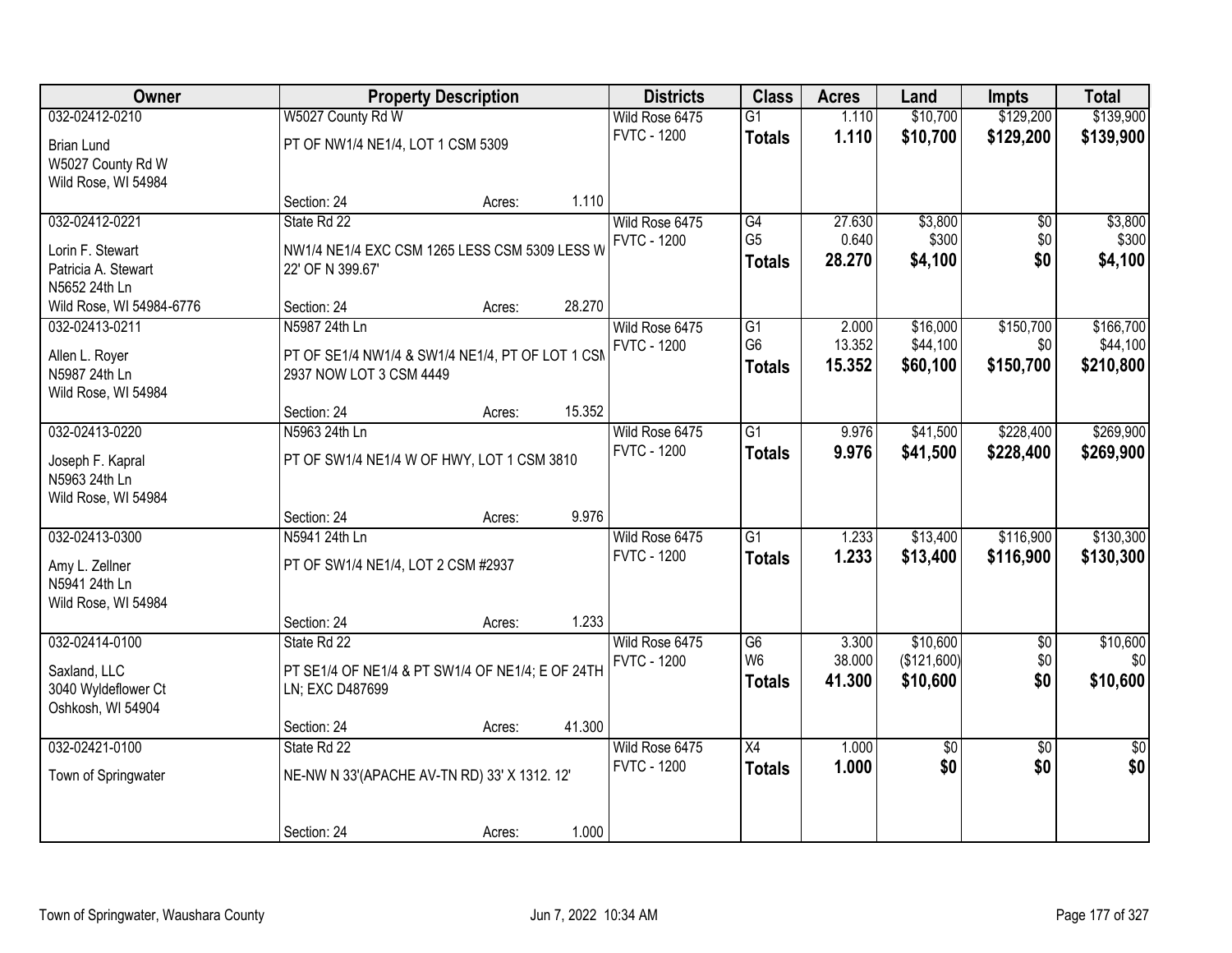| 032-02421-0200<br>\$50,700<br>W5193 Apache Ave<br>Wild Rose 6475<br>$\overline{G1}$<br>1.630<br>\$13,800<br>\$36,900<br>1.630<br><b>FVTC - 1200</b><br>\$13,800<br>\$36,900<br>\$50,700<br><b>Totals</b><br>LOT 1 CSM 137 (K/A SPRINGWATER FOREST)<br>Jeffrey & Holly Szaniawski Revocable<br>Trust<br>4590 S 69th St<br>Greenfield, WI 53220-3846<br>1.630<br>Section: 24<br>Acres:<br>\$51,000<br>N6085 Shady Pines Cir<br>\$15,800<br>032-02421-0300<br>Wild Rose 6475<br>$\overline{G1}$<br>1.630<br><b>FVTC - 1200</b><br>1.630<br>\$15,800<br>\$51,000<br>\$66,800<br><b>Totals</b><br>PT OF NE-NW K/A SPRINGWATER FOREST CSM 137<br>William T. Butterfield et al.<br>2540 N Green Bay Rd<br>LOT 2 SUBJECT TO LIFE ESTATE FOR WILLIAM T &<br>Racine, WI 53405-1514<br><b>SUSAN K BUTTERFIELD</b><br>1.630<br>Section: 24<br>Acres:<br>032-02421-0400<br>$\overline{G1}$<br>\$13,100<br>\$46,200<br>Wild Rose 6475<br>1.514<br>W5159 Apache Ave<br><b>FVTC - 1200</b><br>1.514<br>\$13,100<br><b>Totals</b><br>\$46,200<br>Roseanna V. Palkovich<br>PT OF NE-NW K/A SPRINGWATER FOREST UNREC<br>400 W Scott St<br>PLAT, LOT 3 CSM #137<br>Fond Du Lac, WI 54937-2145<br>1.514<br>Section: 24<br>Acres:<br>\$13,100<br>\$14,400<br>032-02421-0500<br>Wild Rose 6475<br>$\overline{G1}$<br>1.514<br>W5149 Apache Ave<br><b>FVTC - 1200</b><br>1.514<br>\$13,100<br>\$14,400<br><b>Totals</b><br>PT OF NE-NW K/A SPRINGWATER FOREST CSM<br>Brian J. Fuller<br>10034 S 112th St<br>#137 LOT 4<br>Franklin, WI 53132<br>1.514<br>Section: 24<br>Acres:<br>032-02421-0600<br>$\overline{G1}$<br>\$13,100<br>\$46,300<br>1.514<br>W5135 Apache Ave<br>Wild Rose 6475<br><b>FVTC - 1200</b><br>1.514<br>\$13,100<br>\$46,300<br>\$59,400<br><b>Totals</b><br>PT OF NE-NW K/A SPRINGWATER FOREST, LOT 1<br>Gregory E. Haacke<br>Cathy A. Haacke<br><b>CSM 143</b><br>N83 W18038 Lemons Dr<br>1.514<br>Menomonee Falls, WI 53051<br>Section: 24<br>Acres:<br>\$83,800<br>032-02421-0700<br>$\overline{G1}$<br>\$15,100<br>N6098 Turkey Ln<br>Wild Rose 6475<br>1.514<br><b>FVTC - 1200</b><br>1.514<br>\$15,100<br>\$83,800<br>\$98,900<br><b>Totals</b><br>Larsen Rental Housing, LLC<br>PT OF NE-NW K/A SPRINGWATER FOREST CSM | Owner               | <b>Property Description</b> |  | <b>Districts</b> | <b>Class</b> | <b>Acres</b> | Land | <b>Impts</b> | <b>Total</b> |
|-----------------------------------------------------------------------------------------------------------------------------------------------------------------------------------------------------------------------------------------------------------------------------------------------------------------------------------------------------------------------------------------------------------------------------------------------------------------------------------------------------------------------------------------------------------------------------------------------------------------------------------------------------------------------------------------------------------------------------------------------------------------------------------------------------------------------------------------------------------------------------------------------------------------------------------------------------------------------------------------------------------------------------------------------------------------------------------------------------------------------------------------------------------------------------------------------------------------------------------------------------------------------------------------------------------------------------------------------------------------------------------------------------------------------------------------------------------------------------------------------------------------------------------------------------------------------------------------------------------------------------------------------------------------------------------------------------------------------------------------------------------------------------------------------------------------------------------------------------------------------------------------------------------------------------------------------------------------------------------------------------------------------------------------------------------------------------------------------------------------------------------------------------------------------------------------------------------------------------|---------------------|-----------------------------|--|------------------|--------------|--------------|------|--------------|--------------|
|                                                                                                                                                                                                                                                                                                                                                                                                                                                                                                                                                                                                                                                                                                                                                                                                                                                                                                                                                                                                                                                                                                                                                                                                                                                                                                                                                                                                                                                                                                                                                                                                                                                                                                                                                                                                                                                                                                                                                                                                                                                                                                                                                                                                                             |                     |                             |  |                  |              |              |      |              |              |
| \$66,800                                                                                                                                                                                                                                                                                                                                                                                                                                                                                                                                                                                                                                                                                                                                                                                                                                                                                                                                                                                                                                                                                                                                                                                                                                                                                                                                                                                                                                                                                                                                                                                                                                                                                                                                                                                                                                                                                                                                                                                                                                                                                                                                                                                                                    |                     |                             |  |                  |              |              |      |              |              |
|                                                                                                                                                                                                                                                                                                                                                                                                                                                                                                                                                                                                                                                                                                                                                                                                                                                                                                                                                                                                                                                                                                                                                                                                                                                                                                                                                                                                                                                                                                                                                                                                                                                                                                                                                                                                                                                                                                                                                                                                                                                                                                                                                                                                                             |                     |                             |  |                  |              |              |      |              |              |
|                                                                                                                                                                                                                                                                                                                                                                                                                                                                                                                                                                                                                                                                                                                                                                                                                                                                                                                                                                                                                                                                                                                                                                                                                                                                                                                                                                                                                                                                                                                                                                                                                                                                                                                                                                                                                                                                                                                                                                                                                                                                                                                                                                                                                             |                     |                             |  |                  |              |              |      |              |              |
| \$59,300<br>\$59,300<br>\$27,500<br>\$27,500<br>\$59,400<br>\$98,900                                                                                                                                                                                                                                                                                                                                                                                                                                                                                                                                                                                                                                                                                                                                                                                                                                                                                                                                                                                                                                                                                                                                                                                                                                                                                                                                                                                                                                                                                                                                                                                                                                                                                                                                                                                                                                                                                                                                                                                                                                                                                                                                                        |                     |                             |  |                  |              |              |      |              |              |
|                                                                                                                                                                                                                                                                                                                                                                                                                                                                                                                                                                                                                                                                                                                                                                                                                                                                                                                                                                                                                                                                                                                                                                                                                                                                                                                                                                                                                                                                                                                                                                                                                                                                                                                                                                                                                                                                                                                                                                                                                                                                                                                                                                                                                             |                     |                             |  |                  |              |              |      |              |              |
|                                                                                                                                                                                                                                                                                                                                                                                                                                                                                                                                                                                                                                                                                                                                                                                                                                                                                                                                                                                                                                                                                                                                                                                                                                                                                                                                                                                                                                                                                                                                                                                                                                                                                                                                                                                                                                                                                                                                                                                                                                                                                                                                                                                                                             |                     |                             |  |                  |              |              |      |              |              |
|                                                                                                                                                                                                                                                                                                                                                                                                                                                                                                                                                                                                                                                                                                                                                                                                                                                                                                                                                                                                                                                                                                                                                                                                                                                                                                                                                                                                                                                                                                                                                                                                                                                                                                                                                                                                                                                                                                                                                                                                                                                                                                                                                                                                                             |                     |                             |  |                  |              |              |      |              |              |
|                                                                                                                                                                                                                                                                                                                                                                                                                                                                                                                                                                                                                                                                                                                                                                                                                                                                                                                                                                                                                                                                                                                                                                                                                                                                                                                                                                                                                                                                                                                                                                                                                                                                                                                                                                                                                                                                                                                                                                                                                                                                                                                                                                                                                             |                     |                             |  |                  |              |              |      |              |              |
|                                                                                                                                                                                                                                                                                                                                                                                                                                                                                                                                                                                                                                                                                                                                                                                                                                                                                                                                                                                                                                                                                                                                                                                                                                                                                                                                                                                                                                                                                                                                                                                                                                                                                                                                                                                                                                                                                                                                                                                                                                                                                                                                                                                                                             |                     |                             |  |                  |              |              |      |              |              |
|                                                                                                                                                                                                                                                                                                                                                                                                                                                                                                                                                                                                                                                                                                                                                                                                                                                                                                                                                                                                                                                                                                                                                                                                                                                                                                                                                                                                                                                                                                                                                                                                                                                                                                                                                                                                                                                                                                                                                                                                                                                                                                                                                                                                                             |                     |                             |  |                  |              |              |      |              |              |
|                                                                                                                                                                                                                                                                                                                                                                                                                                                                                                                                                                                                                                                                                                                                                                                                                                                                                                                                                                                                                                                                                                                                                                                                                                                                                                                                                                                                                                                                                                                                                                                                                                                                                                                                                                                                                                                                                                                                                                                                                                                                                                                                                                                                                             |                     |                             |  |                  |              |              |      |              |              |
|                                                                                                                                                                                                                                                                                                                                                                                                                                                                                                                                                                                                                                                                                                                                                                                                                                                                                                                                                                                                                                                                                                                                                                                                                                                                                                                                                                                                                                                                                                                                                                                                                                                                                                                                                                                                                                                                                                                                                                                                                                                                                                                                                                                                                             |                     |                             |  |                  |              |              |      |              |              |
|                                                                                                                                                                                                                                                                                                                                                                                                                                                                                                                                                                                                                                                                                                                                                                                                                                                                                                                                                                                                                                                                                                                                                                                                                                                                                                                                                                                                                                                                                                                                                                                                                                                                                                                                                                                                                                                                                                                                                                                                                                                                                                                                                                                                                             |                     |                             |  |                  |              |              |      |              |              |
|                                                                                                                                                                                                                                                                                                                                                                                                                                                                                                                                                                                                                                                                                                                                                                                                                                                                                                                                                                                                                                                                                                                                                                                                                                                                                                                                                                                                                                                                                                                                                                                                                                                                                                                                                                                                                                                                                                                                                                                                                                                                                                                                                                                                                             |                     |                             |  |                  |              |              |      |              |              |
|                                                                                                                                                                                                                                                                                                                                                                                                                                                                                                                                                                                                                                                                                                                                                                                                                                                                                                                                                                                                                                                                                                                                                                                                                                                                                                                                                                                                                                                                                                                                                                                                                                                                                                                                                                                                                                                                                                                                                                                                                                                                                                                                                                                                                             |                     |                             |  |                  |              |              |      |              |              |
|                                                                                                                                                                                                                                                                                                                                                                                                                                                                                                                                                                                                                                                                                                                                                                                                                                                                                                                                                                                                                                                                                                                                                                                                                                                                                                                                                                                                                                                                                                                                                                                                                                                                                                                                                                                                                                                                                                                                                                                                                                                                                                                                                                                                                             |                     |                             |  |                  |              |              |      |              |              |
|                                                                                                                                                                                                                                                                                                                                                                                                                                                                                                                                                                                                                                                                                                                                                                                                                                                                                                                                                                                                                                                                                                                                                                                                                                                                                                                                                                                                                                                                                                                                                                                                                                                                                                                                                                                                                                                                                                                                                                                                                                                                                                                                                                                                                             |                     |                             |  |                  |              |              |      |              |              |
|                                                                                                                                                                                                                                                                                                                                                                                                                                                                                                                                                                                                                                                                                                                                                                                                                                                                                                                                                                                                                                                                                                                                                                                                                                                                                                                                                                                                                                                                                                                                                                                                                                                                                                                                                                                                                                                                                                                                                                                                                                                                                                                                                                                                                             |                     |                             |  |                  |              |              |      |              |              |
|                                                                                                                                                                                                                                                                                                                                                                                                                                                                                                                                                                                                                                                                                                                                                                                                                                                                                                                                                                                                                                                                                                                                                                                                                                                                                                                                                                                                                                                                                                                                                                                                                                                                                                                                                                                                                                                                                                                                                                                                                                                                                                                                                                                                                             |                     |                             |  |                  |              |              |      |              |              |
|                                                                                                                                                                                                                                                                                                                                                                                                                                                                                                                                                                                                                                                                                                                                                                                                                                                                                                                                                                                                                                                                                                                                                                                                                                                                                                                                                                                                                                                                                                                                                                                                                                                                                                                                                                                                                                                                                                                                                                                                                                                                                                                                                                                                                             |                     |                             |  |                  |              |              |      |              |              |
|                                                                                                                                                                                                                                                                                                                                                                                                                                                                                                                                                                                                                                                                                                                                                                                                                                                                                                                                                                                                                                                                                                                                                                                                                                                                                                                                                                                                                                                                                                                                                                                                                                                                                                                                                                                                                                                                                                                                                                                                                                                                                                                                                                                                                             |                     |                             |  |                  |              |              |      |              |              |
|                                                                                                                                                                                                                                                                                                                                                                                                                                                                                                                                                                                                                                                                                                                                                                                                                                                                                                                                                                                                                                                                                                                                                                                                                                                                                                                                                                                                                                                                                                                                                                                                                                                                                                                                                                                                                                                                                                                                                                                                                                                                                                                                                                                                                             |                     |                             |  |                  |              |              |      |              |              |
|                                                                                                                                                                                                                                                                                                                                                                                                                                                                                                                                                                                                                                                                                                                                                                                                                                                                                                                                                                                                                                                                                                                                                                                                                                                                                                                                                                                                                                                                                                                                                                                                                                                                                                                                                                                                                                                                                                                                                                                                                                                                                                                                                                                                                             |                     |                             |  |                  |              |              |      |              |              |
|                                                                                                                                                                                                                                                                                                                                                                                                                                                                                                                                                                                                                                                                                                                                                                                                                                                                                                                                                                                                                                                                                                                                                                                                                                                                                                                                                                                                                                                                                                                                                                                                                                                                                                                                                                                                                                                                                                                                                                                                                                                                                                                                                                                                                             |                     |                             |  |                  |              |              |      |              |              |
|                                                                                                                                                                                                                                                                                                                                                                                                                                                                                                                                                                                                                                                                                                                                                                                                                                                                                                                                                                                                                                                                                                                                                                                                                                                                                                                                                                                                                                                                                                                                                                                                                                                                                                                                                                                                                                                                                                                                                                                                                                                                                                                                                                                                                             |                     |                             |  |                  |              |              |      |              |              |
|                                                                                                                                                                                                                                                                                                                                                                                                                                                                                                                                                                                                                                                                                                                                                                                                                                                                                                                                                                                                                                                                                                                                                                                                                                                                                                                                                                                                                                                                                                                                                                                                                                                                                                                                                                                                                                                                                                                                                                                                                                                                                                                                                                                                                             |                     |                             |  |                  |              |              |      |              |              |
|                                                                                                                                                                                                                                                                                                                                                                                                                                                                                                                                                                                                                                                                                                                                                                                                                                                                                                                                                                                                                                                                                                                                                                                                                                                                                                                                                                                                                                                                                                                                                                                                                                                                                                                                                                                                                                                                                                                                                                                                                                                                                                                                                                                                                             |                     |                             |  |                  |              |              |      |              |              |
|                                                                                                                                                                                                                                                                                                                                                                                                                                                                                                                                                                                                                                                                                                                                                                                                                                                                                                                                                                                                                                                                                                                                                                                                                                                                                                                                                                                                                                                                                                                                                                                                                                                                                                                                                                                                                                                                                                                                                                                                                                                                                                                                                                                                                             | N112 Clarks Mill Rd | #143 LOT 2                  |  |                  |              |              |      |              |              |
| Weyauwega, WI 54983                                                                                                                                                                                                                                                                                                                                                                                                                                                                                                                                                                                                                                                                                                                                                                                                                                                                                                                                                                                                                                                                                                                                                                                                                                                                                                                                                                                                                                                                                                                                                                                                                                                                                                                                                                                                                                                                                                                                                                                                                                                                                                                                                                                                         |                     |                             |  |                  |              |              |      |              |              |
| 1.514<br>Section: 24<br>Acres:                                                                                                                                                                                                                                                                                                                                                                                                                                                                                                                                                                                                                                                                                                                                                                                                                                                                                                                                                                                                                                                                                                                                                                                                                                                                                                                                                                                                                                                                                                                                                                                                                                                                                                                                                                                                                                                                                                                                                                                                                                                                                                                                                                                              |                     |                             |  |                  |              |              |      |              |              |
| 032-02421-0810<br>$\overline{G1}$<br>\$118,400<br>\$132,600<br>W5101 Apache Ave<br>Wild Rose 6475<br>1.703<br>\$14,200                                                                                                                                                                                                                                                                                                                                                                                                                                                                                                                                                                                                                                                                                                                                                                                                                                                                                                                                                                                                                                                                                                                                                                                                                                                                                                                                                                                                                                                                                                                                                                                                                                                                                                                                                                                                                                                                                                                                                                                                                                                                                                      |                     |                             |  |                  |              |              |      |              |              |
| <b>FVTC - 1200</b><br>1.703<br>\$14,200<br>\$118,400<br>\$132,600<br><b>Totals</b>                                                                                                                                                                                                                                                                                                                                                                                                                                                                                                                                                                                                                                                                                                                                                                                                                                                                                                                                                                                                                                                                                                                                                                                                                                                                                                                                                                                                                                                                                                                                                                                                                                                                                                                                                                                                                                                                                                                                                                                                                                                                                                                                          |                     |                             |  |                  |              |              |      |              |              |
| Brian E. Towne<br>PT NE1/4 OF NW1/4, LOT 3 CSM 143 & PT NW1/4 OF<br>Sandra A. Towne                                                                                                                                                                                                                                                                                                                                                                                                                                                                                                                                                                                                                                                                                                                                                                                                                                                                                                                                                                                                                                                                                                                                                                                                                                                                                                                                                                                                                                                                                                                                                                                                                                                                                                                                                                                                                                                                                                                                                                                                                                                                                                                                         |                     |                             |  |                  |              |              |      |              |              |
| NE1/4, W 22 FT OF N 399.67 FT<br>W5101 Apache Ave                                                                                                                                                                                                                                                                                                                                                                                                                                                                                                                                                                                                                                                                                                                                                                                                                                                                                                                                                                                                                                                                                                                                                                                                                                                                                                                                                                                                                                                                                                                                                                                                                                                                                                                                                                                                                                                                                                                                                                                                                                                                                                                                                                           |                     |                             |  |                  |              |              |      |              |              |
| 1.703<br>Wild Rose, WI 54984-9272<br>Section: 24<br>Acres:                                                                                                                                                                                                                                                                                                                                                                                                                                                                                                                                                                                                                                                                                                                                                                                                                                                                                                                                                                                                                                                                                                                                                                                                                                                                                                                                                                                                                                                                                                                                                                                                                                                                                                                                                                                                                                                                                                                                                                                                                                                                                                                                                                  |                     |                             |  |                  |              |              |      |              |              |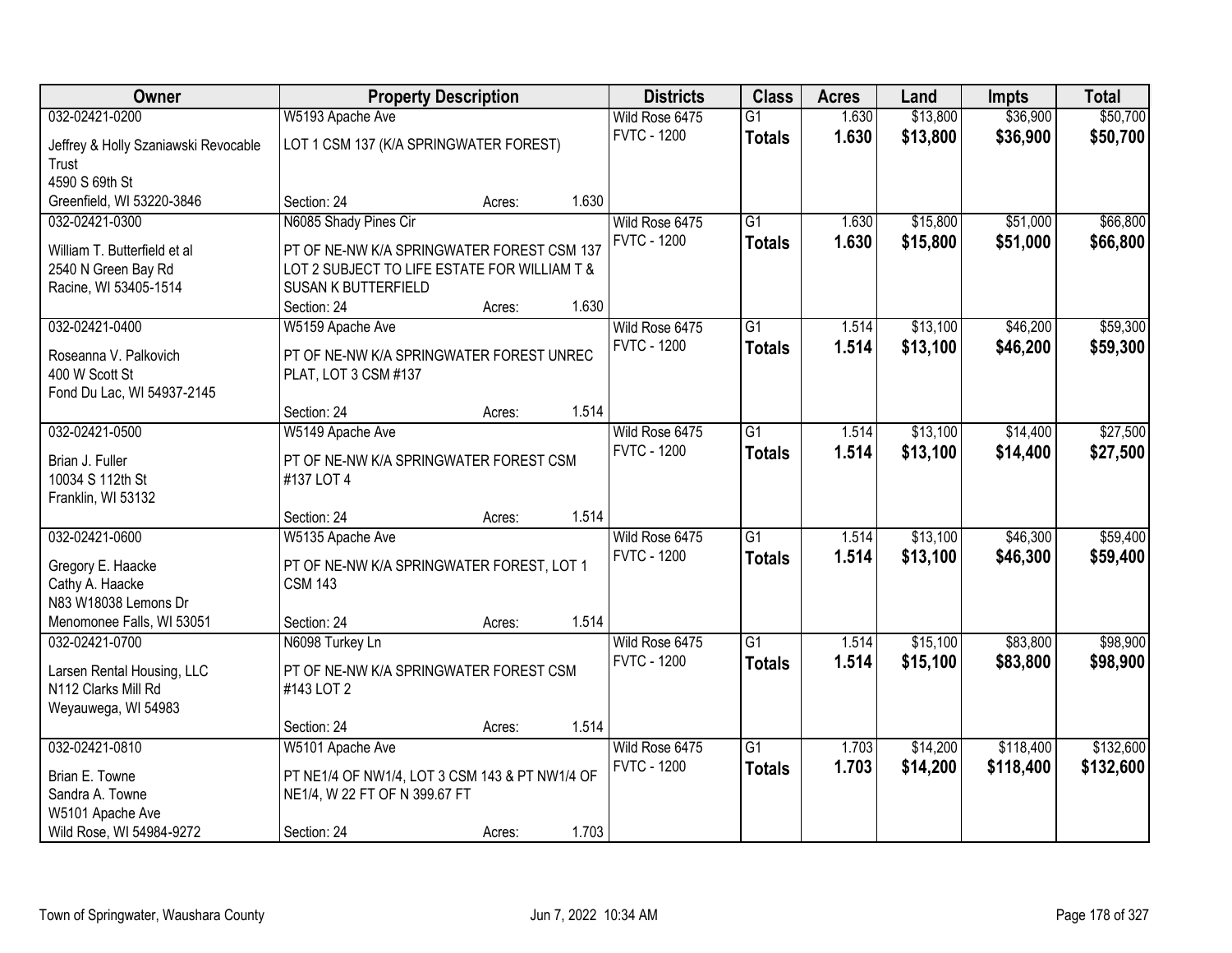| Owner                                  |                                            | <b>Property Description</b> |       | <b>Districts</b>   | <b>Class</b>    | <b>Acres</b> | Land     | <b>Impts</b> | <b>Total</b> |
|----------------------------------------|--------------------------------------------|-----------------------------|-------|--------------------|-----------------|--------------|----------|--------------|--------------|
| 032-02421-0900                         | N6063 Shady Pines Cir                      |                             |       | Wild Rose 6475     | $\overline{G1}$ | 1.506        | \$15,000 | \$33,300     | \$48,300     |
| William T. Zimdars                     | PT OF NE-NW K/A SPRINGWATER FOREST CSM     |                             |       | <b>FVTC - 1200</b> | <b>Totals</b>   | 1.506        | \$15,000 | \$33,300     | \$48,300     |
| Dianne M. Zimdars                      | #166 LOT 1                                 |                             |       |                    |                 |              |          |              |              |
| 5530 Gallant Fox Ln                    |                                            |                             |       |                    |                 |              |          |              |              |
| Racine, WI 53402                       | Section: 24                                | Acres:                      | 1.506 |                    |                 |              |          |              |              |
| 032-02421-1000                         | N6055 Shady Pines Cir                      |                             |       | Wild Rose 6475     | $\overline{G1}$ | 1.506        | \$15,000 | \$79,700     | \$94,700     |
| Kevin J. Larson                        | PT OF NE-NW K/A SPRINGWATER FOREST CSM 166 |                             |       | <b>FVTC - 1200</b> | <b>Totals</b>   | 1.506        | \$15,000 | \$79,700     | \$94,700     |
| N6055 Shady Pines Cir                  | LOT <sub>2</sub>                           |                             |       |                    |                 |              |          |              |              |
| Wild Rose, WI 54984                    |                                            |                             |       |                    |                 |              |          |              |              |
|                                        | Section: 24                                | Acres:                      | 1.506 |                    |                 |              |          |              |              |
| 032-02421-1100                         | N6043 Shady Pines Cir                      |                             |       | Wild Rose 6475     | G1              | 1.506        | \$15,000 | \$33,600     | \$48,600     |
| Max F. Schram                          | PT OF NE-NW K/A SPRINGWATER FOREST CSM 166 |                             |       | <b>FVTC - 1200</b> | <b>Totals</b>   | 1.506        | \$15,000 | \$33,600     | \$48,600     |
| Margaret L. Schram                     | LOT <sub>3</sub>                           |                             |       |                    |                 |              |          |              |              |
| 4918 Kings Hwy                         |                                            |                             |       |                    |                 |              |          |              |              |
| Douglasville, GA 30135                 | Section: 24                                | Acres:                      | 1.506 |                    |                 |              |          |              |              |
| 032-02421-1200                         | N6021 Shady Pines Cir                      |                             |       | Wild Rose 6475     | G1              | 1.506        | \$15,000 | \$44,000     | \$59,000     |
|                                        |                                            |                             |       | <b>FVTC - 1200</b> | <b>Totals</b>   | 1.506        | \$15,000 | \$44,000     | \$59,000     |
| Pt Community Properties, LLC           | PT NE1/4 OF NW1/4; LOT 4 CSM 166           |                             |       |                    |                 |              |          |              |              |
| 915 Madison St<br>Beaver Dam, WI 53916 |                                            |                             |       |                    |                 |              |          |              |              |
|                                        | Section: 24                                | Acres:                      | 1.506 |                    |                 |              |          |              |              |
| 032-02421-1300                         | N6001 Shady Pines Cir                      |                             |       | Wild Rose 6475     | $\overline{G1}$ | 1.560        | \$15,400 | \$22,600     | \$38,000     |
|                                        |                                            |                             |       | <b>FVTC - 1200</b> | <b>Totals</b>   | 1.560        | \$15,400 | \$22,600     | \$38,000     |
| Jeanne C. Watson et al                 | PT OF NE-NW K/A SPRINGWATER FOREST CSM     |                             |       |                    |                 |              |          |              |              |
| 1150 S Parkway Dr                      | #170                                       |                             |       |                    |                 |              |          |              |              |
| Brookfield, WI 53005                   |                                            |                             |       |                    |                 |              |          |              |              |
|                                        | Section: 24                                | Acres:                      | 1.560 |                    |                 |              |          |              |              |
| 032-02421-1400                         | N6024 Shady Pines Cir                      |                             |       | Wild Rose 6475     | $\overline{G1}$ | 2.310        | \$19,400 | \$120,400    | \$139,800    |
| Joseph J. Krostag                      | LOT 1 CSM 188 (K/A SPRINGWATER FOREST)     |                             |       | <b>FVTC - 1200</b> | <b>Totals</b>   | 2.310        | \$19,400 | \$120,400    | \$139,800    |
| N6024 Shady Pines Cir                  |                                            |                             |       |                    |                 |              |          |              |              |
| Wild Rose, WI 54984-6768               |                                            |                             |       |                    |                 |              |          |              |              |
|                                        | Section: 24                                | Acres:                      | 2.310 |                    |                 |              |          |              |              |
| 032-02421-1500                         | N6035 Turkey Ln                            |                             |       | Wild Rose 6475     | $\overline{G1}$ | 1.160        | \$13,000 | \$120,200    | \$133,200    |
| Christopher J. Grudzinski              | LOT 2 CSM 188                              |                             |       | <b>FVTC - 1200</b> | <b>Totals</b>   | 1.160        | \$13,000 | \$120,200    | \$133,200    |
| Carol L. Grudzinski                    |                                            |                             |       |                    |                 |              |          |              |              |
| N6035 Turkey Ln                        |                                            |                             |       |                    |                 |              |          |              |              |
| Wild Rose, WI 54984                    | Section: 24                                | Acres:                      | 1.160 |                    |                 |              |          |              |              |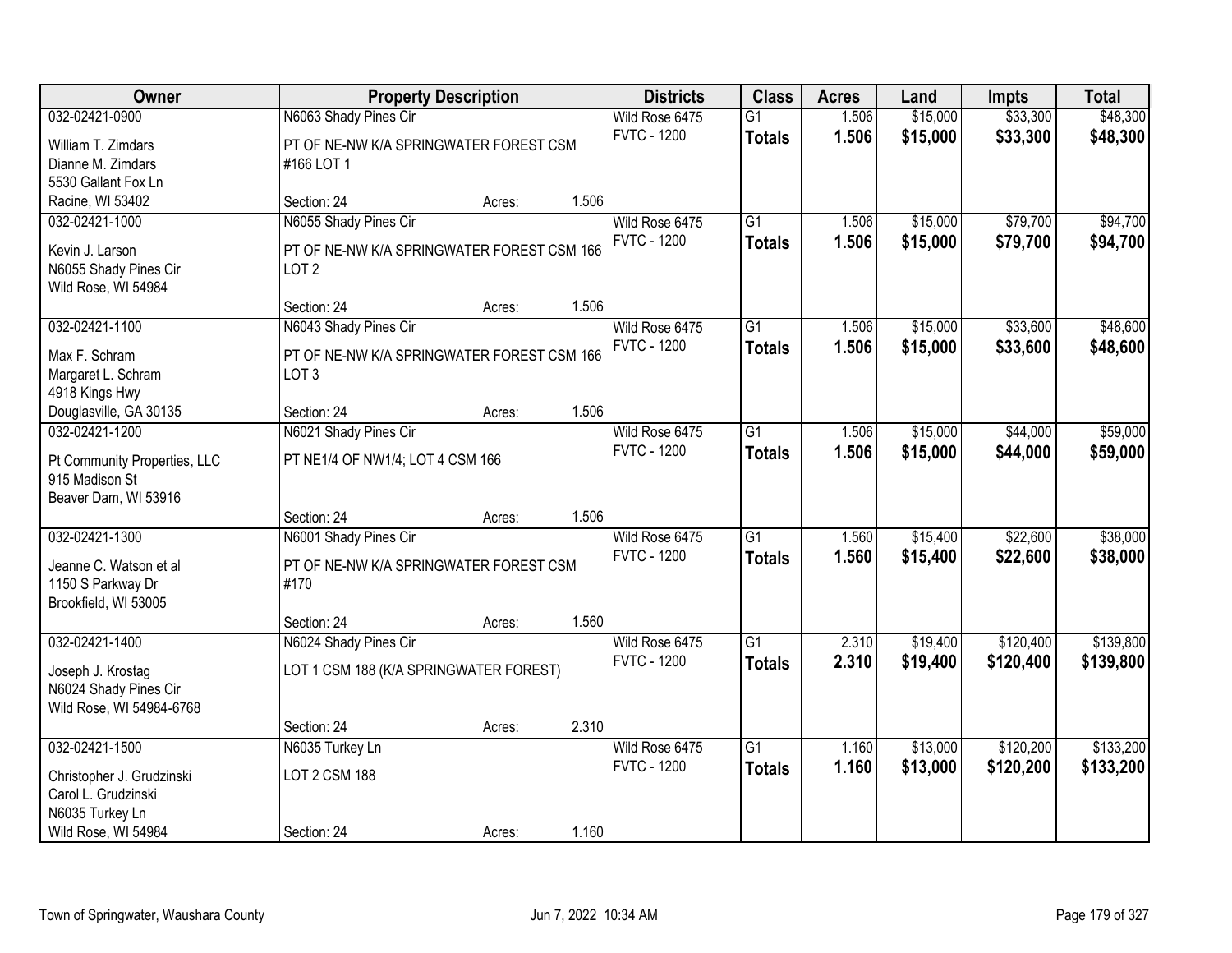| Owner                                                      |                                                                | <b>Property Description</b> |       | <b>Districts</b>                     | <b>Class</b>                     | <b>Acres</b>   | Land                 | <b>Impts</b>         | <b>Total</b>         |
|------------------------------------------------------------|----------------------------------------------------------------|-----------------------------|-------|--------------------------------------|----------------------------------|----------------|----------------------|----------------------|----------------------|
| 032-02421-1600                                             | N6042 Turkey Ln                                                |                             |       | Wild Rose 6475<br><b>FVTC - 1200</b> | $\overline{G1}$<br><b>Totals</b> | 2.260<br>2.260 | \$19,200<br>\$19,200 | \$66,400<br>\$66,400 | \$85,600<br>\$85,600 |
| Steve Balistreri<br>N6042 Turkey Ln<br>Wild Rose, WI 54984 | PT OF NE-NW K/A SPRINGWATER FOREST, LOT 3<br><b>CSM 188</b>    |                             |       |                                      |                                  |                |                      |                      |                      |
|                                                            | Section: 24                                                    | Acres:                      | 2.260 |                                      |                                  |                |                      |                      |                      |
| 032-02421-1700                                             | N6010 Shady Pines Cir                                          |                             |       | Wild Rose 6475<br><b>FVTC - 1200</b> | $\overline{G1}$                  | 2.210<br>2.210 | \$18,900             | \$47,400             | \$66,300             |
| Jeremy J. Fritz<br>Carissa C. Fritz                        | PT OF NE-NW K/A SPRINGWATER FOREST CSM 189<br>LOT <sub>1</sub> |                             |       |                                      | <b>Totals</b>                    |                | \$18,900             | \$47,400             | \$66,300             |
| 178 Greenwood St                                           |                                                                |                             |       |                                      |                                  |                |                      |                      |                      |
| Berlin, WI 54923                                           | Section: 24                                                    | Acres:                      | 2.210 |                                      |                                  |                |                      |                      |                      |
| 032-02421-1800                                             | N6015 Turkey Ln                                                |                             |       | Wild Rose 6475                       | $\overline{G1}$                  | 1.340          | \$14,000             | \$12,700             | \$26,700             |
| Daniel E. Rebatzke                                         | PT OF NE-NW K/A SPRINGWATER FOREST CSM                         |                             |       | <b>FVTC - 1200</b>                   | <b>Totals</b>                    | 1.340          | \$14,000             | \$12,700             | \$26,700             |
| Lisa C. Rebatzke                                           | #189 LOT 2                                                     |                             |       |                                      |                                  |                |                      |                      |                      |
| 2246 S 68th St                                             |                                                                |                             |       |                                      |                                  |                |                      |                      |                      |
| West Allis, WI 53219                                       | Section: 24                                                    | Acres:                      | 1.340 |                                      |                                  |                |                      |                      |                      |
| 032-02421-1900                                             | Turkey Ln Pv                                                   |                             |       | Wild Rose 6475                       | $\overline{G1}$                  | 2.170          | \$18,800             | \$5,100              | \$23,900             |
| Dan Rebatzke                                               | PT OF NE-NW K/A SPRINGWATER FOREST CSM                         |                             |       | <b>FVTC - 1200</b>                   | <b>Totals</b>                    | 2.170          | \$18,800             | \$5,100              | \$23,900             |
| Lisa C. Rebatzke                                           | #189 LOT 3                                                     |                             |       |                                      |                                  |                |                      |                      |                      |
| 2246 S 68th St                                             |                                                                |                             |       |                                      |                                  |                |                      |                      |                      |
| West Allis, WI 53219-1901                                  | Section: 24                                                    | Acres:                      | 2.170 |                                      |                                  |                |                      |                      |                      |
| 032-02421-2000                                             | N6064 Shady Pines Cir                                          |                             |       | Wild Rose 6475                       | $\overline{G1}$                  | 2.310          | \$19,400             | \$39,300             | \$58,700             |
| David F. Konrad                                            | PT OF NE-NW K/A SPRINGWATER FOREST CSM                         |                             |       | <b>FVTC - 1200</b>                   | <b>Totals</b>                    | 2.310          | \$19,400             | \$39,300             | \$58,700             |
| 4401 S 48th St                                             | #190 LOT 1                                                     |                             |       |                                      |                                  |                |                      |                      |                      |
| Milwaukee, WI 53220                                        |                                                                |                             |       |                                      |                                  |                |                      |                      |                      |
|                                                            | Section: 24                                                    | Acres:                      | 2.310 |                                      |                                  |                |                      |                      |                      |
| 032-02421-2100                                             | N6051 Turkey Ln                                                |                             |       | Wild Rose 6475                       | $\overline{G1}$                  | 1.160          | \$13,000             | \$60,000             | \$73,000             |
| Russell D. Belling                                         | PT OF NE-NW K/A SPRINGWATER FOREST CSM 190                     |                             |       | <b>FVTC - 1200</b>                   | <b>Totals</b>                    | 1.160          | \$13,000             | \$60,000             | \$73,000             |
| Patsy A. Belling                                           | LOT <sub>2</sub>                                               |                             |       |                                      |                                  |                |                      |                      |                      |
| N6051 Turkey Ln                                            |                                                                |                             |       |                                      |                                  |                |                      |                      |                      |
| Wild Rose, WI 54984                                        | Section: 24                                                    | Acres:                      | 1.160 |                                      |                                  |                |                      |                      |                      |
| 032-02421-2200                                             | N6058 Turkey Ln                                                |                             |       | Wild Rose 6475                       | $\overline{G1}$                  | 2.280          | \$19,300             | \$15,300             | \$34,600             |
| James Aldi et al                                           | PT OF NE-NW K/A SPRINGWATER FOREST CSM 190                     |                             |       | <b>FVTC - 1200</b>                   | <b>Totals</b>                    | 2.280          | \$19,300             | \$15,300             | \$34,600             |
| 208 N 71st St                                              | LOT <sub>3</sub>                                               |                             |       |                                      |                                  |                |                      |                      |                      |
| Milwaukee, WI 53213                                        |                                                                |                             |       |                                      |                                  |                |                      |                      |                      |
|                                                            | Section: 24                                                    | Acres:                      | 2.280 |                                      |                                  |                |                      |                      |                      |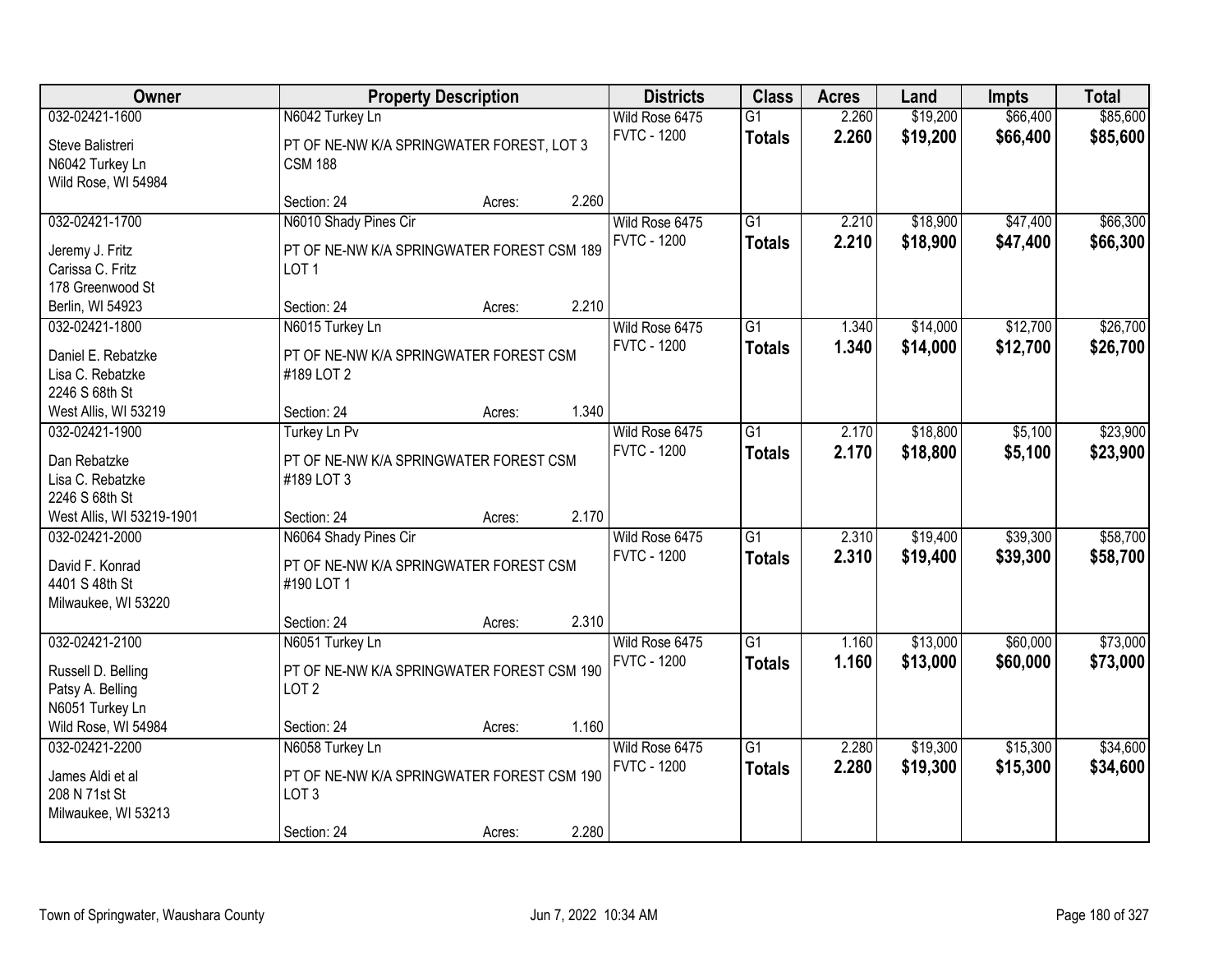| Owner                                                   |                                           | <b>Property Description</b> |        | <b>Districts</b>   | <b>Class</b>    | <b>Acres</b> | Land      | <b>Impts</b> | <b>Total</b> |
|---------------------------------------------------------|-------------------------------------------|-----------------------------|--------|--------------------|-----------------|--------------|-----------|--------------|--------------|
| 032-02422-0000                                          | W5247 Apache Ave                          |                             |        | Wild Rose 6475     | $\overline{G1}$ | 2.000        | \$16,000  | \$60,600     | \$76,600     |
| Angela R Talano Revocable Living Trust   NW1/4 OF NW1/4 |                                           |                             |        | <b>FVTC - 1200</b> | G <sub>6</sub>  | 38.000       | \$121,600 | \$0          | \$121,600    |
| W5247 Apache Dr                                         |                                           |                             |        |                    | <b>Totals</b>   | 40.000       | \$137,600 | \$60,600     | \$198,200    |
| Wild Rose, WI 54984                                     |                                           |                             |        |                    |                 |              |           |              |              |
|                                                         | Section: 24                               | Acres:                      | 40.000 |                    |                 |              |           |              |              |
| 032-02423-0100                                          | N5994 24th Ave                            |                             |        | Wild Rose 6475     | $\overline{G1}$ | 7.610        | \$35,300  | \$109,300    | \$144,600    |
| Ryan D. Stafford                                        | W-3/4-N1/4-SW1/4 NW1/4 NOW LOT 1 CSM 6076 |                             |        | <b>FVTC - 1200</b> | <b>Totals</b>   | 7.610        | \$35,300  | \$109,300    | \$144,600    |
| N5994 24th Ave                                          |                                           |                             |        |                    |                 |              |           |              |              |
| Wild Rose, WI 54984                                     |                                           |                             |        |                    |                 |              |           |              |              |
|                                                         | Section: 24                               | Acres:                      | 7.610  |                    |                 |              |           |              |              |
| 032-02423-0200                                          | N5956 24th Ave                            |                             |        | Wild Rose 6475     | $\overline{G1}$ | 5.000        | \$28,500  | \$110,400    | \$138,900    |
| Richard R. Anderson                                     | W1/2-S1/2-N1/2-SW-NW EXC ROW              |                             |        | <b>FVTC - 1200</b> | <b>Totals</b>   | 5.000        | \$28,500  | \$110,400    | \$138,900    |
| Christin Anderson                                       |                                           |                             |        |                    |                 |              |           |              |              |
| N5956 24th Ave                                          |                                           |                             |        |                    |                 |              |           |              |              |
| Wild Rose, WI 54984                                     | Section: 24                               | Acres:                      | 5.000  |                    |                 |              |           |              |              |
| 032-02423-0300                                          | N5936 24th Ave                            |                             |        | Wild Rose 6475     | $\overline{G1}$ | 5.000        | \$28,500  | \$175,200    | \$203,700    |
| Jayne M. Carlovsky                                      | N1/2 OF SW1/4 OF SW1/4 OF NW1/4           |                             |        | <b>FVTC - 1200</b> | <b>Totals</b>   | 5.000        | \$28,500  | \$175,200    | \$203,700    |
| N5936 24th Ave                                          |                                           |                             |        |                    |                 |              |           |              |              |
| Wild Rose, WI 54984                                     |                                           |                             |        |                    |                 |              |           |              |              |
|                                                         | Section: 24                               | Acres:                      | 5.000  |                    |                 |              |           |              |              |
| 032-02423-0400                                          | W5282 Apache Dr                           |                             |        | Wild Rose 6475     | $\overline{G1}$ | 2.500        | \$18,300  | \$146,300    | \$164,600    |
| Jerry P. Stern                                          | SW-SW-SW-NW                               |                             |        | <b>FVTC - 1200</b> | <b>Totals</b>   | 2.500        | \$18,300  | \$146,300    | \$164,600    |
| Anne Gulcynski-Stern                                    |                                           |                             |        |                    |                 |              |           |              |              |
| W5282 Apache Dr                                         |                                           |                             |        |                    |                 |              |           |              |              |
| Wild Rose, WI 54984                                     | Section: 24                               | Acres:                      | 2.500  |                    |                 |              |           |              |              |
| 032-02423-0500                                          | W5262 Apache Dr                           |                             |        | Wild Rose 6475     | $\overline{G1}$ | 2.500        | \$20,300  | \$99,600     | \$119,900    |
| Jerry P. Stern                                          | SE1/4 OF SW1/4 OF SW1/4 OF NW1/4          |                             |        | <b>FVTC - 1200</b> | <b>Totals</b>   | 2.500        | \$20,300  | \$99,600     | \$119,900    |
| Anne M. Gulczynski-Stern                                |                                           |                             |        |                    |                 |              |           |              |              |
| W5282 Apache Dr                                         |                                           |                             |        |                    |                 |              |           |              |              |
| Wild Rose, WI 54984                                     | Section: 24                               | Acres:                      | 2.500  |                    |                 |              |           |              |              |
| 032-02423-0600                                          | W5246 Apache Dr                           |                             |        | Wild Rose 6475     | $\overline{G1}$ | 5.000        | \$30,500  | \$153,700    | \$184,200    |
| David Schuelke                                          | W1/2 SE1/4 SW1/4 NW1/4, LOT 1 CSM #1944   |                             |        | <b>FVTC - 1200</b> | <b>Totals</b>   | 5.000        | \$30,500  | \$153,700    | \$184,200    |
| Dianna Schuelke                                         |                                           |                             |        |                    |                 |              |           |              |              |
| W5246 Apache Dr                                         |                                           |                             |        |                    |                 |              |           |              |              |
| Wild Rose, WI 54984                                     | Section: 24                               | Acres:                      | 5.000  |                    |                 |              |           |              |              |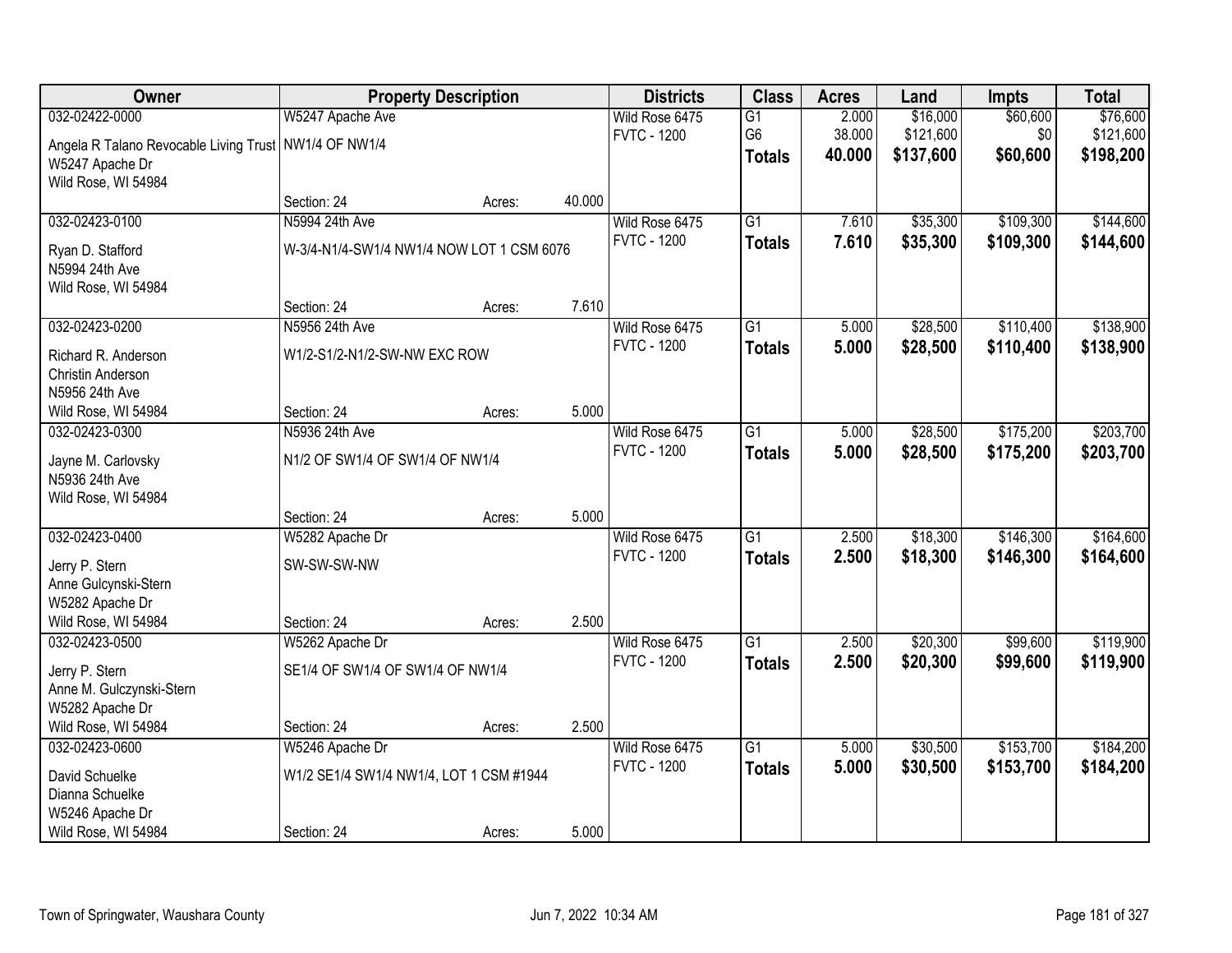| Owner                                   |                                                  | <b>Property Description</b> |        |                                      | <b>Class</b>    | <b>Acres</b> | Land      | <b>Impts</b> | <b>Total</b> |
|-----------------------------------------|--------------------------------------------------|-----------------------------|--------|--------------------------------------|-----------------|--------------|-----------|--------------|--------------|
| 032-02423-0700                          | W5216 Apache Dr                                  |                             |        | Wild Rose 6475                       | $\overline{G1}$ | 5.000        | \$30,500  | \$66,200     | \$96,700     |
| Dunn Family Trust                       | E1/2-SE-SW-NW                                    |                             |        | <b>FVTC - 1200</b>                   | <b>Totals</b>   | 5.000        | \$30,500  | \$66,200     | \$96,700     |
| 7184 Meadow Ln                          |                                                  |                             |        |                                      |                 |              |           |              |              |
| Cary, IL 60013                          |                                                  |                             |        |                                      |                 |              |           |              |              |
|                                         | Section: 24                                      | Acres:                      | 5.000  |                                      |                 |              |           |              |              |
| 032-02423-0800                          | N5974 24th Ave                                   |                             |        | Wild Rose 6475                       | $\overline{G1}$ | 7.500        | \$35,000  | \$75,100     | \$110,100    |
| Steven J. Moore                         | E1/4 OF N1/2 OF SW1/4 OF NW1/4 & SW1/4 OF NE1/4  |                             |        | <b>FVTC - 1200</b>                   | <b>Totals</b>   | 7.500        | \$35,000  | \$75,100     | \$110,100    |
| Susan K. Moore                          | OF SW1/4 OF NW1/4 & EASEMENT                     |                             |        |                                      |                 |              |           |              |              |
| 1109 Armory Pl                          |                                                  |                             |        |                                      |                 |              |           |              |              |
| Oshkosh, WI 54901                       | Section: 24                                      | Acres:                      | 7.500  |                                      |                 |              |           |              |              |
| 032-02424-0110                          | Apache Dr                                        |                             |        | Wild Rose 6475                       | G5              | 0.393        | \$300     | \$0          | \$300        |
| Keith A. Wiechert                       | PT OF SE1/4 NW1/4 & PT OF SW1/4 NE1/4, PT OF LOT |                             |        | <b>FVTC - 1200</b>                   | G <sub>6</sub>  | 25.000       | \$80,000  | \$0          | \$80,000     |
| W5146 Apache Dr                         | 1 CSM 2937, NOW LOTS 1 & 2 CSM 4449              |                             |        |                                      | <b>Totals</b>   | 25.393       | \$80,300  | \$0          | \$80,300     |
| Wild Rose, WI 54984                     |                                                  |                             |        |                                      |                 |              |           |              |              |
|                                         | Section: 24                                      | Acres:                      | 25.393 |                                      |                 |              |           |              |              |
| 032-02431-0100                          | W5117 Apache Dr                                  |                             |        | Wild Rose 6475                       | $\overline{G1}$ | 1.000        | \$12,000  | \$140,600    | \$152,600    |
|                                         |                                                  |                             |        | <b>FVTC - 1200</b>                   | G <sub>6</sub>  | 31.500       | \$100,800 | \$0          | \$100,800    |
| Robert J. Kempfer<br>Beverly K. Kempfer | NE1/4 OF SW1/4 SUBJ TO EASE OVER EAST 3 RODS     |                             |        |                                      | <b>Totals</b>   | 32.500       | \$112,800 | \$140,600    | \$253,400    |
| W5117 Apache Dr                         |                                                  |                             |        |                                      |                 |              |           |              |              |
| Wild Rose, WI 54984                     | Section: 24                                      | Acres:                      | 32.500 |                                      |                 |              |           |              |              |
| 032-02431-0400                          | W5179 Apache Dr                                  |                             |        | Wild Rose 6475                       | $\overline{G1}$ | 7.500        | \$36,900  | \$139,700    | \$176,600    |
|                                         |                                                  |                             |        | <b>FVTC - 1200</b>                   | <b>Totals</b>   | 7.500        | \$36,900  | \$139,700    | \$176,600    |
| Keith Parys                             | PT OF NE1/4 SW1/4                                |                             |        |                                      |                 |              |           |              |              |
| Rhonda Parys                            |                                                  |                             |        |                                      |                 |              |           |              |              |
| W5179 Apache Dr<br>Wild Rose, WI 54984  | Section: 24                                      | Acres:                      | 7.500  |                                      |                 |              |           |              |              |
| 032-02432-0110                          | Apache Dr                                        |                             |        | Wild Rose 6475                       | $\overline{G1}$ | 7.990        | \$30,100  | $\sqrt{$0}$  | \$30,100     |
|                                         |                                                  |                             |        | <b>FVTC - 1200</b>                   | <b>Totals</b>   | 7.990        | \$30,100  | \$0          | \$30,100     |
| Robert W. Frikart                       | PT OF NW1/4 SW1/4, LOT 1 CSM #1627               |                             |        |                                      |                 |              |           |              |              |
| Debra L. Frikart                        |                                                  |                             |        |                                      |                 |              |           |              |              |
| W960 State Rd 21                        |                                                  |                             |        |                                      |                 |              |           |              |              |
| Berlin, WI 54923                        | Section: 24                                      | Acres:                      | 7.990  |                                      |                 |              |           |              |              |
| 032-02432-0210                          | W5229 Apache Dr                                  |                             |        | Wild Rose 6475<br><b>FVTC - 1200</b> | $\overline{G1}$ | 5.030        | \$30,600  | \$157,500    | \$188,100    |
| Robert W. Frikart                       | PT OF NW1/4 SW1/4, LOT 2 CSM #1627               |                             |        |                                      | <b>Totals</b>   | 5.030        | \$30,600  | \$157,500    | \$188,100    |
| Debra L. Frikart                        |                                                  |                             |        |                                      |                 |              |           |              |              |
| W960 State Rd 21                        |                                                  |                             |        |                                      |                 |              |           |              |              |
| Berlin, WI 54923                        | Section: 24                                      | Acres:                      | 5.030  |                                      |                 |              |           |              |              |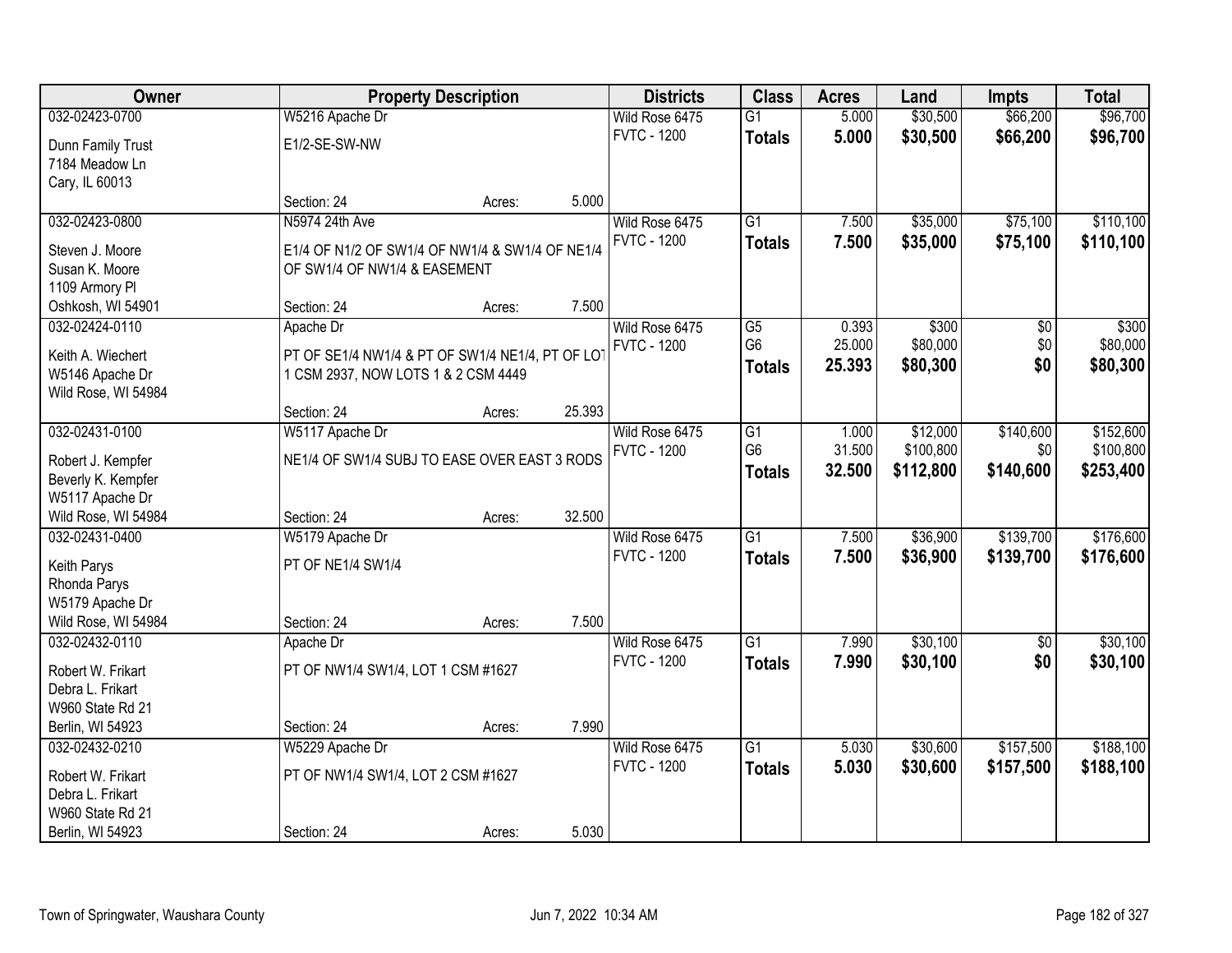| Owner                                 | <b>Property Description</b>                     |        |        | <b>Districts</b>   | <b>Class</b>                     | <b>Acres</b>    | Land                  | <b>Impts</b>    | <b>Total</b>    |
|---------------------------------------|-------------------------------------------------|--------|--------|--------------------|----------------------------------|-----------------|-----------------------|-----------------|-----------------|
| 032-02432-0300                        | State Rd 22                                     |        |        | Wild Rose 6475     | $\overline{G6}$                  | 21.880          | \$70,000              | $\overline{50}$ | \$70,000        |
| Robert M. Protheroe                   | NW1/4 OF SW1/4 EXC 6A SW COR LESS CSM 1627      |        |        | <b>FVTC - 1200</b> | <b>Totals</b>                    | 21.880          | \$70,000              | \$0             | \$70,000        |
| PO Box 160                            |                                                 |        |        |                    |                                  |                 |                       |                 |                 |
| Savage, MD 20763                      |                                                 |        |        |                    |                                  |                 |                       |                 |                 |
|                                       | Section: 24                                     | Acres: | 21.880 |                    |                                  |                 |                       |                 |                 |
| 032-02432-0400                        | State Rd 22                                     |        |        | Wild Rose 6475     | $\overline{\text{X2}}$           | 6.000           | $\overline{50}$       | $\overline{50}$ | $\sqrt{50}$     |
| <b>DNR</b>                            | 6 A OF SW COR OF NW1/4 SW1/4                    |        |        | <b>FVTC - 1200</b> | <b>Totals</b>                    | 6.000           | \$0                   | \$0             | \$0             |
| 101 S Webster St                      |                                                 |        |        |                    |                                  |                 |                       |                 |                 |
| Madison, WI 53703                     |                                                 |        |        |                    |                                  |                 |                       |                 |                 |
|                                       | Section: 24                                     | Acres: | 6.000  |                    |                                  |                 |                       |                 |                 |
| 032-02433-0100                        | State Rd 22                                     |        |        | Wild Rose 6475     | X2                               | 39.450          | \$0                   | \$0             | $\overline{50}$ |
| <b>DNR</b>                            | SW1/4 OF SW1/4 EXC S 8RDS OF W 11 RDS & ROW     |        |        | <b>FVTC - 1200</b> | <b>Totals</b>                    | 39.450          | \$0                   | \$0             | \$0             |
| 101 S Webster St                      |                                                 |        |        |                    |                                  |                 |                       |                 |                 |
| Madison, WI 53703                     |                                                 |        |        |                    |                                  |                 |                       |                 |                 |
|                                       | Section: 24                                     | Acres: | 39.450 |                    |                                  |                 |                       |                 |                 |
| 032-02433-0200                        | W5298 S County Rd A                             |        |        | Wild Rose 6475     | $\overline{G1}$                  | 0.550           | \$7,600               | \$30,800        | \$38,400        |
| Marvin E & Kathleen Hazlett Revocable | S 8 RDS OF W 11 RDS SW-SW & ROW LESS V 296 P    |        |        | <b>FVTC - 1200</b> | <b>Totals</b>                    | 0.550           | \$7,600               | \$30,800        | \$38,400        |
| Trust                                 | 464                                             |        |        |                    |                                  |                 |                       |                 |                 |
| W5294 S County Rd A                   |                                                 |        |        |                    |                                  |                 |                       |                 |                 |
| Wild Rose, WI 54984-9287              | Section: 24                                     | Acres: | 0.550  |                    |                                  |                 |                       |                 |                 |
| 032-02434-0100                        | State Rd 22                                     |        |        | Wild Rose 6475     | $\overline{W6}$                  | 35.241          | (\$112,800)           | $\overline{50}$ | \$0             |
| Gregory J. Schierl                    | SE1/4 SW1/4 EXC 5A IN SW COR NOW LOT 1 CSM      |        |        | <b>FVTC - 1200</b> | <b>Totals</b>                    | 35.241          | \$0                   | \$0             | \$0             |
| Laurie M. Schierl                     | 2952 & EASE                                     |        |        |                    |                                  |                 |                       |                 |                 |
| 3600 N Rankin St                      |                                                 |        |        |                    |                                  |                 |                       |                 |                 |
| Appleton, WI 54911                    | Section: 24                                     | Acres: | 35.241 |                    |                                  |                 |                       |                 |                 |
| 032-02434-0200                        | State Rd 22                                     |        |        | Wild Rose 6475     | $\overline{G5}$                  | 5.000           | \$3,000               | $\overline{60}$ | \$3,000         |
| Scott T. Matheson et al               | 5 A IN SW COR OF SE1/4 OF SW1/4                 |        |        | <b>FVTC - 1200</b> | <b>Totals</b>                    | 5.000           | \$3,000               | \$0             | \$3,000         |
| N4949 W County Rd A                   |                                                 |        |        |                    |                                  |                 |                       |                 |                 |
| Plymouth, WI 53703-3719               |                                                 |        |        |                    |                                  |                 |                       |                 |                 |
|                                       | Section: 24                                     | Acres: | 5.000  |                    |                                  |                 |                       |                 |                 |
| 032-02441-0110                        | N5866 24th Ln                                   |        |        | Wild Rose 6475     | $\overline{G1}$                  | 1.000           | \$12,000              | \$214,800       | \$226,800       |
| Saxland, LLC                          | N3/4 OF NE1/4 OF SE1/4 & 0.7 AC SE COR OF SE1/4 |        |        | <b>FVTC - 1200</b> | G <sub>6</sub><br>W <sub>6</sub> | 1.700<br>28.000 | \$5,400<br>(\$89,600) | \$0<br>\$0      | \$5,400<br>\$0  |
| 3040 Wyldeflower Ct                   | OF NE1/4                                        |        |        |                    |                                  | 30.700          | \$17,400              | \$214,800       | \$232,200       |
| Oshkosh, WI 54904                     |                                                 |        |        |                    | <b>Totals</b>                    |                 |                       |                 |                 |
|                                       | Section: 24                                     | Acres: | 30.700 |                    |                                  |                 |                       |                 |                 |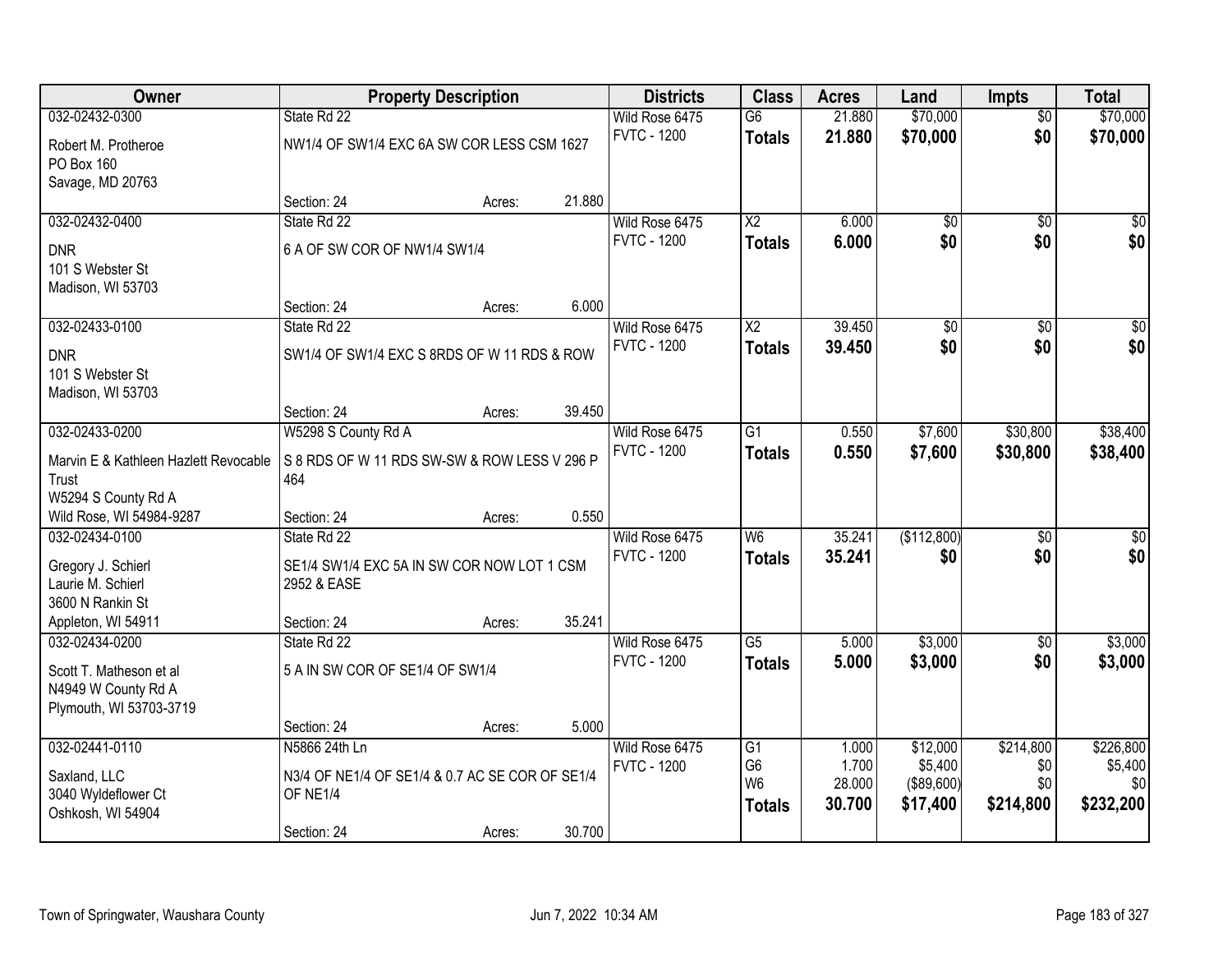| Owner                                                    |                                            | <b>Property Description</b> |        | <b>Districts</b>                     | <b>Class</b>                     | <b>Acres</b>    | Land                  | <b>Impts</b>           | <b>Total</b>           |
|----------------------------------------------------------|--------------------------------------------|-----------------------------|--------|--------------------------------------|----------------------------------|-----------------|-----------------------|------------------------|------------------------|
| 032-02441-0200                                           | State Rd 22                                |                             |        | Wild Rose 6475                       | $\overline{G6}$                  | 1.000           | \$3,300               | $\overline{50}$        | \$3,300                |
| Saxland, LLC<br>3040 Wyldeflower Ct<br>Oshkosh, WI 54904 | S1/2 OF S1/2 OF NE1/4 OF SE1/4             |                             |        | <b>FVTC - 1200</b>                   | W <sub>6</sub><br><b>Totals</b>  | 9.000<br>10.000 | (\$29,700)<br>\$3,300 | \$0<br>\$0             | \$0<br>\$3,300         |
|                                                          | Section: 24                                | Acres:                      | 10.000 |                                      |                                  |                 |                       |                        |                        |
| 032-02442-0100                                           | N5895 24th Ln                              |                             |        | Wild Rose 6475                       | $\overline{G1}$                  | 5.812           | \$30,600              | \$127,200              | \$157,800              |
| Jeff C. Stayton<br>Randy W. Stayton<br>N5895 24th Ln     | PT NW1/4 OF SE1/4                          |                             |        | <b>FVTC - 1200</b>                   | <b>Totals</b>                    | 5.812           | \$30,600              | \$127,200              | \$157,800              |
| Wild Rose, WI 54984                                      | Section: 24                                | Acres:                      | 5.812  |                                      |                                  |                 |                       |                        |                        |
| 032-02442-0200                                           | N5865 24th Ln                              |                             |        | Wild Rose 6475                       | $\overline{G1}$                  | 4.180           | \$25,200              | \$97,100               | \$122,300              |
| Patrick R. Kelly<br>N5865 24th Ln<br>Wild Rose, WI 54984 | PT OF N1/2-NW-SE                           |                             |        | <b>FVTC - 1200</b>                   | <b>Totals</b>                    | 4.180           | \$25,200              | \$97,100               | \$122,300              |
|                                                          | Section: 24                                | Acres:                      | 4.180  |                                      |                                  |                 |                       |                        |                        |
| 032-02442-0300                                           | W5057 Apache Dr                            |                             |        | Wild Rose 6475                       | $\overline{G1}$                  | 4.406           | \$28,100              | \$118,600              | \$146,700              |
| Leslie M. Chase<br>PO Box 10<br>Saxeville, WI 54976      | PT NW1/4 OF SE1/4                          |                             |        | <b>FVTC - 1200</b>                   | <b>Totals</b>                    | 4.406           | \$28,100              | \$118,600              | \$146,700              |
|                                                          | Section: 24                                | Acres:                      | 4.406  |                                      |                                  |                 |                       |                        |                        |
| 032-02442-0400<br>Allan R. Ochowicz<br>W5075 Apache Dr   | W5075 Apache Dr<br>PT NW1/4 OF SE1/4       |                             |        | Wild Rose 6475<br><b>FVTC - 1200</b> | $\overline{G1}$<br><b>Totals</b> | 5.000<br>5.000  | \$30,500<br>\$30,500  | \$117,100<br>\$117,100 | \$147,600<br>\$147,600 |
| Wild Rose, WI 54984                                      |                                            |                             |        |                                      |                                  |                 |                       |                        |                        |
|                                                          | Section: 24                                | Acres:                      | 5.000  |                                      |                                  |                 |                       |                        |                        |
| 032-02442-0500                                           | N5853 24th Ln                              |                             |        | Wild Rose 6475                       | $\overline{G1}$                  | 10.000          | \$41,600              | $\sqrt{$0}$            | \$41,600               |
| Anthony R. Grell<br>Maureen P. Grell<br>N5807 24th Ln    | PART OF NW1/4 SE1/4                        |                             |        | <b>FVTC - 1200</b>                   | <b>Totals</b>                    | 10.000          | \$41,600              | \$0                    | \$41,600               |
| Wild Rose, WI 54984                                      | Section: 24                                | Acres:                      | 10.000 |                                      |                                  |                 |                       |                        |                        |
| 032-02442-0610                                           | N5807 24th Ln                              |                             |        | Wild Rose 6475                       | $\overline{G1}$                  | 9.620           | \$40,600              | \$196,700              | \$237,300              |
| Anthony R. Grell<br>Maureen P. Grell<br>N5807 24th Ln    | S1/2 OF S1/2 OF NW1/4 SE1/4 LESS V538 P615 |                             |        | <b>FVTC - 1200</b>                   | <b>Totals</b>                    | 9.620           | \$40,600              | \$196,700              | \$237,300              |
| Wild Rose, WI 54984                                      | Section: 24                                | Acres:                      | 9.620  |                                      |                                  |                 |                       |                        |                        |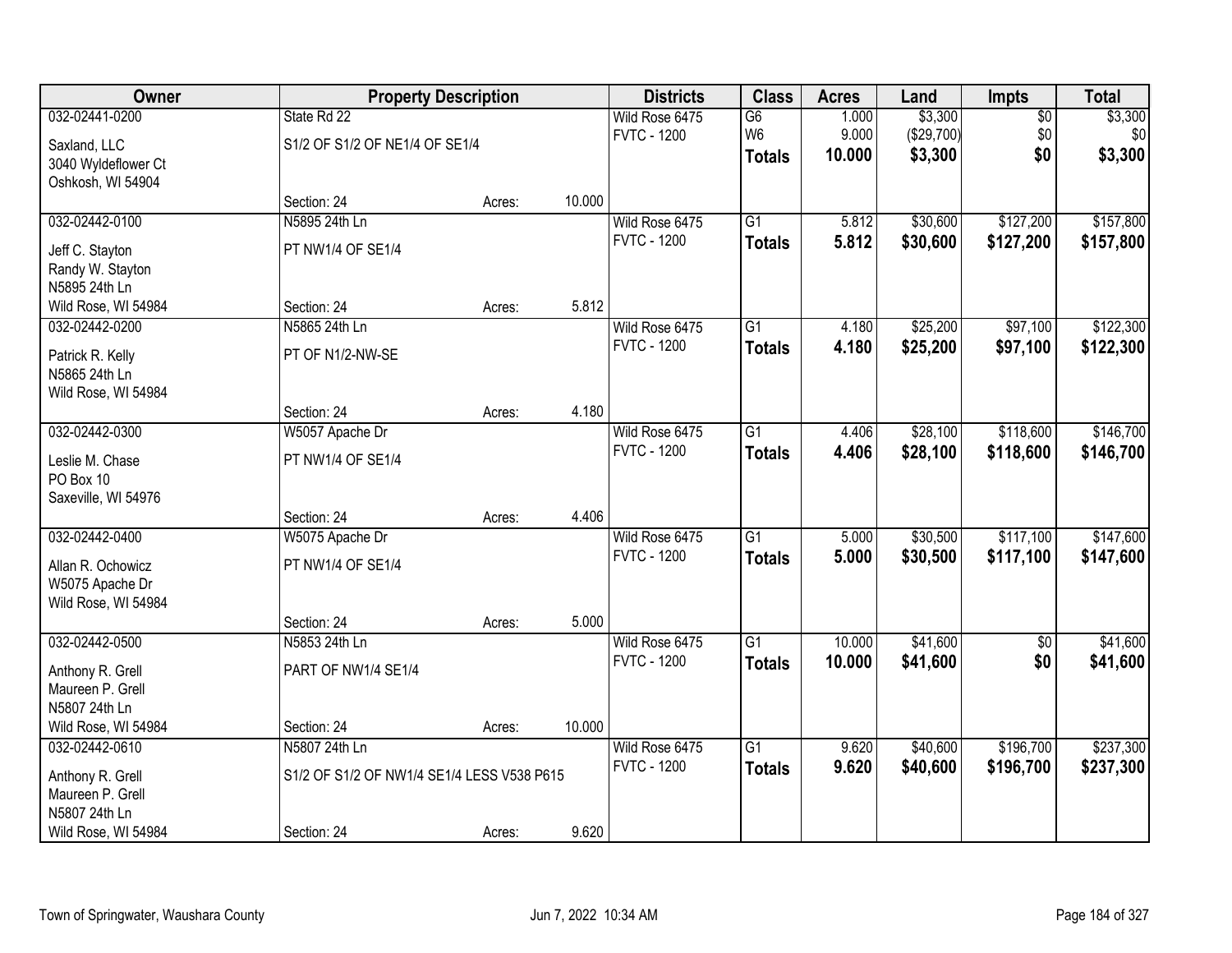| Owner<br><b>Property Description</b><br><b>Districts</b><br><b>Class</b><br><b>Acres</b>                               | Land<br><b>Impts</b>        | <b>Total</b> |
|------------------------------------------------------------------------------------------------------------------------|-----------------------------|--------------|
| 032-02443-0110<br>N5803 24th Ln<br>1.380<br>Wild Rose 6475<br>$\overline{G1}$                                          | \$80,500<br>\$12,300        | \$92,800     |
| <b>FVTC - 1200</b><br>1.380<br><b>Totals</b><br>PT W1/2 OF SE1/4<br>Richard G. Colborn                                 | \$12,300<br>\$80,500        | \$92,800     |
| Debra L. Carlson                                                                                                       |                             |              |
| N5803 24th Ln                                                                                                          |                             |              |
| 1.380<br>Wild Rose, WI 54984<br>Section: 24<br>Acres:                                                                  |                             |              |
| 032-02443-0200<br>N5781 24th Ln<br>Wild Rose 6475<br>$\overline{G1}$<br>9.000                                          | \$39,000<br>\$135,200       | \$174,200    |
| G <sub>6</sub><br>10.000<br><b>FVTC - 1200</b>                                                                         | \$32,000<br>\$0             | \$32,000     |
| N1/2 OF SW1/4 OF SE1/4; EXC N 160 FT OF E 272.25<br>James F. Thorson et al<br>19.000<br><b>Totals</b><br>N5781 24th Ln | \$71,000<br>\$135,200       | \$206,200    |
| FT; LIFE ESTATE RESERVED FOR JAMES THORSON<br>Wild Rose, WI 54984                                                      |                             |              |
| 19.000<br>Section: 24<br>Acres:                                                                                        |                             |              |
| 032-02443-0410<br>N5723 24th Ln<br>Wild Rose 6475<br>G1<br>5.945                                                       | \$160,700<br>\$31,000       | \$191,700    |
| <b>FVTC - 1200</b><br>5.945<br><b>Totals</b>                                                                           | \$31,000<br>\$160,700       | \$191,700    |
| LOT 1 CSM 3314<br>Candace M. Doro                                                                                      |                             |              |
| N5723 24th Ln                                                                                                          |                             |              |
| Wild Rose, WI 54984-9240<br>5.945<br>Section: 24                                                                       |                             |              |
| Acres:<br>032-02443-0420<br>Wild Rose 6475<br>G1<br>9.158                                                              | \$27,500<br>\$0             | \$27,500     |
| <b>FVTC - 1200</b><br>9.158                                                                                            | \$0                         |              |
| <b>Totals</b><br>LOT 2 CSM 3314<br>Candace M. Doro                                                                     | \$27,500                    | \$27,500     |
| N5723 24th Ln                                                                                                          |                             |              |
| Wild Rose, WI 54984-9240                                                                                               |                             |              |
| 9.158<br>Section: 24<br>Acres:                                                                                         |                             |              |
| 032-02443-0500<br>N5707 24th Ln<br>$\overline{G1}$<br>1.000<br>Wild Rose 6475                                          | \$10,000<br>\$96,700        | \$106,700    |
| <b>FVTC - 1200</b><br>1.000<br><b>Totals</b><br>PT OF SW-SE 209' X 209'<br>David M. Rogall                             | \$10,000<br>\$96,700        | \$106,700    |
| Lorrie M. Rogall                                                                                                       |                             |              |
| N5707 24th Ln                                                                                                          |                             |              |
| 1.000<br>Wild Rose, WI 54984<br>Section: 24<br>Acres:                                                                  |                             |              |
| $\overline{G1}$<br>032-02443-0600<br>Wild Rose 6475<br>4.000<br>$24th$ Ln                                              | \$12,000<br>$\overline{50}$ | \$12,000     |
| <b>FVTC - 1200</b><br>4.000<br><b>Totals</b><br>E1/2-S1/4-SW-SE<br>David M. Rogall                                     | \$12,000<br>\$0             | \$12,000     |
| Lorrie M. Rogall                                                                                                       |                             |              |
| N5707 24th Ln                                                                                                          |                             |              |
| 0.000<br>Wild Rose, WI 54984<br>Section: 24<br>Acres:                                                                  |                             |              |
| 032-02444-0100<br>State Rd 22<br>Wild Rose 6475<br>$\overline{G6}$<br>1.000                                            | \$3,200<br>$\overline{50}$  | \$3,200      |
| W <sub>6</sub><br>19.000<br><b>FVTC - 1200</b><br>N1/2 OF SE1/4 OF SE1/4                                               | \$0<br>$($ \$60,800) $ $    | \$0          |
| Saxland, LLC<br>20.000<br><b>Totals</b><br>3040 Wyldeflower Ct                                                         | \$0<br>\$3,200              | \$3,200      |
| Oshkosh, WI 54904                                                                                                      |                             |              |
| 20.000<br>Section: 24<br>Acres:                                                                                        |                             |              |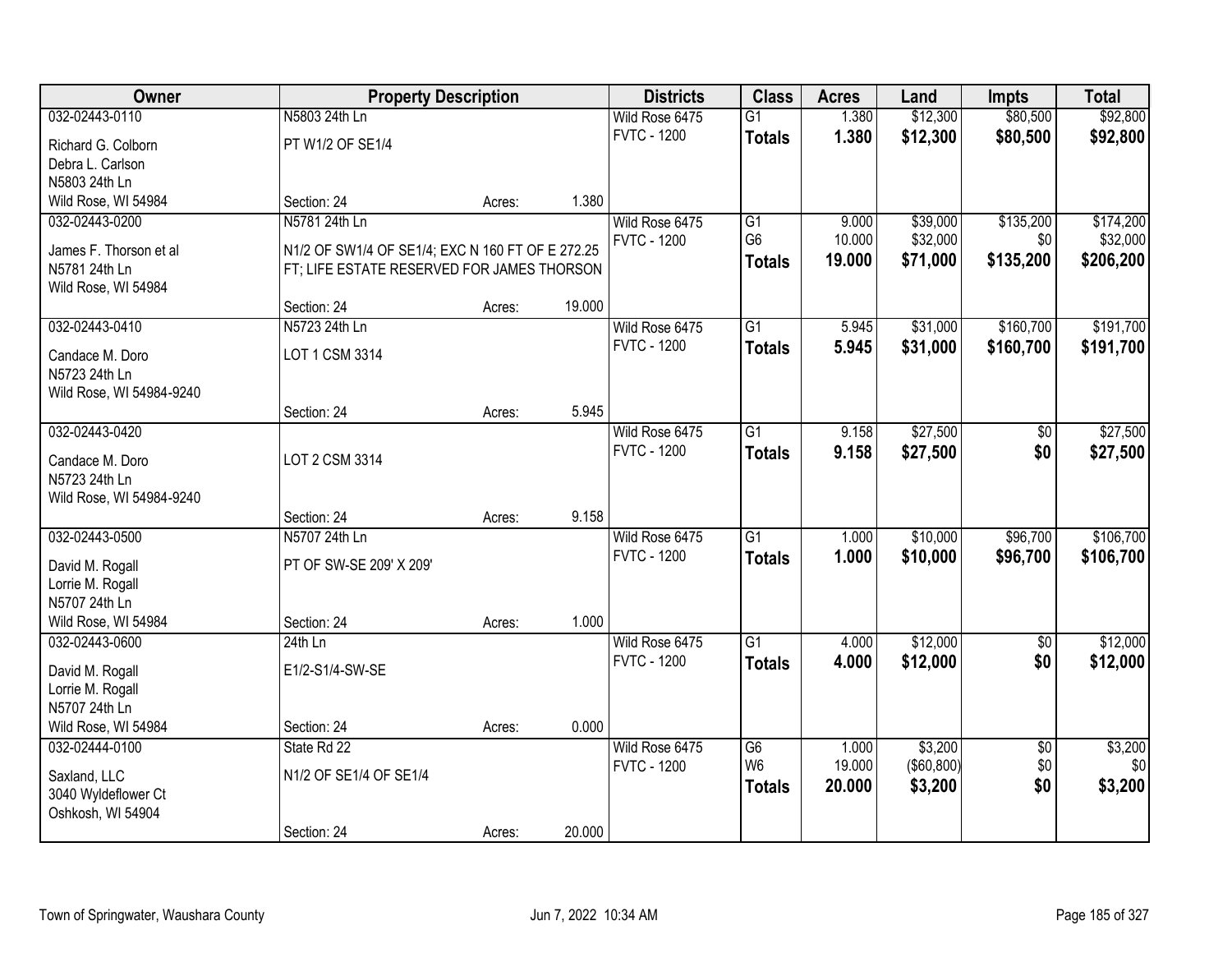| <b>Owner</b>                                                                                                              |                                                                                                                           | <b>Property Description</b> |                |                                      | <b>Class</b>                                       | <b>Acres</b>            | Land                            | Impts                         | <b>Total</b>                    |
|---------------------------------------------------------------------------------------------------------------------------|---------------------------------------------------------------------------------------------------------------------------|-----------------------------|----------------|--------------------------------------|----------------------------------------------------|-------------------------|---------------------------------|-------------------------------|---------------------------------|
| 032-02474-0100<br>Keith A. Wiechert<br>W5146 Apache Dr                                                                    | State Rd 22<br>PT OF SE-NW & SW NE, LOT 1 SECLUDED WOODS<br><b>SUBD</b>                                                   |                             |                | Wild Rose 6475<br><b>FVTC - 1200</b> | $\overline{G1}$<br>G <sub>5</sub><br><b>Totals</b> | 1.835<br>1.835<br>3.670 | \$17,000<br>\$1,300<br>\$18,300 | $\overline{50}$<br>\$0<br>\$0 | \$17,000<br>\$1,300<br>\$18,300 |
| Wild Rose, WI 54984                                                                                                       | Section: 24                                                                                                               | Acres:                      | 3.670          |                                      |                                                    |                         |                                 |                               |                                 |
| 032-02474-0200<br>Keith A. Wiechert<br>W5146 Apache Dr<br>Wild Rose, WI 54984                                             | State Rd 22<br>PT OF SE-NW & SW NE, LOT 2 SECLUDED WOODS<br><b>SUBD</b>                                                   |                             |                | Wild Rose 6475<br><b>FVTC - 1200</b> | $\overline{G1}$<br><b>Totals</b>                   | 2.110<br>2.110          | \$16,100<br>\$16,100            | \$0<br>\$0                    | \$16,100<br>\$16,100            |
|                                                                                                                           | Section: 24                                                                                                               | Acres:                      | 2.110          |                                      |                                                    |                         |                                 |                               |                                 |
| 032-02474-0300<br>Keith A. Wiechert<br>W5146 Apache Dr<br>Wild Rose, WI 54984                                             | W5146 Apache Dr<br>PT OF SE-NW & SW NE, LOT 3 SECLUDED WOODS<br><b>SUBD</b>                                               |                             |                | Wild Rose 6475<br><b>FVTC - 1200</b> | $\overline{G1}$<br><b>Totals</b>                   | 2.110<br>2.110          | \$18,500<br>\$18,500            | \$117,900<br>\$117,900        | \$136,400<br>\$136,400          |
|                                                                                                                           | Section: 24                                                                                                               | Acres:                      | 2.110          |                                      |                                                    |                         |                                 |                               |                                 |
| 032-02474-0400<br>Thomas E. Kunstman<br>Colleen M. Kunstman<br>W5124 Apache                                               | W5124 Apache Dr<br>PT OF SE-NW & SW NE, LOT 4 SECLUDED WOODS<br>SUBD (INCLUDES ASSESSMENT FOR 32-2474-500)                |                             |                | Wild Rose 6475<br><b>FVTC - 1200</b> | $\overline{G1}$<br><b>Totals</b>                   | 2.110<br>2.110          | \$18,500<br>\$18,500            | \$150,200<br>\$150,200        | \$168,700<br>\$168,700          |
| Wild Rose, WI 54984<br>032-02474-0500<br>Thomas E. Kunstman<br>Colleen M. Kunstman<br>W5124 Apache<br>Wild Rose, WI 54984 | Section: 24<br>State Rd 22<br>PT OF SE-NW & SW NE, LOT 5 SECLUDED WOODS<br>SUBD ASSESSED WITH 32-2474-0400<br>Section: 24 | Acres:<br>Acres:            | 2.110<br>0.000 | Wild Rose 6475<br><b>FVTC - 1200</b> |                                                    |                         | Assessed with 032-02474-0400    |                               |                                 |
| 032-02474-0600<br>Frederick J. Pinter<br>Diane L. Pinter<br>W5098 Apache Dr<br>Wild Rose, WI 54984                        | W5098 Apache Dr<br>PT OF SE-NW & SW NE, LOT 6 SECLUDED WOODS<br><b>SUBD</b><br>Section: 24                                | Acres:                      | 2.110          | Wild Rose 6475<br><b>FVTC - 1200</b> | G1<br><b>Totals</b>                                | 2.110<br>2.110          | \$18,500<br>\$18,500            | \$181,200<br>\$181,200        | \$199,700<br>\$199,700          |
| 032-02474-0700<br>Joseph F. Kapral<br>Jennifer Kapral<br>N5963 24th Ln<br>Wild Rose, WI 54984                             | Apache Dr<br>PT OF SE-NW & SW NE, LOT 7 SECLUDED WOODS<br><b>SUBD</b><br>Section: 24                                      | Acres:                      | 2.110          | Wild Rose 6475<br><b>FVTC - 1200</b> | $\overline{G1}$<br><b>Totals</b>                   | 2.110<br>2.110          | \$6,300<br>\$6,300              | $\overline{50}$<br>\$0        | \$6,300<br>\$6,300              |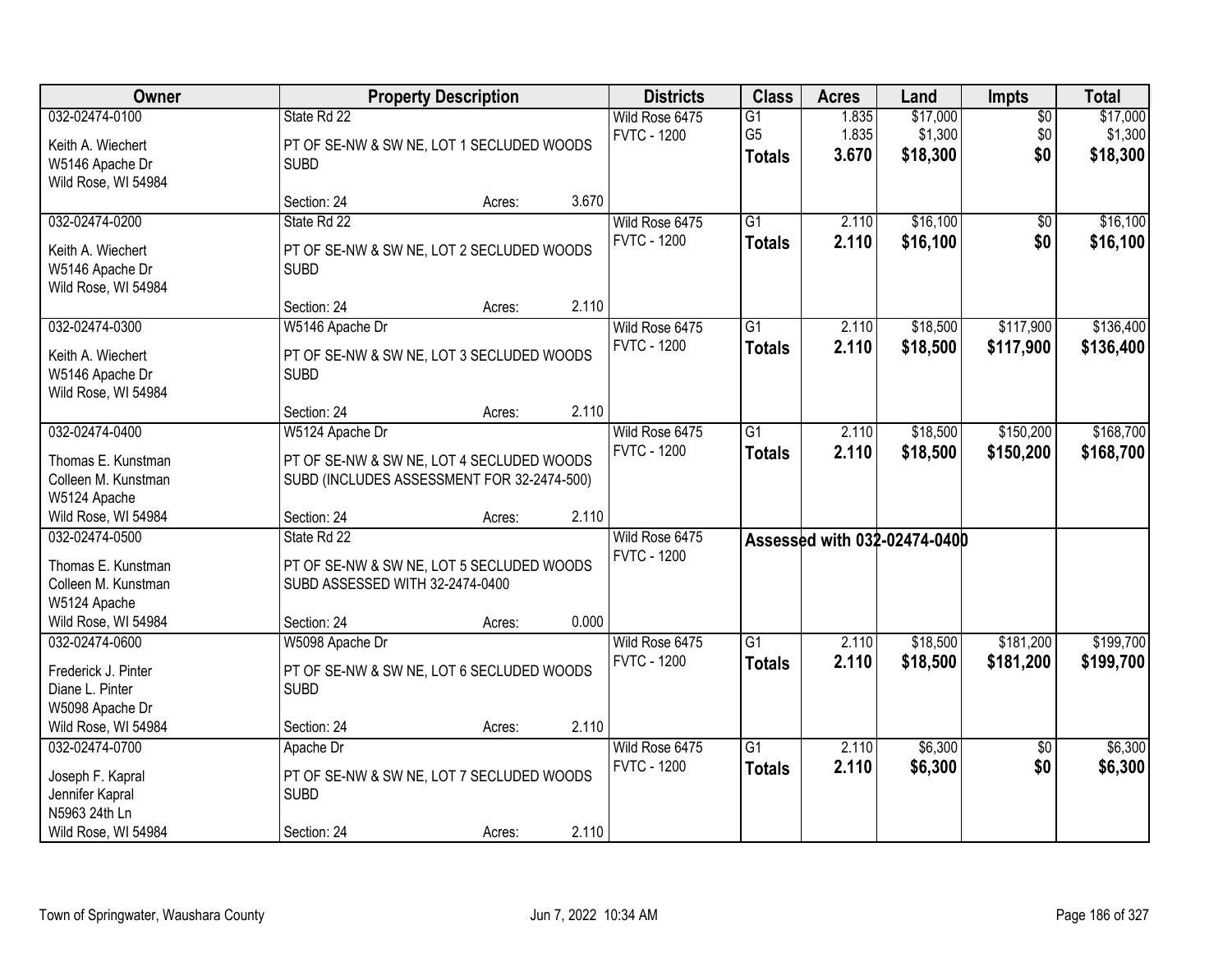| Owner                                     | <b>Property Description</b>                               |        |        | <b>Districts</b>                     | <b>Class</b>    | <b>Acres</b> | Land        | Impts           | <b>Total</b>     |
|-------------------------------------------|-----------------------------------------------------------|--------|--------|--------------------------------------|-----------------|--------------|-------------|-----------------|------------------|
| 032-02474-0800                            | Apache Dr                                                 |        |        | Wild Rose 6475                       | $\overline{G1}$ | 2.110        | \$18,500    | $\overline{50}$ | \$18,500         |
| Joseph F. Kapral                          | PT OF SE-NW & SW NE, LOT 8 SECLUDED WOODS                 |        |        | <b>FVTC - 1200</b>                   | <b>Totals</b>   | 2.110        | \$18,500    | \$0             | \$18,500         |
| Jennifer Kapral                           | <b>SUBD</b>                                               |        |        |                                      |                 |              |             |                 |                  |
| N5963 24th Ln                             |                                                           |        |        |                                      |                 |              |             |                 |                  |
| Wild Rose, WI 54984                       | Section: 24                                               | Acres: | 2.110  |                                      |                 |              |             |                 |                  |
| 032-02474-0900                            | W5042 Apache Dr                                           |        |        | Wild Rose 6475                       | $\overline{G1}$ | 4.130        | \$27,000    | \$111,500       | \$138,500        |
| Joseph G. Turcotte                        | PT OF SE-NW & SW NE, LOT 9 SECLUDED WOODS                 |        |        | <b>FVTC - 1200</b>                   | <b>Totals</b>   | 4.130        | \$27,000    | \$111,500       | \$138,500        |
| Bunny L. Turcotte                         | <b>SUBD</b>                                               |        |        |                                      |                 |              |             |                 |                  |
| W5042 Apache Dr                           |                                                           |        |        |                                      |                 |              |             |                 |                  |
| Wild Rose, WI 54984                       | Section: 24                                               | Acres: | 4.130  |                                      |                 |              |             |                 |                  |
| 032-02474-1000                            | N5929 24th Ln                                             |        |        | Wild Rose 6475                       | $\overline{G1}$ | 1.860        | \$14,700    | $\overline{50}$ | \$14,700         |
|                                           |                                                           |        |        | <b>FVTC - 1200</b>                   | <b>Totals</b>   | 1.860        | \$14,700    | \$0             | \$14,700         |
| Kurt K. Hintz<br>Mary L. Roberts          | PT OF SE-NW & SW NE, LOT 10 SECLUDED WOODS<br><b>SUBD</b> |        |        |                                      |                 |              |             |                 |                  |
| W6143 Victorian Dr Apt 7                  |                                                           |        |        |                                      |                 |              |             |                 |                  |
| Appleton, WI 54915-7469                   | Section: 24                                               | Acres: | 1.860  |                                      |                 |              |             |                 |                  |
| 032-02474-1100                            | Apache Dr                                                 |        |        | Wild Rose 6475                       | G1              | 1.840        | \$14,600    | \$12,300        | \$26,900         |
|                                           |                                                           |        |        | <b>FVTC - 1200</b>                   | <b>Totals</b>   | 1.840        | \$14,600    | \$12,300        | \$26,900         |
| Kurt K. Hintz                             | PT OF SE-NW & SW NE, LOT 11 SECLUDED WOODS                |        |        |                                      |                 |              |             |                 |                  |
| Mary L. Roberts                           | <b>SUBD</b>                                               |        |        |                                      |                 |              |             |                 |                  |
| W6143 Victorian Dr Apt 7                  |                                                           |        | 1.840  |                                      |                 |              |             |                 |                  |
| Appleton, WI 54915-7469<br>032-02511-0210 | Section: 24                                               | Acres: |        |                                      | $\overline{G1}$ | 3.430        | \$22,200    | \$142,800       | \$165,000        |
|                                           | W4916 S County Rd A                                       |        |        | Wild Rose 6475<br><b>FVTC - 1200</b> |                 |              |             |                 |                  |
| Cole D. Ponto                             | LOT 1 CSM 2939                                            |        |        |                                      | <b>Totals</b>   | 3.430        | \$22,200    | \$142,800       | \$165,000        |
| W4916 S County Rd A                       |                                                           |        |        |                                      |                 |              |             |                 |                  |
| Wild Rose, WI 54984-9187                  |                                                           |        |        |                                      |                 |              |             |                 |                  |
|                                           | Section: 25                                               | Acres: | 3.430  |                                      |                 |              |             |                 |                  |
| 032-02511-0300                            | W4960 S County Rd A                                       |        |        | Wild Rose 6475                       | G1              | 1.000        | \$10,000    | \$108,200       | \$118,200        |
| Phyllis J. Jenks                          | PT OF NE1/4 NE1/4, PARCEL 209' SQUARE                     |        |        | <b>FVTC - 1200</b>                   | <b>Totals</b>   | 1.000        | \$10,000    | \$108,200       | \$118,200        |
| W4960 S County Rd A                       |                                                           |        |        |                                      |                 |              |             |                 |                  |
| Wild Rose, WI 54984                       |                                                           |        |        |                                      |                 |              |             |                 |                  |
|                                           | Section: 25                                               | Acres: | 1.000  |                                      |                 |              |             |                 |                  |
| 032-02511-0411                            | N5652 24th Ln                                             |        |        | Wild Rose 6475                       | $\overline{G1}$ | 5.300        | \$29,300    | \$173,000       | \$202,300        |
| Lorin F. Stewart et al                    | PT NE1/4 OF NE1/4 OF SEC 25 & S1/2 OF SE1/4 OF            |        |        | <b>FVTC - 1200</b>                   | W <sub>6</sub>  | 44.000       | (\$140,800) | \$0             | \$0 <sub>1</sub> |
| N5652 24th Ln                             | SE1/4SEC 24; LOT 1 & OL 1 CSM 5561; LIFE ESTATE           |        |        |                                      | <b>Totals</b>   | 49.300       | \$29,300    | \$173,000       | \$202,300        |
| Wild Rose, WI 54984-6776                  | TO LORIN F & PATRICIA A STEWART                           |        |        |                                      |                 |              |             |                 |                  |
|                                           | Section: 24                                               | Acres: | 49.300 |                                      |                 |              |             |                 |                  |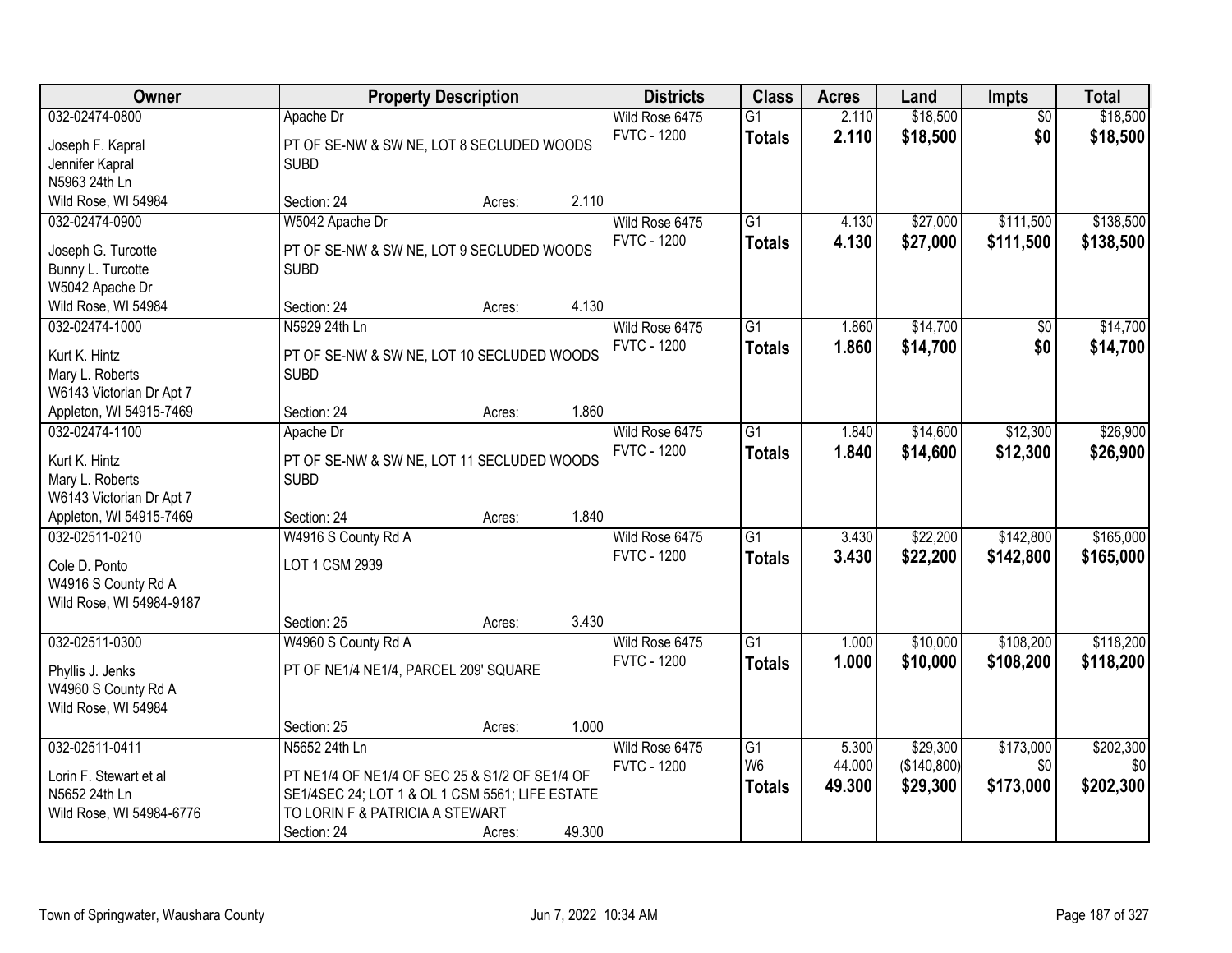| Owner                              |                                                    | <b>Property Description</b> |        | <b>Districts</b>   | <b>Class</b>    | <b>Acres</b> | Land       | <b>Impts</b>    | <b>Total</b>     |
|------------------------------------|----------------------------------------------------|-----------------------------|--------|--------------------|-----------------|--------------|------------|-----------------|------------------|
| 032-02511-0421                     | N5626 24th Ln                                      |                             |        | Wild Rose 6475     | $\overline{G1}$ | 2.130        | \$16,600   | \$300,800       | \$317,400        |
| Bruce A & Louise K Aderhold Living | PT OF NE1/4 NE1/4, LOT 2 CSM 5561                  |                             |        | <b>FVTC - 1200</b> | <b>Totals</b>   | 2.130        | \$16,600   | \$300,800       | \$317,400        |
| Trust                              |                                                    |                             |        |                    |                 |              |            |                 |                  |
| N5626 24th Ln                      |                                                    |                             |        |                    |                 |              |            |                 |                  |
| Wild Rose, WI 54984                | Section: 25                                        | Acres:                      | 2.130  |                    |                 |              |            |                 |                  |
| 032-02512-0113                     | State Rd 22                                        |                             |        | Wild Rose 6475     | $\overline{G1}$ | 4.340        | \$37,300   | $\overline{50}$ | \$37,300         |
| Brandon M. Schmalz                 | PT OF NW1/4 NE1/4, LOT 1 CSM 5301                  |                             |        | <b>FVTC - 1200</b> | <b>Totals</b>   | 4.340        | \$37,300   | \$0             | \$37,300         |
| Emily J. Schmalz                   |                                                    |                             |        |                    |                 |              |            |                 |                  |
| 1229 Goss Ave                      |                                                    |                             |        |                    |                 |              |            |                 |                  |
| Menasha, WI 54952-2170             | Section: 25                                        | Acres:                      | 4.340  |                    |                 |              |            |                 |                  |
| 032-02512-0114                     | N5647 24th Ln                                      |                             |        | Wild Rose 6475     | W6              | 23.000       | (\$73,600) | \$0             | $\overline{\$0}$ |
| Allen Charles Mortson              | N1/2-NE1/4 W OF 24TH LN EXC SW OF PINE RIVER &     |                             |        | <b>FVTC - 1200</b> | <b>Totals</b>   | 23.000       | \$0        | \$0             | \$0              |
| 29 Constitution Dr                 | EXC V 205 P 599 LESS V 241 P 128 LESS CSM 5142     |                             |        |                    |                 |              |            |                 |                  |
| Gillette, WY 82716                 | LESS CSM 5301 LESS (DOC #517533񾙚)                  |                             |        |                    |                 |              |            |                 |                  |
|                                    | Section: 25                                        | Acres:                      | 23.000 |                    |                 |              |            |                 |                  |
| 032-02512-0116                     | $24th$ Ln                                          |                             |        | Wild Rose 6475     | $\overline{G1}$ | 3.480        | \$16,800   | \$0             | \$16,800         |
| Jasonowicz Family Trust            | PT OF N1/2-NE1/4 W OF 24TH LN, LOT 1 CSM 5142      |                             |        | <b>FVTC - 1200</b> | <b>Totals</b>   | 3.480        | \$16,800   | \$0             | \$16,800         |
| 3 Brackley Ln                      | LESS S 13' OF E 209' AND 100FT STRIP W OF CSM      |                             |        |                    |                 |              |            |                 |                  |
| South Barrington, IL 60010         | 5142 TO PINE RIVER                                 |                             |        |                    |                 |              |            |                 |                  |
|                                    | Section: 25                                        | Acres:                      | 3.480  |                    |                 |              |            |                 |                  |
| 032-02512-0200                     | N5647 24th Ln                                      |                             |        | Wild Rose 6475     | $\overline{G1}$ | 7.500        | \$74,000   | \$39,000        | \$113,000        |
| Scott T. Matheson et al            | SW OF RIVER IN NW-NE                               |                             |        | <b>FVTC - 1200</b> | <b>Totals</b>   | 7.500        | \$74,000   | \$39,000        | \$113,000        |
| N4949 W County Rd A                |                                                    |                             |        |                    |                 |              |            |                 |                  |
| Plymouth, WI 53703-3719            |                                                    |                             |        |                    |                 |              |            |                 |                  |
|                                    | Section: 25                                        | Acres:                      | 7.500  |                    |                 |              |            |                 |                  |
| 032-02512-0300                     | N5609 24th Ln                                      |                             |        | Wild Rose 6475     | $\overline{G1}$ | 1.850        | \$15,100   | \$69,900        | \$85,000         |
| Lorin F. Stewart                   | LOT 1 CSM 4695                                     |                             |        | <b>FVTC - 1200</b> | <b>Totals</b>   | 1.850        | \$15,100   | \$69,900        | \$85,000         |
| Patricia A. Stewart                |                                                    |                             |        |                    |                 |              |            |                 |                  |
| N5652 24th Ln                      |                                                    |                             |        |                    |                 |              |            |                 |                  |
| Wild Rose, WI 54984-6776           | Section: 25                                        | Acres:                      | 1.850  |                    |                 |              |            |                 |                  |
| 032-02512-0410                     | N5631 24th Ln                                      |                             |        | Wild Rose 6475     | $\overline{G1}$ | 1.060        | \$10,400   | \$10,200        | \$20,600         |
| Jasonowicz Family Trust            | PT N1/2 OF NE1/4 (PARCEL 209' X 209') AND S 13' OF |                             |        | <b>FVTC - 1200</b> | <b>Totals</b>   | 1.060        | \$10,400   | \$10,200        | \$20,600         |
| 3 Brackley Ln                      | E 209' OF LOT 1 CSM 5142                           |                             |        |                    |                 |              |            |                 |                  |
| South Barrington, IL 60010         |                                                    |                             |        |                    |                 |              |            |                 |                  |
|                                    | Section: 25                                        | Acres:                      | 1.060  |                    |                 |              |            |                 |                  |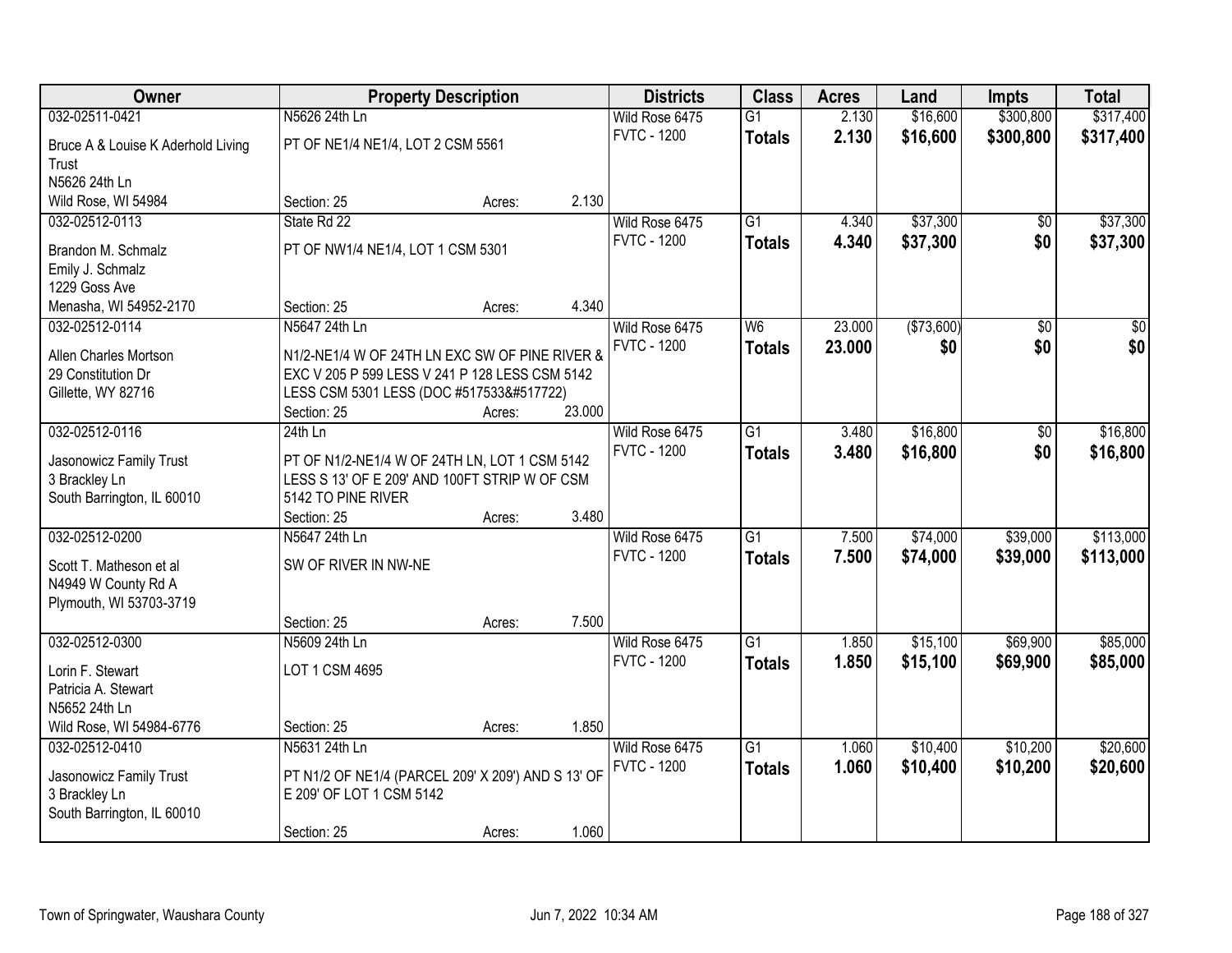| <b>Owner</b>                            |                                     | <b>Property Description</b> |       | <b>Districts</b>   | <b>Class</b>    | <b>Acres</b> | Land            | Impts           | <b>Total</b> |
|-----------------------------------------|-------------------------------------|-----------------------------|-------|--------------------|-----------------|--------------|-----------------|-----------------|--------------|
| 032-02513-0110                          | N5583 Covered Bridge Rd             |                             |       | Wild Rose 6475     | X4              | 2.650        | $\overline{50}$ | $\overline{50}$ | \$0          |
| Town of Springwater                     | PT OF S1/2 OF NE1/4, LOT 1 CSM 4398 |                             |       | <b>FVTC - 1200</b> | <b>Totals</b>   | 2.650        | \$0             | \$0             | \$0          |
| W6517 Apache Rd                         |                                     |                             |       |                    |                 |              |                 |                 |              |
| Wild Rose, WI 54984                     |                                     |                             |       |                    |                 |              |                 |                 |              |
|                                         | Section: 25                         | Acres:                      | 2.650 |                    |                 |              |                 |                 |              |
| 032-02513-0200                          | W5025 S County Rd A                 |                             |       | Wild Rose 6475     | $\overline{G1}$ | 4.000        | \$66,500        | \$116,500       | \$183,000    |
| Raymond J. Tetzloff                     | PT OF SW1/4 OF NE1/4                |                             |       | <b>FVTC - 1200</b> | <b>Totals</b>   | 4.000        | \$66,500        | \$116,500       | \$183,000    |
| Julie A. Tetzloff                       |                                     |                             |       |                    |                 |              |                 |                 |              |
| W5025 S County Rd A                     |                                     |                             |       |                    |                 |              |                 |                 |              |
| Wild Rose, WI 54984                     | Section: 25                         | Acres:                      | 0.000 |                    |                 |              |                 |                 |              |
| 032-02513-0300                          | State Rd 22                         |                             |       | Wild Rose 6475     | G1              | 7.000        | \$21,000        | \$0             | \$21,000     |
| Scott T. Matheson et al                 | PT OF SW1/4 OF NE1/4                |                             |       | <b>FVTC - 1200</b> | <b>Totals</b>   | 7.000        | \$21,000        | \$0             | \$21,000     |
| N4949 W County Rd A                     |                                     |                             |       |                    |                 |              |                 |                 |              |
| Plymouth, WI 53703-3719                 |                                     |                             |       |                    |                 |              |                 |                 |              |
|                                         | Section: 25                         | Acres:                      | 7.000 |                    |                 |              |                 |                 |              |
| 032-02513-0400                          | W5101 S County Rd A                 |                             |       | Wild Rose 6475     | G1              | 1.000        | \$10,000        | \$113,400       | \$123,400    |
| Michael J. Carter                       | PT OF SW1/4 NE1/4                   |                             |       | <b>FVTC - 1200</b> | <b>Totals</b>   | 1.000        | \$10,000        | \$113,400       | \$123,400    |
| W5101 County Rd A                       |                                     |                             |       |                    |                 |              |                 |                 |              |
| Wild Rose, WI 54984                     |                                     |                             |       |                    |                 |              |                 |                 |              |
|                                         | Section: 25                         | Acres:                      | 1.000 |                    |                 |              |                 |                 |              |
| 032-02513-0500                          | W5087 Portage Rd                    |                             |       | Wild Rose 6475     | $\overline{G1}$ | 1.000        | \$10,000        | $\overline{50}$ | \$10,000     |
| Christine A. Reinke-Rick                | PT SW1/4 OF NE1/4                   |                             |       | <b>FVTC - 1200</b> | <b>Totals</b>   | 1.000        | \$10,000        | \$0             | \$10,000     |
| Richard A. Reinke                       |                                     |                             |       |                    |                 |              |                 |                 |              |
| W5071 Portage Rd                        |                                     |                             |       |                    |                 |              |                 |                 |              |
| Wild Rose, WI 54984                     | Section: 25                         | Acres:                      | 1.000 |                    |                 |              |                 |                 |              |
| 032-02513-0600                          | W5071 Portage Rd                    |                             |       | Wild Rose 6475     | $\overline{G1}$ | 1.710        | \$14,300        | \$79,100        | \$93,400     |
|                                         |                                     |                             |       | <b>FVTC - 1200</b> | <b>Totals</b>   | 1.710        | \$14,300        | \$79,100        | \$93,400     |
| Jeffery S. Rick                         | PT SW1/4 OF NE1/4                   |                             |       |                    |                 |              |                 |                 |              |
| W5071 Portage Rd<br>Wild Rose, WI 54984 |                                     |                             |       |                    |                 |              |                 |                 |              |
|                                         | Section: 25                         | Acres:                      | 1.710 |                    |                 |              |                 |                 |              |
| 032-02513-0700                          | W5029 Portage Rd                    |                             |       | Wild Rose 6475     | $\overline{G1}$ | 1.930        | \$15,600        | \$101,600       | \$117,200    |
|                                         |                                     |                             |       | <b>FVTC - 1200</b> | <b>Totals</b>   | 1.930        | \$15,600        | \$101,600       | \$117,200    |
| Patrick T. Compton                      | PT OF SW-NE                         |                             |       |                    |                 |              |                 |                 |              |
| Julia A. Compton                        |                                     |                             |       |                    |                 |              |                 |                 |              |
| W5029 Portage Rd<br>Wild Rose, WI 54984 | Section: 25                         | Acres:                      | 1.930 |                    |                 |              |                 |                 |              |
|                                         |                                     |                             |       |                    |                 |              |                 |                 |              |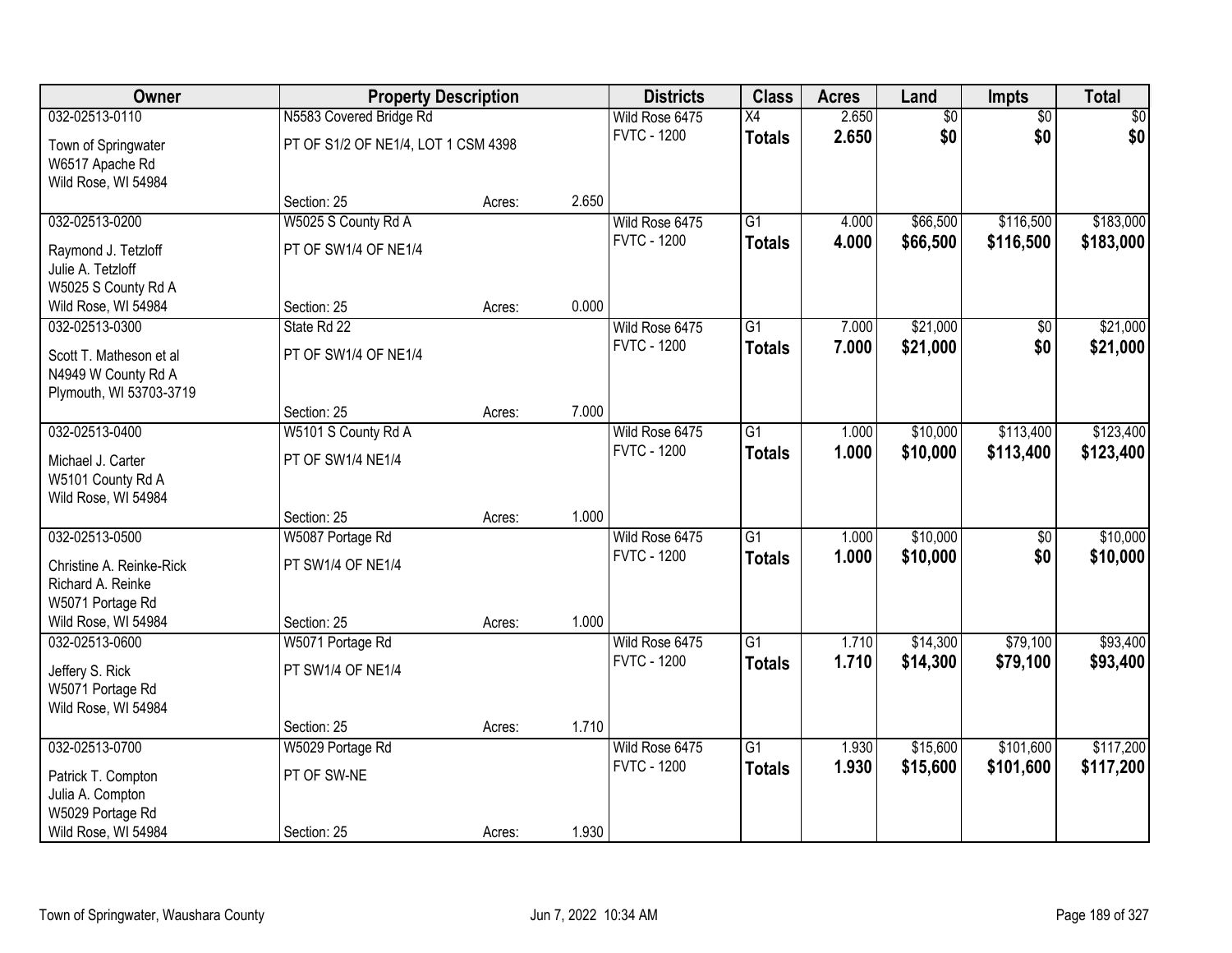| Owner                                  | <b>Property Description</b>                                        |        |        | <b>Districts</b>   | <b>Class</b>    | <b>Acres</b> | Land            | <b>Impts</b>    | <b>Total</b>     |
|----------------------------------------|--------------------------------------------------------------------|--------|--------|--------------------|-----------------|--------------|-----------------|-----------------|------------------|
| 032-02513-0800                         | W5015 Portage Rd                                                   |        |        | Wild Rose 6475     | $\overline{G1}$ | 2.442        | \$18,000        | \$37,900        | \$55,900         |
| Patricia A. Angell                     | PT OF SW1/4 NE1/4 & PT OF SE1/4NE1/4, NOW LOT 1                    |        |        | <b>FVTC - 1200</b> | <b>Totals</b>   | 2.442        | \$18,000        | \$37,900        | \$55,900         |
| Kirt F. Angell                         | CSM #2904                                                          |        |        |                    |                 |              |                 |                 |                  |
| PO Box 201                             |                                                                    |        |        |                    |                 |              |                 |                 |                  |
| Butte Des Morts, WI 54927              | Section: 25                                                        | Acres: | 2.442  |                    |                 |              |                 |                 |                  |
| 032-02513-0910                         | W4969 Portage Rd                                                   |        |        | Wild Rose 6475     | G1              | 4.506        | \$26,500        | \$154,900       | \$181,400        |
| Dean P. Antoniewicz                    | PT OF S1/2 NE1/4 & PT OF NE1/4 SE1/4, NOW LOT 1                    |        |        | <b>FVTC - 1200</b> | G <sub>6</sub>  | 18.000       | \$56,400        | \$0             | \$56,400         |
| N4969 Portage St                       | CSM #2423 & EASE IN V414 P123                                      |        |        |                    | <b>Totals</b>   | 22.506       | \$82,900        | \$154,900       | \$237,800        |
| Wild Rose, WI 54984                    |                                                                    |        |        |                    |                 |              |                 |                 |                  |
|                                        | Section: 25                                                        | Acres: | 22.506 |                    |                 |              |                 |                 |                  |
| 032-02514-0100                         | W4911 S County Rd A                                                |        |        | Wild Rose 6475     | $\overline{G1}$ | 1.549        | \$13,300        | \$22,300        | \$35,600         |
| James J. Luedeke                       | PT OF SE-NE 300' X 225'                                            |        |        | <b>FVTC - 1200</b> | <b>Totals</b>   | 1.549        | \$13,300        | \$22,300        | \$35,600         |
| Margaret T. Luedeke                    |                                                                    |        |        |                    |                 |              |                 |                 |                  |
| 1857 Landre Ct                         |                                                                    |        |        |                    |                 |              |                 |                 |                  |
| Burlington, WI 53105                   | Section: 25                                                        | Acres: | 1.549  |                    |                 |              |                 |                 |                  |
| 032-02514-0200                         | W4955 S County Rd A                                                |        |        | Wild Rose 6475     | $\overline{G1}$ | 1.269        | \$11,600        | \$110,100       | \$121,700        |
| Scott A. Beck                          | PT OF SE1/4 NE1/4 PT OF CSM 621 CSM 1115 LOT 1                     |        |        | <b>FVTC - 1200</b> | <b>Totals</b>   | 1.269        | \$11,600        | \$110,100       | \$121,700        |
| Lynn M. Beck                           |                                                                    |        |        |                    |                 |              |                 |                 |                  |
| W4955 S County Rd A                    |                                                                    |        |        |                    |                 |              |                 |                 |                  |
| Wild Rose, WI 54984                    | Section: 25                                                        | Acres: | 1.269  |                    |                 |              |                 |                 |                  |
| 032-02514-0300                         | W4955 County Rd A                                                  |        |        | Wild Rose 6475     | $\overline{G1}$ | 1.398        | \$12,400        | \$10,900        | \$23,300         |
| Scott A. Beck                          | PT OF SE1/4 NE1/4 PT OF CSM 621 CSM 1115 LOT 2                     |        |        | <b>FVTC - 1200</b> | <b>Totals</b>   | 1.398        | \$12,400        | \$10,900        | \$23,300         |
| W4955 S County Rd A                    |                                                                    |        |        |                    |                 |              |                 |                 |                  |
| Wild Rose, WI 54984                    |                                                                    |        |        |                    |                 |              |                 |                 |                  |
|                                        | Section: 25                                                        | Acres: | 1.398  |                    |                 |              |                 |                 |                  |
| 032-02514-0411                         | Rasmussen Rd                                                       |        |        | Wild Rose 6475     | $\overline{X4}$ | 1.640        | $\overline{60}$ | $\overline{50}$ | $\sqrt{50}$      |
| Town of Springwater                    | PT OF SE1/4 NE1/4, PT LOT 2 CSM 4398, NOW OL 1                     |        |        | <b>FVTC - 1200</b> | <b>Totals</b>   | 1.640        | \$0             | \$0             | \$0              |
| W6517 Apache Rd                        | CSM 5880 SUBJ TO EAS V 199 P 272 NOW TOWN                          |        |        |                    |                 |              |                 |                 |                  |
| Wild Rose, WI 54984                    | <b>ROAD</b>                                                        |        |        |                    |                 |              |                 |                 |                  |
|                                        | Section: 25                                                        | Acres: | 1.640  |                    |                 |              |                 |                 |                  |
| 032-02514-0412                         | Rasmussen Rd                                                       |        |        | Wild Rose 6475     | $\overline{X4}$ | 1.290        | $\overline{50}$ | $\overline{30}$ | $\overline{\$0}$ |
|                                        |                                                                    |        |        | <b>FVTC - 1200</b> | <b>Totals</b>   | 1.290        | \$0             | \$0             | \$0              |
| Town of Springwater<br>W6517 Apache Rd | PT OF SE1/4 NE1/4, PT LOT 2 CSM 4398, NOW LOT 2<br><b>CSM 5880</b> |        |        |                    |                 |              |                 |                 |                  |
| Wild Rose, WI 54984                    |                                                                    |        |        |                    |                 |              |                 |                 |                  |
|                                        | Section: 25                                                        | Acres: | 1.290  |                    |                 |              |                 |                 |                  |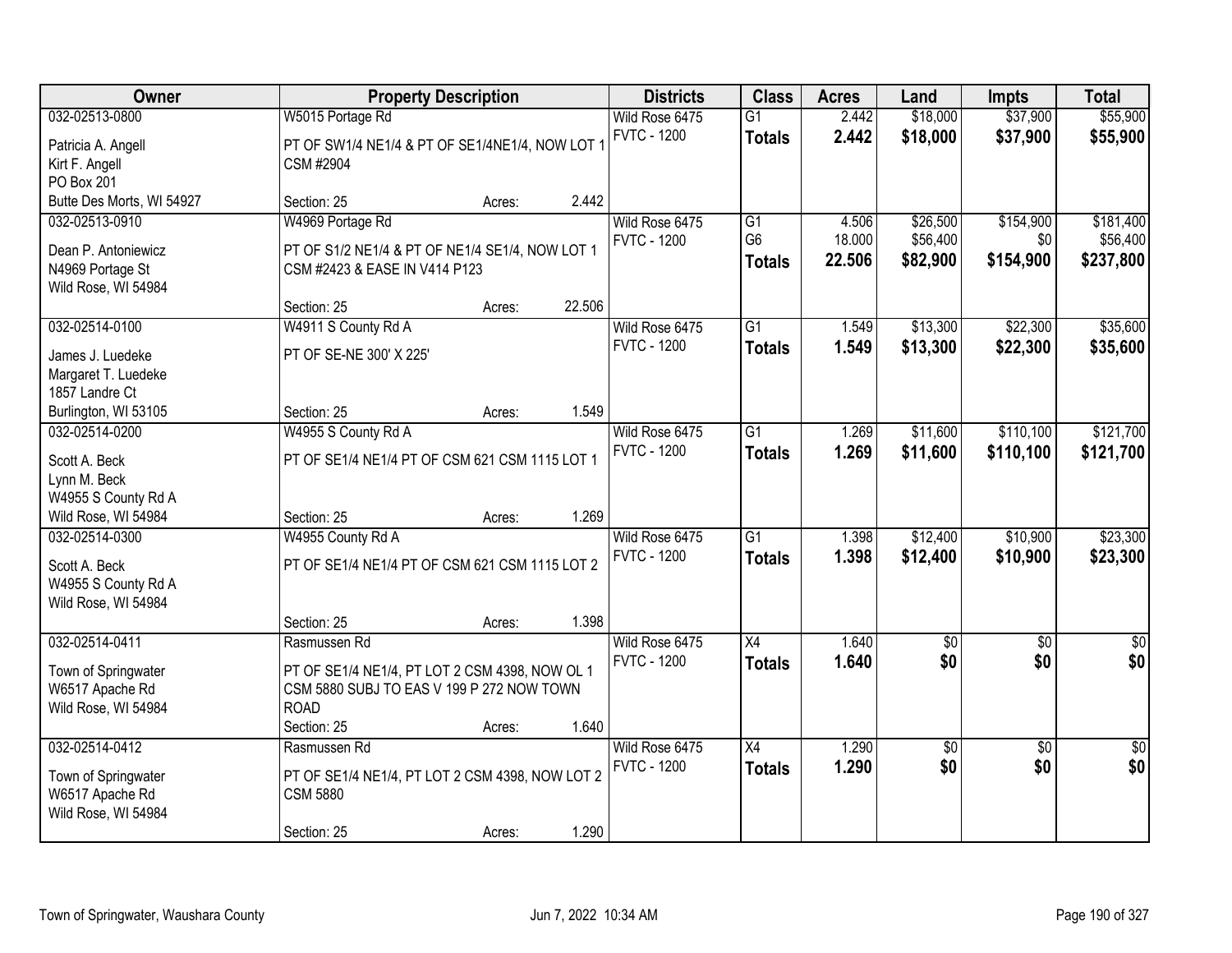| Owner                                          | <b>Property Description</b>                     |        | <b>Districts</b> | <b>Class</b>       | <b>Acres</b>    | Land  | Impts    | <b>Total</b>    |           |
|------------------------------------------------|-------------------------------------------------|--------|------------------|--------------------|-----------------|-------|----------|-----------------|-----------|
| 032-02514-0415                                 | Rasmussen Rd                                    |        |                  | Wild Rose 6475     | $\overline{G1}$ | 1.050 | \$10,300 | $\overline{50}$ | \$10,300  |
| Jay K. Lauterbach                              | PT OF SE1/4 NE1/4, PT LOT 3 CSM 5880, NOW LOT 1 |        |                  | <b>FVTC - 1200</b> | <b>Totals</b>   | 1.050 | \$10,300 | \$0             | \$10,300  |
| Lori B. Lauterbach                             | <b>CSM 5917</b>                                 |        |                  |                    |                 |       |          |                 |           |
| W4975 Rasmussen Rd                             |                                                 |        |                  |                    |                 |       |          |                 |           |
| Wild Rose, WI 54984                            | Section: 25                                     | Acres: | 1.050            |                    |                 |       |          |                 |           |
| 032-02514-0416                                 | Rasmussen Rd                                    |        |                  | Wild Rose 6475     | $\overline{G1}$ | 1.050 | \$10,300 | \$2,100         | \$12,400  |
| Scott A. Beck                                  | PT OF SE1/4 NE1/4, PT LOT 3 CSM 5880, NOW LOT 2 |        |                  | <b>FVTC - 1200</b> | <b>Totals</b>   | 1.050 | \$10,300 | \$2,100         | \$12,400  |
| Lynn M. Beck                                   | <b>CSM 5917</b>                                 |        |                  |                    |                 |       |          |                 |           |
| W4955 S County Rd A                            |                                                 |        |                  |                    |                 |       |          |                 |           |
| Wild Rose, WI 54984                            | Section: 25                                     | Acres: | 1.050            |                    |                 |       |          |                 |           |
| 032-02514-0500                                 | N5574 Covered Bridge Rd                         |        |                  | Wild Rose 6475     | $\overline{G1}$ | 1.250 | \$40,200 | \$191,800       | \$232,000 |
|                                                |                                                 |        |                  | <b>FVTC - 1200</b> | <b>Totals</b>   | 1.250 | \$40,200 | \$191,800       | \$232,000 |
| Hansen Family Revocable Trust                  | PT OF SE1/4 NE1/4                               |        |                  |                    |                 |       |          |                 |           |
| c/o Harold O Sr & Judith Hansen                |                                                 |        |                  |                    |                 |       |          |                 |           |
| N5574 Covered Bridge Rd<br>Wild Rose, WI 54984 | Section: 25                                     | Acres: | 0.000            |                    |                 |       |          |                 |           |
| 032-02514-0600                                 | W4989 Rasmussen Rd                              |        |                  | Wild Rose 6475     | $\overline{G1}$ | 1.090 | \$37,300 | \$88,800        | \$126,100 |
|                                                |                                                 |        |                  | <b>FVTC - 1200</b> | <b>Totals</b>   | 1.090 | \$37,300 | \$88,800        | \$126,100 |
| James S. Davis                                 | PT OF SE1/4 NE1/4                               |        |                  |                    |                 |       |          |                 |           |
| Victoria M. Davis                              |                                                 |        |                  |                    |                 |       |          |                 |           |
| 4709 Grandview Ct                              |                                                 |        |                  |                    |                 |       |          |                 |           |
| Mcfarland, WI 53558                            | Section: 25                                     | Acres: | 0.000            |                    |                 |       |          |                 |           |
| 032-02514-0700                                 | W4975 Rasmussen Rd                              |        |                  | Wild Rose 6475     | $\overline{G1}$ | 0.574 | \$33,900 | \$230,300       | \$264,200 |
| Jay K. Lauterbach                              | PT OF SE1/4 OF NE1/4 AND EASEMENT               |        |                  | <b>FVTC - 1200</b> | <b>Totals</b>   | 0.574 | \$33,900 | \$230,300       | \$264,200 |
| Lori B. Lauterbach                             |                                                 |        |                  |                    |                 |       |          |                 |           |
| W4975 Rasmussen Rd                             |                                                 |        |                  |                    |                 |       |          |                 |           |
| Wild Rose, WI 54984                            | Section: 25                                     | Acres: | 0.000            |                    |                 |       |          |                 |           |
| 032-02514-0800                                 | W4961 Rasmussen Rd                              |        |                  | Wild Rose 6475     | $\overline{G1}$ | 0.935 | \$35,500 | \$92,100        | \$127,600 |
| Otto J. Seifert                                | LOT 1 CSM 1835 AND EASEMENT                     |        |                  | <b>FVTC - 1200</b> | <b>Totals</b>   | 0.935 | \$35,500 | \$92,100        | \$127,600 |
| Karen L. Seifert                               |                                                 |        |                  |                    |                 |       |          |                 |           |
| 2585 Village Ln                                |                                                 |        |                  |                    |                 |       |          |                 |           |
| Oshkosh, WI 54904-8173                         | Section: 25                                     | Acres: | 0.935            |                    |                 |       |          |                 |           |
| 032-02514-0900                                 | W4953 Rasmussen Rd                              |        |                  | Wild Rose 6475     | $\overline{G1}$ | 1.180 | \$38,900 | \$89,800        | \$128,700 |
|                                                |                                                 |        |                  | <b>FVTC - 1200</b> | <b>Totals</b>   | 1.180 | \$38,900 | \$89,800        | \$128,700 |
| August J & Margaret Reichardt 2016             | PT OF SE-NE                                     |        |                  |                    |                 |       |          |                 |           |
| <b>Living Trust</b>                            |                                                 |        |                  |                    |                 |       |          |                 |           |
| 1812 Deer Path Ct                              |                                                 |        |                  |                    |                 |       |          |                 |           |
| Waukesha, WI 53189                             | Section: 25                                     | Acres: | 1.180            |                    |                 |       |          |                 |           |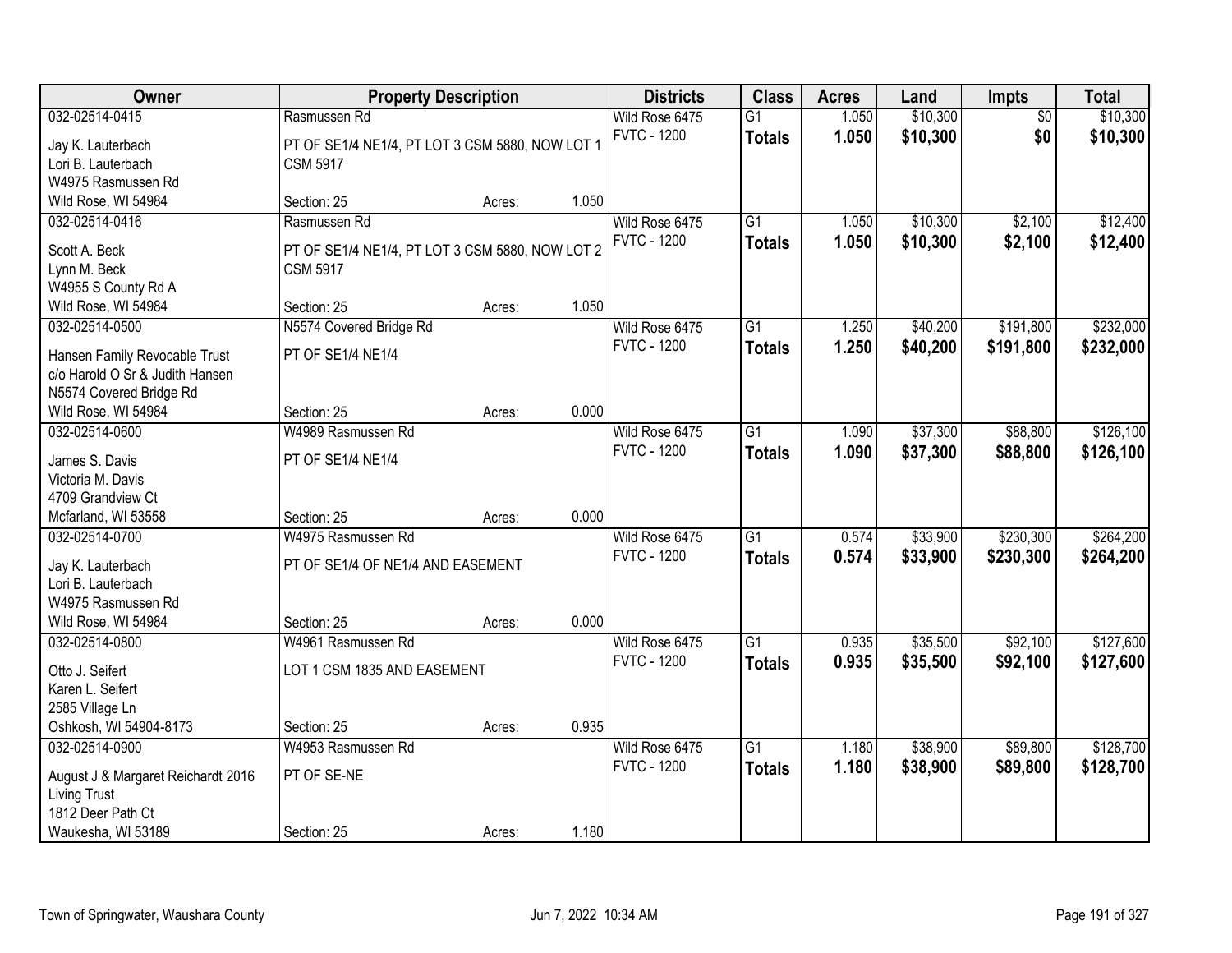| <b>Owner</b>                   | <b>Property Description</b>                      |        |       | <b>Districts</b>   | <b>Class</b>    | <b>Acres</b> | Land     | <b>Impts</b>    | <b>Total</b> |
|--------------------------------|--------------------------------------------------|--------|-------|--------------------|-----------------|--------------|----------|-----------------|--------------|
| 032-02514-1010                 | W4935 Rasmussen Rd                               |        |       | Wild Rose 6475     | $\overline{G1}$ | 0.990        | \$35,300 | \$60,300        | \$95,600     |
| James J. Tews                  | PT OF SE1/4 NE1/4, LOT 1 CSM #2795 AND 8' X 150' |        |       | <b>FVTC - 1200</b> | <b>Totals</b>   | 0.990        | \$35,300 | \$60,300        | \$95,600     |
| Sandra J. Tews                 | ADJACENT PARCEL                                  |        |       |                    |                 |              |          |                 |              |
| N9562 Otte Ct                  |                                                  |        |       |                    |                 |              |          |                 |              |
| Appleton, WI 54915             | Section: 25                                      | Acres: | 0.990 |                    |                 |              |          |                 |              |
| 032-02514-1110                 | W4931 Rasmussen Rd                               |        |       | Wild Rose 6475     | $\overline{G1}$ | 0.920        | \$35,400 | \$389,000       | \$424,400    |
| Gary W. Schmiedel              | PT SE1/4 OF NE1/4; LESS V887 P474 & EAS V261     |        |       | <b>FVTC - 1200</b> | <b>Totals</b>   | 0.920        | \$35,400 | \$389,000       | \$424,400    |
| 3631 Shangrila Point Rd        | P485                                             |        |       |                    |                 |              |          |                 |              |
| Oshkosh, WI 54904              |                                                  |        |       |                    |                 |              |          |                 |              |
|                                | Section: 25                                      | Acres: | 0.920 |                    |                 |              |          |                 |              |
| 032-02514-1210                 | W4929 Rasmussen Rd                               |        |       | Wild Rose 6475     | G <sub>1</sub>  | 3.870        | \$66,000 | \$107,700       | \$173,700    |
| Robert J. Albright Sr          | PT OF SE1/4 NE1/4 INCLUDES LOT 4 CSM 5880 SUBJ   |        |       | <b>FVTC - 1200</b> | <b>Totals</b>   | 3.870        | \$66,000 | \$107,700       | \$173,700    |
| 5711 Green Valley Rd           | TO EAS V351 P545                                 |        |       |                    |                 |              |          |                 |              |
| Oshkosh, WI 54904              |                                                  |        |       |                    |                 |              |          |                 |              |
|                                | Section: 25                                      | Acres: | 3.870 |                    |                 |              |          |                 |              |
| 032-02514-1300                 | State Rd 22                                      |        |       | Wild Rose 6475     | $\overline{G1}$ | 0.195        | \$2,300  | \$0             | \$2,300      |
| Jacob R. Zinecker              | PT OF SE-NE K/A LOT 1 PROTHEROEVILLE UNREC       |        |       | <b>FVTC - 1200</b> | <b>Totals</b>   | 0.195        | \$2,300  | \$0             | \$2,300      |
| W4890 Portage St               | <b>SUBD</b>                                      |        |       |                    |                 |              |          |                 |              |
| Wild Rose, WI 54984            |                                                  |        |       |                    |                 |              |          |                 |              |
|                                | Section: 25                                      | Acres: | 0.000 |                    |                 |              |          |                 |              |
| 032-02514-1400                 | W4900 Portage Rd                                 |        |       | Wild Rose 6475     | $\overline{G1}$ | 0.550        | \$33,800 | \$113,100       | \$146,900    |
| Herman G. Schaefer             | PT OF SE-NE & PT OF NE-SE K/A LOTS 2 & 3         |        |       | <b>FVTC - 1200</b> | <b>Totals</b>   | 0.550        | \$33,800 | \$113,100       | \$146,900    |
| W4900 Portage Rd               | PROTHEROEVILLE UNREC SUB                         |        |       |                    |                 |              |          |                 |              |
| Wild Rose, WI 54984            |                                                  |        |       |                    |                 |              |          |                 |              |
|                                | Section: 25                                      | Acres: | 0.000 |                    |                 |              |          |                 |              |
| 032-02514-1500                 | W4902 Portage Rd                                 |        |       | Wild Rose 6475     | $\overline{G1}$ | 1.200        | \$39,300 | \$67,100        | \$106,400    |
| Jack Ray & Donna Rae Zimmerman | PT OF SE-NE K/A LOT 4 PROTHEROEVILLE UNREC       |        |       | <b>FVTC - 1200</b> | <b>Totals</b>   | 1.200        | \$39,300 | \$67,100        | \$106,400    |
| Revocable Living Trust         | <b>SUB</b>                                       |        |       |                    |                 |              |          |                 |              |
| 5329 Hwy H                     |                                                  |        |       |                    |                 |              |          |                 |              |
| Franksville, WI 53126          | Section: 25                                      | Acres: | 0.000 |                    |                 |              |          |                 |              |
| 032-02514-1600                 | State Rd 22                                      |        |       | Wild Rose 6475     | $\overline{G1}$ | 0.500        | \$9,600  | $\overline{50}$ | \$9,600      |
| Daniel T. Jung                 | PT OF SE-NE K/A LOTS 5, 6 & 7 PROTHEROEVILLE     |        |       | <b>FVTC - 1200</b> | <b>Totals</b>   | 0.500        | \$9,600  | \$0             | \$9,600      |
| Sandra L. Jung                 | <b>UNREC SUB</b>                                 |        |       |                    |                 |              |          |                 |              |
| 1859 Hillside Rd               |                                                  |        |       |                    |                 |              |          |                 |              |
| Richfield, WI 53076            | Section: 25                                      | Acres: | 0.000 |                    |                 |              |          |                 |              |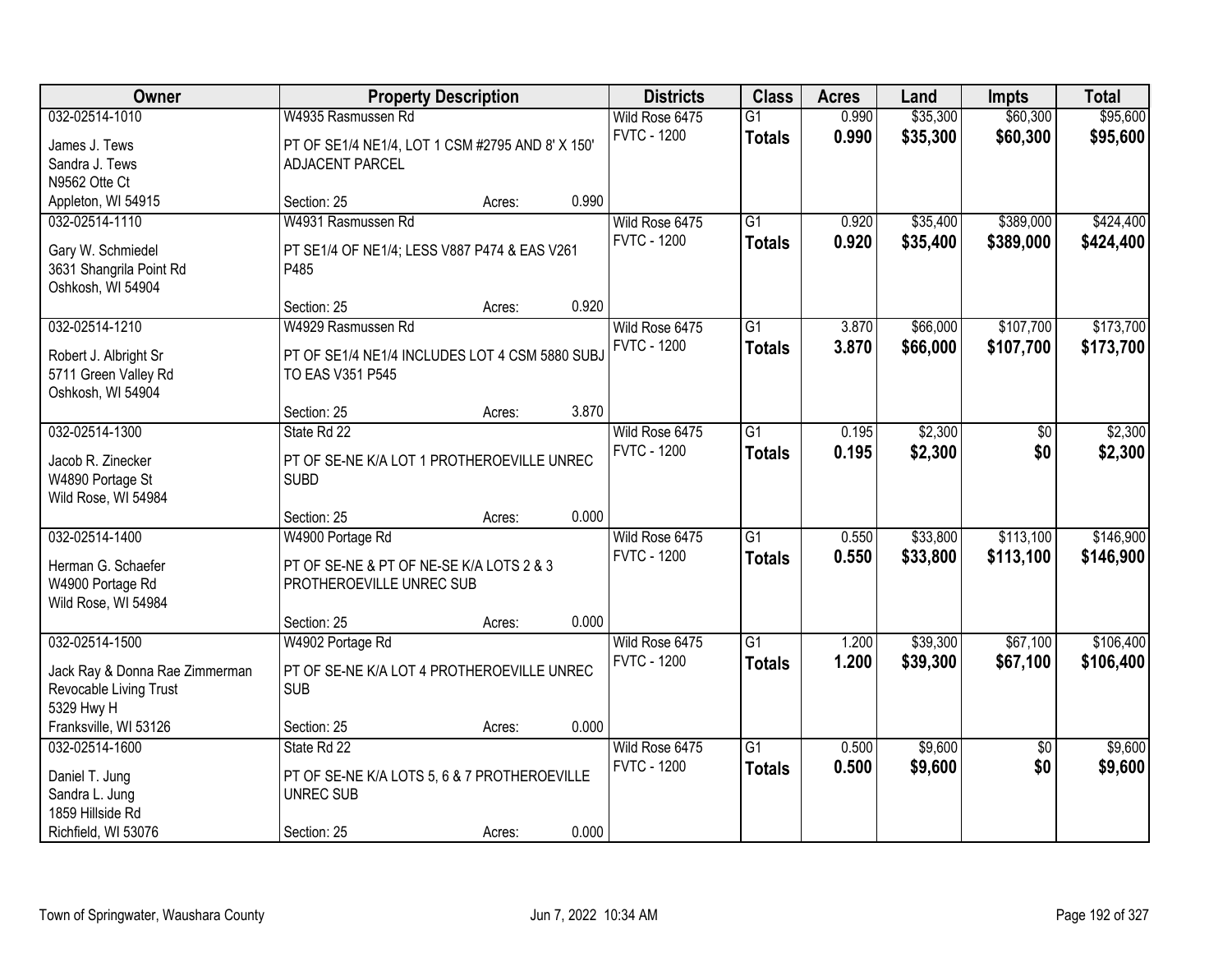| Owner                    |                                             | <b>Property Description</b> |       | <b>Districts</b>   | <b>Class</b>    | <b>Acres</b> | Land     | <b>Impts</b> | <b>Total</b> |
|--------------------------|---------------------------------------------|-----------------------------|-------|--------------------|-----------------|--------------|----------|--------------|--------------|
| 032-02514-1700           | W4918 Portage Rd                            |                             |       | Wild Rose 6475     | $\overline{G1}$ | 0.505        | \$33,600 | \$69,400     | \$103,000    |
| Ellen Heiser             | PT SE1/4 OF NE1/4 (K/A LOTS 8 & 9           |                             |       | <b>FVTC - 1200</b> | <b>Totals</b>   | 0.505        | \$33,600 | \$69,400     | \$103,000    |
| Theodore Heiser          | PROTHEROEVILLE UNREC SUB)                   |                             |       |                    |                 |              |          |              |              |
| 1508 Regency Ridge       |                                             |                             |       |                    |                 |              |          |              |              |
| Waunakee, WI 53597       | Section: 25                                 | Acres:                      | 0.000 |                    |                 |              |          |              |              |
| 032-02514-1800           | W4922 Portage Rd                            |                             |       | Wild Rose 6475     | $\overline{G1}$ | 0.413        | \$32,600 | \$4,900      | \$37,500     |
| Priscilla A. Grant       | PT OF SE1/4 OF NE1/4 (K/A LOTS 10 & 11      |                             |       | <b>FVTC - 1200</b> | <b>Totals</b>   | 0.413        | \$32,600 | \$4,900      | \$37,500     |
| 8076 Highland Dr         | PROTHEROEVILLE UNREC SUB)                   |                             |       |                    |                 |              |          |              |              |
| Kewaskum, WI 53040-1114  |                                             |                             |       |                    |                 |              |          |              |              |
|                          | Section: 25                                 | Acres:                      | 0.000 |                    |                 |              |          |              |              |
| 032-02514-1900           | W4950 Portage Rd                            |                             |       | Wild Rose 6475     | G1              | 0.218        | \$16,700 | \$12,000     | \$28,700     |
| Priscilla A. Grant       | PT OF SE1/4 OF NE1/4 (K/A LOT 12            |                             |       | <b>FVTC - 1200</b> | <b>Totals</b>   | 0.218        | \$16,700 | \$12,000     | \$28,700     |
| 8076 Highland Dr         | PROTHEROEVILLE UNREC SUB)                   |                             |       |                    |                 |              |          |              |              |
| Kewaskum, WI 53040-1114  |                                             |                             |       |                    |                 |              |          |              |              |
|                          | Section: 25                                 | Acres:                      | 0.000 |                    |                 |              |          |              |              |
| 032-02514-2000           | W4954 Portage Rd                            |                             |       | Wild Rose 6475     | G1              | 0.230        | \$16,800 | \$16,500     | \$33,300     |
| <b>Bruce Brusewitz</b>   | PT OF SE-NE K/A LOT 13 PROTHEROEVILLE UNREC |                             |       | <b>FVTC - 1200</b> | <b>Totals</b>   | 0.230        | \$16,800 | \$16,500     | \$33,300     |
| 3209 W Plaza Dr          | <b>SUB</b>                                  |                             |       |                    |                 |              |          |              |              |
| Franklin, WI 53132       |                                             |                             |       |                    |                 |              |          |              |              |
|                          | Section: 25                                 | Acres:                      | 0.000 |                    |                 |              |          |              |              |
| 032-02514-2100           | W4958 Portage Rd                            |                             |       | Wild Rose 6475     | $\overline{G1}$ | 0.264        | \$16,700 | \$14,600     | \$31,300     |
| <b>Bruce Brusewitz</b>   | PT OF SE-NE K/A LOT 14 PROTHEROEVILLE UNREC |                             |       | <b>FVTC - 1200</b> | <b>Totals</b>   | 0.264        | \$16,700 | \$14,600     | \$31,300     |
| 3209 W Plaza Dr          | SUB LOT 14 CSM 338                          |                             |       |                    |                 |              |          |              |              |
| Franklin, WI 53132       |                                             |                             |       |                    |                 |              |          |              |              |
|                          | Section: 25                                 | Acres:                      | 0.000 |                    |                 |              |          |              |              |
| 032-02514-2200           | State Rd 22                                 |                             |       | Wild Rose 6475     | $\overline{G1}$ | 0.281        | \$16,800 | $\sqrt{6}$   | \$16,800     |
| Michael E. Bartoshevich  | PT OF SE1/4 OF NE1/4 (K/A LOT 15            |                             |       | <b>FVTC - 1200</b> | <b>Totals</b>   | 0.281        | \$16,800 | \$0          | \$16,800     |
| Darlene Bartoshevich     | PROTHEROEVILLE UNREC SUB)                   |                             |       |                    |                 |              |          |              |              |
| 814 E Howard Ave         |                                             |                             |       |                    |                 |              |          |              |              |
| Milwaukee, WI 53207-3938 | Section: 25                                 | Acres:                      | 0.000 |                    |                 |              |          |              |              |
| 032-02514-2300           | W4962 Portage Rd                            |                             |       | Wild Rose 6475     | $\overline{G1}$ | 0.287        | \$16,600 | \$18,400     | \$35,000     |
| Michael E. Bartoshevich  | PT OF SE1/4 OF NE1/4 (K/A LOT 16            |                             |       | <b>FVTC - 1200</b> | <b>Totals</b>   | 0.287        | \$16,600 | \$18,400     | \$35,000     |
| Darlene Bartoshevich     | PROTHEROEVILLE UNREC SUB)                   |                             |       |                    |                 |              |          |              |              |
| 814 E Howard Ave         |                                             |                             |       |                    |                 |              |          |              |              |
| Milwaukee, WI 53207-3938 | Section: 25                                 | Acres:                      | 0.000 |                    |                 |              |          |              |              |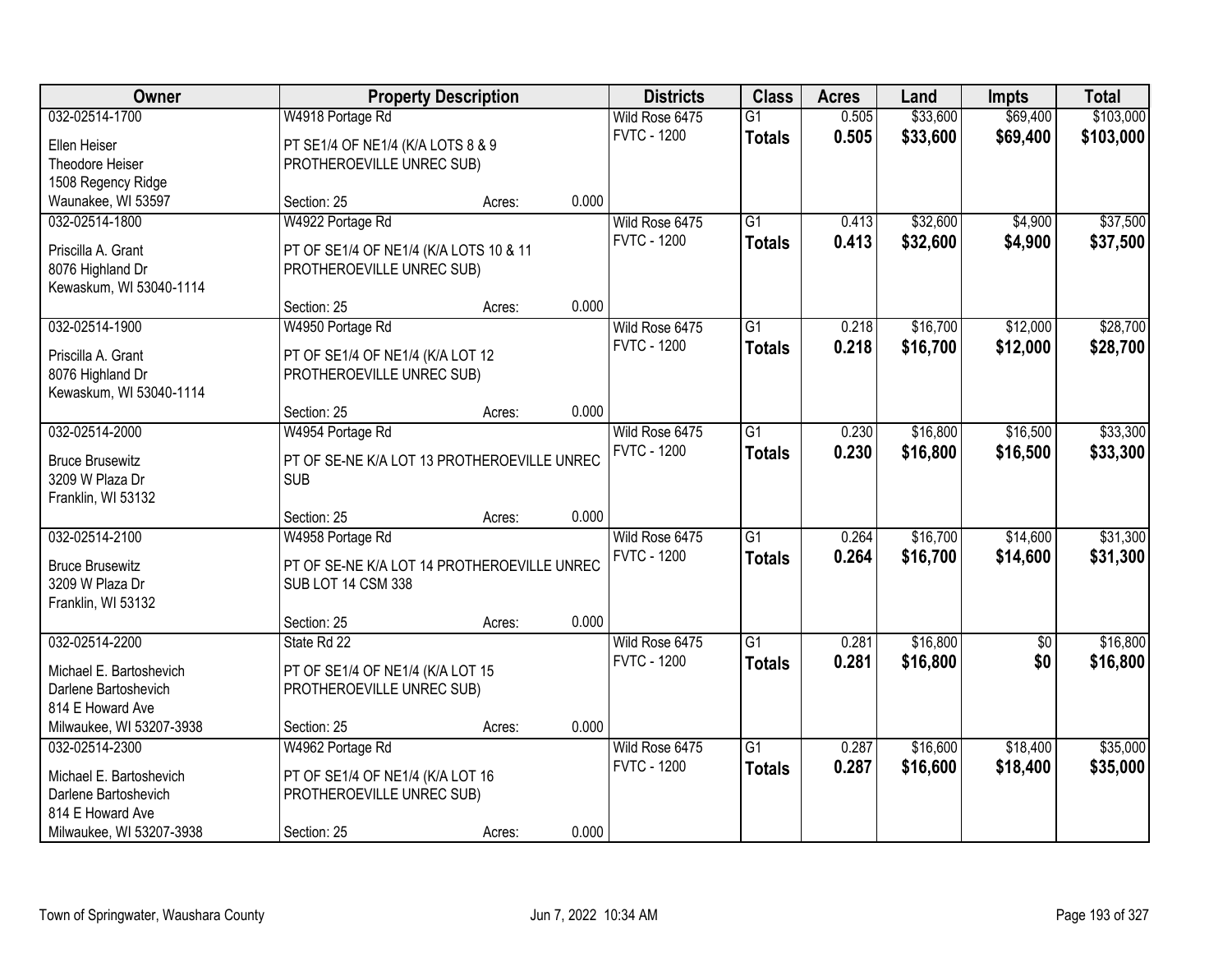| Owner                                    |                                                                  | <b>Property Description</b> |       | <b>Districts</b>   | <b>Class</b>    | <b>Acres</b> | Land     | Impts           | <b>Total</b> |
|------------------------------------------|------------------------------------------------------------------|-----------------------------|-------|--------------------|-----------------|--------------|----------|-----------------|--------------|
| 032-02514-2400                           | W4966 Portage Rd                                                 |                             |       | Wild Rose 6475     | $\overline{G1}$ | 0.300        | \$17,000 | $\overline{50}$ | \$17,000     |
| Christopher A. Lajcak                    | PT OF SE-NE K/A LOT 17 PROTHEROEVILLE UNREC                      |                             |       | <b>FVTC - 1200</b> | <b>Totals</b>   | 0.300        | \$17,000 | \$0             | \$17,000     |
| 1307 Monroe St                           | <b>SUB</b>                                                       |                             |       |                    |                 |              |          |                 |              |
| Oshkosh, WI 54901                        |                                                                  |                             |       |                    |                 |              |          |                 |              |
|                                          | Section: 25                                                      | Acres:                      | 0.000 |                    |                 |              |          |                 |              |
| 032-02514-2500                           | W4970 Portage Rd                                                 |                             |       | Wild Rose 6475     | $\overline{G1}$ | 0.300        | \$31,400 | \$73,800        | \$105,200    |
| Kenneth A. Backhus                       | PT OF SE-NE LOT 18 PROTHEROEVILLE UNREC SUB                      |                             |       | <b>FVTC - 1200</b> | <b>Totals</b>   | 0.300        | \$31,400 | \$73,800        | \$105,200    |
| Jaime Scott                              |                                                                  |                             |       |                    |                 |              |          |                 |              |
| W4970 Portage Rd                         |                                                                  |                             |       |                    |                 |              |          |                 |              |
| Wild Rose, WI 54984                      | Section: 25                                                      | Acres:                      | 0.000 |                    |                 |              |          |                 |              |
| 032-02514-2600                           | State Rd 22                                                      |                             |       | Wild Rose 6475     | G1              | 0.690        | \$22,700 | \$0             | \$22,700     |
| Kenneth A. Backhus                       | PT OF SE-NE K/A LOTS 19 & 20 PROTHEROEVILLE                      |                             |       | <b>FVTC - 1200</b> | <b>Totals</b>   | 0.690        | \$22,700 | \$0             | \$22,700     |
| Jaime Scott                              | <b>UNREC SUB</b>                                                 |                             |       |                    |                 |              |          |                 |              |
| W4970 Portage Rd                         |                                                                  |                             |       |                    |                 |              |          |                 |              |
| Wild Rose, WI 54984                      | Section: 25                                                      | Acres:                      | 0.000 |                    |                 |              |          |                 |              |
| 032-02514-2700                           | County Rd A                                                      |                             |       | Wild Rose 6475     | $\overline{G1}$ | 0.230        | \$16,800 | \$0             | \$16,800     |
| Elizabeth M. Van Stappen                 | PT OF SE-NE K/A LOT 21 PROTHEROEVILLE UNREC                      |                             |       | <b>FVTC - 1200</b> | <b>Totals</b>   | 0.230        | \$16,800 | \$0             | \$16,800     |
| 791 Terrace Ave                          | SUB N/K/A LOT 1 CSM #3307                                        |                             |       |                    |                 |              |          |                 |              |
| Menasha, WI 54952                        |                                                                  |                             |       |                    |                 |              |          |                 |              |
|                                          | Section: 25                                                      | Acres:                      | 0.000 |                    |                 |              |          |                 |              |
| 032-02514-2800                           | W4988 Portage Rd                                                 |                             |       | Wild Rose 6475     | $\overline{G1}$ | 0.370        | \$32,200 | \$78,000        | \$110,200    |
|                                          |                                                                  |                             |       | <b>FVTC - 1200</b> | <b>Totals</b>   | 0.370        | \$32,200 | \$78,000        | \$110,200    |
| Michael J. Goldapske<br>W4988 Portage Rd | PT OF SE-NE K/A LOT 22 & E1/2 LOT 23<br>PROTHEROEVILLE UNREC SUB |                             |       |                    |                 |              |          |                 |              |
| Wild Rose, WI 54984                      |                                                                  |                             |       |                    |                 |              |          |                 |              |
|                                          | Section: 25                                                      | Acres:                      | 0.000 |                    |                 |              |          |                 |              |
| 032-02514-2900                           | N5544 Covered Bridge Rd                                          |                             |       | Wild Rose 6475     | $\overline{G1}$ | 0.580        | \$33,900 | \$100,000       | \$133,900    |
| Thomas L. Koller                         | PT OF SE-NE K/A W1/2 LOT 23 & LOTS 24 & 25                       |                             |       | <b>FVTC - 1200</b> | <b>Totals</b>   | 0.580        | \$33,900 | \$100,000       | \$133,900    |
| Debra P. Koller                          | PROTHEROEVILLE UNREC SUB                                         |                             |       |                    |                 |              |          |                 |              |
| 210 S Water St Unit 521                  |                                                                  |                             |       |                    |                 |              |          |                 |              |
| Milwaukee, WI 53204                      | Section: 25                                                      | Acres:                      | 0.000 |                    |                 |              |          |                 |              |
| 032-02514-3110                           | W4907 Portage Rd                                                 |                             |       | Wild Rose 6475     | $\overline{G1}$ | 1.970        | \$15,300 | $\overline{50}$ | \$15,300     |
| Dale Bargman                             | PT OF SE1/4 NE1/4 & PT OF NE1/4 SE1/4, LOT 1 CSM                 |                             |       | <b>FVTC - 1200</b> | <b>Totals</b>   | 1.970        | \$15,300 | \$0             | \$15,300     |
| Judith Bargman                           | 4588                                                             |                             |       |                    |                 |              |          |                 |              |
| W4907 Portage Rd                         |                                                                  |                             |       |                    |                 |              |          |                 |              |
| Wild Rose, WI 54984                      | Section: 25                                                      | Acres:                      | 1.970 |                    |                 |              |          |                 |              |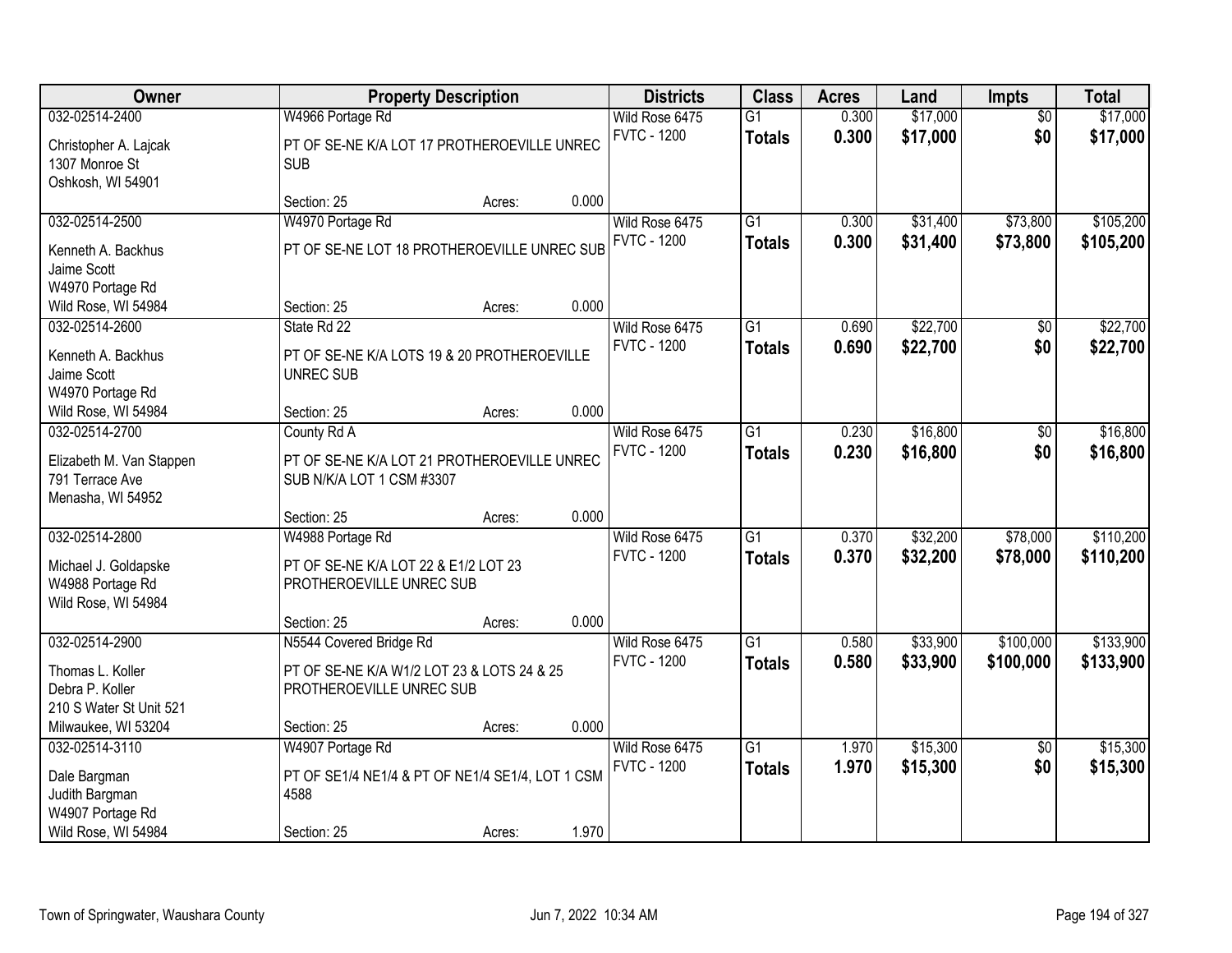| Owner                                                    | <b>Property Description</b>                      |        |        | <b>Districts</b>                     | <b>Class</b>                      | <b>Acres</b>    | Land                 | <b>Impts</b>   | <b>Total</b>         |
|----------------------------------------------------------|--------------------------------------------------|--------|--------|--------------------------------------|-----------------------------------|-----------------|----------------------|----------------|----------------------|
| 032-02514-3121                                           | W4907 Portage Rd                                 |        |        | Wild Rose 6475                       | $\overline{G1}$                   | 4.560           | \$26,700             | \$138,800      | \$165,500            |
| Dale Bargman                                             | PT OF SE1/4 NE1/4 & PT OF NE1/4 SE1/4, LOT 1 CSM |        |        | <b>FVTC - 1200</b>                   | <b>Totals</b>                     | 4.560           | \$26,700             | \$138,800      | \$165,500            |
| Judith Bargman                                           | 5310                                             |        |        |                                      |                                   |                 |                      |                |                      |
| W4907 Portage Rd                                         |                                                  |        |        |                                      |                                   |                 |                      |                |                      |
| Wild Rose, WI 54984                                      | Section: 25                                      | Acres: | 4.560  |                                      |                                   |                 |                      |                |                      |
| 032-02514-3200                                           | W4940 Portage Rd                                 |        |        | Wild Rose 6475                       | $\overline{G1}$                   | 0.300           | \$31,100             | \$19,400       | \$50,500             |
| Keith J. Lencho                                          | PT OF SE1/4 NE1/4, PARCEL 99' X 132'             |        |        | <b>FVTC - 1200</b>                   | <b>Totals</b>                     | 0.300           | \$31,100             | \$19,400       | \$50,500             |
| 5243 Grove St                                            |                                                  |        |        |                                      |                                   |                 |                      |                |                      |
| Skokie, IL 60077                                         |                                                  |        |        |                                      |                                   |                 |                      |                |                      |
|                                                          | Section: 25                                      | Acres: | 0.300  |                                      |                                   |                 |                      |                |                      |
| 032-02514-3300                                           | State Rd 22                                      |        |        | Wild Rose 6475                       | $\overline{G1}$                   | 0.150           | \$2,000              | \$0            | \$2,000              |
|                                                          |                                                  |        |        | <b>FVTC - 1200</b>                   | <b>Totals</b>                     | 0.150           | \$2,000              | \$0            | \$2,000              |
| Jack Ray & Donna Rae Zimmerman<br>Revocable Living Trust | PT OF SE-NE 50' X 8RD                            |        |        |                                      |                                   |                 |                      |                |                      |
| 5329 Hwy H                                               |                                                  |        |        |                                      |                                   |                 |                      |                |                      |
| Franksville, WI 53126                                    | Section: 25                                      | Acres: | 0.000  |                                      |                                   |                 |                      |                |                      |
| 032-02514-3400                                           | W4926 Portage Rd                                 |        |        | Wild Rose 6475                       | $\overline{G1}$                   | 0.348           | \$31,900             | \$22,800       | \$54,700             |
|                                                          |                                                  |        |        | <b>FVTC - 1200</b>                   | <b>Totals</b>                     | 0.348           | \$31,900             | \$22,800       | \$54,700             |
| Daniel T. Jung                                           | PT OF SE-NE 115' X 8RD                           |        |        |                                      |                                   |                 |                      |                |                      |
| Sandra L. Jung<br>1859 Hillside Rd                       |                                                  |        |        |                                      |                                   |                 |                      |                |                      |
| Richfield, WI 53076                                      | Section: 25                                      | Acres: | 0.348  |                                      |                                   |                 |                      |                |                      |
| 032-02521-0100                                           | State Rd 22                                      |        |        | Wild Rose 6475                       | $\overline{G6}$                   | 21.330          | \$68,300             | \$0            | \$68,300             |
|                                                          |                                                  |        |        | <b>FVTC - 1200</b>                   | <b>Totals</b>                     | 21.330          | \$68,300             | \$0            | \$68,300             |
| Scott T. Matheson et al                                  | N1/2 OF NE1/4 OF NW1/4 & PAR E SIDE NW1/4        |        |        |                                      |                                   |                 |                      |                |                      |
| N4949 W County Rd A                                      |                                                  |        |        |                                      |                                   |                 |                      |                |                      |
| Plymouth, WI 53703-3719                                  |                                                  |        |        |                                      |                                   |                 |                      |                |                      |
|                                                          | Section: 25                                      | Acres: | 21.330 |                                      |                                   |                 |                      |                |                      |
| 032-02521-0200                                           | W5132 S County Rd A                              |        |        | Wild Rose 6475<br><b>FVTC - 1200</b> | $\overline{G1}$<br>G <sub>6</sub> | 1.000<br>23.500 | \$10,000<br>\$75,200 | \$7,000<br>\$0 | \$17,000<br>\$75,200 |
| Gerald P. Korthals                                       | S1/2 OF NE1/4 NW1/4 LESS EXC & SE1/4 NW1/4 N OF  |        |        |                                      | <b>Totals</b>                     | 24.500          | \$85,200             | \$7,000        | \$92,200             |
| 4702 Fox Grove Rd                                        | HWY "A"                                          |        |        |                                      |                                   |                 |                      |                |                      |
| Sheboygan, WI 53081-1128                                 |                                                  |        |        |                                      |                                   |                 |                      |                |                      |
|                                                          | Section: 25                                      | Acres: | 24.500 |                                      |                                   |                 |                      |                |                      |
| 032-02522-0100                                           | W5294 S County Rd A                              |        |        | Wild Rose 6475                       | $\overline{G1}$                   | 9.988           | \$41,600             | \$210,900      | \$252,500            |
| Marvin E & Kathleen Hazlett Revocable                    | <b>LOT 1 CSM 1795</b>                            |        |        | <b>FVTC - 1200</b>                   | <b>Totals</b>                     | 9.988           | \$41,600             | \$210,900      | \$252,500            |
| Trust                                                    |                                                  |        |        |                                      |                                   |                 |                      |                |                      |
| W5294 S County Rd A                                      |                                                  |        |        |                                      |                                   |                 |                      |                |                      |
| Wild Rose, WI 54984-9287                                 | Section: 25                                      | Acres: | 9.988  |                                      |                                   |                 |                      |                |                      |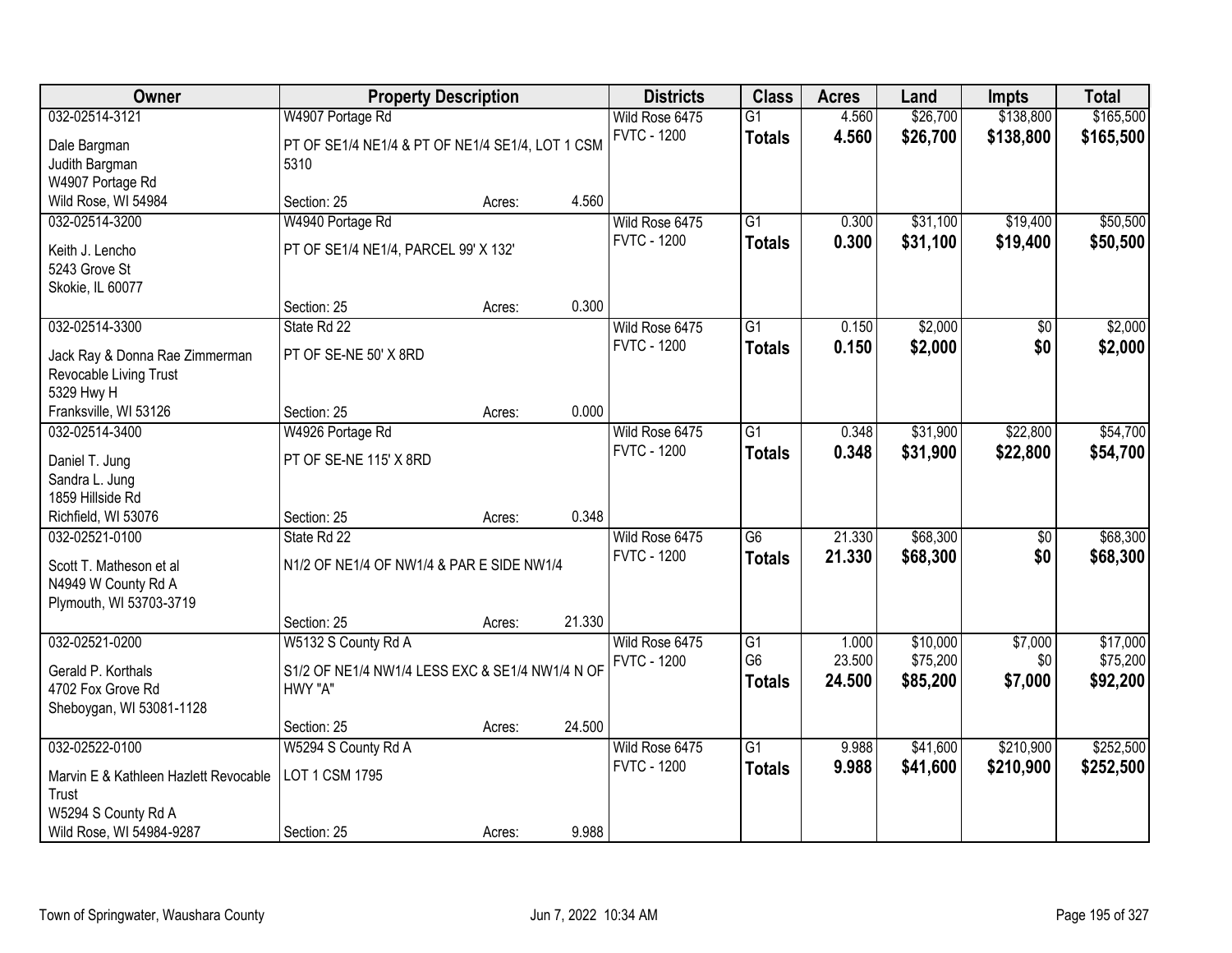| Owner                                 | <b>Property Description</b>                       |        |        | <b>Districts</b>   | <b>Class</b>    | <b>Acres</b> | Land         | <b>Impts</b>    | <b>Total</b> |
|---------------------------------------|---------------------------------------------------|--------|--------|--------------------|-----------------|--------------|--------------|-----------------|--------------|
| 032-02522-0200                        | State Rd 22                                       |        |        | Wild Rose 6475     | $\overline{G1}$ | 10.275       | \$30,800     | $\overline{50}$ | \$30,800     |
| Marvin E & Kathleen Hazlett Revocable | LOT 2 CSM 1795                                    |        |        | <b>FVTC - 1200</b> | <b>Totals</b>   | 10.275       | \$30,800     | \$0             | \$30,800     |
| Trust                                 |                                                   |        |        |                    |                 |              |              |                 |              |
| W5294 S County Rd A                   |                                                   |        |        |                    |                 |              |              |                 |              |
| Wild Rose, WI 54984-9287              | Section: 25                                       | Acres: | 10.275 |                    |                 |              |              |                 |              |
| 032-02522-0300                        | W5250 S County Rd A                               |        |        | Wild Rose 6475     | $\overline{G1}$ | 10.495       | \$31,500     | $\overline{50}$ | \$31,500     |
| Frederick A Corsmeier Revocable Trust | PT OF W1/2 NW1/4 LOT 3 CSM 1795                   |        |        | <b>FVTC - 1200</b> | <b>Totals</b>   | 10.495       | \$31,500     | \$0             | \$31,500     |
| 877 Fountain Way                      |                                                   |        |        |                    |                 |              |              |                 |              |
| Menasha, WI 54952                     |                                                   |        |        |                    |                 |              |              |                 |              |
|                                       | Section: 25                                       | Acres: | 10.495 |                    |                 |              |              |                 |              |
| 032-02522-0400                        | W5218 S County Rd A                               |        |        | Wild Rose 6475     | G1              | 10.616       | \$78,400     | \$84,200        | \$162,600    |
| Jesse W. Christianson                 | LOT 4 CSM 1795                                    |        |        | <b>FVTC - 1200</b> | <b>Totals</b>   | 10.616       | \$78,400     | \$84,200        | \$162,600    |
| W5218 S County Rd A                   |                                                   |        |        |                    |                 |              |              |                 |              |
| Wild Rose, WI 54984-9287              |                                                   |        |        |                    |                 |              |              |                 |              |
|                                       | Section: 25                                       | Acres: | 10.616 |                    |                 |              |              |                 |              |
| 032-02523-0100                        | State Rd 22                                       |        |        | Wild Rose 6475     | G1              | 1.000        | \$10,000     | \$400           | \$10,400     |
| Scott A. Hecker                       | N1/2 SW1/4 NW1/4 LYING SOUTH OF CTH "A"           |        |        | <b>FVTC - 1200</b> | W <sub>6</sub>  | 19.000       | ( \$60, 800) | \$0             | \$0          |
| W5195 County Rd A                     |                                                   |        |        |                    | <b>Totals</b>   | 20.000       | \$10,000     | \$400           | \$10,400     |
| Wild Rose, WI 54984                   |                                                   |        |        |                    |                 |              |              |                 |              |
|                                       | Section: 25                                       | Acres: | 20.000 |                    |                 |              |              |                 |              |
| 032-02523-0210                        | State Rd 22                                       |        |        | Wild Rose 6475     | $\overline{G6}$ | 10.168       | \$32,500     | $\overline{50}$ | \$32,500     |
| Darcy L. Ratajczak                    | LOT 1 CSM 2201                                    |        |        | <b>FVTC - 1200</b> | <b>Totals</b>   | 10.168       | \$32,500     | \$0             | \$32,500     |
| Pamela S. Ratajczak                   |                                                   |        |        |                    |                 |              |              |                 |              |
| N5514 24th Ave                        |                                                   |        |        |                    |                 |              |              |                 |              |
| Wild Rose, WI 54984                   | Section: 25                                       | Acres: | 10.168 |                    |                 |              |              |                 |              |
| 032-02523-0220                        | N5514 24th Ave                                    |        |        | Wild Rose 6475     | $\overline{G1}$ | 10.169       | \$42,000     | \$183,900       | \$225,900    |
| Darcy L. Ratajczak                    | PT OF SW1/4 NW1/4, LOT 2 CSM #2201                |        |        | <b>FVTC - 1200</b> | <b>Totals</b>   | 10.169       | \$42,000     | \$183,900       | \$225,900    |
| Pamela S. Ratajczak                   |                                                   |        |        |                    |                 |              |              |                 |              |
| N5514 24th Ave                        |                                                   |        |        |                    |                 |              |              |                 |              |
| Wild Rose, WI 54984                   | Section: 25                                       | Acres: | 10.169 |                    |                 |              |              |                 |              |
| 032-02524-0210                        | W5147 S County Rd A                               |        |        | Wild Rose 6475     | $\overline{G1}$ | 4.818        | \$27,800     | \$43,900        | \$71,700     |
| Kevin Bikowski                        | PT OF SE-NW, LOTS 2, 3, 4, & 5 CSM #214 AND LOT 6 |        |        | <b>FVTC - 1200</b> | G <sub>6</sub>  | 21.000       | \$67,200     | \$0             | \$67,200     |
| 834 Sheboygan St                      | CSM #213                                          |        |        |                    | <b>Totals</b>   | 25.818       | \$95,000     | \$43,900        | \$138,900    |
| Menasha, WI 54952                     |                                                   |        |        |                    |                 |              |              |                 |              |
|                                       | Section: 25                                       | Acres: | 25.818 |                    |                 |              |              |                 |              |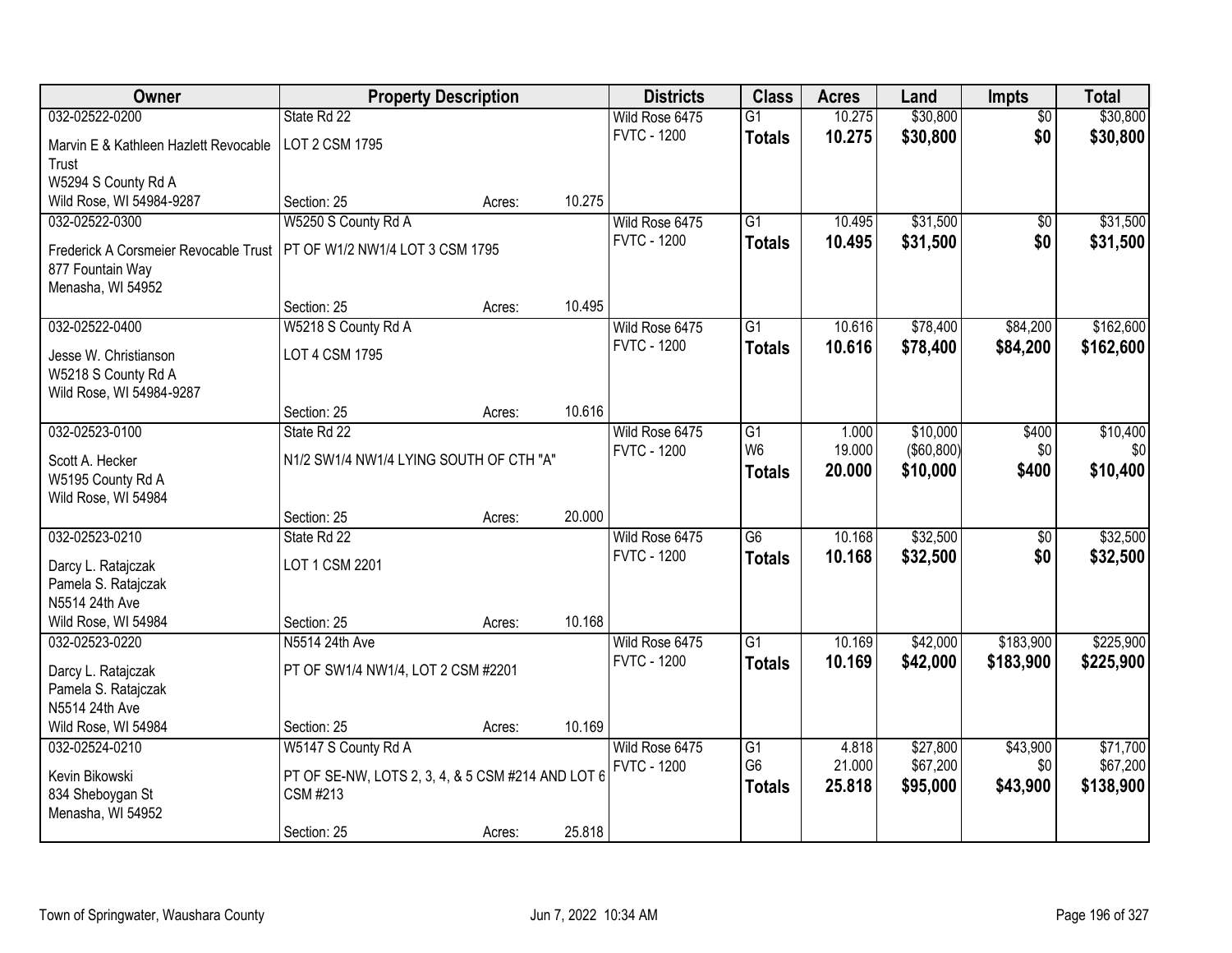| Owner                              |                                                  | <b>Property Description</b> |        | <b>Districts</b>   | <b>Class</b>    | <b>Acres</b> | Land      | <b>Impts</b>    | <b>Total</b>     |
|------------------------------------|--------------------------------------------------|-----------------------------|--------|--------------------|-----------------|--------------|-----------|-----------------|------------------|
| 032-02524-0400                     | W5195 S County Rd A                              |                             |        | Wild Rose 6475     | $\overline{G1}$ | 3.746        | \$23,500  | \$188,000       | \$211,500        |
| Scott A. Hecker                    | PT OF SE1/4 NW1/4, LOT 1 CSM 213                 |                             |        | <b>FVTC - 1200</b> | W <sub>6</sub>  | 3.000        | (\$9,900) | \$0             | \$0 <sub>1</sub> |
| W5195 County Rd A                  |                                                  |                             |        |                    | <b>Totals</b>   | 6.746        | \$23,500  | \$188,000       | \$211,500        |
| Wild Rose, WI 54984                |                                                  |                             |        |                    |                 |              |           |                 |                  |
|                                    | Section: 25                                      | Acres:                      | 6.746  |                    |                 |              |           |                 |                  |
| 032-02531-0100                     | N5428 24th Ave                                   |                             |        | Wild Rose 6475     | G2              | 40.490       | \$125,800 | \$1,401,600     | \$1,527,400      |
| Oakwood Campsites Bar & Grill, LLC | NE1/4 SW1/4 & W 75' OF EAST 323.5' OF N 110' OF  |                             |        | <b>FVTC - 1200</b> | <b>Totals</b>   | 40.490       | \$125,800 | \$1,401,600     | \$1,527,400      |
| N5428 24th Ave                     | SE1/4 SW1/4 & W 10' OF NW1/4 SE1/4 EXC S 20' AND |                             |        |                    |                 |              |           |                 |                  |
| Wild Rose, WI 54984                | <b>ROW</b>                                       |                             |        |                    |                 |              |           |                 |                  |
|                                    | Section: 25                                      | Acres:                      | 40.490 |                    |                 |              |           |                 |                  |
| 032-02532-0100                     | N5462 24th Ave                                   |                             |        | Wild Rose 6475     | G1              | 1.000        | \$10,000  | \$108,200       | \$118,200        |
| Karen Goetz                        | N 3/4 OF NW1/4 OF SW1/4                          |                             |        | <b>FVTC - 1200</b> | G <sub>6</sub>  | 29.000       | \$92,800  | \$0             | \$92,800         |
| Douglas E. Goetz                   |                                                  |                             |        |                    | <b>Totals</b>   | 30.000       | \$102,800 | \$108,200       | \$211,000        |
| W172 N13091 Division Rd            |                                                  |                             |        |                    |                 |              |           |                 |                  |
| Germantown, WI 53022               | Section: 25                                      | Acres:                      | 30.000 |                    |                 |              |           |                 |                  |
| 032-02532-0210                     | N5402 24th Ave                                   |                             |        | Wild Rose 6475     | $\overline{G1}$ | 2.000        | \$16,000  | \$48,400        | \$64,400         |
| Curtis D. Goetz                    | PT NW1/4 OF SW1/4, LOT 1 CSM 6148                |                             |        | <b>FVTC - 1200</b> | <b>Totals</b>   | 2.000        | \$16,000  | \$48,400        | \$64,400         |
| 413 Tampa Way                      |                                                  |                             |        |                    |                 |              |           |                 |                  |
| Little Chute, WI 54140             |                                                  |                             |        |                    |                 |              |           |                 |                  |
|                                    | Section: 25                                      | Acres:                      | 2.000  |                    |                 |              |           |                 |                  |
| 032-02532-0220                     | 24th Ave                                         |                             |        | Wild Rose 6475     | $\overline{G1}$ | 7.950        | \$36,200  | $\overline{50}$ | \$36,200         |
| Douglas E. Goetz                   | PT NW1/4 OF SW1/4, LOT 2 CSM 6148 & EASE         |                             |        | <b>FVTC - 1200</b> | <b>Totals</b>   | 7.950        | \$36,200  | \$0             | \$36,200         |
| W172 N13091 Division Rd            |                                                  |                             |        |                    |                 |              |           |                 |                  |
| Germantown, WI 53022               |                                                  |                             |        |                    |                 |              |           |                 |                  |
|                                    | Section: 25                                      | Acres:                      | 7.950  |                    |                 |              |           |                 |                  |
| 032-02532-0300                     | State Rd 22                                      |                             |        | Wild Rose 6475     | $\overline{G2}$ | 0.250        | \$1,000   | $\sqrt{6}$      | \$1,000          |
| Oakwood Campsites Bar & Grill, LLC | PT OF NW-SW PARCEL 29' X 372'                    |                             |        | <b>FVTC - 1200</b> | <b>Totals</b>   | 0.250        | \$1,000   | \$0             | \$1,000          |
| N5428 24th Ave                     |                                                  |                             |        |                    |                 |              |           |                 |                  |
| Wild Rose, WI 54984                |                                                  |                             |        |                    |                 |              |           |                 |                  |
|                                    | Section: 25                                      | Acres:                      | 0.000  |                    |                 |              |           |                 |                  |
| 032-02533-0111                     | N5364 24th Ave                                   |                             |        | Wild Rose 6475     | $\overline{G1}$ | 3.288        | \$21,800  | \$113,600       | \$135,400        |
| <b>Richard Fischer</b>             | PART OF SW1/4 SW1/4, LOT 1 CSM #3376 LESS N 38'  |                             |        | <b>FVTC - 1200</b> | <b>Totals</b>   | 3.288        | \$21,800  | \$113,600       | \$135,400        |
| Maryette J. Fischer                |                                                  |                             |        |                    |                 |              |           |                 |                  |
| N5364 24th Ave                     |                                                  |                             |        |                    |                 |              |           |                 |                  |
| Wild Rose, WI 54984                | Section: 25                                      | Acres:                      | 3.288  |                    |                 |              |           |                 |                  |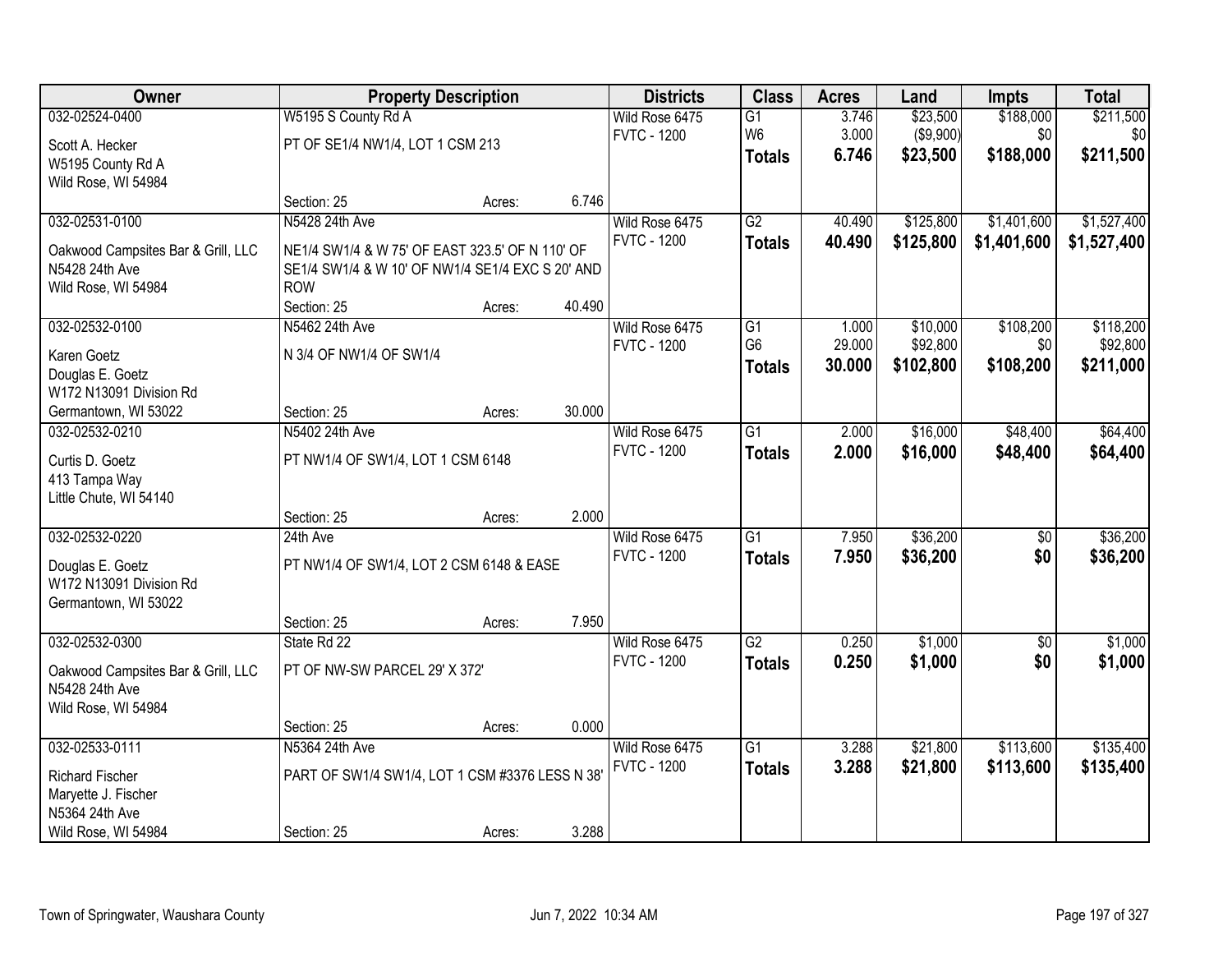| Owner                                                                |                                                                | <b>Property Description</b> |        | <b>Districts</b>                     | <b>Class</b>                      | <b>Acres</b>    | Land                   | <b>Impts</b>    | <b>Total</b>    |
|----------------------------------------------------------------------|----------------------------------------------------------------|-----------------------------|--------|--------------------------------------|-----------------------------------|-----------------|------------------------|-----------------|-----------------|
| 032-02533-0121                                                       | N5384 24th Ave                                                 |                             |        | Wild Rose 6475<br><b>FVTC - 1200</b> | $\overline{G1}$<br>W <sub>6</sub> | 1.828<br>14.000 | \$15,000<br>(\$46,200) | \$73,700<br>\$0 | \$88,700<br>\$0 |
| Evergreen Resort, LLC<br>W5449 Archer Ln<br>Wild Rose, WI 54984-9309 | PART OF SW1/4 SW1/4, LOT 2 CSM #3376 & N 38' LOT<br>1 CSM 3376 |                             |        |                                      | <b>Totals</b>                     | 15.828          | \$15,000               | \$73,700        | \$88,700        |
|                                                                      | Section: 25                                                    | Acres:                      | 15.828 |                                      |                                   |                 |                        |                 |                 |
| 032-02533-0200                                                       | W5280 Aspen Ave                                                |                             |        | Wild Rose 6475                       | $\overline{G1}$                   | 1.630           | \$13,500               | \$99,300        | \$112,800       |
| Evergreen Resort, LLC<br>W5449 Archer Ln<br>Wild Rose, WI 54984-9309 | PT OF SW1/4 SW1/4, LOT A CSM 1029                              |                             |        | <b>FVTC - 1200</b>                   | <b>Totals</b>                     | 1.630           | \$13,500               | \$99,300        | \$112,800       |
|                                                                      | Section: 25                                                    | Acres:                      | 1.630  |                                      |                                   |                 |                        |                 |                 |
| 032-02533-0300                                                       | N5318 24th Ave                                                 |                             |        | Wild Rose 6475                       | G1                                | 1.380           | \$12,100               | \$47,100        | \$59,200        |
| Evergreen Resort, LLC<br>W5449 Archer Ln<br>Wild Rose, WI 54984-9309 | PT OF SW-SW CSM 1029 LOT B                                     |                             |        | <b>FVTC - 1200</b>                   | <b>Totals</b>                     | 1.380           | \$12,100               | \$47,100        | \$59,200        |
|                                                                      | Section: 25                                                    | Acres:                      | 1.380  |                                      |                                   |                 |                        |                 |                 |
| 032-02533-0400                                                       | N5332 24th Ave                                                 |                             |        | Wild Rose 6475                       | G1                                | 1.380           | \$12,100               | \$122,800       | \$134,900       |
| Robert L. Apps<br>Arlene J. Apps                                     | LOT C CSM 1029                                                 |                             |        | <b>FVTC - 1200</b>                   | <b>Totals</b>                     | 1.380           | \$12,100               | \$122,800       | \$134,900       |
| N5332 24th Ave<br>Wild Rose, WI 54984                                | Section: 25                                                    | Acres:                      | 1.380  |                                      |                                   |                 |                        |                 |                 |
| 032-02533-0500                                                       | N5350 24th Ave                                                 |                             |        | Wild Rose 6475                       | $\overline{G1}$                   | 1.380           | \$12,100               | \$25,500        | \$37,600        |
| Evergreen Resort, LLC<br>W5449 Archer Ln<br>Wild Rose, WI 54984-9309 | PT OF SW-SW CSM 1029 LOT D                                     |                             |        | <b>FVTC - 1200</b>                   | <b>Totals</b>                     | 1.380           | \$12,100               | \$25,500        | \$37,600        |
|                                                                      | Section: 25                                                    | Acres:                      | 1.380  |                                      |                                   |                 |                        |                 |                 |
| 032-02533-0610                                                       | W5256 Aspen Ave                                                |                             |        | Wild Rose 6475                       | $\overline{G1}$                   | 10.540          | \$44,600               | \$254,100       | \$298,700       |
| Charles A. Lucht<br>Holly J. Lucht<br>W5256 Aspen Ave                | CSM 1012 LOT 2-3                                               |                             |        | <b>FVTC - 1200</b>                   | <b>Totals</b>                     | 10.540          | \$44,600               | \$254,100       | \$298,700       |
| Wild Rose, WI 54984                                                  | Section: 25                                                    | Acres:                      | 10.540 |                                      |                                   |                 |                        |                 |                 |
| 032-02533-0800                                                       | W5202 Aspen Ave                                                |                             |        | Wild Rose 6475                       | $\overline{G1}$                   | 5.270           | \$30,200               | \$102,800       | \$133,000       |
| Chad A. Schmitz<br>W5202 Aspen Ave<br>Wild Rose, WI 54984            | PT OF SW-SW CSM 1012 LOT 4                                     |                             |        | <b>FVTC - 1200</b>                   | <b>Totals</b>                     | 5.270           | \$30,200               | \$102,800       | \$133,000       |
|                                                                      | Section: 25                                                    | Acres:                      | 5.270  |                                      |                                   |                 |                        |                 |                 |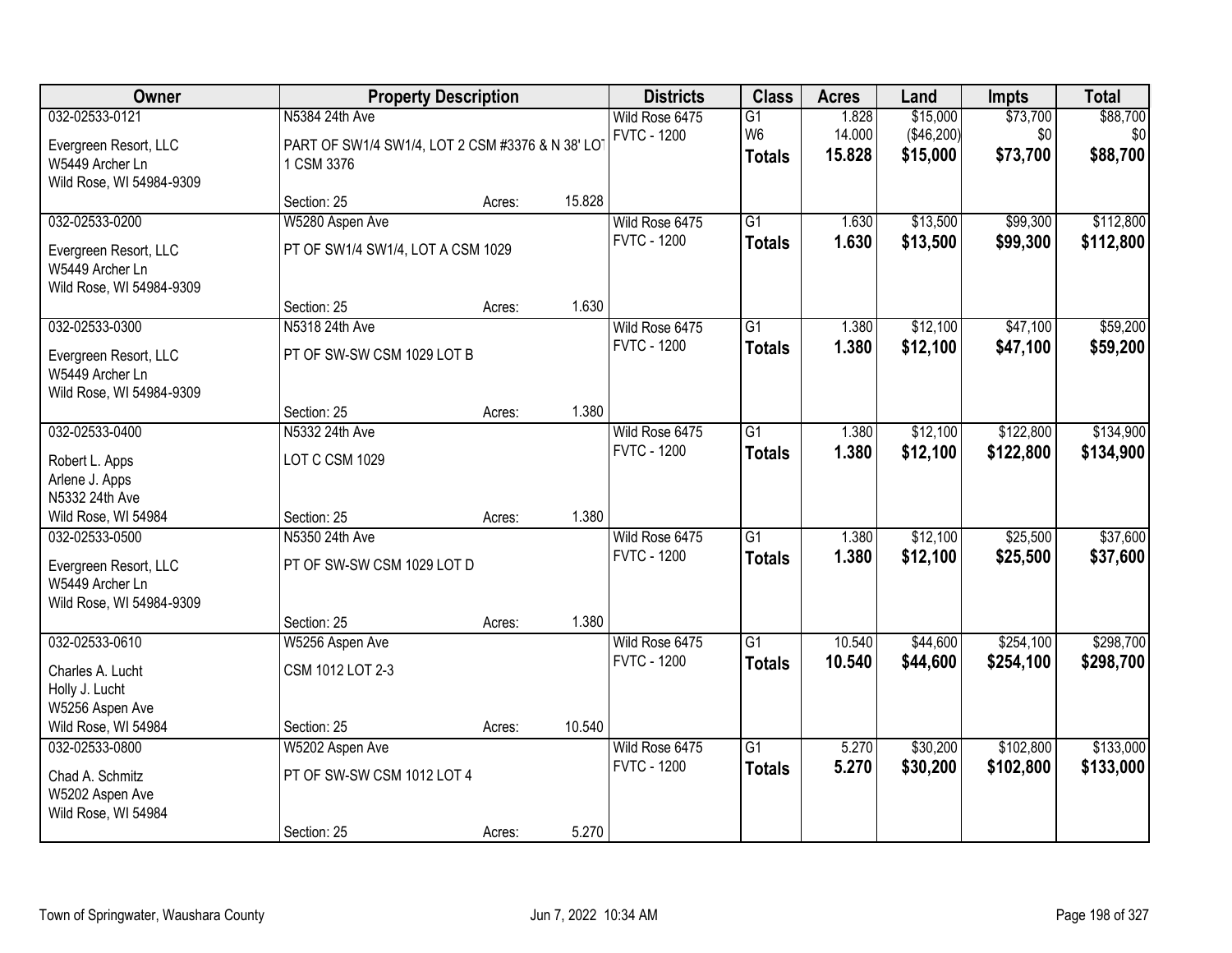| Owner                                                                       |                                                                                          | <b>Property Description</b> |        | <b>Districts</b>                     | <b>Class</b>                     | <b>Acres</b>     | Land                 | <b>Impts</b>           | <b>Total</b>         |
|-----------------------------------------------------------------------------|------------------------------------------------------------------------------------------|-----------------------------|--------|--------------------------------------|----------------------------------|------------------|----------------------|------------------------|----------------------|
| 032-02534-0110                                                              | State Rd 22                                                                              |                             |        | Wild Rose 6475<br><b>FVTC - 1200</b> | $\overline{G2}$<br><b>Totals</b> | 19.000<br>19.000 | \$67,200<br>\$67,200 | $\overline{50}$<br>\$0 | \$67,200<br>\$67,200 |
| Oakwood Campsites Bar & Grill, LLC<br>N5428 24th Ave<br>Wild Rose, WI 54984 | N 18A & E 70' OF SE1/4 SW1/4 EXC W 75' OF E 323.5'<br>OF N 110                           |                             |        |                                      |                                  |                  |                      |                        |                      |
|                                                                             | Section: 25                                                                              | Acres:                      | 19.000 |                                      |                                  |                  |                      |                        |                      |
| 032-02534-0210                                                              | State Rd 22                                                                              |                             |        | Wild Rose 6475                       | $\overline{G1}$                  | 5.370            | \$29,500             | \$0                    | \$29,500             |
| Richard P. Van Landghen                                                     | LOT 1 CSM 5522                                                                           |                             |        | <b>FVTC - 1200</b>                   | <b>Totals</b>                    | 5.370            | \$29,500             | \$0                    | \$29,500             |
| Amy L. Van Landghen                                                         |                                                                                          |                             |        |                                      |                                  |                  |                      |                        |                      |
| W5138 Aspen Ave                                                             |                                                                                          |                             |        |                                      |                                  |                  |                      |                        |                      |
| Wild Rose, WI 54984<br>032-02534-0220                                       | Section: 25                                                                              | Acres:                      | 5.370  | Wild Rose 6475                       | $\overline{G1}$                  | 5.370            | \$29,500             | \$132,400              | \$161,900            |
|                                                                             | W5138 Aspen Ave                                                                          |                             |        | <b>FVTC - 1200</b>                   | <b>Totals</b>                    | 5.370            | \$29,500             | \$132,400              | \$161,900            |
| Richard P. Van Landghen                                                     | LOT 2 CSM 5522                                                                           |                             |        |                                      |                                  |                  |                      |                        |                      |
| Amy L. Van Landghen                                                         |                                                                                          |                             |        |                                      |                                  |                  |                      |                        |                      |
| W5138 Aspen Ave<br>Wild Rose, WI 54984                                      | Section: 25                                                                              |                             | 5.370  |                                      |                                  |                  |                      |                        |                      |
| 032-02534-0230                                                              | W5134 Aspen Ave                                                                          | Acres:                      |        | Wild Rose 6475                       | $\overline{G1}$                  | 5.360            | \$29,400             | \$7,800                | \$37,200             |
|                                                                             |                                                                                          |                             |        | <b>FVTC - 1200</b>                   | <b>Totals</b>                    | 5.360            | \$29,400             | \$7,800                | \$37,200             |
| Thomas E. Konop                                                             | LOT 3 CSM 5522                                                                           |                             |        |                                      |                                  |                  |                      |                        |                      |
| Kimberly N. Konop                                                           |                                                                                          |                             |        |                                      |                                  |                  |                      |                        |                      |
| W2486 Rustic Rd<br>Brownsville, WI 53006                                    | Section: 25                                                                              | Acres:                      | 5.360  |                                      |                                  |                  |                      |                        |                      |
| 032-02534-0240                                                              | State Rd 22                                                                              |                             |        | Wild Rose 6475                       | $\overline{G1}$                  | 5.350            | \$22,100             | $\overline{50}$        | \$22,100             |
|                                                                             |                                                                                          |                             |        | <b>FVTC - 1200</b>                   | <b>Totals</b>                    | 5.350            | \$22,100             | \$0                    | \$22,100             |
| Thomas E. Konop                                                             | LOT 4 CSM 5522                                                                           |                             |        |                                      |                                  |                  |                      |                        |                      |
| Kimberly N. Konop<br>W2486 Rustic Rd                                        |                                                                                          |                             |        |                                      |                                  |                  |                      |                        |                      |
| Brownsville, WI 53006                                                       | Section: 25                                                                              | Acres:                      | 5.350  |                                      |                                  |                  |                      |                        |                      |
| 032-02541-0150                                                              | W4967 Portage Rd                                                                         |                             |        | Wild Rose 6475                       | G1                               | 4.380            | \$26,000             | \$6,700                | \$32,700             |
|                                                                             |                                                                                          |                             |        | <b>FVTC - 1200</b>                   | G <sub>5</sub>                   | 14.090           | \$8,500              | \$0                    | \$8,500              |
| Brian D. Jensen<br>Todd D. Jensen                                           | NE1/4 SE1/4 & SE1/4 NE1/4 S OF PORTAGE RD & E<br>OF CSM 2423 LESS CSM 4588 LESS CSM 5310 |                             |        |                                      | W8                               | 17.000           | (\$54,400)           | \$0                    | \$0                  |
| 28941 Golden Cir                                                            |                                                                                          |                             |        |                                      | <b>Totals</b>                    | 35.470           | \$34,500             | \$6,700                | \$41,200             |
| Waterford, WI 53185-1196                                                    | Section: 25                                                                              | Acres:                      | 35.470 |                                      |                                  |                  |                      |                        |                      |
| 032-02542-0100                                                              | W5102 Aspen Ave                                                                          |                             |        | Wild Rose 6475                       | G1                               | 1.000            | \$10,000             | \$171,400              | \$181,400            |
| Everett C. Reese Jr                                                         | NW1/4 SE1/4 EXC WEST 10' OF N 1300' & ROW OVER                                           |                             |        | <b>FVTC - 1200</b>                   | G <sub>6</sub>                   | 1.700            | \$5,400              | \$0                    | \$5,400              |
| W5102 Aspen Ave                                                             | W 2 RODS OF SW1/4 SE1/4                                                                  |                             |        |                                      | W <sub>6</sub>                   | 37.000           | (\$118,400)          | \$0                    | \$0                  |
| Wild Rose, WI 54984                                                         |                                                                                          |                             |        |                                      | <b>Totals</b>                    | 39.700           | \$15,400             | \$171,400              | \$186,800            |
|                                                                             | Section: 25                                                                              | Acres:                      | 39.700 |                                      |                                  |                  |                      |                        |                      |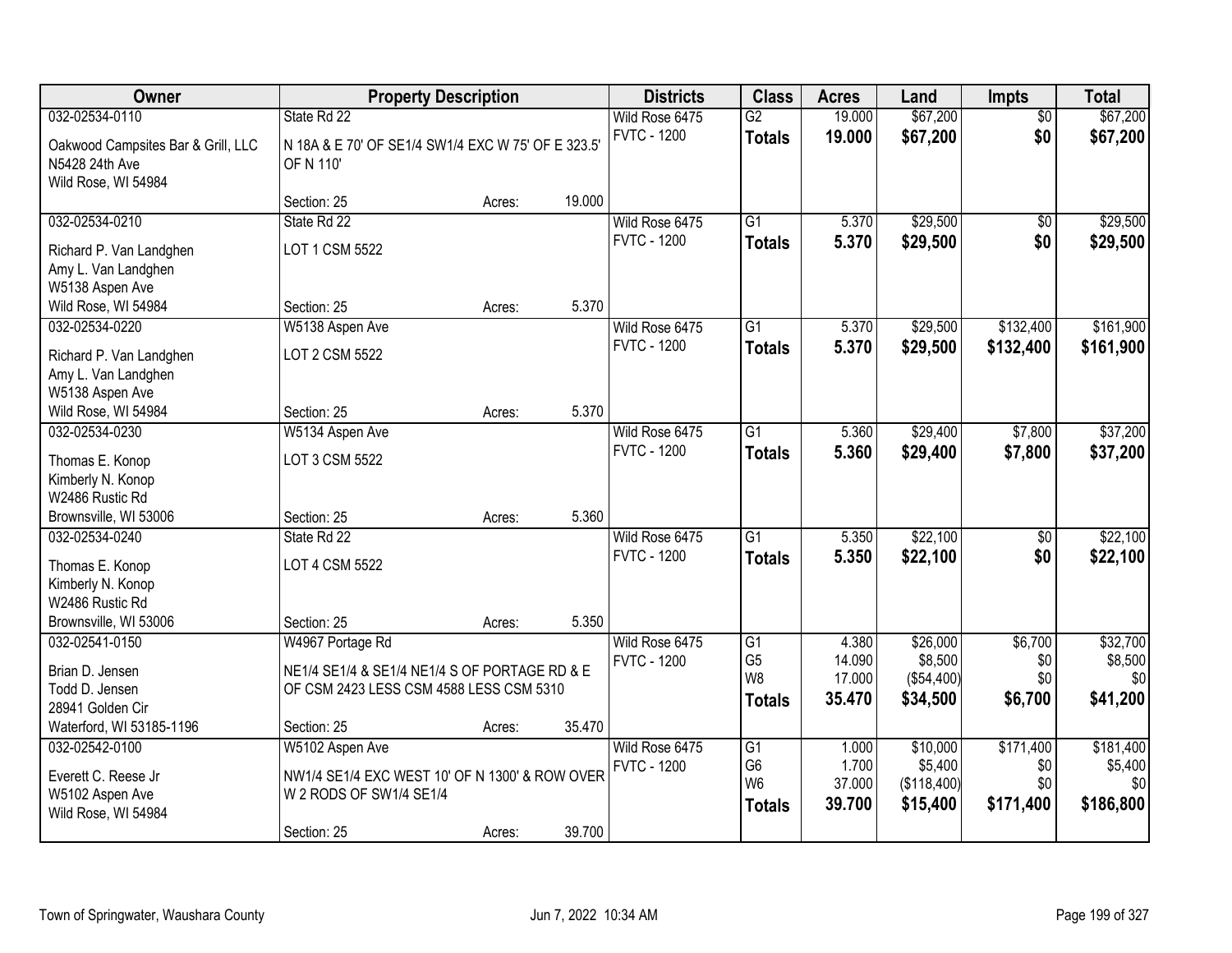| Owner                                 | <b>Property Description</b>            |        |        | <b>Districts</b>                     | <b>Class</b>    | <b>Acres</b> | Land        | <b>Impts</b>    | <b>Total</b> |
|---------------------------------------|----------------------------------------|--------|--------|--------------------------------------|-----------------|--------------|-------------|-----------------|--------------|
| 032-02543-0000                        | State Rd 22                            |        |        | Wild Rose 6475                       | G4              | 19.000       | \$2,000     | $\overline{50}$ | \$2,000      |
| Albert F & Kathleen Bucheger Family   | SW1/4 OF SE1/4                         |        |        | <b>FVTC - 1200</b>                   | G <sub>5</sub>  | 2.000        | \$1,400     | \$0             | \$1,400      |
| Trust                                 |                                        |        |        |                                      | G5M             | 19.000       | \$31,400    | \$0             | \$31,400     |
| W204 N14005 Goldendal Rd              |                                        |        |        |                                      | <b>Totals</b>   | 40.000       | \$34,800    | \$0             | \$34,800     |
| Richfield, WI 53076                   | Section: 25                            | Acres: | 40.000 |                                      |                 |              |             |                 |              |
| 032-02544-0000                        | State Rd 22                            |        |        | Wild Rose 6475                       | W8              | 40.000       | (\$132,000) | $\overline{50}$ | $\sqrt{50}$  |
|                                       |                                        |        |        | <b>FVTC - 1200</b>                   | <b>Totals</b>   | 40.000       | \$0         | \$0             | \$0          |
| Brian D. Jensen                       | SE1/4 SE1/4                            |        |        |                                      |                 |              |             |                 |              |
| Todd D. Jensen                        |                                        |        |        |                                      |                 |              |             |                 |              |
| 28941 Golden Cir                      |                                        |        |        |                                      |                 |              |             |                 |              |
| Waterford, WI 53185-1196              | Section: 25                            | Acres: | 40.000 |                                      |                 |              |             |                 |              |
| 032-02611-0100                        | <b>Pine River Ct</b>                   |        |        | Wild Rose 6475                       | G1              | 1.150        | \$12,900    | \$0             | \$12,900     |
| Michael A. Gage                       | LOT 1 PINE RIVER MEADOWS               |        |        | <b>FVTC - 1200</b>                   | <b>Totals</b>   | 1.150        | \$12,900    | \$0             | \$12,900     |
| Amy Gage                              |                                        |        |        |                                      |                 |              |             |                 |              |
| N5632 Pine River Ct                   |                                        |        |        |                                      |                 |              |             |                 |              |
| Wild Rose, WI 54984                   | Section: 26                            | Acres: | 0.000  |                                      |                 |              |             |                 |              |
| 032-02611-0300                        | N5632 Pine River Ct                    |        |        | Wild Rose 6475                       | G1              | 6.000        | \$31,100    | \$213,100       | \$244,200    |
|                                       |                                        |        |        | <b>FVTC - 1200</b>                   | <b>Totals</b>   | 6.000        | \$31,100    | \$213,100       | \$244,200    |
| Michael A. Gage                       | LOTS 2,3,4 AND 5 OF PINE RIVER MEADOWS |        |        |                                      |                 |              |             |                 |              |
| Amy S. Gage<br>N5632 Pine River Ct    |                                        |        |        |                                      |                 |              |             |                 |              |
| Wild Rose, WI 54984                   |                                        |        | 0.000  |                                      |                 |              |             |                 |              |
| 032-02611-0600                        | Section: 26<br>State Rd 22             | Acres: |        |                                      | $\overline{G1}$ | 1.800        | \$14,800    | $\overline{30}$ | \$14,800     |
|                                       |                                        |        |        | Wild Rose 6475<br><b>FVTC - 1200</b> |                 |              |             |                 |              |
| Marvin E & Kathleen Hazlett Revocable | LOT 6 PINE RIVER MEADOWS               |        |        |                                      | Totals          | 1.800        | \$14,800    | \$0             | \$14,800     |
| Trust                                 |                                        |        |        |                                      |                 |              |             |                 |              |
| W5294 S County Rd A                   |                                        |        |        |                                      |                 |              |             |                 |              |
| Wild Rose, WI 54984-9287              | Section: 26                            | Acres: | 0.000  |                                      |                 |              |             |                 |              |
| 032-02611-0700                        | N5692 Pine River Ct                    |        |        | Wild Rose 6475                       | $\overline{G1}$ | 2.600        | \$58,900    | \$58,900        | \$117,800    |
| Bruce A & Louise K Aderhold Living    | LOT 7 PINE RIVER MEADOWS               |        |        | <b>FVTC - 1200</b>                   | <b>Totals</b>   | 2.600        | \$58,900    | \$58,900        | \$117,800    |
| Trust                                 |                                        |        |        |                                      |                 |              |             |                 |              |
| N5626 24th Ln                         |                                        |        |        |                                      |                 |              |             |                 |              |
| Wild Rose, WI 54984                   | Section: 23                            | Acres: | 0.000  |                                      |                 |              |             |                 |              |
| 032-02611-0800                        | N5685 Pine River Ct                    |        |        | Wild Rose 6475                       | $\overline{G1}$ | 1.520        | \$13,100    | \$116,800       | \$129,900    |
|                                       |                                        |        |        | <b>FVTC - 1200</b>                   | <b>Totals</b>   | 1.520        | \$13,100    | \$116,800       | \$129,900    |
| Ltti Properties, LLC                  | LOT 10 PINE RIVER MEADOWS              |        |        |                                      |                 |              |             |                 |              |
| 300 Patriot Dr                        |                                        |        |        |                                      |                 |              |             |                 |              |
| Little Chute, WI 54140-1185           |                                        |        |        |                                      |                 |              |             |                 |              |
|                                       | Section: 26                            | Acres: | 0.000  |                                      |                 |              |             |                 |              |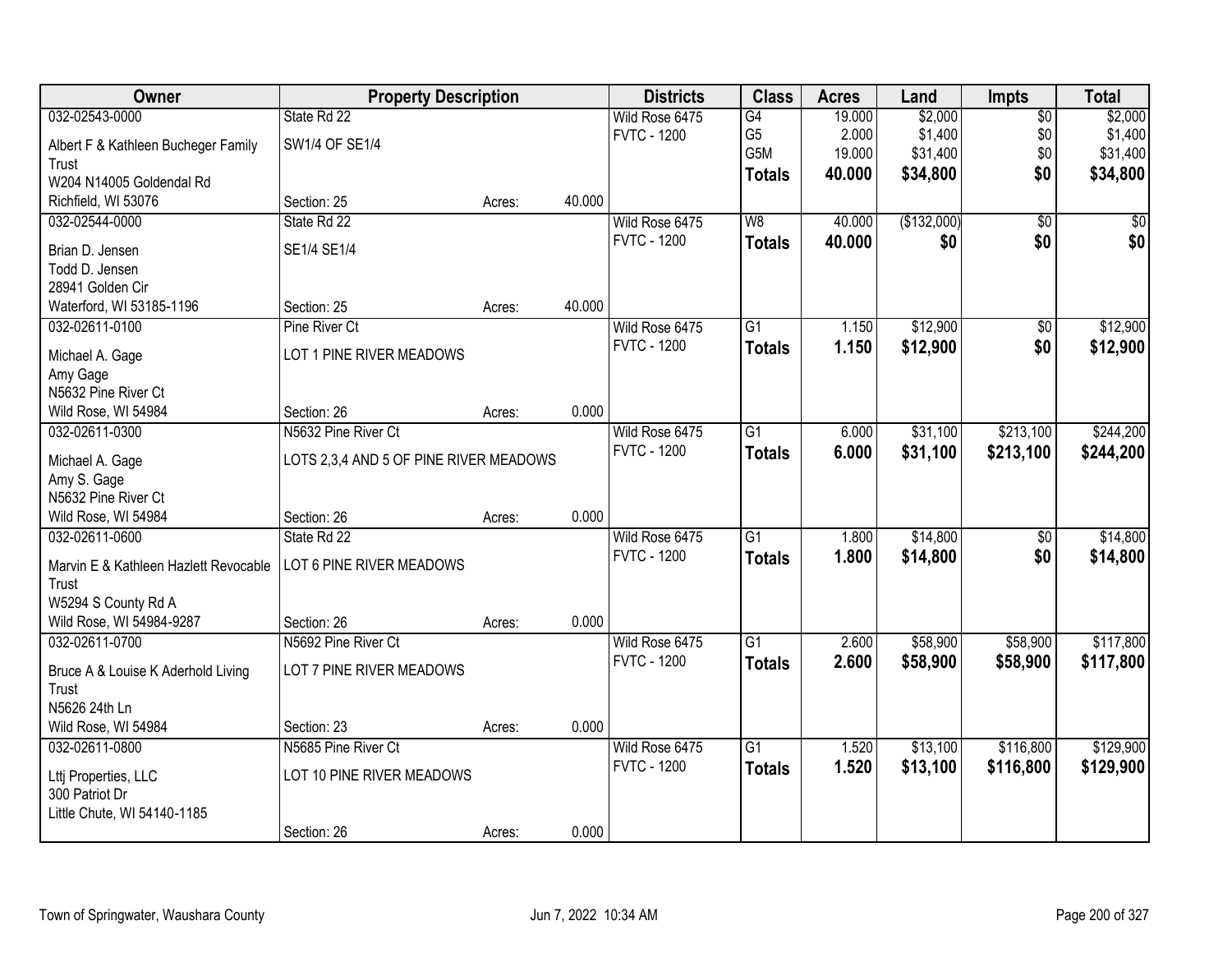| Owner                                                                 |                                                                                                                                              | <b>Property Description</b> |        | <b>Districts</b>                     | <b>Class</b>                            | <b>Acres</b>     | Land                 | <b>Impts</b>           | <b>Total</b>           |
|-----------------------------------------------------------------------|----------------------------------------------------------------------------------------------------------------------------------------------|-----------------------------|--------|--------------------------------------|-----------------------------------------|------------------|----------------------|------------------------|------------------------|
| 032-02611-0900<br>Lttj Properties, LLC<br>300 Patriot Dr              | LOT 11 PINE RIVER MEADOWS                                                                                                                    |                             |        | Wild Rose 6475<br><b>FVTC - 1200</b> | $\overline{G1}$<br><b>Totals</b>        | 1.660<br>1.660   | \$14,000<br>\$14,000 | \$10,500<br>\$10,500   | \$24,500<br>\$24,500   |
| Little Chute, WI 54140-1185                                           | Section: 26                                                                                                                                  | Acres:                      | 0.000  |                                      |                                         |                  |                      |                        |                        |
| 032-02611-1000                                                        | N5629 Pine River Ct                                                                                                                          |                             |        | Wild Rose 6475                       | $\overline{G1}$                         | 1.660            | \$14,000             | \$130,900              | \$144,900              |
| Richard E. Steffen<br>Linda R. Steffen<br>PO Box 280                  | LOT 12 PINE RIVER MEADOWS                                                                                                                    |                             |        | <b>FVTC - 1200</b>                   | <b>Totals</b>                           | 1.660            | \$14,000             | \$130,900              | \$144,900              |
| Wild Rose, WI 54984                                                   | Section: 26                                                                                                                                  | Acres:                      | 0.000  |                                      |                                         |                  |                      |                        |                        |
| 032-02611-1100                                                        | State Rd 22                                                                                                                                  |                             |        | Wild Rose 6475                       | G1                                      | 1.660            | \$14,000             | \$6,200                | \$20,200               |
| Blue Star, LLC<br>N7077 State Rd 49<br>Weyauwega, WI 54983            | LOT 13 PINE RIVER MEADOWS                                                                                                                    |                             |        | <b>FVTC - 1200</b>                   | <b>Totals</b>                           | 1.660            | \$14,000             | \$6,200                | \$20,200               |
|                                                                       | Section: 26                                                                                                                                  | Acres:                      | 0.000  |                                      |                                         |                  |                      |                        |                        |
| 032-02611-1200                                                        | State Rd 22                                                                                                                                  |                             |        | Wild Rose 6475                       | $\overline{\text{X2}}$                  | 3.000            | $\overline{50}$      | $\overline{30}$        | $\overline{50}$        |
| <b>DNR</b><br>101 S Webster St<br>Madison, WI 53703                   | PT NE1/4 OF NE1/4                                                                                                                            |                             |        | <b>FVTC - 1200</b>                   | <b>Totals</b>                           | 3.000            | \$0                  | \$0                    | \$0                    |
|                                                                       | Section: 26                                                                                                                                  | Acres:                      | 3.000  |                                      |                                         |                  |                      |                        |                        |
| 032-02611-1300                                                        | State Rd 22                                                                                                                                  |                             |        | Wild Rose 6475<br><b>FVTC - 1200</b> | $\overline{\text{X2}}$<br><b>Totals</b> | 56.000<br>56.000 | \$0 <br>\$0          | $\overline{50}$<br>\$0 | $\overline{50}$<br>\$0 |
| <b>DNR</b><br>101 S Webster St<br>Madison, WI 53703                   | LOTS 14-44 AND PT LOTS 8-9 (IN NE1/4 OF NE1/4),<br>PT LT 38 (IN NW 1/4 OF NE1/4) AND PT LOTS 44-49<br>(IN NW1/4 OF NE1/4) PINE RIVER MEADOWS |                             |        |                                      |                                         |                  |                      |                        |                        |
|                                                                       | Section: 26                                                                                                                                  | Acres:                      | 56.000 |                                      |                                         |                  |                      |                        |                        |
| 032-02612-0100                                                        | W5462 S County Rd A                                                                                                                          |                             |        | Wild Rose 6475                       | $\overline{G1}$                         | 3.000            | \$20,500             | \$202,000              | \$222,500              |
| Alphonse G. Friedl<br>W5462 S County Rd A<br>Wild Rose, WI 54984-9221 | PARCEL 1 CSM 318                                                                                                                             |                             |        | <b>FVTC - 1200</b>                   | <b>Totals</b>                           | 3.000            | \$20,500             | \$202,000              | \$222,500              |
|                                                                       | Section: 26                                                                                                                                  | Acres:                      | 0.000  |                                      |                                         |                  |                      |                        |                        |
| 032-02613-0100                                                        | W5483 S County Rd A                                                                                                                          |                             |        | Wild Rose 6475                       | $\overline{G1}$                         | 1.000            | \$10,000             | $\overline{50}$        | \$10,000               |
| Eleasha L. Clark<br>W5461 County Rd A<br>Wild Rose, WI 54984          | PARCEL 1 CSM 312                                                                                                                             |                             |        | <b>FVTC - 1200</b>                   | <b>Totals</b>                           | 1.000            | \$10,000             | \$0                    | \$10,000               |
|                                                                       | Section: 26                                                                                                                                  | Acres:                      | 0.000  |                                      |                                         |                  |                      |                        |                        |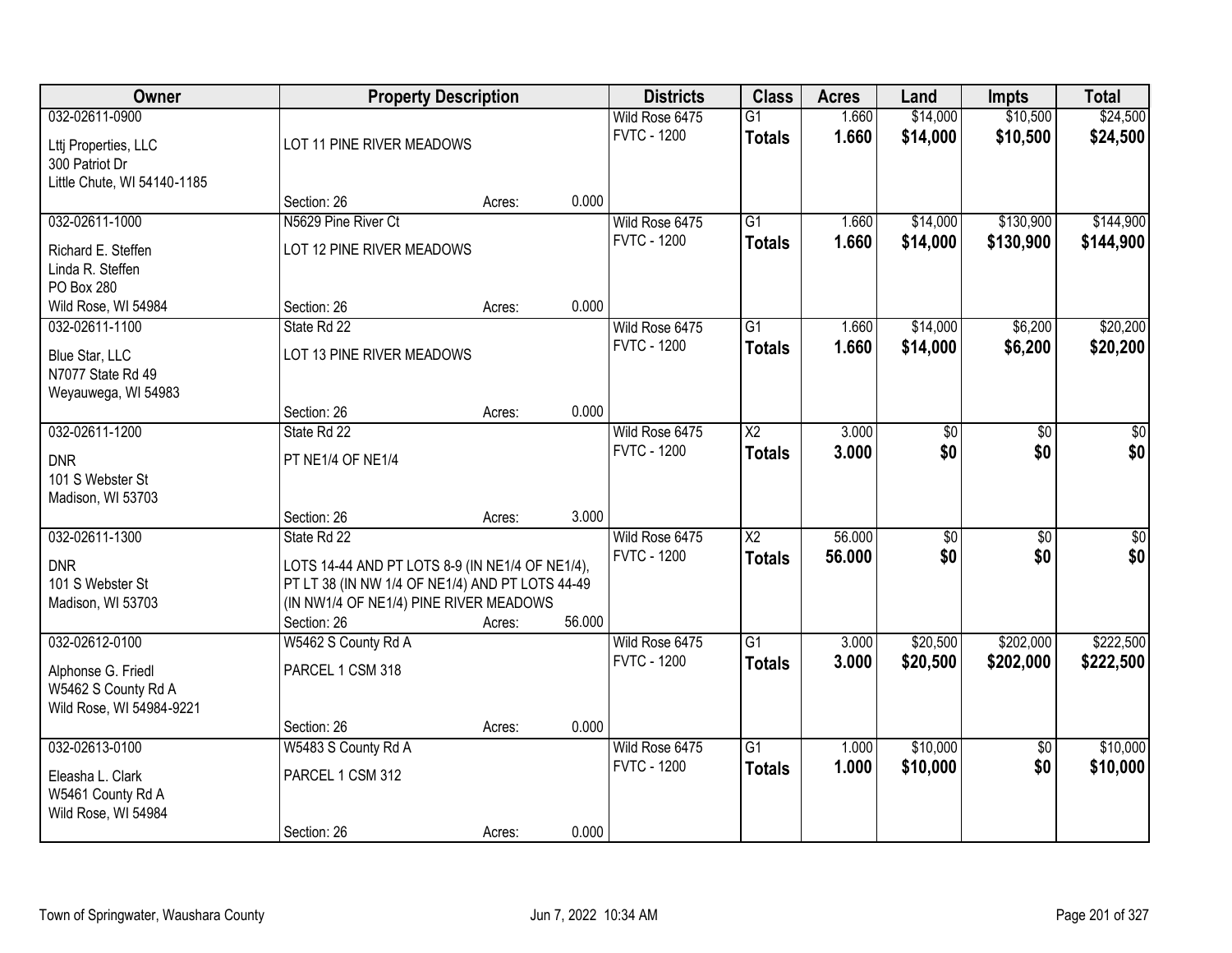| Owner                                         | <b>Property Description</b>                               |        |        | <b>Districts</b>   | <b>Class</b>    | <b>Acres</b> | Land        | <b>Impts</b>    | <b>Total</b>    |
|-----------------------------------------------|-----------------------------------------------------------|--------|--------|--------------------|-----------------|--------------|-------------|-----------------|-----------------|
| 032-02613-0200                                | W5461 S County Rd A                                       |        |        | Wild Rose 6475     | $\overline{G1}$ | 0.930        | \$8,400     | \$95,700        | \$104,100       |
| Penelope J. Wiedenbeck<br>W5461 S County Rd A | PARCEL 2 CSM 312                                          |        |        | <b>FVTC - 1200</b> | <b>Totals</b>   | 0.930        | \$8,400     | \$95,700        | \$104,100       |
| Wild Rose, WI 54984                           | Section: 26                                               | Acres: | 0.000  |                    |                 |              |             |                 |                 |
| 032-02613-0300                                | W5453 S County Rd A                                       |        |        | Wild Rose 6475     | $\overline{G1}$ | 1.000        | \$10,000    | \$90,700        | \$100,700       |
|                                               |                                                           |        |        | <b>FVTC - 1200</b> | <b>Totals</b>   | 1.000        | \$10,000    | \$90,700        | \$100,700       |
| Scott A. Marker                               | PARCEL 3 CSM 312                                          |        |        |                    |                 |              |             |                 |                 |
| W5453 S County Rd A<br>Wild Rose, WI 54984    |                                                           |        |        |                    |                 |              |             |                 |                 |
|                                               | Section: 26                                               | Acres: | 0.000  |                    |                 |              |             |                 |                 |
| 032-02613-0415                                | County Rd A                                               |        |        | Wild Rose 6475     | G5              | 2.145        | \$1,300     | \$0             | \$1,300         |
|                                               |                                                           |        |        | <b>FVTC - 1200</b> | G <sub>6</sub>  | 16.145       | \$50,100    | \$0             | \$50,100        |
| George O. Edgren III                          | LOT 1 CSM 5997 AND PT SW1/4 OF NE1/4; S OF CSM            |        |        |                    | <b>Totals</b>   | 18.290       | \$51,400    | \$0             | \$51,400        |
| 3133 Breezewood Ln<br>Neenah, WI 54956-9611   | 5754                                                      |        |        |                    |                 |              |             |                 |                 |
|                                               | Section: 26                                               | Acres: | 18.290 |                    |                 |              |             |                 |                 |
| 032-02613-0510                                | W5419 S County Rd A                                       |        |        | Wild Rose 6475     | G1              | 3.960        | \$24,300    | \$87,000        | \$111,300       |
|                                               |                                                           |        |        | <b>FVTC - 1200</b> | G <sub>5</sub>  | 2.145        | \$1,300     | \$0             | \$1,300         |
| Scott M. Hanson<br>Lisa Hanson                | PT OF SW1/4 NE1/4 & ROW AND LOT 1 CSM 5754                |        |        |                    | G <sub>6</sub>  | 12.855       | \$40,300    | \$0             | \$40,300        |
| W5419 S County Rd A                           |                                                           |        |        |                    | <b>Totals</b>   | 18.960       | \$65,900    | \$87,000        | \$152,900       |
| Wild Rose, WI 54984                           | Section: 26                                               | Acres: | 18.960 |                    |                 |              |             |                 |                 |
| 032-02614-0100                                | W5329 S County Rd A                                       |        |        | Wild Rose 6475     | $\overline{G1}$ | 2.000        | \$16,000    | \$97,500        | \$113,500       |
|                                               |                                                           |        |        | <b>FVTC - 1200</b> | G <sub>5</sub>  | 11.000       | \$6,600     | \$0             | \$6,600         |
| Brian J. Inda<br>Barbara M. Inda              | N1/2 SE1/4 NE1/4 LIFE ESTATE TO BARBARA M.<br><b>INDA</b> |        |        |                    | G <sub>6</sub>  | 7.000        | \$22,400    | \$0             | \$22,400        |
| W6029 Aspen Rd                                |                                                           |        |        |                    | <b>Totals</b>   | 20.000       | \$45,000    | \$97,500        | \$142,500       |
| Wild Rose, WI 54984                           | Section: 26                                               | Acres: | 20.000 |                    |                 |              |             |                 |                 |
| 032-02614-0200                                | State Rd 22                                               |        |        | Wild Rose 6475     | G1              | 2.000        | \$16,000    | \$18,400        | \$34,400        |
|                                               |                                                           |        |        | <b>FVTC - 1200</b> | G <sub>5</sub>  | 8.000        | \$5,400     | \$0             | \$5,400         |
| Brian J. Inda<br>W6029 Aspen Rd               | S1/2 SE1/4 NE1/4                                          |        |        |                    | G <sub>6</sub>  | 10.000       | \$32,000    | \$0             | \$32,000        |
| Wild Rose, WI 54984                           |                                                           |        |        |                    | <b>Totals</b>   | 20.000       | \$53,400    | \$18,400        | \$71,800        |
|                                               | Section: 26                                               | Acres: | 20.000 |                    |                 |              |             |                 |                 |
| 032-02621-0100                                |                                                           |        |        | Wild Rose 6475     | W6              | 20.000       | ( \$66,000) | $\overline{50}$ | $\overline{50}$ |
|                                               | W1/2 OF NE1/4 OF NW1/4                                    |        |        | <b>FVTC - 1200</b> | <b>Totals</b>   | 20.000       | \$0         | \$0             | \$0             |
| Richard W & Pamela C Groeschl Living<br>Trust |                                                           |        |        |                    |                 |              |             |                 |                 |
| N554 Moraine Dr                               |                                                           |        |        |                    |                 |              |             |                 |                 |
| Campbellsport, WI 53010-3141                  | Section: 26                                               | Acres: | 20.000 |                    |                 |              |             |                 |                 |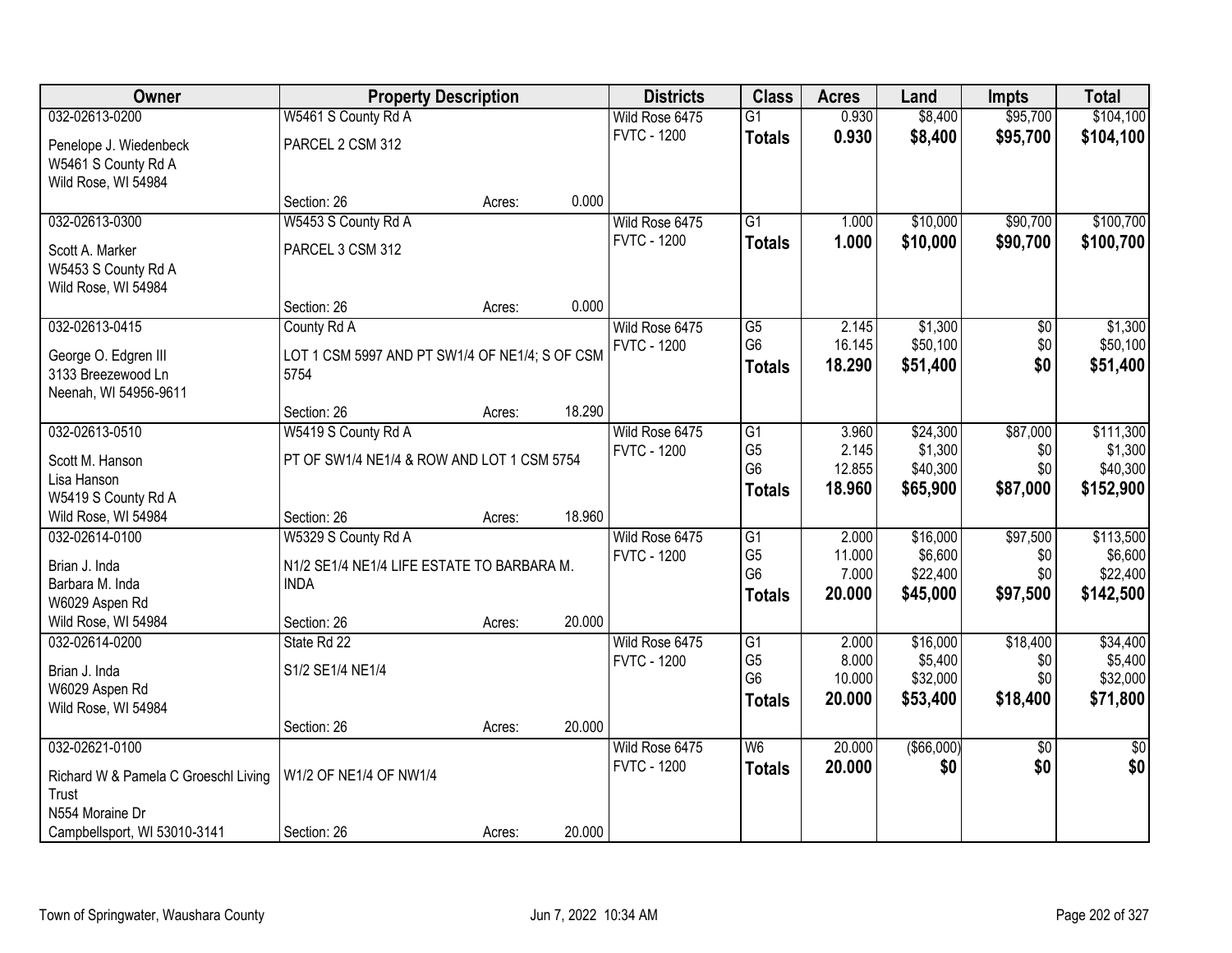| Owner                                | <b>Property Description</b>                     |        |        | <b>Districts</b>   | <b>Class</b>    | <b>Acres</b> | Land            | <b>Impts</b>    | <b>Total</b> |
|--------------------------------------|-------------------------------------------------|--------|--------|--------------------|-----------------|--------------|-----------------|-----------------|--------------|
| 032-02621-0200                       | State Rd 22                                     |        |        | Wild Rose 6475     | $\overline{X2}$ | 20.000       | $\overline{50}$ | $\overline{50}$ | $\sqrt{50}$  |
| <b>DNR</b>                           | PT E1/2 NE1/4 NW1/4 AND PT LOTS 44-49 (IN E1/2  |        |        | <b>FVTC - 1200</b> | <b>Totals</b>   | 20.000       | \$0             | \$0             | \$0          |
| 101 S Webster St                     | NE1/4 NW1/4)                                    |        |        |                    |                 |              |                 |                 |              |
| Madison, WI 53703                    |                                                 |        |        |                    |                 |              |                 |                 |              |
|                                      | Section: 26                                     | Acres: | 20.000 |                    |                 |              |                 |                 |              |
| 032-02622-0100                       | W5602 S County Rd A                             |        |        | Wild Rose 6475     | $\overline{G1}$ | 3.000        | \$20,500        | \$94,800        | \$115,300    |
| Richard W & Pamela C Groeschl Living | E 15 A NW1/4 OF NW1/4                           |        |        | <b>FVTC - 1200</b> | W <sub>6</sub>  | 12.000       | (\$38,400)      | \$0             | \$0          |
| Trust                                |                                                 |        |        |                    | <b>Totals</b>   | 15.000       | \$20,500        | \$94,800        | \$115,300    |
| N554 Moraine Dr                      |                                                 |        |        |                    |                 |              |                 |                 |              |
| Campbellsport, WI 53010-3141         | Section: 26                                     | Acres: | 15.000 |                    |                 |              |                 |                 |              |
| 032-02622-0200                       | W5678 County Rd A                               |        |        | Wild Rose 6475     | G1              | 1.000        | \$10,000        | \$284,300       | \$294,300    |
| David W & Mary L Kusche Revocable    | PT OF NW1/4 OF NW1/4                            |        |        | <b>FVTC - 1200</b> | G <sub>6</sub>  | 24.000       | \$76,800        | \$0             | \$76,800     |
| Trust                                |                                                 |        |        |                    | <b>Totals</b>   | 25.000       | \$86,800        | \$284,300       | \$371,100    |
| W5678 S County Rd A                  |                                                 |        |        |                    |                 |              |                 |                 |              |
| Wild Rose, WI 54984                  | Section: 26                                     | Acres: | 25.000 |                    |                 |              |                 |                 |              |
| 032-02623-0100                       | W5617 S County Rd A                             |        |        | Wild Rose 6475     | $\overline{G1}$ | 8.620        | \$38,000        | \$80,800        | \$118,800    |
| Richard A. Cochenet                  | 34 1/2 RODS X 40 RODS IN NE COR OF SW1/4 OF     |        |        | <b>FVTC - 1200</b> | <b>Totals</b>   | 8.620        | \$38,000        | \$80,800        | \$118,800    |
| <b>Charlene Cochenet</b>             | <b>NW1/4</b>                                    |        |        |                    |                 |              |                 |                 |              |
| W5617 S County Rd A                  |                                                 |        |        |                    |                 |              |                 |                 |              |
| Wild Rose, WI 54984                  | Section: 26                                     | Acres: | 8.620  |                    |                 |              |                 |                 |              |
| 032-02623-0310                       | W5667 S County Rd A                             |        |        | Kusel Wilson Round | $\overline{G1}$ | 5.620        | \$30,100        | \$58,800        | \$88,900     |
| Dennis N. Berger                     | PART OF SW1/4 OF NW1/4, LOT 1 CSM 3412          |        |        | 8020               | <b>Totals</b>   | 5.620        | \$30,100        | \$58,800        | \$88,900     |
| N9151 Kernan Ave                     |                                                 |        |        | Wild Rose 6475     |                 |              |                 |                 |              |
| Appleton, WI 54915                   |                                                 |        |        | <b>FVTC - 1200</b> |                 |              |                 |                 |              |
|                                      | Section: 26                                     | Acres: | 5.620  |                    |                 |              |                 |                 |              |
| 032-02623-0410                       | W5695 S County Rd A                             |        |        | Kusel Wilson Round | G2              | 31.000       | \$169,900       | \$227,700       | \$397,600    |
| Roses Enchanted Forest Campground,   | (SW1/4 OF NW1/4: EXC CSM 3412; ALSO EXC 34.5 R) |        |        | 8020               | <b>Totals</b>   | 31.000       | \$169,900       | \$227,700       | \$397,600    |
| LLC                                  | 40 R IN NE COR) AND PT OF GOV LOT 1 IN SEC 27   |        |        | Wild Rose 6475     |                 |              |                 |                 |              |
| W5695 County Rd A                    |                                                 |        |        | <b>FVTC - 1200</b> |                 |              |                 |                 |              |
| Wild Rose, WI 54984-9292             | Section: 26                                     | Acres: | 31.000 |                    |                 |              |                 |                 |              |
| 032-02624-0100                       | W5525 S County Rd A                             |        |        | Wild Rose 6475     | $\overline{G1}$ | 9.156        | \$40,800        | \$134,400       | \$175,200    |
| James R. Fossell                     | PT OF SE1/4 OF NW1/4 CSM 929 LOT 1              |        |        | <b>FVTC - 1200</b> | <b>Totals</b>   | 9.156        | \$40,800        | \$134,400       | \$175,200    |
| Carol J. Fossell                     |                                                 |        |        |                    |                 |              |                 |                 |              |
| W5525 S County Rd A                  |                                                 |        |        |                    |                 |              |                 |                 |              |
| Wild Rose, WI 54984                  | Section: 26                                     | Acres: | 9.156  |                    |                 |              |                 |                 |              |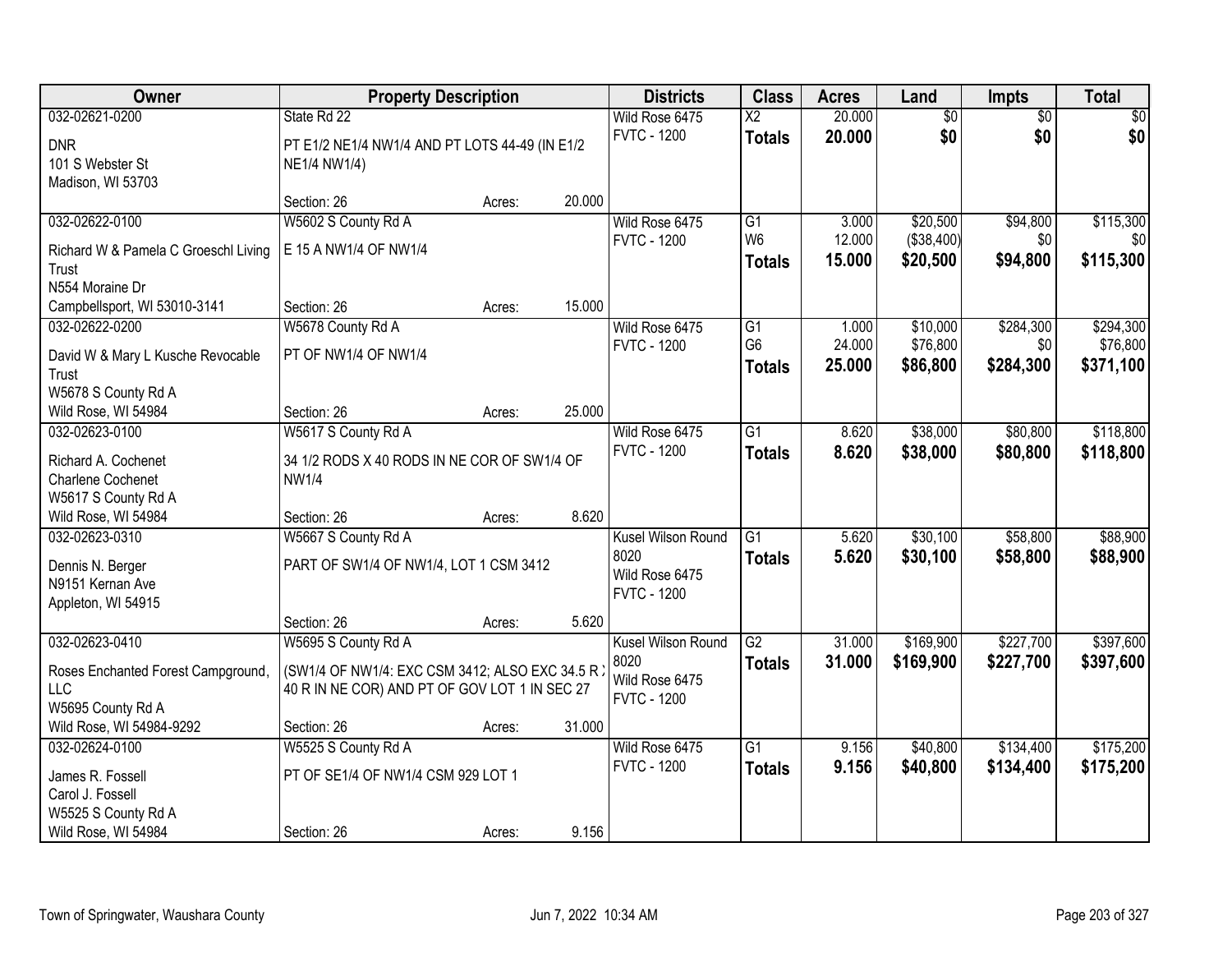| <b>Owner</b>                       |                                     | <b>Property Description</b> |        | <b>Districts</b>   | <b>Class</b>    | <b>Acres</b> | Land       | <b>Impts</b>    | <b>Total</b> |
|------------------------------------|-------------------------------------|-----------------------------|--------|--------------------|-----------------|--------------|------------|-----------------|--------------|
| 032-02624-0200                     | County Rd A                         |                             |        | Wild Rose 6475     | $\overline{G6}$ | 0.004        | \$100      | $\overline{50}$ | \$100        |
| Keith M. Sobczak                   | LOT 2 CSM 929                       |                             |        | <b>FVTC - 1200</b> | W <sub>6</sub>  | 9.110        | (\$30,100) | \$0             | \$0          |
| Kyle L. Sobczak                    |                                     |                             |        |                    | <b>Totals</b>   | 9.114        | \$100      | \$0             | \$100        |
| 1224 Forest Hill Ave               |                                     |                             |        |                    |                 |              |            |                 |              |
| South Milwaukee, WI 53172          | Section: 26                         | Acres:                      | 9.114  |                    |                 |              |            |                 |              |
| 032-02624-0300                     | W5553 S County Rd A                 |                             |        | Wild Rose 6475     | $\overline{G1}$ | 1.086        | \$8,800    | \$100,400       | \$109,200    |
| Keith M. Sobczak                   | LOT 3 CSM 929                       |                             |        | <b>FVTC - 1200</b> | W <sub>6</sub>  | 8.000        | (\$26,400) | \$0             | \$0          |
| Kyle L. Sobczak                    |                                     |                             |        |                    | <b>Totals</b>   | 9.086        | \$8,800    | \$100,400       | \$109,200    |
| 1224 Forest Hill Ave               |                                     |                             |        |                    |                 |              |            |                 |              |
| South Milwaukee, WI 53172          | Section: 26                         | Acres:                      | 9.086  |                    |                 |              |            |                 |              |
| 032-02624-0400                     | State Rd 22                         |                             |        | Wild Rose 6475     | $\overline{G1}$ | 9.106        | \$41,000   | \$0             | \$41,000     |
|                                    |                                     |                             |        | <b>FVTC - 1200</b> | <b>Totals</b>   | 9.106        | \$41,000   | \$0             | \$41,000     |
| Kenneth W. Norton                  | PT OF SE1/4 NW1/4, LOT 4 CSM #929   |                             |        |                    |                 |              |            |                 |              |
| 7603 244th Ave                     |                                     |                             |        |                    |                 |              |            |                 |              |
| Salem, WI 53168                    |                                     |                             |        |                    |                 |              |            |                 |              |
|                                    | Section: 26                         | Acres:                      | 9.106  |                    |                 |              |            |                 |              |
| 032-02624-0500                     | State Rd 22                         |                             |        | Wild Rose 6475     | $\overline{G1}$ | 3.538        | \$10,600   | \$0             | \$10,600     |
| Richard A. Cochenet                | SE1/4 OF NW1/4 LESS CSM 929         |                             |        | <b>FVTC - 1200</b> | <b>Totals</b>   | 3.538        | \$10,600   | \$0             | \$10,600     |
| <b>Charlene Cochenet</b>           |                                     |                             |        |                    |                 |              |            |                 |              |
| W5617 S County Rd A                |                                     |                             |        |                    |                 |              |            |                 |              |
| Wild Rose, WI 54984                | Section: 26                         | Acres:                      | 3.538  |                    |                 |              |            |                 |              |
| 032-02641-0000                     | W5394 Archer Ln                     |                             |        | Wild Rose 6475     | $\overline{G2}$ | 3.000        | \$20,000   | \$95,500        | \$115,500    |
| Beemjori, LLC                      | <b>NE1/4 SE1/4</b>                  |                             |        | <b>FVTC - 1200</b> | G4              | 14.000       | \$2,400    | \$0             | \$2,400      |
| W5449 Archer Ln                    |                                     |                             |        |                    | G <sub>5</sub>  | 7.000        | \$4,900    | \$0             | \$4,900      |
| Wild Rose, WI 54984-9309           |                                     |                             |        |                    | G5M             | 16.000       | \$24,800   | \$0             | \$24,800     |
|                                    | Section: 26                         | Acres:                      | 40.000 |                    | <b>Totals</b>   | 40.000       | \$52,100   | \$95,500        | \$147,600    |
| 032-02642-0111                     | Archer Ln                           |                             |        | Wild Rose 6475     | $\overline{G5}$ | 8.000        | \$4,800    | \$0             | \$4,800      |
|                                    | PT NW1/4 OF SE1/4; EXC LOT CSM 6389 |                             |        | <b>FVTC - 1200</b> | G <sub>6</sub>  | 25.000       | \$68,000   | \$0             | \$68,000     |
| Edward F. Burch<br>W5764 Archer Ln |                                     |                             |        |                    | <b>Totals</b>   | 33.000       | \$72,800   | \$0             | \$72,800     |
| Wild Rose, WI 54984-9168           |                                     |                             |        |                    |                 |              |            |                 |              |
|                                    | Section: 26                         | Acres:                      | 33.000 |                    |                 |              |            |                 |              |
| 032-02642-0112                     | Archer Ln                           |                             |        | Wild Rose 6475     | $\overline{G6}$ | 7.000        | \$19,000   | $\overline{50}$ | \$19,000     |
|                                    |                                     |                             |        | <b>FVTC - 1200</b> | <b>Totals</b>   | 7.000        | \$19,000   | \$0             | \$19,000     |
| Edward F. Burch                    | LOT 1 CSM 6389                      |                             |        |                    |                 |              |            |                 |              |
| W5764 Archer Ln                    |                                     |                             |        |                    |                 |              |            |                 |              |
| Wild Rose, WI 54984-9168           |                                     |                             |        |                    |                 |              |            |                 |              |
|                                    | Section: 26                         | Acres:                      | 7.000  |                    |                 |              |            |                 |              |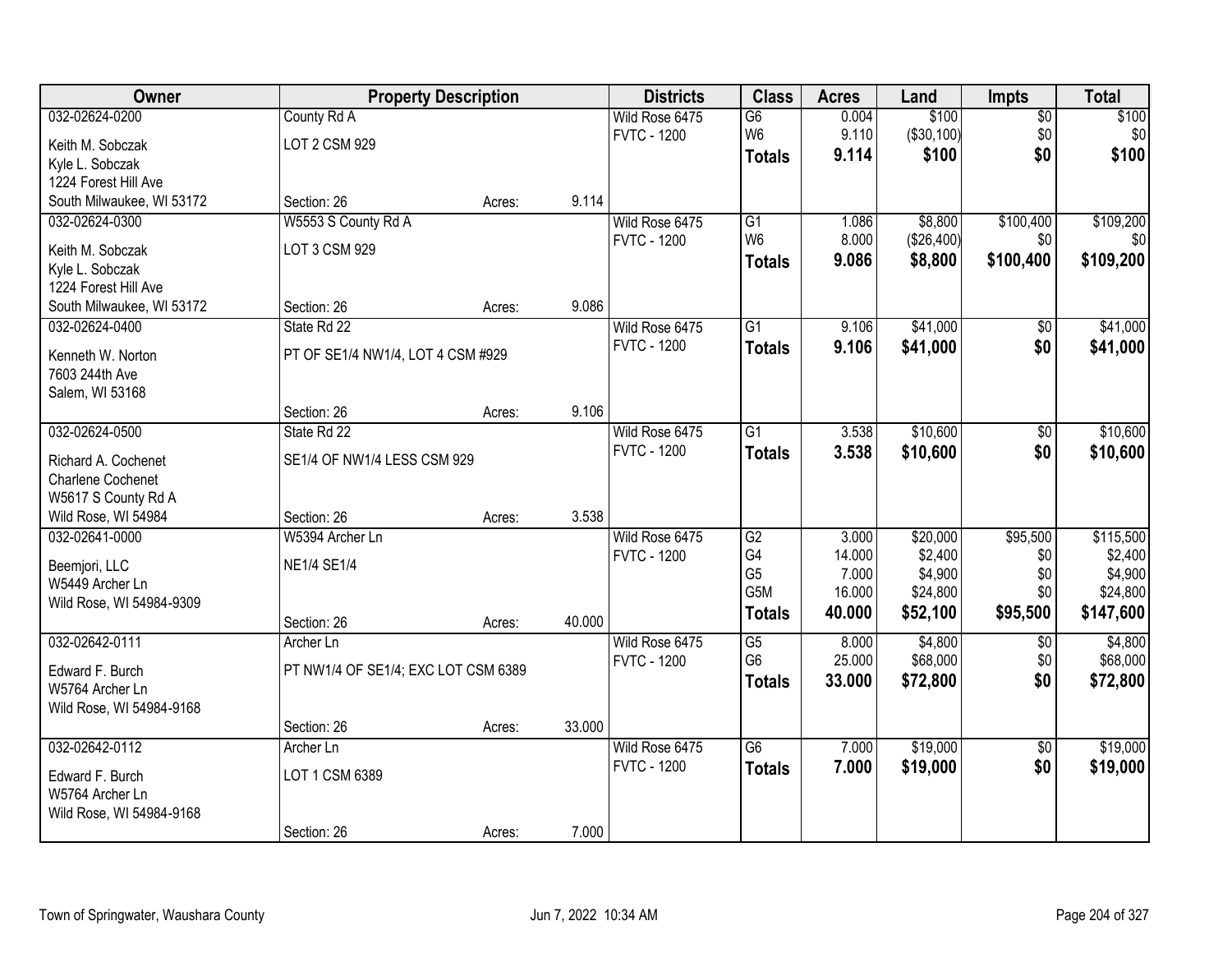| Owner                                 | <b>Property Description</b>                      |        |        | <b>Districts</b>   | <b>Class</b>    | <b>Acres</b> | Land      | <b>Impts</b>    | <b>Total</b> |
|---------------------------------------|--------------------------------------------------|--------|--------|--------------------|-----------------|--------------|-----------|-----------------|--------------|
| 032-02644-0000                        | <b>Archer Ln</b>                                 |        |        | Kusel Wilson Round | $\overline{G2}$ | 40.000       | \$124,500 | \$1,370,200     | \$1,494,700  |
| <b>Evergreen Campsites</b>            | SE1/4 OF SE1/4                                   |        |        | 8020               | <b>Totals</b>   | 40.000       | \$124,500 | \$1,370,200     | \$1,494,700  |
| W5449 Archer Ln                       |                                                  |        |        | Wild Rose 6475     |                 |              |           |                 |              |
| Wild Rose, WI 54984                   |                                                  |        |        | <b>FVTC - 1200</b> |                 |              |           |                 |              |
|                                       | Section: 26                                      | Acres: | 40.000 |                    |                 |              |           |                 |              |
| 032-02651-0111                        | Archer Ln                                        |        |        | Kusel Wilson Round | G5              | 16.000       | \$9,600   | $\overline{50}$ | \$9,600      |
| George O. Edgren IV                   | PT OF GOVT LOT 1; LESS DOC#525066                |        |        | 8020               | G <sub>6</sub>  | 14.610       | \$39,700  | \$0             | \$39,700     |
| W5668 Archer Ln                       |                                                  |        |        | Wild Rose 6475     | <b>Totals</b>   | 30.610       | \$49,300  | \$0             | \$49,300     |
| Wild Rose, WI 54984                   |                                                  |        |        | <b>FVTC - 1200</b> |                 |              |           |                 |              |
|                                       | Section: 26                                      | Acres: | 30.610 |                    |                 |              |           |                 |              |
| 032-02651-0112                        | Archer Ln                                        |        |        | Kusel Wilson Round | $\overline{G6}$ | 2.390        | \$6,500   | \$0             | \$6,500      |
| Roses Enchanted Forest Campground,    | ** THIS IS AN ILLEGAL PARCEL** PT OF GOVT LOT 1; |        |        | 8020               | <b>Totals</b>   | 2.390        | \$6,500   | \$0             | \$6,500      |
| <b>LLC</b>                            | <b>INC IN DOC#525066</b>                         |        |        | Wild Rose 6475     |                 |              |           |                 |              |
| W5695 County Rd A                     |                                                  |        |        | <b>FVTC - 1200</b> |                 |              |           |                 |              |
| Wild Rose, WI 54984-9292              | Section: 26                                      | Acres: | 2.390  |                    |                 |              |           |                 |              |
| 032-02651-0120                        | State Rd 22                                      |        |        | Kusel Wilson Round | $\overline{G1}$ | 0.480        | \$9,400   | $\sqrt[6]{3}$   | \$9,400      |
|                                       |                                                  |        |        | 8020               | <b>Totals</b>   | 0.480        | \$9,400   | \$0             | \$9,400      |
| George O. Edgren III                  | PT OF GOVT LOT 1                                 |        |        | Wild Rose 6475     |                 |              |           |                 |              |
| Karen R. Edgren<br>3133 Breezewood Ln |                                                  |        |        | <b>FVTC - 1200</b> |                 |              |           |                 |              |
| Neenah, WI 54956-9611                 | Section: 26                                      | Acres: | 0.000  |                    |                 |              |           |                 |              |
| 032-02651-0210                        | N5450 E Wilson Lake Rd                           |        |        | Kusel Wilson Round | $\overline{G1}$ | 0.790        | \$20,900  | \$88,700        | \$109,600    |
|                                       |                                                  |        |        | 8020               | <b>Totals</b>   | 0.790        | \$20,900  | \$88,700        | \$109,600    |
| Gail Hernandez                        | PT OF GOV LOT 1 K/A LOTS 13B & 14A UNREC ADD     |        |        | Wild Rose 6475     |                 |              |           |                 |              |
| Peggy Bowser                          | TO CHASES SPW SUBD BACK LOT                      |        |        | <b>FVTC - 1200</b> |                 |              |           |                 |              |
| N5450 E Wilson Lake Rd                |                                                  |        |        |                    |                 |              |           |                 |              |
| Wild Rose, WI 54984                   | Section: 26                                      | Acres: | 0.000  |                    |                 |              |           |                 |              |
| 032-02651-0400                        | N5438 E Wilson Lake Rd                           |        |        | Kusel Wilson Round | $\overline{G1}$ | 0.270        | \$18,600  | \$46,200        | \$64,800     |
| James A. Pedersen                     | PT OF GOV LOT 1 (K/A LOT 13A UNREC ADD TO        |        |        | 8020               | <b>Totals</b>   | 0.270        | \$18,600  | \$46,200        | \$64,800     |
| Sherry L. Pedersen                    | CHASES SPW SUBD)                                 |        |        | Wild Rose 6475     |                 |              |           |                 |              |
| N5438 E Wilson Lake Rd                |                                                  |        |        | <b>FVTC - 1200</b> |                 |              |           |                 |              |
| Wild Rose, WI 54984-9042              | Section: 26                                      | Acres: | 0.000  |                    |                 |              |           |                 |              |
| 032-02651-0500                        | N5428 E Wilson Lake Rd                           |        |        | Kusel Wilson Round | $\overline{G1}$ | 0.523        | \$20,200  | \$80,800        | \$101,000    |
| Jeffrey N. Boone                      | PT OF GOV LOT 1 K/A LOT 12A UNREC ADD TO         |        |        | 8020               | <b>Totals</b>   | 0.523        | \$20,200  | \$80,800        | \$101,000    |
| Vicki R. Boone                        | CHASES SPRINGWATER SUBD BACK LOT                 |        |        | Wild Rose 6475     |                 |              |           |                 |              |
| 832 County Road 1575 N                |                                                  |        |        | <b>FVTC - 1200</b> |                 |              |           |                 |              |
| Metamora, IL 61548-7859               | Section: 26                                      | Acres: | 0.000  |                    |                 |              |           |                 |              |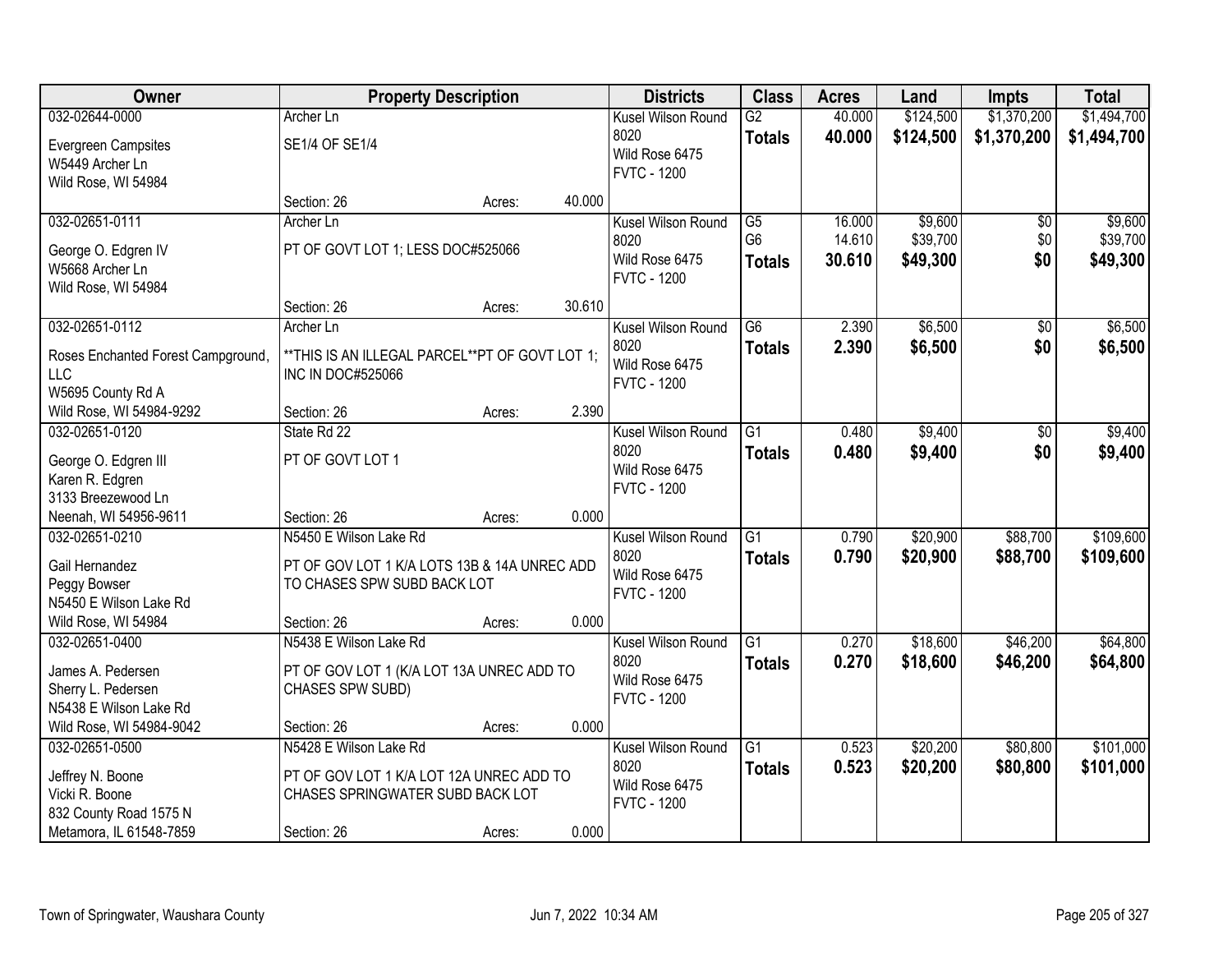| Owner                                                                                      | <b>Property Description</b>                                                                                                                        |        |       | <b>Districts</b>                                                   | <b>Class</b>                     | <b>Acres</b>   | Land                   | <b>Impts</b>           | <b>Total</b>           |
|--------------------------------------------------------------------------------------------|----------------------------------------------------------------------------------------------------------------------------------------------------|--------|-------|--------------------------------------------------------------------|----------------------------------|----------------|------------------------|------------------------|------------------------|
| 032-02651-0600<br>Eric L. Nilles<br>Holly M. Nilles<br>831 Harper Dr                       | State Rd 22<br>PT OF GOV LOT 1 K/A LOT 11A UNREC ADD TO<br>CHASES SPW SUBD BACK LOT                                                                |        |       | Kusel Wilson Round<br>8020<br>Wild Rose 6475<br><b>FVTC - 1200</b> | G1<br><b>Totals</b>              | 0.326<br>0.326 | \$19,000<br>\$19,000   | \$300<br>\$300         | \$19,300<br>\$19,300   |
| Verona, WI 53593-1735                                                                      | Section: 26                                                                                                                                        | Acres: | 0.000 |                                                                    |                                  |                |                        |                        |                        |
| 032-02651-0700<br><b>Stanek Living Trust</b><br>3241 Old Fox run<br>Sun Prairie, WI 53590  | State Rd 22<br>PT OF GOV LOT 1 K/A LOT 10A UNREC ADD TO<br><b>CHASES SPW SUBD</b>                                                                  |        |       | Kusel Wilson Round<br>8020<br>Wild Rose 6475<br><b>FVTC - 1200</b> | $\overline{G1}$<br><b>Totals</b> | 0.325<br>0.325 | \$19,000<br>\$19,000   | \$13,500<br>\$13,500   | \$32,500<br>\$32,500   |
|                                                                                            | Section: 26                                                                                                                                        | Acres: | 0.000 |                                                                    |                                  |                |                        |                        |                        |
| 032-02651-0800<br>Terry W. Chaisson<br>Reba L. Chaisson<br>2933 Carmel Dr                  | N5412 E Wilson Lake Rd<br>PT OF GOV LOT 1; COM INTER RD ROWS, TH N 140.9<br>FT TO POB, TH N 78 FT, TH E 200 FT, TH S 78 FT, TH<br>W 200 FT TO POB; |        |       | Kusel Wilson Round<br>8020<br>Wild Rose 6475<br><b>FVTC - 1200</b> | G1<br><b>Totals</b>              | 0.405<br>0.405 | \$19,500<br>\$19,500   | \$122,400<br>\$122,400 | \$141,900<br>\$141,900 |
| Flossmoor, IL 60422<br>032-02651-0900                                                      | Section: 26<br>W5668 Archer Ln                                                                                                                     | Acres: | 0.000 | Kusel Wilson Round                                                 | G1                               | 1.000          | \$12,000               | \$79,500               | \$91,500               |
| George O. Edgren IV<br>W5668 Archer Ln<br>Wild Rose, WI 54984                              | 1 A. IN SW PT OF GOVT LOT 1                                                                                                                        |        |       | 8020<br>Wild Rose 6475<br><b>FVTC - 1200</b>                       | <b>Totals</b>                    | 1.000          | \$12,000               | \$79,500               | \$91,500               |
|                                                                                            | Section: 26                                                                                                                                        | Acres: | 1.000 |                                                                    |                                  |                |                        |                        |                        |
| 032-02651-1000<br>Annette Green et al<br>W313 S8440 Winkler Dr<br>Mukwonago, WI 53149-9789 | W5691 Archer Ln<br>PT GOVT LOT 1; K/A LOT 7 BLK 1 UNREC ADD TO<br>CHASES SPRINGWATER SUB; LE TO ANTONIA<br><b>SLAVIK</b>                           |        |       | Kusel Wilson Round<br>8020<br>Wild Rose 6475<br><b>FVTC - 1200</b> | $\overline{G1}$<br><b>Totals</b> | 0.000<br>0.000 | \$140,800<br>\$140,800 | \$75,700<br>\$75,700   | \$216,500<br>\$216,500 |
|                                                                                            | Section: 26                                                                                                                                        | Acres: | 0.000 |                                                                    |                                  |                |                        |                        |                        |
| 032-02651-1100<br>John W. Wiza<br>Kathleen A. Wiza<br>4751 Fontana Beach Rd                | W5685 Archer Ln<br>PT OF GOV LOT 1 K/A LOT 8 UNREC ADD TO<br><b>CHASES SPW SUBD</b>                                                                |        |       | Kusel Wilson Round<br>8020<br>Wild Rose 6475<br><b>FVTC - 1200</b> | $\overline{G1}$<br><b>Totals</b> | 0.000<br>0.000 | \$140,800<br>\$140,800 | \$72,200<br>\$72,200   | \$213,000<br>\$213,000 |
| West Bend, WI 53095                                                                        | Section: 26                                                                                                                                        | Acres: | 0.000 |                                                                    |                                  |                |                        |                        |                        |
| 032-02651-1200<br>Shirley J. Stephan<br>6410 Masthead Dr<br>Madison, WI 53705              | W5681 Archer Ln<br>PT OF GOV LOT 1 K/A LOT 9 BLK 1 UNREC ADD TO<br><b>CHASES SPRINGWATER SUBD</b><br>Section: 26                                   | Acres: | 0.000 | Kusel Wilson Round<br>8020<br>Wild Rose 6475<br><b>FVTC - 1200</b> | $\overline{G1}$<br><b>Totals</b> | 0.000<br>0.000 | \$140,800<br>\$140,800 | \$59,100<br>\$59,100   | \$199,900<br>\$199,900 |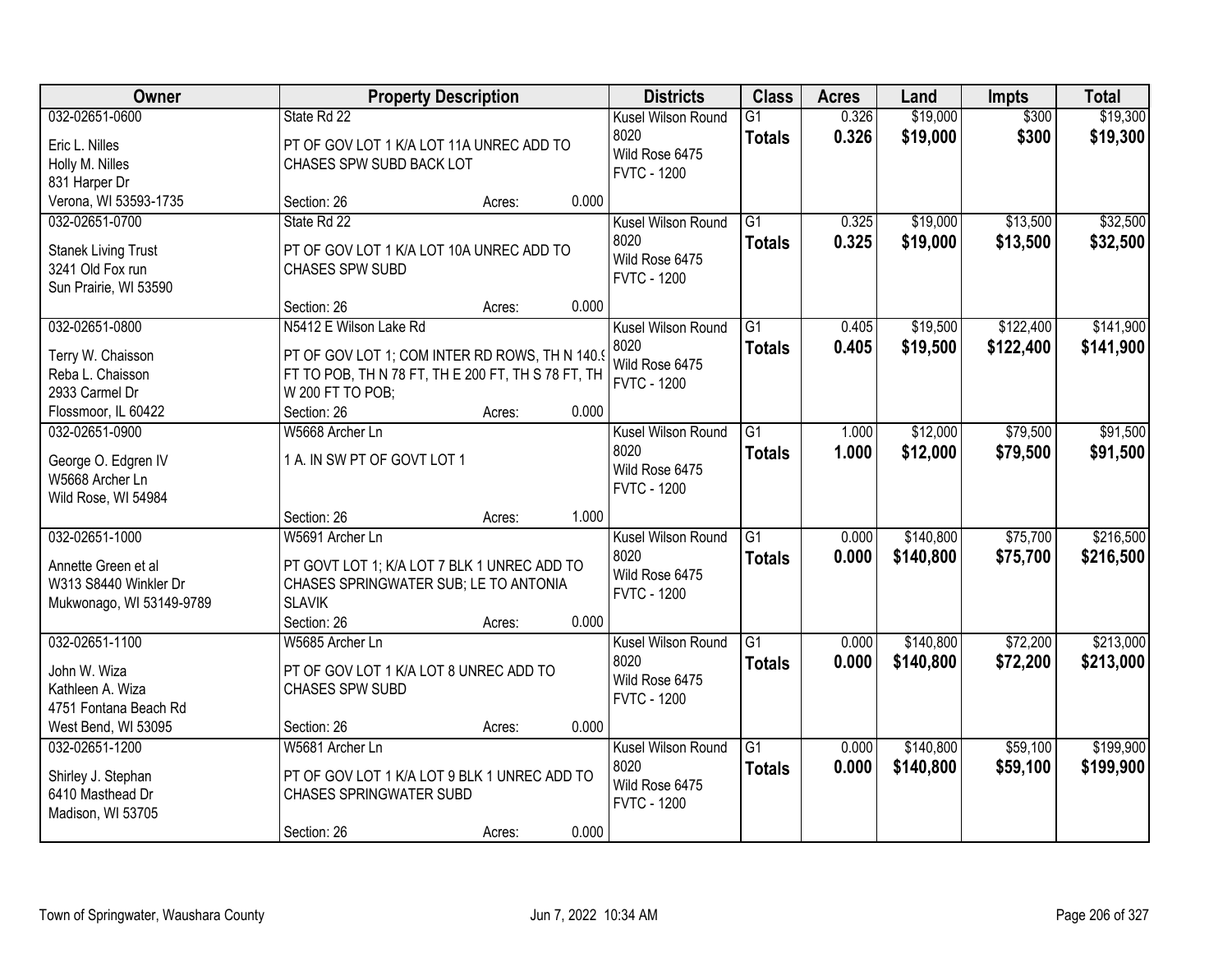| Owner                                 |                                                 | <b>Property Description</b> |       | <b>Districts</b>   | <b>Class</b>    | <b>Acres</b> | Land      | <b>Impts</b> | <b>Total</b> |
|---------------------------------------|-------------------------------------------------|-----------------------------|-------|--------------------|-----------------|--------------|-----------|--------------|--------------|
| 032-02651-1300                        | W5675 Archer Ln                                 |                             |       | Kusel Wilson Round | $\overline{G1}$ | 0.000        | \$176,000 | \$179,100    | \$355,100    |
| Larry D. Rowland                      | PT OF GOV LOT 1 K/A LOT 10 & PT LOT 11 BLK 1    |                             |       | 8020               | <b>Totals</b>   | 0.000        | \$176,000 | \$179,100    | \$355,100    |
| Mary G. Rowland                       | UNREC ADD TO CHASES SPRINGWATER SUBD            |                             |       | Wild Rose 6475     |                 |              |           |              |              |
| W5675 Archer Ln                       |                                                 |                             |       | <b>FVTC - 1200</b> |                 |              |           |              |              |
| Wild Rose, WI 54984                   | Section: 26                                     | Acres:                      | 0.000 |                    |                 |              |           |              |              |
| 032-02651-1410                        | W5669 Archer Ln                                 |                             |       | Kusel Wilson Round | $\overline{G1}$ | 0.430        | \$198,000 | \$146,200    | \$344,200    |
| Serembiczky Trust                     | PT OF GOV LOT 1 K/A LOT 11 & PT OF LOT 12 BLK 1 |                             |       | 8020               | <b>Totals</b>   | 0.430        | \$198,000 | \$146,200    | \$344,200    |
| W173 N5405 Ravenswood Dr              | UNREC ADD TO CHASES SPRINGWATER SUB LESS        |                             |       | Wild Rose 6475     |                 |              |           |              |              |
| Menomonee Falls, WI 53051             | V578 P401, LESS V646 P342, INC DOC#502238 LESS  |                             |       | <b>FVTC - 1200</b> |                 |              |           |              |              |
|                                       | Section: 26                                     | Acres:                      | 0.430 |                    |                 |              |           |              |              |
| 032-02651-1510                        | W5663 Archer Ln                                 |                             |       | Kusel Wilson Round | $\overline{G1}$ | 0.410        | \$198,000 | \$127,700    | \$325,700    |
|                                       |                                                 |                             |       | 8020               | <b>Totals</b>   | 0.410        | \$198,000 | \$127,700    | \$325,700    |
| Shannon M. Kelly<br>W5663 Archer Ln   | LOT 1 CSM 6398                                  |                             |       | Wild Rose 6475     |                 |              |           |              |              |
| Wild Rose, WI 54984                   |                                                 |                             |       | <b>FVTC - 1200</b> |                 |              |           |              |              |
|                                       | Section: 26                                     | Acres:                      | 0.410 |                    |                 |              |           |              |              |
| 032-02651-1600                        | W5661 Archer Ln                                 |                             |       | Kusel Wilson Round | $\overline{G1}$ | 0.000        | \$132,000 | \$79,500     | \$211,500    |
|                                       |                                                 |                             |       | 8020               | <b>Totals</b>   | 0.000        | \$132,000 | \$79,500     | \$211,500    |
| Peter B. Poeschl                      | PT OF GOV LOT 1 K/A LOT 14 BLK 1 UNREC ADD      |                             |       | Wild Rose 6475     |                 |              |           |              |              |
| Susan A. Poeschl                      | CHASES SPRW SUBD                                |                             |       | <b>FVTC - 1200</b> |                 |              |           |              |              |
| 9831 Tower Rd                         |                                                 |                             |       |                    |                 |              |           |              |              |
| Wisconsin Rapids, WI 54494-9412       | Section: 26                                     | Acres:                      | 0.000 |                    |                 |              |           |              |              |
| 032-02651-1700                        | W5657 Archer Ln                                 |                             |       | Kusel Wilson Round | $\overline{G1}$ | 0.000        | \$132,000 | \$108,700    | \$240,700    |
| Jorstad Family Trust                  | PT OF GOV LOT 1                                 |                             |       | 8020               | <b>Totals</b>   | 0.000        | \$132,000 | \$108,700    | \$240,700    |
| 7338 Lynn Ln                          |                                                 |                             |       | Wild Rose 6475     |                 |              |           |              |              |
| Burlington, WI 53105                  |                                                 |                             |       | <b>FVTC - 1200</b> |                 |              |           |              |              |
|                                       | Section: 26                                     | Acres:                      | 0.000 |                    |                 |              |           |              |              |
| 032-02651-1800                        | W5649 Archer Ln                                 |                             |       | Kusel Wilson Round | $\overline{G1}$ | 0.000        | \$132,000 | \$118,500    | \$250,500    |
| Rebekka K. Jensen                     | PT OF GOV LOT 1                                 |                             |       | 8020               | <b>Totals</b>   | 0.000        | \$132,000 | \$118,500    | \$250,500    |
| E2720 Buffalo Ridge Ct                |                                                 |                             |       | Wild Rose 6475     |                 |              |           |              |              |
| Waupaca, WI 54981                     |                                                 |                             |       | <b>FVTC - 1200</b> |                 |              |           |              |              |
|                                       | Section: 26                                     | Acres:                      | 0.000 |                    |                 |              |           |              |              |
| 032-02651-1900                        | W5643 Archer Ln                                 |                             |       | Kusel Wilson Round | $\overline{G1}$ | 0.000        | \$143,000 | \$57,600     | \$200,600    |
| Elroy W & Bernice J Post Living Trust | PT OF GOV LOT 1                                 |                             |       | 8020               | <b>Totals</b>   | 0.000        | \$143,000 | \$57,600     | \$200,600    |
| 2823 Newport Ave                      |                                                 |                             |       | Wild Rose 6475     |                 |              |           |              |              |
| Oshkosh, WI 54904                     |                                                 |                             |       | <b>FVTC - 1200</b> |                 |              |           |              |              |
|                                       | Section: 26                                     | Acres:                      | 0.000 |                    |                 |              |           |              |              |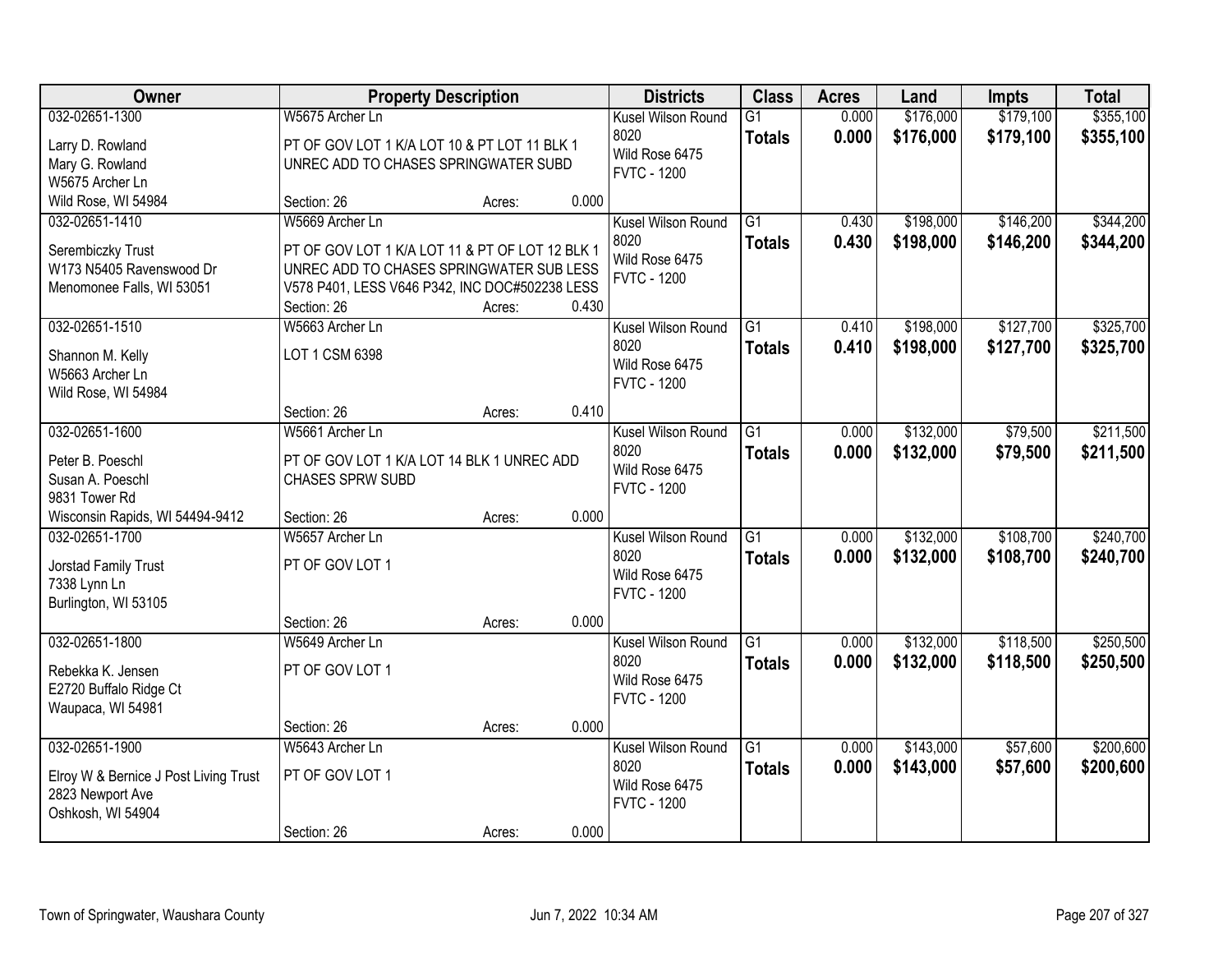| Owner                               | <b>Property Description</b>                        |        |                    | <b>Districts</b>   | <b>Class</b>    | <b>Acres</b> | Land      | <b>Impts</b> | <b>Total</b> |
|-------------------------------------|----------------------------------------------------|--------|--------------------|--------------------|-----------------|--------------|-----------|--------------|--------------|
| 032-02651-2100                      | W5639 Archer Ln                                    |        |                    | Kusel Wilson Round | $\overline{G1}$ | 0.000        | \$220,000 | \$113,200    | \$333,200    |
| Richard J. Grundman                 | PT OF GOV LOT 1 PARCEL 232.65' X 108.12' X 287.65' |        | 8020               |                    | <b>Totals</b>   | 0.000        | \$220,000 | \$113,200    | \$333,200    |
| Pamela M. Grundman                  | & 42' TO HIGHWATER X 100' X 57.35'                 |        |                    | Wild Rose 6475     |                 |              |           |              |              |
| 312 N Ridge Dr                      |                                                    |        | <b>FVTC - 1200</b> |                    |                 |              |           |              |              |
| Waunakee, WI 53597                  | Section: 26                                        | Acres: | 0.000              |                    |                 |              |           |              |              |
| 032-02651-2200                      | W5629 Springwater Dr                               |        |                    | Kusel Wilson Round | G1              | 0.000        | \$132,000 | \$199,800    | \$331,800    |
| Steven G & Janice H Frei Revocable  | PT OF GOV LOT 1 A/K/A LOT 19                       |        | 8020               |                    | Totals          | 0.000        | \$132,000 | \$199,800    | \$331,800    |
| Trust                               |                                                    |        |                    | Wild Rose 6475     |                 |              |           |              |              |
| 718 Miami pass                      |                                                    |        | <b>FVTC - 1200</b> |                    |                 |              |           |              |              |
| Madison, WI 53711                   | Section: 26                                        | Acres: | 0.000              |                    |                 |              |           |              |              |
| 032-02651-2300                      | W5625 Springwater Dr                               |        |                    | Kusel Wilson Round | G1              | 0.000        | \$132,000 | \$115,000    | \$247,000    |
| Alan J. Ruetten                     | PT OF GOV LOT 1 A/K/A LOT 20                       |        | 8020               |                    | <b>Totals</b>   | 0.000        | \$132,000 | \$115,000    | \$247,000    |
| Caryn L. Ruetten                    |                                                    |        |                    | Wild Rose 6475     |                 |              |           |              |              |
| PO Box 225                          |                                                    |        | <b>FVTC - 1200</b> |                    |                 |              |           |              |              |
| Wild Rose, WI 54984                 | Section: 26                                        | Acres: | 0.000              |                    |                 |              |           |              |              |
| 032-02651-2400                      | W5621 Springwater Dr                               |        |                    | Kusel Wilson Round | $\overline{G1}$ | 0.000        | \$143,000 | \$41,500     | \$184,500    |
| Danny R & Sheri L Albrechtson Joint | PT OF GOV LOT 1 K/A LOT 21                         |        | 8020               |                    | <b>Totals</b>   | 0.000        | \$143,000 | \$41,500     | \$184,500    |
| Trust et al                         |                                                    |        | <b>FVTC - 1200</b> | Wild Rose 6475     |                 |              |           |              |              |
| 4509 Wakefield St                   |                                                    |        |                    |                    |                 |              |           |              |              |
| Madison, WI 53711-1407              | Section: 26                                        | Acres: | 0.000              |                    |                 |              |           |              |              |
| 032-02651-2500                      | Springwater Dr                                     |        |                    | Kusel Wilson Round | $\overline{G1}$ | 0.000        | \$23,900  | \$0          | \$23,900     |
| Jesse Mckeever et al                | PT GOV LOT 1 (K/A E 30' OF LOT 21) & EASEMENTS     |        | 8020               |                    | <b>Totals</b>   | 0.000        | \$23,900  | \$0          | \$23,900     |
| 2512 W Point Rd                     |                                                    |        | <b>FVTC - 1200</b> | Wild Rose 6475     |                 |              |           |              |              |
| Green Bay, WI 54304-1441            |                                                    |        |                    |                    |                 |              |           |              |              |
|                                     | Section: 26                                        | Acres: | 0.000              |                    |                 |              |           |              |              |
| 032-02651-2600                      | Springwater Dr                                     |        |                    | Kusel Wilson Round | $\overline{G1}$ | 1.000        | \$10,000  | \$9,300      | \$19,300     |
| Alan J. Ruetten                     | PT OF GOV LOT 1                                    |        | 8020               | Wild Rose 6475     | <b>Totals</b>   | 1.000        | \$10,000  | \$9,300      | \$19,300     |
| Caryn L. Ruetten                    |                                                    |        | <b>FVTC - 1200</b> |                    |                 |              |           |              |              |
| PO Box 225                          |                                                    |        |                    |                    |                 |              |           |              |              |
| Wild Rose, WI 54984                 | Section: 26                                        | Acres: | 0.000              |                    |                 |              |           |              |              |
| 032-02651-2700                      | W5613 Springwater Dr                               |        |                    | Kusel Wilson Round | $\overline{G1}$ | 0.000        | \$206,800 | \$66,700     | \$273,500    |
| Curt R. Kolell                      | PT OF GOV LOT 1 A/K/A LOT 23 & E 1/2 LOT 22        |        | 8020               |                    | <b>Totals</b>   | 0.000        | \$206,800 | \$66,700     | \$273,500    |
| Kristen J. Kolell                   |                                                    |        | <b>FVTC - 1200</b> | Wild Rose 6475     |                 |              |           |              |              |
| W173 N5340 Ravenwood Dr             |                                                    |        |                    |                    |                 |              |           |              |              |
| Menomonee Falls, WI 53051           | Section: 26                                        | Acres: | 0.000              |                    |                 |              |           |              |              |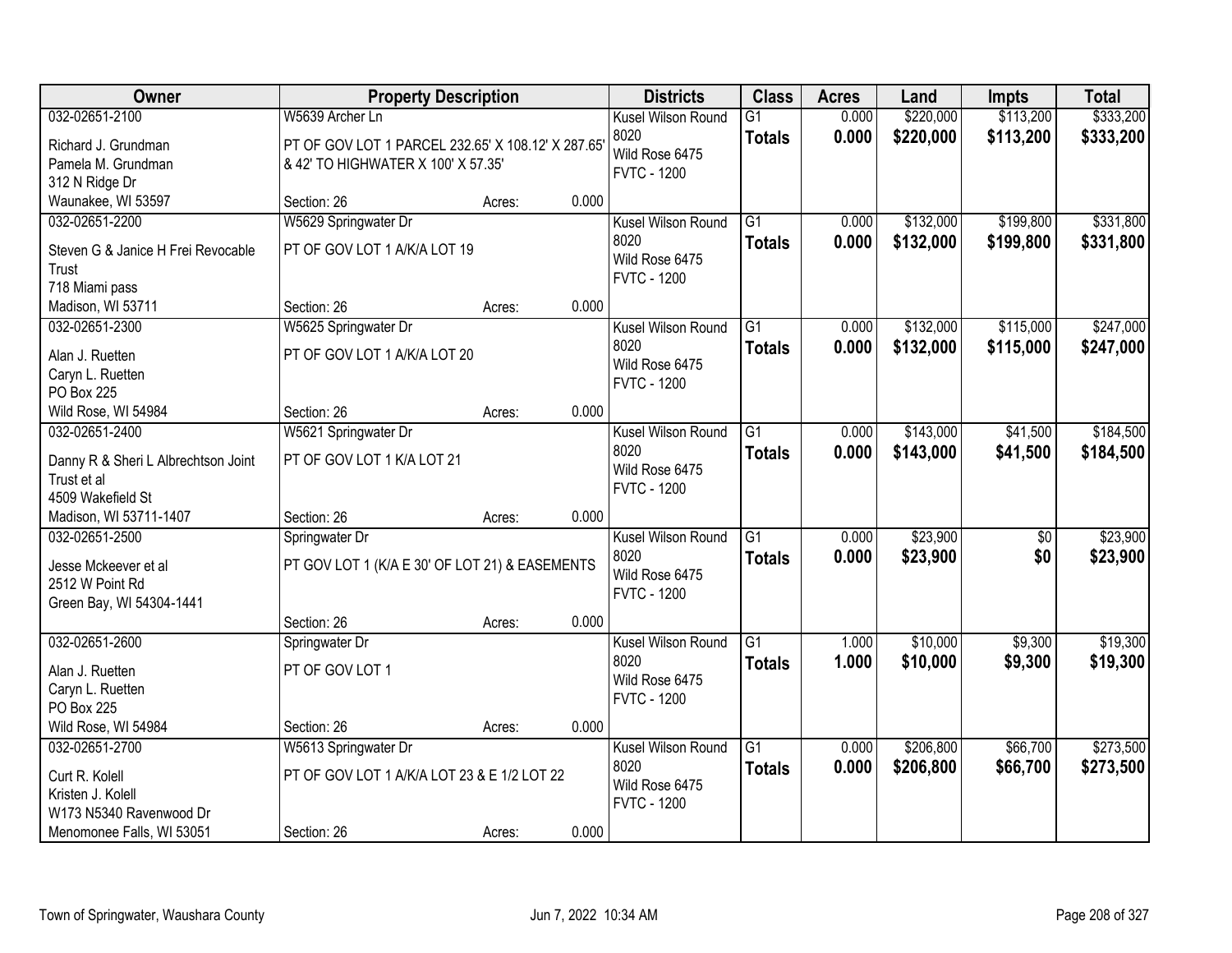| Owner                                   | <b>Property Description</b>                  |        |        | <b>Districts</b>                     | <b>Class</b>    | <b>Acres</b> | Land      | <b>Impts</b>    | <b>Total</b> |
|-----------------------------------------|----------------------------------------------|--------|--------|--------------------------------------|-----------------|--------------|-----------|-----------------|--------------|
| 032-02651-2800                          | W5607 Springwater Dr                         |        |        | Kusel Wilson Round                   | $\overline{G1}$ | 0.000        | \$138,600 | \$69,000        | \$207,600    |
| Jeffrey Semenas                         | PT OF GOVT LOT 1                             |        |        | 8020                                 | <b>Totals</b>   | 0.000        | \$138,600 | \$69,000        | \$207,600    |
| Carol Semenas                           |                                              |        |        | Wild Rose 6475                       |                 |              |           |                 |              |
| 1614 Blackwood Ct                       |                                              |        |        | <b>FVTC - 1200</b>                   |                 |              |           |                 |              |
| Middleton, WI 53562                     | Section: 26                                  | Acres: | 0.000  |                                      |                 |              |           |                 |              |
| 032-02651-2910                          | W5601 Springwater Dr                         |        |        | Kusel Wilson Round                   | $\overline{G1}$ | 0.000        | \$198,000 | \$97,500        | \$295,500    |
| Casey Malesevich                        | PT OF GOV LOT 1                              |        |        | 8020                                 | <b>Totals</b>   | 0.000        | \$198,000 | \$97,500        | \$295,500    |
| Natasha Malesevich                      |                                              |        |        | Wild Rose 6475                       |                 |              |           |                 |              |
| N101 W17591 Misty Morning Way           |                                              |        |        | <b>FVTC - 1200</b>                   |                 |              |           |                 |              |
| Germantown, WI 53022-4626               | Section: 26                                  | Acres: | 0.000  |                                      |                 |              |           |                 |              |
| 032-02651-3011                          | W5599 Springwater Dr                         |        |        | Kusel Wilson Round                   | $\overline{G1}$ | 0.910        | \$89,500  | \$0             | \$89,500     |
|                                         |                                              |        |        | 8020                                 | <b>Totals</b>   | 0.910        | \$89,500  | \$0             | \$89,500     |
| Kent D. Morrison                        | LOT 1 CSM 5181                               |        |        | Wild Rose 6475                       |                 |              |           |                 |              |
| Mary E. Morrison                        |                                              |        |        | <b>FVTC - 1200</b>                   |                 |              |           |                 |              |
| 2875 Pine Ridge Rd<br>Oshkosh, WI 54904 | Section: 26                                  | Acres: | 0.910  |                                      |                 |              |           |                 |              |
| 032-02651-3012                          | State Rd 22                                  |        |        | Kusel Wilson Round                   | G1              | 0.230        | \$200     | \$0             | \$200        |
|                                         |                                              |        |        | 8020                                 |                 | 0.230        | \$200     | \$0             | \$200        |
| <b>Edgren Living Trust</b>              | PT OF PVT RD NOT SOLD WITH CSM IN DOC 508897 |        |        | Wild Rose 6475                       | <b>Totals</b>   |              |           |                 |              |
| PO Box 12                               |                                              |        |        | <b>FVTC - 1200</b>                   |                 |              |           |                 |              |
| Wild Rose, WI 54984-0012                |                                              |        |        |                                      |                 |              |           |                 |              |
|                                         | Section:                                     | Acres: | 0.230  |                                      |                 |              |           |                 |              |
| 032-02651-3100                          | W5633 Springwater Dr                         |        |        | Kusel Wilson Round                   | $\overline{G1}$ | 1.000        | \$10,000  | \$130,700       | \$140,700    |
| Kenneth J. Van Lanen                    | PT OF GOV LOT 1                              |        |        | 8020                                 | <b>Totals</b>   | 1.000        | \$10,000  | \$130,700       | \$140,700    |
| Carol A. Van Lanen                      |                                              |        |        | Wild Rose 6475<br><b>FVTC - 1200</b> |                 |              |           |                 |              |
| W5633 Springwater Dr                    |                                              |        |        |                                      |                 |              |           |                 |              |
| Wild Rose, WI 54984                     | Section: 26                                  | Acres: | 1.000  |                                      |                 |              |           |                 |              |
| 032-02652-0100                          | State Rd 22                                  |        |        | Wild Rose 6475                       | $\overline{G5}$ | 7.000        | \$4,200   | $\sqrt{$0}$     | \$4,200      |
| Roses Enchanted Forest Campground,      | PT OF GOV LOT 2                              |        |        | <b>FVTC - 1200</b>                   | G <sub>6</sub>  | 33.000       | \$89,800  | \$0             | \$89,800     |
| LLC                                     |                                              |        |        |                                      | <b>Totals</b>   | 40.000       | \$94,000  | \$0             | \$94,000     |
| W5695 County Rd A                       |                                              |        |        |                                      |                 |              |           |                 |              |
| Wild Rose, WI 54984-9292                | Section: 26                                  | Acres: | 40.000 |                                      |                 |              |           |                 |              |
| 032-02652-0220                          | State Rd 22                                  |        |        | Kusel Wilson Round                   | $\overline{G1}$ | 1.750        | \$16,500  | $\overline{30}$ | \$16,500     |
| Timothy G. Soda                         | PT OF GOV LOT 2 SUBJ TO EAS                  |        |        | 8020                                 | <b>Totals</b>   | 1.750        | \$16,500  | \$0             | \$16,500     |
| Margaret J. Soda                        |                                              |        |        | Wild Rose 6475                       |                 |              |           |                 |              |
| W5531 Archer Ln                         |                                              |        |        | <b>FVTC - 1200</b>                   |                 |              |           |                 |              |
| Wild Rose, WI 54984-9181                | Section: 26                                  | Acres: | 0.000  |                                      |                 |              |           |                 |              |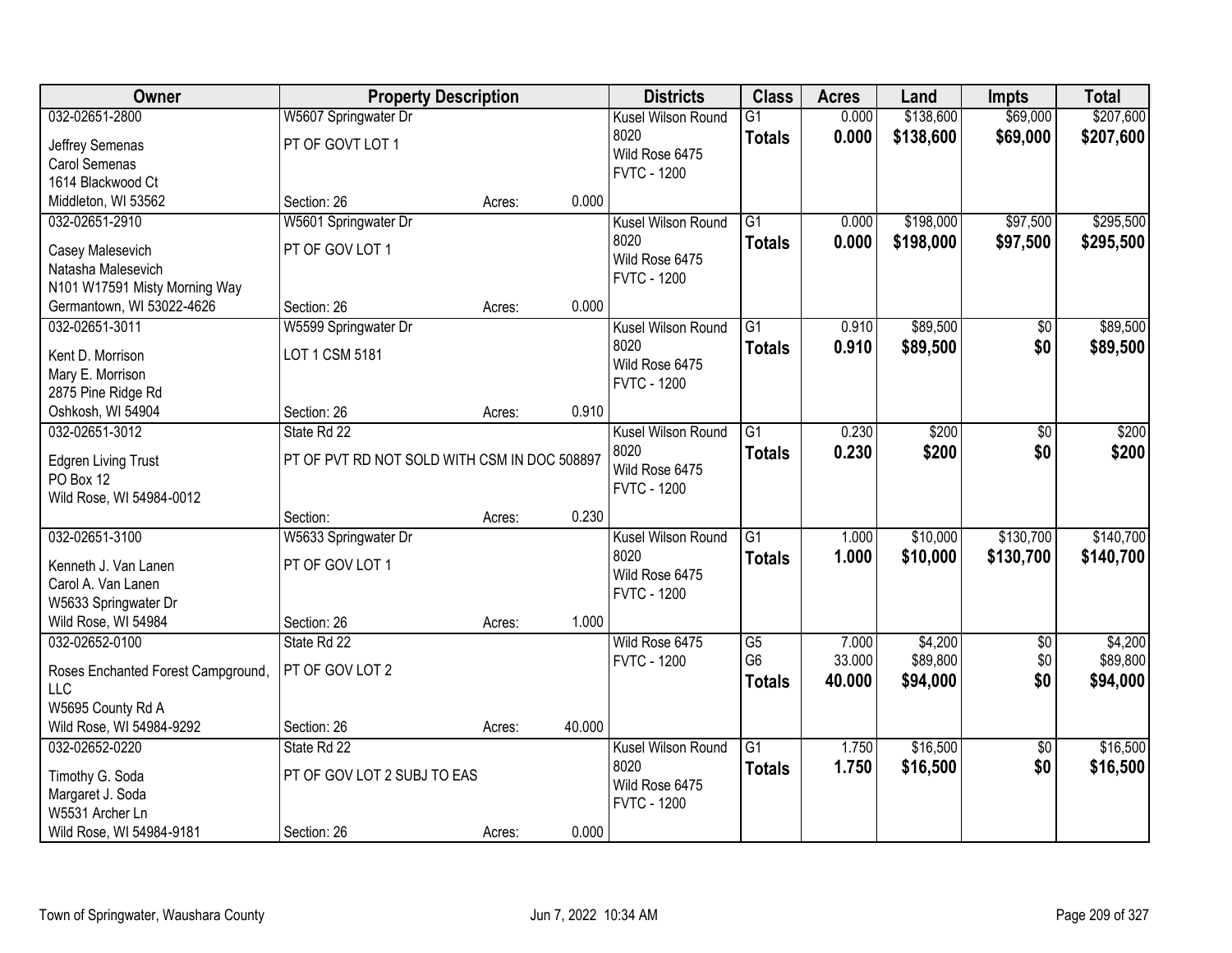| Owner                             | <b>Property Description</b>                   |        |       | <b>Districts</b>                     | <b>Class</b>    | <b>Acres</b> | Land     | Impts           | <b>Total</b> |
|-----------------------------------|-----------------------------------------------|--------|-------|--------------------------------------|-----------------|--------------|----------|-----------------|--------------|
| 032-02652-0230                    | State Rd 22                                   |        |       | Kusel Wilson Round<br>8020           | $\overline{G1}$ | 0.955        | \$11,800 | $\overline{50}$ | \$11,800     |
| Robert L. Bahling                 | PT OF GOV LOT 2 SUBJ TO EAS                   |        |       | Wild Rose 6475                       | <b>Totals</b>   | 0.955        | \$11,800 | \$0             | \$11,800     |
| 9578 Denver Dr                    |                                               |        |       | <b>FVTC - 1200</b>                   |                 |              |          |                 |              |
| Belvidere, IL 61008-9055          | Section: 26                                   | Acres: | 0.000 |                                      |                 |              |          |                 |              |
| 032-02652-0240                    | State Rd 22                                   |        |       | Kusel Wilson Round                   | $\overline{G1}$ | 1.824        | \$15,300 | $\overline{50}$ | \$15,300     |
|                                   |                                               |        |       | 8020                                 | <b>Totals</b>   | 1.824        | \$15,300 | \$0             | \$15,300     |
| Kenneth C & Nancy E Nelson Living | PT GOV LOT 2 SUBJ TO EAS                      |        |       | Wild Rose 6475                       |                 |              |          |                 |              |
| Trust<br>N3921 Morgan Dr          |                                               |        |       | <b>FVTC - 1200</b>                   |                 |              |          |                 |              |
| Waupaca, WI 54981                 | Section: 26                                   | Acres: | 0.000 |                                      |                 |              |          |                 |              |
| 032-02652-0400                    | W5576 Springwater Dr                          |        |       | Kusel Wilson Round                   | $\overline{G1}$ | 0.500        | \$7,500  | \$96,600        | \$104,100    |
| Patti E. Weber                    | PT OF GOV LOT 2                               |        |       | 8020                                 | <b>Totals</b>   | 0.500        | \$7,500  | \$96,600        | \$104,100    |
| 4105 Western Dr                   |                                               |        |       | Wild Rose 6475                       |                 |              |          |                 |              |
| Oshkosh, WI 54901                 |                                               |        |       | <b>FVTC - 1200</b>                   |                 |              |          |                 |              |
|                                   | Section: 26                                   | Acres: | 0.500 |                                      |                 |              |          |                 |              |
| 032-02652-0540                    | W5595 Archer Ln                               |        |       | Kusel Wilson Round                   | G1              | 0.865        | \$8,300  | \$159,800       | \$168,100    |
| Jacqueline J. Cresci              | LOT 1 CSM 2997; EXC CSM 3377                  |        |       | 8020                                 | <b>Totals</b>   | 0.865        | \$8,300  | \$159,800       | \$168,100    |
| W5595 Archer Ln                   |                                               |        |       | Wild Rose 6475                       |                 |              |          |                 |              |
| Wild Rose, WI 54984               |                                               |        |       | <b>FVTC - 1200</b>                   |                 |              |          |                 |              |
|                                   | Section: 26                                   | Acres: | 0.865 |                                      |                 |              |          |                 |              |
| 032-02652-0550                    | W5605 Archer Ln                               |        |       | Kusel Wilson Round                   | $\overline{G1}$ | 0.792        | \$8,100  | \$73,200        | \$81,300     |
| Gerald S. Chojnacki               | PT OF GOV LOT 2 (SW1/4), LOT 2 CSM 2997 EXC E |        |       | 8020                                 | <b>Totals</b>   | 0.792        | \$8,100  | \$73,200        | \$81,300     |
| W5605 Archer Ln                   | 33'                                           |        |       | Wild Rose 6475                       |                 |              |          |                 |              |
| Wild Rose, WI 54984               |                                               |        |       | <b>FVTC - 1200</b>                   |                 |              |          |                 |              |
|                                   | Section: 26                                   | Acres: | 0.792 |                                      |                 |              |          |                 |              |
| 032-02652-0560                    | W5582 Springwater Dr                          |        |       | Kusel Wilson Round                   | G1              | 0.752        | \$8,100  | \$105,500       | \$113,600    |
| Jesse Mckeever                    | LOT 1 CSM 3377                                |        |       | 8020                                 | <b>Totals</b>   | 0.752        | \$8,100  | \$105,500       | \$113,600    |
| Jennifer Mckeever                 |                                               |        |       | Wild Rose 6475<br><b>FVTC - 1200</b> |                 |              |          |                 |              |
| 2512 W Point Rd                   |                                               |        |       |                                      |                 |              |          |                 |              |
| Green Bay, WI 54304-1441          | Section: 26                                   | Acres: | 0.752 |                                      |                 |              |          |                 |              |
| 032-02652-0571                    | W5598 Springwater Dr                          |        |       | Kusel Wilson Round                   | $\overline{G1}$ | 1.278        | \$11,500 | \$149,700       | \$161,200    |
| Alex H. Elsesser Jr               | LOT 1 CSM 3399 & PT PVT RD                    |        |       | 8020<br>Wild Rose 6475               | <b>Totals</b>   | 1.278        | \$11,500 | \$149,700       | \$161,200    |
| Kathleen A. Elsesser              |                                               |        |       | <b>FVTC - 1200</b>                   |                 |              |          |                 |              |
| W5598 Springwater Dr              |                                               |        |       |                                      |                 |              |          |                 |              |
| Wild Rose, WI 54984               | Section: 26                                   | Acres: | 1.278 |                                      |                 |              |          |                 |              |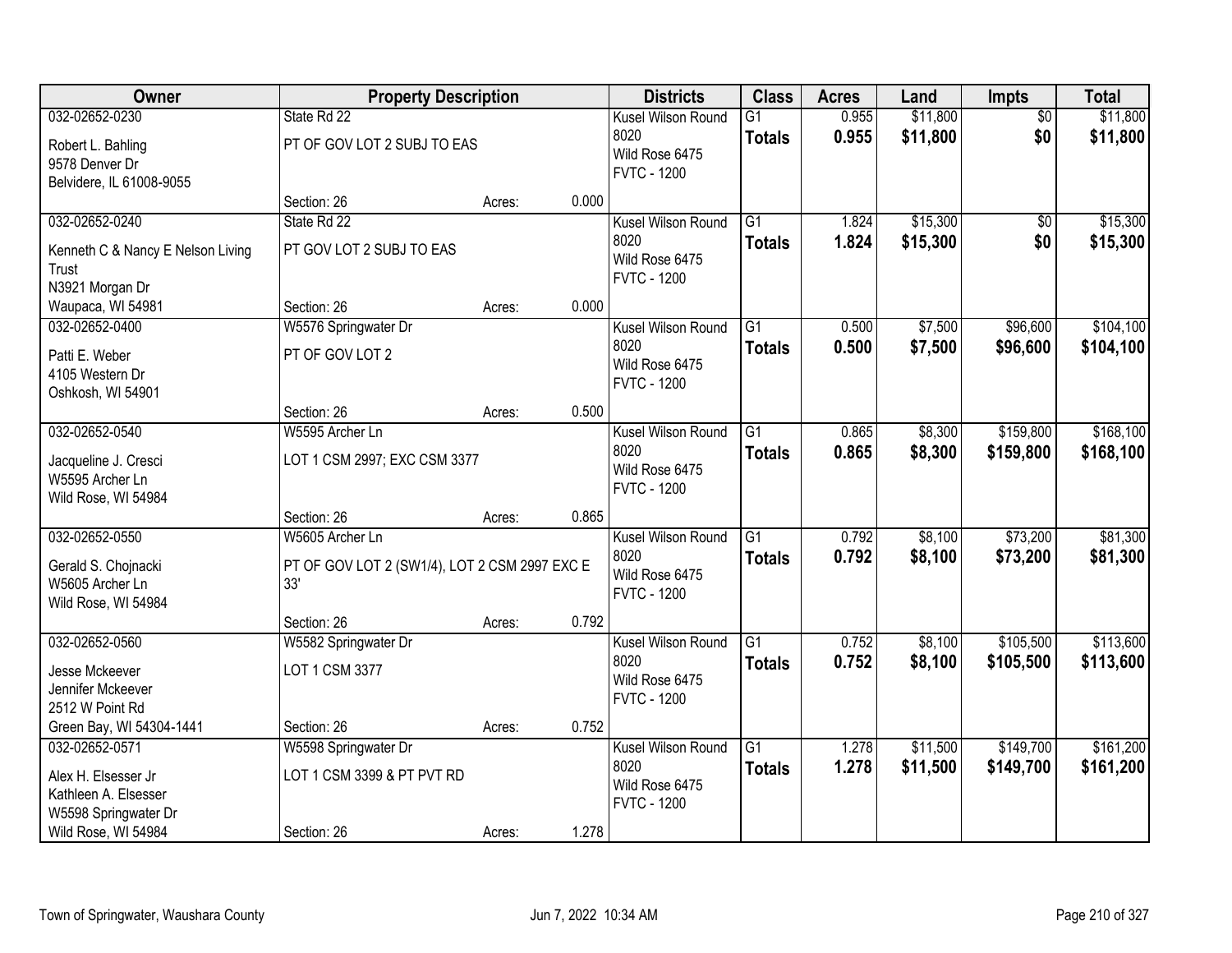| Owner                                          | <b>Property Description</b>                                                       |        |       | <b>Districts</b>                     | <b>Class</b>    | <b>Acres</b> | Land                         | <b>Impts</b> | <b>Total</b> |
|------------------------------------------------|-----------------------------------------------------------------------------------|--------|-------|--------------------------------------|-----------------|--------------|------------------------------|--------------|--------------|
| 032-02652-0610                                 | W5589 Springwater Dr                                                              |        |       | Kusel Wilson Round                   | $\overline{G1}$ | 0.000        | \$39,600                     | \$26,500     | \$66,100     |
| Roger D. Daume                                 | SPRINGWATER CONDOMINIUMS UNIT 1 PT OF GOV                                         |        |       | 8020                                 | <b>Totals</b>   | 0.000        | \$39,600                     | \$26,500     | \$66,100     |
| Kathleen M. Daume                              | LOT 2 LESS V 435 P 568                                                            |        |       | Wild Rose 6475<br><b>FVTC - 1200</b> |                 |              |                              |              |              |
| PO Box 78                                      |                                                                                   |        |       |                                      |                 |              |                              |              |              |
| Wild Rose, WI 54984-0078                       | Section: 26                                                                       | Acres: | 0.000 |                                      |                 |              |                              |              |              |
| 032-02652-0620                                 | W5589 Springwater Dr                                                              |        |       | Kusel Wilson Round                   | $\overline{G1}$ | 0.000        | \$39,600                     | \$24,200     | \$63,800     |
| Roger D. Daume                                 | SPRINGWATER CONDOMINIUMS UNIT 2 PT OF GOV                                         |        |       | 8020                                 | <b>Totals</b>   | 0.000        | \$39,600                     | \$24,200     | \$63,800     |
| Kathleen M. Daume                              | LOT 2 LESS V 435 P 568                                                            |        |       | Wild Rose 6475                       |                 |              |                              |              |              |
| PO Box 78                                      |                                                                                   |        |       | <b>FVTC - 1200</b>                   |                 |              |                              |              |              |
| Wild Rose, WI 54984-0078                       | Section: 26                                                                       | Acres: | 0.000 |                                      |                 |              |                              |              |              |
| 032-02652-0630                                 | W5589 Springwater Dr                                                              |        |       | Kusel Wilson Round                   | G1              | 0.000        | \$78,100                     | \$46,100     | \$124,200    |
| Roger D. Daume                                 | SPRINGWATER CONDOMINIUMS UNITS 3 & 4 PT OF                                        |        |       | 8020                                 | <b>Totals</b>   | 0.000        | \$78,100                     | \$46,100     | \$124,200    |
| Kathleen M. Daume                              | GOV LOT 2 LESS V 435 P 568                                                        |        |       | Wild Rose 6475                       |                 |              |                              |              |              |
| PO Box 78                                      |                                                                                   |        |       | <b>FVTC - 1200</b>                   |                 |              |                              |              |              |
| Wild Rose, WI 54984-0078                       | Section: 26                                                                       | Acres: | 0.000 |                                      |                 |              |                              |              |              |
| 032-02652-0640                                 | State Rd 22                                                                       |        |       | Kusel Wilson Round                   |                 |              | Assessed with 032-02652-0630 |              |              |
|                                                | SPRINGWATER CONDOMINIUMS UNIT 4 PT OF GOV                                         |        |       | 8020                                 |                 |              |                              |              |              |
| Roger D. Daume<br>Kathleen M. Daume            | LOT 2 LESS V 435 P 568 ASSESSED WITH                                              |        |       | Wild Rose 6475                       |                 |              |                              |              |              |
| PO Box 78                                      | 32-2652-0630                                                                      |        |       | <b>FVTC - 1200</b>                   |                 |              |                              |              |              |
| Wild Rose, WI 54984-0078                       | Section: 26                                                                       | Acres: | 0.000 |                                      |                 |              |                              |              |              |
| 032-02652-0699                                 | Springwater Dr                                                                    |        |       | Kusel Wilson Round                   |                 |              |                              |              |              |
|                                                |                                                                                   |        |       | 8020                                 | <b>Totals</b>   |              |                              |              |              |
| Springwater Condo Owners                       | SPRINGWATER CONDOMINIUMS COMMON AREA                                              |        |       | Wild Rose 6475                       |                 |              |                              |              |              |
|                                                | LESS V 435 P 568 (CREATED TO AID REMAPPING<br>EFFORTS) AREA ASSESSED WITH PARCELS |        |       | <b>FVTC - 1200</b>                   |                 |              |                              |              |              |
|                                                | Section: 26                                                                       | Acres: | 0.000 |                                      |                 |              |                              |              |              |
| 032-02652-0700                                 | W5581 Springwater Dr                                                              |        |       | Kusel Wilson Round                   | $\overline{G1}$ | 0.000        | \$270,000                    | \$109,800    | \$379,800    |
|                                                |                                                                                   |        |       | 8020                                 | <b>Totals</b>   | 0.000        | \$270,000                    | \$109,800    | \$379,800    |
| Robert J. Tronnier                             | PT OF GOV LOT 1 LESS V 246 P 418 LESS V 435 P                                     |        |       | Wild Rose 6475                       |                 |              |                              |              |              |
| Nancy Tronnier                                 | 569                                                                               |        |       | <b>FVTC - 1200</b>                   |                 |              |                              |              |              |
| 1370 Alpine pass                               |                                                                                   |        | 0.000 |                                      |                 |              |                              |              |              |
| Golden Valley, MN 55416-3502<br>032-02652-0800 | Section: 26                                                                       | Acres: |       |                                      | G1              | 0.190        | \$5,600                      | \$61,500     | \$67,100     |
|                                                | W5575 Springwater Dr                                                              |        |       | Kusel Wilson Round<br>8020           |                 |              |                              |              |              |
| Kory L. Wendlandt                              | PT GOVT LOT 2                                                                     |        |       | Wild Rose 6475                       | <b>Totals</b>   | 0.190        | \$5,600                      | \$61,500     | \$67,100     |
| Kurt L. Wendlandt                              |                                                                                   |        |       | <b>FVTC - 1200</b>                   |                 |              |                              |              |              |
| 4926 S Business Dr                             |                                                                                   |        |       |                                      |                 |              |                              |              |              |
| Sheboygan, WI 53081                            | Section: 26                                                                       | Acres: | 0.190 |                                      |                 |              |                              |              |              |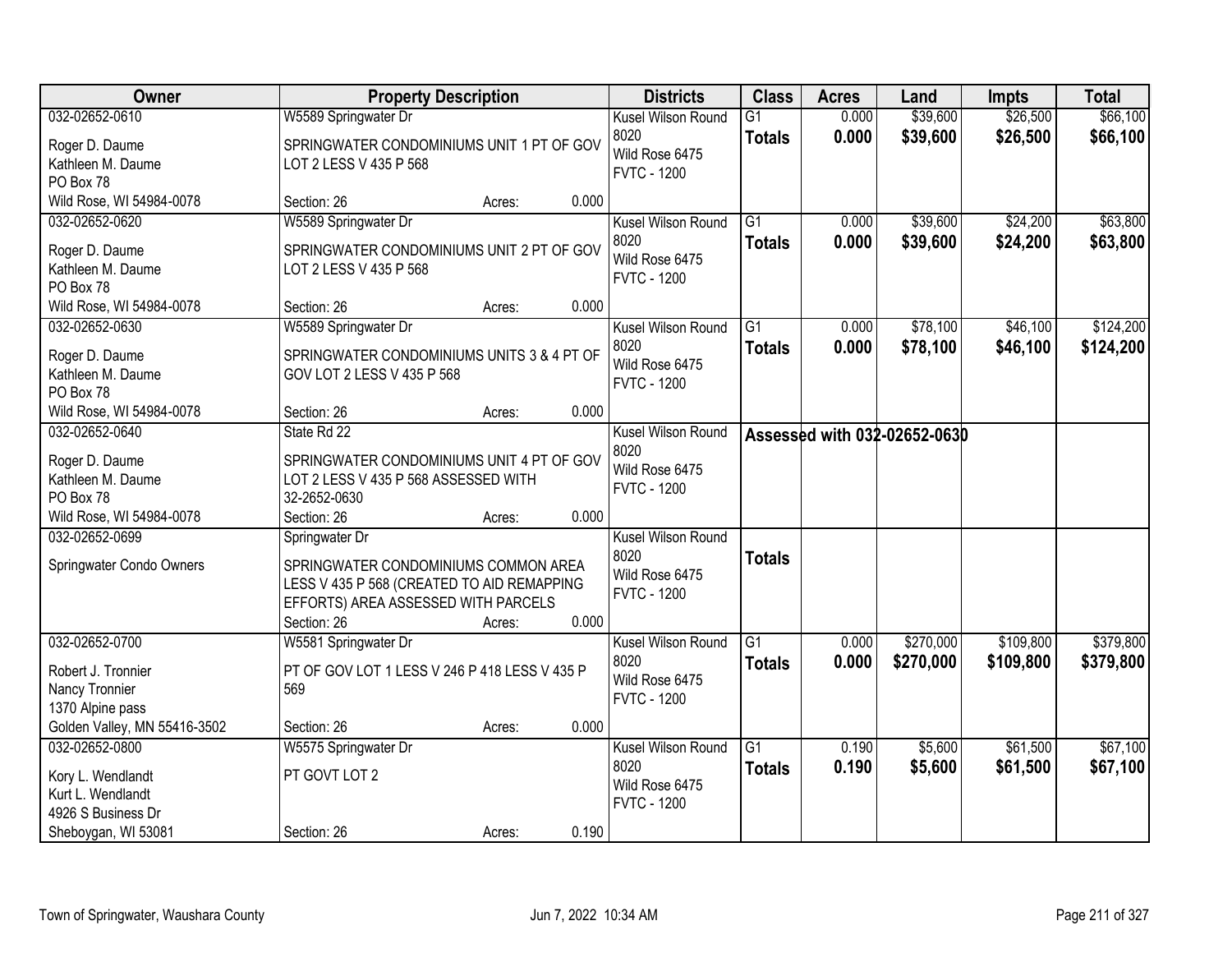| Owner                                           | <b>Property Description</b>              |        |       | <b>Districts</b>                     | <b>Class</b>    | <b>Acres</b>   | Land                 | <b>Impts</b>    | <b>Total</b> |
|-------------------------------------------------|------------------------------------------|--------|-------|--------------------------------------|-----------------|----------------|----------------------|-----------------|--------------|
| 032-02652-0911                                  | Springwater Dr                           |        |       | Kusel Wilson Round                   | $\overline{G1}$ | 1.546          | \$158,200            | $\overline{50}$ | \$158,200    |
| Beach House Rentals, LLC                        | LOT 1 CSM 6525                           |        |       | 8020                                 | <b>Totals</b>   | 1.546          | \$158,200            | \$0             | \$158,200    |
| 206 W Fulton St                                 |                                          |        |       | Wild Rose 6475<br><b>FVTC - 1200</b> |                 |                |                      |                 |              |
| Waupaca, WI 54981-1541                          |                                          |        |       |                                      |                 |                |                      |                 |              |
|                                                 | Section: 26                              | Acres: | 1.546 |                                      |                 |                |                      |                 |              |
| 032-02652-0912                                  | W5565 Springwater Dr                     |        |       | Kusel Wilson Round                   | $\overline{G1}$ | 1.745          | \$192,000            | \$110,100       | \$302,100    |
| Beach House Rentals, LLC                        | LOT 2 CSM 6525                           |        |       | 8020<br>Wild Rose 6475               | <b>Totals</b>   | 1.745          | \$192,000            | \$110,100       | \$302,100    |
| 206 W Fulton St                                 |                                          |        |       | <b>FVTC - 1200</b>                   |                 |                |                      |                 |              |
| Waupaca, WI 54981-1541                          |                                          |        |       |                                      |                 |                |                      |                 |              |
|                                                 | Section: 26                              | Acres: | 1.745 |                                      |                 |                |                      |                 |              |
| 032-02652-0913                                  | Springwater Dr                           |        |       | Kusel Wilson Round<br>8020           | G1              | 1.304<br>1.304 | \$36,500<br>\$36,500 | \$0<br>\$0      | \$36,500     |
| Beach House Rentals, LLC                        | LOT 4 CSM 6525                           |        |       | Wild Rose 6475                       | <b>Totals</b>   |                |                      |                 | \$36,500     |
| 206 W Fulton St                                 |                                          |        |       | <b>FVTC - 1200</b>                   |                 |                |                      |                 |              |
| Waupaca, WI 54981-1541                          | Section: 26                              |        | 1.304 |                                      |                 |                |                      |                 |              |
| 032-02652-0921                                  | W5571 Springwater Dr                     | Acres: |       | Kusel Wilson Round                   | G1              | 0.491          | \$198,900            | \$90,100        | \$289,000    |
|                                                 |                                          |        |       | 8020                                 | <b>Totals</b>   | 0.491          | \$198,900            | \$90,100        | \$289,000    |
| Beach House Rentals, LLC                        | LOT 3 CSM 6525                           |        |       | Wild Rose 6475                       |                 |                |                      |                 |              |
| 206 W Fulton St<br>Waupaca, WI 54981-1541       |                                          |        |       | <b>FVTC - 1200</b>                   |                 |                |                      |                 |              |
|                                                 | Section: 26                              | Acres: | 0.491 |                                      |                 |                |                      |                 |              |
| 032-02652-1000                                  | W5557 Springwater Dr                     |        |       | Kusel Wilson Round                   | $\overline{G1}$ | 0.390          | \$143,000            | \$96,400        | \$239,400    |
|                                                 | PT OF GOV LOT 2 ALSO SW1/4 DRIVEWAY      |        |       | 8020                                 | <b>Totals</b>   | 0.390          | \$143,000            | \$96,400        | \$239,400    |
| Arthur P & Karen L Melcher Irrevocable<br>Trust |                                          |        |       | Wild Rose 6475                       |                 |                |                      |                 |              |
| N778 Kaddatz Dr                                 |                                          |        |       | <b>FVTC - 1200</b>                   |                 |                |                      |                 |              |
| Watertown, WI 53098                             | Section: 26                              | Acres: | 0.390 |                                      |                 |                |                      |                 |              |
| 032-02652-1100                                  | W5553 Springwater Dr                     |        |       | Kusel Wilson Round                   | $\overline{G1}$ | 0.000          | \$143,000            | \$63,800        | \$206,800    |
| <b>Bluequinn Properties, LLC</b>                | PT OF GOV LOT 2                          |        |       | 8020                                 | <b>Totals</b>   | 0.000          | \$143,000            | \$63,800        | \$206,800    |
| W7898 High Ridge Rd                             |                                          |        |       | Wild Rose 6475                       |                 |                |                      |                 |              |
| Fort Atkinson, WI 53538                         |                                          |        |       | <b>FVTC - 1200</b>                   |                 |                |                      |                 |              |
|                                                 | Section: 26                              | Acres: | 0.000 |                                      |                 |                |                      |                 |              |
| 032-02652-1310                                  | W5547 Archer Ln                          |        |       | Kusel Wilson Round                   | $\overline{G1}$ | 0.000          | \$240,000            | \$139,700       | \$379,700    |
| Jeffrey D. Hendrickson                          | PT OF GOVT LOT 2 & 1RD ROW LESS V566 P96 |        |       | 8020                                 | <b>Totals</b>   | 0.000          | \$240,000            | \$139,700       | \$379,700    |
| Anna M. Hendrickson                             |                                          |        |       | Wild Rose 6475<br><b>FVTC - 1200</b> |                 |                |                      |                 |              |
| 21099 Old Q Rd                                  |                                          |        |       |                                      |                 |                |                      |                 |              |
| Blanchardville, WI 53516-9308                   | Section: 26                              | Acres: | 0.000 |                                      |                 |                |                      |                 |              |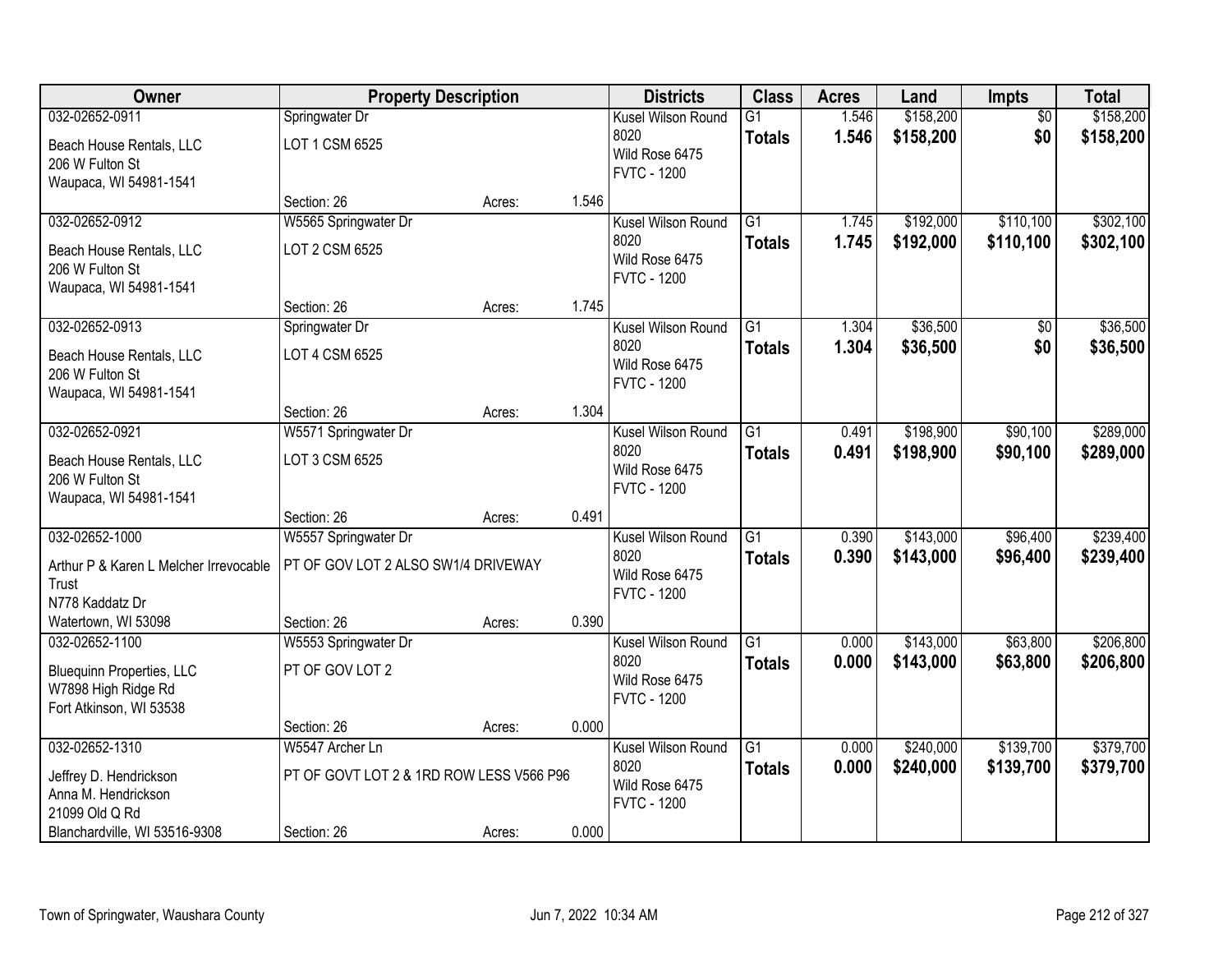| Owner                             | <b>Property Description</b>               |        |       | <b>Districts</b>       | <b>Class</b>    | <b>Acres</b> | Land      | <b>Impts</b> | <b>Total</b> |
|-----------------------------------|-------------------------------------------|--------|-------|------------------------|-----------------|--------------|-----------|--------------|--------------|
| 032-02652-1410                    | W5533 Archer Ln                           |        |       | Kusel Wilson Round     | $\overline{G1}$ | 0.000        | \$235,000 | \$151,900    | \$386,900    |
| Barbara G. Sherkow                | PT OF GOV LOT 2 & 1RD ROW LESS V565 P282  |        |       | 8020<br>Wild Rose 6475 | <b>Totals</b>   | 0.000        | \$235,000 | \$151,900    | \$386,900    |
| Henry N. Mauer                    |                                           |        |       | <b>FVTC - 1200</b>     |                 |              |           |              |              |
| 1246 Spaight St Apt 1             |                                           |        |       |                        |                 |              |           |              |              |
| Madison, WI 53703-4075            | Section: 26                               | Acres: | 0.000 |                        |                 |              |           |              |              |
| 032-02652-1600                    | State Rd 22                               |        |       | Kusel Wilson Round     | $\overline{G1}$ | 0.000        | \$132,000 | \$0          | \$132,000    |
| Timothy G. Soda                   | PT OF GOV LOT 2 & 1RD ROW                 |        |       | 8020                   | <b>Totals</b>   | 0.000        | \$132,000 | \$0          | \$132,000    |
| Margaret J. Soda                  |                                           |        |       | Wild Rose 6475         |                 |              |           |              |              |
| W5531 Archer Ln                   |                                           |        |       | <b>FVTC - 1200</b>     |                 |              |           |              |              |
| Wild Rose, WI 54984-9181          | Section: 26                               | Acres: | 0.000 |                        |                 |              |           |              |              |
| 032-02652-1700                    | W5531 Archer Ln                           |        |       | Kusel Wilson Round     | G1              | 0.000        | \$132,000 | \$119,600    | \$251,600    |
| Timothy G. Soda                   | PT OF GOV LOT 2 & 1RD ROW                 |        |       | 8020                   | <b>Totals</b>   | 0.000        | \$132,000 | \$119,600    | \$251,600    |
| Margaret J. Soda                  |                                           |        |       | Wild Rose 6475         |                 |              |           |              |              |
| W5531 Archer Ln                   |                                           |        |       | <b>FVTC - 1200</b>     |                 |              |           |              |              |
| Wild Rose, WI 54984-9181          | Section: 26                               | Acres: | 0.000 |                        |                 |              |           |              |              |
| 032-02652-1800                    | W5519 Archer Ln                           |        |       | Kusel Wilson Round     | G1              | 0.000        | \$220,000 | \$60,900     | \$280,900    |
|                                   |                                           |        |       | 8020                   | <b>Totals</b>   | 0.000        | \$220,000 | \$60,900     | \$280,900    |
| Glenda Bahling                    | PT OF GOVT LOT 2 & 1RD ROW                |        |       | Wild Rose 6475         |                 |              |           |              |              |
| 9578 Denver Dr                    |                                           |        |       | <b>FVTC - 1200</b>     |                 |              |           |              |              |
| Belvidere, IL 61008-9055          |                                           |        |       |                        |                 |              |           |              |              |
|                                   | Section: 26                               | Acres: | 0.000 |                        |                 |              |           |              |              |
| 032-02652-1900                    | W5515 Archer Ln                           |        |       | Kusel Wilson Round     | $\overline{G1}$ | 0.000        | \$220,000 | \$182,400    | \$402,400    |
| Kenneth C & Nancy E Nelson Living | PT GOV LOT 2 & 1 RD ROW                   |        |       | 8020                   | <b>Totals</b>   | 0.000        | \$220,000 | \$182,400    | \$402,400    |
| Trust                             |                                           |        |       | Wild Rose 6475         |                 |              |           |              |              |
| N3921 Morgan Dr                   |                                           |        |       | <b>FVTC - 1200</b>     |                 |              |           |              |              |
| Waupaca, WI 54981                 | Section: 26                               | Acres: | 0.000 |                        |                 |              |           |              |              |
| 032-02652-2000                    | N5335 23rd Dr                             |        |       | Kusel Wilson Round     | $\overline{G1}$ | 0.000        | \$220,000 | \$108,700    | \$328,700    |
| Duane H. Buelow et al             | PT OF GOVT LOT 2 LIFE ESTATE TO DUANE AND |        |       | 8020                   | <b>Totals</b>   | 0.000        | \$220,000 | \$108,700    | \$328,700    |
| 1526 S Oakwood Rd                 | MARJORIE BUELOW                           |        |       | Wild Rose 6475         |                 |              |           |              |              |
| Oshkosh, WI 54904-8157            |                                           |        |       | <b>FVTC - 1200</b>     |                 |              |           |              |              |
|                                   | Section: 26                               | Acres: | 0.000 |                        |                 |              |           |              |              |
| 032-02653-0110                    | W5449 Archer Ln                           |        |       | Kusel Wilson Round     | $\overline{G2}$ | 24.194       | \$226,000 | \$947,600    | \$1,173,600  |
|                                   |                                           |        |       | 8020                   | <b>Totals</b>   | 24.194       | \$226,000 | \$947,600    | \$1,173,600  |
| <b>Evergreen Campsites</b>        | PT OF GOV LOT 3 EXC CSM 4397              |        |       | Wild Rose 6475         |                 |              |           |              |              |
| W5449 Archer Ln                   |                                           |        |       | <b>FVTC - 1200</b>     |                 |              |           |              |              |
| Wild Rose, WI 54984               |                                           |        | 0.000 |                        |                 |              |           |              |              |
|                                   | Section: 26                               | Acres: |       |                        |                 |              |           |              |              |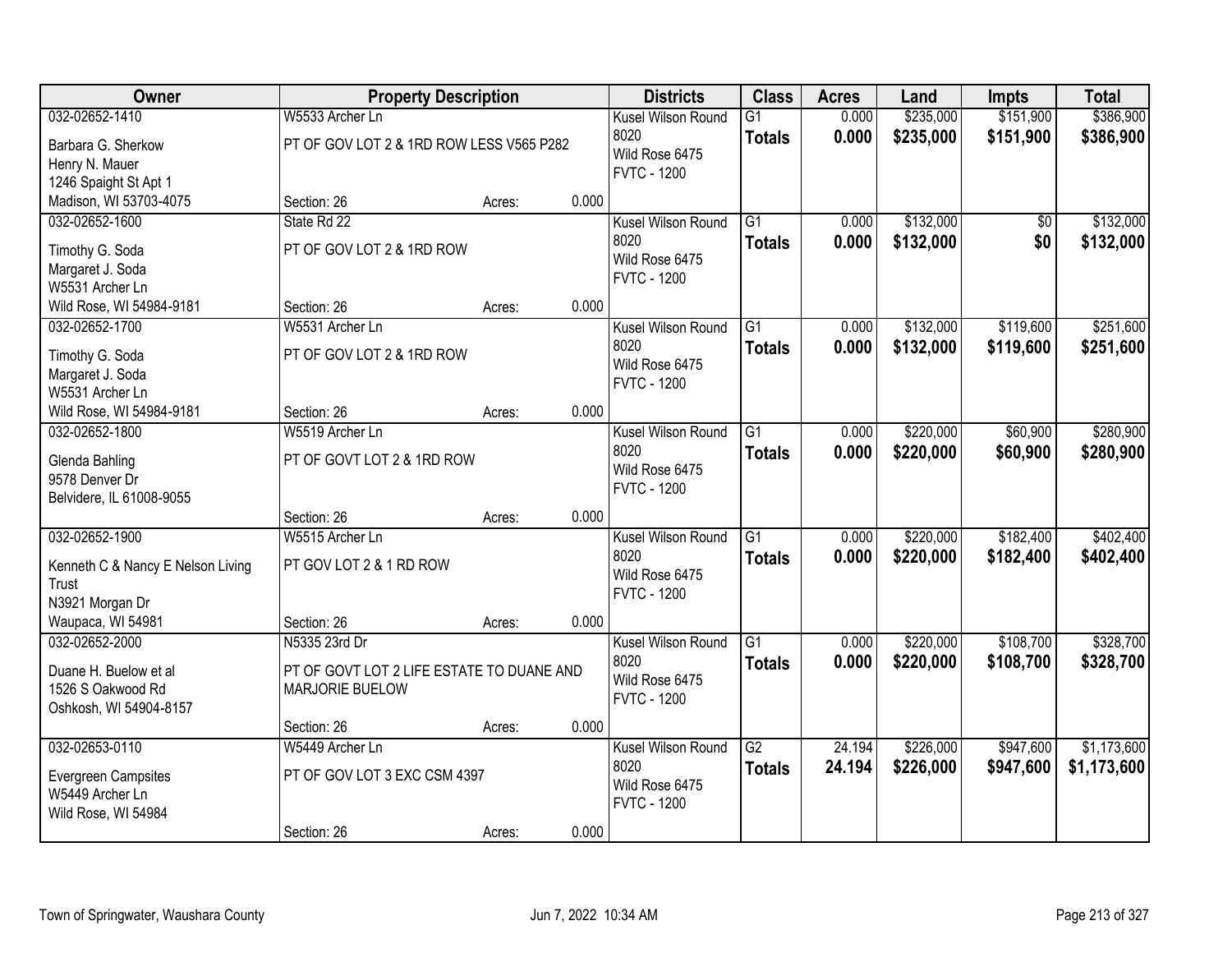| Owner                              |                                                 | <b>Property Description</b> |       | <b>Districts</b>   | <b>Class</b>    | <b>Acres</b> | Land      | <b>Impts</b> | <b>Total</b> |
|------------------------------------|-------------------------------------------------|-----------------------------|-------|--------------------|-----------------|--------------|-----------|--------------|--------------|
| 032-02653-0210                     | W5453 Archer Ln                                 |                             |       | Kusel Wilson Round | $\overline{G1}$ | 0.650        | \$70,100  | \$113,200    | \$183,300    |
| Evergreen Resort, LLC              | PT OF GOV LOT 3 K/A LOT 1 CSM #2180             |                             |       | 8020               | <b>Totals</b>   | 0.650        | \$70,100  | \$113,200    | \$183,300    |
| W5449 Archer Ln                    |                                                 |                             |       | Wild Rose 6475     |                 |              |           |              |              |
| Wild Rose, WI 54984-9309           |                                                 |                             |       | <b>FVTC - 1200</b> |                 |              |           |              |              |
|                                    | Section: 26                                     | Acres:                      | 0.650 |                    |                 |              |           |              |              |
| 032-02653-0400                     | W5459 Archer Ln                                 |                             |       | Kusel Wilson Round | $\overline{G1}$ | 0.000        | \$40,600  | \$0          | \$40,600     |
| Evergreen Campsites & Resort, Inc. | PT OF GOVT LOT 3; K/A LOT 18 UNREC SURVEY       |                             |       | 8020               | <b>Totals</b>   | 0.000        | \$40,600  | \$0          | \$40,600     |
| W5449 Archer Ln                    |                                                 |                             |       | Wild Rose 6475     |                 |              |           |              |              |
| Wild Rose, WI 54984-9309           |                                                 |                             |       | <b>FVTC - 1200</b> |                 |              |           |              |              |
|                                    | Section: 26                                     | Acres:                      | 0.000 |                    |                 |              |           |              |              |
| 032-02653-0500                     | W5463 Archer Ln                                 |                             |       | Kusel Wilson Round | $\overline{G1}$ | 0.000        | \$46,200  | \$101,900    | \$148,100    |
| Jeremy J. Gaboury                  | PT OF GOVT LOT 3, A/K/A LOT 19 UNREC SURVEY     |                             |       | 8020               | <b>Totals</b>   | 0.000        | \$46,200  | \$101,900    | \$148,100    |
| Jeremy J. Gorges                   |                                                 |                             |       | Wild Rose 6475     |                 |              |           |              |              |
| W5463 Archer Ln                    |                                                 |                             |       | <b>FVTC - 1200</b> |                 |              |           |              |              |
| Wild Rose, WI 54984                | Section: 26                                     | Acres:                      | 0.000 |                    |                 |              |           |              |              |
| 032-02653-0600                     | W5467 Archer Ln                                 |                             |       | Kusel Wilson Round | G1              | 0.000        | \$46,200  | \$118,100    | \$164,300    |
| Jerome J. Uhan                     | PT OF GOVT LOT 3 K/A LOT 20 UNREC SURVEY        |                             |       | 8020               | <b>Totals</b>   | 0.000        | \$46,200  | \$118,100    | \$164,300    |
| Judi A. Uhan                       |                                                 |                             |       | Wild Rose 6475     |                 |              |           |              |              |
| 6828 N Barnett Ln                  |                                                 |                             |       | <b>FVTC - 1200</b> |                 |              |           |              |              |
| Fox Point, WI 53217-3601           | Section: 26                                     | Acres:                      | 0.000 |                    |                 |              |           |              |              |
| 032-02653-0710                     | W5451 Archer Ln                                 |                             |       | Kusel Wilson Round | $\overline{G1}$ | 2.802        | \$209,600 | \$271,200    | \$480,800    |
| James P. Button                    | PT OF GOVT LOT 3, LOT 1 CSM 4397                |                             |       | 8020               | <b>Totals</b>   | 2.802        | \$209,600 | \$271,200    | \$480,800    |
| Dawn M. Button                     |                                                 |                             |       | Wild Rose 6475     |                 |              |           |              |              |
| W5449 Archer Ln                    |                                                 |                             |       | <b>FVTC - 1200</b> |                 |              |           |              |              |
| Wild Rose, WI 54984                | Section: 26                                     | Acres:                      | 2.802 |                    |                 |              |           |              |              |
| 032-02653-0800                     | N5334 23rd Dr                                   |                             |       | Kusel Wilson Round | G1              | 0.000        | \$92,800  | \$63,400     | \$156,200    |
| William A. Ringenoldus III         | PT OF GOVT LOT 3 (W 200' GOV LOT 3 LESS N 500') |                             |       | 8020               | <b>Totals</b>   | 0.000        | \$92,800  | \$63,400     | \$156,200    |
| Lynn A. Ringenoldus                |                                                 |                             |       | Wild Rose 6475     |                 |              |           |              |              |
| W3843 Blackhawk Ct                 |                                                 |                             |       | <b>FVTC - 1200</b> |                 |              |           |              |              |
| Redgranite, WI 54970               | Section: 26                                     | Acres:                      | 0.000 |                    |                 |              |           |              |              |
| 032-02653-0900                     | W5441 Archer Ln                                 |                             |       | Kusel Wilson Round | $\overline{G1}$ | 0.000        | \$68,200  | \$72,000     | \$140,200    |
| James P. Button                    | PT OF GOVT LOT 3 K/A LOT 8 UNREC SURVEY         |                             |       | 8020               | <b>Totals</b>   | 0.000        | \$68,200  | \$72,000     | \$140,200    |
| Dawn M. Button                     |                                                 |                             |       | Wild Rose 6475     |                 |              |           |              |              |
| W5449 Archer Ln                    |                                                 |                             |       | <b>FVTC - 1200</b> |                 |              |           |              |              |
| Wild Rose, WI 54984                | Section: 26                                     | Acres:                      | 0.000 |                    |                 |              |           |              |              |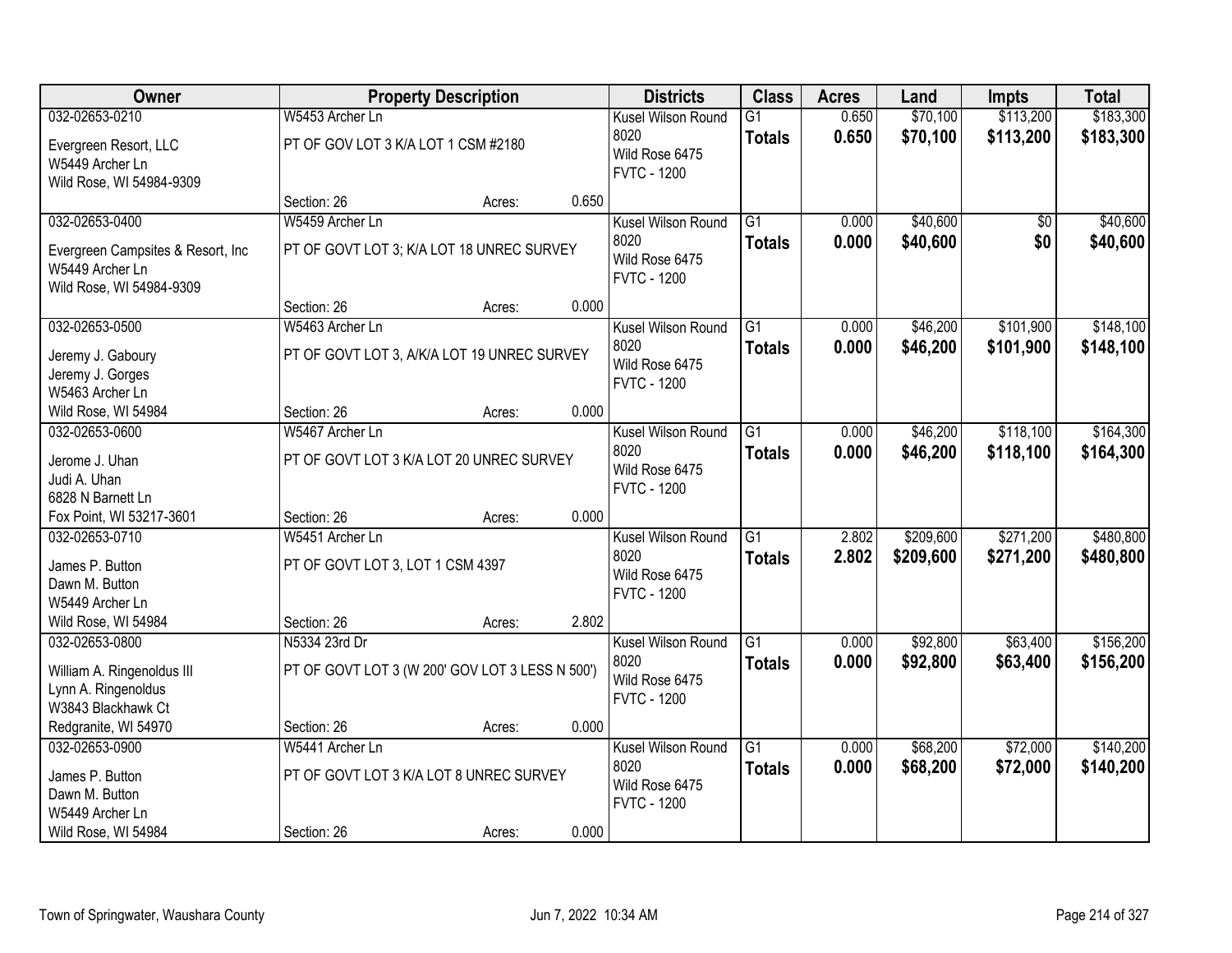| Owner                                                 | <b>Property Description</b>                                                                    |        |        | <b>Districts</b>       | <b>Class</b>    | <b>Acres</b> | Land      | <b>Impts</b> | <b>Total</b> |
|-------------------------------------------------------|------------------------------------------------------------------------------------------------|--------|--------|------------------------|-----------------|--------------|-----------|--------------|--------------|
| 032-02653-1000                                        | W5439 Archer Ln                                                                                |        |        | Kusel Wilson Round     | $\overline{G1}$ | 0.346        | \$68,200  | \$106,400    | \$174,600    |
| Evergreen Resort, LLC                                 | PT OF GOVT LOT 3 K/A LOT 7 UNREC SURVEY, NOW                                                   |        |        | 8020<br>Wild Rose 6475 | <b>Totals</b>   | 0.346        | \$68,200  | \$106,400    | \$174,600    |
| W5449 Archer Ln                                       | LOT 1 CSM 4480                                                                                 |        |        | <b>FVTC - 1200</b>     |                 |              |           |              |              |
| Wild Rose, WI 54984-9309                              |                                                                                                |        | 0.346  |                        |                 |              |           |              |              |
| 032-02653-1100                                        | Section: 26<br>W5437 Archer Ln                                                                 | Acres: |        | Kusel Wilson Round     | $\overline{G1}$ | 0.000        | \$70,400  | \$93,800     | \$164,200    |
|                                                       |                                                                                                |        |        | 8020                   | <b>Totals</b>   | 0.000        | \$70,400  | \$93,800     | \$164,200    |
| James P. Button                                       | PT OF GOVT LOT 3 (SESW) PAR. 175.01' X 61' X                                                   |        |        | Wild Rose 6475         |                 |              |           |              |              |
| Dawn M. Button                                        | 176.17' X 65', A/K/A LOT 6 UNREC PLAT                                                          |        |        | <b>FVTC - 1200</b>     |                 |              |           |              |              |
| W5449 Archer Ln<br>Wild Rose, WI 54984                | Section: 26                                                                                    | Acres: | 0.000  |                        |                 |              |           |              |              |
| 032-02653-1200                                        | W5435 Archer Ln                                                                                |        |        | Kusel Wilson Round     | G1              | 0.000        | \$70,400  | \$94,600     | \$165,000    |
|                                                       |                                                                                                |        |        | 8020                   | <b>Totals</b>   | 0.000        | \$70,400  | \$94,600     | \$165,000    |
| Evergreen Resort, LLC                                 | PT OF GOVT LOT 3 (SW-SE) PARCEL:175.01' X 55' X                                                |        |        | Wild Rose 6475         |                 |              |           |              |              |
| W5449 Archer Ln                                       | 168.53 X 64' K/A LOT 5 UNREC SURVEY                                                            |        |        | <b>FVTC - 1200</b>     |                 |              |           |              |              |
| Wild Rose, WI 54984-9309                              | Section: 26                                                                                    | Acres: | 0.000  |                        |                 |              |           |              |              |
| 032-02653-1300                                        | W5433 Archer Ln                                                                                |        |        | Kusel Wilson Round     | G1              | 0.300        | \$79,200  | \$115,800    | \$195,000    |
|                                                       |                                                                                                |        |        | 8020                   | <b>Totals</b>   | 0.300        | \$79,200  | \$115,800    | \$195,000    |
| Evergreen Resort, LLC                                 | PT OF GOVT LOT 3 (SW-SE) PARCEL: 167.57' X 61' X                                               |        |        | Wild Rose 6475         |                 |              |           |              |              |
| W5449 Archer Ln<br>Wild Rose, WI 54984-9309           | 168 .53' & 27' X 63' & 22' TO POB A/K/A LOT 4 UNREC<br>SURVEY, NOW LOT 1 CSM 5135              |        |        | <b>FVTC - 1200</b>     |                 |              |           |              |              |
|                                                       | Section: 26                                                                                    | Acres: | 0.300  |                        |                 |              |           |              |              |
| 032-02653-1400                                        | W5431 Archer Ln                                                                                |        |        | Kusel Wilson Round     | $\overline{G1}$ | 0.000        | \$83,200  | \$118,700    | \$201,900    |
|                                                       |                                                                                                |        |        | 8020                   | <b>Totals</b>   | 0.000        | \$83,200  | \$118,700    | \$201,900    |
| Evergreen Campsites & Resort, Inc.<br>W5449 Archer Ln | PT OF GOVT LOT 3 (SW-SE) PARCEL: 63' X 167.57' X<br>61' X 165.40', A/K/A LOT 3 OF UNREC SURVEY |        |        | Wild Rose 6475         |                 |              |           |              |              |
| Wild Rose, WI 54984-9309                              |                                                                                                |        |        | <b>FVTC - 1200</b>     |                 |              |           |              |              |
|                                                       | Section: 26                                                                                    | Acres: | 0.000  |                        |                 |              |           |              |              |
| 032-02653-1500                                        | W5429 Archer Ln                                                                                |        |        | Kusel Wilson Round     | $\overline{G1}$ | 0.000        | \$132,000 | \$100,400    | \$232,400    |
| Evergreen Campsites and Resort, Inc.                  | PT OF GOVT LOT 3 K/A LOT 2 UNREC SURVEY                                                        |        |        | 8020                   | <b>Totals</b>   | 0.000        | \$132,000 | \$100,400    | \$232,400    |
| W5449 Archer Ln                                       |                                                                                                |        |        | Wild Rose 6475         |                 |              |           |              |              |
| Wild Rose, WI 54984                                   |                                                                                                |        |        | <b>FVTC - 1200</b>     |                 |              |           |              |              |
|                                                       | Section: 26                                                                                    | Acres: | 0.000  |                        |                 |              |           |              |              |
| 032-02711-0100                                        | W5796 S County Rd A                                                                            |        |        | Wild Rose 6475         | $\overline{G1}$ | 9.500        | \$40,300  | \$234,600    | \$274,900    |
| Joseph S. Leroy                                       | NE1/4 OF NE1/4 EXC V203 P164 & EXC V192 P543 &                                                 |        |        | <b>FVTC - 1200</b>     | G <sub>5</sub>  | 28.355       | \$19,800  | \$0          | \$19,800     |
| Joan T. Leroy                                         | EXC V476 P846                                                                                  |        |        |                        | <b>Totals</b>   | 37.855       | \$60,100  | \$234,600    | \$294,700    |
| 1900 Cliffview Ct                                     |                                                                                                |        |        |                        |                 |              |           |              |              |
| Oshkosh, WI 54901                                     | Section: 27                                                                                    | Acres: | 37.855 |                        |                 |              |           |              |              |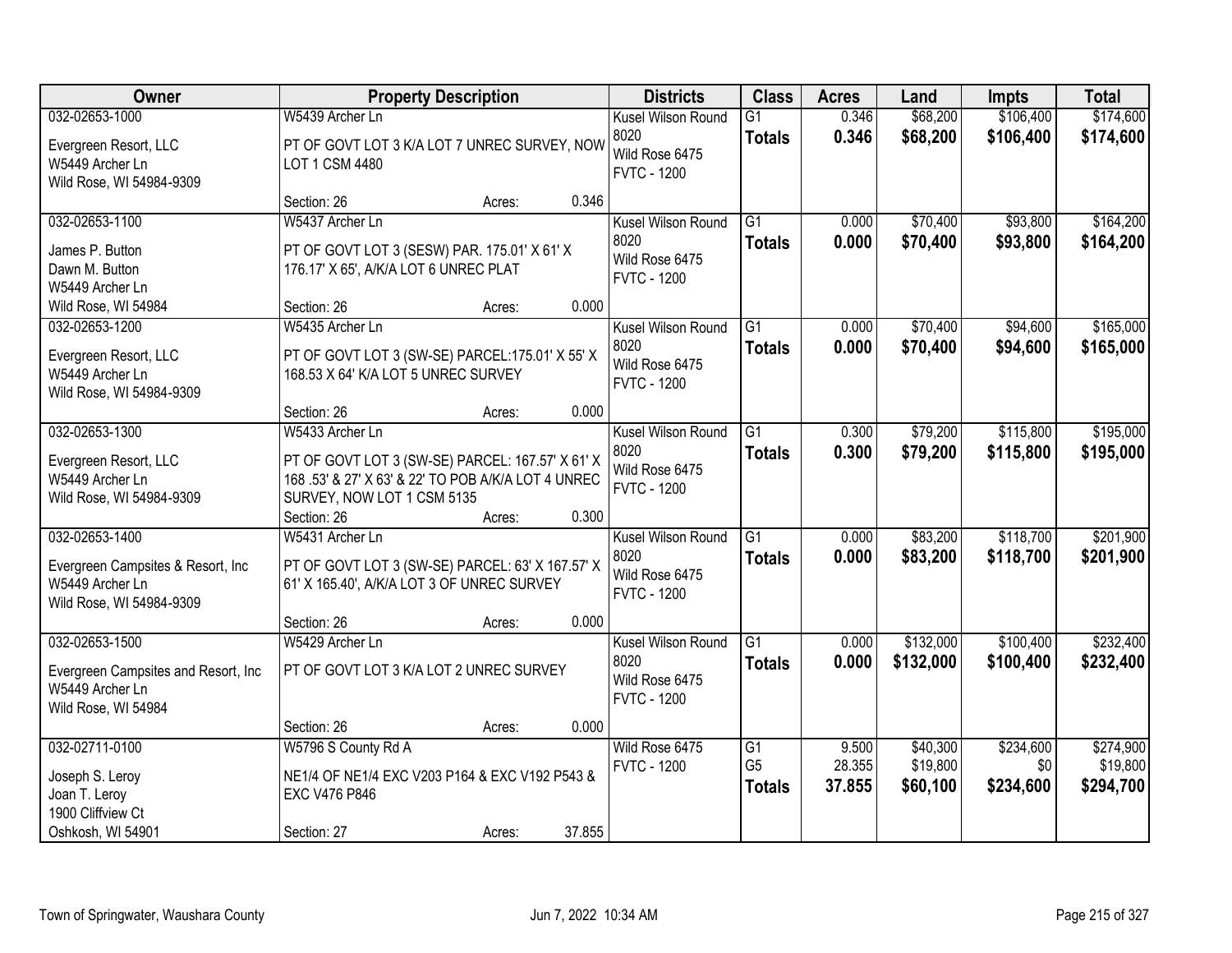| Owner                                 | <b>Property Description</b>                                           |        |        | <b>Districts</b>   | <b>Class</b>    | <b>Acres</b> | Land     | <b>Impts</b>    | <b>Total</b> |
|---------------------------------------|-----------------------------------------------------------------------|--------|--------|--------------------|-----------------|--------------|----------|-----------------|--------------|
| 032-02711-0200                        | W5734 S County Rd A                                                   |        |        | Wild Rose 6475     | $\overline{G1}$ | 1.150        | \$10,900 | \$78,700        | \$89,600     |
| Somchai Chinawong                     | PT OF NE1/4 OF NE1/4                                                  |        |        | <b>FVTC - 1200</b> | <b>Totals</b>   | 1.150        | \$10,900 | \$78,700        | \$89,600     |
| Anndrea R. Chinawong                  |                                                                       |        |        |                    |                 |              |          |                 |              |
| W5734 County Rd A                     |                                                                       |        |        |                    |                 |              |          |                 |              |
| Wild Rose, WI 54984                   | Section: 27                                                           | Acres: | 1.150  |                    |                 |              |          |                 |              |
| 032-02711-0300                        | State Rd 22                                                           |        |        | Wild Rose 6475     | $\overline{G1}$ | 0.970        | \$5,600  | $\overline{50}$ | \$5,600      |
| Somchai Chinawong                     | PT OF NE NE                                                           |        |        | <b>FVTC - 1200</b> | <b>Totals</b>   | 0.970        | \$5,600  | \$0             | \$5,600      |
| Anndrea R. Chinawong                  |                                                                       |        |        |                    |                 |              |          |                 |              |
| W5734 County Rd A                     |                                                                       |        |        |                    |                 |              |          |                 |              |
| Wild Rose, WI 54984                   | Section: 27                                                           | Acres: | 0.970  |                    |                 |              |          |                 |              |
| 032-02712-0100                        | State Rd 22                                                           |        |        | Wild Rose 6475     | G4              | 34.000       | \$4,700  | $\overline{50}$ | \$4,700      |
|                                       | NW1/4 OF NE1/4 EXC 1A                                                 |        |        | <b>FVTC - 1200</b> | G <sub>5</sub>  | 5.000        | \$3,000  | \$0             | \$3,000      |
| Yeska Bros Land, LLC<br>N6156 22nd Dr |                                                                       |        |        |                    | <b>Totals</b>   | 39.000       | \$7,700  | \$0             | \$7,700      |
| Wild Rose, WI 54984                   |                                                                       |        |        |                    |                 |              |          |                 |              |
|                                       | Section: 27                                                           | Acres: | 39.000 |                    |                 |              |          |                 |              |
| 032-02712-0200                        | Burma Rd                                                              |        |        | Wild Rose 6475     | $\overline{G1}$ | 1.025        | \$3,100  | $\sqrt[6]{}$    | \$3,100      |
|                                       |                                                                       |        |        | <b>FVTC - 1200</b> | <b>Totals</b>   | 1.025        | \$3,100  | \$0             | \$3,100      |
| Jamestown 22 Trust<br>550 Bilstad Rd  | 1 A E END OF NW1/4 NE1/4 & 1RD SQUARE IN NW<br><b>COR NE1/4 NE1/4</b> |        |        |                    |                 |              |          |                 |              |
| Cambridge, WI 53523-9643              |                                                                       |        |        |                    |                 |              |          |                 |              |
|                                       | Section: 27                                                           | Acres: | 1.025  |                    |                 |              |          |                 |              |
| 032-02721-0000                        | State Rd 22                                                           |        |        | Wild Rose 6475     | $\overline{G4}$ | 37.000       | \$5,100  | $\overline{50}$ | \$5,100      |
|                                       |                                                                       |        |        | <b>FVTC - 1200</b> | G <sub>5</sub>  | 3.000        | \$1,800  | \$0             | \$1,800      |
| Yeska Bros Land, LLC                  | <b>NE1/4 OF NW1/4</b>                                                 |        |        |                    | <b>Totals</b>   | 40.000       | \$6,900  | \$0             | \$6,900      |
| N6156 22nd Dr<br>Wild Rose, WI 54984  |                                                                       |        |        |                    |                 |              |          |                 |              |
|                                       | Section: 27                                                           | Acres: | 40.000 |                    |                 |              |          |                 |              |
| 032-02722-0000                        | State Rd 22                                                           |        |        | Wild Rose 6475     | G4              | 39.000       | \$5,400  | $\sqrt{$0}$     | \$5,400      |
|                                       |                                                                       |        |        | <b>FVTC - 1200</b> | G <sub>5</sub>  | 1.000        | \$400    | \$0             | \$400        |
| Yeska Bros Land, LLC                  | <b>NW1/4 OF NW1/4</b>                                                 |        |        |                    | <b>Totals</b>   | 40.000       | \$5,800  | \$0             | \$5,800      |
| N6156 22nd Dr                         |                                                                       |        |        |                    |                 |              |          |                 |              |
| Wild Rose, WI 54984                   | Section: 27                                                           |        | 40.000 |                    |                 |              |          |                 |              |
| 032-02723-0100                        | W6007 S County Rd A                                                   | Acres: |        | Wild Rose 6475     | G2              | 2.000        | \$15,500 | \$179,600       | \$195,100    |
|                                       |                                                                       |        |        | <b>FVTC - 1200</b> | G4              | 10.000       | \$1,000  | \$0             | \$1,000      |
| Gary J & Donna M Kohel Revocable      | E1/2 SW1/4 NW1/4                                                      |        |        |                    | G <sub>5</sub>  | 8.000        | \$3,200  | \$0             | \$3,200      |
| Trust                                 |                                                                       |        |        |                    | <b>Totals</b>   | 20.000       | \$19,700 | \$179,600       | \$199,300    |
| N5486 22nd Ave                        |                                                                       |        |        |                    |                 |              |          |                 |              |
| Wild Rose, WI 54984                   | Section: 27                                                           | Acres: | 20.000 |                    |                 |              |          |                 |              |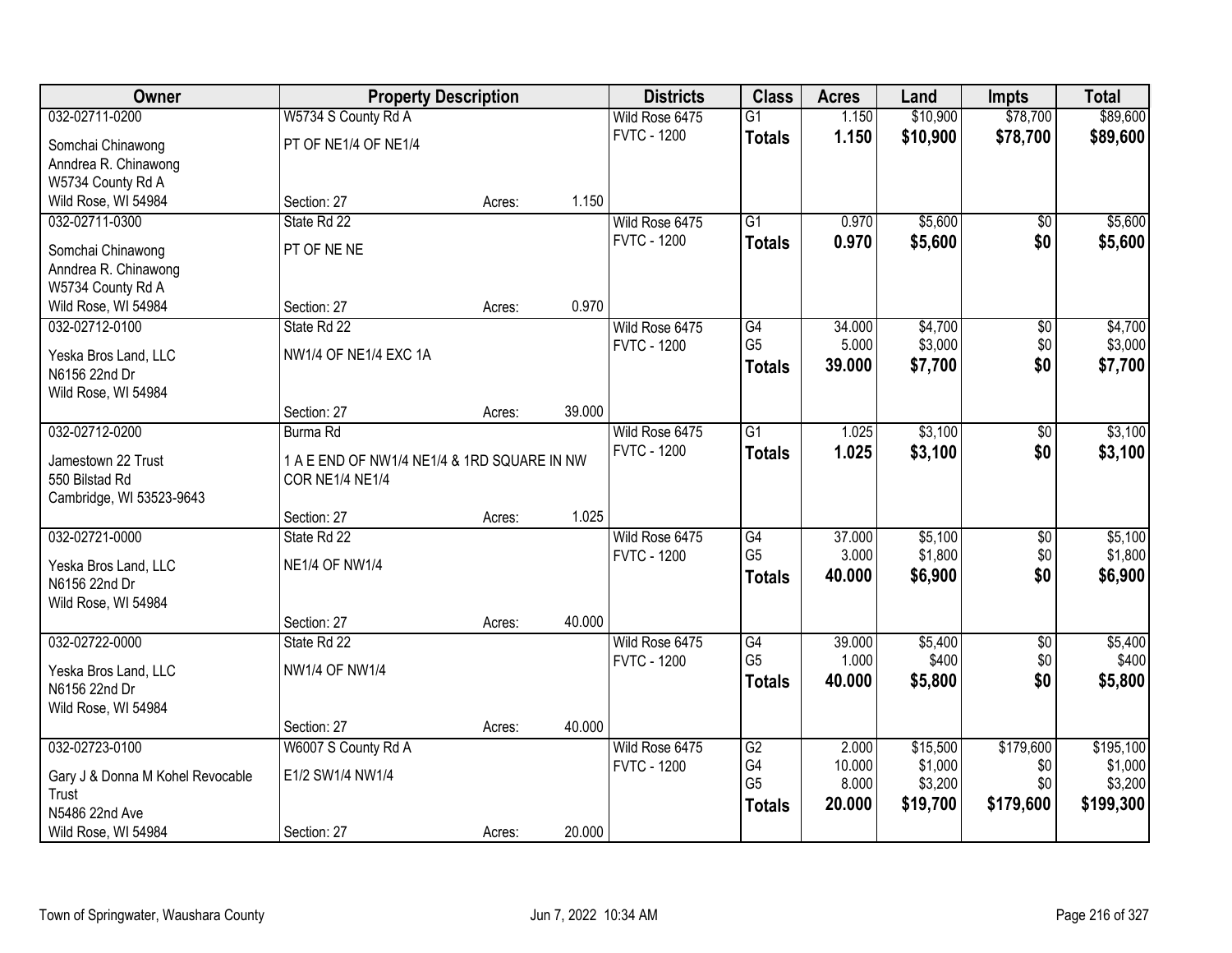| Owner                            | <b>Property Description</b> |        |        | <b>Districts</b>   | <b>Class</b>    | <b>Acres</b> | Land       | <b>Impts</b> | <b>Total</b> |
|----------------------------------|-----------------------------|--------|--------|--------------------|-----------------|--------------|------------|--------------|--------------|
| 032-02723-0200                   | W6063 S County Rd A         |        |        | Wild Rose 6475     | $\overline{G1}$ | 3.180        | \$21,300   | \$121,000    | \$142,300    |
| Michael W. Jameson               | PT OF SW-NW CSM 596 LOT 2   |        |        | <b>FVTC - 1200</b> | <b>Totals</b>   | 3.180        | \$21,300   | \$121,000    | \$142,300    |
| Caresse Jameson                  |                             |        |        |                    |                 |              |            |              |              |
| W6063 S County Rd A              |                             |        |        |                    |                 |              |            |              |              |
| Wild Rose, WI 54984              | Section: 27                 | Acres: | 3.180  |                    |                 |              |            |              |              |
| 032-02723-0300                   | N5586 22nd Ave              |        |        | Wild Rose 6475     | $\overline{G1}$ | 2.000        | \$16,000   | \$105,200    | \$121,200    |
| Jody S. Pilz                     | PT OF SW-NW, LOT 1 CSM #596 |        |        | <b>FVTC - 1200</b> | <b>Totals</b>   | 2.000        | \$16,000   | \$105,200    | \$121,200    |
| N5586 22nd Ave                   |                             |        |        |                    |                 |              |            |              |              |
| Wild Rose, WI 54984              |                             |        |        |                    |                 |              |            |              |              |
|                                  | Section: 27                 | Acres: | 2.000  |                    |                 |              |            |              |              |
| 032-02723-0400                   | N5544 22nd Ave              |        |        | Wild Rose 6475     | $\overline{G1}$ | 6.860        | \$33,400   | \$140,800    | \$174,200    |
| Todd T. Wagner                   | PT OF SW-NW CSM 596 LOT 3   |        |        | <b>FVTC - 1200</b> | <b>Totals</b>   | 6.860        | \$33,400   | \$140,800    | \$174,200    |
| W6080 Cornflower Dr              |                             |        |        |                    |                 |              |            |              |              |
| Appleton, WI 54915               |                             |        |        |                    |                 |              |            |              |              |
|                                  | Section: 27                 | Acres: | 6.860  |                    |                 |              |            |              |              |
| 032-02723-0500                   | N5526 22nd Ave              |        |        | Wild Rose 6475     | $\overline{G1}$ | 6.890        | \$33,400   | \$104,000    | \$137,400    |
| Francis W. Lamothe               | PT OF SW-NW CSM 596 LOT 4   |        |        | <b>FVTC - 1200</b> | <b>Totals</b>   | 6.890        | \$33,400   | \$104,000    | \$137,400    |
| Lynn M. Lamothe                  |                             |        |        |                    |                 |              |            |              |              |
| N5526 22nd Ave                   |                             |        |        |                    |                 |              |            |              |              |
| Wild Rose, WI 54984              | Section: 27                 | Acres: | 6.890  |                    |                 |              |            |              |              |
| 032-02724-0100                   | S County Rd A               |        |        | Wild Rose 6475     | G4              | 5.000        | \$700      | \$0          | \$700        |
| Gary J & Donna M Kohel Revocable | PT OF SE1/4 NW1/4           |        |        | <b>FVTC - 1200</b> | W <sub>6</sub>  | 15.780       | (\$19,700) | \$0          | \$0          |
| Trust                            |                             |        |        |                    | <b>Totals</b>   | 20.780       | \$700      | \$0          | \$700        |
| N5486 22nd Ave                   |                             |        |        |                    |                 |              |            |              |              |
| Wild Rose, WI 54984              | Section: 27                 | Acres: | 20.780 |                    |                 |              |            |              |              |
| 032-02724-0200                   | State Rd 22                 |        |        | Wild Rose 6475     | $\overline{G1}$ | 9.610        | \$42,100   | $\sqrt{6}$   | \$42,100     |
| Diane D. Coughlin                | PT OF SE-NW                 |        |        | <b>FVTC - 1200</b> | <b>Totals</b>   | 9.610        | \$42,100   | \$0          | \$42,100     |
| John J. Coughlin                 |                             |        |        |                    |                 |              |            |              |              |
| 2211 S Gmeiner Rd                |                             |        |        |                    |                 |              |            |              |              |
| Appleton, WI 54915               | Section: 27                 | Acres: | 9.610  |                    |                 |              |            |              |              |
| 032-02724-0300                   | W5977 S County Rd A         |        |        | Wild Rose 6475     | $\overline{G1}$ | 5.610        | \$30,100   | \$13,800     | \$43,900     |
| Todd T. Wagner                   | PT OF SE1/4 NW1/4           |        |        | <b>FVTC - 1200</b> | G <sub>5</sub>  | 4.000        | \$2,800    | \$0          | \$2,800      |
| W6080 Cornflower Dr              |                             |        |        |                    | <b>Totals</b>   | 9.610        | \$32,900   | \$13,800     | \$46,700     |
| Appleton, WI 54915               |                             |        |        |                    |                 |              |            |              |              |
|                                  | Section: 27                 | Acres: | 9.610  |                    |                 |              |            |              |              |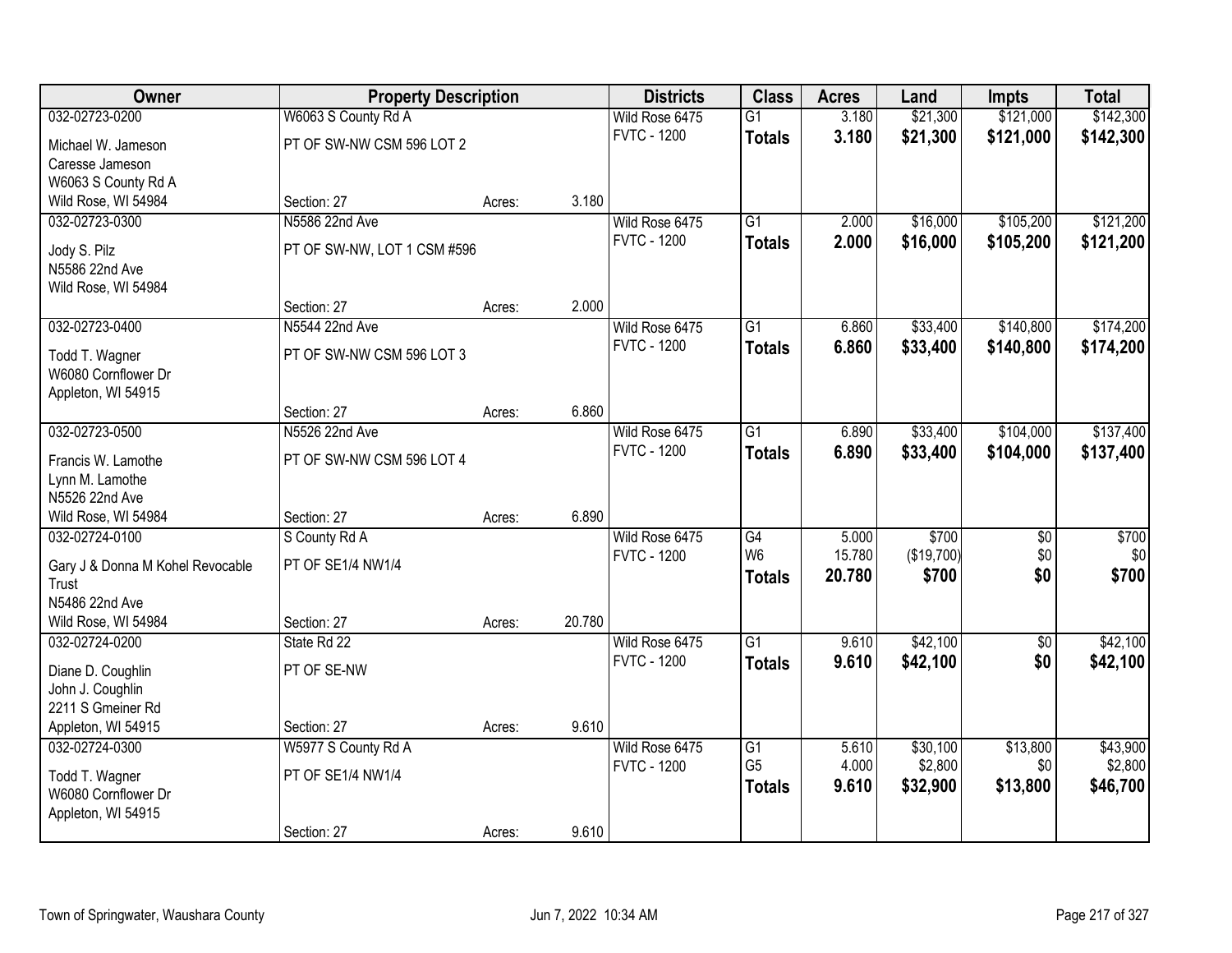| Owner                                 |                                        | <b>Property Description</b> |        | <b>Districts</b>   | <b>Class</b>    | <b>Acres</b> | Land       | <b>Impts</b> | <b>Total</b> |
|---------------------------------------|----------------------------------------|-----------------------------|--------|--------------------|-----------------|--------------|------------|--------------|--------------|
| 032-02732-0000                        | N5486 22nd Ave                         |                             |        | Wild Rose 6475     | $\overline{G1}$ | 2.000        | \$16,000   | \$376,800    | \$392,800    |
| Gary J & Donna M Kohel Revocable      | <b>NW1/4 OF SW1/4</b>                  |                             |        | <b>FVTC - 1200</b> | G <sub>5</sub>  | 12.000       | \$8,400    | \$0          | \$8,400      |
| Trust                                 |                                        |                             |        |                    | W <sub>6</sub>  | 26.000       | (\$83,200) | \$0          | \$0          |
| N5486 22nd Ave                        |                                        |                             |        |                    | <b>Totals</b>   | 40.000       | \$24,400   | \$376,800    | \$401,200    |
| Wild Rose, WI 54984                   | Section: 27                            | Acres:                      | 40.000 |                    |                 |              |            |              |              |
| 032-02733-0100                        | State Rd 22                            |                             |        | Wild Rose 6475     | $\overline{G1}$ | 10.161       | \$43,700   | \$0          | \$43,700     |
| Peggy Kenowski                        | PT OF N1/2 SW SW LOT 2 CSM 1290        |                             |        | <b>FVTC - 1200</b> | <b>Totals</b>   | 10.161       | \$43,700   | \$0          | \$43,700     |
| E2053 King Rd                         |                                        |                             |        |                    |                 |              |            |              |              |
| Waupaca, WI 54981                     |                                        |                             |        |                    |                 |              |            |              |              |
|                                       | Section: 27                            | Acres:                      | 10.161 |                    |                 |              |            |              |              |
| 032-02733-0200                        | N5370 22nd Ave                         |                             |        | Wild Rose 6475     | G1              | 10.174       | \$42,000   | \$10,100     | \$52,100     |
|                                       |                                        |                             |        | <b>FVTC - 1200</b> | <b>Totals</b>   | 10.174       | \$42,000   | \$10,100     | \$52,100     |
| <b>Brian Dujardin</b>                 | PT OF N1/2 SW SW LOT 1 CSM 1290        |                             |        |                    |                 |              |            |              |              |
| Jill Dujardin<br>135 Cumings Ln       |                                        |                             |        |                    |                 |              |            |              |              |
| Neenah, WI 54956                      | Section: 27                            | Acres:                      | 10.174 |                    |                 |              |            |              |              |
| 032-02733-0310                        | N5332 22nd Ave                         |                             |        | Wild Rose 6475     | $\overline{G1}$ | 5.080        | \$28,700   | \$183,400    | \$212,100    |
|                                       |                                        |                             |        | <b>FVTC - 1200</b> | <b>Totals</b>   | 5.080        | \$28,700   | \$183,400    | \$212,100    |
| David Picard                          | PT OF S1/2 SW1/4 SW1/4, LOT 1 CSM 3645 |                             |        |                    |                 |              |            |              |              |
| Sue Picard                            |                                        |                             |        |                    |                 |              |            |              |              |
| N5332 22nd Ave                        |                                        |                             | 5.080  |                    |                 |              |            |              |              |
| Wild Rose, WI 54984<br>032-02733-0320 | Section: 27<br>W6054 Archer Ln         | Acres:                      |        |                    | $\overline{G1}$ | 5.090        |            | \$159,300    | \$188,000    |
|                                       |                                        |                             |        | Wild Rose 6475     |                 |              | \$28,700   |              |              |
| John M. Dorsett                       | PT OF S1/2 SW1/4 SW1/4, LOT 2 CSM 3645 |                             |        | <b>FVTC - 1200</b> | <b>Totals</b>   | 5.090        | \$28,700   | \$159,300    | \$188,000    |
| Susan M. Dorsett                      |                                        |                             |        |                    |                 |              |            |              |              |
| W6054 Archer Ln                       |                                        |                             |        |                    |                 |              |            |              |              |
| Wild Rose, WI 54984                   | Section: 27                            | Acres:                      | 5.090  |                    |                 |              |            |              |              |
| 032-02733-0330                        | W6032 Archer Ln                        |                             |        | Wild Rose 6475     | $\overline{G1}$ | 5.100        | \$28,800   | \$181,500    | \$210,300    |
| William D. Strom                      | PT OF S1/2 SW1/4 SW1/4, LOT 3 CSM 3645 |                             |        | <b>FVTC - 1200</b> | <b>Totals</b>   | 5.100        | \$28,800   | \$181,500    | \$210,300    |
| Marlene Strom                         |                                        |                             |        |                    |                 |              |            |              |              |
| W6032 Archer Ln                       |                                        |                             |        |                    |                 |              |            |              |              |
| Wild Rose, WI 54984                   | Section: 27                            | Acres:                      | 5.100  |                    |                 |              |            |              |              |
| 032-02733-0340                        | W6020 Archer Ln                        |                             |        | Wild Rose 6475     | $\overline{G1}$ | 5.110        | \$28,800   | \$56,500     | \$85,300     |
| Howard J Dahl Living Trust            | LOT 4 CSM 3645                         |                             |        | <b>FVTC - 1200</b> | <b>Totals</b>   | 5.110        | \$28,800   | \$56,500     | \$85,300     |
| 4110 N Britton Rd                     |                                        |                             |        |                    |                 |              |            |              |              |
| Union Grove, WI 53182                 |                                        |                             |        |                    |                 |              |            |              |              |
|                                       | Section: 27                            | Acres:                      | 5.110  |                    |                 |              |            |              |              |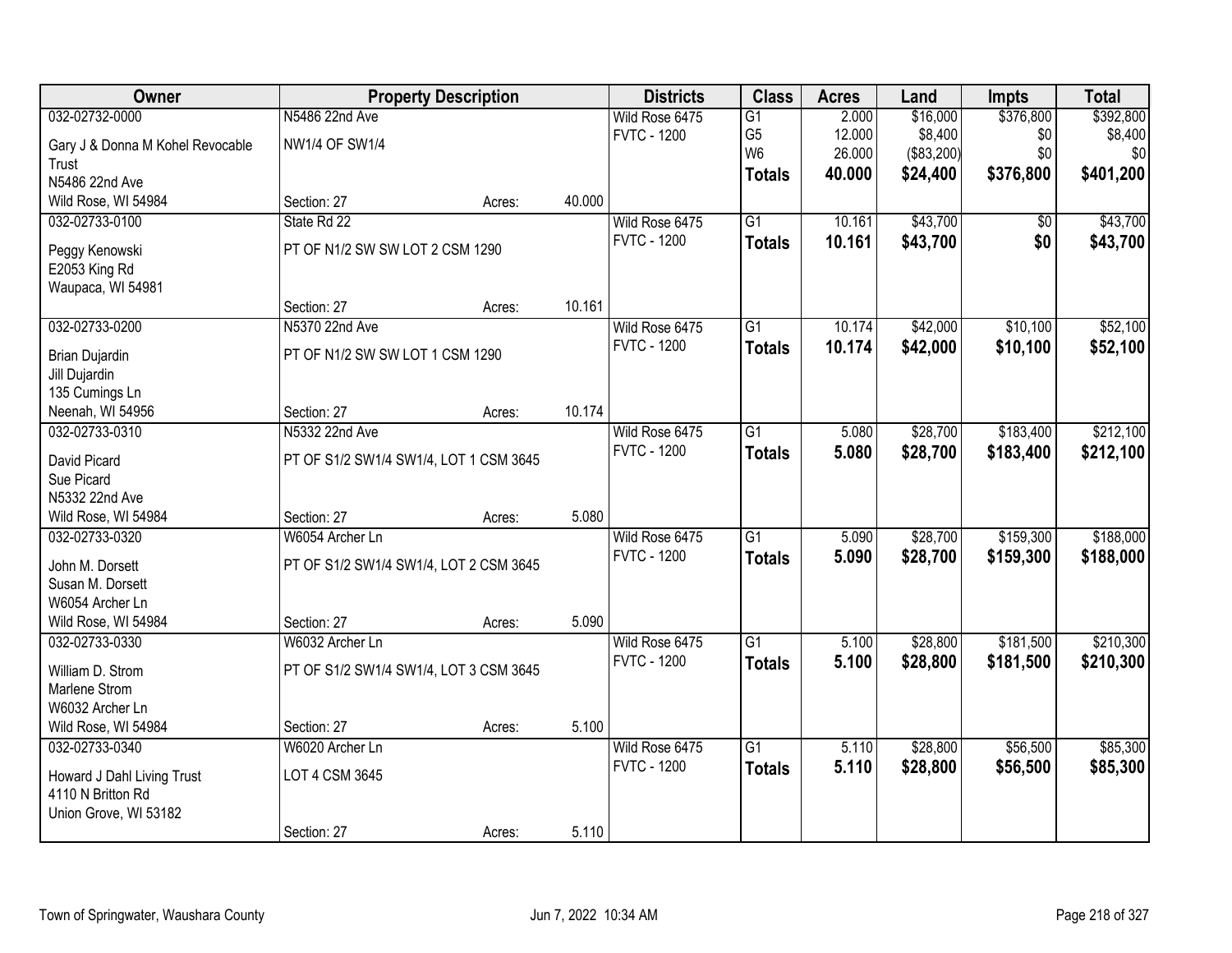| Owner                    |                                         | <b>Property Description</b> |        | <b>Districts</b>   | <b>Class</b>    | <b>Acres</b> | Land      | <b>Impts</b>    | <b>Total</b> |
|--------------------------|-----------------------------------------|-----------------------------|--------|--------------------|-----------------|--------------|-----------|-----------------|--------------|
| 032-02734-0100           | W5950 Archer Ln                         |                             |        | Kusel Wilson Round | G2              | 20.679       | \$89,400  | \$108,900       | \$198,300    |
| Jamie R. Zinecker        | SE1/4 OF SW1/4 LESS CSM 1083            |                             |        | 8020               | G6              | 18.000       | \$57,600  | \$0             | \$57,600     |
| W5950 Archer Ln          |                                         |                             |        | Wild Rose 6475     | <b>Totals</b>   | 38.679       | \$147,000 | \$108,900       | \$255,900    |
| Wild Rose, WI 54984-9170 |                                         |                             |        | <b>FVTC - 1200</b> |                 |              |           |                 |              |
|                          | Section: 27                             | Acres:                      | 38.679 |                    |                 |              |           |                 |              |
| 032-02734-0200           | W5944 Archer Ln                         |                             |        | Kusel Wilson Round | $\overline{G1}$ | 1.321        | \$11,900  | \$99,200        | \$111,100    |
| Charles P. Patzer        | PT OF SE1/4 SW1/4 CSM 1083 LOT 1        |                             |        | 8020               | <b>Totals</b>   | 1.321        | \$11,900  | \$99,200        | \$111,100    |
| Josephine D. Patzer      |                                         |                             |        | Wild Rose 6475     |                 |              |           |                 |              |
| W5944 Archer Ln          |                                         |                             |        | <b>FVTC - 1200</b> |                 |              |           |                 |              |
| Wild Rose, WI 54984      | Section: 27                             | Acres:                      | 1.321  |                    |                 |              |           |                 |              |
| 032-02751-0210           | State Rd 22                             |                             |        | Kusel Wilson Round | G1              | 4.200        | \$19,400  | $\overline{50}$ | \$19,400     |
| Randall L. Moss          | PT OF GOV LOT 1 (SE-NE), LOT 1 CSM 3993 |                             |        | 8020               | <b>Totals</b>   | 4.200        | \$19,400  | \$0             | \$19,400     |
| PO Box 3411              |                                         |                             |        | Wild Rose 6475     |                 |              |           |                 |              |
| Oshkosh, WI 54903        |                                         |                             |        | <b>FVTC - 1200</b> |                 |              |           |                 |              |
|                          | Section: 27                             | Acres:                      | 4.200  |                    |                 |              |           |                 |              |
| 032-02751-0220           | N5556 N Wilson Lake Cir                 |                             |        | Kusel Wilson Round | G1              | 3.250        | \$54,000  | \$95,000        | \$149,000    |
| Patricia K. Bahr         | LOT 2 CSM 3993                          |                             |        | 8020               | <b>Totals</b>   | 3.250        | \$54,000  | \$95,000        | \$149,000    |
| N5556 N Wilson Lake Cir  |                                         |                             |        | Wild Rose 6475     |                 |              |           |                 |              |
| Wild Rose, WI 54984      |                                         |                             |        | <b>FVTC - 1200</b> |                 |              |           |                 |              |
|                          | Section: 27                             | Acres:                      | 3.250  |                    |                 |              |           |                 |              |
| 032-02751-0230           | State Rd 22                             |                             |        | Kusel Wilson Round | $\overline{G1}$ | 1.810        | \$6,800   | $\overline{50}$ | \$6,800      |
| Richard L. Rose          | PT OF GOV LOT 1; LOT 3 CSM 4047         |                             |        | 8020               | <b>Totals</b>   | 1.810        | \$6,800   | \$0             | \$6,800      |
| Kim M. Rose              |                                         |                             |        | Wild Rose 6475     |                 |              |           |                 |              |
| W5695 County Rd A        |                                         |                             |        | <b>FVTC - 1200</b> |                 |              |           |                 |              |
| Wild Rose, WI 54984      | Section: 27                             | Acres:                      | 1.810  |                    |                 |              |           |                 |              |
| 032-02751-0241           | W5725 S County Rd A                     |                             |        | Kusel Wilson Round | G1              | 3.890        | \$24,500  | \$224,700       | \$249,200    |
| Richard L. Rose          | LOTS 4 & 5 CSM 4047; EXC V548 P350      |                             |        | 8020               | <b>Totals</b>   | 3.890        | \$24,500  | \$224,700       | \$249,200    |
| Kim M. Rose              |                                         |                             |        | Wild Rose 6475     |                 |              |           |                 |              |
| W5695 County Rd A        |                                         |                             |        | <b>FVTC - 1200</b> |                 |              |           |                 |              |
| Wild Rose, WI 54984      | Section: 27                             | Acres:                      | 3.890  |                    |                 |              |           |                 |              |
| 032-02751-0310           | W5745 S County Rd A                     |                             |        | Kusel Wilson Round | $\overline{G1}$ | 2.000        | \$65,100  | \$94,100        | \$159,200    |
| Pamala S. Vincent et al  | PT OF GOV LOT 1 (NE1/4) EXC DAM         |                             |        | 8020               | <b>Totals</b>   | 2.000        | \$65,100  | \$94,100        | \$159,200    |
| c/o Randle L. Jurewicz   |                                         |                             |        | Wild Rose 6475     |                 |              |           |                 |              |
| 6129 Birch Hill Dr       |                                         |                             |        | <b>FVTC - 1200</b> |                 |              |           |                 |              |
| Madison, WI 53711        | Section: 27                             | Acres:                      | 2.000  |                    |                 |              |           |                 |              |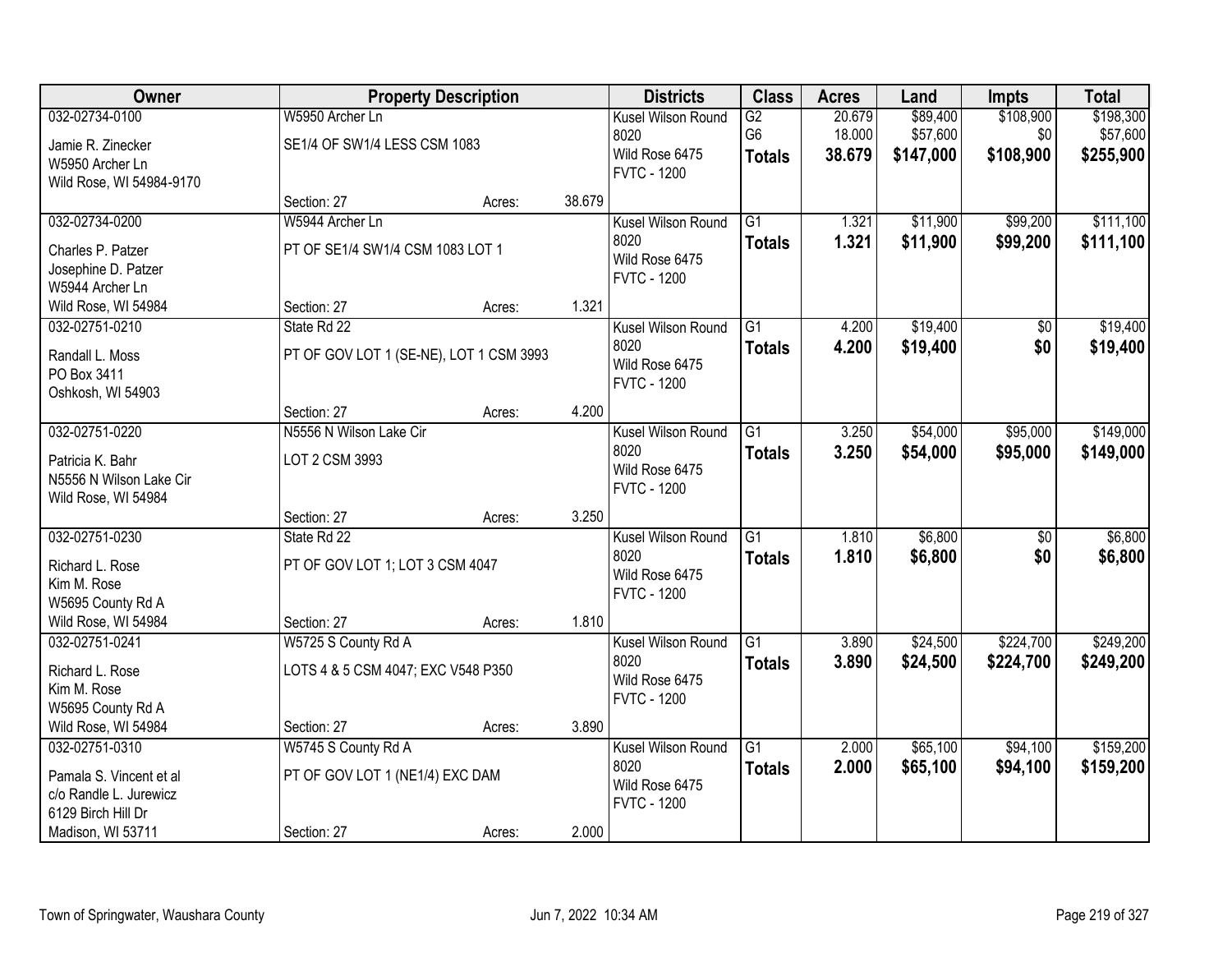| Owner                                                                                                | <b>Property Description</b>                                                               |        |        | <b>Districts</b>                                                   | <b>Class</b>                     | <b>Acres</b>     | Land                   | <b>Impts</b>           | <b>Total</b>           |
|------------------------------------------------------------------------------------------------------|-------------------------------------------------------------------------------------------|--------|--------|--------------------------------------------------------------------|----------------------------------|------------------|------------------------|------------------------|------------------------|
| 032-02751-0320<br>Kusel & Wilson & Round Lake<br><b>Rehabilitation District</b><br>c/o Paul Zimmer   | State Rd 22<br>PT OF GOV LOT 1 (NE1/4) DAM                                                |        |        | Kusel Wilson Round<br>8020<br>Wild Rose 6475<br><b>FVTC - 1200</b> | $\overline{G1}$<br><b>Totals</b> | 2.000<br>2.000   | \$200<br>\$200         | $\overline{50}$<br>\$0 | \$200<br>\$200         |
| N5490 N Wilson Lake Rd<br>Wild Rose, WI 54984                                                        | Section: 27                                                                               | Acres: | 0.000  |                                                                    |                                  |                  |                        |                        |                        |
| 032-02751-0400<br>Pamala S. Vincent et al<br>c/o Randle L. Jurewicz<br>6129 Birch Hill Dr            | State Rd 22<br>16' ROW GOV LOT 1                                                          |        |        | Kusel Wilson Round<br>8020<br>Wild Rose 6475<br><b>FVTC - 1200</b> | G1<br><b>Totals</b>              | 0.500<br>0.500   | \$1,500<br>\$1,500     | $\sqrt{$0}$<br>\$0     | \$1,500<br>\$1,500     |
| Madison, WI 53711<br>032-02752-0100                                                                  | Section: 27<br>State Rd 22                                                                | Acres: | 0.000  | Kusel Wilson Round                                                 | G6                               | 35.750           | \$114,400              | $\sqrt[6]{30}$         | \$114,400              |
| Randall L. Moss<br>PO Box 3411<br>Oshkosh, WI 54903                                                  | <b>GOV LOT 2 EXC SUBD</b>                                                                 |        |        | 8020<br>Wild Rose 6475<br><b>FVTC - 1200</b>                       | <b>Totals</b>                    | 35.750           | \$114,400              | \$0                    | \$114,400              |
|                                                                                                      | Section: 27                                                                               | Acres: | 35.750 |                                                                    |                                  |                  |                        |                        |                        |
| 032-02753-0100<br>Gary J & Donna M Kohel Revocable<br>Trust<br>N5486 22nd Ave                        | N Wilson Lake Rd<br>PT OF GOVT LOT 3 IN NE1/4 SW1/4                                       |        |        | Kusel Wilson Round<br>8020<br>Wild Rose 6475<br><b>FVTC - 1200</b> | W <sub>6</sub><br><b>Totals</b>  | 12.810<br>12.810 | (\$41,000)<br>\$0      | \$0<br>\$0             | $\sqrt{50}$<br>\$0     |
| Wild Rose, WI 54984                                                                                  | Section: 27                                                                               | Acres: | 12.810 |                                                                    |                                  |                  |                        |                        |                        |
| 032-02753-0200<br>Gary J & Donna M Kohel Revocable<br>Trust<br>N5486 22nd Ave                        | State Rd 22<br>PT OF GOVT LOT 3                                                           |        |        | Kusel Wilson Round<br>8020<br>Wild Rose 6475<br><b>FVTC - 1200</b> | W <sub>6</sub><br><b>Totals</b>  | 24.190<br>24.190 | (\$79,800)<br>\$0      | $\sqrt{6}$<br>\$0      | \$0<br>\$0             |
| Wild Rose, WI 54984                                                                                  | Section: 27                                                                               | Acres: | 24.190 |                                                                    |                                  |                  |                        |                        |                        |
| 032-02754-0110<br>Jamie R. Zinecker<br>W5950 Archer Ln<br>Wild Rose, WI 54984-9170                   | W5950 Archer Ln<br>GOVT LOT 4 EXC 20A E SIDE & 200' EXC D481592<br>SUBJ TO EASE V566 P613 |        |        | Kusel Wilson Round<br>8020<br>Wild Rose 6475<br><b>FVTC - 1200</b> | $\overline{G2}$<br><b>Totals</b> | 4.880<br>4.880   | \$127,300<br>\$127,300 | \$168,400<br>\$168,400 | \$295,700<br>\$295,700 |
|                                                                                                      | Section: 27                                                                               | Acres: | 4.880  |                                                                    |                                  |                  |                        |                        |                        |
| 032-02754-0320<br>Aili E. Lake<br>c/o Raili Hamalainen<br>Puutarhakatu 6 A 21<br>20100 Turku Finland | State Rd 22<br>PART OF GOV LOT 4, LOT 2 CSM #3156<br>Section: 27                          | Acres: | 1.870  | Kusel Wilson Round<br>8020<br>Wild Rose 6475<br><b>FVTC - 1200</b> | $\overline{G1}$<br><b>Totals</b> | 1.870<br>1.870   | \$5,600<br>\$5,600     | $\overline{50}$<br>\$0 | \$5,600<br>\$5,600     |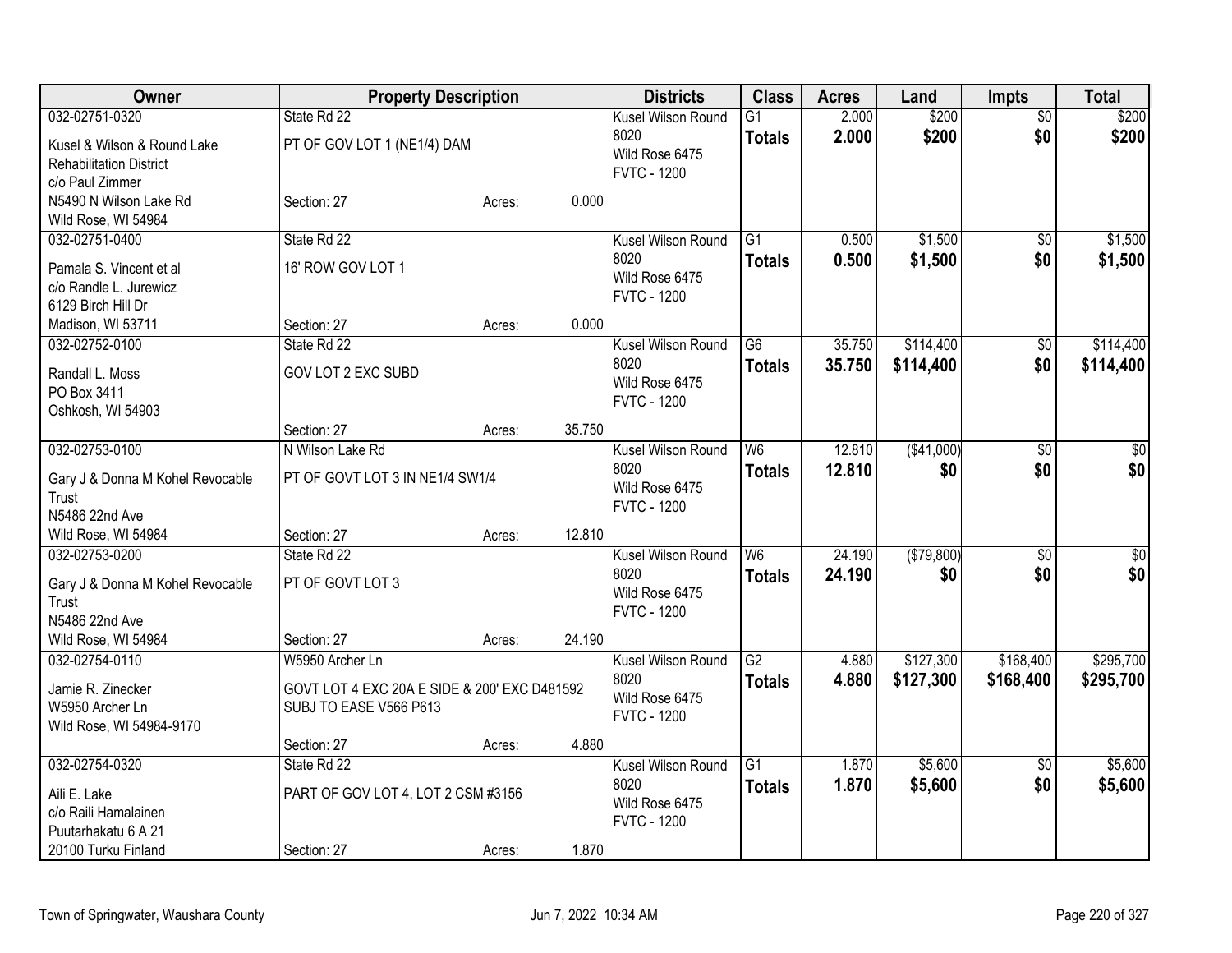| Owner                                                                                           |                                                                                    | <b>Property Description</b> |       | <b>Districts</b>                                                   | <b>Class</b>                     | <b>Acres</b>   | Land                   | <b>Impts</b>           | <b>Total</b>           |
|-------------------------------------------------------------------------------------------------|------------------------------------------------------------------------------------|-----------------------------|-------|--------------------------------------------------------------------|----------------------------------|----------------|------------------------|------------------------|------------------------|
| 032-02754-0330<br>Kent L. Ropella<br>Jennifer J. Ropella<br>W5874 Archer Ln                     | W5874 Archer Ln<br>PART OF GOV LOT 4, PT OF LOT 1 CSM #3156, NOW<br>LOT 1 CSM 3357 |                             |       | Kusel Wilson Round<br>8020<br>Wild Rose 6475<br><b>FVTC - 1200</b> | G1<br><b>Totals</b>              | 6.396<br>6.396 | \$173,200<br>\$173,200 | \$219,100<br>\$219,100 | \$392,300<br>\$392,300 |
| Wild Rose, WI 54984                                                                             | Section: 27                                                                        | Acres:                      | 6.396 |                                                                    |                                  |                |                        |                        |                        |
| 032-02754-0340<br>Wisprop, LLC<br>PO Box 405<br>Wayne, IL 60184                                 | W5864 Archer Ln<br>PART OF GOV LOT 4, PT OF LOT 1 CSM #3156, NOW<br>LOT 2 CSM 3357 |                             |       | Kusel Wilson Round<br>8020<br>Wild Rose 6475<br><b>FVTC - 1200</b> | $\overline{G1}$<br><b>Totals</b> | 2.137<br>2.137 | \$165,900<br>\$165,900 | \$76,200<br>\$76,200   | \$242,100<br>\$242,100 |
|                                                                                                 | Section: 27                                                                        | Acres:                      | 2.137 |                                                                    |                                  |                |                        |                        |                        |
| 032-02754-0350<br>Marion Metzow Living Trust<br>8220 Harwood Ave Apt 416<br>Milwaukee, WI 53213 | W5848 Archer Ln<br>PART OF GOV LOT 4, PT OF LOT 1 CSM #3156, NOW<br>LOT 3 CSM 3357 |                             |       | Kusel Wilson Round<br>8020<br>Wild Rose 6475<br><b>FVTC - 1200</b> | G1<br><b>Totals</b>              | 2.854<br>2.854 | \$175,900<br>\$175,900 | \$99,300<br>\$99,300   | \$275,200<br>\$275,200 |
|                                                                                                 | Section: 27                                                                        | Acres:                      | 2.854 |                                                                    |                                  |                |                        |                        |                        |
| 032-02754-0360<br>Matthew Beaudry et al<br>1238 Woodview Dr<br>Waukesha, WI 53189               | W5832 Archer Ln<br>PART OF GOV LOT 4, PT OF LOT 1 CSM #3156, NOW<br>LOT 4 CSM 3357 |                             |       | Kusel Wilson Round<br>8020<br>Wild Rose 6475<br><b>FVTC - 1200</b> | G1<br><b>Totals</b>              | 1.783<br>1.783 | \$132,000<br>\$132,000 | \$301,800<br>\$301,800 | \$433,800<br>\$433,800 |
|                                                                                                 | Section: 27                                                                        | Acres:                      | 1.783 |                                                                    |                                  |                |                        |                        |                        |
| 032-02754-0500<br>Herrmann Family Trust<br>PO Box 337<br>Eden, WI 53019                         | W5814 Archer Ln<br>PT GOV LOT 4 LOT 1 CSM 92                                       |                             |       | Kusel Wilson Round<br>8020<br>Wild Rose 6475<br><b>FVTC - 1200</b> | $\overline{G1}$<br><b>Totals</b> | 0.000<br>0.000 | \$140,400<br>\$140,400 | \$142,500<br>\$142,500 | \$282,900<br>\$282,900 |
|                                                                                                 | Section: 27                                                                        | Acres:                      | 0.000 |                                                                    |                                  |                |                        |                        |                        |
| 032-02754-0600<br>Darrel Duehring<br>Catherine Duehring<br>PO Box 375                           | Archer Ln<br>PT OF GOV LOT 4 LOT 2 CSM 92 & ROW                                    |                             |       | Kusel Wilson Round<br>8020<br>Wild Rose 6475<br><b>FVTC - 1200</b> | $\overline{G1}$<br><b>Totals</b> | 1.710<br>1.710 | \$140,400<br>\$140,400 | $\overline{50}$<br>\$0 | \$140,400<br>\$140,400 |
| Eden, WI 53019                                                                                  | Section: 27                                                                        | Acres:                      | 1.710 |                                                                    |                                  |                |                        |                        |                        |
| 032-02754-0700<br>Sharon R. Murillo<br>655 Meadow Ln<br>Elm Grove, WI 53122                     | W5818 Archer Ln<br>LOT 1 CSM 2261<br>Section: 27                                   | Acres:                      | 1.332 | Kusel Wilson Round<br>8020<br>Wild Rose 6475<br><b>FVTC - 1200</b> | $\overline{G1}$<br><b>Totals</b> | 1.332<br>1.332 | \$132,000<br>\$132,000 | \$164,900<br>\$164,900 | \$296,900<br>\$296,900 |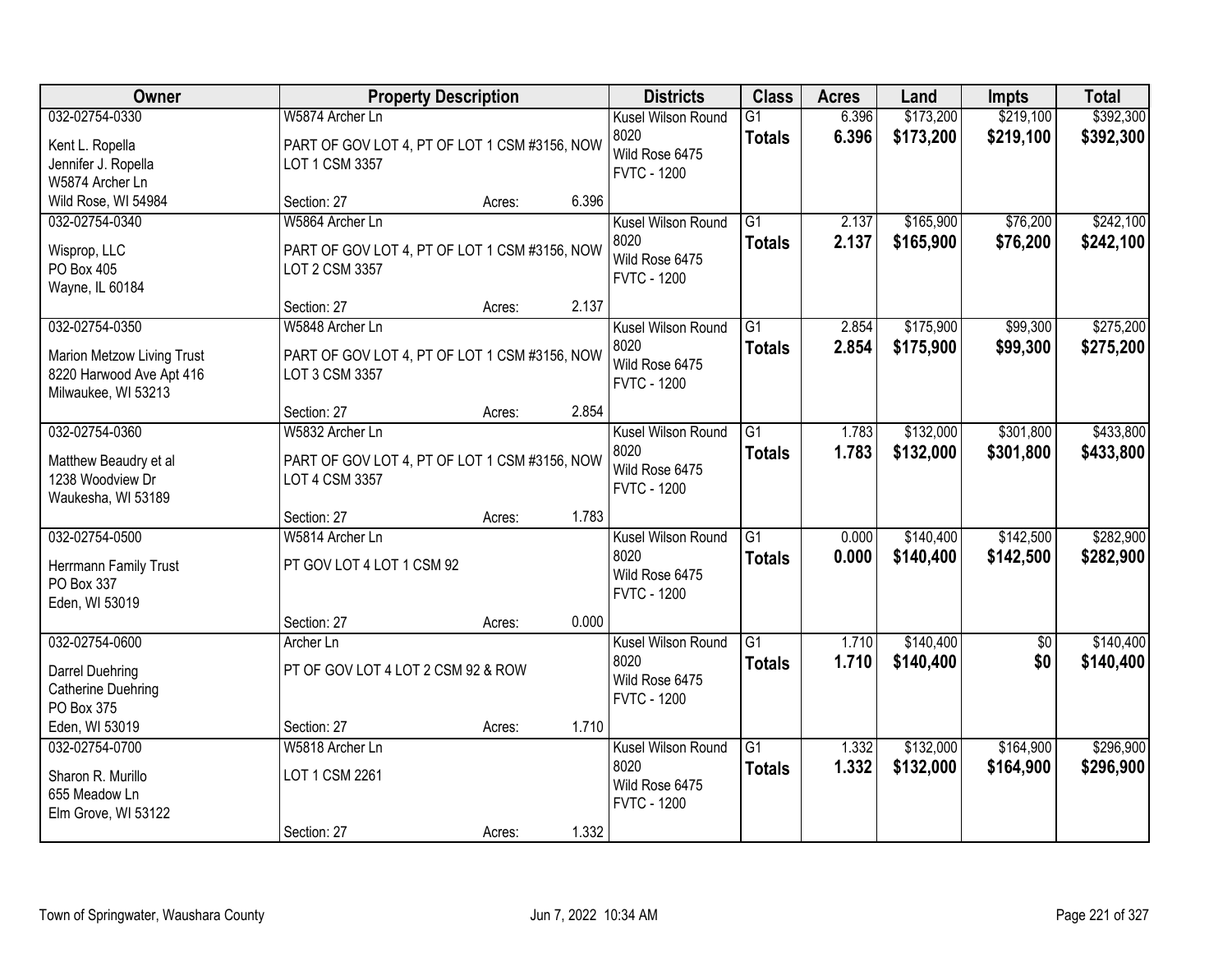| Owner                             |                                                                | <b>Property Description</b> |       | <b>Districts</b>                     | <b>Class</b>                      | <b>Acres</b>   | Land                | <b>Impts</b>           | <b>Total</b>        |
|-----------------------------------|----------------------------------------------------------------|-----------------------------|-------|--------------------------------------|-----------------------------------|----------------|---------------------|------------------------|---------------------|
| 032-02755-0111<br>Mary K. Dangler | State Rd 22<br>PT OF GOVT LOT 5; EXC V196 P412, V204 P97, V471 |                             |       | Kusel Wilson Round<br>8020           | $\overline{G1}$<br>G <sub>5</sub> | 2.220<br>2.600 | \$16,600<br>\$1,800 | $\overline{50}$<br>\$0 | \$16,600<br>\$1,800 |
| John R. Dangler                   | P99 & V690 P338                                                |                             |       | Wild Rose 6475<br><b>FVTC - 1200</b> | <b>Totals</b>                     | 4.820          | \$18,400            | \$0                    | \$18,400            |
| 4490 56th St NW                   |                                                                |                             |       |                                      |                                   |                |                     |                        |                     |
| Rochester, MN 55901               | Section: 27                                                    | Acres:                      | 4.820 |                                      |                                   |                |                     |                        |                     |
| 032-02755-0200                    | W5793 Archer Ln                                                |                             |       | Kusel Wilson Round                   | $\overline{G1}$                   | 0.000          | \$28,100            | \$31,300               | \$59,400            |
| Scott A. Siebert                  | PT OF GOV LOT 5 K/A S1/2 LOT 1 BLK 2 UNREC ADD                 |                             |       | 8020                                 | <b>Totals</b>                     | 0.000          | \$28,100            | \$31,300               | \$59,400            |
| Jill M. Siebert                   | TO CHASES SPRINGWATER SUB KUSEL LAKE & PT                      |                             |       | Wild Rose 6475<br><b>FVTC - 1200</b> |                                   |                |                     |                        |                     |
| N3445 Bean City Rd                | NE-NE SEC 34                                                   |                             |       |                                      |                                   |                |                     |                        |                     |
| New London, WI 54961              | Section: 27                                                    | Acres:                      | 0.000 |                                      |                                   |                |                     |                        |                     |
| 032-02755-0300                    | W5789 Archer Ln                                                |                             |       | Kusel Wilson Round                   | $\overline{G1}$                   | 0.000          | \$77,000            | \$36,200               | \$113,200           |
| Cyril Riemer Jr                   | PT OF GOV LOT 5 K/A N1/2 LOT 1 BLK 2 UNREC ADD                 |                             |       | 8020                                 | <b>Totals</b>                     | 0.000          | \$77,000            | \$36,200               | \$113,200           |
| W5789 Archer Ln                   | TO CHASES SPRINGWATER SUB                                      |                             |       | Wild Rose 6475<br><b>FVTC - 1200</b> |                                   |                |                     |                        |                     |
| Wild Rose, WI 54984               |                                                                |                             |       |                                      |                                   |                |                     |                        |                     |
|                                   | Section: 27                                                    | Acres:                      | 0.000 |                                      |                                   |                |                     |                        |                     |
| 032-02755-0400                    | W5790 Archer Ln                                                |                             |       | Kusel Wilson Round                   | G1                                | 0.000          | \$99,000            | \$88,800               | \$187,800           |
| Michael G. Seif                   | PARCEL IN GOVT LOT 5                                           |                             |       | 8020                                 | <b>Totals</b>                     | 0.000          | \$99,000            | \$88,800               | \$187,800           |
| Kelly L. Seif                     |                                                                |                             |       | Wild Rose 6475<br><b>FVTC - 1200</b> |                                   |                |                     |                        |                     |
| W5790 Archer Ln                   |                                                                |                             |       |                                      |                                   |                |                     |                        |                     |
| Wild Rose, WI 54984               | Section: 27                                                    | Acres:                      | 0.000 |                                      |                                   |                |                     |                        |                     |
| 032-02755-0500                    | W5786 Archer Ln                                                |                             |       | Kusel Wilson Round                   | $\overline{G1}$                   | 0.000          | \$72,600            | \$20,000               | \$92,600            |
| Marlin L. Thull                   | PT OF GOV LOT 5                                                |                             |       | 8020                                 | <b>Totals</b>                     | 0.000          | \$72,600            | \$20,000               | \$92,600            |
| 342 Kennedy Dr                    |                                                                |                             |       | Wild Rose 6475                       |                                   |                |                     |                        |                     |
| Berlin, WI 54923                  |                                                                |                             |       | <b>FVTC - 1200</b>                   |                                   |                |                     |                        |                     |
|                                   | Section: 27                                                    | Acres:                      | 0.000 |                                      |                                   |                |                     |                        |                     |
| 032-02755-0600                    | W5782 Archer Ln                                                |                             |       | Kusel Wilson Round                   | $\overline{G1}$                   | 0.000          | \$105,600           | \$94,600               | \$200,200           |
| Karen P. Davis                    | PT OF GOV LOT 5 K/A LOT F BLK 2 UNREC ADD                      |                             |       | 8020                                 | <b>Totals</b>                     | 0.000          | \$105,600           | \$94,600               | \$200,200           |
| Kathleen Anne Schmit              | <b>CHASES SPRW SUB</b>                                         |                             |       | Wild Rose 6475                       |                                   |                |                     |                        |                     |
| 3224 Hawthorne Ln                 |                                                                |                             |       | <b>FVTC - 1200</b>                   |                                   |                |                     |                        |                     |
| Hartford, WI 53027                | Section: 27                                                    | Acres:                      | 0.000 |                                      |                                   |                |                     |                        |                     |
| 032-02755-0710                    | W5778 Archer Ln                                                |                             |       | Kusel Wilson Round                   | G1                                | 0.000          | \$105,600           | \$107,500              | \$213,100           |
| Loren Purchatzke et al            | PT OF GOV LOT 5 (SE1/4) K/A LOT E BLK 2 UNREC                  |                             |       | 8020                                 | <b>Totals</b>                     | 0.000          | \$105,600           | \$107,500              | \$213,100           |
| W5778 Archer Ln                   | ADD CHASES SPRW SUB & PARCEL TO WEST LIFE                      |                             |       | Wild Rose 6475                       |                                   |                |                     |                        |                     |
| Wild Rose, WI 54984               | ESTATE TO LOREN W & MARION A PURCHATZKE                        |                             |       | <b>FVTC - 1200</b>                   |                                   |                |                     |                        |                     |
|                                   | Section: 27                                                    | Acres:                      | 0.000 |                                      |                                   |                |                     |                        |                     |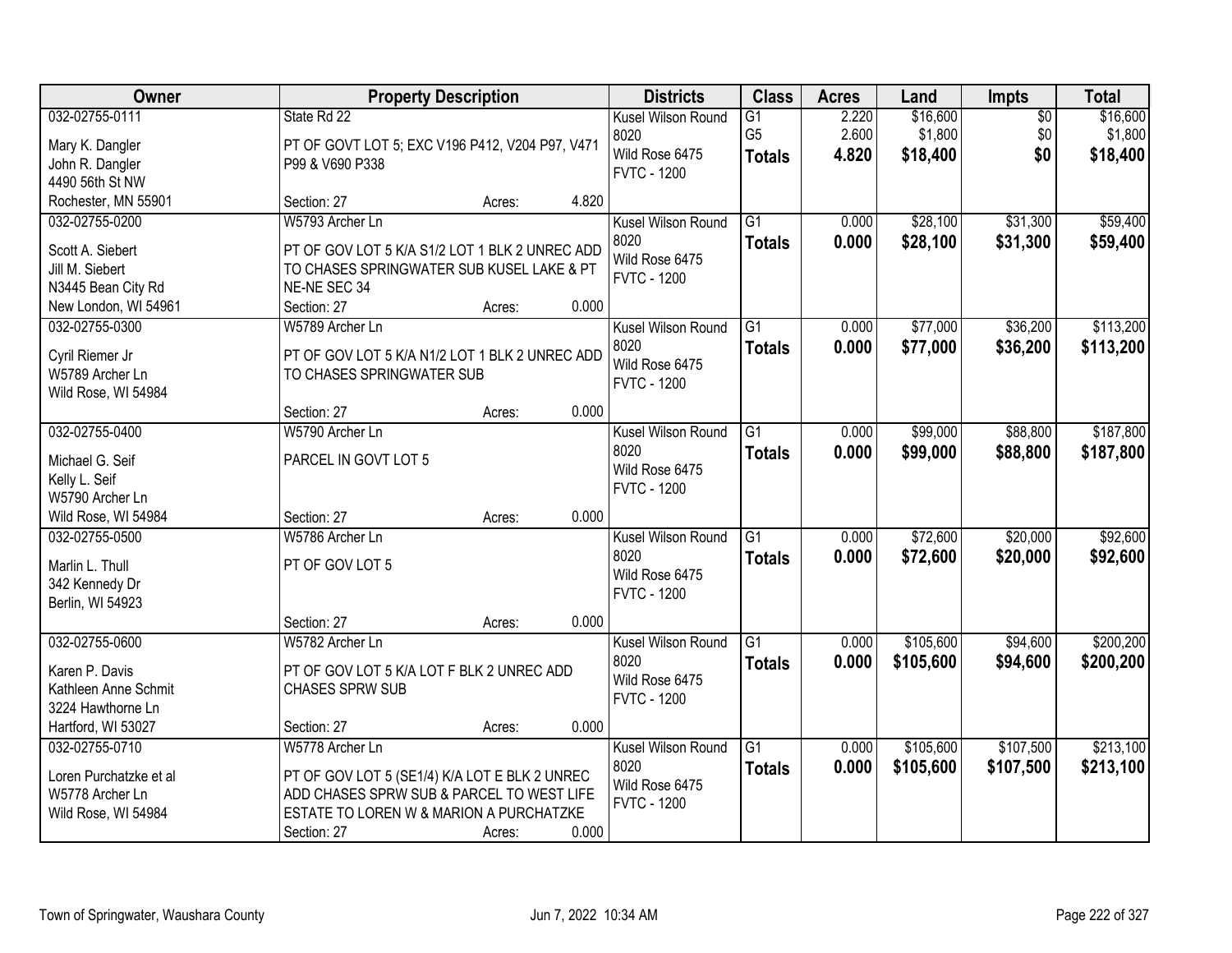| Owner                                                                              |                                                                                                                                             | <b>Property Description</b> |       | <b>Districts</b>                                                   | <b>Class</b>                     | <b>Acres</b>   | Land                   | <b>Impts</b>           | <b>Total</b>           |
|------------------------------------------------------------------------------------|---------------------------------------------------------------------------------------------------------------------------------------------|-----------------------------|-------|--------------------------------------------------------------------|----------------------------------|----------------|------------------------|------------------------|------------------------|
| 032-02755-0810<br>Kerri K. Jacob<br>Thomas M. Jacob<br>8271 County Rd T            | W5772 Archer Ln<br>PT OF GOV LOT 5, LOT 1 & OUTLOT 1 CSM 4885 & 80<br>X 100' PARCEL W OF CSM 4885                                           |                             |       | Kusel Wilson Round<br>8020<br>Wild Rose 6475<br><b>FVTC - 1200</b> | $\overline{G1}$<br><b>Totals</b> | 0.000<br>0.000 | \$105,600<br>\$105,600 | \$69,900<br>\$69,900   | \$175,500<br>\$175,500 |
| Larsen, WI 54947-9754                                                              | Section: 27                                                                                                                                 | Acres:                      | 0.000 |                                                                    |                                  |                |                        |                        |                        |
| 032-02755-0900<br>Michael J. Knutson<br>W5768 Archer Ln<br>Wild Rose, WI 54984     | W5768 Archer Ln<br>PT GOV LOT 5 (K/A LOT C BLK 2 UNREC ADD TO<br>CHASES SPW SUBD KUSEL)                                                     |                             |       | Kusel Wilson Round<br>8020<br>Wild Rose 6475<br><b>FVTC - 1200</b> | $\overline{G1}$<br><b>Totals</b> | 0.000<br>0.000 | \$105,600<br>\$105,600 | \$118,600<br>\$118,600 | \$224,200<br>\$224,200 |
|                                                                                    | Section: 27                                                                                                                                 | Acres:                      | 0.000 |                                                                    |                                  |                |                        |                        |                        |
| 032-02755-1000<br>Edward F. Burch<br>W5764 Archer Ln<br>Wild Rose, WI 54984-9168   | W5764 Archer Ln<br>PT OF GOV LOT 5 K/A LOT B BLK 2 CHASES UNREC<br>SUB NOW LOT 1 & OL 1 CSM 5913                                            |                             |       | Kusel Wilson Round<br>8020<br>Wild Rose 6475<br><b>FVTC - 1200</b> | $\overline{G1}$<br><b>Totals</b> | 0.500<br>0.500 | \$99,000<br>\$99,000   | \$141,000<br>\$141,000 | \$240,000<br>\$240,000 |
|                                                                                    | Section: 27                                                                                                                                 | Acres:                      | 0.500 |                                                                    |                                  |                |                        |                        |                        |
| 032-02755-1100<br><b>Blake Burgert</b><br>Margaret Burgert<br>1545 S 94th PI       | W5760 Archer Ln<br>PT OF GOV LOT 5 K/A LOT A BLK 2 CHASES UNREC<br><b>SUBD</b>                                                              |                             |       | Kusel Wilson Round<br>8020<br>Wild Rose 6475<br><b>FVTC - 1200</b> | G1<br><b>Totals</b>              | 0.000<br>0.000 | \$105,600<br>\$105,600 | \$44,600<br>\$44,600   | \$150,200<br>\$150,200 |
| West Allis, WI 53241                                                               | Section: 27                                                                                                                                 | Acres:                      | 0.000 |                                                                    |                                  |                |                        |                        |                        |
| 032-02755-1200<br>Darin Thomas<br>1728 N 56th St<br>Milwaukee, WI 53208            | W5750 Archer Ln<br>PT OF GOV LOT 5 K/A LOT AA BLK 2 CHASES UNREC<br>SUB & PARCEL 46.88'X 40.06' X 30.44' E OF ARCHER<br>LN                  |                             |       | Kusel Wilson Round<br>8020<br>Wild Rose 6475<br><b>FVTC - 1200</b> | $\overline{G1}$<br><b>Totals</b> | 0.000<br>0.000 | \$102,100<br>\$102,100 | \$89,400<br>\$89,400   | \$191,500<br>\$191,500 |
| 032-02755-1300                                                                     | Section: 27                                                                                                                                 | Acres:                      | 0.000 | Kusel Wilson Round                                                 | G1                               | 0.000          | \$90,500               | \$74,800               | \$165,300              |
| <b>Brodbeck Trust</b><br>N82 W15555 Valley View Dr<br>Menomonee Falls, WI 53051    | N5378 Lily Pad Ln<br>PT OF GOV LOT 5                                                                                                        |                             |       | 8020<br>Wild Rose 6475<br><b>FVTC - 1200</b>                       | <b>Totals</b>                    | 0.000          | \$90,500               | \$74,800               | \$165,300              |
|                                                                                    | Section: 27                                                                                                                                 | Acres:                      | 0.000 |                                                                    |                                  |                |                        |                        |                        |
| 032-02755-1400<br>James Gaudynski et al<br>10330 N Grasslyn Rd<br>Mequon, WI 53092 | N5384 Lily Pad Ln<br>PT OF GOV LOT 5 K/A LOT CC UNREC CHASES<br>SUBD LIFE ESTATE TO DANIEL F & MARY JANE<br><b>GAUDYNSKI</b><br>Section: 27 | Acres:                      | 0.000 | Kusel Wilson Round<br>8020<br>Wild Rose 6475<br><b>FVTC - 1200</b> | $\overline{G1}$<br><b>Totals</b> | 0.000<br>0.000 | \$102,800<br>\$102,800 | \$102,500<br>\$102,500 | \$205,300<br>\$205,300 |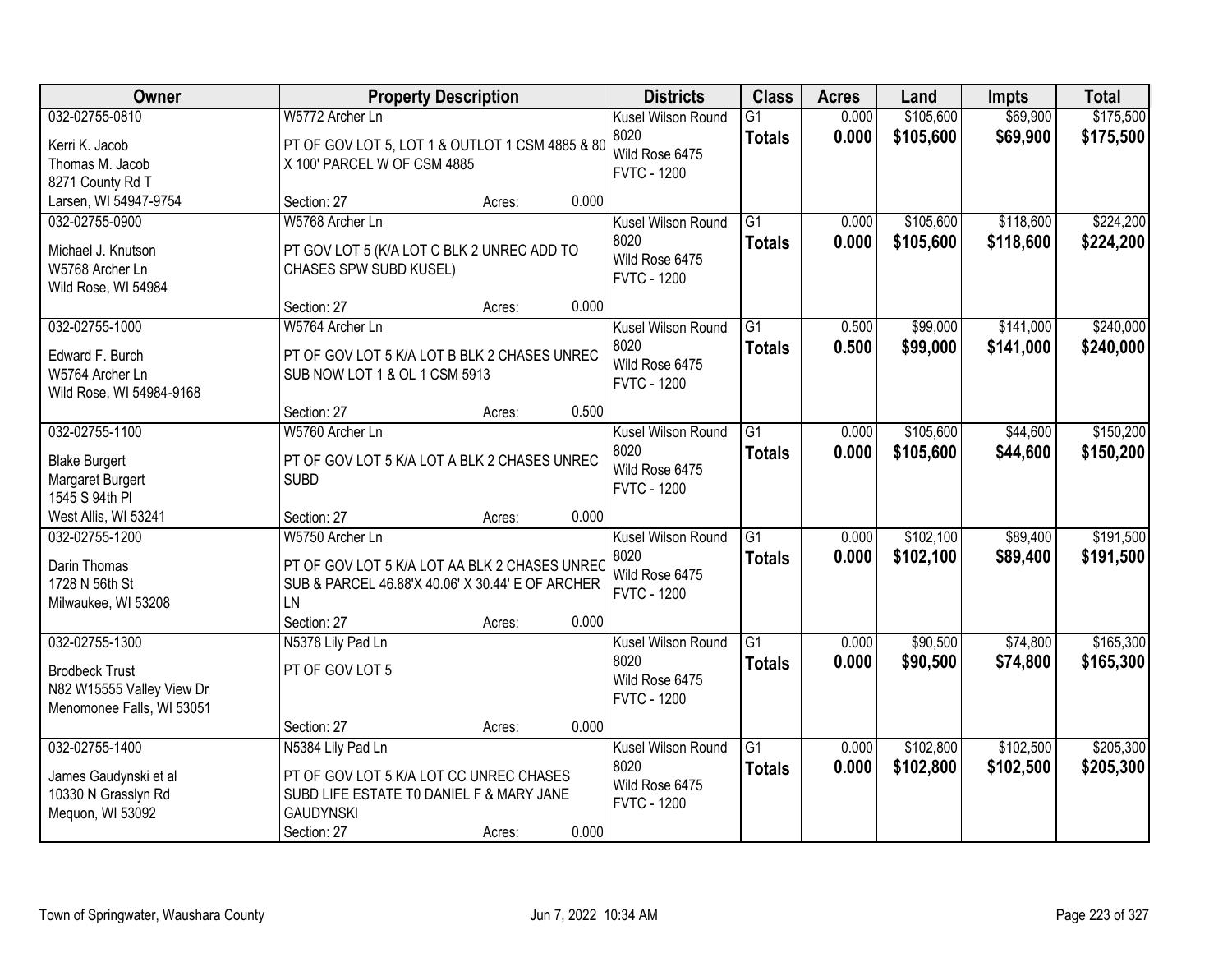| <b>Owner</b>                                                                                       |                                                                                                                                                 | <b>Property Description</b> |       | <b>Districts</b>                                                   | <b>Class</b>                     | <b>Acres</b>   | Land                   | <b>Impts</b>         | <b>Total</b>           |
|----------------------------------------------------------------------------------------------------|-------------------------------------------------------------------------------------------------------------------------------------------------|-----------------------------|-------|--------------------------------------------------------------------|----------------------------------|----------------|------------------------|----------------------|------------------------|
| 032-02755-1500<br>Michael A. Salas<br>4927 45th                                                    | N5402 Lily Pad Ln<br>PT OF GOV LOT 5 K/A LOT DD UNREC CHASES<br><b>SUBD</b>                                                                     |                             |       | Kusel Wilson Round<br>8020<br>Wild Rose 6475<br><b>FVTC - 1200</b> | $\overline{G1}$<br><b>Totals</b> | 0.000<br>0.000 | \$132,400<br>\$132,400 | \$83,900<br>\$83,900 | \$216,300<br>\$216,300 |
| Kenosha, WI 53144                                                                                  | Section: 27                                                                                                                                     | Acres:                      | 0.000 |                                                                    |                                  |                |                        |                      |                        |
| 032-02755-1600<br>Kristopher Ledioyt<br>Nicole Ledioyt<br>488 Rural St                             | N5406 Lily Pad Ln<br>PT OF GOVT LOT 5                                                                                                           |                             |       | Kusel Wilson Round<br>8020<br>Wild Rose 6475<br><b>FVTC - 1200</b> | $\overline{G1}$<br><b>Totals</b> | 0.000<br>0.000 | \$113,100<br>\$113,100 | \$70,300<br>\$70,300 | \$183,400<br>\$183,400 |
| Berlin, WI 54923-9102                                                                              | Section: 27                                                                                                                                     | Acres:                      | 0.000 |                                                                    |                                  |                |                        |                      |                        |
| 032-02755-1700<br>David J. Bischel<br>Michelle M. Bischel<br>2616 Oakwood Cir                      | N5410 Lily Pad Ln<br>PT OF GOV LOT 5 (LOT FF)                                                                                                   |                             |       | Kusel Wilson Round<br>8020<br>Wild Rose 6475<br><b>FVTC - 1200</b> | G1<br><b>Totals</b>              | 0.000<br>0.000 | \$113,100<br>\$113,100 | \$46,300<br>\$46,300 | \$159,400<br>\$159,400 |
| Oshkosh, WI 54904                                                                                  | Section: 27                                                                                                                                     | Acres:                      | 0.000 |                                                                    |                                  |                |                        |                      |                        |
| 032-02755-1800<br>Francis J. Balthazor et al<br>524 S Madison St<br>Stoughton, WI 53589            | N5416 Lily Pad Ln<br>PT OF GOV LOT 5 K/A LOT GG CHASES UNREC<br><b>SUBD</b>                                                                     |                             |       | Kusel Wilson Round<br>8020<br>Wild Rose 6475<br><b>FVTC - 1200</b> | $\overline{G1}$<br><b>Totals</b> | 0.000<br>0.000 | \$138,400<br>\$138,400 | \$49,700<br>\$49,700 | \$188,100<br>\$188,100 |
|                                                                                                    | Section: 27                                                                                                                                     | Acres:                      | 0.000 |                                                                    |                                  |                |                        |                      |                        |
| 032-02755-1900<br>Craig C. Strebig<br>Tammy L. Strebig<br>N2295 Midway Rd                          | N5421 Lily Pad Ln<br>PT OF GOV LOT 5 K/A LOT HH CHASES UNREC<br><b>SUBD</b>                                                                     |                             |       | Kusel Wilson Round<br>8020<br>Wild Rose 6475<br><b>FVTC - 1200</b> | $\overline{G1}$<br><b>Totals</b> | 0.000<br>0.000 | \$148,000<br>\$148,000 | \$55,000<br>\$55,000 | \$203,000<br>\$203,000 |
| Hortonville, WI 54944                                                                              | Section: 27                                                                                                                                     | Acres:                      | 0.000 |                                                                    |                                  |                |                        |                      |                        |
| 032-02755-2000<br>Amanda J Clark Living Trust<br>6n740 Longacre Dr<br>Saint Charles, IL 60175-8433 | N5417 Lily Pad Ln<br>PT OF GOV LOT 5 K/A LOT II CHASES UNREC SUBD,<br>SUBJ TO LIFE ESTATE FOR ALFRED A & RHODA E<br><b>CLARK</b><br>Section: 27 | Acres:                      | 0.000 | Kusel Wilson Round<br>8020<br>Wild Rose 6475<br><b>FVTC - 1200</b> | G1<br><b>Totals</b>              | 0.000<br>0.000 | \$113,100<br>\$113,100 | \$45,000<br>\$45,000 | \$158,100<br>\$158,100 |
| 032-02755-2100<br>Coughlin Family Trust et al<br>2705 Thinnes St<br>Cross Plains, WI 53528-9543    | N5411 Lily Pad Ln<br>PT OF GOV LOT 5 (K/A LOT JJ CHASES UNREC<br>SUBD); LIFE ESTATE TO RICHARD COUGHLIN<br>Section: 27                          | Acres:                      | 0.000 | Kusel Wilson Round<br>8020<br>Wild Rose 6475<br><b>FVTC - 1200</b> | $\overline{G1}$<br><b>Totals</b> | 0.000<br>0.000 | \$113,100<br>\$113,100 | \$51,200<br>\$51,200 | \$164,300<br>\$164,300 |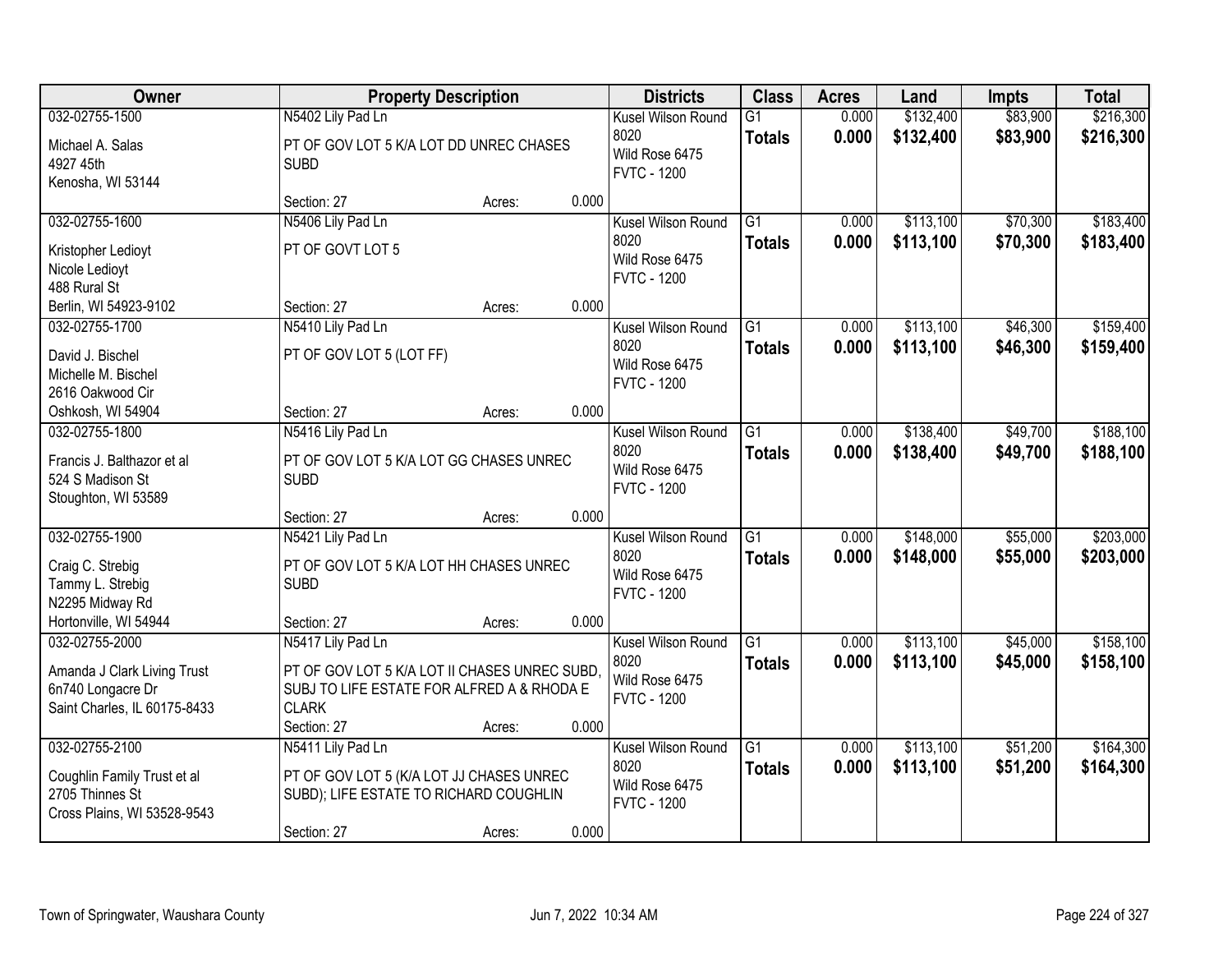| Owner                                    |                                                                                       | <b>Property Description</b> |       | <b>Districts</b>                     | <b>Class</b>    | <b>Acres</b> | Land      | <b>Impts</b> | <b>Total</b> |
|------------------------------------------|---------------------------------------------------------------------------------------|-----------------------------|-------|--------------------------------------|-----------------|--------------|-----------|--------------|--------------|
| 032-02755-2200                           | N5407 Lily Pad Ln                                                                     |                             |       | Kusel Wilson Round                   | $\overline{G1}$ | 0.000        | \$113,100 | \$114,700    | \$227,800    |
| Greg K. Sterns et al                     | PT OF GOV LOT 5 K/A LOT KK CHASES UNREC SUBD                                          |                             |       | 8020                                 | <b>Totals</b>   | 0.000        | \$113,100 | \$114,700    | \$227,800    |
| 112 Old Orchard Ln                       |                                                                                       |                             |       | Wild Rose 6475                       |                 |              |           |              |              |
| Neenah, WI 54956                         |                                                                                       |                             |       | <b>FVTC - 1200</b>                   |                 |              |           |              |              |
|                                          | Section: 27                                                                           | Acres:                      | 0.000 |                                      |                 |              |           |              |              |
| 032-02755-2300                           | N5403 Lily Pad Ln                                                                     |                             |       | Kusel Wilson Round                   | $\overline{G1}$ | 0.000        | \$102,800 | \$58,500     | \$161,300    |
| Mary M Starr Revocable Living Trust      | PT OF GOV LOT 5 K/A LOT 11 CHASES UNREC SUBD                                          |                             |       | 8020                                 | <b>Totals</b>   | 0.000        | \$102,800 | \$58,500     | \$161,300    |
| c/o Deborah Slottke                      |                                                                                       |                             |       | Wild Rose 6475                       |                 |              |           |              |              |
| 610 137th St E                           |                                                                                       |                             |       | <b>FVTC - 1200</b>                   |                 |              |           |              |              |
| Bradenton, FL 34212-9229                 | Section: 27                                                                           | Acres:                      | 0.000 |                                      |                 |              |           |              |              |
| 032-02755-2400                           | N5381 Lily Pad Ln                                                                     |                             |       | Kusel Wilson Round                   | $\overline{G1}$ | 0.455        | \$111,400 | \$84,300     | \$195,700    |
|                                          |                                                                                       |                             |       | 8020                                 | <b>Totals</b>   | 0.455        | \$111,400 | \$84,300     | \$195,700    |
| Edgar A. Marshall Jr<br>Joan E. Marshall | PT OF GOV LOT 5 K/A LOT MM CHASES UNREC<br>SUBD & ROW V 222 P 608 NOW LOT 1 CSM #3759 |                             |       | Wild Rose 6475                       |                 |              |           |              |              |
| 18102 Apache Springs Dr                  |                                                                                       |                             |       | <b>FVTC - 1200</b>                   |                 |              |           |              |              |
| San Antonio, TX 78259                    | Section: 27                                                                           | Acres:                      | 0.455 |                                      |                 |              |           |              |              |
| 032-02755-2500                           | N5385 Lily Pad Ln                                                                     |                             |       | Kusel Wilson Round                   | G1              | 0.000        | \$111,400 | \$82,600     | \$194,000    |
|                                          |                                                                                       |                             |       | 8020                                 | <b>Totals</b>   | 0.000        | \$111,400 | \$82,600     | \$194,000    |
| John R. Vanlanen                         | PT OF GOV LOT 5 K/A LOT NN CHASES UNREC                                               |                             |       | Wild Rose 6475                       |                 |              |           |              |              |
| Linda M. Vanlanen                        | SUBD & ROW N/K/A LOT 1 CSM #2759 LESS V 440 P                                         |                             |       | <b>FVTC - 1200</b>                   |                 |              |           |              |              |
| 3126 S 9th St                            | 124 & PT OF GOV LOT 5 (V 440 P 123)                                                   |                             |       |                                      |                 |              |           |              |              |
| Milwaukee, WI 53215                      | Section: 27                                                                           | Acres:                      | 0.000 |                                      |                 |              |           |              |              |
| 032-02755-2600                           | N5389 Lily Pad Ln                                                                     |                             |       | Kusel Wilson Round                   | $\overline{G1}$ | 0.000        | \$113,100 | \$135,300    | \$248,400    |
| Mary K. Dangler                          | PT OF GOVT LOT 5 & PT LOT 1 CSM 2759; EXC V440                                        |                             |       | 8020                                 | <b>Totals</b>   | 0.000        | \$113,100 | \$135,300    | \$248,400    |
| John R. Dangler                          | P <sub>123</sub>                                                                      |                             |       | Wild Rose 6475<br><b>FVTC - 1200</b> |                 |              |           |              |              |
| 4490 56th St NW                          |                                                                                       |                             |       |                                      |                 |              |           |              |              |
| Rochester, MN 55901                      | Section: 27                                                                           | Acres:                      | 0.000 |                                      |                 |              |           |              |              |
| 032-02755-2700                           | W5741 Archer Ln                                                                       |                             |       | Kusel Wilson Round                   | $\overline{G1}$ | 0.000        | \$235,700 | \$178,200    | \$413,900    |
| David J. Wille                           | PT OF GOV LOT 5 "RESERVE" BLK 1 CHASES                                                |                             |       | 8020                                 | <b>Totals</b>   | 0.000        | \$235,700 | \$178,200    | \$413,900    |
| Julea A. Wille                           | SPRINGWATER SUB                                                                       |                             |       | Wild Rose 6475                       |                 |              |           |              |              |
| 187 S Brook Hills Ln                     |                                                                                       |                             |       | <b>FVTC - 1200</b>                   |                 |              |           |              |              |
| Vernon Hills, IL 60061                   | Section: 27                                                                           | Acres:                      | 0.000 |                                      |                 |              |           |              |              |
| 032-02755-2800                           | W5736 Archer Ln                                                                       |                             |       | Kusel Wilson Round                   | G1              | 0.000        | \$69,400  | \$127,100    | \$196,500    |
| Thomas Kettleson                         | PT OF GOV LOT 5 PT OF "RESERVE" BLK 2 CHASES                                          |                             |       | 8020                                 | <b>Totals</b>   | 0.000        | \$69,400  | \$127,100    | \$196,500    |
| Shelley Kettleson                        | SPRINGWATER SUBD                                                                      |                             |       | Wild Rose 6475                       |                 |              |           |              |              |
| 800 Kristy St                            |                                                                                       |                             |       | <b>FVTC - 1200</b>                   |                 |              |           |              |              |
| Kaukauna, WI 54130                       | Section: 27                                                                           | Acres:                      | 0.000 |                                      |                 |              |           |              |              |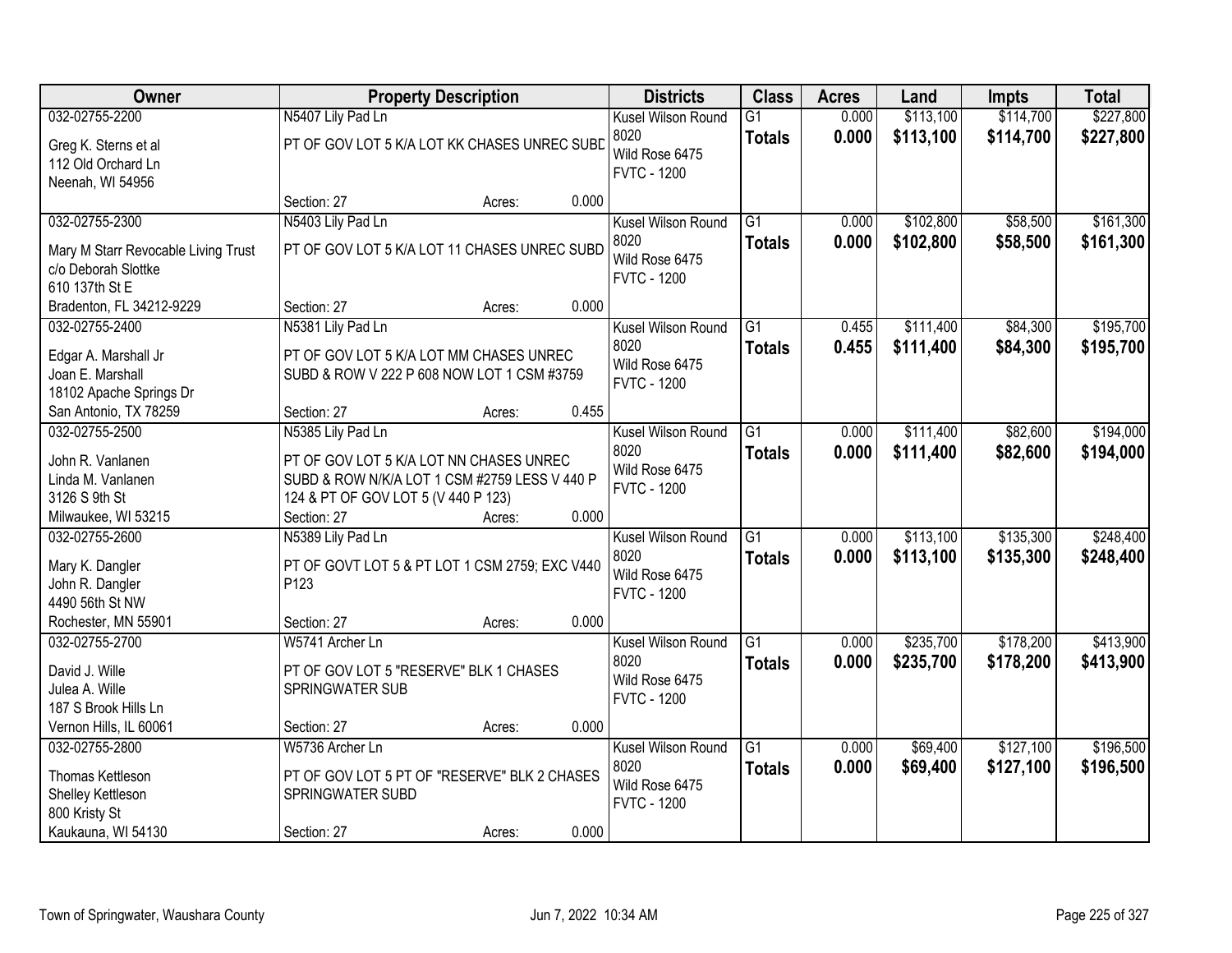| Owner                                   | <b>Property Description</b>                   |        |       | <b>Districts</b>   | <b>Class</b>    | <b>Acres</b> | Land      | <b>Impts</b> | <b>Total</b> |
|-----------------------------------------|-----------------------------------------------|--------|-------|--------------------|-----------------|--------------|-----------|--------------|--------------|
| 032-02755-2900                          | W5730 Archer Ln                               |        |       | Kusel Wilson Round | $\overline{G1}$ | 0.000        | \$85,700  | \$78,400     | \$164,100    |
| Brandt I. Anderson                      | LOT 1 CSM 2035                                |        |       | 8020               | <b>Totals</b>   | 0.000        | \$85,700  | \$78,400     | \$164,100    |
| Julie E. Anderson                       |                                               |        |       | Wild Rose 6475     |                 |              |           |              |              |
| W5730 Archer Ln                         |                                               |        |       | <b>FVTC - 1200</b> |                 |              |           |              |              |
| Wild Rose, WI 54984                     | Section: 27                                   | Acres: | 0.000 |                    |                 |              |           |              |              |
| 032-02755-3000                          | N5461 E Wilson Lake Rd                        |        |       | Kusel Wilson Round | $\overline{G1}$ | 0.000        | \$111,400 | \$147,700    | \$259,100    |
| Robert M & Loretta A Gottheardt Trust   | PT OF GOV LOT 5 K/A LOT 15                    |        |       | 8020               | <b>Totals</b>   | 0.000        | \$111,400 | \$147,700    | \$259,100    |
| 4065 S Sunny Slope Rd                   |                                               |        |       | Wild Rose 6475     |                 |              |           |              |              |
| New Berlin, WI 53151                    |                                               |        |       | <b>FVTC - 1200</b> |                 |              |           |              |              |
|                                         | Section: 27                                   | Acres: | 0.000 |                    |                 |              |           |              |              |
| 032-02755-3100                          | N5467 E Wilson Lake Rd                        |        |       | Kusel Wilson Round | $\overline{G1}$ | 0.000        | \$111,400 | \$62,900     | \$174,300    |
| <b>Brian Witek</b>                      | PT OF GOV LOT 5 SEC 27 & GOV LOT 1 SEC 26     |        |       | 8020               | <b>Totals</b>   | 0.000        | \$111,400 | \$62,900     | \$174,300    |
| Debra Witek                             |                                               |        |       | Wild Rose 6475     |                 |              |           |              |              |
| 1922 N 74th Ct                          |                                               |        |       | <b>FVTC - 1200</b> |                 |              |           |              |              |
| Elmbrook Park, IL 60707                 | Section: 27                                   | Acres: | 0.000 |                    |                 |              |           |              |              |
| 032-02755-3200                          | N5471 E Wilson Lake Rd                        |        |       | Kusel Wilson Round | $\overline{G1}$ | 0.000        | \$113,100 | \$45,600     | \$158,700    |
|                                         |                                               |        |       | 8020               | <b>Totals</b>   | 0.000        | \$113,100 | \$45,600     | \$158,700    |
| Michael P Cisler Revocable Living Trust | PT OF GOV LOT 5 K/A LOT 17 UNREC SUBD         |        |       | Wild Rose 6475     |                 |              |           |              |              |
| Sarah E Traas Revocable Living Trust    |                                               |        |       | <b>FVTC - 1200</b> |                 |              |           |              |              |
| 9088 Clayton Ave<br>Neenah, WI 54956    | Section: 27                                   | Acres: | 0.000 |                    |                 |              |           |              |              |
| 032-02755-3300                          | N5477 E Wilson Lake Rd                        |        |       | Kusel Wilson Round | $\overline{G1}$ | 0.000        | \$113,100 | \$100,400    | \$213,500    |
|                                         |                                               |        |       | 8020               |                 | 0.000        | \$113,100 | \$100,400    |              |
| Stokes Revocable Trust                  | PT OF GOV LOT 5 K/A LOT 18                    |        |       | Wild Rose 6475     | <b>Totals</b>   |              |           |              | \$213,500    |
| 4563 Golf Dr                            |                                               |        |       | <b>FVTC - 1200</b> |                 |              |           |              |              |
| Windsor, WI 53598-9707                  |                                               |        |       |                    |                 |              |           |              |              |
|                                         | Section: 27                                   | Acres: | 0.000 |                    |                 |              |           |              |              |
| 032-02755-3400                          | N5483 E Wilson Lake Rd                        |        |       | Kusel Wilson Round | $\overline{G1}$ | 0.000        | \$141,600 | \$105,600    | \$247,200    |
| Greg S. Hansen                          | PT OF GOV LOT 5 & GOV LOT 1 SEC 26 CSM 97 LOT |        |       | 8020               | <b>Totals</b>   | 0.000        | \$141,600 | \$105,600    | \$247,200    |
| Tamara S. Hansen                        | <b>1 &amp; ROW</b>                            |        |       | Wild Rose 6475     |                 |              |           |              |              |
| 4547 Choctaw Trl                        |                                               |        |       | <b>FVTC - 1200</b> |                 |              |           |              |              |
| Green Bay, WI 54313                     | Section: 27                                   | Acres: | 0.000 |                    |                 |              |           |              |              |
| 032-02755-3500                          | N5493 E Wilson Lake Rd                        |        |       | Kusel Wilson Round | $\overline{G1}$ | 0.000        | \$142,000 | \$68,400     | \$210,400    |
| Juanita M. Megna                        | PT OF GOV LOT 5 SEC 27 & PT OF GOV LOT 1 SEC  |        |       | 8020               | <b>Totals</b>   | 0.000        | \$142,000 | \$68,400     | \$210,400    |
| 15870 W Armour Ave                      | 26 A/K/A LOTS 20 & 21 UNREC SURVEY            |        |       | Wild Rose 6475     |                 |              |           |              |              |
| New Berlin, WI 53151-6608               |                                               |        |       | <b>FVTC - 1200</b> |                 |              |           |              |              |
|                                         | Section: 27                                   | Acres: | 0.000 |                    |                 |              |           |              |              |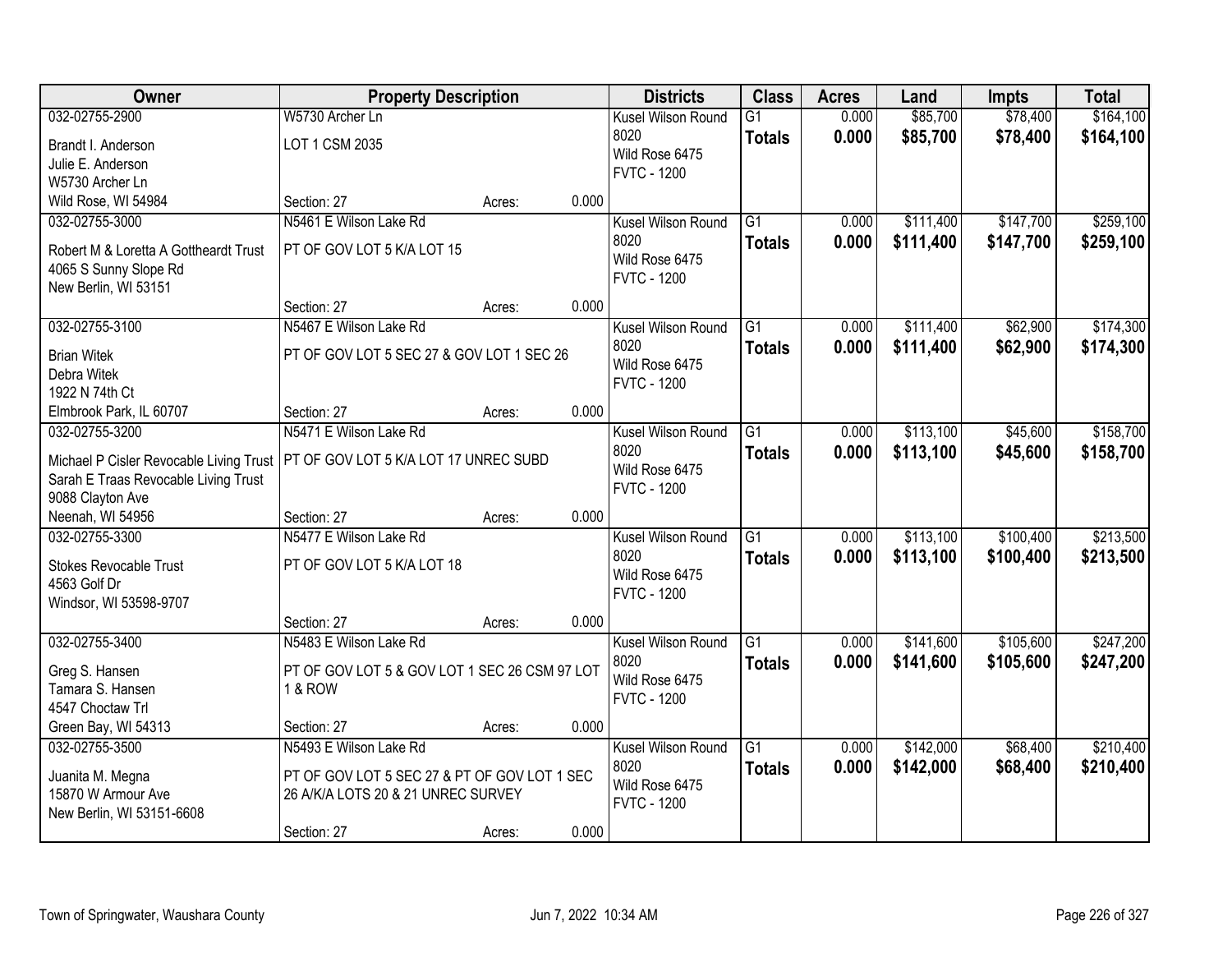| Owner                                                                                        |                                                                                  | <b>Property Description</b> |       | <b>Districts</b>                                                   | <b>Class</b>                     | <b>Acres</b>   | Land                   | <b>Impts</b>         | <b>Total</b>           |
|----------------------------------------------------------------------------------------------|----------------------------------------------------------------------------------|-----------------------------|-------|--------------------------------------------------------------------|----------------------------------|----------------|------------------------|----------------------|------------------------|
| 032-02755-3600                                                                               | State Rd 22                                                                      |                             |       | Kusel Wilson Round                                                 | X4                               | 0.000          | $\overline{50}$        | $\overline{50}$      | \$0                    |
| Town of Springwater                                                                          | PT OF GOV LOT 5, THAT PT OF LAKE ST ON CHASES<br>SPRINGWATER SUBD S OF ARCHER LN |                             |       | 8020<br>Wild Rose 6475<br><b>FVTC - 1200</b>                       | <b>Totals</b>                    | 0.000          | \$0                    | \$0                  | \$0                    |
|                                                                                              | Section: 27                                                                      | Acres:                      | 0.000 |                                                                    |                                  |                |                        |                      |                        |
| 032-02771-0100                                                                               | Wilson Lake Rd                                                                   |                             |       | Kusel Wilson Round                                                 | G1                               | 0.000          | \$32,000               | \$0                  | \$32,000               |
| Jason D. Koepsell<br>809 N Cambridge Dr<br>Appleton, WI 54915                                | ASSESSORS PLAT OF GOSZ LAKESHORE PLAT LOT                                        |                             |       | 8020<br>Wild Rose 6475<br><b>FVTC - 1200</b>                       | <b>Totals</b>                    | 0.000          | \$32,000               | \$0                  | \$32,000               |
|                                                                                              | Section: 27                                                                      | Acres:                      | 0.000 |                                                                    |                                  |                |                        |                      |                        |
| 032-02771-0200                                                                               | N5546 N Wilson Lake Cir                                                          |                             |       | Kusel Wilson Round                                                 | G1                               | 0.000          | \$62,000               | \$34,100             | \$96,100               |
| Jason D. Koepsell<br>809 N Cambridge Dr<br>Appleton, WI 54915                                | ASSESSORS PLAT OF GOSZ LAKESHORE PLAT LOT<br>$\overline{2}$                      |                             |       | 8020<br>Wild Rose 6475<br><b>FVTC - 1200</b>                       | <b>Totals</b>                    | 0.000          | \$62,000               | \$34,100             | \$96,100               |
|                                                                                              | Section: 27                                                                      | Acres:                      | 0.000 |                                                                    |                                  |                |                        |                      |                        |
| 032-02771-0300                                                                               | N5540 N Wilson Lake Cir                                                          |                             |       | Kusel Wilson Round                                                 | G1                               | 0.000          | \$99,200               | \$94,800             | \$194,000              |
| Travis R. Heintz<br>Julie L. Heintz<br>W10052 Woodhaven Ln                                   | ASSESSORS PLAT OF GOSZ LAKESHORE PLAT LOT                                        |                             |       | 8020<br>Wild Rose 6475<br><b>FVTC - 1200</b>                       | <b>Totals</b>                    | 0.000          | \$99,200               | \$94,800             | \$194,000              |
| Hortonville, WI 54944                                                                        | Section: 27                                                                      | Acres:                      | 0.000 |                                                                    |                                  |                |                        |                      |                        |
| 032-02771-0400<br>Hill Revocable Trust<br>6250 W Wabash Ave<br>Brown Deer, WI 53223          | N5536 N Wilson Lake Cir<br>ASSESSORS PLAT OF GOSZ LAKESHORE PLAT LOT<br>4        |                             |       | Kusel Wilson Round<br>8020<br>Wild Rose 6475<br><b>FVTC - 1200</b> | $\overline{G1}$<br><b>Totals</b> | 0.000<br>0.000 | \$124,000<br>\$124,000 | \$79,900<br>\$79,900 | \$203,900<br>\$203,900 |
|                                                                                              | Section: 27                                                                      | Acres:                      | 0.000 |                                                                    |                                  |                |                        |                      |                        |
| 032-02771-0500                                                                               | N5530 N Wilson Lake Cir                                                          |                             |       | Kusel Wilson Round                                                 | G1                               | 0.000          | \$124,000              | \$67,900             | \$191,900              |
| Patrick J & Carol A Healy Joint Trust<br>N53 W21873 Virginia Ln<br>Menomonee Falls, WI 53051 | LOT 5, ASSESSOR'S PLAT OF GOSZ LAKESHORE                                         |                             |       | 8020<br>Wild Rose 6475<br><b>FVTC - 1200</b>                       | <b>Totals</b>                    | 0.000          | \$124,000              | \$67,900             | \$191,900              |
|                                                                                              | Section: 27                                                                      | Acres:                      | 0.000 |                                                                    |                                  |                |                        |                      |                        |
| 032-02771-0600                                                                               | N5526 N Wilson Lake Rd                                                           |                             |       | Kusel Wilson Round                                                 | $\overline{G1}$                  | 0.000          | \$124,000              | \$109,500            | \$233,500              |
| David Young<br>Ann Young<br>2415 Bruce St                                                    | ASSESSORS PLAT OF GOSZ LAKESHORE PLAT LOT<br>6                                   |                             |       | 8020<br>Wild Rose 6475<br><b>FVTC - 1200</b>                       | <b>Totals</b>                    | 0.000          | \$124,000              | \$109,500            | \$233,500              |
| Neenah, WI 54956                                                                             | Section: 27                                                                      | Acres:                      | 0.000 |                                                                    |                                  |                |                        |                      |                        |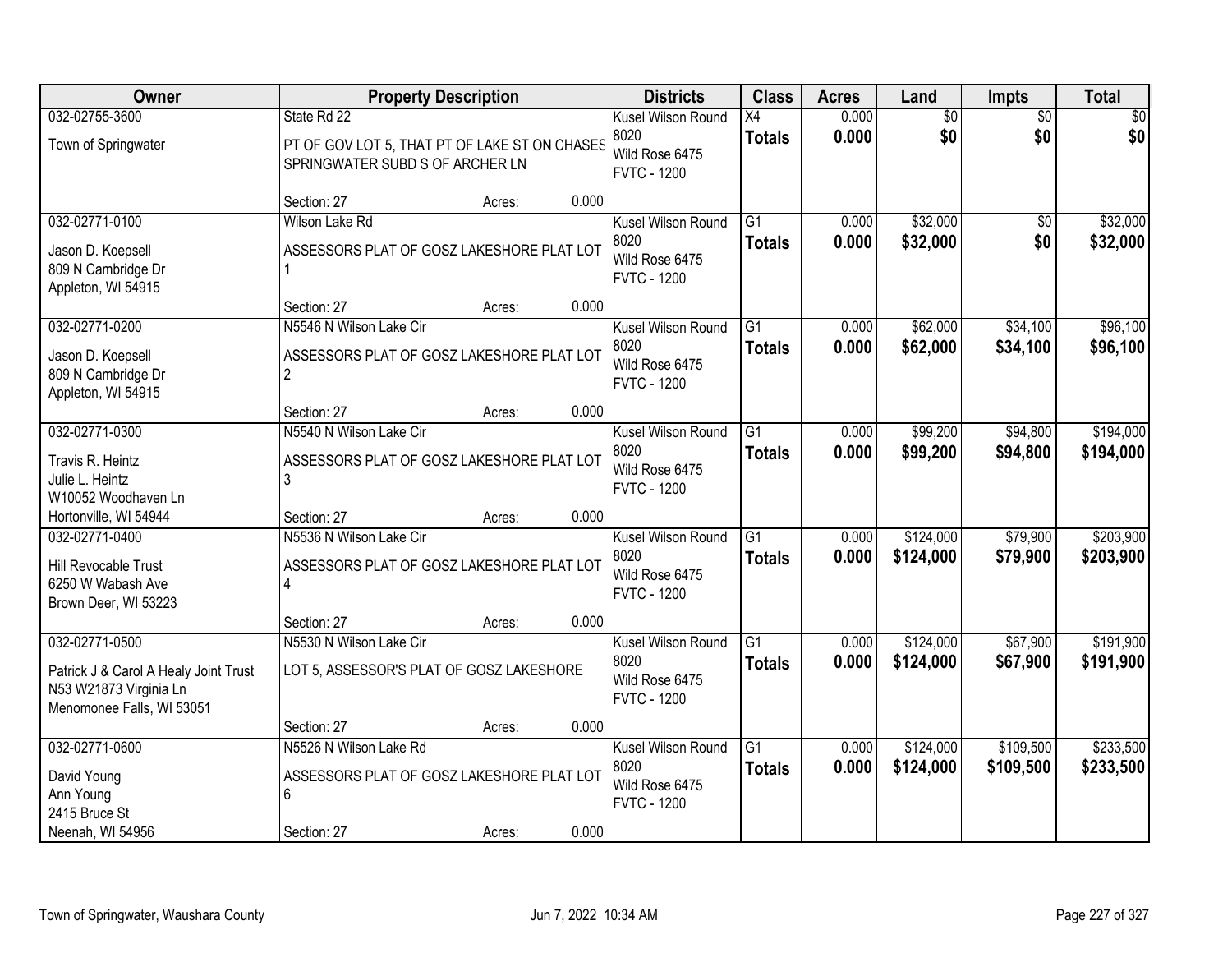| Owner                                      | <b>Property Description</b>               |        | <b>Districts</b>                     | <b>Class</b>    | <b>Acres</b> | Land      | <b>Impts</b>    | <b>Total</b> |
|--------------------------------------------|-------------------------------------------|--------|--------------------------------------|-----------------|--------------|-----------|-----------------|--------------|
| 032-02771-0700                             | N5522 N Wilson Lake Rd                    |        | Kusel Wilson Round                   | $\overline{G1}$ | 0.000        | \$124,000 | \$88,100        | \$212,100    |
| <b>Kress Trust</b>                         | ASSESSORS PLAT OF GOSZ LAKESHORE PLAT LOT |        | 8020                                 | <b>Totals</b>   | 0.000        | \$124,000 | \$88,100        | \$212,100    |
| 610 Woodbury Ct                            | $\overline{7}$                            |        | Wild Rose 6475<br><b>FVTC - 1200</b> |                 |              |           |                 |              |
| Pewaukee, WI 53072                         |                                           |        |                                      |                 |              |           |                 |              |
|                                            | Section: 27                               | Acres: | 0.000                                |                 |              |           |                 |              |
| 032-02771-0800                             | N5514 N Wilson Lake Rd                    |        | Kusel Wilson Round                   | $\overline{G1}$ | 0.000        | \$111,600 | \$74,100        | \$185,700    |
| Thomas A. Herbert                          | ASSESSORS PLAT OF GOSZ LAKESHORE PLAT LOT |        | 8020                                 | <b>Totals</b>   | 0.000        | \$111,600 | \$74,100        | \$185,700    |
| Cindy S. Herbert                           | 8                                         |        | Wild Rose 6475                       |                 |              |           |                 |              |
| 5842 Lakewind Dr                           |                                           |        | <b>FVTC - 1200</b>                   |                 |              |           |                 |              |
| Butte Des Morts, WI 54927                  | Section: 27                               | Acres: | 0.000                                |                 |              |           |                 |              |
| 032-02771-0910                             | N5510 N Wilson Lake Rd                    |        | Kusel Wilson Round                   | G <sub>1</sub>  | 0.760        | \$151,600 | \$93,300        | \$244,900    |
| Mark S. Romich                             | LOTS 9 & 10, ASSESSORS PLAT OF GOSZ       |        | 8020                                 | <b>Totals</b>   | 0.760        | \$151,600 | \$93,300        | \$244,900    |
| Janet L. Romich                            | <b>LAKESHORE</b>                          |        | Wild Rose 6475                       |                 |              |           |                 |              |
| N9516 Argue Rd                             |                                           |        | <b>FVTC - 1200</b>                   |                 |              |           |                 |              |
| New Glarus, WI 53574                       | Section: 27                               | Acres: | 0.760                                |                 |              |           |                 |              |
| 032-02771-1100                             | N5490 N Wilson Lake Rd                    |        | Kusel Wilson Round                   | $\overline{G1}$ | 0.000        | \$172,000 | \$281,300       | \$453,300    |
|                                            |                                           |        | 8020                                 | <b>Totals</b>   | 0.000        | \$172,000 | \$281,300       | \$453,300    |
| Paul A. Zimmer Jr                          | ASSESSORS PLAT OF GOSZ LAKESHORE PLAT LOT |        | Wild Rose 6475                       |                 |              |           |                 |              |
| Sheila M. Zimmer<br>N5490 N Wilson Lake Rd | 11                                        |        | <b>FVTC - 1200</b>                   |                 |              |           |                 |              |
| Wild Rose, WI 54984                        | Section: 27                               | Acres: | 0.000                                |                 |              |           |                 |              |
| 032-02771-1200                             | N5482 N Wilson Lake Rd                    |        | Kusel Wilson Round                   | $\overline{G1}$ | 0.000        | \$124,000 | \$153,900       | \$277,900    |
|                                            |                                           |        | 8020                                 | <b>Totals</b>   | 0.000        | \$124,000 | \$153,900       | \$277,900    |
| Patricia Bielecki                          | ASSESSORS PLAT OF GOSZ LAKESHORE PLAT LOT |        | Wild Rose 6475                       |                 |              |           |                 |              |
| Steven J. Bielecki                         | 12                                        |        | <b>FVTC - 1200</b>                   |                 |              |           |                 |              |
| 19089 Cypress View Dr                      |                                           |        |                                      |                 |              |           |                 |              |
| Fort Myers, FL 33967-4826                  | Section: 27                               | Acres: | 0.000                                |                 |              |           |                 |              |
| 032-02771-1300                             | State Rd 22                               |        | Kusel Wilson Round                   | $\overline{G1}$ | 0.000        | \$124,000 | $\overline{50}$ | \$124,000    |
| Patricia Bielecki                          | ASSESSORS PLAT OF GOSZ LAKESHORE PLAT LOT |        | 8020                                 | <b>Totals</b>   | 0.000        | \$124,000 | \$0             | \$124,000    |
| Steven J. Bielecki                         | 13                                        |        | Wild Rose 6475<br><b>FVTC - 1200</b> |                 |              |           |                 |              |
| 19089 Cypress View Dr                      |                                           |        |                                      |                 |              |           |                 |              |
| Fort Myers, FL 33967-4826                  | Section: 27                               | Acres: | 0.000                                |                 |              |           |                 |              |
| 032-02772-0100                             | W5729 Archer Ln                           |        | Kusel Wilson Round                   | $\overline{G1}$ | 0.000        | \$156,200 | \$75,300        | \$231,500    |
| John Spieker                               | LOT 1 BLK 1 CHASES SPRINGWATER SUBD       |        | 8020                                 | <b>Totals</b>   | 0.000        | \$156,200 | \$75,300        | \$231,500    |
| Jane Spieker                               |                                           |        | Wild Rose 6475                       |                 |              |           |                 |              |
| 4940 Aberdeen Dr                           |                                           |        | <b>FVTC - 1200</b>                   |                 |              |           |                 |              |
| Racine, WI 53402                           | Section: 27                               | Acres: | 0.000                                |                 |              |           |                 |              |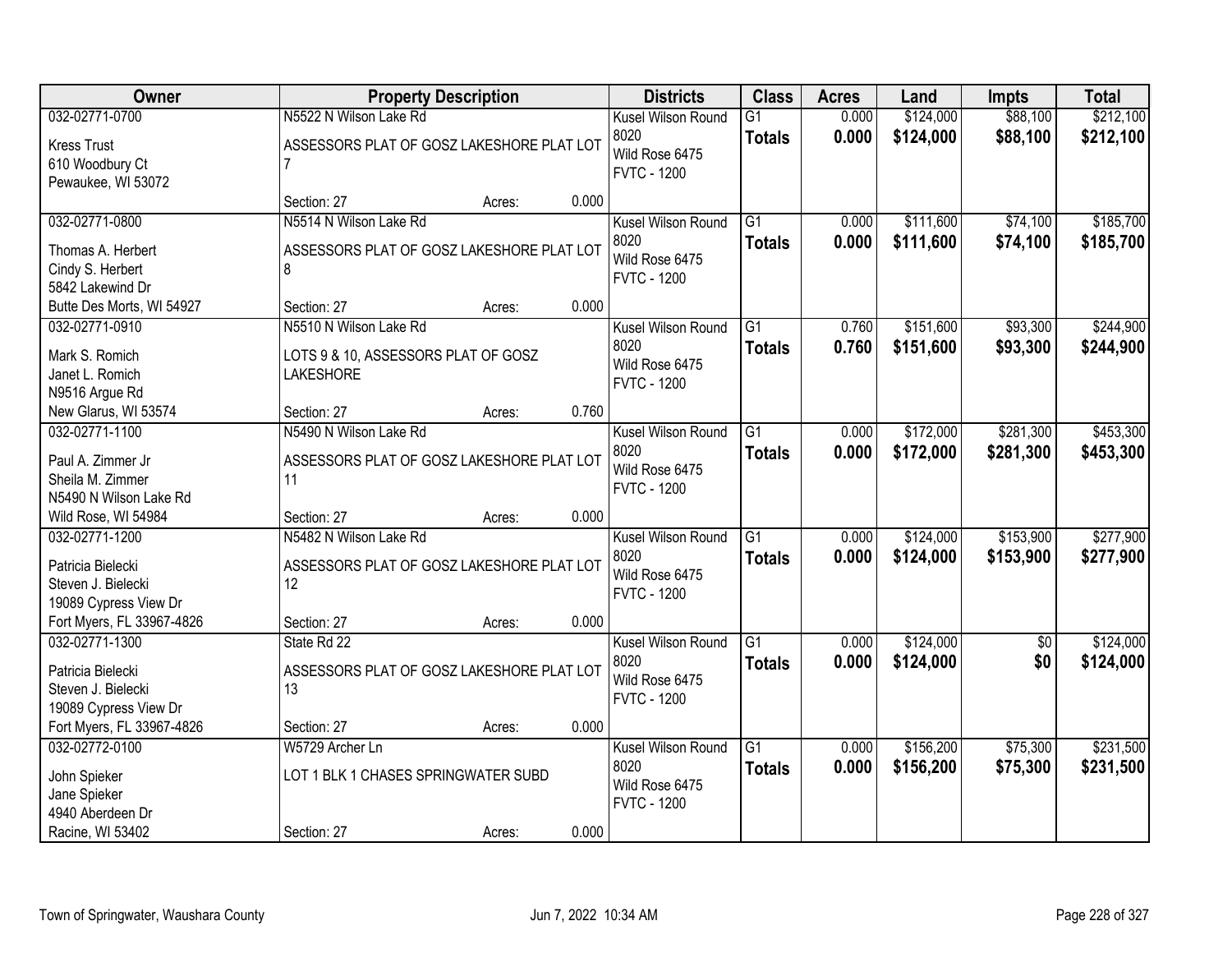| Owner                                     |                                     | <b>Property Description</b>           |       | <b>Districts</b>   | <b>Class</b>    | <b>Acres</b> | Land      | <b>Impts</b> | <b>Total</b> |
|-------------------------------------------|-------------------------------------|---------------------------------------|-------|--------------------|-----------------|--------------|-----------|--------------|--------------|
| 032-02772-0200                            | W5725 Archer Ln                     |                                       |       | Kusel Wilson Round | $\overline{G1}$ | 0.000        | \$156,200 | \$107,200    | \$263,400    |
| Carl R. Rindfleisch                       | CHASES SPRINGWATER SUBD LOT 2 BLK 1 |                                       |       | 8020               | <b>Totals</b>   | 0.000        | \$156,200 | \$107,200    | \$263,400    |
| Donna M. Rindfleisch                      |                                     |                                       |       | Wild Rose 6475     |                 |              |           |              |              |
| W5725 Archer Ln                           |                                     |                                       |       | <b>FVTC - 1200</b> |                 |              |           |              |              |
| Wild Rose, WI 54984                       | Section: 27                         | Acres:                                | 0.000 |                    |                 |              |           |              |              |
| 032-02772-0300                            | W5719 Archer Ln                     |                                       |       | Kusel Wilson Round | $\overline{G1}$ | 0.000        | \$147,400 | \$203,200    | \$350,600    |
| Kim R. Hasse                              | CHASES SPRINGWATER SUBD LOT 3 BLK 1 |                                       |       | 8020               | <b>Totals</b>   | 0.000        | \$147,400 | \$203,200    | \$350,600    |
| Charmian J. Vaillant                      |                                     |                                       |       | Wild Rose 6475     |                 |              |           |              |              |
| W5719 Archer Ln                           |                                     |                                       |       | <b>FVTC - 1200</b> |                 |              |           |              |              |
| Wild Rose, WI 54984                       | Section: 27                         | Acres:                                | 0.000 |                    |                 |              |           |              |              |
| 032-02772-0400                            | W5715 Archer Ln                     |                                       |       | Kusel Wilson Round | G1              | 0.000        | \$147,400 | \$69,500     | \$216,900    |
|                                           | LOT 4 BLK 1 CHASES SPRINGWATER SUBD |                                       |       | 8020               | <b>Totals</b>   | 0.000        | \$147,400 | \$69,500     | \$216,900    |
| Zachary A. Wittchow<br>Alison R. Wittchow |                                     |                                       |       | Wild Rose 6475     |                 |              |           |              |              |
| 3912 Oakmont Trl                          |                                     |                                       |       | <b>FVTC - 1200</b> |                 |              |           |              |              |
| Waukesha, WI 53188-2534                   | Section: 27                         | Acres:                                | 0.000 |                    |                 |              |           |              |              |
| 032-02772-0500                            | W5711 Archer Ln                     |                                       |       | Kusel Wilson Round | G1              | 0.000        | \$147,400 | \$181,300    | \$328,700    |
|                                           | CHASES SPRINGWATER SUBD LOT 5 BLK 1 |                                       |       | 8020               | <b>Totals</b>   | 0.000        | \$147,400 | \$181,300    | \$328,700    |
| Joseph D. Emlano<br>Lanie S. Emlano       |                                     |                                       |       | Wild Rose 6475     |                 |              |           |              |              |
| 2229 Medford St                           |                                     |                                       |       | <b>FVTC - 1200</b> |                 |              |           |              |              |
| Longmont, CO 80504                        | Section: 27                         | Acres:                                | 0.000 |                    |                 |              |           |              |              |
| 032-02772-0600                            | W5707 Archer Ln                     |                                       |       | Kusel Wilson Round | $\overline{G1}$ | 0.000        | \$199,800 | \$68,900     | \$268,700    |
|                                           |                                     |                                       |       | 8020               | <b>Totals</b>   | 0.000        | \$199,800 | \$68,900     | \$268,700    |
| Mark T. Kuechler                          | CHASES SPRINGWATER SUBD LOT 6 BLK 1 |                                       |       | Wild Rose 6475     |                 |              |           |              |              |
| Tammy S. Kuechler<br>227 Hunters Xing N   |                                     |                                       |       | <b>FVTC - 1200</b> |                 |              |           |              |              |
| Slinger, WI 53086                         | Section: 27                         | Acres:                                | 0.000 |                    |                 |              |           |              |              |
| 032-02772-0700                            | W5726 Archer Ln                     |                                       |       | Kusel Wilson Round | $\overline{G1}$ | 0.000        | \$106,300 | \$124,400    | \$230,700    |
|                                           |                                     |                                       |       | 8020               | <b>Totals</b>   | 0.000        | \$106,300 | \$124,400    | \$230,700    |
| Michael W. Mauritz                        |                                     | LOT 1, BLK 2, CHASES SPRINGWATER SUBD |       | Wild Rose 6475     |                 |              |           |              |              |
| Karen J. Mauritz<br>2253 Redtail Dr       |                                     |                                       |       | <b>FVTC - 1200</b> |                 |              |           |              |              |
| Neenah, WI 54956                          | Section: 27                         | Acres:                                | 0.000 |                    |                 |              |           |              |              |
| 032-02772-0800                            | W5720 Archer Ln                     |                                       |       | Kusel Wilson Round | $\overline{G1}$ | 0.000        | \$120,400 | \$209,900    | \$330,300    |
|                                           |                                     |                                       |       | 8020               | <b>Totals</b>   | 0.000        | \$120,400 | \$209,900    | \$330,300    |
| Randall W. Borree                         | CHASES SPRINGWATER SUBD LOT 2 BLK 2 |                                       |       | Wild Rose 6475     |                 |              |           |              |              |
| 3519 Mariah Ln                            |                                     |                                       |       | <b>FVTC - 1200</b> |                 |              |           |              |              |
| Appleton, WI 54911                        |                                     |                                       |       |                    |                 |              |           |              |              |
|                                           | Section: 27                         | Acres:                                | 0.000 |                    |                 |              |           |              |              |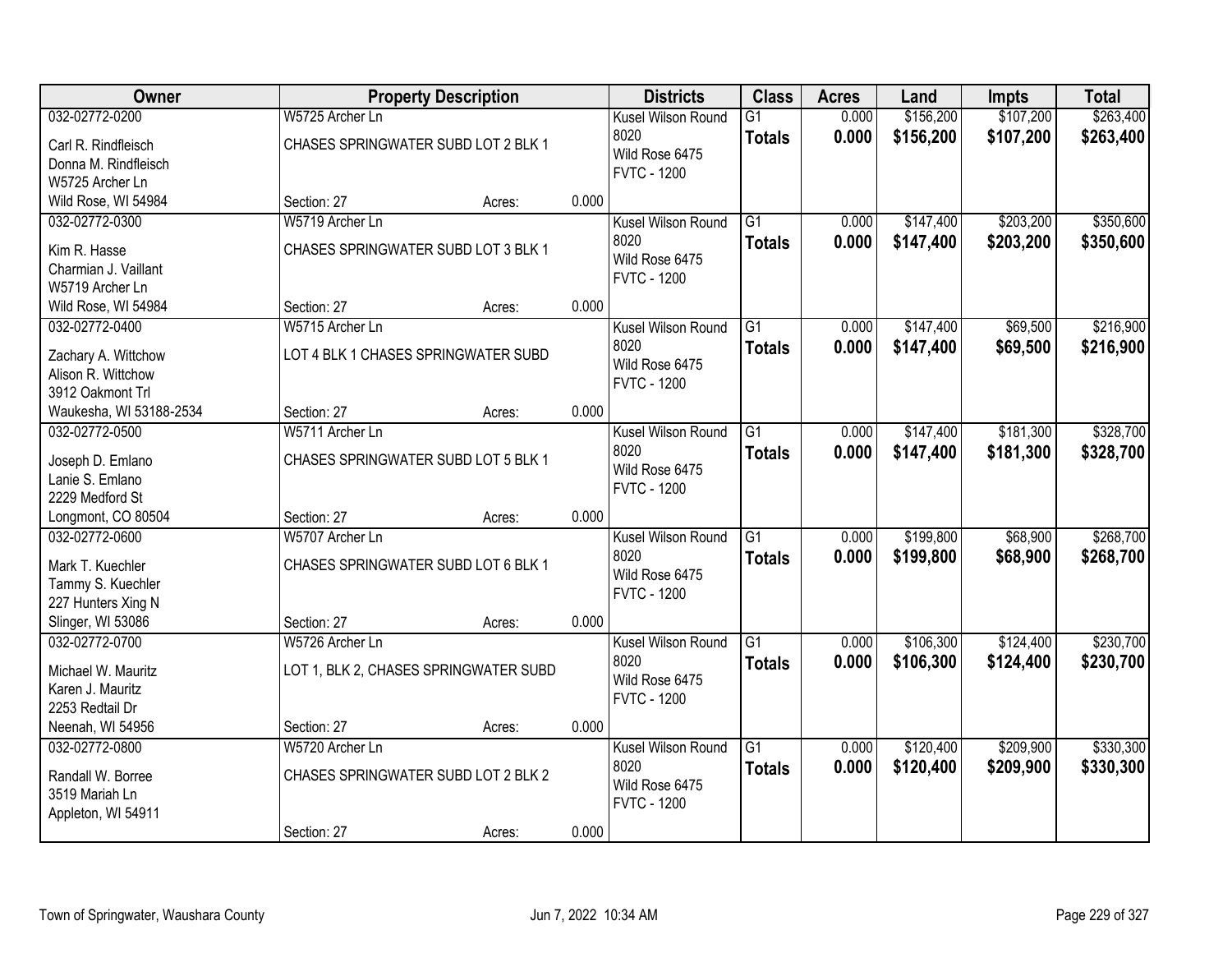| Owner                              |                                       | <b>Property Description</b> |       | <b>Districts</b>           | <b>Class</b>    | <b>Acres</b> | Land      | <b>Impts</b> | <b>Total</b> |
|------------------------------------|---------------------------------------|-----------------------------|-------|----------------------------|-----------------|--------------|-----------|--------------|--------------|
| 032-02772-0900                     | W5712 Archer Ln                       |                             |       | Kusel Wilson Round         | $\overline{G1}$ | 0.000        | \$114,800 | \$109,900    | \$224,700    |
| Rodney G. Weis                     | CHASES SPRINGWATER SUBD LOT 3 BLK 2   |                             |       | 8020                       | <b>Totals</b>   | 0.000        | \$114,800 | \$109,900    | \$224,700    |
| Patricia C. Weis                   |                                       |                             |       | Wild Rose 6475             |                 |              |           |              |              |
| 4704 Autumn Trl                    |                                       |                             |       | <b>FVTC - 1200</b>         |                 |              |           |              |              |
| Richfield, WI 53076-9420           | Section: 27                           | Acres:                      | 0.000 |                            |                 |              |           |              |              |
| 032-02772-1000                     | W5708 Archer Ln                       |                             |       | Kusel Wilson Round         | $\overline{G1}$ | 0.000        | \$122,000 | \$155,800    | \$277,800    |
| Thomas J & Jane M Pavlat Revocable | LOT 4 BLK 2 CHASES SPRINGWATER SUBD   |                             |       | 8020                       | <b>Totals</b>   | 0.000        | \$122,000 | \$155,800    | \$277,800    |
| Trust                              |                                       |                             |       | Wild Rose 6475             |                 |              |           |              |              |
| W5708 Archer Ln                    |                                       |                             |       | <b>FVTC - 1200</b>         |                 |              |           |              |              |
| Wild Rose, WI 54984                | Section: 27                           | Acres:                      | 0.000 |                            |                 |              |           |              |              |
| 032-02772-1100                     | W5704 Archer Ln                       |                             |       | Kusel Wilson Round         | G1              | 0.000        | \$118,300 | \$75,000     | \$193,300    |
|                                    |                                       |                             |       | 8020                       | <b>Totals</b>   | 0.000        | \$118,300 | \$75,000     | \$193,300    |
| John Peterson                      | CHASES SPRINGWATER SUBD LOT 5 BLK 2   |                             |       | Wild Rose 6475             |                 |              |           |              |              |
| Linda Peterson                     |                                       |                             |       | <b>FVTC - 1200</b>         |                 |              |           |              |              |
| 24854 Keyesville Ridge Dr          |                                       |                             |       |                            |                 |              |           |              |              |
| Richland Center, WI 53581          | Section: 27                           | Acres:                      | 0.000 |                            |                 |              |           |              |              |
| 032-02772-1200                     | N5401 E Wilson Lake Rd                |                             |       | Kusel Wilson Round<br>8020 | G1              | 0.000        | \$104,600 | \$92,200     | \$196,800    |
| William A. Diesch                  | CHASES SPRINGWATER SUBD LOT 6 BLK 2   |                             |       | Wild Rose 6475             | <b>Totals</b>   | 0.000        | \$104,600 | \$92,200     | \$196,800    |
| Cindy L. Diesch                    |                                       |                             |       | <b>FVTC - 1200</b>         |                 |              |           |              |              |
| 741 Woodfield Rd                   |                                       |                             |       |                            |                 |              |           |              |              |
| Neenah, WI 54956                   | Section: 27                           | Acres:                      | 0.000 |                            |                 |              |           |              |              |
| 032-02772-1300                     | N5405 E Wilson Lake Rd                |                             |       | Kusel Wilson Round         | $\overline{G1}$ | 0.000        | \$116,600 | \$74,900     | \$191,500    |
| VI Braatz Revocable Trust          | LOT 7 BLK 2 CHASES SPRINGWATER SUBD   |                             |       | 8020                       | <b>Totals</b>   | 0.000        | \$116,600 | \$74,900     | \$191,500    |
| 7183 Newcastle W                   |                                       |                             |       | Wild Rose 6475             |                 |              |           |              |              |
| Hartford, WI 53027                 |                                       |                             |       | <b>FVTC - 1200</b>         |                 |              |           |              |              |
|                                    | Section: 27                           | Acres:                      | 0.000 |                            |                 |              |           |              |              |
| 032-02772-1400                     | N5409 E Wilson Lake Rd                |                             |       | Kusel Wilson Round         | $\overline{G1}$ | 0.000        | \$118,300 | \$67,300     | \$185,600    |
| Mark D. Acker                      | LOT 8, BLK 2, CHASES SPRINGWATER SUBD |                             |       | 8020                       | <b>Totals</b>   | 0.000        | \$118,300 | \$67,300     | \$185,600    |
| Jodi L. Acker                      |                                       |                             |       | Wild Rose 6475             |                 |              |           |              |              |
| 6726 Conservancy Plz               |                                       |                             |       | <b>FVTC - 1200</b>         |                 |              |           |              |              |
| Deforest, WI 53532                 | Section: 27                           | Acres:                      | 0.000 |                            |                 |              |           |              |              |
| 032-02772-1500                     | N5413 E Wilson Lake Rd                |                             |       | Kusel Wilson Round         | $\overline{G1}$ | 0.000        | \$116,600 | \$79,800     | \$196,400    |
| James R & Marikathry Oakley Family | CHASES SPRINGWATER SUBD LOT 9 BLK 2   |                             |       | 8020                       | <b>Totals</b>   | 0.000        | \$116,600 | \$79,800     | \$196,400    |
| Trust                              |                                       |                             |       | Wild Rose 6475             |                 |              |           |              |              |
| 158 Old Orchard Ln                 |                                       |                             |       | <b>FVTC - 1200</b>         |                 |              |           |              |              |
| Neenah, WI 54956                   | Section: 27                           | Acres:                      | 0.000 |                            |                 |              |           |              |              |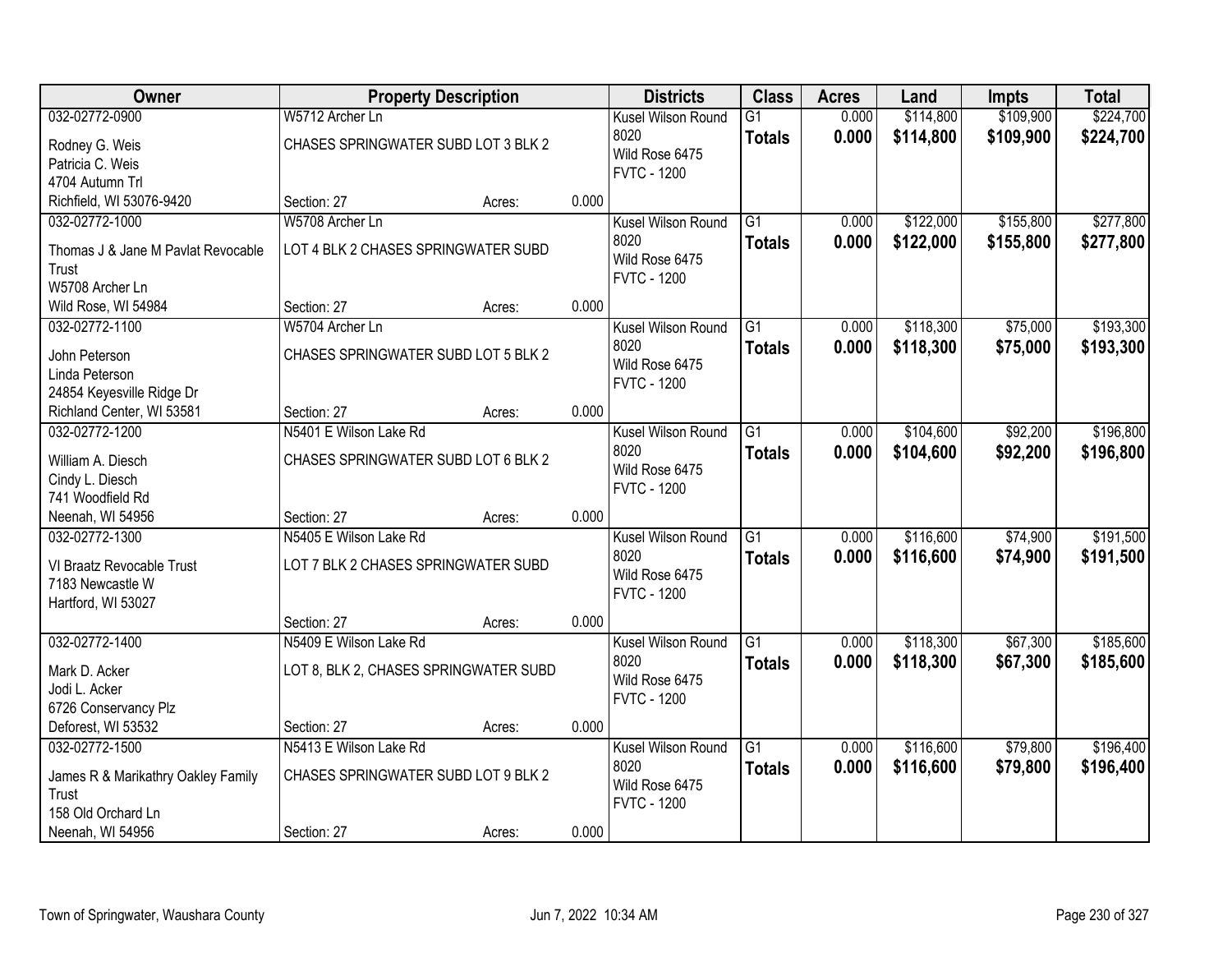| Owner                                |                                             | <b>Property Description</b> |       | <b>Districts</b>                     | <b>Class</b>    | <b>Acres</b> | Land      | <b>Impts</b>    | <b>Total</b> |
|--------------------------------------|---------------------------------------------|-----------------------------|-------|--------------------------------------|-----------------|--------------|-----------|-----------------|--------------|
| 032-02772-1600                       | N5419 E Wilson Lake Rd                      |                             |       | Kusel Wilson Round                   | $\overline{G1}$ | 0.000        | \$120,000 | \$72,600        | \$192,600    |
| <b>Stanek Living Trust</b>           | CHASES SPRINGWATER SUBD LOT 10 BLK 2        |                             |       | 8020                                 | <b>Totals</b>   | 0.000        | \$120,000 | \$72,600        | \$192,600    |
| 3241 Old Fox run                     |                                             |                             |       | Wild Rose 6475<br><b>FVTC - 1200</b> |                 |              |           |                 |              |
| Sun Prairie, WI 53590                |                                             |                             |       |                                      |                 |              |           |                 |              |
|                                      | Section: 27                                 | Acres:                      | 0.000 |                                      |                 |              |           |                 |              |
| 032-02772-1700                       | N5423 E Wilson Lake Rd                      |                             |       | Kusel Wilson Round                   | $\overline{G1}$ | 0.000        | \$116,600 | \$34,800        | \$151,400    |
| Eric L. Nilles                       | CHASES SPRINGWATER SUBD LOT 11 BLK 2        |                             |       | 8020<br>Wild Rose 6475               | <b>Totals</b>   | 0.000        | \$116,600 | \$34,800        | \$151,400    |
| Holly M. Nilles                      |                                             |                             |       | <b>FVTC - 1200</b>                   |                 |              |           |                 |              |
| 831 Harper Dr                        |                                             |                             |       |                                      |                 |              |           |                 |              |
| Verona, WI 53593-1735                | Section: 27                                 | Acres:                      | 0.000 |                                      |                 |              |           |                 |              |
| 032-02772-1800                       | N5427 E Wilson Lake Rd                      |                             |       | Kusel Wilson Round                   | $\overline{G1}$ | 0.000        | \$120,000 | \$50,000        | \$170,000    |
| Patrick J. Osowski                   | CHASES SPRINGWATER SUBD S1/2 LOT 12 BLK 2   |                             |       | 8020<br>Wild Rose 6475               | <b>Totals</b>   | 0.000        | \$120,000 | \$50,000        | \$170,000    |
| Laura A. Osowski                     |                                             |                             |       | <b>FVTC - 1200</b>                   |                 |              |           |                 |              |
| N76 W7725 Top View Trl               |                                             |                             |       |                                      |                 |              |           |                 |              |
| Cedarburg, WI 53012-1700             | Section: 27                                 | Acres:                      | 0.000 |                                      |                 |              |           |                 |              |
| 032-02772-1900                       | N5433 E Wilson Lake Rd                      |                             |       | Kusel Wilson Round                   | G1              | 0.000        | \$101,100 | \$70,700        | \$171,800    |
| Trisha J. Doell                      | LOT 1 CSM 2655                              |                             |       | 8020                                 | <b>Totals</b>   | 0.000        | \$101,100 | \$70,700        | \$171,800    |
| 1765 Cottagewood Dr                  |                                             |                             |       | Wild Rose 6475<br><b>FVTC - 1200</b> |                 |              |           |                 |              |
| Neenah, WI 54956                     |                                             |                             |       |                                      |                 |              |           |                 |              |
|                                      | Section: 27                                 | Acres:                      | 0.000 |                                      |                 |              |           |                 |              |
| 032-02772-2000                       | N5439 E Wilson Lake Rd                      |                             |       | Kusel Wilson Round                   | $\overline{G1}$ | 0.000        | \$120,000 | \$50,400        | \$170,400    |
| Jeff Frenkel                         | CHASES SPRINGWATER SUBD S 70' LOT 13 BLK 2  |                             |       | 8020                                 | <b>Totals</b>   | 0.000        | \$120,000 | \$50,400        | \$170,400    |
| Amanda Frenkel                       |                                             |                             |       | Wild Rose 6475<br><b>FVTC - 1200</b> |                 |              |           |                 |              |
| W7397 Hofacker Hts                   |                                             |                             |       |                                      |                 |              |           |                 |              |
| Hortonville, WI 54944                | Section: 27                                 | Acres:                      | 0.000 |                                      |                 |              |           |                 |              |
| 032-02772-2100                       | N5443 E Wilson Lake Rd                      |                             |       | Kusel Wilson Round                   | $\overline{G1}$ | 0.000        | \$102,800 | \$80,100        | \$182,900    |
| Dennis Landphier                     | CHASES SPRINGWATER SUBD PT OF LOT 13 BLK 2  |                             |       | 8020                                 | <b>Totals</b>   | 0.000        | \$102,800 | \$80,100        | \$182,900    |
| Margaret Landphier                   |                                             |                             |       | Wild Rose 6475                       |                 |              |           |                 |              |
| 1101 N Fairbrook Dr                  |                                             |                             |       | <b>FVTC - 1200</b>                   |                 |              |           |                 |              |
| Waunakee, WI 53597                   | Section: 27                                 | Acres:                      | 0.000 |                                      |                 |              |           |                 |              |
| 032-02772-2250                       | Wilson Lake Rd                              |                             |       | Kusel Wilson Round                   | $\overline{G1}$ | 0.330        | \$120,800 | $\overline{50}$ | \$120,800    |
| Stephan & Shari Sachtjen Irrevocable | PT OF GL 5 (SE) & PT GL 1 (SW) SEC SEC 26,  |                             |       | 8020                                 | <b>Totals</b>   | 0.330        | \$120,800 | \$0             | \$120,800    |
| Trust                                | CHASES SPRINGWATER SUBD PT OF LOT 14 BLK 2, |                             |       | Wild Rose 6475                       |                 |              |           |                 |              |
| 304 Coneflower Ct                    | WAS PT LOT 1 CSM 4104 NOW LOT 1 CSM 6044    |                             |       | <b>FVTC - 1200</b>                   |                 |              |           |                 |              |
| Waunakee, WI 53597-3143              | Section: 27                                 | Acres:                      | 0.330 |                                      |                 |              |           |                 |              |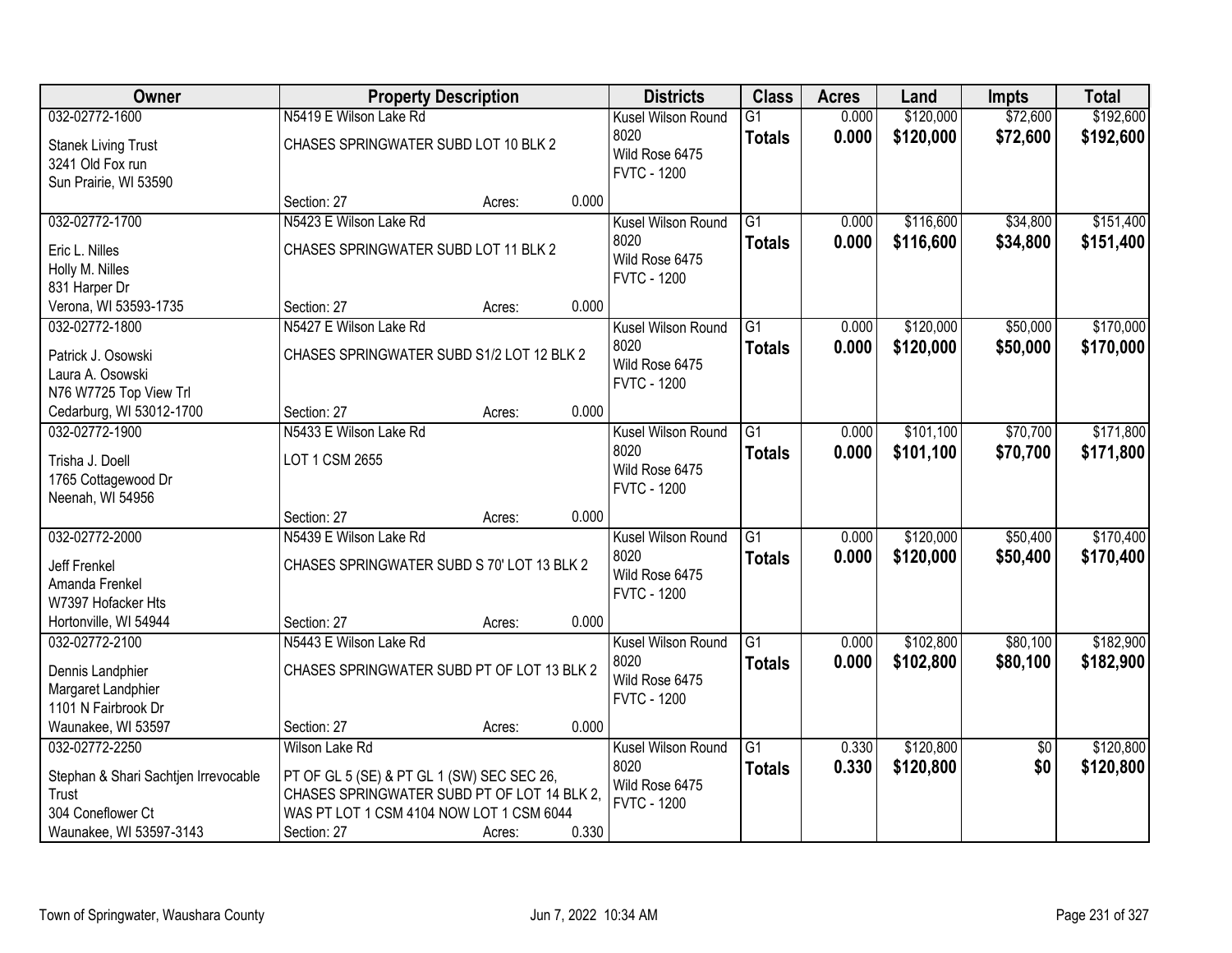| Owner                                                                   | <b>Property Description</b>                                                              |        |       | <b>Districts</b>                             | <b>Class</b>    | <b>Acres</b> | Land      | <b>Impts</b>    | <b>Total</b> |
|-------------------------------------------------------------------------|------------------------------------------------------------------------------------------|--------|-------|----------------------------------------------|-----------------|--------------|-----------|-----------------|--------------|
| 032-02772-2260                                                          | N5451 E Wilson Lake Rd                                                                   |        |       | Kusel Wilson Round                           | $\overline{G1}$ | 0.380        | \$133,200 | \$265,000       | \$398,200    |
| Stephan & Shari Sachtjen Irrevocable<br>Trust                           | PT OF GL 5 (SE) & PT GL 1 (SW) SEC SEC 26,<br>CHASES SPRINGWATER SUBD PT OF LOTS 13 & 14 |        |       | 8020<br>Wild Rose 6475<br><b>FVTC - 1200</b> | <b>Totals</b>   | 0.380        | \$133,200 | \$265,000       | \$398,200    |
| 304 Coneflower Ct                                                       | BLK 2, WAS LOT 2 & PT LOT 1 CSM 4104 NOW LOT 2                                           |        |       |                                              |                 |              |           |                 |              |
| Waunakee, WI 53597-3143                                                 | Section: 27                                                                              | Acres: | 0.380 |                                              |                 |              |           |                 |              |
| 032-02773-1400                                                          | N5529 N Wilson Lake Cir                                                                  |        |       | Kusel Wilson Round                           | $\overline{G1}$ | 0.769        | \$8,100   | \$42,200        | \$50,300     |
| Karen A. Magnuson                                                       | FIRST ADD TO GOSZ LAKESHORE PLAT LOT 14                                                  |        |       | 8020                                         | <b>Totals</b>   | 0.769        | \$8,100   | \$42,200        | \$50,300     |
| 7728 70th Ave                                                           |                                                                                          |        |       | Wild Rose 6475                               |                 |              |           |                 |              |
| Kenosha, WI 53142                                                       |                                                                                          |        |       | <b>FVTC - 1200</b>                           |                 |              |           |                 |              |
|                                                                         | Section: 27                                                                              | Acres: | 0.000 |                                              |                 |              |           |                 |              |
| 032-02773-1500                                                          | N5549 N Wilson Lake Cir                                                                  |        |       | Kusel Wilson Round                           | G1              | 0.930        | \$8,400   | \$230,300       | \$238,700    |
| David R. Dix                                                            | FIRST ADD TO GOSZ LAKESHORE PLAT LOT 15                                                  |        |       | 8020                                         | <b>Totals</b>   | 0.930        | \$8,400   | \$230,300       | \$238,700    |
| Pamela M. Dix                                                           |                                                                                          |        |       | Wild Rose 6475                               |                 |              |           |                 |              |
| N5549 Wilson Lake Cir                                                   |                                                                                          |        |       | <b>FVTC - 1200</b>                           |                 |              |           |                 |              |
| Wild Rose, WI 54984                                                     | Section: 27                                                                              | Acres: | 0.000 |                                              |                 |              |           |                 |              |
| 032-02773-1600                                                          | N5561 N Wilson Lake Cir                                                                  |        |       | Kusel Wilson Round                           | G1              | 0.610        | \$7,700   | \$124,200       | \$131,900    |
| Pamela M. Dix et al<br>N5549 N Wilson Lake Cir<br>Wild Rose, WI 54984   | FIRST ADD TO GOSZ LAKESHORE PLAT LOT 16                                                  |        |       | 8020<br>Wild Rose 6475<br><b>FVTC - 1200</b> | <b>Totals</b>   | 0.610        | \$7,700   | \$124,200       | \$131,900    |
|                                                                         | Section: 27                                                                              | Acres: | 0.000 |                                              |                 |              |           |                 |              |
| 032-02773-1700                                                          | State Rd 22                                                                              |        |       | Kusel Wilson Round                           | $\overline{G1}$ | 0.500        | \$7,500   | $\overline{50}$ | \$7,500      |
| Mark J. Wieczorek<br>3209 S 95th St<br>Milwaukee, WI 53227              | FIRST ADD TO GOSZ LAKESHORE PLAT LOT 17                                                  |        |       | 8020<br>Wild Rose 6475<br><b>FVTC - 1200</b> | <b>Totals</b>   | 0.500        | \$7,500   | \$0             | \$7,500      |
|                                                                         | Section: 27                                                                              | Acres: | 0.000 |                                              |                 |              |           |                 |              |
| 032-02773-1800                                                          | N5585 N Wilson Lake Cir                                                                  |        |       | Kusel Wilson Round                           | $\overline{G1}$ | 0.500        | \$7,500   | \$155,700       | \$163,200    |
| John H Karrow Revocable Trust<br>309 E Beech Dr<br>Schaumburg, IL 60193 | FIRST ADD TO GOSZ LAKESHORE PLAT LOT 18                                                  |        |       | 8020<br>Wild Rose 6475<br><b>FVTC - 1200</b> | <b>Totals</b>   | 0.500        | \$7,500   | \$155,700       | \$163,200    |
|                                                                         | Section: 27                                                                              | Acres: | 0.000 |                                              |                 |              |           |                 |              |
| 032-02773-1900                                                          | N5590 N Wilson Lake Cir                                                                  |        |       | Kusel Wilson Round                           | $\overline{G1}$ | 0.460        | \$7,300   | \$146,800       | \$154,100    |
| James Emrich<br>N5590 N Wilson Lake Cir<br>Wild Rose, WI 54984          | FIRST ADD TO GOSZ LAKESHORE PLAT LOT 19                                                  |        |       | 8020<br>Wild Rose 6475<br><b>FVTC - 1200</b> | <b>Totals</b>   | 0.460        | \$7,300   | \$146,800       | \$154,100    |
|                                                                         | Section: 27                                                                              | Acres: | 0.000 |                                              |                 |              |           |                 |              |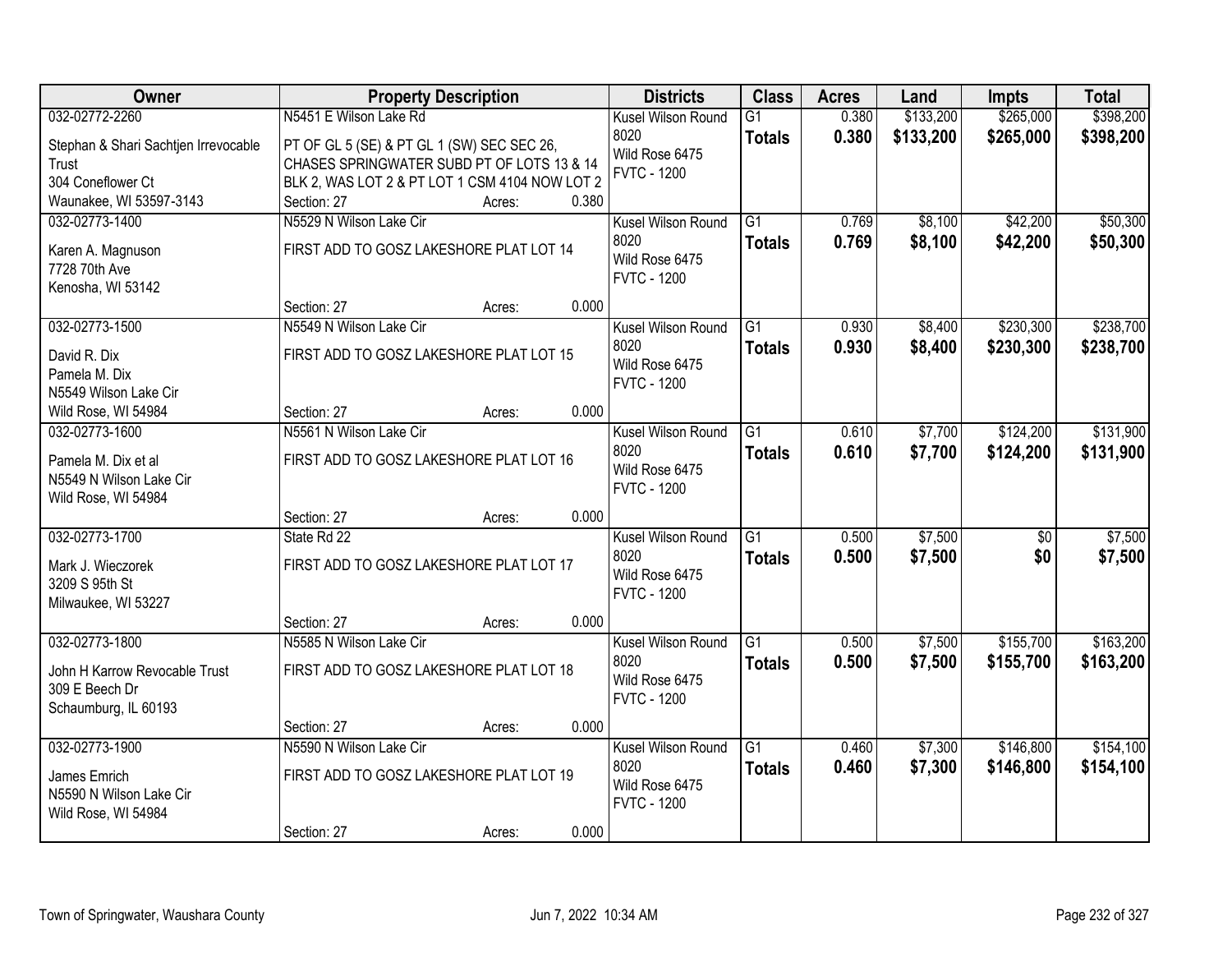| Owner                     |                                         | <b>Property Description</b> |       | <b>Districts</b>       | <b>Class</b>    | <b>Acres</b> | Land    | <b>Impts</b>    | <b>Total</b> |
|---------------------------|-----------------------------------------|-----------------------------|-------|------------------------|-----------------|--------------|---------|-----------------|--------------|
| 032-02773-2000            | State Rd 22                             |                             |       | Kusel Wilson Round     | $\overline{G1}$ | 0.889        | \$8,300 | $\overline{50}$ | \$8,300      |
| Patti Bielecki            | FIRST ADD TO GOSZ LAKESHORE PLAT LOT 20 |                             |       | 8020<br>Wild Rose 6475 | <b>Totals</b>   | 0.889        | \$8,300 | \$0             | \$8,300      |
| Steven J. Bielecki        |                                         |                             |       | <b>FVTC - 1200</b>     |                 |              |         |                 |              |
| 19089 Cypress View Dr     |                                         |                             |       |                        |                 |              |         |                 |              |
| Fort Myers, FL 33967-4826 | Section: 27                             | Acres:                      | 0.000 |                        |                 |              |         |                 |              |
| 032-02773-2100            | N5581 N Wilson Lake Rd                  |                             |       | Kusel Wilson Round     | $\overline{G1}$ | 0.459        | \$7,300 | \$19,000        | \$26,300     |
| Patricia Bielecki         | FIRST ADD TO GOSZ LAKESHORE PLAT LOT 21 |                             |       | 8020                   | <b>Totals</b>   | 0.459        | \$7,300 | \$19,000        | \$26,300     |
| Steven J. Bielecki        |                                         |                             |       | Wild Rose 6475         |                 |              |         |                 |              |
| 19089 Cypress View Dr     |                                         |                             |       | <b>FVTC - 1200</b>     |                 |              |         |                 |              |
| Fort Myers, FL 33967-4826 | Section: 27                             | Acres:                      | 0.000 |                        |                 |              |         |                 |              |
| 032-02773-2200            | N5575 N Wilson Lake Rd                  |                             |       | Kusel Wilson Round     | G1              | 0.460        | \$7,300 | \$83,300        | \$90,600     |
| Roseanne M. Harvey        | FIRST ADD TO GOSZ LAKESHORE PLAT LOT 22 |                             |       | 8020                   | <b>Totals</b>   | 0.460        | \$7,300 | \$83,300        | \$90,600     |
| Brian J. Harvey           |                                         |                             |       | Wild Rose 6475         |                 |              |         |                 |              |
| N5575 N Wilson Lake Rd    |                                         |                             |       | <b>FVTC - 1200</b>     |                 |              |         |                 |              |
| Wild Rose, WI 54984       | Section: 27                             | Acres:                      | 0.000 |                        |                 |              |         |                 |              |
| 032-02773-2300            | State Rd 22                             |                             |       | Kusel Wilson Round     | G1              | 0.459        | \$7,300 | \$0             | \$7,300      |
|                           |                                         |                             |       | 8020                   | <b>Totals</b>   | 0.459        | \$7,300 | \$0             | \$7,300      |
| John M. Cardia            | FIRST ADD TO GOSZ LAKESHORE PLAT LOT 23 |                             |       | Wild Rose 6475         |                 |              |         |                 |              |
| Theresa A. Cardia         |                                         |                             |       | <b>FVTC - 1200</b>     |                 |              |         |                 |              |
| 3343 N Orangae Ave        |                                         |                             |       |                        |                 |              |         |                 |              |
| Chicago, IL 60634         | Section: 27                             | Acres:                      | 0.000 |                        |                 |              |         |                 |              |
| 032-02773-2400            | State Rd 22                             |                             |       | Kusel Wilson Round     | $\overline{G1}$ | 0.459        | \$7,300 | $\overline{30}$ | \$7,300      |
| John M. Cardia            | FIRST ADD TO GOSZ LAKESHORE PLAT LOT 24 |                             |       | 8020                   | Totals          | 0.459        | \$7,300 | \$0             | \$7,300      |
| Theresa A. Cardia         |                                         |                             |       | Wild Rose 6475         |                 |              |         |                 |              |
| 3343 N Orangae Ave        |                                         |                             |       | <b>FVTC - 1200</b>     |                 |              |         |                 |              |
| Chicago, IL 60634         | Section: 27                             | Acres:                      | 0.000 |                        |                 |              |         |                 |              |
| 032-02773-2500            | State Rd 22                             |                             |       | Kusel Wilson Round     | $\overline{G1}$ | 0.459        | \$7,300 | $\overline{60}$ | \$7,300      |
| Randall L. Moss           | FIRST ADD TO GOSZ LAKESHORE PLAT LOT 25 |                             |       | 8020                   | <b>Totals</b>   | 0.459        | \$7,300 | \$0             | \$7,300      |
| PO Box 3411               |                                         |                             |       | Wild Rose 6475         |                 |              |         |                 |              |
| Oshkosh, WI 54903         |                                         |                             |       | <b>FVTC - 1200</b>     |                 |              |         |                 |              |
|                           | Section: 27                             | Acres:                      | 0.000 |                        |                 |              |         |                 |              |
| 032-02773-2600            | N5543 N Wilson Lake Rd                  |                             |       | Kusel Wilson Round     | G1              | 0.459        | \$7,300 | \$113,500       | \$120,800    |
|                           |                                         |                             |       | 8020                   | <b>Totals</b>   | 0.459        | \$7,300 | \$113,500       | \$120,800    |
| Randall L. Moss           | FIRST ADD TO GOSZ LAKESHORE PLAT LOT 26 |                             |       | Wild Rose 6475         |                 |              |         |                 |              |
| PO Box 3411               |                                         |                             |       | <b>FVTC - 1200</b>     |                 |              |         |                 |              |
| Oshkosh, WI 54903         |                                         |                             |       |                        |                 |              |         |                 |              |
|                           | Section: 27                             | Acres:                      | 0.000 |                        |                 |              |         |                 |              |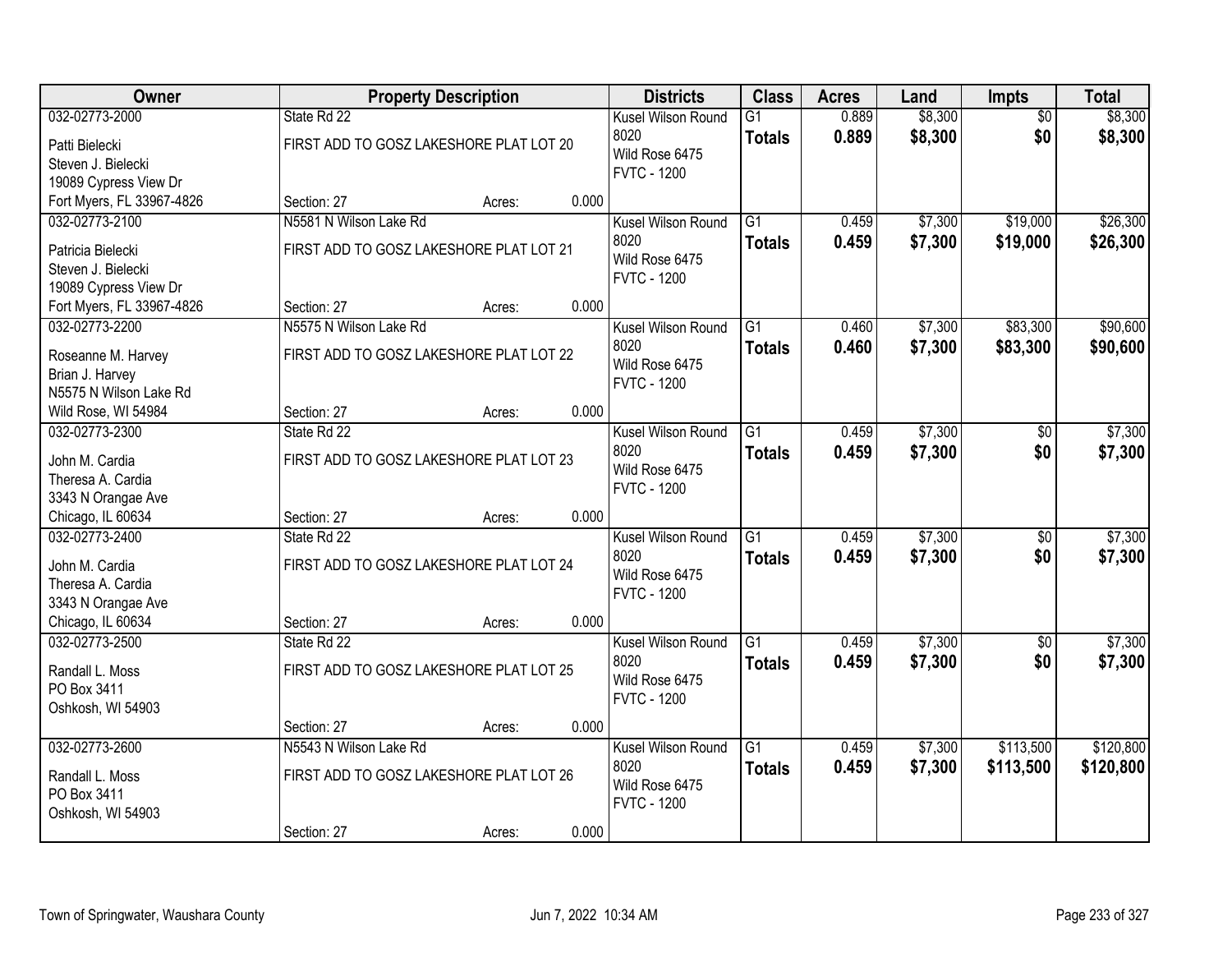| Owner                                 | <b>Property Description</b>              |        |       | <b>Districts</b>   | <b>Class</b>    | <b>Acres</b> | Land      | <b>Impts</b> | <b>Total</b> |
|---------------------------------------|------------------------------------------|--------|-------|--------------------|-----------------|--------------|-----------|--------------|--------------|
| 032-02773-2700                        | N5458 N Wilson Lake Rd                   |        |       | Kusel Wilson Round | $\overline{G1}$ | 0.000        | \$132,400 | \$279,300    | \$411,700    |
| Jefferey C & Julie A Dunlap Revocable | FIRST ADD TO GOSZ LAKESHORE PLAT LOT 27  |        |       | 8020               | <b>Totals</b>   | 0.000        | \$132,400 | \$279,300    | \$411,700    |
| Trust                                 |                                          |        |       | Wild Rose 6475     |                 |              |           |              |              |
| N5458 N Wilson Lake Rd                |                                          |        |       | <b>FVTC - 1200</b> |                 |              |           |              |              |
| Wild Rose, WI 54984                   | Section: 27                              | Acres: | 0.000 |                    |                 |              |           |              |              |
| 032-02773-2800                        | N5454 N Wilson Lake Rd                   |        |       | Kusel Wilson Round | $\overline{G1}$ | 0.000        | \$132,400 | \$117,900    | \$250,300    |
| Joan M Coufal Revocable Trust         | FIRST ADD TO GOSZ LAKESHORE PLAT LOT 28  |        |       | 8020               | <b>Totals</b>   | 0.000        | \$132,400 | \$117,900    | \$250,300    |
| 2926 N 121st St                       |                                          |        |       | Wild Rose 6475     |                 |              |           |              |              |
| Wauwatosa, WI 53222                   |                                          |        |       | <b>FVTC - 1200</b> |                 |              |           |              |              |
|                                       | Section: 27                              | Acres: | 0.000 |                    |                 |              |           |              |              |
| 032-02773-2900                        | N5448 N Wilson Lake Rd                   |        |       | Kusel Wilson Round | G1              | 0.000        | \$132,000 | \$123,200    | \$255,200    |
| Donna M. Eckes                        | FIRST ADD TO GOSZ LAKESHORE PLAT LOT 29  |        |       | 8020               | <b>Totals</b>   | 0.000        | \$132,000 | \$123,200    | \$255,200    |
| Rodney C. Eckes                       |                                          |        |       | Wild Rose 6475     |                 |              |           |              |              |
| N5448 N Wilson Lake Rd                |                                          |        |       | <b>FVTC - 1200</b> |                 |              |           |              |              |
| Wild Rose, WI 54984-9145              | Section: 27                              | Acres: | 0.000 |                    |                 |              |           |              |              |
| 032-02773-3000                        | N5440 N Wilson Lake Rd                   |        |       | Kusel Wilson Round | G1              | 0.000        | \$132,800 | \$101,200    | \$234,000    |
| Gary J. Bartels                       | FIRST ADD TO GOSZ LAKESHORE PLAT LOT 30  |        |       | 8020               | <b>Totals</b>   | 0.000        | \$132,800 | \$101,200    | \$234,000    |
| Rhonda J. Bartels                     |                                          |        |       | Wild Rose 6475     |                 |              |           |              |              |
| N5440 N Wilson Lake Rd                |                                          |        |       | <b>FVTC - 1200</b> |                 |              |           |              |              |
| Wild Rose, WI 54984                   | Section: 27                              | Acres: | 0.000 |                    |                 |              |           |              |              |
| 032-02773-3110                        | N5434 N Wilson Lake Rd                   |        |       | Kusel Wilson Round | $\overline{G1}$ | 0.520        | \$134,000 | \$73,900     | \$207,900    |
| Calvin E. Lewis                       | FIRST ADD TO GOSZ LAKESHORE PLAT LOT 31; |        |       | 8020               | <b>Totals</b>   | 0.520        | \$134,000 | \$73,900     | \$207,900    |
| Julie A. Lewis                        | NOW LOT 31 CSM 6631                      |        |       | Wild Rose 6475     |                 |              |           |              |              |
| 21326 Cowling Ln                      |                                          |        |       | <b>FVTC - 1200</b> |                 |              |           |              |              |
| Richland Center, WI 53581             | Section: 27                              | Acres: | 0.520 |                    |                 |              |           |              |              |
| 032-02773-3200                        | N5428 N Wilson Lake Rd                   |        |       | Kusel Wilson Round | $\overline{G1}$ | 0.000        | \$134,000 | \$105,600    | \$239,600    |
| <b>Bartley Scharrer</b>               | FIRST ADD TO GOSZ LAKESHORE PLAT LOT 32  |        |       | 8020               | <b>Totals</b>   | 0.000        | \$134,000 | \$105,600    | \$239,600    |
| <b>Todd Scharrer</b>                  |                                          |        |       | Wild Rose 6475     |                 |              |           |              |              |
| N5428 N Wilson Lake Rd                |                                          |        |       | <b>FVTC - 1200</b> |                 |              |           |              |              |
| Wild Rose, WI 54984                   | Section: 27                              | Acres: | 0.000 |                    |                 |              |           |              |              |
| 032-02773-3300                        | N5420 N Wilson Lake Rd                   |        |       | Kusel Wilson Round | $\overline{G1}$ | 0.000        | \$132,000 | \$57,600     | \$189,600    |
| <b>William Nichols</b>                | LOT 33 GOSZ LAKESHORE PLAT 1ST ADDN      |        |       | 8020               | <b>Totals</b>   | 0.000        | \$132,000 | \$57,600     | \$189,600    |
| Jeanne Nichols                        |                                          |        |       | Wild Rose 6475     |                 |              |           |              |              |
| N5420 N Wilson Lake Rd                |                                          |        |       | <b>FVTC - 1200</b> |                 |              |           |              |              |
| Wild Rose, WI 54984                   | Section: 27                              | Acres: | 0.000 |                    |                 |              |           |              |              |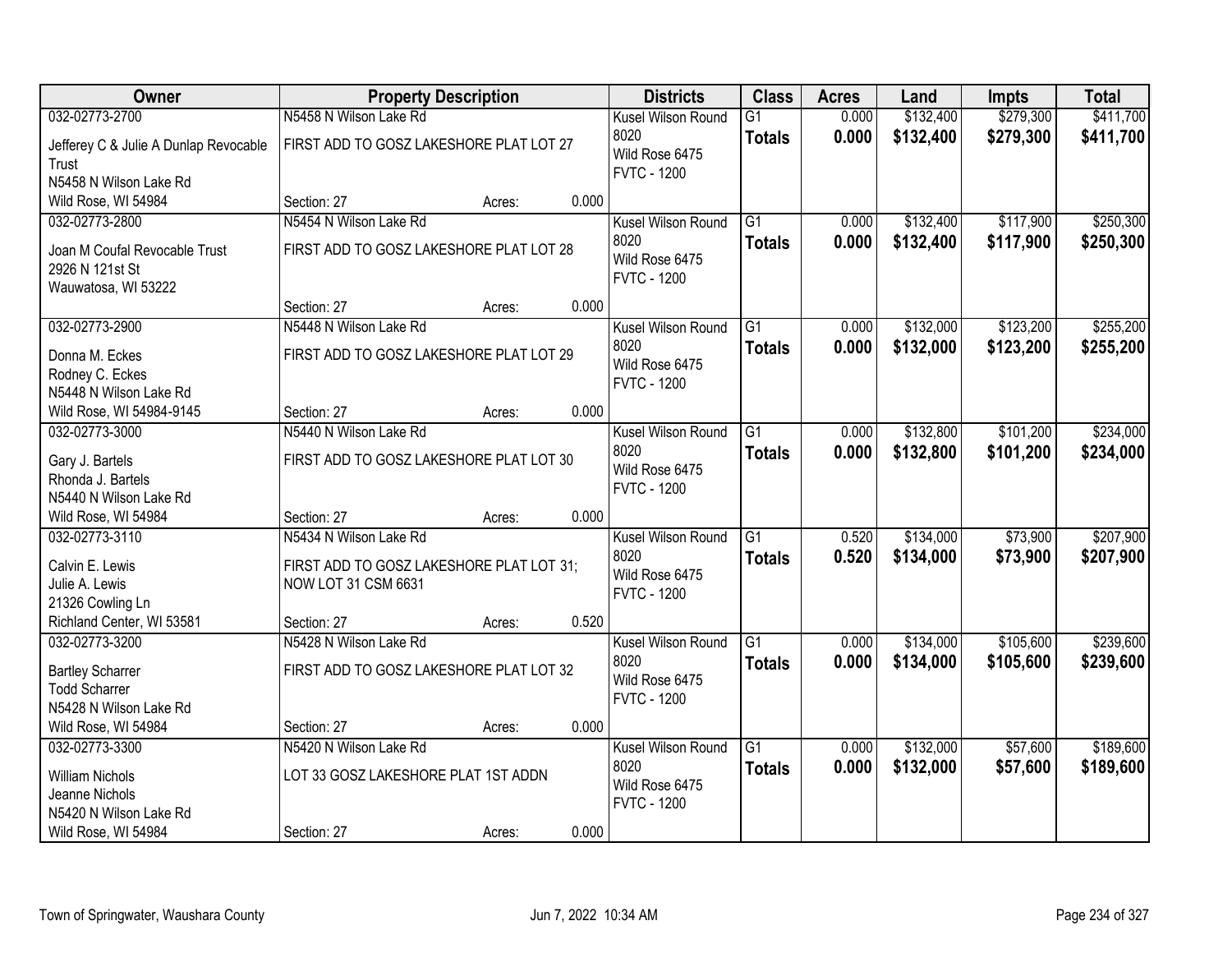| Owner                                                                              |                                                                                                                                               | <b>Property Description</b> |       | <b>Districts</b>                                                   | <b>Class</b>                     | <b>Acres</b>   | Land                   | <b>Impts</b>           | <b>Total</b>           |
|------------------------------------------------------------------------------------|-----------------------------------------------------------------------------------------------------------------------------------------------|-----------------------------|-------|--------------------------------------------------------------------|----------------------------------|----------------|------------------------|------------------------|------------------------|
| 032-02773-3400                                                                     | N5414 N Wilson Lake Rd                                                                                                                        |                             |       | Kusel Wilson Round                                                 | $\overline{G1}$                  | 0.000          | \$132,400              | \$65,500               | \$197,900              |
| Mary Ellen Moffatt<br>N28 W22099 Burningwoo Ln<br>Waukesha, WI 53186               | FIRST ADD TO GOSZ LAKESHORE PLAT LOT 34                                                                                                       |                             |       | 8020<br>Wild Rose 6475<br><b>FVTC - 1200</b>                       | <b>Totals</b>                    | 0.000          | \$132,400              | \$65,500               | \$197,900              |
|                                                                                    | Section: 27                                                                                                                                   | Acres:                      | 0.000 |                                                                    |                                  |                |                        |                        |                        |
| 032-02773-3500                                                                     | Wilson Lake Rd                                                                                                                                |                             |       | Kusel Wilson Round                                                 | $\overline{G1}$                  | 0.000          | \$132,400              | $\overline{50}$        | \$132,400              |
| Arvid E. Winberg<br>Florence M. Winberg<br>N6244 Schraven Cir                      | FIRST ADD TO GOSZ LAKESHORE PLAT LOT 35                                                                                                       |                             |       | 8020<br>Wild Rose 6475<br><b>FVTC - 1200</b>                       | <b>Totals</b>                    | 0.000          | \$132,400              | \$0                    | \$132,400              |
| Fond Du Lac, WI 54937                                                              | Section: 27                                                                                                                                   | Acres:                      | 0.000 |                                                                    |                                  |                |                        |                        |                        |
| 032-02773-4200                                                                     | State Rd 22                                                                                                                                   |                             |       | Kusel Wilson Round                                                 | $\overline{G1}$                  | 2.900          | \$8,600                | $\sqrt{6}$             | \$8,600                |
| Pamala S. Vincent et al<br>c/o Randle L. Jurewicz<br>6129 Birch Hill Dr            | FIRST ADD TO GOSZ LAKESHORE PLAT OUTLOT 1                                                                                                     |                             |       | 8020<br>Wild Rose 6475<br><b>FVTC - 1200</b>                       | <b>Totals</b>                    | 2.900          | \$8,600                | \$0                    | \$8,600                |
| Madison, WI 53711                                                                  | Section: 27                                                                                                                                   | Acres:                      | 0.000 |                                                                    |                                  |                |                        |                        |                        |
| 032-02773-4300                                                                     | State Rd 22                                                                                                                                   |                             |       | Kusel Wilson Round                                                 | G1                               | 0.360          | \$100                  | \$0                    | \$100                  |
| Thad W. Brown et al<br>N2007 Municipal Dr<br>Greenville, WI 54942-8591             | OUTLOT 2 FIRST ADD TO GOSZ LAKESHORE PLAT                                                                                                     |                             |       | 8020<br>Wild Rose 6475<br><b>FVTC - 1200</b>                       | <b>Totals</b>                    | 0.360          | \$100                  | \$0                    | \$100                  |
|                                                                                    | Section: 27                                                                                                                                   | Acres:                      | 0.000 |                                                                    |                                  |                |                        |                        |                        |
| 032-02773-4410<br>Michael Heimann et al<br>3120 W Sunset Ave<br>Appleton, WI 54914 | N5462 N Wilson Lake Rd<br>FIRST ADD TO GOSZ LAKESHORE PLAT PT OF<br>OUTLOT 3; NOW LOT 1 CSM 1052 & OUTLOT 3 CSM<br>1052 EXCEPT VOL 429 PG 118 |                             |       | Kusel Wilson Round<br>8020<br>Wild Rose 6475<br><b>FVTC - 1200</b> | $\overline{G1}$<br><b>Totals</b> | 0.795<br>0.795 | \$132,400<br>\$132,400 | \$105,100<br>\$105,100 | \$237,500<br>\$237,500 |
|                                                                                    | Section: 27                                                                                                                                   | Acres:                      | 0.795 |                                                                    |                                  |                |                        |                        |                        |
| 032-02773-4510<br>Patti Bielecki<br>Steven J. Bielecki<br>19089 Cypress View Dr    | State Rd 22<br>FIRST ADD TO GOSZ LAKESHORE PLAT PT OF<br>OUTLOT 3; NOW PT OUTLOT 3 CSM 1052                                                   |                             |       | Kusel Wilson Round<br>8020<br>Wild Rose 6475<br><b>FVTC - 1200</b> | $\overline{G1}$<br><b>Totals</b> | 1.540<br>1.540 | \$12,500<br>\$12,500   | $\overline{60}$<br>\$0 | \$12,500<br>\$12,500   |
| Fort Myers, FL 33967-4826                                                          | Section: 27                                                                                                                                   | Acres:                      | 1.540 |                                                                    |                                  |                |                        |                        |                        |
| 032-02773-4600<br>Town of Springwater                                              | State Rd 22<br>FIRST ADD TO GOSZ LAKESHORE PLAT PUBLIC<br><b>ACCESS</b>                                                                       |                             |       | Kusel Wilson Round<br>8020<br>Wild Rose 6475<br><b>FVTC - 1200</b> | $\overline{X4}$<br><b>Totals</b> | 0.000<br>0.000 | $\overline{50}$<br>\$0 | $\overline{50}$<br>\$0 | $\overline{50}$<br>\$0 |
|                                                                                    | Section: 27                                                                                                                                   | Acres:                      | 0.000 |                                                                    |                                  |                |                        |                        |                        |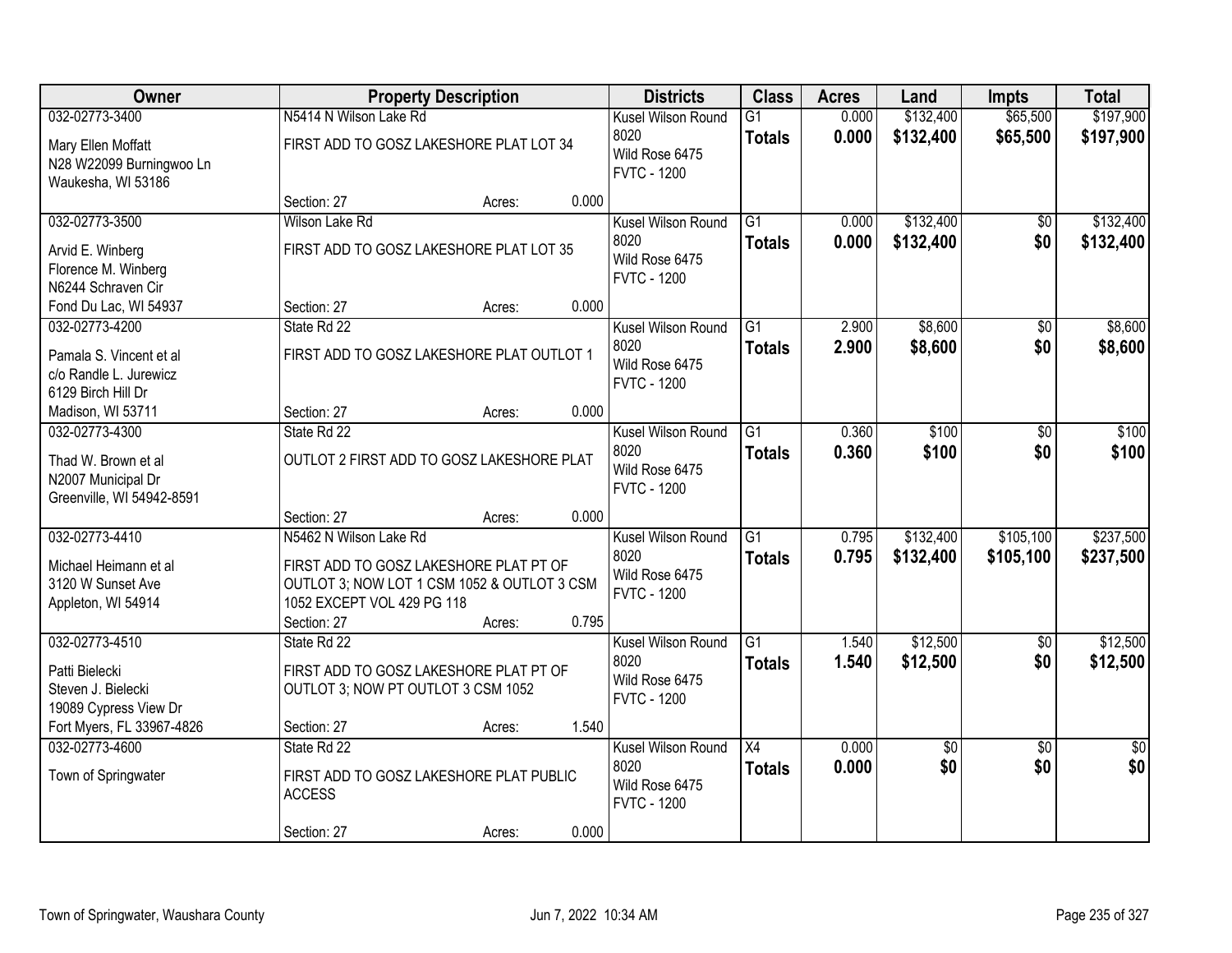| Owner                     |                                          | <b>Property Description</b> |       | <b>Districts</b>                     | <b>Class</b>    | <b>Acres</b> | Land     | <b>Impts</b>    | <b>Total</b> |
|---------------------------|------------------------------------------|-----------------------------|-------|--------------------------------------|-----------------|--------------|----------|-----------------|--------------|
| 032-02774-3600            | N5401 N Wilson Lake Rd                   |                             |       | Kusel Wilson Round                   | $\overline{G1}$ | 0.689        | \$29,200 | \$196,500       | \$225,700    |
| Paul G. Searl             | SECOND ADD TO GOSZ LAKESHORE PLAT LOT 36 |                             |       | 8020                                 | <b>Totals</b>   | 0.689        | \$29,200 | \$196,500       | \$225,700    |
| Bonnie L. Wieseke         |                                          |                             |       | Wild Rose 6475                       |                 |              |          |                 |              |
| N5401 N Wilson Lake Rd    |                                          |                             |       | <b>FVTC - 1200</b>                   |                 |              |          |                 |              |
| Wild Rose, WI 54984       | Section: 27                              | Acres:                      | 0.000 |                                      |                 |              |          |                 |              |
| 032-02774-3700            | N5411 N Wilson Lake Rd                   |                             |       | Kusel Wilson Round                   | $\overline{G1}$ | 1.650        | \$31,800 | \$48,200        | \$80,000     |
| Monte Mccormick           | LOT 37 GOSZ LAKESHORE PLAT 2ND ADDN      |                             |       | 8020                                 | <b>Totals</b>   | 1.650        | \$31,800 | \$48,200        | \$80,000     |
| Sharon Mccormick          |                                          |                             |       | Wild Rose 6475                       |                 |              |          |                 |              |
| N5428 N Wilson Lake Rd    |                                          |                             |       | <b>FVTC - 1200</b>                   |                 |              |          |                 |              |
| Wild Rose, WI 54984       | Section: 27                              | Acres:                      | 0.000 |                                      |                 |              |          |                 |              |
| 032-02774-3800            | N5429 N Wilson Lake Rd                   |                             |       | Kusel Wilson Round                   | G1              | 1.500        | \$31,500 | \$89,300        | \$120,800    |
|                           |                                          |                             |       | 8020                                 | <b>Totals</b>   | 1.500        | \$31,500 | \$89,300        | \$120,800    |
| Jacob A. Worthen          | SECOND ADD TO GOSZ LAKESHORE PLAT LOT 38 |                             |       | Wild Rose 6475                       |                 |              |          |                 |              |
| Jennifer L. Worthen       |                                          |                             |       | <b>FVTC - 1200</b>                   |                 |              |          |                 |              |
| N5429 N Wilson Lake Rd    |                                          |                             |       |                                      |                 |              |          |                 |              |
| Wild Rose, WI 54984       | Section: 27                              | Acres:                      | 0.000 |                                      |                 |              |          |                 |              |
| 032-02774-3900            | State Rd 22                              |                             |       | Kusel Wilson Round                   | G1              | 1.500        | \$31,500 | \$0             | \$31,500     |
| Thad W. Brown             | LOT 39 SECOND ADD TO GOSZ LAKESHORE PLAT |                             |       | 8020                                 | <b>Totals</b>   | 1.500        | \$31,500 | \$0             | \$31,500     |
| <b>Beverly Danielson</b>  |                                          |                             |       | Wild Rose 6475                       |                 |              |          |                 |              |
| N2007 Municipal Dr        |                                          |                             |       | <b>FVTC - 1200</b>                   |                 |              |          |                 |              |
| Greenville, WI 54942-8591 | Section: 27                              | Acres:                      | 0.000 |                                      |                 |              |          |                 |              |
| 032-02774-4000            | State Rd 22                              |                             |       | Kusel Wilson Round                   | $\overline{G1}$ | 1.510        | \$31,500 | $\overline{50}$ | \$31,500     |
| Donna M. Eckes            | SECOND ADD TO GOSZ LAKESHORE PLAT LOT 40 |                             |       | 8020                                 | <b>Totals</b>   | 1.510        | \$31,500 | \$0             | \$31,500     |
| Rodney C. Eckes           |                                          |                             |       | Wild Rose 6475                       |                 |              |          |                 |              |
| N5448 N Wilson Lake Rd    |                                          |                             |       | <b>FVTC - 1200</b>                   |                 |              |          |                 |              |
| Wild Rose, WI 54984-9145  | Section: 27                              | Acres:                      | 0.000 |                                      |                 |              |          |                 |              |
| 032-02774-4100            | State Rd 22                              |                             |       | Kusel Wilson Round                   | $\overline{G1}$ | 1.500        | \$31,500 | $\overline{50}$ | \$31,500     |
|                           |                                          |                             |       | 8020                                 | <b>Totals</b>   | 1.500        | \$31,500 | \$0             | \$31,500     |
| Jay R. Wildner            | SECOND ADD TO GOSZ LAKESHORE PLAT LOT 41 |                             |       | Wild Rose 6475                       |                 |              |          |                 |              |
| Sara L. Wildner           |                                          |                             |       | <b>FVTC - 1200</b>                   |                 |              |          |                 |              |
| W7031 High Rd             |                                          |                             |       |                                      |                 |              |          |                 |              |
| Wild Rose, WI 54984       | Section: 27                              | Acres:                      | 0.000 |                                      |                 |              |          |                 |              |
| 032-02799-0100            | W5898 Archer Ln                          |                             |       | Kusel Wilson Round                   | $\overline{G1}$ | 0.000        | \$80,000 | \$98,900        | \$178,900    |
| Andrew E. Long            | UNIT 1 HILTON 74-12 CONDOMINIUM          |                             |       | 8020                                 | <b>Totals</b>   | 0.000        | \$80,000 | \$98,900        | \$178,900    |
| Jodi A. Diemel            |                                          |                             |       | Wild Rose 6475<br><b>FVTC - 1200</b> |                 |              |          |                 |              |
| 9205 W Forest Home Ave    |                                          |                             |       |                                      |                 |              |          |                 |              |
| Hales Corners, WI 53130   | Section: 27                              | Acres:                      | 0.000 |                                      |                 |              |          |                 |              |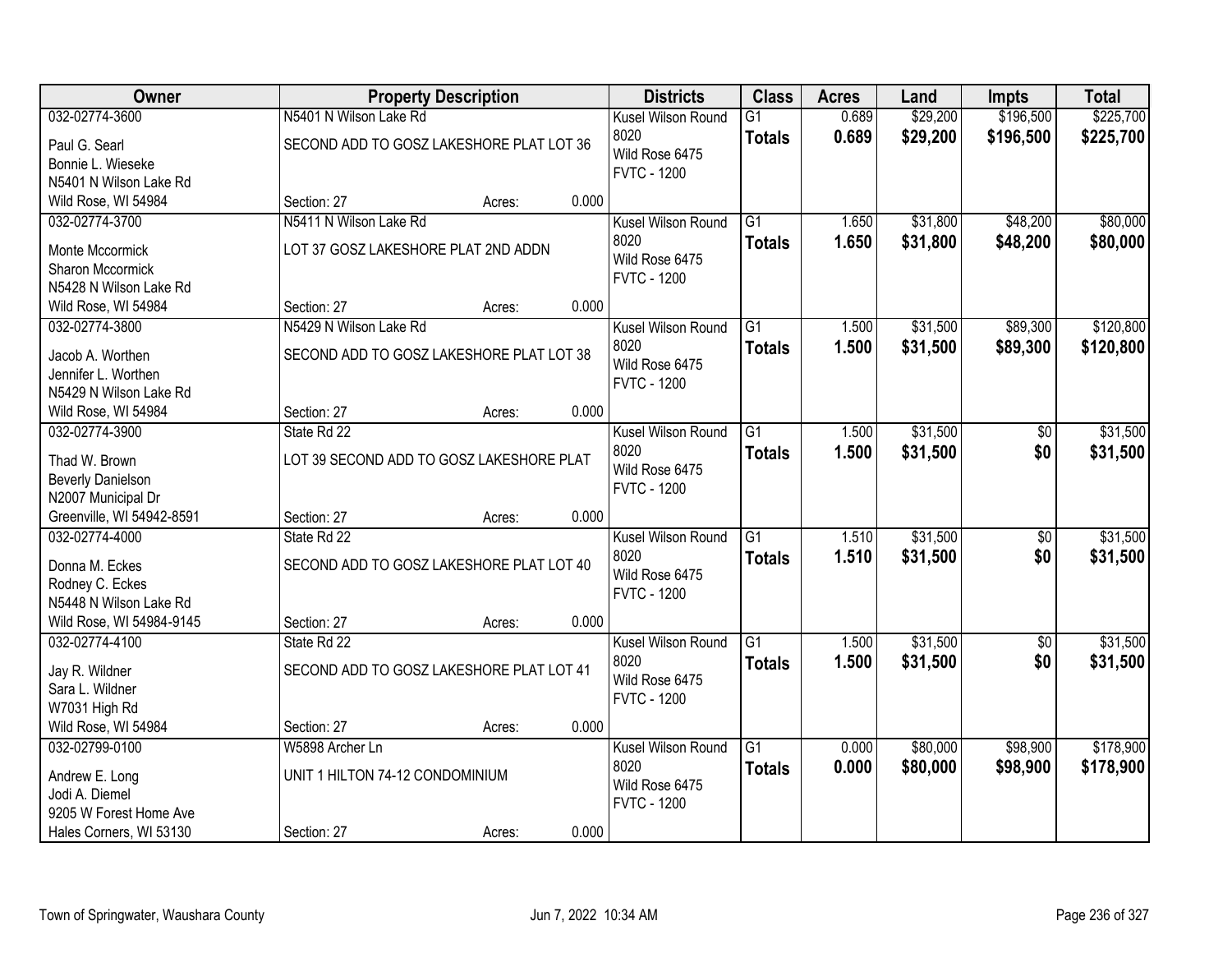| Owner                                           |                                             | <b>Property Description</b> |        | <b>Districts</b>   | <b>Class</b>     | <b>Acres</b>    | Land              | <b>Impts</b>    | <b>Total</b>      |
|-------------------------------------------------|---------------------------------------------|-----------------------------|--------|--------------------|------------------|-----------------|-------------------|-----------------|-------------------|
| 032-02799-0200                                  | W5896 Archer Ln                             |                             |        | Kusel Wilson Round | $\overline{G1}$  | 0.000           | \$80,000          | \$98,900        | \$178,900         |
| Cheryl Neuwald Revocable Trust                  | UNIT 2 HILTON 74-12 CONDOMINIUM             |                             |        | 8020               | <b>Totals</b>    | 0.000           | \$80,000          | \$98,900        | \$178,900         |
| 5881 Lakeview Dr                                |                                             |                             |        | Wild Rose 6475     |                  |                 |                   |                 |                   |
| Greendale, WI 53129                             |                                             |                             |        | <b>FVTC - 1200</b> |                  |                 |                   |                 |                   |
|                                                 | Section: 27                                 | Acres:                      | 0.000  |                    |                  |                 |                   |                 |                   |
| 032-02799-9999                                  | State Rd 22                                 |                             |        | Kusel Wilson Round | $\overline{G1}$  | 1.228           | $\overline{50}$   | $\overline{50}$ | $\sqrt{50}$       |
| Hilton 74-12 Condominium Owners                 | HILTON 74-12 CONDIMINIUM COMMON ELEMENT     |                             |        | 8020               | <b>Totals</b>    | 1.228           | \$0               | \$0             | \$0               |
|                                                 | !!CREATED FOR MAPPING PURPOSES ONLY,        |                             |        | Wild Rose 6475     |                  |                 |                   |                 |                   |
|                                                 | SHOULD BE ASSESSED WITH UNIT 1 AND UNIT 2!! |                             |        | <b>FVTC - 1200</b> |                  |                 |                   |                 |                   |
|                                                 | Section:                                    | Acres:                      | 1.228  |                    |                  |                 |                   |                 |                   |
| 032-02811-0100                                  | State Rd 22                                 |                             |        | Wild Rose 6475     | $\overline{X2}$  | 62.000          | $\overline{50}$   | $\overline{50}$ | $\overline{30}$   |
| <b>DNR</b>                                      | N1/2 OF NE1/4 N OF HWY A EXC E 5A           |                             |        | <b>FVTC - 1200</b> | <b>Totals</b>    | 62.000          | \$0               | \$0             | \$0               |
| 101 S Webster St                                |                                             |                             |        |                    |                  |                 |                   |                 |                   |
| Madison, WI 53703                               |                                             |                             |        |                    |                  |                 |                   |                 |                   |
|                                                 | Section: 28                                 | Acres:                      | 62.000 |                    |                  |                 |                   |                 |                   |
| 032-02811-0300                                  | W6106 S County Rd A                         |                             |        | Wild Rose 6475     | $\overline{G1}$  | 5.000           | \$28,500          | \$99,500        | \$128,000         |
|                                                 |                                             |                             |        | <b>FVTC - 1200</b> | <b>Totals</b>    | 5.000           | \$28,500          | \$99,500        | \$128,000         |
| Harlen A. Rosin                                 | PT OF NE1/4 OF NE1/4 N OF HWY A             |                             |        |                    |                  |                 |                   |                 |                   |
| Therese L. Rosin                                |                                             |                             |        |                    |                  |                 |                   |                 |                   |
| W6106 S County Rd A<br>Wild Rose, WI 54984-9294 | Section: 28                                 |                             | 5.000  |                    |                  |                 |                   |                 |                   |
| 032-02812-0100                                  | State Rd 22                                 | Acres:                      |        | Wild Rose 6475     | $\overline{G1}$  | 13.000          | \$39,000          | \$0             | \$39,000          |
|                                                 |                                             |                             |        | <b>FVTC - 1200</b> |                  | 13.000          | \$39,000          | \$0             | \$39,000          |
| Jennifer L. Popek                               | NW1/4 OF NE1/4 (S OF HWY A)                 |                             |        |                    | Totals           |                 |                   |                 |                   |
| Rebecca J. Popek                                |                                             |                             |        |                    |                  |                 |                   |                 |                   |
| 4451 Indian Trl                                 |                                             |                             |        |                    |                  |                 |                   |                 |                   |
| Hobart, WI 54313-6786                           | Section: 28                                 | Acres:                      | 13.000 |                    |                  |                 |                   |                 |                   |
| 032-02813-0000                                  | W6197 S County Rd A                         |                             |        | Wild Rose 6475     | $\overline{G1}$  | 1.000           | \$10,000          | \$40,500        | \$50,500          |
| Jennifer L. Popek                               | <b>SW1/4 OF NE1/4</b>                       |                             |        | <b>FVTC - 1200</b> | G4<br>G5M        | 5.000<br>34.000 | \$500<br>\$56,100 | \$0<br>\$0      | \$500<br>\$56,100 |
| Rebecca J. Popek                                |                                             |                             |        |                    |                  |                 |                   |                 |                   |
| 4451 Indian Trl                                 |                                             |                             |        |                    | <b>Totals</b>    | 40.000          | \$66,600          | \$40,500        | \$107,100         |
| Hobart, WI 54313-6786                           | Section: 28                                 | Acres:                      | 40.000 |                    |                  |                 |                   |                 |                   |
| 032-02814-0000                                  | State Rd 22                                 |                             |        | Wild Rose 6475     | G4               | 35.000          | \$4,800           | $\overline{30}$ | \$4,800           |
| Jennifer L. Popek                               | <b>SE1/4 OF NE1/4</b>                       |                             |        | <b>FVTC - 1200</b> | G <sub>5</sub>   | 3.000           | \$2,100           | \$0             | \$2,100           |
| Rebecca J. Popek                                |                                             |                             |        |                    | G <sub>5</sub> M | 2.000           | \$3,300           | \$0             | \$3,300           |
| 4451 Indian Trl                                 |                                             |                             |        |                    | <b>Totals</b>    | 40.000          | \$10,200          | \$0             | \$10,200          |
| Hobart, WI 54313-6786                           | Section: 28                                 | Acres:                      | 40.000 |                    |                  |                 |                   |                 |                   |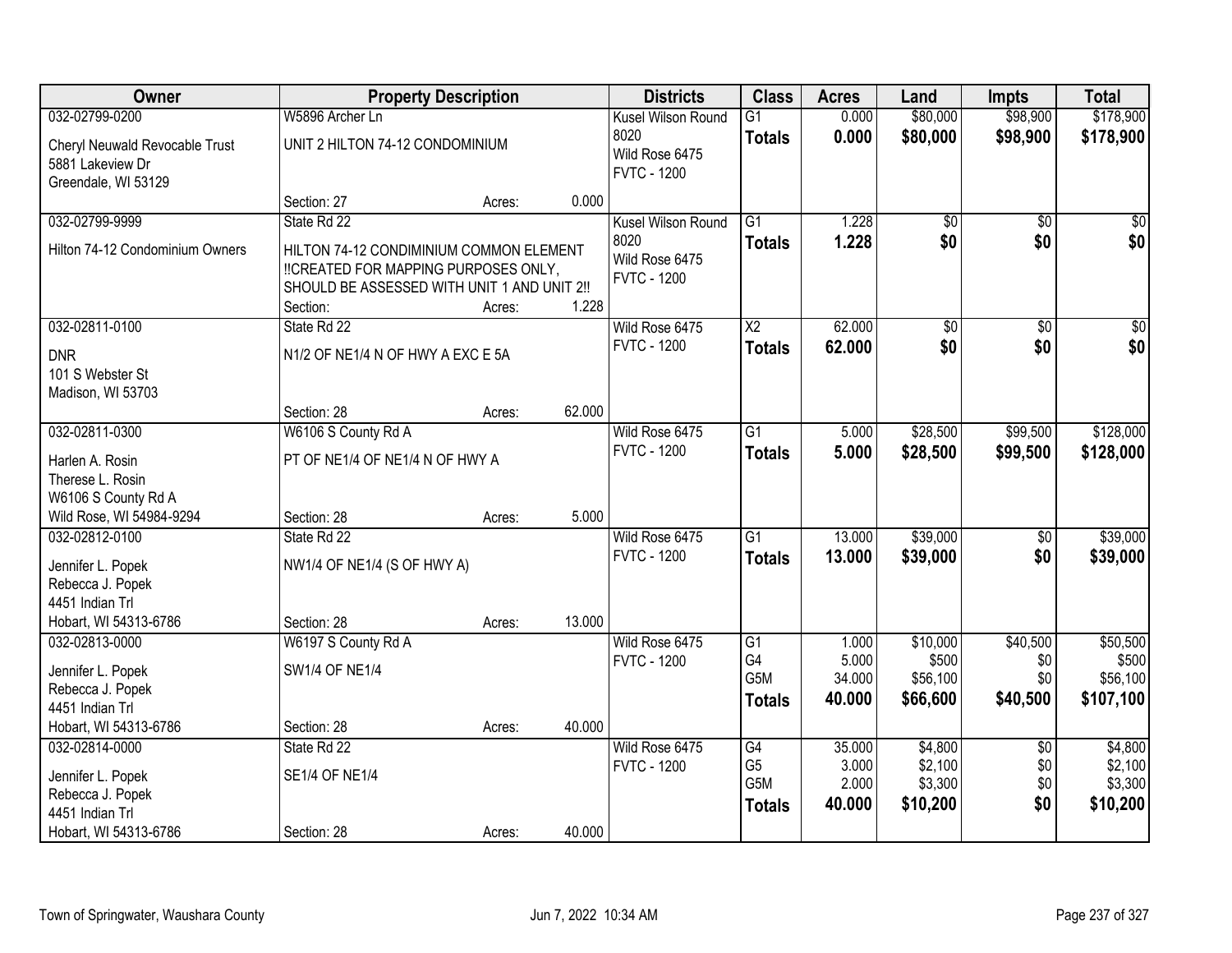| Owner                                                                                   | <b>Property Description</b>              |        |        | <b>Districts</b>   | <b>Class</b>    | <b>Acres</b> | Land            | <b>Impts</b>    | <b>Total</b> |
|-----------------------------------------------------------------------------------------|------------------------------------------|--------|--------|--------------------|-----------------|--------------|-----------------|-----------------|--------------|
| 032-02821-0100                                                                          | W6314 S County Rd A                      |        |        | Wild Rose 6475     | $\overline{G1}$ | 2.970        | \$14,300        | \$800           | \$15,100     |
| Scott H. Emmer                                                                          | PT NE1/4 OF NW1/4; N OF COUNTY ROAD A    |        |        | <b>FVTC - 1200</b> | <b>Totals</b>   | 2.970        | \$14,300        | \$800           | \$15,100     |
| Lisa L. Emmer                                                                           |                                          |        |        |                    |                 |              |                 |                 |              |
| 4712 County Rd S                                                                        |                                          |        |        |                    |                 |              |                 |                 |              |
| Oshkosh, WI 54902                                                                       | Section: 28                              | Acres: | 2.970  |                    |                 |              |                 |                 |              |
| 032-02821-0200                                                                          | State Rd 22                              |        |        | Wild Rose 6475     | $\overline{X2}$ | 30.500       | \$0             | $\overline{50}$ | \$0          |
| <b>DNR</b>                                                                              | NE1/4 OF NW1/4 EXC 9.5A                  |        |        | <b>FVTC - 1200</b> | <b>Totals</b>   | 30.500       | \$0             | \$0             | \$0          |
| 101 S Webster St                                                                        |                                          |        |        |                    |                 |              |                 |                 |              |
| Madison, WI 53703                                                                       |                                          |        |        |                    |                 |              |                 |                 |              |
|                                                                                         | Section: 28                              | Acres: | 30.500 |                    |                 |              |                 |                 |              |
| 032-02822-0100                                                                          | W6405 S County Rd A                      |        |        | Wild Rose 6475     | G1              | 2.750        | \$19,400        | \$107,300       | \$126,700    |
| Elijah R. Dannhoff                                                                      | PT OF N1/2 NW CSM 484 LOT 2 & ADJ PARCEL |        |        | <b>FVTC - 1200</b> | <b>Totals</b>   | 2.750        | \$19,400        | \$107,300       | \$126,700    |
| W6405 S County Rd A                                                                     |                                          |        |        |                    |                 |              |                 |                 |              |
| Wild Rose, WI 54984                                                                     |                                          |        |        |                    |                 |              |                 |                 |              |
|                                                                                         | Section: 28                              | Acres: | 2.750  |                    |                 |              |                 |                 |              |
| 032-02822-0210                                                                          | W6423 S County Rd A                      |        |        | Wild Rose 6475     | $\overline{G1}$ | 1.970        | \$15,800        | \$23,500        | \$39,300     |
| Jamie K. York                                                                           | PT OF NW1/4 NW1/4, LOT 1 CSM #1665       |        |        | <b>FVTC - 1200</b> | <b>Totals</b>   | 1.970        | \$15,800        | \$23,500        | \$39,300     |
| W6423 S County Rd A                                                                     |                                          |        |        |                    |                 |              |                 |                 |              |
| Wild Rose, WI 54984                                                                     |                                          |        |        |                    |                 |              |                 |                 |              |
|                                                                                         | Section: 28                              | Acres: | 1.970  |                    |                 |              |                 |                 |              |
| 032-02822-0220                                                                          | State Rd 22                              |        |        | Wild Rose 6475     | $\overline{G1}$ | 2.250        | \$6,800         | $\overline{50}$ | \$6,800      |
| Larry L. Anderson                                                                       | PT OF NW1/4 NW1/4, LOT 2 CSM #1665       |        |        | <b>FVTC - 1200</b> | <b>Totals</b>   | 2.250        | \$6,800         | \$0             | \$6,800      |
| Joann A. Anderson                                                                       |                                          |        |        |                    |                 |              |                 |                 |              |
| 184 Elk Creek Rd                                                                        |                                          |        |        |                    |                 |              |                 |                 |              |
| Cumberland City, TN 37050                                                               | Section: 28                              | Acres: | 2.250  |                    |                 |              |                 |                 |              |
| 032-02822-0300                                                                          | State Rd 22                              |        |        | Wild Rose 6475     | $\overline{X2}$ | 27.200       | $\overline{60}$ | $\overline{60}$ | $\sqrt{50}$  |
| <b>DNR</b>                                                                              | PT OF NW1/4 NW1/4                        |        |        | <b>FVTC - 1200</b> | <b>Totals</b>   | 27.200       | \$0             | \$0             | \$0          |
| 101 S Webster St                                                                        |                                          |        |        |                    |                 |              |                 |                 |              |
| Madison, WI 53703                                                                       |                                          |        |        |                    |                 |              |                 |                 |              |
|                                                                                         | Section: 28                              | Acres: | 27.200 |                    |                 |              |                 |                 |              |
| 032-02822-0411                                                                          | W6495 S County Rd A                      |        |        | Wild Rose 6475     | $\overline{G1}$ | 0.650        | \$7,800         | \$112,500       | \$120,300    |
| David J & Patricia A Williams Revocable   PT OF NW1/4 NW1/4, LOT 1 CSM #1908 AND 142' X |                                          |        |        | <b>FVTC - 1200</b> | <b>Totals</b>   | 0.650        | \$7,800         | \$112,500       | \$120,300    |
| Trust                                                                                   | 26.39' PARCEL                            |        |        |                    |                 |              |                 |                 |              |
| PO Box 236                                                                              |                                          |        |        |                    |                 |              |                 |                 |              |
| Wild Rose, WI 54984                                                                     | Section: 28                              | Acres: | 0.000  |                    |                 |              |                 |                 |              |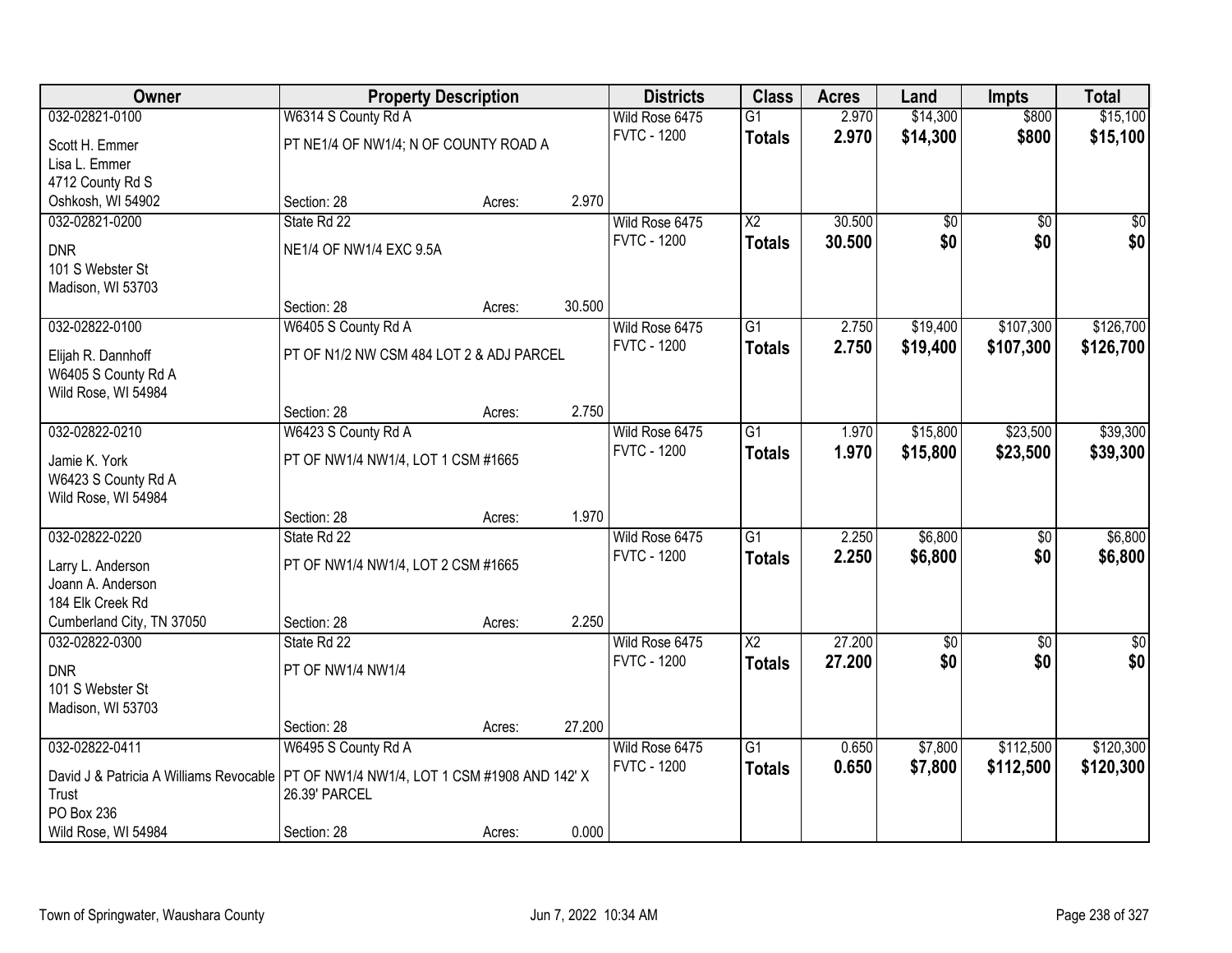| Owner                                                                        | <b>Property Description</b>                   |        |        | <b>Districts</b>   | <b>Class</b>    | <b>Acres</b> | Land                         | <b>Impts</b>    | <b>Total</b> |
|------------------------------------------------------------------------------|-----------------------------------------------|--------|--------|--------------------|-----------------|--------------|------------------------------|-----------------|--------------|
| 032-02822-0420                                                               | State Rd 22                                   |        |        | Wild Rose 6475     | $\overline{G1}$ | 0.890        | \$8,400                      | \$19,700        | \$28,100     |
| David J & Patricia A Williams Revocable   PT OF NW1/4 NW1/4, LOT 2 CSM #1908 |                                               |        |        | <b>FVTC - 1200</b> | <b>Totals</b>   | 0.890        | \$8,400                      | \$19,700        | \$28,100     |
| Trust                                                                        |                                               |        |        |                    |                 |              |                              |                 |              |
| PO Box 236                                                                   |                                               |        |        |                    |                 |              |                              |                 |              |
| Wild Rose, WI 54984                                                          | Section: 28                                   | Acres: | 0.890  |                    |                 |              |                              |                 |              |
| 032-02822-0430                                                               | W6465 S County Rd A                           |        |        | Wild Rose 6475     | $\overline{G1}$ | 1.020        | \$10,100                     | \$122,300       | \$132,400    |
| Ronald G. Gonwa                                                              | PT OF NW1/4 NW1/4, LOT 3 CSM #1908            |        |        | <b>FVTC - 1200</b> | <b>Totals</b>   | 1.020        | \$10,100                     | \$122,300       | \$132,400    |
| Barbara L. Gonwa                                                             |                                               |        |        |                    |                 |              |                              |                 |              |
| W6465 S County Rd A                                                          |                                               |        |        |                    |                 |              |                              |                 |              |
| Wild Rose, WI 54984                                                          | Section: 28                                   | Acres: | 1.020  |                    |                 |              |                              |                 |              |
| 032-02822-0510                                                               | State Rd 22                                   |        |        | Wild Rose 6475     |                 |              | Assessed with 032-02823-0100 |                 |              |
| Eric R. Skotmyr et al                                                        | PRIVATE ROW IN W1/2 NW1/4 & SE-NE SEC 29 LESS |        |        | <b>FVTC - 1200</b> |                 |              |                              |                 |              |
| 4833 N Kentucky Ave                                                          | V815 P575 ASSESSED WITH 32-2823-0200,         |        |        |                    |                 |              |                              |                 |              |
| Chicago, IL 60630                                                            | 32-2823-0100, 32-2914-0100, 32-2914-0200,     |        |        |                    |                 |              |                              |                 |              |
|                                                                              | Section: 28                                   | Acres: | 0.000  |                    |                 |              |                              |                 |              |
| 032-02823-0100                                                               | State Rd 22                                   |        |        | Wild Rose 6475     | W6              | 10.000       | ( \$33,000)                  | $\overline{50}$ | \$0          |
|                                                                              | N1/4 OF SW-NW & 1/6 INT IN ROW (32-2822-0510) |        |        | <b>FVTC - 1200</b> | <b>Totals</b>   | 10.000       | \$0                          | \$0             | \$0          |
| Eric R. Skotmyr<br>4833 N Kentucky Ave                                       |                                               |        |        |                    |                 |              |                              |                 |              |
| Chicago, IL 60630                                                            |                                               |        |        |                    |                 |              |                              |                 |              |
|                                                                              | Section: 28                                   | Acres: | 0.000  |                    |                 |              |                              |                 |              |
| 032-02823-0200                                                               | State Rd 22                                   |        |        | Wild Rose 6475     | G6              | 1.070        | \$3,500                      | $\overline{50}$ | \$3,500      |
|                                                                              |                                               |        |        | <b>FVTC - 1200</b> | W <sub>6</sub>  | 28.930       | (\$95,500)                   | \$0             | \$0          |
| Eric R. Skotmyr<br>4833 N Kentucky Ave                                       | S3/4 SW-NW & 1/3 INT IN ROW (32-2822-0510)    |        |        |                    | <b>Totals</b>   | 30.000       | \$3,500                      | \$0             | \$3,500      |
| Chicago, IL 60630                                                            |                                               |        |        |                    |                 |              |                              |                 |              |
|                                                                              | Section: 28                                   | Acres: | 0.000  |                    |                 |              |                              |                 |              |
| 032-02824-0000                                                               | State Rd 22                                   |        |        | Wild Rose 6475     | $\overline{X2}$ | 40.000       | $\overline{60}$              | $\overline{60}$ | $\sqrt{50}$  |
| <b>DNR</b>                                                                   | SE1/4 OF NW1/4                                |        |        | <b>FVTC - 1200</b> | <b>Totals</b>   | 40.000       | \$0                          | \$0             | \$0          |
| 101 S Webster St                                                             |                                               |        |        |                    |                 |              |                              |                 |              |
| Madison, WI 53703                                                            |                                               |        |        |                    |                 |              |                              |                 |              |
|                                                                              | Section: 28                                   | Acres: | 40.000 |                    |                 |              |                              |                 |              |
| 032-02831-0000                                                               | State Rd 22                                   |        |        | Wild Rose 6475     | G4              | 6.000        | \$1,000                      | $\overline{30}$ | \$1,000      |
| John R. Weyenberg                                                            | <b>NE1/4 OF SW1/4</b>                         |        |        | <b>FVTC - 1200</b> | G <sub>5</sub>  | 16.000       | \$11,200                     | \$0             | \$11,200     |
| Margaret G. Weyenberg                                                        |                                               |        |        |                    | G5M             | 18.000       | \$28,800                     | \$0             | \$28,800     |
| 4654 Hillside Dr                                                             |                                               |        |        |                    | <b>Totals</b>   | 40.000       | \$41,000                     | \$0             | \$41,000     |
| Pulaski, WI 54162                                                            | Section: 28                                   | Acres: | 40.000 |                    |                 |              |                              |                 |              |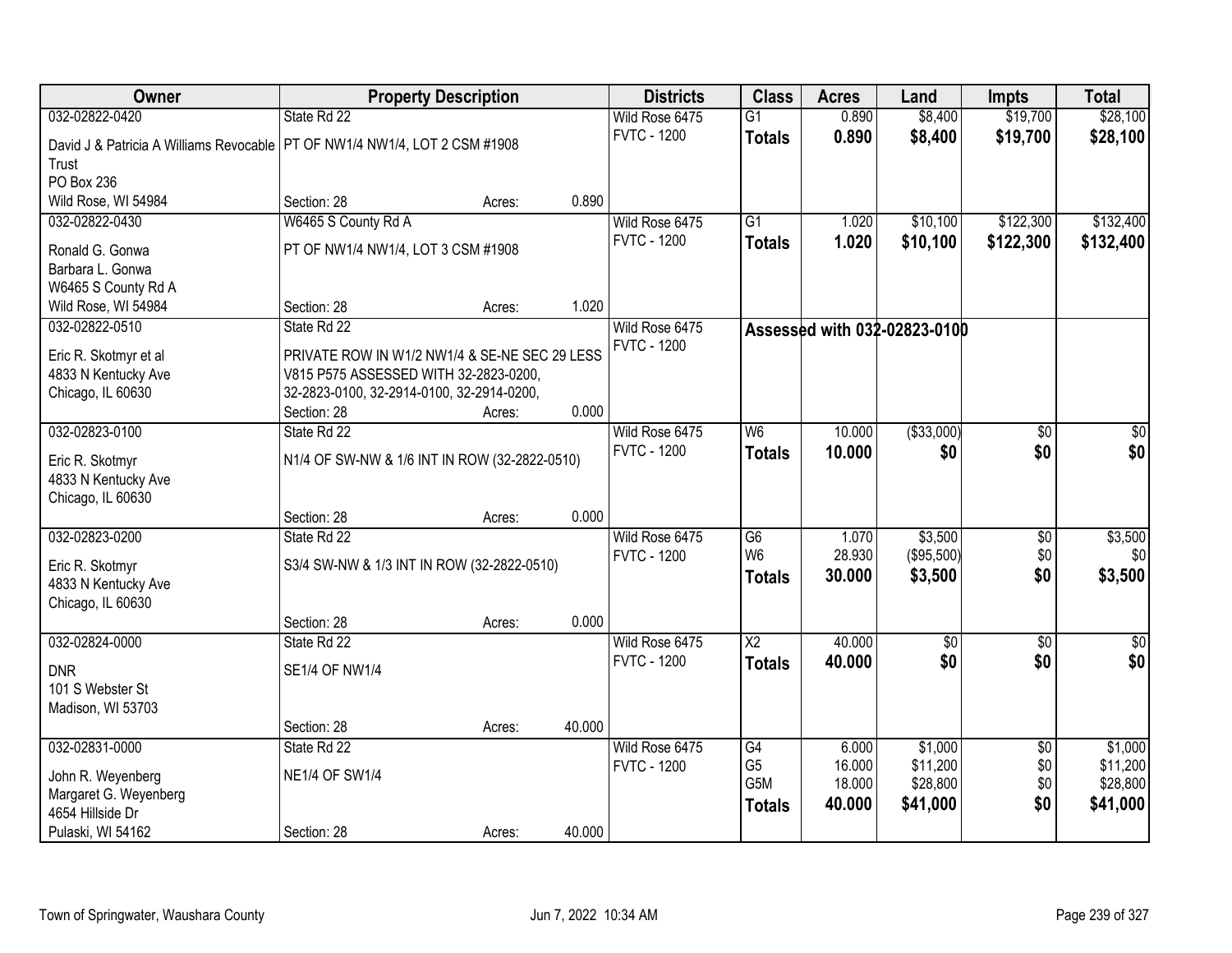| Owner                                    |                                                  | <b>Property Description</b> |        | <b>Districts</b>   | <b>Class</b>    | <b>Acres</b> | Land     | <b>Impts</b>    | <b>Total</b> |
|------------------------------------------|--------------------------------------------------|-----------------------------|--------|--------------------|-----------------|--------------|----------|-----------------|--------------|
| 032-02832-0100                           | State Rd 22                                      |                             |        | Wild Rose 6475     | $\overline{G1}$ | 8.182        | \$38,200 | $\overline{50}$ | \$38,200     |
| Karen S. Ronaldson                       | E 270' NW1/4 SW1/4                               |                             |        | <b>FVTC - 1200</b> | <b>Totals</b>   | 8.182        | \$38,200 | \$0             | \$38,200     |
| W6442 County Rd H                        |                                                  |                             |        |                    |                 |              |          |                 |              |
| Wild Rose, WI 54984                      |                                                  |                             |        |                    |                 |              |          |                 |              |
|                                          | Section: 28                                      | Acres:                      | 8.182  |                    |                 |              |          |                 |              |
| 032-02832-0200                           | W6348 County Rd H                                |                             |        | Wild Rose 6475     | $\overline{G1}$ | 8.182        | \$36,800 | \$9,500         | \$46,300     |
| David F. Witt                            | W 270' OF E 540' NW1/4 SW1/4                     |                             |        | <b>FVTC - 1200</b> | <b>Totals</b>   | 8.182        | \$36,800 | \$9,500         | \$46,300     |
| Susan B. Witt                            |                                                  |                             |        |                    |                 |              |          |                 |              |
| 213 W Kennedy Dr                         |                                                  |                             |        |                    |                 |              |          |                 |              |
| Streamwood, IL 60107                     | Section: 28                                      | Acres:                      | 8.182  |                    |                 |              |          |                 |              |
| 032-02832-0300                           | N5414 Jones Ln                                   |                             |        | Wild Rose 6475     | G1              | 2.000        | \$16,000 | \$204,000       | \$220,000    |
| Ryan J. Schultz                          | NW1/4 SW1/4 EXC E 540' AND EASEMENT IN VOL 301   |                             |        | <b>FVTC - 1200</b> | G <sub>5</sub>  | 8.640        | \$6,000  | \$0             | \$6,000      |
| Christine A. Schultz                     | P 501                                            |                             |        |                    | G <sub>6</sub>  | 13.000       | \$42,900 | \$0             | \$42,900     |
| N5414 Jones Ln                           |                                                  |                             |        |                    | <b>Totals</b>   | 23.640       | \$64,900 | \$204,000       | \$268,900    |
| Wild Rose, WI 54984                      | Section: 28                                      | Acres:                      | 23.640 |                    |                 |              |          |                 |              |
| 032-02834-0100                           | State Rd 22                                      |                             |        | Wild Rose 6475     | $\overline{G5}$ | 12.000       | \$8,400  | $\sqrt[6]{3}$   | \$8,400      |
| David R. Ronaldson                       | PT OF SE1/4 SW1/4 & 16' ON E SIDE OF SW1/4 SW1/4 |                             |        | <b>FVTC - 1200</b> | G <sub>6</sub>  | 18.000       | \$57,600 | \$0             | \$57,600     |
| Tracey R. Ronaldson                      | EXC CSM #899                                     |                             |        |                    | <b>Totals</b>   | 30.000       | \$66,000 | \$0             | \$66,000     |
| N625 County Rd U                         |                                                  |                             |        |                    |                 |              |          |                 |              |
| Weyauwega, WI 54983                      | Section: 28                                      | Acres:                      | 0.000  |                    |                 |              |          |                 |              |
| 032-02834-0200                           | W6358 County Rd H                                |                             |        | Wild Rose 6475     | $\overline{G1}$ | 7.241        | \$34,400 | \$112,500       | \$146,900    |
|                                          |                                                  |                             |        | <b>FVTC - 1200</b> | <b>Totals</b>   | 7.241        | \$34,400 | \$112,500       | \$146,900    |
| Russell H. Grambsch<br>W6358 County Rd H | PT OF SE-SW & ROW AND N 1/2 OF NW 1/4 OF SEC     |                             |        |                    |                 |              |          |                 |              |
| Wild Rose, WI 54984                      | 33 LYING NORTH OF CTH H; SUBJ EASE<br>DOC#534005 |                             |        |                    |                 |              |          |                 |              |
|                                          | Section: 28                                      | Acres:                      | 7.241  |                    |                 |              |          |                 |              |
| 032-02834-0300                           | W6354 County Rd H                                |                             |        | Wild Rose 6475     | $\overline{G1}$ | 0.462        | \$7,300  | \$89,300        | \$96,600     |
|                                          |                                                  |                             |        | <b>FVTC - 1200</b> | <b>Totals</b>   | 0.462        | \$7,300  | \$89,300        | \$96,600     |
| Zachary N. Mixdorf                       | PT OF SE1/4 OF SW1/4, INC EASE DOC#530504        |                             |        |                    |                 |              |          |                 |              |
| Mikayla A. Mixdorf<br>W6354 County Rd H  |                                                  |                             |        |                    |                 |              |          |                 |              |
| Wild Rose, WI 54984-9003                 | Section: 28                                      | Acres:                      | 0.462  |                    |                 |              |          |                 |              |
| 032-02834-0400                           | W6344 County Rd H                                |                             |        | Wild Rose 6475     | $\overline{G1}$ | 1.114        | \$12,700 | \$16,800        | \$29,500     |
|                                          |                                                  |                             |        | <b>FVTC - 1200</b> | <b>Totals</b>   | 1.114        | \$12,700 | \$16,800        | \$29,500     |
| Robert E. Ward                           | PT OF SE1/4 SW1/4 CSM 889 LOT 1                  |                             |        |                    |                 |              |          |                 |              |
| Nancy L. Ward                            |                                                  |                             |        |                    |                 |              |          |                 |              |
| N5320 Ronaldson Dr                       |                                                  |                             |        |                    |                 |              |          |                 |              |
| Wild Rose, WI 54984                      | Section: 28                                      | Acres:                      | 1.114  |                    |                 |              |          |                 |              |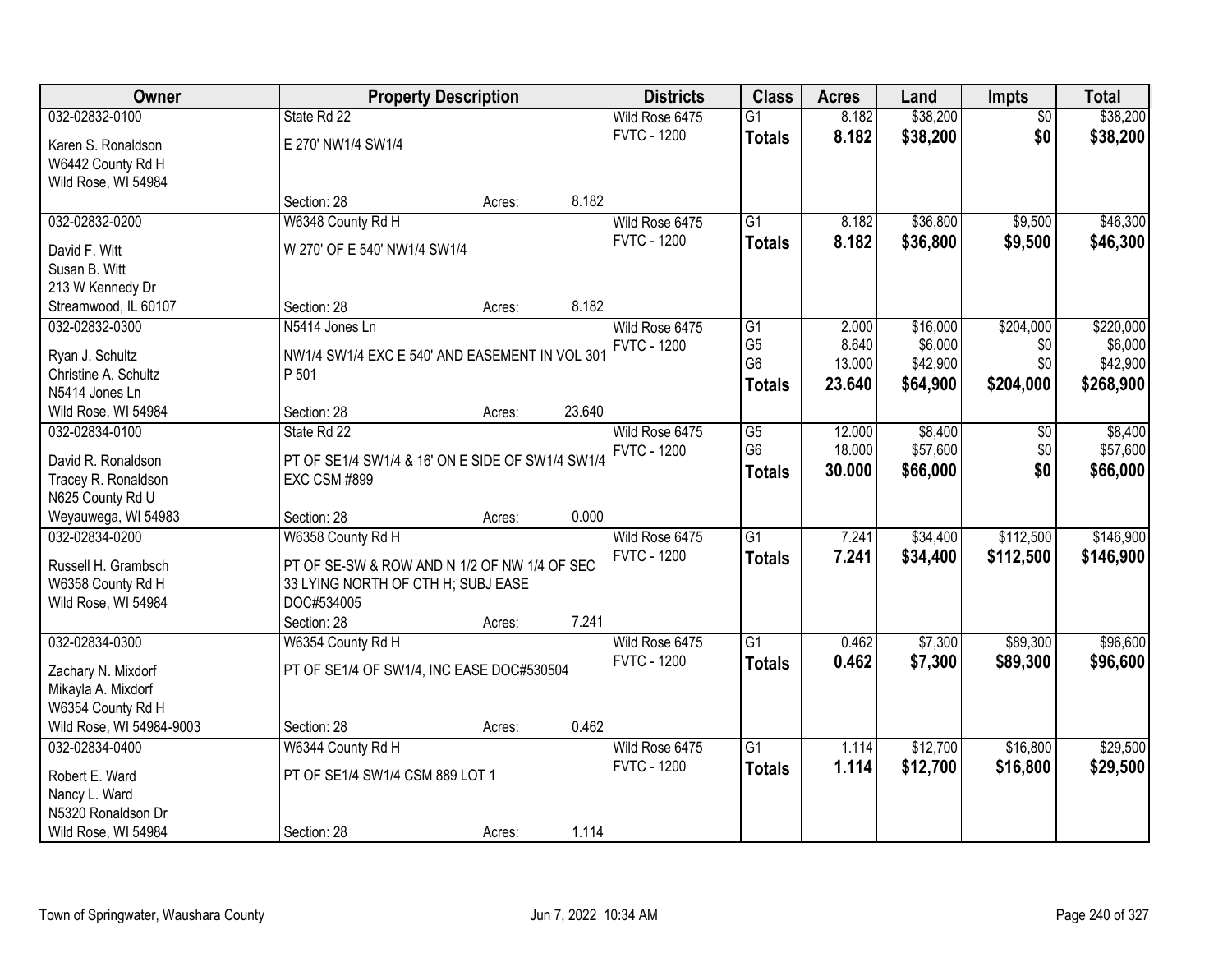| Owner                               | <b>Property Description</b>                      |        |        | <b>Districts</b>   | <b>Class</b>           | <b>Acres</b> | Land            | <b>Impts</b>    | <b>Total</b> |
|-------------------------------------|--------------------------------------------------|--------|--------|--------------------|------------------------|--------------|-----------------|-----------------|--------------|
| 032-02834-0500                      |                                                  |        |        | Wild Rose 6475     | $\overline{G1}$        | 1.158        | \$10,900        | $\overline{50}$ | \$10,900     |
| Julie K. Podoba                     | <b>CSM 889 LOT 2</b>                             |        |        | <b>FVTC - 1200</b> | <b>Totals</b>          | 1.158        | \$10,900        | \$0             | \$10,900     |
| 2716 Red Fawn Ct                    |                                                  |        |        |                    |                        |              |                 |                 |              |
| Mount Pleasant, WI 53406-1754       |                                                  |        |        |                    |                        |              |                 |                 |              |
|                                     | Section: 28                                      | Acres: | 1.158  |                    |                        |              |                 |                 |              |
| 032-02834-0600                      | W6326 County Rd H                                |        |        | Wild Rose 6475     | $\overline{G1}$        | 0.430        | \$7,200         | \$11,100        | \$18,300     |
| Steven C. Olsen et al               | PT OF SE1/4 OF SW1/4                             |        |        | <b>FVTC - 1200</b> | <b>Totals</b>          | 0.430        | \$7,200         | \$11,100        | \$18,300     |
| 2513 Blaine Ave                     |                                                  |        |        |                    |                        |              |                 |                 |              |
| Racine, WI 53405                    |                                                  |        |        |                    |                        |              |                 |                 |              |
|                                     | Section: 28                                      | Acres: | 0.430  |                    |                        |              |                 |                 |              |
| 032-02834-0700                      | W6316 County Rd H                                |        |        | Wild Rose 6475     | G1                     | 1.831        | \$15,000        | \$36,500        | \$51,500     |
| Alan J. Hall                        | PT SE1/4 SW1/4 PARCEL 180' X 200' AND PARCEL     |        |        | <b>FVTC - 1200</b> | <b>Totals</b>          | 1.831        | \$15,000        | \$36,500        | \$51,500     |
| Joy Hall                            | 218' X 200'                                      |        |        |                    |                        |              |                 |                 |              |
| 7265 S Shepard Ave                  |                                                  |        |        |                    |                        |              |                 |                 |              |
| Oak Creek, WI 53154                 | Section: 28                                      | Acres: | 1.831  |                    |                        |              |                 |                 |              |
| 032-02834-0910                      | W6304 County Rd H                                |        |        | Wild Rose 6475     | $\overline{G1}$        | 1.139        | \$10,800        | \$173,400       | \$184,200    |
|                                     | PT OF SE1/4 OF SW1/4 100' X 298' AND PT OF SW1/4 |        |        | <b>FVTC - 1200</b> | <b>Totals</b>          | 1.139        | \$10,800        | \$173,400       | \$184,200    |
| Timothy R. Ikert<br>Cindy M. Ikert  | SE1/4 49.78' X 397.81'                           |        |        |                    |                        |              |                 |                 |              |
| W6304 County Rd H                   |                                                  |        |        |                    |                        |              |                 |                 |              |
| Wild Rose, WI 54984                 | Section: 28                                      | Acres: | 1.139  |                    |                        |              |                 |                 |              |
| 032-02841-0000                      | State Rd 22                                      |        |        | Wild Rose 6475     | $\overline{\text{X2}}$ | 40.000       | $\overline{50}$ | $\overline{50}$ | $\sqrt{50}$  |
|                                     |                                                  |        |        | <b>FVTC - 1200</b> | <b>Totals</b>          | 40.000       | \$0             | \$0             | \$0          |
| <b>DNR</b><br>101 S Webster St      | <b>NE1/4 OF SE1/4</b>                            |        |        |                    |                        |              |                 |                 |              |
| Madison, WI 53703                   |                                                  |        |        |                    |                        |              |                 |                 |              |
|                                     | Section: 28                                      | Acres: | 40.000 |                    |                        |              |                 |                 |              |
| 032-02842-0100                      | State Rd 22                                      |        |        | Wild Rose 6475     | G4                     | 19.000       | \$2,000         | $\overline{50}$ | \$2,000      |
|                                     |                                                  |        |        | <b>FVTC - 1200</b> | G <sub>5</sub>         | 5.000        | \$3,500         | \$0             | \$3,500      |
| Jennifer L. Popek                   | E 27A OF NW1/4 OF SE1/4                          |        |        |                    | G <sub>5</sub> M       | 3.000        | \$5,000         | \$0             | \$5,000      |
| Rebecca J. Popek<br>4451 Indian Trl |                                                  |        |        |                    | <b>Totals</b>          | 27.000       | \$10,500        | \$0             | \$10,500     |
| Hobart, WI 54313-6786               | Section: 28                                      | Acres: | 27.000 |                    |                        |              |                 |                 |              |
| 032-02842-0200                      | State Rd 22                                      |        |        | Wild Rose 6475     | $\overline{G5}$        | 6.000        | \$4,200         | $\overline{50}$ | \$4,200      |
|                                     |                                                  |        |        | <b>FVTC - 1200</b> | G <sub>6</sub>         | 7.000        | \$22,400        | \$0             | \$22,400     |
| John R. Weyenberg                   | WEST 13A OF NW1/4 SE1/4                          |        |        |                    | <b>Totals</b>          | 13.000       | \$26,600        | \$0             | \$26,600     |
| Margaret G. Weyenberg               |                                                  |        |        |                    |                        |              |                 |                 |              |
| 4654 Hillside Dr                    |                                                  |        | 13.000 |                    |                        |              |                 |                 |              |
| Pulaski, WI 54162                   | Section: 28                                      | Acres: |        |                    |                        |              |                 |                 |              |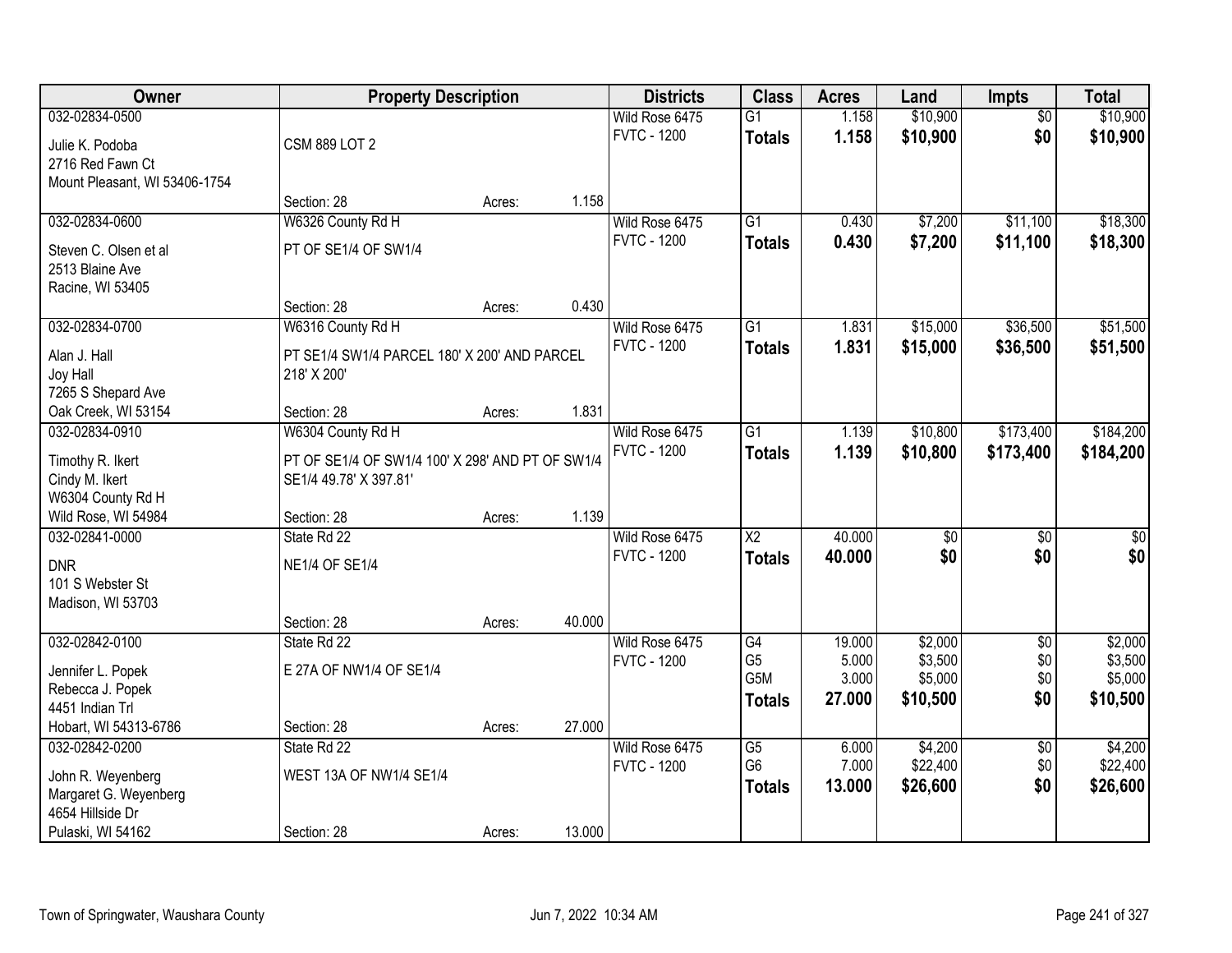| Owner                                  | <b>Property Description</b>                          |        |        | <b>Districts</b>   | <b>Class</b>    | <b>Acres</b> | Land      | <b>Impts</b> | <b>Total</b> |
|----------------------------------------|------------------------------------------------------|--------|--------|--------------------|-----------------|--------------|-----------|--------------|--------------|
| 032-02843-0145                         | W6232 County Rd H                                    |        |        | Wild Rose 6475     | $\overline{G1}$ | 4.200        | \$25,300  | \$95,500     | \$120,800    |
| Thomas W. Pearson                      | PT OF SW1/4 SE1/4, LOT 4 CSM 4408                    |        |        | <b>FVTC - 1200</b> | <b>Totals</b>   | 4.200        | \$25,300  | \$95,500     | \$120,800    |
| Bonnie J. Pearson                      |                                                      |        |        |                    |                 |              |           |              |              |
| 752 Mirror Lakes Dr                    |                                                      |        |        |                    |                 |              |           |              |              |
| Lehigh Acres, FL 33974                 | Section: 28                                          | Acres: | 4.200  |                    |                 |              |           |              |              |
| 032-02843-0146                         | W6230 County Rd H                                    |        |        | Wild Rose 6475     | $\overline{G1}$ | 9.000        | \$122,100 | \$77,100     | \$199,200    |
|                                        |                                                      |        |        | <b>FVTC - 1200</b> | G <sub>5</sub>  | 8.360        | \$5,900   | \$0          | \$5,900      |
| Mcdaniels Irrevocable Income Only Trus | PT OF SW1/4 SE1/4, LOT 6 CSM 4408                    |        |        |                    | <b>Totals</b>   | 17.360       | \$128,000 | \$77,100     | \$205,100    |
| 2485 Hearthstone Dr                    |                                                      |        |        |                    |                 |              |           |              |              |
| Oshkosh, WI 54901                      |                                                      |        |        |                    |                 |              |           |              |              |
|                                        | Section: 28                                          | Acres: | 17.360 |                    |                 |              |           |              |              |
| 032-02843-0212                         | W6284 County Rd H                                    |        |        | Wild Rose 6475     | G1              | 1.000        | \$10,000  | \$105,300    | \$115,300    |
| Jordan A. Bowden                       | PT SW1/4 OF SE1/4, CSM 142                           |        |        | <b>FVTC - 1200</b> | <b>Totals</b>   | 1.000        | \$10,000  | \$105,300    | \$115,300    |
| Hillary L. Loomis                      |                                                      |        |        |                    |                 |              |           |              |              |
| W6284 County Rd H                      |                                                      |        |        |                    |                 |              |           |              |              |
| Wild Rose, WI 54984-9002               | Section: 28                                          | Acres: | 1.000  |                    |                 |              |           |              |              |
| 032-02843-0215                         | State Rd 22                                          |        |        | Wild Rose 6475     | G1              | 2.850        | \$4,600   | \$0          | \$4,600      |
|                                        |                                                      |        |        | <b>FVTC - 1200</b> | <b>Totals</b>   | 2.850        | \$4,600   | \$0          | \$4,600      |
| Jordan A. Bowden<br>Hillary L. Loomis  | PT SW1/4 OF SE1/4, LOT 1 CSM 4407                    |        |        |                    |                 |              |           |              |              |
| W6284 County Rd H                      |                                                      |        |        |                    |                 |              |           |              |              |
| Wild Rose, WI 54984-9002               | Section: 28                                          | Acres: | 2.850  |                    |                 |              |           |              |              |
| 032-02843-0311                         | W6228 County Rd H                                    |        |        | Wild Rose 6475     | $\overline{G1}$ | 4.163        | \$25,200  | \$42,400     | \$67,600     |
|                                        |                                                      |        |        | <b>FVTC - 1200</b> |                 | 4.163        |           |              |              |
| Timothy R. Neubauer                    | E 250' OF W 1194.47' OF S 319.09' OF S1/2 SE1/4 EXC  |        |        |                    | <b>Totals</b>   |              | \$25,200  | \$42,400     | \$67,600     |
| Joyce M. Neubauer                      | S 31.09' & LOT 2 CSM 4182 & LOT 5 CSM 4408           |        |        |                    |                 |              |           |              |              |
| 4025 Praire Ln                         |                                                      |        |        |                    |                 |              |           |              |              |
| Oshkosh, WI 54901                      | Section: 28                                          | Acres: | 4.163  |                    |                 |              |           |              |              |
| 032-02843-0510                         | W6206 County Rd H                                    |        |        | Wild Rose 6475     | $\overline{G1}$ | 1.322        | \$11,900  | \$47,100     | \$59,000     |
| Evergreen Resort, LLC                  | PT S1/2 OF SE1/4 (E 200' OF W 1394.47' OF S 319.09'; |        |        | <b>FVTC - 1200</b> | <b>Totals</b>   | 1.322        | \$11,900  | \$47,100     | \$59,000     |
| W5449 Archer Ln                        | EXC S 31.09')                                        |        |        |                    |                 |              |           |              |              |
| Wild Rose, WI 54984-9309               |                                                      |        |        |                    |                 |              |           |              |              |
|                                        | Section: 28                                          | Acres: | 1.322  |                    |                 |              |           |              |              |
| 032-02843-0610                         | W6268 County Rd H                                    |        |        | Wild Rose 6475     | $\overline{G1}$ | 3.230        | \$21,400  | \$107,700    | \$129,100    |
|                                        |                                                      |        |        | <b>FVTC - 1200</b> | <b>Totals</b>   | 3.230        | \$21,400  | \$107,700    | \$129,100    |
| Aaron M. Parker                        | PT SW1/4 OF SE1/4; LOT 2 CSM 4407                    |        |        |                    |                 |              |           |              |              |
| W6268 County Rd H                      |                                                      |        |        |                    |                 |              |           |              |              |
| Wild Rose, WI 54984                    |                                                      |        |        |                    |                 |              |           |              |              |
|                                        | Section: 28                                          | Acres: | 3.230  |                    |                 |              |           |              |              |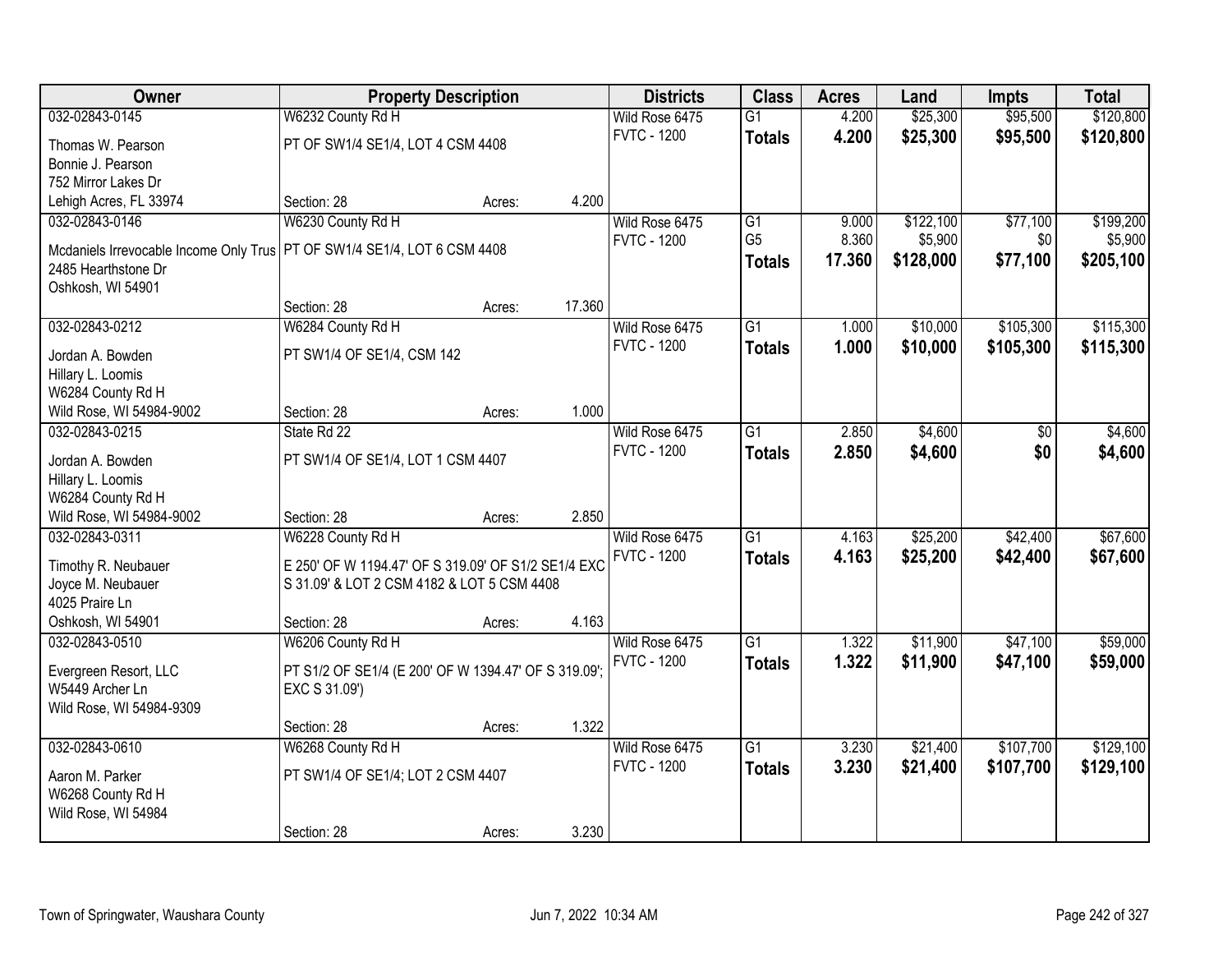| Owner                                                                         |                                                | <b>Property Description</b> |        | <b>Districts</b>   | <b>Class</b>    | <b>Acres</b> | Land     | <b>Impts</b> | <b>Total</b> |
|-------------------------------------------------------------------------------|------------------------------------------------|-----------------------------|--------|--------------------|-----------------|--------------|----------|--------------|--------------|
| 032-02843-0711                                                                | W6260 County Rd H                              |                             |        | Wild Rose 6475     | $\overline{G1}$ | 5.140        | \$28,900 | \$41,800     | \$70,700     |
| Gary M. Limpert                                                               | PT OF SW1/4 SE1/4, LOTS 1 & 2 CSM #2085, LOT 1 |                             |        | <b>FVTC - 1200</b> | <b>Totals</b>   | 5.140        | \$28,900 | \$41,800     | \$70,700     |
| W6260 County Rd H                                                             | CSM 4182 & LOT 3 CSM 4407                      |                             |        |                    |                 |              |          |              |              |
| Wild Rose, WI 54984                                                           |                                                |                             |        |                    |                 |              |          |              |              |
|                                                                               | Section: 28                                    | Acres:                      | 5.140  |                    |                 |              |          |              |              |
| 032-02844-0111                                                                | N5391 22nd Ave                                 |                             |        | Wild Rose 6475     | G1              | 0.500        | \$7,500  | \$17,700     | \$25,200     |
| David R. Edwards Sr                                                           | PT OF SE1/4 OF SE1/4, LOT 1 CSM 5717           |                             |        | <b>FVTC - 1200</b> | G <sub>6</sub>  | 10.740       | \$34,400 | \$0          | \$34,400     |
| Diane A. Edwards                                                              |                                                |                             |        |                    | <b>Totals</b>   | 11.240       | \$41,900 | \$17,700     | \$59,600     |
| 800 Heather Ln                                                                |                                                |                             |        |                    |                 |              |          |              |              |
| Neenah, WI 54956                                                              | Section: 28                                    | Acres:                      | 11.240 |                    |                 |              |          |              |              |
| 032-02844-0112                                                                | 22nd Ave                                       |                             |        | Wild Rose 6475     | $\overline{G6}$ | 11.730       | \$37,500 | \$0          | \$37,500     |
| Genmar Properties A Limited Partnershi   PT OF SE1/4 OF SE1/4, LOT 2 CSM 5717 |                                                |                             |        | <b>FVTC - 1200</b> | <b>Totals</b>   | 11.730       | \$37,500 | \$0          | \$37,500     |
| PO Box 234                                                                    |                                                |                             |        |                    |                 |              |          |              |              |
| Wild Rose, WI 54984                                                           |                                                |                             |        |                    |                 |              |          |              |              |
|                                                                               | Section: 28                                    | Acres:                      | 11.730 |                    |                 |              |          |              |              |
| 032-02844-0113                                                                | 22nd Ave                                       |                             |        | Wild Rose 6475     | $\overline{G1}$ | 3.110        | \$9,300  | \$0          | \$9,300      |
| Genmar Properties A Limited Partnershi   PT OF SE1/4 OF SE1/4, LOT 3 CSM 5717 |                                                |                             |        | <b>FVTC - 1200</b> | <b>Totals</b>   | 3.110        | \$9,300  | \$0          | \$9,300      |
| PO Box 234                                                                    |                                                |                             |        |                    |                 |              |          |              |              |
| Wild Rose, WI 54984                                                           |                                                |                             |        |                    |                 |              |          |              |              |
|                                                                               | Section: 28                                    | Acres:                      | 3.110  |                    |                 |              |          |              |              |
| 032-02844-0114                                                                | 22nd Ave                                       |                             |        | Wild Rose 6475     | $\overline{G1}$ | 1.510        | \$12,800 | \$0          | \$12,800     |
| Joshua L. Klamm                                                               | LOT 4 CSM 5717                                 |                             |        | <b>FVTC - 1200</b> | <b>Totals</b>   | 1.510        | \$12,800 | \$0          | \$12,800     |
| W6140 County Rd H                                                             |                                                |                             |        |                    |                 |              |          |              |              |
| Wild Rose, WI 54984                                                           |                                                |                             |        |                    |                 |              |          |              |              |
|                                                                               | Section: 28                                    | Acres:                      | 1.510  |                    |                 |              |          |              |              |
| 032-02844-0120                                                                | W6140 County Rd H                              |                             |        | Wild Rose 6475     | $\overline{G1}$ | 2.080        | \$16,400 | \$148,600    | \$165,000    |
| Karen L. Beyer                                                                | PT OF SE1/4 OF SE1/4, LOT 1 CSM 3773           |                             |        | <b>FVTC - 1200</b> | <b>Totals</b>   | 2.080        | \$16,400 | \$148,600    | \$165,000    |
| W6140 County Rd H                                                             |                                                |                             |        |                    |                 |              |          |              |              |
| Wild Rose, WI 54984                                                           |                                                |                             |        |                    |                 |              |          |              |              |
|                                                                               | Section: 28                                    | Acres:                      | 2.080  |                    |                 |              |          |              |              |
| 032-02844-0210                                                                | W6190 County Rd H                              |                             |        | Wild Rose 6475     | $\overline{G1}$ | 0.999        | \$8,600  | \$55,000     | \$63,600     |
| Evergreen Resort, LLC                                                         | PT OF SE1/4 SE1/4                              |                             |        | <b>FVTC - 1200</b> | <b>Totals</b>   | 0.999        | \$8,600  | \$55,000     | \$63,600     |
| W5449 Archer Ln                                                               |                                                |                             |        |                    |                 |              |          |              |              |
| Wild Rose, WI 54984-9309                                                      |                                                |                             |        |                    |                 |              |          |              |              |
|                                                                               | Section: 28                                    | Acres:                      | 0.000  |                    |                 |              |          |              |              |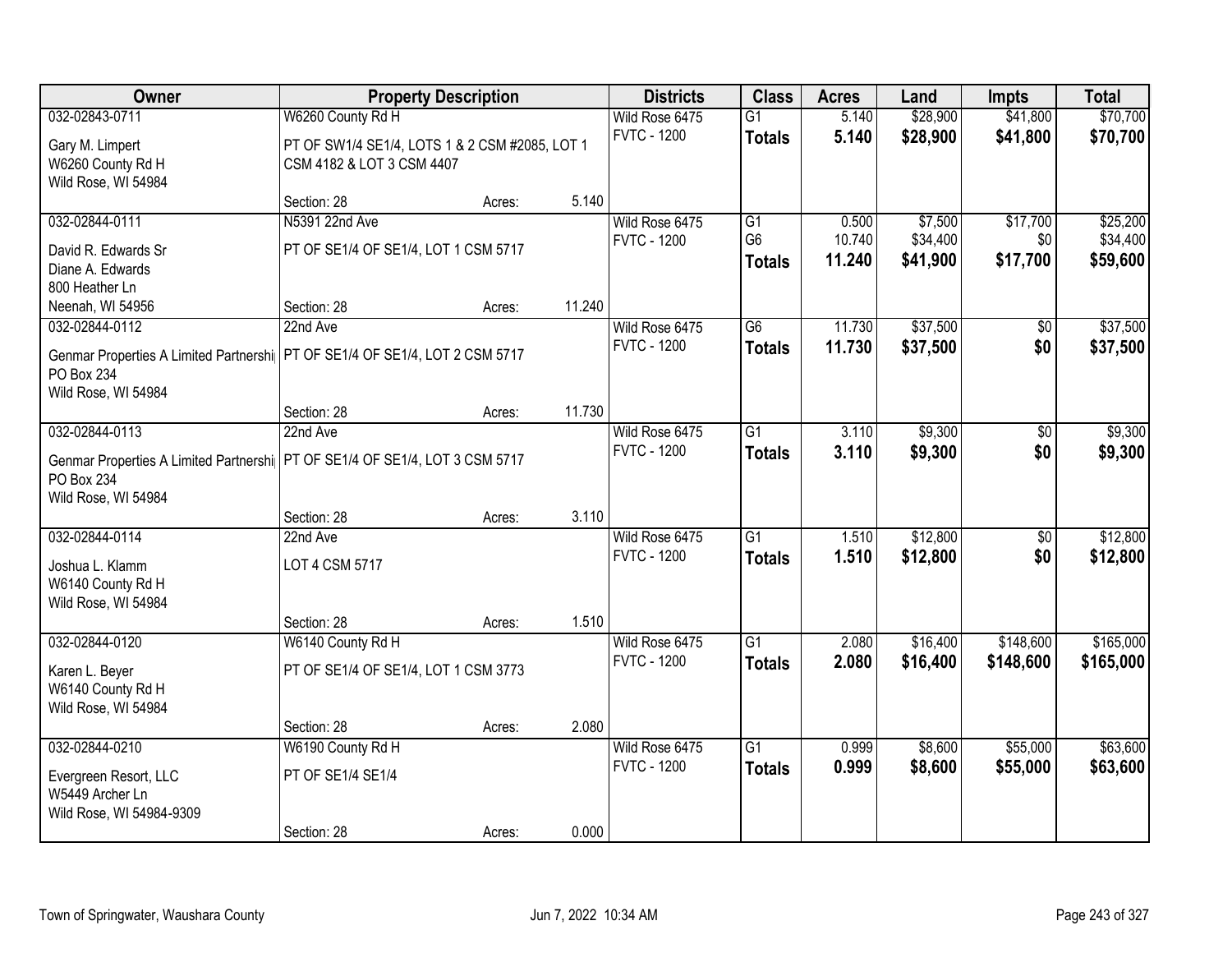| Owner                                                |                                              | <b>Property Description</b> |       | <b>Districts</b>   | <b>Class</b>    | <b>Acres</b> | Land      | <b>Impts</b> | <b>Total</b> |
|------------------------------------------------------|----------------------------------------------|-----------------------------|-------|--------------------|-----------------|--------------|-----------|--------------|--------------|
| 032-02844-0310                                       | W6182 County Rd H                            |                             |       | Wild Rose 6475     | $\overline{G1}$ | 1.990        | \$15,900  | \$10,600     | \$26,500     |
| David Hanke                                          | PT OF SE-SE                                  |                             |       | <b>FVTC - 1200</b> | <b>Totals</b>   | 1.990        | \$15,900  | \$10,600     | \$26,500     |
| Darlene Hanke                                        |                                              |                             |       |                    |                 |              |           |              |              |
| 928 Minnesota Ave                                    |                                              |                             |       |                    |                 |              |           |              |              |
| N Fond Du Lac, WI 54935                              | Section: 28                                  | Acres:                      | 0.000 |                    |                 |              |           |              |              |
| 032-02844-0410                                       | W6164 County Rd H                            |                             |       | Wild Rose 6475     | $\overline{G1}$ | 4.080        | \$24,800  | \$100,100    | \$124,900    |
|                                                      |                                              |                             |       | <b>FVTC - 1200</b> | <b>Totals</b>   | 4.080        | \$24,800  | \$100,100    | \$124,900    |
| Nikola F. Komatina                                   | PT OF SE1/4 SE1/4                            |                             |       |                    |                 |              |           |              |              |
| Amanda Komatina                                      |                                              |                             |       |                    |                 |              |           |              |              |
| W6164 County Rd H                                    |                                              |                             |       |                    |                 |              |           |              |              |
| Wild Rose, WI 54984                                  | Section: 28                                  | Acres:                      | 0.000 |                    |                 |              |           |              |              |
| 032-02844-0500                                       | N5311 22nd Ave                               |                             |       | Wild Rose 6475     | G1              | 2.250        | \$17,100  | \$163,900    | \$181,000    |
| Kevin M. Hudziak                                     | PT OF SE1/4 OF SE1/4 18 X 20 RDS             |                             |       | <b>FVTC - 1200</b> | <b>Totals</b>   | 2.250        | \$17,100  | \$163,900    | \$181,000    |
| Mary Ann Hudziak                                     |                                              |                             |       |                    |                 |              |           |              |              |
| N5311 22nd Ave                                       |                                              |                             |       |                    |                 |              |           |              |              |
| Wild Rose, WI 54984                                  | Section: 28                                  | Acres:                      | 2.250 |                    |                 |              |           |              |              |
| 032-02851-0100                                       | State Rd 22                                  |                             |       | Wild Rose 6475     | G4              | 9.630        | \$1,000   | $\sqrt[6]{}$ | \$1,000      |
| Steven R. Stroess                                    | PT OF GOV LOT 1 (SW-SW) BEG NW COR GOV LOT 1 |                             |       | <b>FVTC - 1200</b> | <b>Totals</b>   | 9.630        | \$1,000   | \$0          | \$1,000      |
| Karen M. Stroess                                     | E 767.3' S 546.76' W 780.19' N 554.54'       |                             |       |                    |                 |              |           |              |              |
| W6474 County Rd H                                    |                                              |                             |       |                    |                 |              |           |              |              |
| Wild Rose, WI 54984                                  | Section: 28                                  | Acres:                      | 9.630 |                    |                 |              |           |              |              |
| 032-02851-0200                                       | N5352 Jones Ln                               |                             |       | Wild Rose 6475     | $\overline{G1}$ | 0.750        | \$11,500  | \$82,800     | \$94,300     |
|                                                      |                                              |                             |       | <b>FVTC - 1200</b> | <b>Totals</b>   | 0.750        | \$11,500  | \$82,800     | \$94,300     |
| Richard J Seifert Revocable Trust                    | PT OF GOVT LOT 1 & EASEMENT                  |                             |       |                    |                 |              |           |              |              |
| N5352 Jones Ln                                       |                                              |                             |       |                    |                 |              |           |              |              |
| Wild Rose, WI 54984                                  |                                              |                             |       |                    |                 |              |           |              |              |
|                                                      | Section: 28                                  | Acres:                      | 0.000 |                    |                 |              |           |              |              |
| 032-02851-0300                                       | W6495 County Rd H                            |                             |       | Wild Rose 6475     | $\overline{G1}$ | 0.000        | \$160,000 | \$67,000     | \$227,000    |
| David J. Kapellen                                    | PT OF GOVT LOT 1                             |                             |       | <b>FVTC - 1200</b> | <b>Totals</b>   | 0.000        | \$160,000 | \$67,000     | \$227,000    |
| Colleen A. Kapellen                                  |                                              |                             |       |                    |                 |              |           |              |              |
| W3187 Elm Ln                                         |                                              |                             |       |                    |                 |              |           |              |              |
| Sheboygan Falls, WI 53085                            | Section: 28                                  | Acres:                      | 0.000 |                    |                 |              |           |              |              |
| 032-02851-0400                                       | W6488 County Rd H                            |                             |       | Wild Rose 6475     | $\overline{G1}$ | 0.000        | \$86,000  | \$217,300    | \$303,300    |
|                                                      |                                              |                             |       | <b>FVTC - 1200</b> | <b>Totals</b>   | 0.000        | \$86,000  | \$217,300    | \$303,300    |
| Michael L & Janet M Beder Declaration ( LOT 1 CSM 67 |                                              |                             |       |                    |                 |              |           |              |              |
| Trust                                                |                                              |                             |       |                    |                 |              |           |              |              |
| W6488 County Rd H<br>Wild Rose, WI 54984             | Section: 28                                  |                             | 0.000 |                    |                 |              |           |              |              |
|                                                      |                                              | Acres:                      |       |                    |                 |              |           |              |              |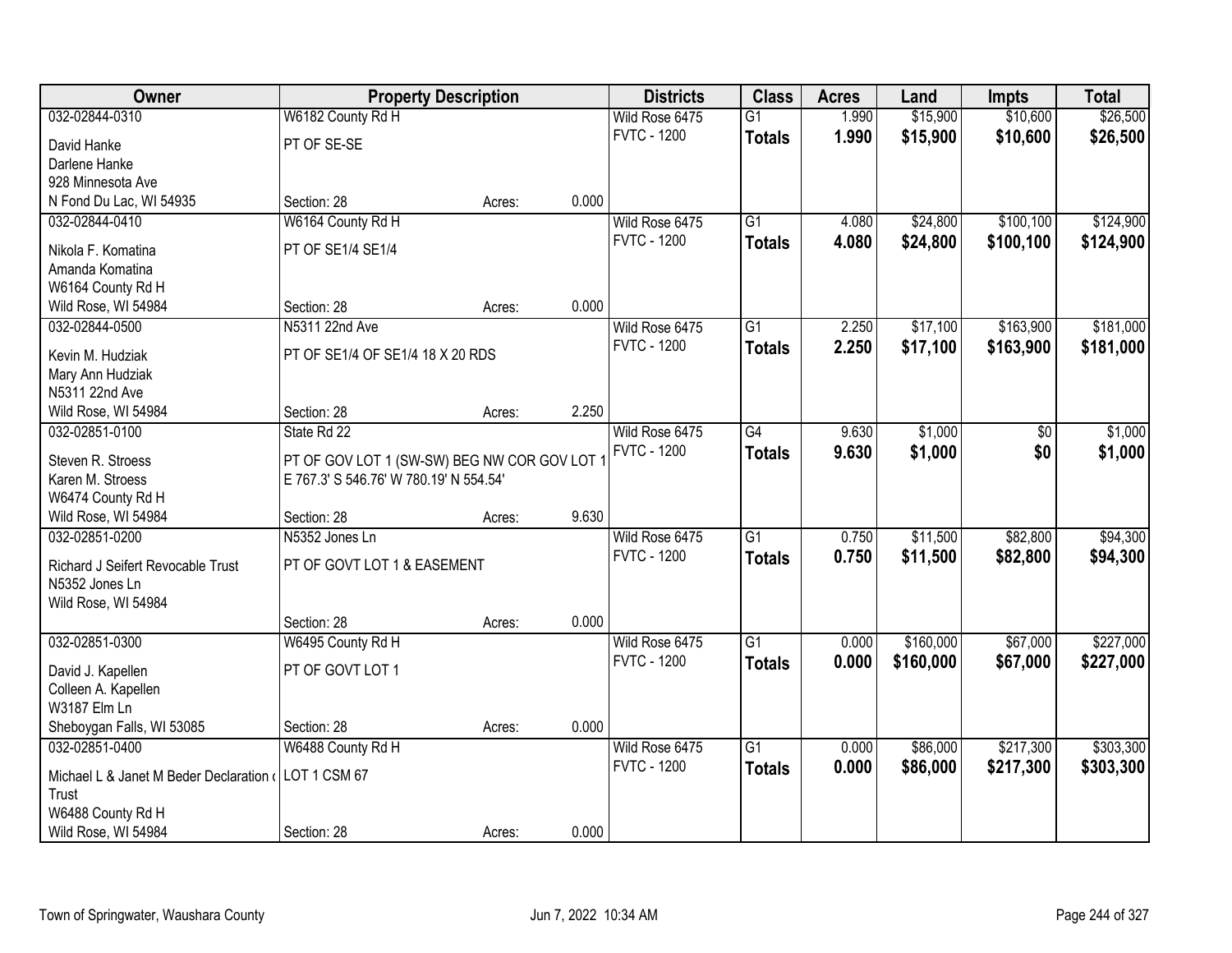| Owner                                         |                                                   | <b>Property Description</b> |       | <b>Districts</b>                     | <b>Class</b>    | <b>Acres</b> | Land      | <b>Impts</b> | <b>Total</b> |
|-----------------------------------------------|---------------------------------------------------|-----------------------------|-------|--------------------------------------|-----------------|--------------|-----------|--------------|--------------|
| 032-02851-0500                                | W6480 County Rd H                                 |                             |       | Wild Rose 6475                       | $\overline{G1}$ | 0.629        | \$26,200  | \$116,700    | \$142,900    |
| Spaeth Family Irrevocable Trust               | PT OF GOV LOT 1, LOTS 2 & 3 CSM #67               |                             |       | <b>FVTC - 1200</b>                   | <b>Totals</b>   | 0.629        | \$26,200  | \$116,700    | \$142,900    |
| 4015 County Rd P                              |                                                   |                             |       |                                      |                 |              |           |              |              |
| Jackson, WI 53037                             |                                                   |                             |       |                                      |                 |              |           |              |              |
|                                               | Section: 28                                       | Acres:                      | 0.000 |                                      |                 |              |           |              |              |
| 032-02851-0600                                | W6474 County Rd H                                 |                             |       | Wild Rose 6475                       | $\overline{G1}$ | 0.750        | \$29,900  | \$226,600    | \$256,500    |
| Steven R. Stroess                             | LOT 4 CSM 67 AND PT GOVT LOT 1 (12' X 650'        |                             |       | <b>FVTC - 1200</b>                   | <b>Totals</b>   | 0.750        | \$29,900  | \$226,600    | \$256,500    |
| Karen Stroess                                 | PARCEL N OF CSM 67)                               |                             |       |                                      |                 |              |           |              |              |
| W6474 County Rd H                             |                                                   |                             |       |                                      |                 |              |           |              |              |
| Wild Rose, WI 54984                           | Section: 28                                       | Acres:                      | 0.000 |                                      |                 |              |           |              |              |
| 032-02851-0700                                | W6470 County Rd H                                 |                             |       | Wild Rose 6475<br><b>FVTC - 1200</b> | G1              | 0.000        | \$117,000 | \$95,800     | \$212,800    |
| Malchow Properties, LLC                       | PT OF GOV LOT 1                                   |                             |       |                                      | <b>Totals</b>   | 0.000        | \$117,000 | \$95,800     | \$212,800    |
| PO Box 227                                    |                                                   |                             |       |                                      |                 |              |           |              |              |
| Wild Rose, WI 54984                           |                                                   |                             |       |                                      |                 |              |           |              |              |
| 032-02851-0800                                | Section: 28<br>W6466 County Rd H                  | Acres:                      | 0.000 | Wild Rose 6475                       | G1              | 0.000        | \$123,800 | \$79,200     | \$203,000    |
|                                               |                                                   |                             |       | <b>FVTC - 1200</b>                   | <b>Totals</b>   | 0.000        | \$123,800 | \$79,200     | \$203,000    |
| John R. Wilda                                 | PT GOV LOT 1                                      |                             |       |                                      |                 |              |           |              |              |
| 3477 Oak Tree Ln                              |                                                   |                             |       |                                      |                 |              |           |              |              |
| Elmwood Park, WI 53405                        | Section: 28                                       |                             | 0.000 |                                      |                 |              |           |              |              |
| 032-02851-0900                                | W6460 County Rd H                                 | Acres:                      |       | Wild Rose 6475                       | $\overline{G1}$ | 0.000        | \$110,300 | \$188,900    | \$299,200    |
|                                               |                                                   |                             |       | <b>FVTC - 1200</b>                   | <b>Totals</b>   | 0.000        | \$110,300 | \$188,900    | \$299,200    |
| Candy S. Bryant                               | PT OF GOVT LOT 1                                  |                             |       |                                      |                 |              |           |              |              |
| 4332 Quiet Valley Ct<br>Racine, WI 53403      |                                                   |                             |       |                                      |                 |              |           |              |              |
|                                               | Section: 28                                       | Acres:                      | 0.000 |                                      |                 |              |           |              |              |
| 032-02851-1000                                | W6456 County Rd H                                 |                             |       | Wild Rose 6475                       | $\overline{G2}$ | 0.970        | \$130,500 | \$149,500    | \$280,000    |
|                                               |                                                   |                             |       | <b>FVTC - 1200</b>                   | <b>Totals</b>   | 0.970        | \$130,500 | \$149,500    | \$280,000    |
| Luckenbach North, LLC<br>814 Charing Cross Rd | PT OF GOV LOT 1, NOW LOT 1 & OUTLOT 1 CSM<br>5449 |                             |       |                                      |                 |              |           |              |              |
| Madison, WI 53704-6010                        |                                                   |                             |       |                                      |                 |              |           |              |              |
|                                               | Section: 28                                       | Acres:                      | 0.970 |                                      |                 |              |           |              |              |
| 032-02851-1100                                | W6450 County Rd H                                 |                             |       | Wild Rose 6475                       | $\overline{G1}$ | 0.000        | \$98,000  | \$54,100     | \$152,100    |
| Kathleen R. Gruber                            | PT OF GOVT LOT 1 50' ON LAKE                      |                             |       | <b>FVTC - 1200</b>                   | <b>Totals</b>   | 0.000        | \$98,000  | \$54,100     | \$152,100    |
| 2157 Colladay Point Dr                        |                                                   |                             |       |                                      |                 |              |           |              |              |
| Stoughton, WI 53589                           |                                                   |                             |       |                                      |                 |              |           |              |              |
|                                               | Section: 28                                       | Acres:                      | 0.000 |                                      |                 |              |           |              |              |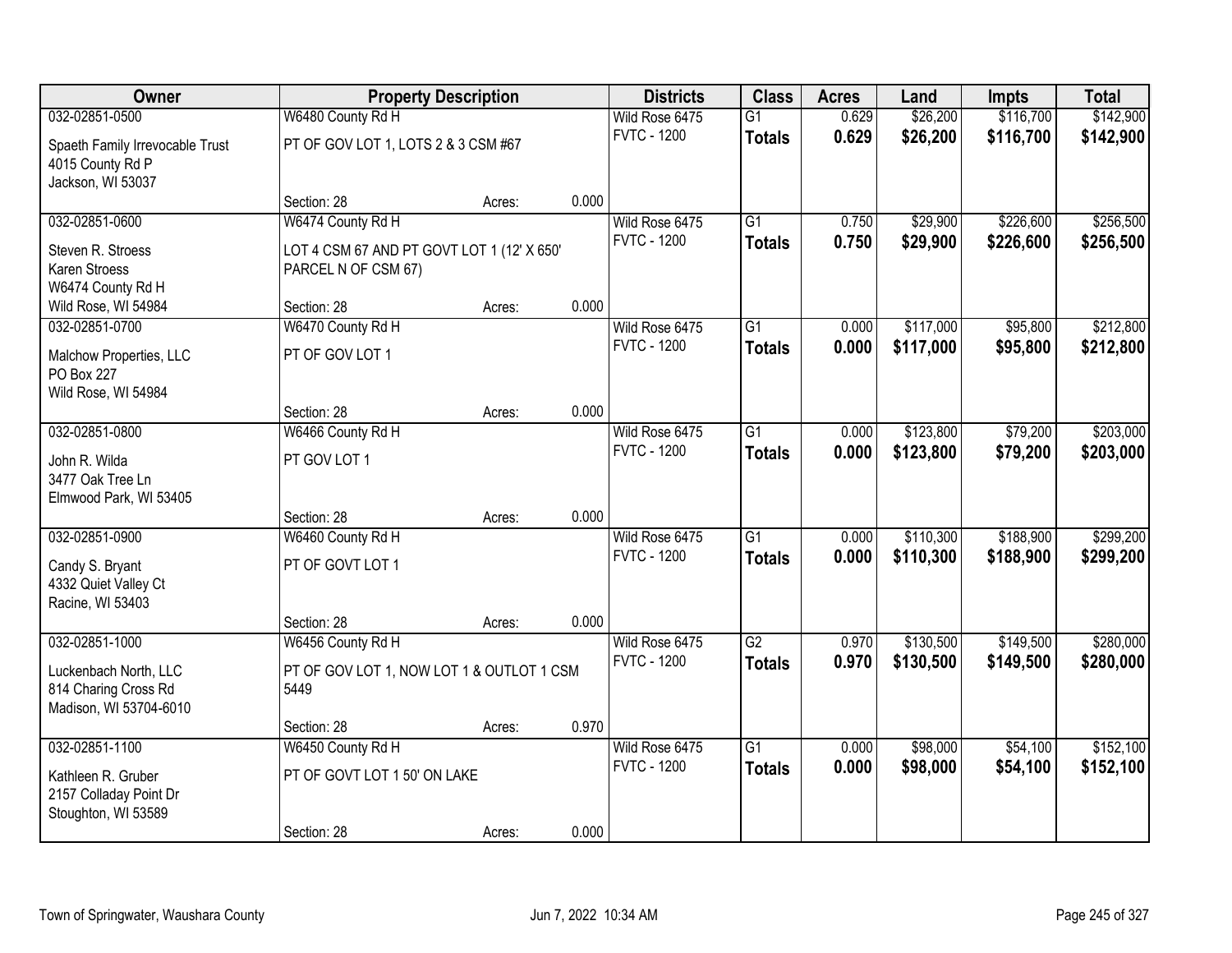| Owner                            |                                                  | <b>Property Description</b> |       | <b>Districts</b>   | <b>Class</b>    | <b>Acres</b> | Land      | <b>Impts</b> | <b>Total</b> |
|----------------------------------|--------------------------------------------------|-----------------------------|-------|--------------------|-----------------|--------------|-----------|--------------|--------------|
| 032-02851-1200                   | W6446 County Rd H                                |                             |       | Wild Rose 6475     | $\overline{G1}$ | 0.000        | \$126,500 | \$61,200     | \$187,700    |
| Eileen K. Statz                  | PT OF GOVT LOT 1 74.25' ON LAKE LESS V 156 P 217 |                             |       | <b>FVTC - 1200</b> | <b>Totals</b>   | 0.000        | \$126,500 | \$61,200     | \$187,700    |
| W6446 County Rd H                |                                                  |                             |       |                    |                 |              |           |              |              |
| Wild Rose, WI 54984              |                                                  |                             |       |                    |                 |              |           |              |              |
|                                  | Section: 28                                      | Acres:                      | 0.000 |                    |                 |              |           |              |              |
| 032-02851-1300                   | N5329 Ronaldson Dr                               |                             |       | Wild Rose 6475     | $\overline{G1}$ | 5.830        | \$30,700  | \$7,800      | \$38,500     |
| Karen S. Ronaldson               | PT OF GOV LOT 1 K/A PARCEL A UNREC SURVEY        |                             |       | <b>FVTC - 1200</b> | <b>Totals</b>   | 5.830        | \$30,700  | \$7,800      | \$38,500     |
| W6442 County Rd H                | INCLUDES PT OL 1 CSM 5232                        |                             |       |                    |                 |              |           |              |              |
| Wild Rose, WI 54984              |                                                  |                             |       |                    |                 |              |           |              |              |
|                                  | Section: 28                                      | Acres:                      | 5.830 |                    |                 |              |           |              |              |
| 032-02851-1400                   | W6348 County Rd H                                |                             |       | Wild Rose 6475     | G1              | 5.830        | \$30,700  | \$102,400    | \$133,100    |
| David F. Witt                    | PT OF GOV LOT 1 K/A PARCEL B OF AN UNREC         |                             |       | <b>FVTC - 1200</b> | <b>Totals</b>   | 5.830        | \$30,700  | \$102,400    | \$133,100    |
| Susan B. Witt                    | SURVEY INCLUDES PT OL 1 CSM 5232                 |                             |       |                    |                 |              |           |              |              |
| 213 W Kennedy Dr                 |                                                  |                             |       |                    |                 |              |           |              |              |
| Streamwood, IL 60107             | Section: 28                                      | Acres:                      | 5.830 |                    |                 |              |           |              |              |
| 032-02851-1500                   | W6442 County Rd H                                |                             |       | Wild Rose 6475     | $\overline{G1}$ | 0.000        | \$148,900 | \$107,500    | \$256,400    |
| Karen S. Ronaldson               | PT OF GOVT LOT 1 K/A PARCEL C UNREC SURVEY       |                             |       | <b>FVTC - 1200</b> | <b>Totals</b>   | 0.000        | \$148,900 | \$107,500    | \$256,400    |
| W6442 County Rd H                | 108.56' ON LAKE INCLUDES PT OL 1 CSM 5232        |                             |       |                    |                 |              |           |              |              |
| Wild Rose, WI 54984              |                                                  |                             |       |                    |                 |              |           |              |              |
|                                  | Section: 28                                      | Acres:                      | 0.000 |                    |                 |              |           |              |              |
| 032-02851-1600                   | W6434 County Rd H                                |                             |       | Wild Rose 6475     | $\overline{G1}$ | 0.000        | \$120,400 | \$92,900     | \$213,300    |
| Kulvich Family Irrevocable Trust | PT OF GOVT LOT 1                                 |                             |       | <b>FVTC - 1200</b> | <b>Totals</b>   | 0.000        | \$120,400 | \$92,900     | \$213,300    |
| W6434 County Rd H                |                                                  |                             |       |                    |                 |              |           |              |              |
| Wild Rose, WI 54984              |                                                  |                             |       |                    |                 |              |           |              |              |
|                                  | Section: 28                                      | Acres:                      | 0.000 |                    |                 |              |           |              |              |
| 032-02851-1700                   | N5320 Ronaldson Dr                               |                             |       | Wild Rose 6475     | $\overline{G1}$ | 0.180        | \$5,500   | \$61,100     | \$66,600     |
| Robert E. Ward                   | PT OF GOV LOT 1 126' N&S X 65' E&W, NOW LOT 1    |                             |       | <b>FVTC - 1200</b> | <b>Totals</b>   | 0.180        | \$5,500   | \$61,100     | \$66,600     |
| Nancy L. Ward                    | CSM 5232 & EASEMENT V729 P514                    |                             |       |                    |                 |              |           |              |              |
| N5320 Ronaldson Dr               |                                                  |                             |       |                    |                 |              |           |              |              |
| Wild Rose, WI 54984              | Section: 28                                      | Acres:                      | 0.180 |                    |                 |              |           |              |              |
| 032-02851-1800                   | N5326 Ronaldson Dr                               |                             |       | Wild Rose 6475     | $\overline{G1}$ | 0.180        | \$5,500   | \$54,100     | \$59,600     |
| John J. Grant                    | PT OF GOV LOT 1; LOT 2, CSM 5232; INC EASE V729  |                             |       | <b>FVTC - 1200</b> | <b>Totals</b>   | 0.180        | \$5,500   | \$54,100     | \$59,600     |
| Carol Grant                      | P514                                             |                             |       |                    |                 |              |           |              |              |
| 685 Lida Ln                      |                                                  |                             |       |                    |                 |              |           |              |              |
| Green Bay, WI 54304              | Section: 28                                      | Acres:                      | 0.180 |                    |                 |              |           |              |              |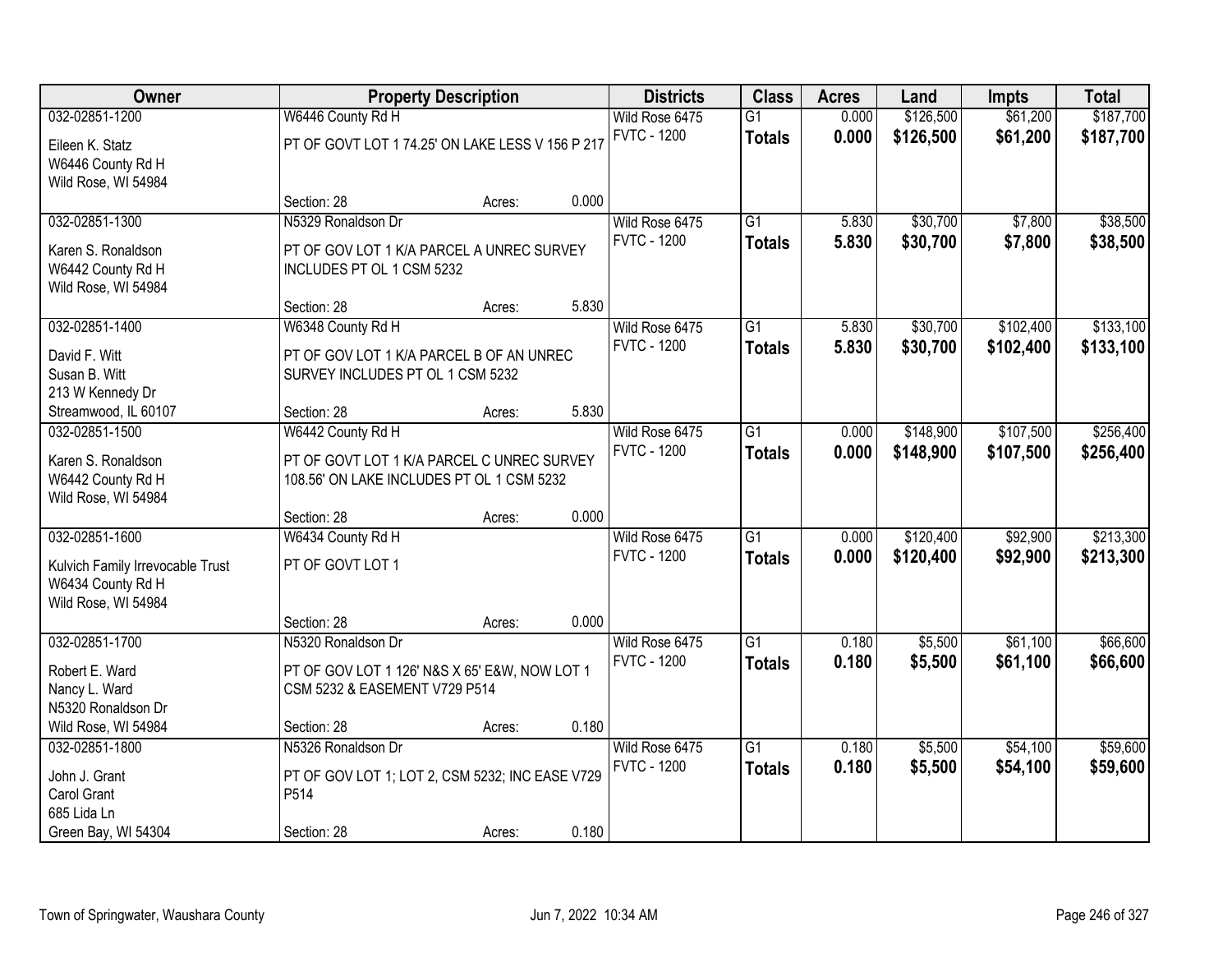| Owner                                 |                                                                        | <b>Property Description</b> |       | <b>Districts</b>   | <b>Class</b>    | <b>Acres</b> | Land                         | <b>Impts</b> | <b>Total</b> |
|---------------------------------------|------------------------------------------------------------------------|-----------------------------|-------|--------------------|-----------------|--------------|------------------------------|--------------|--------------|
| 032-02851-1900                        | N5334 Ronaldson Dr                                                     |                             |       | Wild Rose 6475     | $\overline{G1}$ | 0.600        | \$7,700                      | \$45,000     | \$52,700     |
| Alex P. Modesti                       | PT OF GOV LOT 1 PARCEL 132' X 126' X 157' X 123.5                      |                             |       | <b>FVTC - 1200</b> | <b>Totals</b>   | 0.600        | \$7,700                      | \$45,000     | \$52,700     |
| Sherri G. Modesti                     | & PARCEL 65' X 126'                                                    |                             |       |                    |                 |              |                              |              |              |
| N5334 Ronaldson Dr                    |                                                                        |                             |       |                    |                 |              |                              |              |              |
| Wild Rose, WI 54984                   | Section: 28                                                            | Acres:                      | 0.000 |                    |                 |              |                              |              |              |
| 032-02851-2000                        | W6430 County Rd H                                                      |                             |       | Wild Rose 6475     | $\overline{G1}$ | 0.000        | \$44,100                     | \$49,600     | \$93,700     |
| Russell L. Figie                      | PT OF GOVT LOT 1 INCLUDES OL 3 CSM 5578                                |                             |       | <b>FVTC - 1200</b> | <b>Totals</b>   | 0.000        | \$44,100                     | \$49,600     | \$93,700     |
| c/o Kathy Ladich                      |                                                                        |                             |       |                    |                 |              |                              |              |              |
| 1780 Cedar Ridge Dr                   |                                                                        |                             |       |                    |                 |              |                              |              |              |
| Slinger, WI 53086-9058                | Section: 28                                                            | Acres:                      | 0.000 |                    |                 |              |                              |              |              |
| 032-02851-2100                        | W6426 County Rd H                                                      |                             |       | Wild Rose 6475     | $\overline{G1}$ | 0.420        | \$13,200                     | \$36,600     | \$49,800     |
|                                       |                                                                        |                             |       | <b>FVTC - 1200</b> | <b>Totals</b>   | 0.420        | \$13,200                     | \$36,600     | \$49,800     |
| Dale A. Worm<br>Carol A. Worm         | PT OF GOVT LOT 1 NOW LOT 1 & OL 2 CSM 5578 &<br>BEACH ACCESS V732 P550 |                             |       |                    |                 |              |                              |              |              |
| 1843 Elm Ave                          |                                                                        |                             |       |                    |                 |              |                              |              |              |
| South Milwaukee, WI 53172             | Section: 28                                                            | Acres:                      | 0.420 |                    |                 |              |                              |              |              |
| 032-02851-2200                        | W6422 County Rd H                                                      |                             |       | Wild Rose 6475     | $\overline{G1}$ | 0.350        | \$19,600                     | \$160,700    | \$180,300    |
|                                       |                                                                        |                             |       | <b>FVTC - 1200</b> | <b>Totals</b>   | 0.350        | \$19,600                     | \$160,700    | \$180,300    |
| Gary T. Barczak                       | PT OF GOVT LOT 1 50' AT ROAD                                           |                             |       |                    |                 |              |                              |              |              |
| Annette M. Barczak                    |                                                                        |                             |       |                    |                 |              |                              |              |              |
| PO Box 55<br>Wild Rose, WI 54984-0055 | Section: 28                                                            |                             | 0.000 |                    |                 |              |                              |              |              |
| 032-02851-2300                        | W6418 County Rd H                                                      | Acres:                      |       | Wild Rose 6475     | $\overline{G1}$ | 0.800        | \$63,900                     | \$123,000    | \$186,900    |
|                                       |                                                                        |                             |       | <b>FVTC - 1200</b> | <b>Totals</b>   | 0.800        | \$63,900                     | \$123,000    | \$186,900    |
| John Ramich et al                     | PT OF GOVT LOT 1, NOW LOT 1 & OL 1 CSM 5652                            |                             |       |                    |                 |              |                              |              |              |
| N531 Robin Hood Dr                    | SUBJECT TO BEACH ACCESS V732 P550                                      |                             |       |                    |                 |              |                              |              |              |
| Sherwood, WI 54169                    |                                                                        |                             |       |                    |                 |              |                              |              |              |
|                                       | Section: 28                                                            | Acres:                      | 0.000 |                    |                 |              |                              |              |              |
| 032-02851-2410                        | State Rd 22                                                            |                             |       | Wild Rose 6475     | $\overline{G1}$ | 0.026        | \$2,600                      | $\sqrt{6}$   | \$2,600      |
| Michael Hanneman                      | OUTLOT 1 CSM 2982                                                      |                             |       | <b>FVTC - 1200</b> | <b>Totals</b>   | 0.026        | \$2,600                      | \$0          | \$2,600      |
| Michelle Hanneman                     |                                                                        |                             |       |                    |                 |              |                              |              |              |
| 2656 Marathon Ave                     |                                                                        |                             |       |                    |                 |              |                              |              |              |
| Neenah, WI 54956-5080                 | Section: 28                                                            | Acres:                      | 0.026 |                    |                 |              |                              |              |              |
| 032-02851-2420                        | State Rd 22                                                            |                             |       | Wild Rose 6475     |                 |              | Assessed with 032-02851-0500 |              |              |
| Spaeth Family Irrevocable Trust       | OUTLOT 2 CSM 2982                                                      |                             |       | <b>FVTC - 1200</b> |                 |              |                              |              |              |
| 4015 County Rd P                      |                                                                        |                             |       |                    |                 |              |                              |              |              |
| Jackson, WI 53037                     |                                                                        |                             |       |                    |                 |              |                              |              |              |
|                                       | Section: 28                                                            | Acres:                      | 0.009 |                    |                 |              |                              |              |              |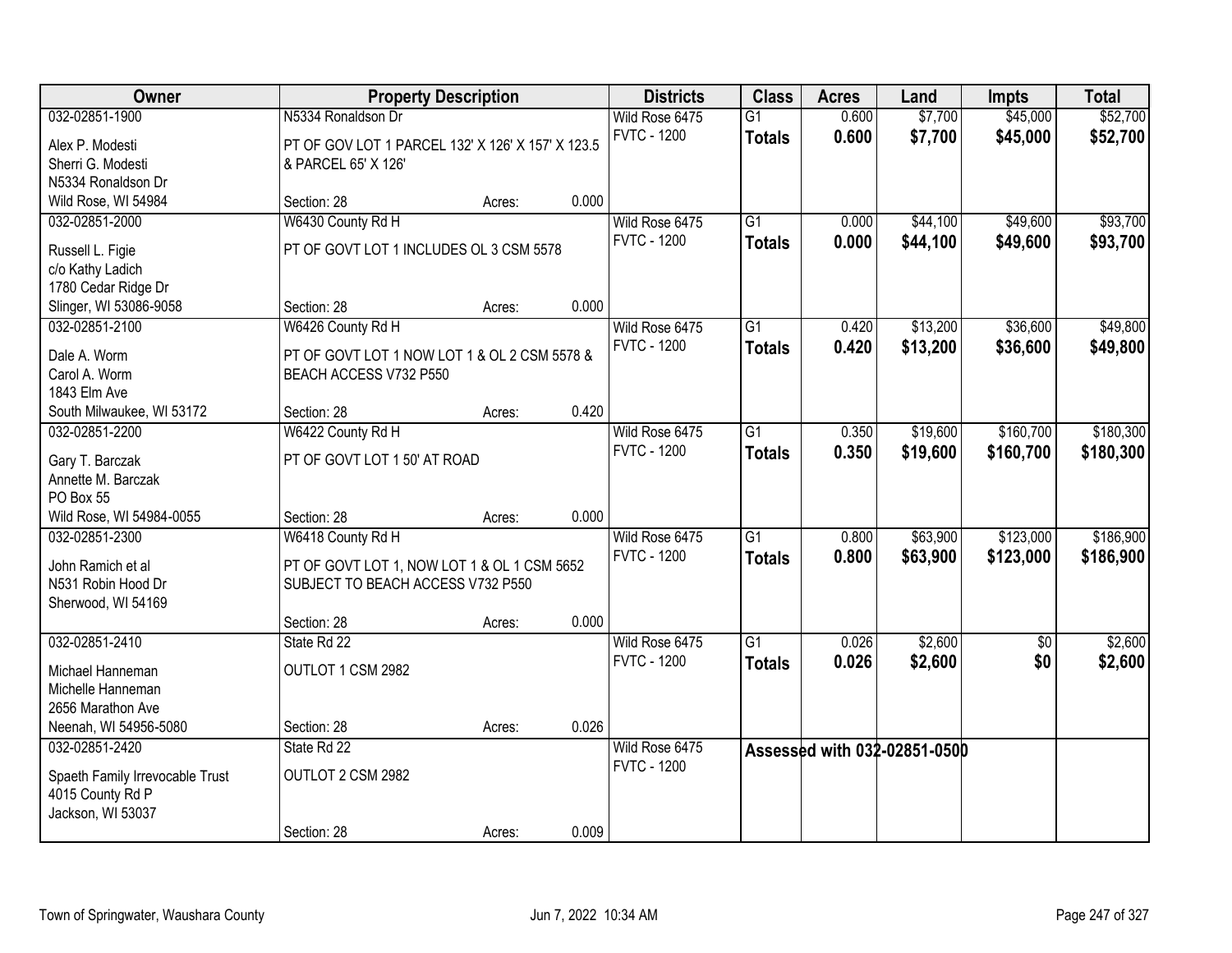| Owner                                                                                             |                                                                                             | <b>Property Description</b> |        | <b>Districts</b>                     | <b>Class</b>                                       | <b>Acres</b>                                | Land                                               | <b>Impts</b>                                        | <b>Total</b>                                       |
|---------------------------------------------------------------------------------------------------|---------------------------------------------------------------------------------------------|-----------------------------|--------|--------------------------------------|----------------------------------------------------|---------------------------------------------|----------------------------------------------------|-----------------------------------------------------|----------------------------------------------------|
| 032-02851-2430<br>Steven R. Stroess<br>Karen Stroess                                              | OUTLOT 3 CSM 2982 ASSESSED WITH 32-2851-0600                                                |                             |        | Wild Rose 6475<br><b>FVTC - 1200</b> | $\overline{G1}$<br><b>Totals</b>                   | 0.004<br>0.004                              | \$200<br>\$200                                     | $\overline{50}$<br>\$0                              | \$200<br>\$200                                     |
| W6474 County Rd H<br>Wild Rose, WI 54984<br>032-02851-2440                                        | Section: 28                                                                                 | Acres:                      | 0.004  | Wild Rose 6475<br><b>FVTC - 1200</b> | $\overline{G1}$                                    | 0.041<br>0.041                              | \$3,200<br>\$3,200                                 | \$0<br>\$0                                          | \$3,200                                            |
| Steven R. Stroess<br>Karen Stroess<br>W6474 County Rd H<br>Wild Rose, WI 54984                    | OUTLOT 4 CSM 2982 ASSESSED WITH 32-2851-0600<br>Section: 28                                 | Acres:                      | 0.041  |                                      | <b>Totals</b>                                      |                                             |                                                    |                                                     | \$3,200                                            |
| 032-02911-0100<br>TJAJ, Inc<br>PO Box 210<br>Wild Rose, WI 54984                                  | State Rd 22<br>NE NE EXC S 630' SUBJ TO EAS OVER E 2 RODS<br>Section: 29                    | Acres:                      | 20.190 | Wild Rose 6475<br><b>FVTC - 1200</b> | G4<br>G <sub>5</sub><br><b>Totals</b>              | 19.190<br>1.000<br>20.190                   | \$2,600<br>\$400<br>\$3,000                        | \$0<br>\$0<br>\$0                                   | \$2,600<br>\$400<br>\$3,000                        |
| 032-02911-0200<br><b>DNR</b><br>101 S Webster St<br>Madison, WI 53703                             | State Rd 22<br>SO 630' NE NE & EASEMENT<br>Section: 29                                      | Acres:                      | 19.090 | Wild Rose 6475<br><b>FVTC - 1200</b> | $\overline{X2}$<br><b>Totals</b>                   | 19.090<br>19.090                            | \$0<br>\$0                                         | \$0<br>\$0                                          | $\sqrt{50}$<br>\$0                                 |
| 032-02912-0100<br>TJAJ, Inc<br>PO Box 210<br>Wild Rose, WI 54984                                  | State Rd 22<br>NW1/4 OF NE1/4 LESS CSM 4908 SUBJ TO<br><b>EASEMENT</b><br>Section: 29       | Acres:                      | 20.700 | Wild Rose 6475<br><b>FVTC - 1200</b> | G4<br>G <sub>5</sub><br>G5M<br>G7<br><b>Totals</b> | 17.000<br>0.700<br>2.000<br>1.000<br>20.700 | \$2,300<br>\$300<br>\$3,300<br>\$5,000<br>\$10,900 | $\overline{50}$<br>\$0<br>\$0<br>\$1,400<br>\$1,400 | \$2,300<br>\$300<br>\$3,300<br>\$6,400<br>\$12,300 |
| 032-02913-0100<br>Dopp Paukstat Living Trust<br>W5408 Cumberland Ln<br>Neshkoro, WI 54960         | W6695 S County Rd A<br>PT OF W1/2 OF NE1/4, LOT 1 CSM 4908<br>Section: 29                   |                             | 59.300 | Wild Rose 6475<br><b>FVTC - 1200</b> | G1<br>W <sub>6</sub><br><b>Totals</b>              | 1.300<br>58.000<br>59.300                   | \$11,700<br>(\$191,400)<br>\$11,700                | \$61,500<br>\$0<br>\$61,500                         | \$73,200<br>\$0<br>\$73,200                        |
| 032-02914-0100<br>Vernon P. Matty<br>Patricia Matty<br>7501 Devonshire Ave<br>Greendale, WI 53129 | State Rd 22<br>N1/4-SE-NE & 1/6 INT IN ROW IN SEC 28<br>$(32 - 2822 - 0510)$<br>Section: 29 | Acres:<br>Acres:            | 10.000 | Wild Rose 6475<br><b>FVTC - 1200</b> | $\overline{G6}$<br><b>Totals</b>                   | 10.000<br>10.000                            | \$31,000<br>\$31,000                               | $\overline{50}$<br>\$0                              | \$31,000<br>\$31,000                               |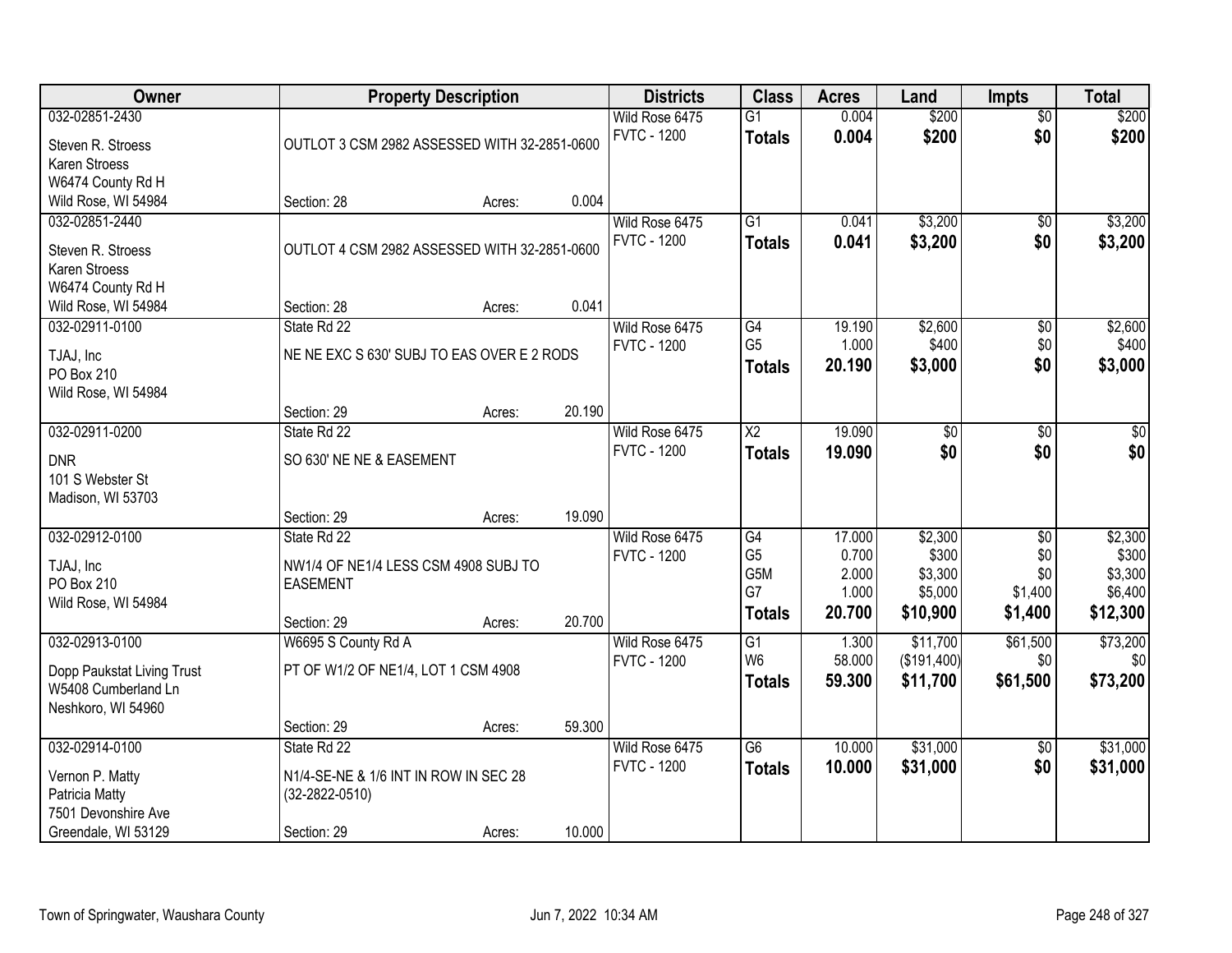| 032-02914-0200<br>State Rd 22<br>Wild Rose 6475<br>W <sub>6</sub><br>10.000<br>$\overline{50}$<br>\$0<br><b>FVTC - 1200</b><br>10.000<br>\$0<br><b>Totals</b><br>S1/2 N1/2 SE1/4 NE1/4 & 1/6 INT IN ROW IN SEC 28<br>Hill Revocable Trust<br>6250 W Wabash Ave<br>$(32 - 2822 - 0510)$<br>Brown Deer, WI 53223<br>10.000<br>Section: 29<br>Acres:<br>032-02914-0300<br>Wild Rose 6475<br>$\overline{G6}$<br>0.170<br>\$600<br>$\overline{50}$<br>State Rd 22<br>W <sub>6</sub><br>18.830<br>(\$62,100)<br>\$0<br><b>FVTC - 1200</b><br>S1/2 SE1/4 NE1/4 & EXC CEMETERY & 1/6 INT IN<br>Hill Revocable Trust<br>\$0<br>19.000<br>\$600<br><b>Totals</b><br>6250 W Wabash Ave<br>ROW IN SEC 28(32-2822-0510)<br>Brown Deer, WI 53223<br>19.000<br>Section: 29<br>Acres:<br>032-02914-0400<br>X4<br>$\overline{50}$<br>State Rd 22<br>Wild Rose 6475<br>1.000<br>\$0<br>\$0<br><b>FVTC - 1200</b><br>\$0<br>1.000<br><b>Totals</b><br>PT OF SE1/4 OF NE1/4 NOW LOT 1 CSM 5007<br>Cemetery<br>1.000<br>Section: 29<br>Acres:<br>032-02921-0100<br>Wild Rose 6475<br>\$3,000<br>County Rd A<br>G4<br>21.570<br>\$0<br>G <sub>5</sub><br>0.750<br>\$100<br>\$0<br><b>FVTC - 1200</b><br><b>NE1/4 OF NW1/4</b><br>TJAJ, Inc<br>W <sub>6</sub><br>11.000<br>(\$35,200)<br>\$0<br>PO Box 210<br>\$0<br>33.320<br>\$3,100<br><b>Totals</b><br>Wild Rose, WI 54984<br>33.320<br>Section: 29<br>Acres:<br>$\overline{G1}$<br>\$32,900<br>032-02921-0200<br>W6701 S County Rd A<br>6.680<br>\$173,500<br>Wild Rose 6475<br><b>FVTC - 1200</b><br>6.680<br>\$32,900<br>\$173,500<br><b>Totals</b><br>PT OF NE-NW 410' X 710' & ROW<br>Richard B. Somers<br>Cynthia Somers<br>PO Box 189<br>6.680<br>Wild Rose, WI 54984<br>Section: 29<br>Acres:<br>032-02922-0100<br>G4<br>\$1,300<br>County Rd A<br>Wild Rose 6475<br>9.500<br>$\overline{50}$<br>G <sub>5</sub><br>0.500<br>\$400<br>\$0<br><b>FVTC - 1200</b><br>E1/2 OF NW1/4 OF NW1/4<br>TJAJ, Inc<br>W <sub>6</sub><br>10.000<br>(\$33,000)<br>\$0<br>PO Box 210<br>\$0<br>20.000<br>\$1,700<br><b>Totals</b><br>Wild Rose, WI 54984<br>20.000<br>Section: 29<br>Acres:<br>$\overline{G2}$<br>\$69,900<br>032-02922-0200<br>N5674 20th Ave<br>Wild Rose 6475<br>20.000<br>\$14,400 | Owner               |                        | <b>Property Description</b> | <b>Districts</b>   | <b>Class</b>  | <b>Acres</b> | Land        | <b>Impts</b> | <b>Total</b>                       |
|-----------------------------------------------------------------------------------------------------------------------------------------------------------------------------------------------------------------------------------------------------------------------------------------------------------------------------------------------------------------------------------------------------------------------------------------------------------------------------------------------------------------------------------------------------------------------------------------------------------------------------------------------------------------------------------------------------------------------------------------------------------------------------------------------------------------------------------------------------------------------------------------------------------------------------------------------------------------------------------------------------------------------------------------------------------------------------------------------------------------------------------------------------------------------------------------------------------------------------------------------------------------------------------------------------------------------------------------------------------------------------------------------------------------------------------------------------------------------------------------------------------------------------------------------------------------------------------------------------------------------------------------------------------------------------------------------------------------------------------------------------------------------------------------------------------------------------------------------------------------------------------------------------------------------------------------------------------------------------------------------------------------------------------------------------------------------------------------------------------------------------------------------------------------------------------------------------------------------------|---------------------|------------------------|-----------------------------|--------------------|---------------|--------------|-------------|--------------|------------------------------------|
|                                                                                                                                                                                                                                                                                                                                                                                                                                                                                                                                                                                                                                                                                                                                                                                                                                                                                                                                                                                                                                                                                                                                                                                                                                                                                                                                                                                                                                                                                                                                                                                                                                                                                                                                                                                                                                                                                                                                                                                                                                                                                                                                                                                                                             |                     |                        |                             |                    |               |              | ( \$33,000) |              | \$0<br>\$0                         |
|                                                                                                                                                                                                                                                                                                                                                                                                                                                                                                                                                                                                                                                                                                                                                                                                                                                                                                                                                                                                                                                                                                                                                                                                                                                                                                                                                                                                                                                                                                                                                                                                                                                                                                                                                                                                                                                                                                                                                                                                                                                                                                                                                                                                                             |                     |                        |                             |                    |               |              |             |              |                                    |
|                                                                                                                                                                                                                                                                                                                                                                                                                                                                                                                                                                                                                                                                                                                                                                                                                                                                                                                                                                                                                                                                                                                                                                                                                                                                                                                                                                                                                                                                                                                                                                                                                                                                                                                                                                                                                                                                                                                                                                                                                                                                                                                                                                                                                             |                     |                        |                             |                    |               |              |             |              | \$600<br>\$0<br>\$600              |
|                                                                                                                                                                                                                                                                                                                                                                                                                                                                                                                                                                                                                                                                                                                                                                                                                                                                                                                                                                                                                                                                                                                                                                                                                                                                                                                                                                                                                                                                                                                                                                                                                                                                                                                                                                                                                                                                                                                                                                                                                                                                                                                                                                                                                             |                     |                        |                             |                    |               |              |             |              | \$0                                |
|                                                                                                                                                                                                                                                                                                                                                                                                                                                                                                                                                                                                                                                                                                                                                                                                                                                                                                                                                                                                                                                                                                                                                                                                                                                                                                                                                                                                                                                                                                                                                                                                                                                                                                                                                                                                                                                                                                                                                                                                                                                                                                                                                                                                                             |                     |                        |                             |                    |               |              |             |              | \$0                                |
|                                                                                                                                                                                                                                                                                                                                                                                                                                                                                                                                                                                                                                                                                                                                                                                                                                                                                                                                                                                                                                                                                                                                                                                                                                                                                                                                                                                                                                                                                                                                                                                                                                                                                                                                                                                                                                                                                                                                                                                                                                                                                                                                                                                                                             |                     |                        |                             |                    |               |              |             |              |                                    |
|                                                                                                                                                                                                                                                                                                                                                                                                                                                                                                                                                                                                                                                                                                                                                                                                                                                                                                                                                                                                                                                                                                                                                                                                                                                                                                                                                                                                                                                                                                                                                                                                                                                                                                                                                                                                                                                                                                                                                                                                                                                                                                                                                                                                                             |                     |                        |                             |                    |               |              |             |              | \$3,000<br>\$100<br>\$0<br>\$3,100 |
|                                                                                                                                                                                                                                                                                                                                                                                                                                                                                                                                                                                                                                                                                                                                                                                                                                                                                                                                                                                                                                                                                                                                                                                                                                                                                                                                                                                                                                                                                                                                                                                                                                                                                                                                                                                                                                                                                                                                                                                                                                                                                                                                                                                                                             |                     |                        |                             |                    |               |              |             |              |                                    |
|                                                                                                                                                                                                                                                                                                                                                                                                                                                                                                                                                                                                                                                                                                                                                                                                                                                                                                                                                                                                                                                                                                                                                                                                                                                                                                                                                                                                                                                                                                                                                                                                                                                                                                                                                                                                                                                                                                                                                                                                                                                                                                                                                                                                                             |                     |                        |                             |                    |               |              |             |              | \$206,400<br>\$206,400             |
|                                                                                                                                                                                                                                                                                                                                                                                                                                                                                                                                                                                                                                                                                                                                                                                                                                                                                                                                                                                                                                                                                                                                                                                                                                                                                                                                                                                                                                                                                                                                                                                                                                                                                                                                                                                                                                                                                                                                                                                                                                                                                                                                                                                                                             |                     |                        |                             |                    |               |              |             |              | \$1,300<br>\$400<br>\$0<br>\$1,700 |
|                                                                                                                                                                                                                                                                                                                                                                                                                                                                                                                                                                                                                                                                                                                                                                                                                                                                                                                                                                                                                                                                                                                                                                                                                                                                                                                                                                                                                                                                                                                                                                                                                                                                                                                                                                                                                                                                                                                                                                                                                                                                                                                                                                                                                             |                     |                        |                             |                    |               |              |             |              |                                    |
| PO Box 185<br>Wild Rose, WI 54984-0185<br>20.000<br>Section: 29<br>Acres:                                                                                                                                                                                                                                                                                                                                                                                                                                                                                                                                                                                                                                                                                                                                                                                                                                                                                                                                                                                                                                                                                                                                                                                                                                                                                                                                                                                                                                                                                                                                                                                                                                                                                                                                                                                                                                                                                                                                                                                                                                                                                                                                                   | Wrgc Property, Inc. | W1/2 OF NW1/4 OF NW1/4 |                             | <b>FVTC - 1200</b> | <b>Totals</b> | 20.000       | \$69,900    | \$14,400     | \$84,300<br>\$84,300               |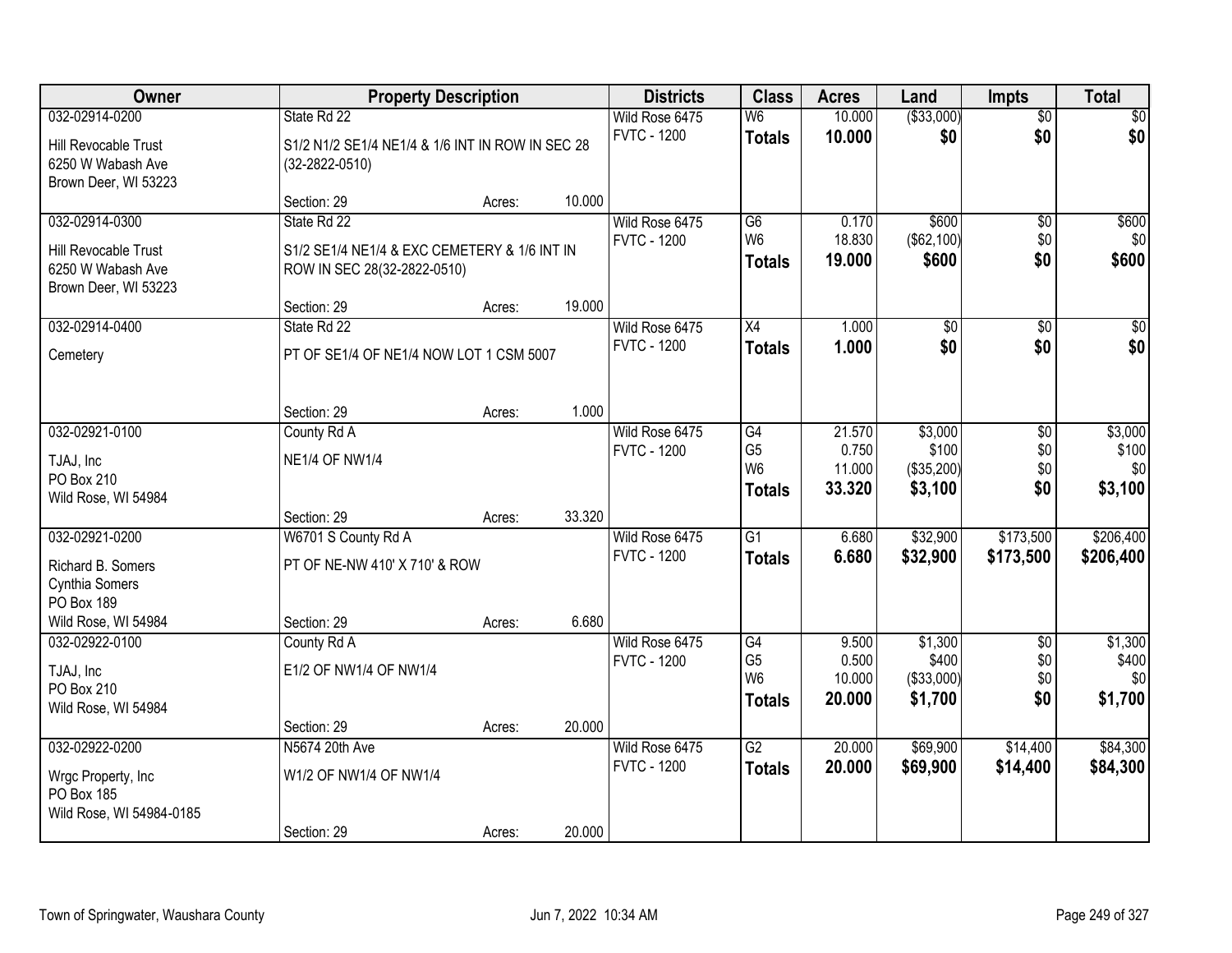| Owner                    |                                                 | <b>Property Description</b> |        | <b>Districts</b>   | <b>Class</b>    | <b>Acres</b> | Land     | <b>Impts</b>  | <b>Total</b> |
|--------------------------|-------------------------------------------------|-----------------------------|--------|--------------------|-----------------|--------------|----------|---------------|--------------|
| 032-02923-0100           | State Rd 22                                     |                             |        | Wild Rose 6475     | $\overline{G4}$ | 30.000       | \$3,100  | $\sqrt{$0}$   | \$3,100      |
| Bruce A. Niedermeier     | SW-NW LESS EXC                                  |                             |        | <b>FVTC - 1200</b> | G <sub>5</sub>  | 3.000        | \$1,800  | \$0           | \$1,800      |
| W8379 Beechnut Dr        |                                                 |                             |        |                    | <b>Totals</b>   | 33.000       | \$4,900  | \$0           | \$4,900      |
| Wautoma, WI 54982        |                                                 |                             |        |                    |                 |              |          |               |              |
|                          | Section: 29                                     | Acres:                      | 33.000 |                    |                 |              |          |               |              |
| 032-02923-0210           | N5552 20th Ave                                  |                             |        | Wild Rose 6475     | $\overline{G1}$ | 5.450        | \$29,700 | \$73,200      | \$102,900    |
| David R. Bowen           | LOT 1 CSM 4865                                  |                             |        | <b>FVTC - 1200</b> | <b>Totals</b>   | 5.450        | \$29,700 | \$73,200      | \$102,900    |
| N5548 20th Ave           |                                                 |                             |        |                    |                 |              |          |               |              |
| Wild Rose, WI 54984-9046 |                                                 |                             |        |                    |                 |              |          |               |              |
|                          | Section: 29                                     | Acres:                      | 5.450  |                    |                 |              |          |               |              |
| 032-02923-0220           | N5548 20th Ave                                  |                             |        | Wild Rose 6475     | G1              | 1.460        | \$12,800 | \$148,900     | \$161,700    |
| David R. Bowen           | LOT 2 CSM 4865                                  |                             |        | <b>FVTC - 1200</b> | <b>Totals</b>   | 1.460        | \$12,800 | \$148,900     | \$161,700    |
| N5548 20th Ave           |                                                 |                             |        |                    |                 |              |          |               |              |
| Wild Rose, WI 54984-9046 |                                                 |                             |        |                    |                 |              |          |               |              |
|                          | Section: 29                                     | Acres:                      | 1.460  |                    |                 |              |          |               |              |
| 032-02924-0000           | State Rd 22                                     |                             |        | Wild Rose 6475     | G4              | 35.000       | \$3,600  | $\sqrt[6]{3}$ | \$3,600      |
| Bruce A. Niedermeier     | SE1/4 NW1/4                                     |                             |        | <b>FVTC - 1200</b> | G <sub>5</sub>  | 5.000        | \$3,000  | \$0           | \$3,000      |
| W8379 Beechnut Dr        |                                                 |                             |        |                    | <b>Totals</b>   | 40.000       | \$6,600  | \$0           | \$6,600      |
| Wautoma, WI 54982        |                                                 |                             |        |                    |                 |              |          |               |              |
|                          | Section: 29                                     | Acres:                      | 40.000 |                    |                 |              |          |               |              |
| 032-02931-0000           | N5484 20th Ave                                  |                             |        | Wild Rose 6475     | $\overline{G2}$ | 1.000        | \$10,000 | \$38,300      | \$48,300     |
| Bruce A. Niedermeier     | N1/2-SW LESS ROW LESS V 286 P 195               |                             |        | <b>FVTC - 1200</b> | G4              | 60.000       | \$6,200  | \$0           | \$6,200      |
| W8379 Beechnut Dr        |                                                 |                             |        |                    | G <sub>5</sub>  | 12.000       | \$8,400  | \$0           | \$8,400      |
| Wautoma, WI 54982        |                                                 |                             |        |                    | G5M             | 5.000        | \$8,300  | \$0           | \$8,300      |
|                          | Section: 29                                     | Acres:                      | 78.000 |                    | <b>Totals</b>   | 78.000       | \$32,900 | \$38,300      | \$71,200     |
| 032-02933-0117           | W6796 County Rd H                               |                             |        | Wild Rose 6475     | $\overline{G1}$ | 2.000        | \$16,000 | \$36,700      | \$52,700     |
| Margaret F. Ciura        | PT OF S1/2 SW1/4, PT OF LOT 2 CSM 4258, NOW LOT |                             |        | <b>FVTC - 1200</b> | G <sub>5</sub>  | 5.932        | \$4,200  | \$0           | \$4,200      |
| Walter S. Ciura          | 3 CSM 4556 LIFE ESTATE TO MARGARET F CIURA      |                             |        |                    | G <sub>6</sub>  | 9.200        | \$29,400 | \$0           | \$29,400     |
| W6796 County Rd H        |                                                 |                             |        |                    | <b>Totals</b>   | 17.132       | \$49,600 | \$36,700      | \$86,300     |
| Wild Rose, WI 54984      | Section: 29                                     | Acres:                      | 17.132 |                    |                 |              |          |               |              |
| 032-02933-0200           | N5394 20th Ave                                  |                             |        | Wild Rose 6475     | $\overline{G1}$ | 1.030        | \$10,200 | \$45,000      | \$55,200     |
| James Harrell            | PT OF SW1/4 SW1/4 PARCEL 150' X 300'            |                             |        | <b>FVTC - 1200</b> | <b>Totals</b>   | 1.030        | \$10,200 | \$45,000      | \$55,200     |
| Connie Harrell           |                                                 |                             |        |                    |                 |              |          |               |              |
| 1818 W Winnebago St      |                                                 |                             |        |                    |                 |              |          |               |              |
| Appleton, WI 54914       | Section: 29                                     | Acres:                      | 1.030  |                    |                 |              |          |               |              |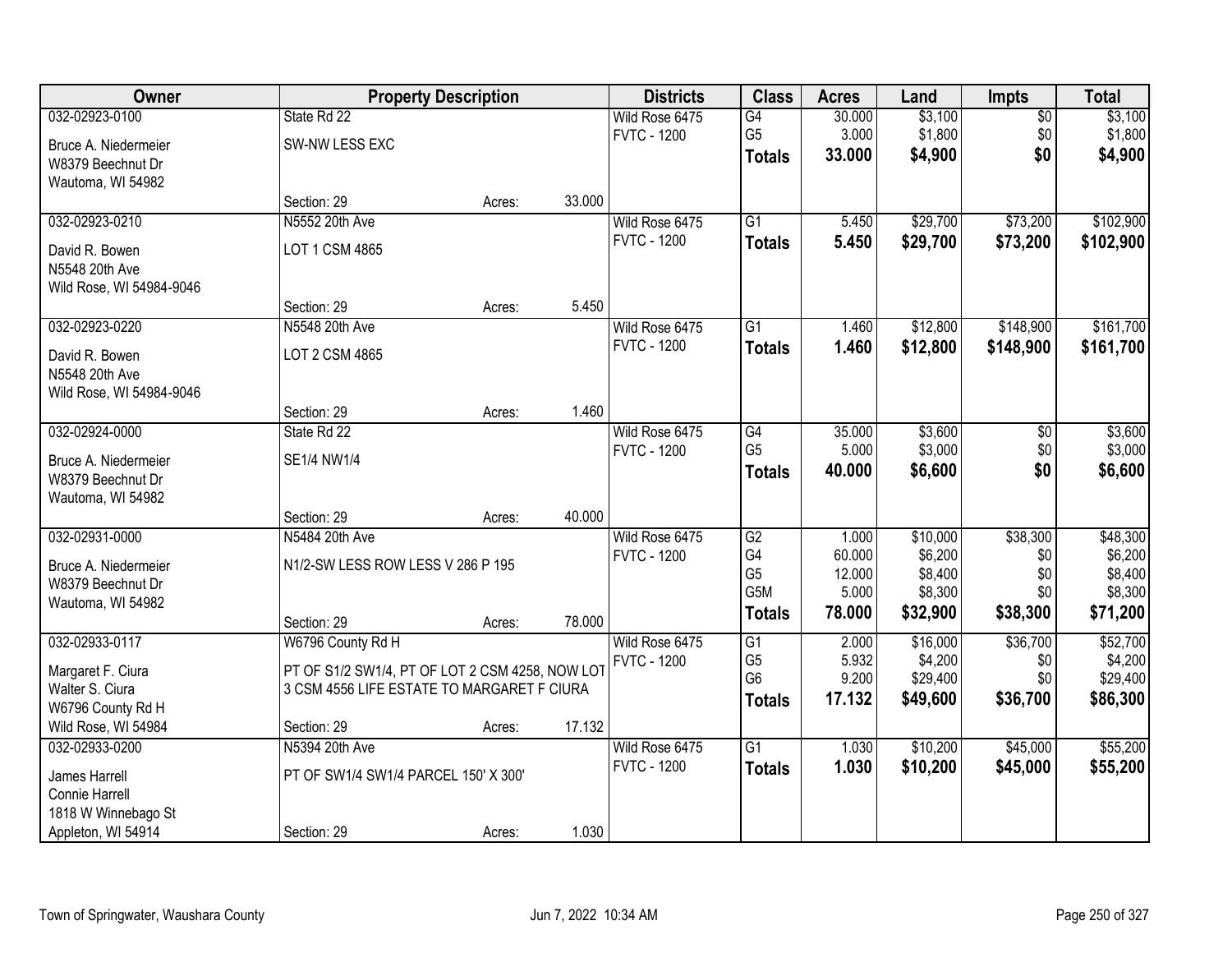| Owner                                                                    |                                                                | <b>Property Description</b> |        | <b>Districts</b>   | <b>Class</b>                    | <b>Acres</b>     | Land                 | <b>Impts</b>    | <b>Total</b>         |
|--------------------------------------------------------------------------|----------------------------------------------------------------|-----------------------------|--------|--------------------|---------------------------------|------------------|----------------------|-----------------|----------------------|
| 032-02933-0400                                                           | N5386 20th Ave                                                 |                             |        | Wild Rose 6475     | $\overline{G1}$                 | 1.178            | \$11,100             | \$29,300        | \$40,400             |
| Stephen P. Kornely<br>N5386 20th Ave                                     | PT OF SW1/4 SW1/4, LOT 1 CSM #2571                             |                             |        | <b>FVTC - 1200</b> | <b>Totals</b>                   | 1.178            | \$11,100             | \$29,300        | \$40,400             |
| Wild Rose, WI 54984                                                      | Section: 29                                                    | Acres:                      | 1.178  |                    |                                 |                  |                      |                 |                      |
| 032-02933-0500                                                           | N5370 20th Ave                                                 |                             |        | Wild Rose 6475     | $\overline{G1}$                 | 1.178            | \$11,100             | \$31,700        | \$42,800             |
|                                                                          |                                                                |                             |        | <b>FVTC - 1200</b> | <b>Totals</b>                   | 1.178            | \$11,100             | \$31,700        | \$42,800             |
| Scott M. Moderson<br>N5370 20th Ave<br>Wild Rose, WI 54984               | LOT 2 CSM 2571                                                 |                             |        |                    |                                 |                  |                      |                 |                      |
|                                                                          | Section: 29                                                    | Acres:                      | 1.178  |                    |                                 |                  |                      |                 |                      |
| 032-02933-0600                                                           | N5358 20th Ave                                                 |                             |        | Wild Rose 6475     | $\overline{G1}$                 | 1.178            | \$11,100             | \$31,600        | \$42,700             |
| Timothy C. Dietrich<br>N6856 Esterbrook Rd<br>Fond Du Lac, WI 54937-9733 | PT OF SW1/4 SW1/4, LOT 3 CSM #2571                             |                             |        | <b>FVTC - 1200</b> | <b>Totals</b>                   | 1.178            | \$11,100             | \$31,600        | \$42,700             |
|                                                                          | Section: 29                                                    | Acres:                      | 1.178  |                    |                                 |                  |                      |                 |                      |
| 032-02933-0700                                                           | State Rd 22                                                    |                             |        | Wild Rose 6475     | $\overline{G5}$                 | 1.619            | \$1,100              | \$0             | \$1,100              |
| Roger D. Rosin                                                           | PT S1/2 OF SW1/4; LOT 1 CSM 4111                               |                             |        | <b>FVTC - 1200</b> | <b>Totals</b>                   | 1.619            | \$1,100              | \$0             | \$1,100              |
| Carol B. Rosin<br>W6789 County Rd H                                      |                                                                |                             |        |                    |                                 |                  |                      |                 |                      |
| Wild Rose, WI 54984                                                      | Section: 29                                                    | Acres:                      | 1.619  |                    |                                 |                  |                      |                 |                      |
| 032-02933-0800                                                           | N5342 20th Ave                                                 |                             |        | Wild Rose 6475     | G1                              | 1.000            | \$10,000             | \$118,800       | \$128,800            |
|                                                                          |                                                                |                             |        | <b>FVTC - 1200</b> | G <sub>5</sub>                  | 12.307           | \$7,400              | \$0             | \$7,400              |
| Thomas E. Stea<br>Penney S. Drmolka                                      | PT OF SW1/4 SW1/4, PT OF LOT 1 CSM 4556, NOW<br>LOT 1 CSM 4719 |                             |        |                    | <b>Totals</b>                   | 13.307           | \$17,400             | \$118,800       | \$136,200            |
| N5342 20th Ave                                                           |                                                                |                             |        |                    |                                 |                  |                      |                 |                      |
| Wild Rose, WI 54984                                                      | Section: 29                                                    | Acres:                      | 13.307 |                    |                                 |                  |                      |                 |                      |
| 032-02933-0900                                                           | W6800 County Rd H                                              |                             |        | Wild Rose 6475     | $\overline{G1}$                 | 1.000            | \$10,000             | \$64,500        | \$74,500             |
| Walter S. Ciura                                                          | PT OF SW1/4 SW1/4, LOT 2 & PT OF LOT 1 CSM 4556.               |                             |        | <b>FVTC - 1200</b> | G <sub>5</sub>                  | 10.210           | \$6,100              | \$0             | \$6,100              |
| W6796 County Rd H                                                        | NOW LOT 2 CSM 4719                                             |                             |        |                    | <b>Totals</b>                   | 11.210           | \$16,100             | \$64,500        | \$80,600             |
| Wild Rose, WI 54984                                                      |                                                                |                             |        |                    |                                 |                  |                      |                 |                      |
|                                                                          | Section: 29                                                    | Acres:                      | 11.210 |                    |                                 |                  |                      |                 |                      |
| 032-02934-0110                                                           | County Rd H                                                    |                             |        | Wild Rose 6475     | $\overline{G5}$                 | 3.000            | \$4,700              | $\overline{30}$ | \$4,700              |
| Caroline A. Brooks et al<br>W6768 County Rd H<br>Wild Rose, WI 54984     | LOT 1 CSM 6608; LE TO CAROLINE A BROOKS                        |                             |        | <b>FVTC - 1200</b> | G <sub>6</sub><br><b>Totals</b> | 11.390<br>14.390 | \$36,400<br>\$41,100 | \$0<br>\$0      | \$36,400<br>\$41,100 |
|                                                                          | Section: 29                                                    | Acres:                      | 14.390 |                    |                                 |                  |                      |                 |                      |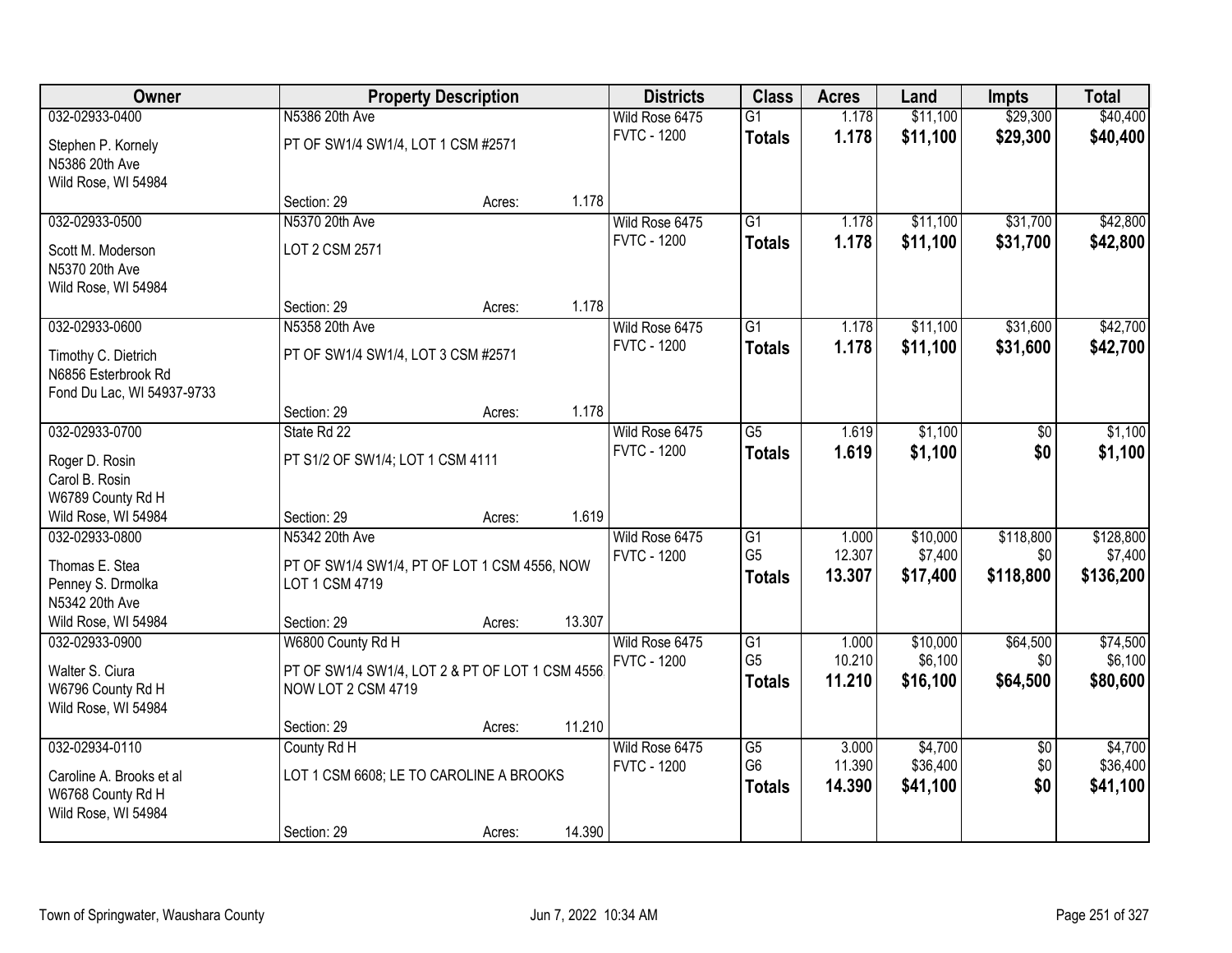| Owner                                    |                                                  | <b>Property Description</b> |        | <b>Districts</b>                     | <b>Class</b>    | <b>Acres</b> | Land      | <b>Impts</b>    | <b>Total</b> |
|------------------------------------------|--------------------------------------------------|-----------------------------|--------|--------------------------------------|-----------------|--------------|-----------|-----------------|--------------|
| 032-02934-0120                           | W6768 County Rd H                                |                             |        | Wild Rose 6475                       | $\overline{G1}$ | 2.080        | \$16,400  | \$137,000       | \$153,400    |
| Jeffery J. Paulick                       | LOT 2 CSM 6608; LE TO CAROLINE A BROOKS          |                             |        | <b>FVTC - 1200</b>                   | G6              | 3.920        | \$12,500  | \$0             | \$12,500     |
| Renea D. Paulick                         |                                                  |                             |        |                                      | <b>Totals</b>   | 6.000        | \$28,900  | \$137,000       | \$165,900    |
| W6768 County Rd H                        |                                                  |                             |        |                                      |                 |              |           |                 |              |
| Wild Rose, WI 54984                      | Section: 29                                      | Acres:                      | 6.000  |                                      |                 |              |           |                 |              |
| 032-02934-0251                           | State Rd 22                                      |                             |        | Wild Rose 6475                       | G4              | 5.000        | \$700     | $\overline{50}$ | \$700        |
| Roger D. Rosin                           | THAT PT OF LOT 1 CSM 1293 IN SE1/4 OF SW1/4;     |                             |        | <b>FVTC - 1200</b>                   | G <sub>5</sub>  | 0.900        | \$400     | \$0             | \$400        |
| Carol B. Rosin                           | EXC E 60 FT                                      |                             |        |                                      | <b>Totals</b>   | 5.900        | \$1,100   | \$0             | \$1,100      |
| W6789 County Rd H                        |                                                  |                             |        |                                      |                 |              |           |                 |              |
| Wild Rose, WI 54984                      | Section: 29                                      | Acres:                      | 5.900  |                                      |                 |              |           |                 |              |
| 032-02934-0310                           | W6729 County Rd H                                |                             |        | Wild Rose 6475                       | $\overline{G1}$ | 1.688        | \$14,100  | \$105,000       | \$119,100    |
|                                          |                                                  |                             |        | <b>FVTC - 1200</b>                   | <b>Totals</b>   | 1.688        | \$14,100  | \$105,000       | \$119,100    |
| James Lilach                             | PT SE1/4 OF SW1/4; INC E 60 FT OF LOT 1 CSM 1293 |                             |        |                                      |                 |              |           |                 |              |
| W6729 County Rd H<br>Wild Rose, WI 54984 |                                                  |                             |        |                                      |                 |              |           |                 |              |
|                                          | Section: 29                                      | Acres:                      | 1.688  |                                      |                 |              |           |                 |              |
| 032-02934-0400                           | W6717 County Rd H                                |                             |        | Wild Rose 6475                       | $\overline{G1}$ | 1.055        | \$10,300  | \$22,300        | \$32,600     |
|                                          |                                                  |                             |        | <b>FVTC - 1200</b>                   | <b>Totals</b>   | 1.055        | \$10,300  | \$22,300        | \$32,600     |
| Bruce R. Johansson                       | PT OF SE1/4 SW1/4                                |                             |        |                                      |                 |              |           |                 |              |
| 6711 Mohawk Dr                           |                                                  |                             |        |                                      |                 |              |           |                 |              |
| Chanhassen, MN 55317                     |                                                  |                             |        |                                      |                 |              |           |                 |              |
|                                          | Section: 29                                      | Acres:                      | 1.055  |                                      | $\overline{G1}$ | 2.110        | \$16,500  | \$13,600        | \$30,100     |
| 032-02934-0500                           | W6701 County Rd H                                |                             |        | Wild Rose 6475<br><b>FVTC - 1200</b> |                 |              |           |                 |              |
| Henry Felix-Rivera                       | PT OF SE1/4 SW1/4 BEING A PARCEL 460' N&S X 200  |                             |        |                                      | <b>Totals</b>   | 2.110        | \$16,500  | \$13,600        | \$30,100     |
| Janett M. Anderson                       | E&W                                              |                             |        |                                      |                 |              |           |                 |              |
| 6080 Sugar River Ln                      |                                                  |                             |        |                                      |                 |              |           |                 |              |
| Mc Farland, WI 53558                     | Section: 29                                      | Acres:                      | 2.110  |                                      |                 |              |           |                 |              |
| 032-02941-0000                           | State Rd 22                                      |                             |        | Wild Rose 6475                       | G1              | 1.000        | \$10,000  | $\overline{60}$ | \$10,000     |
| Joshua S. Wittmann                       | NE1/4 OF SE1/4 SUBJ TO EASEMENT                  |                             |        | <b>FVTC - 1200</b>                   | G <sub>5</sub>  | 22.000       | \$22,000  | \$0             | \$22,000     |
| Amber N. Wittmann                        |                                                  |                             |        |                                      | G <sub>6</sub>  | 17.000       | \$54,400  | \$0             | \$54,400     |
| N5399 Jones Ln                           |                                                  |                             |        |                                      | <b>Totals</b>   | 40.000       | \$86,400  | \$0             | \$86,400     |
| Wild Rose, WI 54984-9178                 | Section: 29                                      | Acres:                      | 40.000 |                                      |                 |              |           |                 |              |
| 032-02942-0000                           | N5486 20th Ave                                   |                             |        | Wild Rose 6475                       | G1              | 1.000        | \$6,000   | \$13,500        | \$19,500     |
| Margaret Whitinger                       | NW1/4 SE1/4 & ROW V286 P195                      |                             |        | <b>FVTC - 1200</b>                   | G <sub>5</sub>  | 12.000       | \$8,400   | \$0             | \$8,400      |
| Linn Whitinger                           |                                                  |                             |        |                                      | G <sub>6</sub>  | 27.000       | \$86,400  | \$0             | \$86,400     |
| 1009 County Rd V                         |                                                  |                             |        |                                      | <b>Totals</b>   | 40.000       | \$100,800 | \$13,500        | \$114,300    |
| Fond Du Lac, WI 54935                    | Section: 29                                      | Acres:                      | 40.000 |                                      |                 |              |           |                 |              |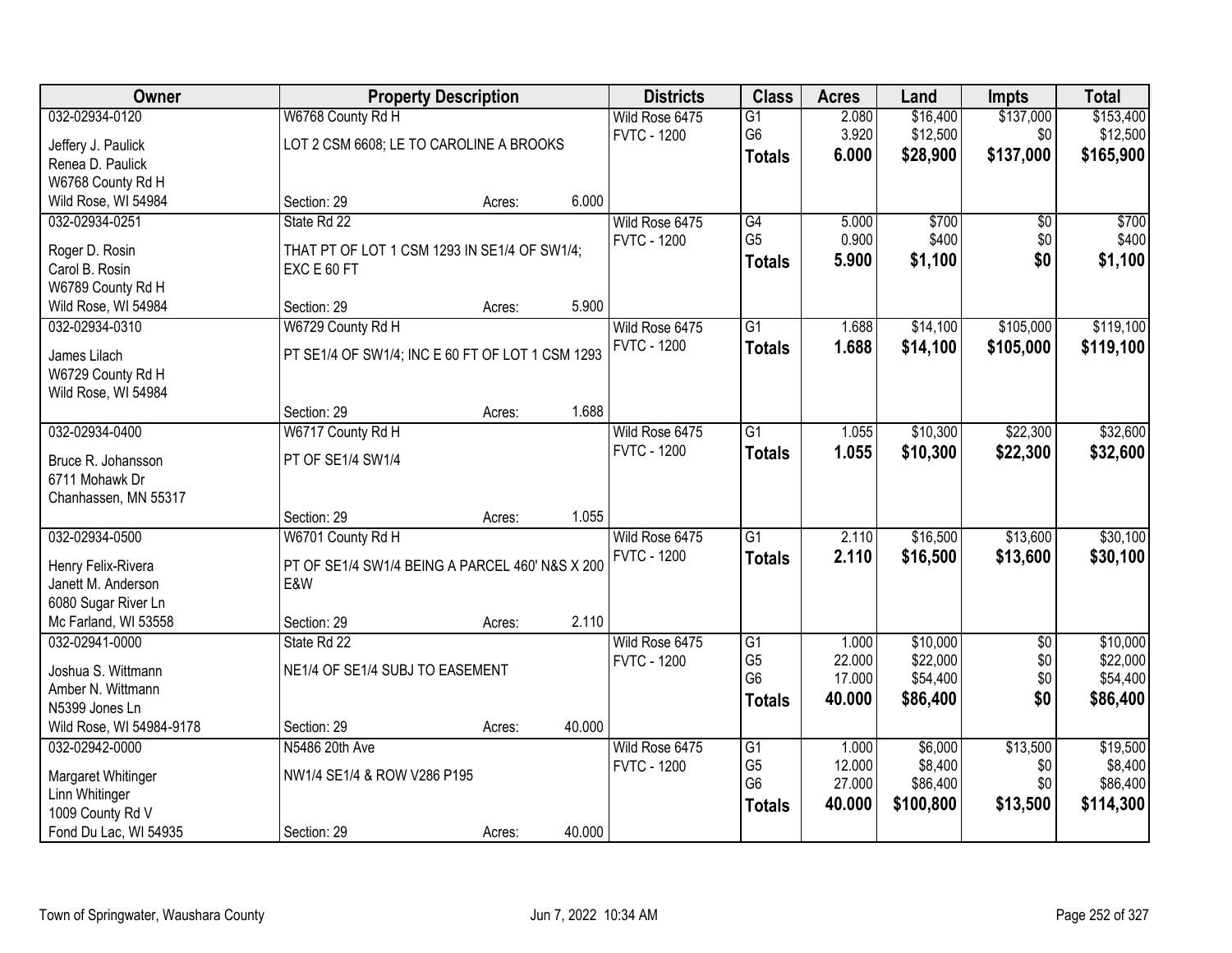| Owner                            | <b>Property Description</b>                         |        |        | <b>Districts</b>   | <b>Class</b>    | <b>Acres</b> | Land      | <b>Impts</b> | <b>Total</b> |
|----------------------------------|-----------------------------------------------------|--------|--------|--------------------|-----------------|--------------|-----------|--------------|--------------|
| 032-02951-0100                   | W6656 County Rd H                                   |        |        | Wild Rose 6475     | $\overline{G1}$ | 2.000        | \$15,500  | \$19,900     | \$35,400     |
| Daniel Klundt                    | PT GOVT LOT 1; LOT 1 CSM 6184                       |        |        | <b>FVTC - 1200</b> | G <sub>5</sub>  | 5.400        | \$3,800   | \$0          | \$3,800      |
| Kari Klundt                      |                                                     |        |        |                    | G <sub>6</sub>  | 15.250       | \$48,800  | \$0          | \$48,800     |
| 2652 Marathon Ave                |                                                     |        |        |                    | <b>Totals</b>   | 22.650       | \$68,100  | \$19,900     | \$88,000     |
| Neenah, WI 54956                 | Section: 29                                         | Acres: | 22.650 |                    |                 |              |           |              |              |
| 032-02951-0410                   | W6604 County Rd H                                   |        |        | Wild Rose 6475     | $\overline{G1}$ | 1.500        | \$12,800  | \$70,200     | \$83,000     |
|                                  |                                                     |        |        | <b>FVTC - 1200</b> | <b>Totals</b>   | 1.500        | \$12,800  | \$70,200     | \$83,000     |
| Martin T. Stark III              | PT OF GOV LOTS 1 & 2                                |        |        |                    |                 |              |           |              |              |
| W6604 County Rd H                |                                                     |        |        |                    |                 |              |           |              |              |
| Wild Rose, WI 54984              |                                                     |        |        |                    |                 |              |           |              |              |
|                                  | Section: 29                                         | Acres: | 0.000  |                    |                 |              |           |              |              |
| 032-02951-0511                   | W6691 W Little Silver Lake Rd                       |        |        | Wild Rose 6475     | G1              | 1.410        | \$12,300  | \$55,700     | \$68,000     |
| Adair T. Knapwurst               | PT OF GOVT LOT 1, LOT 1 & PT LOT 2 CSM 4739,        |        |        | <b>FVTC - 1200</b> | <b>Totals</b>   | 1.410        | \$12,300  | \$55,700     | \$68,000     |
| Mary Lou Knapwurst               | NOW LOT 1 CSM 5987                                  |        |        |                    |                 |              |           |              |              |
| W6691 W Little Silver Lake Rd    |                                                     |        |        |                    |                 |              |           |              |              |
| Wild Rose, WI 54984              | Section: 29                                         | Acres: | 1.410  |                    |                 |              |           |              |              |
| 032-02951-0521                   | State Rd 22                                         |        |        | Wild Rose 6475     | G1              | 4.300        | \$12,900  | \$0          | \$12,900     |
|                                  | LOT 2 CSM 5987                                      |        |        | <b>FVTC - 1200</b> | <b>Totals</b>   | 4.300        | \$12,900  | \$0          | \$12,900     |
| Peter Covill<br>Angela L. Covill |                                                     |        |        |                    |                 |              |           |              |              |
| 200 Sweetwater Rd                |                                                     |        |        |                    |                 |              |           |              |              |
| Mills River, NC 28759            | Section: 29                                         | Acres: | 4.300  |                    |                 |              |           |              |              |
| 032-02951-0530                   | W6621 County Rd H                                   |        |        | Wild Rose 6475     | $\overline{G1}$ | 2.349        | \$17,600  | \$8,500      | \$26,100     |
|                                  |                                                     |        |        | <b>FVTC - 1200</b> |                 | 2.349        | \$17,600  | \$8,500      | \$26,100     |
| Porch Swing Industries, LLC      | PT OF GOVT LOT 1, LIFE EST RESERVATION TO           |        |        |                    | Totals          |              |           |              |              |
| N8545 Ridge Rd                   | OLIVE COVILL IN V369 P289 & 169.75' X 19.64' X 165' |        |        |                    |                 |              |           |              |              |
| Van Dyne, WI 54979               | X 15' PARCEL                                        |        |        |                    |                 |              |           |              |              |
|                                  | Section: 29                                         | Acres: | 2.349  |                    |                 |              |           |              |              |
| 032-02951-0600                   | W6686 W Little Silver Lake Rd                       |        |        | Wild Rose 6475     | $\overline{G1}$ | 1.000        | \$35,700  | \$165,400    | \$201,100    |
| Dale F. Burhite                  | APP 1 A. PT OF GOV LOT 1                            |        |        | <b>FVTC - 1200</b> | <b>Totals</b>   | 1.000        | \$35,700  | \$165,400    | \$201,100    |
| Gertrude E. Burhite              |                                                     |        |        |                    |                 |              |           |              |              |
| W6686 W Ltl Silver Lk Rd         |                                                     |        |        |                    |                 |              |           |              |              |
| Wild Rose, WI 54984              | Section: 29                                         | Acres: | 1.000  |                    |                 |              |           |              |              |
| 032-02951-0700                   | W6611 County Rd H                                   |        |        | Wild Rose 6475     | $\overline{G1}$ | 1.050        | \$152,500 | \$96,100     | \$248,600    |
|                                  |                                                     |        |        | <b>FVTC - 1200</b> | <b>Totals</b>   | 1.050        | \$152,500 | \$96,100     | \$248,600    |
| <b>Kevin Treml</b>               | PT GOVT LOT 1; LOT 1 CSM 5820                       |        |        |                    |                 |              |           |              |              |
| <b>Brenda Treml</b>              |                                                     |        |        |                    |                 |              |           |              |              |
| 345 S Main St                    |                                                     |        |        |                    |                 |              |           |              |              |
| Kimberly, WI 54136               | Section: 29                                         | Acres: | 1.050  |                    |                 |              |           |              |              |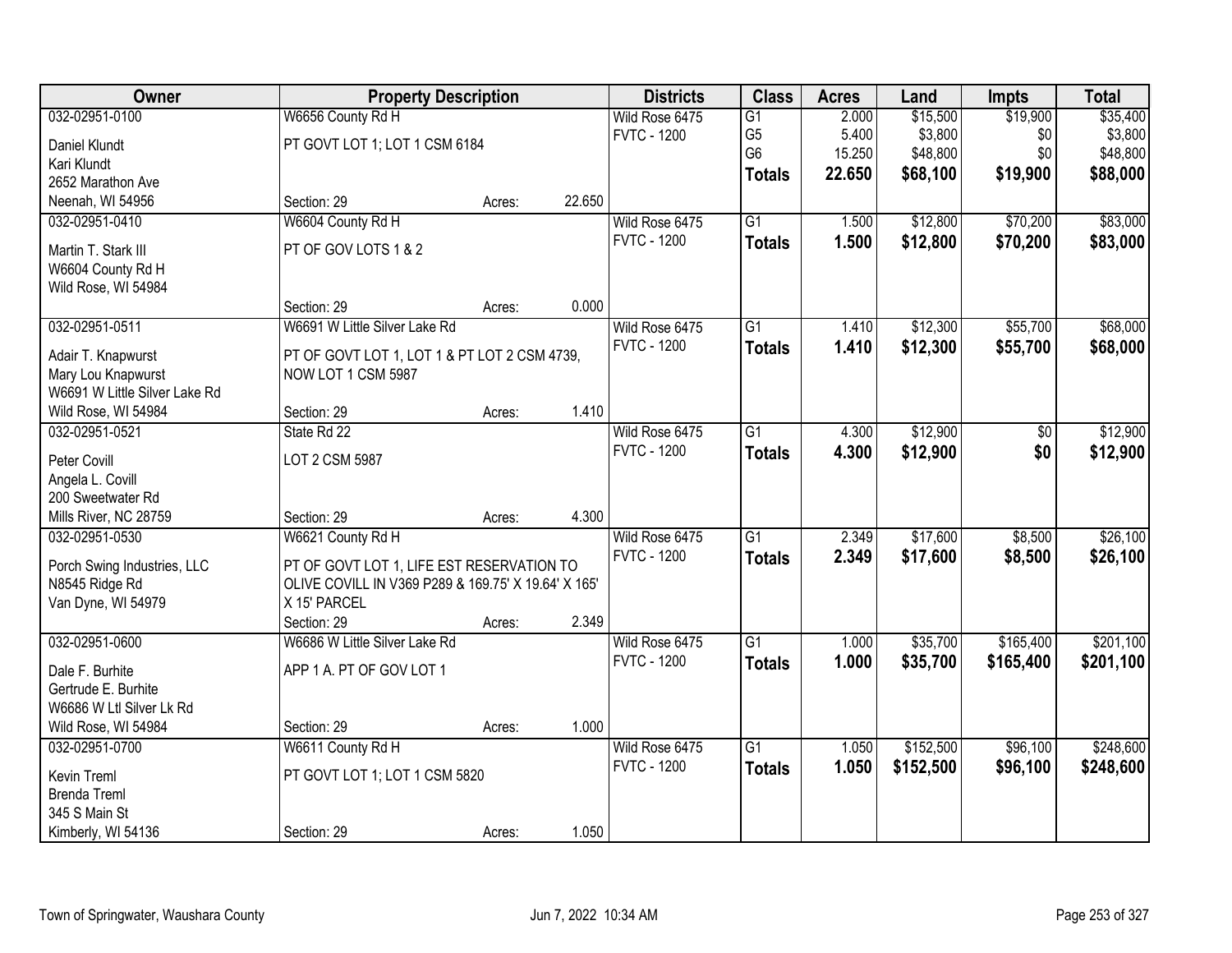| Owner                                      |                                                | <b>Property Description</b> |       | <b>Districts</b>                     | <b>Class</b>           | <b>Acres</b> | Land      | <b>Impts</b>    | <b>Total</b> |
|--------------------------------------------|------------------------------------------------|-----------------------------|-------|--------------------------------------|------------------------|--------------|-----------|-----------------|--------------|
| 032-02951-0800                             | W6601 County Rd H                              |                             |       | Wild Rose 6475                       | $\overline{G1}$        | 0.000        | \$124,800 | \$40,000        | \$164,800    |
| Bernard J. Kiefer                          | PT OF GOVT LOT 2, LOT 1 CSM #3082              |                             |       | <b>FVTC - 1200</b>                   | <b>Totals</b>          | 0.000        | \$124,800 | \$40,000        | \$164,800    |
| Helen Kiefer                               |                                                |                             |       |                                      |                        |              |           |                 |              |
| 2037 Miller St                             |                                                |                             |       |                                      |                        |              |           |                 |              |
| West Bend, WI 53095                        | Section: 29                                    | Acres:                      | 0.000 |                                      |                        |              |           |                 |              |
| 032-02952-0100                             | N5399 Jones Ln                                 |                             |       | Wild Rose 6475                       | $\overline{G1}$        | 0.350        | \$6,800   | \$45,000        | \$51,800     |
|                                            |                                                |                             |       | <b>FVTC - 1200</b>                   | <b>Totals</b>          | 0.350        | \$6,800   | \$45,000        | \$51,800     |
| Joshua S. Wittmann                         | PT OF GOVT LOT 2                               |                             |       |                                      |                        |              |           |                 |              |
| Amber N. Wittmann                          |                                                |                             |       |                                      |                        |              |           |                 |              |
| N5399 Jones Ln                             | Section: 29                                    |                             | 0.000 |                                      |                        |              |           |                 |              |
| Wild Rose, WI 54984-9178<br>032-02952-0200 | N5389 Jones Ln                                 | Acres:                      |       |                                      | G1                     |              | \$11,700  |                 | \$15,100     |
|                                            |                                                |                             |       | Wild Rose 6475<br><b>FVTC - 1200</b> |                        | 0.800        |           | \$3,400         |              |
| Jeffrey O. Krohn                           | PT OF GOV LOT 2 & USE OF AIR STRIP & CAMP      |                             |       |                                      | <b>Totals</b>          | 0.800        | \$11,700  | \$3,400         | \$15,100     |
| Patrick D. Krohn                           | <b>BEACH</b>                                   |                             |       |                                      |                        |              |           |                 |              |
| 527 Mt Vernon St                           |                                                |                             |       |                                      |                        |              |           |                 |              |
| Oshkosh, WI 54901                          | Section: 29                                    | Acres:                      | 0.000 |                                      |                        |              |           |                 |              |
| 032-02952-0300                             | N5393 Jones Ln                                 |                             |       | Wild Rose 6475                       | G1                     | 1.375        | \$12,300  | \$1,900         | \$14,200     |
| Joshua S. Wittmann                         | PT OF GOV LOT 2 & ROW                          |                             |       | <b>FVTC - 1200</b>                   | <b>Totals</b>          | 1.375        | \$12,300  | \$1,900         | \$14,200     |
| Amber N. Wittmann                          |                                                |                             |       |                                      |                        |              |           |                 |              |
| N5399 Jones Ln                             |                                                |                             |       |                                      |                        |              |           |                 |              |
| Wild Rose, WI 54984-9178                   | Section: 29                                    | Acres:                      | 0.000 |                                      |                        |              |           |                 |              |
| 032-02952-0410                             | Jones Ln                                       |                             |       | Wild Rose 6475                       | $\overline{\text{G5}}$ | 3.120        | \$2,200   | $\overline{50}$ | \$2,200      |
|                                            |                                                |                             |       | <b>FVTC - 1200</b>                   | G <sub>6</sub>         | 2.000        | \$6,600   | \$0             | \$6,600      |
| Joshua S. Wittmann                         | PT OF GOVT LOT 2 & ROW                         |                             |       |                                      | <b>Totals</b>          | 5.120        | \$8,800   | \$0             | \$8,800      |
| Amber N. Wittmann                          |                                                |                             |       |                                      |                        |              |           |                 |              |
| N5399 Jones Ln                             |                                                |                             |       |                                      |                        |              |           |                 |              |
| Wild Rose, WI 54984-9178                   | Section: 29                                    | Acres:                      | 5.120 |                                      |                        |              |           |                 |              |
| 032-02952-0510                             | N5383 Jones Ln                                 |                             |       | Wild Rose 6475                       | G1                     | 1.000        | \$10,000  | \$90,400        | \$100,400    |
| Steven R. Stroess                          | PT OF GOV LOT 2 (SE-SE) PARCEL 293.5' WIDE AND |                             |       | <b>FVTC - 1200</b>                   | G <sub>5</sub>         | 2.000        | \$1,400   | \$0             | \$1,400      |
| Karen M. Stroess                           | E 20' GOV LOT 2 N OF CO RD H                   |                             |       |                                      | <b>Totals</b>          | 3.000        | \$11,400  | \$90,400        | \$101,800    |
| W6474 County Rd H                          |                                                |                             |       |                                      |                        |              |           |                 |              |
| Wild Rose, WI 54984                        | Section: 29                                    | Acres:                      | 0.000 |                                      |                        |              |           |                 |              |
| 032-02952-0523                             | County Rd H                                    |                             |       | Wild Rose 6475                       | $\overline{G5}$        | 8.140        | \$4,900   | $\overline{30}$ | \$4,900      |
|                                            |                                                |                             |       | <b>FVTC - 1200</b>                   | <b>Totals</b>          | 8.140        | \$4,900   | \$0             | \$4,900      |
| Daniel Klundt                              | PT GOVT LOT 1 & PT GOVT LOT 2; LOT 2 CSM 6184  |                             |       |                                      |                        |              |           |                 |              |
| Kari Klundt<br>2652 Marathon Ave           |                                                |                             |       |                                      |                        |              |           |                 |              |
| Neenah, WI 54956                           | Section: 29                                    |                             | 8.140 |                                      |                        |              |           |                 |              |
|                                            |                                                | Acres:                      |       |                                      |                        |              |           |                 |              |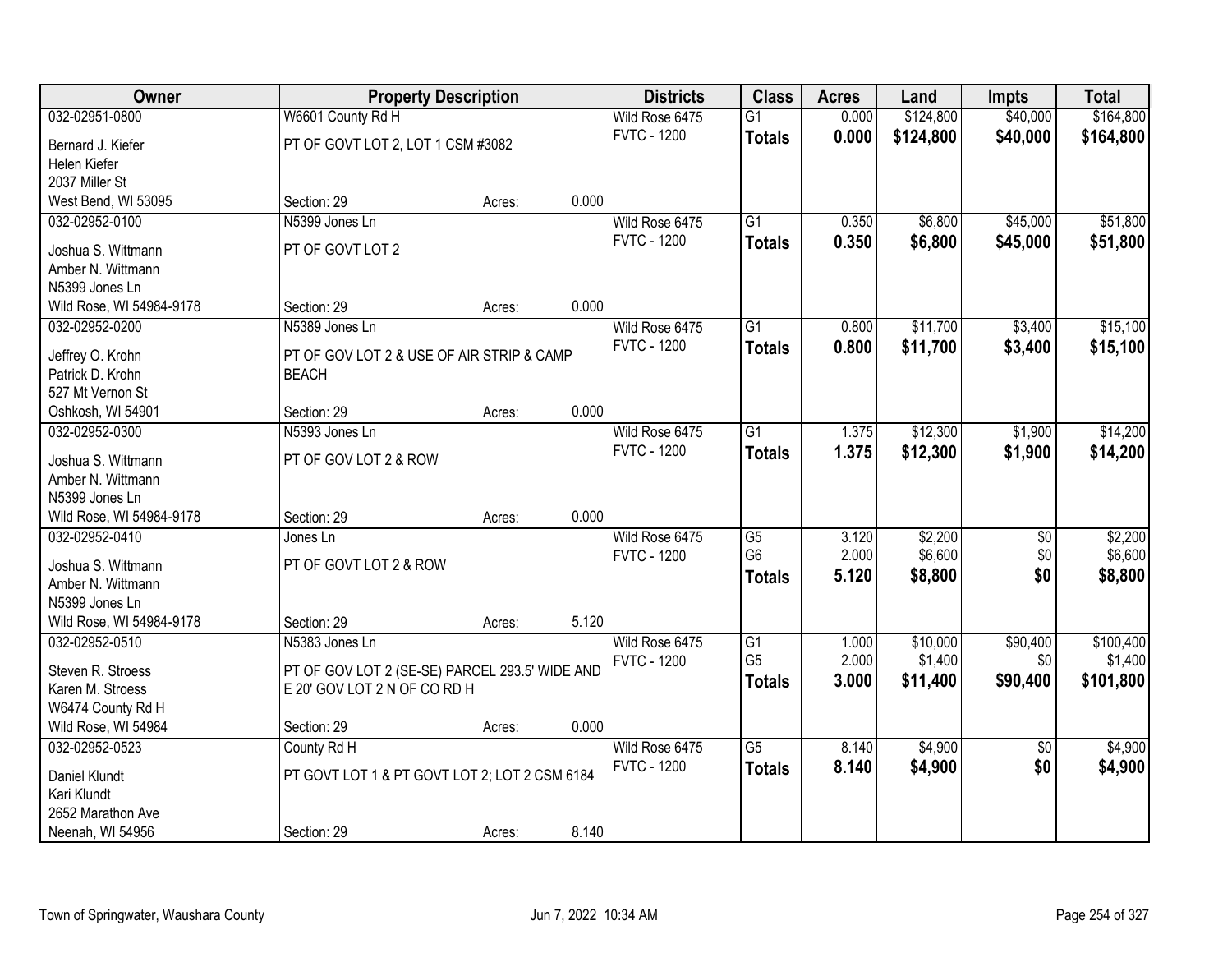| Owner                                    |                                                                   | <b>Property Description</b> |       | <b>Districts</b>   | <b>Class</b>    | <b>Acres</b> | Land     | <b>Impts</b> | <b>Total</b> |
|------------------------------------------|-------------------------------------------------------------------|-----------------------------|-------|--------------------|-----------------|--------------|----------|--------------|--------------|
| 032-02952-0600                           | W6594 County Rd H                                                 |                             |       | Wild Rose 6475     | $\overline{G1}$ | 0.482        | \$7,400  | \$99,400     | \$106,800    |
| Ashley A. Pettit                         | PT GOVT LOT 2                                                     |                             |       | <b>FVTC - 1200</b> | <b>Totals</b>   | 0.482        | \$7,400  | \$99,400     | \$106,800    |
| W6594 County Rd H                        |                                                                   |                             |       |                    |                 |              |          |              |              |
| Wild Rose, WI 54984-9006                 |                                                                   |                             |       |                    |                 |              |          |              |              |
|                                          | Section: 29                                                       | Acres:                      | 0.000 |                    |                 |              |          |              |              |
| 032-02952-0710                           | W6574 County Rd H                                                 |                             |       | Wild Rose 6475     | $\overline{G1}$ | 1.311        | \$15,400 | \$101,400    | \$116,800    |
| Tom F. Clark                             | PT OF GOV LOT 2 & USE OF BEACH & EASEMENT                         |                             |       | <b>FVTC - 1200</b> | <b>Totals</b>   | 1.311        | \$15,400 | \$101,400    | \$116,800    |
| 700 Roerts Rd                            |                                                                   |                             |       |                    |                 |              |          |              |              |
| Wild Rose, WI 54984-6319                 |                                                                   |                             |       |                    |                 |              |          |              |              |
|                                          | Section: 29                                                       | Acres:                      | 0.000 |                    |                 |              |          |              |              |
| 032-02952-0810                           | W6564 County Rd H                                                 |                             |       | Wild Rose 6475     | $\overline{G1}$ | 0.932        | \$12,900 | \$37,100     | \$50,000     |
| Dean A. Wucherer                         | PT SE1/4 OF SE1/4 & USE OF BEACH (INCLUDES                        |                             |       | <b>FVTC - 1200</b> | <b>Totals</b>   | 0.932        | \$12,900 | \$37,100     | \$50,000     |
| Joanne C. Wucherer                       | LOT 1 CSM 4143) LIFE ESTATE TO JOANNE C                           |                             |       |                    |                 |              |          |              |              |
| 1505 Pass A Grille Way                   | <b>WUCHERER</b>                                                   |                             |       |                    |                 |              |          |              |              |
| St Pete Beach, FL 33706-4274             | Section: 29                                                       | Acres:                      | 0.000 |                    |                 |              |          |              |              |
| 032-02952-0910                           | W6560 County Rd H                                                 |                             |       | Wild Rose 6475     | $\overline{G1}$ | 0.720        | \$11,900 | \$79,400     | \$91,300     |
|                                          |                                                                   |                             |       | <b>FVTC - 1200</b> | <b>Totals</b>   | 0.720        | \$11,900 | \$79,400     | \$91,300     |
| James L. Gorzny<br>Sarah E. Gorzny       | PT OF GOV LOT 2; PARCEL 1 CSM 224 AND LOT 2<br>CSM 4143; INC EASE |                             |       |                    |                 |              |          |              |              |
| 3096 N Silver Ridge Dr                   |                                                                   |                             |       |                    |                 |              |          |              |              |
| Oregon, IL 61061-8802                    | Section: 29                                                       | Acres:                      | 0.000 |                    |                 |              |          |              |              |
| 032-02952-1010                           | W6544 County Rd H                                                 |                             |       | Wild Rose 6475     | $\overline{G1}$ | 1.097        | \$14,100 | \$49,600     | \$63,700     |
|                                          |                                                                   |                             |       | <b>FVTC - 1200</b> | <b>Totals</b>   | 1.097        | \$14,100 | \$49,600     | \$63,700     |
| Paul P Demler Survivors Trust            | PT OF GOVT LOT 2, PARCEL 2 CSM 224 & ROW &                        |                             |       |                    |                 |              |          |              |              |
| W6543 County Rd H<br>Wild Rose, WI 54984 | LOT 3 CSM 4143                                                    |                             |       |                    |                 |              |          |              |              |
|                                          | Section: 29                                                       | Acres:                      | 0.000 |                    |                 |              |          |              |              |
| 032-02952-1211                           | W6538 County Rd H                                                 |                             |       | Wild Rose 6475     | G1              | 1.260        | \$15,100 | \$139,400    | \$154,500    |
|                                          |                                                                   |                             |       | <b>FVTC - 1200</b> | <b>Totals</b>   | 1.260        | \$15,100 | \$139,400    | \$154,500    |
| Christopher R. Kelly                     | PT OF GOVT LOT 2 (SE-SE) BEG NE COR CSM 224 S                     |                             |       |                    |                 |              |          |              |              |
| Rita Kelly                               | 84 E 173.3' S 148.73' W ALONG N LINE COUNTY                       |                             |       |                    |                 |              |          |              |              |
| W6538 County Rd H<br>Wild Rose, WI 54984 | ROAD H TO CSM 224 N TO POB & USE OF CAMP<br>Section: 29           |                             | 0.000 |                    |                 |              |          |              |              |
| 032-02952-1411                           | W6526 County Rd H                                                 | Acres:                      |       | Wild Rose 6475     | $\overline{G1}$ | 0.480        | \$10,900 | \$48,500     | \$59,400     |
|                                          |                                                                   |                             |       | <b>FVTC - 1200</b> | <b>Totals</b>   | 0.480        | \$10,900 | \$48,500     | \$59,400     |
| Bevan E. Grueneberg                      | PT OF GOVT LOT 2 (SE-SE) COM 173.33' S 84 E OF                    |                             |       |                    |                 |              |          |              |              |
| Diane E. Grueneberg                      | NE COR CSM 224 S 84 E 67.34' S 149.54' W ALONG N                  |                             |       |                    |                 |              |          |              |              |
| N161 W18871 Jakes Trl                    | LINE COUNTY ROAD H 67.42' N 148.73' TO POB &                      |                             |       |                    |                 |              |          |              |              |
| Jackson, WI 53037-8500                   | Section: 29                                                       | Acres:                      | 0.000 |                    |                 |              |          |              |              |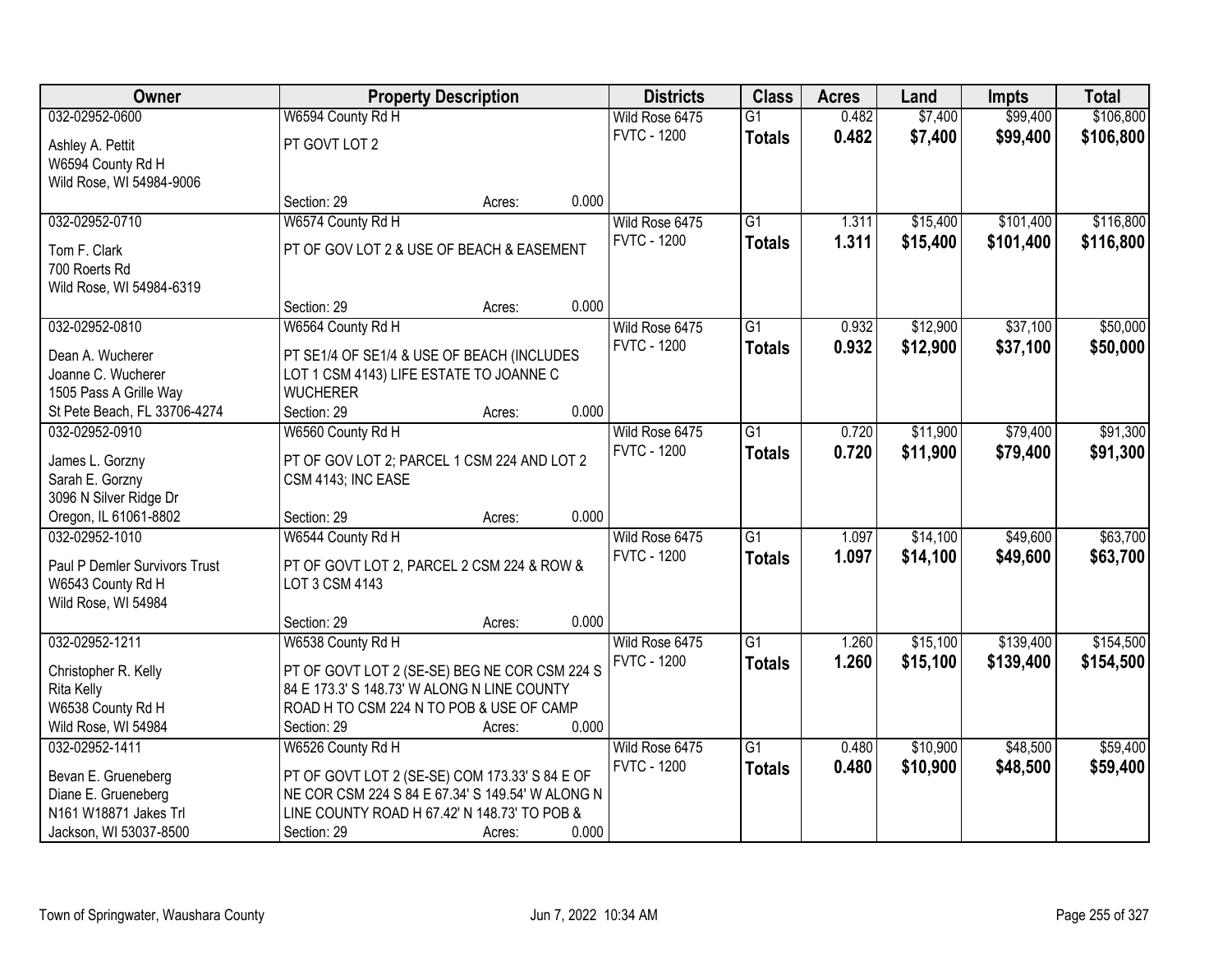| \$103,000<br>032-02952-1600<br>W6522 County Rd H<br>Wild Rose 6475<br>0.570<br>\$11,200<br>\$91,800<br>$\overline{G1}$<br><b>FVTC - 1200</b><br>0.570<br>\$11,200<br>\$91,800<br>\$103,000<br><b>Totals</b><br>PT OF GOVT LOT 2 & USE OF CAMP BEACH<br>Dale A. Liske<br>Joanne R. Liske<br>W6522 County Rd H<br>0.000<br>Wild Rose, WI 54984<br>Section: 29<br>Acres:<br>\$8,300<br>032-02952-1700<br>State Rd 22<br>$\overline{G1}$<br>0.850<br>\$5,800<br>\$14,100<br>Wild Rose 6475<br><b>FVTC - 1200</b><br>0.850<br>\$8,300<br>\$5,800<br>\$14,100<br><b>Totals</b><br>PT OF GOV LOT 2<br>Dale A. Liske<br>Joanne R. Liske<br>W6522 County Rd H<br>0.000<br>Wild Rose, WI 54984<br>Section: 29<br>Acres:<br>\$7,600<br>032-02952-1800<br>0.304<br>\$7,600<br>State Rd 22<br>Wild Rose 6475<br>G1<br>\$0<br><b>FVTC - 1200</b><br>\$0<br>0.304<br>\$7,600<br><b>Totals</b><br>\$7,600<br>Eric J. Klundt<br>PT OF SE1/4 SE1/4<br>1814 Respect Ave<br>Neenah, WI 54956-2363<br>0.000<br>Section: 29<br>Acres:<br>\$11,000<br>\$49,300<br>\$60,300<br>032-02952-1910<br>N5353 Jones Ln<br>Wild Rose 6475<br>$\overline{G1}$<br>0.500<br><b>FVTC - 1200</b><br>0.500<br>\$11,000<br>\$49,300<br>\$60,300<br><b>Totals</b><br>PT OF GOV LOT 2 & USE OF BEACH<br>Fredric C. Parr<br>408 S Garfield Ave<br>Port Washington, WI 53074-2313<br>0.500<br>Section: 29<br>Acres:<br>\$51,000<br>\$61,900<br>032-02952-1920<br>N5347 Jones Ln<br>$\overline{G1}$<br>0.472<br>\$10,900<br>Wild Rose 6475<br><b>FVTC - 1200</b><br>0.472<br>\$10,900<br>\$51,000<br>\$61,900<br><b>Totals</b><br>PT OF GOV LOT 2 & USE OF BEACH<br>Timothy E. Olsen<br>Roxane R. Olsen<br>4114 Tomscot Trl<br>Madison, WI 53704-2780<br>0.000<br>Section: 29<br>Acres:<br>$\overline{G1}$<br>\$9,100<br>\$43,700<br>\$52,800<br>032-02952-2000<br>0.190<br>W6510 County Rd H<br>Wild Rose 6475<br><b>FVTC - 1200</b><br>0.190<br>\$9,100<br>\$52,800<br><b>Totals</b><br>\$43,700<br>Eric J. Klundt<br>PT OF GOV LOT 2 & USE OF CAMP BEACH (OL1 &<br>OL2 CSM 2982)<br>1814 Respect Ave<br>Neenah, WI 54956-2363 | Owner | <b>Property Description</b> | <b>Districts</b> | <b>Class</b> | <b>Acres</b> | Land | <b>Impts</b> | <b>Total</b> |
|--------------------------------------------------------------------------------------------------------------------------------------------------------------------------------------------------------------------------------------------------------------------------------------------------------------------------------------------------------------------------------------------------------------------------------------------------------------------------------------------------------------------------------------------------------------------------------------------------------------------------------------------------------------------------------------------------------------------------------------------------------------------------------------------------------------------------------------------------------------------------------------------------------------------------------------------------------------------------------------------------------------------------------------------------------------------------------------------------------------------------------------------------------------------------------------------------------------------------------------------------------------------------------------------------------------------------------------------------------------------------------------------------------------------------------------------------------------------------------------------------------------------------------------------------------------------------------------------------------------------------------------------------------------------------------------------------------------------------------------------------------------------------------------------------------------------------------------------------------------------------------------------------------------------------------------------------------------------------------------------------------------------------------------------------------------------------------------|-------|-----------------------------|------------------|--------------|--------------|------|--------------|--------------|
|                                                                                                                                                                                                                                                                                                                                                                                                                                                                                                                                                                                                                                                                                                                                                                                                                                                                                                                                                                                                                                                                                                                                                                                                                                                                                                                                                                                                                                                                                                                                                                                                                                                                                                                                                                                                                                                                                                                                                                                                                                                                                      |       |                             |                  |              |              |      |              |              |
|                                                                                                                                                                                                                                                                                                                                                                                                                                                                                                                                                                                                                                                                                                                                                                                                                                                                                                                                                                                                                                                                                                                                                                                                                                                                                                                                                                                                                                                                                                                                                                                                                                                                                                                                                                                                                                                                                                                                                                                                                                                                                      |       |                             |                  |              |              |      |              |              |
|                                                                                                                                                                                                                                                                                                                                                                                                                                                                                                                                                                                                                                                                                                                                                                                                                                                                                                                                                                                                                                                                                                                                                                                                                                                                                                                                                                                                                                                                                                                                                                                                                                                                                                                                                                                                                                                                                                                                                                                                                                                                                      |       |                             |                  |              |              |      |              |              |
|                                                                                                                                                                                                                                                                                                                                                                                                                                                                                                                                                                                                                                                                                                                                                                                                                                                                                                                                                                                                                                                                                                                                                                                                                                                                                                                                                                                                                                                                                                                                                                                                                                                                                                                                                                                                                                                                                                                                                                                                                                                                                      |       |                             |                  |              |              |      |              |              |
|                                                                                                                                                                                                                                                                                                                                                                                                                                                                                                                                                                                                                                                                                                                                                                                                                                                                                                                                                                                                                                                                                                                                                                                                                                                                                                                                                                                                                                                                                                                                                                                                                                                                                                                                                                                                                                                                                                                                                                                                                                                                                      |       |                             |                  |              |              |      |              |              |
|                                                                                                                                                                                                                                                                                                                                                                                                                                                                                                                                                                                                                                                                                                                                                                                                                                                                                                                                                                                                                                                                                                                                                                                                                                                                                                                                                                                                                                                                                                                                                                                                                                                                                                                                                                                                                                                                                                                                                                                                                                                                                      |       |                             |                  |              |              |      |              |              |
|                                                                                                                                                                                                                                                                                                                                                                                                                                                                                                                                                                                                                                                                                                                                                                                                                                                                                                                                                                                                                                                                                                                                                                                                                                                                                                                                                                                                                                                                                                                                                                                                                                                                                                                                                                                                                                                                                                                                                                                                                                                                                      |       |                             |                  |              |              |      |              |              |
|                                                                                                                                                                                                                                                                                                                                                                                                                                                                                                                                                                                                                                                                                                                                                                                                                                                                                                                                                                                                                                                                                                                                                                                                                                                                                                                                                                                                                                                                                                                                                                                                                                                                                                                                                                                                                                                                                                                                                                                                                                                                                      |       |                             |                  |              |              |      |              |              |
|                                                                                                                                                                                                                                                                                                                                                                                                                                                                                                                                                                                                                                                                                                                                                                                                                                                                                                                                                                                                                                                                                                                                                                                                                                                                                                                                                                                                                                                                                                                                                                                                                                                                                                                                                                                                                                                                                                                                                                                                                                                                                      |       |                             |                  |              |              |      |              |              |
|                                                                                                                                                                                                                                                                                                                                                                                                                                                                                                                                                                                                                                                                                                                                                                                                                                                                                                                                                                                                                                                                                                                                                                                                                                                                                                                                                                                                                                                                                                                                                                                                                                                                                                                                                                                                                                                                                                                                                                                                                                                                                      |       |                             |                  |              |              |      |              |              |
|                                                                                                                                                                                                                                                                                                                                                                                                                                                                                                                                                                                                                                                                                                                                                                                                                                                                                                                                                                                                                                                                                                                                                                                                                                                                                                                                                                                                                                                                                                                                                                                                                                                                                                                                                                                                                                                                                                                                                                                                                                                                                      |       |                             |                  |              |              |      |              |              |
|                                                                                                                                                                                                                                                                                                                                                                                                                                                                                                                                                                                                                                                                                                                                                                                                                                                                                                                                                                                                                                                                                                                                                                                                                                                                                                                                                                                                                                                                                                                                                                                                                                                                                                                                                                                                                                                                                                                                                                                                                                                                                      |       |                             |                  |              |              |      |              |              |
|                                                                                                                                                                                                                                                                                                                                                                                                                                                                                                                                                                                                                                                                                                                                                                                                                                                                                                                                                                                                                                                                                                                                                                                                                                                                                                                                                                                                                                                                                                                                                                                                                                                                                                                                                                                                                                                                                                                                                                                                                                                                                      |       |                             |                  |              |              |      |              |              |
|                                                                                                                                                                                                                                                                                                                                                                                                                                                                                                                                                                                                                                                                                                                                                                                                                                                                                                                                                                                                                                                                                                                                                                                                                                                                                                                                                                                                                                                                                                                                                                                                                                                                                                                                                                                                                                                                                                                                                                                                                                                                                      |       |                             |                  |              |              |      |              |              |
|                                                                                                                                                                                                                                                                                                                                                                                                                                                                                                                                                                                                                                                                                                                                                                                                                                                                                                                                                                                                                                                                                                                                                                                                                                                                                                                                                                                                                                                                                                                                                                                                                                                                                                                                                                                                                                                                                                                                                                                                                                                                                      |       |                             |                  |              |              |      |              |              |
|                                                                                                                                                                                                                                                                                                                                                                                                                                                                                                                                                                                                                                                                                                                                                                                                                                                                                                                                                                                                                                                                                                                                                                                                                                                                                                                                                                                                                                                                                                                                                                                                                                                                                                                                                                                                                                                                                                                                                                                                                                                                                      |       |                             |                  |              |              |      |              |              |
|                                                                                                                                                                                                                                                                                                                                                                                                                                                                                                                                                                                                                                                                                                                                                                                                                                                                                                                                                                                                                                                                                                                                                                                                                                                                                                                                                                                                                                                                                                                                                                                                                                                                                                                                                                                                                                                                                                                                                                                                                                                                                      |       |                             |                  |              |              |      |              |              |
|                                                                                                                                                                                                                                                                                                                                                                                                                                                                                                                                                                                                                                                                                                                                                                                                                                                                                                                                                                                                                                                                                                                                                                                                                                                                                                                                                                                                                                                                                                                                                                                                                                                                                                                                                                                                                                                                                                                                                                                                                                                                                      |       |                             |                  |              |              |      |              |              |
|                                                                                                                                                                                                                                                                                                                                                                                                                                                                                                                                                                                                                                                                                                                                                                                                                                                                                                                                                                                                                                                                                                                                                                                                                                                                                                                                                                                                                                                                                                                                                                                                                                                                                                                                                                                                                                                                                                                                                                                                                                                                                      |       |                             |                  |              |              |      |              |              |
|                                                                                                                                                                                                                                                                                                                                                                                                                                                                                                                                                                                                                                                                                                                                                                                                                                                                                                                                                                                                                                                                                                                                                                                                                                                                                                                                                                                                                                                                                                                                                                                                                                                                                                                                                                                                                                                                                                                                                                                                                                                                                      |       |                             |                  |              |              |      |              |              |
|                                                                                                                                                                                                                                                                                                                                                                                                                                                                                                                                                                                                                                                                                                                                                                                                                                                                                                                                                                                                                                                                                                                                                                                                                                                                                                                                                                                                                                                                                                                                                                                                                                                                                                                                                                                                                                                                                                                                                                                                                                                                                      |       |                             |                  |              |              |      |              |              |
|                                                                                                                                                                                                                                                                                                                                                                                                                                                                                                                                                                                                                                                                                                                                                                                                                                                                                                                                                                                                                                                                                                                                                                                                                                                                                                                                                                                                                                                                                                                                                                                                                                                                                                                                                                                                                                                                                                                                                                                                                                                                                      |       |                             |                  |              |              |      |              |              |
|                                                                                                                                                                                                                                                                                                                                                                                                                                                                                                                                                                                                                                                                                                                                                                                                                                                                                                                                                                                                                                                                                                                                                                                                                                                                                                                                                                                                                                                                                                                                                                                                                                                                                                                                                                                                                                                                                                                                                                                                                                                                                      |       |                             |                  |              |              |      |              |              |
|                                                                                                                                                                                                                                                                                                                                                                                                                                                                                                                                                                                                                                                                                                                                                                                                                                                                                                                                                                                                                                                                                                                                                                                                                                                                                                                                                                                                                                                                                                                                                                                                                                                                                                                                                                                                                                                                                                                                                                                                                                                                                      |       |                             |                  |              |              |      |              |              |
|                                                                                                                                                                                                                                                                                                                                                                                                                                                                                                                                                                                                                                                                                                                                                                                                                                                                                                                                                                                                                                                                                                                                                                                                                                                                                                                                                                                                                                                                                                                                                                                                                                                                                                                                                                                                                                                                                                                                                                                                                                                                                      |       |                             |                  |              |              |      |              |              |
|                                                                                                                                                                                                                                                                                                                                                                                                                                                                                                                                                                                                                                                                                                                                                                                                                                                                                                                                                                                                                                                                                                                                                                                                                                                                                                                                                                                                                                                                                                                                                                                                                                                                                                                                                                                                                                                                                                                                                                                                                                                                                      |       |                             |                  |              |              |      |              |              |
|                                                                                                                                                                                                                                                                                                                                                                                                                                                                                                                                                                                                                                                                                                                                                                                                                                                                                                                                                                                                                                                                                                                                                                                                                                                                                                                                                                                                                                                                                                                                                                                                                                                                                                                                                                                                                                                                                                                                                                                                                                                                                      |       |                             |                  |              |              |      |              |              |
|                                                                                                                                                                                                                                                                                                                                                                                                                                                                                                                                                                                                                                                                                                                                                                                                                                                                                                                                                                                                                                                                                                                                                                                                                                                                                                                                                                                                                                                                                                                                                                                                                                                                                                                                                                                                                                                                                                                                                                                                                                                                                      |       |                             |                  |              |              |      |              |              |
|                                                                                                                                                                                                                                                                                                                                                                                                                                                                                                                                                                                                                                                                                                                                                                                                                                                                                                                                                                                                                                                                                                                                                                                                                                                                                                                                                                                                                                                                                                                                                                                                                                                                                                                                                                                                                                                                                                                                                                                                                                                                                      |       |                             |                  |              |              |      |              |              |
|                                                                                                                                                                                                                                                                                                                                                                                                                                                                                                                                                                                                                                                                                                                                                                                                                                                                                                                                                                                                                                                                                                                                                                                                                                                                                                                                                                                                                                                                                                                                                                                                                                                                                                                                                                                                                                                                                                                                                                                                                                                                                      |       |                             |                  |              |              |      |              |              |
|                                                                                                                                                                                                                                                                                                                                                                                                                                                                                                                                                                                                                                                                                                                                                                                                                                                                                                                                                                                                                                                                                                                                                                                                                                                                                                                                                                                                                                                                                                                                                                                                                                                                                                                                                                                                                                                                                                                                                                                                                                                                                      |       |                             |                  |              |              |      |              |              |
| 0.000<br>Section: 29<br>Acres:                                                                                                                                                                                                                                                                                                                                                                                                                                                                                                                                                                                                                                                                                                                                                                                                                                                                                                                                                                                                                                                                                                                                                                                                                                                                                                                                                                                                                                                                                                                                                                                                                                                                                                                                                                                                                                                                                                                                                                                                                                                       |       |                             |                  |              |              |      |              |              |
| 032-02952-2100<br>\$9,000<br>\$74,400<br>\$83,400<br>W6506 County Rd H<br>Wild Rose 6475<br>$\overline{G1}$<br>0.189                                                                                                                                                                                                                                                                                                                                                                                                                                                                                                                                                                                                                                                                                                                                                                                                                                                                                                                                                                                                                                                                                                                                                                                                                                                                                                                                                                                                                                                                                                                                                                                                                                                                                                                                                                                                                                                                                                                                                                 |       |                             |                  |              |              |      |              |              |
| <b>FVTC - 1200</b><br>0.189<br>\$74,400<br>\$9,000<br>\$83,400<br><b>Totals</b>                                                                                                                                                                                                                                                                                                                                                                                                                                                                                                                                                                                                                                                                                                                                                                                                                                                                                                                                                                                                                                                                                                                                                                                                                                                                                                                                                                                                                                                                                                                                                                                                                                                                                                                                                                                                                                                                                                                                                                                                      |       |                             |                  |              |              |      |              |              |
| PT OF GOVT LOT 2 50' AT ROAD & USE OF CAMP<br>Ronald R. Reinholz<br>Debbie L. Reinholz                                                                                                                                                                                                                                                                                                                                                                                                                                                                                                                                                                                                                                                                                                                                                                                                                                                                                                                                                                                                                                                                                                                                                                                                                                                                                                                                                                                                                                                                                                                                                                                                                                                                                                                                                                                                                                                                                                                                                                                               |       |                             |                  |              |              |      |              |              |
| <b>BEACH</b><br>2914 Mill Rd                                                                                                                                                                                                                                                                                                                                                                                                                                                                                                                                                                                                                                                                                                                                                                                                                                                                                                                                                                                                                                                                                                                                                                                                                                                                                                                                                                                                                                                                                                                                                                                                                                                                                                                                                                                                                                                                                                                                                                                                                                                         |       |                             |                  |              |              |      |              |              |
| 0.000<br>Sheboygan, WI 53083-2048<br>Section: 29<br>Acres:                                                                                                                                                                                                                                                                                                                                                                                                                                                                                                                                                                                                                                                                                                                                                                                                                                                                                                                                                                                                                                                                                                                                                                                                                                                                                                                                                                                                                                                                                                                                                                                                                                                                                                                                                                                                                                                                                                                                                                                                                           |       |                             |                  |              |              |      |              |              |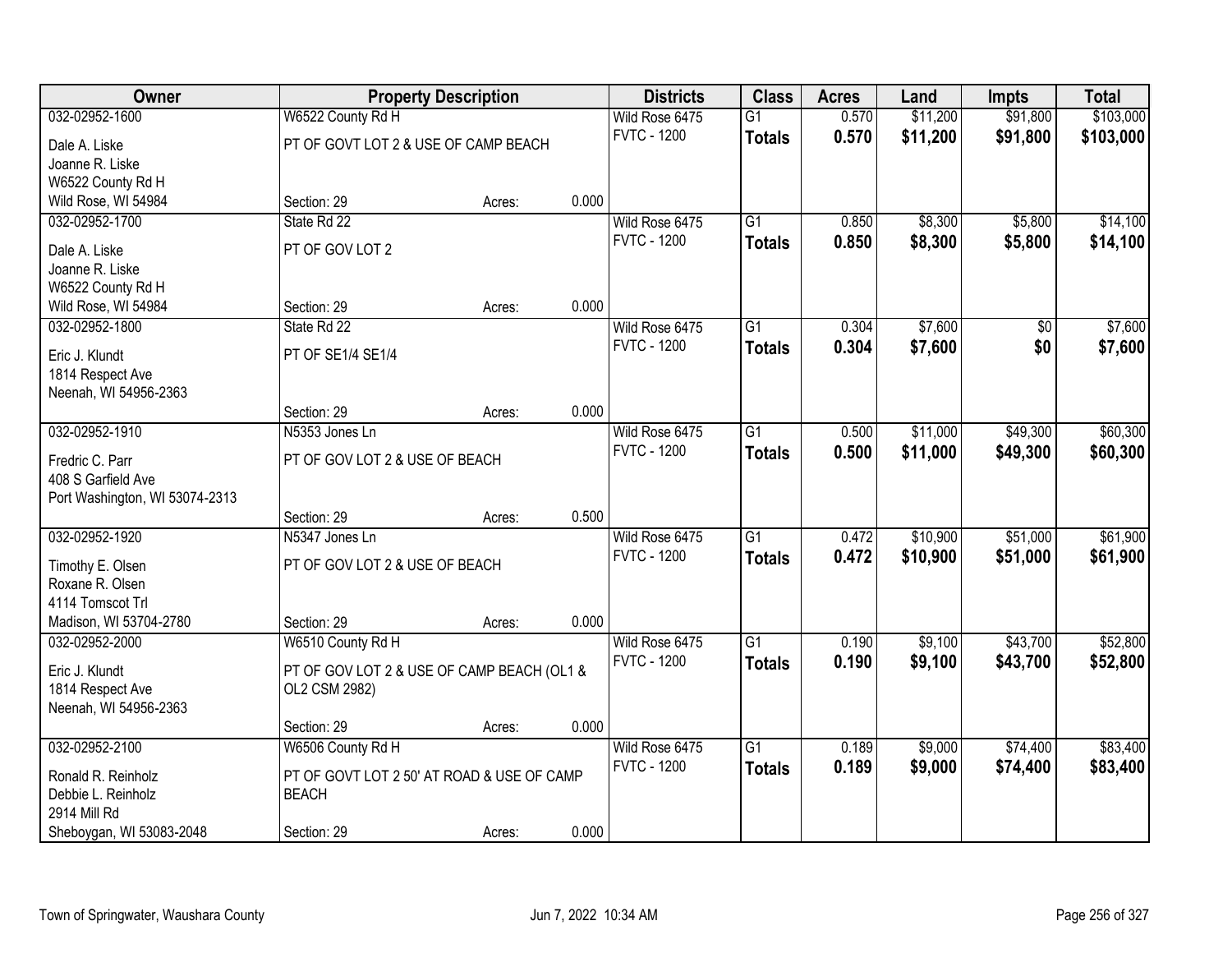| <b>Owner</b>                                                       |                                            | <b>Property Description</b> |       | <b>Districts</b>   | <b>Class</b>    | <b>Acres</b> | Land      | <b>Impts</b> | <b>Total</b> |
|--------------------------------------------------------------------|--------------------------------------------|-----------------------------|-------|--------------------|-----------------|--------------|-----------|--------------|--------------|
| 032-02952-2200                                                     | W6498 County Rd H                          |                             |       | Wild Rose 6475     | $\overline{G1}$ | 0.380        | \$10,500  | \$118,100    | \$128,600    |
| Michael Hanneman                                                   | PT OF GOVT LOT 2 SE-SE & USE OF CAMP BEACH |                             |       | <b>FVTC - 1200</b> | <b>Totals</b>   | 0.380        | \$10,500  | \$118,100    | \$128,600    |
| Michelle Hanneman                                                  |                                            |                             |       |                    |                 |              |           |              |              |
| 2656 Marathon Ave                                                  |                                            |                             |       |                    |                 |              |           |              |              |
| Neenah, WI 54956-5080                                              | Section: 29                                | Acres:                      | 0.000 |                    |                 |              |           |              |              |
| 032-02971-0100                                                     | W6595 County Rd H                          |                             |       | Wild Rose 6475     | G1              | 0.000        | \$85,800  | \$44,900     | \$130,700    |
| Little Silver Getaway, LLC                                         | SPORTSMANS HAVEN SUBD LOT 1                |                             |       | <b>FVTC - 1200</b> | <b>Totals</b>   | 0.000        | \$85,800  | \$44,900     | \$130,700    |
| 2037 Miller St                                                     |                                            |                             |       |                    |                 |              |           |              |              |
| West Bend, WI 53095                                                |                                            |                             |       |                    |                 |              |           |              |              |
|                                                                    | Section: 29                                | Acres:                      | 0.000 |                    |                 |              |           |              |              |
| 032-02971-0200                                                     | W6591 County Rd H                          |                             |       | Wild Rose 6475     | $\overline{G1}$ | 0.000        | \$160,000 | \$259,200    | \$419,200    |
| <b>Mike Crist</b>                                                  | LOT 2 & 3, SPORTSMANS HAVEN PLAT           |                             |       | <b>FVTC - 1200</b> | <b>Totals</b>   | 0.000        | \$160,000 | \$259,200    | \$419,200    |
| Carrie Baxter-Crist                                                |                                            |                             |       |                    |                 |              |           |              |              |
| W6591 County Rd H                                                  |                                            |                             |       |                    |                 |              |           |              |              |
| Wild Rose, WI 54984                                                | Section: 29                                | Acres:                      | 0.000 |                    |                 |              |           |              |              |
| 032-02971-0400                                                     | W6583 County Rd H                          |                             |       | Wild Rose 6475     | $\overline{G1}$ | 0.000        | \$122,500 | \$73,400     | \$195,900    |
| Kenneth R & Susan M Miller Declaration SPORTSMANS HAVEN SUBD LOT 4 |                                            |                             |       | <b>FVTC - 1200</b> | <b>Totals</b>   | 0.000        | \$122,500 | \$73,400     | \$195,900    |
| of Trust                                                           |                                            |                             |       |                    |                 |              |           |              |              |
| 931 Tower Dr                                                       |                                            |                             |       |                    |                 |              |           |              |              |
| Mt Prospect, IL 60056                                              | Section: 29                                | Acres:                      | 0.000 |                    |                 |              |           |              |              |
| 032-02971-0500                                                     | W6579 County Rd H                          |                             |       | Wild Rose 6475     | $\overline{G1}$ | 0.000        | \$122,500 | \$94,500     | \$217,000    |
| Mark S & Kathy I Senz Revocable Trust                              | LOT 5 SPORTSMANS HAVEN SUBD                |                             |       | <b>FVTC - 1200</b> | <b>Totals</b>   | 0.000        | \$122,500 | \$94,500     | \$217,000    |
| 2308 Boulder Ln                                                    |                                            |                             |       |                    |                 |              |           |              |              |
| Beloit, WI 53511                                                   |                                            |                             |       |                    |                 |              |           |              |              |
|                                                                    | Section: 29                                | Acres:                      | 0.000 |                    |                 |              |           |              |              |
| 032-02971-0600                                                     | W6575 County Rd H                          |                             |       | Wild Rose 6475     | $\overline{G1}$ | 0.000        | \$122,500 | \$75,700     | \$198,200    |
| Robert G. Hicks                                                    | LOT 6, SPORTSMAN HAVEN PLAT                |                             |       | <b>FVTC - 1200</b> | <b>Totals</b>   | 0.000        | \$122,500 | \$75,700     | \$198,200    |
| Lynn E. Hicks                                                      |                                            |                             |       |                    |                 |              |           |              |              |
| 15661 W Brook Dr                                                   |                                            |                             |       |                    |                 |              |           |              |              |
| New Berlin, WI 53151                                               | Section: 29                                | Acres:                      | 0.000 |                    |                 |              |           |              |              |
| 032-02971-0700                                                     | W6569 County Rd H                          |                             |       | Wild Rose 6475     | $\overline{G1}$ | 0.000        | \$160,000 | \$161,700    | \$321,700    |
| Tom F. Clark                                                       | LOTS 7 & 8 SPORTSMANS HAVEN SUBD           |                             |       | <b>FVTC - 1200</b> | <b>Totals</b>   | 0.000        | \$160,000 | \$161,700    | \$321,700    |
| 700 Roerts Rd                                                      |                                            |                             |       |                    |                 |              |           |              |              |
| Wild Rose, WI 54984-6319                                           |                                            |                             |       |                    |                 |              |           |              |              |
|                                                                    | Section: 29                                | Acres:                      | 0.000 |                    |                 |              |           |              |              |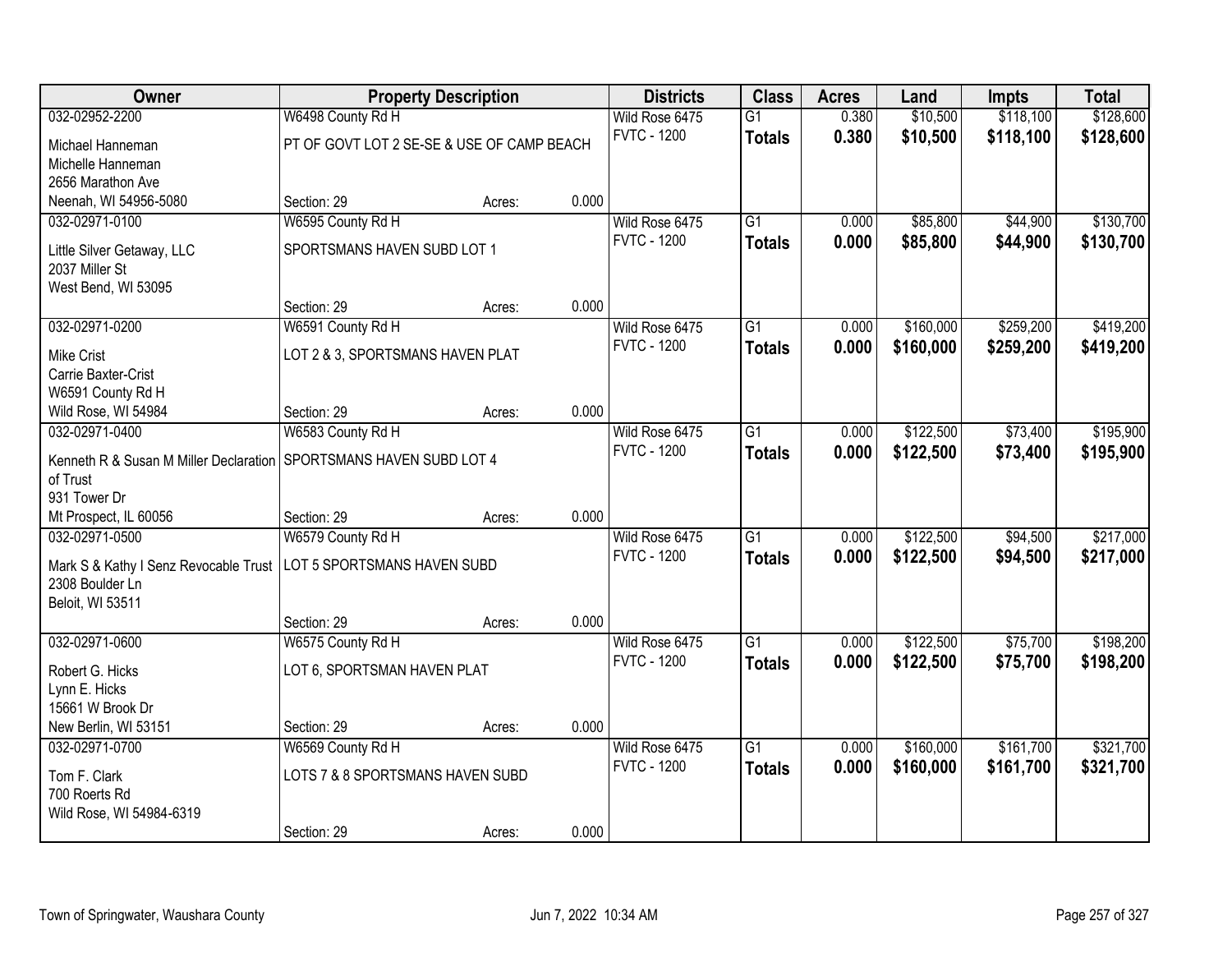| Owner                                              |                                                   | <b>Property Description</b> |       | <b>Districts</b>   | <b>Class</b>    | <b>Acres</b> | Land      | <b>Impts</b> | <b>Total</b> |
|----------------------------------------------------|---------------------------------------------------|-----------------------------|-------|--------------------|-----------------|--------------|-----------|--------------|--------------|
| 032-02971-0900                                     | W6565 County Rd H                                 |                             |       | Wild Rose 6475     | $\overline{G1}$ | 0.000        | \$122,500 | \$63,200     | \$185,700    |
| Bbll, LLC                                          | LOT 9 SPORTSMANS HAVEN SUBD                       |                             |       | <b>FVTC - 1200</b> | <b>Totals</b>   | 0.000        | \$122,500 | \$63,200     | \$185,700    |
| N3336 S Military Rd                                |                                                   |                             |       |                    |                 |              |           |              |              |
| Weyauwega, WI 54983-9727                           |                                                   |                             |       |                    |                 |              |           |              |              |
|                                                    | Section: 29                                       | Acres:                      | 0.000 |                    |                 |              |           |              |              |
| 032-02971-1000                                     | W6561 County Rd H                                 |                             |       | Wild Rose 6475     | $\overline{G1}$ | 0.000        | \$160,000 | \$94,700     | \$254,700    |
| Ronald J & Betty J Dean Revocable                  | LOTS 10 & 11 SPORTSMANS HAVEN                     |                             |       | <b>FVTC - 1200</b> | <b>Totals</b>   | 0.000        | \$160,000 | \$94,700     | \$254,700    |
| Trust                                              |                                                   |                             |       |                    |                 |              |           |              |              |
| 7604 Audobon Dr                                    |                                                   |                             |       |                    |                 |              |           |              |              |
| Hennepin, IL 61327                                 | Section: 29                                       | Acres:                      | 0.000 |                    |                 |              |           |              |              |
| 032-02971-1200                                     | W6553 County Rd H                                 |                             |       | Wild Rose 6475     | G1              | 0.000        | \$139,800 | \$83,500     | \$223,300    |
| Stephen S. Sommer                                  | LOT 12 & W1/2 LOT 13 SPORTSMANS HAVEN SUBD        |                             |       | <b>FVTC - 1200</b> | <b>Totals</b>   | 0.000        | \$139,800 | \$83,500     | \$223,300    |
| Pamela P. Sommer                                   |                                                   |                             |       |                    |                 |              |           |              |              |
| PO Box 426                                         |                                                   |                             |       |                    |                 |              |           |              |              |
| Frisco, NC 27936-0426                              | Section: 29                                       | Acres:                      | 0.000 |                    |                 |              |           |              |              |
| 032-02971-1300                                     | W6543 County Rd H                                 |                             |       | Wild Rose 6475     | $\overline{G1}$ | 0.000        | \$163,000 | \$127,200    | \$290,200    |
| Paul P Demler Survivors Trust                      | SPORTSMANS HAVEN SUBD E1/2 LOT 13 & ALL OF        |                             |       | <b>FVTC - 1200</b> | <b>Totals</b>   | 0.000        | \$163,000 | \$127,200    | \$290,200    |
| W6543 County Rd H                                  | <b>LOT 14</b>                                     |                             |       |                    |                 |              |           |              |              |
| Wild Rose, WI 54984                                |                                                   |                             |       |                    |                 |              |           |              |              |
|                                                    | Section: 29                                       | Acres:                      | 0.000 |                    |                 |              |           |              |              |
| 032-02971-1500                                     | W6539 County Rd H                                 |                             |       | Wild Rose 6475     | $\overline{G1}$ | 0.000        | \$122,500 | \$45,500     | \$168,000    |
| Thomas M. Holdorf                                  | SPORTSMANS HAVEN SUBD LOT 15                      |                             |       | <b>FVTC - 1200</b> | <b>Totals</b>   | 0.000        | \$122,500 | \$45,500     | \$168,000    |
| Kristi M. Holdorf                                  |                                                   |                             |       |                    |                 |              |           |              |              |
| 4550 Hackberry Ct                                  |                                                   |                             |       |                    |                 |              |           |              |              |
| Middleton, WI 53562                                | Section: 29                                       | Acres:                      | 0.000 |                    |                 |              |           |              |              |
| 032-02971-1600                                     | W6533 County Rd H                                 |                             |       | Wild Rose 6475     | $\overline{G1}$ | 0.000        | \$141,300 | \$87,000     | \$228,300    |
|                                                    | SPORTSMANS HAVEN SUBD LOT 16 & W1/2 LOT 17        |                             |       | <b>FVTC - 1200</b> | <b>Totals</b>   | 0.000        | \$141,300 | \$87,000     | \$228,300    |
| Barbara J. Strachota et al<br>1500 Church St       |                                                   |                             |       |                    |                 |              |           |              |              |
| Elm Grove, WI 53122-1715                           |                                                   |                             |       |                    |                 |              |           |              |              |
|                                                    | Section: 29                                       | Acres:                      | 0.000 |                    |                 |              |           |              |              |
| 032-02971-1700                                     | W6527 County Rd H                                 |                             |       | Wild Rose 6475     | $\overline{G1}$ | 0.000        | \$141,300 | \$2,200      | \$143,500    |
|                                                    |                                                   |                             |       | <b>FVTC - 1200</b> | <b>Totals</b>   | 0.000        | \$141,300 | \$2,200      | \$143,500    |
| Weston & Susan Zuege Family Trust<br>N6466 22nd Dr | SPORTSMANS HAVEN SUBD E1/2 LOT 17 & ALL LOT<br>18 |                             |       |                    |                 |              |           |              |              |
| Wild Rose, WI 54984                                |                                                   |                             |       |                    |                 |              |           |              |              |
|                                                    | Section: 29                                       | Acres:                      | 0.000 |                    |                 |              |           |              |              |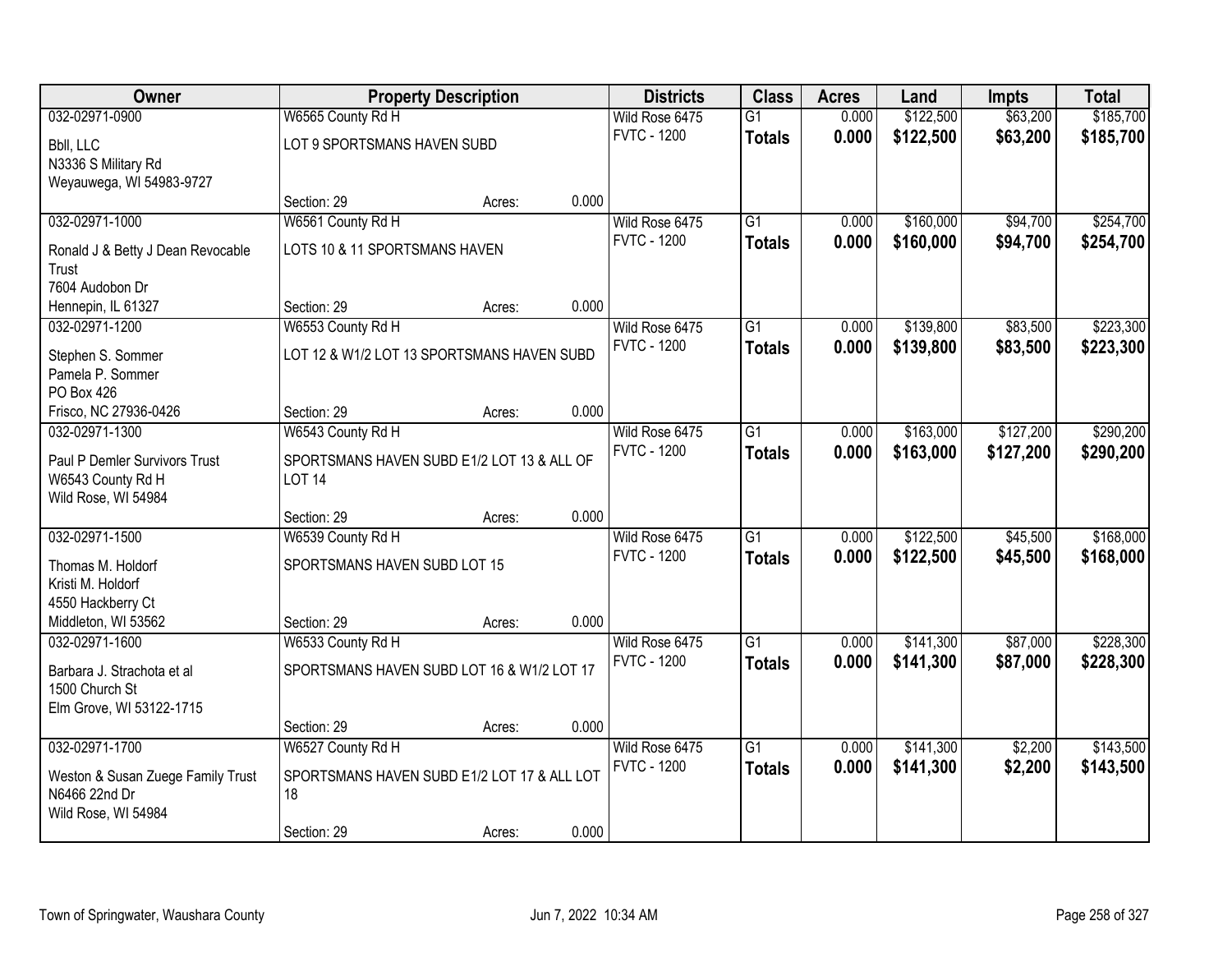| <b>Owner</b>                         |                                                | <b>Property Description</b> |       | <b>Districts</b>                     | <b>Class</b>    | <b>Acres</b> | Land      | <b>Impts</b> | <b>Total</b> |
|--------------------------------------|------------------------------------------------|-----------------------------|-------|--------------------------------------|-----------------|--------------|-----------|--------------|--------------|
| 032-02971-1900                       | W6523 County Rd H                              |                             |       | Wild Rose 6475                       | $\overline{G1}$ | 0.000        | \$122,500 | \$92,000     | \$214,500    |
| John R. Kirschner                    | SPORTSMANS HAVEN SUBD LOT 19                   |                             |       | <b>FVTC - 1200</b>                   | <b>Totals</b>   | 0.000        | \$122,500 | \$92,000     | \$214,500    |
| Deborah A. Kirschner                 |                                                |                             |       |                                      |                 |              |           |              |              |
| 4006 E Crystal Lake Ave              |                                                |                             |       |                                      |                 |              |           |              |              |
| Crystal Lake, IL 60014               | Section: 29                                    | Acres:                      | 0.000 |                                      |                 |              |           |              |              |
| 032-02971-2010                       | W6519 County Rd H                              |                             |       | Wild Rose 6475                       | $\overline{G1}$ | 0.000        | \$122,500 | \$56,900     | \$179,400    |
|                                      |                                                |                             |       | <b>FVTC - 1200</b>                   | <b>Totals</b>   | 0.000        | \$122,500 | \$56,900     | \$179,400    |
| Lawton Family Trust                  | SPORTSMANS HAVEN SUBD 50' W SIDE OF LOT 20     |                             |       |                                      |                 |              |           |              |              |
| 53 Carriage Hill Rd                  |                                                |                             |       |                                      |                 |              |           |              |              |
| Sterling, IL 61081                   | Section: 29                                    |                             | 0.000 |                                      |                 |              |           |              |              |
|                                      |                                                | Acres:                      |       |                                      |                 |              | \$122,500 |              | \$213,300    |
| 032-02971-2020                       | W6515 County Rd H                              |                             |       | Wild Rose 6475<br><b>FVTC - 1200</b> | G1              | 0.000        |           | \$90,800     |              |
| <b>Holland Family Trust</b>          | SPORTSMANS HAVEN SUBD E 50' W 100' LOT 20      |                             |       |                                      | <b>Totals</b>   | 0.000        | \$122,500 | \$90,800     | \$213,300    |
| c/o Curtis A & Carol A H Co-Trustees |                                                |                             |       |                                      |                 |              |           |              |              |
| 2241 Pine Bluff Dr                   |                                                |                             |       |                                      |                 |              |           |              |              |
| Dixon, IL 61021                      | Section: 29                                    | Acres:                      | 0.000 |                                      |                 |              |           |              |              |
| 032-02971-2030                       | W6507 County Rd H                              |                             |       | Wild Rose 6475                       | $\overline{G1}$ | 0.000        | \$195,600 | \$115,300    | \$310,900    |
| John W. Haeberlin                    | SPORTSMANS HAVEN SUBD W 164' OF E 239' OF      |                             |       | <b>FVTC - 1200</b>                   | <b>Totals</b>   | 0.000        | \$195,600 | \$115,300    | \$310,900    |
| Susan C. Haeberlin                   | <b>LOT 20</b>                                  |                             |       |                                      |                 |              |           |              |              |
| 1204 Washington Ave                  |                                                |                             |       |                                      |                 |              |           |              |              |
| Cedarburg, WI 53012-9613             | Section: 29                                    | Acres:                      | 0.000 |                                      |                 |              |           |              |              |
| 032-02971-2040                       | W6501 County Rd H                              |                             |       | Wild Rose 6475                       | $\overline{G1}$ | 0.000        | \$61,300  | \$13,300     | \$74,600     |
|                                      |                                                |                             |       | <b>FVTC - 1200</b>                   | <b>Totals</b>   | 0.000        | \$61,300  | \$13,300     | \$74,600     |
| Cynthia A Rewald Family Trust        | SPORTSMANS HAVEN SUBD W 25' OF E 75' OF LOT    |                             |       |                                      |                 |              |           |              |              |
| 3077 E James Dr                      | 20                                             |                             |       |                                      |                 |              |           |              |              |
| Oak Creek, WI 53154                  |                                                |                             |       |                                      |                 |              |           |              |              |
|                                      | Section: 29                                    | Acres:                      | 0.000 |                                      |                 |              |           |              |              |
| 032-02971-2050                       | W6499 County Rd H                              |                             |       | Wild Rose 6475                       | $\overline{G1}$ | 0.000        | \$122,500 | \$65,800     | \$188,300    |
| Mary E Cranston Revocable Trust      | SPORTSMANS HAVEN SUBD E 50' LOT 20             |                             |       | <b>FVTC - 1200</b>                   | <b>Totals</b>   | 0.000        | \$122,500 | \$65,800     | \$188,300    |
| 4716 Washburn Ave S                  |                                                |                             |       |                                      |                 |              |           |              |              |
| Minneapolis, MN 55410                |                                                |                             |       |                                      |                 |              |           |              |              |
|                                      | Section: 29                                    | Acres:                      | 0.000 |                                      |                 |              |           |              |              |
| 032-03013-0100                       | N5528 Deer Run Dr                              |                             |       | Wild Rose 6475                       | $\overline{G1}$ | 2.324        | \$17,500  | \$149,900    | \$167,400    |
| Wilma L. Simonson et al              | PT OF SW1/4 NE1/4 PARCEL 230.44' E&W X 439.31' |                             |       | <b>FVTC - 1200</b>                   | <b>Totals</b>   | 2.324        | \$17,500  | \$149,900    | \$167,400    |
| N5528 Deer Run Dr                    | N&S (ASSESSMENT INCLUDES LOT 46 OWENS          |                             |       |                                      |                 |              |           |              |              |
| Wild Rose, WI 54984                  | PLEASANT VIEW SUBD 32-3071-4600) LIFE ESTATE   |                             |       |                                      |                 |              |           |              |              |
|                                      | Section: 30                                    | Acres:                      | 2.324 |                                      |                 |              |           |              |              |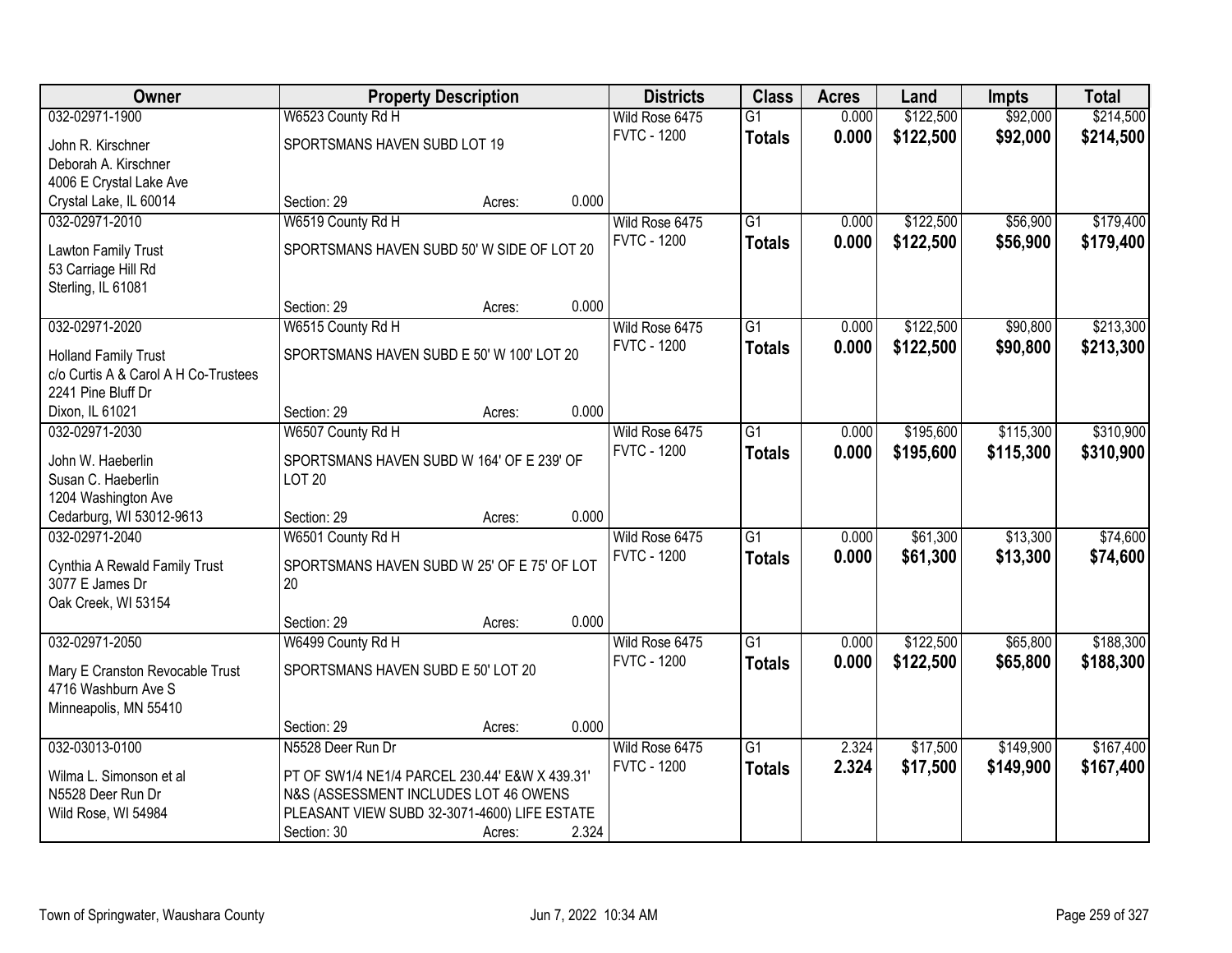| Owner                    |                                              | <b>Property Description</b> |        | <b>Districts</b>   | <b>Class</b>    | <b>Acres</b> | Land     | <b>Impts</b>    | <b>Total</b> |
|--------------------------|----------------------------------------------|-----------------------------|--------|--------------------|-----------------|--------------|----------|-----------------|--------------|
| 032-03013-0300           | N5581 Hillside Dr                            |                             |        | Wild Rose 6475     | $\overline{G1}$ | 1.255        | \$11,500 | \$127,100       | \$138,600    |
| Randal R. Larson         | PT OF NE1/4                                  |                             |        | <b>FVTC - 1200</b> | <b>Totals</b>   | 1.255        | \$11,500 | \$127,100       | \$138,600    |
| N5581 Hillside Dr        |                                              |                             |        |                    |                 |              |          |                 |              |
| Wild Rose, WI 54984      |                                              |                             |        |                    |                 |              |          |                 |              |
|                          | Section: 30                                  | Acres:                      | 1.255  |                    |                 |              |          |                 |              |
| 032-03013-0400           | W7040 High Rd                                |                             |        | Wild Rose 6475     | $\overline{G1}$ | 0.210        | \$5,800  | \$4,900         | \$10,700     |
| Irene L. Williams et al  | PT OF SW NE ADJ TO LOT 39 OWENS PLEASANT     |                             |        | <b>FVTC - 1200</b> | <b>Totals</b>   | 0.210        | \$5,800  | \$4,900         | \$10,700     |
| W7036 High Rd            | VIEW SUBD SUBJECT TO LIFE ESTATE FOR IRENE L |                             |        |                    |                 |              |          |                 |              |
| Wild Rose, WI 54984      | <b>WILLIAMS</b>                              |                             |        |                    |                 |              |          |                 |              |
|                          | Section: 30                                  | Acres:                      | 0.210  |                    |                 |              |          |                 |              |
| 032-03013-0500           | W7068 High Rd                                |                             |        | Wild Rose 6475     | G <sub>1</sub>  | 1.000        | \$10,000 | \$118,200       | \$128,200    |
| James G. Caves           | PT OF SW1/4 NE1/4, LOT 1 CSM #1560           |                             |        | <b>FVTC - 1200</b> | <b>Totals</b>   | 1.000        | \$10,000 | \$118,200       | \$128,200    |
| Julie A. Caves           |                                              |                             |        |                    |                 |              |          |                 |              |
| PO Box 77                |                                              |                             |        |                    |                 |              |          |                 |              |
| Wild Rose, WI 54984      | Section: 30                                  | Acres:                      | 1.000  |                    |                 |              |          |                 |              |
| 032-03013-0600           | W7048 High Rd                                |                             |        | Wild Rose 6475     | $\overline{G1}$ | 1.000        | \$10,000 | \$237,000       | \$247,000    |
| Gregory D. Sage          | PT OF SW1/4 NE1/4, LOT 2 CSM #1560           |                             |        | <b>FVTC - 1200</b> | <b>Totals</b>   | 1.000        | \$10,000 | \$237,000       | \$247,000    |
| Victoria Sage            |                                              |                             |        |                    |                 |              |          |                 |              |
| W7048 High Rd            |                                              |                             |        |                    |                 |              |          |                 |              |
| Wild Rose, WI 54984      | Section: 30                                  | Acres:                      | 1.000  |                    |                 |              |          |                 |              |
| 032-03014-0100           | N5595 20th Ave                               |                             |        | Wild Rose 6475     | $\overline{G1}$ | 1.158        | \$10,900 | \$62,000        | \$72,900     |
| James P. Phillips        | PT OF SE1/4 OF NE1/4, LOT 1 CSM 3766         |                             |        | <b>FVTC - 1200</b> | <b>Totals</b>   | 1.158        | \$10,900 | \$62,000        | \$72,900     |
| PO Box 166               |                                              |                             |        |                    |                 |              |          |                 |              |
| Wild Rose, WI 54984      |                                              |                             |        |                    |                 |              |          |                 |              |
|                          | Section: 30                                  | Acres:                      | 1.158  |                    |                 |              |          |                 |              |
| 032-03014-0200           | W6973 Carter Rd                              |                             |        | Wild Rose 6475     | G1              | 1.000        | \$10,000 | \$97,800        | \$107,800    |
| Douglas J. Hildebrandt   | SE1/4 OF NE1/4 EXC CSM 3766                  |                             |        | <b>FVTC - 1200</b> | G <sub>5</sub>  | 28.842       | \$20,200 | \$0             | \$20,200     |
| W6973 Carter Rd          |                                              |                             |        |                    | G <sub>6</sub>  | 9.000        | \$28,800 | \$0             | \$28,800     |
| Wild Rose, WI 54984-9186 |                                              |                             |        |                    | <b>Totals</b>   | 38.842       | \$59,000 | \$97,800        | \$156,800    |
|                          | Section: 30                                  | Acres:                      | 38.842 |                    |                 |              |          |                 |              |
| 032-03041-0000           | State Rd 22                                  |                             |        | Wild Rose 6475     | G5              | 33.000       | \$19,800 | $\overline{50}$ | \$19,800     |
| Shelly D. Williams       | <b>NE1/4 OF SE1/4</b>                        |                             |        | <b>FVTC - 1200</b> | G <sub>6</sub>  | 7.000        | \$21,700 | \$0             | \$21,700     |
| Holly R. Hanson          |                                              |                             |        |                    | <b>Totals</b>   | 40.000       | \$41,500 | \$0             | \$41,500     |
| W6944 County Rd Gh       |                                              |                             |        |                    |                 |              |          |                 |              |
| Wild Rose, WI 54984-9193 | Section: 30                                  | Acres:                      | 40.000 |                    |                 |              |          |                 |              |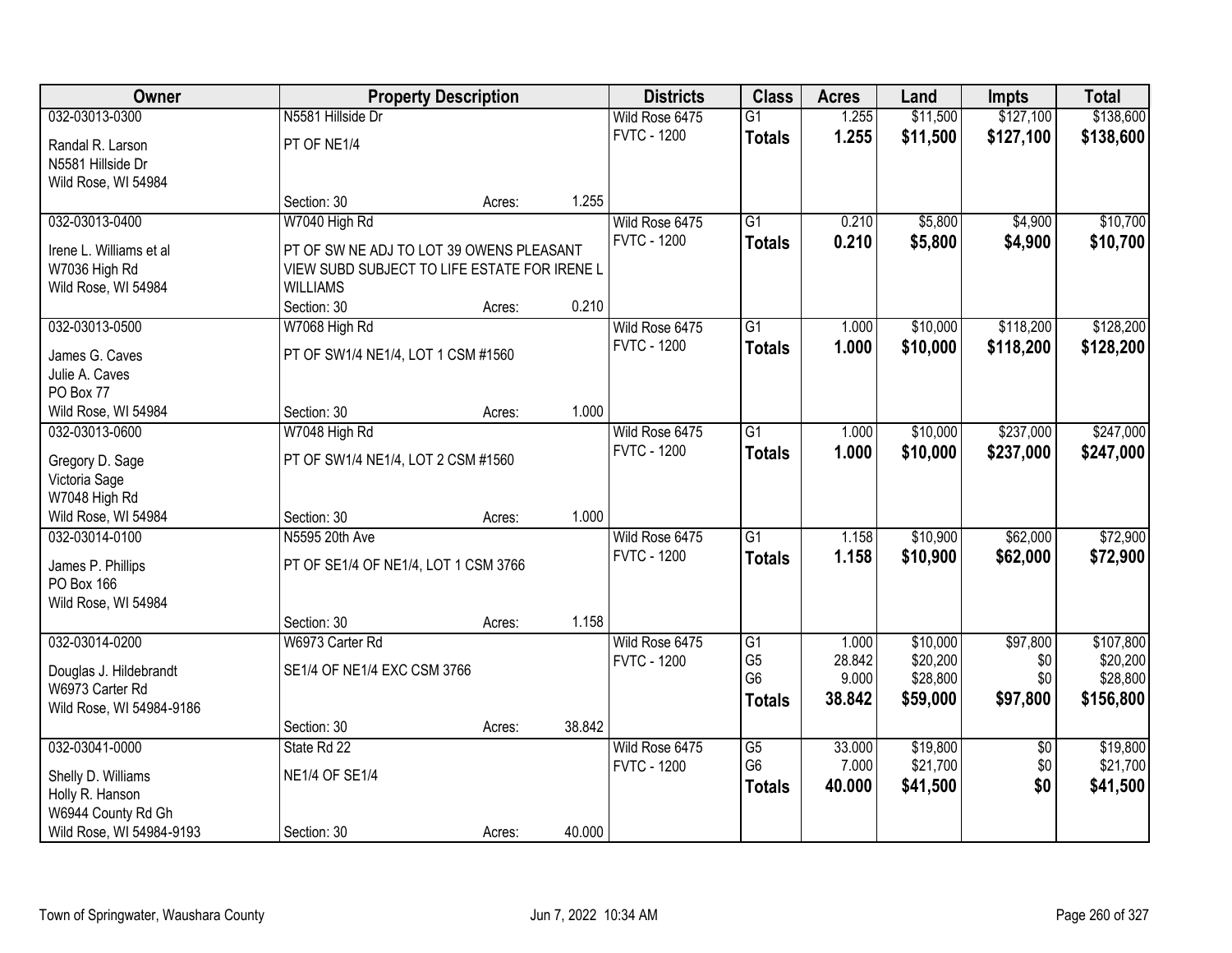| <b>Owner</b>                             |                                               | <b>Property Description</b> |        | <b>Districts</b>   | <b>Class</b>    | <b>Acres</b> | Land     | <b>Impts</b>    | <b>Total</b> |
|------------------------------------------|-----------------------------------------------|-----------------------------|--------|--------------------|-----------------|--------------|----------|-----------------|--------------|
| 032-03042-0100                           | W7031 Carey Ave                               |                             |        | Wild Rose 6475     | $\overline{G1}$ | 5.250        | \$29,200 | \$120,500       | \$149,700    |
| Thomas L. Kline                          | PT NW1/4 OF SE1/4, N 396 FT OF E 555 FT, EXC  |                             |        | <b>FVTC - 1200</b> | <b>Totals</b>   | 5.250        | \$29,200 | \$120,500       | \$149,700    |
| Patsy A. Kline                           | TOWN RD                                       |                             |        |                    |                 |              |          |                 |              |
| W7031 Carey Ave                          |                                               |                             |        |                    |                 |              |          |                 |              |
| Wild Rose, WI 54984                      | Section: 30                                   | Acres:                      | 5.250  |                    |                 |              |          |                 |              |
| 032-03042-0210                           | N5480 Mount Morris Rd                         |                             |        | Wild Rose 6475     | $\overline{G1}$ | 2.289        | \$17,300 | \$137,700       | \$155,000    |
|                                          |                                               |                             |        | <b>FVTC - 1200</b> | <b>Totals</b>   | 2.289        | \$17,300 | \$137,700       | \$155,000    |
| Isabel M. Urban<br>N5480 Mount Morris Rd | PT OF NW1/4 OF SE1/4, LOT 1 CSM 6009          |                             |        |                    |                 |              |          |                 |              |
| Wild Rose, WI 54984                      |                                               |                             |        |                    |                 |              |          |                 |              |
|                                          | Section: 30                                   | Acres:                      | 2.289  |                    |                 |              |          |                 |              |
| 032-03042-0220                           | W7071 Carey Ave                               |                             |        | Wild Rose 6475     | $\overline{G1}$ | 4.289        | \$25,700 | \$35,800        | \$61,500     |
|                                          |                                               |                             |        | <b>FVTC - 1200</b> | <b>Totals</b>   | 4.289        | \$25,700 | \$35,800        | \$61,500     |
| Thomas J. Robinson et al                 | PT OF NW1/4 OF SE1/4, LOT 2 CSM 6009          |                             |        |                    |                 |              |          |                 |              |
| 10275 Akron Ave                          |                                               |                             |        |                    |                 |              |          |                 |              |
| Almond, WI 54909-9530                    |                                               |                             |        |                    |                 |              |          |                 |              |
|                                          | Section: 30                                   | Acres:                      | 4.289  |                    |                 |              |          |                 |              |
| 032-03042-0320                           | State Rd 22                                   |                             |        | Wild Rose 6475     | G1              | 8.000        | \$24,000 | $\sqrt[6]{}$    | \$24,000     |
| Gabriel Boersma                          | SOUTH 8 ACRES OF NW1/4 OF SE1/4; K/A PARCEL A |                             |        | <b>FVTC - 1200</b> | <b>Totals</b>   | 8.000        | \$24,000 | \$0             | \$24,000     |
| PO Box 390                               | ON PLAT OF SURVEY BY NELSON (3132-8) ON       |                             |        |                    |                 |              |          |                 |              |
| Wild Rose, WI 54984                      | 1/23/2020                                     |                             |        |                    |                 |              |          |                 |              |
|                                          | Section: 30                                   | Acres:                      | 8.000  |                    |                 |              |          |                 |              |
| 032-03043-0000                           | State Rd 22                                   |                             |        | Wild Rose 6475     | $\overline{G5}$ | 30.000       | \$21,000 | $\overline{30}$ | \$21,000     |
| Samuel J. Wood                           | SW1/4 OF SE1/4                                |                             |        | <b>FVTC - 1200</b> | G <sub>6</sub>  | 10.000       | \$31,000 | \$0             | \$31,000     |
| Melissa L. Wood                          |                                               |                             |        |                    | <b>Totals</b>   | 40.000       | \$52,000 | \$0             | \$52,000     |
| W6957 County Rd Gh                       |                                               |                             |        |                    |                 |              |          |                 |              |
| Wild Rose, WI 54984                      | Section: 30                                   | Acres:                      | 40.000 |                    |                 |              |          |                 |              |
| 032-03044-0100                           | State Rd 22                                   |                             |        | Wild Rose 6475     | G5              | 35.050       | \$21,000 | $\overline{60}$ | \$21,000     |
| Shelly D. Williams                       | PT SE1/4 OF SE1/4                             |                             |        | <b>FVTC - 1200</b> | G <sub>6</sub>  | 3.000        | \$9,600  | \$0             | \$9,600      |
| Holly R. Hanson                          |                                               |                             |        |                    | <b>Totals</b>   | 38.050       | \$30,600 | \$0             | \$30,600     |
| W6944 County Rd Gh                       |                                               |                             |        |                    |                 |              |          |                 |              |
| Wild Rose, WI 54984-9193                 | Section: 30                                   | Acres:                      | 38.050 |                    |                 |              |          |                 |              |
| 032-03044-0200                           | W6944 County Rd GH                            |                             |        | Wild Rose 6475     | $\overline{G1}$ | 1.720        | \$14,300 | \$137,300       | \$151,600    |
|                                          |                                               |                             |        | <b>FVTC - 1200</b> | <b>Totals</b>   | 1.720        | \$14,300 | \$137,300       | \$151,600    |
| Reed A. Patti                            | PT OF E1/2 SE-SE 250' X 290' LOT 1 CSM 574    |                             |        |                    |                 |              |          |                 |              |
| Bonnie L. Patti                          |                                               |                             |        |                    |                 |              |          |                 |              |
| W6944 County Rd Gh                       |                                               |                             | 1.720  |                    |                 |              |          |                 |              |
| Wild Rose, WI 54984                      | Section: 30                                   | Acres:                      |        |                    |                 |              |          |                 |              |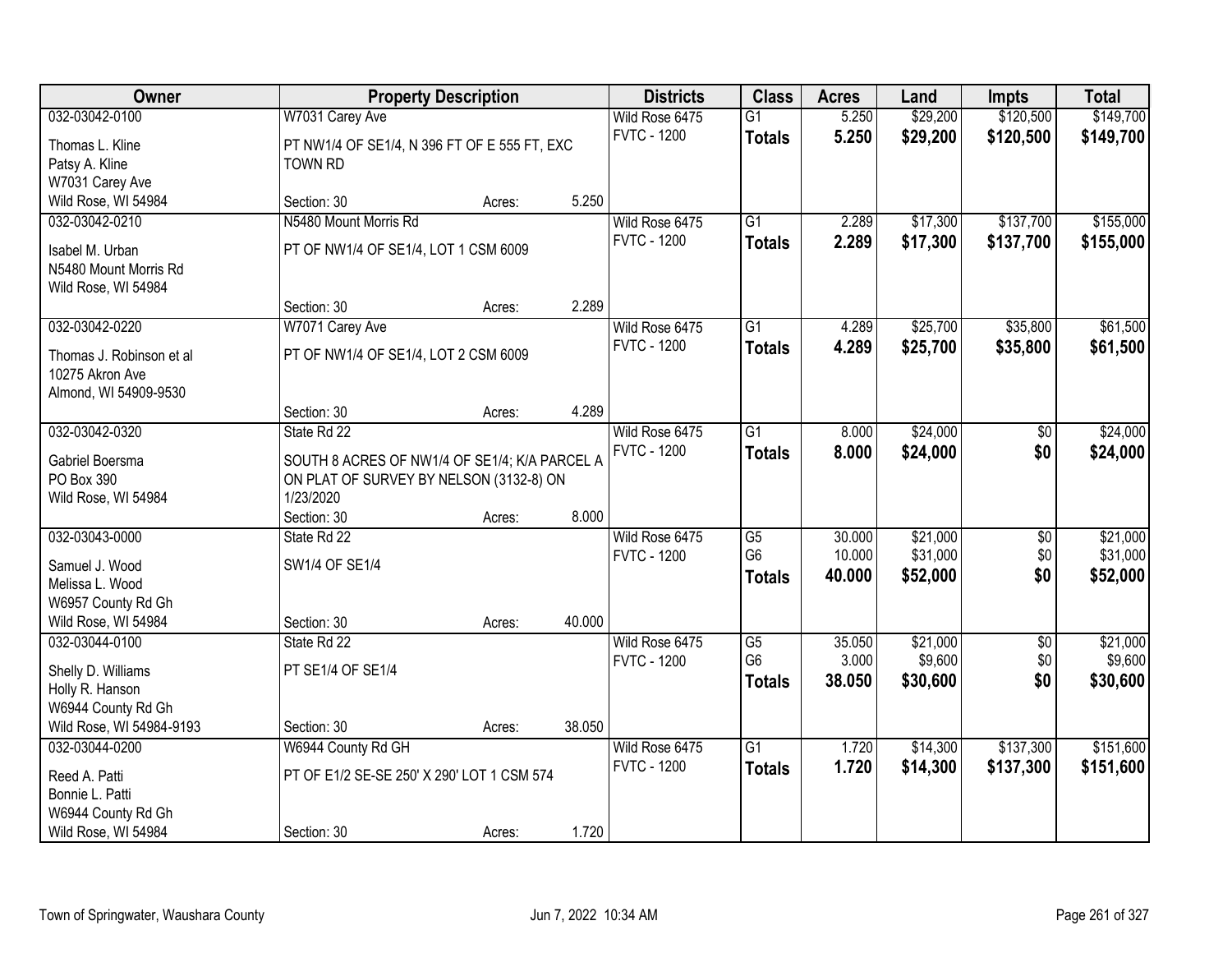| <b>Owner</b>                                                        | <b>Property Description</b>                |        |       | <b>Districts</b>   | <b>Class</b>    | <b>Acres</b> | Land    | <b>Impts</b>   | <b>Total</b> |
|---------------------------------------------------------------------|--------------------------------------------|--------|-------|--------------------|-----------------|--------------|---------|----------------|--------------|
| 032-03071-0100                                                      | W7096 Carey Ave                            |        |       | Wild Rose 6475     | $\overline{G1}$ | 0.655        | \$7,800 | \$83,400       | \$91,200     |
| Tami J. Baughman                                                    | OWENS PLEASANT VIEW LOT 1 LESS V 219 P 506 |        |       | <b>FVTC - 1200</b> | <b>Totals</b>   | 0.655        | \$7,800 | \$83,400       | \$91,200     |
| W7096 Carey Ave                                                     |                                            |        |       |                    |                 |              |         |                |              |
| Wild Rose, WI 54984                                                 |                                            |        |       |                    |                 |              |         |                |              |
|                                                                     | Section: 30                                | Acres: | 0.000 |                    |                 |              |         |                |              |
| 032-03071-0200                                                      | N5517 Hillside Dr                          |        |       | Wild Rose 6475     | $\overline{G1}$ | 0.880        | \$8,300 | \$59,800       | \$68,100     |
| David J & Patricia A Williams Revocable                             | OWENS PLEASANT VIEW LOT 2                  |        |       | <b>FVTC - 1200</b> | Totals          | 0.880        | \$8,300 | \$59,800       | \$68,100     |
| Trust                                                               |                                            |        |       |                    |                 |              |         |                |              |
| <b>PO Box 236</b>                                                   |                                            |        |       |                    |                 |              |         |                |              |
| Wild Rose, WI 54984                                                 | Section: 30                                | Acres: | 0.000 |                    |                 |              |         |                |              |
| 032-03071-0300                                                      | Hillside Dr                                |        |       | Wild Rose 6475     | $\overline{G1}$ | 0.570        | \$7,600 | $\sqrt[6]{30}$ | \$7,600      |
| David J & Patricia A Williams Revocable   OWENS PLEASANT VIEW LOT 3 |                                            |        |       | <b>FVTC - 1200</b> | <b>Totals</b>   | 0.570        | \$7,600 | \$0            | \$7,600      |
| Trust                                                               |                                            |        |       |                    |                 |              |         |                |              |
| PO Box 236                                                          |                                            |        |       |                    |                 |              |         |                |              |
| Wild Rose, WI 54984                                                 | Section: 30                                | Acres: | 0.000 |                    |                 |              |         |                |              |
| 032-03071-0400                                                      | N5549 Hillside Dr                          |        |       | Wild Rose 6475     | $\overline{G1}$ | 0.587        | \$7,600 | \$110,600      | \$118,200    |
| Scott T. Lamb                                                       | OWENS PLEASANT VIEW LOT 4                  |        |       | <b>FVTC - 1200</b> | <b>Totals</b>   | 0.587        | \$7,600 | \$110,600      | \$118,200    |
| Debra J. Lamb                                                       |                                            |        |       |                    |                 |              |         |                |              |
| N5549 Hillside Dr                                                   |                                            |        |       |                    |                 |              |         |                |              |
| Wild Rose, WI 54984                                                 | Section: 30                                | Acres: | 0.000 |                    |                 |              |         |                |              |
| 032-03071-0500                                                      | N5561 Hillside Dr                          |        |       | Wild Rose 6475     | $\overline{G1}$ | 0.571        | \$7,600 | \$125,300      | \$132,900    |
| Roger E. Schmideke                                                  | OWENS PLEASANT VIEW LOT 5                  |        |       | <b>FVTC - 1200</b> | <b>Totals</b>   | 0.571        | \$7,600 | \$125,300      | \$132,900    |
| N5561 Hillside Dr                                                   |                                            |        |       |                    |                 |              |         |                |              |
| Wild Rose, WI 54984                                                 |                                            |        |       |                    |                 |              |         |                |              |
|                                                                     | Section: 30                                | Acres: | 0.000 |                    |                 |              |         |                |              |
| 032-03071-0600                                                      | State Rd 22                                |        |       | Wild Rose 6475     | $\overline{G1}$ | 0.876        | \$8,300 | \$1,000        | \$9,300      |
| Roger E. Schmideke                                                  | OWENS PLEASANT VIEW LOT 6                  |        |       | <b>FVTC - 1200</b> | <b>Totals</b>   | 0.876        | \$8,300 | \$1,000        | \$9,300      |
| Lois A. Schmideke                                                   |                                            |        |       |                    |                 |              |         |                |              |
| N5561 Hillside Dr                                                   |                                            |        |       |                    |                 |              |         |                |              |
| Wild Rose, WI 54984                                                 | Section: 30                                | Acres: | 0.876 |                    |                 |              |         |                |              |
| 032-03071-0700                                                      | W7075 High Rd                              |        |       | Wild Rose 6475     | $\overline{G1}$ | 0.513        | \$7,500 | \$75,200       | \$82,700     |
|                                                                     |                                            |        |       | <b>FVTC - 1200</b> | <b>Totals</b>   | 0.513        | \$7,500 | \$75,200       | \$82,700     |
| Shelley A. Maginnis<br>W7075 High Rd                                | OWENS PLEASANT VIEW LOT 7                  |        |       |                    |                 |              |         |                |              |
| Wild Rose, WI 54984                                                 |                                            |        |       |                    |                 |              |         |                |              |
|                                                                     | Section: 30                                | Acres: | 0.000 |                    |                 |              |         |                |              |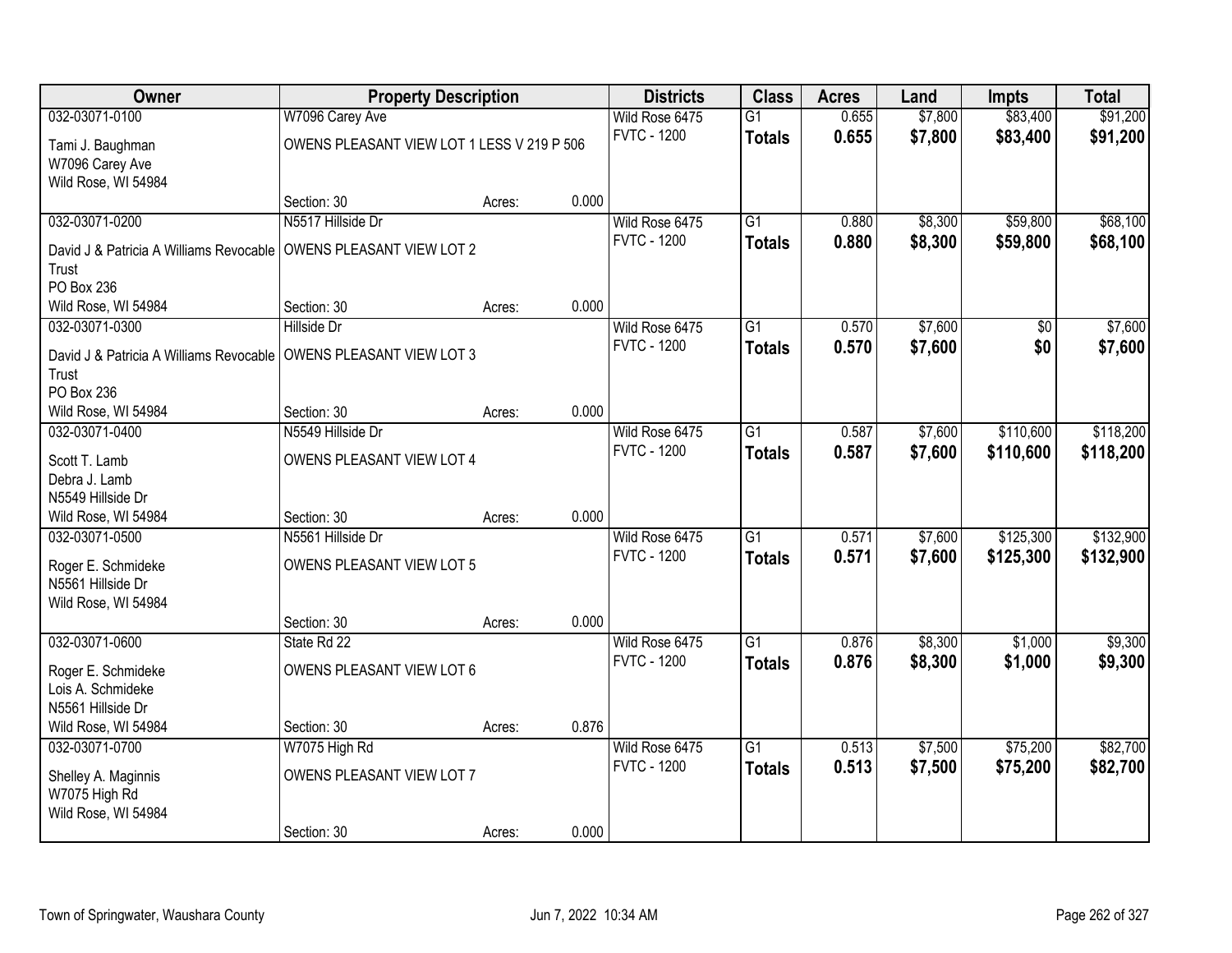| Owner                    |                                  | <b>Property Description</b> |       | <b>Districts</b>   | <b>Class</b>    | <b>Acres</b> | Land     | <b>Impts</b> | <b>Total</b> |
|--------------------------|----------------------------------|-----------------------------|-------|--------------------|-----------------|--------------|----------|--------------|--------------|
| 032-03071-0800           | N5568 Hillside Dr                |                             |       | Wild Rose 6475     | $\overline{G1}$ | 0.501        | \$7,400  | \$104,200    | \$111,600    |
| Tammy R. Wilkinson       | LOT 8, OWENS PLEASANT VIEW SUBD  |                             |       | <b>FVTC - 1200</b> | <b>Totals</b>   | 0.501        | \$7,400  | \$104,200    | \$111,600    |
| N5568 Hillside Dr        |                                  |                             |       |                    |                 |              |          |              |              |
| Wild Rose, WI 54984      |                                  |                             |       |                    |                 |              |          |              |              |
|                          | Section: 30                      | Acres:                      | 0.000 |                    |                 |              |          |              |              |
| 032-03071-0900           | N5552 Hillside Dr                |                             |       | Wild Rose 6475     | $\overline{G1}$ | 0.501        | \$7,400  | \$12,900     | \$20,300     |
| Sarah Luchini            | LOT 9 OWENS PLEASANT VIEW        |                             |       | <b>FVTC - 1200</b> | <b>Totals</b>   | 0.501        | \$7,400  | \$12,900     | \$20,300     |
| Allen J. Luchini         |                                  |                             |       |                    |                 |              |          |              |              |
| N5546 Hillside Dr        |                                  |                             |       |                    |                 |              |          |              |              |
| Wild Rose, WI 54984      | Section: 30                      | Acres:                      | 0.000 |                    |                 |              |          |              |              |
| 032-03071-1010           | N5546 Hillside Dr                |                             |       | Wild Rose 6475     | $\overline{G1}$ | 1.000        | \$10,000 | \$141,000    | \$151,000    |
| Allen J. Luchini         | LOTS 10 & 11 OWENS PLEASANT VIEW |                             |       | <b>FVTC - 1200</b> | <b>Totals</b>   | 1.000        | \$10,000 | \$141,000    | \$151,000    |
| Sarah A. Eggers          |                                  |                             |       |                    |                 |              |          |              |              |
| N5546 Hillside Dr        |                                  |                             |       |                    |                 |              |          |              |              |
| Wild Rose, WI 54984      | Section: 30                      | Acres:                      | 1.000 |                    |                 |              |          |              |              |
| 032-03071-1200           | N5528 Hillside Dr                |                             |       | Wild Rose 6475     | $\overline{G1}$ | 0.501        | \$7,400  | \$120,300    | \$127,700    |
| Linda A. Morales         | OWENS PLEASANT VIEW LOT 12       |                             |       | <b>FVTC - 1200</b> | <b>Totals</b>   | 0.501        | \$7,400  | \$120,300    | \$127,700    |
| 840 Commons Cir Apt 1    |                                  |                             |       |                    |                 |              |          |              |              |
| Plover, WI 54467-4225    |                                  |                             |       |                    |                 |              |          |              |              |
|                          | Section: 30                      | Acres:                      | 0.000 |                    |                 |              |          |              |              |
| 032-03071-1300           | N5516 Hillside Dr                |                             |       | Wild Rose 6475     | $\overline{G1}$ | 0.501        | \$7,400  | \$107,600    | \$115,000    |
| Daniel E. Apps           | OWENS PLEASANT VIEW LOT 13       |                             |       | <b>FVTC - 1200</b> | <b>Totals</b>   | 0.501        | \$7,400  | \$107,600    | \$115,000    |
| Roberta Apps             |                                  |                             |       |                    |                 |              |          |              |              |
| N5516 Hillside Dr        |                                  |                             |       |                    |                 |              |          |              |              |
| Wild Rose, WI 54984      | Section: 30                      | Acres:                      | 0.000 |                    |                 |              |          |              |              |
| 032-03071-1400           | W7074 Carey Ave                  |                             |       | Wild Rose 6475     | $\overline{G1}$ | 0.500        | \$7,400  | \$84,800     | \$92,200     |
| Thomas M. Steberl        | OWENS PLEASANT VIEW LOT 14       |                             |       | <b>FVTC - 1200</b> | <b>Totals</b>   | 0.500        | \$7,400  | \$84,800     | \$92,200     |
| Ann L. Steberl           |                                  |                             |       |                    |                 |              |          |              |              |
| W7074 Carey Ave          |                                  |                             |       |                    |                 |              |          |              |              |
| Wild Rose, WI 54984      | Section: 30                      | Acres:                      | 0.000 |                    |                 |              |          |              |              |
| 032-03071-1500           | N5517 Rock Ave                   |                             |       | Wild Rose 6475     | $\overline{G1}$ | 0.500        | \$7,400  | \$105,800    | \$113,200    |
| Kathleen A. Wagner       | LOTS 15 & 16 OWENS PLEASANT VIEW |                             |       | <b>FVTC - 1200</b> | <b>Totals</b>   | 0.500        | \$7,400  | \$105,800    | \$113,200    |
| Tracy A. Schommer        |                                  |                             |       |                    |                 |              |          |              |              |
| 12501 Ulmerton Rd Lot 10 |                                  |                             |       |                    |                 |              |          |              |              |
| Largo, FL 33774-2721     | Section: 30                      | Acres:                      | 0.000 |                    |                 |              |          |              |              |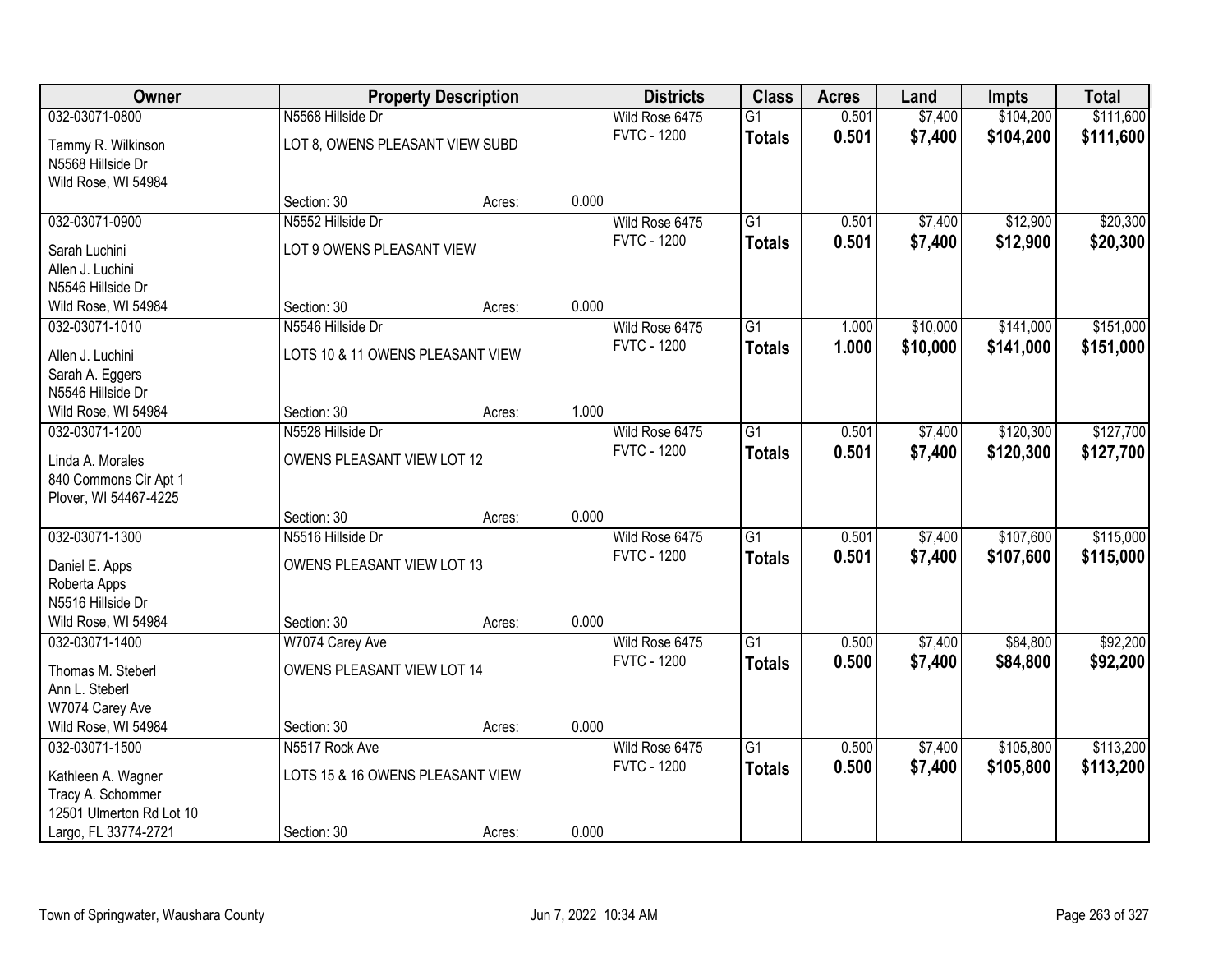| Owner                                                                |                            | <b>Property Description</b> |       | <b>Districts</b>   | <b>Class</b>    | <b>Acres</b> | Land    | <b>Impts</b>    | <b>Total</b> |
|----------------------------------------------------------------------|----------------------------|-----------------------------|-------|--------------------|-----------------|--------------|---------|-----------------|--------------|
| 032-03071-1700                                                       | State Rd 22                |                             |       | Wild Rose 6475     | $\overline{G1}$ | 0.501        | \$7,400 | $\overline{50}$ | \$7,400      |
| Linda A. Morales                                                     | OWENS PLEASANT VIEW LOT 17 |                             |       | <b>FVTC - 1200</b> | <b>Totals</b>   | 0.501        | \$7,400 | \$0             | \$7,400      |
| 840 Commons Cir Apt 1                                                |                            |                             |       |                    |                 |              |         |                 |              |
| Plover, WI 54467-4225                                                |                            |                             |       |                    |                 |              |         |                 |              |
|                                                                      | Section: 30                | Acres:                      | 0.000 |                    |                 |              |         |                 |              |
| 032-03071-1800                                                       | N5533 Rock Ave             |                             |       | Wild Rose 6475     | $\overline{G1}$ | 0.500        | \$7,400 | \$10,800        | \$18,200     |
|                                                                      |                            |                             |       | <b>FVTC - 1200</b> | <b>Totals</b>   | 0.500        | \$7,400 | \$10,800        | \$18,200     |
| Kathleen S. Leiskau                                                  | OWENS PLEASANT VIEW LOT 18 |                             |       |                    |                 |              |         |                 |              |
| Michael J. Laflin                                                    |                            |                             |       |                    |                 |              |         |                 |              |
| N5536 Rock Ave                                                       |                            |                             |       |                    |                 |              |         |                 |              |
| Wild Rose, WI 54984                                                  | Section: 30                | Acres:                      | 0.000 |                    |                 |              |         |                 |              |
| 032-03071-1900                                                       | N5545 Rock Ave             |                             |       | Wild Rose 6475     | G1              | 0.500        | \$7,400 | \$0             | \$7,400      |
| Michael J. Laflin                                                    | OWENS PLEASANT VIEW LOT 19 |                             |       | <b>FVTC - 1200</b> | <b>Totals</b>   | 0.500        | \$7,400 | \$0             | \$7,400      |
| Kathleen S. Leiskau                                                  |                            |                             |       |                    |                 |              |         |                 |              |
| N5536 Rock Ave                                                       |                            |                             |       |                    |                 |              |         |                 |              |
| Wild Rose, WI 54984                                                  | Section: 30                | Acres:                      | 0.000 |                    |                 |              |         |                 |              |
| 032-03071-2000                                                       | State Rd 22                |                             |       | Wild Rose 6475     | $\overline{G1}$ | 0.500        | \$7,400 | \$0             | \$7,400      |
|                                                                      |                            |                             |       | <b>FVTC - 1200</b> | <b>Totals</b>   | 0.500        | \$7,400 | \$0             | \$7,400      |
| David J & Patricia A Williams Revocable                              | OWENS PLEASANT VIEW LOT 20 |                             |       |                    |                 |              |         |                 |              |
| Trust                                                                |                            |                             |       |                    |                 |              |         |                 |              |
| PO Box 236                                                           |                            |                             |       |                    |                 |              |         |                 |              |
| Wild Rose, WI 54984                                                  | Section: 30                | Acres:                      | 0.000 |                    |                 |              |         |                 |              |
| 032-03071-2100                                                       | State Rd 22                |                             |       | Wild Rose 6475     | $\overline{G1}$ | 0.500        | \$7,400 | $\overline{30}$ | \$7,400      |
| David J & Patricia A Williams Revocable   OWENS PLEASANT VIEW LOT 21 |                            |                             |       | <b>FVTC - 1200</b> | <b>Totals</b>   | 0.500        | \$7,400 | \$0             | \$7,400      |
| Trust                                                                |                            |                             |       |                    |                 |              |         |                 |              |
| PO Box 236                                                           |                            |                             |       |                    |                 |              |         |                 |              |
| Wild Rose, WI 54984                                                  | Section: 30                | Acres:                      | 0.000 |                    |                 |              |         |                 |              |
| 032-03071-2200                                                       | W7065 High Rd              |                             |       | Wild Rose 6475     | $\overline{G1}$ | 0.510        | \$7,500 | \$117,600       | \$125,100    |
|                                                                      |                            |                             |       | <b>FVTC - 1200</b> | <b>Totals</b>   | 0.510        | \$7,500 | \$117,600       | \$125,100    |
| William B. Raynes                                                    | OWENS PLEASANT VIEW LOT 22 |                             |       |                    |                 |              |         |                 |              |
| Johanna Raynes                                                       |                            |                             |       |                    |                 |              |         |                 |              |
| W7065 High Rd                                                        |                            |                             |       |                    |                 |              |         |                 |              |
| Wild Rose, WI 54984                                                  | Section: 30                | Acres:                      | 0.000 |                    |                 |              |         |                 |              |
| 032-03071-2300                                                       | State Rd 22                |                             |       | Wild Rose 6475     | $\overline{G1}$ | 0.510        | \$7,500 | $\overline{50}$ | \$7,500      |
| Nathan R. Klapoetke                                                  | LOT 23 OWENS PLEASANT VIEW |                             |       | <b>FVTC - 1200</b> | <b>Totals</b>   | 0.510        | \$7,500 | \$0             | \$7,500      |
| N5564 Rock Ave                                                       |                            |                             |       |                    |                 |              |         |                 |              |
| Wild Rose, WI 54984                                                  |                            |                             |       |                    |                 |              |         |                 |              |
|                                                                      | Section: 30                | Acres:                      | 0.000 |                    |                 |              |         |                 |              |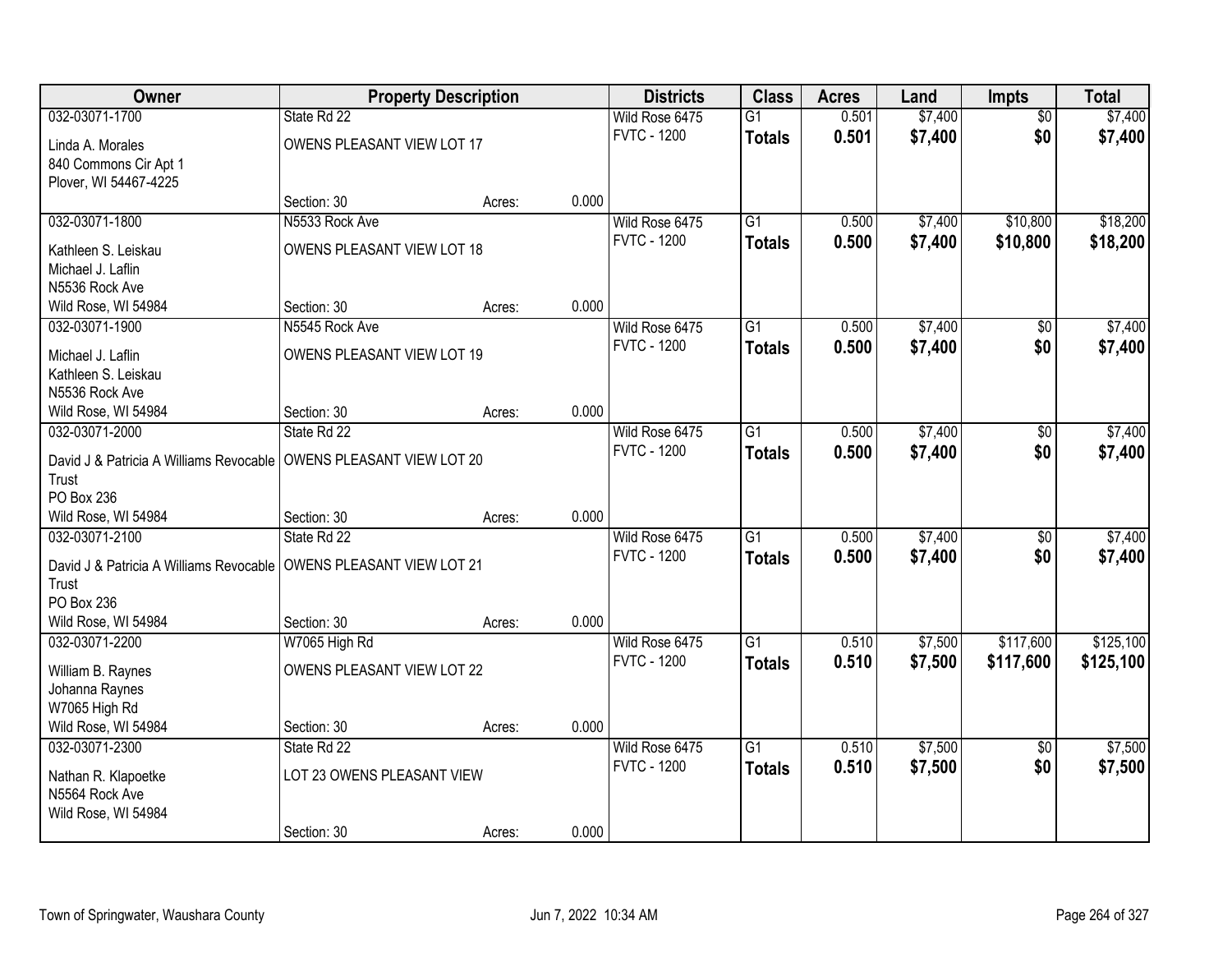| Owner                                    |                                | <b>Property Description</b> |       | <b>Districts</b>   | <b>Class</b>    | <b>Acres</b> | Land    | <b>Impts</b>    | <b>Total</b> |
|------------------------------------------|--------------------------------|-----------------------------|-------|--------------------|-----------------|--------------|---------|-----------------|--------------|
| 032-03071-2400                           | N5564 Rock Ave                 |                             |       | Wild Rose 6475     | $\overline{G1}$ | 0.570        | \$7,600 | \$167,200       | \$174,800    |
| Nathan R. Klapoetke                      | OWENS PLEASANT VIEW LOT 24     |                             |       | <b>FVTC - 1200</b> | <b>Totals</b>   | 0.570        | \$7,600 | \$167,200       | \$174,800    |
| N5564 Rock Ave                           |                                |                             |       |                    |                 |              |         |                 |              |
| Wild Rose, WI 54984                      |                                |                             |       |                    |                 |              |         |                 |              |
|                                          | Section: 30                    | Acres:                      | 0.000 |                    |                 |              |         |                 |              |
| 032-03071-2500                           | State Rd 22                    |                             |       | Wild Rose 6475     | $\overline{G1}$ | 0.566        | \$7,600 | $\overline{50}$ | \$7,600      |
| Nathan R. Klapoetke                      | LOT 25 OWENS PLEASANT VIEW     |                             |       | <b>FVTC - 1200</b> | <b>Totals</b>   | 0.566        | \$7,600 | \$0             | \$7,600      |
| N5564 Rock Ave                           |                                |                             |       |                    |                 |              |         |                 |              |
| Wild Rose, WI 54984                      |                                |                             |       |                    |                 |              |         |                 |              |
|                                          | Section: 30                    | Acres:                      | 0.000 |                    |                 |              |         |                 |              |
| 032-03071-2600                           | State Rd 22                    |                             |       | Wild Rose 6475     | $\overline{G1}$ | 0.570        | \$7,600 | \$0             | \$7,600      |
| Michael J. Laflin                        | OWENS PLEASANT VIEW LOT 26     |                             |       | <b>FVTC - 1200</b> | <b>Totals</b>   | 0.570        | \$7,600 | \$0             | \$7,600      |
| Kathleen S. Leiskau                      |                                |                             |       |                    |                 |              |         |                 |              |
| N5536 Rock Ave                           |                                |                             |       |                    |                 |              |         |                 |              |
| Wild Rose, WI 54984                      | Section: 30                    | Acres:                      | 0.000 |                    |                 |              |         |                 |              |
| 032-03071-2700                           | N5536 Rock Ave                 |                             |       | Wild Rose 6475     | $\overline{G1}$ | 0.570        | \$7,600 | \$90,800        | \$98,400     |
|                                          |                                |                             |       | <b>FVTC - 1200</b> | <b>Totals</b>   | 0.570        | \$7,600 | \$90,800        | \$98,400     |
| Michael J. Laflin<br>Kathleen S. Leiskau | OWENS PLEASANT VIEW LOT 27     |                             |       |                    |                 |              |         |                 |              |
| N5536 Rock Ave                           |                                |                             |       |                    |                 |              |         |                 |              |
| Wild Rose, WI 54984                      | Section: 30                    | Acres:                      | 0.000 |                    |                 |              |         |                 |              |
| 032-03071-2800                           | State Rd 22                    |                             |       | Wild Rose 6475     | $\overline{G1}$ | 0.570        | \$7,600 | \$0             | \$7,600      |
|                                          |                                |                             |       | <b>FVTC - 1200</b> | <b>Totals</b>   | 0.570        | \$7,600 | \$0             | \$7,600      |
| Michael J. Laflin                        | OWENS PLEASANT VIEW LOT 28     |                             |       |                    |                 |              |         |                 |              |
| Kathleen S. Leiskau<br>N5536 Rock Ave    |                                |                             |       |                    |                 |              |         |                 |              |
| Wild Rose, WI 54984                      | Section: 30                    | Acres:                      | 0.000 |                    |                 |              |         |                 |              |
| 032-03071-2900                           | State Rd 22                    |                             |       | Wild Rose 6475     | $\overline{G1}$ | 0.570        | \$7,600 | \$0             | \$7,600      |
|                                          |                                |                             |       | <b>FVTC - 1200</b> | <b>Totals</b>   | 0.570        | \$7,600 | \$0             | \$7,600      |
| Peter D. Quella                          | OWENS PLEASANT VIEW LOT 29     |                             |       |                    |                 |              |         |                 |              |
| Patricia A. Quella                       |                                |                             |       |                    |                 |              |         |                 |              |
| W7042 Carey St                           |                                |                             | 0.000 |                    |                 |              |         |                 |              |
| Wild Rose, WI 54984<br>032-03071-3000    | Section: 30<br>W7042 Carey Ave | Acres:                      |       | Wild Rose 6475     | $\overline{G1}$ | 0.570        | \$7,600 | \$92,600        | \$100,200    |
|                                          |                                |                             |       | <b>FVTC - 1200</b> | <b>Totals</b>   | 0.570        | \$7,600 | \$92,600        | \$100,200    |
| Peter D. Quella                          | OWENS PLEASANT VIEW LOT 30     |                             |       |                    |                 |              |         |                 |              |
| W7042 Carey Ave                          |                                |                             |       |                    |                 |              |         |                 |              |
| Wild Rose, WI 54984                      |                                |                             |       |                    |                 |              |         |                 |              |
|                                          | Section: 30                    | Acres:                      | 0.000 |                    |                 |              |         |                 |              |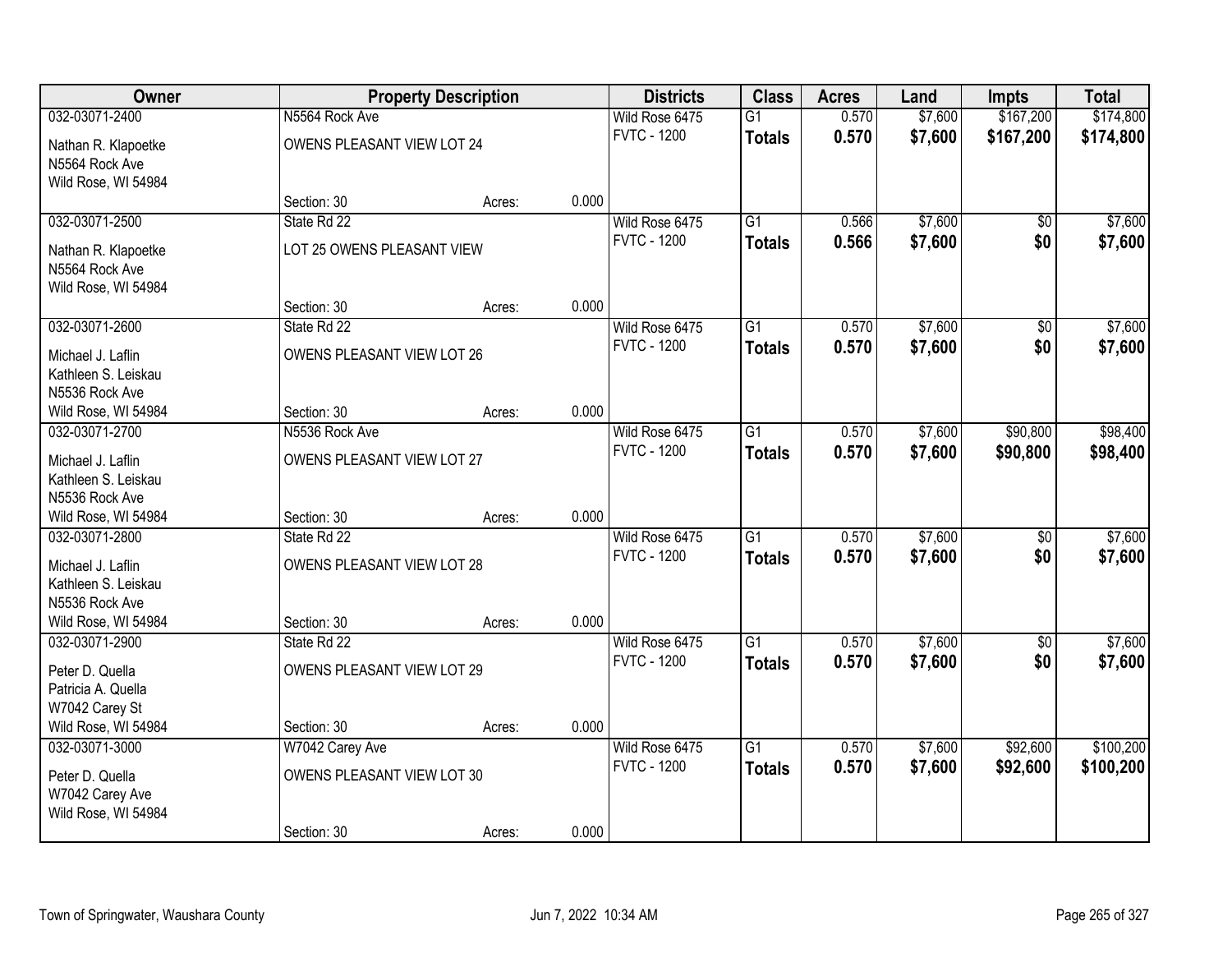| Owner                                 |                                              | <b>Property Description</b> |       | <b>Districts</b>                     | <b>Class</b>    | <b>Acres</b> | Land    | <b>Impts</b> | <b>Total</b> |
|---------------------------------------|----------------------------------------------|-----------------------------|-------|--------------------------------------|-----------------|--------------|---------|--------------|--------------|
| 032-03071-3120                        | N5509 Deer Run Dr                            |                             |       | Wild Rose 6475                       | $\overline{G1}$ | 0.670        | \$7,800 | \$133,300    | \$141,100    |
| Jacob D. Lund                         | LOT 2 CSM 3506                               |                             |       | <b>FVTC - 1200</b>                   | <b>Totals</b>   | 0.670        | \$7,800 | \$133,300    | \$141,100    |
| Kylee J. Lund                         |                                              |                             |       |                                      |                 |              |         |              |              |
| N5509 Deer Run Dr                     |                                              |                             |       |                                      |                 |              |         |              |              |
| Wild Rose, WI 54984-9014              | Section: 30                                  | Acres:                      | 0.670 |                                      |                 |              |         |              |              |
| 032-03071-3210                        | N5519 Deer Run Dr                            |                             |       | Wild Rose 6475                       | $\overline{G1}$ | 0.460        | \$7,300 | \$65,200     | \$72,500     |
| Kelsey C. Koch                        | PT OF NE1/4 OWENS PLEASANT VIEW PT OF LOT 32 |                             |       | <b>FVTC - 1200</b>                   | <b>Totals</b>   | 0.460        | \$7,300 | \$65,200     | \$72,500     |
| Kevin Koch                            | NOW LOT 1 CSM 3506                           |                             |       |                                      |                 |              |         |              |              |
| N5519 Deer Run Dr                     |                                              |                             |       |                                      |                 |              |         |              |              |
| Wild Rose, WI 54984-9014              | Section: 30                                  | Acres:                      | 0.460 |                                      |                 |              |         |              |              |
| 032-03071-3300                        | State Rd 22                                  |                             |       | Wild Rose 6475                       | G1              | 0.570        | \$7,600 | \$0          | \$7,600      |
|                                       |                                              |                             |       | <b>FVTC - 1200</b>                   | <b>Totals</b>   | 0.570        | \$7,600 | \$0          | \$7,600      |
| Michael J. Laflin                     | OWENS PLEASANT VIEW LOT 33                   |                             |       |                                      |                 |              |         |              |              |
| Kathleen S. Leiskau                   |                                              |                             |       |                                      |                 |              |         |              |              |
| N5536 Rock Ave                        |                                              |                             | 0.000 |                                      |                 |              |         |              |              |
| Wild Rose, WI 54984<br>032-03071-3400 | Section: 30<br>State Rd 22                   | Acres:                      |       |                                      | $\overline{G1}$ | 0.570        | \$7,600 |              |              |
|                                       |                                              |                             |       | Wild Rose 6475<br><b>FVTC - 1200</b> |                 |              |         | $\sqrt[6]{}$ | \$7,600      |
| David A. Apps                         | OWENS PLEASANT VIEW LOT 34                   |                             |       |                                      | <b>Totals</b>   | 0.570        | \$7,600 | \$0          | \$7,600      |
| Andrea L. Biro-Apps                   |                                              |                             |       |                                      |                 |              |         |              |              |
| N5545 Deer Run Dr                     |                                              |                             |       |                                      |                 |              |         |              |              |
| Wild Rose, WI 54984                   | Section: 30                                  | Acres:                      | 0.000 |                                      |                 |              |         |              |              |
| 032-03071-3500                        | N5545 Deer Run Dr                            |                             |       | Wild Rose 6475                       | $\overline{G1}$ | 0.570        | \$7,600 | \$135,200    | \$142,800    |
| David A. Apps                         | OWENS PLEASANT VIEW LOT 35                   |                             |       | <b>FVTC - 1200</b>                   | <b>Totals</b>   | 0.570        | \$7,600 | \$135,200    | \$142,800    |
| Andrea L. Biro-Apps                   |                                              |                             |       |                                      |                 |              |         |              |              |
| N5545 Deer Run Dr                     |                                              |                             |       |                                      |                 |              |         |              |              |
| Wild Rose, WI 54984                   | Section: 30                                  | Acres:                      | 0.000 |                                      |                 |              |         |              |              |
| 032-03071-3600                        | N5557 Deer Run Dr                            |                             |       | Wild Rose 6475                       | $\overline{G1}$ | 0.570        | \$7,600 | \$82,200     | \$89,800     |
| Robert G. Lanting                     | OWENS PLEASANT VIEW LOT 36                   |                             |       | <b>FVTC - 1200</b>                   | <b>Totals</b>   | 0.570        | \$7,600 | \$82,200     | \$89,800     |
| Wendi R. Lanting                      |                                              |                             |       |                                      |                 |              |         |              |              |
| N5557 Deer Run Dr                     |                                              |                             |       |                                      |                 |              |         |              |              |
| Wild Rose, WI 54984                   | Section: 30                                  | Acres:                      | 0.000 |                                      |                 |              |         |              |              |
| 032-03071-3700                        | State Rd 22                                  |                             |       | Wild Rose 6475                       | $\overline{G1}$ | 0.590        | \$7,600 | \$400        | \$8,000      |
|                                       |                                              |                             |       | <b>FVTC - 1200</b>                   | <b>Totals</b>   | 0.590        | \$7,600 | \$400        | \$8,000      |
| Jay R. Wildner                        | OWENS PLEASANT VIEW LOT 37                   |                             |       |                                      |                 |              |         |              |              |
| Sara L. Wildner                       |                                              |                             |       |                                      |                 |              |         |              |              |
| W7031 High Rd                         |                                              |                             |       |                                      |                 |              |         |              |              |
| Wild Rose, WI 54984                   | Section: 30                                  | Acres:                      | 0.000 |                                      |                 |              |         |              |              |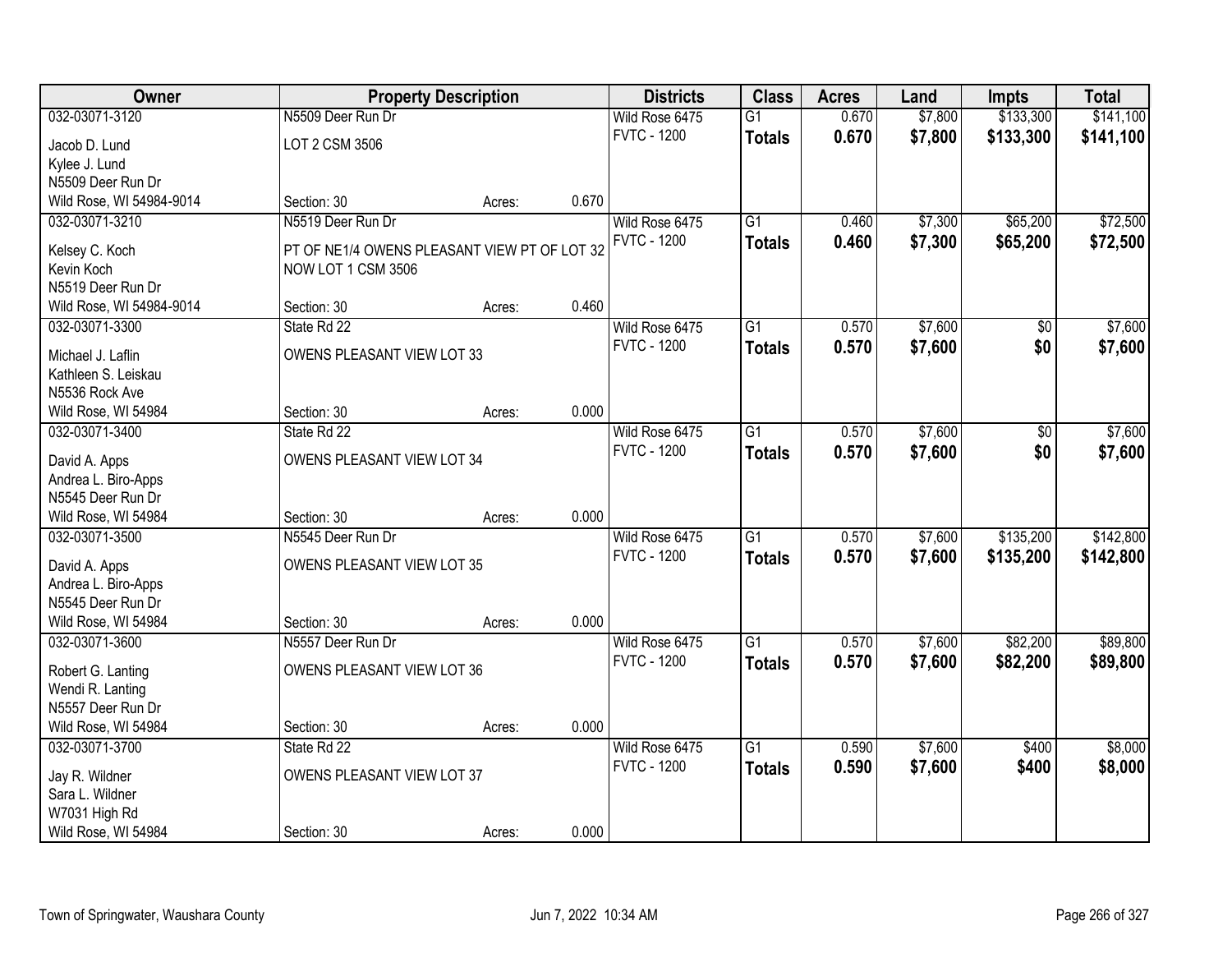| Owner                                 |                                            | <b>Property Description</b> |       | <b>Districts</b>   | <b>Class</b>    | <b>Acres</b> | Land    | <b>Impts</b>    | <b>Total</b> |
|---------------------------------------|--------------------------------------------|-----------------------------|-------|--------------------|-----------------|--------------|---------|-----------------|--------------|
| 032-03071-3800                        | W7031 High Rd                              |                             |       | Wild Rose 6475     | $\overline{G1}$ | 0.570        | \$7,600 | \$184,400       | \$192,000    |
| Jay R. Wildner                        | OWENS PLEASANT VIEW LOT 38                 |                             |       | <b>FVTC - 1200</b> | <b>Totals</b>   | 0.570        | \$7,600 | \$184,400       | \$192,000    |
| Sara L. Wildner                       |                                            |                             |       |                    |                 |              |         |                 |              |
| W7031 High Rd                         |                                            |                             |       |                    |                 |              |         |                 |              |
| Wild Rose, WI 54984                   | Section: 30                                | Acres:                      | 0.000 |                    |                 |              |         |                 |              |
| 032-03071-3900                        | W7036 High Rd                              |                             |       | Wild Rose 6475     | $\overline{G1}$ | 0.980        | \$8,500 | \$118,700       | \$127,200    |
|                                       |                                            |                             |       | <b>FVTC - 1200</b> | <b>Totals</b>   | 0.980        | \$8,500 | \$118,700       | \$127,200    |
| Irene L. Williams et al               | OWENS PLEASANT VIEW SUBD LOT 39 SUBJECT TO |                             |       |                    |                 |              |         |                 |              |
| W7036 High Rd<br>Wild Rose, WI 54984  | LIFE ESTATE FOR IRENE L WILLIAMS           |                             |       |                    |                 |              |         |                 |              |
|                                       | Section: 30                                | Acres:                      | 0.000 |                    |                 |              |         |                 |              |
| 032-03071-4000                        |                                            |                             |       | Wild Rose 6475     | $\overline{G1}$ | 0.930        | \$5,000 | \$0             | \$5,000      |
|                                       |                                            |                             |       | <b>FVTC - 1200</b> | <b>Totals</b>   | 0.930        | \$5,000 | \$0             | \$5,000      |
| Travis J. Wagner                      | LOT 40 OWENS PLEASANT VIEW                 |                             |       |                    |                 |              |         |                 |              |
| Brittany L. Wagner                    |                                            |                             |       |                    |                 |              |         |                 |              |
| W7596 State Rd 152                    |                                            |                             |       |                    |                 |              |         |                 |              |
| Wautoma, WI 54982                     | Section: 30                                | Acres:                      | 0.000 |                    |                 |              |         |                 |              |
| 032-03071-4100                        | N5582 Deer Run Dr                          |                             |       | Wild Rose 6475     | $\overline{G1}$ | 0.660        | \$7,800 | \$231,400       | \$239,200    |
| Alex C. Johnston                      | OWENS PLEASANT VIEW LOT 41                 |                             |       | <b>FVTC - 1200</b> | <b>Totals</b>   | 0.660        | \$7,800 | \$231,400       | \$239,200    |
| Katie M. Johnston                     |                                            |                             |       |                    |                 |              |         |                 |              |
| N5582 Deer Run Dr                     |                                            |                             |       |                    |                 |              |         |                 |              |
| Wild Rose, WI 54984                   | Section: 30                                | Acres:                      | 0.000 |                    |                 |              |         |                 |              |
| 032-03071-4200                        | State Rd 22                                |                             |       | Wild Rose 6475     | $\overline{G1}$ | 0.650        | \$7,800 | $\overline{50}$ | \$7,800      |
|                                       | OWENS PLEASANT VIEW LOT 42                 |                             |       | <b>FVTC - 1200</b> | <b>Totals</b>   | 0.650        | \$7,800 | \$0             | \$7,800      |
| Alex C. Johnston<br>Katie M. Johnston |                                            |                             |       |                    |                 |              |         |                 |              |
| N5582 Deer Run Dr                     |                                            |                             |       |                    |                 |              |         |                 |              |
| Wild Rose, WI 54984                   | Section: 30                                | Acres:                      | 0.000 |                    |                 |              |         |                 |              |
| 032-03071-4300                        | State Rd 22                                |                             |       | Wild Rose 6475     | $\overline{G1}$ | 0.650        | \$7,800 | $\sqrt{6}$      | \$7,800      |
|                                       |                                            |                             |       | <b>FVTC - 1200</b> | <b>Totals</b>   | 0.650        | \$7,800 | \$0             | \$7,800      |
| Janice A. Klicka                      | LOT 43 OWENS PLEASANT VIEW                 |                             |       |                    |                 |              |         |                 |              |
| PO Box 53                             |                                            |                             |       |                    |                 |              |         |                 |              |
| Wild Rose, WI 54984                   |                                            |                             |       |                    |                 |              |         |                 |              |
|                                       | Section: 30                                | Acres:                      | 0.000 |                    |                 |              |         |                 |              |
| 032-03071-4400                        | N5556 Deer Run Dr                          |                             |       | Wild Rose 6475     | $\overline{G1}$ | 0.650        | \$7,800 | \$153,300       | \$161,100    |
| Janice A. Klicka                      | LOT 44 OWENS PLEASANT VIEW                 |                             |       | <b>FVTC - 1200</b> | <b>Totals</b>   | 0.650        | \$7,800 | \$153,300       | \$161,100    |
| PO Box 53                             |                                            |                             |       |                    |                 |              |         |                 |              |
| Wild Rose, WI 54984                   |                                            |                             |       |                    |                 |              |         |                 |              |
|                                       | Section: 30                                | Acres:                      | 0.000 |                    |                 |              |         |                 |              |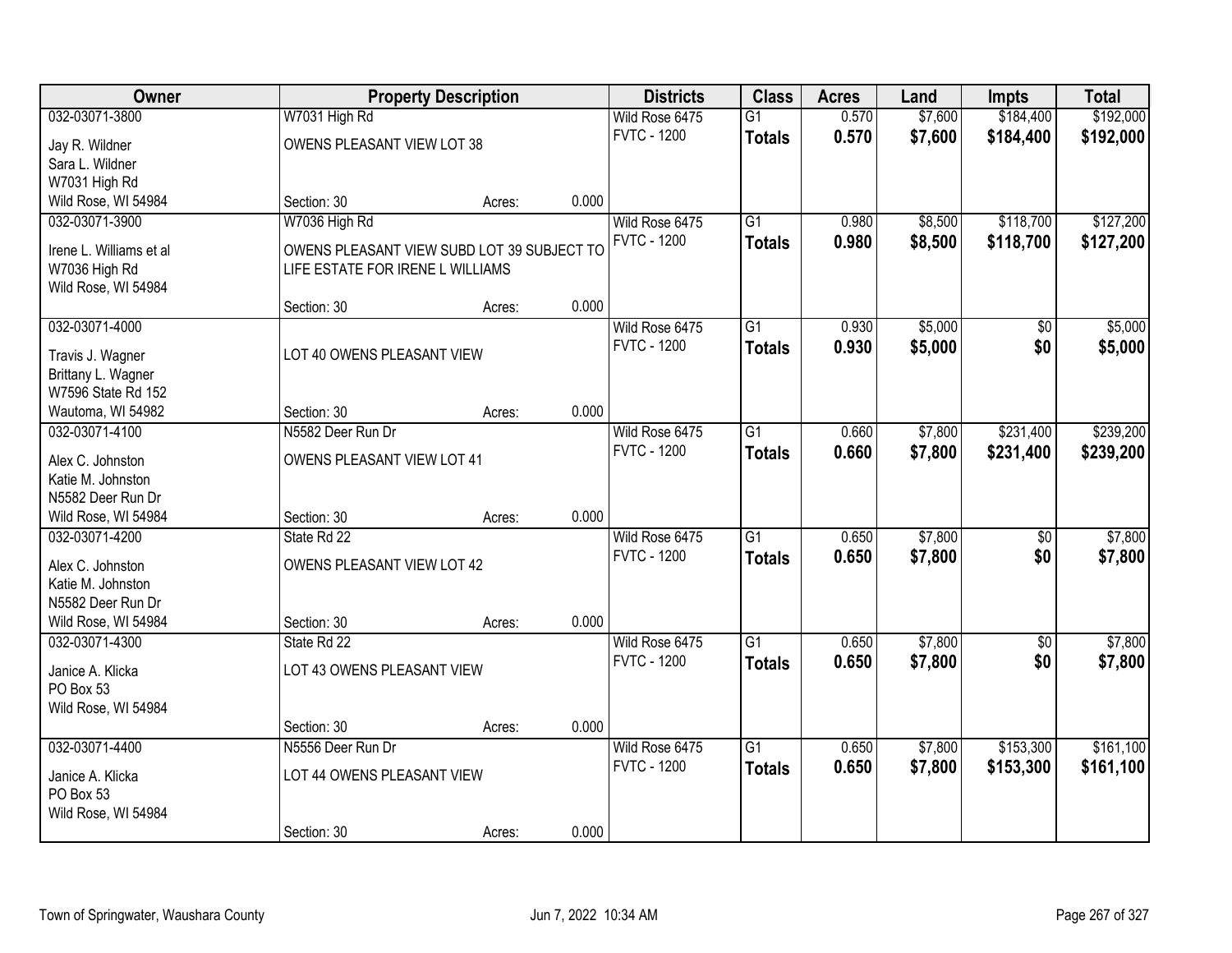| Owner                                     |                                                   | <b>Property Description</b> |        | <b>Districts</b>                     | <b>Class</b>                      | <b>Acres</b>    | Land                         | <b>Impts</b>           | <b>Total</b>     |
|-------------------------------------------|---------------------------------------------------|-----------------------------|--------|--------------------------------------|-----------------------------------|-----------------|------------------------------|------------------------|------------------|
| 032-03071-4500                            | State Rd 22                                       |                             |        | Wild Rose 6475                       | $\overline{G1}$                   | 0.650           | \$7,800                      | $\overline{50}$        | \$7,800          |
| Janice A. Klicka                          | LOT 45 OWENS PLEASANT VIEW                        |                             |        | <b>FVTC - 1200</b>                   | <b>Totals</b>                     | 0.650           | \$7,800                      | \$0                    | \$7,800          |
| PO Box 53                                 |                                                   |                             |        |                                      |                                   |                 |                              |                        |                  |
| Wild Rose, WI 54984                       |                                                   |                             |        |                                      |                                   |                 |                              |                        |                  |
|                                           | Section: 30                                       | Acres:                      | 0.000  |                                      |                                   |                 |                              |                        |                  |
| 032-03071-4600                            | State Rd 22                                       |                             |        | Wild Rose 6475<br><b>FVTC - 1200</b> |                                   |                 | Assessed with 032-03013-0100 |                        |                  |
| Wilma L. Simonson et al                   | LOT 46 OWENS PLEASANT VIEW (ASSESSED W/           |                             |        |                                      |                                   |                 |                              |                        |                  |
| N5528 Deer Run Dr                         | 32-3013-0100); LIFE ESTATE TO WILMA L SIMONSON    |                             |        |                                      |                                   |                 |                              |                        |                  |
| Wild Rose, WI 54984                       | Section: 30                                       |                             | 0.000  |                                      |                                   |                 |                              |                        |                  |
| 032-03111-0110                            | State Rd 22                                       | Acres:                      |        | Wild Rose 6475                       | G2                                | 4.000           | \$24,500                     | \$4,700                | \$29,200         |
|                                           |                                                   |                             |        | <b>FVTC - 1200</b>                   | G <sub>5</sub>                    | 13.215          | \$9,300                      | \$0                    | \$9,300          |
| Mary M. Apps                              | E1/2 NE1/4 NE1/4 EXC CSM 1544                     |                             |        |                                      | <b>Totals</b>                     | 17.215          | \$33,800                     | \$4,700                | \$38,500         |
| W6943 County Rd Gh<br>Wild Rose, WI 54984 |                                                   |                             |        |                                      |                                   |                 |                              |                        |                  |
|                                           | Section: 31                                       | Acres:                      | 17.215 |                                      |                                   |                 |                              |                        |                  |
| 032-03111-0120                            | W6939 County Rd GH                                |                             |        | Wild Rose 6475                       | $\overline{G1}$                   | 2.000           | \$16,000                     | \$23,800               | \$39,800         |
|                                           | PT OF E1/4 NE1/4 NE1/4, LOT 2 CSM #1544           |                             |        | <b>FVTC - 1200</b>                   | <b>Totals</b>                     | 2.000           | \$16,000                     | \$23,800               | \$39,800         |
| Mary M. Apps<br>W6943 County Rd Gh        |                                                   |                             |        |                                      |                                   |                 |                              |                        |                  |
| Wild Rose, WI 54984                       |                                                   |                             |        |                                      |                                   |                 |                              |                        |                  |
|                                           | Section: 31                                       | Acres:                      | 2.000  |                                      |                                   |                 |                              |                        |                  |
| 032-03111-0130                            | W6943 County Rd GH                                |                             |        | Wild Rose 6475                       | $\overline{G2}$                   | 0.785           | \$7,900                      | \$78,500               | \$86,400         |
| Mary M. Apps                              | PT OF E1/2 NE1/4 NE1/4, LOT 1 CSM #1544           |                             |        | <b>FVTC - 1200</b>                   | <b>Totals</b>                     | 0.785           | \$7,900                      | \$78,500               | \$86,400         |
| W6943 County Rd Gh                        |                                                   |                             |        |                                      |                                   |                 |                              |                        |                  |
| Wild Rose, WI 54984                       |                                                   |                             |        |                                      |                                   |                 |                              |                        |                  |
|                                           | Section: 31                                       | Acres:                      | 0.785  |                                      |                                   |                 |                              |                        |                  |
| 032-03111-0210                            | W6977 County Rd GH                                |                             |        | Wild Rose 6475                       | $\overline{G1}$                   | 3.008           | \$20,500                     | \$173,000              | \$193,500        |
| Timothy J. Wood                           | PT OF NE-NE BEG 871.51' W OF W 209' S 418' E 418' |                             |        | <b>FVTC - 1200</b>                   | <b>Totals</b>                     | 3.008           | \$20,500                     | \$173,000              | \$193,500        |
| W6977 County Rd Gh                        | 209' W 209' N 209' TO POB                         |                             |        |                                      |                                   |                 |                              |                        |                  |
| Wild Rose, WI 54984                       |                                                   |                             |        |                                      |                                   |                 |                              |                        |                  |
|                                           | Section: 31                                       | Acres:                      | 3.008  |                                      |                                   |                 |                              |                        |                  |
| 032-03111-0220                            | State Rd 22                                       |                             |        | Wild Rose 6475<br><b>FVTC - 1200</b> | $\overline{G4}$<br>G <sub>5</sub> | 15.742<br>0.250 | \$2,200<br>\$200             | $\overline{50}$<br>\$0 | \$2,200<br>\$200 |
| Susan H. Annis                            | W1/2 NE1/4 NE1/4 LESS V 174 P 96 LESS V475 P438   |                             |        |                                      | <b>Totals</b>                     | 15.992          | \$2,400                      | \$0                    | \$2,400          |
| W7095 County Rd Gh                        |                                                   |                             |        |                                      |                                   |                 |                              |                        |                  |
| Wild Rose, WI 54984                       |                                                   |                             |        |                                      |                                   |                 |                              |                        |                  |
|                                           | Section: 31                                       | Acres:                      | 15.992 |                                      |                                   |                 |                              |                        |                  |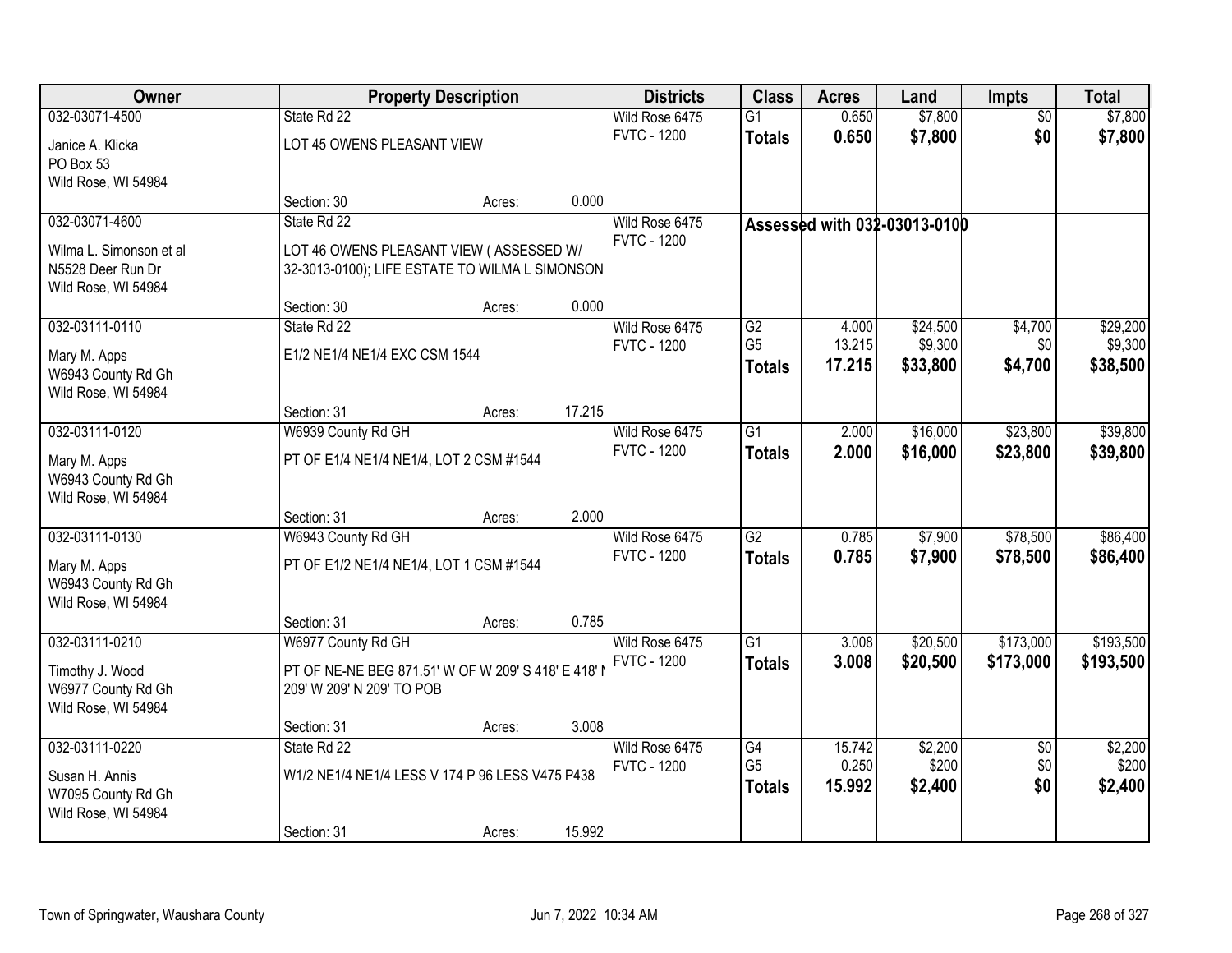| <b>Owner</b>                           |                                               | <b>Property Description</b> |        | <b>Districts</b>   | <b>Class</b>           | <b>Acres</b> | Land       | <b>Impts</b>    | <b>Total</b>  |
|----------------------------------------|-----------------------------------------------|-----------------------------|--------|--------------------|------------------------|--------------|------------|-----------------|---------------|
| 032-03111-0300                         | W6957 County Rd GH                            |                             |        | Wild Rose 6475     | $\overline{G1}$        | 1.000        | \$10,000   | \$26,500        | \$36,500      |
| Samuel J. Wood                         | PT OF W1/2-NE-NE                              |                             |        | <b>FVTC - 1200</b> | <b>Totals</b>          | 1.000        | \$10,000   | \$26,500        | \$36,500      |
| 506 Cleveland Ave                      |                                               |                             |        |                    |                        |              |            |                 |               |
| Wild Rose, WI 54984                    |                                               |                             |        |                    |                        |              |            |                 |               |
|                                        | Section: 31                                   | Acres:                      | 1.000  |                    |                        |              |            |                 |               |
| 032-03112-0111                         | W7069 County Rd GH                            |                             |        | Wild Rose 6475     | $\overline{G1}$        | 1.500        | \$13,000   | \$157,000       | \$170,000     |
| Mary B. Eggers                         | PT OF NW1/4 OF NE1/4, LOT 1 CSM 4706          |                             |        | <b>FVTC - 1200</b> | <b>Totals</b>          | 1.500        | \$13,000   | \$157,000       | \$170,000     |
| Nancy L. Jorgensen                     |                                               |                             |        |                    |                        |              |            |                 |               |
| W7069 County Rd Gh                     |                                               |                             |        |                    |                        |              |            |                 |               |
| Wild Rose, WI 54984                    | Section: 31                                   | Acres:                      | 1.500  |                    |                        |              |            |                 |               |
| 032-03112-0112                         | W7095 County Rd GH                            |                             |        | Wild Rose 6475     | G1                     | 1.000        | \$10,000   | \$82,100        | \$92,100      |
| Susan H. Annis                         | NW1/4 OF NE1/4 LESS CSM 1023 LESS V 193 P 151 |                             |        | <b>FVTC - 1200</b> | G4                     | 28.869       | \$3,000    | \$0             | \$3,000       |
| W7095 County Rd Gh                     | LESS CSM #3550 LESS CSM 4706                  |                             |        |                    | G <sub>5</sub>         | 0.500        | \$400      | \$0             | \$400         |
| Wild Rose, WI 54984                    |                                               |                             |        |                    | <b>Totals</b>          | 30.369       | \$13,400   | \$82,100        | \$95,500      |
|                                        | Section: 31                                   | Acres:                      | 30.369 |                    |                        |              |            |                 |               |
| 032-03112-0200                         | W7033 County Rd GH                            |                             |        | Wild Rose 6475     | $\overline{X4}$        | 1.000        | \$0        | \$0             | $\sqrt{6}$    |
| Town of Springwater                    | PT OF NW1/4 OF NE1/4                          |                             |        | <b>FVTC - 1200</b> | <b>Totals</b>          | 1.000        | \$0        | \$0             | \$0           |
| Wild Rose, WI 54984                    |                                               |                             |        |                    |                        |              |            |                 |               |
|                                        | Section: 31                                   | Acres:                      | 1.000  |                    |                        |              |            |                 |               |
| 032-03112-0300                         | W7109 County Rd GH                            |                             |        | Wild Rose 6475     | $\overline{G1}$        | 4.131        | \$25,000   | \$186,300       | \$211,300     |
|                                        |                                               |                             |        | <b>FVTC - 1200</b> | <b>Totals</b>          | 4.131        | \$25,000   | \$186,300       | \$211,300     |
| Gary E. Bradley<br>Janet T. Bradley    | PT OF SW1/4 NE1/4, PT OF LOT 1 CSM #1023      |                             |        |                    |                        |              |            |                 |               |
| PO Box 198                             |                                               |                             |        |                    |                        |              |            |                 |               |
| Wild Rose, WI 54984                    | Section: 31                                   | Acres:                      | 4.131  |                    |                        |              |            |                 |               |
| 032-03112-0400                         | W7031 County Rd GH                            |                             |        | Wild Rose 6475     | X4                     | 3.000        | $\sqrt{6}$ | $\sqrt{6}$      | $\frac{1}{6}$ |
|                                        | PT OF NW1/4 NE1/4, LOT 1 CSM #3550            |                             |        | <b>FVTC - 1200</b> | <b>Totals</b>          | 3.000        | \$0        | \$0             | \$0           |
| Town of Springwater<br>W6517 Apache Rd |                                               |                             |        |                    |                        |              |            |                 |               |
| Wild Rose, WI 54984                    |                                               |                             |        |                    |                        |              |            |                 |               |
|                                        | Section: 31                                   | Acres:                      | 3.000  |                    |                        |              |            |                 |               |
| 032-03113-0000                         | State Rd 22                                   |                             |        | Wild Rose 6475     | $\overline{\text{X2}}$ | 40.000       | \$0        | $\overline{50}$ | \$0           |
|                                        |                                               |                             |        | <b>FVTC - 1200</b> | <b>Totals</b>          | 40.000       | \$0        | \$0             | \$0           |
| <b>DNR</b><br>101 S Webster St         | SW1/4 NE1/4                                   |                             |        |                    |                        |              |            |                 |               |
| Madison, WI 53703                      |                                               |                             |        |                    |                        |              |            |                 |               |
|                                        | Section: 31                                   | Acres:                      | 40.000 |                    |                        |              |            |                 |               |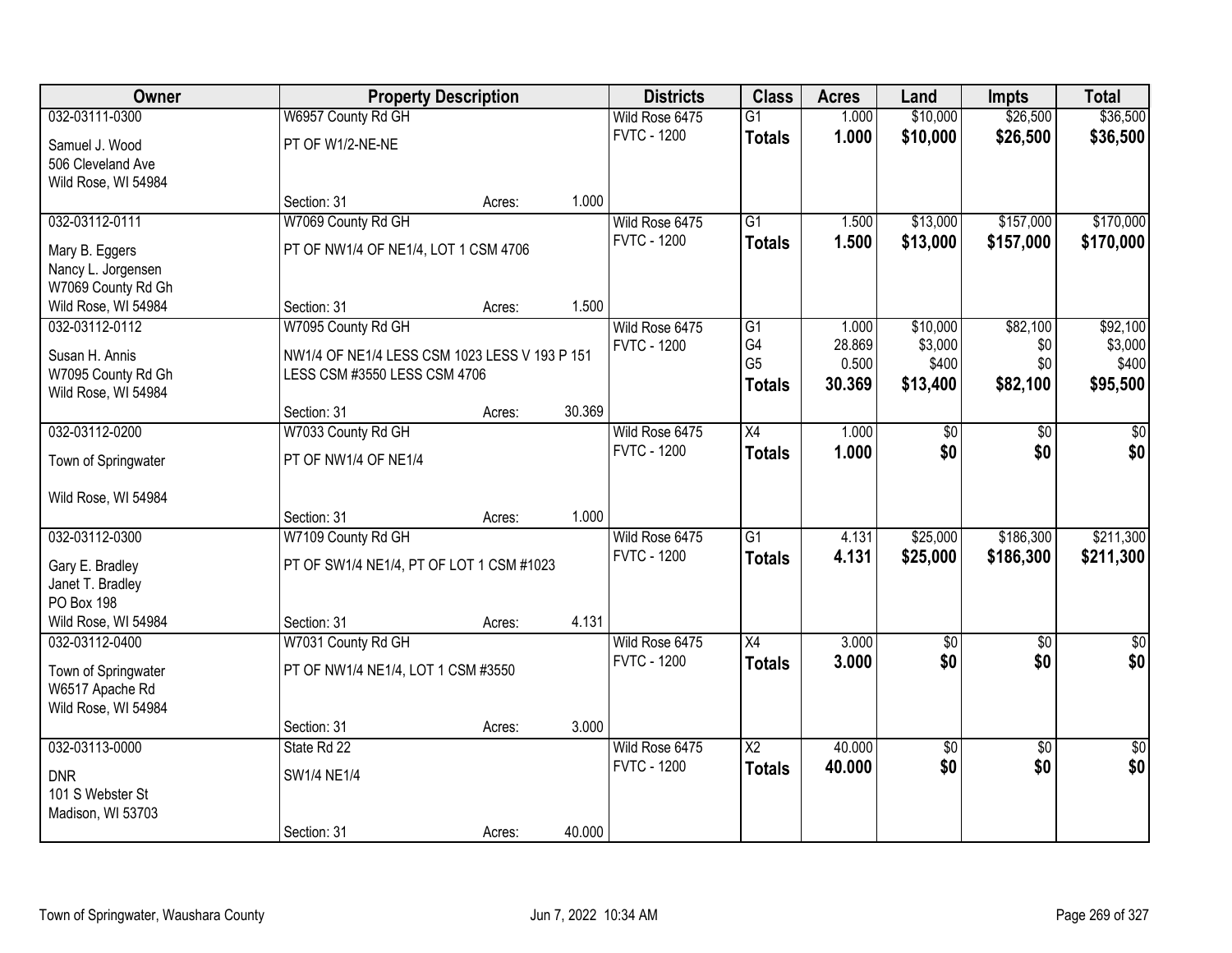| Owner                    | <b>Property Description</b>                  |        |        | <b>Districts</b>   | <b>Class</b>           | <b>Acres</b> | Land            | <b>Impts</b>    | <b>Total</b>     |
|--------------------------|----------------------------------------------|--------|--------|--------------------|------------------------|--------------|-----------------|-----------------|------------------|
| 032-03114-0100           | State Rd 22                                  |        |        | Wild Rose 6475     | $\overline{\text{X2}}$ | 35.000       | $\overline{50}$ | $\overline{50}$ | \$0              |
| <b>DNR</b>               | SE NE EXC S 660' OF E 330'                   |        |        | <b>FVTC - 1200</b> | <b>Totals</b>          | 35.000       | \$0             | \$0             | \$0              |
| 101 S Webster St         |                                              |        |        |                    |                        |              |                 |                 |                  |
| Madison, WI 53703        |                                              |        |        |                    |                        |              |                 |                 |                  |
|                          | Section: 31                                  | Acres: | 35.000 |                    |                        |              |                 |                 |                  |
| 032-03114-0200           |                                              |        |        | Wild Rose 6475     | G1                     | 1.000        | \$10,000        | \$0             | \$10,000         |
| <b>Isaac Mancini</b>     | S660' OF E330' OF SE1/4 OF NE1/4             |        |        | <b>FVTC - 1200</b> | G <sub>5</sub>         | 4.000        | \$2,800         | \$0             | \$2,800          |
| Lauren Inda              |                                              |        |        |                    | <b>Totals</b>          | 5.000        | \$12,800        | \$0             | \$12,800         |
| N5031 County Rd G        |                                              |        |        |                    |                        |              |                 |                 |                  |
| Wild Rose, WI 54984-9189 | Section: 31                                  | Acres: | 5.000  |                    |                        |              |                 |                 |                  |
| 032-03123-0100           | State Rd 22                                  |        |        | Wild Rose 6475     | $\overline{X2}$        | 11.520       | $\overline{50}$ | \$0             | $\overline{\$0}$ |
| <b>DNR</b>               | S 32 RODS OF W1/2 S1/2 NW1/4 EXC EAST 4 RODS |        |        | <b>FVTC - 1200</b> | <b>Totals</b>          | 11.520       | \$0             | \$0             | \$0              |
| 101 S Webster St         |                                              |        |        |                    |                        |              |                 |                 |                  |
| Madison, WI 53703        |                                              |        |        |                    |                        |              |                 |                 |                  |
|                          | Section: 31                                  | Acres: | 11.520 |                    |                        |              |                 |                 |                  |
| 032-03123-0200           | State Rd 22                                  |        |        | Wild Rose 6475     | $\overline{\text{X2}}$ | 20.000       | \$0             | \$0             | $\sqrt{60}$      |
| <b>DNR</b>               | PT OF SW1/4 NW1/4                            |        |        | <b>FVTC - 1200</b> | <b>Totals</b>          | 20.000       | \$0             | \$0             | \$0              |
| 101 S Webster St         |                                              |        |        |                    |                        |              |                 |                 |                  |
| Madison, WI 53703        |                                              |        |        |                    |                        |              |                 |                 |                  |
|                          | Section: 31                                  | Acres: | 20.000 |                    |                        |              |                 |                 |                  |
| 032-03124-0100           | State Rd 22                                  |        |        | Wild Rose 6475     | $\overline{X2}$        | 31.520       | $\overline{50}$ | $\overline{50}$ | $\overline{50}$  |
| <b>DNR</b>               | E1/2 S1/2 FRAC NW1/4                         |        |        | <b>FVTC - 1200</b> | <b>Totals</b>          | 31.520       | \$0             | \$0             | \$0              |
| 101 S Webster St         |                                              |        |        |                    |                        |              |                 |                 |                  |
| Madison, WI 53703        |                                              |        |        |                    |                        |              |                 |                 |                  |
|                          | Section: 31                                  | Acres: | 31.520 |                    |                        |              |                 |                 |                  |
| 032-03131-0100           | State Rd 22                                  |        |        | Wild Rose 6475     | $\overline{X2}$        | 15.200       | $\overline{50}$ | $\overline{50}$ | \$0              |
| <b>DNR</b>               | PT OF FRAC SW1/4 LESS V144 P99               |        |        | <b>FVTC - 1200</b> | <b>Totals</b>          | 15.200       | \$0             | \$0             | \$0              |
| 101 S Webster St         |                                              |        |        |                    |                        |              |                 |                 |                  |
| Madison, WI 53703        |                                              |        |        |                    |                        |              |                 |                 |                  |
|                          | Section: 31                                  | Acres: | 15.200 |                    |                        |              |                 |                 |                  |
| 032-03131-0210           | N4958 19th Ct                                |        |        | Wild Rose 6475     | G1                     | 0.950        | \$8,500         | \$210,000       | \$218,500        |
| John F. Hazelberg        | PT OF FRAC SW1/4                             |        |        | <b>FVTC - 1200</b> | G <sub>5</sub>         | 3.000        | \$3,900         | \$0             | \$3,900          |
| Susan I. Hazelberg       |                                              |        |        |                    | G <sub>6</sub>         | 7.050        | \$22,600        | \$0             | \$22,600         |
| 890 Portside Ct          |                                              |        |        |                    | W <sub>6</sub>         | 80.950       | (\$267,100)     | \$0             | \$0              |
| Oshkosh, WI 54901        | Section: 31                                  | Acres: | 91.950 |                    | <b>Totals</b>          | 91.950       | \$35,000        | \$210,000       | \$245,000        |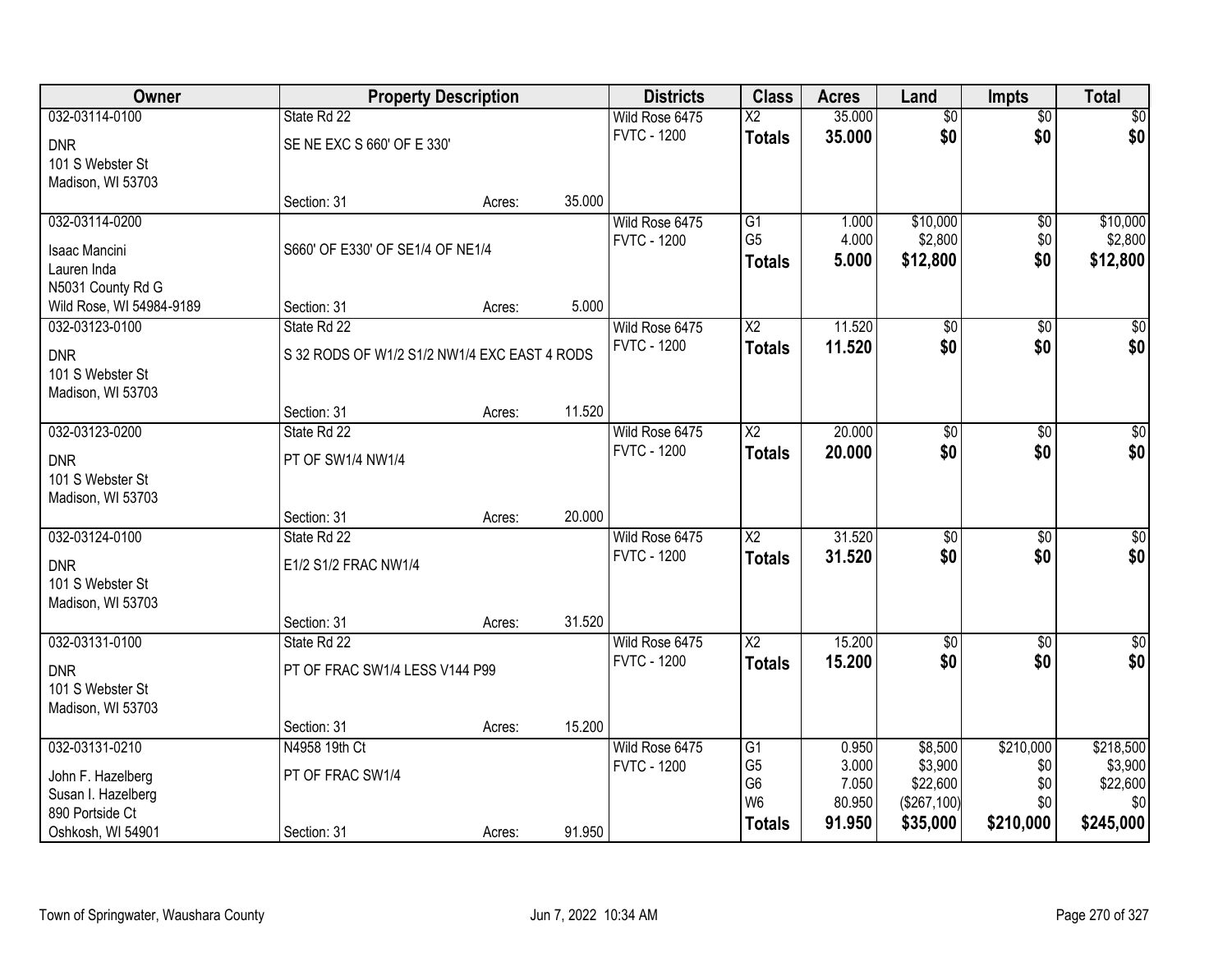| Owner                                        |                                             | <b>Property Description</b> |        | <b>Districts</b>   | <b>Class</b>    | <b>Acres</b> | Land            | <b>Impts</b>  | <b>Total</b>     |
|----------------------------------------------|---------------------------------------------|-----------------------------|--------|--------------------|-----------------|--------------|-----------------|---------------|------------------|
| 032-03131-0220                               | N4955 19th Ct                               |                             |        | Wild Rose 6475     | $\overline{G1}$ | 5.140        | \$29,900        | \$329,200     | \$359,100        |
| Terrence R. Barkalow                         | LOT 2 CSM 1541                              |                             |        | <b>FVTC - 1200</b> | <b>Totals</b>   | 5.140        | \$29,900        | \$329,200     | \$359,100        |
| Patrici Barkalow                             |                                             |                             |        |                    |                 |              |                 |               |                  |
| PO Box 3                                     |                                             |                             |        |                    |                 |              |                 |               |                  |
| Wild Rose, WI 54984                          | Section: 31                                 | Acres:                      | 5.140  |                    |                 |              |                 |               |                  |
| 032-03131-0230                               | State Rd 22                                 |                             |        | Wild Rose 6475     | G4              | 11.480       | \$1,600         | \$0           | \$1,600          |
| Terrence R. Barkalow                         | LOT 3 CSM 1541                              |                             |        | <b>FVTC - 1200</b> | G <sub>5</sub>  | 0.640        | \$400           | \$0           | \$400            |
| Patrici Barkalow                             |                                             |                             |        |                    | <b>Totals</b>   | 12.120       | \$2,000         | \$0           | \$2,000          |
| PO Box 3                                     |                                             |                             |        |                    |                 |              |                 |               |                  |
| Wild Rose, WI 54984                          | Section: 31                                 | Acres:                      | 12.120 |                    |                 |              |                 |               |                  |
| 032-03131-0240                               | State Rd 22                                 |                             |        | Wild Rose 6475     | G1              | 2.820        | \$8,500         | $\sqrt[6]{3}$ | \$8,500          |
| Terrence R. Barkalow                         | OL1 CSM 1541                                |                             |        | <b>FVTC - 1200</b> | <b>Totals</b>   | 2.820        | \$8,500         | \$0           | \$8,500          |
| Patrici Barkalow                             |                                             |                             |        |                    |                 |              |                 |               |                  |
| PO Box 3                                     |                                             |                             |        |                    |                 |              |                 |               |                  |
| Wild Rose, WI 54984                          | Section: 31                                 | Acres:                      | 2.820  |                    |                 |              |                 |               |                  |
| 032-03141-0000                               | N5053 County Rd G                           |                             |        | Wild Rose 6475     | $\overline{G1}$ | 2.000        | \$15,500        | \$121,400     | \$136,900        |
|                                              |                                             |                             |        | <b>FVTC - 1200</b> | G <sub>5</sub>  | 11.000       | \$7,700         | \$0           | \$7,700          |
| Justin G. Inda<br>Sara J. Inda               | <b>NE1/4 SE1/4</b>                          |                             |        |                    | G <sub>6</sub>  | 27.000       | \$89,100        | \$0           | \$89,100         |
| N5053 County Rd G                            |                                             |                             |        |                    | <b>Totals</b>   | 40.000       | \$112,300       | \$121,400     | \$233,700        |
| Wild Rose, WI 54984-9189                     | Section: 31                                 | Acres:                      | 40.000 |                    |                 |              |                 |               |                  |
| 032-03142-0000                               | State Rd 22                                 |                             |        | Wild Rose 6475     | $\overline{X2}$ | 40.000       | $\overline{50}$ | \$0           | $\overline{\$0}$ |
|                                              |                                             |                             |        | <b>FVTC - 1200</b> | <b>Totals</b>   | 40.000       | \$0             | \$0           | \$0              |
| <b>DNR</b>                                   | NW1/4 SE1/4                                 |                             |        |                    |                 |              |                 |               |                  |
| 101 S Webster St<br>Madison, WI 53703        |                                             |                             |        |                    |                 |              |                 |               |                  |
|                                              | Section: 31                                 | Acres:                      | 40.000 |                    |                 |              |                 |               |                  |
| 032-03143-0100                               | W7002 Badger Ave                            |                             |        | Wild Rose 6475     | $\overline{G1}$ | 1.000        | \$5,000         | \$100         | \$5,100          |
|                                              |                                             |                             |        | <b>FVTC - 1200</b> | G <sub>5</sub>  | 14.000       | \$9,800         | \$0           | \$9,800          |
| Michael Kindschuh                            | PT OF SW1/4 SE1/4                           |                             |        |                    | <b>Totals</b>   | 15.000       | \$14,800        | \$100         | \$14,900         |
| Tracy M. Kindschuh                           |                                             |                             |        |                    |                 |              |                 |               |                  |
| W7076 Badger Ave<br>Wild Rose, WI 54984-6436 | Section: 31                                 | Acres:                      | 15.000 |                    |                 |              |                 |               |                  |
| 032-03143-0211                               | <b>Badger Ave</b>                           |                             |        | Wild Rose 6475     | G4              | 15.461       | \$2,100         | \$0           | \$2,100          |
|                                              |                                             |                             |        | <b>FVTC - 1200</b> | G <sub>5</sub>  | 0.900        | \$600           | \$0           | \$600            |
| Michael Kindschuh                            | PT OF SW1/4 SE1/4 LESS CSM 6057 & EASE V909 |                             |        |                    | G5M             | 0.750        | \$1,200         | \$0           | \$1,200          |
| Tracy M. Kindschuh                           | P428                                        |                             |        |                    | <b>Totals</b>   | 17.111       | \$3,900         | \$0           | \$3,900          |
| W7076 Badger Ave                             |                                             |                             |        |                    |                 |              |                 |               |                  |
| Wild Rose, WI 54984-6436                     | Section: 31                                 | Acres:                      | 17.111 |                    |                 |              |                 |               |                  |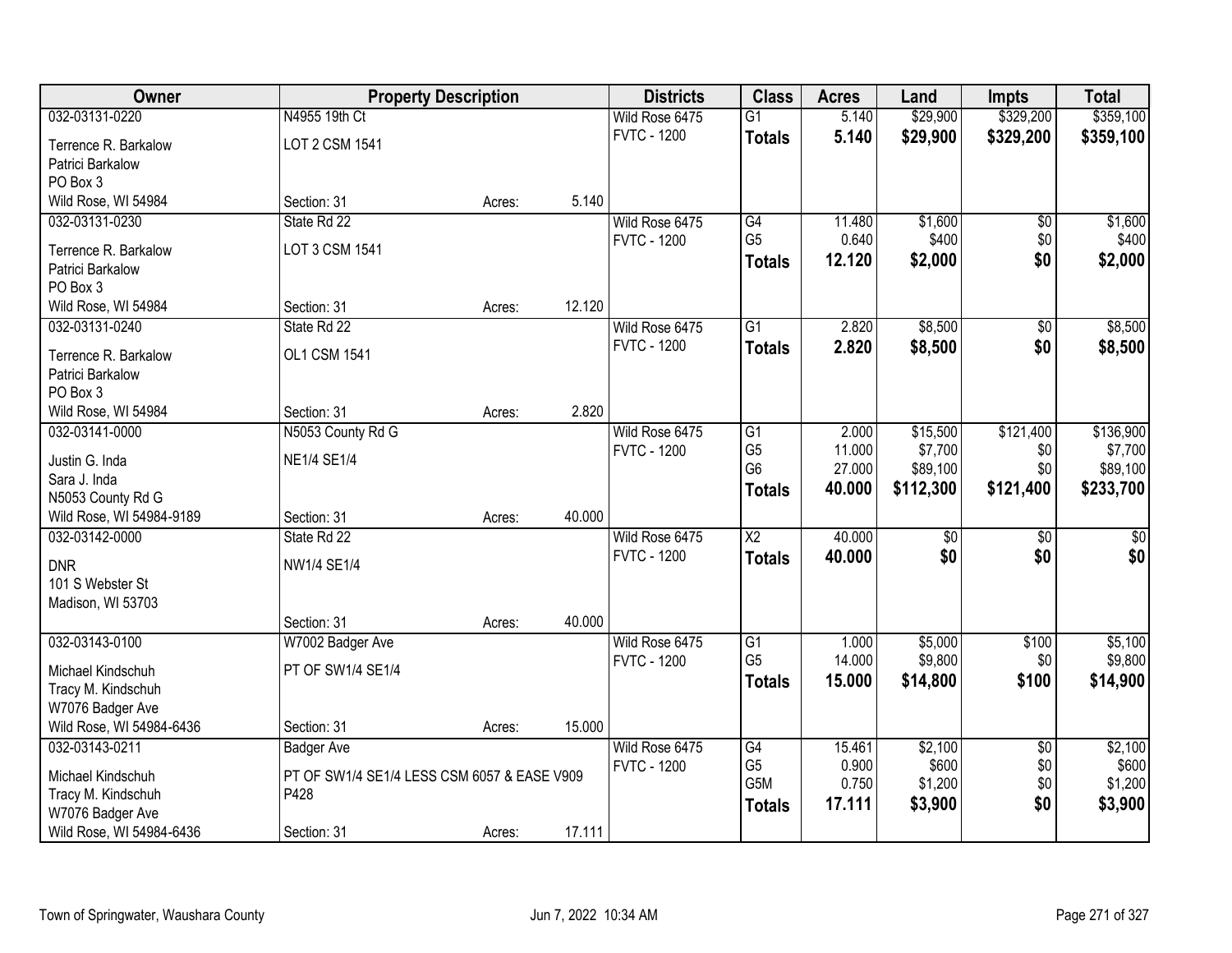| Owner                       |                                                              | <b>Property Description</b> |        | <b>Districts</b>   | <b>Class</b>    | <b>Acres</b> | Land     | <b>Impts</b>    | <b>Total</b> |
|-----------------------------|--------------------------------------------------------------|-----------------------------|--------|--------------------|-----------------|--------------|----------|-----------------|--------------|
| 032-03143-0212              | W7076 Badger Ave                                             |                             |        | Wild Rose 6475     | $\overline{G7}$ | 2.250        | \$17,100 | \$188,000       | \$205,100    |
| Michael Kindschuh           | PT OF SW1/4 SE1/4, LOT 1 CSM 6057 SUBJ TO EASE               |                             |        | <b>FVTC - 1200</b> | <b>Totals</b>   | 2.250        | \$17,100 | \$188,000       | \$205,100    |
| Tracy M. Kindschuh          | V909 P428                                                    |                             |        |                    |                 |              |          |                 |              |
| W7076 Badger Ave            |                                                              |                             |        |                    |                 |              |          |                 |              |
| Wild Rose, WI 54984-6436    | Section: 31                                                  | Acres:                      | 2.250  |                    |                 |              |          |                 |              |
| 032-03143-0220              | W7080 Badger Ave                                             |                             |        | Wild Rose 6475     | $\overline{G1}$ | 5.369        | \$29,500 | \$59,100        | \$88,600     |
| Frank M. Schauer            | PT OF SW1/4 SE1/4, LOT 1 CSM #2112                           |                             |        | <b>FVTC - 1200</b> | <b>Totals</b>   | 5.369        | \$29,500 | \$59,100        | \$88,600     |
| 518 Emmertsen Rd            |                                                              |                             |        |                    |                 |              |          |                 |              |
| Racine, WI 53406            |                                                              |                             |        |                    |                 |              |          |                 |              |
|                             | Section: 31                                                  | Acres:                      | 5.369  |                    |                 |              |          |                 |              |
| 032-03144-0000              | County Rd G                                                  |                             |        | Wild Rose 6475     | $\overline{G5}$ | 20.000       | \$14,000 | \$0             | \$14,000     |
| Donald J. Domurat           | SE1/4 OF SE1/4                                               |                             |        | <b>FVTC - 1200</b> | G <sub>6</sub>  | 20.000       | \$66,000 | \$0             | \$66,000     |
| Diane S. Domurat            |                                                              |                             |        |                    | <b>Totals</b>   | 40.000       | \$80,000 | \$0             | \$80,000     |
| 718 Cedar Bluffs Way Apt 26 |                                                              |                             |        |                    |                 |              |          |                 |              |
| Slinger, WI 53086-9174      | Section: 31                                                  | Acres:                      | 40.000 |                    |                 |              |          |                 |              |
| 032-03213-0000              | State Rd 22                                                  |                             |        | Wild Rose 6475     | $\overline{X2}$ | 40.000       | \$0      | \$0             | \$0          |
| <b>DNR</b>                  | SW1/4 NE1/4                                                  |                             |        | <b>FVTC - 1200</b> | <b>Totals</b>   | 40,000       | \$0      | \$0             | \$0          |
| 101 S Webster St            |                                                              |                             |        |                    |                 |              |          |                 |              |
| Madison, WI 53703           |                                                              |                             |        |                    |                 |              |          |                 |              |
|                             | Section: 32                                                  | Acres:                      | 40.000 |                    |                 |              |          |                 |              |
| 032-03221-0210              | W6789 County Rd H                                            |                             |        | Wild Rose 6475     | $\overline{G1}$ | 1.000        | \$10,000 | \$125,300       | \$135,300    |
| Roger D. Rosin              | NE1/4 OF NW1/4, SEC 32 & PT SE1/4 OF SW1/4, SEC              |                             |        | <b>FVTC - 1200</b> | G4              | 37.381       | \$5,200  | \$0             | \$5,200      |
| Carol B. Rosin              | 29; LOT 1 CSM 2640 & THAT PT LOT 1 CSM 1293 IN               |                             |        |                    | G5M             | 2.500        | \$4,100  | \$0             | \$4,100      |
| W6789 County Rd H           | NE1/4 OF NW1/4; EXC LOT 1 CSM 4111                           |                             |        |                    | <b>Totals</b>   | 40.881       | \$19,300 | \$125,300       | \$144,600    |
| Wild Rose, WI 54984         | Section: 32                                                  | Acres:                      | 0.000  |                    |                 |              |          |                 |              |
| 032-03222-0110              | W6847 County Rd H                                            |                             |        | Wild Rose 6475     | $\overline{G1}$ | 1.010        | \$10,100 | \$81,000        | \$91,100     |
| Linda M. Minelli            | PT OF NW1/4 NW1/4, LOT 1 CSM #2346                           |                             |        | <b>FVTC - 1200</b> | <b>Totals</b>   | 1.010        | \$10,100 | \$81,000        | \$91,100     |
| W6847 County Rd H           |                                                              |                             |        |                    |                 |              |          |                 |              |
| Wild Rose, WI 54984         |                                                              |                             |        |                    |                 |              |          |                 |              |
|                             | Section: 32                                                  | Acres:                      | 1.010  |                    |                 |              |          |                 |              |
| 032-03222-0120              | State Rd 22                                                  |                             |        | Wild Rose 6475     | $\overline{G1}$ | 6.270        | \$31,800 | $\overline{50}$ | \$31,800     |
| Steven P. Schaeffer         |                                                              |                             |        | <b>FVTC - 1200</b> | <b>Totals</b>   | 6.270        | \$31,800 | \$0             | \$31,800     |
| W6831 County Rd H           | PT OF NW1/4 NW1/4, OUTLOT 1 CSM #2346 AND<br><b>EASEMENT</b> |                             |        |                    |                 |              |          |                 |              |
| Wild Rose, WI 54984-9012    |                                                              |                             |        |                    |                 |              |          |                 |              |
|                             | Section: 32                                                  | Acres:                      | 6.270  |                    |                 |              |          |                 |              |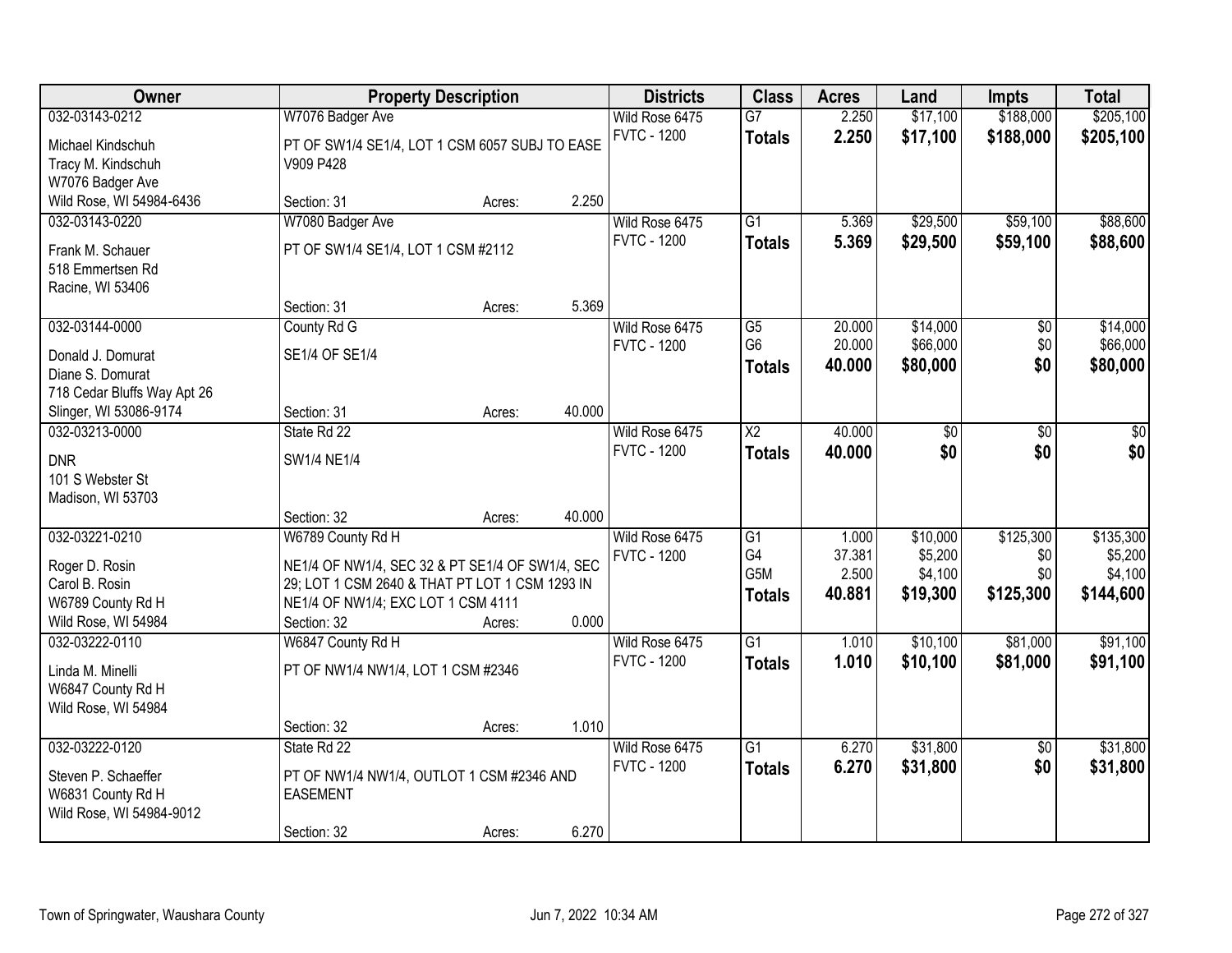| Owner                                                                             |                                                                               | <b>Property Description</b> |        | <b>Districts</b>                     | <b>Class</b>                            | <b>Acres</b>     | Land                   | <b>Impts</b>           | <b>Total</b>           |
|-----------------------------------------------------------------------------------|-------------------------------------------------------------------------------|-----------------------------|--------|--------------------------------------|-----------------------------------------|------------------|------------------------|------------------------|------------------------|
| 032-03222-0200                                                                    | W6831 County Rd H                                                             |                             |        | Wild Rose 6475                       | $\overline{G1}$                         | 0.910            | \$8,400                | \$45,800               | \$54,200               |
| Steven P. Schaeffer<br>W6831 County Rd H<br>Wild Rose, WI 54984-9012              | PT NW1/4 OF NW1/4; S 317 FT OF N 350 FT OF W 125<br>FT OF E 408 FT            |                             |        | <b>FVTC - 1200</b>                   | <b>Totals</b>                           | 0.910            | \$8,400                | \$45,800               | \$54,200               |
|                                                                                   | Section: 32                                                                   | Acres:                      | 0.910  |                                      |                                         |                  |                        |                        |                        |
| 032-03222-0300                                                                    | W6835 County Rd H                                                             |                             |        | Wild Rose 6475                       | $\overline{G1}$                         | 1.000            | \$10,000               | \$55,100               | \$65,100               |
| Evan J. Lehmann<br>W6835 County Rd H<br>Wild Rose, WI 54984                       | PT NW1/4 OF NW1/4; N 350 FT OF W 125 FT OF E 533<br><b>FT</b>                 |                             |        | <b>FVTC - 1200</b>                   | <b>Totals</b>                           | 1.000            | \$10,000               | \$55,100               | \$65,100               |
|                                                                                   | Section: 32                                                                   | Acres:                      | 1.000  |                                      |                                         |                  |                        |                        |                        |
| 032-03222-0400<br>Michael A. Maerz<br>2034 Skyline Dr                             | PT OF NW1/4 OF NW1/4 (PAR 1 350' N & S 250' E & W<br>PAR 2 350' N&S 500' E&W) |                             |        | Wild Rose 6475<br><b>FVTC - 1200</b> | G1<br><b>Totals</b>                     | 6.000<br>6.000   | \$32,200<br>\$32,200   | \$0<br>\$0             | \$32,200<br>\$32,200   |
| Stoughton, WI 53589-3264                                                          |                                                                               |                             |        |                                      |                                         |                  |                        |                        |                        |
|                                                                                   | Section: 32                                                                   | Acres:                      | 0.000  |                                      |                                         |                  |                        |                        |                        |
| 032-03222-0500<br>Michael A. Maerz<br>2034 Skyline Dr<br>Stoughton, WI 53589-3264 | LOTS 1, 2 & 3 CSM 46                                                          |                             |        | Wild Rose 6475<br><b>FVTC - 1200</b> | $\overline{G1}$<br><b>Totals</b>        | 3.680<br>3.680   | \$23,600<br>\$23,600   | \$5,000<br>\$5,000     | \$28,600<br>\$28,600   |
|                                                                                   | Section: 32                                                                   | Acres:                      | 0.000  |                                      |                                         |                  |                        |                        |                        |
| 032-03222-0600<br><b>DNR</b><br>101 S Webster St<br>Madison, WI 53703             | N5270 County Rd G<br>NW1/4 OF NW1/4 N & S 350' E & W 153'                     |                             |        | Wild Rose 6475<br><b>FVTC - 1200</b> | $\overline{X2}$<br><b>Totals</b>        | 1.220<br>1.220   | $\overline{50}$<br>\$0 | $\overline{50}$<br>\$0 | $\overline{50}$<br>\$0 |
|                                                                                   | Section: 32                                                                   | Acres:                      | 0.000  |                                      |                                         |                  |                        |                        |                        |
| 032-03222-0700<br><b>DNR</b><br>101 S Webster St<br>Madison, WI 53703             | State Rd 22<br>S1/2 NW-NW, E 2RD N1/2 NW-NW & N 2RD E 20RD<br>NW-NW           |                             |        | Wild Rose 6475<br><b>FVTC - 1200</b> | $\overline{\text{X2}}$<br><b>Totals</b> | 20.750<br>20.750 | $\overline{50}$<br>\$0 | $\overline{50}$<br>\$0 | $\sqrt{60}$<br>\$0     |
|                                                                                   | Section: 32                                                                   | Acres:                      | 20.750 |                                      |                                         |                  |                        |                        |                        |
| 032-03223-0100                                                                    | State Rd 22                                                                   |                             |        | Wild Rose 6475                       | $\overline{\mathsf{X2}}$                | 11.960           | \$0                    | $\overline{50}$        | $\frac{1}{2}$          |
| <b>DNR</b><br>101 S Webster St<br>Madison, WI 53703                               | N 395' OF SW1/4 NW1/4<br>Section: 32                                          |                             | 11.960 | <b>FVTC - 1200</b>                   | <b>Totals</b>                           | 11.960           | \$0                    | \$0                    | \$0                    |
|                                                                                   |                                                                               | Acres:                      |        |                                      |                                         |                  |                        |                        |                        |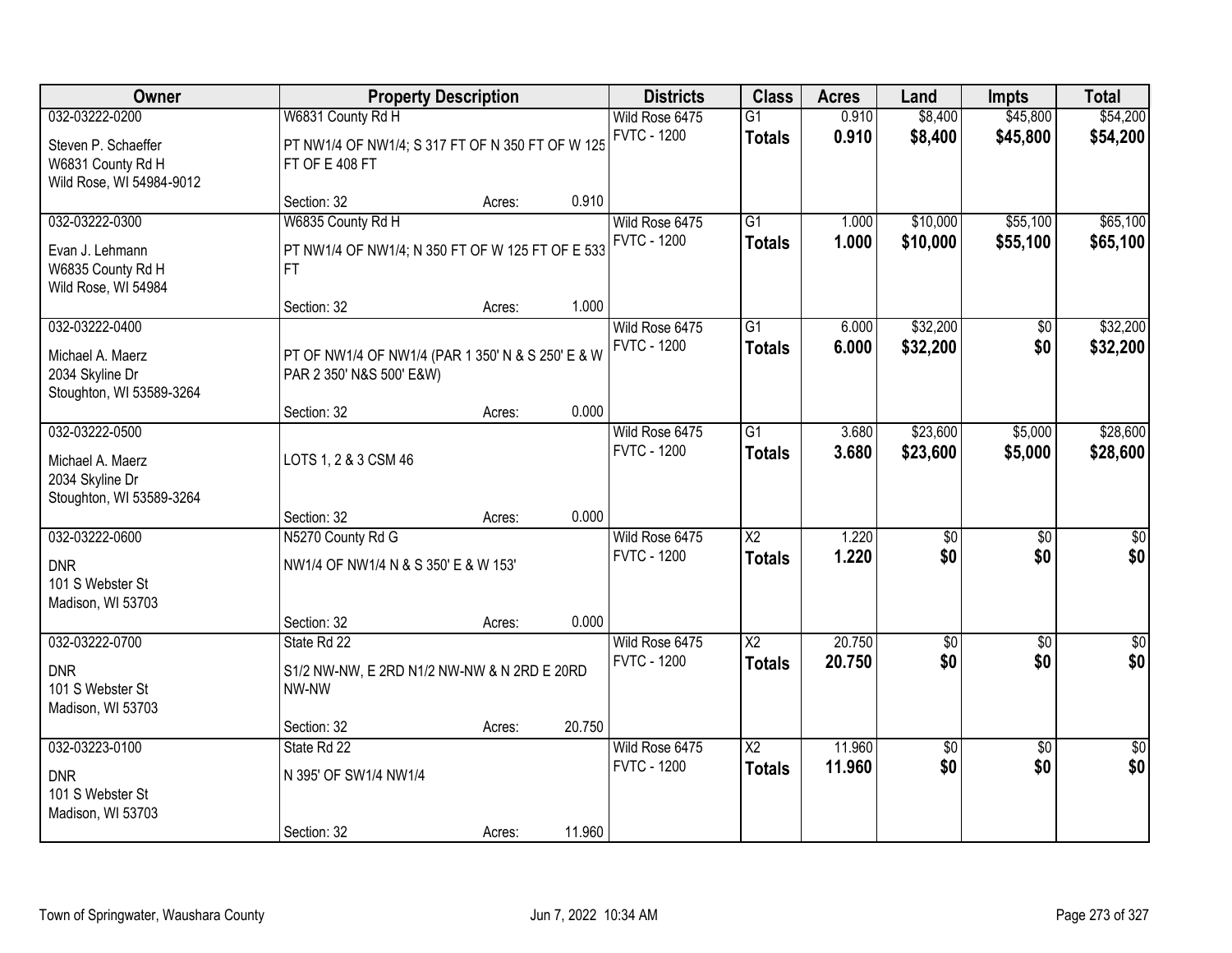| <b>Owner</b>                                 | <b>Property Description</b>                          |        |        | <b>Districts</b>   | <b>Class</b>           | <b>Acres</b> | Land     | <b>Impts</b>    | <b>Total</b> |
|----------------------------------------------|------------------------------------------------------|--------|--------|--------------------|------------------------|--------------|----------|-----------------|--------------|
| 032-03223-0210                               | N5142 County Rd G                                    |        |        | Wild Rose 6475     | $\overline{G1}$        | 1.930        | \$15,100 | \$113,900       | \$129,000    |
| Charles T. Adlam                             | LOT 1 CSM 2305                                       |        |        | <b>FVTC - 1200</b> | G4                     | 7.000        | \$1,000  | \$0             | \$1,000      |
| Colleen P. Adlam                             |                                                      |        |        |                    | G5M                    | 5.000        | \$8,300  | \$0             | \$8,300      |
| N5142 County Rd G                            |                                                      |        |        |                    | <b>Totals</b>          | 13.930       | \$24,400 | \$113,900       | \$138,300    |
| Wild Rose, WI 54984-9191                     | Section: 32                                          | Acres: | 13.930 |                    |                        |              |          |                 |              |
| 032-03223-0220                               | N5100 County Rd G                                    |        |        | Wild Rose 6475     | G4                     | 12.320       | \$1,300  | $\overline{50}$ | \$1,300      |
| Timothy H Dopp Revocable Trust               | SW1/4 NW1/4 EXC N 395' & EXC CSM #2305               |        |        | <b>FVTC - 1200</b> | G7                     | 1.000        | \$5,000  | \$67,000        | \$72,000     |
| PO Box 210                                   |                                                      |        |        |                    | <b>Totals</b>          | 13.320       | \$6,300  | \$67,000        | \$73,300     |
| Wild Rose, WI 54984-0210                     |                                                      |        |        |                    |                        |              |          |                 |              |
|                                              | Section: 32                                          | Acres: | 0.000  |                    |                        |              |          |                 |              |
| 032-03224-0000                               | State Rd 22                                          |        |        | Wild Rose 6475     | $\overline{\text{X2}}$ | 40.000       | \$0      | \$0             | \$0          |
| <b>DNR</b>                                   | SE1/4 NW1/4                                          |        |        | <b>FVTC - 1200</b> | <b>Totals</b>          | 40.000       | \$0      | \$0             | \$0          |
| 101 S Webster St                             |                                                      |        |        |                    |                        |              |          |                 |              |
| Madison, WI 53703                            |                                                      |        |        |                    |                        |              |          |                 |              |
|                                              | Section: 32                                          | Acres: | 40.000 |                    |                        |              |          |                 |              |
| 032-03231-0000                               | State Rd 22                                          |        |        | Wild Rose 6475     | G4                     | 40.000       | \$5,500  | \$0             | \$5,500      |
|                                              |                                                      |        |        | <b>FVTC - 1200</b> | <b>Totals</b>          | 40.000       | \$5,500  | \$0             | \$5,500      |
| Timothy H Dopp Revocable Trust<br>PO Box 210 | NE1/4 OF SW1/4 SUBJ TO EASE V934 P653 & V935<br>P397 |        |        |                    |                        |              |          |                 |              |
| Wild Rose, WI 54984-0210                     |                                                      |        |        |                    |                        |              |          |                 |              |
|                                              | Section: 32                                          | Acres: | 40.000 |                    |                        |              |          |                 |              |
| 032-03232-0000                               | N5100 County Rd G                                    |        |        | Wild Rose 6475     | $\overline{G4}$        | 40.000       | \$5,500  | $\overline{50}$ | \$5,500      |
|                                              |                                                      |        |        | <b>FVTC - 1200</b> | <b>Totals</b>          | 40.000       | \$5,500  | \$0             | \$5,500      |
| Timothy H Dopp Revocable Trust               | NW1/4 OF SW1/4 SUBJ TO EASE V934 P653 & V935         |        |        |                    |                        |              |          |                 |              |
| PO Box 210                                   | P397                                                 |        |        |                    |                        |              |          |                 |              |
| Wild Rose, WI 54984-0210                     | Section: 32                                          | Acres: | 40.000 |                    |                        |              |          |                 |              |
| 032-03233-0100                               | N4986 County Rd G                                    |        |        | Wild Rose 6475     | G1                     | 2.000        | \$15,500 | \$192,900       | \$208,400    |
|                                              |                                                      |        |        | <b>FVTC - 1200</b> | G <sub>6</sub>         | 18.000       | \$59,400 | \$0             | \$59,400     |
| Sherron M. Brae                              | N1/2 SW1/4 SW1/4                                     |        |        |                    | <b>Totals</b>          | 20,000       | \$74,900 | \$192,900       | \$267,800    |
| Terry L. Brae                                |                                                      |        |        |                    |                        |              |          |                 |              |
| N4986 County Rd G                            |                                                      |        |        |                    |                        |              |          |                 |              |
| Wild Rose, WI 54984<br>032-03233-0210        | Section: 32<br>N4950 County Rd G                     | Acres: | 20.000 | Wild Rose 6475     | $\overline{G1}$        | 1.000        | \$10,000 | \$98,500        | \$108,500    |
|                                              |                                                      |        |        | <b>FVTC - 1200</b> | G <sub>6</sub>         | 9.000        | \$29,700 | \$0             | \$29,700     |
| Stanley & Mary Bajdan Revocable Trust        | S1/2 OF SW1/4 OF SW1/4; LESS S 10 ACRES              |        |        |                    | <b>Totals</b>          | 10.000       | \$39,700 | \$98,500        | \$138,200    |
| N4950 County Rd G                            |                                                      |        |        |                    |                        |              |          |                 |              |
| Wild Rose, WI 54984                          |                                                      |        |        |                    |                        |              |          |                 |              |
|                                              | Section: 32                                          | Acres: | 10.000 |                    |                        |              |          |                 |              |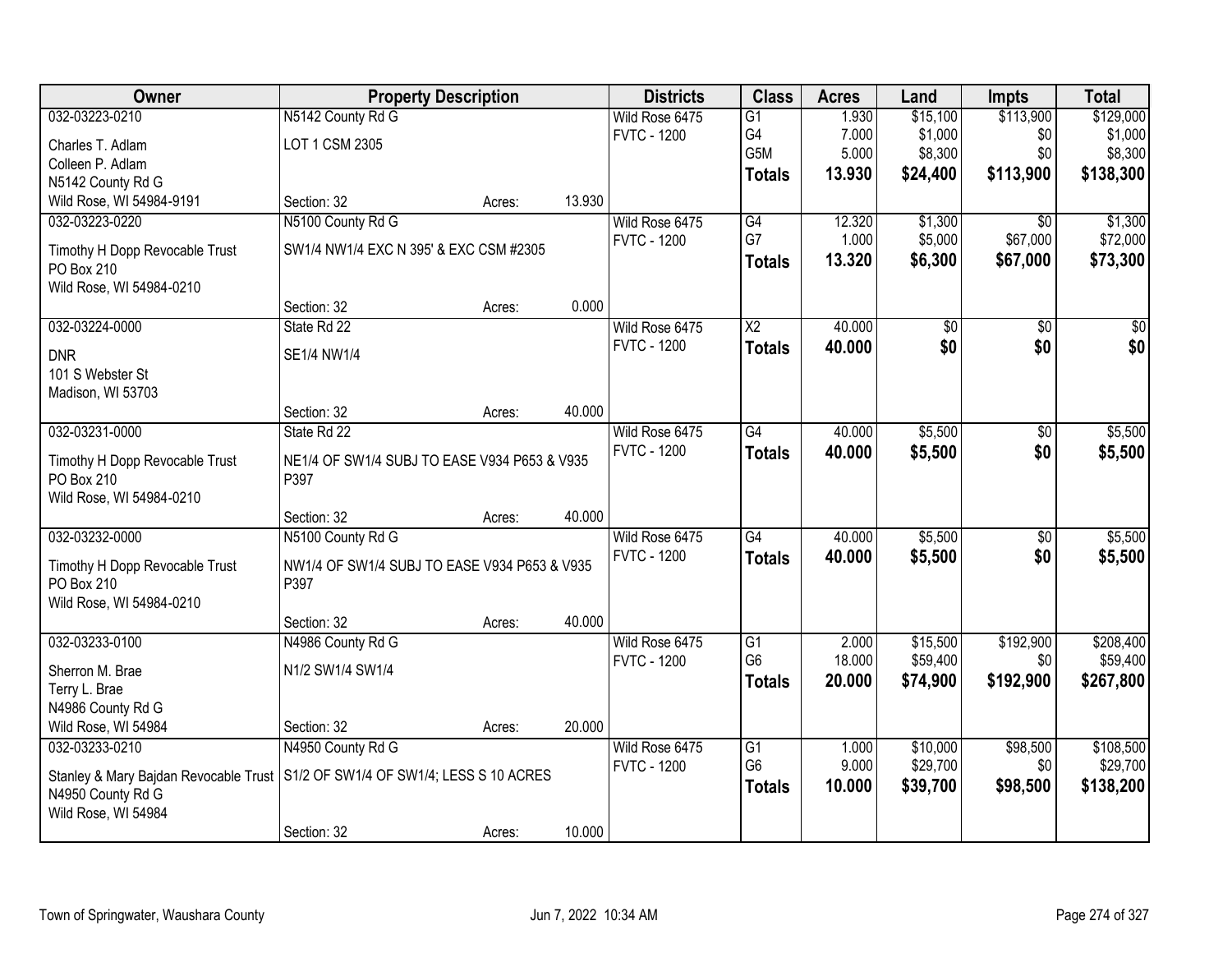| Owner                                                                                       | <b>Property Description</b>     |        |        | <b>Districts</b>   | <b>Class</b>           | <b>Acres</b> | Land            | <b>Impts</b>    | <b>Total</b>     |
|---------------------------------------------------------------------------------------------|---------------------------------|--------|--------|--------------------|------------------------|--------------|-----------------|-----------------|------------------|
| 032-03233-0220                                                                              | County Rd G                     |        |        | Wild Rose 6475     | $\overline{G6}$        | 10.000       | \$33,000        | $\overline{50}$ | \$33,000         |
| Steven D & Kathleen Brzozowski                                                              | S 10 ACRES OF SW1/4 SW1/4       |        |        | <b>FVTC - 1200</b> | <b>Totals</b>          | 10.000       | \$33,000        | \$0             | \$33,000         |
| Revocable Trust                                                                             |                                 |        |        |                    |                        |              |                 |                 |                  |
| 9355 St Killian Heights Rd                                                                  |                                 |        |        |                    |                        |              |                 |                 |                  |
| Allenton, WI 53002-9555                                                                     | Section: 32                     | Acres: | 10.000 |                    |                        |              |                 |                 |                  |
| 032-03234-0000                                                                              | State Rd 22                     |        |        | Wild Rose 6475     | W8                     | 40.000       | (\$132,000)     | $\overline{50}$ | \$0              |
| Steven Brzozowski                                                                           | SE1/4 OF SW1/4 & EASE V934 P653 |        |        | <b>FVTC - 1200</b> | <b>Totals</b>          | 40.000       | \$0             | \$0             | \$0              |
| Douglas Brzozowski                                                                          |                                 |        |        |                    |                        |              |                 |                 |                  |
| 9355 St Kilian Heights Rd                                                                   |                                 |        |        |                    |                        |              |                 |                 |                  |
| Allenton, WI 53002                                                                          | Section: 32                     | Acres: | 40.000 |                    |                        |              |                 |                 |                  |
| 032-03241-0000                                                                              | State Rd 22                     |        |        | Wild Rose 6475     | $\overline{\text{X2}}$ | 40.000       | $\overline{50}$ | \$0             | $\overline{\$0}$ |
| <b>DNR</b>                                                                                  | <b>NE1/4 SE1/4</b>              |        |        | <b>FVTC - 1200</b> | <b>Totals</b>          | 40.000       | \$0             | \$0             | \$0              |
| 101 S Webster St                                                                            |                                 |        |        |                    |                        |              |                 |                 |                  |
| Madison, WI 53703                                                                           |                                 |        |        |                    |                        |              |                 |                 |                  |
|                                                                                             | Section: 32                     | Acres: | 40.000 |                    |                        |              |                 |                 |                  |
| 032-03242-0000                                                                              | State Rd 22                     |        |        | Wild Rose 6475     | W8                     | 40.000       | (\$132,000)     | $\sqrt[6]{3}$   | $\sqrt{50}$      |
|                                                                                             |                                 |        |        | <b>FVTC - 1200</b> | <b>Totals</b>          | 40.000       | \$0             | \$0             | \$0              |
| Stanley & Mary Bajdan Revocable Trust   NW1/4 OF SE1/4 & EAS V935 P397<br>N4950 County Rd G |                                 |        |        |                    |                        |              |                 |                 |                  |
| Wild Rose, WI 54984                                                                         |                                 |        |        |                    |                        |              |                 |                 |                  |
|                                                                                             | Section: 32                     | Acres: | 40.000 |                    |                        |              |                 |                 |                  |
| 032-03243-0000                                                                              | State Rd 22                     |        |        | Wild Rose 6475     | $\overline{G4}$        | 19.000       | \$2,600         | $\overline{50}$ | \$2,600          |
|                                                                                             |                                 |        |        | <b>FVTC - 1200</b> | G <sub>5</sub> M       | 21.000       | \$34,700        | \$0             | \$34,700         |
| Kathleen A. Schleicher<br>Boyd A. Schleicher                                                | SW1/4 OF SE1/4                  |        |        |                    | <b>Totals</b>          | 40.000       | \$37,300        | \$0             | \$37,300         |
| 818 Spahn Dr                                                                                |                                 |        |        |                    |                        |              |                 |                 |                  |
| Waunakee, WI 53597                                                                          | Section: 32                     | Acres: | 40.000 |                    |                        |              |                 |                 |                  |
| 032-03244-0100                                                                              | State Rd 22                     |        |        | Wild Rose 6475     | G4                     | 9.000        | \$1,200         | $\sqrt{6}$      | \$1,200          |
|                                                                                             |                                 |        |        | <b>FVTC - 1200</b> | G5M                    | 11.000       | \$18,200        | \$0             | \$18,200         |
| Kathleen A. Schleicher                                                                      | W1/2 SE1/4 OF SE1/4             |        |        |                    | <b>Totals</b>          | 20.000       | \$19,400        | \$0             | \$19,400         |
| Boyd A. Schleicher<br>818 Spahn Dr                                                          |                                 |        |        |                    |                        |              |                 |                 |                  |
| Waunakee, WI 53597                                                                          | Section: 32                     | Acres: | 20.000 |                    |                        |              |                 |                 |                  |
| 032-03244-0200                                                                              | State Rd 22                     |        |        | Wild Rose 6475     | G4                     | 10.000       | \$1,400         | $\overline{60}$ | \$1,400          |
|                                                                                             |                                 |        |        | <b>FVTC - 1200</b> | G5M                    | 10.000       | \$16,500        | \$0             | \$16,500         |
| Keith P. Schnese                                                                            | E1/2 SE1/4 OF SE1/4             |        |        |                    | <b>Totals</b>          | 20.000       | \$17,900        | \$0             | \$17,900         |
| Sally K. Schnese                                                                            |                                 |        |        |                    |                        |              |                 |                 |                  |
| W6639 Badger Ct                                                                             |                                 |        | 20.000 |                    |                        |              |                 |                 |                  |
| Wild Rose, WI 54984                                                                         | Section: 32                     | Acres: |        |                    |                        |              |                 |                 |                  |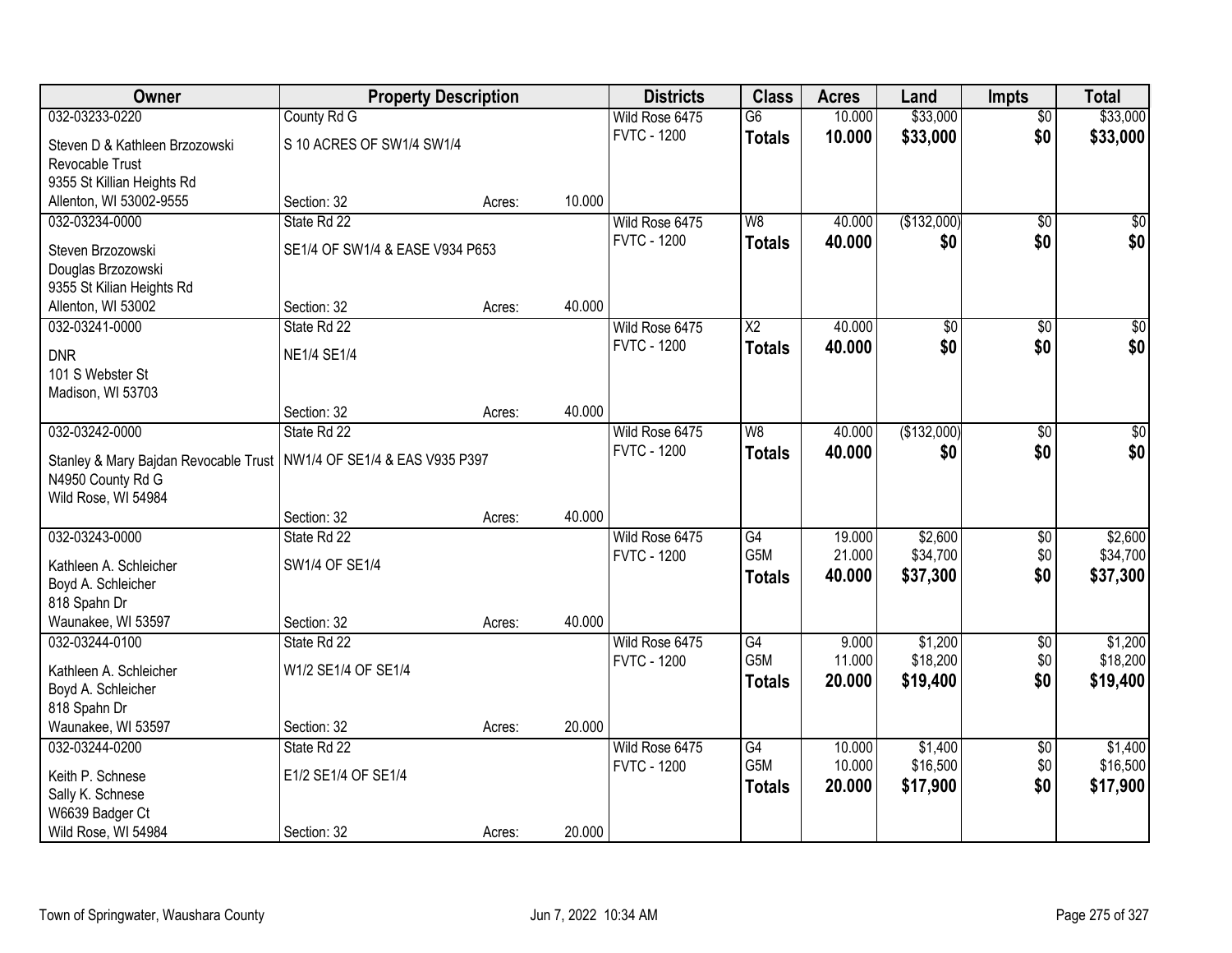| Owner                                                                                                     | <b>Property Description</b>                                                                  |        |        | <b>Districts</b>                     | <b>Class</b>                                       | <b>Acres</b>            | Land                              | Impts                         | <b>Total</b>                      |
|-----------------------------------------------------------------------------------------------------------|----------------------------------------------------------------------------------------------|--------|--------|--------------------------------------|----------------------------------------------------|-------------------------|-----------------------------------|-------------------------------|-----------------------------------|
| 032-03251-0100<br>Ronald E. Callan<br>Susan M. Callan<br>1401 Stardust Dr                                 | State Rd 22<br>GOV LOT 1; EXC UNREC PLAT LESS V198 P373 &<br>V239 P613                       |        |        | Wild Rose 6475<br><b>FVTC - 1200</b> | $\overline{G6}$<br><b>Totals</b>                   | 18.000<br>18.000        | \$59,400<br>\$59,400              | $\overline{50}$<br>\$0        | \$59,400<br>\$59,400              |
| Menasha, WI 54952                                                                                         | Section: 32                                                                                  | Acres: | 18.000 |                                      |                                                    |                         |                                   |                               |                                   |
| 032-03251-0200<br>Porch Swing Industries, LLC<br>N8545 Ridge Rd<br>Van Dyne, WI 54979                     | W6621 County Rd H<br>PT OF GOV LOT 1 & PT OF GOV LOT 1 SEC 29-20-11<br><b>LESS V617 P586</b> |        |        | Wild Rose 6475<br><b>FVTC - 1200</b> | $\overline{G1}$<br>G <sub>5</sub><br><b>Totals</b> | 1.993<br>3.000<br>4.993 | \$168,000<br>\$2,100<br>\$170,100 | \$144,800<br>\$0<br>\$144,800 | \$312,800<br>\$2,100<br>\$314,900 |
|                                                                                                           | Section: 32                                                                                  | Acres: | 4.993  |                                      |                                                    |                         |                                   |                               |                                   |
| 032-03251-0300<br><b>Nelson Living Trust</b><br>W6654 W Little Silver Lake Rd<br>Wild Rose, WI 54984-9026 | W6654 W Little Silver Lake Rd<br>PT OF GOV LOT 1 LOT 4 CSM 24                                |        |        | Wild Rose 6475<br><b>FVTC - 1200</b> | G1<br><b>Totals</b>                                | 0.000<br>0.000          | \$149,500<br>\$149,500            | \$199,100<br>\$199,100        | \$348,600<br>\$348,600            |
|                                                                                                           | Section: 32                                                                                  | Acres: | 0.000  |                                      |                                                    |                         |                                   |                               |                                   |
| 032-03251-0400<br>Donald & Lori Sofolo Living Trust<br>660 Willow Rd<br>Naperville, IL 60540              | W6648 W Little Silver Lake Rd<br>PT OF GOVT LOT 1 LOT 3 CSM 21                               |        |        | Wild Rose 6475<br><b>FVTC - 1200</b> | G1<br><b>Totals</b>                                | 0.000<br>0.000          | \$136,000<br>\$136,000            | \$166,800<br>\$166,800        | \$302,800<br>\$302,800            |
|                                                                                                           | Section: 32                                                                                  | Acres: | 0.000  |                                      |                                                    |                         |                                   |                               |                                   |
| 032-03251-0510<br>Susan M. Callan<br>1401 Stardust Dr<br>Menasha, WI 54952                                | W6634 W Little Silver Lake Rd<br>PT GOVT LOT 1; LOT 2 CSM 21<br>Section: 32                  | Acres: | 0.300  | Wild Rose 6475<br><b>FVTC - 1200</b> | $\overline{G1}$<br><b>Totals</b>                   | 0.300<br>0.300          | \$122,500<br>\$122,500            | \$57,600<br>\$57,600          | \$180,100<br>\$180,100            |
| 032-03251-0520                                                                                            | W6628 W Little Silver Lake Rd                                                                |        |        | Wild Rose 6475                       | $\overline{G1}$                                    | 0.280                   | \$28,100                          | \$138,100                     | \$166,200                         |
| Timothy W. Callan<br>936 Millbrook Dr<br>Neenah, WI 54956                                                 | PT GOVT LOT 1; LOT 1 CSM 21                                                                  |        |        | <b>FVTC - 1200</b>                   | <b>Totals</b>                                      | 0.280                   | \$28,100                          | \$138,100                     | \$166,200                         |
|                                                                                                           | Section: 32                                                                                  | Acres: | 0.280  |                                      |                                                    |                         |                                   |                               |                                   |
| 032-03251-0700<br><b>DNR</b><br>101 S Webster St<br>Madison, WI 53703                                     | State Rd 22<br>PT OF GOV LOT 1, LOTS 1,2,3                                                   |        |        | Wild Rose 6475<br><b>FVTC - 1200</b> | $\overline{\text{X2}}$<br><b>Totals</b>            | 1.000<br>1.000          | \$0<br>\$0                        | $\overline{50}$<br>\$0        | $\overline{50}$<br>\$0            |
|                                                                                                           | Section: 32                                                                                  | Acres: | 1.000  |                                      |                                                    |                         |                                   |                               |                                   |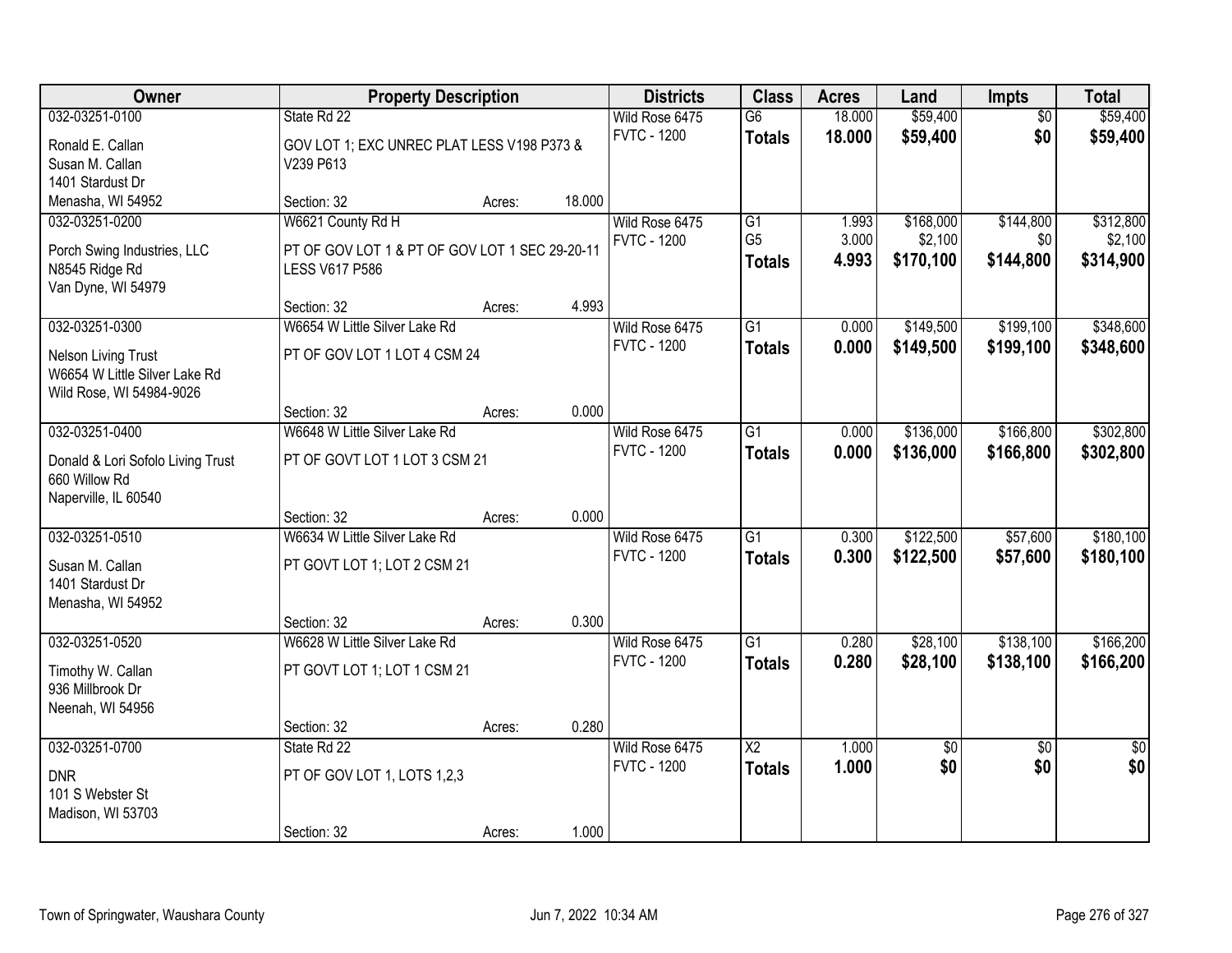| Owner                                 | <b>Property Description</b>                              |        |        | <b>Districts</b>                     | <b>Class</b>           | <b>Acres</b> | Land            | <b>Impts</b> | <b>Total</b> |
|---------------------------------------|----------------------------------------------------------|--------|--------|--------------------------------------|------------------------|--------------|-----------------|--------------|--------------|
| 032-03251-0800                        | W6614 W Little Silver Lake Rd                            |        |        | Wild Rose 6475                       | $\overline{G1}$        | 0.000        | \$134,200       | \$109,600    | \$243,800    |
| Dennis A. D'Orazio                    | GOV LOT 1 LOT 4 & W1/2 OF LOT 5 UNREC SURVEY             |        |        | <b>FVTC - 1200</b>                   | <b>Totals</b>          | 0.000        | \$134,200       | \$109,600    | \$243,800    |
| Sandra J. D'Orazio                    |                                                          |        |        |                                      |                        |              |                 |              |              |
| W6614 W Ltl Silver Lk Rd              |                                                          |        |        |                                      |                        |              |                 |              |              |
| Wild Rose, WI 54984                   | Section: 32                                              | Acres: | 0.000  |                                      |                        |              |                 |              |              |
| 032-03251-0900                        | W6608 W Little Silver Lake Rd                            |        |        | Wild Rose 6475                       | $\overline{G1}$        | 0.470        | \$141,300       | \$101,500    | \$242,800    |
| William A. Purtell                    | PT OF GOVT LOT 1 A/K/A LOT 6 & E1/2 OF LOT 5             |        |        | <b>FVTC - 1200</b>                   | <b>Totals</b>          | 0.470        | \$141,300       | \$101,500    | \$242,800    |
| Bonnie J. Jackowski                   | <b>UNREC SUBD</b>                                        |        |        |                                      |                        |              |                 |              |              |
| 4639 Rivermoor Rd                     |                                                          |        |        |                                      |                        |              |                 |              |              |
| Omro, WI 54963                        | Section: 32                                              | Acres: | 0.470  |                                      |                        |              |                 |              |              |
| 032-03251-1000                        | W Little Silver Lake Rd                                  |        |        | Wild Rose 6475                       | G1                     | 3.000        | \$20,500        | \$0          | \$20,500     |
|                                       |                                                          |        |        | <b>FVTC - 1200</b>                   | G <sub>5</sub>         | 2.500        | \$1,800         | \$0          | \$1,800      |
| Lacie Callan                          | PT OF W 310.22' OF E 673.22' OF GOVT LOT 1 S OF<br>TN RD |        |        |                                      | <b>Totals</b>          | 5.500        | \$22,300        | \$0          | \$22,300     |
| Timothy W. Callan<br>936 Millbrook Dr |                                                          |        |        |                                      |                        |              |                 |              |              |
| Neenah, WI 54956                      | Section: 32                                              | Acres: | 5.500  |                                      |                        |              |                 |              |              |
| 032-03251-1100                        | State Rd 22                                              |        |        | Wild Rose 6475                       | $\overline{\text{X2}}$ | 0.000        | $\overline{60}$ | \$0          | $\sqrt{50}$  |
|                                       |                                                          |        |        | <b>FVTC - 1200</b>                   | <b>Totals</b>          | 0.000        | \$0             | \$0          | \$0          |
| <b>DNR</b>                            | GOVT LOT 1 NW-NE E 22 RDS SLY OF LS LAKE &               |        |        |                                      |                        |              |                 |              |              |
| 101 S Webster St                      | LOTS 1, 2 & 3 UNRECORDED SURVEY                          |        |        |                                      |                        |              |                 |              |              |
| Madison, WI 53703                     |                                                          |        | 0.000  |                                      |                        |              |                 |              |              |
| 032-03252-0110                        | Section: 32<br>State Rd 22                               | Acres: |        |                                      | $\overline{G6}$        | 1.680        | \$5,500         | \$0          | \$5,500      |
|                                       |                                                          |        |        | Wild Rose 6475<br><b>FVTC - 1200</b> |                        | 1.680        | \$5,500         | \$0          |              |
| Peter Covill                          | OUTLOT 1 CSM 5991                                        |        |        |                                      | <b>Totals</b>          |              |                 |              | \$5,500      |
| Angela L. Covill                      |                                                          |        |        |                                      |                        |              |                 |              |              |
| 200 Sweetwater Rd                     |                                                          |        |        |                                      |                        |              |                 |              |              |
| Mills River, NC 28759                 | Section: 32                                              | Acres: | 1.680  |                                      |                        |              |                 |              |              |
| 032-03252-0120                        | W6597 W Little Silver Lake Rd                            |        |        | Wild Rose 6475                       | W <sub>6</sub>         | 40.320       | (\$133,100)     | \$0          | $\sqrt{30}$  |
| Gary J. Kiiskila                      | PT GOVT LOT 2; LESS CSM 5991                             |        |        | <b>FVTC - 1200</b>                   | <b>Totals</b>          | 40.320       | \$0             | \$0          | \$0          |
| Ellen M. Kiiskila                     |                                                          |        |        |                                      |                        |              |                 |              |              |
| W8411 State Rd 21                     |                                                          |        |        |                                      |                        |              |                 |              |              |
| Wautoma, WI 54982                     | Section: 32                                              | Acres: | 40.320 |                                      |                        |              |                 |              |              |
| 032-03252-0200                        | W6518 W Little Silver Lake Rd                            |        |        | Wild Rose 6475                       | $\overline{G1}$        | 0.000        | \$137,500       | \$47,200     | \$184,700    |
| Brian J. Jodarski                     | PAR IN NE1/4 OF NE1/4 LOT 1 CSM 26                       |        |        | <b>FVTC - 1200</b>                   | <b>Totals</b>          | 0.000        | \$137,500       | \$47,200     | \$184,700    |
| Kelsi J. Jodarski                     |                                                          |        |        |                                      |                        |              |                 |              |              |
| W6008 Rock Rd                         |                                                          |        |        |                                      |                        |              |                 |              |              |
| Hortonville, WI 54944                 | Section: 32                                              | Acres: | 0.000  |                                      |                        |              |                 |              |              |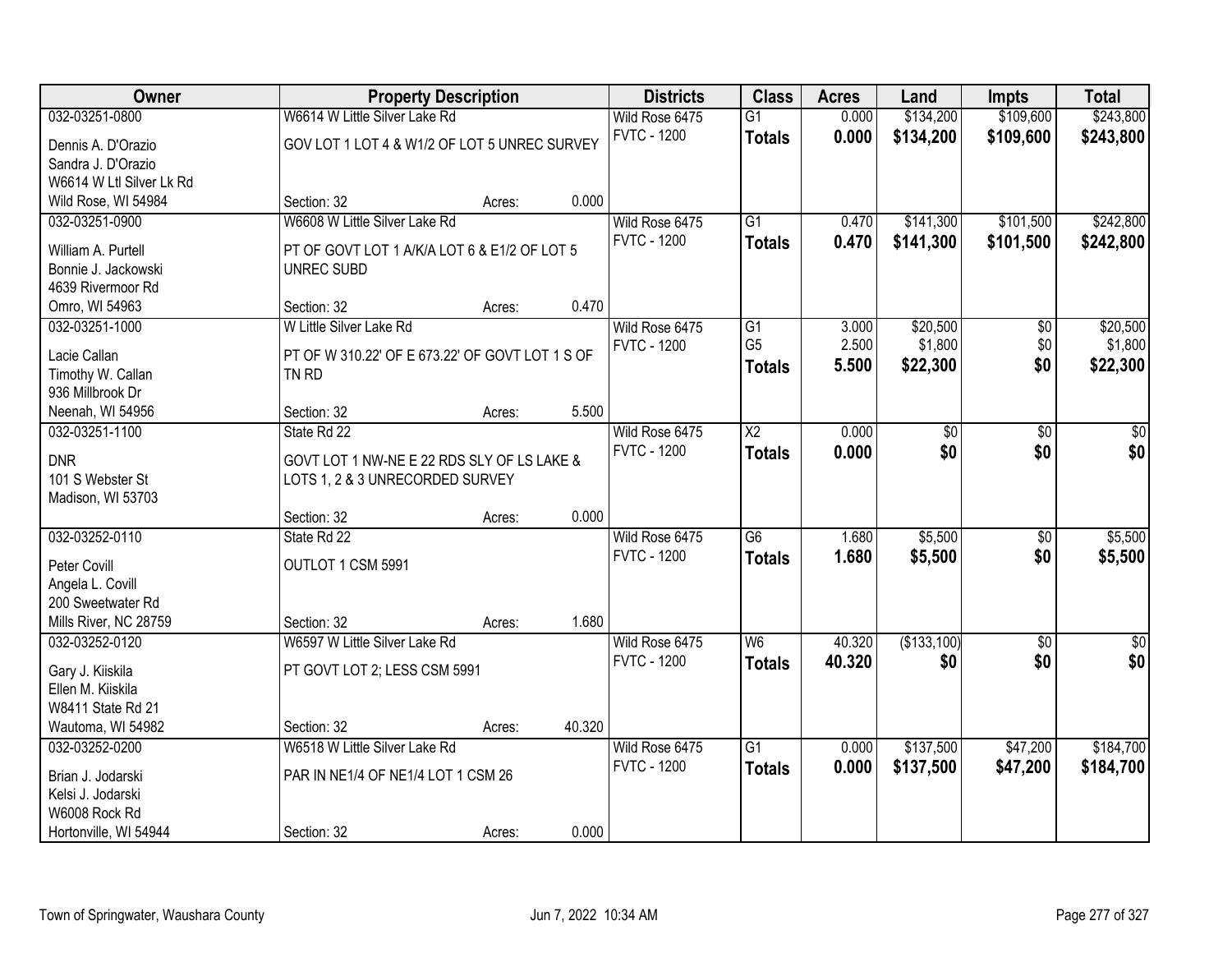| <b>Owner</b>                   |                                            | <b>Property Description</b> |       | <b>Districts</b>   | <b>Class</b>    | <b>Acres</b> | Land      | <b>Impts</b> | <b>Total</b> |
|--------------------------------|--------------------------------------------|-----------------------------|-------|--------------------|-----------------|--------------|-----------|--------------|--------------|
| 032-03252-0300                 | W6522 W Little Silver Lake Rd              |                             |       | Wild Rose 6475     | $\overline{G1}$ | 0.000        | \$137,500 | \$90,400     | \$227,900    |
| Douglas M. Schuetz             | LOT 2 CSM 26 & LOT 1 CSM 120               |                             |       | <b>FVTC - 1200</b> | <b>Totals</b>   | 0.000        | \$137,500 | \$90,400     | \$227,900    |
| 131 N Townline Rd              |                                            |                             |       |                    |                 |              |           |              |              |
| Wautoma, WI 54982-8517         |                                            |                             |       |                    |                 |              |           |              |              |
|                                | Section: 32                                | Acres:                      | 0.000 |                    |                 |              |           |              |              |
| 032-03252-0400                 | W6526 W Little Silver Lake Rd              |                             |       | Wild Rose 6475     | $\overline{G1}$ | 0.000        | \$124,000 | \$64,800     | \$188,800    |
| Jerry W. Zimmerman             | GOVT LOTS 1 & 2 LOT 25                     |                             |       | <b>FVTC - 1200</b> | <b>Totals</b>   | 0.000        | \$124,000 | \$64,800     | \$188,800    |
| 2321 W Hiawatha Dr             |                                            |                             |       |                    |                 |              |           |              |              |
| Appleton, WI 54914-6812        |                                            |                             |       |                    |                 |              |           |              |              |
|                                | Section: 32                                | Acres:                      | 0.000 |                    |                 |              |           |              |              |
| 032-03252-0500                 | W6530 W Little Silver Lake Rd              |                             |       | Wild Rose 6475     | G1              | 0.000        | \$166,000 | \$134,100    | \$300,100    |
| Timothy Joseph Griesbaum et al | PT OF GOV LOT 2 K/A LOTS 23 & 24 UNREC SUB |                             |       | <b>FVTC - 1200</b> | <b>Totals</b>   | 0.000        | \$166,000 | \$134,100    | \$300,100    |
| PO Box 4                       | PARCEL 110' X 166' LIFE ESTATE TO JOAN A   |                             |       |                    |                 |              |           |              |              |
| Wild Rose, WI 54984            | <b>FRIEDEL</b>                             |                             |       |                    |                 |              |           |              |              |
|                                | Section: 32                                | Acres:                      | 0.000 |                    |                 |              |           |              |              |
| 032-03252-0600                 | W6538 W Little Silver Lake Rd              |                             |       | Wild Rose 6475     | $\overline{G1}$ | 0.000        | \$130,000 | \$11,700     | \$141,700    |
| Herbert M. Mugerauer           | PT GOVT LOT 2                              |                             |       | <b>FVTC - 1200</b> | <b>Totals</b>   | 0.000        | \$130,000 | \$11,700     | \$141,700    |
| Penny L. Mugerauer             |                                            |                             |       |                    |                 |              |           |              |              |
| 2040 Carlton Rd                |                                            |                             |       |                    |                 |              |           |              |              |
| Oshkosh, WI 54904              | Section: 32                                | Acres:                      | 0.000 |                    |                 |              |           |              |              |
| 032-03252-0700                 | W6542 W Little Silver Lake Rd              |                             |       | Wild Rose 6475     | $\overline{G1}$ | 0.000        | \$130,000 | \$46,700     | \$176,700    |
| Mary L Mokwa 2005 Trust        | GOVT LOTS 1 & 2 LOT 21                     |                             |       | <b>FVTC - 1200</b> | <b>Totals</b>   | 0.000        | \$130,000 | \$46,700     | \$176,700    |
| N33 W23363 Greenbriar Ct       |                                            |                             |       |                    |                 |              |           |              |              |
| Pewaukee, WI 53072-5721        |                                            |                             |       |                    |                 |              |           |              |              |
|                                | Section: 32                                | Acres:                      | 0.000 |                    |                 |              |           |              |              |
| 032-03252-0800                 | W6546 W Little Silver Lake Rd              |                             |       | Wild Rose 6475     | $\overline{G1}$ | 0.000        | \$130,000 | \$52,800     | \$182,800    |
| Lisa G. Fritts                 | PT GOVT LOTS 1 & 2                         |                             |       | <b>FVTC - 1200</b> | <b>Totals</b>   | 0.000        | \$130,000 | \$52,800     | \$182,800    |
| N459 County Rd U               |                                            |                             |       |                    |                 |              |           |              |              |
| Weyauwega, WI 54983            |                                            |                             |       |                    |                 |              |           |              |              |
|                                | Section: 32                                | Acres:                      | 0.000 |                    |                 |              |           |              |              |
| 032-03252-0900                 | W6550 W Little Silver Lake Rd              |                             |       | Wild Rose 6475     | $\overline{G1}$ | 0.000        | \$130,000 | \$56,200     | \$186,200    |
| Jane E Petkus Trust            | GOVT LOTS 1 & 2 LOT 19                     |                             |       | <b>FVTC - 1200</b> | <b>Totals</b>   | 0.000        | \$130,000 | \$56,200     | \$186,200    |
| Robert O Petkus Trust          |                                            |                             |       |                    |                 |              |           |              |              |
| 421 W Maple St                 |                                            |                             |       |                    |                 |              |           |              |              |
| Hinsdale, IL 60521             | Section: 32                                | Acres:                      | 0.000 |                    |                 |              |           |              |              |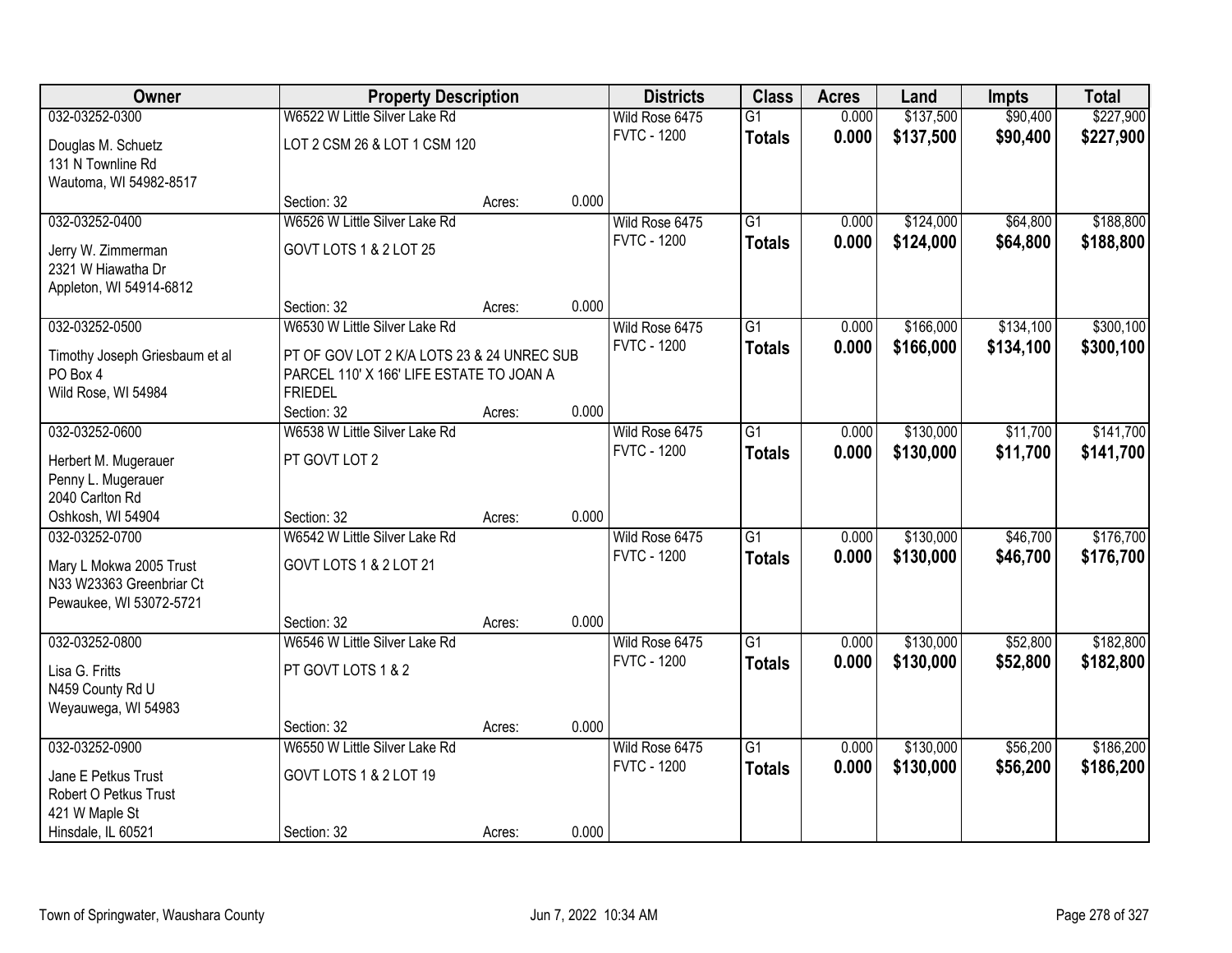| \$166,000<br>\$166,000<br>032-03252-1000<br>State Rd 22<br>0.000<br>Wild Rose 6475<br>$\overline{G1}$<br>$\overline{50}$<br><b>FVTC - 1200</b><br>0.000<br>\$166,000<br>\$0<br>\$166,000<br><b>Totals</b><br>GOVT LOTS 1 & 2 LOTS 17 & 18 UNREC SUBD<br><b>Rychtanek Family Trust</b><br>c/o Vincent Rychtanek<br>2269 Knollwood Dr<br>0.000<br>Elgin, IL 60123<br>Section: 32<br>Acres:<br>W6560 W Little Silver Lake Rd<br>$\overline{G1}$<br>\$122,500<br>\$52,000<br>\$174,500<br>032-03252-1100<br>Wild Rose 6475<br>0.000 |
|---------------------------------------------------------------------------------------------------------------------------------------------------------------------------------------------------------------------------------------------------------------------------------------------------------------------------------------------------------------------------------------------------------------------------------------------------------------------------------------------------------------------------------|
|                                                                                                                                                                                                                                                                                                                                                                                                                                                                                                                                 |
|                                                                                                                                                                                                                                                                                                                                                                                                                                                                                                                                 |
|                                                                                                                                                                                                                                                                                                                                                                                                                                                                                                                                 |
|                                                                                                                                                                                                                                                                                                                                                                                                                                                                                                                                 |
|                                                                                                                                                                                                                                                                                                                                                                                                                                                                                                                                 |
|                                                                                                                                                                                                                                                                                                                                                                                                                                                                                                                                 |
| <b>FVTC - 1200</b><br>0.000<br>\$122,500<br>\$52,000<br>\$174,500<br><b>Totals</b>                                                                                                                                                                                                                                                                                                                                                                                                                                              |
| GOVT LOTS 1 & 2 LOT 16<br>Gary J. Kiiskila                                                                                                                                                                                                                                                                                                                                                                                                                                                                                      |
| Ellen M. Kiiskila                                                                                                                                                                                                                                                                                                                                                                                                                                                                                                               |
| W8411 State Rd 21                                                                                                                                                                                                                                                                                                                                                                                                                                                                                                               |
| 0.000<br>Wautoma, WI 54982<br>Section: 32<br>Acres:                                                                                                                                                                                                                                                                                                                                                                                                                                                                             |
| \$280,600<br>W6566 W Little Silver Lake Rd<br>\$160,000<br>\$120,600<br>032-03252-1200<br>Wild Rose 6475<br>$\overline{G1}$<br>0.000                                                                                                                                                                                                                                                                                                                                                                                            |
| <b>FVTC - 1200</b><br>0.000<br>\$160,000<br>\$120,600<br>\$280,600<br><b>Totals</b><br>GOVT LOTS 1 & 2 LOTS 14 & 15 UNREC SUB<br>Gary J. Kiiskila                                                                                                                                                                                                                                                                                                                                                                               |
| Ellen M. Kiiskila                                                                                                                                                                                                                                                                                                                                                                                                                                                                                                               |
| W8411 State Rd 21                                                                                                                                                                                                                                                                                                                                                                                                                                                                                                               |
| 0.000<br>Wautoma, WI 54982<br>Section: 32<br>Acres:                                                                                                                                                                                                                                                                                                                                                                                                                                                                             |
| W6572 W Little Silver Lake Rd<br>\$122,500<br>\$39,100<br>\$161,600<br>032-03252-1300<br>Wild Rose 6475<br>$\overline{G1}$<br>0.000                                                                                                                                                                                                                                                                                                                                                                                             |
| <b>FVTC - 1200</b><br>0.000<br>\$122,500<br>\$39,100<br>\$161,600<br><b>Totals</b>                                                                                                                                                                                                                                                                                                                                                                                                                                              |
| GOVT LOTS 1 & 2 (K/A LOT 13)<br>Annette M. Frymark                                                                                                                                                                                                                                                                                                                                                                                                                                                                              |
| Charles R. Frymark                                                                                                                                                                                                                                                                                                                                                                                                                                                                                                              |
| 12017 W Burdick Ave                                                                                                                                                                                                                                                                                                                                                                                                                                                                                                             |
| 0.000<br>West Allis, WI 53227<br>Section: 32<br>Acres:                                                                                                                                                                                                                                                                                                                                                                                                                                                                          |
| \$37,500<br>\$37,500<br>$\overline{G1}$<br>032-03252-1400<br>State Rd 22<br>0.000<br>$\overline{50}$<br>Wild Rose 6475                                                                                                                                                                                                                                                                                                                                                                                                          |
| <b>FVTC - 1200</b><br>0.000<br>\$37,500<br>\$0<br>\$37,500<br><b>Totals</b><br>E 50' OF CSM 27<br>Annette M. Frymark                                                                                                                                                                                                                                                                                                                                                                                                            |
| Charles R. Frymark                                                                                                                                                                                                                                                                                                                                                                                                                                                                                                              |
| 12017 W Burdick Ave                                                                                                                                                                                                                                                                                                                                                                                                                                                                                                             |
| 0.000<br>West Allis, WI 53227<br>Section: 32<br>Acres:                                                                                                                                                                                                                                                                                                                                                                                                                                                                          |
| \$326,600<br>W6586 W Little Silver Lake Rd<br>G1<br>\$190,000<br>\$136,600<br>032-03252-1500<br>Wild Rose 6475<br>0.000                                                                                                                                                                                                                                                                                                                                                                                                         |
| <b>FVTC - 1200</b><br>0.000<br>\$190,000<br>\$136,600<br>\$326,600<br><b>Totals</b>                                                                                                                                                                                                                                                                                                                                                                                                                                             |
| David J. Roedel<br>PT OF GOV LOT 2 A/K/A LOTS 11 & 12 UNREC PLAT                                                                                                                                                                                                                                                                                                                                                                                                                                                                |
| Judy A. Roedel<br>NOW CSM 27 LESS V 258 P 581 (E 50')                                                                                                                                                                                                                                                                                                                                                                                                                                                                           |
| W6586 W Ltl Silver Lk Rd                                                                                                                                                                                                                                                                                                                                                                                                                                                                                                        |
| 0.000<br>Wild Rose, WI 54984<br>Section: 32<br>Acres:                                                                                                                                                                                                                                                                                                                                                                                                                                                                           |
| W6604 W Little Silver Lake Rd<br>\$396,200<br>$\overline{G1}$<br>\$181,000<br>\$215,200<br>032-03252-1611<br>Wild Rose 6475<br>0.922                                                                                                                                                                                                                                                                                                                                                                                            |
| 0.922<br><b>FVTC - 1200</b><br>\$181,000<br>\$396,200<br>\$215,200<br><b>Totals</b><br>PT OF GOV LOTS 1 & 2 (NE1/4) LOT 1 CSM 3724<br>Richard B & Kathy An Anderson                                                                                                                                                                                                                                                                                                                                                             |
| W6604 W Little Silver Lake Rd<br><b>LESS V801 P519</b>                                                                                                                                                                                                                                                                                                                                                                                                                                                                          |
| Wild Rose, WI 54984                                                                                                                                                                                                                                                                                                                                                                                                                                                                                                             |
| 0.922<br>Section: 32<br>Acres:                                                                                                                                                                                                                                                                                                                                                                                                                                                                                                  |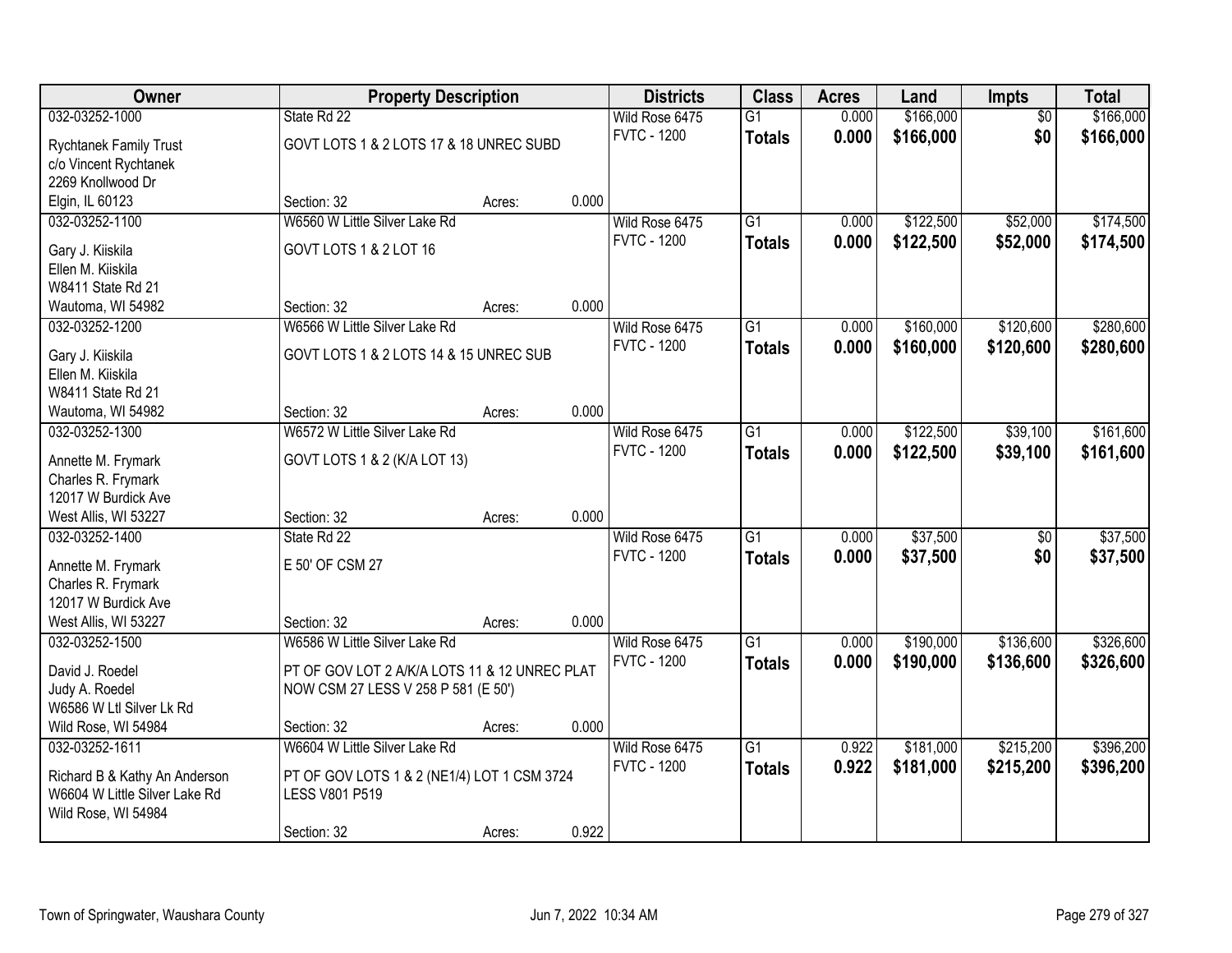| Owner                                                              | <b>Property Description</b>                   |        |        | <b>Districts</b>   | <b>Class</b>    | <b>Acres</b> | Land                         | <b>Impts</b>    | <b>Total</b> |
|--------------------------------------------------------------------|-----------------------------------------------|--------|--------|--------------------|-----------------|--------------|------------------------------|-----------------|--------------|
| 032-03252-1621                                                     | W6590 W Little Silver Lake Rd                 |        |        | Wild Rose 6475     | $\overline{G1}$ | 0.946        | \$179,800                    | \$192,100       | \$371,900    |
| <b>Gannon Living Trust</b>                                         | PT OF GOV LOT 2 (NE1/4) LOT 2 & PT LOT 1 CSM  |        |        | <b>FVTC - 1200</b> | <b>Totals</b>   | 0.946        | \$179,800                    | \$192,100       | \$371,900    |
| 30 Reed St                                                         | 3724                                          |        |        |                    |                 |              |                              |                 |              |
| Plymouth, WI 53073-2228                                            |                                               |        |        |                    |                 |              |                              |                 |              |
|                                                                    | Section: 32                                   | Acres: | 0.946  |                    |                 |              |                              |                 |              |
| 032-03252-1700                                                     | State Rd 22                                   |        |        | Wild Rose 6475     | $\overline{X2}$ | 10.000       | \$0                          | $\overline{50}$ | \$0          |
| <b>DNR</b>                                                         | GOV LOT 2 SW1/4 SE1/4 NE1/4                   |        |        | <b>FVTC - 1200</b> | Totals          | 10.000       | \$0                          | \$0             | \$0          |
| 101 S Webster St                                                   |                                               |        |        |                    |                 |              |                              |                 |              |
| Madison, WI 53703                                                  |                                               |        |        |                    |                 |              |                              |                 |              |
|                                                                    | Section: 32                                   | Acres: | 10.000 |                    |                 |              |                              |                 |              |
| 032-03311-0100                                                     | State Rd 22                                   |        |        | Wild Rose 6475     | G6              | 28.870       | \$95,300                     | \$0             | \$95,300     |
| Genmar Properties A Limited Partnershi   PT OF NE NE LESS CSM 1220 |                                               |        |        | <b>FVTC - 1200</b> | <b>Totals</b>   | 28.870       | \$95,300                     | \$0             | \$95,300     |
| PO Box 234                                                         |                                               |        |        |                    |                 |              |                              |                 |              |
| Wild Rose, WI 54984                                                |                                               |        |        |                    |                 |              |                              |                 |              |
|                                                                    | Section: 33                                   | Acres: | 28.870 |                    |                 |              |                              |                 |              |
| 032-03311-0200                                                     | N5289 County Rd H                             |        |        | Wild Rose 6475     | $\overline{G1}$ | 1.250        | \$11,400                     | \$35,100        | \$46,500     |
| Ruth Gilbert et al                                                 | NE-NE CSM 115 LOT 1                           |        |        | <b>FVTC - 1200</b> | <b>Totals</b>   | 1.250        | \$11,400                     | \$35,100        | \$46,500     |
| 1118 E Circle Dr                                                   |                                               |        |        |                    |                 |              |                              |                 |              |
| Beaver Dam, WI 53916-1202                                          |                                               |        |        |                    |                 |              |                              |                 |              |
|                                                                    | Section: 33                                   | Acres: | 1.250  |                    |                 |              |                              |                 |              |
| 032-03311-0310                                                     | N5273 County Rd H                             |        |        | Wild Rose 6475     | $\overline{G1}$ | 1.500        | \$12,800                     | \$87,100        | \$99,900     |
| Rebecka S. Richards                                                | LOT 2 CSM 115 & E1/4 AC OF LOT 2 CSM 1220     |        |        | <b>FVTC - 1200</b> | <b>Totals</b>   | 1.500        | \$12,800                     | \$87,100        | \$99,900     |
| Eric T. Richards                                                   |                                               |        |        |                    |                 |              |                              |                 |              |
| N5273 County Rd H                                                  |                                               |        |        |                    |                 |              |                              |                 |              |
| Wild Rose, WI 54984                                                | Section: 33                                   | Acres: | 1.500  |                    |                 |              |                              |                 |              |
| 032-03311-0400                                                     | State Rd 22                                   |        |        | Wild Rose 6475     |                 |              | Assessed with 032-03311-0200 |                 |              |
| Ruth Gilbert et al                                                 | LOT 1 CSM 1220; INC ASSESSMENT OF 1/3 INT IN  |        |        | <b>FVTC - 1200</b> |                 |              |                              |                 |              |
| 1118 E Circle Dr                                                   | 032-03311-0800 (OL 1 CSM 1220)                |        |        |                    |                 |              |                              |                 |              |
| Beaver Dam, WI 53916-1202                                          |                                               |        |        |                    |                 |              |                              |                 |              |
|                                                                    | Section: 33                                   | Acres: | 0.750  |                    |                 |              |                              |                 |              |
| 032-03311-0610                                                     | W6141 County Rd H                             |        |        | Wild Rose 6475     | $\overline{G1}$ | 2.500        | \$18,000                     | \$101,900       | \$119,900    |
| David N. Mathison                                                  | LOT 3 AND W1/2 AC LOT 2 CSM 1220; INC         |        |        | <b>FVTC - 1200</b> | <b>Totals</b>   | 2.500        | \$18,000                     | \$101,900       | \$119,900    |
| W6141 County Rd H                                                  | ASSESSMENT OF 1/3 INT IN 032-03311-0800 (OL 1 |        |        |                    |                 |              |                              |                 |              |
| Wild Rose, WI 54984-9000                                           | CSM 1220)                                     |        |        |                    |                 |              |                              |                 |              |
|                                                                    | Section: 33                                   | Acres: | 2.500  |                    |                 |              |                              |                 |              |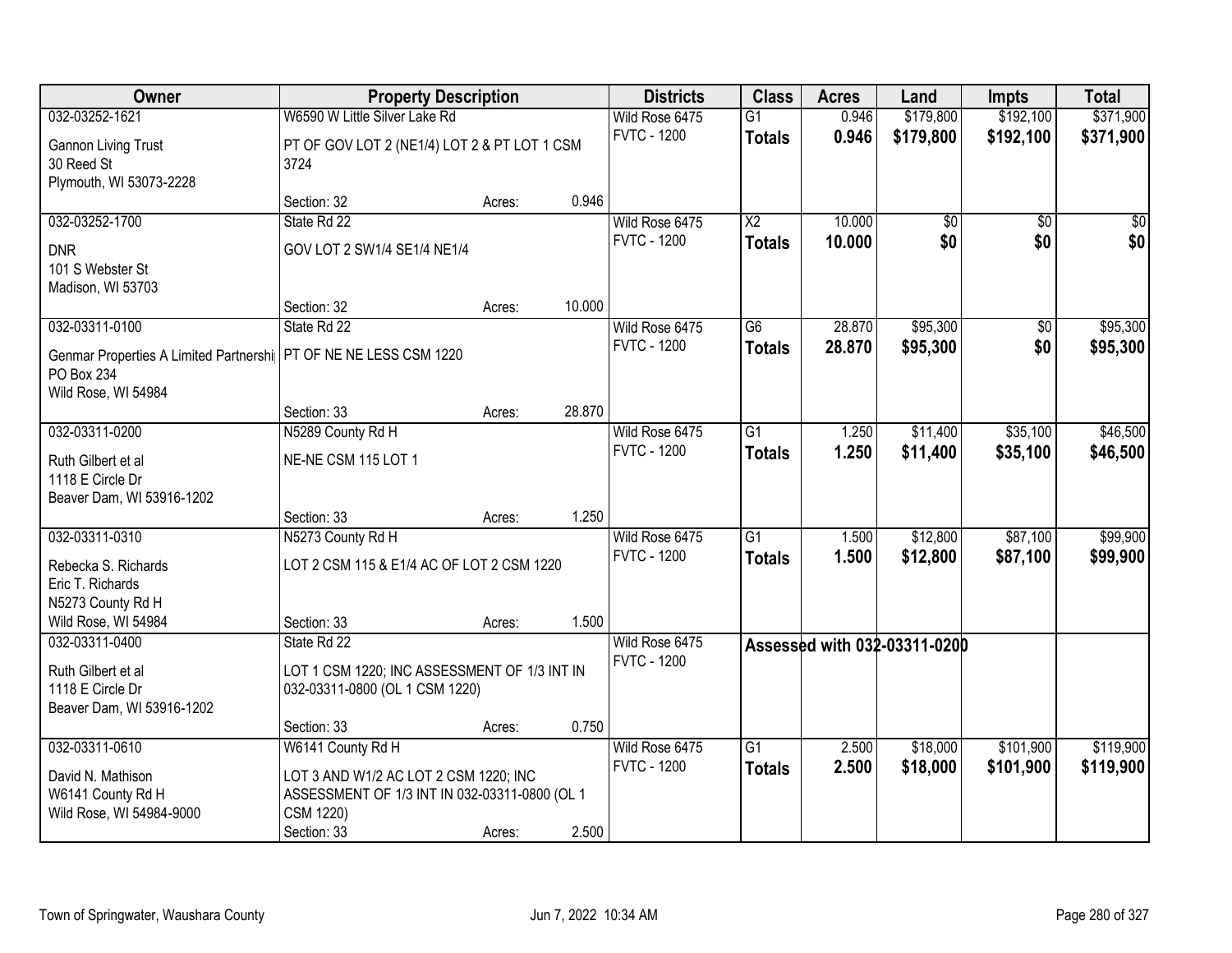| Owner                                                                | <b>Property Description</b>                  |        |        | <b>Districts</b>   | <b>Class</b>          | <b>Acres</b>    | Land                         | <b>Impts</b>    | <b>Total</b>        |
|----------------------------------------------------------------------|----------------------------------------------|--------|--------|--------------------|-----------------------|-----------------|------------------------------|-----------------|---------------------|
| 032-03311-0700                                                       | W6145 County Rd H                            |        |        | Wild Rose 6475     | G1                    | 2.000           | \$15,500                     | \$35,300        | \$50,800            |
| Harriet A. Schram et al                                              | LOT 4 CSM 1220; INC ASSESSMENT OF 1/3 INT IN |        |        | <b>FVTC - 1200</b> | <b>Totals</b>         | 2.000           | \$15,500                     | \$35,300        | \$50,800            |
| 4518 Brewer Ln                                                       | 032-03311-0800 (OL 1 CSM 1220)               |        |        |                    |                       |                 |                              |                 |                     |
| Mount Pleasant, WI 53405-4602                                        |                                              |        |        |                    |                       |                 |                              |                 |                     |
|                                                                      | Section: 33                                  | Acres: | 2.000  |                    |                       |                 |                              |                 |                     |
| 032-03311-0800                                                       | State Rd 22                                  |        |        | Wild Rose 6475     |                       |                 | Assessed with 032-03311-0400 |                 |                     |
| Ruth Gilbert et al                                                   | OL 1 CSM 1220; ASSESSED WITH PCLS            |        |        | <b>FVTC - 1200</b> |                       |                 |                              |                 |                     |
| 1118 E Circle Dr                                                     | 32-3311-0400, 32-3311-0610 & 32-3311-0700    |        |        |                    |                       |                 |                              |                 |                     |
| Beaver Dam, WI 53916-1202                                            |                                              |        |        |                    |                       |                 |                              |                 |                     |
|                                                                      | Section: 33                                  | Acres: | 0.550  |                    |                       |                 |                              |                 |                     |
| 032-03311-0900                                                       | W6165 County Rd H                            |        |        | Wild Rose 6475     | G <sub>1</sub>        | 2.600           | \$40,000                     | \$214,400       | \$254,400           |
| Peter M. Duesterbeck                                                 | <b>NE1/4 NE1/4</b>                           |        |        | <b>FVTC - 1200</b> | <b>Totals</b>         | 2.600           | \$40,000                     | \$214,400       | \$254,400           |
| W6165 County Rd H                                                    |                                              |        |        |                    |                       |                 |                              |                 |                     |
| Wild Rose, WI 54984                                                  |                                              |        |        |                    |                       |                 |                              |                 |                     |
|                                                                      | Section: 33                                  | Acres: | 2.600  |                    |                       |                 |                              |                 |                     |
| 032-03312-0100                                                       | State Rd 22                                  |        |        | Wild Rose 6475     | G5                    | 6.000           | \$3,600                      | \$0             | \$3,600             |
| Genmar Properties A Limited Partnershi   NW1/4 OF NE1/4 LESS CSM 756 |                                              |        |        | <b>FVTC - 1200</b> | G <sub>6</sub>        | 31.700          | \$104,600                    | \$0             | \$104,600           |
| PO Box 234                                                           |                                              |        |        |                    | <b>Totals</b>         | 37.700          | \$108,200                    | \$0             | \$108,200           |
| Wild Rose, WI 54984                                                  |                                              |        |        |                    |                       |                 |                              |                 |                     |
|                                                                      | Section: 33                                  | Acres: | 37.700 |                    |                       |                 |                              |                 |                     |
| 032-03312-0200                                                       | N5236 21st Dr                                |        |        | Wild Rose 6475     | $\overline{G1}$       | 2.300           | \$17,000                     | \$35,000        | \$52,000            |
| Keith S. Tappendorf                                                  | PT OF N1/2 NE1/4 CSM 756                     |        |        | <b>FVTC - 1200</b> | <b>Totals</b>         | 2.300           | \$17,000                     | \$35,000        | \$52,000            |
| Christal L. Tappendorf                                               |                                              |        |        |                    |                       |                 |                              |                 |                     |
| 3337 S 87th Ct                                                       |                                              |        |        |                    |                       |                 |                              |                 |                     |
| Milwaukee, WI 53227                                                  | Section: 33                                  | Acres: | 2.300  |                    |                       |                 |                              |                 |                     |
| 032-03313-0000                                                       | State Rd 22                                  |        |        | Wild Rose 6475     | G4                    | 16.000          | \$1,700                      | $\overline{50}$ | \$1,700             |
| Brian J. Inda                                                        | SW1/4 OF NE1/4                               |        |        | <b>FVTC - 1200</b> | G <sub>5</sub><br>G5M | 5.000<br>19.000 | \$3,500<br>\$31,400          | \$0<br>\$0      | \$3,500<br>\$31,400 |
| W6029 Aspen Rd                                                       |                                              |        |        |                    | <b>Totals</b>         | 40.000          | \$36,600                     | \$0             | \$36,600            |
| Wild Rose, WI 54984                                                  |                                              |        |        |                    |                       |                 |                              |                 |                     |
|                                                                      | Section: 33                                  | Acres: | 40.000 |                    |                       |                 |                              |                 |                     |
| 032-03314-0100                                                       | County Rd H                                  |        |        | Wild Rose 6475     | G5<br>G <sub>6</sub>  | 22.000          | \$15,400                     | $\overline{50}$ | \$15,400            |
| Brian J. Inda                                                        | SE1/4 OF NE1/4 EXC 1/2 A IN NE COR           |        |        | <b>FVTC - 1200</b> |                       | 17.500          | \$57,800                     | \$0<br>\$0      | \$57,800            |
| W6029 Aspen Rd                                                       |                                              |        |        |                    | <b>Totals</b>         | 39.500          | \$73,200                     |                 | \$73,200            |
| Wild Rose, WI 54984                                                  |                                              |        |        |                    |                       |                 |                              |                 |                     |
|                                                                      | Section: 33                                  | Acres: | 39.500 |                    |                       |                 |                              |                 |                     |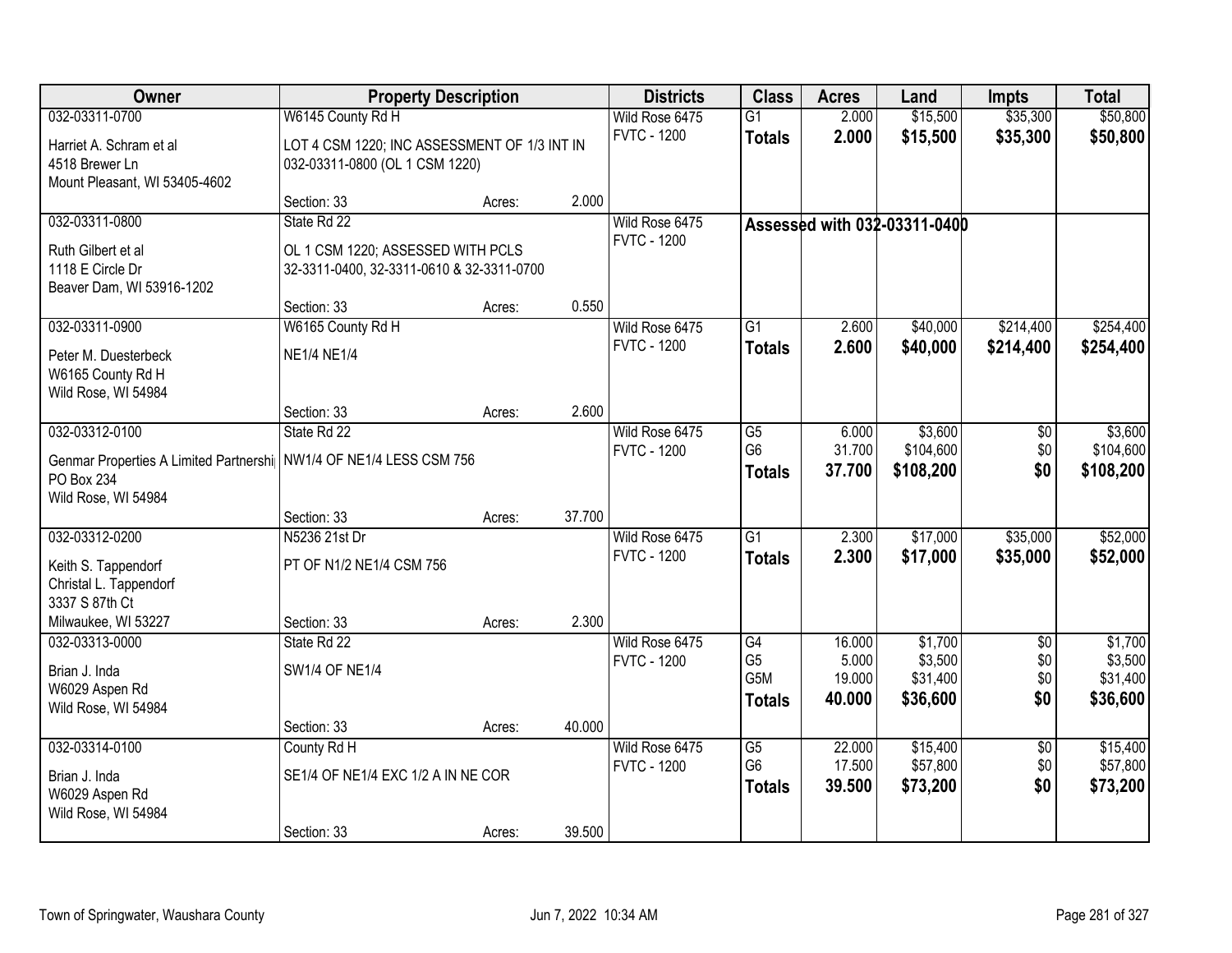| Owner                                   | <b>Property Description</b>              |        |        | <b>Districts</b>   | <b>Class</b>    | <b>Acres</b> | Land      | <b>Impts</b>    | <b>Total</b> |
|-----------------------------------------|------------------------------------------|--------|--------|--------------------|-----------------|--------------|-----------|-----------------|--------------|
| 032-03314-0200                          | County Rd H                              |        |        | Wild Rose 6475     | $\overline{G1}$ | 0.500        | \$7,500   | $\overline{50}$ | \$7,500      |
| Brian J. Inda                           | 1/2 A. IN NE COR SE1/4 NE1/4             |        |        | <b>FVTC - 1200</b> | <b>Totals</b>   | 0.500        | \$7,500   | \$0             | \$7,500      |
| W6029 Aspen Rd                          |                                          |        |        |                    |                 |              |           |                 |              |
| Wild Rose, WI 54984                     |                                          |        |        |                    |                 |              |           |                 |              |
|                                         | Section: 33                              | Acres: | 0.500  |                    |                 |              |           |                 |              |
| 032-03321-0200                          | N5280 E Little Silver Lake Rd            |        |        | Wild Rose 6475     | G2              | 37.750       | \$118,300 | \$363,200       | \$481,500    |
| Genmar Properties A Limited Partnershi  | NE1/4 OF NW1/4 EXC CSM #2210 LESS SILVER |        |        | <b>FVTC - 1200</b> | <b>Totals</b>   | 37.750       | \$118,300 | \$363,200       | \$481,500    |
| PO Box 234                              | PINES CONDO LESS LAND NORTH OF CTH H     |        |        |                    |                 |              |           |                 |              |
| Wild Rose, WI 54984                     |                                          |        |        |                    |                 |              |           |                 |              |
|                                         | Section: 33                              | Acres: | 37.750 |                    |                 |              |           |                 |              |
| 032-03323-0000                          | State Rd 22                              |        |        | Wild Rose 6475     | $\overline{G6}$ | 40.650       | \$134,100 | \$0             | \$134,100    |
| William A & Natalie Raaths Living Trust | SW1/4 OF NW1/4, NOW LOT 1 CSM 4549       |        |        | <b>FVTC - 1200</b> | <b>Totals</b>   | 40.650       | \$134,100 | \$0             | \$134,100    |
| 1234 Lakeshore Dr                       |                                          |        |        |                    |                 |              |           |                 |              |
| Menasha, WI 54952                       |                                          |        |        |                    |                 |              |           |                 |              |
|                                         | Section: 33                              | Acres: | 40.650 |                    |                 |              |           |                 |              |
| 032-03324-0000                          | N5199 21st Dr                            |        |        | Wild Rose 6475     | $\overline{G6}$ | 40.210       | \$132,700 | \$0             | \$132,700    |
| William A & Natalie Raaths Living Trust | SE1/4 OF NW1/4, NOW LOT 2 CSM 4549       |        |        | <b>FVTC - 1200</b> | <b>Totals</b>   | 40.210       | \$132,700 | \$0             | \$132,700    |
| 1234 Lakeshore Dr                       |                                          |        |        |                    |                 |              |           |                 |              |
| Menasha, WI 54952                       |                                          |        |        |                    |                 |              |           |                 |              |
|                                         | Section: 33                              | Acres: | 40.210 |                    |                 |              |           |                 |              |
| 032-03331-0100                          | 21st Dr                                  |        |        | Wild Rose 6475     | $\overline{G1}$ | 5.060        | \$29,700  | \$0             | \$29,700     |
| James E. Brenn                          | PT OF NE1/4 OF SW1/4, LOT 1 CSM 4590     |        |        | <b>FVTC - 1200</b> | <b>Totals</b>   | 5.060        | \$29,700  | \$0             | \$29,700     |
| Deborah A. Brenn                        |                                          |        |        |                    |                 |              |           |                 |              |
| 3627 W Haven Ct                         |                                          |        |        |                    |                 |              |           |                 |              |
| Mequon, WI 53092                        | Section: 33                              | Acres: | 5.060  |                    |                 |              |           |                 |              |
| 032-03331-0200                          | N5025 21st Dr                            |        |        | Wild Rose 6475     | $\overline{G1}$ | 10.110       | \$43,600  | \$142,900       | \$186,500    |
| James E. Brenn                          | PT OF NE1/4 OF SW1/4, LOT 2 CSM 4590     |        |        | <b>FVTC - 1200</b> | <b>Totals</b>   | 10.110       | \$43,600  | \$142,900       | \$186,500    |
| Deborah A. Brenn                        |                                          |        |        |                    |                 |              |           |                 |              |
| 3627 W Haven Ct                         |                                          |        |        |                    |                 |              |           |                 |              |
| Mequon, WI 53092                        | Section: 33                              | Acres: | 10.110 |                    |                 |              |           |                 |              |
| 032-03331-0310                          | N5097 21st Dr                            |        |        | Wild Rose 6475     | $\overline{G1}$ | 4.070        | \$26,800  | \$149,200       | \$176,000    |
| Michael J. Mongan                       | PT OF NE1/4 OF SW1/4, LOT 1 CSM 4833     |        |        | <b>FVTC - 1200</b> | <b>Totals</b>   | 4.070        | \$26,800  | \$149,200       | \$176,000    |
| Nicole M. Mongan                        |                                          |        |        |                    |                 |              |           |                 |              |
| N5097 21st Dr                           |                                          |        |        |                    |                 |              |           |                 |              |
| Wild Rose, WI 54984                     | Section: 33                              | Acres: | 4.070  |                    |                 |              |           |                 |              |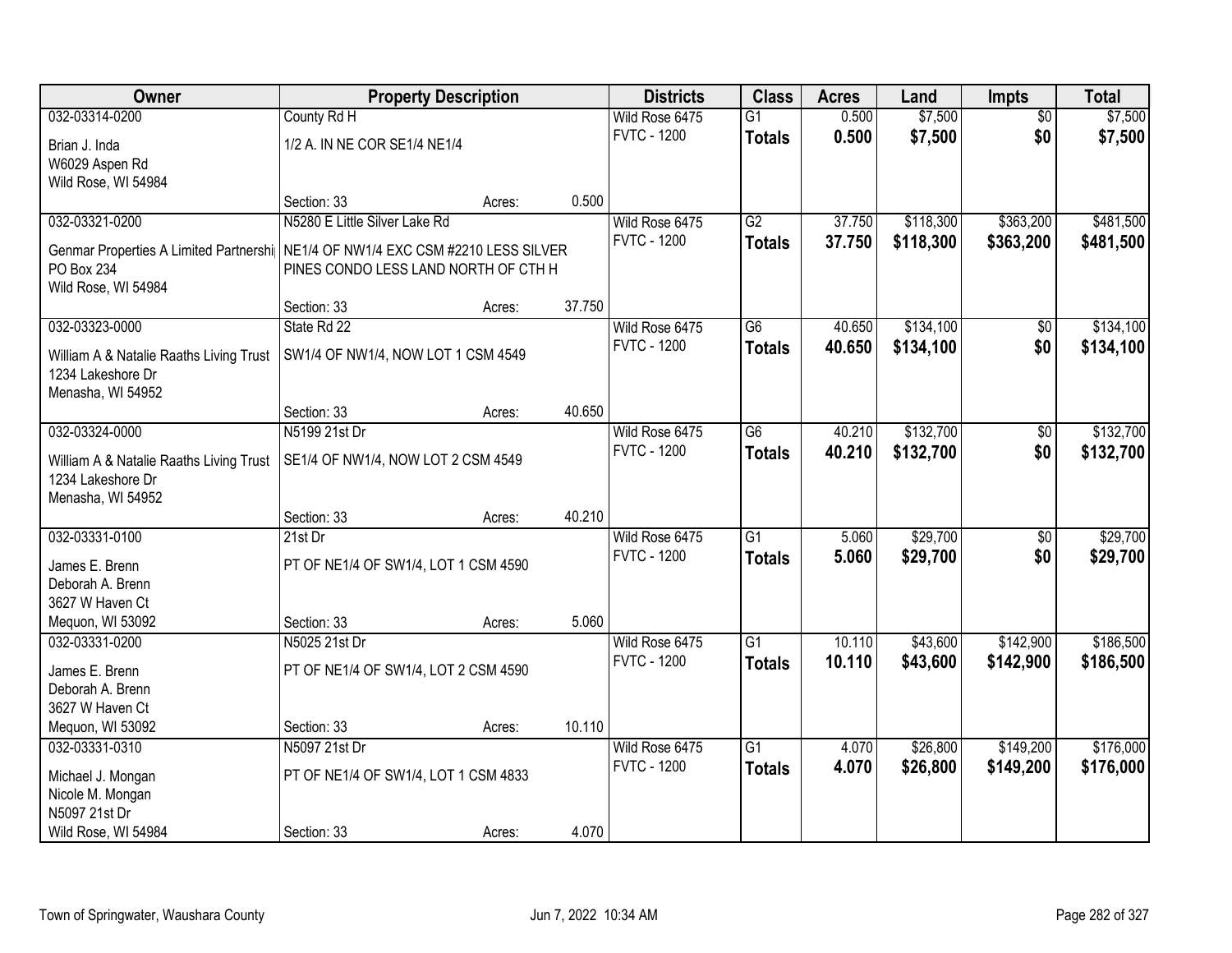| Owner                                                        |                                                  | <b>Property Description</b> |        | <b>Districts</b>   | <b>Class</b>    | <b>Acres</b> | Land      | <b>Impts</b>    | <b>Total</b> |
|--------------------------------------------------------------|--------------------------------------------------|-----------------------------|--------|--------------------|-----------------|--------------|-----------|-----------------|--------------|
| 032-03331-0320                                               | N5079 21st Dr                                    |                             |        | Wild Rose 6475     | G1              | 10.230       | \$43,900  | \$84,200        | \$128,100    |
| William A & Natalie Raaths Living Trust                      | PT OF NE1/4 OF SW1/4, LOT 4 CSM 4549 LESS CSM    |                             |        | <b>FVTC - 1200</b> | G <sub>5</sub>  | 11.000       | \$7,700   | \$0             | \$7,700      |
| 1234 Lakeshore Dr                                            | 4590 LESS CSM 4833                               |                             |        |                    | <b>Totals</b>   | 21.230       | \$51,600  | \$84,200        | \$135,800    |
| Menasha, WI 54952                                            |                                                  |                             |        |                    |                 |              |           |                 |              |
|                                                              | Section: 33                                      | Acres:                      | 21.230 |                    |                 |              |           |                 |              |
| 032-03332-0000                                               | State Rd 22                                      |                             |        | Wild Rose 6475     | $\overline{G5}$ | 15.310       | \$10,700  | \$0             | \$10,700     |
|                                                              | NW1/4 OF SW1/4, NOW LOT 3 CSM 4549               |                             |        | <b>FVTC - 1200</b> | G <sub>6</sub>  | 25.000       | \$82,500  | \$0             | \$82,500     |
| William A & Natalie Raaths Living Trust<br>1234 Lakeshore Dr |                                                  |                             |        |                    | <b>Totals</b>   | 40.310       | \$93,200  | \$0             | \$93,200     |
| Menasha, WI 54952                                            |                                                  |                             |        |                    |                 |              |           |                 |              |
|                                                              | Section: 33                                      | Acres:                      | 40.310 |                    |                 |              |           |                 |              |
| 032-03333-0000                                               | State Rd 22                                      |                             |        | Wild Rose 6475     | $\overline{G6}$ | 40.000       | \$124,000 | $\overline{50}$ | \$124,000    |
|                                                              |                                                  |                             |        | <b>FVTC - 1200</b> | <b>Totals</b>   | 40.000       | \$124,000 | \$0             | \$124,000    |
| Daniel A. Mrkvicka                                           | SW1/4 OF SW1/4                                   |                             |        |                    |                 |              |           |                 |              |
| Diane M. Mrkvicka                                            |                                                  |                             |        |                    |                 |              |           |                 |              |
| N4907 21st Dr                                                | Section: 33                                      |                             | 40.000 |                    |                 |              |           |                 |              |
| Wild Rose, WI 54984<br>032-03334-0111                        | N4907 21st Dr                                    | Acres:                      |        | Wild Rose 6475     | $\overline{G1}$ | 2.000        | \$15,500  | \$143,600       | \$159,100    |
|                                                              |                                                  |                             |        | <b>FVTC - 1200</b> | G <sub>6</sub>  | 27.140       | \$84,100  | \$0             | \$84,100     |
| Daniel A. Mrkvicka                                           | PT SE1/4 OF SW1/4; EXC PARCELS SOLD; INC PT OF   |                             |        |                    |                 | 29.140       | \$99,600  | \$143,600       | \$243,200    |
| Diane M. Mrkvicka                                            | <b>LOT 1 CSM 1447</b>                            |                             |        |                    | <b>Totals</b>   |              |           |                 |              |
| N4907 21st Dr                                                |                                                  |                             |        |                    |                 |              |           |                 |              |
| Wild Rose, WI 54984                                          | Section: 33                                      | Acres:                      | 29.140 |                    |                 |              |           |                 |              |
| 032-03334-0211                                               | W6330 Aspen Path                                 |                             |        | Wild Rose 6475     | $\overline{G1}$ | 1.000        | \$10,000  | \$800           | \$10,800     |
| Daniel C. Zwicky                                             | PT OF SE1/4 SW1/4, COMM 455' W OF NE COR, S      |                             |        | <b>FVTC - 1200</b> | <b>Totals</b>   | 1.000        | \$10,000  | \$800           | \$10,800     |
| Linda A. Zwicky                                              | 450', W 97', N 450', E 97' TO POB FORMERLY LOT 1 |                             |        |                    |                 |              |           |                 |              |
| 591 Clark St                                                 | CSM #3177; NOW LOT 1 CSM 6362                    |                             |        |                    |                 |              |           |                 |              |
| Fond Du Lac, WI 54935                                        | Section: 33                                      | Acres:                      | 1.000  |                    |                 |              |           |                 |              |
| 032-03334-0311                                               | W6326 Aspen Path                                 |                             |        | Wild Rose 6475     | $\overline{G1}$ | 1.080        | \$10,400  | \$200           | \$10,600     |
| Patrick A. Yanke                                             | LOT 2 CSM 6362                                   |                             |        | <b>FVTC - 1200</b> | <b>Totals</b>   | 1.080        | \$10,400  | \$200           | \$10,600     |
| Sara K. Dawson-Yanke                                         |                                                  |                             |        |                    |                 |              |           |                 |              |
| N5171 County Rd Y                                            |                                                  |                             |        |                    |                 |              |           |                 |              |
| Oakfield, WI 53065                                           | Section: 33                                      | Acres:                      | 1.080  |                    |                 |              |           |                 |              |
| 032-03334-0410                                               | W6320 Aspen Path                                 |                             |        | Wild Rose 6475     | G <sub>1</sub>  | 1.060        | \$10,300  | \$7,500         | \$17,800     |
| Stephen A. Yanke                                             | PT OF SE1/4 SW1/4 POB 222' W OF NE COR S 450' W  |                             |        | <b>FVTC - 1200</b> | <b>Totals</b>   | 1.060        | \$10,300  | \$7,500         | \$17,800     |
| Ann Yanke                                                    | 97' N 450 FEET E 97' DESC OVERLAPS V184 P620,    |                             |        |                    |                 |              |           |                 |              |
| N5553 River Rd                                               | NOW LOT 3 CSM 6362                               |                             |        |                    |                 |              |           |                 |              |
| Fond Du Lac, WI 54937-9113                                   | Section: 33                                      | Acres:                      | 1.060  |                    |                 |              |           |                 |              |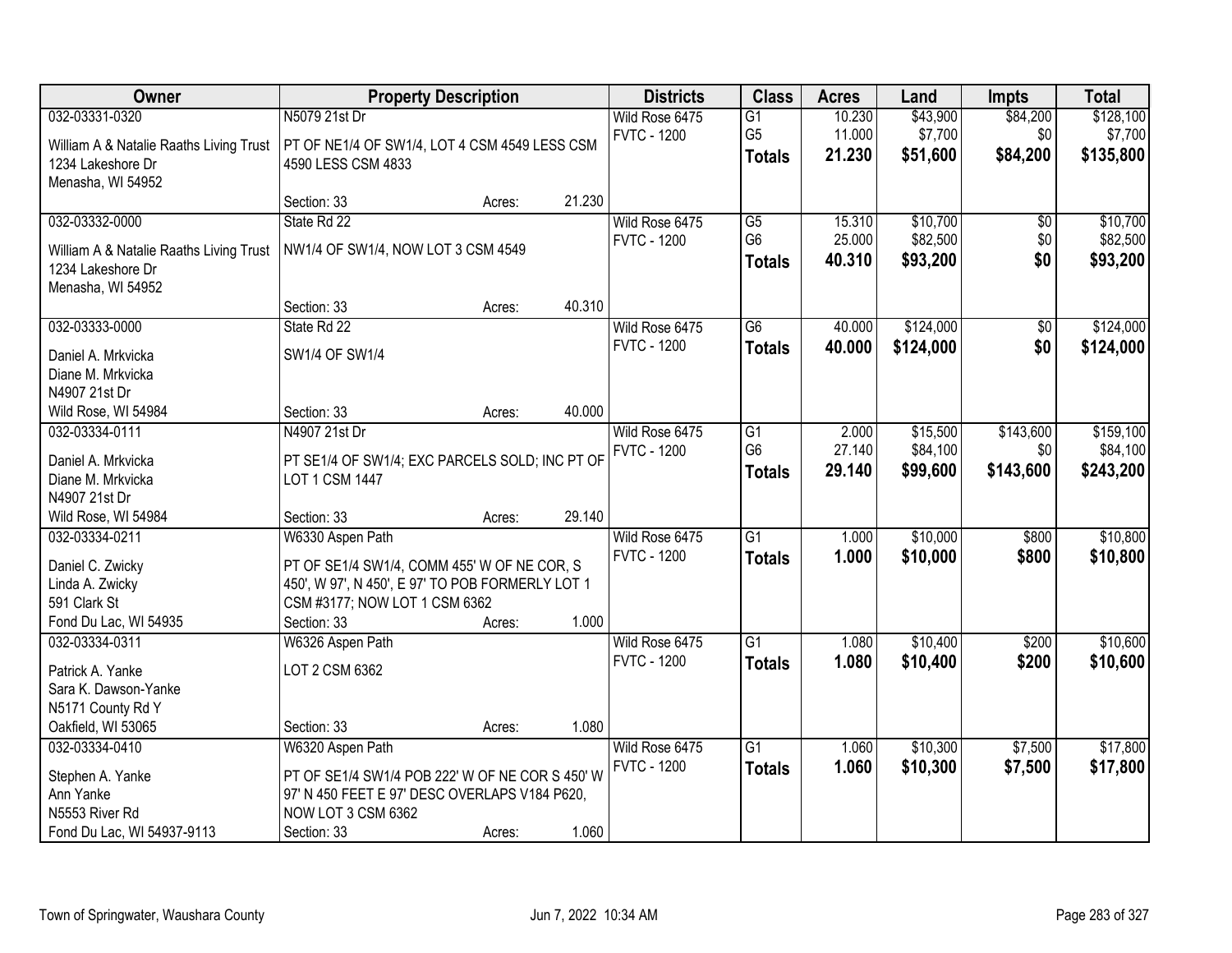| Owner                                |                                      | <b>Property Description</b> |        | <b>Districts</b>   | <b>Class</b>    | <b>Acres</b> | Land     | <b>Impts</b>    | <b>Total</b> |
|--------------------------------------|--------------------------------------|-----------------------------|--------|--------------------|-----------------|--------------|----------|-----------------|--------------|
| 032-03334-0510                       | W6314 Aspen Path                     |                             |        | Wild Rose 6475     | $\overline{G1}$ | 1.100        | \$10,600 | \$500           | \$11,100     |
| Gregory Frahm                        | NOW LOT 4 CSM 6362                   |                             |        | <b>FVTC - 1200</b> | <b>Totals</b>   | 1.100        | \$10,600 | \$500           | \$11,100     |
| c/o Kelly Cryan                      |                                      |                             |        |                    |                 |              |          |                 |              |
| 637 S Evergreen St                   |                                      |                             |        |                    |                 |              |          |                 |              |
| Wautoma, WI 54982-8453               | Section: 33                          | Acres:                      | 1.100  |                    |                 |              |          |                 |              |
| 032-03334-0610                       | N4963 21st Dr                        |                             |        | Wild Rose 6475     | $\overline{G1}$ | 1.490        | \$12,700 | \$68,100        | \$80,800     |
|                                      |                                      |                             |        | <b>FVTC - 1200</b> | <b>Totals</b>   | 1.490        | \$12,700 | \$68,100        | \$80,800     |
| Michael W. Guenther<br>N4963 21st Dr | LOT 5 CSM 6361                       |                             |        |                    |                 |              |          |                 |              |
| Wild Rose, WI 54984-9152             |                                      |                             |        |                    |                 |              |          |                 |              |
|                                      | Section: 33                          | Acres:                      | 1.490  |                    |                 |              |          |                 |              |
| 032-03334-0710                       | N4953 21st Dr                        |                             |        | Wild Rose 6475     | G1              | 1.960        | \$15,300 | \$139,400       | \$154,700    |
|                                      |                                      |                             |        | <b>FVTC - 1200</b> | <b>Totals</b>   | 1.960        | \$15,300 | \$139,400       | \$154,700    |
| Lester C. Lambrecht III              | PT OF SE1/4 OF SW1/4; LOT 6 CSM 6361 |                             |        |                    |                 |              |          |                 |              |
| Amy M. Lambrecht                     |                                      |                             |        |                    |                 |              |          |                 |              |
| N4953 21st Dr                        |                                      |                             |        |                    |                 |              |          |                 |              |
| Wild Rose, WI 54984                  | Section: 33                          | Acres:                      | 1.960  |                    |                 |              |          |                 |              |
| 032-03334-0810                       | W6319 Aspen Path                     |                             |        | Wild Rose 6475     | G1              | 2.080        | \$15,900 | \$7,500         | \$23,400     |
| Michele M. Martineau                 | LOT 7 CSM 6361                       |                             |        | <b>FVTC - 1200</b> | <b>Totals</b>   | 2.080        | \$15,900 | \$7,500         | \$23,400     |
| 7401 Crest Hill Ct                   |                                      |                             |        |                    |                 |              |          |                 |              |
| Fox Lake, IL 60020-1008              |                                      |                             |        |                    |                 |              |          |                 |              |
|                                      | Section: 33                          | Acres:                      | 2.080  |                    |                 |              |          |                 |              |
| 032-03341-0100                       | County Rd H                          |                             |        | Wild Rose 6475     | $\overline{G1}$ | 10.140       | \$30,400 | $\overline{50}$ | \$30,400     |
| Derkowski Trust                      | PT OF NE1/4 OF SE1/4, LOT 1 CSM 5653 |                             |        | <b>FVTC - 1200</b> | <b>Totals</b>   | 10.140       | \$30,400 | \$0             | \$30,400     |
| N3579 Wood Field Ct                  |                                      |                             |        |                    |                 |              |          |                 |              |
| Waupaca, WI 54981                    |                                      |                             |        |                    |                 |              |          |                 |              |
|                                      | Section: 33                          | Acres:                      | 10.140 |                    |                 |              |          |                 |              |
| 032-03341-0200                       | County Rd H                          |                             |        | Wild Rose 6475     | $\overline{G1}$ | 10.140       | \$30,400 | $\overline{50}$ | \$30,400     |
|                                      |                                      |                             |        | <b>FVTC - 1200</b> | <b>Totals</b>   | 10.140       | \$30,400 | \$0             | \$30,400     |
| Derkowski Trust                      | PT OF NE1/4 OF SE1/4, LOT 2 CSM 5653 |                             |        |                    |                 |              |          |                 |              |
| N3579 Wood Field Ct                  |                                      |                             |        |                    |                 |              |          |                 |              |
| Waupaca, WI 54981                    |                                      |                             |        |                    |                 |              |          |                 |              |
|                                      | Section: 33                          | Acres:                      | 10.140 |                    |                 |              |          |                 |              |
| 032-03341-0300                       | County Rd H                          |                             |        | Wild Rose 6475     | $\overline{G1}$ | 10.130       | \$30,400 | $\overline{50}$ | \$30,400     |
| Mark D. Derkowski                    | PT OF NE1/4 OF SE1/4, LOT 3 CSM 5653 |                             |        | <b>FVTC - 1200</b> | <b>Totals</b>   | 10.130       | \$30,400 | \$0             | \$30,400     |
| 3456 S Tenth                         |                                      |                             |        |                    |                 |              |          |                 |              |
| Milwaukee, WI 53215                  |                                      |                             |        |                    |                 |              |          |                 |              |
|                                      | Section: 33                          | Acres:                      | 10.130 |                    |                 |              |          |                 |              |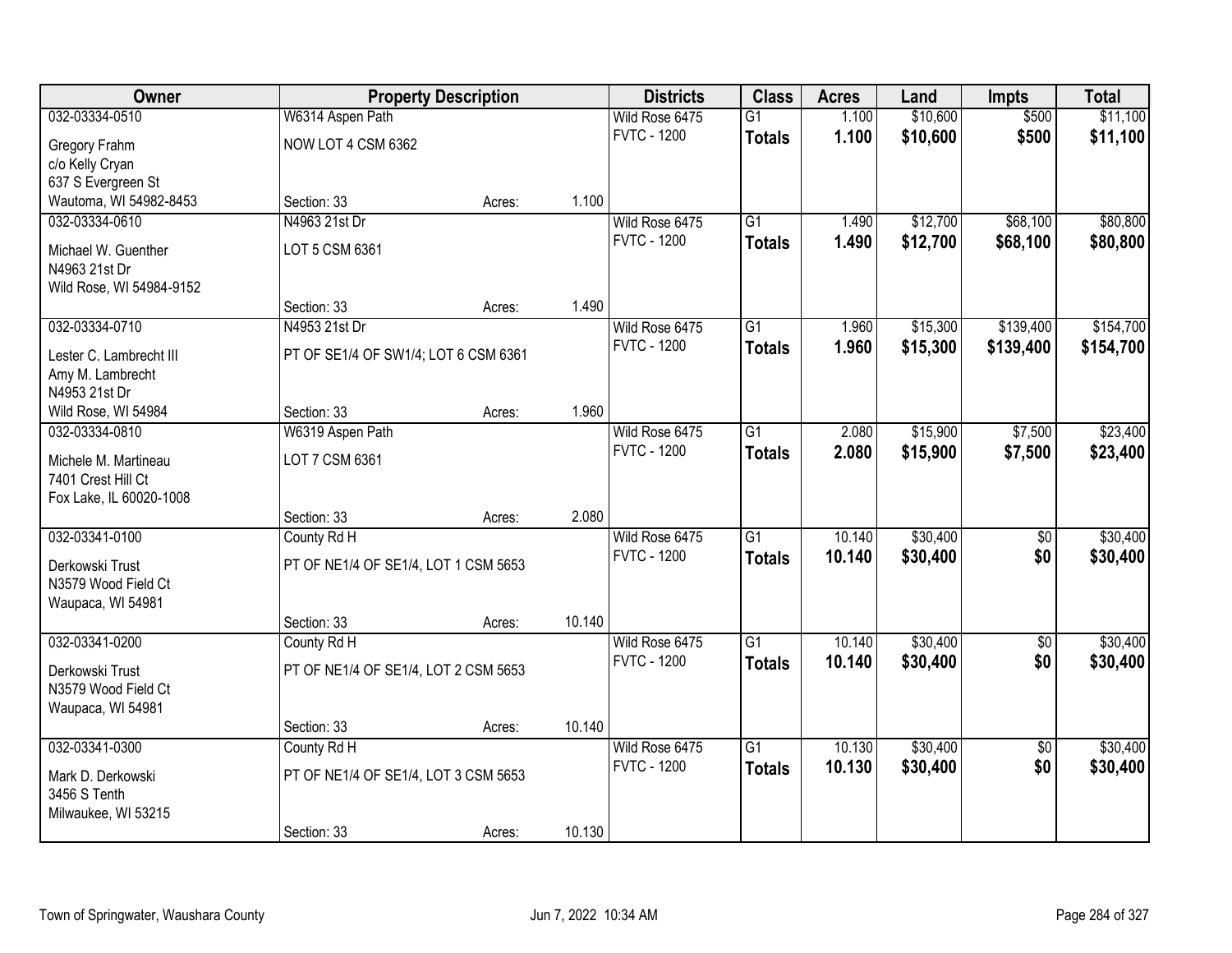| <b>Owner</b>                                                 |                                               | <b>Property Description</b> |        | <b>Districts</b>                     | <b>Class</b>    | <b>Acres</b> | Land     | <b>Impts</b>    | <b>Total</b> |
|--------------------------------------------------------------|-----------------------------------------------|-----------------------------|--------|--------------------------------------|-----------------|--------------|----------|-----------------|--------------|
| 032-03341-0400                                               | County Rd H                                   |                             |        | Wild Rose 6475                       | G1              | 10.120       | \$30,400 | $\overline{50}$ | \$30,400     |
| Mark D. Derkowski                                            | PT OF NE1/4 OF SE1/4, LOT 4 CSM 5653          |                             |        | <b>FVTC - 1200</b>                   | <b>Totals</b>   | 10.120       | \$30,400 | \$0             | \$30,400     |
| 3456 S Tenth                                                 |                                               |                             |        |                                      |                 |              |          |                 |              |
| Milwaukee, WI 53215                                          |                                               |                             |        |                                      |                 |              |          |                 |              |
|                                                              | Section: 33                                   | Acres:                      | 10.120 |                                      |                 |              |          |                 |              |
| 032-03342-0100                                               | $21st$ Dr                                     |                             |        | Wild Rose 6475<br><b>FVTC - 1200</b> | $\overline{G1}$ | 10.110       | \$30,300 | \$0             | \$30,300     |
| William A & Natalie Raaths Living Trust                      | PT OF NW1/4 OF SE1/4, LOT 1 CSM 5654          |                             |        |                                      | <b>Totals</b>   | 10.110       | \$30,300 | \$0             | \$30,300     |
| 1234 Lakeshore Dr                                            |                                               |                             |        |                                      |                 |              |          |                 |              |
| Menasha, WI 54952                                            |                                               |                             | 10.110 |                                      |                 |              |          |                 |              |
| 032-03342-0200                                               | Section: 33<br>21st Dr                        | Acres:                      |        | Wild Rose 6475                       | $\overline{G1}$ | 10.110       | \$30,300 | \$0             | \$30,300     |
|                                                              |                                               |                             |        | <b>FVTC - 1200</b>                   | <b>Totals</b>   | 10.110       | \$30,300 | \$0             | \$30,300     |
| William A & Natalie Raaths Living Trust                      | PT OF NW1/4 OF SE1/4, LOT 2 CSM 5654          |                             |        |                                      |                 |              |          |                 |              |
| 1234 Lakeshore Dr                                            |                                               |                             |        |                                      |                 |              |          |                 |              |
| Menasha, WI 54952                                            | Section: 33                                   | Acres:                      | 10.110 |                                      |                 |              |          |                 |              |
| 032-03342-0300                                               | 21st Dr                                       |                             |        | Wild Rose 6475                       | $\overline{G1}$ | 10.100       | \$30,300 | $\frac{1}{20}$  | \$30,300     |
|                                                              |                                               |                             |        | <b>FVTC - 1200</b>                   | <b>Totals</b>   | 10.100       | \$30,300 | \$0             | \$30,300     |
| William A & Natalie Raaths Living Trust<br>1234 Lakeshore Dr | PT OF NW1/4 OF SE1/4, LOT 3 CSM 5654          |                             |        |                                      |                 |              |          |                 |              |
| Menasha, WI 54952                                            |                                               |                             |        |                                      |                 |              |          |                 |              |
|                                                              | Section: 33                                   | Acres:                      | 10.100 |                                      |                 |              |          |                 |              |
| 032-03342-0400                                               | 21st Dr                                       |                             |        | Wild Rose 6475                       | $\overline{G1}$ | 10.100       | \$30,300 | $\overline{50}$ | \$30,300     |
| James E. Brenn                                               | PT OF NW1/4 OF SE1/4, LOT 4 CSM 5654          |                             |        | <b>FVTC - 1200</b>                   | <b>Totals</b>   | 10.100       | \$30,300 | \$0             | \$30,300     |
| Deborah A. Brenn                                             |                                               |                             |        |                                      |                 |              |          |                 |              |
| 3627 W Haven Ct                                              |                                               |                             |        |                                      |                 |              |          |                 |              |
| Mequon, WI 53092                                             | Section: 33                                   | Acres:                      | 10.100 |                                      |                 |              |          |                 |              |
| 032-03343-0100                                               | N4942 21st Dr                                 |                             |        | Wild Rose 6475                       | $\overline{G1}$ | 4.540        | \$27,400 | \$35,600        | \$63,000     |
| Chad M. Deschler                                             | PT SW1/4 OF SE1/4 & PT SE1/4 SW1/4, LOT 1 CSM |                             |        | <b>FVTC - 1200</b>                   | <b>Totals</b>   | 4.540        | \$27,400 | \$35,600        | \$63,000     |
| Laura L. Deschler                                            | 5647                                          |                             |        |                                      |                 |              |          |                 |              |
| N4942 21st Dr                                                |                                               |                             |        |                                      |                 |              |          |                 |              |
| Wild Rose, WI 54984                                          | Section: 33                                   | Acres:                      | 4.540  |                                      |                 |              |          |                 |              |
| 032-03343-0200                                               | $21st$ Dr                                     |                             |        | Wild Rose 6475                       | $\overline{G1}$ | 7.360        | \$22,100 | $\overline{30}$ | \$22,100     |
| Thomas & Gail Bell Trust                                     | PT SW1/4 OF SE1/4 & PT SE1/4 SW1/4, LOT 2 CSM |                             |        | <b>FVTC - 1200</b>                   | <b>Totals</b>   | 7.360        | \$22,100 | \$0             | \$22,100     |
| S77 W23700 S Woods Ln                                        | 5647                                          |                             |        |                                      |                 |              |          |                 |              |
| Big Bend, WI 53103                                           |                                               |                             |        |                                      |                 |              |          |                 |              |
|                                                              | Section: 33                                   | Acres:                      | 7.360  |                                      |                 |              |          |                 |              |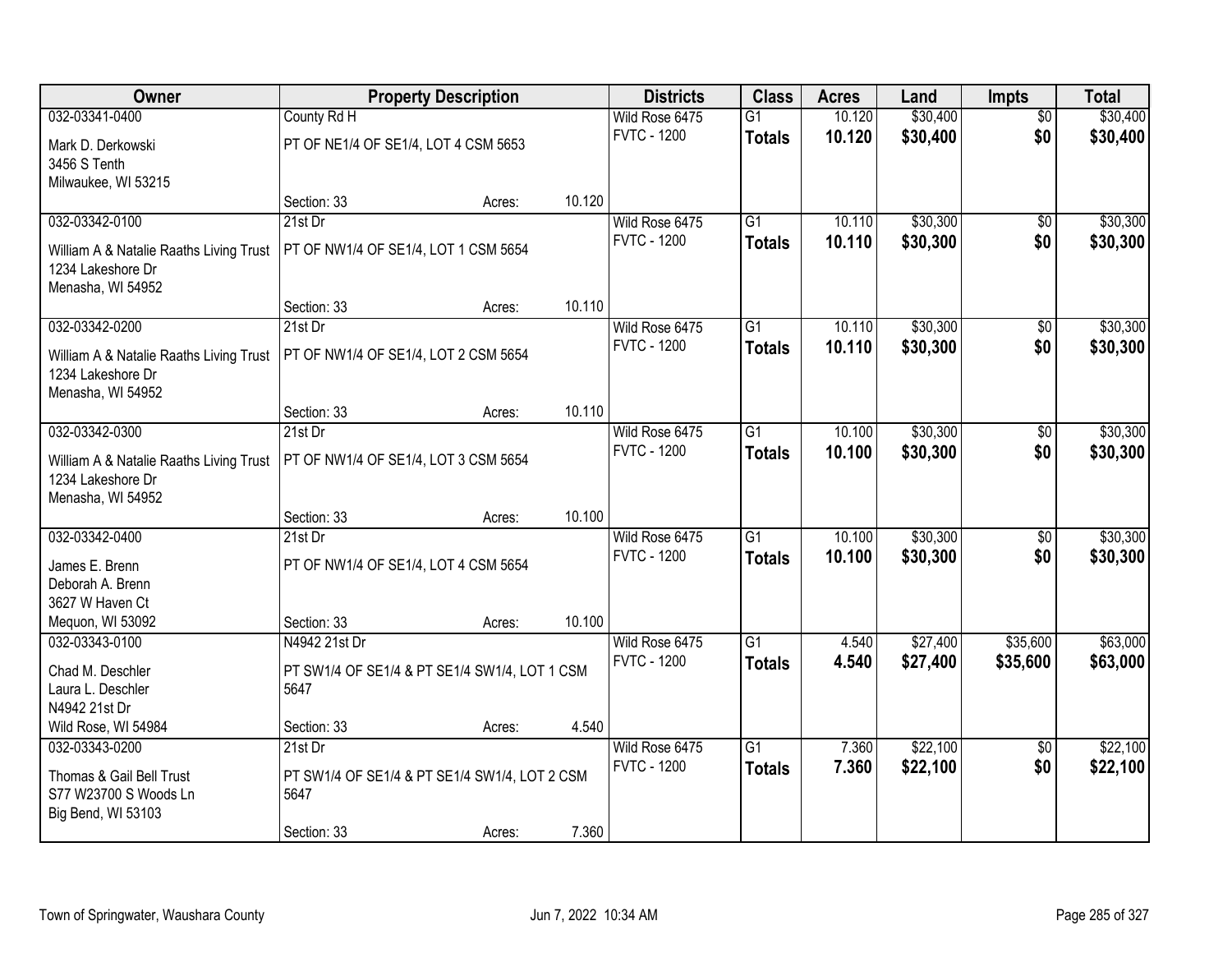| <b>Owner</b>                          |                                                | <b>Property Description</b> |        | <b>Districts</b>   | <b>Class</b>    | <b>Acres</b>   | Land             | <b>Impts</b>           | <b>Total</b>     |
|---------------------------------------|------------------------------------------------|-----------------------------|--------|--------------------|-----------------|----------------|------------------|------------------------|------------------|
| 032-03343-0300                        | <b>Badger Ave</b>                              |                             |        | Wild Rose 6475     | $\overline{G1}$ | 5.640          | \$16,900         | $\overline{50}$        | \$16,900         |
| Derkowski Trust                       | PT OF SW1/4 OF SE1/4, LOT 3 CSM 5647           |                             |        | <b>FVTC - 1200</b> | <b>Totals</b>   | 5.640          | \$16,900         | \$0                    | \$16,900         |
| N3579 Wood Field Ct                   |                                                |                             |        |                    |                 |                |                  |                        |                  |
| Waupaca, WI 54981                     |                                                |                             |        |                    |                 |                |                  |                        |                  |
|                                       | Section: 33                                    | Acres:                      | 5.640  |                    |                 |                |                  |                        |                  |
| 032-03343-0400                        | W6243 Badger Ave                               |                             |        | Wild Rose 6475     | $\overline{G1}$ | 8.430          | \$38,900         | \$76,800               | \$115,700        |
| Jody A. Henke                         | PT SW1/4 OF SE1/4 & PT SE1/4 SW1/4, LOT 4 CSM  |                             |        | <b>FVTC - 1200</b> | <b>Totals</b>   | 8.430          | \$38,900         | \$76,800               | \$115,700        |
| <b>Judith Raatz</b>                   | 5647                                           |                             |        |                    |                 |                |                  |                        |                  |
| W6243 Badger Ave                      |                                                |                             |        |                    |                 |                |                  |                        |                  |
| Wild Rose, WI 54984-9184              | Section: 33                                    | Acres:                      | 8.430  |                    |                 |                |                  |                        |                  |
| 032-03343-0500                        | State Rd 22                                    |                             |        | Wild Rose 6475     | $\overline{G1}$ | 5.550          | \$16,700         | \$0                    | \$16,700         |
| James E. Brenn                        | PT OF SW1/4 OF SE1/4, LOT 1 CSM 5648           |                             |        | <b>FVTC - 1200</b> | <b>Totals</b>   | 5.550          | \$16,700         | \$0                    | \$16,700         |
| Deborah A. Brenn                      |                                                |                             |        |                    |                 |                |                  |                        |                  |
| 3627 W Haven Ct                       |                                                |                             |        |                    |                 |                |                  |                        |                  |
| Mequon, WI 53092                      | Section: 33                                    | Acres:                      | 5.550  |                    |                 |                |                  |                        |                  |
| 032-03343-0600                        | <b>Badger Ave</b>                              |                             |        | Wild Rose 6475     | $\overline{G1}$ | 10.000         | \$30,000         | $\sqrt[6]{3}$          | \$30,000         |
|                                       |                                                |                             |        | <b>FVTC - 1200</b> | <b>Totals</b>   | 10.000         | \$30,000         | \$0                    | \$30,000         |
| James E. Brenn<br>3627 W Haven Ct     | LOT 2 CSM 5648                                 |                             |        |                    |                 |                |                  |                        |                  |
| Mequon, WI 53092                      |                                                |                             |        |                    |                 |                |                  |                        |                  |
|                                       | Section: 33                                    | Acres:                      | 10.000 |                    |                 |                |                  |                        |                  |
| 032-03344-0100                        | County Rd H                                    |                             |        | Wild Rose 6475     | G4              | 9.120          | \$900            | $\overline{50}$        | \$900            |
|                                       |                                                |                             |        | <b>FVTC - 1200</b> | G5M             | 1.000          | \$1,600          | \$0                    | \$1,600          |
| Brad P. Vinje                         | PT OF SE1/4 OF SE1/4, LOT 1 CSM 5655 NOW LOT 1 |                             |        |                    | <b>Totals</b>   | 10.120         | \$2,500          | \$0                    | \$2,500          |
| Andrea L. Vinje                       | <b>CSM 5785</b>                                |                             |        |                    |                 |                |                  |                        |                  |
| 5748 Natures Ln<br>Appleton, WI 54914 | Section: 33                                    |                             | 10.120 |                    |                 |                |                  |                        |                  |
| 032-03344-0200                        | County Rd H                                    | Acres:                      |        | Wild Rose 6475     | G4              | 7.000          | \$700            | $\sqrt{6}$             | \$700            |
|                                       |                                                |                             |        | <b>FVTC - 1200</b> | G5M             | 3.110          | \$5,000          | \$0                    | \$5,000          |
| Brad P. Vinje                         | PT OF SE1/4 OF SE1/4, LOT 2 CSM 5655 NOW LOT 2 |                             |        |                    | <b>Totals</b>   | 10.110         | \$5,700          | \$0                    | \$5,700          |
| Andrea L. Vinje                       | <b>CSM 5785</b>                                |                             |        |                    |                 |                |                  |                        |                  |
| 5748 Natures Ln                       |                                                |                             |        |                    |                 |                |                  |                        |                  |
| Appleton, WI 54914                    | Section: 33                                    | Acres:                      | 10.110 |                    |                 |                |                  |                        |                  |
| 032-03344-0300                        | County Rd H                                    |                             |        | Wild Rose 6475     | G4<br>G5M       | 4.740<br>5.370 | \$500<br>\$8,600 | $\overline{60}$<br>\$0 | \$500<br>\$8,600 |
| Brad P. Vinje                         | PT OF SE1/4 OF SE1/4, LOT 3 CSM 5655 NOW LOT 3 |                             |        | <b>FVTC - 1200</b> |                 |                |                  | \$0                    |                  |
| Andrea L. Vinje                       | <b>CSM 5785</b>                                |                             |        |                    | <b>Totals</b>   | 10.110         | \$9,100          |                        | \$9,100          |
| 5748 Natures Ln                       |                                                |                             |        |                    |                 |                |                  |                        |                  |
| Appleton, WI 54914                    | Section: 33                                    | Acres:                      | 10.110 |                    |                 |                |                  |                        |                  |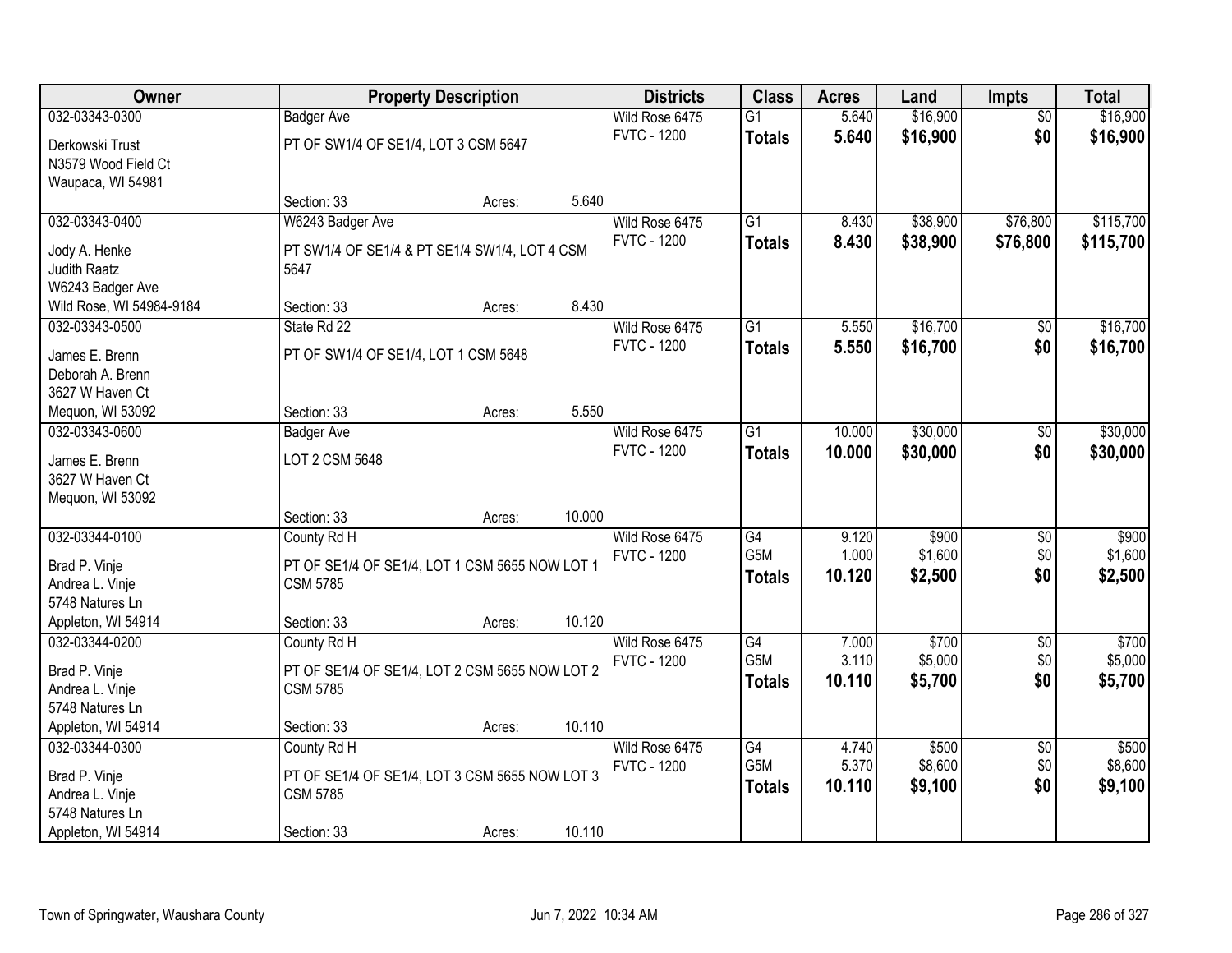| Owner                                  | <b>Property Description</b>                          |        |        | <b>Districts</b>                     | <b>Class</b>    | <b>Acres</b>   | Land             | Impts                  | <b>Total</b>     |
|----------------------------------------|------------------------------------------------------|--------|--------|--------------------------------------|-----------------|----------------|------------------|------------------------|------------------|
| 032-03344-0400                         | County Rd H                                          |        |        | Wild Rose 6475<br><b>FVTC - 1200</b> | G4<br>G5M       | 4.740<br>5.360 | \$500<br>\$8,600 | $\overline{50}$<br>\$0 | \$500<br>\$8,600 |
| Brad P. Vinje                          | PT OF SE1/4 OF SE1/4, LOT 4 CSM 5655 LOT 4 CSM       |        |        |                                      | <b>Totals</b>   | 10.100         | \$9,100          | \$0                    | \$9,100          |
| Andrea L. Vinje                        | 5785                                                 |        |        |                                      |                 |                |                  |                        |                  |
| 5748 Natures Ln                        |                                                      |        |        |                                      |                 |                |                  |                        |                  |
| Appleton, WI 54914                     | Section: 33                                          | Acres: | 10.100 |                                      |                 |                |                  |                        |                  |
| 032-03351-0101                         | N5246 E Little Silver Lake Rd                        |        |        | Wild Rose 6475                       | $\overline{G1}$ | 8.750          | \$70,400         | \$281,800              | \$352,200        |
| Genmar Properties A Limited Partnershi | PT OF GOV LOT 1 NW-NW LESS PARCELS SOLD              |        |        | <b>FVTC - 1200</b>                   | <b>Totals</b>   | 8.750          | \$70,400         | \$281,800              | \$352,200        |
| PO Box 234                             | LESS CSM 820 LESS CSM 2210 LESS SILVER PINES         |        |        |                                      |                 |                |                  |                        |                  |
| Wild Rose, WI 54984                    | CONDO LESS LAND N OF CTH H                           |        |        |                                      |                 |                |                  |                        |                  |
|                                        | Section: 33                                          | Acres: | 8.750  |                                      |                 |                |                  |                        |                  |
| 032-03351-0110                         | N5285 E Little Silver Lake Rd                        |        |        | Wild Rose 6475                       | $\overline{G2}$ | 1.250          | \$11,400         | \$230,700              | \$242,100        |
|                                        |                                                      |        |        | <b>FVTC - 1200</b>                   | <b>Totals</b>   | 1.250          | \$11,400         | \$230,700              | \$242,100        |
| Mar Properties<br>PO Box 234           | PT GOVT LOT 1 & PT NE1/4 OF NW1/4; LOT 1 CSM<br>2210 |        |        |                                      |                 |                |                  |                        |                  |
|                                        |                                                      |        |        |                                      |                 |                |                  |                        |                  |
| Wild Rose, WI 54984                    | Section: 33                                          | Acres: | 1.250  |                                      |                 |                |                  |                        |                  |
| 032-03351-0200                         | W6417 County Rd H                                    |        |        | Wild Rose 6475                       | $\overline{G1}$ | 0.000          | \$175,600        | \$79,500               | \$255,100        |
|                                        |                                                      |        |        | <b>FVTC - 1200</b>                   |                 | 0.000          | \$175,600        | \$79,500               | \$255,100        |
| John A & Barbara E Kingston Joint      | PT OF GOV LOT 1 CSM 820 LOT 1 (K/A DOLL HOUSE)       |        |        |                                      | <b>Totals</b>   |                |                  |                        |                  |
| Revocable Trust                        |                                                      |        |        |                                      |                 |                |                  |                        |                  |
| PO Box 408                             |                                                      |        |        |                                      |                 |                |                  |                        |                  |
| Wild Rose, WI 54984-0408               | Section: 33                                          | Acres: | 0.000  |                                      |                 |                |                  |                        |                  |
| 032-03351-0300                         | W6413 County Rd H                                    |        |        | Wild Rose 6475                       | $\overline{G1}$ | 0.185          | \$130,000        | \$67,000               | \$197,000        |
| Lanny A. Kretsch                       | PT OF GOV LOT 1, LOT 2 CSM #820                      |        |        | <b>FVTC - 1200</b>                   | <b>Totals</b>   | 0.185          | \$130,000        | \$67,000               | \$197,000        |
| Barbara A. Kretsch                     |                                                      |        |        |                                      |                 |                |                  |                        |                  |
| 1537 Hempton Lake Rd                   |                                                      |        |        |                                      |                 |                |                  |                        |                  |
| Cato, WI 54230                         | Section: 33                                          | Acres: | 0.000  |                                      |                 |                |                  |                        |                  |
| 032-03351-0400                         | W6409 County Rd H                                    |        |        | Wild Rose 6475                       | $\overline{G1}$ | 0.000          | \$145,000        | \$52,100               | \$197,100        |
|                                        |                                                      |        |        | <b>FVTC - 1200</b>                   | <b>Totals</b>   | 0.000          | \$145,000        | \$52,100               | \$197,100        |
| Mark A. Kroll                          | PT OF GOV LOT 1 CSM 820 LOT 3                        |        |        |                                      |                 |                |                  |                        |                  |
| 963 John St                            |                                                      |        |        |                                      |                 |                |                  |                        |                  |
| Joliet, IL 60435                       | Section: 33                                          | Acres: | 0.000  |                                      |                 |                |                  |                        |                  |
| 032-03351-0800                         | N5249 E Little Silver Lake Rd                        |        |        | Wild Rose 6475                       | $\overline{G1}$ | 0.000          | \$137,500        | \$58,200               | \$195,700        |
|                                        |                                                      |        |        | <b>FVTC - 1200</b>                   |                 | 0.000          |                  |                        |                  |
| Wilbert C. Rees                        | PT OF GOV LOT 1 K/A LOT 11                           |        |        |                                      | <b>Totals</b>   |                | \$137,500        | \$58,200               | \$195,700        |
| c/o Cheryl Scmid                       |                                                      |        |        |                                      |                 |                |                  |                        |                  |
| W9031 Heritage Hills Rd                |                                                      |        |        |                                      |                 |                |                  |                        |                  |
| Beaver Dam, WI 53916-9746              | Section: 33                                          | Acres: | 0.000  |                                      |                 |                |                  |                        |                  |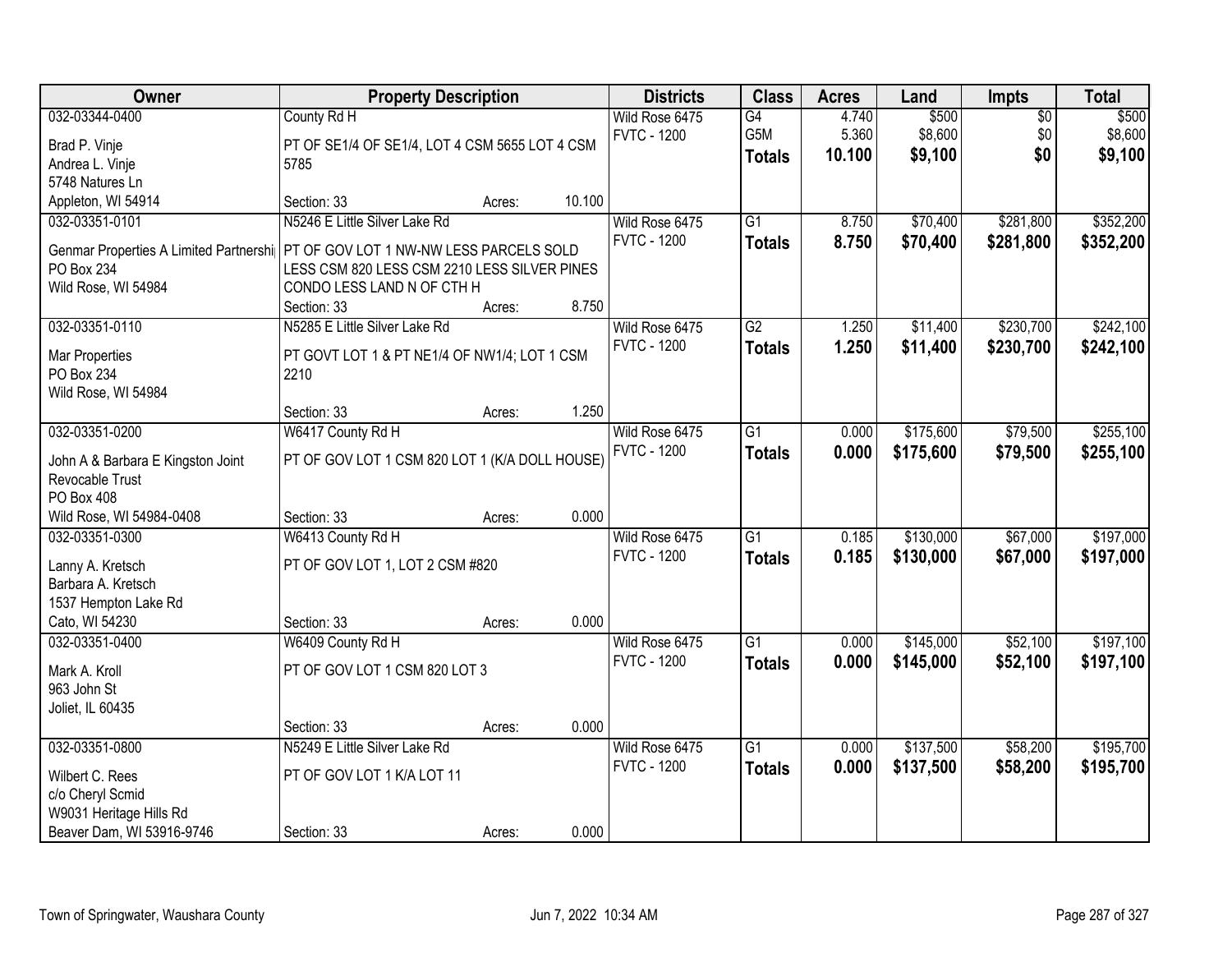| Owner                                  | <b>Property Description</b>           |        |       | <b>Districts</b>   | <b>Class</b>    | <b>Acres</b> | Land      | <b>Impts</b> | <b>Total</b> |
|----------------------------------------|---------------------------------------|--------|-------|--------------------|-----------------|--------------|-----------|--------------|--------------|
| 032-03351-0900                         | N5241 E Little Silver Lake Rd         |        |       | Wild Rose 6475     | $\overline{G1}$ | 0.000        | \$132,300 | \$100,900    | \$233,200    |
| Wayne Wiechmann                        | PT OF GOV LOT 1 K/A LOT 10 UNREC PLAT |        |       | <b>FVTC - 1200</b> | <b>Totals</b>   | 0.000        | \$132,300 | \$100,900    | \$233,200    |
| c/o Cheryl L. Schmid                   |                                       |        |       |                    |                 |              |           |              |              |
| W9031 Heritage Hills Rd                |                                       |        |       |                    |                 |              |           |              |              |
| Beaver Dam, WI 53916-9746              | Section: 33                           | Acres: | 0.000 |                    |                 |              |           |              |              |
| 032-03351-1000                         | N5237 E Little Silver Lake Rd         |        |       | Wild Rose 6475     | $\overline{G1}$ | 0.000        | \$139,000 | \$90,200     | \$229,200    |
| Michelle Tunberg et al                 | PT OF GOVT LOT 1 K/A LOT 9 UNREC PLAT |        |       | <b>FVTC - 1200</b> | <b>Totals</b>   | 0.000        | \$139,000 | \$90,200     | \$229,200    |
| 1908 Glenwood Dr                       |                                       |        |       |                    |                 |              |           |              |              |
| Moline, IL 61265                       |                                       |        |       |                    |                 |              |           |              |              |
|                                        | Section: 33                           | Acres: | 0.000 |                    |                 |              |           |              |              |
| 032-03351-1100                         | N5233 E Little Silver Lake Rd         |        |       | Wild Rose 6475     | G1              | 0.000        | \$137,500 | \$48,700     | \$186,200    |
|                                        | PT OF GOVT LOT 1 K/A LOT 8 UNREC PLAT |        |       | <b>FVTC - 1200</b> | <b>Totals</b>   | 0.000        | \$137,500 | \$48,700     | \$186,200    |
| William L. Stroess<br>Victoria Stroess |                                       |        |       |                    |                 |              |           |              |              |
| PO Box 41                              |                                       |        |       |                    |                 |              |           |              |              |
| Sterling, AK 99672-0041                | Section: 33                           | Acres: | 0.000 |                    |                 |              |           |              |              |
| 032-03351-1200                         | N5227 E Little Silver Lake Rd         |        |       | Wild Rose 6475     | G1              | 0.360        | \$136,800 | \$284,200    | \$421,000    |
|                                        |                                       |        |       | <b>FVTC - 1200</b> | <b>Totals</b>   | 0.360        | \$136,800 | \$284,200    | \$421,000    |
| Dawn C. Ratzburg                       | PT GOVT LOT 1                         |        |       |                    |                 |              |           |              |              |
| William A. Ratzburg                    |                                       |        |       |                    |                 |              |           |              |              |
| 1921 Glenwood Dr<br>Moline, IL 61625   | Section: 33                           |        | 0.360 |                    |                 |              |           |              |              |
| 032-03351-1300                         | N5221 E Little Silver Lake Rd         | Acres: |       | Wild Rose 6475     | $\overline{G1}$ | 0.000        | \$139,000 | \$142,500    | \$281,500    |
|                                        |                                       |        |       | <b>FVTC - 1200</b> | <b>Totals</b>   | 0.000        | \$139,000 | \$142,500    | \$281,500    |
| Robert E. Schmidt                      | PT OF GOV LOT 1 K/A LOT 6 UNREC PLAT  |        |       |                    |                 |              |           |              |              |
| Barbara J. Schmidt                     |                                       |        |       |                    |                 |              |           |              |              |
| PO Box 223                             |                                       |        |       |                    |                 |              |           |              |              |
| Wild Rose, WI 54984                    | Section: 33                           | Acres: | 0.000 |                    |                 |              |           |              |              |
| 032-03351-1400                         | N5211 E Little Silver Lake Rd         |        |       | Wild Rose 6475     | $\overline{G1}$ | 0.000        | \$155,500 | \$206,100    | \$361,600    |
| Ronald Gerald Thompson Living Trust    | PT OF GOVT LOT 1 & ROW                |        |       | <b>FVTC - 1200</b> | <b>Totals</b>   | 0.000        | \$155,500 | \$206,100    | \$361,600    |
| Kathryn Kingston Thompson Living Trus  |                                       |        |       |                    |                 |              |           |              |              |
| 34115 County Road 20 8                 |                                       |        |       |                    |                 |              |           |              |              |
| Trinidad, CO 81082                     | Section: 33                           | Acres: | 0.000 |                    |                 |              |           |              |              |
| 032-03351-1500                         | N5207 E Little Silver Lake Rd         |        |       | Wild Rose 6475     | $\overline{G1}$ | 0.000        | \$160,600 | \$209,900    | \$370,500    |
| Thomas K. Murray                       | PT OF GOV LOT 1 CSM 510               |        |       | <b>FVTC - 1200</b> | <b>Totals</b>   | 0.000        | \$160,600 | \$209,900    | \$370,500    |
| Connie L. Murray                       |                                       |        |       |                    |                 |              |           |              |              |
| 753 Yorkshire Rd                       |                                       |        |       |                    |                 |              |           |              |              |
| Neenah, WI 54956                       | Section: 33                           | Acres: | 0.000 |                    |                 |              |           |              |              |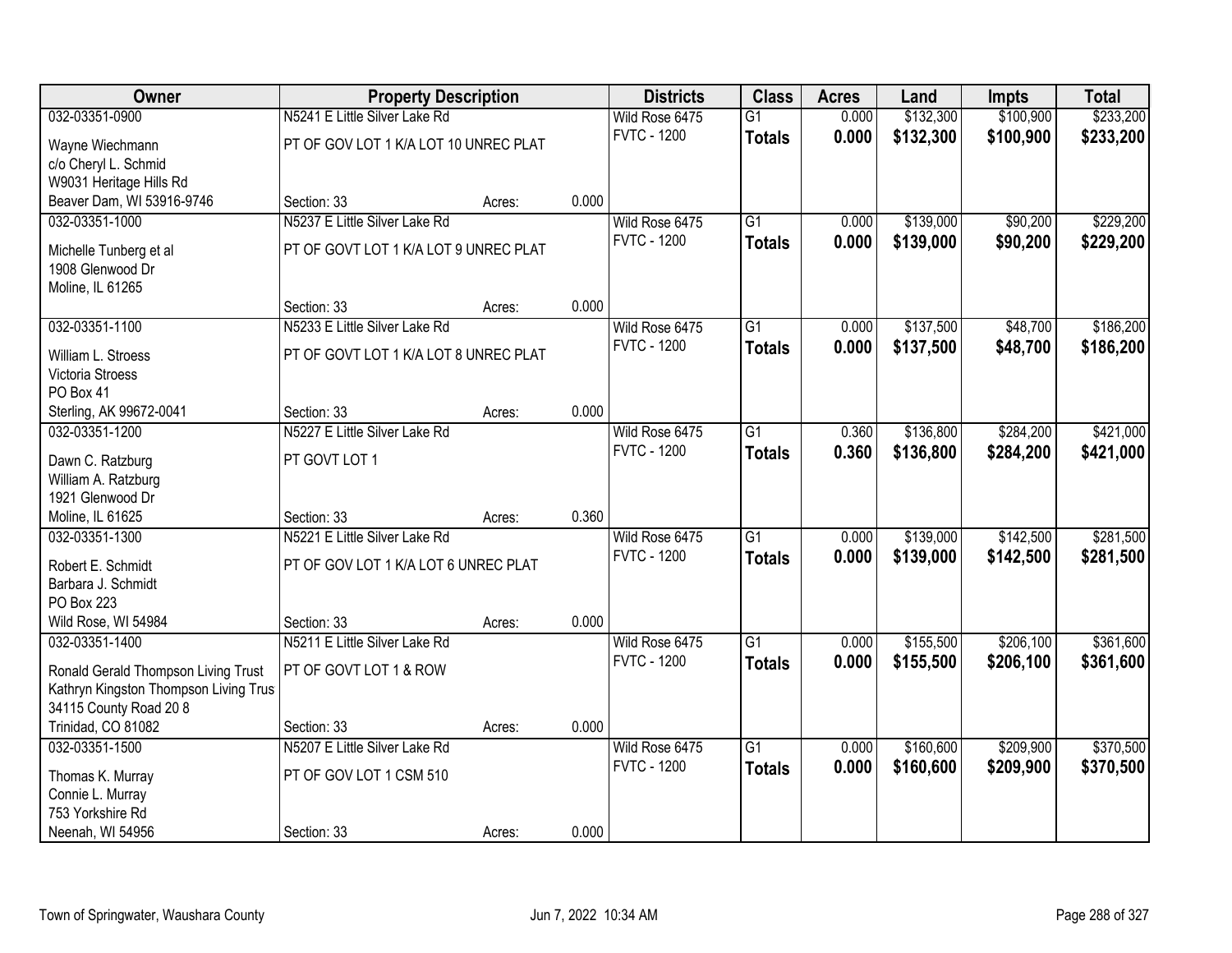| Owner                                                                              | <b>Property Description</b>                 |        |       | <b>Districts</b>                     | <b>Class</b>    | <b>Acres</b>   | Land      | <b>Impts</b>           | <b>Total</b> |
|------------------------------------------------------------------------------------|---------------------------------------------|--------|-------|--------------------------------------|-----------------|----------------|-----------|------------------------|--------------|
| 032-03351-1600                                                                     | State Rd 22                                 |        |       | Wild Rose 6475                       | $\overline{G1}$ | 0.000          | \$160,000 | $\overline{30}$        | \$160,000    |
| Robert G. Seeds Jr                                                                 | PT OF GOV LOT 1                             |        |       | <b>FVTC - 1200</b>                   | <b>Totals</b>   | 0.000          | \$160,000 | \$0                    | \$160,000    |
| Kimber Seeds                                                                       |                                             |        |       |                                      |                 |                |           |                        |              |
| 1113 S Milwaukee Ave Unit 301                                                      |                                             |        |       |                                      |                 |                |           |                        |              |
| Libertyville, IL 60048                                                             | Section: 33                                 | Acres: | 0.000 |                                      |                 |                |           |                        |              |
| 032-03351-1610                                                                     | N5201 E Little Silver Lake Rd               |        |       | Wild Rose 6475                       | $\overline{G1}$ | 2.520          | \$208,800 | \$151,500              | \$360,300    |
| Central Wisconsin Real Estate                                                      | PT OF GOV LOT 1 CSM 595 & ADJACENT PARCEL,  |        |       | <b>FVTC - 1200</b>                   | <b>Totals</b>   | 2.520          | \$208,800 | \$151,500              | \$360,300    |
| Development, LLC                                                                   | NOW LOT 1 CSM 6080                          |        |       |                                      |                 |                |           |                        |              |
| PO Box 234                                                                         |                                             |        |       |                                      |                 |                |           |                        |              |
| Wild Rose, WI 54984-0234                                                           | Section: 33                                 | Acres: | 2.520 |                                      |                 |                |           |                        |              |
| 032-03371-0100                                                                     | N5255 E Little Silver Lake Rd               |        |       | Wild Rose 6475                       | G1              | 0.360          | \$129,300 | \$36,000               | \$165,300    |
|                                                                                    |                                             |        |       | <b>FVTC - 1200</b>                   | <b>Totals</b>   | 0.360          | \$129,300 | \$36,000               | \$165,300    |
| Hilliary A. Parker<br>Genmar Properties A Limited Partnershi PINES, UNIT 1         | PT OF GOV LOT 1, CONDOMINIUM PLAT OF SILVER |        |       |                                      |                 |                |           |                        |              |
| <b>PO Box 234</b>                                                                  |                                             |        |       |                                      |                 |                |           |                        |              |
| Wild Rose, WI 54984                                                                | Section: 33                                 | Acres: | 0.360 |                                      |                 |                |           |                        |              |
| 032-03371-0200                                                                     | N5259 E Little Silver Lake Rd               |        |       | Wild Rose 6475                       | G1              | 0.450          | \$123,300 | \$48,400               | \$171,700    |
|                                                                                    |                                             |        |       | <b>FVTC - 1200</b>                   | <b>Totals</b>   | 0.450          | \$123,300 | \$48,400               | \$171,700    |
| Joshua M. Parker                                                                   | PT OF GOV LOT 1, CONDOMINIUM PLAT OF SILVER |        |       |                                      |                 |                |           |                        |              |
| Genmar Properties A Limited Partnershi   PINES, UNIT 2<br><b>PO Box 234</b>        |                                             |        |       |                                      |                 |                |           |                        |              |
| Wild Rose, WI 54984                                                                | Section: 33                                 | Acres: | 0.450 |                                      |                 |                |           |                        |              |
| 032-03371-0300                                                                     | N5265 E Little Silver Lake Rd               |        |       | Wild Rose 6475                       | $\overline{G1}$ | 0.420          | \$126,300 | \$42,300               | \$168,600    |
|                                                                                    |                                             |        |       | <b>FVTC - 1200</b>                   | <b>Totals</b>   | 0.420          | \$126,300 | \$42,300               | \$168,600    |
| Mary L. Parker                                                                     | PT OF GOV LOT 1, CONDOMINIUM PLAT OF SILVER |        |       |                                      |                 |                |           |                        |              |
| PO Box 234                                                                         | PINES, UNIT 3                               |        |       |                                      |                 |                |           |                        |              |
| Wild Rose, WI 54984                                                                | Section: 33                                 | Acres: | 0.420 |                                      |                 |                |           |                        |              |
| 032-03371-0400                                                                     | State Rd 22                                 |        |       | Wild Rose 6475                       | $\overline{G1}$ | 0.340          | \$130,000 | $\overline{50}$        | \$130,000    |
|                                                                                    |                                             |        |       | <b>FVTC - 1200</b>                   | <b>Totals</b>   | 0.340          | \$130,000 | \$0                    | \$130,000    |
| Genmar Properties A Limited Partnershi PT OF GOV LOT 1, CONDOMINIUM PLAT OF SILVER |                                             |        |       |                                      |                 |                |           |                        |              |
| PO Box 234                                                                         | PINES, UNIT 4                               |        |       |                                      |                 |                |           |                        |              |
| Wild Rose, WI 54984                                                                |                                             |        |       |                                      |                 |                |           |                        |              |
|                                                                                    | Section: 33                                 | Acres: | 0.340 |                                      |                 |                |           |                        |              |
| 032-03371-0500                                                                     | State Rd 22                                 |        |       | Wild Rose 6475<br><b>FVTC - 1200</b> | $\overline{G1}$ | 0.430<br>0.430 | \$133,800 | $\overline{50}$<br>\$0 | \$133,800    |
| Genmar Properties A Limited Partnershi PT OF GOV LOT 1, CONDOMINIUM PLAT OF SILVER |                                             |        |       |                                      | <b>Totals</b>   |                | \$133,800 |                        | \$133,800    |
| PO Box 234                                                                         | PINES, UNIT 5                               |        |       |                                      |                 |                |           |                        |              |
| Wild Rose, WI 54984                                                                |                                             |        |       |                                      |                 |                |           |                        |              |
|                                                                                    | Section: 33                                 | Acres: | 0.430 |                                      |                 |                |           |                        |              |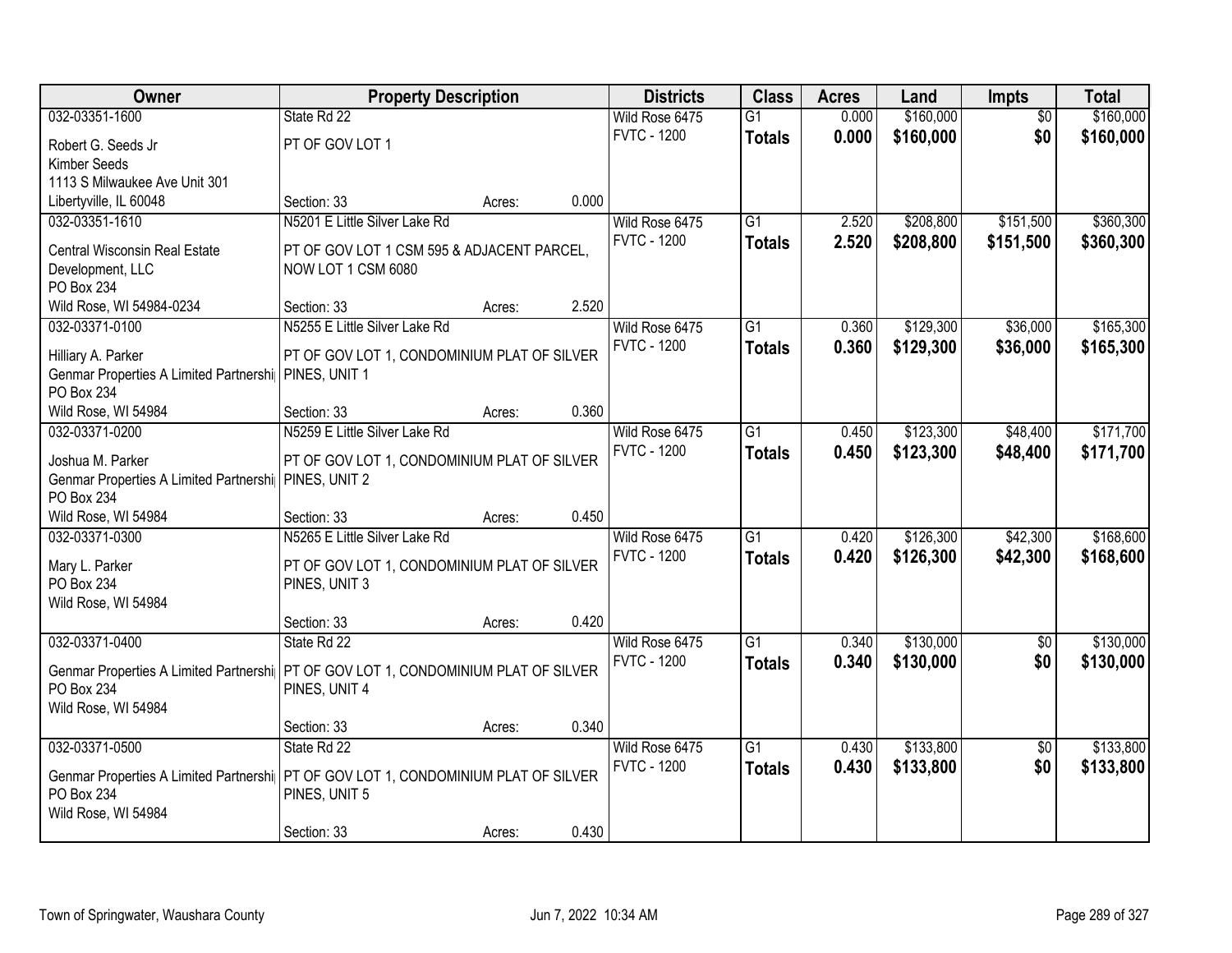| Owner                                                                                | <b>Property Description</b>                                  |        |       | <b>Districts</b>   | <b>Class</b>    | <b>Acres</b> | Land      | <b>Impts</b>    | <b>Total</b> |
|--------------------------------------------------------------------------------------|--------------------------------------------------------------|--------|-------|--------------------|-----------------|--------------|-----------|-----------------|--------------|
| 032-03371-0600                                                                       | N5271 E Little Silver Lake Rd                                |        |       | Wild Rose 6475     | $\overline{G1}$ | 1.000        | \$225,200 | \$65,800        | \$291,000    |
| Genmar Properties A Limited Partnershi   PT OF GOV LOT 1, CONDOMINIUM PLAT OF SILVER |                                                              |        |       | <b>FVTC - 1200</b> | G <sub>2</sub>  | 1.240        | \$33,600  | \$13,400        | \$47,000     |
| PO Box 234                                                                           | PINES, UNIT 6                                                |        |       |                    | <b>Totals</b>   | 2.240        | \$258,800 | \$79,200        | \$338,000    |
| Wild Rose, WI 54984                                                                  |                                                              |        |       |                    |                 |              |           |                 |              |
|                                                                                      | Section: 33                                                  | Acres: | 2.240 |                    |                 |              |           |                 |              |
| 032-03371-0700                                                                       | N5278 E Little Silver Lake Rd                                |        |       | Wild Rose 6475     | $\overline{G1}$ | 0.260        | \$31,000  | \$76,500        | \$107,500    |
| Patrick R. Jones Sr et al                                                            | PT OF GOV LOT 1, CONDOMINIUM PLAT OF SILVER                  |        |       | <b>FVTC - 1200</b> | <b>Totals</b>   | 0.260        | \$31,000  | \$76,500        | \$107,500    |
| c/o Mike Jones                                                                       | PINES, UNIT 7                                                |        |       |                    |                 |              |           |                 |              |
| 654 E St SE                                                                          |                                                              |        |       |                    |                 |              |           |                 |              |
| Washington, DC 20003                                                                 | Section: 33                                                  | Acres: | 0.260 |                    |                 |              |           |                 |              |
| 032-03371-0800                                                                       | N5268 E Little Silver Lake Rd                                |        |       | Wild Rose 6475     | $\overline{G1}$ | 0.380        | \$32,300  | \$148,600       | \$180,900    |
| Michael & Judith Gundlach Revocable                                                  | PT OF GOV LOT 1, CONDOMINIUM PLAT OF SILVER                  |        |       | <b>FVTC - 1200</b> | <b>Totals</b>   | 0.380        | \$32,300  | \$148,600       | \$180,900    |
| Trust                                                                                | PINES, UNIT 8                                                |        |       |                    |                 |              |           |                 |              |
| 17720 Country Ln                                                                     |                                                              |        |       |                    |                 |              |           |                 |              |
| Brookfield, WI 53045                                                                 | Section: 33                                                  | Acres: | 0.380 |                    |                 |              |           |                 |              |
| 032-03371-0900                                                                       | N5262 E Little Silver Lake Rd                                |        |       | Wild Rose 6475     | G1              | 0.350        | \$31,900  | \$152,000       | \$183,900    |
| Michael L. Woldt                                                                     | PT OF GOV LOT 1, CONDOMINIUM PLAT OF SILVER                  |        |       | <b>FVTC - 1200</b> | <b>Totals</b>   | 0.350        | \$31,900  | \$152,000       | \$183,900    |
| PO Box 170                                                                           | PINES, UNIT 9                                                |        |       |                    |                 |              |           |                 |              |
| Wild Rose, WI 54984-0170                                                             |                                                              |        |       |                    |                 |              |           |                 |              |
|                                                                                      | Section: 33                                                  | Acres: | 0.350 |                    |                 |              |           |                 |              |
| 032-03371-1000                                                                       | State Rd 22                                                  |        |       | Wild Rose 6475     | $\overline{G1}$ | 0.280        | \$31,200  | $\overline{50}$ | \$31,200     |
| Mike Woldt                                                                           | UNIT 10 CONDOMINIUM PLAT OF SILVER PINES                     |        |       | <b>FVTC - 1200</b> | <b>Totals</b>   | 0.280        | \$31,200  | \$0             | \$31,200     |
| N5262 E Little Silver Lake Rd                                                        |                                                              |        |       |                    |                 |              |           |                 |              |
| Wild Rose, WI 54984-9024                                                             |                                                              |        |       |                    |                 |              |           |                 |              |
|                                                                                      | Section: 33                                                  | Acres: | 0.280 |                    |                 |              |           |                 |              |
| 032-03371-1100                                                                       | N5258 E Little Silver Lake Rd                                |        |       | Wild Rose 6475     | $\overline{G1}$ | 0.330        | \$31,700  | \$79,100        | \$110,800    |
|                                                                                      |                                                              |        |       | <b>FVTC - 1200</b> | <b>Totals</b>   | 0.330        | \$31,700  | \$79,100        | \$110,800    |
| Frederick K & Robin T Schmidt<br>Revocable Trust                                     | PT OF GOV LOT 1; UNIT 11, SILVER PINES<br><b>CONDOMINIUM</b> |        |       |                    |                 |              |           |                 |              |
| 708 William St                                                                       |                                                              |        |       |                    |                 |              |           |                 |              |
| Racine, WI 53402                                                                     | Section: 33                                                  | Acres: | 0.330 |                    |                 |              |           |                 |              |
| 032-03371-1200                                                                       | N5250 E Little Silver Lake Rd                                |        |       | Wild Rose 6475     | $\overline{G1}$ | 0.300        | \$31,400  | $\overline{50}$ | \$31,400     |
|                                                                                      |                                                              |        |       | <b>FVTC - 1200</b> | <b>Totals</b>   | 0.300        | \$31,400  | \$0             | \$31,400     |
| Genmar Properties A Limited Partnershi PT OF GOV LOT 1, CONDOMINIUM PLAT OF SILVER   |                                                              |        |       |                    |                 |              |           |                 |              |
| PO Box 234<br>Wild Rose, WI 54984                                                    | PINES, UNIT 12                                               |        |       |                    |                 |              |           |                 |              |
|                                                                                      | Section: 33                                                  | Acres: | 0.300 |                    |                 |              |           |                 |              |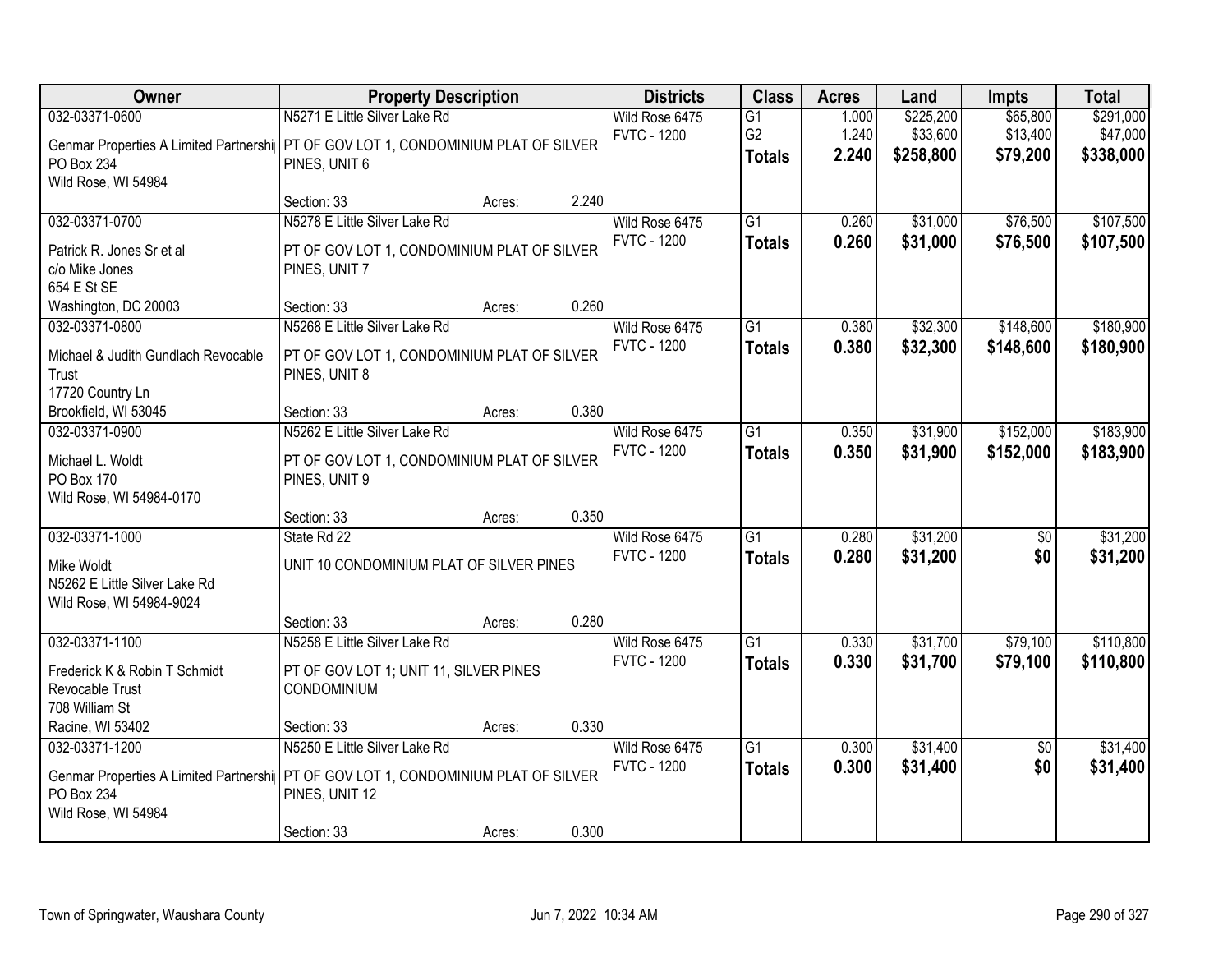| Owner                              | <b>Property Description</b>               |        |        | <b>Districts</b>   | <b>Class</b>     | <b>Acres</b> | Land        | <b>Impts</b>    | <b>Total</b>    |
|------------------------------------|-------------------------------------------|--------|--------|--------------------|------------------|--------------|-------------|-----------------|-----------------|
| 032-03412-0000                     | State Rd 22                               |        |        | Wild Rose 6475     | W <sub>6</sub>   | 40.000       | (\$132,000) | $\overline{50}$ | $\overline{30}$ |
| DJW Investments, LLC               | NW1/4 OF NE1/4                            |        |        | <b>FVTC - 1200</b> | <b>Totals</b>    | 40.000       | \$0         | \$0             | \$0             |
| 411 S Commercial St                |                                           |        |        |                    |                  |              |             |                 |                 |
| Neenah, WI 54956                   |                                           |        |        |                    |                  |              |             |                 |                 |
|                                    | Section: 34                               | Acres: | 40.000 |                    |                  |              |             |                 |                 |
| 032-03413-0000                     | N5177 23rd Rd                             |        |        | Wild Rose 6475     | $\overline{G1}$  | 5.000        | \$29,500    | \$234,800       | \$264,300       |
| Carl C. Bourassa                   | <b>SW1/4 OF NE1/4</b>                     |        |        | <b>FVTC - 1200</b> | W <sub>8</sub>   | 35.000       | (\$115,500) | \$0             | \$0             |
| N5177 23rd Rd                      |                                           |        |        |                    | <b>Totals</b>    | 40.000       | \$29,500    | \$234,800       | \$264,300       |
| Wild Rose, WI 54984                |                                           |        |        |                    |                  |              |             |                 |                 |
|                                    | Section: 34                               | Acres: | 40.000 |                    |                  |              |             |                 |                 |
| 032-03414-0000                     | State Rd 22                               |        |        | Wild Rose 6475     | $\overline{G5}$  | 14.200       | \$9,900     | \$0             | \$9,900         |
|                                    |                                           |        |        | <b>FVTC - 1200</b> | G <sub>6</sub>   | 25.800       | \$85,100    | \$0             | \$85,100        |
| Christopher Vick                   | SE1/4 OF NE1/4 (INCLUDES PT OF LOT 20 OAK |        |        |                    | <b>Totals</b>    | 40.000       | \$95,000    | \$0             | \$95,000        |
| Jonathan Vick<br>6139 E Lyngaas Rd | <b>GROVE PLAT)</b>                        |        |        |                    |                  |              |             |                 |                 |
| Winneconne, WI 54986               | Section: 34                               | Acres: | 40.000 |                    |                  |              |             |                 |                 |
| 032-03421-0100                     | State Rd 22                               |        |        | Wild Rose 6475     | G1               | 10.000       | \$30,000    | \$0             | \$30,000        |
|                                    |                                           |        |        | <b>FVTC - 1200</b> | <b>Totals</b>    | 10.000       | \$30,000    | \$0             | \$30,000        |
| Susan Swanson                      | NE-NE-NW                                  |        |        |                    |                  |              |             |                 |                 |
| Catherine L. Swanson               |                                           |        |        |                    |                  |              |             |                 |                 |
| 4309 Rib River Trl                 |                                           |        |        |                    |                  |              |             |                 |                 |
| Wausau, WI 54401                   | Section: 34                               | Acres: | 10.000 |                    |                  |              |             |                 |                 |
| 032-03421-0200                     | State Rd 22                               |        |        | Wild Rose 6475     | $\overline{G4}$  | 6.000        | \$600       | \$0             | \$600           |
| Susan Swanson                      | NW-NE-NW                                  |        |        | <b>FVTC - 1200</b> | G <sub>5</sub> M | 4.000        | \$6,600     | \$0             | \$6,600         |
| Catherine L. Swanson               |                                           |        |        |                    | <b>Totals</b>    | 10.000       | \$7,200     | \$0             | \$7,200         |
| 4309 Rib River Trl                 |                                           |        |        |                    |                  |              |             |                 |                 |
| Wausau, WI 54401                   | Section: 34                               | Acres: | 10.000 |                    |                  |              |             |                 |                 |
| 032-03421-0300                     | State Rd 22                               |        |        | Wild Rose 6475     | $\overline{G1}$  | 6.000        | \$18,000    | $\sqrt{6}$      | \$18,000        |
| John C. Swanson                    | W 6 A OF S1/2 OF NE-NW                    |        |        | <b>FVTC - 1200</b> | <b>Totals</b>    | 6.000        | \$18,000    | \$0             | \$18,000        |
| 3231 Wisner Ln                     |                                           |        |        |                    |                  |              |             |                 |                 |
| Neenah, WI 54956                   |                                           |        |        |                    |                  |              |             |                 |                 |
|                                    | Section: 34                               | Acres: | 6.000  |                    |                  |              |             |                 |                 |
| 032-03421-0400                     | W5962 Aspen Rd                            |        |        | Wild Rose 6475     | $\overline{G1}$  | 8.000        | \$37,700    | \$6,300         | \$44,000        |
|                                    |                                           |        |        | <b>FVTC - 1200</b> | <b>Totals</b>    | 8.000        | \$37,700    | \$6,300         | \$44,000        |
| John C. Swanson                    | E 8 A OF W 14 A OF S1/2 NE-NW             |        |        |                    |                  |              |             |                 |                 |
| 3231 Wisner Ln                     |                                           |        |        |                    |                  |              |             |                 |                 |
| Neenah, WI 54956                   |                                           |        |        |                    |                  |              |             |                 |                 |
|                                    | Section: 34                               | Acres: | 8.000  |                    |                  |              |             |                 |                 |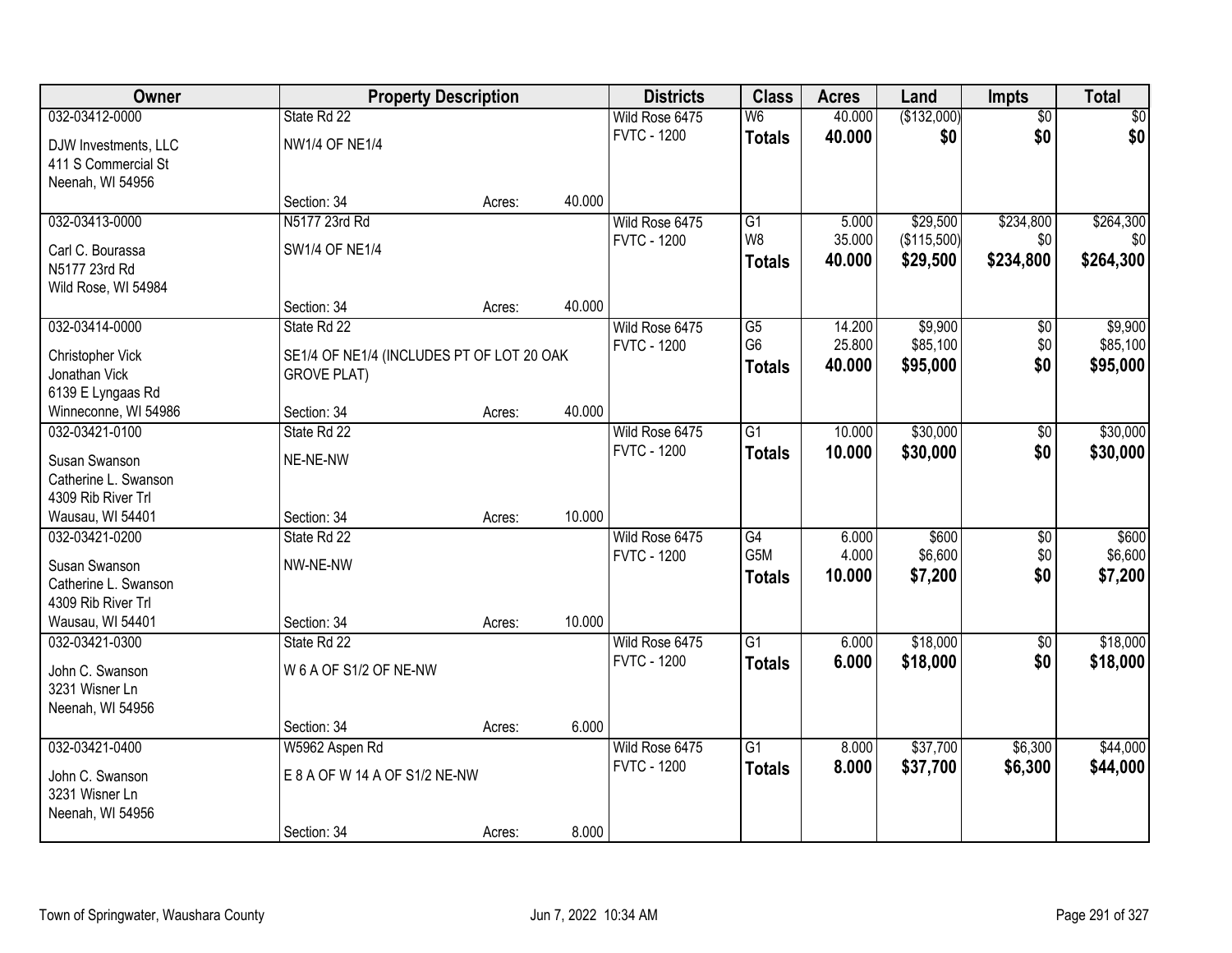| Owner                    |                                                  | <b>Property Description</b> |        | <b>Districts</b>   | <b>Class</b>                       | <b>Acres</b>   | Land                | <b>Impts</b>    | <b>Total</b>        |
|--------------------------|--------------------------------------------------|-----------------------------|--------|--------------------|------------------------------------|----------------|---------------------|-----------------|---------------------|
| 032-03421-0500           | State Rd 22                                      |                             |        | Wild Rose 6475     | $\overline{G1}$                    | 6.000          | \$18,000            | $\overline{50}$ | \$18,000            |
| DJW Investments, LLC     | E 6 A. S1/2-NE-NW                                |                             |        | <b>FVTC - 1200</b> | <b>Totals</b>                      | 6.000          | \$18,000            | \$0             | \$18,000            |
| 411 S Commercial St      |                                                  |                             |        |                    |                                    |                |                     |                 |                     |
| Neenah, WI 54956         |                                                  |                             |        |                    |                                    |                |                     |                 |                     |
|                          | Section: 34                                      | Acres:                      | 6.000  |                    |                                    |                |                     |                 |                     |
| 032-03422-0100           | W6092 Aspen Rd                                   |                             |        | Wild Rose 6475     | $\overline{G1}$                    | 1.360          | \$12,000            | \$47,700        | \$59,700            |
| Michael L. Farry         | PT OF NW1/4 NW1/4, LOT 2 CSM #114                |                             |        | <b>FVTC - 1200</b> | <b>Totals</b>                      | 1.360          | \$12,000            | \$47,700        | \$59,700            |
| W6092 Aspen Rd           |                                                  |                             |        |                    |                                    |                |                     |                 |                     |
| Wild Rose, WI 54984-9173 |                                                  |                             |        |                    |                                    |                |                     |                 |                     |
|                          | Section: 34                                      | Acres:                      | 1.360  |                    |                                    |                |                     |                 |                     |
| 032-03423-0112           | N5122 County Rd H                                |                             |        | Wild Rose 6475     | $\overline{G1}$                    | 0.500          | \$29,100            | \$45,300        | \$74,400            |
| Joshua J. Inda           | LOT 1 CSM 6318                                   |                             |        | <b>FVTC - 1200</b> | G4                                 | 2.220          | \$200               | \$0             | \$200               |
| Lindsey Inda             |                                                  |                             |        |                    | G <sub>5</sub><br>G <sub>5</sub> M | 1.500<br>0.780 | \$1,100<br>\$1,300  | \$0<br>\$0      | \$1,100<br>\$1,300  |
| N4932 Viking Tr          |                                                  |                             |        |                    |                                    | 5.000          | \$31,700            | \$45,300        | \$77,000            |
| Wautoma, WI 54982        | Section: 34                                      | Acres:                      | 5.000  |                    | <b>Totals</b>                      |                |                     |                 |                     |
| 032-03423-0113           | Aspen Rd                                         |                             |        | Wild Rose 6475     | $\overline{G1}$                    | 1.840          | \$14,600            | \$0             | \$14,600            |
| Brian J. Inda            | *** THIS IS AN ILLEGAL NON-CONFORMING PARCEL     |                             |        | <b>FVTC - 1200</b> | <b>Totals</b>                      | 1.840          | \$14,600            | \$0             | \$14,600            |
| W6029 Aspen Rd           | AND NEEDS A DEED TO COMBINE *** PT OF LOT 1      |                             |        |                    |                                    |                |                     |                 |                     |
| Wild Rose, WI 54984      | <b>CSM 6758</b>                                  |                             |        |                    |                                    |                |                     |                 |                     |
|                          | Section: 34                                      | Acres:                      | 1.840  |                    |                                    |                |                     |                 |                     |
| 032-03423-0114           | W6029 Aspen Rd                                   |                             |        | Wild Rose 6475     | G4                                 | 25.780         | \$2,700             | $\overline{50}$ | \$2,700             |
| Brian J. Inda            | PT SW1/4 OF NW1/4; EXC S 264 FT OF N 614 FT OF V |                             |        | <b>FVTC - 1200</b> | G <sub>5</sub>                     | 2.160          | \$1,500             | \$0             | \$1,500             |
| W6029 Aspen Rd           | 229 FT & LOT 1 CSM 6318 & LOT 1 CSM 6758         |                             |        |                    | G5M<br>G7                          | 1.830<br>2.000 | \$3,000<br>\$10,000 | \$0<br>\$30,300 | \$3,000<br>\$40,300 |
| Wild Rose, WI 54984      |                                                  |                             |        |                    | <b>Totals</b>                      | 31.770         | \$17,200            | \$30,300        | \$47,500            |
|                          | Section: 34                                      | Acres:                      | 31.770 |                    |                                    |                |                     |                 |                     |
| 032-03423-0211           | N5164 County Rd H                                |                             |        | Wild Rose 6475     | G1                                 | 1.390          | \$12,100            | \$122,800       | \$134,900           |
| Lynn M. Geitz            | *** THIS IS AN ILLEGAL NON-CONFORMING PARCEL     |                             |        | <b>FVTC - 1200</b> | <b>Totals</b>                      | 1.390          | \$12,100            | \$122,800       | \$134,900           |
| N5164 County Rd H        | AND NEEDS A DEED TO COMBINE *** PT OF LOT 1      |                             |        |                    |                                    |                |                     |                 |                     |
| Wild Rose, WI 54984      | <b>CSM 6758</b>                                  |                             |        |                    |                                    |                |                     |                 |                     |
|                          | Section: 34                                      | Acres:                      | 1.390  |                    |                                    |                |                     |                 |                     |
| 032-03424-0000           | State Rd 22                                      |                             |        | Wild Rose 6475     | G4                                 | 33.000         | \$4,600             | $\overline{50}$ | \$4,600             |
| Brian J. Inda            | <b>SE1/4 OF NW1/4</b>                            |                             |        | <b>FVTC - 1200</b> | G <sub>5</sub>                     | 7.000          | \$4,900             | \$0             | \$4,900             |
| W6029 Aspen Rd           |                                                  |                             |        |                    | <b>Totals</b>                      | 40.000         | \$9,500             | \$0             | \$9,500             |
| Wild Rose, WI 54984      |                                                  |                             |        |                    |                                    |                |                     |                 |                     |
|                          | Section: 34                                      | Acres:                      | 40.000 |                    |                                    |                |                     |                 |                     |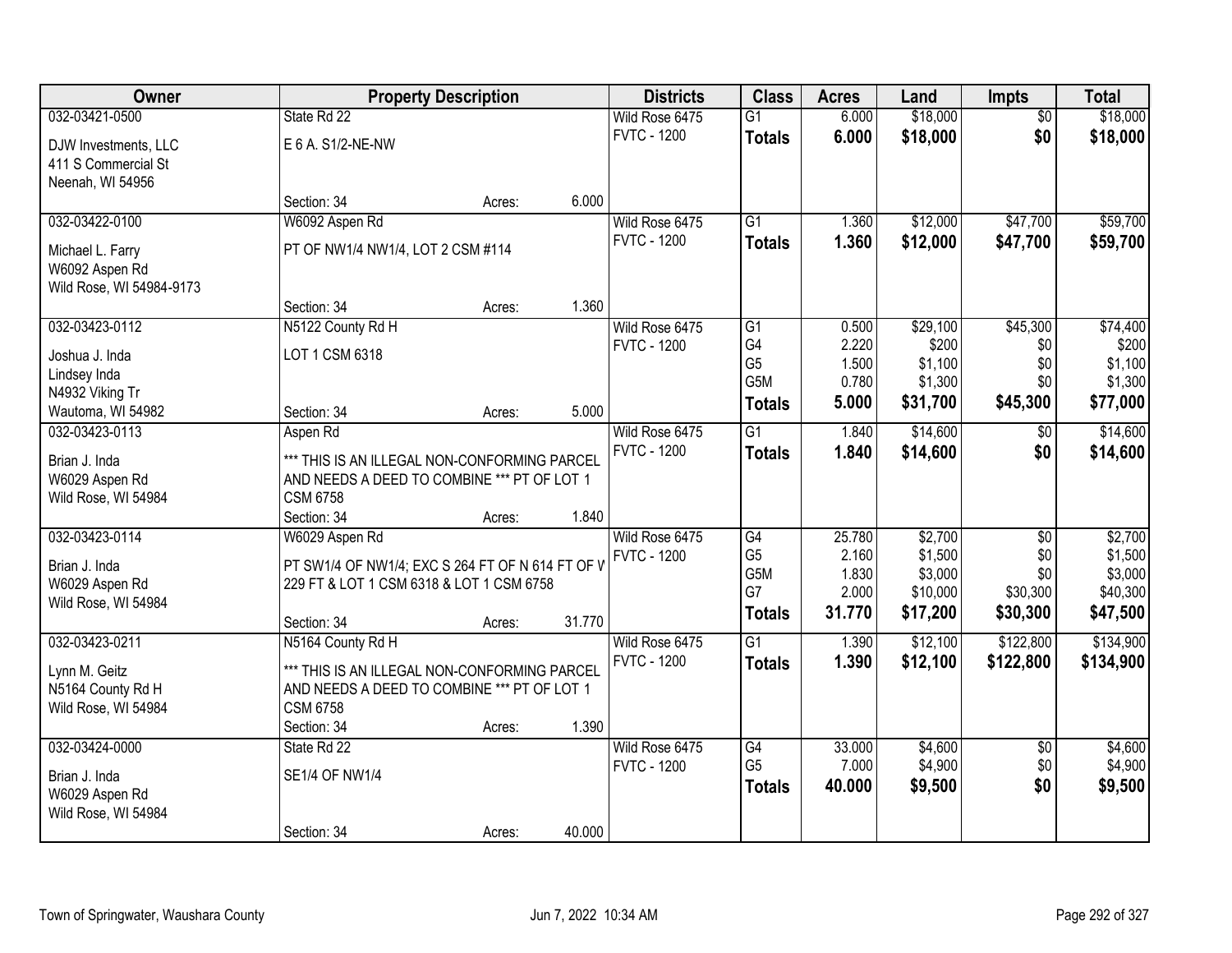| <b>Owner</b>              |                                                 | <b>Property Description</b> |        | <b>Districts</b>   | <b>Class</b>    | <b>Acres</b> | Land     | <b>Impts</b>    | <b>Total</b> |
|---------------------------|-------------------------------------------------|-----------------------------|--------|--------------------|-----------------|--------------|----------|-----------------|--------------|
| 032-03431-0000            | State Rd 22                                     |                             |        | Wild Rose 6475     | G4              | 40.000       | \$5,400  | $\overline{30}$ | \$5,400      |
| Yeska Bros Land, LLC      | <b>NE1/4 OF SW1/4</b>                           |                             |        | <b>FVTC - 1200</b> | <b>Totals</b>   | 40.000       | \$5,400  | \$0             | \$5,400      |
| N6156 22nd Dr             |                                                 |                             |        |                    |                 |              |          |                 |              |
| Wild Rose, WI 54984       |                                                 |                             |        |                    |                 |              |          |                 |              |
|                           | Section: 34                                     | Acres:                      | 40.000 |                    |                 |              |          |                 |              |
| 032-03432-0111            | State Rd 22                                     |                             |        | Wild Rose 6475     | G4              | 34.500       | \$3,600  | $\overline{50}$ | \$3,600      |
| Yeska Bros Land, LLC      | NW1/4 SW1/4 EXC N 208.71' OF W 208.71' EXC V461 |                             |        | <b>FVTC - 1200</b> | G <sub>5</sub>  | 0.500        | \$400    | \$0             | \$400        |
| N6156 22nd Dr             | P509 & PT CSM 2874 (758-81) & V776 P974         |                             |        |                    | <b>Totals</b>   | 35.000       | \$4,000  | \$0             | \$4,000      |
| Wild Rose, WI 54984       | (INCLUDES PT OF CSM 2872) LESS V776 P976        |                             |        |                    |                 |              |          |                 |              |
|                           | Section: 34                                     | Acres:                      | 35.000 |                    |                 |              |          |                 |              |
| 032-03432-0200            | N5098 County Rd H                               |                             |        | Wild Rose 6475     | G1              | 1.000        | \$10,000 | \$41,100        | \$51,100     |
| Gary L. Wittchow          | NORTH 208.71' OF WEST 208.71 FEET OF NW1/4      |                             |        | <b>FVTC - 1200</b> | <b>Totals</b>   | 1.000        | \$10,000 | \$41,100        | \$51,100     |
| Christine L. Wittchow     | SW1/4                                           |                             |        |                    |                 |              |          |                 |              |
| N5098 County Rd H         |                                                 |                             |        |                    |                 |              |          |                 |              |
| Wild Rose, WI 54984       | Section: 34                                     | Acres:                      | 1.000  |                    |                 |              |          |                 |              |
| 032-03432-0300            | N5062 County Rd H                               |                             |        | Wild Rose 6475     | $\overline{G1}$ | 3.000        | \$22,500 | \$116,600       | \$139,100    |
| Daniel S. Salaja          | PT OF NW1/4 SW1/4, LOT 1 CSM #2872 EXC PARCEL   |                             |        | <b>FVTC - 1200</b> | <b>Totals</b>   | 3.000        | \$22,500 | \$116,600       | \$139,100    |
| Tammy S. Lisk             | IN V458 P502                                    |                             |        |                    |                 |              |          |                 |              |
| N5062 County Rd H         |                                                 |                             |        |                    |                 |              |          |                 |              |
| Wild Rose, WI 54984       | Section: 34                                     | Acres:                      | 3.000  |                    |                 |              |          |                 |              |
| 032-03432-0410            | N5054 County Rd H                               |                             |        | Wild Rose 6475     | $\overline{G1}$ | 1.000        | \$5,000  | \$14,300        | \$19,300     |
| David J. Mcdowell         | PT OF NW1/4 SW1/4, LOT 1 CSM #2874 LESS V758    |                             |        | <b>FVTC - 1200</b> | <b>Totals</b>   | 1.000        | \$5,000  | \$14,300        | \$19,300     |
| 222 S High St             | P80 & PT NW-SW INCLUDING PT LOT 1 CSM 2872      |                             |        |                    |                 |              |          |                 |              |
| Port Washington, WI 53074 |                                                 |                             |        |                    |                 |              |          |                 |              |
|                           | Section: 34                                     | Acres:                      | 1.000  |                    |                 |              |          |                 |              |
| 032-03433-0000            | State Rd 22                                     |                             |        | Wild Rose 6475     | G4              | 38.000       | \$5,200  | $\overline{50}$ | \$5,200      |
| Yeska Bros Land, LLC      | SW1/4 OF SW1/4                                  |                             |        | <b>FVTC - 1200</b> | G <sub>5</sub>  | 2.000        | \$1,400  | \$0             | \$1,400      |
| N6156 22nd Dr             |                                                 |                             |        |                    | <b>Totals</b>   | 40.000       | \$6,600  | \$0             | \$6,600      |
| Wild Rose, WI 54984       |                                                 |                             |        |                    |                 |              |          |                 |              |
|                           | Section: 34                                     | Acres:                      | 40.000 |                    |                 |              |          |                 |              |
| 032-03434-0100            | State Rd 22                                     |                             |        | Wild Rose 6475     | G4              | 37.840       | \$5,200  | $\overline{50}$ | \$5,200      |
| Yeska Bros Land, LLC      | SE1/4 OF SW1/4 LESS CSM 5437                    |                             |        | <b>FVTC - 1200</b> | G <sub>5</sub>  | 1.000        | \$700    | \$0             | \$700        |
| N6156 22nd Dr             |                                                 |                             |        |                    | <b>Totals</b>   | 38.840       | \$5,900  | \$0             | \$5,900      |
| Wild Rose, WI 54984       |                                                 |                             |        |                    |                 |              |          |                 |              |
|                           | Section: 34                                     | Acres:                      | 38.840 |                    |                 |              |          |                 |              |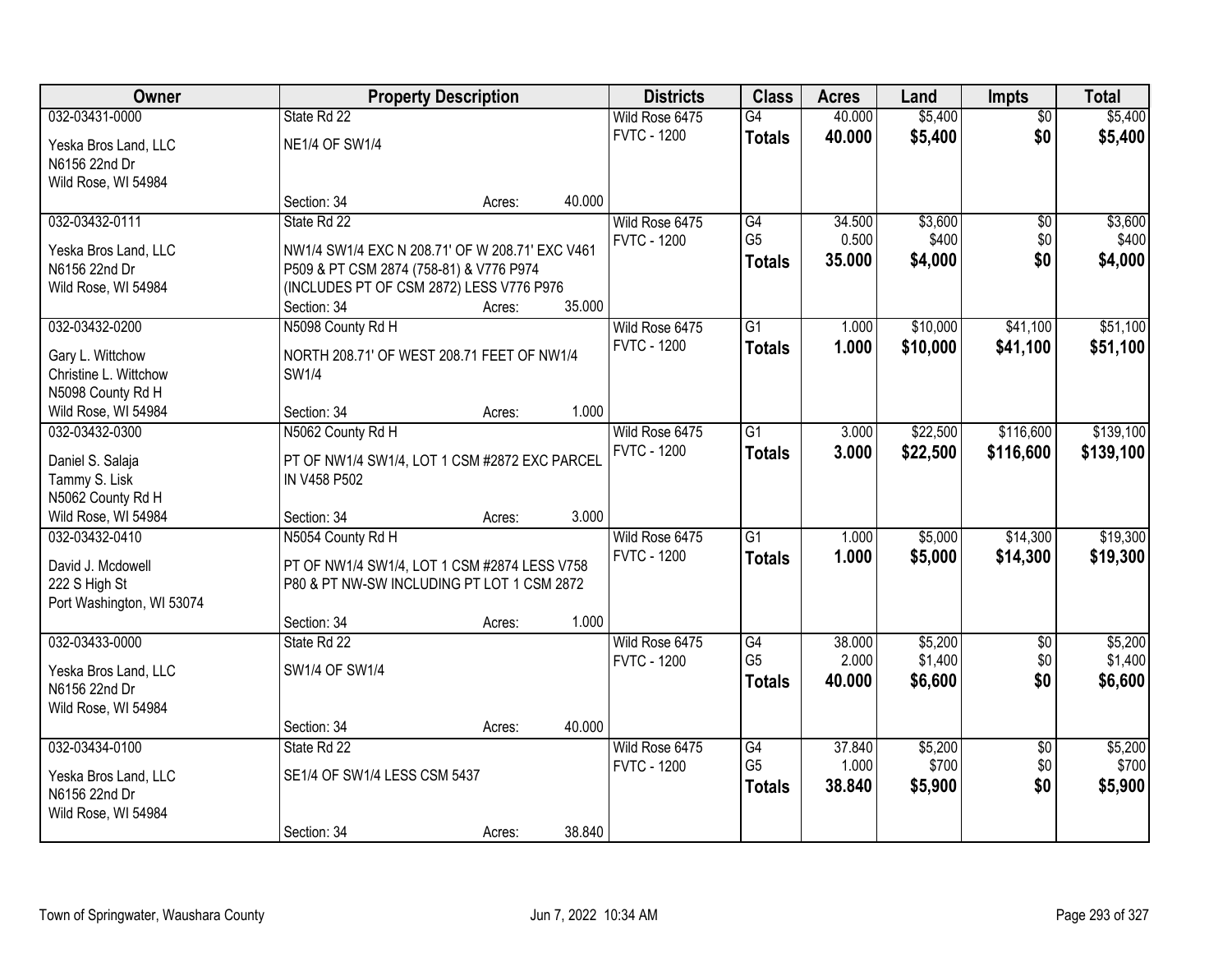| Owner                           |                                         | <b>Property Description</b> |        | <b>Districts</b>   | <b>Class</b>    | <b>Acres</b> | Land        | Impts           | <b>Total</b>    |
|---------------------------------|-----------------------------------------|-----------------------------|--------|--------------------|-----------------|--------------|-------------|-----------------|-----------------|
| 032-03434-0200                  | County Rd H                             |                             |        | Wild Rose 6475     | G4              | 1.160        | \$200       | $\overline{50}$ | \$200           |
| Yeska Brothers Land, LLC        | PT OF SE1/4 OF SW1/4, LOT 1 CSM 5437    |                             |        | <b>FVTC - 1200</b> | <b>Totals</b>   | 1.160        | \$200       | \$0             | \$200           |
| N6156 22nd Dr                   |                                         |                             |        |                    |                 |              |             |                 |                 |
| Wild Rose, WI 54984             |                                         |                             |        |                    |                 |              |             |                 |                 |
|                                 | Section: 34                             | Acres:                      | 1.160  |                    |                 |              |             |                 |                 |
| 032-03441-0100                  | W5735 Jansen Dr                         |                             |        | Wild Rose 6475     | $\overline{G1}$ | 1.000        | \$10,000    | \$31,600        | \$41,600        |
| Carl F. Steinmetz et al         | PT OF NE1/4 SE1/4 LIFE ESTATE TO CARL F |                             |        | <b>FVTC - 1200</b> | G <sub>6</sub>  | 13.188       | \$43,500    | \$0             | \$43,500        |
| 2727 Stonebridge Dr             | <b>STEINMETZ</b>                        |                             |        |                    | <b>Totals</b>   | 14.188       | \$53,500    | \$31,600        | \$85,100        |
| Racine, WI 53404-1176           |                                         |                             |        |                    |                 |              |             |                 |                 |
|                                 | Section: 34                             | Acres:                      | 14.188 |                    |                 |              |             |                 |                 |
| 032-03441-0200                  | N5065 23rd Rd                           |                             |        | Wild Rose 6475     | G1              | 5.300        | \$30,300    | \$114,800       | \$145,100       |
| Linda Soliz                     | PT OF NE1/4 OF SE1/4                    |                             |        | <b>FVTC - 1200</b> | <b>Totals</b>   | 5.300        | \$30,300    | \$114,800       | \$145,100       |
| N5065 23rd Rd                   |                                         |                             |        |                    |                 |              |             |                 |                 |
| Wild Rose, WI 54984             |                                         |                             |        |                    |                 |              |             |                 |                 |
|                                 | Section: 34                             | Acres:                      | 5.300  |                    |                 |              |             |                 |                 |
| 032-03441-0430                  | N5051 23rd Rd                           |                             |        | Wild Rose 6475     | G1              | 3.522        | \$22,800    | \$116,400       | \$139,200       |
| Sarah N. Moderson               | LOT 1 CSM 2936                          |                             |        | <b>FVTC - 1200</b> | <b>Totals</b>   | 3.522        | \$22,800    | \$116,400       | \$139,200       |
| N5051 23rd Rd                   |                                         |                             |        |                    |                 |              |             |                 |                 |
| Wild Rose, WI 54984             |                                         |                             |        |                    |                 |              |             |                 |                 |
|                                 | Section: 34                             | Acres:                      | 3.522  |                    |                 |              |             |                 |                 |
| 032-03441-0440                  | N5033 23rd Rd                           |                             |        | Wild Rose 6475     | $\overline{G1}$ | 6.099        | \$32,500    | \$179,900       | \$212,400       |
| Bruce E & Laura J Schiefelbein  | LOT 2 CSM 2936                          |                             |        | <b>FVTC - 1200</b> | <b>Totals</b>   | 6.099        | \$32,500    | \$179,900       | \$212,400       |
| Revocable Trust                 |                                         |                             |        |                    |                 |              |             |                 |                 |
| N5033 23rd Rd                   |                                         |                             |        |                    |                 |              |             |                 |                 |
| Wild Rose, WI 54984-9157        | Section: 34                             | Acres:                      | 6.099  |                    |                 |              |             |                 |                 |
| 032-03441-0500                  | N5005 23rd Rd                           |                             |        | Wild Rose 6475     | G1              | 1.204        | \$11,100    | \$185,000       | \$196,100       |
| Peter A Rynders Revocable Trust | PT OF NE1/4 SE1/4                       |                             |        | <b>FVTC - 1200</b> | W <sub>6</sub>  | 9.000        | (\$29,700)  | \$0             | \$0             |
| N5005 23rd Rd                   |                                         |                             |        |                    | <b>Totals</b>   | 10.204       | \$11,100    | \$185,000       | \$196,100       |
| Wild Rose, WI 54984-9157        |                                         |                             |        |                    |                 |              |             |                 |                 |
|                                 | Section: 34                             | Acres:                      | 10.204 |                    |                 |              |             |                 |                 |
| 032-03442-0000                  | State Rd 22                             |                             |        | Wild Rose 6475     | W6              | 40.421       | (\$129,300) | $\overline{50}$ | $\overline{50}$ |
| Peter A Rynders Revocable Trust | <b>NW1/4 OF SE1/4</b>                   |                             |        | <b>FVTC - 1200</b> | <b>Totals</b>   | 40.421       | \$0         | \$0             | \$0             |
| N5005 23rd Rd                   |                                         |                             |        |                    |                 |              |             |                 |                 |
| Wild Rose, WI 54984-9157        |                                         |                             |        |                    |                 |              |             |                 |                 |
|                                 | Section: 34                             | Acres:                      | 40.421 |                    |                 |              |             |                 |                 |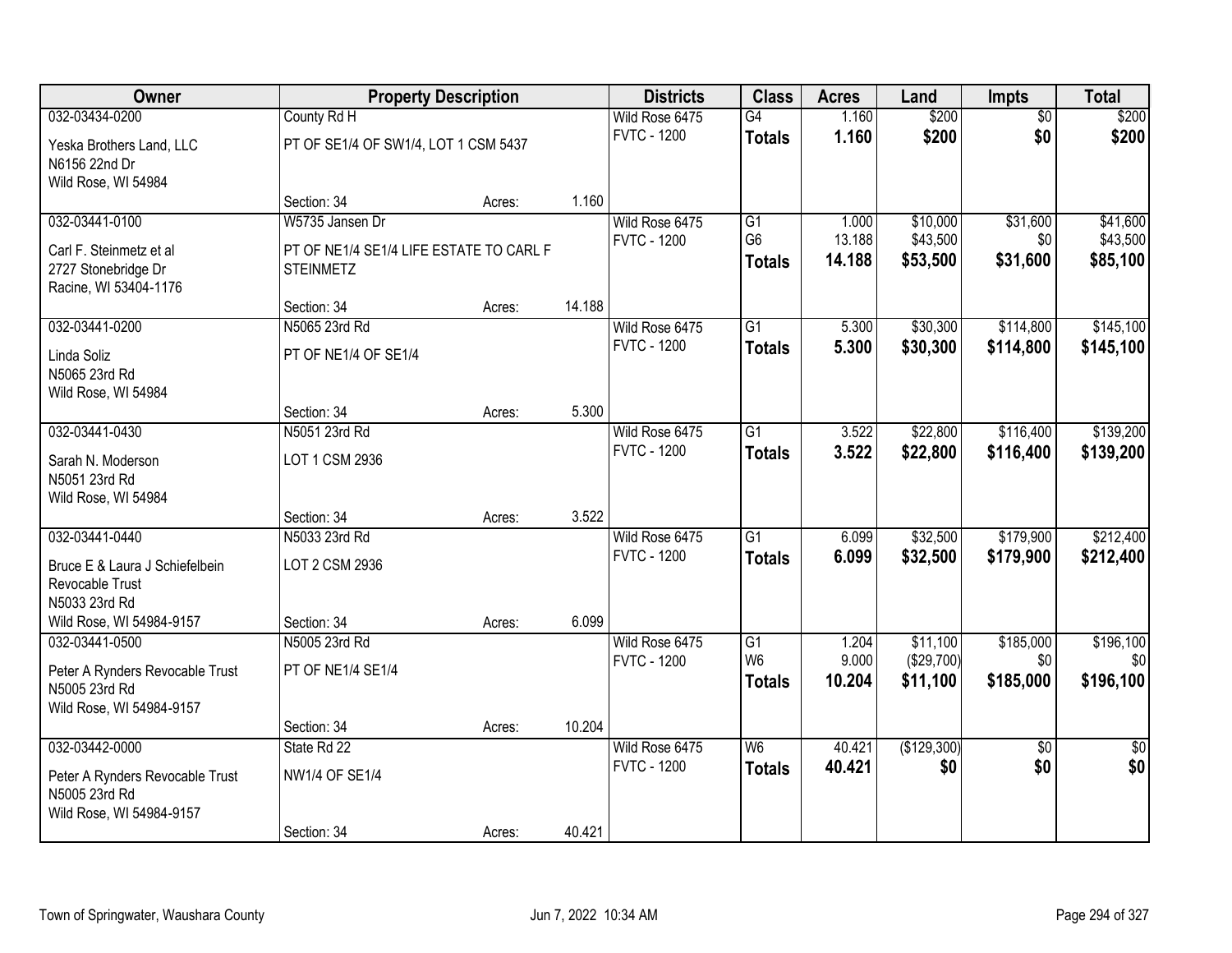| Owner                                          |                                                     | <b>Property Description</b> |       | <b>Districts</b>   | <b>Class</b>    | <b>Acres</b> | Land     | <b>Impts</b>    | <b>Total</b> |
|------------------------------------------------|-----------------------------------------------------|-----------------------------|-------|--------------------|-----------------|--------------|----------|-----------------|--------------|
| 032-03443-0110                                 |                                                     |                             |       | Wild Rose 6475     | $\overline{G1}$ | 5.800        | \$30,600 | $\overline{30}$ | \$30,600     |
| James S. Mahoney                               | PT OF SW1/4 OF SE1/4 (BEG 528' N OF SW COR SE E     |                             |       | <b>FVTC - 1200</b> | <b>Totals</b>   | 5.800        | \$30,600 | \$0             | \$30,600     |
| Kimberly A. Mahoney                            | 330' N 666' W 330' S 660' POB & BEG 132' E OF SW    |                             |       |                    |                 |              |          |                 |              |
| 10640 S Prairie View Dr                        | COR N 528' E 66' S 528' W 66'); SUBJ TO EASE        |                             |       |                    |                 |              |          |                 |              |
| Mount Pleasant, WI 53177-3438                  | Section: 34                                         | Acres:                      | 5.800 |                    |                 |              |          |                 |              |
| 032-03443-0200                                 | State Rd 22                                         |                             |       | Wild Rose 6475     | $\overline{G1}$ | 1.000        | \$3,000  | $\overline{50}$ | \$3,000      |
|                                                |                                                     |                             |       | <b>FVTC - 1200</b> | <b>Totals</b>   | 1.000        | \$3,000  | \$0             | \$3,000      |
| Gregory Frahm et al                            | PAR 330' X 132' IN S1/2 SE1/4; LE TO LEE FRAHM      |                             |       |                    |                 |              |          |                 |              |
| c/o Josh Frahm                                 |                                                     |                             |       |                    |                 |              |          |                 |              |
| 637 S Evergreen St                             |                                                     |                             | 1.000 |                    |                 |              |          |                 |              |
| Wautoma, WI 54982-8453                         | Section: 34                                         | Acres:                      |       |                    |                 |              |          |                 |              |
| 032-03443-0500                                 | County Rd H                                         |                             |       | Wild Rose 6475     | $\overline{G1}$ | 0.800        | \$8,200  | \$0             | \$8,200      |
| James L. Mahoney                               | S1/2 OF SE1/4 (PAR 132' X 264' K/A PAR B OF W 330') |                             |       | <b>FVTC - 1200</b> | <b>Totals</b>   | 0.800        | \$8,200  | \$0             | \$8,200      |
| Joy C. Mahoney                                 |                                                     |                             |       |                    |                 |              |          |                 |              |
| W5878 County Rd H                              |                                                     |                             |       |                    |                 |              |          |                 |              |
| Wild Rose, WI 54984-9195                       | Section: 34                                         | Acres:                      | 0.800 |                    |                 |              |          |                 |              |
| 032-03443-0600                                 | State Rd 22                                         |                             |       | Wild Rose 6475     | $\overline{G1}$ | 0.400        | \$1,100  | \$2,800         | \$3,900      |
|                                                |                                                     |                             |       | <b>FVTC - 1200</b> | <b>Totals</b>   | 0.400        | \$1,100  | \$2,800         | \$3,900      |
| Lynn L. Robbins                                | PT S1/2 OF SE1/4 (PARCEL 132' X 132')               |                             |       |                    |                 |              |          |                 |              |
| 4863 Easy St Unit 4<br>Hartland, WI 53029-1953 |                                                     |                             |       |                    |                 |              |          |                 |              |
|                                                | Section: 34                                         | Acres:                      | 0.400 |                    |                 |              |          |                 |              |
| 032-03443-0700                                 | W5888 County Rd H                                   |                             |       | Wild Rose 6475     | $\overline{G1}$ | 0.400        | \$7,100  | \$12,900        | \$20,000     |
|                                                |                                                     |                             |       | <b>FVTC - 1200</b> |                 |              |          |                 |              |
| Lynn L. Robbins                                | PT S1/2 OF SE1/4 (PAR 132' X 132' K/A PAR E)        |                             |       |                    | <b>Totals</b>   | 0.400        | \$7,100  | \$12,900        | \$20,000     |
| 4863 Easy St Unit 4                            |                                                     |                             |       |                    |                 |              |          |                 |              |
| Hartland, WI 53029-1953                        |                                                     |                             |       |                    |                 |              |          |                 |              |
|                                                | Section: 34                                         | Acres:                      | 0.400 |                    |                 |              |          |                 |              |
| 032-03443-0800                                 | W5896 County Rd H                                   |                             |       | Wild Rose 6475     | $\overline{G1}$ | 0.800        | \$8,200  | \$100,000       | \$108,200    |
| Darel W. Ader                                  | PAR C OF W 330' OF S1/2 SE1/4, PAR 132' X 264' &    |                             |       | <b>FVTC - 1200</b> | <b>Totals</b>   | 0.800        | \$8,200  | \$100,000       | \$108,200    |
| Carlotta M. Ader                               | EAS                                                 |                             |       |                    |                 |              |          |                 |              |
| 1747 Elmwood Ave                               |                                                     |                             |       |                    |                 |              |          |                 |              |
| Oshkosh, WI 54901-2739                         | Section: 34                                         | Acres:                      | 0.800 |                    |                 |              |          |                 |              |
| 032-03443-0900                                 | W5878 County Rd H                                   |                             |       | Wild Rose 6475     | $\overline{G1}$ | 0.800        | \$8,200  | \$105,200       | \$113,400    |
|                                                |                                                     |                             |       | <b>FVTC - 1200</b> | <b>Totals</b>   | 0.800        | \$8,200  | \$105,200       | \$113,400    |
| James L. Mahoney                               | PAR A OF W 330' S1/2 SE1/4 PAR 132' X 264'          |                             |       |                    |                 |              |          |                 |              |
| Joy C. Mahoney                                 |                                                     |                             |       |                    |                 |              |          |                 |              |
| W5878 County Rd H                              |                                                     |                             |       |                    |                 |              |          |                 |              |
| Wild Rose, WI 54984-9195                       | Section: 34                                         | Acres:                      | 0.800 |                    |                 |              |          |                 |              |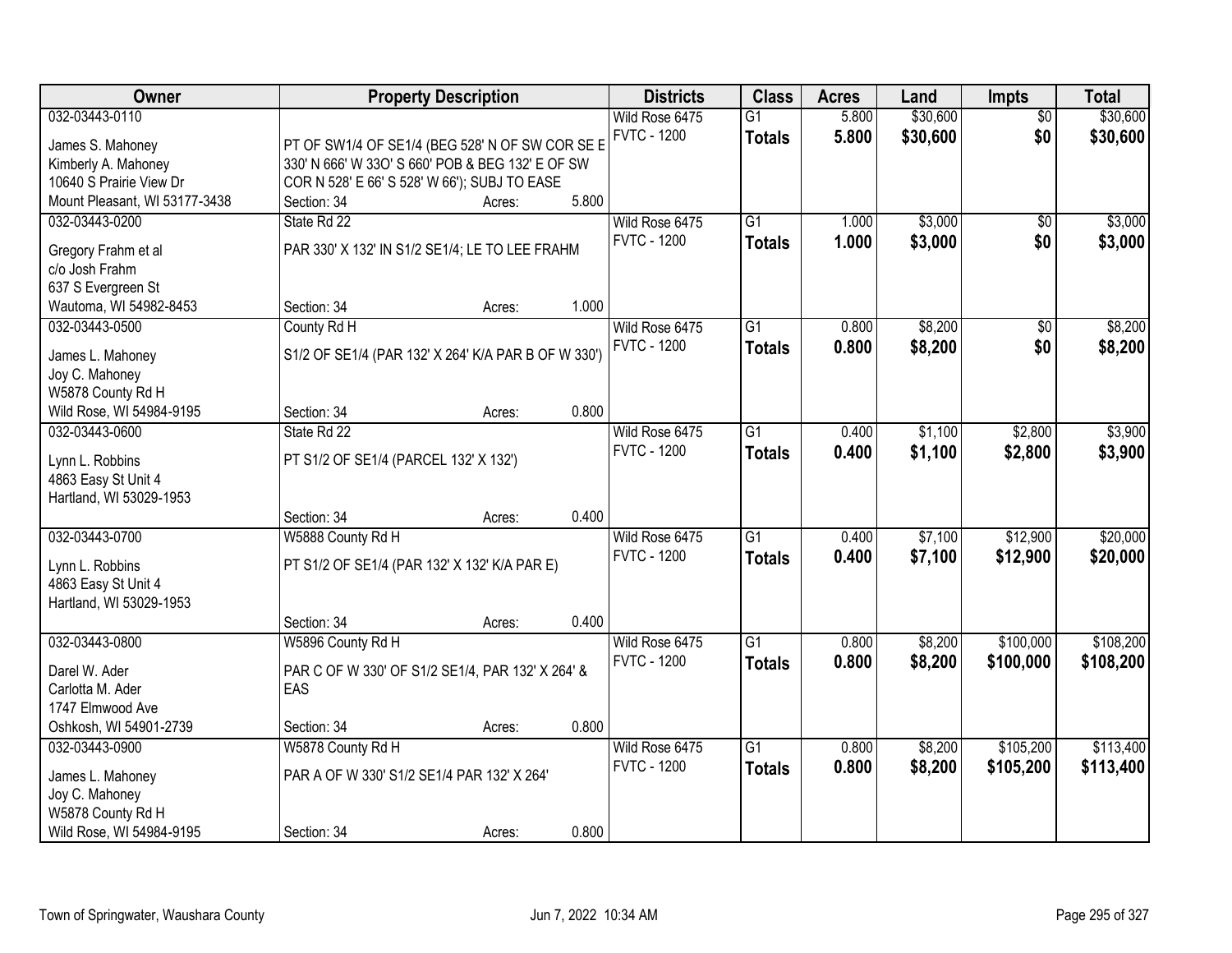| Owner                                                                         |                                                  | <b>Property Description</b> |        | <b>Districts</b>                     | <b>Class</b>                     | <b>Acres</b>     | Land                 | <b>Impts</b>           | <b>Total</b>           |
|-------------------------------------------------------------------------------|--------------------------------------------------|-----------------------------|--------|--------------------------------------|----------------------------------|------------------|----------------------|------------------------|------------------------|
| 032-03443-1000                                                                | W5872 County Rd H                                |                             |        | Wild Rose 6475                       | $\overline{G1}$                  | 5.000            | \$28,500             | \$90,500               | \$119,000              |
| Nancy L. Steinmetz<br>W5872 County Rd H<br>Wild Rose, WI 54984-9195           | E 165' OF W 495' OF S1/2 OF SE1/4                |                             |        | <b>FVTC - 1200</b>                   | <b>Totals</b>                    | 5.000            | \$28,500             | \$90,500               | \$119,000              |
|                                                                               | Section: 34                                      | Acres:                      | 5.000  |                                      |                                  |                  |                      |                        |                        |
| 032-03443-1100                                                                | State Rd 22                                      |                             |        | Wild Rose 6475                       | $\overline{G1}$                  | 5.000            | \$29,500             | \$0                    | \$29,500               |
| Shane P. Smykal<br>Nicole A. Smykal<br>W5850 County Rd H                      | E 165' OF W 660' OF S1/2 OF SE1/4                |                             |        | <b>FVTC - 1200</b>                   | <b>Totals</b>                    | 5.000            | \$29,500             | \$0                    | \$29,500               |
| Wild Rose, WI 54984                                                           | Section: 34                                      | Acres:                      | 5.000  |                                      |                                  |                  |                      |                        |                        |
| 032-03443-1200<br>Shane P. Smykal<br>W5850 County Rd H<br>Wild Rose, WI 54984 | W5850 County Rd H<br>E 330' OF W 990' S1/2 SE1/4 |                             |        | Wild Rose 6475<br><b>FVTC - 1200</b> | $\overline{G1}$<br><b>Totals</b> | 10.000<br>10.000 | \$43,100<br>\$43,100 | \$185,400<br>\$185,400 | \$228,500<br>\$228,500 |
|                                                                               | Section: 34                                      | Acres:                      | 10.000 |                                      |                                  |                  |                      |                        |                        |
| 032-03443-1300                                                                | State Rd 22                                      |                             |        | Wild Rose 6475                       | $\overline{G1}$                  | 5.000            | \$29,500             | \$0                    | \$29,500               |
| Alan J. Statz<br>7444 Red Bird Rd<br>Deforest, WI 53532                       | W 165' OF E 330' OF SW-SE                        |                             |        | <b>FVTC - 1200</b>                   | <b>Totals</b>                    | 5.000            | \$29,500             | \$0                    | \$29,500               |
|                                                                               | Section: 34                                      | Acres:                      | 5.000  |                                      |                                  |                  |                      |                        |                        |
| 032-03443-1400<br>Alan J. Statz<br>7444 Red Bird Rd<br>Deforest, WI 53532     | W5802 County Rd H<br>E 165' OF SW-SE             |                             |        | Wild Rose 6475<br><b>FVTC - 1200</b> | $\overline{G1}$<br><b>Totals</b> | 5.000<br>5.000   | \$29,500<br>\$29,500 | \$1,100<br>\$1,100     | \$30,600<br>\$30,600   |
|                                                                               | Section: 34                                      | Acres:                      | 5.000  |                                      |                                  |                  |                      |                        |                        |
| 032-03444-0100                                                                | W5796 County Rd H                                |                             |        | Wild Rose 6475                       | $\overline{G1}$                  | 5.040            | \$29,600             | \$162,500              | \$192,100              |
| Bradley J. Hutchison<br>W5796 County Rd H<br>Wild Rose, WI 54984              | E 165' OF W 1485' OF S1/2 OF SE1/4 NOW CSM #2553 |                             |        | <b>FVTC - 1200</b>                   | <b>Totals</b>                    | 5.040            | \$29,600             | \$162,500              | \$192,100              |
|                                                                               | Section: 34                                      | Acres:                      | 5.040  |                                      |                                  |                  |                      |                        |                        |
| 032-03444-0200                                                                | N5003 23rd Rd                                    |                             |        | Wild Rose 6475                       | $\overline{G1}$                  | 6.050            | \$32,400             | \$58,200               | \$90,600               |
| David W & Maureen A Daniels Family<br>Trust<br>N5003 23rd Rd                  | CSM 691 LOT 1                                    |                             |        | <b>FVTC - 1200</b>                   | <b>Totals</b>                    | 6.050            | \$32,400             | \$58,200               | \$90,600               |
| Wild Rose, WI 54984-9157                                                      | Section: 34                                      | Acres:                      | 6.050  |                                      |                                  |                  |                      |                        |                        |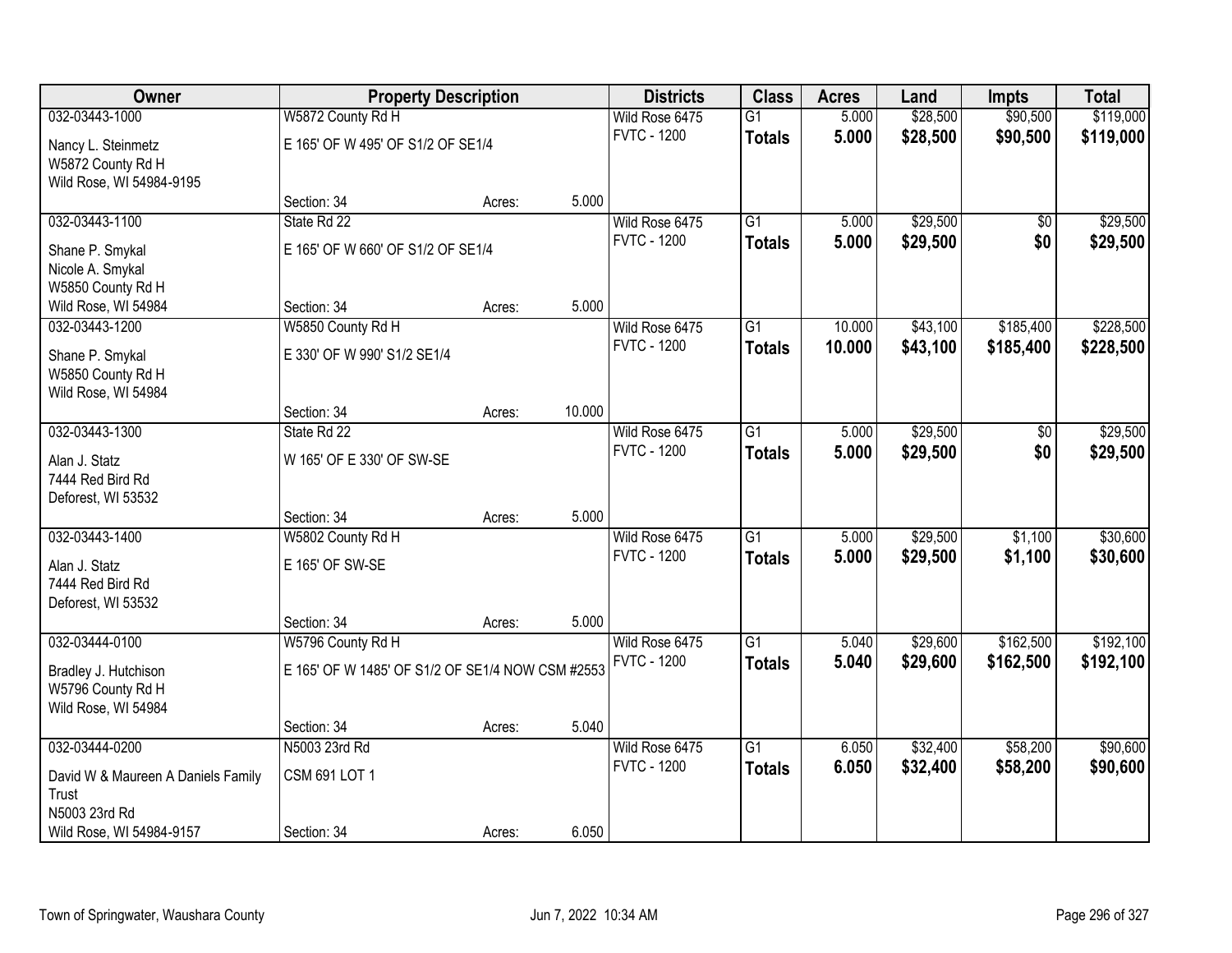| Owner                               |                                                           | <b>Property Description</b> |       | <b>Districts</b>                     | <b>Class</b>    | <b>Acres</b> | Land     | <b>Impts</b>    | <b>Total</b> |
|-------------------------------------|-----------------------------------------------------------|-----------------------------|-------|--------------------------------------|-----------------|--------------|----------|-----------------|--------------|
| 032-03444-0300                      | W5772 County Rd H                                         |                             |       | Wild Rose 6475                       | $\overline{G1}$ | 2.010        | \$15,600 | \$21,100        | \$36,700     |
| Roger O. Wilke                      | PT OF SE-SE CSM 691 LOT 2                                 |                             |       | <b>FVTC - 1200</b>                   | <b>Totals</b>   | 2.010        | \$15,600 | \$21,100        | \$36,700     |
| Florence M. Wilke                   |                                                           |                             |       |                                      |                 |              |          |                 |              |
| W5695 County Rd H                   |                                                           |                             |       |                                      |                 |              |          |                 |              |
| Wild Rose, WI 54984                 | Section: 34                                               | Acres:                      | 2.010 |                                      |                 |              |          |                 |              |
| 032-03444-0400                      | State Rd 22                                               |                             |       | Wild Rose 6475                       | $\overline{G1}$ | 2.010        | \$15,600 | \$0             | \$15,600     |
| Roger O. Wilke                      | PT OF SE-SE CSM 691 LOT 3                                 |                             |       | <b>FVTC - 1200</b>                   | <b>Totals</b>   | 2.010        | \$15,600 | \$0             | \$15,600     |
| Florence M. Wilke                   |                                                           |                             |       |                                      |                 |              |          |                 |              |
| W5695 County Rd H                   |                                                           |                             |       |                                      |                 |              |          |                 |              |
| Wild Rose, WI 54984                 | Section: 34                                               | Acres:                      | 2.010 |                                      |                 |              |          |                 |              |
| 032-03444-0500                      | State Rd 22                                               |                             |       | Wild Rose 6475                       | G1              | 5.000        | \$29,500 | \$0             | \$29,500     |
|                                     |                                                           |                             |       | <b>FVTC - 1200</b>                   | <b>Totals</b>   | 5.000        | \$29,500 | \$0             | \$29,500     |
| Roger O. Wilke<br>Florence M. Wilke | E 165' OF W 1980' OF S1/2 OF SE1/4 K/A LOT 1 CSM<br>#2340 |                             |       |                                      |                 |              |          |                 |              |
| W5695 County Rd H                   |                                                           |                             |       |                                      |                 |              |          |                 |              |
| Wild Rose, WI 54984                 | Section: 34                                               | Acres:                      | 5.000 |                                      |                 |              |          |                 |              |
| 032-03444-0600                      | N4999 23rd Rd                                             |                             |       | Wild Rose 6475                       | $\overline{G1}$ | 1.510        | \$12,800 | \$79,600        | \$92,400     |
|                                     |                                                           |                             |       | <b>FVTC - 1200</b>                   | <b>Totals</b>   | 1.510        | \$12,800 | \$79,600        | \$92,400     |
| Clyde G. Diehl                      | PT OF SE1/4 SE1/4 CSM 692 LOT 1 & EAS                     |                             |       |                                      |                 |              |          |                 |              |
| Susan P. Bostwick-Diehl             |                                                           |                             |       |                                      |                 |              |          |                 |              |
| 1182 Park Village Dr                |                                                           |                             |       |                                      |                 |              |          |                 |              |
| Neenah, WI 54956<br>032-03444-0700  | Section: 34                                               | Acres:                      | 1.510 |                                      | $\overline{G1}$ | 7.780        | \$35,800 |                 | \$36,400     |
|                                     | W5742 County Rd H                                         |                             |       | Wild Rose 6475<br><b>FVTC - 1200</b> |                 |              |          | \$600           |              |
| <b>Patrick Morrow</b>               | PT OF SE-SE CSM 692 LOT 2 LESS V 227 P 173 LESS           |                             |       |                                      | <b>Totals</b>   | 7.780        | \$35,800 | \$600           | \$36,400     |
| W5552 S Round Lake Rd               | V 277 P 102                                               |                             |       |                                      |                 |              |          |                 |              |
| Wild Rose, WI 54984                 |                                                           |                             |       |                                      |                 |              |          |                 |              |
|                                     | Section: 34                                               | Acres:                      | 7.780 |                                      |                 |              |          |                 |              |
| 032-03444-0800                      | W5726 County Rd H                                         |                             |       | Wild Rose 6475                       | $\overline{G1}$ | 0.760        | \$8,100  | \$76,800        | \$84,900     |
| Timothy L. Mengert                  | PT SE 1/4 OF SE1/4 (165' X 200')                          |                             |       | <b>FVTC - 1200</b>                   | <b>Totals</b>   | 0.760        | \$8,100  | \$76,800        | \$84,900     |
| Diane K. Mengert                    |                                                           |                             |       |                                      |                 |              |          |                 |              |
| W7077 Fox Dr                        |                                                           |                             |       |                                      |                 |              |          |                 |              |
| Fond Du Lac, WI 54937               | Section: 34                                               | Acres:                      | 0.760 |                                      |                 |              |          |                 |              |
| 032-03444-0910                      | N4901 23rd Rd                                             |                             |       | Wild Rose 6475                       | $\overline{G1}$ | 4.995        | \$29,500 | $\overline{50}$ | \$29,500     |
| Augie Biami et al                   | PT OF E 330' OF SE1/4 SE1/4 NOW LOT 1 CSM #3050           |                             |       | <b>FVTC - 1200</b>                   | <b>Totals</b>   | 4.995        | \$29,500 | \$0             | \$29,500     |
| S67 W21045 Tans Dr                  |                                                           |                             |       |                                      |                 |              |          |                 |              |
| Muskego, WI 53150                   |                                                           |                             |       |                                      |                 |              |          |                 |              |
|                                     | Section: 34                                               | Acres:                      | 4.995 |                                      |                 |              |          |                 |              |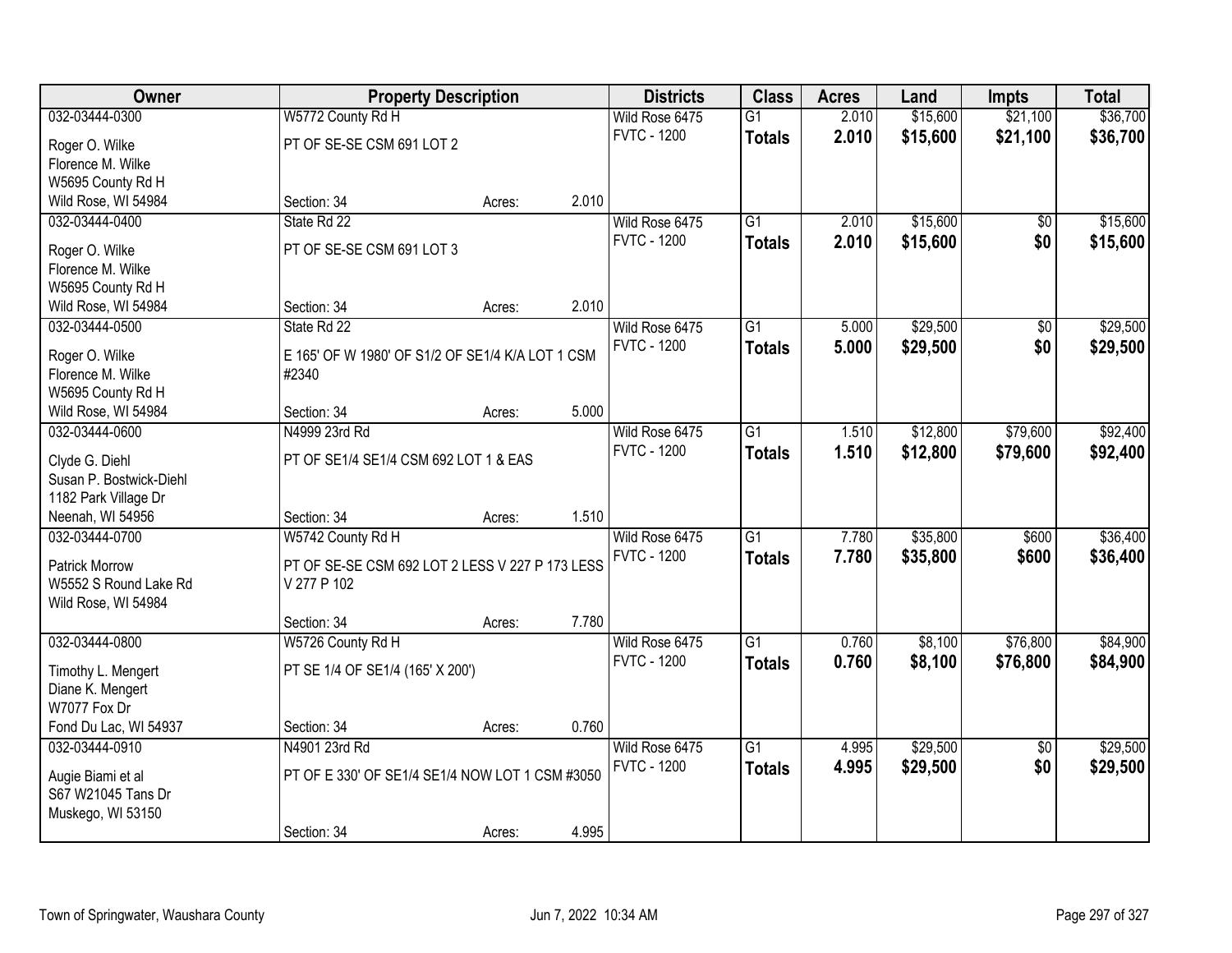| Owner                                                                                        | <b>Property Description</b>                                                                                                                                                         | <b>Districts</b>                                                   | <b>Class</b>                          | <b>Acres</b>              | Land                                 | Impts                           | <b>Total</b>                  |
|----------------------------------------------------------------------------------------------|-------------------------------------------------------------------------------------------------------------------------------------------------------------------------------------|--------------------------------------------------------------------|---------------------------------------|---------------------------|--------------------------------------|---------------------------------|-------------------------------|
| 032-03444-0920<br>Augie Biami et al<br>S67 W21045 Tans Dr<br>Muskego, WI 53150               | N4901 23rd Rd<br>PT OF E 330' OF SE1/4 SE1/4 NOW LOT 2 CSM #3050                                                                                                                    | Wild Rose 6475<br><b>FVTC - 1200</b>                               | G1<br><b>Totals</b>                   | 4.947<br>4.947            | \$29,300<br>\$29,300                 | $\overline{50}$<br>\$0          | \$29,300<br>\$29,300          |
|                                                                                              | 4.947<br>Section: 34<br>Acres:                                                                                                                                                      |                                                                    |                                       |                           |                                      |                                 |                               |
| 032-03451-0111<br>DJW Investments, LLC<br>411 S Commercial St<br>Neenah, WI 54956            | W5760 Aspen Rd<br>(LOT 1 CSM 6391) AND (PART 10 X 45);<br>OUTSTANDING INT TO 2 GRANTEES OF DOC 491589<br>IN GOV LOT 6 SEC 27 (ST MAXIMILIAN KOLBE<br>2.210<br>Section: 34<br>Acres: | Kusel Wilson Round<br>8020<br>Wild Rose 6475<br><b>FVTC - 1200</b> | $\overline{G1}$<br><b>Totals</b>      | 2.210<br>2.210            | \$77,700<br>\$77,700                 | \$127,700<br>\$127,700          | \$205,400<br>\$205,400        |
| 032-03451-0120<br>Robert J. Bero<br>Tammy A. Bero<br>8606 Marie Dr<br>Spring Grove, IL 60081 | Aspen Rd<br>LOT 2 CSM 6391; OUTSTANDING INT TO 2<br>GRANTEES OF DOC 491589 IN GOV LOT 6 SEC 27<br>(ST MAXIMILIAN KOLBE CATHOLIC CHURCH AND ST<br>15.810<br>Section: 34<br>Acres:    | Kusel Wilson Round<br>8020<br>Wild Rose 6475<br><b>FVTC - 1200</b> | G1<br>W <sub>6</sub><br><b>Totals</b> | 1.590<br>14.220<br>15.810 | \$125,000<br>(\$46,900)<br>\$125,000 | $\overline{50}$<br>\$0\$<br>\$0 | \$125,000<br>\$0<br>\$125,000 |
| 032-03451-0131<br>DJW Investments, LLC<br>411 S Commercial St<br>Neenah, WI 54956            | Aspen Rd<br>PT GOV LOT 1; EXC V225 P355; EXC CSM 6391; EXC<br>#517713<br>18.390<br>Section: 34<br>Acres:                                                                            | Kusel Wilson Round<br>8020<br>Wild Rose 6475<br><b>FVTC - 1200</b> | G5<br>W <sub>6</sub><br><b>Totals</b> | 0.390<br>18.000<br>18.390 | \$200<br>$($ \$68,300) $ $<br>\$200  | $\overline{50}$<br>\$0<br>\$0   | \$200<br>\$0<br>\$200         |
| 032-03471-0100<br>Jeremy J. Gremore<br>W6077 Archer Ln<br>Wild Rose, WI 54984                | W6077 Archer Ln<br>LOT 1 PARKERS WOODS PLAT<br>1.509<br>Section: 34<br>Acres:                                                                                                       | Wild Rose 6475<br><b>FVTC - 1200</b>                               | $\overline{G1}$<br><b>Totals</b>      | 1.509<br>1.509            | \$22,000<br>\$22,000                 | \$102,100<br>\$102,100          | \$124,100<br>\$124,100        |
| 032-03471-0200<br>Joshua L. Klamm<br>N5284 County Rd H<br>Wild Rose, WI 54984                | N5284 County Rd H<br>PARKERS WOODS PLAT, LOT 2<br>1.507<br>Section: 34<br>Acres:                                                                                                    | Wild Rose 6475<br><b>FVTC - 1200</b>                               | G1<br><b>Totals</b>                   | 1.507<br>1.507            | \$21,900<br>\$21,900                 | \$108,500<br>\$108,500          | \$130,400<br>\$130,400        |
| 032-03471-0300<br>Joshua L. Klamm<br>N5284 County Rd H<br>Wild Rose, WI 54984                | County Rd H<br>PARKERS WOODS LOT 3<br>1.505<br>Section: 34<br>Acres:                                                                                                                | Wild Rose 6475<br><b>FVTC - 1200</b>                               | $\overline{G1}$<br><b>Totals</b>      | 1.505<br>1.505            | \$8,900<br>\$8,900                   | \$14,200<br>\$14,200            | \$23,100<br>\$23,100          |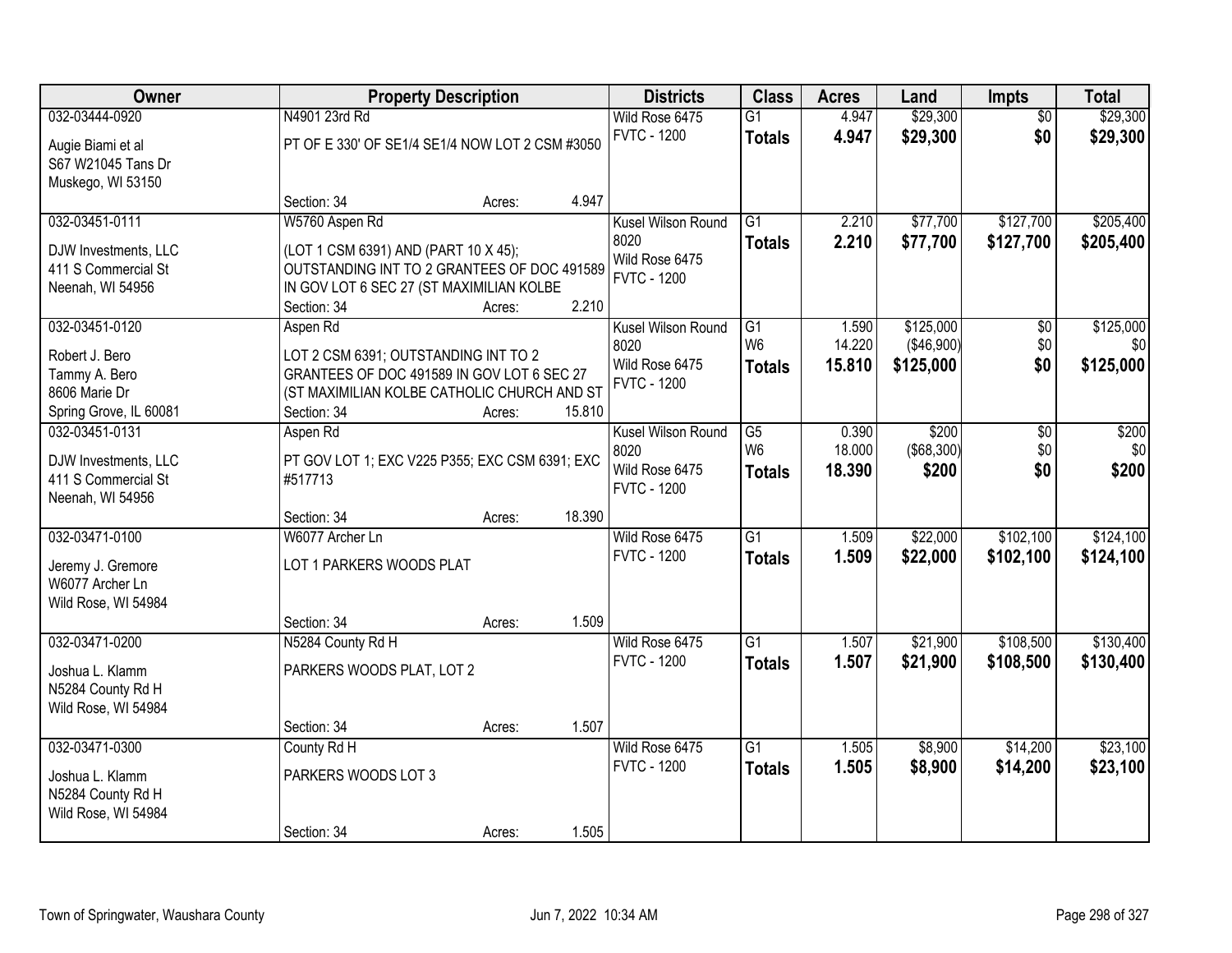| Owner                                        | <b>Property Description</b>                 |        |       | <b>Districts</b>   | <b>Class</b>    | <b>Acres</b> | Land     | <b>Impts</b>    | <b>Total</b> |
|----------------------------------------------|---------------------------------------------|--------|-------|--------------------|-----------------|--------------|----------|-----------------|--------------|
| 032-03471-0400                               | State Rd 22                                 |        |       | Wild Rose 6475     | $\overline{G1}$ | 1.504        | \$21,900 | $\overline{30}$ | \$21,900     |
| Jon Fenrich                                  | PARKERS WOODS PLAT, LOT 4                   |        |       | <b>FVTC - 1200</b> | <b>Totals</b>   | 1.504        | \$21,900 | \$0             | \$21,900     |
| Jeanne Fenrich                               |                                             |        |       |                    |                 |              |          |                 |              |
| 6028 Harbour South Dr                        |                                             |        |       |                    |                 |              |          |                 |              |
| Winneconne, WI 54986-8644                    | Section: 34                                 | Acres: | 1.504 |                    |                 |              |          |                 |              |
| 032-03471-0500                               | N5242 County Rd H                           |        |       | Wild Rose 6475     | $\overline{G1}$ | 1.543        | \$22,300 | \$9,000         | \$31,300     |
| Suzanne Heaney                               | PARKERS WOODS PLAT LOT 5                    |        |       | <b>FVTC - 1200</b> | <b>Totals</b>   | 1.543        | \$22,300 | \$9,000         | \$31,300     |
| Melvin R. Heaney                             |                                             |        |       |                    |                 |              |          |                 |              |
| N5102 W Round Lake Rd                        |                                             |        |       |                    |                 |              |          |                 |              |
| Wild Rose, WI 54984                          | Section: 34                                 | Acres: | 1.543 |                    |                 |              |          |                 |              |
| 032-03471-0600                               | N5224 County Rd H                           |        |       | Wild Rose 6475     | G1              | 1.233        | \$19,500 | \$27,100        | \$46,600     |
|                                              |                                             |        |       | <b>FVTC - 1200</b> | <b>Totals</b>   | 1.233        | \$19,500 | \$27,100        | \$46,600     |
| Joseph J & Susan J Herman Revocable<br>Trust | PT OF NW1/4 NW1/4, PARKERS WOODS PLAT LOT 6 |        |       |                    |                 |              |          |                 |              |
| W5503 Aspen Rd                               |                                             |        |       |                    |                 |              |          |                 |              |
| Wild Rose, WI 54984                          | Section: 34                                 | Acres: | 1.233 |                    |                 |              |          |                 |              |
| 032-03471-0700                               | State Rd 22                                 |        |       | Wild Rose 6475     | $\overline{G1}$ | 1.511        | \$22,000 | \$0             | \$22,000     |
|                                              |                                             |        |       | <b>FVTC - 1200</b> | <b>Totals</b>   | 1.511        | \$22,000 | \$0             | \$22,000     |
| Daniel E. Doll                               | PARKERS WOODS LOT 7                         |        |       |                    |                 |              |          |                 |              |
| 3339 Broadway St                             |                                             |        |       |                    |                 |              |          |                 |              |
| Rockford, IL 61108                           |                                             |        | 1.511 |                    |                 |              |          |                 |              |
| 032-03471-0800                               | Section: 34<br>State Rd 22                  | Acres: |       | Wild Rose 6475     | $\overline{G1}$ | 1.656        | \$11,100 | $\overline{50}$ | \$11,100     |
|                                              |                                             |        |       | <b>FVTC - 1200</b> |                 |              |          |                 |              |
| Daniel E. Doll                               | PARKERS WOODS LOT 8                         |        |       |                    | <b>Totals</b>   | 1.656        | \$11,100 | \$0             | \$11,100     |
| 3339 Broadway St                             |                                             |        |       |                    |                 |              |          |                 |              |
| Rockford, IL 61108                           |                                             |        |       |                    |                 |              |          |                 |              |
|                                              | Section: 34                                 | Acres: | 1.656 |                    |                 |              |          |                 |              |
| 032-03471-0900                               | N5223 22nd Rd                               |        |       | Wild Rose 6475     | $\overline{G1}$ | 1.658        | \$23,300 | $\overline{50}$ | \$23,300     |
| Robert J. Schroeder                          | PARKERS WOODS, LOT 9                        |        |       | <b>FVTC - 1200</b> | <b>Totals</b>   | 1.658        | \$23,300 | \$0             | \$23,300     |
| Colleen A. Schroeder                         |                                             |        |       |                    |                 |              |          |                 |              |
| 871 W 18th Ave                               |                                             |        |       |                    |                 |              |          |                 |              |
| Oshkosh, WI 54902                            | Section: 34                                 | Acres: | 1.658 |                    |                 |              |          |                 |              |
| 032-03471-1000                               | N5233 22nd Rd                               |        |       | Wild Rose 6475     | $\overline{G1}$ | 1.643        | \$23,100 | \$87,600        | \$110,700    |
| Peter G. Simo                                | LOT 10 PARKERS WOODS                        |        |       | <b>FVTC - 1200</b> | <b>Totals</b>   | 1.643        | \$23,100 | \$87,600        | \$110,700    |
| Sharon P. Scuglik                            |                                             |        |       |                    |                 |              |          |                 |              |
| 2103 27th St                                 |                                             |        |       |                    |                 |              |          |                 |              |
| Kenosha, WI 53140                            | Section: 34                                 | Acres: | 1.643 |                    |                 |              |          |                 |              |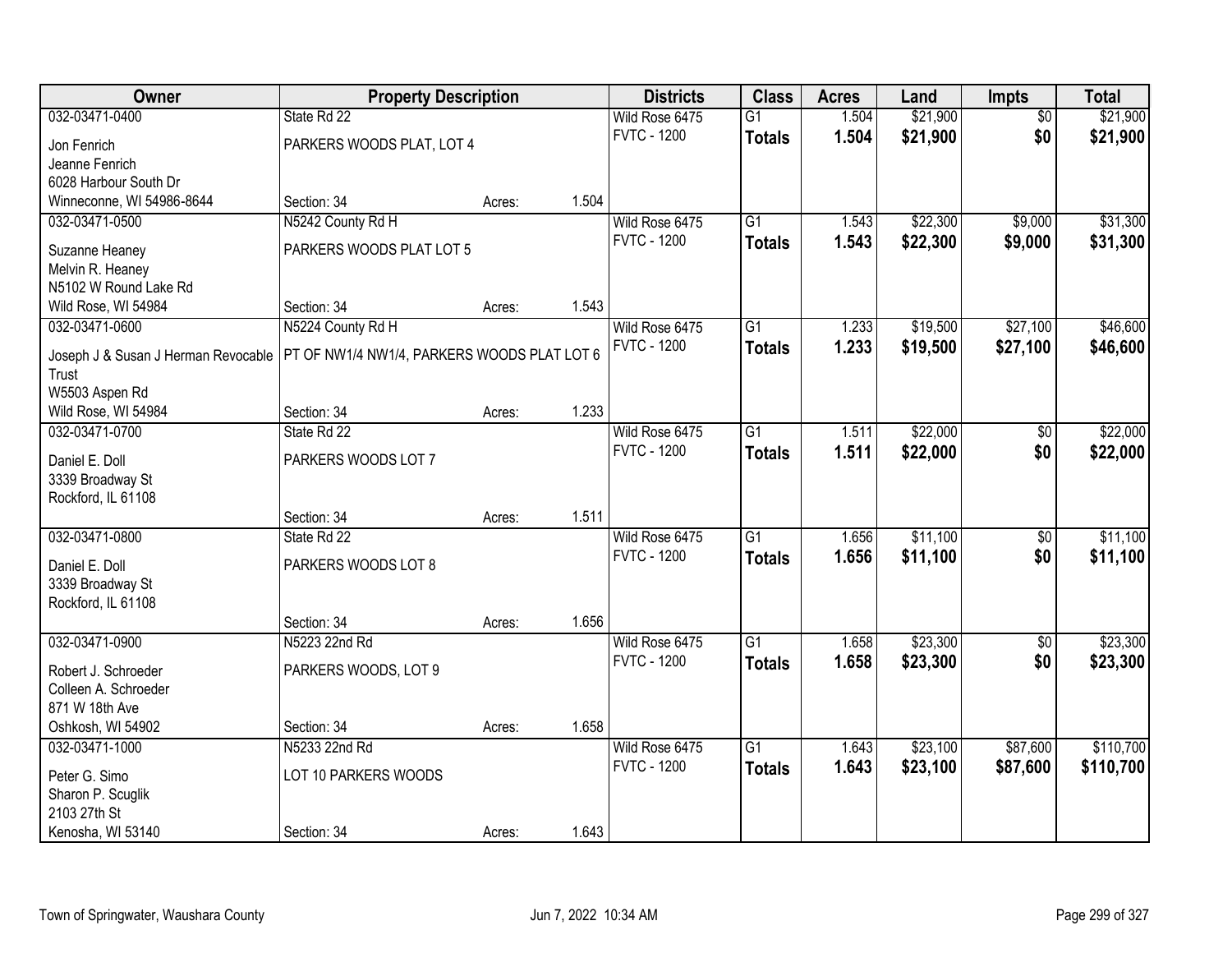| Owner                                   | <b>Property Description</b>                 |        |       | <b>Districts</b>   | <b>Class</b>    | <b>Acres</b> | Land     | <b>Impts</b>    | <b>Total</b> |
|-----------------------------------------|---------------------------------------------|--------|-------|--------------------|-----------------|--------------|----------|-----------------|--------------|
| 032-03471-1100                          | N5255 22nd Rd                               |        |       | Wild Rose 6475     | G1              | 1.501        | \$21,900 | \$78,100        | \$100,000    |
| Heather L. Ganske                       | PARKERS WOODS LOT 11                        |        |       | <b>FVTC - 1200</b> | <b>Totals</b>   | 1.501        | \$21,900 | \$78,100        | \$100,000    |
| PO Box 285                              |                                             |        |       |                    |                 |              |          |                 |              |
| Wild Rose, WI 54984                     |                                             |        |       |                    |                 |              |          |                 |              |
|                                         | Section: 34                                 | Acres: | 1.501 |                    |                 |              |          |                 |              |
| 032-03471-1200                          | 22nd Rd                                     |        |       | Wild Rose 6475     | $\overline{G1}$ | 1.502        | \$21,900 | $\overline{50}$ | \$21,900     |
| David W Petty Revocable Trust           | PARKERS WOODS LOT 12                        |        |       | <b>FVTC - 1200</b> | <b>Totals</b>   | 1.502        | \$21,900 | \$0             | \$21,900     |
| N5277 22nd Rd                           |                                             |        |       |                    |                 |              |          |                 |              |
| Wild Rose, WI 54984-9033                |                                             |        |       |                    |                 |              |          |                 |              |
|                                         | Section: 34                                 | Acres: | 1.502 |                    |                 |              |          |                 |              |
| 032-03471-1300                          | State Rd 22                                 |        |       | Wild Rose 6475     | G <sub>1</sub>  | 1.503        | \$21,900 | \$0             | \$21,900     |
| Michael J. Thomey                       | PARKERS WOODS LOT 13                        |        |       | <b>FVTC - 1200</b> | <b>Totals</b>   | 1.503        | \$21,900 | \$0             | \$21,900     |
| Pamela D. Thomey                        |                                             |        |       |                    |                 |              |          |                 |              |
| 7216 5th Ave                            |                                             |        |       |                    |                 |              |          |                 |              |
| Kenosha, WI 53143                       | Section: 34                                 | Acres: | 1.503 |                    |                 |              |          |                 |              |
| 032-03471-1400                          | N5277 22nd Rd                               |        |       | Wild Rose 6475     | $\overline{G1}$ | 1.506        | \$21,900 | \$142,100       | \$164,000    |
| David W Petty Revocable Trust           | PARKERS WOODS LOT 14                        |        |       | <b>FVTC - 1200</b> | <b>Totals</b>   | 1.506        | \$21,900 | \$142,100       | \$164,000    |
| N5277 22nd Rd                           |                                             |        |       |                    |                 |              |          |                 |              |
| Wild Rose, WI 54984-9033                |                                             |        |       |                    |                 |              |          |                 |              |
|                                         | Section: 34                                 | Acres: | 1.506 |                    |                 |              |          |                 |              |
| 032-03471-1500                          | N5288 22nd Rd                               |        |       | Wild Rose 6475     | $\overline{G1}$ | 1.501        | \$21,900 | \$127,800       | \$149,700    |
|                                         |                                             |        |       | <b>FVTC - 1200</b> | <b>Totals</b>   | 1.501        | \$21,900 | \$127,800       | \$149,700    |
| Kevin D. Connor<br>Laura A. Connor      | PT OF NW1/4 NW1/4 PARKERS WOODS SUBD, LOT 1 |        |       |                    |                 |              |          |                 |              |
| N5288 22nd Rd                           |                                             |        |       |                    |                 |              |          |                 |              |
| Wild Rose, WI 54984                     | Section: 34                                 | Acres: | 1.501 |                    |                 |              |          |                 |              |
| 032-03471-1600                          | W6013 Archer Ln                             |        |       | Wild Rose 6475     | $\overline{G1}$ | 1.501        | \$21,900 | \$159,400       | \$181,300    |
|                                         |                                             |        |       | <b>FVTC - 1200</b> | <b>Totals</b>   | 1.501        | \$21,900 | \$159,400       | \$181,300    |
| Michelle K. Nelson                      | PARKERS WOODS LOT 16                        |        |       |                    |                 |              |          |                 |              |
| PO Box 341<br>Wild Rose, WI 54984       |                                             |        |       |                    |                 |              |          |                 |              |
|                                         | Section: 34                                 | Acres: | 1.501 |                    |                 |              |          |                 |              |
| 032-03471-1700                          | State Rd 22                                 |        |       | Wild Rose 6475     | $\overline{G1}$ | 1.688        | \$23,500 | $\overline{50}$ | \$23,500     |
|                                         |                                             |        |       | <b>FVTC - 1200</b> | <b>Totals</b>   | 1.688        | \$23,500 | \$0             | \$23,500     |
| James B. Knoerr                         | LOT 17 PARKERS WOODS                        |        |       |                    |                 |              |          |                 |              |
| Kelley S. Knoerr<br>4035 S Cavendish Rd |                                             |        |       |                    |                 |              |          |                 |              |
| New Berlin, WI 53151                    | Section: 34                                 | Acres: | 1.688 |                    |                 |              |          |                 |              |
|                                         |                                             |        |       |                    |                 |              |          |                 |              |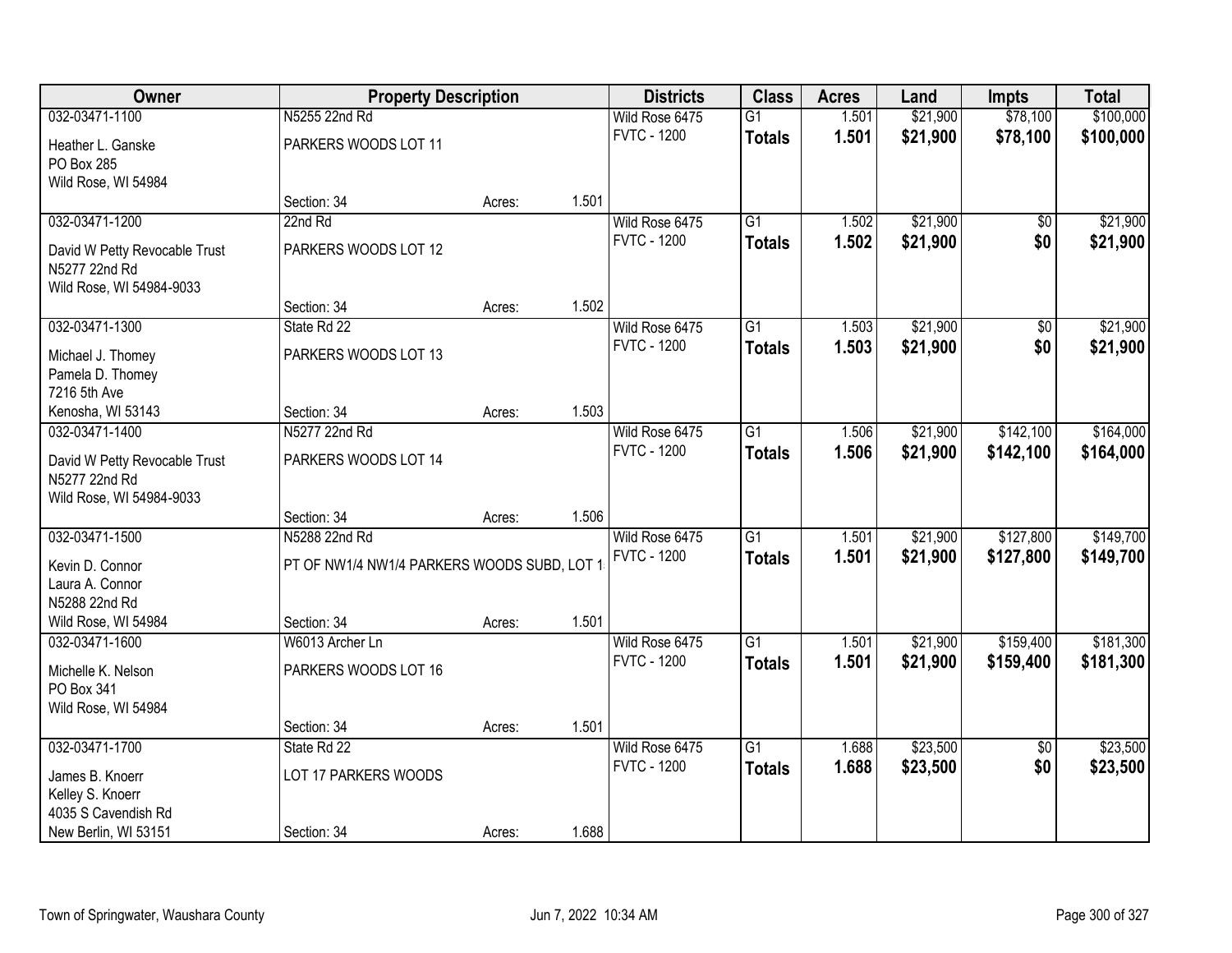| Owner                                                                                 | <b>Property Description</b>               |        |         | <b>Districts</b>                     | <b>Class</b>                                       | <b>Acres</b>               | Land                              | <b>Impts</b>                  | <b>Total</b>                      |
|---------------------------------------------------------------------------------------|-------------------------------------------|--------|---------|--------------------------------------|----------------------------------------------------|----------------------------|-----------------------------------|-------------------------------|-----------------------------------|
| 032-03471-1800                                                                        | N5246 22nd Rd                             |        |         | Wild Rose 6475                       | $\overline{G1}$                                    | 1.667                      | \$23,300                          | \$11,500                      | \$34,800                          |
| William J. Mueller<br>2244 W Lindenwood Ave<br>Oak Creek, WI 53154-1043               | PT OF NW1/4 OF NW1/4 PARKERS WOODS LOT 18 |        |         | <b>FVTC - 1200</b>                   | <b>Totals</b>                                      | 1.667                      | \$23,300                          | \$11,500                      | \$34,800                          |
|                                                                                       | Section: 34                               | Acres: | 1.667   |                                      |                                                    |                            |                                   |                               |                                   |
| 032-03471-1900                                                                        | N5242 22nd Rd                             |        |         | Wild Rose 6475                       | $\overline{G1}$                                    | 2.415                      | \$28,100                          | \$48,600                      | \$76,700                          |
| Frank R. Stieg<br>30 W Custer Ave<br>Oshkosh, WI 54901                                | PARKERS WOODS LOT 19                      |        |         | <b>FVTC - 1200</b>                   | <b>Totals</b>                                      | 2.415                      | \$28,100                          | \$48,600                      | \$76,700                          |
|                                                                                       | Section: 34                               | Acres: | 2.415   |                                      |                                                    |                            |                                   |                               |                                   |
| 032-03471-2000                                                                        | Aspen Rd                                  |        |         | Wild Rose 6475                       | G1                                                 | 1.502                      | \$8,900                           | $\sqrt{6}$                    | \$8,900                           |
| James H. Rabe<br>Sally J. Rabe<br>176 Barton Rd                                       | PARKERS WOODS LOT 20                      |        |         | <b>FVTC - 1200</b>                   | <b>Totals</b>                                      | 1.502                      | \$8,900                           | \$0                           | \$8,900                           |
| Oshkosh, WI 54904                                                                     | Section: 34                               | Acres: | 1.502   |                                      |                                                    |                            |                                   |                               |                                   |
| 032-03471-2100                                                                        | W6018 Aspen Rd                            |        |         | Wild Rose 6475                       | $\overline{G1}$                                    | 1.501                      | \$21,900                          | \$93,900                      | \$115,800                         |
| James H. Rabe                                                                         | PARKERS WOODS LOT 21                      |        |         | <b>FVTC - 1200</b>                   | <b>Totals</b>                                      | 1.501                      | \$21,900                          | \$93,900                      | \$115,800                         |
| Sally J. Rabe<br>176 Barton Rd                                                        |                                           |        |         |                                      |                                                    |                            |                                   |                               |                                   |
| Oshkosh, WI 54904                                                                     | Section: 34                               | Acres: | 1.501   |                                      |                                                    |                            |                                   |                               |                                   |
| 032-03471-2200                                                                        | W6004 Aspen Rd                            |        |         | Wild Rose 6475                       | $\overline{G1}$                                    | 1.501                      | \$21,900                          | \$119,900                     | \$141,800                         |
| Gary J. Putzer<br>Julie M. Putzer                                                     | LOT 22 PARKERS WOODS                      |        |         | <b>FVTC - 1200</b>                   | <b>Totals</b>                                      | 1.501                      | \$21,900                          | \$119,900                     | \$141,800                         |
| W6004 Aspen Rd                                                                        |                                           |        |         |                                      |                                                    |                            |                                   |                               |                                   |
| Wild Rose, WI 54984                                                                   | Section: 34                               | Acres: | 1.501   |                                      |                                                    |                            |                                   |                               |                                   |
| 032-03514-0000<br>Beemjori Development, LLC<br>W5449 Archer Ln<br>Wild Rose, WI 54984 | State Rd 22<br><b>SE1/4 OF NE1/4</b>      |        |         | Wild Rose 6475<br><b>FVTC - 1200</b> | $\overline{G5}$<br>G <sub>6</sub><br><b>Totals</b> | 10.000<br>30.000<br>40.000 | \$13,900<br>\$99,000<br>\$112,900 | $\overline{60}$<br>\$0<br>\$0 | \$13,900<br>\$99,000<br>\$112,900 |
|                                                                                       | Section: 35                               | Acres: | 40.000  |                                      |                                                    |                            |                                   |                               |                                   |
| 032-03541-0100                                                                        | W5401 Aspen Rd                            |        |         | Wild Rose 6475                       | G4                                                 | 24.000                     | \$2,500                           | $\overline{50}$               | \$2,500                           |
| Camp Luwisomo, Inc                                                                    | PT LOT 1 CSM 6182                         |        |         | <b>FVTC - 1200</b>                   | G <sub>5</sub><br>G <sub>5</sub> M                 | 3.000<br>23.000            | \$2,100<br>\$38,000               | \$0<br>\$0                    | \$2,100<br>\$38,000               |
| W5421 Aspen Rd                                                                        |                                           |        |         |                                      | W <sub>6</sub>                                     | 70.000                     | (\$224,000)                       | \$0                           | \$0                               |
| Wild Rose, WI 54984                                                                   |                                           |        |         |                                      | <b>Totals</b>                                      | 120.000                    | \$42,600                          | \$0                           | \$42,600                          |
|                                                                                       | Section: 35                               | Acres: | 120.000 |                                      |                                                    |                            |                                   |                               |                                   |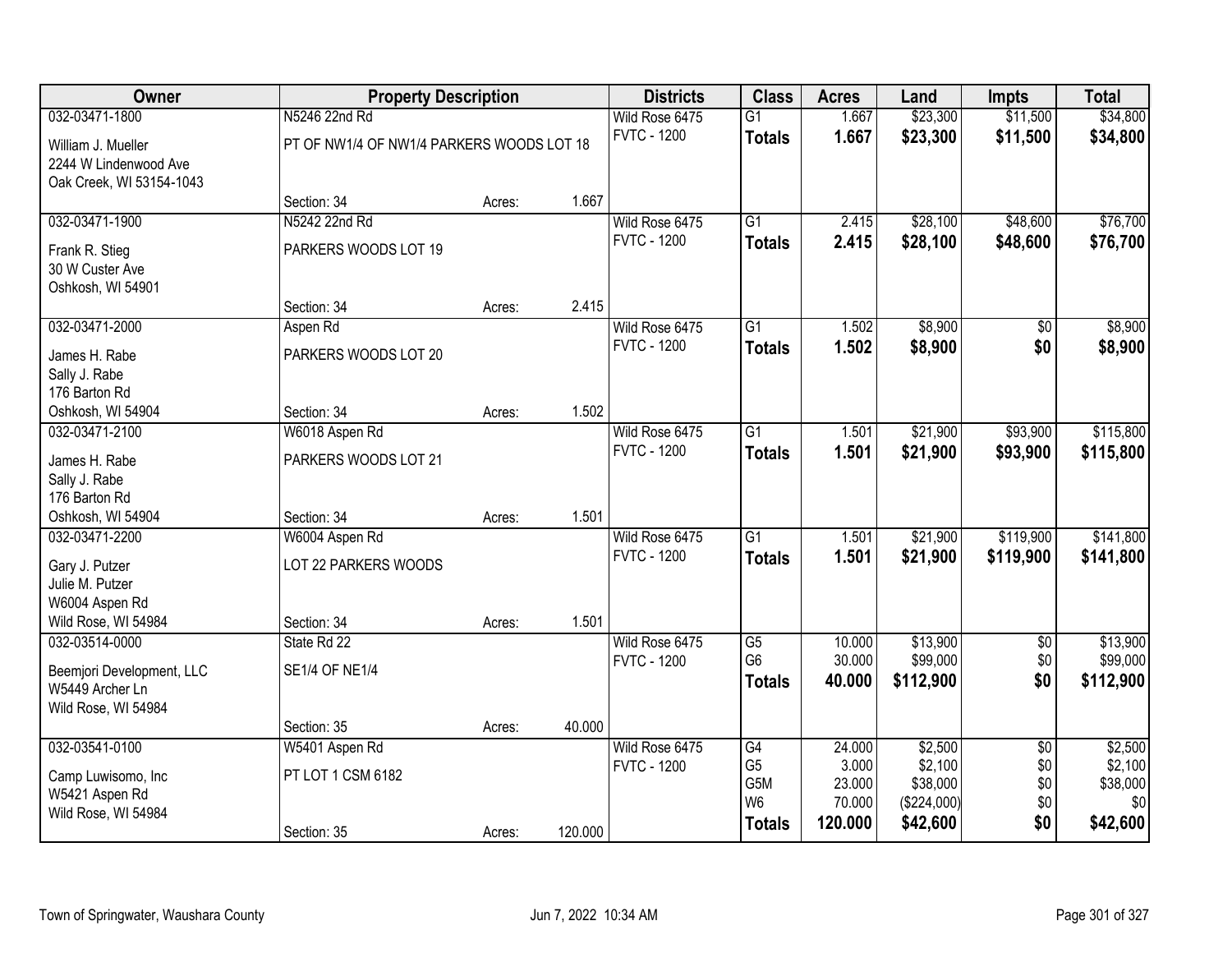| Owner                                                                                | <b>Property Description</b>                                                                                                    |                  | <b>Districts</b>                                                   | <b>Class</b>                         | <b>Acres</b>     | Land                   | Impts                  | <b>Total</b>           |
|--------------------------------------------------------------------------------------|--------------------------------------------------------------------------------------------------------------------------------|------------------|--------------------------------------------------------------------|--------------------------------------|------------------|------------------------|------------------------|------------------------|
| 032-03551-0100                                                                       | N5245 24th Ave                                                                                                                 |                  | Kusel Wilson Round                                                 | $\overline{X4}$                      | 59.170           | $\overline{60}$        | $\overline{50}$        | \$0                    |
| Town of Springwater                                                                  | GOVT LOT 1 (N1/2 NE1/4) EXC N 150', NOW LOT 1<br><b>CSM 5484</b>                                                               |                  | 8020<br>Wild Rose 6475<br><b>FVTC - 1200</b>                       | <b>Totals</b>                        | 59.170           | \$0                    | \$0                    | \$0                    |
|                                                                                      | Section: 35                                                                                                                    | 59.170<br>Acres: |                                                                    |                                      |                  |                        |                        |                        |
| 032-03551-0200                                                                       | N5291 24th Ave                                                                                                                 |                  | Kusel Wilson Round                                                 | G2                                   | 7.000            | \$202,500              | \$215,100              | \$417,600              |
| Evergreen Campsites & Resort, Inc.<br>W5449 Archer Ln<br>Wild Rose, WI 54984-9309    | N 150' OF GOV LOT 1 NE-NE & NW-NE                                                                                              |                  | 8020<br>Wild Rose 6475<br><b>FVTC - 1200</b>                       | <b>Totals</b>                        | 7.000            | \$202,500              | \$215,100              | \$417,600              |
|                                                                                      | Section: 35                                                                                                                    | 7.000<br>Acres:  |                                                                    |                                      |                  |                        |                        |                        |
| 032-03552-0210                                                                       | W5451 Aspen Rd                                                                                                                 |                  | Kusel Wilson Round                                                 | $\overline{G1}$                      | 0.680            | \$115,500              | \$271,000              | \$386,500              |
| James W. Doering<br>Karen L. Doering<br>W170 N5141 Fair Oak Pkwy                     | PT GOVT LOT 2; LOT 1 CSM 6158                                                                                                  |                  | 8020<br>Wild Rose 6475<br><b>FVTC - 1200</b>                       | <b>Totals</b>                        | 0.680            | \$115,500              | \$271,000              | \$386,500              |
| Menomonee Falls, WI 53051                                                            | Section: 35                                                                                                                    | 0.680<br>Acres:  |                                                                    |                                      |                  |                        |                        |                        |
| 032-03552-0220                                                                       | W5445 Aspen Rd                                                                                                                 |                  | Kusel Wilson Round                                                 | $\overline{G1}$                      | 0.860            | \$165,000              | \$144,100              | \$309,100              |
| James W. Holcomb<br>Peggy Holcomb<br>W5445 Aspen Rd                                  | PT SW OF RD GOV LOT 2 (SW1/4 NE1/4), LOT 2 CSM<br>6158 & EASE V944 P492                                                        |                  | 8020<br>Wild Rose 6475<br><b>FVTC - 1200</b>                       | <b>Totals</b>                        | 0.860            | \$165,000              | \$144,100              | \$309,100              |
| Wild Rose, WI 54984                                                                  | Section: 35                                                                                                                    | 0.860<br>Acres:  |                                                                    |                                      |                  |                        |                        |                        |
| 032-03552-0230<br>Todd A. Schiedemeyer<br>Kathleen A. Schiedemeyer<br>W5583 Aspen Rd | W5443 Aspen Rd<br>PT SW OF RD GOV LOT 2 (SW1/4 NE1/4 & PT GOV<br>LOT 9 (NW1/4 SE1/4), LOT 3 CSM 6158 SUBJ TO EASE<br>V944 P492 |                  | Kusel Wilson Round<br>8020<br>Wild Rose 6475<br><b>FVTC - 1200</b> | $\overline{G1}$<br><b>Totals</b>     | 1.180<br>1.180   | \$159,000<br>\$159,000 | \$0<br>\$0             | \$159,000<br>\$159,000 |
| Wild Rose, WI 54984-6109                                                             | Section: 35                                                                                                                    | 1.180<br>Acres:  |                                                                    |                                      |                  |                        |                        |                        |
| 032-03552-0500<br>Waushara County<br>PO Box 300<br>Wautoma, WI 54982                 | State Rd 22<br>PART OF GOV LOT 2, LOT 1 CSM 3445, NOW LOT 2<br><b>CSM 5484</b>                                                 |                  | Kusel Wilson Round<br>8020<br>Wild Rose 6475<br><b>FVTC - 1200</b> | $\overline{\chi_3}$<br><b>Totals</b> | 32.940<br>32.940 | $\sqrt{50}$<br>\$0     | $\overline{50}$<br>\$0 | \$0<br>\$0             |
|                                                                                      | Section: 35                                                                                                                    | 32.940<br>Acres: |                                                                    |                                      |                  |                        |                        |                        |
| 032-03553-0100<br>Larry J. Buntrock<br>Heidi D. Hensel-Buntrock<br>PO Box 191        | N5194 Hiwela Dr<br>PART OF GOV LOT 3, LOT 1 CSM 4004                                                                           |                  | Kusel Wilson Round<br>8020<br>Wild Rose 6475<br><b>FVTC - 1200</b> | $\overline{G1}$<br><b>Totals</b>     | 1.150<br>1.150   | \$63,800<br>\$63,800   | \$45,700<br>\$45,700   | \$109,500<br>\$109,500 |
| Wautoma, WI 54982                                                                    | Section: 35                                                                                                                    | 1.150<br>Acres:  |                                                                    |                                      |                  |                        |                        |                        |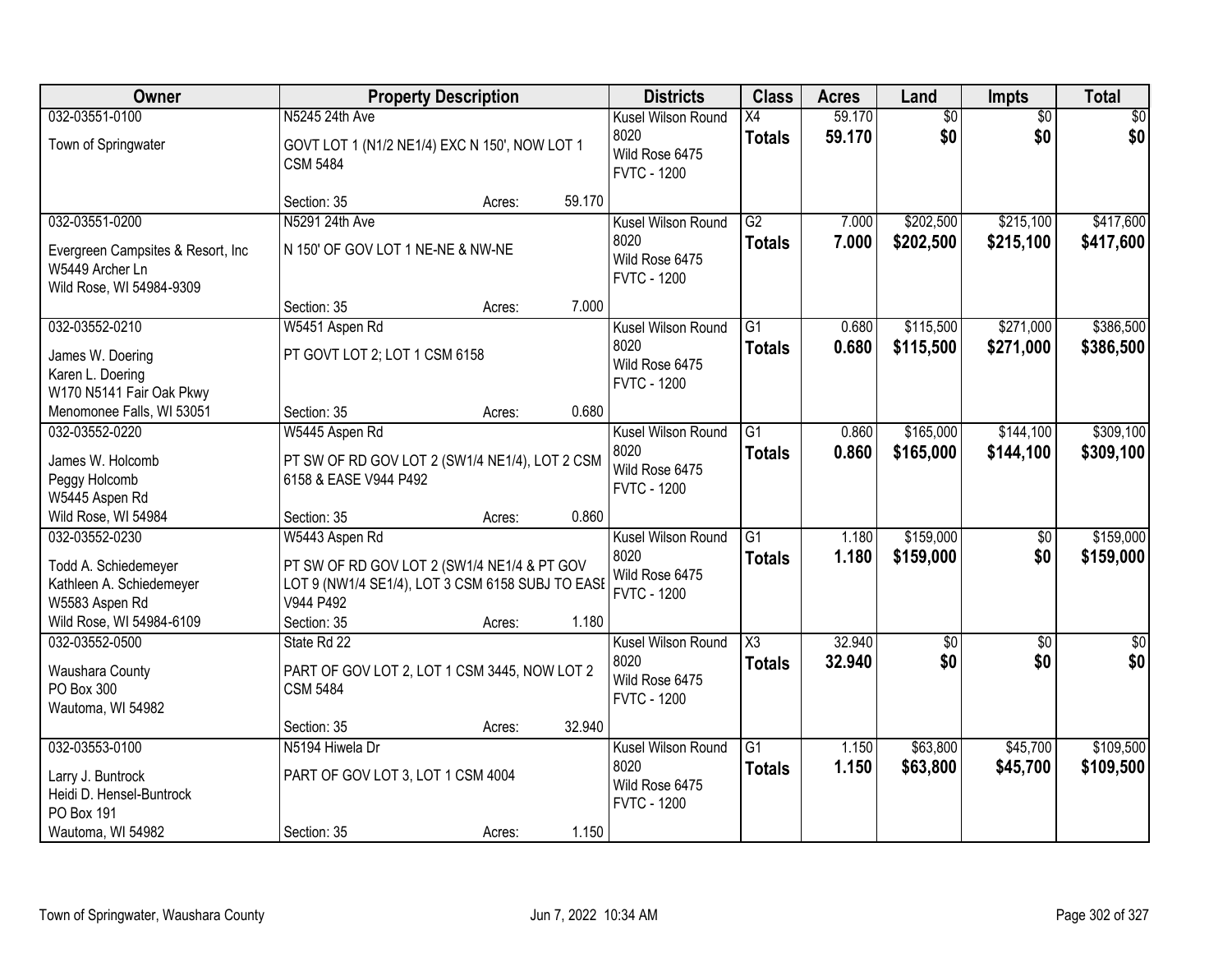| Owner                                                                                          |                                                                                                           | <b>Property Description</b> |        | <b>Districts</b>                                                   | <b>Class</b>                     | <b>Acres</b>     | Land                   | <b>Impts</b>         | <b>Total</b>           |
|------------------------------------------------------------------------------------------------|-----------------------------------------------------------------------------------------------------------|-----------------------------|--------|--------------------------------------------------------------------|----------------------------------|------------------|------------------------|----------------------|------------------------|
| 032-03553-0200                                                                                 | W5496 Aspen Rd                                                                                            |                             |        | Kusel Wilson Round                                                 | $\overline{G1}$                  | 2.040            | \$78,900               | \$142,700            | \$221,600              |
| Ronald J. Gierach<br>Debra L. Gierach<br>W5496 Aspen Rd                                        | PART OF GOV LOTS 2 & 3, LOT 2 CSM 4004                                                                    |                             |        | 8020<br>Wild Rose 6475<br><b>FVTC - 1200</b>                       | <b>Totals</b>                    | 2.040            | \$78,900               | \$142,700            | \$221,600              |
| Wild Rose, WI 54984                                                                            | Section: 35                                                                                               | Acres:                      | 2.040  |                                                                    |                                  |                  |                        |                      |                        |
| 032-03554-0100                                                                                 | W5698 Aspen Rd                                                                                            |                             |        | Kusel Wilson Round                                                 | $\overline{G1}$                  | 3.770            | \$125,000              | \$50,000             | \$175,000              |
| Robert J. Bero<br>Tammy A. Bero<br>8606 Marie Dr                                               | LOT 1 CSM 6324                                                                                            |                             |        | 8020<br>Wild Rose 6475<br><b>FVTC - 1200</b>                       | <b>Totals</b>                    | 3.770            | \$125,000              | \$50,000             | \$175,000              |
| Spring Grove, IL 60081                                                                         | Section: 35                                                                                               | Acres:                      | 3.770  |                                                                    |                                  |                  |                        |                      |                        |
| 032-03554-0200                                                                                 | Aspen Rd                                                                                                  |                             |        | Kusel Wilson Round                                                 | $\overline{G1}$                  | 3.960            | \$93,800               | \$0                  | \$93,800               |
| DJW Investments, LLC<br>411 S Commercial St<br>Neenah, WI 54956                                | PT OF LOT 2 CSM 6324 IN GOVT LOT 4; INC 33 FT<br>EASE D494898; SUBJ TO 33 FT EASE D494899                 |                             |        | 8020<br>Wild Rose 6475<br><b>FVTC - 1200</b>                       | <b>Totals</b>                    | 3.960            | \$93,800               | \$0                  | \$93,800               |
|                                                                                                | Section: 35                                                                                               | Acres:                      | 3.960  |                                                                    |                                  |                  |                        |                      |                        |
| 032-03555-0110                                                                                 | W5677 Aspen Rd                                                                                            |                             |        | Kusel Wilson Round                                                 | G1                               | 1.000            | \$12,000               | \$35,500             | \$47,500               |
| Christopher Vick<br>Jonathan Vick<br>6139 E Lyngaas Rd                                         | PT OF GOV LOT 5 (INCLUDES PT OF LOT 20 OAK<br>GROVE PLAT) LESS V709 P328                                  |                             |        | 8020<br>Wild Rose 6475<br><b>FVTC - 1200</b>                       | G <sub>6</sub><br><b>Totals</b>  | 24.410<br>25.410 | \$80,600<br>\$92,600   | \$0<br>\$35,500      | \$80,600<br>\$128,100  |
| Winneconne, WI 54986                                                                           | Section: 35                                                                                               | Acres:                      | 25.410 |                                                                    |                                  |                  |                        |                      |                        |
| 032-03556-0100<br>Jack Retzloff et al<br>1649 Ohio St<br>Oshkosh, WI 54902                     | W5603 Jansen Dr<br>PT OF GOVT LOT 6 1/2 A IN NE COR LIFE ESTATE TO<br>JACK & KATHLEEN RETZLOFF            |                             |        | Kusel Wilson Round<br>8020<br>Wild Rose 6475<br><b>FVTC - 1200</b> | $\overline{G1}$<br><b>Totals</b> | 0.250<br>0.250   | \$189,800<br>\$189,800 | \$13,300<br>\$13,300 | \$203,100<br>\$203,100 |
|                                                                                                | Section: 35                                                                                               | Acres:                      | 0.250  |                                                                    |                                  |                  |                        |                      |                        |
| 032-03556-0200                                                                                 | W5607 Jansen Dr                                                                                           |                             |        | Kusel Wilson Round                                                 | $\overline{G1}$                  | 0.160            | \$128,800              | \$22,800             | \$151,600              |
| Mark Frankowski<br>Kristen Frankowski<br>N10 W28217 Northview Rd                               | PT OF GOVT LOT 6, NOW LOT 1 CSM 5630                                                                      |                             |        | 8020<br>Wild Rose 6475<br><b>FVTC - 1200</b>                       | <b>Totals</b>                    | 0.160            | \$128,800              | \$22,800             | \$151,600              |
| Waukesha, WI 53188                                                                             | Section: 35                                                                                               | Acres:                      | 0.160  |                                                                    |                                  |                  |                        |                      |                        |
| 032-03556-0300<br>Nye Family Revocable Living Trust<br>209 Femrite Dr<br>Monona, WI 53716-3713 | W5613 Jansen Dr<br>PT OF GOV LOT 6 & OUTLOT 2 CSM 132; EXC WEST<br>50' (PART OF GOV LOT 5)<br>Section: 35 | Acres:                      | 0.000  | Kusel Wilson Round<br>8020<br>Wild Rose 6475<br><b>FVTC - 1200</b> | $\overline{G1}$<br><b>Totals</b> | 0.000<br>0.000   | \$106,300<br>\$106,300 | \$35,700<br>\$35,700 | \$142,000<br>\$142,000 |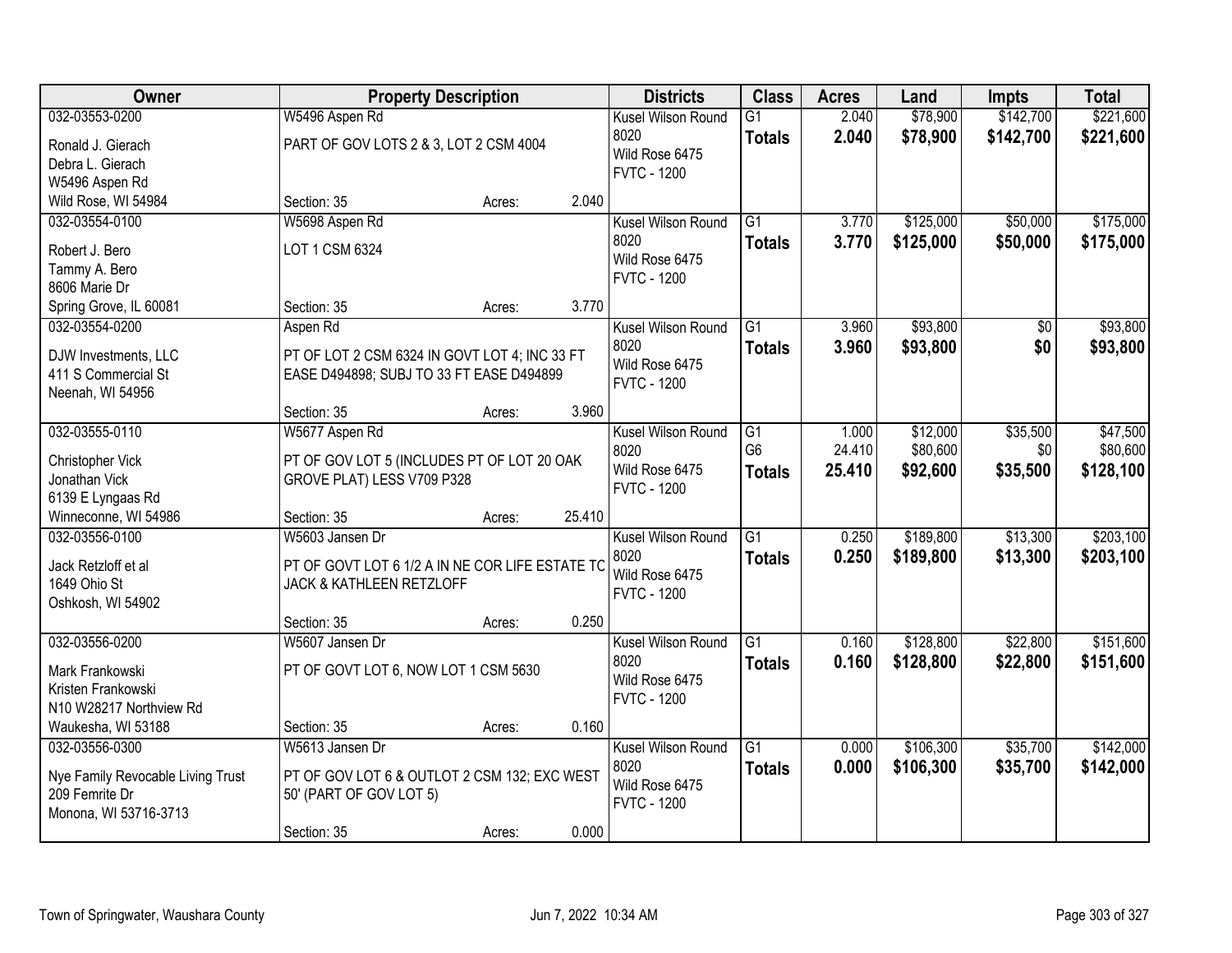| Owner                                   | <b>Property Description</b>                  |        |       | <b>Districts</b>           | <b>Class</b>                     | <b>Acres</b>   | Land                 | <b>Impts</b>         | <b>Total</b>           |
|-----------------------------------------|----------------------------------------------|--------|-------|----------------------------|----------------------------------|----------------|----------------------|----------------------|------------------------|
| 032-03556-0400                          | W5617 Jansen Dr                              |        |       | Kusel Wilson Round<br>8020 | $\overline{G1}$<br><b>Totals</b> | 0.000<br>0.000 | \$92,000<br>\$92,000 | \$61,600<br>\$61,600 | \$153,600<br>\$153,600 |
| Rick A. Schemm                          | PT OF GOV LOT 6 & W 50' OF OUTLOT 2 CSM 1321 |        |       | Wild Rose 6475             |                                  |                |                      |                      |                        |
| Donna Schemm                            | (PT OF GOV LOT 5)                            |        |       | <b>FVTC - 1200</b>         |                                  |                |                      |                      |                        |
| 1425 Emery St<br>Eau Claire, WI 54701   | Section: 35                                  | Acres: | 0.000 |                            |                                  |                |                      |                      |                        |
| 032-03556-0500                          | W5625 Jansen Dr                              |        |       | Kusel Wilson Round         | $\overline{G1}$                  | 0.250          | \$129,000            | \$72,000             | \$201,000              |
|                                         |                                              |        |       | 8020                       | <b>Totals</b>                    | 0.250          | \$129,000            | \$72,000             | \$201,000              |
| Rebecca J. White                        | LOT 1 CSM 5847                               |        |       | Wild Rose 6475             |                                  |                |                      |                      |                        |
| 1508 Delafield St<br>Waukesha, WI 53188 |                                              |        |       | <b>FVTC - 1200</b>         |                                  |                |                      |                      |                        |
|                                         | Section: 35                                  | Acres: | 0.250 |                            |                                  |                |                      |                      |                        |
| 032-03556-0600                          | N5096 Jansen Dr                              |        |       | Kusel Wilson Round         | G1                               | 0.417          | \$115,000            | \$148,100            | \$263,100              |
| Cari Hopfensperger                      | PART OF GOV LOT 6 N/K/A LOT 1 CSM #3283      |        |       | 8020                       | <b>Totals</b>                    | 0.417          | \$115,000            | \$148,100            | \$263,100              |
| 3308 S White Birch Ln                   |                                              |        |       | Wild Rose 6475             |                                  |                |                      |                      |                        |
| Appleton, WI 54915-4532                 |                                              |        |       | <b>FVTC - 1200</b>         |                                  |                |                      |                      |                        |
|                                         | Section: 35                                  | Acres: | 0.417 |                            |                                  |                |                      |                      |                        |
| 032-03556-0700                          | N5092 Jansen Dr                              |        |       | Kusel Wilson Round         | G1                               | 0.304          | \$115,000            | \$156,700            | \$271,700              |
| Curtis A. Calvert                       | PART OF GOV LOT 6 N/K/A LOT 2 CSM #3283      |        |       | 8020                       | <b>Totals</b>                    | 0.304          | \$115,000            | \$156,700            | \$271,700              |
| Louise M. Calvert                       |                                              |        |       | Wild Rose 6475             |                                  |                |                      |                      |                        |
| PO Box 218                              |                                              |        |       | <b>FVTC - 1200</b>         |                                  |                |                      |                      |                        |
| Wild Rose, WI 54984                     | Section: 35                                  | Acres: | 0.304 |                            |                                  |                |                      |                      |                        |
| 032-03556-0800                          | N5088 Jansen Dr                              |        |       | Kusel Wilson Round         | $\overline{G1}$                  | 0.000          | \$165,000            | \$123,600            | \$288,600              |
| Marsha Janota                           | PT OF GOVT LOT 6                             |        |       | 8020                       | <b>Totals</b>                    | 0.000          | \$165,000            | \$123,600            | \$288,600              |
| 17 Lakeview Ct                          |                                              |        |       | Wild Rose 6475             |                                  |                |                      |                      |                        |
| Willow Brook, IL 60527                  |                                              |        |       | <b>FVTC - 1200</b>         |                                  |                |                      |                      |                        |
|                                         | Section: 35                                  | Acres: | 0.000 |                            |                                  |                |                      |                      |                        |
| 032-03556-0900                          | N5068 Jansen Dr                              |        |       | Kusel Wilson Round         | $\overline{G1}$                  | 0.604          | \$158,000            | \$138,400            | \$296,400              |
| Roger Schure                            | PT OF GOV LOT 6 93' ON LAKE NOW LOT 1 CSM    |        |       | 8020                       | <b>Totals</b>                    | 0.604          | \$158,000            | \$138,400            | \$296,400              |
| Pam Schure                              | #2995                                        |        |       | Wild Rose 6475             |                                  |                |                      |                      |                        |
| N2322 Schure Rd                         |                                              |        |       | <b>FVTC - 1200</b>         |                                  |                |                      |                      |                        |
| Markesan, WI 53946                      | Section: 35                                  | Acres: | 0.604 |                            |                                  |                |                      |                      |                        |
| 032-03556-0910                          | N5046 Jansen Dr                              |        |       | Kusel Wilson Round         | $\overline{G1}$                  | 1.200          | \$216,100            | \$206,200            | \$422,300              |
| Daniel L & Linda M Mingus Living Trust  | PT OF GOV LOT 6                              |        |       | 8020                       | <b>Totals</b>                    | 1.200          | \$216,100            | \$206,200            | \$422,300              |
| 304 High Ave                            |                                              |        |       | Wild Rose 6475             |                                  |                |                      |                      |                        |
| Oshkosh, WI 54901                       |                                              |        |       | <b>FVTC - 1200</b>         |                                  |                |                      |                      |                        |
|                                         | Section: 35                                  | Acres: | 1.200 |                            |                                  |                |                      |                      |                        |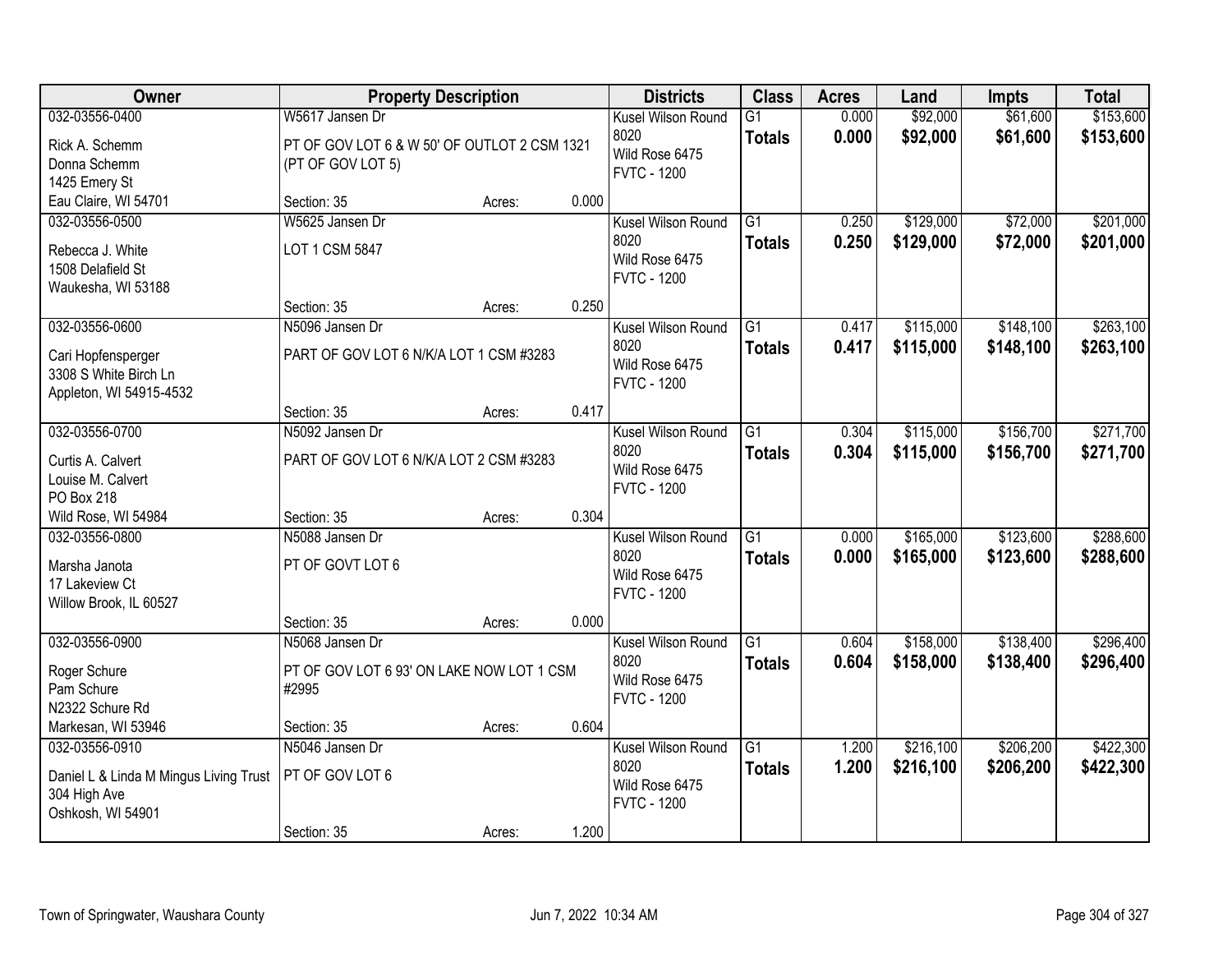| Owner                                   |                                          | <b>Property Description</b> |       | <b>Districts</b>   | <b>Class</b>    | <b>Acres</b> | Land      | <b>Impts</b> | <b>Total</b> |
|-----------------------------------------|------------------------------------------|-----------------------------|-------|--------------------|-----------------|--------------|-----------|--------------|--------------|
| 032-03556-1000                          | N5040 Jansen Dr                          |                             |       | Kusel Wilson Round | $\overline{G1}$ | 0.000        | \$182,500 | \$107,000    | \$289,500    |
| Karl P. Erickson                        | PT OF GOVT LOT 6                         |                             |       | 8020               | <b>Totals</b>   | 0.000        | \$182,500 | \$107,000    | \$289,500    |
| N5040 Jansen Dr                         |                                          |                             |       | Wild Rose 6475     |                 |              |           |              |              |
| Wild Rose, WI 54984-9019                |                                          |                             |       | <b>FVTC - 1200</b> |                 |              |           |              |              |
|                                         | Section: 35                              | Acres:                      | 0.000 |                    |                 |              |           |              |              |
| 032-03556-1100                          | N5036 Jansen Dr                          |                             |       | Kusel Wilson Round | $\overline{G1}$ | 1.000        | \$200,000 | \$53,100     | \$253,100    |
| Jason Stoflet                           | PT OF GOVT LOT 6                         |                             |       | 8020               | <b>Totals</b>   | 1.000        | \$200,000 | \$53,100     | \$253,100    |
| Nancy Stoflet                           |                                          |                             |       | Wild Rose 6475     |                 |              |           |              |              |
| 4760 State Rd 91                        |                                          |                             |       | <b>FVTC - 1200</b> |                 |              |           |              |              |
| Oshkosh, WI 54904                       | Section: 35                              | Acres:                      | 1.000 |                    |                 |              |           |              |              |
| 032-03556-1200                          | N5030 Jansen Dr                          |                             |       | Kusel Wilson Round | G1              | 0.000        | \$221,000 | \$137,300    | \$358,300    |
| Claude Olson                            | PT OF GOVT LOT 6, LOT 1 AND OUTLOT 1 CSM |                             |       | 8020               | <b>Totals</b>   | 0.000        | \$221,000 | \$137,300    | \$358,300    |
| Paula Olson                             | #2426                                    |                             |       | Wild Rose 6475     |                 |              |           |              |              |
| N5030 Jansen Dr                         |                                          |                             |       | <b>FVTC - 1200</b> |                 |              |           |              |              |
| Wild Rose, WI 54984                     | Section: 35                              | Acres:                      | 0.000 |                    |                 |              |           |              |              |
| 032-03556-1300                          | W5699 Jansen Dr                          |                             |       | Kusel Wilson Round | G1              | 0.000        | \$165,000 | \$161,000    | \$326,000    |
| Roger Z. Jansen                         | PT OF GOVT LOT 6 INCLUDES EASEMENT       |                             |       | 8020               | <b>Totals</b>   | 0.000        | \$165,000 | \$161,000    | \$326,000    |
| Darlene G. Jansen                       |                                          |                             |       | Wild Rose 6475     |                 |              |           |              |              |
| W5699 Jansen Dr                         |                                          |                             |       | <b>FVTC - 1200</b> |                 |              |           |              |              |
| Wild Rose, WI 54984                     | Section: 35                              | Acres:                      | 0.000 |                    |                 |              |           |              |              |
| 032-03556-1400                          | State Rd 22                              |                             |       | Wild Rose 6475     | $\overline{G1}$ | 0.600        | \$7,700   | \$0          | \$7,700      |
|                                         |                                          |                             |       | <b>FVTC - 1200</b> | <b>Totals</b>   | 0.600        | \$7,700   | \$0          | \$7,700      |
| Delores Jansen                          | PT OF GOV'T LOT K/A LOT 9 FARRELL PINES  |                             |       |                    |                 |              |           |              |              |
| 2501 Forest Dr #163<br>Plover, WI 54467 |                                          |                             |       |                    |                 |              |           |              |              |
|                                         | Section: 35                              | Acres:                      | 0.000 |                    |                 |              |           |              |              |
| 032-03556-1500                          | W5693 Jansen Dr                          |                             |       | Wild Rose 6475     | $\overline{G1}$ | 9.000        | \$39,000  | \$26,600     | \$65,600     |
|                                         |                                          |                             |       | <b>FVTC - 1200</b> | <b>Totals</b>   | 9.000        | \$39,000  | \$26,600     | \$65,600     |
| Jack T. Becker                          | 9 A. OF GOVT LOT 6                       |                             |       |                    |                 |              |           |              |              |
| Kimberly S. Becker                      |                                          |                             |       |                    |                 |              |           |              |              |
| W5693 Jansen Dr<br>Wild Rose, WI 54984  | Section: 35                              | Acres:                      | 9.000 |                    |                 |              |           |              |              |
| 032-03556-1610                          | W5661 Jansen Dr                          |                             |       | Wild Rose 6475     | $\overline{G1}$ | 5.220        | \$29,100  | \$30,900     | \$60,000     |
|                                         |                                          |                             |       | <b>FVTC - 1200</b> | <b>Totals</b>   | 5.220        | \$29,100  | \$30,900     | \$60,000     |
| Judith M. Vernezze                      | PT GOVT LOT 6                            |                             |       |                    |                 |              |           |              |              |
| 5312 47th Ave                           |                                          |                             |       |                    |                 |              |           |              |              |
| Kenosha, WI 53144                       |                                          |                             |       |                    |                 |              |           |              |              |
|                                         | Section: 35                              | Acres:                      | 5.220 |                    |                 |              |           |              |              |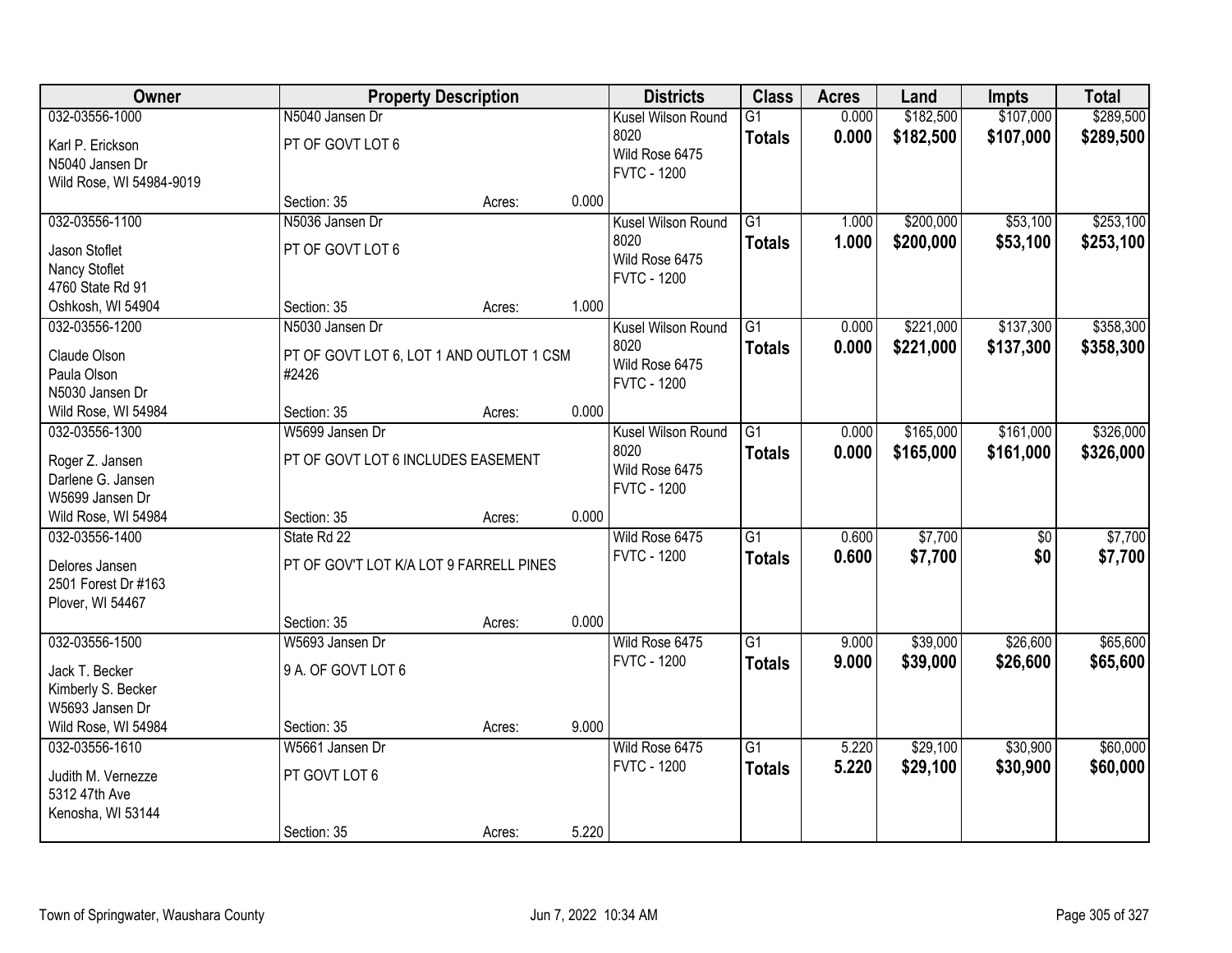| Owner                           |                                                | <b>Property Description</b> |        | <b>Districts</b>       | <b>Class</b>           | <b>Acres</b>    | Land            | <b>Impts</b>           | <b>Total</b>    |
|---------------------------------|------------------------------------------------|-----------------------------|--------|------------------------|------------------------|-----------------|-----------------|------------------------|-----------------|
| 032-03556-1621                  | State Rd 22                                    |                             |        | Wild Rose 6475         | $\overline{G1}$        | 2.128           | \$16,400        | $\overline{50}$        | \$16,400        |
| Penny A. Wavro                  | PT OF GOV LOT 6 LESS V715 P271                 |                             |        | <b>FVTC - 1200</b>     | <b>Totals</b>          | 2.128           | \$16,400        | \$0                    | \$16,400        |
| Nicholas J. Hujik               |                                                |                             |        |                        |                        |                 |                 |                        |                 |
| 3224 15th St                    |                                                |                             |        |                        |                        |                 |                 |                        |                 |
| Kenosha, WI 53144               | Section: 35                                    | Acres:                      | 2.128  |                        |                        |                 |                 |                        |                 |
| 032-03556-1700                  | W5655 Jansen Dr                                |                             |        | Wild Rose 6475         | $\overline{G1}$        | 0.630           | \$7,800         | \$25,700               | \$33,500        |
| Nicholas J. Hujik               | PT OF GOVT LOT 6                               |                             |        | <b>FVTC - 1200</b>     | <b>Totals</b>          | 0.630           | \$7,800         | \$25,700               | \$33,500        |
| 3535 11th Ave                   |                                                |                             |        |                        |                        |                 |                 |                        |                 |
| Kenosha, WI 53140-2513          |                                                |                             |        |                        |                        |                 |                 |                        |                 |
|                                 | Section: 35                                    | Acres:                      | 0.630  |                        |                        |                 |                 |                        |                 |
| 032-03556-1810                  | N5087 Jansen Dr                                |                             |        | Wild Rose 6475         | $\overline{G1}$        | 0.650           | \$7,700         | \$35,400               | \$43,100        |
|                                 |                                                |                             |        | <b>FVTC - 1200</b>     | <b>Totals</b>          | 0.650           | \$7,700         | \$35,400               | \$43,100        |
| Mark J. Wavro<br>Penny A. Wavro | PT OF GOV LOT 6                                |                             |        |                        |                        |                 |                 |                        |                 |
| 3224 15th St                    |                                                |                             |        |                        |                        |                 |                 |                        |                 |
| Kenosha, WI 53144               | Section: 35                                    | Acres:                      | 0.650  |                        |                        |                 |                 |                        |                 |
| 032-03557-0100                  | N4970 23rd Rd                                  |                             |        | Kusel Wilson Round     | G6                     | 35.000          | \$112,000       | \$0                    | \$112,000       |
|                                 |                                                |                             |        | 8020                   | X4                     | 1.000           | \$0             | \$0                    | \$0             |
| Camp Luwisomo, Inc              | GOVT LOT 7; EXC PLATTED PART OF SW1/4 OF       |                             |        | Wild Rose 6475         | <b>Totals</b>          | 36.000          | \$112,000       | \$0                    | \$112,000       |
| W5421 Aspen Rd                  | SW1/4                                          |                             |        | <b>FVTC - 1200</b>     |                        |                 |                 |                        |                 |
| Wild Rose, WI 54984             | Section: 35                                    |                             | 36.000 |                        |                        |                 |                 |                        |                 |
| 032-03558-0111                  | N4923 S Round Lake Rd                          | Acres:                      |        | Kusel Wilson Round     | $\overline{\text{G5}}$ | 6.040           | \$4,200         | $\overline{50}$        | \$4,200         |
|                                 |                                                |                             |        | 8020                   | W <sub>6</sub>         | 18.000          | (\$57,600)      | \$0                    | \$0             |
| Camp Luwisomo, Inc              | GOVT LOT 8 (E1/2 SW1/4 S OF LAKE); EXC PLATTED |                             |        | Wild Rose 6475         | X4                     | 1.000           | \$0             | \$0                    | \$0             |
| W5421 Aspen Rd                  | PART LESS V784 P690 LESS CSM 6182              |                             |        | <b>FVTC - 1200</b>     | <b>Totals</b>          | 25.040          | \$4,200         | \$0                    | \$4,200         |
| Wild Rose, WI 54984             |                                                |                             |        |                        |                        |                 |                 |                        |                 |
|                                 | Section: 35                                    | Acres:                      | 25.040 |                        |                        |                 |                 |                        |                 |
| 032-03559-0111                  | W5421 Aspen Rd                                 |                             |        | Kusel Wilson Round     | G6<br>X4               | 8.140<br>29.000 | \$26,000<br>\$0 | $\overline{50}$<br>\$0 | \$26,000<br>\$0 |
| Camp Luwisomo, Inc              | THAT PT OF LOT 1 CSM 6182 IN GOV LOTS 8 & 9    |                             |        | 8020<br>Wild Rose 6475 |                        | 37.140          |                 | \$0                    |                 |
| W5421 Aspen Rd                  |                                                |                             |        | <b>FVTC - 1200</b>     | <b>Totals</b>          |                 | \$26,000        |                        | \$26,000        |
| Wild Rose, WI 54984             |                                                |                             |        |                        |                        |                 |                 |                        |                 |
|                                 | Section: 35                                    | Acres:                      | 37.140 |                        |                        |                 |                 |                        |                 |
| 032-03571-0110                  | N5174 W Round Lake Rd                          |                             |        | Kusel Wilson Round     | $\overline{G1}$        | 0.520           | \$186,700       | \$160,700              | \$347,400       |
| <b>Gauthier Revocable Trust</b> | (PT GOV LOT 5) LOT 1 CSM 5217                  |                             |        | 8020                   | <b>Totals</b>          | 0.520           | \$186,700       | \$160,700              | \$347,400       |
| N5174 W Round Lake Rd           |                                                |                             |        | Wild Rose 6475         |                        |                 |                 |                        |                 |
| Wild Rose, WI 54984             |                                                |                             |        | <b>FVTC - 1200</b>     |                        |                 |                 |                        |                 |
|                                 | Section: 35                                    | Acres:                      | 0.520  |                        |                        |                 |                 |                        |                 |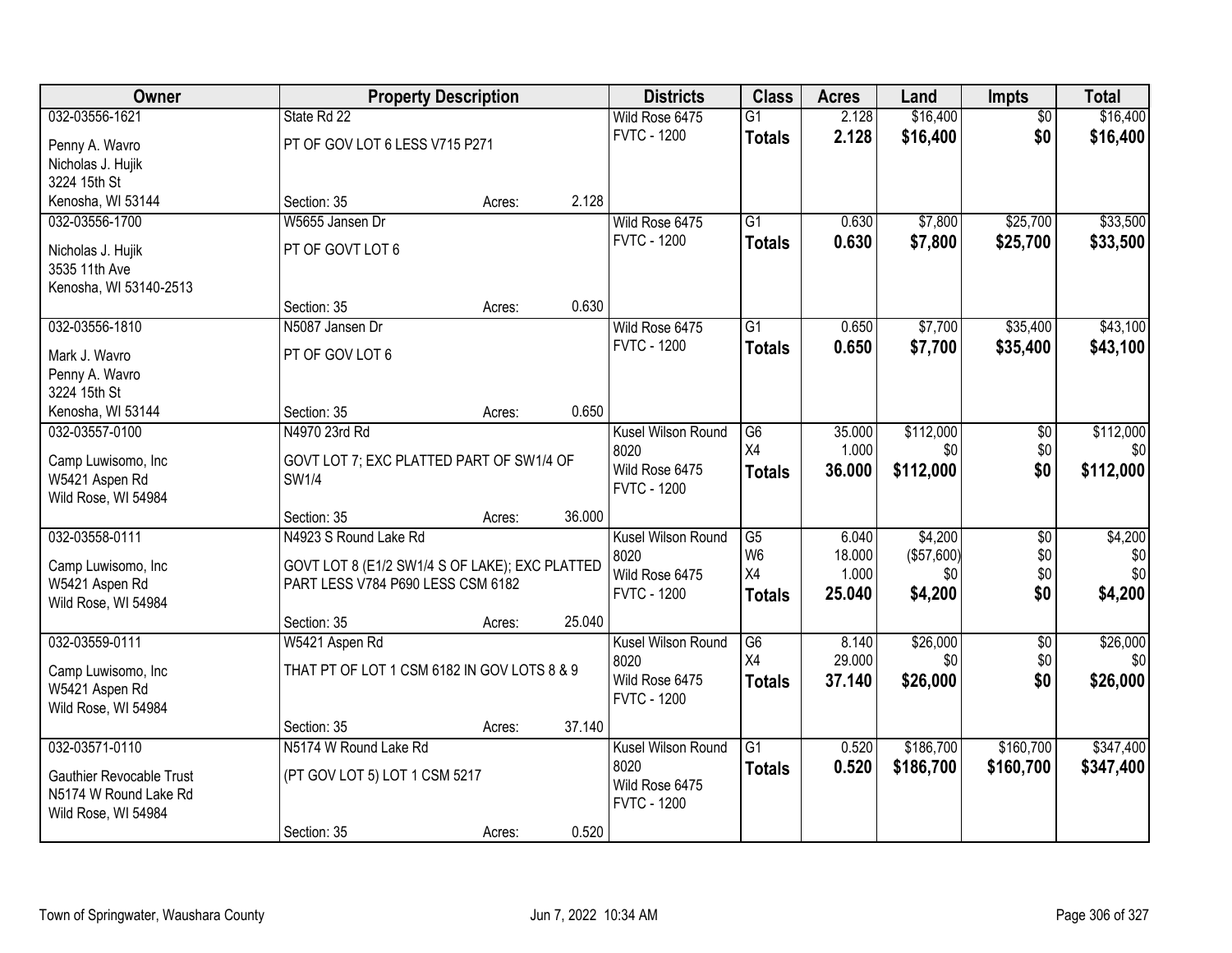| Owner                                        | <b>Property Description</b>                                            |        |       | <b>Districts</b>           | <b>Class</b>    | <b>Acres</b> | Land      | <b>Impts</b> | <b>Total</b> |
|----------------------------------------------|------------------------------------------------------------------------|--------|-------|----------------------------|-----------------|--------------|-----------|--------------|--------------|
| 032-03571-0300                               | N5160 W Round Lake Rd                                                  |        |       | Kusel Wilson Round         | $\overline{G1}$ | 0.360        | \$156,300 | \$246,000    | \$402,300    |
| Douglas J. Mcconnell et al                   | PART OF GOV LOT 5 (SW1/4 NW1/4) OAK GROVE                              |        |       | 8020                       | <b>Totals</b>   | 0.360        | \$156,300 | \$246,000    | \$402,300    |
| 526 Hope Ave                                 | PLAT LOTS 3 & 4, NOW LOT 2 CSM 5217 : LIFE                             |        |       | Wild Rose 6475             |                 |              |           |              |              |
| Ripon, WI 54971                              | ESTATE TO DOUGLAS J AND LUANNES                                        |        |       | <b>FVTC - 1200</b>         |                 |              |           |              |              |
|                                              | Section: 35                                                            | Acres: | 0.360 |                            |                 |              |           |              |              |
| 032-03571-0510                               | N5146 W Round Lake Rd                                                  |        |       | Kusel Wilson Round         | $\overline{G1}$ | 0.000        | \$140,000 | \$178,000    | \$318,000    |
| Jay V. Johnson                               | OAK GROVE PLAT LOT 8 & PT OF LOT 7 BEING LOT                           |        |       | 8020                       | <b>Totals</b>   | 0.000        | \$140,000 | \$178,000    | \$318,000    |
| Laura J. Johnson                             | CSM #2336                                                              |        |       | Wild Rose 6475             |                 |              |           |              |              |
| N5146 W Round Lake Rd                        |                                                                        |        |       | <b>FVTC - 1200</b>         |                 |              |           |              |              |
| Wild Rose, WI 54984-9038                     | Section: 35                                                            | Acres: | 0.000 |                            |                 |              |           |              |              |
| 032-03571-0520                               | N5152 W Round Lake Rd                                                  |        |       | Kusel Wilson Round         | G1              | 0.375        | \$182,500 | \$158,500    | \$341,000    |
| Robert O. Holsinger                          | OAK GROVE PLAT LOTS 5, 6 AND PT OF LOT 7                               |        |       | 8020                       | <b>Totals</b>   | 0.375        | \$182,500 | \$158,500    | \$341,000    |
| Linda S. Holsinger                           | BEING LOT 2 CSM 2336                                                   |        |       | Wild Rose 6475             |                 |              |           |              |              |
| 1407 Roby Rd                                 |                                                                        |        |       | <b>FVTC - 1200</b>         |                 |              |           |              |              |
| Stoughton, WI 53589                          | Section: 35                                                            | Acres: | 0.000 |                            |                 |              |           |              |              |
| 032-03571-0900                               | N5138 W Round Lake Rd                                                  |        |       | Kusel Wilson Round         | G1              | 0.000        | \$145,000 | \$83,800     | \$228,800    |
|                                              |                                                                        |        |       | 8020                       | <b>Totals</b>   | 0.000        | \$145,000 | \$83,800     | \$228,800    |
| Gary Gullickson<br><b>Bridget Gullickson</b> | OAK GROVE PLAT ALL LOT 9 & NORTH PART OF LOT<br>10, NOW LOT 1 CSM 1197 |        |       | Wild Rose 6475             |                 |              |           |              |              |
| 1863 Hazel Ct                                |                                                                        |        |       | <b>FVTC - 1200</b>         |                 |              |           |              |              |
| Green Bay, WI 54303                          | Section: 35                                                            | Acres: | 0.000 |                            |                 |              |           |              |              |
| 032-03571-1000                               | N5132 W Round Lake Rd                                                  |        |       | Kusel Wilson Round         | $\overline{G1}$ | 0.000        | \$115,000 | \$133,400    | \$248,400    |
|                                              |                                                                        |        |       | 8020                       | <b>Totals</b>   | 0.000        | \$115,000 | \$133,400    | \$248,400    |
| Tommy A. Hotvedt                             | OAK GROVE PLAT SOUTH PART OF LOT 10 & ALL                              |        |       | Wild Rose 6475             |                 |              |           |              |              |
| Mary J. Hotvedt                              | LOT 11 CSM 1197 LOT 2                                                  |        |       | <b>FVTC - 1200</b>         |                 |              |           |              |              |
| E3414 Mountain View Ln                       |                                                                        |        |       |                            |                 |              |           |              |              |
| Waupaca, WI 54981<br>032-03571-1200          | Section: 35<br>N5124 W Round Lake Rd                                   | Acres: | 0.000 |                            | $\overline{G1}$ | 0.000        | \$165,000 | \$54,100     | \$219,100    |
|                                              |                                                                        |        |       | Kusel Wilson Round<br>8020 |                 |              |           |              |              |
| Stephen J. Diloreto                          | LOTS 12 & 13 OAK GROVE PLAT                                            |        |       | Wild Rose 6475             | <b>Totals</b>   | 0.000        | \$165,000 | \$54,100     | \$219,100    |
| Kim K. Diloreto                              |                                                                        |        |       | <b>FVTC - 1200</b>         |                 |              |           |              |              |
| 1980 Oakview Dr                              |                                                                        |        |       |                            |                 |              |           |              |              |
| Neenah, WI 54956                             | Section: 35                                                            | Acres: | 0.000 |                            |                 |              |           |              |              |
| 032-03571-1410                               | N5114 W Round Lake Rd                                                  |        |       | Kusel Wilson Round         | G1              | 0.320        | \$165,000 | \$47,200     | \$212,200    |
| David E & Mary J Seibel Trust                | LOT 1 CSM 6706                                                         |        |       | 8020                       | <b>Totals</b>   | 0.320        | \$165,000 | \$47,200     | \$212,200    |
| 365 Landover Dr                              |                                                                        |        |       | Wild Rose 6475             |                 |              |           |              |              |
| Oregon, WI 53575-1045                        |                                                                        |        |       | <b>FVTC - 1200</b>         |                 |              |           |              |              |
|                                              | Section: 35                                                            | Acres: | 0.320 |                            |                 |              |           |              |              |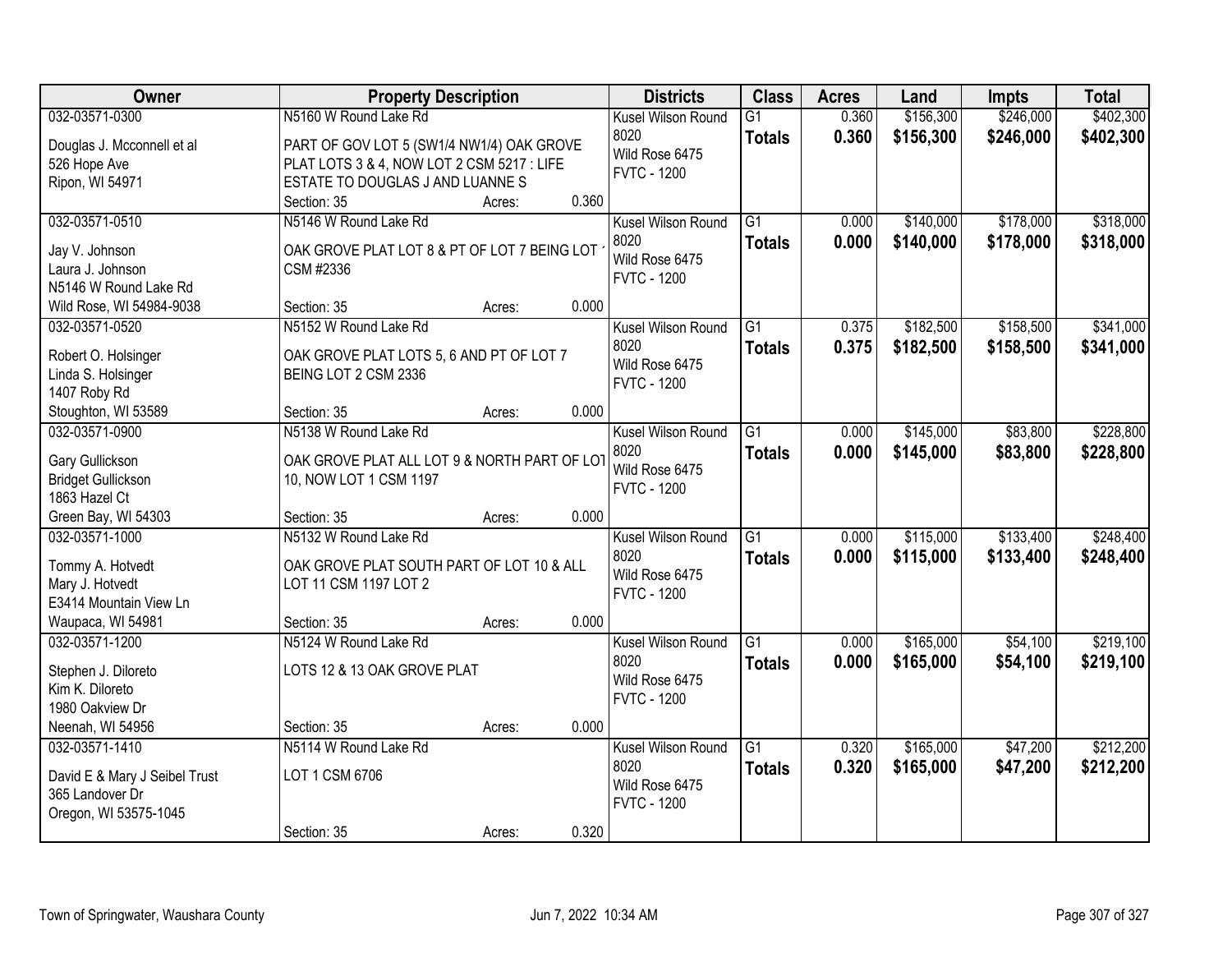| Owner                                   | <b>Property Description</b>                                                                | <b>Districts</b>   | <b>Class</b>    | <b>Acres</b> | Land            | <b>Impts</b> | <b>Total</b> |
|-----------------------------------------|--------------------------------------------------------------------------------------------|--------------------|-----------------|--------------|-----------------|--------------|--------------|
| 032-03571-1610                          | N5106 W Round Lake Rd                                                                      | Kusel Wilson Round | G1              | 0.000        | \$175,500       | \$157,400    | \$332,900    |
| Joshua J. Probst                        | OAK GROVE PLAT, LOTS 16, 17 & PT OF LOT 18                                                 | 8020               | <b>Totals</b>   | 0.000        | \$175,500       | \$157,400    | \$332,900    |
| Therese M. Probst                       | N/K/A LOT 1 CSM #1321                                                                      | Wild Rose 6475     |                 |              |                 |              |              |
| 415 Bosworth Ln                         |                                                                                            | <b>FVTC - 1200</b> |                 |              |                 |              |              |
| Neenah, WI 54956-6607                   | 0.000<br>Section: 35<br>Acres:                                                             |                    |                 |              |                 |              |              |
| 032-03571-1710                          | N5102 W Round Lake Rd                                                                      | Kusel Wilson Round | $\overline{G1}$ | 0.000        | \$196,500       | \$138,600    | \$335,100    |
| Suzanne Heaney                          | OAK GROVE PLAT, OUTLOT 1 & LOT 2 CSM #1321                                                 | 8020               | <b>Totals</b>   | 0.000        | \$196,500       | \$138,600    | \$335,100    |
| Melvin R. Heaney                        | BEING PT OF LOTS 18-20                                                                     | Wild Rose 6475     |                 |              |                 |              |              |
| N5102 W Round Lake Rd                   |                                                                                            | <b>FVTC - 1200</b> |                 |              |                 |              |              |
| Wild Rose, WI 54984                     | 0.000<br>Section: 35<br>Acres:                                                             |                    |                 |              |                 |              |              |
| 032-03572-0109                          | S Round Lake Rd                                                                            | Kusel Wilson Round | X4              | 0.000        | $\overline{50}$ | \$0          | $\sqrt{50}$  |
|                                         |                                                                                            | 8020               | <b>Totals</b>   | 0.000        | \$0             | \$0          | \$0          |
| Town of Springwater                     | PT OF GOV LOT 8 (E1/2 SW1/4) PINEHURST PLAT,                                               | Wild Rose 6475     |                 |              |                 |              |              |
|                                         | PLATTED ROAD S OF LOT 1 & E OF LOTS 2 TO 6                                                 | <b>FVTC - 1200</b> |                 |              |                 |              |              |
|                                         | 0.000                                                                                      |                    |                 |              |                 |              |              |
| 032-03572-0111                          | Section: 35<br>Acres:<br>N5024 E Round Lake Rd                                             | Kusel Wilson Round | $\overline{G1}$ | 1.090        | \$204,900       |              | \$204,900    |
|                                         |                                                                                            | 8020               |                 |              |                 | \$0          |              |
| Daniel P. Freiburger                    | PT OF GOV LOT 8 (E1/2 SW1/4) PINEHURST PLAT                                                | Wild Rose 6475     | <b>Totals</b>   | 1.090        | \$204,900       | \$0          | \$204,900    |
| Diane E. Freiburger                     | LOT 1 & PT LOT 2 & PT OF GOV LOT 8 & 9 & PT                                                | <b>FVTC - 1200</b> |                 |              |                 |              |              |
| 307 Edgemere Ct                         | VACATED S ROUND LAKE RD, NOW LOTS 2 & 3 CSM                                                |                    |                 |              |                 |              |              |
| Waunakee, WI 53597-2231                 | 1.090<br>Section: 35<br>Acres:                                                             |                    |                 |              |                 |              |              |
| 032-03572-0300                          | N5019 E Round Lake Rd                                                                      | Kusel Wilson Round | $\overline{G1}$ | 0.380        | \$136,000       | \$0          | \$136,000    |
| Daniel P. Freiburger                    | LOT 1 CSM 5732                                                                             | 8020               | <b>Totals</b>   | 0.380        | \$136,000       | \$0          | \$136,000    |
| Diane E. Freiburger                     |                                                                                            | Wild Rose 6475     |                 |              |                 |              |              |
| 307 Edgemere Ct                         |                                                                                            | <b>FVTC - 1200</b> |                 |              |                 |              |              |
| Waunakee, WI 53597-2231                 | 0.380<br>Section: 35<br>Acres:                                                             |                    |                 |              |                 |              |              |
| 032-03572-0400                          | N5015 E Round Lake Rd                                                                      | Kusel Wilson Round | $\overline{G1}$ | 0.550        | \$140,000       | \$9,200      | \$149,200    |
| Glen R. Pattee et al                    |                                                                                            | 8020               | <b>Totals</b>   | 0.550        | \$140,000       | \$9,200      | \$149,200    |
|                                         | PT OF GOV LOT8 (E1/2 SW1/4) PINEHURST PLAT<br>LOT 4 & E1/2 LOT 5, LOT 3 CSM 5218 NOW LOT 3 | Wild Rose 6475     |                 |              |                 |              |              |
| W7967 State Rd 23<br>Eldorado, WI 54932 | <b>CSM 5292</b>                                                                            | <b>FVTC - 1200</b> |                 |              |                 |              |              |
|                                         | 0.550<br>Section: 35<br>Acres:                                                             |                    |                 |              |                 |              |              |
| 032-03572-0500                          | N5003 E Round Lake Rd                                                                      | Kusel Wilson Round | $\overline{G1}$ | 0.000        | \$140,000       | \$100,400    | \$240,400    |
|                                         |                                                                                            | 8020               | <b>Totals</b>   | 0.000        | \$140,000       | \$100,400    | \$240,400    |
| Jacqueline K. Bauman                    | PINEHURST PLAT LOT W1/2 OF LOT 5 & ALL OF LOT                                              | Wild Rose 6475     |                 |              |                 |              |              |
| David A. Barnes                         | 6 LIFE ESTATE TO JACQUELINE K BAUMAN                                                       | <b>FVTC - 1200</b> |                 |              |                 |              |              |
| 231989 County Rd D                      |                                                                                            |                    |                 |              |                 |              |              |
| Birnamwood, WI 54414-5066               | 0.000<br>Section: 35<br>Acres:                                                             |                    |                 |              |                 |              |              |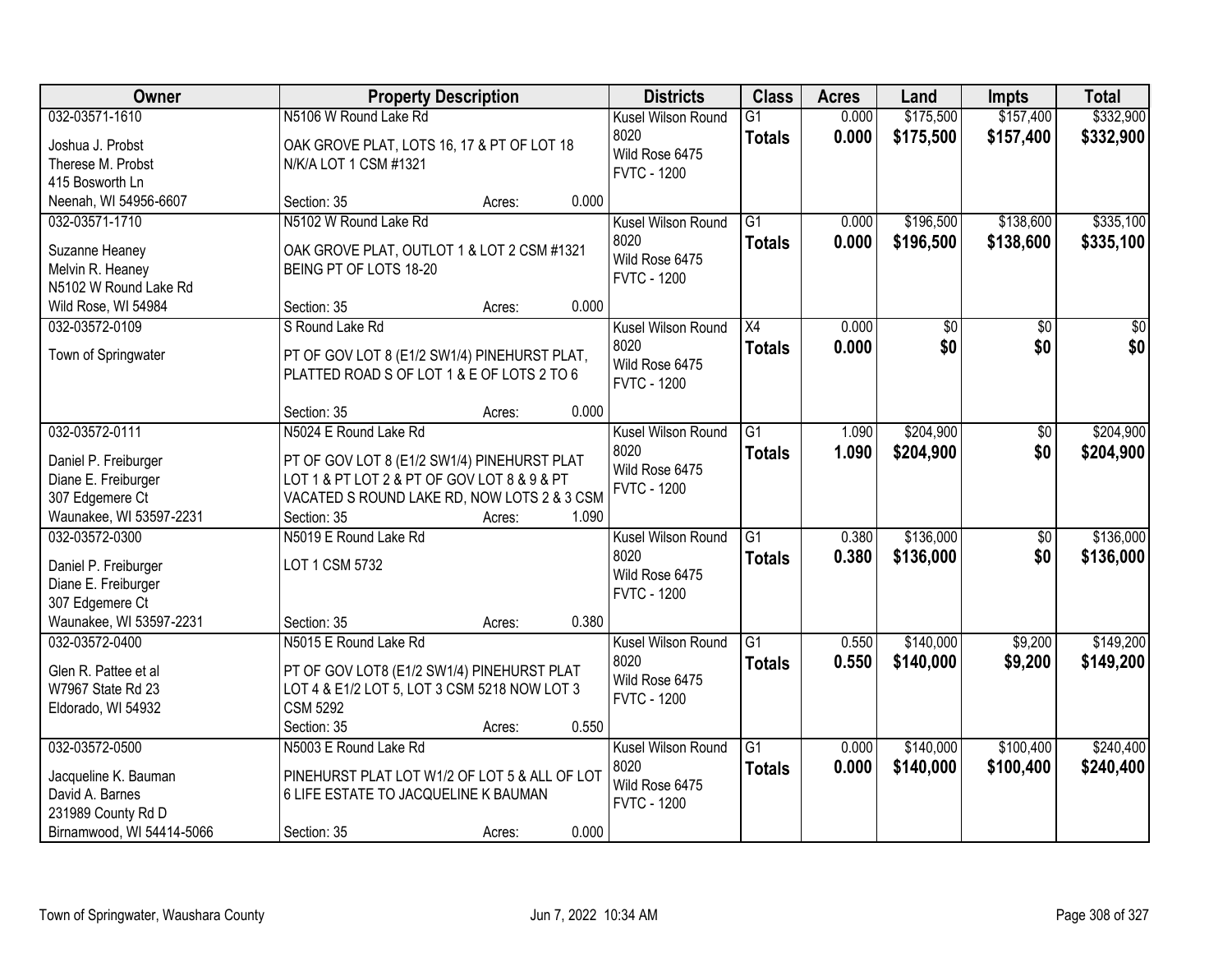| Owner                   |                                             | <b>Property Description</b> |       | <b>Districts</b>   | <b>Class</b>    | <b>Acres</b> | Land      | <b>Impts</b> | <b>Total</b> |
|-------------------------|---------------------------------------------|-----------------------------|-------|--------------------|-----------------|--------------|-----------|--------------|--------------|
| 032-03572-0700          | W5510 S Round Lake Rd                       |                             |       | Kusel Wilson Round | $\overline{G1}$ | 0.000        | \$165,000 | \$106,500    | \$271,500    |
| Rhonda K. Liebergen     | PINEHURST PLAT LOTS 7 & 8                   |                             |       | 8020               | <b>Totals</b>   | 0.000        | \$165,000 | \$106,500    | \$271,500    |
| PO Box 2744             |                                             |                             |       | Wild Rose 6475     |                 |              |           |              |              |
| Appleton, WI 54912-2744 |                                             |                             |       | <b>FVTC - 1200</b> |                 |              |           |              |              |
|                         | Section: 35                                 | Acres:                      | 0.000 |                    |                 |              |           |              |              |
| 032-03572-0900          | W5512 S Round Lake Rd                       |                             |       | Kusel Wilson Round | $\overline{G1}$ | 0.000        | \$140,000 | \$87,800     | \$227,800    |
| <b>Steven Ulesich</b>   | PINEHURST PLAT LOT 9 & E1/2 LOT 10          |                             |       | 8020               | <b>Totals</b>   | 0.000        | \$140,000 | \$87,800     | \$227,800    |
| Kelli Ulesich           |                                             |                             |       | Wild Rose 6475     |                 |              |           |              |              |
| 4083 Lexington Rd       |                                             |                             |       | <b>FVTC - 1200</b> |                 |              |           |              |              |
| Slinger, WI 53086       | Section: 35                                 | Acres:                      | 0.000 |                    |                 |              |           |              |              |
| 032-03572-1000          | W5516 S Round Lake Rd                       |                             |       | Kusel Wilson Round | G1              | 0.000        | \$115,000 | \$94,100     | \$209,100    |
| Brian D. Flier          | PINEHURST PLAT W1/2 LOT 10 & E1/2 OF LOT 11 |                             |       | 8020               | <b>Totals</b>   | 0.000        | \$115,000 | \$94,100     | \$209,100    |
| Shelly L. Flier         |                                             |                             |       | Wild Rose 6475     |                 |              |           |              |              |
| 1004 W Lincoln St       |                                             |                             |       | <b>FVTC - 1200</b> |                 |              |           |              |              |
| Waupun, WI 53963        | Section: 35                                 | Acres:                      | 0.000 |                    |                 |              |           |              |              |
| 032-03572-1100          | W5518 S Round Lake Rd                       |                             |       | Kusel Wilson Round | G1              | 0.000        | \$140,000 | \$63,100     | \$203,100    |
| Roger J. Gravunder      | LOT 12 & W1/2 OF LOT 11, PINEHURST PLAT     |                             |       | 8020               | <b>Totals</b>   | 0.000        | \$140,000 | \$63,100     | \$203,100    |
| Sandra L. Gravunder     |                                             |                             |       | Wild Rose 6475     |                 |              |           |              |              |
| 3316 Meachem Rd         |                                             |                             |       | <b>FVTC - 1200</b> |                 |              |           |              |              |
| Racine, WI 53405        | Section: 35                                 | Acres:                      | 0.000 |                    |                 |              |           |              |              |
| 032-03572-1300          | W5522 S Round Lake Rd                       |                             |       | Kusel Wilson Round | $\overline{G1}$ | 0.398        | \$115,000 | \$35,400     | \$150,400    |
| Leanne K. Hahn          | LOT 13 PINE HURST                           |                             |       | 8020               | <b>Totals</b>   | 0.398        | \$115,000 | \$35,400     | \$150,400    |
| 5514 E Clayshire Dr     |                                             |                             |       | Wild Rose 6475     |                 |              |           |              |              |
| Milton, WI 53563-8455   |                                             |                             |       | <b>FVTC - 1200</b> |                 |              |           |              |              |
|                         | Section: 35                                 | Acres:                      | 0.000 |                    |                 |              |           |              |              |
| 032-03572-1400          | W5526 S Round Lake Rd                       |                             |       | Kusel Wilson Round | $\overline{G1}$ | 0.000        | \$123,000 | \$42,900     | \$165,900    |
| Robert R. Wenrich       | PINEHURST PLAT LOTS 14 & 15 LOT 2 CSM 1053  |                             |       | 8020               | <b>Totals</b>   | 0.000        | \$123,000 | \$42,900     | \$165,900    |
| Ramona L. Wenrich       |                                             |                             |       | Wild Rose 6475     |                 |              |           |              |              |
| 2963 Sheldon Dr         |                                             |                             |       | <b>FVTC - 1200</b> |                 |              |           |              |              |
| Oshkosh, WI 54904       | Section: 35                                 | Acres:                      | 0.000 |                    |                 |              |           |              |              |
| 032-03572-1500          | W5530 S Round Lake Rd                       |                             |       | Kusel Wilson Round | G1              | 0.000        | \$155,000 | \$94,100     | \$249,100    |
| Kristine H. Freimund    | PINEHURST PLAT LOTS 15 & 16 CSM 1053 LOT 1  |                             |       | 8020               | <b>Totals</b>   | 0.000        | \$155,000 | \$94,100     | \$249,100    |
| N6702 County Rd C       |                                             |                             |       | Wild Rose 6475     |                 |              |           |              |              |
| Plymouth, WI 53073      |                                             |                             |       | <b>FVTC - 1200</b> |                 |              |           |              |              |
|                         | Section: 35                                 | Acres:                      | 0.000 |                    |                 |              |           |              |              |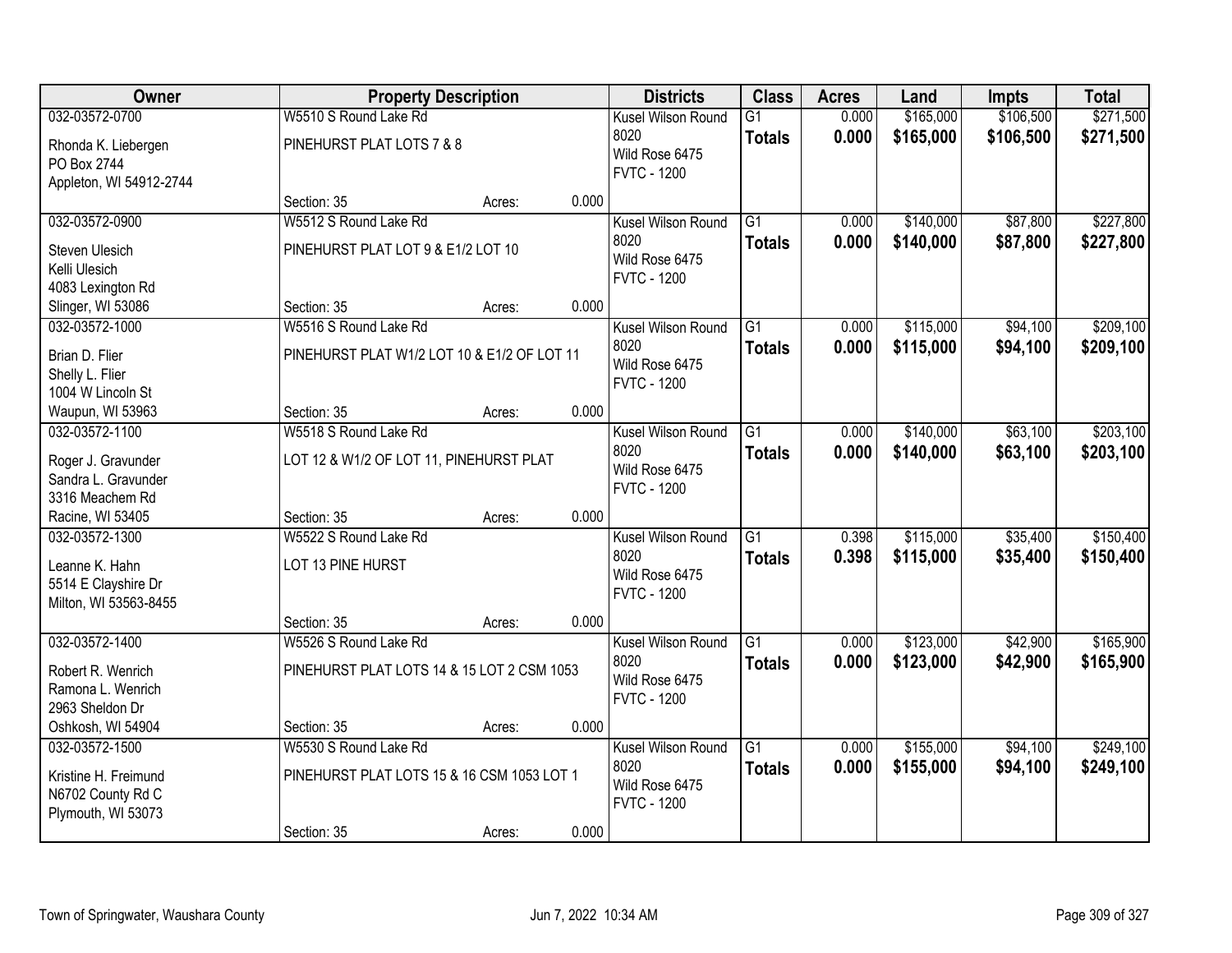| Owner                                                                                       |                                                                       | <b>Property Description</b> |       | <b>Districts</b>                                                   | <b>Class</b>                     | <b>Acres</b>   | Land                   | <b>Impts</b>           | <b>Total</b>           |
|---------------------------------------------------------------------------------------------|-----------------------------------------------------------------------|-----------------------------|-------|--------------------------------------------------------------------|----------------------------------|----------------|------------------------|------------------------|------------------------|
| 032-03572-1700                                                                              | W5540 S Round Lake Rd                                                 |                             |       | Kusel Wilson Round                                                 | $\overline{G1}$                  | 0.000          | \$165,000              | \$122,400              | \$287,400              |
| Steven A. Dybus et al<br>W5540 S Round Lake Rd<br>Wild Rose, WI 54984                       | PINEHURST PLAT LOTS 17 & 18 - LIFE ESTATE TO<br><b>STEVEN A DYBUS</b> |                             |       | 8020<br>Wild Rose 6475<br><b>FVTC - 1200</b>                       | <b>Totals</b>                    | 0.000          | \$165,000              | \$122,400              | \$287,400              |
|                                                                                             | Section: 35                                                           | Acres:                      | 0.000 |                                                                    |                                  |                |                        |                        |                        |
| 032-03572-1900<br><b>Patrick Morrow</b><br>Marsha Morrow<br>W5552 S Round Lake Rd           | W5552 S Round Lake Rd<br>PINEHURST PLAT LOTS 19, 20 & 21              |                             |       | Kusel Wilson Round<br>8020<br>Wild Rose 6475<br><b>FVTC - 1200</b> | $\overline{G1}$<br><b>Totals</b> | 0.000<br>0.000 | \$200,000<br>\$200,000 | \$166,800<br>\$166,800 | \$366,800<br>\$366,800 |
| Wild Rose, WI 54984                                                                         | Section: 35                                                           | Acres:                      | 0.000 |                                                                    |                                  |                |                        |                        |                        |
| 032-03572-2200<br>Robert K. Roska<br>Randall H. Goelzer<br>7244 N Seneca Ave                | W5568 S Round Lake Rd<br>PINEHURST PLAT LOTS 22, 23 & 24              |                             |       | Kusel Wilson Round<br>8020<br>Wild Rose 6475<br><b>FVTC - 1200</b> | G1<br><b>Totals</b>              | 0.000<br>0.000 | \$200,000<br>\$200,000 | \$40,300<br>\$40,300   | \$240,300<br>\$240,300 |
| Glendale, WI 53217                                                                          | Section: 35                                                           | Acres:                      | 0.000 |                                                                    |                                  |                |                        |                        |                        |
| 032-03572-2500<br>Scott M. Solomon<br>Jennifer K. Solomon<br>2324 Lincolnwood Dr            | W5580 S Round Lake Rd<br>PINEHURST PLAT LOTS 25 & 26                  |                             |       | Kusel Wilson Round<br>8020<br>Wild Rose 6475<br><b>FVTC - 1200</b> | G1<br><b>Totals</b>              | 0.000<br>0.000 | \$165,000<br>\$165,000 | \$103,400<br>\$103,400 | \$268,400<br>\$268,400 |
| Evanston, IL 60201-2049                                                                     | Section: 35                                                           | Acres:                      | 0.000 |                                                                    |                                  |                |                        |                        |                        |
| 032-03572-2700<br>Keren J. Derksen<br>309 Rounsville St<br>Waupun, WI 53963-1505            | W5588 S Round Lake Rd<br>LOT 27 PINEHURST PLAT                        |                             |       | Kusel Wilson Round<br>8020<br>Wild Rose 6475<br><b>FVTC - 1200</b> | $\overline{G1}$<br><b>Totals</b> | 0.000<br>0.000 | \$115,000<br>\$115,000 | \$86,800<br>\$86,800   | \$201,800<br>\$201,800 |
|                                                                                             | Section: 35                                                           | Acres:                      | 0.000 |                                                                    |                                  |                |                        |                        |                        |
| 032-03572-2800<br>Keren J. Derksen<br>309 Rounsville St<br>Waupun, WI 53963-1505            | State Rd 22<br>LOT 28 PINEHURST PLAT                                  |                             |       | Kusel Wilson Round<br>8020<br>Wild Rose 6475<br><b>FVTC - 1200</b> | $\overline{G1}$<br><b>Totals</b> | 0.344<br>0.344 | \$50,000<br>\$50,000   | $\overline{50}$<br>\$0 | \$50,000<br>\$50,000   |
|                                                                                             | Section: 35                                                           | Acres:                      | 0.000 |                                                                    |                                  |                |                        |                        |                        |
| 032-03572-2900<br>David B. Falck<br>Audrey J. Falck<br>6718 Token Way<br>Deforest, WI 53532 | W5596 S Round Lake Rd<br>PINEHURST PLAT LOTS 29 & 30<br>Section: 35   | Acres:                      | 0.000 | Kusel Wilson Round<br>8020<br>Wild Rose 6475<br><b>FVTC - 1200</b> | $\overline{G1}$<br><b>Totals</b> | 0.683<br>0.683 | \$165,000<br>\$165,000 | \$129,000<br>\$129,000 | \$294,000<br>\$294,000 |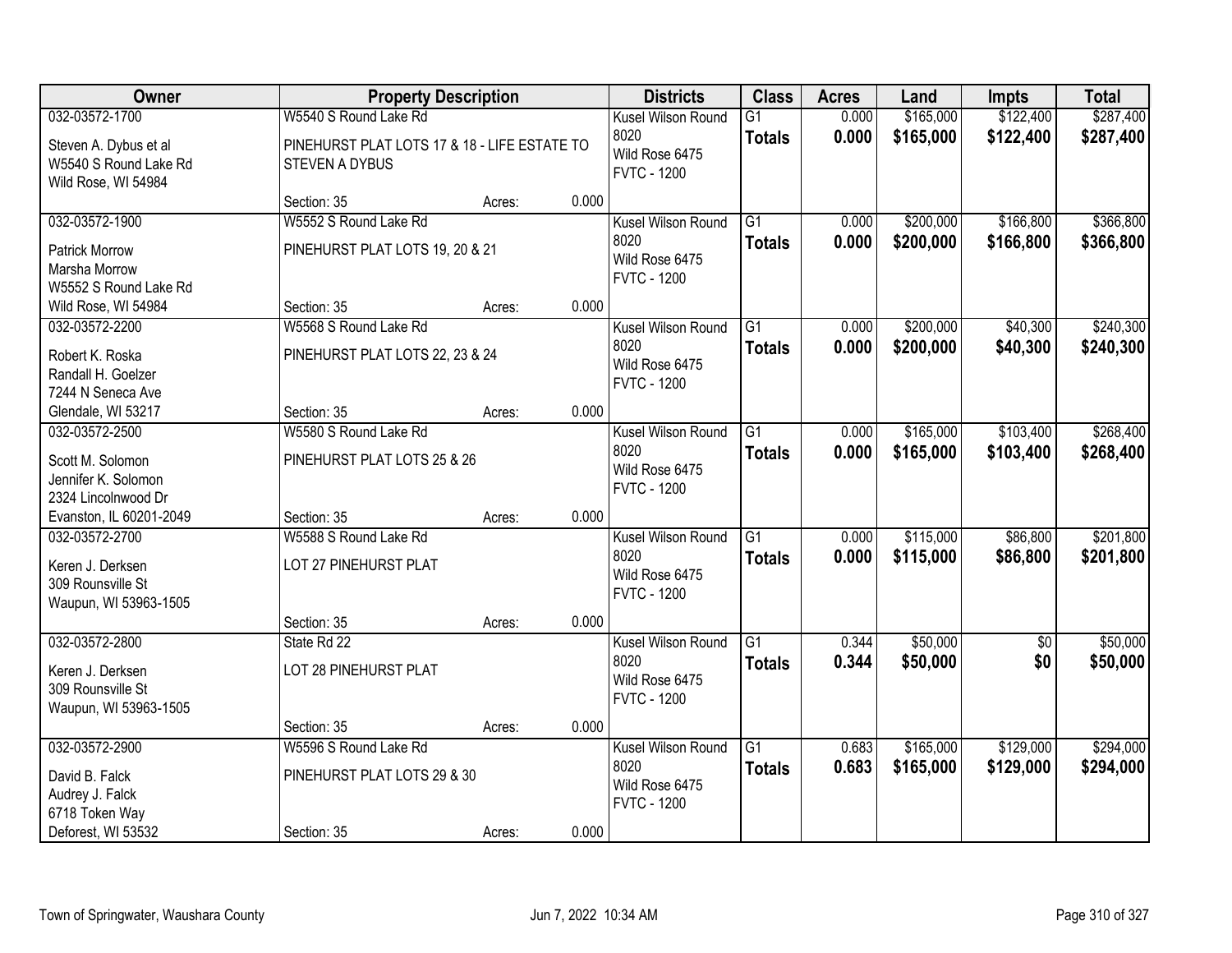| Owner                 |                                                | <b>Property Description</b> |       | <b>Districts</b>   | <b>Class</b>    | <b>Acres</b> | Land       | <b>Impts</b>    | <b>Total</b>    |
|-----------------------|------------------------------------------------|-----------------------------|-------|--------------------|-----------------|--------------|------------|-----------------|-----------------|
| 032-03572-3100        | W5602 S Round Lake Rd                          |                             |       | Kusel Wilson Round | $\overline{G1}$ | 0.351        | \$115,000  | \$37,700        | \$152,700       |
| Ted M. Bier           | PINEHURST PLAT LOT 31                          |                             |       | 8020               | <b>Totals</b>   | 0.351        | \$115,000  | \$37,700        | \$152,700       |
| Jill S. Bier          |                                                |                             |       | Wild Rose 6475     |                 |              |            |                 |                 |
| 6658 Dusky Gln        |                                                |                             |       | <b>FVTC - 1200</b> |                 |              |            |                 |                 |
| Windsor, WI 53598     | Section: 35                                    | Acres:                      | 0.000 |                    |                 |              |            |                 |                 |
| 032-03572-3200        | W5606 S Round Lake Rd                          |                             |       | Kusel Wilson Round | $\overline{G1}$ | 0.000        | \$115,000  | \$73,100        | \$188,100       |
| Reno Marotti          | PINEHURST PLAT LOT 32                          |                             |       | 8020               | <b>Totals</b>   | 0.000        | \$115,000  | \$73,100        | \$188,100       |
| 145 Richard Ct        |                                                |                             |       | Wild Rose 6475     |                 |              |            |                 |                 |
| Addison, IL 60101     |                                                |                             |       | <b>FVTC - 1200</b> |                 |              |            |                 |                 |
|                       | Section: 35                                    | Acres:                      | 0.000 |                    |                 |              |            |                 |                 |
| 032-03572-3300        | W5610 S Round Lake Rd                          |                             |       | Kusel Wilson Round | G1              | 0.000        | \$115,000  | \$86,800        | \$201,800       |
| RI Cottage, LLC       | PINEHURST PLAT LOT 33                          |                             |       | 8020               | <b>Totals</b>   | 0.000        | \$115,000  | \$86,800        | \$201,800       |
| 4504 Island View Dr   |                                                |                             |       | Wild Rose 6475     |                 |              |            |                 |                 |
| Oshkosh, WI 54901     |                                                |                             |       | <b>FVTC - 1200</b> |                 |              |            |                 |                 |
|                       | Section: 35                                    | Acres:                      | 0.000 |                    |                 |              |            |                 |                 |
| 032-03572-3410        | State Rd 22                                    |                             |       | Kusel Wilson Round | $\overline{G1}$ | 0.212        | \$6,500    | \$13,100        | \$19,600        |
| Timothy D. Mcadow     | PINEHURST PLAT SOUTH 150' OF LOT 34            |                             |       | 8020               | <b>Totals</b>   | 0.212        | \$6,500    | \$13,100        | \$19,600        |
| Kara A. Mcadow        |                                                |                             |       | Wild Rose 6475     |                 |              |            |                 |                 |
| W5624 S Round Lake Rd |                                                |                             |       | <b>FVTC - 1200</b> |                 |              |            |                 |                 |
| Wild Rose, WI 54984   | Section: 35                                    | Acres:                      | 0.212 |                    |                 |              |            |                 |                 |
| 032-03572-3420        | W5624 S Round Lake Rd                          |                             |       | Kusel Wilson Round | $\overline{G1}$ | 0.267        | \$131,000  | \$187,000       | \$318,000       |
| Timothy D. Mcadow     | PINEHURST PLAT LOT 34 EXC S 150'               |                             |       | 8020               | <b>Totals</b>   | 0.267        | \$131,000  | \$187,000       | \$318,000       |
| Kara A. Mcadow        |                                                |                             |       | Wild Rose 6475     |                 |              |            |                 |                 |
| W5624 S Round Lake Rd |                                                |                             |       | <b>FVTC - 1200</b> |                 |              |            |                 |                 |
| Wild Rose, WI 54984   | Section: 35                                    | Acres:                      | 0.267 |                    |                 |              |            |                 |                 |
| 032-03572-3500        | W5611 S Round Lake Rd                          |                             |       | Kusel Wilson Round | $\overline{G1}$ | 0.180        | \$6,000    | \$7,300         | \$13,300        |
| Joseph J. Michels     | LOT 35, PINEHURST PLAT                         |                             |       | 8020               | <b>Totals</b>   | 0.180        | \$6,000    | \$7,300         | \$13,300        |
| Susan M. Michels      |                                                |                             |       | Wild Rose 6475     |                 |              |            |                 |                 |
| 1000 Hollytree Ln     |                                                |                             |       | <b>FVTC - 1200</b> |                 |              |            |                 |                 |
| Fond Du Lac, WI 54935 | Section: 35                                    | Acres:                      | 0.000 |                    |                 |              |            |                 |                 |
| 032-03572-3509        | State Rd 22                                    |                             |       | Kusel Wilson Round | X4              | 0.470        | $\sqrt{6}$ | $\overline{50}$ | $\overline{50}$ |
| Town of Springwater   | PT OF GOV LOTS 7 & 8 (SW1/4) PINEHURST PLAT,   |                             |       | 8020               | <b>Totals</b>   | 0.470        | \$0        | \$0             | \$0             |
|                       | PLATTED ROAD W OF LOT 35 & S OF LOTS 35 & 36 & |                             |       | Wild Rose 6475     |                 |              |            |                 |                 |
|                       | <b>PARK</b>                                    |                             |       | <b>FVTC - 1200</b> |                 |              |            |                 |                 |
|                       | Section: 35                                    | Acres:                      | 0.000 |                    |                 |              |            |                 |                 |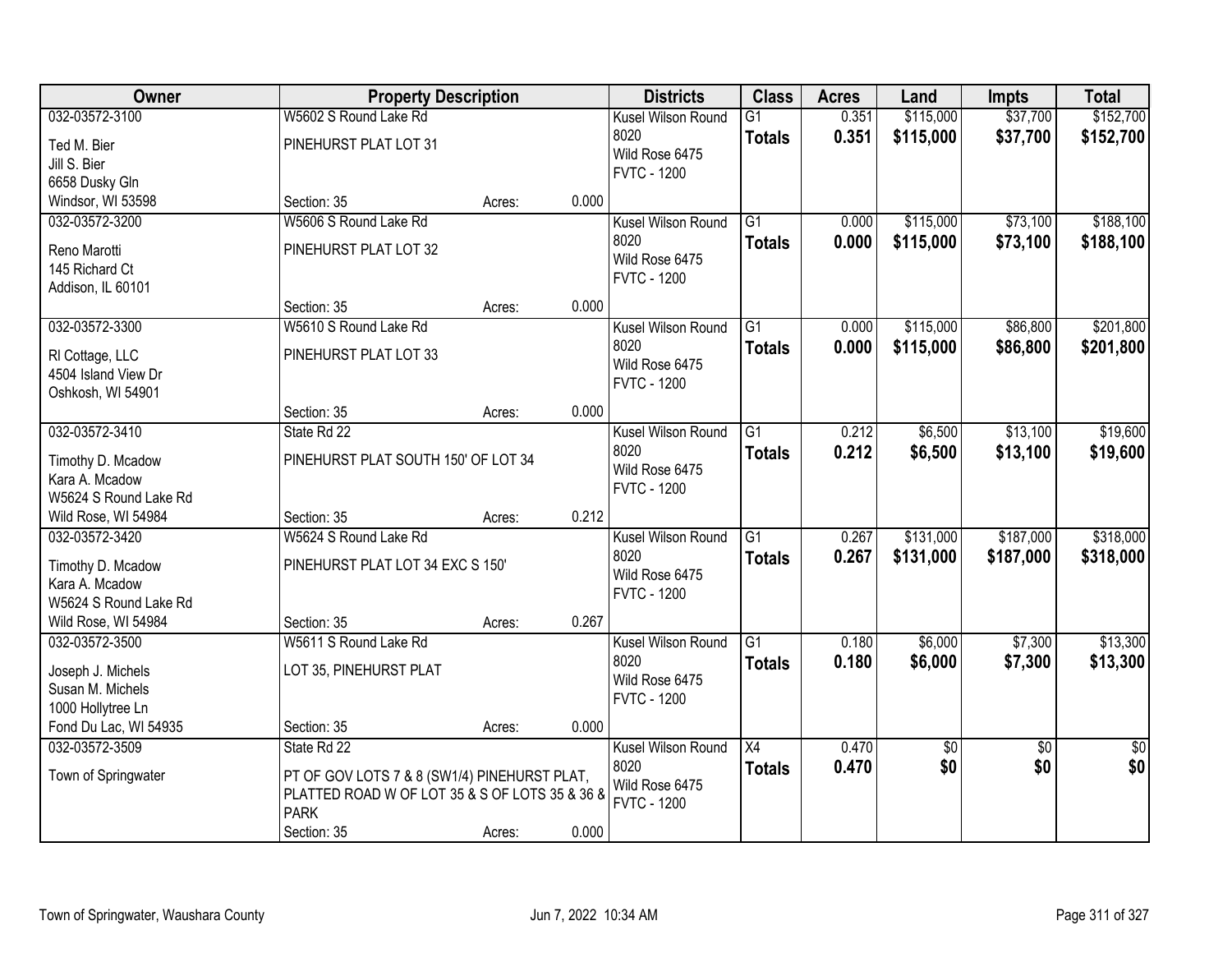| \$36,700<br>032-03572-3600<br>\$5,900<br>\$30,800<br>County Rd H<br>Kusel Wilson Round<br>$\overline{G1}$<br>0.170<br>8020<br>0.170<br>\$5,900<br>\$30,800<br>\$36,700<br><b>Totals</b><br>LOT 36, PINEHURST PLAT<br>Joseph J. Michels<br>Wild Rose 6475<br>Susan M. Michels<br><b>FVTC - 1200</b><br>1000 Hollytree Ln<br>0.000<br>Fond Du Lac, WI 54935<br>Section:<br>Acres:<br>032-03572-3700<br>State Rd 22<br>X4<br>0.336<br>$\overline{50}$<br>Kusel Wilson Round<br>\$0<br>\$0<br>\$0<br>\$0<br>8020<br>0.336<br>\$0<br><b>Totals</b><br>Town of Springwater<br>PT OF GOV LOTS 7 & 8 (SW1/4) PINEHURST PLAT,<br>Wild Rose 6475<br>PARK E OF LOT 36<br><b>FVTC - 1200</b><br>0.000<br>Section: 35<br>Acres:<br>\$252,700<br>\$422,600<br>032-03581-0100<br>G1<br>\$169,900<br>W5595 Aspen Rd<br>Kusel Wilson Round<br>0.477<br>8020<br>0.477<br>\$169,900<br>\$252,700<br>\$422,600<br><b>Totals</b><br>Scott R. Jeffers<br>PART OF GOV LOT 3, SUNNY SHORES SUBDIVISION<br>Wild Rose 6475<br>Brenda J. Jeffers<br>LOT <sub>1</sub><br><b>FVTC - 1200</b><br>N76 W23644 Majestic Heights Tr<br>0.477<br>Sussex, WI 53089<br>Section: 35<br>Acres:<br>032-03581-0200<br>\$169,200<br>\$182,700<br>\$351,900<br>W5587 Aspen Rd<br>Kusel Wilson Round<br>G1<br>0.512<br>8020<br>0.512<br>\$169,200<br>\$182,700<br>\$351,900<br><b>Totals</b><br>LOT 2 SUNNY SHORES SUBD<br>Jeffrey M. Keefe<br>Wild Rose 6475<br>Jeanne C. Keefe<br><b>FVTC - 1200</b><br>310 Pine St<br>0.512<br>Villa Park, IL 60181-2235<br>Section: 35<br>Acres:<br>$\overline{G1}$<br>\$167,100<br>\$355,400<br>032-03581-0300<br>0.550<br>W5585 Aspen Rd<br>Kusel Wilson Round<br>8020<br>0.550<br>\$167,100<br>\$355,400<br><b>Totals</b><br>Scott D. Sharkey<br>PART OF GOV LOT 3, SUNNY SHORES SUBDIVISION<br>Wild Rose 6475<br>W5585 Aspen Rd<br>LOT <sub>3</sub><br><b>FVTC - 1200</b><br>Wild Rose, WI 54984<br>0.550<br>Section: 35<br>Acres:<br>G1<br>\$165,000<br>\$174,600<br>032-03581-0400<br>Kusel Wilson Round<br>0.568<br>W5583 Aspen Rd<br>8020<br>0.568<br>\$165,000<br>\$174,600<br><b>Totals</b><br>PART OF GOV LOT 3, SUNNY SHORES SUBDIVISION<br>Kathleen A. Schiedemeyer<br>Wild Rose 6475 | Owner                | <b>Property Description</b> | <b>Districts</b> | <b>Class</b> | <b>Acres</b> | Land | <b>Impts</b> | <b>Total</b> |
|--------------------------------------------------------------------------------------------------------------------------------------------------------------------------------------------------------------------------------------------------------------------------------------------------------------------------------------------------------------------------------------------------------------------------------------------------------------------------------------------------------------------------------------------------------------------------------------------------------------------------------------------------------------------------------------------------------------------------------------------------------------------------------------------------------------------------------------------------------------------------------------------------------------------------------------------------------------------------------------------------------------------------------------------------------------------------------------------------------------------------------------------------------------------------------------------------------------------------------------------------------------------------------------------------------------------------------------------------------------------------------------------------------------------------------------------------------------------------------------------------------------------------------------------------------------------------------------------------------------------------------------------------------------------------------------------------------------------------------------------------------------------------------------------------------------------------------------------------------------------------------------------------------------------------------------------------------------------------------------------------------------------------------------------------------------------------------------------------------------------------------------------------------------------------------------------|----------------------|-----------------------------|------------------|--------------|--------------|------|--------------|--------------|
|                                                                                                                                                                                                                                                                                                                                                                                                                                                                                                                                                                                                                                                                                                                                                                                                                                                                                                                                                                                                                                                                                                                                                                                                                                                                                                                                                                                                                                                                                                                                                                                                                                                                                                                                                                                                                                                                                                                                                                                                                                                                                                                                                                                            |                      |                             |                  |              |              |      |              |              |
|                                                                                                                                                                                                                                                                                                                                                                                                                                                                                                                                                                                                                                                                                                                                                                                                                                                                                                                                                                                                                                                                                                                                                                                                                                                                                                                                                                                                                                                                                                                                                                                                                                                                                                                                                                                                                                                                                                                                                                                                                                                                                                                                                                                            |                      |                             |                  |              |              |      |              |              |
|                                                                                                                                                                                                                                                                                                                                                                                                                                                                                                                                                                                                                                                                                                                                                                                                                                                                                                                                                                                                                                                                                                                                                                                                                                                                                                                                                                                                                                                                                                                                                                                                                                                                                                                                                                                                                                                                                                                                                                                                                                                                                                                                                                                            |                      |                             |                  |              |              |      |              |              |
|                                                                                                                                                                                                                                                                                                                                                                                                                                                                                                                                                                                                                                                                                                                                                                                                                                                                                                                                                                                                                                                                                                                                                                                                                                                                                                                                                                                                                                                                                                                                                                                                                                                                                                                                                                                                                                                                                                                                                                                                                                                                                                                                                                                            |                      |                             |                  |              |              |      |              |              |
|                                                                                                                                                                                                                                                                                                                                                                                                                                                                                                                                                                                                                                                                                                                                                                                                                                                                                                                                                                                                                                                                                                                                                                                                                                                                                                                                                                                                                                                                                                                                                                                                                                                                                                                                                                                                                                                                                                                                                                                                                                                                                                                                                                                            |                      |                             |                  |              |              |      |              |              |
|                                                                                                                                                                                                                                                                                                                                                                                                                                                                                                                                                                                                                                                                                                                                                                                                                                                                                                                                                                                                                                                                                                                                                                                                                                                                                                                                                                                                                                                                                                                                                                                                                                                                                                                                                                                                                                                                                                                                                                                                                                                                                                                                                                                            |                      |                             |                  |              |              |      |              |              |
|                                                                                                                                                                                                                                                                                                                                                                                                                                                                                                                                                                                                                                                                                                                                                                                                                                                                                                                                                                                                                                                                                                                                                                                                                                                                                                                                                                                                                                                                                                                                                                                                                                                                                                                                                                                                                                                                                                                                                                                                                                                                                                                                                                                            |                      |                             |                  |              |              |      |              |              |
|                                                                                                                                                                                                                                                                                                                                                                                                                                                                                                                                                                                                                                                                                                                                                                                                                                                                                                                                                                                                                                                                                                                                                                                                                                                                                                                                                                                                                                                                                                                                                                                                                                                                                                                                                                                                                                                                                                                                                                                                                                                                                                                                                                                            |                      |                             |                  |              |              |      |              |              |
|                                                                                                                                                                                                                                                                                                                                                                                                                                                                                                                                                                                                                                                                                                                                                                                                                                                                                                                                                                                                                                                                                                                                                                                                                                                                                                                                                                                                                                                                                                                                                                                                                                                                                                                                                                                                                                                                                                                                                                                                                                                                                                                                                                                            |                      |                             |                  |              |              |      |              |              |
|                                                                                                                                                                                                                                                                                                                                                                                                                                                                                                                                                                                                                                                                                                                                                                                                                                                                                                                                                                                                                                                                                                                                                                                                                                                                                                                                                                                                                                                                                                                                                                                                                                                                                                                                                                                                                                                                                                                                                                                                                                                                                                                                                                                            |                      |                             |                  |              |              |      |              |              |
|                                                                                                                                                                                                                                                                                                                                                                                                                                                                                                                                                                                                                                                                                                                                                                                                                                                                                                                                                                                                                                                                                                                                                                                                                                                                                                                                                                                                                                                                                                                                                                                                                                                                                                                                                                                                                                                                                                                                                                                                                                                                                                                                                                                            |                      |                             |                  |              |              |      |              |              |
|                                                                                                                                                                                                                                                                                                                                                                                                                                                                                                                                                                                                                                                                                                                                                                                                                                                                                                                                                                                                                                                                                                                                                                                                                                                                                                                                                                                                                                                                                                                                                                                                                                                                                                                                                                                                                                                                                                                                                                                                                                                                                                                                                                                            |                      |                             |                  |              |              |      |              |              |
|                                                                                                                                                                                                                                                                                                                                                                                                                                                                                                                                                                                                                                                                                                                                                                                                                                                                                                                                                                                                                                                                                                                                                                                                                                                                                                                                                                                                                                                                                                                                                                                                                                                                                                                                                                                                                                                                                                                                                                                                                                                                                                                                                                                            |                      |                             |                  |              |              |      |              |              |
|                                                                                                                                                                                                                                                                                                                                                                                                                                                                                                                                                                                                                                                                                                                                                                                                                                                                                                                                                                                                                                                                                                                                                                                                                                                                                                                                                                                                                                                                                                                                                                                                                                                                                                                                                                                                                                                                                                                                                                                                                                                                                                                                                                                            |                      |                             |                  |              |              |      |              |              |
|                                                                                                                                                                                                                                                                                                                                                                                                                                                                                                                                                                                                                                                                                                                                                                                                                                                                                                                                                                                                                                                                                                                                                                                                                                                                                                                                                                                                                                                                                                                                                                                                                                                                                                                                                                                                                                                                                                                                                                                                                                                                                                                                                                                            |                      |                             |                  |              |              |      |              |              |
|                                                                                                                                                                                                                                                                                                                                                                                                                                                                                                                                                                                                                                                                                                                                                                                                                                                                                                                                                                                                                                                                                                                                                                                                                                                                                                                                                                                                                                                                                                                                                                                                                                                                                                                                                                                                                                                                                                                                                                                                                                                                                                                                                                                            |                      |                             |                  |              |              |      |              |              |
|                                                                                                                                                                                                                                                                                                                                                                                                                                                                                                                                                                                                                                                                                                                                                                                                                                                                                                                                                                                                                                                                                                                                                                                                                                                                                                                                                                                                                                                                                                                                                                                                                                                                                                                                                                                                                                                                                                                                                                                                                                                                                                                                                                                            |                      |                             |                  |              |              |      |              |              |
|                                                                                                                                                                                                                                                                                                                                                                                                                                                                                                                                                                                                                                                                                                                                                                                                                                                                                                                                                                                                                                                                                                                                                                                                                                                                                                                                                                                                                                                                                                                                                                                                                                                                                                                                                                                                                                                                                                                                                                                                                                                                                                                                                                                            |                      |                             |                  |              |              |      |              |              |
| \$522,500<br>\$522,500<br>\$339,600<br>\$339,600                                                                                                                                                                                                                                                                                                                                                                                                                                                                                                                                                                                                                                                                                                                                                                                                                                                                                                                                                                                                                                                                                                                                                                                                                                                                                                                                                                                                                                                                                                                                                                                                                                                                                                                                                                                                                                                                                                                                                                                                                                                                                                                                           |                      |                             |                  |              |              |      |              |              |
|                                                                                                                                                                                                                                                                                                                                                                                                                                                                                                                                                                                                                                                                                                                                                                                                                                                                                                                                                                                                                                                                                                                                                                                                                                                                                                                                                                                                                                                                                                                                                                                                                                                                                                                                                                                                                                                                                                                                                                                                                                                                                                                                                                                            |                      |                             |                  |              |              |      |              |              |
|                                                                                                                                                                                                                                                                                                                                                                                                                                                                                                                                                                                                                                                                                                                                                                                                                                                                                                                                                                                                                                                                                                                                                                                                                                                                                                                                                                                                                                                                                                                                                                                                                                                                                                                                                                                                                                                                                                                                                                                                                                                                                                                                                                                            |                      |                             |                  |              |              |      |              |              |
|                                                                                                                                                                                                                                                                                                                                                                                                                                                                                                                                                                                                                                                                                                                                                                                                                                                                                                                                                                                                                                                                                                                                                                                                                                                                                                                                                                                                                                                                                                                                                                                                                                                                                                                                                                                                                                                                                                                                                                                                                                                                                                                                                                                            |                      |                             |                  |              |              |      |              |              |
|                                                                                                                                                                                                                                                                                                                                                                                                                                                                                                                                                                                                                                                                                                                                                                                                                                                                                                                                                                                                                                                                                                                                                                                                                                                                                                                                                                                                                                                                                                                                                                                                                                                                                                                                                                                                                                                                                                                                                                                                                                                                                                                                                                                            |                      |                             |                  |              |              |      |              |              |
|                                                                                                                                                                                                                                                                                                                                                                                                                                                                                                                                                                                                                                                                                                                                                                                                                                                                                                                                                                                                                                                                                                                                                                                                                                                                                                                                                                                                                                                                                                                                                                                                                                                                                                                                                                                                                                                                                                                                                                                                                                                                                                                                                                                            |                      |                             |                  |              |              |      |              |              |
|                                                                                                                                                                                                                                                                                                                                                                                                                                                                                                                                                                                                                                                                                                                                                                                                                                                                                                                                                                                                                                                                                                                                                                                                                                                                                                                                                                                                                                                                                                                                                                                                                                                                                                                                                                                                                                                                                                                                                                                                                                                                                                                                                                                            |                      |                             |                  |              |              |      |              |              |
|                                                                                                                                                                                                                                                                                                                                                                                                                                                                                                                                                                                                                                                                                                                                                                                                                                                                                                                                                                                                                                                                                                                                                                                                                                                                                                                                                                                                                                                                                                                                                                                                                                                                                                                                                                                                                                                                                                                                                                                                                                                                                                                                                                                            |                      |                             |                  |              |              |      |              |              |
|                                                                                                                                                                                                                                                                                                                                                                                                                                                                                                                                                                                                                                                                                                                                                                                                                                                                                                                                                                                                                                                                                                                                                                                                                                                                                                                                                                                                                                                                                                                                                                                                                                                                                                                                                                                                                                                                                                                                                                                                                                                                                                                                                                                            |                      |                             |                  |              |              |      |              |              |
|                                                                                                                                                                                                                                                                                                                                                                                                                                                                                                                                                                                                                                                                                                                                                                                                                                                                                                                                                                                                                                                                                                                                                                                                                                                                                                                                                                                                                                                                                                                                                                                                                                                                                                                                                                                                                                                                                                                                                                                                                                                                                                                                                                                            | Todd A. Schiedemeyer | LOT <sub>4</sub>            |                  |              |              |      |              |              |
| <b>FVTC - 1200</b><br>W5583 Aspen Rd                                                                                                                                                                                                                                                                                                                                                                                                                                                                                                                                                                                                                                                                                                                                                                                                                                                                                                                                                                                                                                                                                                                                                                                                                                                                                                                                                                                                                                                                                                                                                                                                                                                                                                                                                                                                                                                                                                                                                                                                                                                                                                                                                       |                      |                             |                  |              |              |      |              |              |
| Wild Rose, WI 54984-6109<br>0.568<br>Section: 35<br>Acres:                                                                                                                                                                                                                                                                                                                                                                                                                                                                                                                                                                                                                                                                                                                                                                                                                                                                                                                                                                                                                                                                                                                                                                                                                                                                                                                                                                                                                                                                                                                                                                                                                                                                                                                                                                                                                                                                                                                                                                                                                                                                                                                                 |                      |                             |                  |              |              |      |              |              |
| \$165,000<br>\$270,900<br>\$435,900<br>032-03581-0500<br>W5571 Aspen Rd<br>Kusel Wilson Round<br>G1<br>0.527                                                                                                                                                                                                                                                                                                                                                                                                                                                                                                                                                                                                                                                                                                                                                                                                                                                                                                                                                                                                                                                                                                                                                                                                                                                                                                                                                                                                                                                                                                                                                                                                                                                                                                                                                                                                                                                                                                                                                                                                                                                                               |                      |                             |                  |              |              |      |              |              |
| 0.527<br>8020<br>\$165,000<br>\$270,900<br>\$435,900<br><b>Totals</b>                                                                                                                                                                                                                                                                                                                                                                                                                                                                                                                                                                                                                                                                                                                                                                                                                                                                                                                                                                                                                                                                                                                                                                                                                                                                                                                                                                                                                                                                                                                                                                                                                                                                                                                                                                                                                                                                                                                                                                                                                                                                                                                      |                      |                             |                  |              |              |      |              |              |
| Todd S. Devens<br>PART OF GOV LOT 3, SUNNY SHORES SUBDIVISION<br>Wild Rose 6475                                                                                                                                                                                                                                                                                                                                                                                                                                                                                                                                                                                                                                                                                                                                                                                                                                                                                                                                                                                                                                                                                                                                                                                                                                                                                                                                                                                                                                                                                                                                                                                                                                                                                                                                                                                                                                                                                                                                                                                                                                                                                                            |                      |                             |                  |              |              |      |              |              |
| Jody L. Devens<br>LOT <sub>5</sub><br><b>FVTC - 1200</b><br>5726 Elderberry Ln                                                                                                                                                                                                                                                                                                                                                                                                                                                                                                                                                                                                                                                                                                                                                                                                                                                                                                                                                                                                                                                                                                                                                                                                                                                                                                                                                                                                                                                                                                                                                                                                                                                                                                                                                                                                                                                                                                                                                                                                                                                                                                             |                      |                             |                  |              |              |      |              |              |
| 0.527<br>Oshkosh, WI 54904<br>Section: 35<br>Acres:                                                                                                                                                                                                                                                                                                                                                                                                                                                                                                                                                                                                                                                                                                                                                                                                                                                                                                                                                                                                                                                                                                                                                                                                                                                                                                                                                                                                                                                                                                                                                                                                                                                                                                                                                                                                                                                                                                                                                                                                                                                                                                                                        |                      |                             |                  |              |              |      |              |              |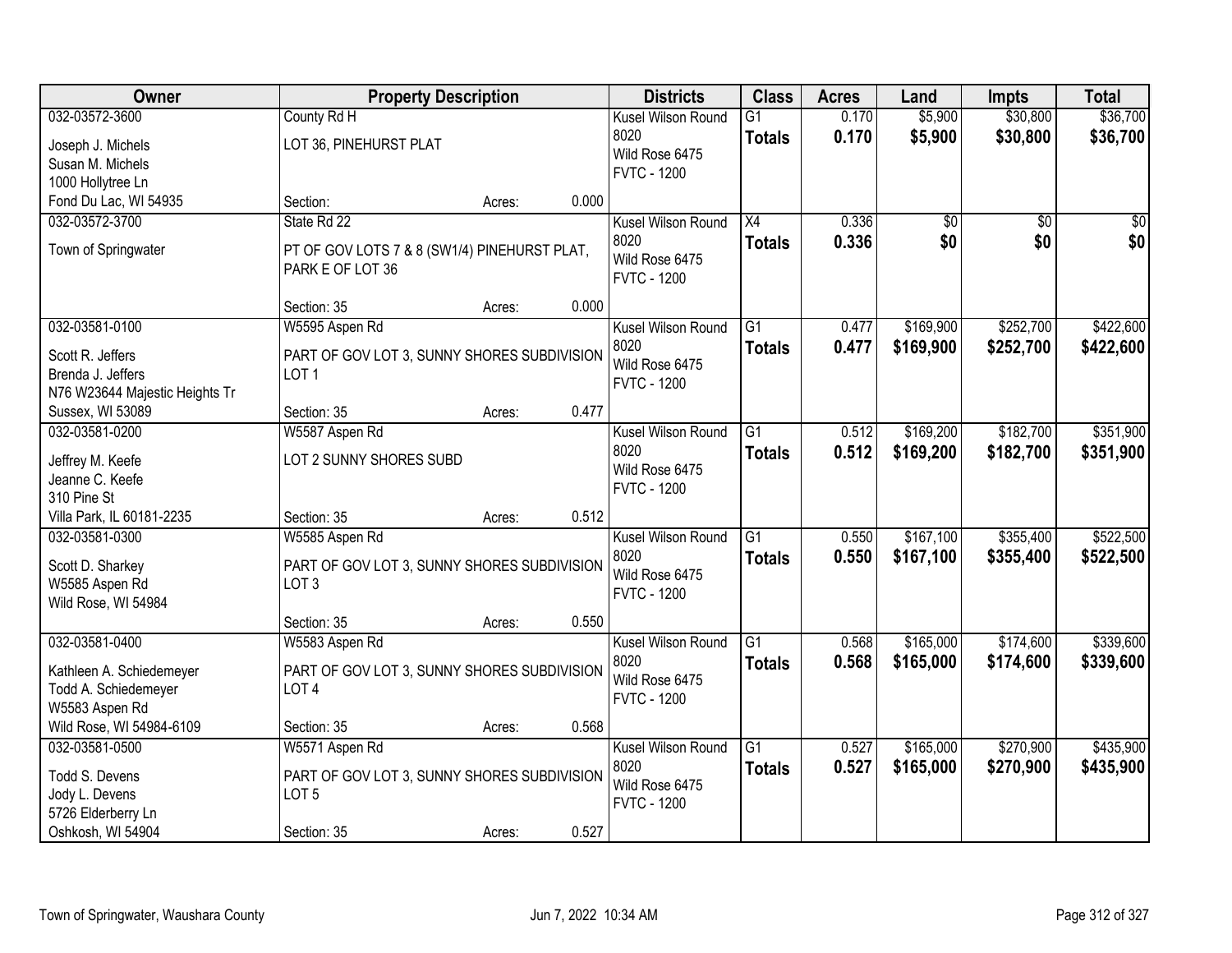| <b>Owner</b>                                    | <b>Property Description</b>                                |        |       | <b>Districts</b>   | <b>Class</b>    | <b>Acres</b> | Land      | <b>Impts</b> | <b>Total</b> |
|-------------------------------------------------|------------------------------------------------------------|--------|-------|--------------------|-----------------|--------------|-----------|--------------|--------------|
| 032-03581-0600                                  | W5569 Aspen Rd                                             |        |       | Kusel Wilson Round | $\overline{G1}$ | 0.489        | \$165,000 | \$187,400    | \$352,400    |
| James B. Knoerr                                 | PART OF GOV LOT 3, SUNNY SHORES SUBDIVISION                |        |       | 8020               | <b>Totals</b>   | 0.489        | \$165,000 | \$187,400    | \$352,400    |
| Kelley S. Knoerr                                | LOT <sub>6</sub>                                           |        |       | Wild Rose 6475     |                 |              |           |              |              |
| 4035 S Cavendish Rd                             |                                                            |        |       | <b>FVTC - 1200</b> |                 |              |           |              |              |
| New Berlin, WI 53151                            | Section: 35                                                | Acres: | 0.489 |                    |                 |              |           |              |              |
| 032-03581-0712                                  | W5547 Aspen Rd                                             |        |       | Kusel Wilson Round | $\overline{G1}$ | 1.880        | \$383,400 | \$251,600    | \$635,000    |
|                                                 |                                                            |        |       | 8020               | <b>Totals</b>   | 1.880        | \$383,400 | \$251,600    | \$635,000    |
| David A. Janssen                                | LOT 1 CSM 3178 & LOTS 9 & 10 SUNNY SHORES                  |        |       | Wild Rose 6475     |                 |              |           |              |              |
| Kristin M. Janssen                              | <b>SUBD</b>                                                |        |       | <b>FVTC - 1200</b> |                 |              |           |              |              |
| 3190 Waldwic Ln                                 |                                                            |        | 1.880 |                    |                 |              |           |              |              |
| Oshkosh, WI 54904                               | Section: 35                                                | Acres: |       |                    |                 |              |           |              |              |
| 032-03581-1100                                  | W5503 Aspen Rd                                             |        |       | Kusel Wilson Round | $\overline{G1}$ | 0.465        | \$165,700 | \$166,100    | \$331,800    |
| Joseph J & Susan J Herman Revocable             | PART OF GOV LOT 3, SUNNY SHORES SUBDIVISION                |        |       | 8020               | <b>Totals</b>   | 0.465        | \$165,700 | \$166,100    | \$331,800    |
| Trust                                           | <b>LOT 11</b>                                              |        |       | Wild Rose 6475     |                 |              |           |              |              |
| W5503 Aspen Rd                                  |                                                            |        |       | <b>FVTC - 1200</b> |                 |              |           |              |              |
| Wild Rose, WI 54984                             | Section: 35                                                | Acres: | 0.465 |                    |                 |              |           |              |              |
| 032-03581-1200                                  | W5493 Aspen Rd                                             |        |       | Kusel Wilson Round | G1              | 0.525        | \$165,700 | \$1,000      | \$166,700    |
|                                                 |                                                            |        |       | 8020               | <b>Totals</b>   | 0.525        | \$165,700 | \$1,000      | \$166,700    |
| Connie J. Campbell                              | PT OF GOV LOT 3, SUNNY SHORES SUBDIVISION<br><b>LOT 12</b> |        |       | Wild Rose 6475     |                 |              |           |              |              |
| 8276 Us Highway 51 Unit 6<br>Minocqua, WI 54548 |                                                            |        |       | <b>FVTC - 1200</b> |                 |              |           |              |              |
|                                                 | Section: 35                                                | Acres: | 0.525 |                    |                 |              |           |              |              |
| 032-03581-1300                                  | W5485 Aspen Rd                                             |        |       | Kusel Wilson Round | $\overline{G1}$ | 0.551        | \$165,700 | \$153,600    | \$319,300    |
|                                                 |                                                            |        |       | 8020               |                 |              |           |              |              |
| Greg R. Koltermann                              | PART OF GOV LOT 3, SUNNY SHORES SUBDIVISION                |        |       | Wild Rose 6475     | <b>Totals</b>   | 0.551        | \$165,700 | \$153,600    | \$319,300    |
| Lori L. Koltermann                              | <b>LOT 13</b>                                              |        |       | <b>FVTC - 1200</b> |                 |              |           |              |              |
| W267 S7940 Stony Point Ct                       |                                                            |        |       |                    |                 |              |           |              |              |
| Mukwonago, WI 53149                             | Section: 35                                                | Acres: | 0.551 |                    |                 |              |           |              |              |
| 032-03581-1400                                  | W5481 Aspen Rd                                             |        |       | Kusel Wilson Round | G1              | 0.553        | \$166,400 | \$171,200    | \$337,600    |
| Jeffrey P. Aiken                                | PART OF GOV LOT 3, SUNNY SHORES SUBDIVISION                |        |       | 8020               | <b>Totals</b>   | 0.553        | \$166,400 | \$171,200    | \$337,600    |
| Suzanne Aiken                                   | <b>LOT 14</b>                                              |        |       | Wild Rose 6475     |                 |              |           |              |              |
| 1071 E Circle Dr                                |                                                            |        |       | <b>FVTC - 1200</b> |                 |              |           |              |              |
| Whitefish Bay, WI 53217                         | Section: 35                                                | Acres: | 0.553 |                    |                 |              |           |              |              |
| 032-03581-1500                                  | W5475 Aspen Rd                                             |        |       | Kusel Wilson Round | $\overline{G1}$ | 0.543        | \$167,800 | \$201,000    | \$368,800    |
|                                                 |                                                            |        |       | 8020               | <b>Totals</b>   | 0.543        | \$167,800 | \$201,000    | \$368,800    |
| Susan A. Hildebrand                             | PART OF GOV LOT 3, SUNNY SHORES SUBDIVISION                |        |       | Wild Rose 6475     |                 |              |           |              |              |
| W5475 Aspen Rd                                  | <b>LOT 15</b>                                              |        |       | <b>FVTC - 1200</b> |                 |              |           |              |              |
| Wild Rose, WI 54984                             |                                                            |        |       |                    |                 |              |           |              |              |
|                                                 | Section: 35                                                | Acres: | 0.543 |                    |                 |              |           |              |              |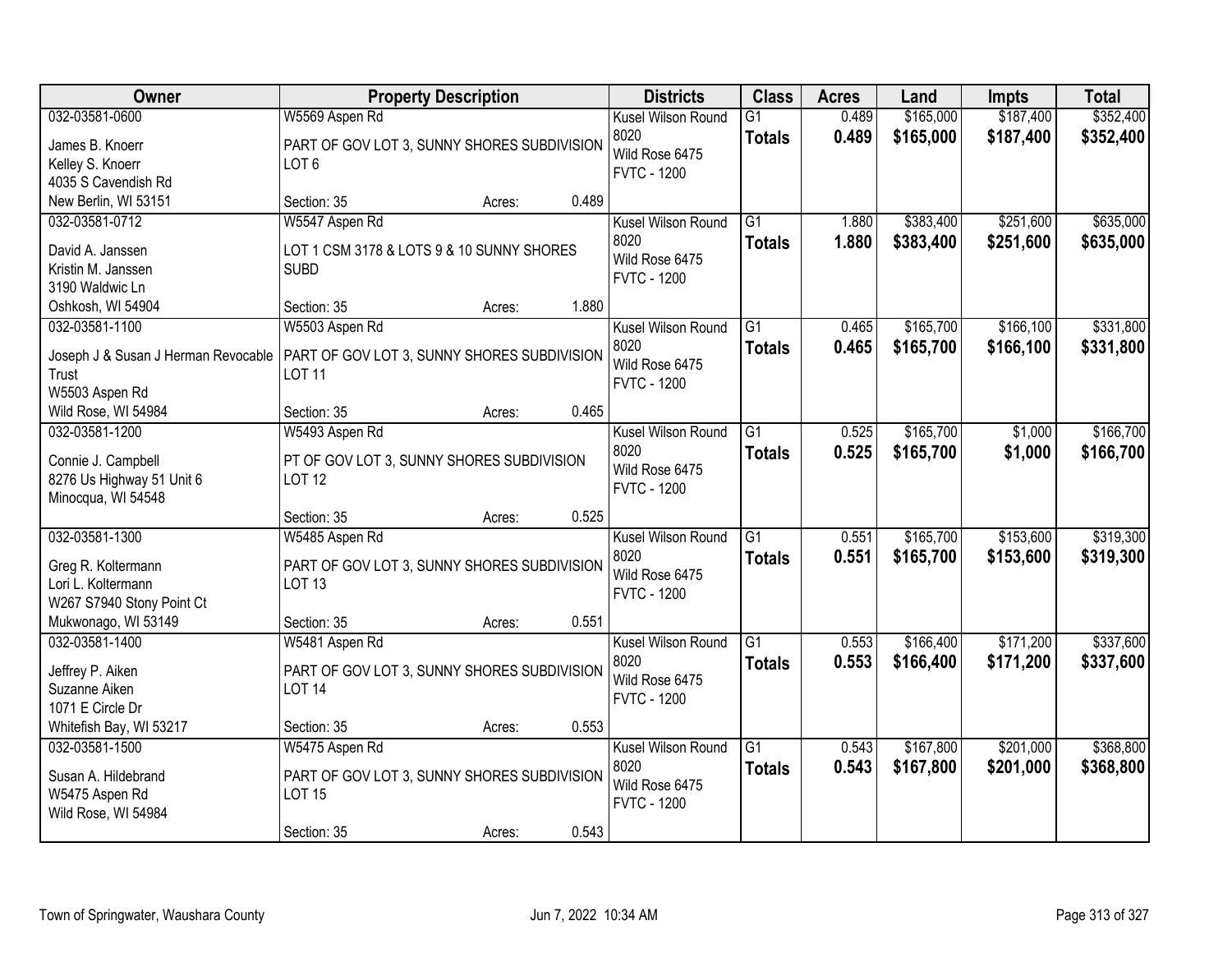| Owner                                 |                                               | <b>Property Description</b> |       | <b>Districts</b>                     | <b>Class</b>    | <b>Acres</b> | Land      | <b>Impts</b>    | <b>Total</b> |
|---------------------------------------|-----------------------------------------------|-----------------------------|-------|--------------------------------------|-----------------|--------------|-----------|-----------------|--------------|
| 032-03581-1600                        | W5469 Aspen Rd                                |                             |       | Kusel Wilson Round                   | G1              | 0.526        | \$165,700 | \$237,700       | \$403,400    |
| Dean M. Birschbach                    | PART OF GOV LOT 3, SUNNY SHORES SUBDIVISION   |                             |       | 8020<br>Wild Rose 6475               | <b>Totals</b>   | 0.526        | \$165,700 | \$237,700       | \$403,400    |
| Kimberly M. Birschbach                | <b>LOT 16</b>                                 |                             |       | <b>FVTC - 1200</b>                   |                 |              |           |                 |              |
| 1184 Ava Ct<br>Neenah, WI 54956-1897  | Section: 35                                   | Acres:                      | 0.526 |                                      |                 |              |           |                 |              |
| 032-03581-1700                        | W5453 Aspen Rd                                |                             |       | Kusel Wilson Round                   | $\overline{G1}$ | 0.459        | \$165,700 | \$170,800       | \$336,500    |
|                                       |                                               |                             |       | 8020                                 | <b>Totals</b>   | 0.459        | \$165,700 | \$170,800       | \$336,500    |
| Paul N. Pejsa                         | PART OF GOV LOT 3, SUNNY SHORES SUBDIVISION   |                             |       | Wild Rose 6475                       |                 |              |           |                 |              |
| Nancy A. Pejsa                        | <b>LOT 17</b>                                 |                             |       | <b>FVTC - 1200</b>                   |                 |              |           |                 |              |
| W5453 Aspen Rd<br>Wild Rose, WI 54984 | Section: 35                                   | Acres:                      | 0.459 |                                      |                 |              |           |                 |              |
| 032-03581-1800                        | State Rd 22                                   |                             |       | Kusel Wilson Round                   | X4              | 0.265        | \$0       | \$0             | \$0          |
|                                       |                                               |                             |       | 8020                                 | <b>Totals</b>   | 0.265        | \$0       | \$0             | \$0          |
| Town of Springwater                   | PART OF GOV LOT 3, SUNNY SHORES SUBDIVISION   |                             |       | Wild Rose 6475                       |                 |              |           |                 |              |
|                                       | PUBLIC ACCESS                                 |                             |       | <b>FVTC - 1200</b>                   |                 |              |           |                 |              |
|                                       | Section: 35                                   | Acres:                      | 0.265 |                                      |                 |              |           |                 |              |
| 032-03582-0100                        | W5596 Hiwela Dr                               |                             |       | Kusel Wilson Round                   | G1              | 1.850        | \$256,000 | \$343,500       | \$599,500    |
| DJW Investments, LLC                  | PT OF GOV LOT 3, KUSEL LAKE ACRES PLAT, LOTS  |                             |       | 8020                                 | <b>Totals</b>   | 1.850        | \$256,000 | \$343,500       | \$599,500    |
| 411 S Commercial St                   | 1 & 2                                         |                             |       | Wild Rose 6475                       |                 |              |           |                 |              |
| Neenah, WI 54956                      |                                               |                             |       | <b>FVTC - 1200</b>                   |                 |              |           |                 |              |
|                                       | Section: 35                                   | Acres:                      | 1.850 |                                      |                 |              |           |                 |              |
| 032-03582-0300                        | W5580 Hiwela Dr                               |                             |       | Kusel Wilson Round                   | $\overline{G1}$ | 0.840        | \$154,000 | \$800           | \$154,800    |
| Michael Sullivan                      | PT OF GOV LOT 3, KUSEL LAKE ACRES PLAT, LOT 3 |                             |       | 8020                                 | <b>Totals</b>   | 0.840        | \$154,000 | \$800           | \$154,800    |
| Kara Sullivan                         |                                               |                             |       | Wild Rose 6475                       |                 |              |           |                 |              |
| 500 N Vine St                         |                                               |                             |       | <b>FVTC - 1200</b>                   |                 |              |           |                 |              |
| Appleton, WI 54911-5303               | Section: 35                                   | Acres:                      | 0.840 |                                      |                 |              |           |                 |              |
| 032-03582-0400                        | <b>Hiwela Dr</b>                              |                             |       | Kusel Wilson Round                   | $\overline{G1}$ | 0.830        | \$158,400 | $\overline{50}$ | \$158,400    |
| Joseph P. Guidote Jr                  | PT OF GOV LOT 3, KUSEL LAKE ACRES PLAT, LOT 4 |                             |       | 8020                                 | <b>Totals</b>   | 0.830        | \$158,400 | \$0             | \$158,400    |
| Lynn Z. Guidote                       |                                               |                             |       | Wild Rose 6475<br><b>FVTC - 1200</b> |                 |              |           |                 |              |
| 1029 Ninth St                         |                                               |                             |       |                                      |                 |              |           |                 |              |
| Menasha, WI 54952                     | Section: 35                                   | Acres:                      | 0.830 |                                      |                 |              |           |                 |              |
| 032-03582-0500                        | W5568 Hiwela Dr                               |                             |       | Kusel Wilson Round                   | G1              | 0.810        | \$220,000 | \$177,500       | \$397,500    |
| Bs Group, LLC                         | LOT 5 KUSEL LAKE ACRES PLAT                   |                             |       | 8020                                 | <b>Totals</b>   | 0.810        | \$220,000 | \$177,500       | \$397,500    |
| 4413 Tokay Blvd                       |                                               |                             |       | Wild Rose 6475<br><b>FVTC - 1200</b> |                 |              |           |                 |              |
| Madison, WI 53711-1436                |                                               |                             |       |                                      |                 |              |           |                 |              |
|                                       | Section: 35                                   | Acres:                      | 0.810 |                                      |                 |              |           |                 |              |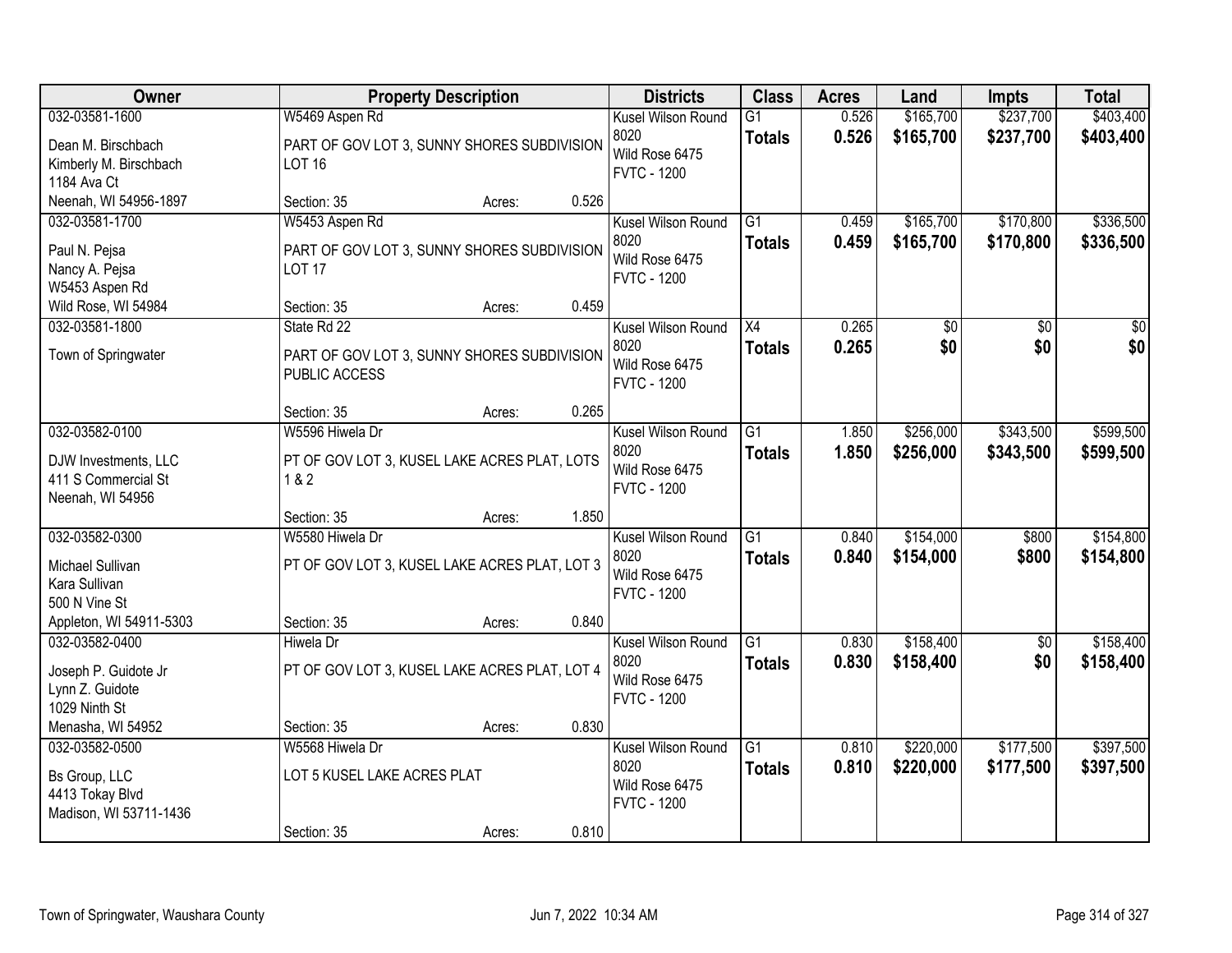| Owner                                    | <b>Property Description</b>                   |        |       | <b>Districts</b>   | <b>Class</b>    | <b>Acres</b> | Land      | <b>Impts</b> | <b>Total</b> |
|------------------------------------------|-----------------------------------------------|--------|-------|--------------------|-----------------|--------------|-----------|--------------|--------------|
| 032-03582-0600                           | W5562 Hiwela Dr                               |        |       | Kusel Wilson Round | $\overline{G1}$ | 0.820        | \$220,000 | \$284,300    | \$504,300    |
| Tyler J. Schroeder                       | LOT 6 KUSEL LAKE ACRES                        |        |       | 8020               | <b>Totals</b>   | 0.820        | \$220,000 | \$284,300    | \$504,300    |
| 4413 Tokay Blvd                          |                                               |        |       | Wild Rose 6475     |                 |              |           |              |              |
| Madison, WI 53711-1436                   |                                               |        |       | <b>FVTC - 1200</b> |                 |              |           |              |              |
|                                          | Section: 35                                   | Acres: | 0.820 |                    |                 |              |           |              |              |
| 032-03582-0700                           | W5554 Hiwela Dr                               |        |       | Kusel Wilson Round | $\overline{G1}$ | 0.840        | \$220,000 | \$233,900    | \$453,900    |
| James R Buck Trust 101                   | PART OF GOV LOT 3, KUSEL LAKE ACRES PLAT, LOT |        |       | 8020               | <b>Totals</b>   | 0.840        | \$220,000 | \$233,900    | \$453,900    |
| Karen L Buck Trust 101                   |                                               |        |       | Wild Rose 6475     |                 |              |           |              |              |
| 1447 Maria Ct                            |                                               |        |       | <b>FVTC - 1200</b> |                 |              |           |              |              |
| Sycamore, IL 60178                       | Section: 35                                   | Acres: | 0.840 |                    |                 |              |           |              |              |
| 032-03582-0800                           | W5546 Hiwela Dr                               |        |       | Kusel Wilson Round | G1              | 0.810        | \$253,000 | \$246,600    | \$499,600    |
|                                          |                                               |        |       | 8020               | <b>Totals</b>   | 0.810        | \$253,000 | \$246,600    | \$499,600    |
| Lawrence A & Gayle L Totsky Joint        | PART OF GOV LOT 3, KUSEL LAKE ACRES PLAT, LOT |        |       | Wild Rose 6475     |                 |              |           |              |              |
| Revocable Trust<br>N65 W14482 Redwood Dr | 8                                             |        |       | <b>FVTC - 1200</b> |                 |              |           |              |              |
| Menomonee Falls, WI 53051                | Section: 35                                   | Acres: | 0.810 |                    |                 |              |           |              |              |
| 032-03582-0900                           | <b>Hiwela Dr</b>                              |        |       | Kusel Wilson Round | G1              | 0.750        | \$136,800 | $\sqrt[6]{}$ | \$136,800    |
|                                          |                                               |        |       | 8020               | <b>Totals</b>   | 0.750        | \$136,800 | \$0          | \$136,800    |
| Lawrence A & Gayle L Totsky Joint        | LOT 9 KUSEL LAKE ACRES                        |        |       | Wild Rose 6475     |                 |              |           |              |              |
| Revocable Trust                          |                                               |        |       | <b>FVTC - 1200</b> |                 |              |           |              |              |
| N65 W14482 Redwood Dr                    |                                               |        |       |                    |                 |              |           |              |              |
| Menomonee Falls, WI 53051                | Section: 35                                   | Acres: | 0.750 |                    |                 |              |           |              |              |
| 032-03582-1010                           | W5538 Hiwela Dr                               |        |       | Kusel Wilson Round | $\overline{G1}$ | 0.740        | \$176,800 | \$246,800    | \$423,600    |
| Todd M & Sara R Jadin Living Trust of    | PART OF GOV LOT 3, KUSEL LAKE ACRES PLAT, LOT |        |       | 8020               | <b>Totals</b>   | 0.740        | \$176,800 | \$246,800    | \$423,600    |
| 2001                                     | 10 & PT LOT 11                                |        |       | Wild Rose 6475     |                 |              |           |              |              |
| 653 Marble Rock Cir                      |                                               |        |       | <b>FVTC - 1200</b> |                 |              |           |              |              |
| Green Bay, WI 54311                      | Section: 35                                   | Acres: | 0.740 |                    |                 |              |           |              |              |
| 032-03582-1110                           | W5535 Hiwela Dr                               |        |       | Kusel Wilson Round | $\overline{G1}$ | 1.040        | \$176,800 | \$286,400    | \$463,200    |
| Darwin A. Nehls                          | PART OF GOV LOT 3, KUSEL LAKE ACRES PLAT, LOT |        |       | 8020               | <b>Totals</b>   | 1.040        | \$176,800 | \$286,400    | \$463,200    |
| Joanne P. Nehls                          | 11 LESS V827 P912                             |        |       | Wild Rose 6475     |                 |              |           |              |              |
| W5535 Hiwela Dr                          |                                               |        |       | <b>FVTC - 1200</b> |                 |              |           |              |              |
| Wild Rose, WI 54984-9086                 | Section: 35                                   | Acres: | 1.040 |                    |                 |              |           |              |              |
| 032-03582-1200                           | W5539 Hiwela Dr                               |        |       | Kusel Wilson Round | G1              | 2.120        | \$129,200 | \$297,000    | \$426,200    |
|                                          | LOT 12 KUSEL LAKE ACRES                       |        |       | 8020               | <b>Totals</b>   | 2.120        | \$129,200 | \$297,000    | \$426,200    |
| Christopher R. Bandt<br>Tracy T. Bandt   |                                               |        |       | Wild Rose 6475     |                 |              |           |              |              |
| 2412 Kellner St                          |                                               |        |       | <b>FVTC - 1200</b> |                 |              |           |              |              |
| Manitowoc, WI 54220                      | Section: 35                                   | Acres: | 2.120 |                    |                 |              |           |              |              |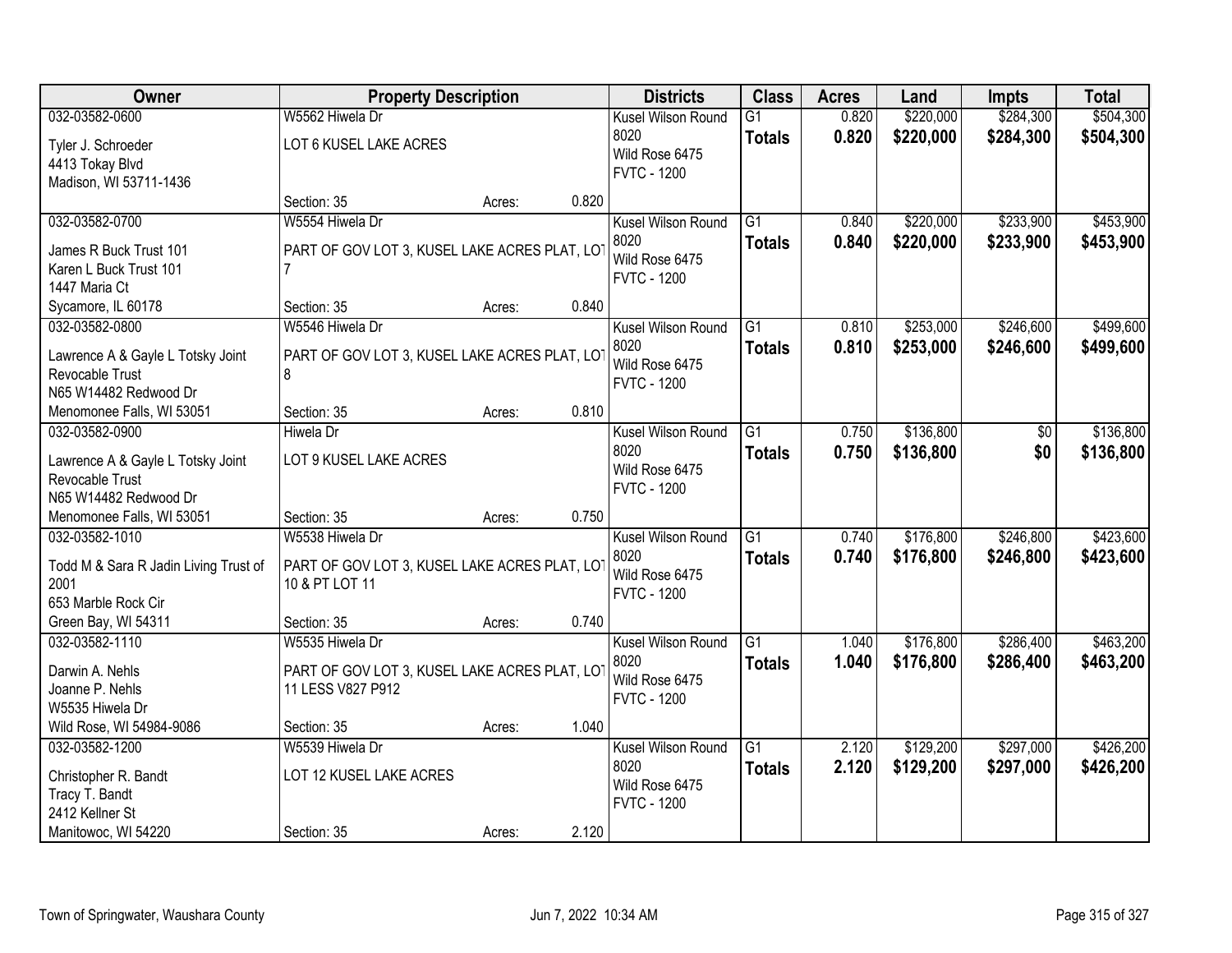| Owner                           | <b>Property Description</b>                    |        |       | <b>Districts</b>   | <b>Class</b>    | <b>Acres</b> | Land     | Impts           | <b>Total</b> |
|---------------------------------|------------------------------------------------|--------|-------|--------------------|-----------------|--------------|----------|-----------------|--------------|
| 032-03582-1300                  | <b>Hiwela Dr</b>                               |        |       | Kusel Wilson Round | $\overline{G1}$ | 1.340        | \$20,000 | $\overline{50}$ | \$20,000     |
| Christopher R. Bandt            | LOT 13 KUSEL LAKE ACRES                        |        |       | 8020               | <b>Totals</b>   | 1.340        | \$20,000 | \$0             | \$20,000     |
| Tracy T. Bandt                  |                                                |        |       | Wild Rose 6475     |                 |              |          |                 |              |
| 2412 Kellner St                 |                                                |        |       | <b>FVTC - 1200</b> |                 |              |          |                 |              |
| Manitowoc, WI 54220             | Section: 35                                    | Acres: | 1.340 |                    |                 |              |          |                 |              |
| 032-03582-1400                  | <b>Hiwela Dr</b>                               |        |       | Kusel Wilson Round | $\overline{G1}$ | 1.350        | \$34,000 | \$0             | \$34,000     |
| Steven Wendt et al              | LOT 14 KUSEL LAKE ACRES                        |        |       | 8020               | <b>Totals</b>   | 1.350        | \$34,000 | \$0             | \$34,000     |
| 437 13th Ave                    |                                                |        |       | Wild Rose 6475     |                 |              |          |                 |              |
| Nekoosa, WI 54457-7900          |                                                |        |       | <b>FVTC - 1200</b> |                 |              |          |                 |              |
|                                 | Section: 35                                    | Acres: | 1.350 |                    |                 |              |          |                 |              |
| 032-03582-1500                  | <b>Hiwela Dr</b>                               |        |       | Kusel Wilson Round | G1              | 1.050        | \$20,000 | $\overline{50}$ | \$20,000     |
| DJW Investments, LLC            | PT OF GOV LOT 3, KUSEL LAKE ACRES PLAT, LOT 15 |        |       | 8020               | <b>Totals</b>   | 1.050        | \$20,000 | \$0             | \$20,000     |
| 411 S Commercial St             |                                                |        |       | Wild Rose 6475     |                 |              |          |                 |              |
| Neenah, WI 54956                |                                                |        |       | <b>FVTC - 1200</b> |                 |              |          |                 |              |
|                                 | Section: 35                                    | Acres: | 1.050 |                    |                 |              |          |                 |              |
| 032-03582-1600                  | <b>Hiwela Dr</b>                               |        |       | Kusel Wilson Round | G1              | 0.910        | \$20,000 | \$1,000         | \$21,000     |
| David J. Winkel                 | PT OF GOV LOT 3, KUSEL LAKE ACRES PLAT, LOT 16 |        |       | 8020               | <b>Totals</b>   | 0.910        | \$20,000 | \$1,000         | \$21,000     |
| 1319 Indigo Dr                  |                                                |        |       | Wild Rose 6475     |                 |              |          |                 |              |
| Neenah, WI 54956                |                                                |        |       | <b>FVTC - 1200</b> |                 |              |          |                 |              |
|                                 | Section: 35                                    | Acres: | 0.910 |                    |                 |              |          |                 |              |
| 032-03582-1700                  | <b>Hiwela Dr</b>                               |        |       | Kusel Wilson Round | $\overline{G1}$ | 0.810        | \$20,000 | $\overline{50}$ | \$20,000     |
| David J. Winkel                 | PT OF GOV LOT 3, KUSEL LAKE ACRES PLAT, LOT 17 |        |       | 8020               | <b>Totals</b>   | 0.810        | \$20,000 | \$0             | \$20,000     |
| 1319 Indigo Dr                  |                                                |        |       | Wild Rose 6475     |                 |              |          |                 |              |
| Neenah, WI 54956                |                                                |        |       | <b>FVTC - 1200</b> |                 |              |          |                 |              |
|                                 | Section: 35                                    | Acres: | 0.810 |                    |                 |              |          |                 |              |
| 032-03582-1800                  | N5198 Hiwela Dr                                |        |       | Kusel Wilson Round | G1              | 0.810        | \$63,800 | \$54,600        | \$118,400    |
| Jerome Zabronsky                | PART OF GOV LOT 3, KUSEL LAKE ACRES PLAT, LOT  |        |       | 8020               | <b>Totals</b>   | 0.810        | \$63,800 | \$54,600        | \$118,400    |
| Anne E. Zabronsky               | 18                                             |        |       | Wild Rose 6475     |                 |              |          |                 |              |
| 3521 N Rankin St                |                                                |        |       | <b>FVTC - 1200</b> |                 |              |          |                 |              |
| Appleton, WI 54911              | Section: 35                                    | Acres: | 0.810 |                    |                 |              |          |                 |              |
| 032-03582-1900                  | N5195 Hiwela Dr                                |        |       | Kusel Wilson Round | $\overline{G1}$ | 0.910        | \$8,400  | \$152,200       | \$160,600    |
| Robert J. Decker                | PART OF GOV LOT 3, KUSEL LAKE ACRES PLAT, LOT  |        |       | 8020               | <b>Totals</b>   | 0.910        | \$8,400  | \$152,200       | \$160,600    |
| Julie L. Decker                 | 19                                             |        |       | Wild Rose 6475     |                 |              |          |                 |              |
| 8930 114th Ave                  |                                                |        |       | <b>FVTC - 1200</b> |                 |              |          |                 |              |
| Pleasant Prairie, WI 53158-1405 | Section: 35                                    | Acres: | 0.910 |                    |                 |              |          |                 |              |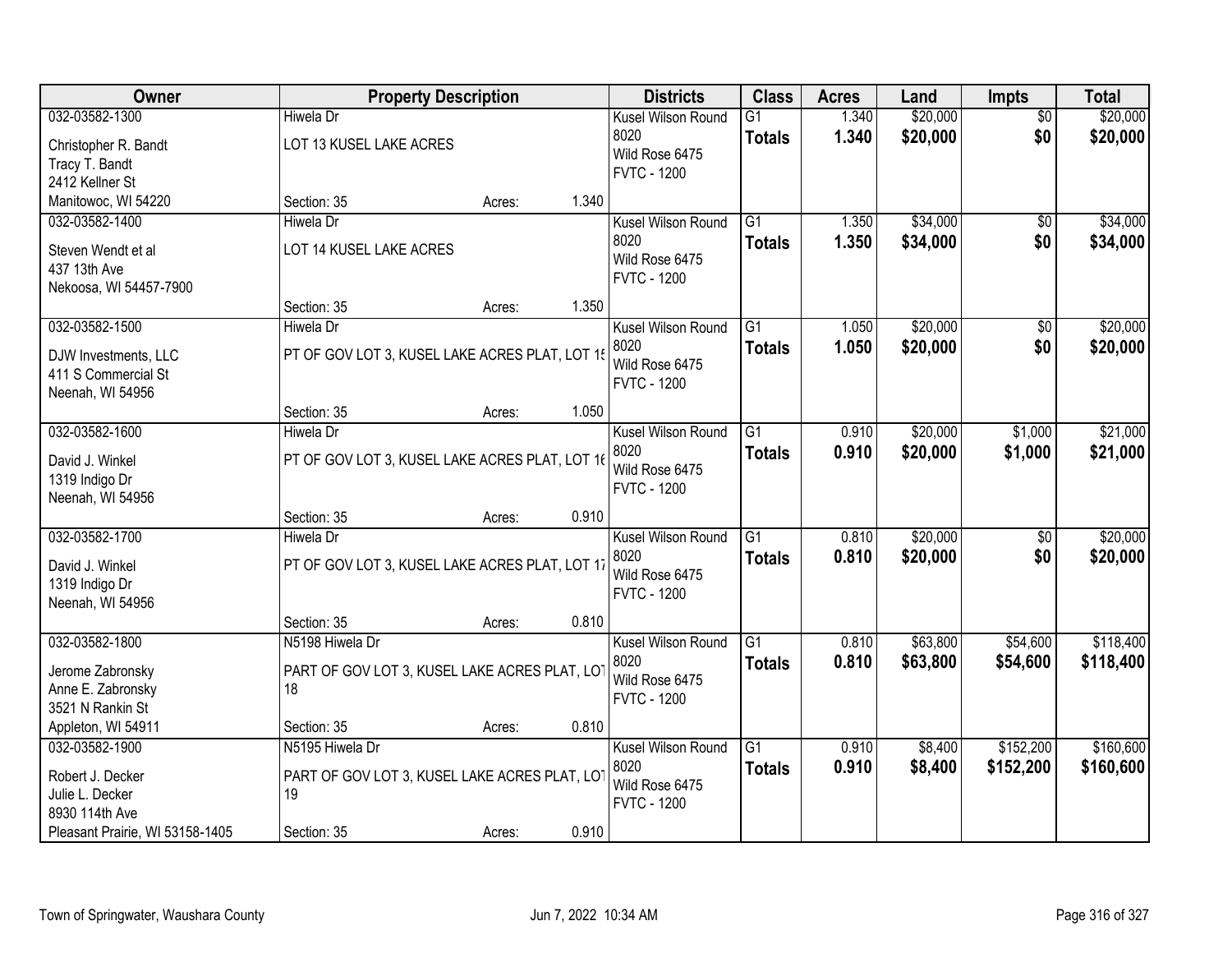| Owner                       |                                                | <b>Property Description</b> |        | <b>Districts</b>   | <b>Class</b>    | <b>Acres</b> | Land      | <b>Impts</b>    | <b>Total</b> |
|-----------------------------|------------------------------------------------|-----------------------------|--------|--------------------|-----------------|--------------|-----------|-----------------|--------------|
| 032-03582-2000              | W5578 Aspen Rd                                 |                             |        | Kusel Wilson Round | $\overline{G1}$ | 0.580        | \$7,700   | \$58,100        | \$65,800     |
| Todd A. Schiedemeyer        | PART OF GOV LOT 3, KUSEL LAKE ACRES PLAT, LOT  |                             |        | 8020               | <b>Totals</b>   | 0.580        | \$7,700   | \$58,100        | \$65,800     |
| Kathleen A. Schiedemeyer    | 20                                             |                             |        | Wild Rose 6475     |                 |              |           |                 |              |
| W5583 Aspen Rd              |                                                |                             |        | <b>FVTC - 1200</b> |                 |              |           |                 |              |
| Wild Rose, WI 54984-6109    | Section: 35                                    | Acres:                      | 0.580  |                    |                 |              |           |                 |              |
| 032-03582-2100              | <b>Hiwela Dr</b>                               |                             |        | Kusel Wilson Round | $\overline{G6}$ | 10.980       | \$35,100  | $\overline{50}$ | \$35,100     |
| David J. Winkel             | PT OF GOV LOT 3, KUSEL LAKE ACRES PLAT, LOT 2  |                             |        | 8020               | <b>Totals</b>   | 10.980       | \$35,100  | \$0             | \$35,100     |
| 1319 Indigo Dr              |                                                |                             |        | Wild Rose 6475     |                 |              |           |                 |              |
| Neenah, WI 54956            |                                                |                             |        | <b>FVTC - 1200</b> |                 |              |           |                 |              |
|                             | Section: 35                                    | Acres:                      | 10.980 |                    |                 |              |           |                 |              |
| 032-03582-2210              | Hiwela Dr                                      |                             |        | Kusel Wilson Round | G5              | 0.020        | \$100     | \$0             | \$100        |
| Berkshire Subdivision, Inc. | PT OF LOT 2 CSM 6324 IN GOVT LOT 3: INC 33 FT  |                             |        | 8020               | <b>Totals</b>   | 0.020        | \$100     | \$0             | \$100        |
| 411 S Commercial St         | EASE D494898; SUBJ TO 33 FT EASE D494899       |                             |        | Wild Rose 6475     |                 |              |           |                 |              |
| Neenah, WI 54956            |                                                |                             |        | <b>FVTC - 1200</b> |                 |              |           |                 |              |
|                             | Section: 35                                    | Acres:                      | 0.020  |                    |                 |              |           |                 |              |
| 032-03585-0100              | Aspen Rd                                       |                             |        | Kusel Wilson Round | $\overline{G1}$ | 3.470        | \$93,800  | \$0             | \$93,800     |
| DJW Investments, LLC        | LOT 1, KUSEL LAKE ACRES ADDITION #1; INC 33 FT |                             |        | 8020               | <b>Totals</b>   | 3.470        | \$93,800  | \$0             | \$93,800     |
| 411 S Commercial St         | <b>EASE D494899</b>                            |                             |        | Wild Rose 6475     |                 |              |           |                 |              |
| Neenah, WI 54956            |                                                |                             |        | <b>FVTC - 1200</b> |                 |              |           |                 |              |
|                             | Section: 35                                    | Acres:                      | 3.470  |                    |                 |              |           |                 |              |
| 032-03585-0200              | Aspen Rd                                       |                             |        | Kusel Wilson Round | $\overline{G1}$ | 2.630        | \$90,000  | \$0             | \$90,000     |
| DJW Investments, LLC        | LOT 2, KUSEL LAKE ACRES ADDITION #1; INC 33 FT |                             |        | 8020               | <b>Totals</b>   | 2.630        | \$90,000  | \$0             | \$90,000     |
| 411 S Commercial St         | <b>EASE D494899</b>                            |                             |        | Wild Rose 6475     |                 |              |           |                 |              |
| Neenah, WI 54956            |                                                |                             |        | <b>FVTC - 1200</b> |                 |              |           |                 |              |
|                             | Section: 35                                    | Acres:                      | 2.630  |                    |                 |              |           |                 |              |
| 032-03585-0300              | Aspen Rd                                       |                             |        | Kusel Wilson Round | $\overline{G1}$ | 2.510        | \$90,000  | $\overline{60}$ | \$90,000     |
| DJW Investments, LLC        | LOT 3, KUSEL LAKE ACRES ADDITION #1; INC 33 FT |                             |        | 8020               | <b>Totals</b>   | 2.510        | \$90,000  | \$0             | \$90,000     |
| 411 S Commercial St         | <b>EASE D494899</b>                            |                             |        | Wild Rose 6475     |                 |              |           |                 |              |
| Neenah, WI 54956            |                                                |                             |        | <b>FVTC - 1200</b> |                 |              |           |                 |              |
|                             | Section: 35                                    | Acres:                      | 2.510  |                    |                 |              |           |                 |              |
| 032-03585-0400              | W5640 Hiwela Dr                                |                             |        | Kusel Wilson Round | $\overline{G1}$ | 2.410        | \$100,000 | \$249,800       | \$349,800    |
| David T. Haubenschild       | LOT 4, KUSEL LAKE ACRES ADDITION #1; INC 33 FT |                             |        | 8020               | <b>Totals</b>   | 2.410        | \$100,000 | \$249,800       | \$349,800    |
| Sarah E. Haubenschild       | <b>EASE D494899</b>                            |                             |        | Wild Rose 6475     |                 |              |           |                 |              |
| 1148 Spring Lake Dr         |                                                |                             |        | <b>FVTC - 1200</b> |                 |              |           |                 |              |
| Fond Du Lac, WI 54935-9720  | Section: 35                                    | Acres:                      | 2.410  |                    |                 |              |           |                 |              |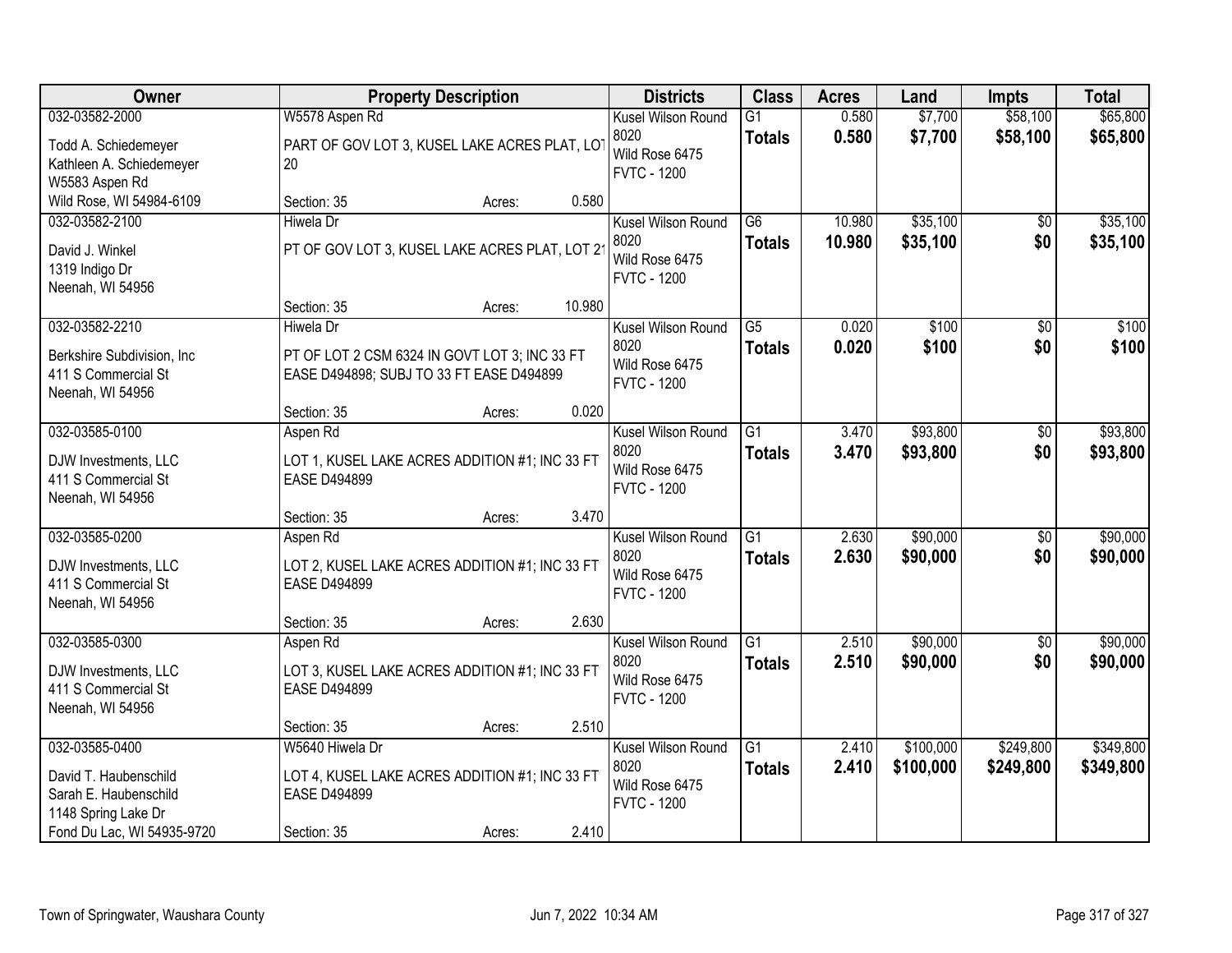| \$380,500<br>\$505,500<br>032-03585-0500<br>W5650 Hiwela Dr<br>2.360<br>\$125,000<br>Kusel Wilson Round<br>$\overline{G1}$<br>8020<br>2.360<br>\$125,000<br>\$380,500<br>\$505,500<br><b>Totals</b><br>LOT 5, KUSEL LAKE ACRES ADDITION #1; INC 33 FT<br>Paul F. Snider<br>Wild Rose 6475<br>Karen M. Snider<br><b>EASE D494899</b><br><b>FVTC - 1200</b><br>1899 Little Valley Ct<br>2.360<br>De Pere, WI 54115<br>Section: 35<br>Acres:<br>\$93,800<br>\$93,800<br>032-03585-0600<br>$\overline{G1}$<br>2.580<br>Aspen Rd<br>Kusel Wilson Round<br>\$0<br>8020<br>2.580<br>\$93,800<br>\$0<br><b>Totals</b><br>LOT 6, KUSEL LAKE ACRES ADDITION #1; INC 33 FT<br>Mark S Tischer Family Trust<br>Wild Rose 6475<br><b>EASE D494899</b><br>2693 Maple Rd<br><b>FVTC - 1200</b><br>Jackson, WI 53037<br>2.580<br>Section: 35<br>Acres:<br>\$125,000<br>032-03585-0700<br>G1<br>3.550<br>$\overline{50}$<br>Aspen Rd<br>Kusel Wilson Round<br>8020<br>\$0<br>3.550<br>\$125,000<br><b>Totals</b><br>LOT 7, KUSEL LAKE ACRES ADDITION #1; INC 33 FT<br>Joyce E. Sesing<br>Wild Rose 6475<br>1107 S Main St<br><b>EASE D494899</b><br><b>FVTC - 1200</b><br>Fond Du Lac, WI 54935<br>3.550<br>Section: 35<br>Acres:<br>W5676 Hiwela Dr<br>\$139,000<br>\$453,500<br>032-03585-0800<br>Kusel Wilson Round<br>G1<br>3.070<br>8020<br>3.070<br>\$139,000<br>\$453,500<br><b>Totals</b><br>Jerome N. Welhouse<br>LOT 8, KUSEL LAKE ACRES ADDITION #1; INC 33 FT<br>Wild Rose 6475<br>Mary B. Welhouse<br><b>EASE D494899</b><br><b>FVTC - 1200</b><br>W5676 Hiwela Dr<br>3.070<br>Wild Rose, WI 54984-9036<br>Section: 35<br>Acres:<br>$\overline{G1}$<br>\$125,000<br>\$288,300<br>032-03585-0900<br>W5684 Hiwela Dr<br>3.050<br>Kusel Wilson Round<br>8020<br>3.050<br>\$125,000<br>\$288,300<br><b>Totals</b><br>Michael W. Smaby<br>LOT 9, KUSEL LAKE ACRES ADDITION #1; INC 33 FT<br>Wild Rose 6475<br>Mary E. Smaby<br><b>EASE D494899</b><br><b>FVTC - 1200</b><br>W5684 Hiwela Dr<br>3.050<br>Wild Rose, WI 54984<br>Section: 35<br>Acres:<br>G1<br>\$156,300<br>\$196,700<br>032-03585-1000<br>Kusel Wilson Round<br>3.780<br>W5690 Hiwela Dr<br>8020<br>3.780<br>\$156,300<br>\$196,700<br><b>Totals</b><br>Benjamin D. Reider<br>LOT 10, KUSEL LAKE ACRES ADDITION #1; INC 33<br>Wild Rose 6475<br>1800 Franklin St<br><b>FT EASE D494899</b><br><b>FVTC - 1200</b><br>Little Chute, WI 54140<br>3.780<br>Section: 35<br>Acres:<br>\$50,900<br>032-03599-0100<br>\$42,300<br>W5621 Aspen Rd<br>Kusel Wilson Round<br>$\overline{G1}$<br>0.298<br>0.298<br>8020<br>\$42,300<br>\$50,900<br><b>Totals</b><br>Aaron Wockenfuss et al<br>PT GOVT LOT 5; UNIT 1 ROUND LAKE<br>Wild Rose 6475<br>319 S Maple Ln<br><b>CONDOMINIUMS</b><br><b>FVTC - 1200</b><br>Saukville, WI 53080-1821 | Owner |             | <b>Property Description</b> |       | <b>Districts</b> | <b>Class</b> | <b>Acres</b> | Land | <b>Impts</b> | <b>Total</b> |
|---------------------------------------------------------------------------------------------------------------------------------------------------------------------------------------------------------------------------------------------------------------------------------------------------------------------------------------------------------------------------------------------------------------------------------------------------------------------------------------------------------------------------------------------------------------------------------------------------------------------------------------------------------------------------------------------------------------------------------------------------------------------------------------------------------------------------------------------------------------------------------------------------------------------------------------------------------------------------------------------------------------------------------------------------------------------------------------------------------------------------------------------------------------------------------------------------------------------------------------------------------------------------------------------------------------------------------------------------------------------------------------------------------------------------------------------------------------------------------------------------------------------------------------------------------------------------------------------------------------------------------------------------------------------------------------------------------------------------------------------------------------------------------------------------------------------------------------------------------------------------------------------------------------------------------------------------------------------------------------------------------------------------------------------------------------------------------------------------------------------------------------------------------------------------------------------------------------------------------------------------------------------------------------------------------------------------------------------------------------------------------------------------------------------------------------------------------------------------------------------------------------------------------------------------------------------------------------------------------------------------------------------------------------------------------------------------------------------------------------------------------------------------------------|-------|-------------|-----------------------------|-------|------------------|--------------|--------------|------|--------------|--------------|
|                                                                                                                                                                                                                                                                                                                                                                                                                                                                                                                                                                                                                                                                                                                                                                                                                                                                                                                                                                                                                                                                                                                                                                                                                                                                                                                                                                                                                                                                                                                                                                                                                                                                                                                                                                                                                                                                                                                                                                                                                                                                                                                                                                                                                                                                                                                                                                                                                                                                                                                                                                                                                                                                                                                                                                                       |       |             |                             |       |                  |              |              |      |              |              |
|                                                                                                                                                                                                                                                                                                                                                                                                                                                                                                                                                                                                                                                                                                                                                                                                                                                                                                                                                                                                                                                                                                                                                                                                                                                                                                                                                                                                                                                                                                                                                                                                                                                                                                                                                                                                                                                                                                                                                                                                                                                                                                                                                                                                                                                                                                                                                                                                                                                                                                                                                                                                                                                                                                                                                                                       |       |             |                             |       |                  |              |              |      |              |              |
|                                                                                                                                                                                                                                                                                                                                                                                                                                                                                                                                                                                                                                                                                                                                                                                                                                                                                                                                                                                                                                                                                                                                                                                                                                                                                                                                                                                                                                                                                                                                                                                                                                                                                                                                                                                                                                                                                                                                                                                                                                                                                                                                                                                                                                                                                                                                                                                                                                                                                                                                                                                                                                                                                                                                                                                       |       |             |                             |       |                  |              |              |      |              |              |
|                                                                                                                                                                                                                                                                                                                                                                                                                                                                                                                                                                                                                                                                                                                                                                                                                                                                                                                                                                                                                                                                                                                                                                                                                                                                                                                                                                                                                                                                                                                                                                                                                                                                                                                                                                                                                                                                                                                                                                                                                                                                                                                                                                                                                                                                                                                                                                                                                                                                                                                                                                                                                                                                                                                                                                                       |       |             |                             |       |                  |              |              |      |              |              |
| \$93,800<br>\$125,000<br>\$125,000<br>\$592,500<br>\$592,500<br>\$413,300<br>\$413,300<br>\$353,000<br>\$353,000<br>\$93,200<br>\$93,200                                                                                                                                                                                                                                                                                                                                                                                                                                                                                                                                                                                                                                                                                                                                                                                                                                                                                                                                                                                                                                                                                                                                                                                                                                                                                                                                                                                                                                                                                                                                                                                                                                                                                                                                                                                                                                                                                                                                                                                                                                                                                                                                                                                                                                                                                                                                                                                                                                                                                                                                                                                                                                              |       |             |                             |       |                  |              |              |      |              |              |
|                                                                                                                                                                                                                                                                                                                                                                                                                                                                                                                                                                                                                                                                                                                                                                                                                                                                                                                                                                                                                                                                                                                                                                                                                                                                                                                                                                                                                                                                                                                                                                                                                                                                                                                                                                                                                                                                                                                                                                                                                                                                                                                                                                                                                                                                                                                                                                                                                                                                                                                                                                                                                                                                                                                                                                                       |       |             |                             |       |                  |              |              |      |              |              |
|                                                                                                                                                                                                                                                                                                                                                                                                                                                                                                                                                                                                                                                                                                                                                                                                                                                                                                                                                                                                                                                                                                                                                                                                                                                                                                                                                                                                                                                                                                                                                                                                                                                                                                                                                                                                                                                                                                                                                                                                                                                                                                                                                                                                                                                                                                                                                                                                                                                                                                                                                                                                                                                                                                                                                                                       |       |             |                             |       |                  |              |              |      |              |              |
|                                                                                                                                                                                                                                                                                                                                                                                                                                                                                                                                                                                                                                                                                                                                                                                                                                                                                                                                                                                                                                                                                                                                                                                                                                                                                                                                                                                                                                                                                                                                                                                                                                                                                                                                                                                                                                                                                                                                                                                                                                                                                                                                                                                                                                                                                                                                                                                                                                                                                                                                                                                                                                                                                                                                                                                       |       |             |                             |       |                  |              |              |      |              |              |
|                                                                                                                                                                                                                                                                                                                                                                                                                                                                                                                                                                                                                                                                                                                                                                                                                                                                                                                                                                                                                                                                                                                                                                                                                                                                                                                                                                                                                                                                                                                                                                                                                                                                                                                                                                                                                                                                                                                                                                                                                                                                                                                                                                                                                                                                                                                                                                                                                                                                                                                                                                                                                                                                                                                                                                                       |       |             |                             |       |                  |              |              |      |              |              |
|                                                                                                                                                                                                                                                                                                                                                                                                                                                                                                                                                                                                                                                                                                                                                                                                                                                                                                                                                                                                                                                                                                                                                                                                                                                                                                                                                                                                                                                                                                                                                                                                                                                                                                                                                                                                                                                                                                                                                                                                                                                                                                                                                                                                                                                                                                                                                                                                                                                                                                                                                                                                                                                                                                                                                                                       |       |             |                             |       |                  |              |              |      |              |              |
|                                                                                                                                                                                                                                                                                                                                                                                                                                                                                                                                                                                                                                                                                                                                                                                                                                                                                                                                                                                                                                                                                                                                                                                                                                                                                                                                                                                                                                                                                                                                                                                                                                                                                                                                                                                                                                                                                                                                                                                                                                                                                                                                                                                                                                                                                                                                                                                                                                                                                                                                                                                                                                                                                                                                                                                       |       |             |                             |       |                  |              |              |      |              |              |
|                                                                                                                                                                                                                                                                                                                                                                                                                                                                                                                                                                                                                                                                                                                                                                                                                                                                                                                                                                                                                                                                                                                                                                                                                                                                                                                                                                                                                                                                                                                                                                                                                                                                                                                                                                                                                                                                                                                                                                                                                                                                                                                                                                                                                                                                                                                                                                                                                                                                                                                                                                                                                                                                                                                                                                                       |       |             |                             |       |                  |              |              |      |              |              |
|                                                                                                                                                                                                                                                                                                                                                                                                                                                                                                                                                                                                                                                                                                                                                                                                                                                                                                                                                                                                                                                                                                                                                                                                                                                                                                                                                                                                                                                                                                                                                                                                                                                                                                                                                                                                                                                                                                                                                                                                                                                                                                                                                                                                                                                                                                                                                                                                                                                                                                                                                                                                                                                                                                                                                                                       |       |             |                             |       |                  |              |              |      |              |              |
|                                                                                                                                                                                                                                                                                                                                                                                                                                                                                                                                                                                                                                                                                                                                                                                                                                                                                                                                                                                                                                                                                                                                                                                                                                                                                                                                                                                                                                                                                                                                                                                                                                                                                                                                                                                                                                                                                                                                                                                                                                                                                                                                                                                                                                                                                                                                                                                                                                                                                                                                                                                                                                                                                                                                                                                       |       |             |                             |       |                  |              |              |      |              |              |
|                                                                                                                                                                                                                                                                                                                                                                                                                                                                                                                                                                                                                                                                                                                                                                                                                                                                                                                                                                                                                                                                                                                                                                                                                                                                                                                                                                                                                                                                                                                                                                                                                                                                                                                                                                                                                                                                                                                                                                                                                                                                                                                                                                                                                                                                                                                                                                                                                                                                                                                                                                                                                                                                                                                                                                                       |       |             |                             |       |                  |              |              |      |              |              |
|                                                                                                                                                                                                                                                                                                                                                                                                                                                                                                                                                                                                                                                                                                                                                                                                                                                                                                                                                                                                                                                                                                                                                                                                                                                                                                                                                                                                                                                                                                                                                                                                                                                                                                                                                                                                                                                                                                                                                                                                                                                                                                                                                                                                                                                                                                                                                                                                                                                                                                                                                                                                                                                                                                                                                                                       |       |             |                             |       |                  |              |              |      |              |              |
|                                                                                                                                                                                                                                                                                                                                                                                                                                                                                                                                                                                                                                                                                                                                                                                                                                                                                                                                                                                                                                                                                                                                                                                                                                                                                                                                                                                                                                                                                                                                                                                                                                                                                                                                                                                                                                                                                                                                                                                                                                                                                                                                                                                                                                                                                                                                                                                                                                                                                                                                                                                                                                                                                                                                                                                       |       |             |                             |       |                  |              |              |      |              |              |
|                                                                                                                                                                                                                                                                                                                                                                                                                                                                                                                                                                                                                                                                                                                                                                                                                                                                                                                                                                                                                                                                                                                                                                                                                                                                                                                                                                                                                                                                                                                                                                                                                                                                                                                                                                                                                                                                                                                                                                                                                                                                                                                                                                                                                                                                                                                                                                                                                                                                                                                                                                                                                                                                                                                                                                                       |       |             |                             |       |                  |              |              |      |              |              |
|                                                                                                                                                                                                                                                                                                                                                                                                                                                                                                                                                                                                                                                                                                                                                                                                                                                                                                                                                                                                                                                                                                                                                                                                                                                                                                                                                                                                                                                                                                                                                                                                                                                                                                                                                                                                                                                                                                                                                                                                                                                                                                                                                                                                                                                                                                                                                                                                                                                                                                                                                                                                                                                                                                                                                                                       |       |             |                             |       |                  |              |              |      |              |              |
|                                                                                                                                                                                                                                                                                                                                                                                                                                                                                                                                                                                                                                                                                                                                                                                                                                                                                                                                                                                                                                                                                                                                                                                                                                                                                                                                                                                                                                                                                                                                                                                                                                                                                                                                                                                                                                                                                                                                                                                                                                                                                                                                                                                                                                                                                                                                                                                                                                                                                                                                                                                                                                                                                                                                                                                       |       |             |                             |       |                  |              |              |      |              |              |
|                                                                                                                                                                                                                                                                                                                                                                                                                                                                                                                                                                                                                                                                                                                                                                                                                                                                                                                                                                                                                                                                                                                                                                                                                                                                                                                                                                                                                                                                                                                                                                                                                                                                                                                                                                                                                                                                                                                                                                                                                                                                                                                                                                                                                                                                                                                                                                                                                                                                                                                                                                                                                                                                                                                                                                                       |       |             |                             |       |                  |              |              |      |              |              |
|                                                                                                                                                                                                                                                                                                                                                                                                                                                                                                                                                                                                                                                                                                                                                                                                                                                                                                                                                                                                                                                                                                                                                                                                                                                                                                                                                                                                                                                                                                                                                                                                                                                                                                                                                                                                                                                                                                                                                                                                                                                                                                                                                                                                                                                                                                                                                                                                                                                                                                                                                                                                                                                                                                                                                                                       |       |             |                             |       |                  |              |              |      |              |              |
|                                                                                                                                                                                                                                                                                                                                                                                                                                                                                                                                                                                                                                                                                                                                                                                                                                                                                                                                                                                                                                                                                                                                                                                                                                                                                                                                                                                                                                                                                                                                                                                                                                                                                                                                                                                                                                                                                                                                                                                                                                                                                                                                                                                                                                                                                                                                                                                                                                                                                                                                                                                                                                                                                                                                                                                       |       |             |                             |       |                  |              |              |      |              |              |
|                                                                                                                                                                                                                                                                                                                                                                                                                                                                                                                                                                                                                                                                                                                                                                                                                                                                                                                                                                                                                                                                                                                                                                                                                                                                                                                                                                                                                                                                                                                                                                                                                                                                                                                                                                                                                                                                                                                                                                                                                                                                                                                                                                                                                                                                                                                                                                                                                                                                                                                                                                                                                                                                                                                                                                                       |       |             |                             |       |                  |              |              |      |              |              |
|                                                                                                                                                                                                                                                                                                                                                                                                                                                                                                                                                                                                                                                                                                                                                                                                                                                                                                                                                                                                                                                                                                                                                                                                                                                                                                                                                                                                                                                                                                                                                                                                                                                                                                                                                                                                                                                                                                                                                                                                                                                                                                                                                                                                                                                                                                                                                                                                                                                                                                                                                                                                                                                                                                                                                                                       |       |             |                             |       |                  |              |              |      |              |              |
|                                                                                                                                                                                                                                                                                                                                                                                                                                                                                                                                                                                                                                                                                                                                                                                                                                                                                                                                                                                                                                                                                                                                                                                                                                                                                                                                                                                                                                                                                                                                                                                                                                                                                                                                                                                                                                                                                                                                                                                                                                                                                                                                                                                                                                                                                                                                                                                                                                                                                                                                                                                                                                                                                                                                                                                       |       |             |                             |       |                  |              |              |      |              |              |
|                                                                                                                                                                                                                                                                                                                                                                                                                                                                                                                                                                                                                                                                                                                                                                                                                                                                                                                                                                                                                                                                                                                                                                                                                                                                                                                                                                                                                                                                                                                                                                                                                                                                                                                                                                                                                                                                                                                                                                                                                                                                                                                                                                                                                                                                                                                                                                                                                                                                                                                                                                                                                                                                                                                                                                                       |       |             |                             |       |                  |              |              |      |              |              |
|                                                                                                                                                                                                                                                                                                                                                                                                                                                                                                                                                                                                                                                                                                                                                                                                                                                                                                                                                                                                                                                                                                                                                                                                                                                                                                                                                                                                                                                                                                                                                                                                                                                                                                                                                                                                                                                                                                                                                                                                                                                                                                                                                                                                                                                                                                                                                                                                                                                                                                                                                                                                                                                                                                                                                                                       |       |             |                             |       |                  |              |              |      |              |              |
|                                                                                                                                                                                                                                                                                                                                                                                                                                                                                                                                                                                                                                                                                                                                                                                                                                                                                                                                                                                                                                                                                                                                                                                                                                                                                                                                                                                                                                                                                                                                                                                                                                                                                                                                                                                                                                                                                                                                                                                                                                                                                                                                                                                                                                                                                                                                                                                                                                                                                                                                                                                                                                                                                                                                                                                       |       |             |                             |       |                  |              |              |      |              |              |
|                                                                                                                                                                                                                                                                                                                                                                                                                                                                                                                                                                                                                                                                                                                                                                                                                                                                                                                                                                                                                                                                                                                                                                                                                                                                                                                                                                                                                                                                                                                                                                                                                                                                                                                                                                                                                                                                                                                                                                                                                                                                                                                                                                                                                                                                                                                                                                                                                                                                                                                                                                                                                                                                                                                                                                                       |       |             |                             |       |                  |              |              |      |              |              |
|                                                                                                                                                                                                                                                                                                                                                                                                                                                                                                                                                                                                                                                                                                                                                                                                                                                                                                                                                                                                                                                                                                                                                                                                                                                                                                                                                                                                                                                                                                                                                                                                                                                                                                                                                                                                                                                                                                                                                                                                                                                                                                                                                                                                                                                                                                                                                                                                                                                                                                                                                                                                                                                                                                                                                                                       |       |             |                             |       |                  |              |              |      |              |              |
|                                                                                                                                                                                                                                                                                                                                                                                                                                                                                                                                                                                                                                                                                                                                                                                                                                                                                                                                                                                                                                                                                                                                                                                                                                                                                                                                                                                                                                                                                                                                                                                                                                                                                                                                                                                                                                                                                                                                                                                                                                                                                                                                                                                                                                                                                                                                                                                                                                                                                                                                                                                                                                                                                                                                                                                       |       |             |                             |       |                  |              |              |      |              |              |
|                                                                                                                                                                                                                                                                                                                                                                                                                                                                                                                                                                                                                                                                                                                                                                                                                                                                                                                                                                                                                                                                                                                                                                                                                                                                                                                                                                                                                                                                                                                                                                                                                                                                                                                                                                                                                                                                                                                                                                                                                                                                                                                                                                                                                                                                                                                                                                                                                                                                                                                                                                                                                                                                                                                                                                                       |       |             |                             |       |                  |              |              |      |              |              |
|                                                                                                                                                                                                                                                                                                                                                                                                                                                                                                                                                                                                                                                                                                                                                                                                                                                                                                                                                                                                                                                                                                                                                                                                                                                                                                                                                                                                                                                                                                                                                                                                                                                                                                                                                                                                                                                                                                                                                                                                                                                                                                                                                                                                                                                                                                                                                                                                                                                                                                                                                                                                                                                                                                                                                                                       |       |             |                             |       |                  |              |              |      |              |              |
|                                                                                                                                                                                                                                                                                                                                                                                                                                                                                                                                                                                                                                                                                                                                                                                                                                                                                                                                                                                                                                                                                                                                                                                                                                                                                                                                                                                                                                                                                                                                                                                                                                                                                                                                                                                                                                                                                                                                                                                                                                                                                                                                                                                                                                                                                                                                                                                                                                                                                                                                                                                                                                                                                                                                                                                       |       | Section: 35 | Acres:                      | 0.000 |                  |              |              |      |              |              |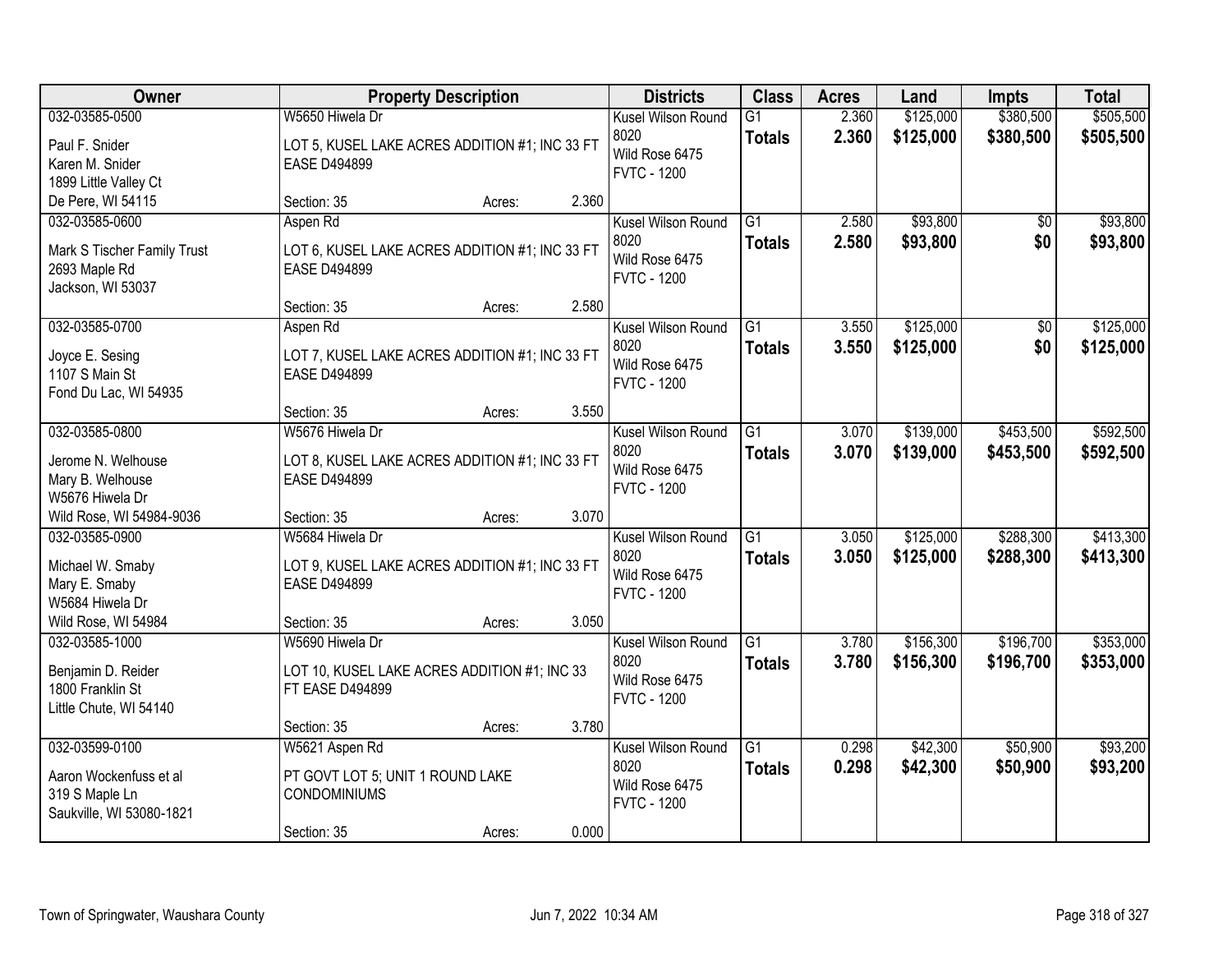| <b>Owner</b>                                                                                                            |                                                                                         | <b>Property Description</b> |       | <b>Districts</b>                                                   | <b>Class</b>                     | <b>Acres</b>   | Land                 | <b>Impts</b>           | <b>Total</b>           |
|-------------------------------------------------------------------------------------------------------------------------|-----------------------------------------------------------------------------------------|-----------------------------|-------|--------------------------------------------------------------------|----------------------------------|----------------|----------------------|------------------------|------------------------|
| 032-03599-0200<br>Robert J. Coffey<br>425 E Greenfield St<br>Appleton, WI 54911                                         | W5617 Aspen Rd<br>PT GOVT LOT 5; UNIT 2 ROUND LAKE<br><b>CONDOMINIUMS</b>               |                             |       | Kusel Wilson Round<br>8020<br>Wild Rose 6475<br><b>FVTC - 1200</b> | $\overline{G1}$<br><b>Totals</b> | 0.296<br>0.296 | \$42,300<br>\$42,300 | \$51,200<br>\$51,200   | \$93,500<br>\$93,500   |
|                                                                                                                         | Section: 35                                                                             | Acres:                      | 0.000 |                                                                    |                                  |                |                      |                        |                        |
| 032-03599-0300<br>Mark Hartwig<br>Jenny Hartwig<br>E2904 Goldsmith Rd                                                   | W5613 Aspen Rd<br>PT GOVT LOT 5; UNIT 3 ROUND LAKE<br><b>CONDOMINIUMS</b>               |                             |       | Kusel Wilson Round<br>8020<br>Wild Rose 6475<br><b>FVTC - 1200</b> | $\overline{G1}$<br><b>Totals</b> | 0.296<br>0.296 | \$42,300<br>\$42,300 | \$50,900<br>\$50,900   | \$93,200<br>\$93,200   |
| Waupaca, WI 54981                                                                                                       | Section: 35                                                                             | Acres:                      | 0.000 |                                                                    |                                  |                |                      |                        |                        |
| 032-03599-0410<br>Paul Hollub<br>W5607 Aspen Rd Unit 4<br>Wild Rose, WI 54984                                           | W5607 Aspen Rd<br>PT GOVT LOT 5; UNIT 4 ROUND LAKE<br><b>CONDOMINIUMS</b>               |                             |       | Kusel Wilson Round<br>8020<br>Wild Rose 6475<br><b>FVTC - 1200</b> | $\overline{G1}$<br><b>Totals</b> | 0.296<br>0.296 | \$42,300<br>\$42,300 | \$132,500<br>\$132,500 | \$174,800<br>\$174,800 |
|                                                                                                                         | Section: 35                                                                             | Acres:                      | 0.000 |                                                                    |                                  |                |                      |                        |                        |
| 032-03599-0600<br>Thomas & Sandra Geier Living Trust<br>2510 Janie Ln<br>Madison, WI 53711-4023                         | N5188 23rd Dr<br>PT GOVT LOT 5; UNIT 6 ROUND LAKE<br><b>CONDOMINIUMS</b>                |                             |       | Kusel Wilson Round<br>8020<br>Wild Rose 6475<br><b>FVTC - 1200</b> | $\overline{G1}$<br><b>Totals</b> | 0.296<br>0.296 | \$65,000<br>\$65,000 | \$50,900<br>\$50,900   | \$115,900<br>\$115,900 |
|                                                                                                                         | Section: 35                                                                             | Acres:                      | 0.000 |                                                                    |                                  |                |                      |                        |                        |
| 032-03599-0700<br>Scott A. Albrecht et al<br>3400 N Sawyer Rd<br>Oconomowoc, WI 53066-4918                              | N5183 23rd Dr<br>UNIT 7 ROUND LAKE CONDOMINIUMS                                         |                             |       | Kusel Wilson Round<br>8020<br>Wild Rose 6475<br><b>FVTC - 1200</b> | $\overline{G1}$<br><b>Totals</b> | 0.296<br>0.296 | \$65,000<br>\$65,000 | \$58,200<br>\$58,200   | \$123,200<br>\$123,200 |
|                                                                                                                         | Section: 35                                                                             | Acres:                      | 0.000 |                                                                    |                                  |                |                      |                        |                        |
| 032-03599-0800<br>Michael P. Dallman<br>Lauren M. Dallman<br>1024 Aldora Ln                                             | N5179 23rd Dr<br>PT GOVT LOT 5; UNIT 8 ROUND LAKE<br><b>CONDOMINIUMS</b>                |                             |       | Kusel Wilson Round<br>8020<br>Wild Rose 6475<br><b>FVTC - 1200</b> | $\overline{G1}$<br><b>Totals</b> | 0.296<br>0.296 | \$65,000<br>\$65,000 | \$69,100<br>\$69,100   | \$134,100<br>\$134,100 |
| Waunakee, WI 53597                                                                                                      | Section: 35                                                                             | Acres:                      | 0.000 |                                                                    |                                  |                |                      |                        |                        |
| 032-03599-0900<br>Gerald L Wockenfuss & Jean A<br>Wockenfuss Jt Irrevocable<br>W1541 Gopher Hill Rd<br>Ixonia, WI 53036 | N5175 23rd Dr<br>PT GOVT LOT 5; UNIT 9 ROUND LAKE<br><b>CONDOMINIUMS</b><br>Section: 35 | Acres:                      | 0.000 | Kusel Wilson Round<br>8020<br>Wild Rose 6475<br><b>FVTC - 1200</b> | $\overline{G1}$<br><b>Totals</b> | 0.296<br>0.296 | \$65,000<br>\$65,000 | \$35,200<br>\$35,200   | \$100,200<br>\$100,200 |
|                                                                                                                         |                                                                                         |                             |       |                                                                    |                                  |                |                      |                        |                        |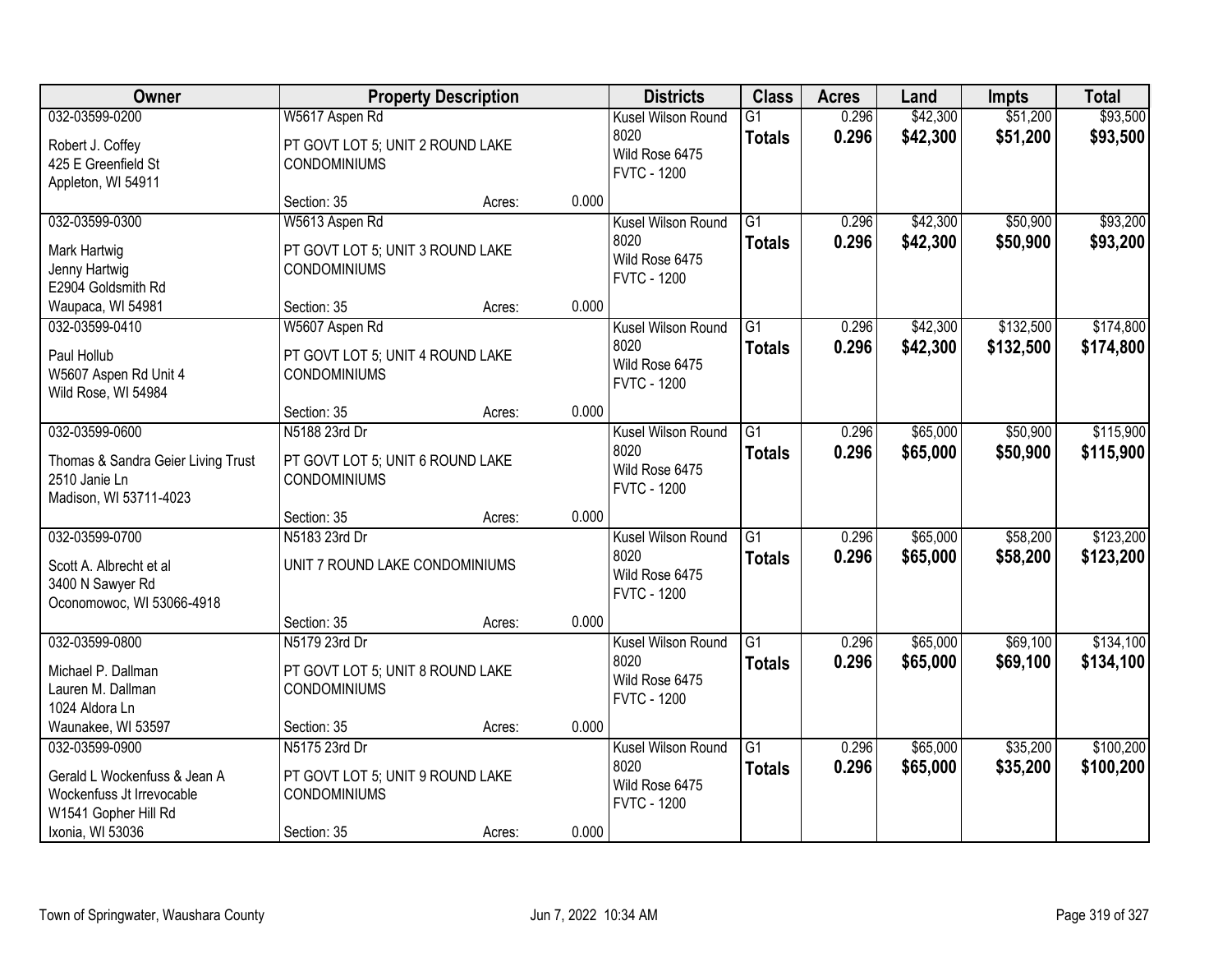| <b>Owner</b>               |                                          | <b>Property Description</b> |        | <b>Districts</b>   | <b>Class</b>             | <b>Acres</b>    | Land              | <b>Impts</b>    | <b>Total</b>      |
|----------------------------|------------------------------------------|-----------------------------|--------|--------------------|--------------------------|-----------------|-------------------|-----------------|-------------------|
| 032-03611-0100             | W4936 Aspen Ave                          |                             |        | Wild Rose 6475     | $\overline{G1}$          | 1.000           | \$30,000          | \$75,300        | \$105,300         |
| John W. Dickson            | PT OF E1/2 OF NE1/4 N OF ASPEN CT        |                             |        | <b>FVTC - 1200</b> | G6                       | 32.000          | \$99,200          | \$0             | \$99,200          |
| Sandra Lee Dickson         |                                          |                             |        |                    | <b>Totals</b>            | 33.000          | \$129,200         | \$75,300        | \$204,500         |
| W4936 Aspen Ave            |                                          |                             |        |                    |                          |                 |                   |                 |                   |
| Wild Rose, WI 54984        | Section: 36                              | Acres:                      | 0.000  |                    |                          |                 |                   |                 |                   |
| 032-03611-0200             | W4902 Aspen Ave                          |                             |        | Wild Rose 6475     | $\overline{G1}$          | 0.198           | \$30,000          | \$12,000        | \$42,000          |
| Kevin J. Kern              | PT OF NE1/4 NE1/4                        |                             |        | <b>FVTC - 1200</b> | <b>Totals</b>            | 0.198           | \$30,000          | \$12,000        | \$42,000          |
| W224 S1536 Sultan Dale     |                                          |                             |        |                    |                          |                 |                   |                 |                   |
| Waukesha, WI 53186         |                                          |                             |        |                    |                          |                 |                   |                 |                   |
|                            | Section: 36                              | Acres:                      | 0.000  |                    |                          |                 |                   |                 |                   |
| 032-03611-0300             | Aspen Ave                                |                             |        | Wild Rose 6475     | $\overline{G1}$          | 0.000           | \$33,200          | $\overline{50}$ | \$33,200          |
| Brian D. Jensen            | PT NE1/4 OF NE1/4                        |                             |        | <b>FVTC - 1200</b> | <b>Totals</b>            | 0.000           | \$33,200          | \$0             | \$33,200          |
| Erin K. Jensen             |                                          |                             |        |                    |                          |                 |                   |                 |                   |
| 28941 Golden Cir           |                                          |                             |        |                    |                          |                 |                   |                 |                   |
| Waterford, WI 53185-1196   | Section: 36                              | Acres:                      | 0.000  |                    |                          |                 |                   |                 |                   |
| 032-03611-0400             | W4918 Aspen Ave                          |                             |        | Wild Rose 6475     | $\overline{G1}$          | 0.000           | \$30,000          | \$111,900       | \$141,900         |
|                            |                                          |                             |        | <b>FVTC - 1200</b> | <b>Totals</b>            | 0.000           | \$30,000          | \$111,900       | \$141,900         |
| Brian D. Jensen            | PT NE1/4 OF NE1/4                        |                             |        |                    |                          |                 |                   |                 |                   |
| Erin K. Jensen             |                                          |                             |        |                    |                          |                 |                   |                 |                   |
| 28941 Golden Cir           |                                          |                             |        |                    |                          |                 |                   |                 |                   |
| Waterford, WI 53185-1196   | Section: 36                              | Acres:                      | 0.000  |                    |                          |                 |                   |                 |                   |
| 032-03612-0000             | State Rd 22                              |                             |        | Wild Rose 6475     | $\overline{G4}$          | 13.750          | \$1,900           | $\overline{50}$ | \$1,900           |
| Fred Hodor Revocable Trust | <b>NW1/4 OF NE1/4</b>                    |                             |        | <b>FVTC - 1200</b> | G <sub>5</sub><br>G5M    | 0.250<br>26.000 | \$200<br>\$42,900 | \$0<br>\$0      | \$200<br>\$42,900 |
| 3551 Ridgeland Ct          |                                          |                             |        |                    |                          | 40.000          | \$45,000          | \$0             |                   |
| Punta Gorda, FL 33982-9615 |                                          |                             |        |                    | <b>Totals</b>            |                 |                   |                 | \$45,000          |
|                            | Section: 36                              | Acres:                      | 40.000 |                    |                          |                 |                   |                 |                   |
| 032-03613-0000             | State Rd 22                              |                             |        | Wild Rose 6475     | $\overline{\mathsf{W6}}$ | 40.000          | (\$132,000)       | $\overline{50}$ | $\frac{6}{3}$     |
| Camp Luwisomo, Inc         | <b>SW1/4 OF NE1/4</b>                    |                             |        | <b>FVTC - 1200</b> | <b>Totals</b>            | 40.000          | \$0               | \$0             | \$0               |
| W5421 Aspen Rd             |                                          |                             |        |                    |                          |                 |                   |                 |                   |
| Wild Rose, WI 54984        |                                          |                             |        |                    |                          |                 |                   |                 |                   |
|                            | Section: 36                              | Acres:                      | 40.000 |                    |                          |                 |                   |                 |                   |
| 032-03614-0110             | W4953 Aspen Ave                          |                             |        | Wild Rose 6475     | $\overline{G1}$          | 2.000           | \$18,000          | \$181,800       | \$199,800         |
| Enrique J. Rodriguez       | PT E1/2 OF NE1/4; W 720 FT S OF ASPEN CT |                             |        | <b>FVTC - 1200</b> | G <sub>6</sub>           | 23.000          | \$75,900          | \$0             | \$75,900          |
| Marianne C. Rodriguez      |                                          |                             |        |                    | <b>Totals</b>            | 25.000          | \$93,900          | \$181,800       | \$275,700         |
| W4953 Aspen Ave            |                                          |                             |        |                    |                          |                 |                   |                 |                   |
| Wild Rose, WI 54984-9057   | Section: 36                              | Acres:                      | 25.000 |                    |                          |                 |                   |                 |                   |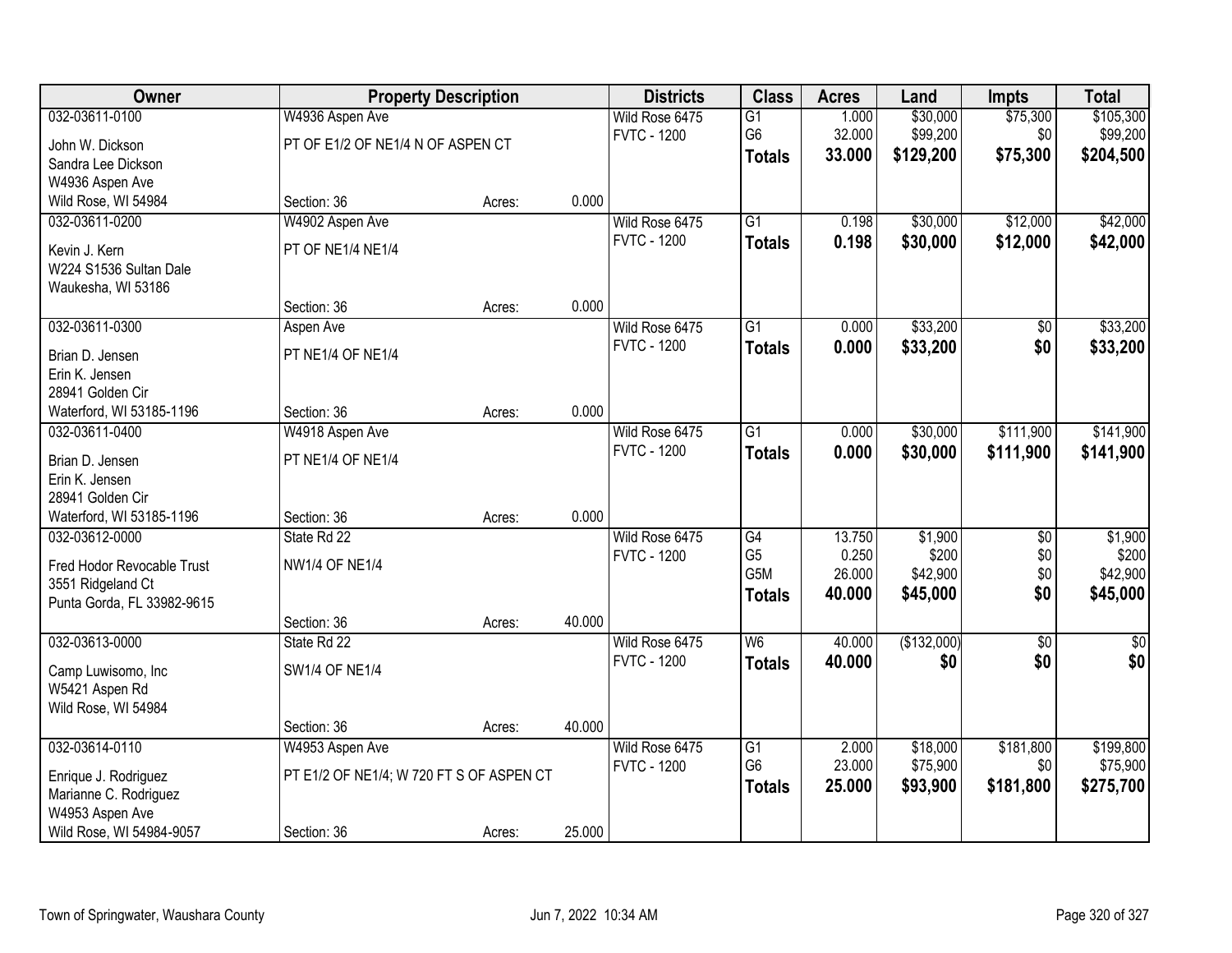| <b>Owner</b>                         |                                                 | <b>Property Description</b> |        | <b>Districts</b>                     | <b>Class</b>    | <b>Acres</b> | Land       | Impts           | <b>Total</b> |
|--------------------------------------|-------------------------------------------------|-----------------------------|--------|--------------------------------------|-----------------|--------------|------------|-----------------|--------------|
| 032-03614-0300                       | Aspen Ct                                        |                             |        | Wild Rose 6475                       | W6              | 20.000       | (\$64,000) | $\overline{50}$ | \$0          |
| Bruce D. Niendorf                    | E1/2 NE1/4 SO OF ASPEN CT EXC W 720'            |                             |        | <b>FVTC - 1200</b>                   | <b>Totals</b>   | 20.000       | \$0        | \$0             | \$0          |
| Aimee J. Niendorf                    |                                                 |                             |        |                                      |                 |              |            |                 |              |
| 71 Frankfort St                      |                                                 |                             |        |                                      |                 |              |            |                 |              |
| Oshkosh, WI 54901                    | Section: 36                                     | Acres:                      | 0.000  |                                      |                 |              |            |                 |              |
| 032-03621-0000                       |                                                 |                             |        | Wild Rose 6475                       | $\overline{G6}$ | 40.000       | \$132,000  | $\overline{50}$ | \$132,000    |
| Buds Land, LLC                       | <b>NE1/4 OF NW1/4</b>                           |                             |        | <b>FVTC - 1200</b>                   | <b>Totals</b>   | 40.000       | \$132,000  | \$0             | \$132,000    |
| 413 S River Rd                       |                                                 |                             |        |                                      |                 |              |            |                 |              |
| Fremont, WI 54940-9739               |                                                 |                             |        |                                      |                 |              |            |                 |              |
|                                      | Section: 36                                     | Acres:                      | 40.000 |                                      |                 |              |            |                 |              |
| 032-03622-0111                       | N5290 24th Ave                                  |                             |        | Wild Rose 6475                       | G1              | 1.360        | \$12,000   | \$70,200        | \$82,200     |
|                                      | LOT 1 CSM 6296                                  |                             |        | <b>FVTC - 1200</b>                   | <b>Totals</b>   | 1.360        | \$12,000   | \$70,200        | \$82,200     |
| Taylor A. Nigbor<br>Kendra M. Nigbor |                                                 |                             |        |                                      |                 |              |            |                 |              |
| N5290 24th Ave                       |                                                 |                             |        |                                      |                 |              |            |                 |              |
| Wild Rose, WI 54984                  | Section: 36                                     | Acres:                      | 1.360  |                                      |                 |              |            |                 |              |
| 032-03622-0121                       | W5257 Aspen Ave                                 |                             |        | Wild Rose 6475                       | G1              | 2.140        | \$16,200   | \$135,600       | \$151,800    |
|                                      |                                                 |                             |        | <b>FVTC - 1200</b>                   | <b>Totals</b>   | 2.140        | \$16,200   | \$135,600       | \$151,800    |
| Allan B. Chown                       | LOT 2 CSM 6296                                  |                             |        |                                      |                 |              |            |                 |              |
| W5257 Aspen Ave                      |                                                 |                             |        |                                      |                 |              |            |                 |              |
| Wild Rose, WI 54984                  |                                                 |                             | 2.140  |                                      |                 |              |            |                 |              |
| 032-03622-0131                       | Section: 36                                     | Acres:                      |        |                                      | $\overline{G1}$ | 2.178        | \$16,400   | \$37,700        | \$54,100     |
|                                      | W5221 Aspen Ave                                 |                             |        | Wild Rose 6475<br><b>FVTC - 1200</b> |                 | 2.178        |            |                 |              |
| Allan B. Chown                       | LOT 1 CSM 6453                                  |                             |        |                                      | <b>Totals</b>   |              | \$16,400   | \$37,700        | \$54,100     |
| W5257 Aspen Ave                      |                                                 |                             |        |                                      |                 |              |            |                 |              |
| Wild Rose, WI 54984                  |                                                 |                             |        |                                      |                 |              |            |                 |              |
|                                      | Section: 36                                     | Acres:                      | 2.178  |                                      |                 |              |            |                 |              |
| 032-03622-0210                       | N5276 24th Ave                                  |                             |        | Wild Rose 6475                       | $\overline{G1}$ | 2.000        | \$15,500   | \$49,400        | \$64,900     |
| Eugene L. Retert                     | PT OF NW1/4 OF NW1/4, LOT 1 & PT LOT 2 CSM 1109 |                             |        | <b>FVTC - 1200</b>                   | <b>Totals</b>   | 2.000        | \$15,500   | \$49,400        | \$64,900     |
| Sharon Retert                        | NOW LOT 1 CSM 3880                              |                             |        |                                      |                 |              |            |                 |              |
| N5276 24th Ave                       |                                                 |                             |        |                                      |                 |              |            |                 |              |
| Wild Rose, WI 54984                  | Section: 36                                     | Acres:                      | 2.000  |                                      |                 |              |            |                 |              |
| 032-03622-0311                       | Aspen Ave                                       |                             |        | Wild Rose 6475                       | $\overline{G1}$ | 8.687        | \$39,600   | $\overline{50}$ | \$39,600     |
| Godfunds Investments, LLC            | LOT 2 CSM 6453                                  |                             |        | <b>FVTC - 1200</b>                   | <b>Totals</b>   | 8.687        | \$39,600   | \$0             | \$39,600     |
| PO Box 7043                          |                                                 |                             |        |                                      |                 |              |            |                 |              |
| Appleton, WI 54912                   |                                                 |                             |        |                                      |                 |              |            |                 |              |
|                                      | Section: 36                                     | Acres:                      | 8.687  |                                      |                 |              |            |                 |              |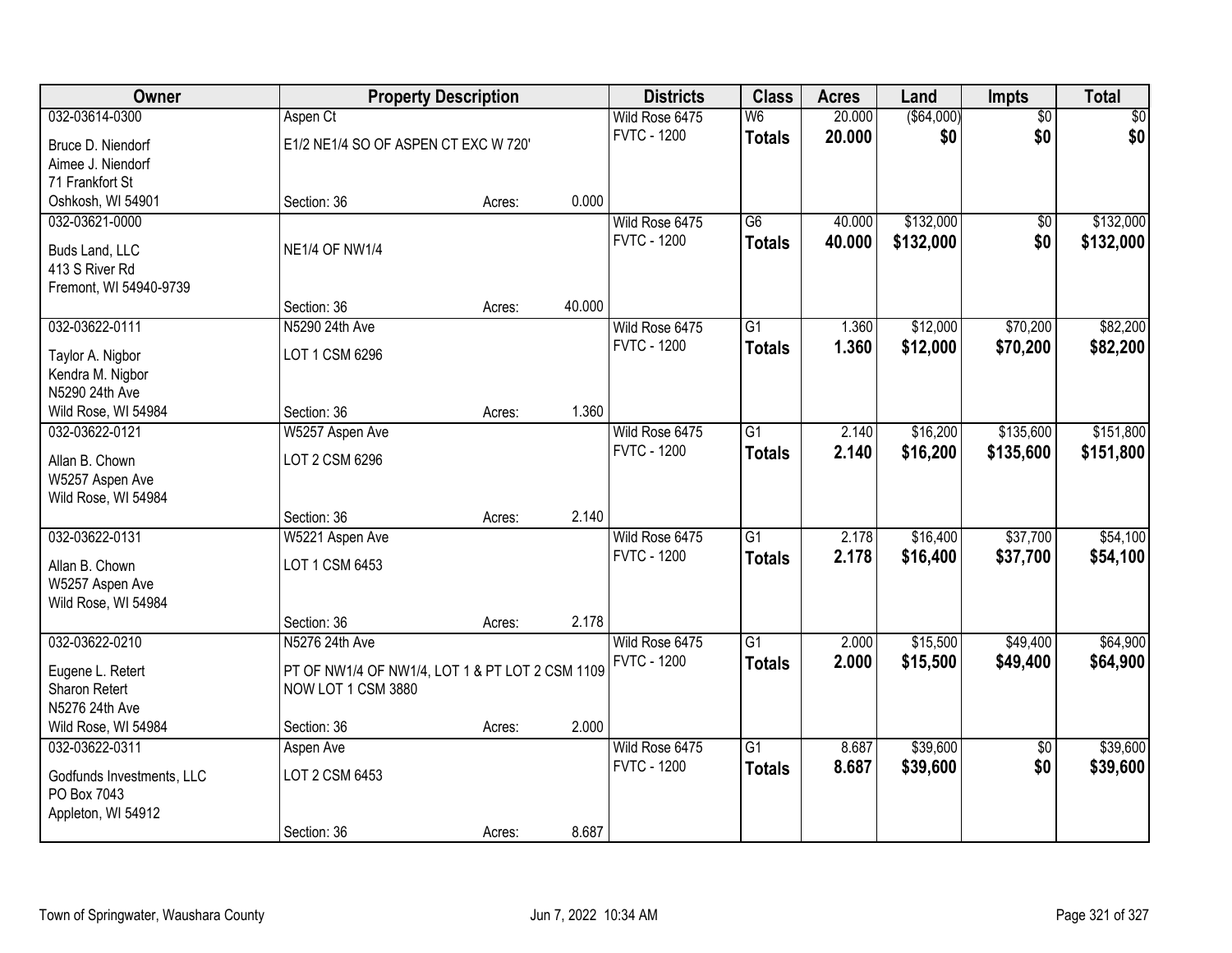| Owner                                   | <b>Property Description</b>          |        |        | <b>Districts</b>                     | <b>Class</b>                      | <b>Acres</b>    | Land                 | <b>Impts</b>           | <b>Total</b>         |
|-----------------------------------------|--------------------------------------|--------|--------|--------------------------------------|-----------------------------------|-----------------|----------------------|------------------------|----------------------|
| 032-03622-0312                          | N5266 24th Ave                       |        |        | Wild Rose 6475                       | $\overline{G1}$                   | 4.500           | \$27,300             | \$44,900               | \$72,200             |
| Scott R. Stieg                          | LOT 3 CSM 6453                       |        |        | <b>FVTC - 1200</b>                   | <b>Totals</b>                     | 4.500           | \$27,300             | \$44,900               | \$72,200             |
| Jill E. Stieg                           |                                      |        |        |                                      |                                   |                 |                      |                        |                      |
| W5519 Rustic Ln                         |                                      |        |        |                                      |                                   |                 |                      |                        |                      |
| Appleton, WI 54915                      | Section: 36                          | Acres: | 4.500  |                                      |                                   |                 |                      |                        |                      |
| 032-03622-0410                          | N5242 24th Ave                       |        |        | Wild Rose 6475                       | $\overline{G1}$                   | 7.166           | \$35,400             | \$95,200               | \$130,600            |
| <b>Kevin Miller</b>                     | PT OF NW1/4 OF NW1/4, LOT 1 CSM 4201 |        |        | <b>FVTC - 1200</b>                   | <b>Totals</b>                     | 7.166           | \$35,400             | \$95,200               | \$130,600            |
| Elizabeth M. Miller                     |                                      |        |        |                                      |                                   |                 |                      |                        |                      |
| N5242 24th Ave                          |                                      |        |        |                                      |                                   |                 |                      |                        |                      |
| Wild Rose, WI 54984                     | Section: 36                          | Acres: | 7.166  |                                      |                                   |                 |                      |                        |                      |
| 032-03622-0420                          | N5250 24th Ave                       |        |        | Wild Rose 6475                       | G1                                | 1.000           | \$10,000             | \$26,500               | \$36,500             |
|                                         |                                      |        |        | <b>FVTC - 1200</b>                   | G <sub>6</sub>                    | 11.691          | \$37,400             | \$0                    | \$37,400             |
| Charlotte J. Warwick<br>N2594 Melody Ln | PT OF NW1/4 OF NW1/4, LOT 2 CSM 4201 |        |        |                                      | <b>Totals</b>                     | 12.691          | \$47,400             | \$26,500               | \$73,900             |
| Waupaca, WI 54981                       |                                      |        |        |                                      |                                   |                 |                      |                        |                      |
|                                         | Section: 36                          | Acres: | 12.691 |                                      |                                   |                 |                      |                        |                      |
| 032-03623-0000                          | State Rd 22                          |        |        | Wild Rose 6475                       | $\overline{G5}$                   | 5.000           | \$3,000              | \$0                    | \$3,000              |
|                                         |                                      |        |        | <b>FVTC - 1200</b>                   | G <sub>6</sub>                    | 3.000           | \$9,600              | \$0                    | \$9,600              |
| Camp Luwisomo, Inc                      | <b>SW1/4 OF NW1/4</b>                |        |        |                                      | W <sub>6</sub>                    | 24.000          | (\$76,800)           | \$0                    | \$0                  |
| W5421 Aspen Rd<br>Wild Rose, WI 54984   |                                      |        |        |                                      | X4                                | 8.000           | \$0                  | \$0                    | \$0                  |
|                                         | Section: 36                          | Acres: | 40.000 |                                      | <b>Totals</b>                     | 40.000          | \$12,600             | \$0                    | \$12,600             |
| 032-03624-0000                          | W5202 Aspen Rd                       |        |        | Wild Rose 6475                       | $\overline{G5}$                   | 13.000          | \$7,800              | $\overline{30}$        | \$7,800              |
|                                         |                                      |        |        | <b>FVTC - 1200</b>                   | G <sub>6</sub>                    | 26.000          | \$83,200             | \$0                    | \$83,200             |
| Camp Luwisomo, Inc                      | <b>SE1/4 OF NW1/4</b>                |        |        |                                      | X4                                | 1.000           | \$0                  | \$0                    | \$0                  |
| W5421 Aspen Rd                          |                                      |        |        |                                      | <b>Totals</b>                     | 40.000          | \$91,000             | \$0                    | \$91,000             |
| Wild Rose, WI 54984                     | Section: 36                          |        | 40.000 |                                      |                                   |                 |                      |                        |                      |
| 032-03631-0000                          | State Rd 22                          | Acres: |        | Wild Rose 6475                       | $\overline{G5}$                   | 7.000           | \$4,200              | $\sqrt{6}$             | \$4,200              |
|                                         |                                      |        |        | <b>FVTC - 1200</b>                   | G <sub>6</sub>                    | 33.000          | \$105,600            | \$0                    | \$105,600            |
| Michael L & Mary E Bartsch Revocable    | <b>NE1/4 OF SW1/4</b>                |        |        |                                      | <b>Totals</b>                     | 40.000          | \$109,800            | \$0                    | \$109,800            |
| Trust                                   |                                      |        |        |                                      |                                   |                 |                      |                        |                      |
| 3724 Kinzie Ave                         |                                      |        |        |                                      |                                   |                 |                      |                        |                      |
| Racine, WI 53405                        | Section: 36                          | Acres: | 40.000 |                                      |                                   |                 |                      |                        |                      |
| 032-03632-0100                          | State Rd 22                          |        |        | Wild Rose 6475<br><b>FVTC - 1200</b> | $\overline{G5}$<br>G <sub>6</sub> | 30.000<br>5.000 | \$21,000<br>\$16,000 | $\overline{50}$<br>\$0 | \$21,000<br>\$16,000 |
| Pamela A. Burke                         | NW1/4 OF SW1/4 EXC NW 5A             |        |        |                                      |                                   | 35.000          | \$37,000             | \$0                    | \$37,000             |
| 28529 Williams Ct                       |                                      |        |        |                                      | <b>Totals</b>                     |                 |                      |                        |                      |
| Waterford, WI 53185                     |                                      |        |        |                                      |                                   |                 |                      |                        |                      |
|                                         | Section: 36                          | Acres: | 35.000 |                                      |                                   |                 |                      |                        |                      |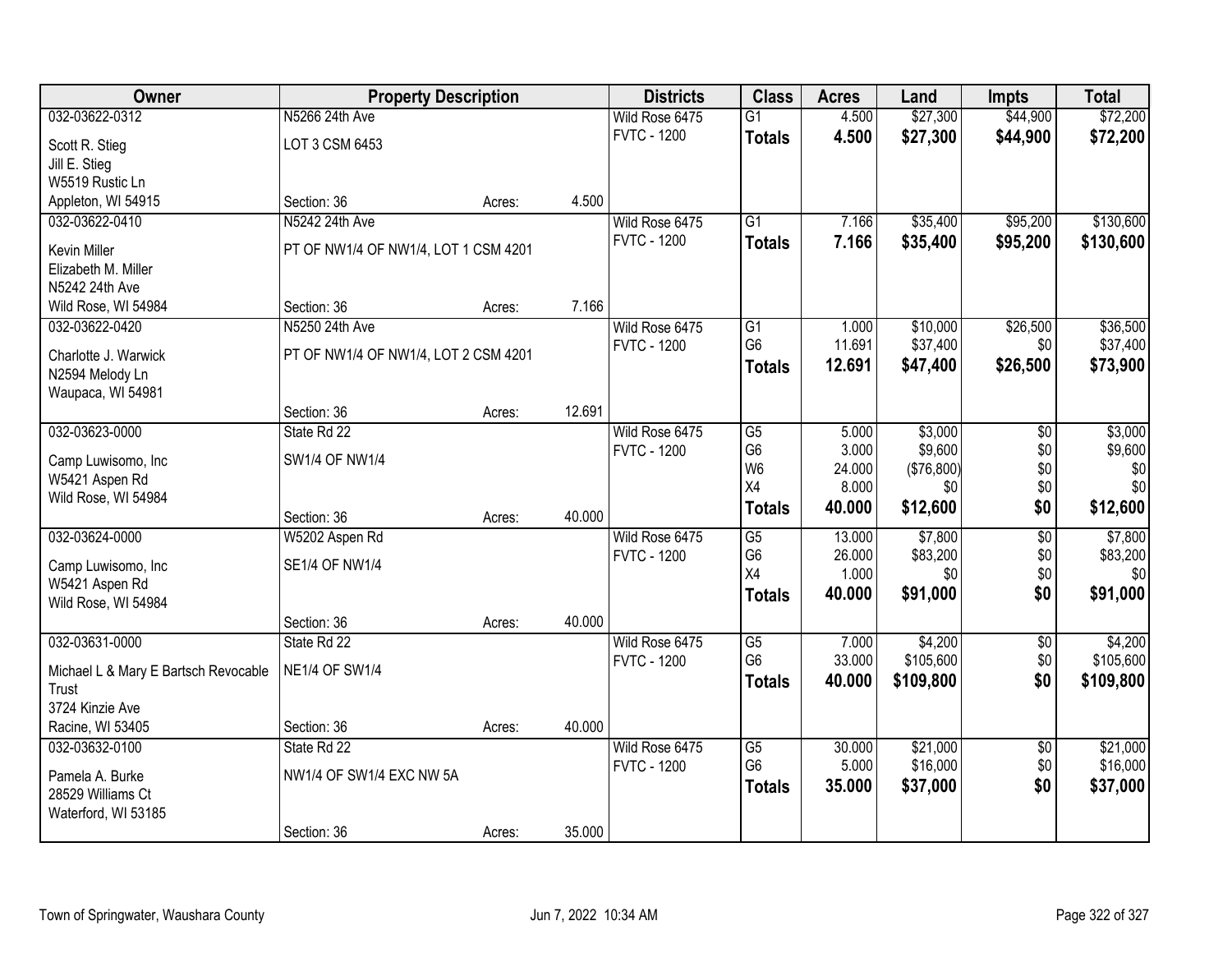| <b>Owner</b>                      | <b>Property Description</b>                                       |        | <b>Districts</b> | <b>Class</b>       | <b>Acres</b>    | Land  | <b>Impts</b> | <b>Total</b>    |           |
|-----------------------------------|-------------------------------------------------------------------|--------|------------------|--------------------|-----------------|-------|--------------|-----------------|-----------|
| 032-03632-0200                    | W5281 Aspen Rd                                                    |        |                  | Wild Rose 6475     | $\overline{G1}$ | 5.000 | \$29,500     | \$60,700        | \$90,200  |
| Steven J. Smolko                  | NORTH 5 ACRES OF WEST 1/2 OF NW1/4 SW1/4                          |        |                  | <b>FVTC - 1200</b> | <b>Totals</b>   | 5.000 | \$29,500     | \$60,700        | \$90,200  |
| 6015 Greenway Ln                  |                                                                   |        |                  |                    |                 |       |              |                 |           |
| Mount Pleasant, WI 53406-2262     |                                                                   |        |                  |                    |                 |       |              |                 |           |
|                                   | Section: 36                                                       | Acres: | 5.000            |                    |                 |       |              |                 |           |
| 032-03633-0100                    | W5115 Aspen Rd                                                    |        |                  | Wild Rose 6475     | $\overline{G1}$ | 7.780 | \$37,600     | \$226,500       | \$264,100 |
| Kurt F. Klomberg                  | LOT 1 CSM 4785                                                    |        |                  | <b>FVTC - 1200</b> | <b>Totals</b>   | 7.780 | \$37,600     | \$226,500       | \$264,100 |
| Gloria L. Klomberg                |                                                                   |        |                  |                    |                 |       |              |                 |           |
| 919 Taft Ln                       |                                                                   |        |                  |                    |                 |       |              |                 |           |
| Waupun, WI 53963-8102             | Section: 36                                                       | Acres: | 7.780            |                    |                 |       |              |                 |           |
| 032-03633-0200                    | W5121 Aspen Rd                                                    |        |                  | Wild Rose 6475     | G1              | 5.840 | \$32,600     | \$226,200       | \$258,800 |
| Scott Gordon                      | PT OF SW1/4 OF SW1/4, PT OF LOTS 1 & 2 CSM 4709                   |        |                  | <b>FVTC - 1200</b> | <b>Totals</b>   | 5.840 | \$32,600     | \$226,200       | \$258,800 |
| Sarah Bauer-Gordon                | NOW LOT 2 CSM 4785                                                |        |                  |                    |                 |       |              |                 |           |
| W5121 Aspen Rd                    |                                                                   |        |                  |                    |                 |       |              |                 |           |
| Wild Rose, WI 54984               | Section: 36                                                       | Acres: | 5.840            |                    |                 |       |              |                 |           |
| 032-03633-0300                    | Aspen Rd                                                          |        |                  | Wild Rose 6475     | $\overline{G1}$ | 5.090 | \$30,700     | \$0             | \$30,700  |
|                                   |                                                                   |        |                  | <b>FVTC - 1200</b> | <b>Totals</b>   | 5.090 | \$30,700     | \$0             | \$30,700  |
| Paul Draxler<br>PO Box 7043       | PT OF SW1/4 OF SW1/4, PT OF LOT 2 CSM 4709, NOV<br>LOT 3 CSM 4785 |        |                  |                    |                 |       |              |                 |           |
| Appleton, WI 54912                |                                                                   |        |                  |                    |                 |       |              |                 |           |
|                                   | Section: 36                                                       | Acres: | 5.090            |                    |                 |       |              |                 |           |
| 032-03633-0410                    | Aspen Rd                                                          |        |                  | Wild Rose 6475     | $\overline{G1}$ | 5.910 | \$30,900     | $\overline{50}$ | \$30,900  |
|                                   |                                                                   |        |                  | <b>FVTC - 1200</b> | <b>Totals</b>   | 5.910 | \$30,900     | \$0             | \$30,900  |
| Paul Draxler                      | LOT 1 CSM 6513                                                    |        |                  |                    |                 |       |              |                 |           |
| PO Box 7043                       |                                                                   |        |                  |                    |                 |       |              |                 |           |
| Appleton, WI 54912                | Section: 36                                                       | Acres: | 5.910            |                    |                 |       |              |                 |           |
| 032-03633-0420                    | W5165 Aspen Rd                                                    |        |                  | Wild Rose 6475     | $\overline{G1}$ | 2.090 | \$16,400     | \$64,000        | \$80,400  |
|                                   |                                                                   |        |                  | <b>FVTC - 1200</b> | <b>Totals</b>   | 2.090 | \$16,400     | \$64,000        | \$80,400  |
| Jill M. Seefeldt                  | LOT 2 CSM 6513                                                    |        |                  |                    |                 |       |              |                 |           |
| N92 W17358 Appleton Ave Apt 20    |                                                                   |        |                  |                    |                 |       |              |                 |           |
| Menomonee Falls, WI 53051         |                                                                   |        | 2.090            |                    |                 |       |              |                 |           |
| 032-03633-0500                    | Section: 36                                                       | Acres: |                  | Wild Rose 6475     | $\overline{G1}$ | 3.110 | \$22,900     | $\overline{50}$ | \$22,900  |
|                                   |                                                                   |        |                  | <b>FVTC - 1200</b> |                 | 3.110 | \$22,900     | \$0             | \$22,900  |
| Trevor L and Tamara Knutson Joint | LOT 5 CSM 4786                                                    |        |                  |                    | <b>Totals</b>   |       |              |                 |           |
| Revocable Trust                   |                                                                   |        |                  |                    |                 |       |              |                 |           |
| 114 Pine Ct                       |                                                                   |        |                  |                    |                 |       |              |                 |           |
| Appleton, WI 54914-8221           | Section: 36                                                       | Acres: | 3.110            |                    |                 |       |              |                 |           |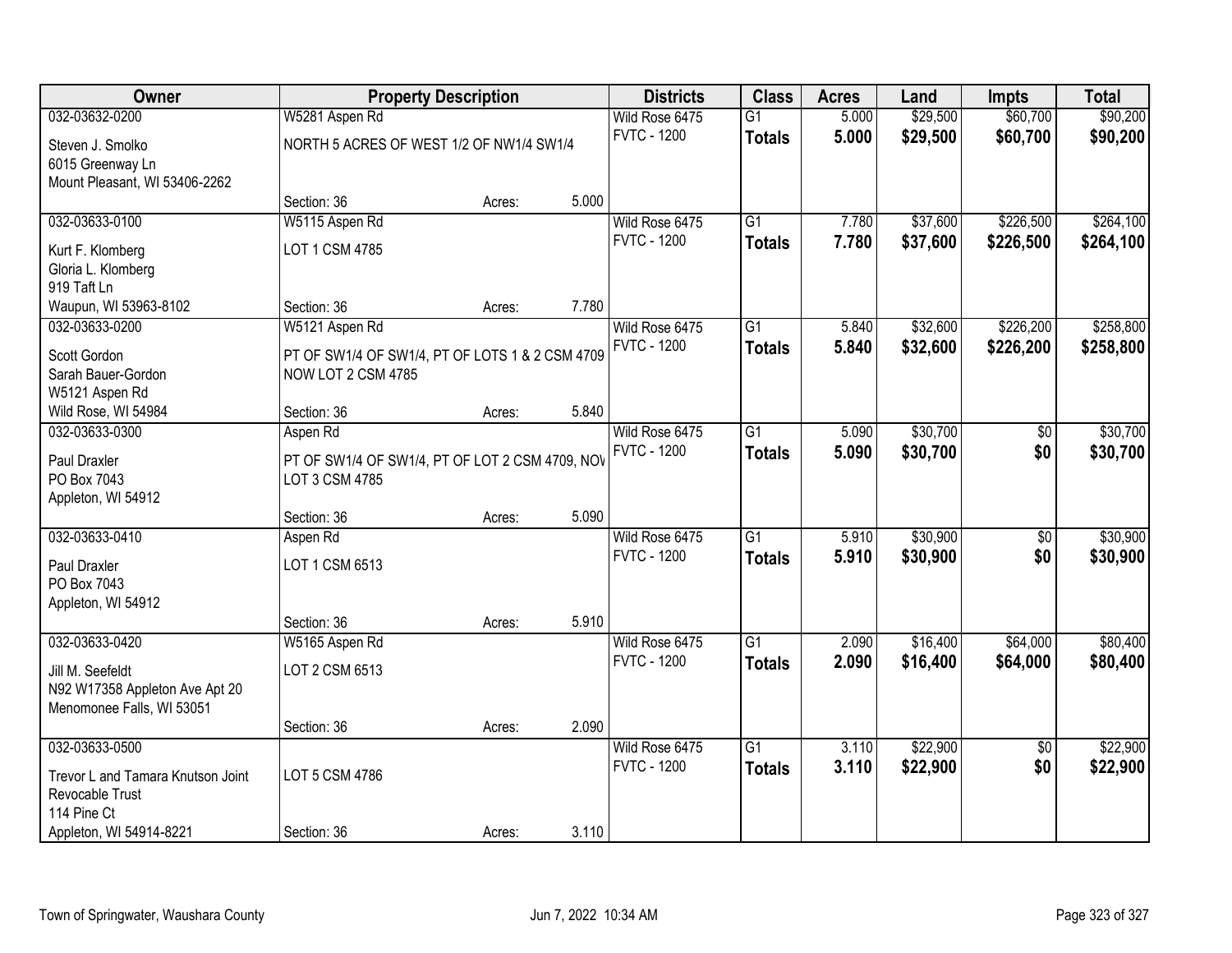| Owner                            |                                                 | <b>Property Description</b> |        | <b>Districts</b>   | <b>Class</b>    | <b>Acres</b> | Land     | <b>Impts</b>    | <b>Total</b> |
|----------------------------------|-------------------------------------------------|-----------------------------|--------|--------------------|-----------------|--------------|----------|-----------------|--------------|
| 032-03633-0600                   | County Rd H                                     |                             |        | Wild Rose 6475     | $\overline{G1}$ | 5.700        | \$32,300 | $\overline{50}$ | \$32,300     |
| Dane L. Klintworth               | LOT 6 CSM 4786                                  |                             |        | <b>FVTC - 1200</b> | <b>Totals</b>   | 5.700        | \$32,300 | \$0             | \$32,300     |
| Sarah L. Klintworth              |                                                 |                             |        |                    |                 |              |          |                 |              |
| 2627 Oakcrest Dr                 |                                                 |                             |        |                    |                 |              |          |                 |              |
| Neenah, WI 54956                 | Section: 36                                     | Acres:                      | 5.700  |                    |                 |              |          |                 |              |
| 032-03633-0700                   | W5109 Aspen Rd                                  |                             |        | Wild Rose 6475     | $\overline{G1}$ | 3.040        | \$22,700 | \$189,100       | \$211,800    |
| Peggy Raufeisen                  | PT OF SW1/4 OF SW1/4, PT OF LOT 1 CSM 4709, NOV |                             |        | <b>FVTC - 1200</b> | <b>Totals</b>   | 3.040        | \$22,700 | \$189,100       | \$211,800    |
| W5109 Aspen Rd                   | LOT 7 CSM 4786                                  |                             |        |                    |                 |              |          |                 |              |
| Wild Rose, WI 54984              |                                                 |                             |        |                    |                 |              |          |                 |              |
|                                  | Section: 36                                     | Acres:                      | 3.040  |                    |                 |              |          |                 |              |
| 032-03634-0100                   | State Rd 22                                     |                             |        | Wild Rose 6475     | $\overline{G1}$ | 10.014       | \$41,600 | \$0             | \$41,600     |
| Daniel P & June C Bush Revocable | PT OF SE1/4 SW1/4, PT OF LOT 1 CSM 2232; NOW    |                             |        | <b>FVTC - 1200</b> | <b>Totals</b>   | 10.014       | \$41,600 | \$0             | \$41,600     |
| Trust                            | LOT 1 CSM 2696                                  |                             |        |                    |                 |              |          |                 |              |
| W5156 Aspen Rd                   |                                                 |                             |        |                    |                 |              |          |                 |              |
| Wild Rose, WI 54984              | Section: 36                                     | Acres:                      | 10.014 |                    |                 |              |          |                 |              |
| 032-03634-0210                   | N4977 24th Dr                                   |                             |        | Wild Rose 6475     | $\overline{G1}$ | 5.011        | \$28,500 | \$29,700        | \$58,200     |
|                                  |                                                 |                             |        | <b>FVTC - 1200</b> | <b>Totals</b>   | 5.011        | \$28,500 | \$29,700        | \$58,200     |
| Carla Marie Willie               | PT OF SE1/4 SW1/4, PT OF LOT 1 CSM 2232, THEN   |                             |        |                    |                 |              |          |                 |              |
| N4977 24th Dr                    | PART OF LOT 2 CSM 2696 NOW LOT 1 CSM 2763       |                             |        |                    |                 |              |          |                 |              |
| Wild Rose, WI 54984              |                                                 |                             |        |                    |                 |              |          |                 |              |
|                                  | Section: 36                                     | Acres:                      | 5.011  |                    | $\overline{G1}$ |              |          |                 |              |
| 032-03634-0220                   | State Rd 22                                     |                             |        | Wild Rose 6475     |                 | 5.010        | \$28,500 | $\overline{50}$ | \$28,500     |
| Art W. Hebert et al              | LOT 2 CSM 2763; LIFE ESTATE TO ARTHUR W &       |                             |        | <b>FVTC - 1200</b> | <b>Totals</b>   | 5.010        | \$28,500 | \$0             | \$28,500     |
| W5136 County Rd H                | MARILYN R HEBERT                                |                             |        |                    |                 |              |          |                 |              |
| Wild Rose, WI 54984              |                                                 |                             |        |                    |                 |              |          |                 |              |
|                                  | Section: 36                                     | Acres:                      | 5.010  |                    |                 |              |          |                 |              |
| 032-03634-0300                   | W5136 County Rd H                               |                             |        | Wild Rose 6475     | $\overline{G1}$ | 10.013       | \$41,600 | \$108,600       | \$150,200    |
| Art W. Hebert et al              | LOT 3 CSM 2696; LIFE ESTATE TO ARTHUR W &       |                             |        | <b>FVTC - 1200</b> | <b>Totals</b>   | 10.013       | \$41,600 | \$108,600       | \$150,200    |
| W5136 County Rd H                | MARILYN R HEBERT                                |                             |        |                    |                 |              |          |                 |              |
| Wild Rose, WI 54984              |                                                 |                             |        |                    |                 |              |          |                 |              |
|                                  | Section: 36                                     | Acres:                      | 10.013 |                    |                 |              |          |                 |              |
| 032-03634-0400                   | W5156 Aspen Rd                                  |                             |        | Wild Rose 6475     | $\overline{G1}$ | 10.005       | \$41,600 | \$211,300       | \$252,900    |
| Daniel P & June C Bush Revocable | PT OF SE1/4 SW1/4, PT OF LOT 1 CSM 2232; NOW    |                             |        | <b>FVTC - 1200</b> | <b>Totals</b>   | 10.005       | \$41,600 | \$211,300       | \$252,900    |
| Trust                            | LOT 4 CSM 2696                                  |                             |        |                    |                 |              |          |                 |              |
| W5156 Aspen Rd                   |                                                 |                             |        |                    |                 |              |          |                 |              |
| Wild Rose, WI 54984              | Section: 36                                     | Acres:                      | 10.005 |                    |                 |              |          |                 |              |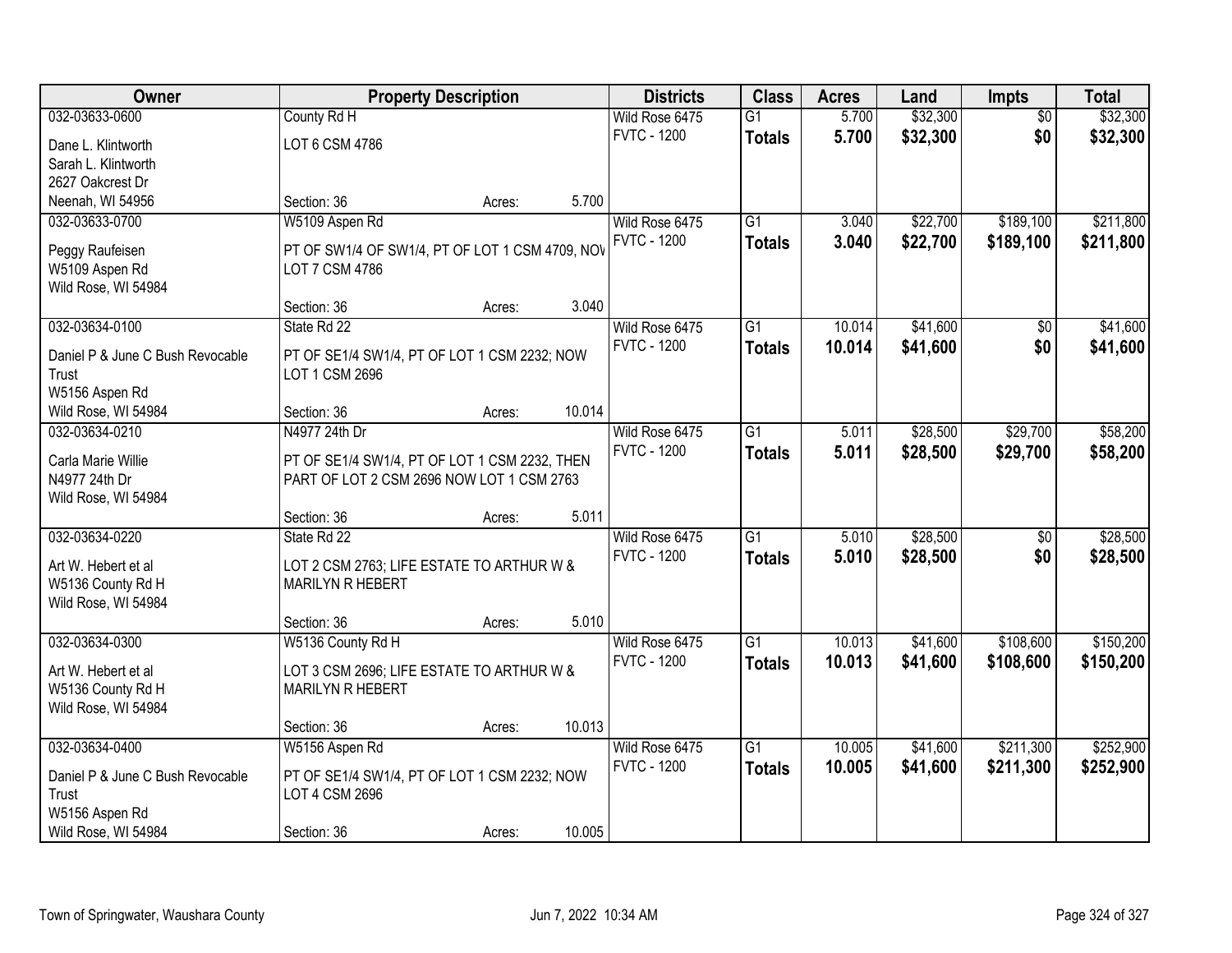| Owner                            |                                             | <b>Property Description</b> |        | <b>Districts</b>                     | <b>Class</b>    | <b>Acres</b> | Land        | <b>Impts</b>    | <b>Total</b> |
|----------------------------------|---------------------------------------------|-----------------------------|--------|--------------------------------------|-----------------|--------------|-------------|-----------------|--------------|
| 032-03641-0000                   | N4980 24th Dr                               |                             |        | Wild Rose 6475                       | G1              | 1.000        | \$10,000    | \$13,200        | \$23,200     |
| Douglas L. Jerabek               | <b>NE1/4 OF SE1/4</b>                       |                             |        | <b>FVTC - 1200</b>                   | W <sub>6</sub>  | 39.000       | (\$128,700) | \$0             | \$0          |
| Arlene M. Jerabek                |                                             |                             |        |                                      | <b>Totals</b>   | 40.000       | \$10,000    | \$13,200        | \$23,200     |
| N4045 County Rd D                |                                             |                             |        |                                      |                 |              |             |                 |              |
| Oakfield, WI 53065               | Section: 36                                 | Acres:                      | 40.000 |                                      |                 |              |             |                 |              |
| 032-03642-0100                   | State Rd 22                                 |                             |        | Wild Rose 6475                       | W6              | 38.500       | (\$127,100) | $\overline{50}$ | \$0          |
|                                  |                                             |                             |        | <b>FVTC - 1200</b>                   | <b>Totals</b>   | 38.500       | \$0         | \$0             | \$0          |
| Camp Luwisomo, Inc               | NW1/4 OF SE1/4; RESERVE ROW                 |                             |        |                                      |                 |              |             |                 |              |
| W5421 Aspen Rd                   |                                             |                             |        |                                      |                 |              |             |                 |              |
| Wild Rose, WI 54984              | Section: 36                                 |                             | 38.500 |                                      |                 |              |             |                 |              |
| 032-03642-0200                   | State Rd 22                                 | Acres:                      |        |                                      | G5              |              | \$900       |                 | \$900        |
|                                  |                                             |                             |        | Wild Rose 6475<br><b>FVTC - 1200</b> |                 | 1.500        |             | \$0             |              |
| Douglas L. Jerabek               | S 3 RODS OF NW1/4 SE1/4 RESER ROW ACROSS W  |                             |        |                                      | <b>Totals</b>   | 1.500        | \$900       | \$0             | \$900        |
| Arlene M. Jerabek                | <b>RODS</b>                                 |                             |        |                                      |                 |              |             |                 |              |
| N4045 County Rd D                |                                             |                             |        |                                      |                 |              |             |                 |              |
| Oakfield, WI 53065               | Section: 36                                 | Acres:                      | 1.500  |                                      |                 |              |             |                 |              |
| 032-03643-0110                   | State Rd 22                                 |                             |        | Wild Rose 6475                       | G1              | 0.270        | \$1,000     | $\sqrt[6]{3}$   | \$1,000      |
| Douglas L. Jerabek               | PART OF SW1/4 SE1/4, PT OF LOT 1 CSM #3409  |                             |        | <b>FVTC - 1200</b>                   | <b>Totals</b>   | 0.270        | \$1,000     | \$0             | \$1,000      |
| Arlene M. Jerabek                |                                             |                             |        |                                      |                 |              |             |                 |              |
| N4045 County Rd D                |                                             |                             |        |                                      |                 |              |             |                 |              |
| Oakfield, WI 53065               | Section: 36                                 | Acres:                      | 0.270  |                                      |                 |              |             |                 |              |
| 032-03643-0122                   | W5018 County Rd H                           |                             |        | Wild Rose 6475                       | $\overline{G1}$ | 0.680        | \$10,500    | \$123,700       | \$134,200    |
|                                  |                                             |                             |        | <b>FVTC - 1200</b>                   | G <sub>6</sub>  | 12.260       | \$40,500    | \$0             | \$40,500     |
| Lisa A. Hackney                  | PART OF SW1/4 SE1/4, LOT 2 CSM 4439         |                             |        |                                      | <b>Totals</b>   | 12.940       | \$51,000    | \$123,700       | \$174,700    |
| W5018 County Rd H                |                                             |                             |        |                                      |                 |              |             |                 |              |
| Wild Rose, WI 54984              |                                             |                             |        |                                      |                 |              |             |                 |              |
|                                  | Section: 36                                 | Acres:                      | 12.940 |                                      |                 |              |             |                 |              |
| 032-03643-0125                   | N4972 24th Dr                               |                             |        | Wild Rose 6475                       | $\overline{G1}$ | 7.230        | \$34,300    | \$44,800        | \$79,100     |
| Richard L. Kiesner               | PART OF SW1/4 SE1/4, PT LOT 1 CSM 4439, NOW |                             |        | <b>FVTC - 1200</b>                   | <b>Totals</b>   | 7.230        | \$34,300    | \$44,800        | \$79,100     |
| Kathleen Kiesner                 | LOT 1 CSM 5635                              |                             |        |                                      |                 |              |             |                 |              |
| N4972 24th Dr                    |                                             |                             |        |                                      |                 |              |             |                 |              |
| Wild Rose, WI 54984              | Section: 36                                 | Acres:                      | 7.230  |                                      |                 |              |             |                 |              |
| 032-03643-0126                   | $24th$ Dr                                   |                             |        | Wild Rose 6475                       | $\overline{G1}$ | 11.270       | \$46,600    | $\overline{50}$ | \$46,600     |
|                                  |                                             |                             |        | <b>FVTC - 1200</b>                   | <b>Totals</b>   | 11.270       | \$46,600    | \$0             | \$46,600     |
| Wendy Marie Smith<br>155 Mill St | PART OF SW1/4 SE1/4, PT LOT 1 CSM 4439, NOW |                             |        |                                      |                 |              |             |                 |              |
|                                  | LOT 2 CSM 5635                              |                             |        |                                      |                 |              |             |                 |              |
| Campbellsport, WI 53010          | Section: 36                                 |                             | 11.270 |                                      |                 |              |             |                 |              |
|                                  |                                             | Acres:                      |        |                                      |                 |              |             |                 |              |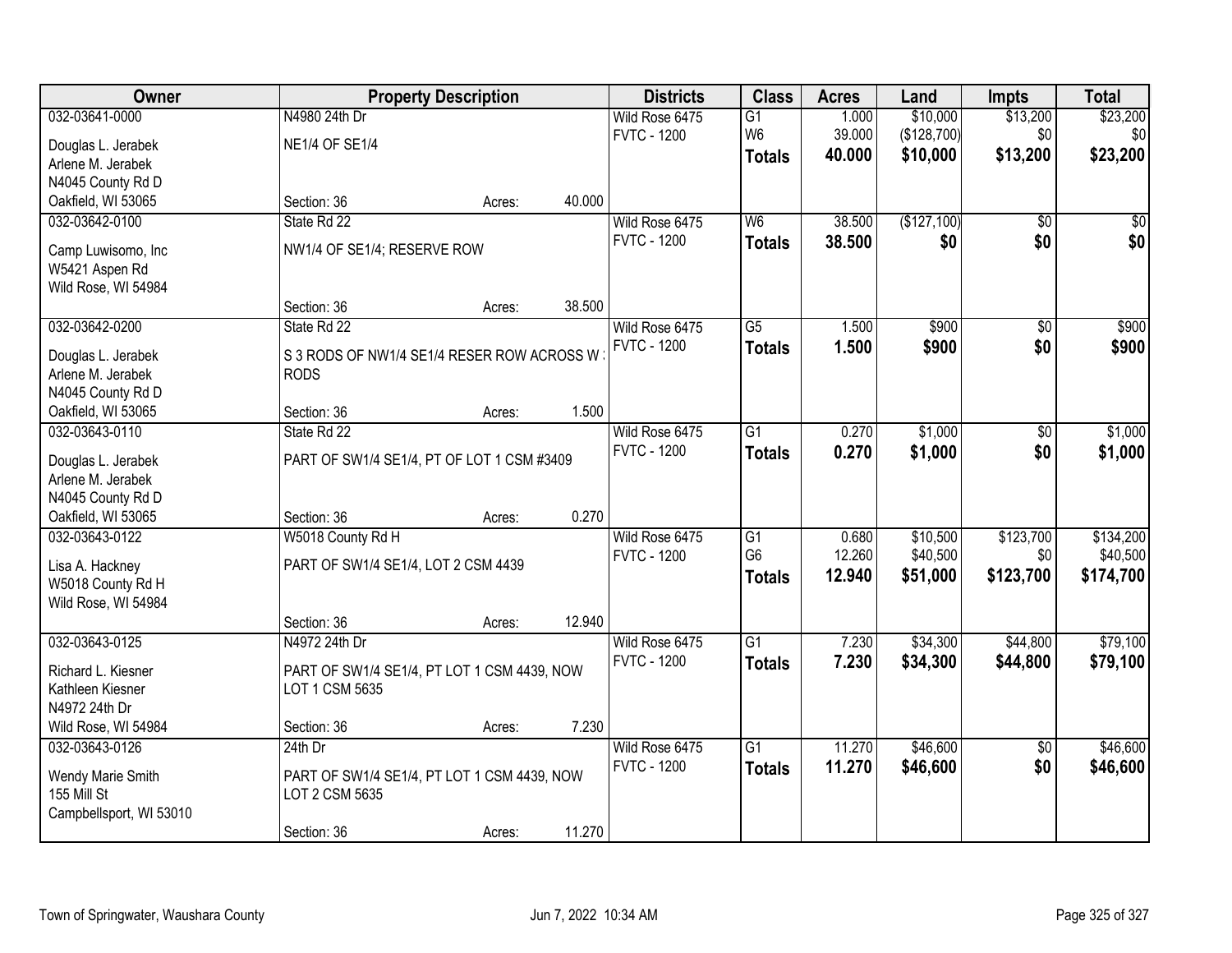| Owner                 |                            | <b>Property Description</b>          |        | <b>Districts</b>                     | <b>Class</b>   | <b>Acres</b>   | Land             | Impts           | <b>Total</b>     |
|-----------------------|----------------------------|--------------------------------------|--------|--------------------------------------|----------------|----------------|------------------|-----------------|------------------|
| 032-03643-0200        | State Rd 22                |                                      |        | Wild Rose 6475                       | X4             | 0.310          | $\overline{50}$  | $\overline{$0}$ | $\sqrt{50}$      |
| Wisconsin Gas, LLC    | PT OF SW1/4 OF SE1/4       |                                      |        | <b>FVTC - 1200</b>                   | <b>Totals</b>  | 0.310          | \$0              | \$0             | \$0              |
| 231 W Michigan St     |                            |                                      |        |                                      |                |                |                  |                 |                  |
| Milwaukee, WI 53203   |                            |                                      |        |                                      |                |                |                  |                 |                  |
|                       | Section: 36                | Acres:                               | 0.310  |                                      |                |                |                  |                 |                  |
| 032-03643-0300        | W5040 County Rd H          |                                      |        | Wild Rose 6475                       | G1             | 7.160          | \$36,000         | \$1,200         | \$37,200         |
| Paul D. Eserhut et al | PT OF SW1/4-SE1/4          |                                      |        | <b>FVTC - 1200</b>                   | <b>Totals</b>  | 7.160          | \$36,000         | \$1,200         | \$37,200         |
| N6205 N Salem Rd      |                            |                                      |        |                                      |                |                |                  |                 |                  |
| Beaver Dam, WI 53916  |                            |                                      |        |                                      |                |                |                  |                 |                  |
|                       | Section: 36                | Acres:                               | 7.160  |                                      |                |                |                  |                 |                  |
| 032-03643-0400        | N4920 24th Dr              |                                      |        | Wild Rose 6475                       | G1             | 1.500          | \$12,800         | \$24,300        | \$37,100         |
| Diane M. Cudahy       | PT SW1/4 OF SE1/4          |                                      |        | <b>FVTC - 1200</b>                   | <b>Totals</b>  | 1.500          | \$12,800         | \$24,300        | \$37,100         |
| 1505 Southland Ave    |                            |                                      |        |                                      |                |                |                  |                 |                  |
| Oshkosh, WI 54902     |                            |                                      |        |                                      |                |                |                  |                 |                  |
|                       | Section: 36                | Acres:                               | 1.500  |                                      |                |                |                  |                 |                  |
| 032-03644-0100        | State Rd 22                |                                      |        | Wild Rose 6475<br><b>FVTC - 1200</b> | G4<br>G5M      | 1.600<br>3.410 | \$200<br>\$5,600 | \$0<br>\$0      | \$200<br>\$5,600 |
| G R Kirk Company      |                            | PT OF SE1/4 OF SE1/4, LOT 1 CSM 4033 |        |                                      | <b>Totals</b>  | 5.010          | \$5,800          | \$0             | \$5,800          |
| 210 St Helens Ave     |                            |                                      |        |                                      |                |                |                  |                 |                  |
| Tacoma, WA 98402-2519 |                            |                                      |        |                                      |                |                |                  |                 |                  |
| 032-03644-0200        | Section: 36<br>State Rd 22 | Acres:                               | 5.010  | Wild Rose 6475                       | G4             | 15.000         | \$2,100          |                 | \$2,100          |
|                       |                            |                                      |        | <b>FVTC - 1200</b>                   | G <sub>5</sub> | 0.290          | \$100            | \$0<br>\$0      | \$100            |
| G R Kirk Company      |                            | PT OF SE1/4 OF SE1/4, LOT 2 CSM 4033 |        |                                      | <b>Totals</b>  | 15.290         | \$2,200          | \$0             | \$2,200          |
| 210 St Helens Ave     |                            |                                      |        |                                      |                |                |                  |                 |                  |
| Tacoma, WA 98402-2519 |                            |                                      | 15.290 |                                      |                |                |                  |                 |                  |
| 032-03644-0300        | Section: 36<br>State Rd 22 | Acres:                               |        | Wild Rose 6475                       | G4             | 15.000         | \$2,100          | $\sqrt{6}$      | \$2,100          |
|                       |                            |                                      |        | <b>FVTC - 1200</b>                   | G <sub>5</sub> | 0.280          | \$200            | \$0             | \$200            |
| G R Kirk Company      |                            | PT OF SE1/4 OF SE1/4, LOT 3 CSM 4033 |        |                                      | <b>Totals</b>  | 15.280         | \$2,300          | \$0             | \$2,300          |
| 210 St Helens Ave     |                            |                                      |        |                                      |                |                |                  |                 |                  |
| Tacoma, WA 98402-2519 | Section: 36                | Acres:                               | 15.280 |                                      |                |                |                  |                 |                  |
|                       |                            |                                      |        |                                      |                |                |                  |                 |                  |